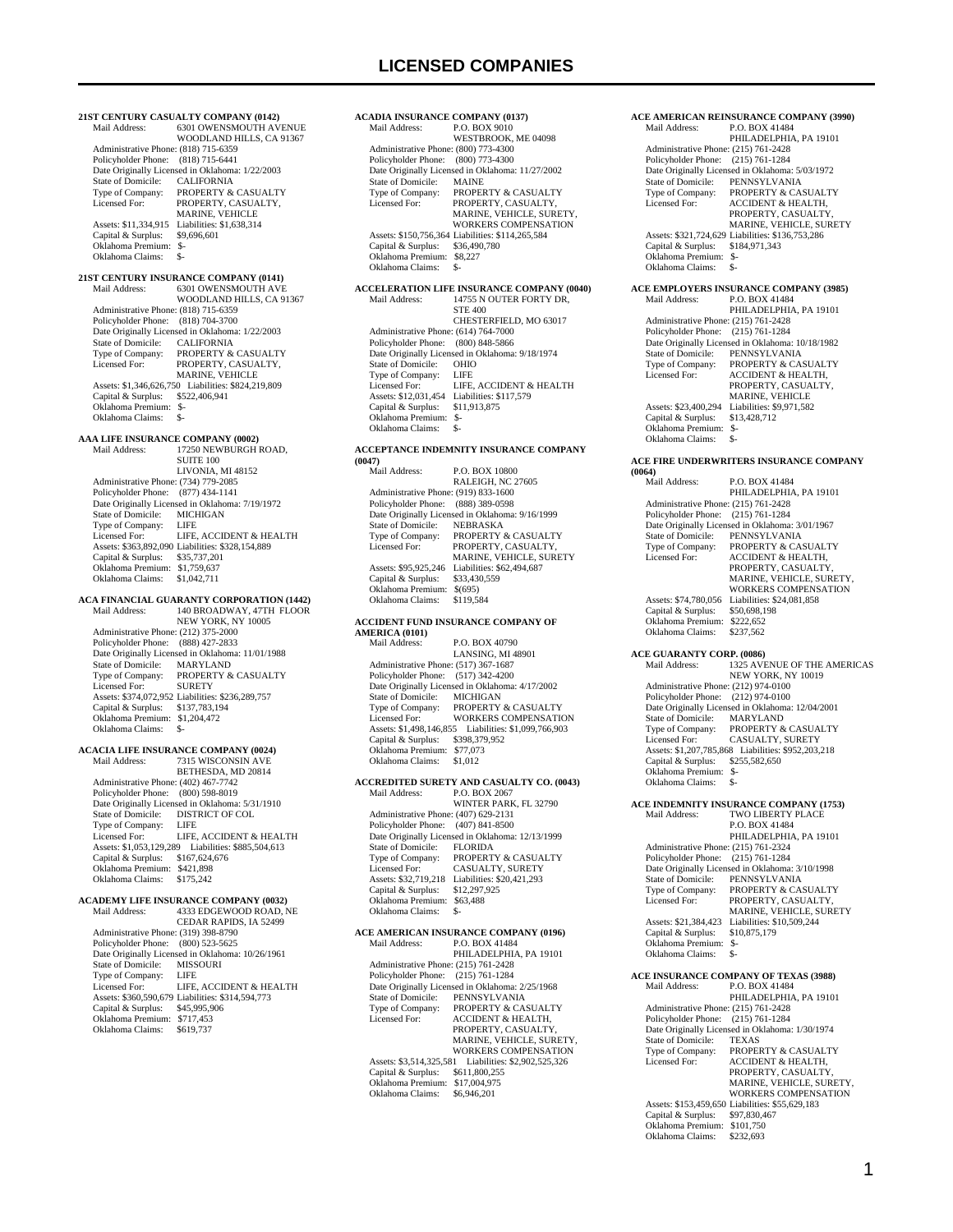|                                                                                 | ACE PROPERTY AND CASUALTY INSURANCE                                  |
|---------------------------------------------------------------------------------|----------------------------------------------------------------------|
| <b>COMPANY (0072)</b>                                                           |                                                                      |
| Mail Address:                                                                   | P.O. BOX 41484<br>PHILADELPHIA, PA 19101                             |
| Administrative Phone: (215) 761-2428                                            |                                                                      |
| Policyholder Phone: (215) 761-1284                                              |                                                                      |
| State of Domicile:                                                              | Date Originally Licensed in Oklahoma: 2/20/1908<br>PENNSYLVANIA      |
| Type of Company:                                                                | PROPERTY & CASUALTY                                                  |
| Licensed For:                                                                   | <b>ACCIDENT &amp; HEALTH,</b>                                        |
|                                                                                 | PROPERTY, CASUALTY,<br>MARINE, VEHICLE, SURETY,                      |
|                                                                                 | <b>WORKERS COMPENSATION</b>                                          |
| Assets: \$3,675,443,471<br>Capital & Surplus:                                   | Liabilities: \$2,908,216,329<br>\$767,227,142                        |
| Oklahoma Premium: \$9,774,939                                                   |                                                                      |
| Oklahoma Claims:                                                                | \$2,306,038                                                          |
| <b>ACIG INSURANCE COMPANY (0811)</b>                                            |                                                                      |
| Mail Address:                                                                   | 12222 MERIT DR-STE 1660                                              |
| Administrative Phone: (972) 702-9004                                            | DALLAS, TX 75251                                                     |
| Policyholder Phone: (800) 563-6051                                              |                                                                      |
| State of Domicile:                                                              | Date Originally Licensed in Oklahoma: 8/24/1994<br><b>ILLINOIS</b>   |
| Type of Company:                                                                | PROPERTY & CASUALTY                                                  |
| Licensed For:                                                                   | CASUALTY, WORKERS                                                    |
|                                                                                 | COMPENSATION<br>Assets: \$175,459,225 Liabilities: \$122,588,179     |
| Capital & Surplus:                                                              | \$52,871,038                                                         |
| Oklahoma Premium:                                                               | \$34,728                                                             |
| Oklahoma Claims:                                                                | \$-                                                                  |
| <b>ACSTAR INSURANCE COMPANY (4337)</b>                                          |                                                                      |
| Mail Address:                                                                   | 233 MAIN STREET<br>NEW BRITIAN, CT 06050                             |
| Administrative Phone: (860) 224-2000                                            |                                                                      |
| Policyholder Phone: (860) 224-2000                                              |                                                                      |
| State of Domicile:                                                              | Date Originally Licensed in Oklahoma: 10/16/1985<br><b>ILLINOIS</b>  |
| Type of Company:                                                                | PROPERTY & CASUALTY                                                  |
| Licensed For:                                                                   | PROPERTY, CASUALTY,<br>MARINE, VEHICLE, SURETY                       |
| Assets: \$76,744,263                                                            | Liabilities: \$50,317,617                                            |
| Capital & Surplus:                                                              | \$26,426,646                                                         |
| Oklahoma Premium:<br>Oklahoma Claims:                                           | \$48,264<br>\$-                                                      |
|                                                                                 |                                                                      |
| <b>ADMIRAL INDEMNITY COMPANY (0022)</b><br>Mail Address:                        | 1255 CALDWELL ROAD                                                   |
|                                                                                 | CHERRY HILL, NJ 08034                                                |
| Administrative Phone: (856) 429-9200                                            |                                                                      |
| Policyholder Phone: (856) 429-9200                                              | Date Originally Licensed in Oklahoma: 4/26/2001                      |
| <b>State of Domicile:</b>                                                       | <b>DELAWARE</b>                                                      |
| Type of Company:<br>Licensed For:                                               | PROPERTY & CASUALTY<br>PROPERTY, CASUALTY,                           |
|                                                                                 | MARINE, VEHICLE, SURETY,                                             |
|                                                                                 | <b>WORKERS COMPENSATION</b>                                          |
| Assets: \$52,463,514<br>Capital & Surplus:                                      | Liabilities: \$27,785,123<br>\$24,678,391                            |
| Oklahoma Premium:                                                               | \$-                                                                  |
| Oklahoma Claims:                                                                | \$-                                                                  |
|                                                                                 | ADMIRAL LIFE INSURANCE COMPANY OF AMERICA                            |
| (0052)<br>Mail Address:                                                         | P.O. BOX 30416                                                       |
|                                                                                 | LANSING, MI 48909                                                    |
| Administrative Phone: (517) 349-6000                                            |                                                                      |
| Policyholder Phone:                                                             | $(517)$ 349-6000<br>Date Originally Licensed in Oklahoma: 10/31/1969 |
| State of Domicile:                                                              | ARIZONA                                                              |
| Type of Company:<br>Licensed For:                                               | LIFE<br>LIFE, ACCIDENT & HEALTH                                      |
| Assets: \$8,569,015                                                             | Liabilities: \$125,535                                               |
| Capital & Surplus:                                                              | \$8,443,480                                                          |
| Oklahoma Premium: \$-<br>Oklahoma Claims:                                       | $S-$                                                                 |
|                                                                                 |                                                                      |
| <b>ADVANCE INSURANCE COMPANY (4411)</b><br>Mail Address:<br>2930 WOODSIDE DRIVE |                                                                      |
|                                                                                 | TOPEKA, KS 66614                                                     |

# Administrative Phone: (913) 273-9804 Policyholder Phone: (800) 530-5989 Date Originally Licensed in Oklahoma: 1/31/1990 State of Domicile: ARIZONA Type of Company: LIFE Licensed For: LIFE, ACCIDENT & HEALTH Assets: \$29,707,600 Liabilities: \$7,069,907 Capital & Surplus: \$22,637,693 Oklahoma Premium: \$151,627 Oklahoma Claims: \$45,976

#### **ADVANTA INSURANCE COMPANY (0050)** P.O. BOX 429 WELSH & MCKEAN RDS SPRING HOUSE, PA 19477 Administrative Phone: (877) 250-6245 Policyholder Phone: (800) 853-7354 Date Originally Licensed in Oklahoma: 12/31/1993 State of Domicile: ARIZONA<br>Type of Company: PROPERTY & CASUALTY Licensed For: PROPERTY, CASUALTY Assets: \$8,549,707 Liabilities: \$787,261 Type of Company:<br>
Licensed For:<br>
Assets: \$8,549,707<br>
Capital & Surplus: Oklahoma Premium: \$- Oklahoma Claims: **ADVANTA LIFE INSURANCE COMPANY (0051)** Mail Address: P.O. BOX 429 WELSH & MCKEAN RDS SPRING HOUSE, PA 19477 Administrative Phone: (877) 250-6245 Policyholder Phone: (800) 853-7354 Date Originally Licensed in Oklahoma: 12/31/1993 State of Domicile: ARIZONA<br>Type of Company: LIFE Type of Company:<br>Licensed For:<br>Assets: \$4,886,477 LIFE, ACCIDENT & HEALTH Liabilities: \$819,148<br>\$4,067,329 Capital & Surplus: \$4,067,329 Oklahoma Premium: \$- Oklahoma Claims: \$- **ADVANTAGE WORKERS COMPENSATION INSURAN**

| INSUKANCE COMPANY (2507)             |                                                  |  |
|--------------------------------------|--------------------------------------------------|--|
| Mail Address:                        | P.O. BOX 571918                                  |  |
|                                      | SALT LAKE CITY, UT 84157                         |  |
| Administrative Phone: (801) 288-5750 |                                                  |  |
| Policyholder Phone:                  | (888) 595-8750                                   |  |
|                                      | Date Originally Licensed in Oklahoma: 12/13/1985 |  |
| State of Domicile:                   | <b>INDIANA</b>                                   |  |
| Type of Company:                     | <b>PROPERTY &amp; CASUALTY</b>                   |  |
| Licensed For:                        | CASUALTY, SURETY, WORKERS                        |  |
|                                      | <b>COMPENSATION</b>                              |  |
| Assets: \$15,041,587                 | Liabilities: \$2,305,218                         |  |
| Capital & Surplus:                   | \$12,736,369                                     |  |
| Oklahoma Premium:                    | \$-                                              |  |
| Oklahoma Claims:                     | \$-                                              |  |
|                                      |                                                  |  |

### **AEGIS SECURITY INSURANCE COMPANY (0053)**

| Mail Address:                        | P.O. BOX 3153                                    |
|--------------------------------------|--------------------------------------------------|
|                                      | HARRISBURG, PA 17105                             |
| Administrative Phone: (717) 657-9671 |                                                  |
| Policyholder Phone:                  | $(800)$ 233-2160                                 |
|                                      | Date Originally Licensed in Oklahoma: 10/31/1990 |
| State of Domicile:                   | PENNSYLVANIA                                     |
| Type of Company:                     | <b>PROPERTY &amp; CASUALTY</b>                   |
| Licensed For:                        | <b>ACCIDENT &amp; HEALTH.</b>                    |
|                                      | PROPERTY, CASUALTY,                              |
|                                      | <b>MARINE, VEHICLE, SURETY</b>                   |
| Assets: \$62,758,247                 | Liabilities: \$31,570,612                        |
| Capital & Surplus:                   | \$31.187.635                                     |
| Oklahoma Premium:                    | \$588.694                                        |
| Oklahoma Claims:                     | \$284,674                                        |
|                                      |                                                  |

#### **AETNA HEALTH AND LIFE INSURANCE COMPANY (0082)**

| wwo41                                |                                                      |
|--------------------------------------|------------------------------------------------------|
| Mail Address:                        | 151 FAMINGTON AVENUE                                 |
|                                      | HARTFORD, CT 06156                                   |
| Administrative Phone: (860) 636-0602 |                                                      |
| Policyholder Phone: (860) 273-0123   |                                                      |
|                                      | Date Originally Licensed in Oklahoma: 12/26/1978     |
| State of Domicile:                   | <b>CONNECTICUT</b>                                   |
| Type of Company:                     | LIFE                                                 |
| Licensed For:                        | LIFE, ACCIDENT & HEALTH                              |
|                                      | Assets: \$1,255,542,776 Liabilities: \$1,116,464,939 |
| Capital & Surplus:                   | \$139,077,837                                        |
| Oklahoma Premium:                    | $S-$                                                 |
| Oklahoma Claims:                     | $S-$                                                 |
|                                      |                                                      |
| AETNA HEALTH INC (0067)              |                                                      |

| AETNA HEALTH, INC. (0067)            |                                                 |
|--------------------------------------|-------------------------------------------------|
| Mail Address <sup>.</sup>            | 980 JOLLY ROAD.                                 |
|                                      | P.O. BOX 1109                                   |
|                                      | BLUE BELL, PA 19422                             |
| Administrative Phone: (215) 775-6508 |                                                 |
| Policyholder Phone: (800) 872-3862   |                                                 |
|                                      | Date Originally Licensed in Oklahoma: 2/18/1998 |
| State of Domicile:                   | <b>OKLAHOMA</b>                                 |
| Type of Company:                     | HEALTH MAINT ORG.                               |
| Licensed For:                        | <b>ACCIDENT &amp; HEALTH</b>                    |
| Assets: \$30,267,987                 | Liabilities: \$15,983,407                       |
| Capital & Surplus:                   | \$14,284,580                                    |
| Oklahoma Premium:                    | \$136,202,965                                   |
| Oklahoma Claims:                     |                                                 |

### **AETNA INSURANCE COMPANY OF CONNECTICUT (0058)**

| Mail Address:                                               | 151 FARMINGTON AVE MC64                                                    |  |
|-------------------------------------------------------------|----------------------------------------------------------------------------|--|
| Administrative Phone: (860) 636-0602                        | HARTFORD, CT 06156                                                         |  |
| Policyholder Phone:                                         | $(203)$ 273-0123                                                           |  |
|                                                             | Date Originally Licensed in Oklahoma: 11/20/1990                           |  |
| State of Domicile:                                          | CONNECTICUT                                                                |  |
| Type of Company:<br>Licensed For:                           | PROPERTY & CASUALTY<br>CASUALTY, VEHICLE                                   |  |
| Assets: \$43,819,226                                        | Liabilities: \$14,865,422                                                  |  |
| Capital & Surplus:                                          | \$28,953,804                                                               |  |
| Oklahoma Premium:                                           | \$10,333                                                                   |  |
| Oklahoma Claims:                                            | \$-                                                                        |  |
|                                                             | <b>AETNA LIFE INSURANCE COMPANY (0080)</b>                                 |  |
| Mail Address:                                               | 151 FARMINGTON AVENUE                                                      |  |
|                                                             | HARTFORD, CT 06156                                                         |  |
| Administrative Phone: (770) 980-5421<br>Policyholder Phone: | $(860)$ 273-0123                                                           |  |
|                                                             | Date Originally Licensed in Oklahoma: 3/15/1900                            |  |
| State of Domicile:                                          | CONNECTICUT                                                                |  |
| Type of Company:                                            | LIFE                                                                       |  |
| Licensed For:                                               | LIFE, ACCIDENT & HEALTH,<br>VARIABLE                                       |  |
|                                                             | Assets: \$26,156,026,710 Liabilities: \$24,113,286,848                     |  |
| Capital & Surplus:                                          | \$2,042,739,862                                                            |  |
| Oklahoma Premium:                                           | \$55,225,022                                                               |  |
| Oklahoma Claims:                                            | \$44,786,702                                                               |  |
| <b>AF&amp;L INSURANCE COMPANY (0460)</b>                    |                                                                            |  |
| Mail Address:                                               | <b>1800 STREET ROAD</b>                                                    |  |
| Administrative Phone: (215) 918-0515                        | WARRINGTON, PA 18976                                                       |  |
| Policyholder Phone: (800) 659-9206                          |                                                                            |  |
|                                                             | Date Originally Licensed in Oklahoma: 6/23/1995                            |  |
| State of Domicile:                                          | PENNSYLVANIA                                                               |  |
| Type of Company:<br>Licensed For:                           | LIFE                                                                       |  |
|                                                             | LIFE, ACCIDENT & HEALTH<br>Assets: \$105,605,143 Liabilities: \$96,390,166 |  |
| Capital & Surplus: \$9,214,977                              |                                                                            |  |
| Oklahoma Premium: \$900,036                                 |                                                                            |  |
| Oklahoma Claims:                                            | \$395,497                                                                  |  |
| <b>AFFILIATED FM INSURANCE COMPANY (0088)</b>               |                                                                            |  |
| Mail Address:                                               | P.O. BOX 7500                                                              |  |
|                                                             | JOHNSTON, RI 02919                                                         |  |
| Administrative Phone: (401) 275-3000<br>Policyholder Phone: | (800) 343-7722                                                             |  |
|                                                             | Date Originally Licensed in Oklahoma: 8/15/1951                            |  |
| State of Domicile:                                          | RHODE ISLAND                                                               |  |
| Type of Company:<br>Licensed For:                           | PROPERTY & CASUALTY<br>PROPERTY, CASUALTY,                                 |  |
|                                                             | MARINE, VEHICLE, SURETY                                                    |  |
|                                                             | Assets: \$765,705,971 Liabilities: \$565,282,279                           |  |
| Capital & Surplus:                                          | \$200,423,692                                                              |  |
| Oklahoma Premium:<br>Oklahoma Claims:                       | \$1,786,760<br>\$801,098                                                   |  |
|                                                             |                                                                            |  |
|                                                             | <b>AFFIRMATIVE INSURANCE COMPANY (0096)</b>                                |  |
| Mail Address:                                               | P.O.BOX 43360                                                              |  |
| Administrative Phone: (205) 970-7239                        | BIRMINGHAM, AL 35243                                                       |  |
| Policyholder Phone: (800) 444-2955                          |                                                                            |  |
|                                                             | Date Originally Licensed in Oklahoma: 2/02/1995                            |  |
| State of Domicile:                                          | <b>ILLINOIS</b>                                                            |  |
| Type of Company:<br>Licensed For:                           | PROPERTY & CASUALTY<br>PROPERTY, CASUALTY                                  |  |
| Assets: \$74,520,139                                        | Liabilities: \$37,827,711                                                  |  |
| Capital & Surplus:                                          | \$36,692,428                                                               |  |
| Oklahoma Premium: \$-                                       |                                                                            |  |
| Oklahoma Claims:                                            | \$-                                                                        |  |
| <b>AGC LIFE INSURANCE COMPANY (0006)</b>                    |                                                                            |  |
| Mail Address:                                               | AMERICAN GENERAL CENTER                                                    |  |
| Administrative Phone: (615) 749-1874                        | NASHVILLE, TN 37250                                                        |  |
| Policyholder Phone: (800) 888-2452                          |                                                                            |  |
|                                                             | Data Originally Licensed in Oklahoma: 3/08/1000                            |  |

```
te Originally Licensed in Oklahoma: 3/08/1990<br>ate of Domicile: MISSOURI
    State of Domicile: MISS<br>Type of Company: LIFE
   Type of Company:<br>Licensed For:
                               LIFE, ACCIDENT & HEALTH
    Assets: $8,516,342,350 Liabilities: $1,005,475,822 
 Capital & Surplus: $7,510,866,528 
 Oklahoma Premium: $- 
   Oklahoma Claims: $-
```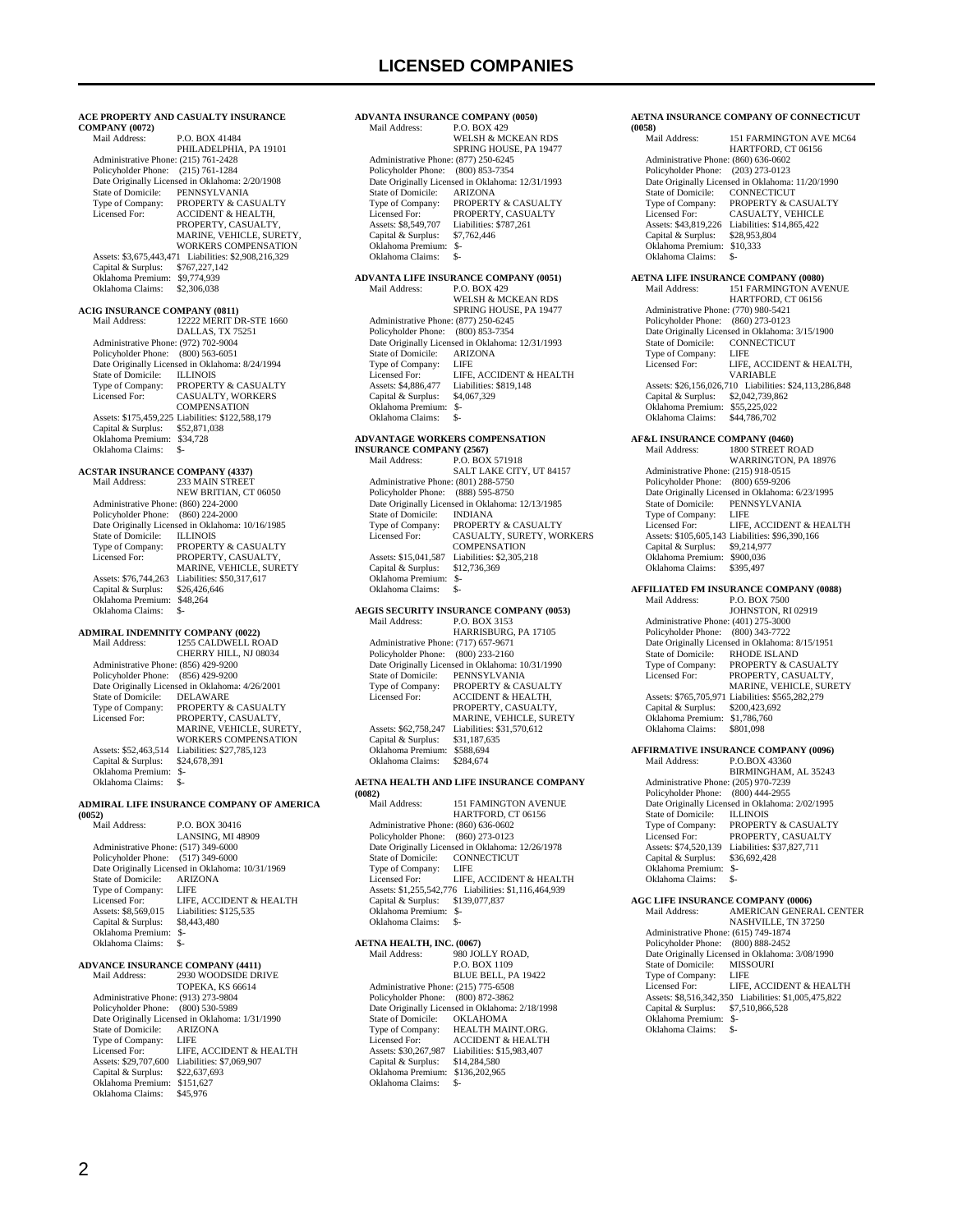**AGL LIFE ASSURANCE COMPANY (0927)**<br>Mail Address: 610 W GERMANTOV **EXECUTATION CONDUCTS:** 610 W GERMANTOWN PIKE, SUITE 460 PLYMOUTH MEETNG, PA 19462 Administrative Phone: (800) 734-3280 Policyholder Phone: (800) 734-3280 Date Originally Licensed in Oklahoma: 12/30/1983<br>State of Domicile: PENNSYLVANIA PENNSYLVANIA<br>LIFE Type of Company:<br>Licensed For: LIFE, ACCIDENT & HEALTH, VARIABLE Assets: \$1,560,131,626 Liabilities: \$1,549,317,484 Capital & Surplus: \$10,814,143 Oklahoma Premium: \$2,091 Oklahoma Claims: **AGRI GENERAL INSURANCE COMPANY (0089)** 9200 NORTHPARK DRIVE, **SUITE 350** JOHNSTON, IA 50131 Administrative Phone: (515) 224-3075 Policyholder Phone: (515) 224-3070 Date Originally Licensed in Oklahoma: 10/14/1991 State of Domicile:<br>Type of Company: State of Domicile: IOWA<br>Type of Company: PROPERTY & CASUALTY<br>Licensed For: ACCIDENT & HEALTH. Licensed For: ACCIDENT & HEALTH, PROPERTY, CASUALTY, MARINE, VEHICLE, SURETY Assets: \$227,258,192 Liabilities: \$69,688,227 Capital & Surplus: \$157,569,965 Oklahoma Premium: \$666,585 Oklahoma Claims: \$396,149 **AGSECURITY INSURANCE COMPANY (0004)** Mail Address: 2501 NORTH STILES OKLAHOMA CITY, OK 73105 Administrative Phone: (405) 523-2379 Policyholder Phone: (405) 523-2300 Date Originally Licensed in Oklahoma: 7/02/1968<br>State of Domicile: OKLAHOMA State of Domicile:<br>Type of Company: Type of Company: PROPERTY & CASUALTY<br>Licensed For: ACCIDENT & HEALTH. ACCIDENT & HEALTH. PROPERTY, CASUALTY, MARINE, VEHICLE, SURETY Assets: \$31,553,260 Liabilities: \$13,980,770 Capital & Surplus: \$17,572,490 Oklahoma Premium: \$17,663,574 Oklahoma Claims: \$9,977,519 **AIG ANNUITY INSURANCE COMPANY (8816)** 2929 ALLEN PARKWAY, L4-01 HOUSTON, TX 77019 Administrative Phone: (713) 831-5117 Policyholder Phone: (800) 288-4088 Date Originally Licensed in Oklahoma: 6/27/1951<br>State of Domicile: TEXAS State of Domicile:  $TEXA$ <br>Type of Company:  $IEF$ Type of Company: Licensed For: LIFE, ACCIDENT & HEALTH, VARIABLE Assets: \$43,241,309,708 Liabilities: \$40,286,378,241 Capital & Surplus: \$2,954,931,467 Oklahoma Premium: \$16,004,926 Oklahoma Claims: \$3,343,906 **AIG CENTENNIAL INSURANCE COMPANY (1892)** Mail Address: 508 VIRGINIA DRIVE FORT WASHINGTON, PA 19034 Administrative Phone: (302) 252-2158 Policyholder Phone: (800) 523-1700 Date Originally Licensed in Oklahoma: 11/29/1956 State of Domicile: PENNSYLVANIA Type of Company: PROPERTY & CASUALTY<br>Licensed For: ACCIDENT & HEALTH, Licensed For: ACCIDENT & HEALTH, PROPERTY, CASUALTY, MARINE, VEHICLE, SURETY Assets: \$751,657,327 Liabilities: \$535,729,778 Capital & Surplus: \$215,927,549 Oklahoma Premium: \$1,010,295<br>Oklahoma Claims: \$638,137 Oklahoma Claims: **AIG INDEMNITY INSURANCE COMPANY (5028)** Mail Address: 508 VIRGINIA DRIVE FORT WASHINGTON, PA 19034 Administrative Phone: (804) 662-2617 Policyholder Phone: (800) 523-1700 Date Originally Licensed in Oklahoma: 8/03/1970<br>State of Domicile: PENNSYLVANIA State of Domicile: PENNSYLVANIA<br>Type of Company: PROPERTY & CAS Type of Company: PROPERTY & CASUALTY<br>Licensed For: ACCIDENT & HEALTH, ACCIDENT & HEALTH, PROPERTY, CASUALTY, MARINE, VEHICLE, SURETY<br>Assets: \$65,090,071 Liabilities: \$51,622,933 Capital & Surplus: \$13,467,138 Oklahoma Premium: \$1,175,970<br>Oklahoma Claims: \$744,539 Oklahoma Claims:

**AIG LIFE INSURANCE COMPANY (4543)**<br>Mail Address: P.O. BOX 667 P.O. BOX 667 WILMINGTON, DE 19899 Administrative Phone: (302) 594-2479 Policyholder Phone: (302) 594-2000 Date Originally Licensed in Oklahoma: 10/10/1978 State of Domicile: DELA<br>Type of Company: LIFE Type of Company:<br>Licensed For LIFE, ACCIDENT & HEALTH VARIABLE Assets: \$13,600,674,618 Liabilities: \$12,971,154,076 Capital & Surplus: \$629,520,542 Oklahoma Premium: \$8,871,723 Oklahoma Claims: **AIG PREMIER INSURANCE COMPANY (1890) 508 VIRGINIA DRIVE**  FORT WASHINGTON, PA 19034 Administrative Phone: (804) 662-2617<br>Policyholder Phone: (800) 523-4040 Policyholder Phone: Date Originally Licensed in Oklahoma: 6/15/1921 State of Domicile: PENNSYLVANIA Type of Company: PROPERTY & CASUALTY<br>Licensed For: ACCIDENT & HEALTH. ACCIDENT & HEALTH, PROPERTY, CASUALTY MARINE, VEHICLE, SURETY Assets: \$286,276,748 Liabilities: \$196,162,760 Capital & Surplus: \$90,113,988 Oklahoma Premium: \$643,280<br>Oklahoma Claims: \$450,805 Oklahoma Claims: **AIG SUNAMERICA LIFE ASSURANCE COMPANY (0928)** 1 SUNAMERICA CENTER LOS ANGELES, CA 90067 Administrative Phone: (310) 772-6090 Policyholder Phone: (800) 871-2000 Date Originally Licensed in Oklahoma: 4/13/1970<br>State of Domicile: ARIZONA State of Domicile: ARIZON<br>Type of Company: LIFE Type of Company:<br>Licensed For: LIFE, ACCIDENT & HEALTH, VARIABLE Assets: \$26,165,384,786 Liabilities: \$25,563,036,503<br>Capital & Surplus: \$602,348,283 Capital & Surplus: Oklahoma Premium: \$38,764,255<br>Oklahoma Claims: \$25,235,507 Oklahoma Claims: **AIU INSURANCE COMPANY (0605)** Mail Address: 70 PINE STREET NEW YORK, NY 10270 Administrative Phone: (212) 770-8164 Policyholder Phone: (212) 770-7000 Date Originally Licensed in Oklahoma: 5/06/1963<br>State of Domicile: NEW YORK State of Domicile:<br>Type of Company: Type of Company: PROPERTY & CASUALTY<br>Licensed For: ACCIDENT & HEALTH, PROPERTY, CASUALTY, MARINE, VEHICLE, SURETY, WORKERS COMPENSATION Assets: \$2,121,502,755 Liabilities: \$1,629,950,585 Capital & Surplus: \$491,552,170 Oklahoma Premium: \$344,392 Oklahoma Claims: \$1,282,023 **ALAMANCE INSURANCE COMPANY (0249)** Mail Address: 238 INTERNATIONAL ROAD BURLINGTON, NC 27215 Administrative Phone: (336) 586-2830 Policyholder Phone: (336) 586-2500 Date Originally Licensed in Oklahoma: 1/24/2000<br>State of Domicile: ILLINOIS State of Domicile:<br>Type of Company: Type of Company: PROPERTY & CASUALTY<br>Licensed For: ACCIDENT & HEALTH, Licensed For: ACCIDENT & HEALTH, PROPERTY, CASUALTY, MARINE, VEHICLE, SURETY, WORKERS COMPENSATION Assets: \$201,213,554 Liabilities: \$72,761,995 Capital & Surplus: \$128,451,559 Oklahoma Premium: \$- Oklahoma Claims: \$-**ALASKA NATIONAL INSURANCE COMPANY (0120)** 7001 JEWEL LAKE ROAD ANCHORAGE, AK 99502 Administrative Phone: (907) 248-2642 Policyholder Phone: (907) 248-2642 Date Originally Licensed in Oklahoma: 6/09/1983 State of Domicile:<br>Type of Company: Exter of Domicile: ALASKA<br>Type of Company: PROPERTY & CASUALTY<br>Licensed For: PROPERTY. CASUALTY. PROPERTY, CASUALTY, MARINE, VEHICLE, SURETY WORKERS COMPENSATION Assets: \$466,569,270 Liabilities: \$311,913,622 Capital & Surplus: \$154,655,648 Oklahoma Premium: \$24,442

Oklahoma Claims: \$-

#### **ALEA NORTH AMERICA INSURANCE COMPANY (5000)** 55 CAPITAL BLVD ROCKY HILL, CT 06067 Administrative Phone: (513) 369-5000 Policyholder Phone: (800) 972-3008 Date Originally Licensed in Oklahoma: 11/14/1966<br>State of Domicile: NEW YORK State of Domicile:<br>Type of Company: Type of Company: PROPERTY & CASUALTY<br>Licensed For: PROPERTY, CASUALTY. PROPERTY, CASUALTY, MARINE, VEHICLE, WORKERS COMPENSATION Assets: \$504,644,817 Liabilities: \$248,592,030 Capital & Surplus: \$256,052,787 Oklahoma Premium: \$1,435,432 Oklahoma Claims: \$155,251 **ALFA INSURANCE CORPORATION (0840)**<br>Mail Address: P.O. BOX 11000 Mail Address: P.O. BOX 11000 MONTGOMERY, AL 36191 Administrative Phone: (334) 288-3900 Policyholder Phone: (334) 288-3900 Date Originally Licensed in Oklahoma: 7/23/1964<br>State of Domicile: ALABAMA State of Domicile:<br>Type of Company: PROPERTY & CASUALTY Licensed For: PROPERTY, CASUALTY Assets: \$336,246,425 Liabilities: \$174,637,255 Capital & Surplus: \$161,609,169 Oklahoma Premium: \$- Oklahoma Claims: **ALL AMERICA INSURANCE COMPANY (0144)** Mail Address: 800 S WASHINGTON STREET VAN WERT, OH 45891 Administrative Phone: (419) 238-1010 Policyholder Phone: (419) 238-5551 Date Originally Licensed in Oklahoma: 12/13/1962<br>State of Domicile: OHIO State of Domicile:<br>Type of Company: Type of Company: PROPERTY & CASUALTY<br>Licensed For: PROPERTY, CASUALTY. PROPERTY, CASUALTY, SURETY, WORKERS COMPENSATION Assets: \$151,085,504 Liabilities: \$91,943,016<br>Capital & Surplus: \$59,142,489 Capital & Surplus: Oklahoma Premium: \$2,758,242<br>Oklahoma Claims: \$597,293 Oklahoma Claims: **ALL NATION INSURANCE COMPANY (0164)**<br>Mail Address: 896 ASHLAND AVE,SU Mail Address: 896 ASHLAND AVE,SUITE1 ST PAUL, MN 55104 Administrative Phone: (810) 358-4010 Policyholder Phone: (800) 762-6837 Date Originally Licensed in Oklahoma: 6/27/1974<br>State of Domicile: MINNESOTA State of Domicile:<br>Type of Company: Type of Company: PROPERTY & CASUALTY<br>Licensed For: PROPERTY, CASUALTY. PROPERTY, CASUALTY, MARINE, VEHICLE Assets: \$19,814,625 Liabilities: \$12,893,773<br>Capital & Surplus: \$6,920,852 Capital & Surplus: Oklahoma Premium: \$- Oklahoma Claims: **ALL SAVERS INSURANCE COMPANY (0161)**<br>Mail Address: 7440 WOODLAND DRIV 7440 WOODLAND DRIVE INDIANAPOLIS, IN 46278 Administrative Phone: (317) 297-4123 Policyholder Phone: (317) 297-4123 Date Originally Licensed in Oklahoma: 3/10/1998 State of Domicile: INDIANA Type of Company: LIFE<br>Licensed For: LIFE Licensed For: LIFE, ACCIDENT & HEALTH<br>Assets: \$3,865,731 Liabilities: \$652,478 Liabilities: \$652,478<br>\$3,213,253 Capital & Surplus: Oklahoma Premium: \$- Oklahoma Claims:

**ALLEGHENY CASUALTY COMPANY (0162)**<br>Mail Address: P.O. BOX 1116 P.O. BOX 1116 MEADVILLE, PA 16335 Administrative Phone: (814) 336-2521 Policyholder Phone: (814) 336-2521 Pate Originally Licensed in Oklahoma: 12/20/1979<br>State of Domicile: PENNSYLVANIA State of Domicile:<br>Type of Company: PROPERTY & CASUALTY Licensed For: SURETY Assets: \$17,121,158 Liabilities: \$4,860,562 Capital & Surplus: \$12,260,596 Oklahoma Premium: \$211,191 Oklahoma Claims: \$-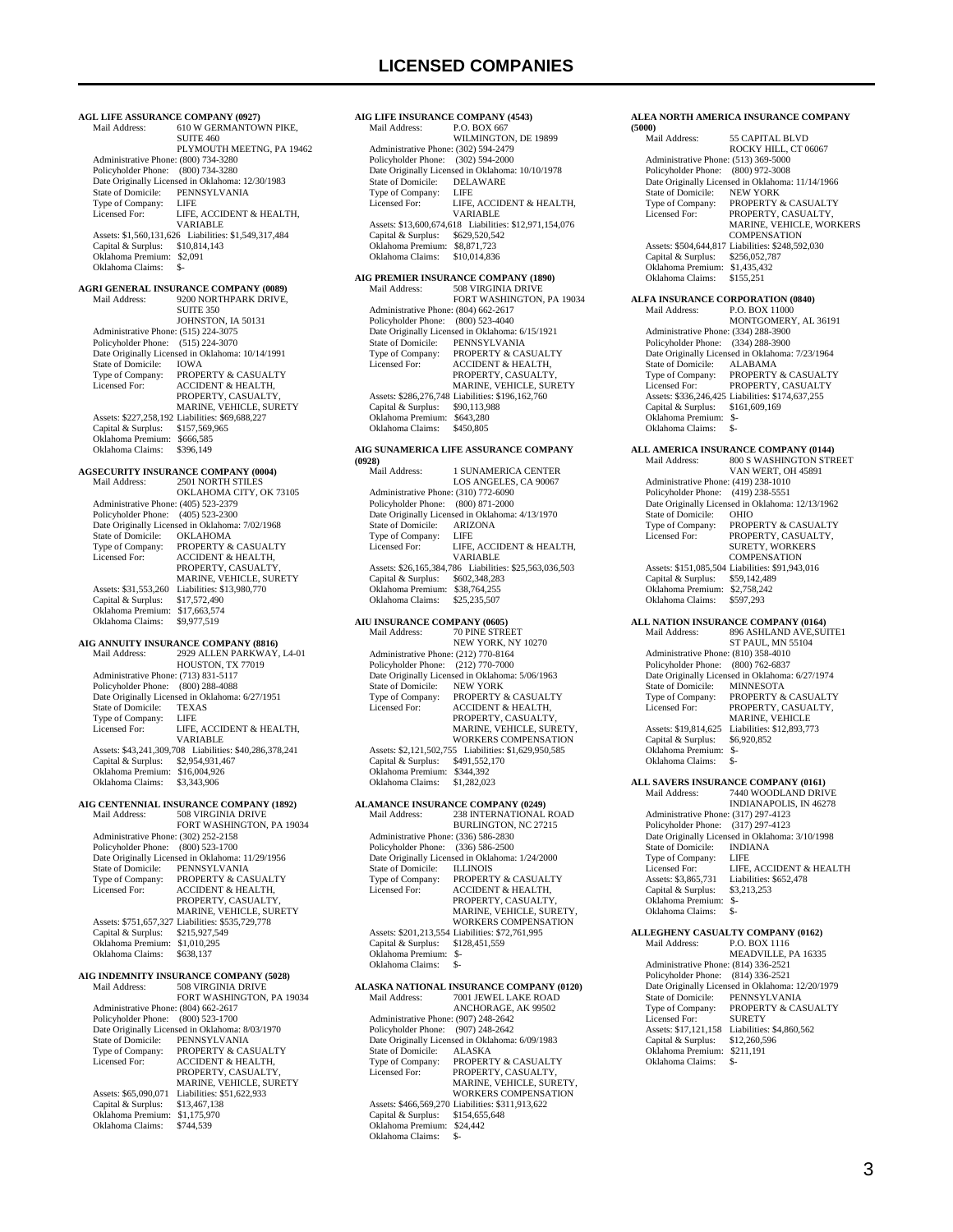**ALLEGIANCE LIFE INSURANCE COMPANY (2368)**<br>Mail Address: #1 HORACE MANN PLAZA #1 HORACE MANN PLAZA SPRINGFIELD, IL 62715 Administrative Phone: (217) 788-8530 Policyholder Phone: (800) 999-1030 Date Originally Licensed in Oklahoma: 8/02/1966<br>State of Domicile: ILLINOIS State of Domicile: ILLIN<br>Type of Company: LIFE Type of Company:<br>Licensed For: LIFE, ACCIDENT & HEALTH, VARIABLE Assets: \$244,044,865 Liabilities: \$10,934,356 Capital & Surplus: \$233,110,509 Oklahoma Premium: \$- Oklahoma Claims: \$-**ALLIANCE ASSURANCE COMPANY OF AMERICA (0176)** 325 DONALD J. LYNCH BLVD MARLBOROUGH, MA 01752 Administrative Phone: (704) 522-2000 Policyholder Phone: (800) 523-5451 Poneyholder Phone: (600) 225-5451<br>Date Originally Licensed in Oklahoma: 9/04/1940<br>State of Domicile: NEW YORK State of Domicile:<br>Type of Company: Type of Company: PROPERTY & CASUALTY<br>Licensed For: PROPERTY, CASUALTY. PROPERTY, CASUALTY, MARINE, VEHICLE Assets: \$12,946,073 Liabilities: \$-<br>Capital & Surplus: \$12,946,073 Capital & Surplus: \$12,946,073 Oklahoma Premium: \$- Oklahoma Claims: \$- **ALLIANCE INDEMNITY COMPANY (8945)** Mail Address: P.O. BOX 1401 MCPHERSON, KS 67460 Administrative Phone: (620) 241-2200 Policyholder Phone: (800) 362-1075 Date Originally Licensed in Oklahoma: 12/08/1976<br>State of Domicile: OKLAHOMA State of Domicile:<br>Type of Company: Type of Company: PROPERTY & CASUALTY<br>Licensed For: ACCIDENT & HEALTH ACCIDENT & HEALTH. PROPERTY, CASUALTY MARINE, VEHICLE, SURETY WORKERS COMPENSATION Assets: \$7,728,719 Liabilities: \$3,051,474<br>Capital & Surplus: \$4,677,246 Capital & Surplus: \$4,677,246 Oklahoma Premium: \$2,357,787 Oklahoma Claims: \$734,942 **ALLIANZ GLOBAL RISKS US INSURANCE COMPANY (3224)** Mail Address: P.O. BOX 7780 BURBANK, CA 91510 Administrative Phone: (800) 421-0504 Policyholder Phone: (800) 421-0504 Date Originally Licensed in Oklahoma: 5/25/1959<br>State of Domicile: CALIFORNIA State of Domicile:<br>Type of Company: PROPERTY & CASUALTY Licensed For: PROPERTY, CASUALTY, MARINE, WORKERS COMPENSATION Assets: \$4,788,308,119 Liabilities: \$1,403,655,843 Capital & Surplus: \$3,384,652,276 Oklahoma Premium: \$6,196,950 Oklahoma Claims: \$3,384,295 **ALLIANZ LIFE INSURANCE COMPANY OF NORTH**  AMERICA (5976)<br>Mail Address: 5701 GOLDEN HILLS DRIVE MINNEAPOLIS, MN 55416 Administrative Phone: (763) 765-6606 Policyholder Phone: (800) 328-5600 Date Originally Licensed in Oklahoma: 9/10/1948<br>State of Domicile: MINNESOTA State of Domicile: Type of Company: LIFE LIFE, ACCIDENT & HEALTH, VARIABLE Assets: \$30,966,138,820 Liabilities: \$28,936,159,067<br>Capital & Surplus: \$2,029,979,753 Capital & Surplus: Oklahoma Premium: \$98,317,262<br>Oklahoma Claims: \$19,990,139 Oklahoma Claims:

#### **ALLMERICA FINANCIAL BENEFIT INSURANCE COMPANY (2999)** 440 LINCOLN ST C/O CORP SECRETARY WORCESTER, MA 01653 Administrative Phone: (508) 855-2987 Policyholder Phone: (800) 628-0250 Date Originally Licensed in Oklahoma: 10/01/1992<br>State of Domicile: MICHIGAN State of Domicile:<br>Type of Company: Type of Company: PROPERTY & CASUALTY<br>
Licensed For: ACCIDENT & HEALTH Licensed For: ACCIDENT & HEALTH, PROPERTY, CASUALTY, MARINE, VEHICLE, SURETY, WORKERS COMPENSATION<br>Liabilities: \$24,538 Assets:  $$13,842,897$  Liabilities:  $$$ <br>Capital & Surplus:  $$13,818,359$  Capital & Surplus: \$13,818,359 Oklahoma Premium: \$- Oklahoma Claims: **ALLMERICA FINANCIAL LIFE INSURANCE AND ANNUITY COMPANY (0908)** Mail Address: 440 LINCOLN STREET WORCESTER, MA 01653 Administrative Phone: (508) 855-2490 Policyholder Phone: (800) 533-7881 Date Originally Licensed in Oklahoma: 6/03/1968 State of Domicile: MASSACHUSETTS Type of Company: LIFE<br>Licensed For: LIFE, LIFE, ACCIDENT & HEALTH VARIABLE Assets: \$12,611,782,500 Liabilities: \$12,116,185,682 Capital & Surplus: \$495,596,818 Oklahoma Premium: \$3,360,260 Oklahoma Claims: \$24,843,637 **ALLSTATE ASSURANCE COMPANY (6937)**<br>Mail Address: 3075 SANDERS ROAD Mail Address: 3075 SANDERS ROAD, SUITE H1A NORTHBROOK, IL 60062 Administrative Phone: (847) 402-4762 Policyholder Phone: (423) 755-1011 For the Originally Licensed in Oklahoma: 7/26/1962<br>State of Domicile: II J INOIS State of Domicile: Type of Company: LIFE<br>Licensed For: LIFE. LIFE, ACCIDENT & HEALTH, VARIABLE Assets: \$14,756,769 Liabilities: \$3,662,120<br>Capital & Surplus: \$11,094,649 Capital & Surplus: Oklahoma Premium: \$- Oklahoma Claims: **ALLSTATE FIRE AND CASUALTY INSURANCE COMPANY (6748)**<br>Mail Address: 2775 SANDERS ROAD NORTHBROOK, IL 60062 Administrative Phone: (847) 402-3029 Policyholder Phone: (847) 402-5000 Date Originally Licensed in Oklahoma: 2/02/1982 State of Domicile: ILLINOIS<br>Type of Company: PROPERT PROPERTY & CASUALTY Licensed For: SURETY Assets: \$15,768,458 Liabilities: \$382,904 Capital & Surplus: \$15,385,554 Oklahoma Premium: \$- Oklahoma Claims: \$- **ALLSTATE INDEMNITY COMPANY (0236)**<br>Mail Address: 3075 SANDERS RD.SU Mail Address: 3075 SANDERS RD.SUITEH1A NORTHBROOK, IL 60062 Administrative Phone: (847) 402-3029 Policyholder Phone: (405) 722-5000 Date Originally Licensed in Oklahoma: 8/27/1962<br>State of Domicile: ILLINOIS State of Domicile:<br>Type of Company: Type of Company: PROPERTY & CASUALTY Licensed For: ACCIDENT & HEALTH, PROPERTY, CASUALTY, MARINE, VEHICLE, SURETY<br>Assets: \$104,052,717 Liabilities: \$3,944,405 Capital & Surplus: \$100,108,312 Oklahoma Premium: \$29,185,577 Oklahoma Claims: \$14,843,051 **ALLSTATE INSURANCE COMPANY (0240)**<br>Mail Address: 3075 SANDERS RD.SU 3075 SANDERS RD.SUITEH1A NORTHBROOK, IL 60062 Administrative Phone: (847) 402-3029

 Policyholder Phone: (405) 722-5000 Date Originally Licensed in Oklahoma: 8/24/1937 State of Domicile:<br>Type of Company: Exact of Domicile: ILLINOIS<br>Type of Company: PROPERTY & CASUALTY<br>Licensed For: ACCIDENT & HEALTH. ACCIDENT & HEALTH, PROPERTY, CASUALTY, MARINE, VEHICLE, SURETY Assets: \$42,690,593,181 Liabilities: \$26,590,009,686 Capital & Surplus: \$16,100,583,494 Oklahoma Premium: \$172,916,445 Oklahoma Claims: \$93,409,611

#### **ALLSTATE LIFE INSURANCE COMPANY (0248)** 3075 SANDERS ROAD, SUITEH1A NORTHBROOK, IL 60062 Administrative Phone: (847) 402-4762 Policyholder Phone: (800) 366-2958 Date Originally Licensed in Oklahoma: 9/25/1957<br>State of Domicile: ILLINOIS State of Domicile: ILLIN<br>Type of Company: LIFE Type of Company:<br>Licensed For: LIFE, ACCIDENT & HEALTH, VARIABLE Assets: \$62,740,812,355 Liabilities: \$59,181,188,629<br>Capital & Surplus: \$3,559,623,725  $\frac{1}{3}$ Capital & Surplus: Oklahoma Premium: \$32,111,524<br>Oklahoma Claims: \$22,399,222 Oklahoma Claims: \$22,399,222 **ALLSTATE PROPERTY AND CASUALTY INSURANCE COMPANY (0250)** 3075 SANDERS RD., SUITEH1A NORTHBROOK, IL 60062 Administrative Phone: (847) 402-3029 Policyholder Phone: (708) 402-5000 Date Originally Licensed in Oklahoma: 6/04/1990 State of Domicile: ILLINOIS<br>Type of Company: PROPERT Type of Company: PROPERTY & CASUALTY<br>Licensed For: ACCIDENT & HEALTH, ACCIDENT & HEALTH, PROPERTY, CASUALTY, MARINE, VEHICLE, SURETY Assets: \$20,197,868 Liabilities: \$190,101 Capital & Surplus: \$20,007,767 Oklahoma Premium: \$21,165,655 Oklahoma Claims: \$9,158,575 **ALTA HEALTH & LIFE INSURANCE COMPANY (6352)** Mail Address: 8525 EAST ORCHARD ROAD GREENWOOD VILAG, CO 80111 Administrative Phone: (303) 737-4289 Policyholder Phone: (303) 737-3000 Date Originally Licensed in Oklahoma: 9/24/1974<br>State of Domicile: INDIANA State of Domicile: INDI<br>Type of Company: LIFE Type of Company:<br>Licensed For: LIFE, ACCIDENT & HEALTH, VARIABLE Assets: \$255,905,613 Liabilities: \$129,065,038<br>Capital & Surplus: \$126,840,575 Capital & Surplus: Oklahoma Premium: \$911,608<br>Oklahoma Claims: \$674,509 Oklahoma Claims: **AMBAC ASSURANCE CORPORATION (8594)**<br>Mail Address: 1 STATE STREETPLAZ 1 STATE STREETPLAZA ATTN: K. DOLAN NEW YORK, NY 10004 Administrative Phone: (212) 668-0340 Policyholder Phone: (800) 221-1854 Date Originally Licensed in Oklahoma: 6/20/1985<br>State of Domicile: WISCONSIN State of Domicile:<br>Type of Company: PROPERTY & CASUALTY<br>SURETY Licensed For: Assets: \$7,278,084,300 Liabilities: \$4,538,409,659 Capital & Surplus: \$2,739,674,641 Oklahoma Premium: \$1,738,878 Oklahoma Claims: **AMCOMP ASSURANCE CORPORATION (7896)**<br>Mail Address: 701 US HIGHWAY 1,SUIT 701 US HIGHWAY 1,SUITE200 N PALM BEACH, FL 33408 Administrative Phone: (800) 226-1898 Policyholder Phone: (800) 226-1898 Date Originally Licensed in Oklahoma: 3/01/1974 State of Domicile: FLORIDA Type of Company: PROPERTY & CASUALTY<br>
Licensed For: PROPERTY. CASUALTY. PROPERTY, CASUALTY, MARINE, VEHICLE, WORKERS **COMPENSATION**  Assets: \$198,128,542 Liabilities: \$168,174,545 Capital & Surplus: \$29,953,997 Oklahoma Premium: \$4,588 Oklahoma Claims: \$458 **AMERICA FIRST INSURANCE COMPANY (3047)**<br>Mail Address: 13 RIVERSIDE ROAD - 0102 13 RIVERSIDE ROAD - 0102 WESTON, MA 02493 Administrative Phone: (617) 654-3600 Policyholder Phone: (781) 891-8900 Date Originally Licensed in Oklahoma: 12/15/1975<br>State of Domicile: NEW HAMPSHIRE State of Domicile: NEW HAMPSHIRE<br>Type of Company: PROPERTY & CASUALTY<br>Licensed For: PROPERTY, CASUALTY, MARINE, WORKERS **COMPENSATION**  Assets: \$14,550,133 Liabilities: \$5,093,513 Capital & Surplus: \$9,456,620 Oklahoma Premium: \$7,334,950

Oklahoma Claims: \$844,993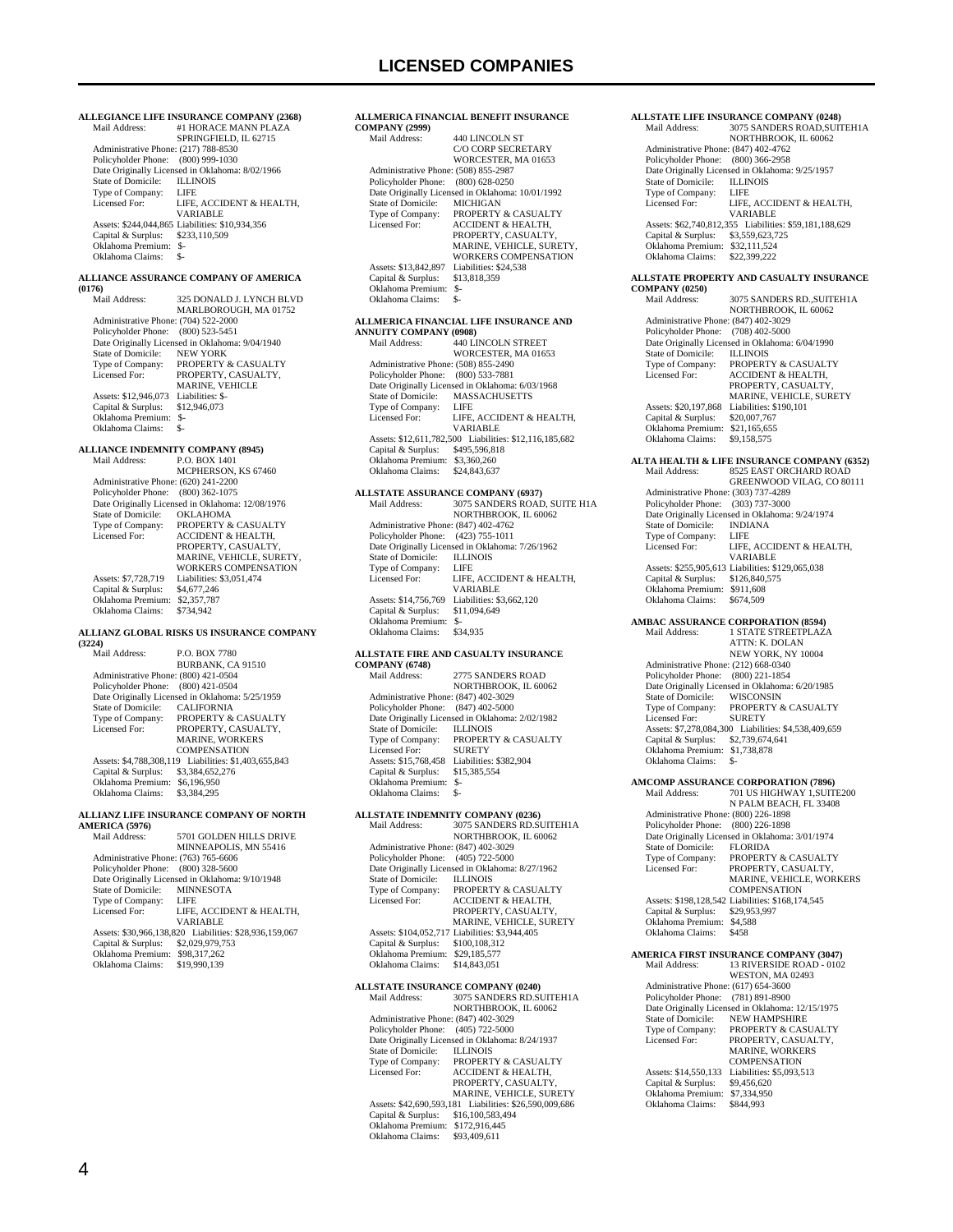**AMERICAN AGRI-BUSINESS INSURANCE COMPANY (7250)** 5102 29TH DRIVE, SUITE B LUBBOCK, TX 79407 Administrative Phone: (806) 473-0333 Policyholder Phone: (806) 473-0333 Date Originally Licensed in Oklahoma: 3/22/1976<br>State of Domicile: TEXAS State of Domicile:<br>Type of Company: Type of Company: PROPERTY & CASUALTY<br>Licensed For: ACCIDENT & HEALTH, ACCIDENT & HEALTH, PROPERTY, CASUALTY MARINE, VEHICLE, SURETY Assets: \$11,846,233 Liabilities: \$8,636,707<br>Capital & Surplus: \$3,209,526 Capital & Surplus: \$3,209,526 Oklahoma Premium: \$2,617,779 Oklahoma Claims: \$1,057,218 **AMERICAN AGRICULTURAL INSURANCE COMPANY (0256)** 225 TOUHY AVENUE PARK RIDGE, IL 60068 Administrative Phone: (312) 399-5720 Policyholder Phone: (312) 399-5700 Date Originally Licensed in Oklahoma: 6/06/1951<br>State of Domicile: INDIANA State of Domicile:<br>Type of Company: Type of Company: PROPERTY & CASUALTY Licensed For: PROPERTY, CASUALTY, MARINE, VEHICLE Assets: \$885,251,959 Liabilities: \$571,001,943 Capital & Surplus: \$314,250,016 Oklahoma Premium: \$- Oklahoma Claims: \$- **AMERICAN ALTERNATIVE INSURANCE CORPORATION (0888)** 685 COLLEGE ROAD EAST PRINCETON, NJ 08543 Administrative Phone: (609) 243-4280 Policyholder Phone: (800) 305-4954 Date Originally Licensed in Oklahoma: 3/01/1962 State of Domicile:<br>Type of Company: PROPERTY & CASUALTY Licensed For: ACCIDENT & HEALTH, PROPERTY, CASUALTY MARINE, VEHICLE, SURETY WORKERS COMPENSATION Assets: \$363,481,935 Liabilities: \$217,997,745 Capital & Surplus: \$145,484,192 Oklahoma Premium: \$2,189,940 Oklahoma Claims: \$3,237,090 **AMERICAN AND FOREIGN INSURANCE COMPANY (0272)** 2711 CENTERVILLE ROAD, SUITE 400 WILMINGTON, DE 19808 Administrative Phone: (704) 522-2000 Policyholder Phone: (214) 490-1800 Date Originally Licensed in Oklahoma: 8/06/1929<br>State of Domicile: DELAWARE State of Domicile:<br>Type of Company: Type of Company: PROPERTY & CASUALTY<br>Licensed For: ACCIDENT & HEALTH, ACCIDENT & HEALTH, PROPERTY, CASUALTY, MARINE, VEHICLE, SURETY, WORKERS COMPENSATION Assets: \$386,841,404 Liabilities: \$335,341,424 Capital & Surplus: \$51,499,980 Oklahoma Premium: \$695,763<br>Oklahoma Claims: \$757,562 Oklahoma Claims: **AMERICAN AUTOMOBILE INSURANCE COMPANY (0296)** 777 SAN MARIN DRIVE NOVATO, CA 94998 Administrative Phone: (415) 899-3033 Policyholder Phone: (800) 227-1700 Patte Originally Licensed in Oklahoma: 3/01/1928<br>State of Domicile: MISSOURI State of Domicile:<br>Type of Company: Type of Company: PROPERTY & CASUALTY<br>Licensed For: ACCIDENT & HEALTH, ACCIDENT & HEALTH, PROPERTY, CASUALTY MARINE, VEHICLE, SURETY, WORKERS COMPENSATION Assets: \$274,081,322 Liabilities: \$175,187,657<br>Capital & Surplus: \$98,893,665 Capital & Surplus: Oklahoma Premium: \$1,322,113 Oklahoma Claims:

#### **AMERICAN BANKERS INSURANCE COMPANY OF**  FLORIDA (0304)<br>Mail Address: 11222 QUAIL ROOST DRIVE MIAMI, FL 33157 Administrative Phone: (305) 253-2244 Policyholder Phone: (800) 852-2244

| Date Originally Licensed in Oklahoma: 5/12/1950 |                                                    |
|-------------------------------------------------|----------------------------------------------------|
| State of Domicile:                              | <b>FLORIDA</b>                                     |
| Type of Company:                                | PROPERTY & CASUALTY                                |
| Licensed For:                                   | <b>ACCIDENT &amp; HEALTH.</b>                      |
|                                                 | PROPERTY, CASUALTY,                                |
|                                                 | MARINE, VEHICLE, SURETY                            |
|                                                 | Assets: \$1,080,454,394 Liabilities: \$813,332,893 |
| Capital & Surplus:                              | \$267,121,501                                      |
| Oklahoma Premium:                               | \$11,944,006                                       |
| Oklahoma Claims:                                | \$2,246,920                                        |

### **AMERICAN BANKERS LIFE ASSURANCE COMPANY**

| OF FLORIDA (0312)                    |                                                  |
|--------------------------------------|--------------------------------------------------|
| Mail Address:                        | 11222 QUAIL ROOST DRIVE                          |
|                                      | MIAMI, FL 33157                                  |
| Administrative Phone: (305) 253-2244 |                                                  |
| Policyholder Phone: (800) 852-2244   |                                                  |
|                                      | Date Originally Licensed in Oklahoma: 6/03/1953  |
| State of Domicile:                   | <b>FLORIDA</b>                                   |
| Type of Company:                     | LIFE                                             |
| Licensed For:                        | LIFE. ACCIDENT & HEALTH                          |
|                                      | Assets: \$879,777,110 Liabilities: \$685,448,329 |
| Capital & Surplus:                   | \$194,328,781                                    |
| Oklahoma Premium:                    | \$1,565,081                                      |
| Oklahoma Claims:                     | \$1,935,436                                      |
|                                      |                                                  |

### **AMERICAN CAPITOL INSURANCE COMPANY (0320)**

| Mail Address:                        | P.O. BOX 42814                                  |
|--------------------------------------|-------------------------------------------------|
|                                      | HOUSTON, TX 77242                               |
| Administrative Phone: (713) 974-2242 |                                                 |
| Policyholder Phone: (800) 527-2567   |                                                 |
|                                      | Date Originally Licensed in Oklahoma: 9/27/1961 |
| State of Domicile:                   | <b>TEXAS</b>                                    |
| Type of Company:                     | LIFE                                            |
| Licensed For:                        | LIFE. ACCIDENT & HEALTH                         |
| Assets: \$74,104,964                 | Liabilities: \$68,984,239                       |
| Capital & Surplus:                   | \$5,120,724                                     |
| Oklahoma Premium:                    | \$1,607,703                                     |
| Oklahoma Claims:                     | \$1,037,657                                     |
|                                      |                                                 |

### **AMERICAN CASUALTY COMPANY OF READING, PENNSYLVANIA (0328)**

| Mail Address:                        | CNA PLAZA. 9TH FLOOR                            |
|--------------------------------------|-------------------------------------------------|
|                                      | CHICAGO, IL 60685                               |
| Administrative Phone: (312) 822-2018 |                                                 |
| Policyholder Phone: (312) 822-5000   |                                                 |
|                                      | Date Originally Licensed in Oklahoma: 1/03/1944 |
| State of Domicile:                   | PENNSYLVANIA                                    |
| Type of Company:                     | PROPERTY & CASUALTY                             |
| Licensed For:                        | <b>ACCIDENT &amp; HEALTH.</b>                   |
|                                      | PROPERTY, CASUALTY,                             |
|                                      | MARINE, VEHICLE, SURETY,                        |
|                                      | <b>WORKERS COMPENSATION</b>                     |
|                                      | Assets: \$101.515.161 Liabilities: \$2.257.977  |
| Capital & Surplus:                   | \$99,257,184                                    |
| Oklahoma Premium:                    | \$10,249,089                                    |
| Oklahoma Claims:                     | \$14,230,005                                    |
|                                      |                                                 |

#### **AMERICAN CENTENNIAL INSURANCE COMPANY (0329)**

| (U329)                               |                                                 |
|--------------------------------------|-------------------------------------------------|
| Mail Address:                        | 3501 SILVERSIDE RD.                             |
|                                      | 203 NAAMANS BLDG                                |
|                                      | WILMINGTON, DE 19810                            |
| Administrative Phone: (302) 479-2100 |                                                 |
| Policyholder Phone:                  | $(800)$ 533-7628                                |
|                                      | Date Originally Licensed in Oklahoma: 8/08/1975 |
| State of Domicile:                   | <b>DELAWARE</b>                                 |
| Type of Company:                     | PROPERTY & CASUALTY                             |
| Licensed For:                        | <b>ACCIDENT &amp; HEALTH,</b>                   |
|                                      | PROPERTY, CASUALTY,                             |
|                                      | <b>MARINE, VEHICLE</b>                          |
| Assets: \$38,305,222                 | Liabilities: \$15,500,564                       |
| Capital & Surplus:                   | \$22,804,658                                    |
| Oklahoma Premium:                    | \$-                                             |
| Oklahoma Claims:                     | \$-                                             |

#### **AMERICAN CENTRAL INSURANCE COMPANY (0331)** ONE BEACON STREET BOSTON, MA 02108 Administrative Phone: (617) 725-6000 Policyholder Phone: (800) 847-7405 Date Originally Licensed in Oklahoma: 12/02/1985<br>State of Domicile: MISSOURI State of Domicile:<br>Type of Company: Type of Company: PROPERTY & CASUALTY<br>Licensed For: PROPERTY, CASUALTY PROPERTY, CASUALTY, MARINE, VEHICLE Assets: \$45,494,538 Liabilities: \$4,783,060 Capital & Surplus: \$40,711,478 Oklahoma Premium: \$4,838 Oklahoma Claims: \$721,887

#### **AMERICAN CENTURY CASUALTY COMPANY (1924)**<br>Mail Address: 19707 NORTH EDERWAY MANIL ADDRESS: 12707 NORTH FREEWAY

| STE #300                                        |
|-------------------------------------------------|
|                                                 |
| HOUSTON, TX 77060                               |
| Administrative Phone: (281) 875-8363            |
| $(281)$ 875-8363<br>Policyholder Phone:         |
| Date Originally Licensed in Oklahoma: 5/15/1958 |
| <b>TEXAS</b>                                    |
| PROPERTY & CASUALTY                             |
| PROPERTY. CASUALTY.                             |
| <b>MARINE, VEHICLE</b>                          |
| Liabilities: \$42,257,573                       |
| \$16,164,265                                    |
| Oklahoma Premium:<br>\$-                        |
| \$-                                             |
|                                                 |

### **AMERICAN CENTURY LIFE INSURANCE COMPANY**

| (2558)                               |                                                  |
|--------------------------------------|--------------------------------------------------|
| Mail Address:                        | 4815 S HARVARD, SUITE 280                        |
|                                      | <b>TULSA, OK 74135</b>                           |
| Administrative Phone: (405) 292-2120 |                                                  |
| Policyholder Phone:                  | $(800) 822 - 1940$                               |
|                                      | Date Originally Licensed in Oklahoma: 12/27/1979 |
| State of Domicile:                   | <b>OKLAHOMA</b>                                  |
| Type of Company:                     | LIFE                                             |
| Licensed For:                        | LIFE. ACCIDENT & HEALTH                          |
| Assets: \$19,562,648                 | Liabilities: \$18,966,358                        |
| Capital & Surplus:                   | \$596.289                                        |
| Oklahoma Premium:                    | \$6,894,570                                      |
| Oklahoma Claims:                     | \$2,837,894                                      |
|                                      |                                                  |

### **AMERICAN COMMERCE INSURANCE COMPANY**

| (1080)                               |                                                  |
|--------------------------------------|--------------------------------------------------|
| Mail Address:                        | 211 MAIN ST                                      |
|                                      | WEBSTER, MA 01570                                |
| Administrative Phone: (508) 949-4310 |                                                  |
| Policyholder Phone:                  | $(800)$ 282-2913                                 |
|                                      | Date Originally Licensed in Oklahoma: 11/01/1958 |
| State of Domicile:                   | <b>OHIO</b>                                      |
| Type of Company:                     | <b>PROPERTY &amp; CASUALTY</b>                   |
| Licensed For:                        | <b>ACCIDENT &amp; HEALTH.</b>                    |
|                                      | PROPERTY, CASUALTY,                              |
|                                      | <b>MARINE, VEHICLE</b>                           |
|                                      | Assets: \$218,037,162 Liabilities: \$140,660,811 |
| Capital & Surplus:                   | \$77,376,351                                     |
| Oklahoma Premium:                    | \$18,645,096                                     |
| Oklahoma Claims:                     | \$9,429,103                                      |

### **AMERICAN COMMUNITY MUTUAL INSURANCE**

| <b>COMPANY (0326)</b> |                                                 |
|-----------------------|-------------------------------------------------|
| Mail Address:         | 39201 SEVEN MILE ROAD                           |
|                       | LIVONIA. MI 48152                               |
|                       | Administrative Phone: (734) 591-4671            |
|                       | Policyholder Phone: (800) 872-8291              |
|                       | Date Originally Licensed in Oklahoma: 6/21/1995 |
| State of Domicile:    | MICHIGAN                                        |
| Type of Company:      | LIFE                                            |
| Licensed For:         | LIFE, ACCIDENT & HEALTH                         |
|                       | Assets: \$161,375,686 Liabilities: \$77,223,406 |
| Capital & Surplus:    | \$84,152,280                                    |
| Oklahoma Premium:     | \$2.144                                         |
| Oklahoma Claims:      | \$549                                           |
|                       |                                                 |

### **AMERICAN COMPENSATION INSURANCE COMPANY**

| (0337)                               |                                                 |
|--------------------------------------|-------------------------------------------------|
| Mail Address:                        | 8500 NORMANDALE LAKE BLVD.                      |
|                                      | <b>SUITE 1400</b>                               |
|                                      | BLOOMINGTON, MN 55437                           |
| Administrative Phone: (952) 893-0403 |                                                 |
| Policyholder Phone: (800) 789-2242   |                                                 |
|                                      | Date Originally Licensed in Oklahoma: 2/04/2000 |
| State of Domicile:                   | <b>MINNESOTA</b>                                |
| Type of Company:                     | <b>PROPERTY &amp; CASUALTY</b>                  |
| Licensed For:                        | <b>WORKERS COMPENSATION</b>                     |
|                                      | Assets: \$125,878,470 Liabilities: \$92,845,953 |
| Capital & Surplus:                   | \$33,032,517                                    |
| Oklahoma Premium:                    | \$-                                             |
| Oklahoma Claims:                     | \$-                                             |
|                                      |                                                 |

#### **AMERICAN CONTRACTORS INDEMNITY COMPANY (0335)**

| Mail Address:                        | 9841 AIRPORT BLVD, 9TH FLOOR                    |
|--------------------------------------|-------------------------------------------------|
|                                      | LOS ANGELES, CA 90045                           |
| Administrative Phone: (310) 649-0990 |                                                 |
| Policyholder Phone: (310) 649-0990   |                                                 |
|                                      | Date Originally Licensed in Oklahoma: 7/02/1998 |
| State of Domicile:                   | <b>CALIFORNIA</b>                               |
| Type of Company:                     | <b>PROPERTY &amp; CASUALTY</b>                  |
| Licensed For:                        | <b>SURETY</b>                                   |
|                                      | Assets: \$103,364,494 Liabilities: \$72,591,526 |
| Capital & Surplus:                   | \$30,772,968                                    |
| Oklahoma Premium:                    | \$2,234,411                                     |
| Oklahoma Claims:                     | \$107.644                                       |
|                                      |                                                 |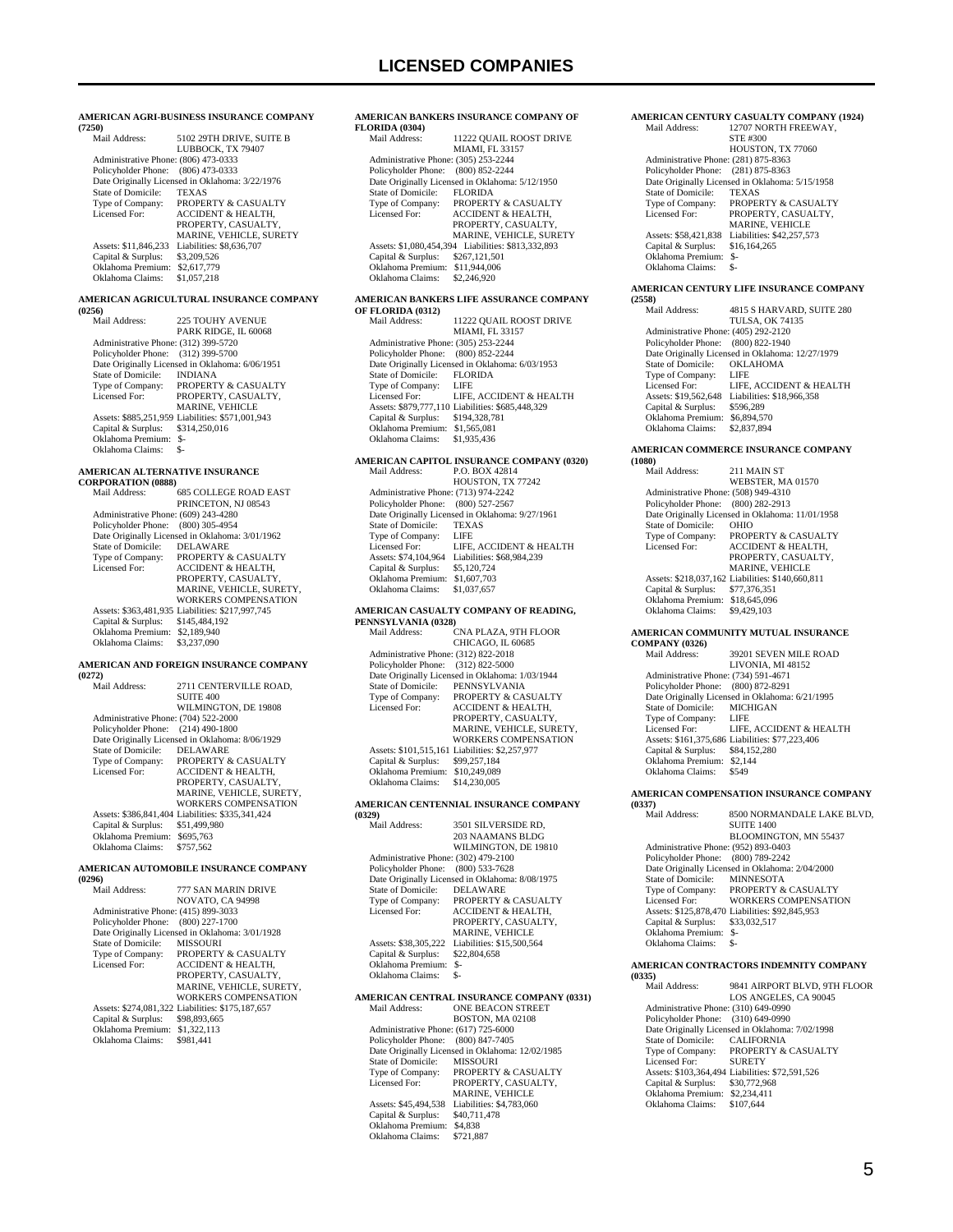**AMERICAN COUNTRY INSURANCE COMPANY (0063)**<br>Mail Address: 500 WEST MADISON STREET. 500 WEST MADISON STREET, SUITE 600 CHICAGO, IL 60661 Administrative Phone: (312) 456-3726 Policyholder Phone: (312) 456-2000 Point Originally Licensed in Oklahoma: 10/03/2001<br>State of Domicile: LLINOIS State of Domicile:<br>Type of Company: Type of Company: PROPERTY & CASUALTY<br>Licensed For: PROPERTY, CASUALTY. PROPERTY, CASUALTY, VEHICLE, WORKERS COMPENSATION Assets: \$112,058,600 Liabilities: \$87,327,173 Capital & Surplus: \$24,731,427 Oklahoma Premium: \$- Oklahoma Claims: \$- **AMERICAN DEPOSIT INSURANCE COMPANY (0348)**<br>Mail Address: P.O. BOX 105091 Mail Address: P.O. BOX 105091 ATLANTA, GA 30022 Administrative Phone: (205) 803-8336 Policyholder Phone: (800) 852-8888 Date Originally Licensed in Oklahoma: 2/29/1972<br>State of Domicile: OKLAHOMA State of Domicile:<br>Type of Company: Type of Company: PROPERTY & CASUALTY<br>Licensed For: ACCIDENT & HEALTH, Licensed For: ACCIDENT & HEALTH, PROPERTY, CASUALTY, MARINE, SURETY Assets: \$34,547,721 Liabilities: \$18,542,820<br>Capital & Surplus: \$16,004,901 Capital & Surplus: Oklahoma Premium: \$1,538,557 Oklahoma Claims: \$863,249 **AMERICAN EAGLE TITLE INSURANCE COMPANY (0374)** 1141 N ROBINSON, SUITE #100 OKLAHOMA CITY, OK 73103 Administrative Phone: (405) 232-6700 Policyholder Phone: (405) 232-6700 Date Originally Licensed in Oklahoma: 10/18/1994<br>State of Domicile: OKLAHOMA State of Domicile: OKLAHOMA<br>Type of Company: TITLE COMPANY Type of Company: Licensed For: TITLE<br>Assets: \$2,019,608 Liabilit Liabilities: \$412,218 Capital & Surplus: \$1,607,390 Oklahoma Premium: \$2,323,151 Oklahoma Claims: \$135,424 **AMERICAN ECONOMY INSURANCE COMPANY (0376)**<br>Mail Address: SAFECO PLAZA T-15 Mail Address: SAFECO PLAZA T-15 SEATTLE, WA 98185 Administrative Phone: (972) 808-4211 Policyholder Phone: (800) 332-3226 Date Originally Licensed in Oklahoma: 8/12/1965<br>State of Domicile: INDIANA State of Domicile:<br>Type of Company: Type of Company: PROPERTY & CASUALTY<br>Licensed For: PROPERTY, CASUALTY, PROPERTY, CASUALTY, MARINE, VEHICLE, WORKERS **COMPENSATION**  Assets: \$1,400,117,164 Liabilities: \$1,007,378,987 Capital & Surplus: \$392,738,177 Oklahoma Premium: \$4,761,135 Oklahoma Claims: \$1,925,511 **AMERICAN EMPIRE INSURANCE COMPANY (0382)** Mail Address: P.O. BOX 5370 CINCINNATI, OH 45201 Administrative Phone: (513) 369-3000 Policyholder Phone: (513) 369-3000 Date Originally Licensed in Oklahoma: 11/01/1982<br>State of Domicile: OHIO State of Domicile:<br>Type of Company: PROPERTY & CASUALTY<br>PROPERTY, CASUALTY Licensed For: PROPERTY, CASUALTY Assets: \$57,640,690 Liabilities: \$29,971,879 Capital & Surplus: \$27,668,810 Oklahoma Premium: \$- Oklahoma Claims: \$- **AMERICAN EMPLOYERS INSURANCE COMPANY (0392)** ONE BEACON STREET

 BOSTON, MA 02108 Administrative Phone: (617) 725-6000 Policyholder Phone: (800) 325-1484 Date Originally Licensed in Oklahoma: 12/30/1926<br>State of Domicile: MASSACHUSETTS State of Domicile: MASSACHUSETTS<br>Type of Company: PROPERTY & CASU Type of Company: PROPERTY & CASUALTY<br>Licensed For: ACCIDENT & HEALTH, ACCIDENT & HEALTH, PROPERTY, CASUALTY, MARINE, VEHICLE, SURETY, WORKERS COMPENSATION Assets: \$341,338,050 Liabilities: \$211,802,056 Capital & Surplus: \$129,535,994 Oklahoma Premium: \$1,686,401 Oklahoma Claims: \$6,152,977

#### **AMERICAN ENTERPRISE LIFE INSURANCE COMPANY (0334)**<br>Mail Address: 227 AXP FINANCIAL CENTER

|                                      | MINNEAPOLIS, MN 55474                                |
|--------------------------------------|------------------------------------------------------|
| Administrative Phone: (612) 671-1257 |                                                      |
| Policyholder Phone: (612) 671-2581   |                                                      |
|                                      | Date Originally Licensed in Oklahoma: 8/21/1986      |
| State of Domicile:                   | <b>INDIANA</b>                                       |
| Type of Company:                     | LIFE                                                 |
| Licensed For:                        | LIFE. ACCIDENT & HEALTH.                             |
|                                      | <b>VARIARLE</b>                                      |
|                                      | Assets: \$8,293,400,222 Liabilities: \$7,797,584,031 |
| Capital & Surplus:                   | \$495,816,190                                        |
| Oklahoma Premium:                    | \$28,148                                             |
| Oklahoma Claims:                     | \$2,248,496                                          |
|                                      |                                                      |

### **AMERICAN EQUITY INVESTMENT LIFE INSURANCE**

| <b>COMPANY (0364)</b>                |                                                      |
|--------------------------------------|------------------------------------------------------|
| Mail Address:                        | 5000 WESTOWN PARKWAY.                                |
|                                      | <b>SUITE 440</b>                                     |
|                                      | WEST DES MOINES, IA 50266                            |
| Administrative Phone: (515) 457-1782 |                                                      |
| Policyholder Phone: (515) 221-0002   |                                                      |
|                                      | Date Originally Licensed in Oklahoma: 8/05/1999      |
| State of Domicile:                   | <b>IOWA</b>                                          |
| Type of Company:                     | LIFE                                                 |
| Licensed For:                        | LIFE, ACCIDENT & HEALTH.                             |
|                                      | <b>VARIABLE</b>                                      |
|                                      | Assets: \$6.311.328.534 Liabilities: \$5.936.741.676 |
| Capital & Surplus:                   | \$374,586,858                                        |
| Oklahoma Premium:                    | \$23,729,448                                         |
| Oklahoma Claims:                     | \$7,465,232                                          |
|                                      |                                                      |

#### **AMERICAN EQUITY SPECIALTY INSURANCE COMPANY (0023)**

| Mail Address:                        | ONE TOWER SQUARE, 4 MN                          |
|--------------------------------------|-------------------------------------------------|
|                                      | HARTFORD, CT 06183                              |
| Administrative Phone: (860) 277-7583 |                                                 |
| Policyholder Phone: (800) 991-5334   |                                                 |
|                                      | Date Originally Licensed in Oklahoma: 4/27/2001 |
| State of Domicile:                   | <b>CALIFORNIA</b>                               |
| Type of Company:                     | <b>PROPERTY &amp; CASUALTY</b>                  |
| Licensed For:                        | PROPERTY, CASUALTY,                             |
|                                      | <b>MARINE, VEHICLE</b>                          |
| Assets: \$42,802,131                 | Liabilities: \$32,501,106                       |
| Capital & Surplus:                   | \$10,301,025                                    |
| Oklahoma Premium:                    | \$-                                             |
| Oklahoma Claims:                     | \$-                                             |
|                                      |                                                 |

### **AMERICAN FAMILY HOME INSURANCE COMPANY**

| (0414)                               |                                                  |
|--------------------------------------|--------------------------------------------------|
| Mail Address:                        | <b>P.O. BOX 5323</b>                             |
|                                      | CINCINNATI, OH 45201                             |
| Administrative Phone: (513) 943-7200 |                                                  |
| Policyholder Phone: (800) 543-2644   |                                                  |
|                                      | Date Originally Licensed in Oklahoma: 8/01/1975  |
| State of Domicile:                   | <b>FLORIDA</b>                                   |
| Type of Company:                     | <b>PROPERTY &amp; CASUALTY</b>                   |
| Licensed For:                        | PROPERTY, CASUALTY,                              |
|                                      | <b>MARINE, VEHICLE, SURETY</b>                   |
|                                      | Assets: \$356,108,375 Liabilities: \$265,095,567 |
| Capital & Surplus:                   | \$91,012,808                                     |
| Oklahoma Premium:                    | \$2,223,773                                      |
| Oklahoma Claims:                     | \$1,367,373                                      |
|                                      |                                                  |

#### **AMERICAN FAMILY LIFE ASSURANCE COMPANY OF COLUMBUS (0416)**

| Mail Address:                        | 1932 WYNNTON RD                                        |
|--------------------------------------|--------------------------------------------------------|
|                                      | COLUMBUS, GA 31999                                     |
| Administrative Phone: (705) 660-7208 |                                                        |
| Policyholder Phone:                  | (800) 992-3522                                         |
|                                      | Date Originally Licensed in Oklahoma: 8/24/1965        |
| State of Domicile:                   | <b>NEBRASKA</b>                                        |
| Type of Company:                     | LIFE                                                   |
| Licensed For:                        | LIFE. ACCIDENT & HEALTH                                |
|                                      | Assets: \$41,792,273,808 Liabilities: \$39,439,023,440 |
| Capital & Surplus:                   | \$2,353,250,368                                        |
| Oklahoma Premium:                    | \$29,278,665                                           |
| Oklahoma Claims:                     | \$12,338,449                                           |
|                                      |                                                        |

### **AMERICAN FARM LIFE INSURANCE COMPANY**

**(0119)** P.O. BOX 1486 FORT WORTH, TX 76101 Administrative Phone: (817) 451-9550 Policyholder Phone: (817) 451-9550 Date Originally Licensed in Oklahoma: 9/23/2002 State of Domicile: TEXAS<br>Type of Company: LIFE Type of Company:<br>Licensed For: LIFE, ACCIDENT & HEALTH<br>Liabilities: \$63.518 Assets: \$1,592,751 Liabilities: \$63,592,751 Liabilities: \$1,529,233 Capital & Surplus: Oklahoma Premium: \$1,987 Oklahoma Claims: \$-

#### **AMERICAN FIDELITY ASSURANCE COMPANY (0440)**<br>Mail Address: P.O. BOX 25523  $P \cap R$   $N$   $2523$

| <b>NEXT AGGLESS.</b>                 | PAL BUA 20020                                        |
|--------------------------------------|------------------------------------------------------|
|                                      | OKLAHOMA CITY, OK 73125                              |
| Administrative Phone: (405) 523-5379 |                                                      |
| Policyholder Phone: (800) 654-8489   |                                                      |
|                                      | Date Originally Licensed in Oklahoma: 11/30/1960     |
| State of Domicile:                   | <b>OKLAHOMA</b>                                      |
| Type of Company:                     | LIFE                                                 |
| Licensed For:                        | LIFE, ACCIDENT & HEALTH.                             |
|                                      | VARIABLE                                             |
|                                      | Assets: \$2,441,109,161 Liabilities: \$2,280,016,917 |
| Capital & Surplus:                   | \$161,092,244                                        |
| Oklahoma Premium:                    | \$69,613.111                                         |
| Oklahoma Claims:                     | \$52,618,548                                         |

### **AMERICAN FIDELITY LIFE INSURANCE COMPANY**

**(0464)** P.O. BOX 4847, WARRINGTON BRANCH PENSACOLA, FL 32507 Administrative Phone: (850) 456-7401 Policyholder Phone: (850) 456-7401 Date Originally Licensed in Oklahoma: 8/12/1964<br>State of Domicile: FLORIDA State of Domicile: FLOR<br>Type of Company: LIFE Type of Company: LIFE<br>
Licensed For: LIFE, ACCIDENT & HEALTH Licensed For: LIFE, ACCIDENT & HEALTH Assets: \$436,730,005 Liabilities: \$365,685,545 Capital & Surplus: \$71,044,460 Oklahoma Premium: \$229,563<br>Oklahoma Claims: \$49,498 Oklahoma Claims:

#### **AMERICAN FIRE AND CASUALTY COMPANY (0472)** Mail Address: 9450 SEWARD ROAD

| киян жинезз.                         | <b>74.30 SEWARD BUAD</b>                         |
|--------------------------------------|--------------------------------------------------|
|                                      | <b>FAIRFIELD, OH 45014</b>                       |
| Administrative Phone: (513) 603-2272 |                                                  |
| Policyholder Phone: (800) 843-6446   |                                                  |
|                                      | Date Originally Licensed in Oklahoma: 8/02/1957  |
| State of Domicile:                   | <b>OHIO</b>                                      |
| Type of Company:                     | <b>PROPERTY &amp; CASUALTY</b>                   |
| Licensed For:                        | <b>ACCIDENT &amp; HEALTH.</b>                    |
|                                      | PROPERTY, CASUALTY,                              |
|                                      | MARINE, VEHICLE, SURETY.                         |
|                                      | <b>WORKERS COMPENSATION</b>                      |
|                                      | Assets: \$300,905,673 Liabilities: \$193,310,057 |
| Capital & Surplus:                   | \$107,595,616                                    |
| Oklahoma Premium:                    | \$2,520,190                                      |
| Oklahoma Claims:                     | \$1,199,822                                      |

#### **AMERICAN FOUNDERS LIFE INSURANCE COMPANY (0496)**

| Mail Address:                        | <b>P.O. BOX 52121</b>                            |
|--------------------------------------|--------------------------------------------------|
|                                      | PHOENIX, AZ 85072                                |
| Administrative Phone: (480) 425-5100 |                                                  |
| Policyholder Phone: (800) 531-5067   |                                                  |
|                                      | Date Originally Licensed in Oklahoma: 9/26/1958  |
| State of Domicile:                   | <b>TEXAS</b>                                     |
| Type of Company:                     | LIFE                                             |
| Licensed For:                        | LIFE, ACCIDENT & HEALTH.                         |
|                                      | <b>VARIABLE</b>                                  |
|                                      | Assets: \$636,406,640 Liabilities: \$600,736,675 |
| Capital & Surplus:                   | \$35,669,965                                     |
| Oklahoma Premium:                    | \$733,887                                        |
| Oklahoma Claims:                     | \$2,915,631                                      |
|                                      |                                                  |

### **AMERICAN FUJI FIRE AND MARINE INSURANCE**

**COMPANY (0497)** 1 KEMPER DRIVE LONG GROVE, IL 60049 Administrative Phone: (877) 514-3542 Policyholder Phone: (847) 320-3367 Date Originally Licensed in Oklahoma: 1/25/1994<br>State of Domicile: ILLINOIS State of Domicile:<br>Type of Company: PROPERTY & CASUALTY Licensed For: ACCIDENT & HEALTH, PROPERTY, CASUALTY MARINE, VEHICLE, SURETY<br>Assets: \$104,372,405 Liabilities: \$22,042,126 Capital & Surplus: \$82,330,279 Oklahoma Premium: \$- Oklahoma Claims:

### **AMERICAN GENERAL ASSURANCE COMPANY (8519)**

3600 ROUTE 66; P.O. BOX 1580 NEPTUNE, NJ 07754 Administrative Phone: (732) 922-7415 Policyholder Phone: (732) 922-7000 Date Originally Licensed in Oklahoma: 8/09/1965 State of Domicile: ILLINOIS<br>Type of Company: LIFE Type of Company:<br>Licensed For: LIFE, ACCIDENT & HEALTH Assets: \$1,362,133,999 Liabilities: \$1,206,852,330 Capital & Surplus: \$155,281,669 Oklahoma Premium: \$2,036,054 Oklahoma Claims: \$1,460,712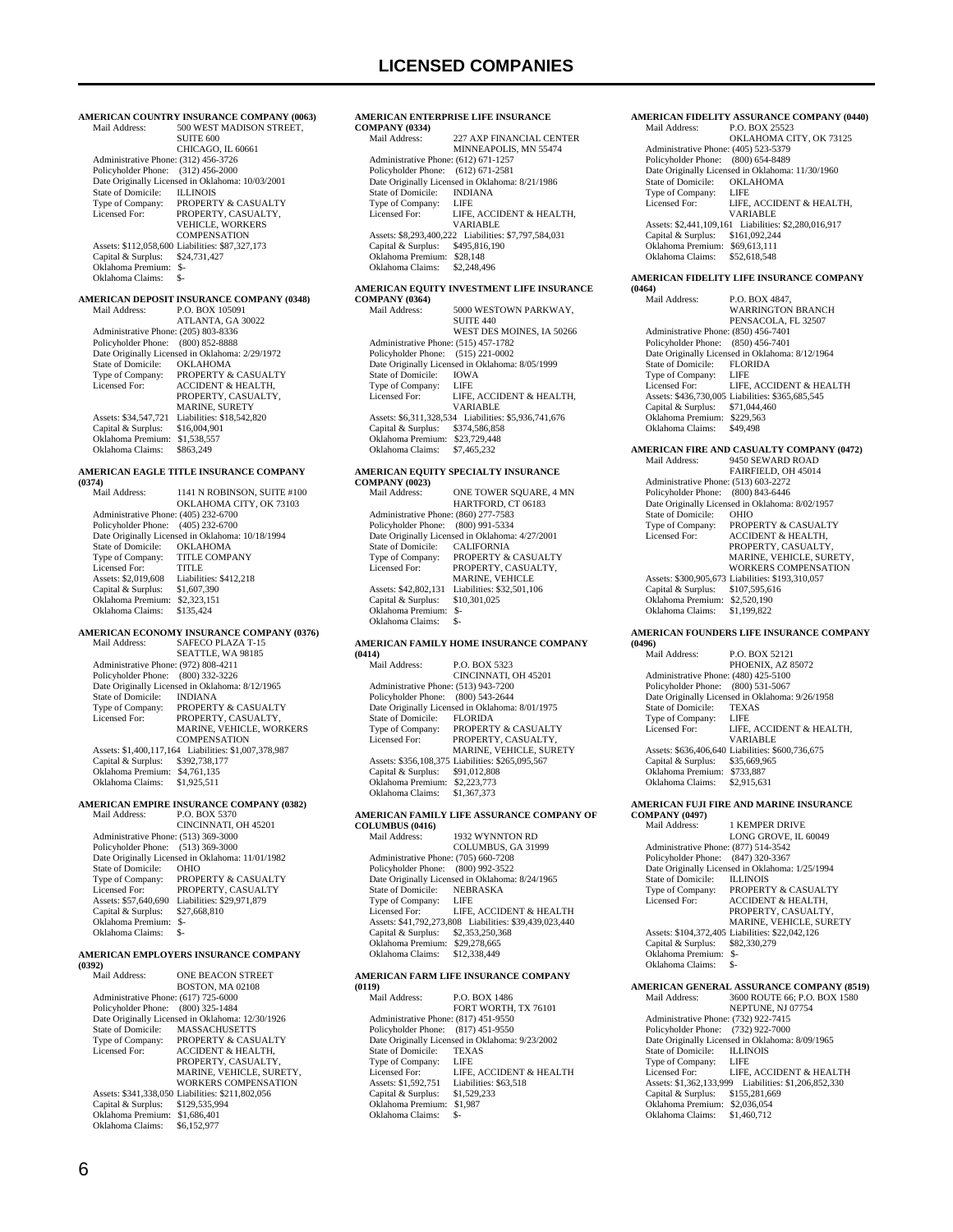### **AMERICAN GENERAL INDEMNITY COMPANY (8517)**

| Mail Address:                        | 3600 ROUTE 66                                   |
|--------------------------------------|-------------------------------------------------|
|                                      | NEPTUNE, NJ 07753                               |
| Administrative Phone: (732) 922-7000 |                                                 |
| Policyholder Phone: (732) 922-7415   |                                                 |
|                                      | Date Originally Licensed in Oklahoma: 6/22/1992 |
| State of Domicile:                   | <b>ILLINOIS</b>                                 |
| Type of Company:                     | <b>PROPERTY &amp; CASUALTY</b>                  |
| Licensed For:                        | <b>ACCIDENT &amp; HEALTH.</b>                   |
|                                      | PROPERTY, CASUALTY,                             |
|                                      | <b>MARINE, VEHICLE</b>                          |
| Assets: \$34,680,205                 | Liabilities: \$25.342.085                       |
| Capital & Surplus:                   | \$9,338,120                                     |
| Oklahoma Premium:                    | \$467.511                                       |
| Oklahoma Claims:                     | \$24.312                                        |
|                                      |                                                 |

### **AMERICAN GENERAL LIFE AND ACCIDENT INSURANCE COMPANY (5656)**

| INSURANCE COMITANT (5050)            |                                                      |  |
|--------------------------------------|------------------------------------------------------|--|
| Mail Address:                        | AMERICAN GENERAL CENTER                              |  |
|                                      | <b>NASHVILLE, TN 37250</b>                           |  |
| Administrative Phone: (615) 749-1874 |                                                      |  |
| Policyholder Phone: (800) 888-2452   |                                                      |  |
|                                      | Date Originally Licensed in Oklahoma: 5/20/1915      |  |
| State of Domicile:                   | <b>TENNESSEE</b>                                     |  |
| Type of Company:                     | LIFE                                                 |  |
| Licensed For:                        | LIFE, ACCIDENT & HEALTH                              |  |
|                                      | Assets: \$8,640,890,184 Liabilities: \$8,140,785,149 |  |
| Capital & Surplus:                   | \$500,105,035                                        |  |
| Oklahoma Premium:                    | \$8,242,669                                          |  |
| Oklahoma Claims:                     | \$10,224,910                                         |  |
|                                      |                                                      |  |

#### **AMERICAN GENERAL LIFE INSURANCE COMPANY (0509)**

 Mail Address: P.O. BOX 1591 HOUSTON, TX 77251 Administrative Phone: (713) 831-3132 Policyholder Phone: (800) 231-3655 Patter Originally Licensed in Oklahoma: 8/22/1975<br>State of Domicile: TEXAS State of Domicile: TEXA<br>Type of Company: LIFE Type of Company:<br>Licensed For: LIFE, ACCIDENT & HEALTH, VARIABLE Assets: \$25,511,318,492 Liabilities: \$21,444,004,530 Capital & Surplus: \$4,067,313,962 Oklahoma Premium: \$20,670,293 Oklahoma Claims: \$23,582,196

#### **AMERICAN GENERAL PROPERTY INSURANCE**   $\overline{\text{cc}}$

| COMITAIN 1 (3/04)                    |                                                 |
|--------------------------------------|-------------------------------------------------|
| Mail Address:                        | <b>AMERICAN GENERAL CENTER</b>                  |
|                                      | NASHVILLE, TN 37250                             |
| Administrative Phone: (615) 749-1874 |                                                 |
| Policyholder Phone: (800) 888-2452   |                                                 |
|                                      | Date Originally Licensed in Oklahoma: 3/01/1975 |
| State of Domicile:                   | <b>TENNESSEE</b>                                |
| Type of Company:                     | <b>PROPERTY &amp; CASUALTY</b>                  |
| Licensed For:                        | PROPERTY, CASUALTY,                             |
|                                      | MARINE, VEHICLE, SURETY                         |
| Assets: \$62,253,908                 | Liabilities: \$17,513,152                       |
| Capital & Surplus:                   | \$44,740,756                                    |
| Oklahoma Premium:                    | \$21.247                                        |
| Oklahoma Claims:                     | \$15,675                                        |
|                                      |                                                 |

### **AMERICAN GENERAL PROPERTY INSURANCE**

**COMPANY OF FLORIDA (3804)**<br>
Mail Address: AMERICAN GENERAL CENTER<br>
NASHVILLE, TN 37250 Administrative Phone: (615) 749-1874 Policyholder Phone: (800) 888-2452 Date Originally Licensed in Oklahoma: 10/02/1970<br>State of Domicile: FLORIDA State of Domicile:<br>Type of Company: Type of Company: PROPERTY & CASUALTY<br>Licensed For: PROPERTY, CASUALTY, Licensed For: PROPERTY, CASUALTY, MARINE, VEHICLE Assets: \$14,554,640 Liabilities: \$1,452,223<br>Capital & Surplus: \$13,102,417 Capital & Surplus: \$13,102,417 Oklahoma Premium: \$- Oklahoma Claims: \$-

### **AMERICAN GUARANTEE AND LIABILITY INSURANCE COMPANY (0528)**

| INSURANCE COMIFANT (0526)            |                                                  |
|--------------------------------------|--------------------------------------------------|
| Mail Address:                        | 1400 AMERICAN LANE                               |
|                                      | SCHAUMBURG, IL 60196                             |
| Administrative Phone: (847) 605-3459 |                                                  |
| Policyholder Phone:                  | (800) 323-7592                                   |
|                                      | Date Originally Licensed in Oklahoma: 10/23/1939 |
| State of Domicile:                   | <b>NEW YORK</b>                                  |
| Type of Company:                     | <b>PROPERTY &amp; CASUALTY</b>                   |
| Licensed For:                        | <b>ACCIDENT &amp; HEALTH.</b>                    |
|                                      | PROPERTY, CASUALTY.                              |
|                                      | MARINE, VEHICLE, SURETY.                         |
|                                      | <b>WORKERS COMPENSATION</b>                      |
| Assets: \$93,987,173                 | Liabilities: \$258.199                           |
| Capital & Surplus:                   | \$93,728,973                                     |
| Oklahoma Premium:                    | \$6,298,488                                      |
| Oklahoma Claims:                     | \$1,690,746                                      |
|                                      |                                                  |

#### **AMERICAN GUARANTY TITLE INSURANCE**   $COI$

| COMPANY (0484)                       |                                                 |
|--------------------------------------|-------------------------------------------------|
| Mail Address:                        | 4040 NORTH TULSA                                |
|                                      | OKLAHOMA CITY, OK 73112                         |
| Administrative Phone: (612) 371-1111 |                                                 |
| Policyholder Phone: (405) 942-4848   |                                                 |
|                                      | Date Originally Licensed in Oklahoma: 7/02/1979 |
| State of Domicile:                   | <b>OKLAHOMA</b>                                 |
| Type of Company:                     | <b>TITLE COMPANY</b>                            |
| Licensed For:                        | TITI F                                          |
| Assets: \$8,314,696                  | Liabilities: \$2,711,309                        |
| Capital & Surplus:                   | \$5,603,387                                     |
| Oklahoma Premium:                    | \$3,883,135                                     |
| Oklahoma Claims:                     | \$48,540                                        |
|                                      |                                                 |

#### **AMERICAN HARDWARE MUTUAL INSURANCE**   $COMPANY$

| CORREILLE (0000)                     |                                                  |
|--------------------------------------|--------------------------------------------------|
| Mail Address:                        | <b>471 EAST BROAD STREET</b>                     |
|                                      | COLUMBUS, OH 43215                               |
| Administrative Phone: (614) 225-6022 |                                                  |
| Policyholder Phone:                  | $(612)$ 935-1400                                 |
|                                      | Date Originally Licensed in Oklahoma: 3/28/1966  |
| State of Domicile:                   | <b>OHIO</b>                                      |
| Type of Company:                     | <b>PROPERTY &amp; CASUALTY</b>                   |
| Licensed For:                        | ACCIDENT & HEALTH.                               |
|                                      | PROPERTY, CASUALTY,                              |
|                                      | MARINE, VEHICLE, SURETY,                         |
|                                      | <b>WORKERS COMPENSATION</b>                      |
|                                      | Assets: \$217,799,523 Liabilities: \$125,734,164 |
| Capital & Surplus:                   | \$92,065,359                                     |
| Oklahoma Premium:                    | \$204,689                                        |
| Oklahoma Claims:                     | \$1.857                                          |
|                                      |                                                  |

### **AMERICAN HEALTH AND LIFE INSURANCE COMPANY (0544)**

| $\frac{1}{2}$                        |                                                      |
|--------------------------------------|------------------------------------------------------|
| Mail Address:                        | P.O. BOX 2548                                        |
|                                      | FT. WORTH, TX 76113                                  |
| Administrative Phone: (817) 348-7565 |                                                      |
| Policyholder Phone: (800) 316-5607   |                                                      |
|                                      | Date Originally Licensed in Oklahoma: 3/01/1962      |
| State of Domicile:                   | <b>TEXAS</b>                                         |
| Type of Company:                     | LIFE                                                 |
| Licensed For:                        | LIFE, ACCIDENT & HEALTH                              |
|                                      | Assets: \$2,087,486,063 Liabilities: \$1,143,344,482 |
| Capital & Surplus:                   | \$944,141,581                                        |
| Oklahoma Premium:                    | \$(1,247,934)                                        |
| Oklahoma Claims:                     | \$1,389,473                                          |
|                                      |                                                      |

#### **AMERICAN HEALTHCARE INDEMNITY COMPANY (3218)**

| Mail Address:                        | 1888 CENTURY PARK EAST, #800                    |
|--------------------------------------|-------------------------------------------------|
|                                      | LOS ANGELES, CA 90067                           |
| Administrative Phone: (310) 557-8711 |                                                 |
| Policyholder Phone: (800) 962-5549   |                                                 |
|                                      | Date Originally Licensed in Oklahoma: 3/08/1990 |
| State of Domicile:                   | <b>DELAWARE</b>                                 |
| Type of Company:                     | <b>PROPERTY &amp; CASUALTY</b>                  |
| Licensed For:                        | PROPERTY. CASUALTY. SURETY                      |
|                                      | Assets: \$130,548,535 Liabilities: \$95,545,942 |
| Capital & Surplus:                   | \$35,002.593                                    |
| Oklahoma Premium:                    | \$-                                             |
| Oklahoma Claims:                     | $S-$                                            |

#### **AMERICAN HERITAGE LIFE INSURANCE COMPANY (0552)**

| 19 <i>3341</i>                       |                                                  |
|--------------------------------------|--------------------------------------------------|
| Mail Address:                        | 1776 AMERICAN HERITAGE                           |
|                                      | LIFE DR                                          |
|                                      | JACKSONVILLE, FL 32224                           |
| Administrative Phone: (904) 992-3060 |                                                  |
| Policyholder Phone: (800) 521-3535   |                                                  |
|                                      | Date Originally Licensed in Oklahoma: 10/08/1962 |
| State of Domicile:                   | <b>FLORIDA</b>                                   |
| Type of Company:                     | LIFE                                             |
| Licensed For:                        | LIFE. ACCIDENT & HEALTH                          |
| Assets: \$1,810,313,199              | Liabilities: \$1,623,962,569                     |
| Capital & Surplus:                   | \$186,350,630                                    |
| Oklahoma Premium:                    | \$4,911,715                                      |
| Oklahoma Claims:                     | \$2,471,249                                      |
|                                      |                                                  |
|                                      |                                                  |

#### **AMERICAN HOME ASSURANCE COMPANY (0560)**<br>Mail Address: 70 PINE STREET, 4TH FLOOR 70 PINE STREET, 4TH FLOOR

|                                      | NEW YORK, NY 10270                                     |
|--------------------------------------|--------------------------------------------------------|
| Administrative Phone: (212) 770-8164 |                                                        |
| Policyholder Phone: (212) 770-7000   |                                                        |
|                                      | Date Originally Licensed in Oklahoma: 8/06/1929        |
| State of Domicile:                   | <b>NEW YORK</b>                                        |
| Type of Company:                     | PROPERTY & CASUALTY                                    |
| Licensed For:                        | <b>ACCIDENT &amp; HEALTH.</b>                          |
|                                      | PROPERTY, CASUALTY,                                    |
|                                      | MARINE, VEHICLE, SURETY.                               |
|                                      | <b>WORKERS COMPENSATION</b>                            |
|                                      | Assets: \$15,948,770,992 Liabilities: \$12,326,871,679 |
| Capital & Surplus:                   | \$3,621,899,313                                        |
| Oklahoma Premium:                    | \$47,403,306                                           |
| Oklahoma Claims:                     | \$33,915,433                                           |
|                                      |                                                        |

#### **AMERICAN HOME LIFE INSURANCE COMPANY, THE (0568)**

| Mail Address:                        | <b>P.O. BOX 1497</b>                             |
|--------------------------------------|--------------------------------------------------|
|                                      | <b>TOPEKA, KS 66601</b>                          |
| Administrative Phone: (785) 235-6276 |                                                  |
| Policyholder Phone: (785) 235-6276   |                                                  |
|                                      | Date Originally Licensed in Oklahoma: 7/16/1952  |
| State of Domicile:                   | <b>KANSAS</b>                                    |
| Type of Company:                     | LIFE                                             |
| Licensed For:                        | LIFE. ACCIDENT & HEALTH                          |
|                                      | Assets: \$124,561,238 Liabilities: \$112,558,044 |
| Capital & Surplus:                   | \$12,003,195                                     |
| Oklahoma Premium:                    | \$862,887                                        |
| Oklahoma Claims:                     | \$228,520                                        |
|                                      |                                                  |

#### **AMERICAN INCOME LIFE INSURANCE COMPANY**

**(0584)** P.O. BOX 2608 WACO, TX 76797 Administrative Phone: (254) 751-8600 Policyholder Phone: (254) 751-8600 Date Originally Licensed in Oklahoma: 7/23/1958 State of Domicile: INDIANA Type of Company: LIFE Licensed For: LIFE, ACCIDENT & HEALTH Assets: \$1,163,210,051 Liabilities: \$1,004,251,276 Capital & Surplus: \$158,958,775 Oklahoma Premium: \$2,995,677 Oklahoma Claims: \$717,758 **AMERICAN INDEMNITY COMPANY (0592)**<br>Mail Address: **118 SECOND AVENU** 118 SECOND AVENUE SE

|                                      | CEDAR RAPIDS, IA 52401                          |
|--------------------------------------|-------------------------------------------------|
| Administrative Phone: (319) 399-5879 |                                                 |
| Policyholder Phone: (800) 876-2499   |                                                 |
|                                      | Date Originally Licensed in Oklahoma: 7/19/1915 |
| State of Domicile:                   | <b>TEXAS</b>                                    |
| Type of Company:                     | <b>PROPERTY &amp; CASUALTY</b>                  |
| Licensed For:                        | PROPERTY, CASUALTY,                             |
|                                      | <b>VEHICLE</b>                                  |
| Assets: \$61,172,909                 | Liabilities: \$17.939.919                       |
| Capital & Surplus:                   | \$43,232,990                                    |
| Oklahoma Premium:                    | $S-$                                            |
| Oklahoma Claims:                     | \$-                                             |

### **AMERICAN INSURANCE COMPANY OF TEXAS (0601)**

| Mail Address:                        | 3100 BURNETT PLAZA, UNIT 33                      |
|--------------------------------------|--------------------------------------------------|
|                                      | FORT WORTH, TX 76102                             |
| Administrative Phone: (817) 878-3300 |                                                  |
| Policyholder Phone: (817) 878-3300   |                                                  |
|                                      | Date Originally Licensed in Oklahoma: 12/21/1987 |
| State of Domicile:                   | <b>TEXAS</b>                                     |
| Type of Company:                     | LIFE.                                            |
| Licensed For:                        | LIFE. ACCIDENT & HEALTH                          |
| Assets: \$6,241,849                  | Liabilities: \$4,235,305                         |
| Capital & Surplus:                   | \$2,006.544                                      |
| Oklahoma Premium:                    | \$96,996                                         |
| Oklahoma Claims:                     | \$130.452                                        |
|                                      |                                                  |

#### **AMERICAN INSURANCE COMPANY, THE (0600)**

| Mail Address:                        | 777 SAN MARIN DRIVE                             |
|--------------------------------------|-------------------------------------------------|
|                                      | NOVATO, CA 94998                                |
| Administrative Phone: (415) 899-3033 |                                                 |
| Policyholder Phone:                  | $(800)$ 227-1700                                |
|                                      | Date Originally Licensed in Oklahoma: 3/10/1908 |
| State of Domicile:                   | <b>NEBRASKA</b>                                 |
| Type of Company:                     | PROPERTY & CASUALTY                             |
| Licensed For:                        | <b>ACCIDENT &amp; HEALTH,</b>                   |
|                                      | PROPERTY, CASUALTY,                             |
|                                      | MARINE, VEHICLE, SURETY.                        |
|                                      | <b>WORKERS COMPENSATION</b>                     |
| Assets: \$1.153,982,358              | Liabilities: \$805.972.972                      |
| Capital & Surplus:                   | \$348,009,386                                   |
| Oklahoma Premium:                    | \$1,307,572                                     |
| Oklahoma Claims:                     | \$1,337,652                                     |
|                                      |                                                 |

#### **AMERICAN INTERNATIONAL INSURANCE COMPANY (1236)**

| Mail Address:                        | ONE AIG CENTER, 5TH FLOOR                       |
|--------------------------------------|-------------------------------------------------|
|                                      | WILMINGTON, DE 19803                            |
| Administrative Phone: (302) 761-3682 |                                                 |
| Policyholder Phone:                  | $(800)$ 241-1188                                |
|                                      | Date Originally Licensed in Oklahoma: 1/15/1979 |
| State of Domicile:                   | <b>NEW YORK</b>                                 |
| Type of Company:                     | <b>PROPERTY &amp; CASUALTY</b>                  |
| Licensed For:                        | <b>ACCIDENT &amp; HEALTH,</b>                   |
|                                      | PROPERTY, CASUALTY,                             |
|                                      | <b>MARINE, VEHICLE, SURETY</b>                  |
| Assets: \$1,095,719,691              | Liabilities: \$847,589,370                      |
| Capital & Surplus:                   | \$248,130,321                                   |
| Oklahoma Premium:                    | \$1,909,650                                     |
| Oklahoma Claims:                     | \$984.359                                       |
|                                      |                                                 |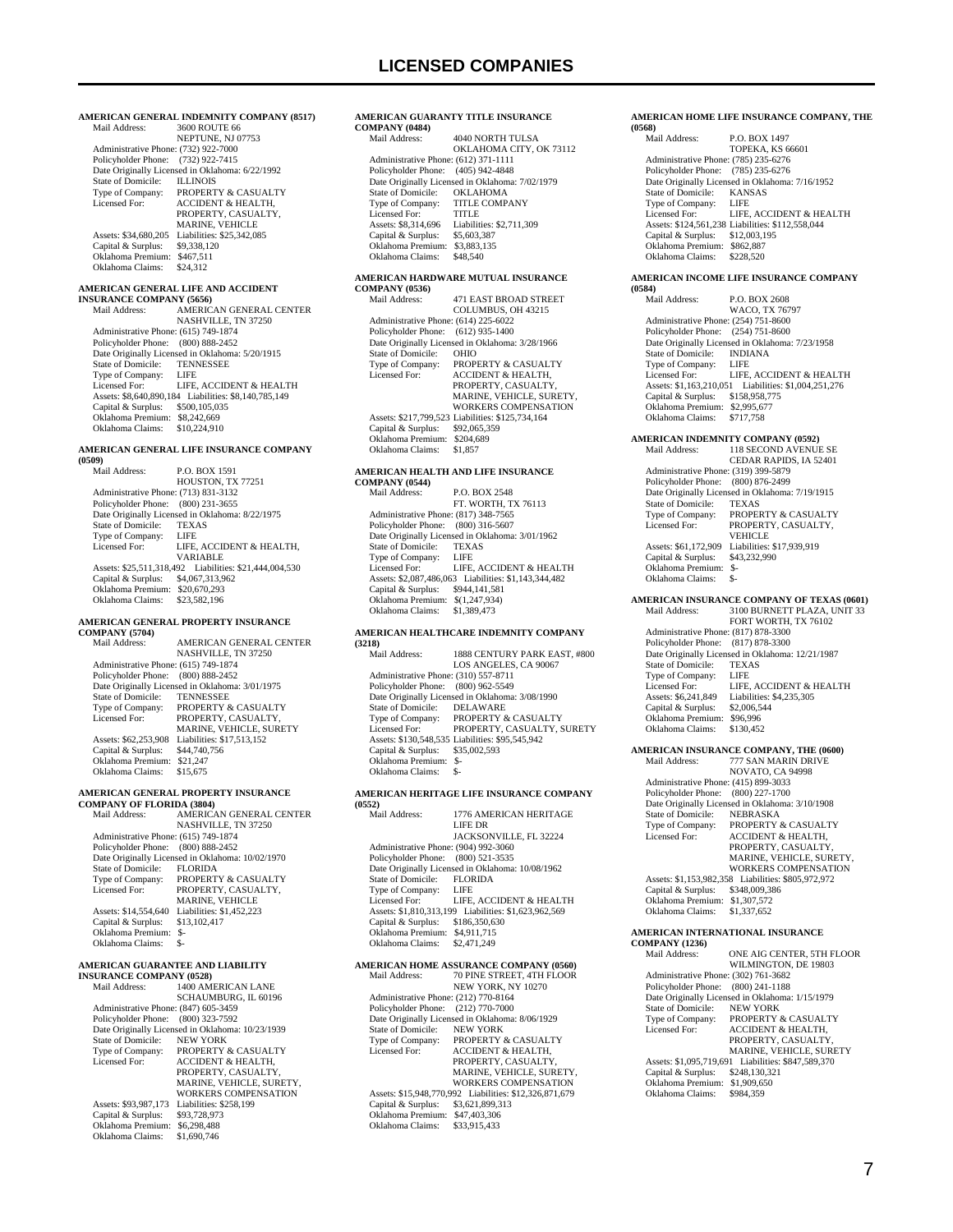#### **AMERICAN INTERNATIONAL LIFE ASSURANCE COMPANY OF NEW YORK (0608)**<br>Mail Address: P.O. BOX 72 P.O. BOX 727 WALL STREET STATION

 NEW YORK, NY 10268 Administrative Phone: (302) 594-2491 Policyholder Phone: (302) 594-2000 Date Originally Licensed in Oklahoma: 5/06/1963<br>State of Domicile: NEW YORK State of Domicile: NEW<br>Type of Company: LIFE Type of Company:<br>Licensed For: LIFE, ACCIDENT & HEALTH, VARIABLE Assets: \$8,259,975,800 Liabilities: \$7,763,735,465 Capital & Surplus: \$496,240,335 Oklahoma Premium: \$944,901 Oklahoma Claims: \$2,581,259

### **AMERICAN INTERNATIONAL PACIFIC INSURANCE**

```
COMPANY (0444)
                           70 PINE STREET
 NEW YORK, NY 10270 
 Administrative Phone: (212) 770-0705 
    Policyholder Phone: (212) 770-7000 
   Date Originally Licensed in Oklahoma: 10/06/1978<br>State of Domicile: COLORADO
   State of Domicile:<br>Type of Company:
                          PROPERTY & CASUALTY
   Licensed For: PROPERTY, CASUALTY,
                          MARINE, VEHICLE, WORKERS
                          COMPENSATION
   Assets: $28,828,155 Liabilities: $144,348<br>Capital & Surplus: $28,683,807
   Capital & Surplus:
    Oklahoma Premium: $- 
    Oklahoma Claims: $(55)
```
#### **AMERICAN INTERNATIONAL SOUTH INSURANCE**

**COMPANY (0524)**

| Mail Address:                        | <b>70 PINE STREET</b>                            |
|--------------------------------------|--------------------------------------------------|
|                                      | NEW YORK, NY 10270                               |
| Administrative Phone: (212) 770-8164 |                                                  |
| Policyholder Phone: (212) 770-7000   |                                                  |
|                                      | Date Originally Licensed in Oklahoma: 11/18/1985 |
| State of Domicile:                   | PENNSYLVANIA                                     |
| Type of Company:                     | <b>PROPERTY &amp; CASUALTY</b>                   |
| Licensed For:                        | PROPERTY, CASUALTY.                              |
|                                      | MARINE, VEHICLE, SURETY,                         |
|                                      | WORKERS COMPENSATION                             |
| Assets: \$30,914.094                 | Liabilities: \$38,203                            |
| Capital & Surplus:                   | \$30,875,891                                     |
| Oklahoma Premium:                    | \$40,919                                         |
| Oklahoma Claims:                     | \$86,442                                         |
|                                      |                                                  |

#### **AMERICAN INTERSTATE INSURANCE COMPANY (0604)**

| (VOV4)                               |                                                  |
|--------------------------------------|--------------------------------------------------|
| Mail Address:                        | 1807 HIGHWAY 190 WEST                            |
|                                      | DERIDDER, LA 70634                               |
| Administrative Phone: (318) 463-9052 |                                                  |
| Policyholder Phone: (800) 256-9052   |                                                  |
|                                      | Date Originally Licensed in Oklahoma: 9/04/1986  |
| State of Domicile:                   | <b>LOUISIANA</b>                                 |
| Type of Company:                     | PROPERTY & CASUALTY                              |
| Licensed For:                        | PROPERTY, CASUALTY,                              |
|                                      | <b>MARINE, WORKERS</b>                           |
|                                      | <b>COMPENSATION</b>                              |
|                                      | Assets: \$418,413,847 Liabilities: \$321,509,004 |
| Capital & Surplus:                   | \$96,904,843                                     |
| Oklahoma Premium:                    | \$8,668,874                                      |
| Oklahoma Claims:                     | \$6,858,827                                      |
|                                      |                                                  |

#### **AMERICAN INVESTORS LIFE INSURANCE**

| COMPANY, INC (0616)                  |                                                      |
|--------------------------------------|------------------------------------------------------|
| Mail Address:                        | 555 S KANSAS AVE                                     |
|                                      | P.O. BOX 2039                                        |
|                                      | <b>TOPEKA, KS 66601</b>                              |
| Administrative Phone: (785) 295-4461 |                                                      |
| Policyholder Phone: (785) 232-6945   |                                                      |
|                                      | Date Originally Licensed in Oklahoma: 9/15/1966      |
| State of Domicile:                   | <b>KANSAS</b>                                        |
| Type of Company:                     | <b>LIFE</b>                                          |
| Licensed For:                        | LIFE. ACCIDENT & HEALTH.                             |
|                                      | <b>VEHICLE</b>                                       |
|                                      | Assets: \$8,086,034,147 Liabilities: \$7,743,092,887 |
| Capital & Surplus:                   | \$342,941,260                                        |
| Oklahoma Premium:                    | \$14,913,680                                         |
| Oklahoma Claims:                     | \$17,793,418                                         |
|                                      |                                                      |

#### **AMERICAN LAND AND AIRCRAFT TITLE COMPANY**

**(0620)**

| (0620)                               |                                                 |
|--------------------------------------|-------------------------------------------------|
| Mail Address:                        | SIX NE 63RD ST-STE 100                          |
|                                      | OKLAHOMA CITY, OK 73105                         |
| Administrative Phone: (405) 842-8813 |                                                 |
| Policyholder Phone: (405) 842-8813   |                                                 |
|                                      | Date Originally Licensed in Oklahoma: 7/20/1998 |
| State of Domicile:                   | <b>OKLAHOMA</b>                                 |
| Type of Company:                     | <b>TITLE COMPANY</b>                            |
| Licensed For:                        | <b>TITLE</b>                                    |
| Assets: \$777,062                    | Liabilities: \$65,373                           |
| Capital & Surplus:                   | \$711,689                                       |
| Oklahoma Premium:                    | \$940,530                                       |
| Oklahoma Claims:                     |                                                 |
|                                      |                                                 |

### **AMERICAN LIFE AND ACCIDENT INSURANCE**

**COMPANY (0626)** P.O. BOX 8080 MCKINNEY, TX 75070 Administrative Phone: (972) 529-5085 Policyholder Phone: (972) 529-5085 Date Originally Licensed in Oklahoma: 12/26/1972 State of Domicile: TEXAS<br>Type of Company: LIFE Type of Company:<br>Licensed For: LIFE, ACCIDENT & HEALTH Assets: \$29,099,153 Liabilities: \$17,551,877 Capital & Surplus: \$11,547,276 Oklahoma Premium: \$2,417 Oklahoma Claims: \$-

#### **AMERICAN LIFE INSURANCE COMPANY OF NEW YC**

| YORK, THE (0652)                     |                                                 |
|--------------------------------------|-------------------------------------------------|
| Mail Address:                        | 300 DISTILLERY COMMONS.                         |
|                                      | <b>SUITE 300</b>                                |
|                                      | LOUISVILLE, KY 40206                            |
| Administrative Phone: (212) 741-9311 |                                                 |
| Policyholder Phone:                  | $(800)$ 759-0101                                |
|                                      | Date Originally Licensed in Oklahoma: 3/01/1968 |
| State of Domicile:                   | <b>NEW YORK</b>                                 |
| Type of Company:                     | LIFE                                            |
| Licensed For:                        | LIFE, ACCIDENT & HEALTH.                        |
|                                      | <b>VARIABLE</b>                                 |
|                                      | Assets: \$103,907,326 Liabilities: \$79,213,736 |
| Capital & Surplus:                   | \$24,693,590                                    |
| Oklahoma Premium:                    | \$227.416                                       |
| Oklahoma Claims:                     | \$234.612                                       |
|                                      |                                                 |

#### **AMERICAN LIVE STOCK INSURANCE COMPANY (0640)**

| Mail Address:                        | <b>P.O. BOX 520</b>                              |
|--------------------------------------|--------------------------------------------------|
|                                      | <b>GENEVA, IL 60134</b>                          |
| Administrative Phone: (630) 232-2100 |                                                  |
| Policyholder Phone: (630) 232-2100   |                                                  |
|                                      | Date Originally Licensed in Oklahoma: 10/16/1957 |
| State of Domicile: ILLINOIS          |                                                  |
| Type of Company:                     | PROPERTY & CASUALTY                              |
| Licensed For:                        | <b>CASUALTY, MARINE</b>                          |
| Assets: \$62,971,772                 | Liabilities: \$20,532,602                        |
| Capital & Surplus:                   | \$42,439,170                                     |
| Oklahoma Premium:                    | \$310,068                                        |
| Oklahoma Claims:                     | \$156.433                                        |
|                                      |                                                  |

#### **AMERICAN MANUFACTURERS MUTUAL INSURANCE**   $COM<sup>1</sup>$

| COMPANY (9048)                       |                                                 |
|--------------------------------------|-------------------------------------------------|
| Mail Address:                        | 1 KEMPER DRIVE.                                 |
|                                      | <b>ACCOUNTING 13 NE</b>                         |
|                                      | LONG GROVE, IL 60049                            |
| Administrative Phone: (847) 320-4509 |                                                 |
| Policyholder Phone:                  | $(847)$ 320-2000                                |
|                                      | Date Originally Licensed in Oklahoma: 7/13/1923 |
| State of Domicile:                   | <b>ILLINOIS</b>                                 |
| Type of Company:                     | <b>PROPERTY &amp; CASUALTY</b>                  |
| Licensed For:                        | <b>ACCIDENT &amp; HEALTH.</b>                   |
|                                      | PROPERTY, CASUALTY,                             |
|                                      | MARINE, VEHICLE, SURETY.                        |
|                                      | <b>WORKERS COMPENSATION</b>                     |
| Assets: \$10,054,480                 | Liabilities: \$54,480                           |
| Capital & Surplus:                   | \$10,000,000                                    |
| Oklahoma Premium:                    | \$130,840                                       |
| Oklahoma Claims:                     | \$1,747,987                                     |
|                                      |                                                 |

#### **AMERICAN MATURITY LIFE INSURANCE COMPANY**

**(5870)** 200 HOPMEADOW STREET SIMSBURY, CT 06089 Administrative Phone: (860) 843-8203 Policyholder Phone: (860) 843-3293 Date Originally Licensed in Oklahoma: 10/29/1982<br>State of Domicile: CONNECTICUT State of Domicile: CONN<br>Type of Company: LIFE Type of Company: LIFE<br>
Licensed For: LIFE, ACCIDENT & HEALTH Licensed For: LIFE, ACCIDENT & HEALTH Assets: \$81,326,717 Liabilities: \$44,860,745 Capital & Surplus: \$36,465,972 Oklahoma Premium: \$- Oklahoma Claims:

#### **AMERICAN MEDICAL & LIFE INSURANCE COMPANY (0182)**

| Mail Address:                        | <b>35 BROADWAY</b>                               |
|--------------------------------------|--------------------------------------------------|
|                                      | HICKSVILLE, NY 11802                             |
| Administrative Phone: (800) 822-0004 |                                                  |
| Policyholder Phone: (800) 822-0004   |                                                  |
|                                      | Date Originally Licensed in Oklahoma: 12/05/2003 |
| State of Domicile:                   | <b>NEW YORK</b>                                  |
| Type of Company:                     | LIFE                                             |
| Licensed For:                        | LIFE. ACCIDENT & HEALTH                          |
| Assets: \$10,975,994                 | Liabilities: \$3,161,759                         |
| Capital & Surplus:                   | \$7,814,235                                      |
| Oklahoma Premium:                    | \$-                                              |
| Oklahoma Claims:                     | \$-                                              |
|                                      |                                                  |

#### **AMERICAN MEMORIAL LIFE INSURANCE COMPANY (6784)**

| \V/VTI                               |                                                  |
|--------------------------------------|--------------------------------------------------|
| Mail Address:                        | P.O. BOX 2730                                    |
|                                      | RAPID CITY, SD 57709                             |
| Administrative Phone: (605) 719-0046 |                                                  |
| Policyholder Phone:                  | $(800)$ 810-9046                                 |
|                                      | Date Originally Licensed in Oklahoma: 12/09/1966 |
| State of Domicile:                   | <b>SOUTH DAKOTA</b>                              |
| Type of Company:                     | LIFE                                             |
| Licensed For:                        | LIFE. ACCIDENT & HEALTH                          |
| Assets: \$1,256,773,934              | Liabilities: \$1,146,886,342                     |
| Capital & Surplus:                   | \$109,887,592                                    |
| Oklahoma Premium:                    | \$4,590,469                                      |
| Oklahoma Claims:                     | \$2,166,058                                      |
|                                      |                                                  |

#### **AMERICAN MERCURY INSURANCE COMPANY (0456)**

| Mail Address:                        | P.O. BOX 268847                                  |
|--------------------------------------|--------------------------------------------------|
|                                      | OKLAHOMA CITY, OK 73126                          |
| Administrative Phone: (405) 523-5752 |                                                  |
| Policyholder Phone:                  | $(800)$ 448-5339                                 |
|                                      | Date Originally Licensed in Oklahoma: 11/30/1962 |
| State of Domicile:                   | <b>OKLAHOMA</b>                                  |
| Type of Company:                     | <b>PROPERTY &amp; CASUALTY</b>                   |
| Licensed For:                        | <b>ACCIDENT &amp; HEALTH.</b>                    |
|                                      | PROPERTY, CASUALTY,                              |
|                                      | MARINE, VEHICLE, SURETY                          |
|                                      | Assets: \$186,068,064 Liabilities: \$108,728,994 |
| Capital & Surplus:                   | \$77,339,070                                     |
| Oklahoma Premium:                    | \$25,535,448                                     |
| Oklahoma Claims:                     | \$11,564,069                                     |
|                                      |                                                  |

#### **AMERICAN MODERN HOME INSURANCE COMPANY (0672)**

| \VV/41                               |                                                  |
|--------------------------------------|--------------------------------------------------|
| Mail Address:                        | <b>P.O. BOX 5323</b>                             |
|                                      | CINCINNATI, OH 45201                             |
| Administrative Phone: (721) 943-7200 |                                                  |
| Policyholder Phone: (800) 543-2644   |                                                  |
|                                      | Date Originally Licensed in Oklahoma: 3/01/1967  |
| State of Domicile:                   | <b>OHIO</b>                                      |
| Type of Company:                     | <b>PROPERTY &amp; CASUALTY</b>                   |
| Licensed For:                        | <b>ACCIDENT &amp; HEALTH.</b>                    |
|                                      | PROPERTY, CASUALTY,                              |
|                                      | <b>MARINE, VEHICLE, SURETY</b>                   |
|                                      | Assets: \$646,816,260 Liabilities: \$478,334,997 |
| Capital & Surplus:                   | \$168,481,263                                    |
| Oklahoma Premium:                    | \$7,453,545                                      |
| Oklahoma Claims:                     | \$3,690,118                                      |

#### **AMERICAN MODERN LIFE INSURANCE COMPANY**

**(4770)** P.O. BOX 5323 CINCINATI, OH 45201 Administrative Phone: (513) 943-7200 Policyholder Phone: (800) 543-2644 Date Originally Licensed in Oklahoma: 7/28/1975<br>State of Domicile: OHIO State of Domicile: OHIC<br>Type of Company: LIFE Type of Company: LIFE<br>Licensed For: LIFE, ACCIDENT & HEALTH Licensed For: LIFE, ACCIDENT & HEALTH Assets: \$59,128,945 Liabilities: \$42,011,565 Capital & Surplus: \$17,117,380 Oklahoma Premium: \$1,418 Oklahoma Claims:

#### **AMERICAN MOTORISTS INSURANCE COMPANY (0688)**

| , vvoo <i>n</i>                      |                                                 |
|--------------------------------------|-------------------------------------------------|
| Mail Address:                        | 1 KEMPER DRIVE.                                 |
|                                      | <b>ACCOUNTING 13 NE</b>                         |
|                                      | LONG GROVE, IL 60049                            |
| Administrative Phone: (847) 320-2000 |                                                 |
| Policyholder Phone:                  | $(847)$ 320-2000                                |
|                                      | Date Originally Licensed in Oklahoma: 5/31/1939 |
| State of Domicile:                   | <b>ILLINOIS</b>                                 |
| Type of Company:                     | <b>PROPERTY &amp; CASUALTY</b>                  |
| Licensed For:                        | PROPERTY, CASUALTY,                             |
|                                      | MARINE, VEHICLE, SURETY.                        |
|                                      | <b>WORKERS COMPENSATION</b>                     |
| Assets: \$35,854,788                 | Liabilities: \$5,947,891                        |
| Capital & Surplus:                   | \$29,906,897                                    |
| Oklahoma Premium:                    | \$309,964                                       |
| Oklahoma Claims:                     | \$2,873,486                                     |
|                                      |                                                 |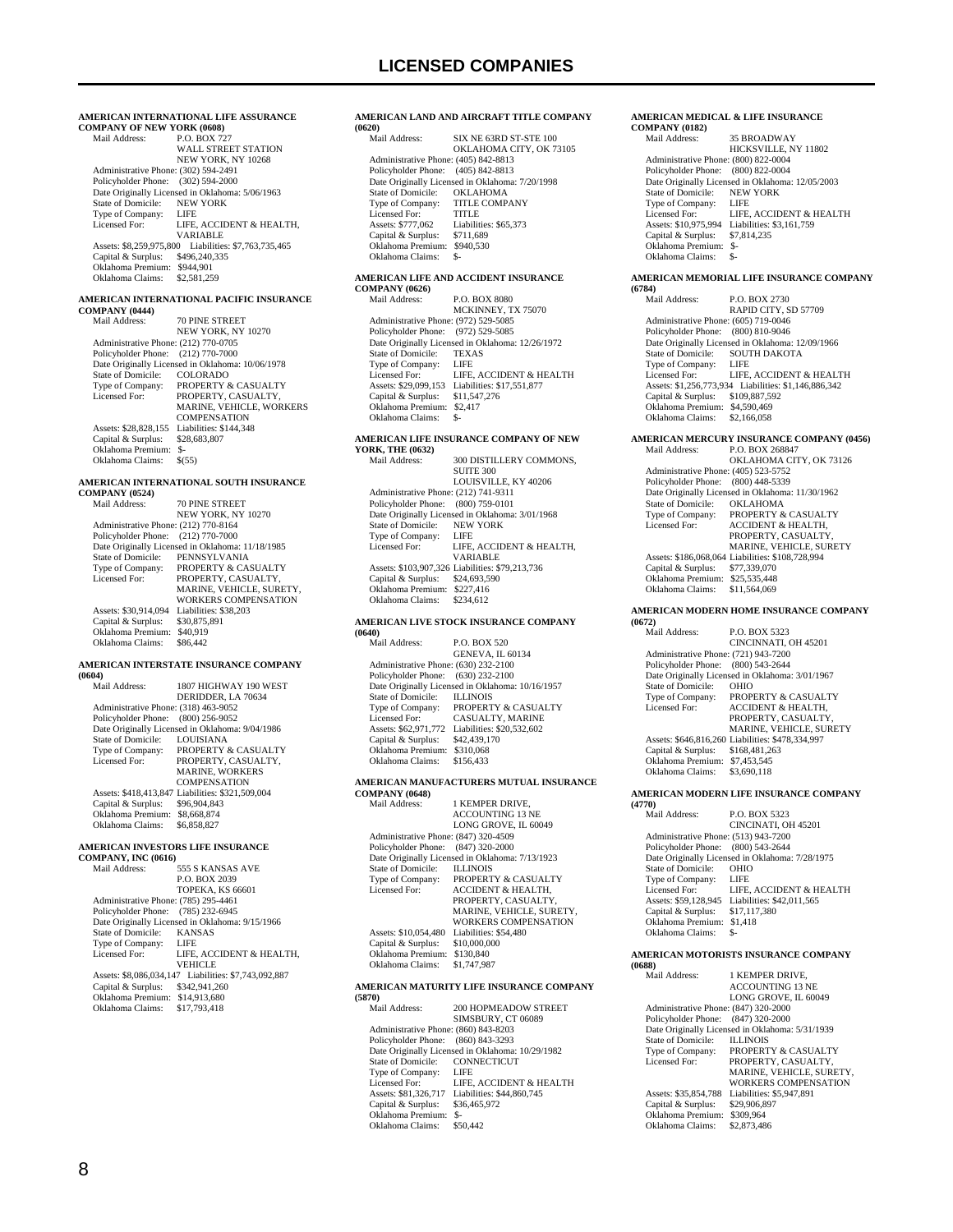#### **AMERICAN NATIONAL GENERAL INSURANCE COMPANY (0724)** 1949 E SUNSHINE. CORP. CENTRE SPRINGFIELD, MO 65899 Administrative Phone: (417) 887-4990 Policyholder Phone: (800) 333-2860 Date Originally Licensed in Oklahoma: 8/25/1982<br>State of Domicile: MISSOURI State of Domicile:<br>Type of Company: Type of Company: PROPERTY & CASUALTY<br>Licensed For: PROPERTY, CASUALTY, PROPERTY, CASUALTY, MARINE, VEHICLE Assets: \$99,465,836 Liabilities: \$51,150,478<br>Capital & Surplus: \$48,315,358 Capital & Surplus: \$48,315,358 Oklahoma Premium: \$2,206,952 Oklahoma Claims: \$1,147,304 **AMERICAN NATIONAL INSURANCE COMPANY (0728)** Mail Address: ONE MOODY PLAZA, 8TH FLOOR GALVESTON, TX 77550 Administrative Phone: (409) 766-5207 Policyholder Phone: (800) 899-6806 Date Originally Licensed in Oklahoma: 5/12/1909<br>State of Domicile: TEXAS State of Domicile: TEXAS Type of Company: LIFE Licensed For: LIFE, ACCIDENT & HEALTH, VARIABLE Assets: \$10,699,209,119 Liabilities: \$9,022,932,026 Capital & Surplus: \$1,676,277,093 Oklahoma Premium: \$47,183,716 Oklahoma Claims: \$10,896,494 **AMERICAN NATIONAL LIFE INSURANCE COMPANY OF TEXAS (0732)** Mail Address: C/O AMERICAN NAT'L INS CO., 1 MOODY PLAZA GALVESTON, TX 77550 Administrative Phone: (409) 766-5207 Policyholder Phone: (800) 899-6806 Date Originally Licensed in Oklahoma: 7/27/1972 State of Domicile: TEXA<br>Type of Company: LEE Type of Company: Licensed For: LIFE, ACCIDENT & HEALTH Assets: \$157,157,651 Liabilities: \$105,976,856 Capital & Surplus: \$51,180,795 Oklahoma Premium: \$3,520,776 Oklahoma Claims: \$2,557,035 **AMERICAN NATIONAL PROPERTY AND CASUALTY COMPANY (0734)** 1949 EAST SUNSHINE SPRINGFIELD, MO 65899 Administrative Phone: (417) 887-4990 Policyholder Phone: (800) 333-2860 Date Originally Licensed in Oklahoma: 7/11/1974<br>State of Domicile: MISSOURI State of Domicile:<br>Type of Company: PROPERTY & CASUALTY Licensed For: PROPERTY, CASUALTY, MARINE, VEHICLE, SURETY, WORKERS COMPENSATION Assets: \$873,204,467 Liabilities: \$571,105,764

## **AMERICAN NETWORK INSURANCE COMPANY (3796)** Mail Address: 3440 LEHIGH STREET

 Capital & Surplus: \$302,098,703 Oklahoma Premium: \$20,633,997 Oklahoma Claims: \$9,337,759

3440 LEHIGH STREET P.O. BOX 7066 ALLENTOWN, PA 18103 Administrative Phone: (610) 965-2222 Policyholder Phone: (800) 222-3469 Date Originally Licensed in Oklahoma: 11/17/1989 PENNSYLVANIA Type of Company: LIFE<br>Licensed For: ACCIDENT & HEALTH Licensed For: ACCIDENT & HEALTH Assets: \$12,084,642 Liabilities: \$4,105,791 Capital & Surplus: \$7,978,851<br>Oklahoma Premium: \$8,917 Oklahoma Premium: \$8,9<br>Oklahoma Claims: \$275 Oklahoma Claims:

#### **AMERICAN PARTNERS LIFE INSURANCE COMPANY**

**(5690)**

| Mail Address:                        | <b>227 AXP FINANCIAL CENTER</b>                  |
|--------------------------------------|--------------------------------------------------|
|                                      | MINNEAPOLIS, MN 55474                            |
| Administrative Phone: (612) 671-2782 |                                                  |
| Policyholder Phone: (612) 671-3131   |                                                  |
|                                      | Date Originally Licensed in Oklahoma: 11/04/1982 |
| State of Domicile:                   | ARIZONA                                          |
| Type of Company:                     | LIFE.                                            |
| Licensed For:                        | LIFE. ACCIDENT & HEALTH.                         |
|                                      | VARIABLE                                         |
|                                      | Assets: \$460,944,135 Liabilities: \$415,990,919 |
| Capital & Surplus:                   | \$44,953,217                                     |
| Oklahoma Premium:                    | \$585.321                                        |
| Oklahoma Claims:                     | \$771.904                                        |
|                                      |                                                  |

#### **AMERICAN PHYSICIANS ASSURANCE CORPORATION (0125)**

| Mail Address:                        | 1301 N HAGADORN ROAD                             |
|--------------------------------------|--------------------------------------------------|
|                                      | EAST LANSING, MI 48823                           |
| Administrative Phone: (517) 324-6809 |                                                  |
| Policyholder Phone: (517) 351-1150   |                                                  |
|                                      | Date Originally Licensed in Oklahoma: 8/19/2002  |
| State of Domicile:                   | <b>MICHIGAN</b>                                  |
| Type of Company:                     | <b>PROPERTY &amp; CASUALTY</b>                   |
| Licensed For:                        | PROPERTY, CASUALTY,                              |
|                                      | MARINE, VEHICLE, WORKERS                         |
|                                      | <b>COMPENSATION</b>                              |
|                                      | Assets: \$743,840,993 Liabilities: \$630,545,138 |
| Capital & Surplus:                   | \$113,295,856                                    |
| Oklahoma Premium:                    | $S-$                                             |
| Oklahoma Claims:                     | \$-                                              |
|                                      |                                                  |

#### **AMERICAN PIONEER LIFE INSURANCE COMPANY (0744)**

| Mail Address:                        | P.O. BOX 3509                                    |
|--------------------------------------|--------------------------------------------------|
|                                      | ORLANDO, FL 32802                                |
| Administrative Phone: (407) 628-1776 |                                                  |
| Policyholder Phone: (800) 538-1053   |                                                  |
|                                      | Date Originally Licensed in Oklahoma: 12/08/1961 |
| State of Domicile: FLORIDA           |                                                  |
| Type of Company:                     | LIFE                                             |
| Licensed For:                        | LIFE, ACCIDENT & HEALTH.                         |
|                                      | <b>VARIABLE</b>                                  |
|                                      | Assets: \$156,355,766 Liabilities: \$132,158,218 |
| Capital & Surplus:                   | \$24,197,548                                     |
| Oklahoma Premium:                    | \$8,088,473                                      |
| Oklahoma Claims:                     | \$5,663,141                                      |
|                                      |                                                  |

#### **AMERICAN PIONEER TITLE INSURANCE COMPANY (0745)**

| Mail Address:                        | <b>493 EAST SEMORAN BLVD</b>                    |
|--------------------------------------|-------------------------------------------------|
|                                      | CASSELBERRY, FL 32707                           |
| Administrative Phone: (800) 393-9762 |                                                 |
| Policyholder Phone: (407) 260-8050   |                                                 |
|                                      | Date Originally Licensed in Oklahoma: 6/23/1995 |
| State of Domicile:                   | <b>FLORIDA</b>                                  |
| Type of Company:                     | <b>TITLE COMPANY</b>                            |
| Licensed For:                        | <b>TITLE</b>                                    |
|                                      | Assets: \$110,576,947 Liabilities: \$68,192,510 |
| Capital & Surplus:                   | \$42,384,436                                    |
| Oklahoma Premium:                    | \$371.528                                       |
| Oklahoma Claims:                     | \$284                                           |
|                                      |                                                 |

### **AMERICAN PREMIER INSURANCE COMPANY (0758)**

| Mail Address:                        | 11700 GREAT OAKS WAY                             |
|--------------------------------------|--------------------------------------------------|
|                                      | ALPHARETTA, GA 30022                             |
| Administrative Phone: (678) 627-6000 |                                                  |
| Policyholder Phone: (800) 225-8930   |                                                  |
|                                      | Date Originally Licensed in Oklahoma: 10/11/1991 |
| State of Domicile:                   | <b>INDIANA</b>                                   |
| Type of Company:                     | PROPERTY & CASUALTY                              |
| Licensed For:                        | PROPERTY, CASUALTY                               |
| Assets: \$6,686,181                  | Liabilities: \$259,608                           |
| Capital & Surplus:                   | \$6,426,573                                      |
| Oklahoma Premium:                    | \$1,795,655                                      |
| Oklahoma Claims:                     | \$1,099,437                                      |
|                                      |                                                  |

#### **AMERICAN PROFESSIONALS INSURANCE COMPANY (5640)**

| (3040)                               |                                                 |
|--------------------------------------|-------------------------------------------------|
| Mail Address:                        | 10370 RICHMOND AVENUE                           |
|                                      | HOUSTON, TX 77042                               |
| Administrative Phone: (713) 952-9555 |                                                 |
| Policyholder Phone: (919) 836-2000   |                                                 |
|                                      | Date Originally Licensed in Oklahoma: 8/20/1962 |
| State of Domicile:                   | <b>INDIANA</b>                                  |
| Type of Company:                     | PROPERTY & CASUALTY                             |
| Licensed For:                        | PROPERTY, CASUALTY,                             |
|                                      | <b>VEHICLE, WORKERS</b>                         |
|                                      | <b>COMPENSATION</b>                             |
| Assets: \$7,461,064                  | Liabilities: \$1.326.359                        |
| Capital & Surplus:                   | \$6,134,705                                     |
| Oklahoma Premium:                    | $S-$                                            |
| Oklahoma Claims:                     | \$(100)                                         |
|                                      |                                                 |

#### **AMERICAN PROTECTION INSURANCE COMPANY (0772)**

| Mail Address:                        | <b>1 KEMPER DRIVE</b>                           |
|--------------------------------------|-------------------------------------------------|
|                                      | <b>ACCOUNTING, 13NE</b>                         |
|                                      | LONG GROVE, IL 60049                            |
| Administrative Phone: (847) 320-4509 |                                                 |
| Policyholder Phone:                  | (405) 840-1773                                  |
|                                      | Date Originally Licensed in Oklahoma: 6/11/1969 |
| State of Domicile:                   | <b>ILLINOIS</b>                                 |
| Type of Company:                     | PROPERTY & CASUALTY                             |
| Licensed For:                        | <b>ACCIDENT &amp; HEALTH.</b>                   |
|                                      | PROPERTY, CASUALTY,                             |
|                                      | MARINE, VEHICLE, SURETY.                        |
|                                      | <b>WORKERS COMPENSATION</b>                     |
| Assets: \$74,014,625                 | Liabilities: \$23,549,164                       |
| Capital & Surplus:                   | \$50,465,461                                    |
| Oklahoma Premium:                    | \$163,602                                       |
| Oklahoma Claims:                     | \$1,092,987                                     |
|                                      |                                                 |

#### **AMERICAN PUBLIC LIFE INSURANCE COMPANY (0776)**

| Mail Address:                                  | P.O. BOX 925                                                                                                                                                                                                                                                                                                                                                                                                                                                                                                                                                                                                                                                                                            |
|------------------------------------------------|---------------------------------------------------------------------------------------------------------------------------------------------------------------------------------------------------------------------------------------------------------------------------------------------------------------------------------------------------------------------------------------------------------------------------------------------------------------------------------------------------------------------------------------------------------------------------------------------------------------------------------------------------------------------------------------------------------|
|                                                | 2305 LAKELAND DRIVE                                                                                                                                                                                                                                                                                                                                                                                                                                                                                                                                                                                                                                                                                     |
|                                                | JACKSON, MS 39205                                                                                                                                                                                                                                                                                                                                                                                                                                                                                                                                                                                                                                                                                       |
|                                                |                                                                                                                                                                                                                                                                                                                                                                                                                                                                                                                                                                                                                                                                                                         |
|                                                | $(800)$ 256-6736                                                                                                                                                                                                                                                                                                                                                                                                                                                                                                                                                                                                                                                                                        |
|                                                | OKLAHOMA                                                                                                                                                                                                                                                                                                                                                                                                                                                                                                                                                                                                                                                                                                |
|                                                | LIFE                                                                                                                                                                                                                                                                                                                                                                                                                                                                                                                                                                                                                                                                                                    |
|                                                | LIFE, ACCIDENT & HEALTH                                                                                                                                                                                                                                                                                                                                                                                                                                                                                                                                                                                                                                                                                 |
|                                                | Assets: \$65,098,668 Liabilities: \$52,194,011                                                                                                                                                                                                                                                                                                                                                                                                                                                                                                                                                                                                                                                          |
|                                                | \$12,904,657                                                                                                                                                                                                                                                                                                                                                                                                                                                                                                                                                                                                                                                                                            |
|                                                |                                                                                                                                                                                                                                                                                                                                                                                                                                                                                                                                                                                                                                                                                                         |
|                                                | \$2,465,214                                                                                                                                                                                                                                                                                                                                                                                                                                                                                                                                                                                                                                                                                             |
|                                                |                                                                                                                                                                                                                                                                                                                                                                                                                                                                                                                                                                                                                                                                                                         |
|                                                | 555 COLLEGE ROAD EAST                                                                                                                                                                                                                                                                                                                                                                                                                                                                                                                                                                                                                                                                                   |
|                                                | PRINCETON, NJ 08543                                                                                                                                                                                                                                                                                                                                                                                                                                                                                                                                                                                                                                                                                     |
|                                                |                                                                                                                                                                                                                                                                                                                                                                                                                                                                                                                                                                                                                                                                                                         |
|                                                | $(609)$ 243-4257                                                                                                                                                                                                                                                                                                                                                                                                                                                                                                                                                                                                                                                                                        |
|                                                | Date Originally Licensed in Oklahoma: 4/05/1954                                                                                                                                                                                                                                                                                                                                                                                                                                                                                                                                                                                                                                                         |
|                                                | DELAWARE                                                                                                                                                                                                                                                                                                                                                                                                                                                                                                                                                                                                                                                                                                |
|                                                | PROPERTY & CASUALTY                                                                                                                                                                                                                                                                                                                                                                                                                                                                                                                                                                                                                                                                                     |
|                                                | ACCIDENT & HEALTH,                                                                                                                                                                                                                                                                                                                                                                                                                                                                                                                                                                                                                                                                                      |
|                                                | PROPERTY, CASUALTY,                                                                                                                                                                                                                                                                                                                                                                                                                                                                                                                                                                                                                                                                                     |
|                                                | MARINE, VEHICLE, SURETY                                                                                                                                                                                                                                                                                                                                                                                                                                                                                                                                                                                                                                                                                 |
|                                                | \$3,271,462,547                                                                                                                                                                                                                                                                                                                                                                                                                                                                                                                                                                                                                                                                                         |
|                                                |                                                                                                                                                                                                                                                                                                                                                                                                                                                                                                                                                                                                                                                                                                         |
|                                                | \$-                                                                                                                                                                                                                                                                                                                                                                                                                                                                                                                                                                                                                                                                                                     |
|                                                |                                                                                                                                                                                                                                                                                                                                                                                                                                                                                                                                                                                                                                                                                                         |
|                                                | <b>AMERICAN RELIABLE INSURANCE COMPANY (0793)</b>                                                                                                                                                                                                                                                                                                                                                                                                                                                                                                                                                                                                                                                       |
|                                                | 8655 EAST VIA DE VENTURA                                                                                                                                                                                                                                                                                                                                                                                                                                                                                                                                                                                                                                                                                |
|                                                | SCOTTSDALE, AZ 85258                                                                                                                                                                                                                                                                                                                                                                                                                                                                                                                                                                                                                                                                                    |
|                                                | $(800)$ 535-1333                                                                                                                                                                                                                                                                                                                                                                                                                                                                                                                                                                                                                                                                                        |
|                                                |                                                                                                                                                                                                                                                                                                                                                                                                                                                                                                                                                                                                                                                                                                         |
|                                                |                                                                                                                                                                                                                                                                                                                                                                                                                                                                                                                                                                                                                                                                                                         |
|                                                |                                                                                                                                                                                                                                                                                                                                                                                                                                                                                                                                                                                                                                                                                                         |
| State of Domicile:                             | ARIZONA                                                                                                                                                                                                                                                                                                                                                                                                                                                                                                                                                                                                                                                                                                 |
| Type of Company:<br>Licensed For:              | PROPERTY & CASUALTY<br><b>ACCIDENT &amp; HEALTH,</b>                                                                                                                                                                                                                                                                                                                                                                                                                                                                                                                                                                                                                                                    |
|                                                | PROPERTY, CASUALTY,                                                                                                                                                                                                                                                                                                                                                                                                                                                                                                                                                                                                                                                                                     |
|                                                | MARINE, VEHICLE, SURETY                                                                                                                                                                                                                                                                                                                                                                                                                                                                                                                                                                                                                                                                                 |
|                                                | Assets: \$336,313,079 Liabilities: \$265,143,630                                                                                                                                                                                                                                                                                                                                                                                                                                                                                                                                                                                                                                                        |
| Capital & Surplus:                             | \$71,169,449                                                                                                                                                                                                                                                                                                                                                                                                                                                                                                                                                                                                                                                                                            |
| Oklahoma Premium: \$4,337,763                  |                                                                                                                                                                                                                                                                                                                                                                                                                                                                                                                                                                                                                                                                                                         |
| Oklahoma Claims:                               | \$3,004,599                                                                                                                                                                                                                                                                                                                                                                                                                                                                                                                                                                                                                                                                                             |
|                                                | <b>AMERICAN REPUBLIC INSURANCE COMPANY (0800)</b>                                                                                                                                                                                                                                                                                                                                                                                                                                                                                                                                                                                                                                                       |
| Mail Address:                                  | P.O. BOX 1                                                                                                                                                                                                                                                                                                                                                                                                                                                                                                                                                                                                                                                                                              |
|                                                | DES MOINES, IA 50301                                                                                                                                                                                                                                                                                                                                                                                                                                                                                                                                                                                                                                                                                    |
| Administrative Phone: (515) 245-2131           |                                                                                                                                                                                                                                                                                                                                                                                                                                                                                                                                                                                                                                                                                                         |
| Policyholder Phone: (800) 247-2190             |                                                                                                                                                                                                                                                                                                                                                                                                                                                                                                                                                                                                                                                                                                         |
|                                                | Date Originally Licensed in Oklahoma: 3/01/1946                                                                                                                                                                                                                                                                                                                                                                                                                                                                                                                                                                                                                                                         |
| State of Domicile:                             | IOWA                                                                                                                                                                                                                                                                                                                                                                                                                                                                                                                                                                                                                                                                                                    |
| Type of Company:<br>Licensed For:              | LIFE<br>LIFE, ACCIDENT & HEALTH,                                                                                                                                                                                                                                                                                                                                                                                                                                                                                                                                                                                                                                                                        |
|                                                | VARIABLE                                                                                                                                                                                                                                                                                                                                                                                                                                                                                                                                                                                                                                                                                                |
|                                                | Assets: \$457,993,086 Liabilities: \$250,771,696                                                                                                                                                                                                                                                                                                                                                                                                                                                                                                                                                                                                                                                        |
| Capital & Surplus:                             | \$207,221,390                                                                                                                                                                                                                                                                                                                                                                                                                                                                                                                                                                                                                                                                                           |
| Oklahoma Premium: \$2,885,263                  |                                                                                                                                                                                                                                                                                                                                                                                                                                                                                                                                                                                                                                                                                                         |
| Oklahoma Claims:                               | \$1,383,123                                                                                                                                                                                                                                                                                                                                                                                                                                                                                                                                                                                                                                                                                             |
|                                                | AMERICAN RESERVE LIFE INSURANCE COMPANY                                                                                                                                                                                                                                                                                                                                                                                                                                                                                                                                                                                                                                                                 |
| (0808)                                         |                                                                                                                                                                                                                                                                                                                                                                                                                                                                                                                                                                                                                                                                                                         |
| Mail Address:                                  | 2824 SWEETBRIAR                                                                                                                                                                                                                                                                                                                                                                                                                                                                                                                                                                                                                                                                                         |
|                                                | C/O GORDON AMINI                                                                                                                                                                                                                                                                                                                                                                                                                                                                                                                                                                                                                                                                                        |
|                                                | EDMOND, OK 73034                                                                                                                                                                                                                                                                                                                                                                                                                                                                                                                                                                                                                                                                                        |
| Administrative Phone: (469) 522-4360           |                                                                                                                                                                                                                                                                                                                                                                                                                                                                                                                                                                                                                                                                                                         |
| Policyholder Phone:                            | $(800) 876 - 8776$                                                                                                                                                                                                                                                                                                                                                                                                                                                                                                                                                                                                                                                                                      |
|                                                | Date Originally Licensed in Oklahoma: 9/28/1922                                                                                                                                                                                                                                                                                                                                                                                                                                                                                                                                                                                                                                                         |
| State of Domicile:<br>Type of Company:         | OKLAHOMA<br>LIFE                                                                                                                                                                                                                                                                                                                                                                                                                                                                                                                                                                                                                                                                                        |
| Licensed For:                                  | LIFE, ACCIDENT & HEALTH                                                                                                                                                                                                                                                                                                                                                                                                                                                                                                                                                                                                                                                                                 |
| Assets: \$10,003,795                           | Liabilities: \$1,137,026                                                                                                                                                                                                                                                                                                                                                                                                                                                                                                                                                                                                                                                                                |
| Capital & Surplus:                             | \$8,866,769                                                                                                                                                                                                                                                                                                                                                                                                                                                                                                                                                                                                                                                                                             |
| Oklahoma Premium: \$18,708<br>Oklahoma Claims: | \$85,154                                                                                                                                                                                                                                                                                                                                                                                                                                                                                                                                                                                                                                                                                                |
|                                                | Administrative Phone: (601) 936-6600<br>Policyholder Phone:<br>Date Originally Licensed in Oklahoma: 7/27/1962<br>State of Domicile:<br>Type of Company:<br>Licensed For:<br>Capital & Surplus:<br>Oklahoma Premium: \$2,259,408<br>Oklahoma Claims:<br>AMERICAN RE-INSURANCE COMPANY (0780)<br>Mail Address:<br>Administrative Phone: (609) 243-4276<br>Policyholder Phone:<br>State of Domicile:<br>Type of Company:<br>Licensed For:<br>Assets: \$16,029,476,095 Liabilities: \$12,758,013,548<br>Capital & Surplus:<br>Oklahoma Premium: \$-<br>Oklahoma Claims:<br>Mail Address:<br>Administrative Phone: (480) 483-8666<br>Policyholder Phone:<br>Date Originally Licensed in Oklahoma: 1/19/1994 |

#### **AMERICAN RETIREMENT LIFE INSURANCE COMPANY (1034)**

**(0808)**

| Mail Address:                        | P.O. BOX 5420                                   |
|--------------------------------------|-------------------------------------------------|
|                                      | CINCINNATI, OH 45201                            |
| Administrative Phone: (513) 412-2931 |                                                 |
| Policyholder Phone: (800) 854-3649   |                                                 |
|                                      | Date Originally Licensed in Oklahoma: 1/27/1989 |
| State of Domicile:                   | <b>OHIO</b>                                     |
| Type of Company:                     | LIFE                                            |
| Licensed For:                        | LIFE, ACCIDENT & HEALTH                         |
| Assets: \$6,835,744                  | Liabilities: \$1,035,137                        |
| Capital & Surplus:                   | \$5,800,607                                     |
| Oklahoma Premium:                    | \$723                                           |
| Oklahoma Claims:                     | \$30,361                                        |
|                                      |                                                 |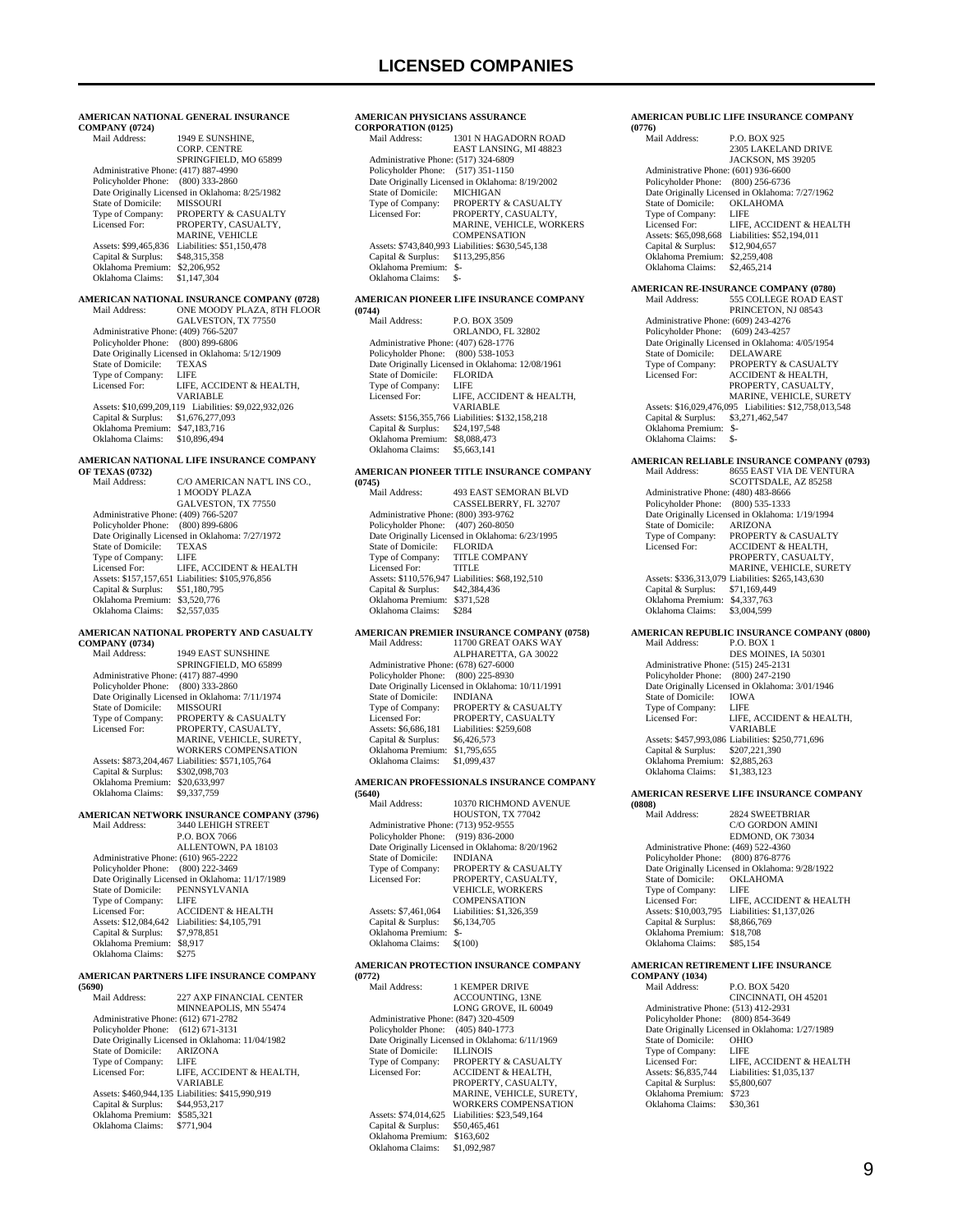| Mail Address:                                                              | AMERICAN ROAD INSURANCE COMPANY, THE (0816)<br>P.O. BOX 6027                   |
|----------------------------------------------------------------------------|--------------------------------------------------------------------------------|
| Administrative Phone: (313) 337-1102<br>Policyholder Phone: (313) 337-5217 | DEARBORN, MI 48121                                                             |
| State of Domicile:                                                         | Date Originally Licensed in Oklahoma: 3/24/1960<br><b>MICHIGAN</b>             |
| Type of Company:<br>Licensed For:                                          | PROPERTY & CASUALTY<br><b>ACCIDENT &amp; HEALTH.</b>                           |
|                                                                            | PROPERTY, CASUALTY,                                                            |
|                                                                            | MARINE, VEHICLE, SURETY<br>Assets: \$575,039,590 Liabilities: \$254,872,120    |
| Capital & Surplus:<br>Oklahoma Premium: \$3,435,821                        | \$320,167,470                                                                  |
| Oklahoma Claims:                                                           | \$7,490,646                                                                    |
| <b>COMPANY (7914)</b>                                                      | AMERICAN SAFETY CASUALTY INSURANCE                                             |
| Mail Address:                                                              | 1845 THE EXCHANGE, SUITE 200<br>ATLANTA, GA 30339                              |
| Administrative Phone: (770) 916-1908<br>Policyholder Phone:                | $(800)$ 388-3647                                                               |
| State of Domicile:                                                         | Date Originally Licensed in Oklahoma: 6/13/1983<br>DELAWARE                    |
| Type of Company:<br>Licensed For:                                          | PROPERTY & CASUALTY<br><b>ACCIDENT &amp; HEALTH,</b>                           |
|                                                                            | PROPERTY, CASUALTY,<br>MARINE, VEHICLE, SURETY,                                |
|                                                                            | <b>WORKERS COMPENSATION</b><br>Assets: \$122,365,626 Liabilities: \$82,595,769 |
| Capital & Surplus:<br>Oklahoma Premium:                                    | \$39,769,857<br>\$1,718                                                        |
| Oklahoma Claims:                                                           | \$57,470                                                                       |
| Mail Address:                                                              | AMERICAN SAFETY INDEMNITY COMPANY (3794)<br>1845 THE EXCHANGE, SUITE 200       |
| Administrative Phone: (770) 485-4321                                       | ATLANTA, GA 30339                                                              |
| Policyholder Phone: (800) 388-3647                                         | Date Originally Licensed in Oklahoma: 10/21/1993                               |
| State of Domicile:<br>Type of Company:                                     | OKLAHOMA<br>PROPERTY & CASUALTY                                                |
| Licensed For:                                                              | <b>ACCIDENT &amp; HEALTH,</b><br>PROPERTY, CASUALTY,                           |
|                                                                            | MARINE, VEHICLE, SURETY<br>Assets: \$105,887,778 Liabilities: \$83,386,670     |
| Capital & Surplus:<br>Oklahoma Premium: \$-                                | \$22,501,108                                                                   |
| Oklahoma Claims:                                                           | \$-                                                                            |
| Mail Address:                                                              | AMERICAN SECURITY INSURANCE COMPANY (0828)<br>P.O.BOX 50355                    |
| Administrative Phone: (770) 763-1336                                       | ATLANTA, GA 30302                                                              |
| Policyholder Phone:                                                        | $(770) 763 - 1000$<br>Date Originally Licensed in Oklahoma: 12/30/1983         |
| State of Domicile:<br>Type of Company:                                     | <b>DELAWARE</b><br>PROPERTY & CASUALTY                                         |
| Licensed For:                                                              | <b>ACCIDENT &amp; HEALTH,</b><br>PROPERTY, CASUALTY,                           |
|                                                                            | MARINE, VEHICLE<br>Assets: \$612,599,238 Liabilities: \$440,392,201            |
| Capital & Surplus:<br>Oklahoma Premium:                                    | \$172,207,037<br>\$6,685,599                                                   |
| Oklahoma Claims:                                                           | \$1,136,531                                                                    |
| AMERICAN SECURITY TITLE INSURANCE<br><b>COMPANY (0054)</b>                 |                                                                                |
| Mail Address:                                                              | <b>P.O. BOX 2</b><br>OKLAHOMA CITY, OK 73101                                   |
| Administrative Phone: (405) 348-1248<br>Policyholder Phone:                | $(405)$ 348-1248                                                               |
| State of Domicile:                                                         | Date Originally Licensed in Oklahoma: 7/28/1978<br><b>OKLAHOMA</b>             |
| Type of Company:                                                           | <b>TITLE COMPANY</b>                                                           |
| Licensed For:<br>Assets: \$5,409,035                                       | TITLE<br>Liabilities: \$176,000                                                |
| Capital & Surplus:<br>Oklahoma Premium: \$3,175,142                        | \$5,233,035                                                                    |
| Oklahoma Claims:<br>AMERICAN SKANDIA LIFE ASSURANCE                        | \$5,500                                                                        |
| <b>CORPORATION (3788)</b><br>Mail Address:                                 | P.O. BOX 883                                                                   |
| Administrative Phone: (800) 628-6039                                       | SHELTON, CT 06484                                                              |
| Policyholder Phone:                                                        | $(800)$ 628-6039<br>Date Originally Licensed in Oklahoma: 5/18/1970            |
| State of Domicile:<br>Type of Company:                                     | CONNECTICUT<br>LIFE                                                            |
| Licensed For:                                                              | LIFE, ACCIDENT & HEALTH,<br>VARIABLE                                           |
| Capital & Surplus:                                                         | Assets: \$26,397,863,635 Liabilities: \$26,068,318,019<br>\$329,545,616        |
| Oklahoma Premium:<br>Oklahoma Claims:                                      | \$34,376,954<br>\$31,161,425                                                   |

| <b>COMPANY (8748)</b>                                                      | AMERICAN SPECIALTY HEALTH INSURANCE                                 |
|----------------------------------------------------------------------------|---------------------------------------------------------------------|
| Mail Address:                                                              | 777 FRONT ST                                                        |
|                                                                            | ATTN: JAMES VAN BEEK<br>SAN DIEGO, CA 92101                         |
| Administrative Phone: (619) 578-2000                                       |                                                                     |
| Policyholder Phone:                                                        | $(877)$ 427-4755                                                    |
| State of Domicile:                                                         | Date Originally Licensed in Oklahoma: 9/24/1982<br><b>ILLINOIS</b>  |
| Type of Company:                                                           | LIFE                                                                |
| Licensed For:<br>Assets: \$7,900,536                                       | LIFE, ACCIDENT & HEALTH<br>Liabilities: \$150,716                   |
| Capital & Surplus:                                                         | \$7,749,820                                                         |
| Oklahoma Premium: \$-<br>Oklahoma Claims:                                  | \$1,181                                                             |
|                                                                            |                                                                     |
| Mail Address:                                                              | AMERICAN STATES INSURANCE COMPANY (0856)<br>1600 N COLLINS BLVD     |
|                                                                            | RICHARDSON, TX 75080                                                |
| Administrative Phone: (206) 925-1448<br>Policyholder Phone:                | $(800)$ 332-3226                                                    |
|                                                                            | Date Originally Licensed in Oklahoma: 6/15/1964                     |
| State of Domicile:<br>Type of Company:                                     | INDIANA<br>PROPERTY & CASUALTY                                      |
| Licensed For:                                                              | ACCIDENT & HEALTH,                                                  |
|                                                                            | PROPERTY, CASUALTY,<br>MARINE, VEHICLE, SURETY,                     |
|                                                                            | WORKERS COMPENSATION                                                |
| Assets: \$2,033,795,733                                                    | Liabilities: \$1,403,800,156                                        |
| Capital & Surplus:<br>Oklahoma Premium: \$9,578,946                        | \$629,995,577                                                       |
| Oklahoma Claims:                                                           | \$5,166,606                                                         |
|                                                                            | AMERICAN STATES INSURANCE COMPANY OF                                |
| <b>TEXAS (0860)</b><br>Mail Address:                                       | 1600 N COLLINS BLVD                                                 |
|                                                                            | RICHARDSON, TX 75080                                                |
| Administrative Phone: (206) 545-3397                                       |                                                                     |
| Policyholder Phone: (800) 332-3226                                         | Date Originally Licensed in Oklahoma: 3/01/1969                     |
| State of Domicile:                                                         | <b>TEXAS</b>                                                        |
| Type of Company:<br>Licensed For:                                          | PROPERTY & CASUALTY<br>PROPERTY, CASUALTY,                          |
|                                                                            | MARINE, VEHICLE                                                     |
| Assets: \$19,000,004<br>Capital & Surplus:                                 | Liabilities: \$235,823<br>\$18,764,181                              |
| Oklahoma Premium: \$-                                                      |                                                                     |
| Oklahoma Claims:                                                           | \$-                                                                 |
|                                                                            | AMERICAN STATES LIFE INSURANCE COMPANY                              |
| (0864)<br>Mail Address:                                                    | P.O. BOX 34690                                                      |
|                                                                            | SEATTLE, WA 98124                                                   |
| Administrative Phone: (425) 376-8167<br>Policyholder Phone:                | (877) 472-3326                                                      |
|                                                                            | Date Originally Licensed in Oklahoma: 8/12/1965                     |
| State of Domicile:<br>Type of Company:                                     | <b>INDIANA</b><br>LIFE                                              |
| Licensed For:                                                              | LIFE, ACCIDENT & HEALTH                                             |
| Capital & Surplus: \$77,171,844                                            | Assets: \$556,636,415 Liabilities: \$479,464,571                    |
| Oklahoma Premium: \$934,386                                                |                                                                     |
| Oklahoma Claims:                                                           | \$1,416,802                                                         |
|                                                                            | <b>AMERICAN STATES PREFERRED INSURANCE</b>                          |
| <b>COMPANY (6804)</b><br>Mail Address:                                     | 1600 N COLLINS BLVD                                                 |
|                                                                            | RICHARDSON, TX 75080                                                |
| Administrative Phone: (206) 925-0848<br>Policyholder Phone: (800) 332-3226 |                                                                     |
|                                                                            | Date Originally Licensed in Oklahoma: 3/01/1964                     |
| State of Domicile:<br>Type of Company:                                     | <b>INDIANA</b><br>PROPERTY & CASUALTY                               |
| Licensed For:                                                              | PROPERTY, CASUALTY,                                                 |
|                                                                            | MARINE, VEHICLE<br>Assets: \$203,954,294 Liabilities: \$143,748,511 |
| Capital & Surplus:                                                         | \$60,205,783                                                        |
| Oklahoma Premium:<br>Oklahoma Claims:                                      | \$230,104<br>\$158,594                                              |
|                                                                            |                                                                     |
| Mail Address:                                                              | AMERICAN STERLING INSURANCE COMPANY (0870)<br>9800 MUIRLANDS BLVD   |
|                                                                            | <b>IRVINE, CA 92618</b>                                             |
| Administrative Phone: (949) 206-6290                                       |                                                                     |
| Policyholder Phone:                                                        | $(949)$ 206-6290<br>Date Originally Licensed in Oklahoma: 2/06/1996 |
| State of Domicile:                                                         | <b>CALIFORNIA</b>                                                   |
| Type of Company:<br>Licensed For:                                          | PROPERTY & CASUALTY<br>PROPERTY, CASUALTY,                          |
|                                                                            | MARINE, VEHICLE, SURETY                                             |
| Assets: \$9,079,136<br>Capital & Surplus:                                  | Liabilities: \$732,081<br>\$8,347,055                               |
| Oklahoma Premium: \$-                                                      |                                                                     |
| Oklahoma Claims:                                                           | \$-                                                                 |

|                                                                            | AMERICAN SUMMIT INSURANCE COMPANY (7804)                            |
|----------------------------------------------------------------------------|---------------------------------------------------------------------|
| Mail Address:                                                              | 510 NORTH VALLEY MILLS                                              |
| Administrative Phone: (254) 399-0626                                       | WACO, TX 76710                                                      |
| Policyholder Phone:                                                        | $(800)$ 725-1272                                                    |
|                                                                            | Date Originally Licensed in Oklahoma: 9/22/1977                     |
| State of Domicile:<br>Type of Company:                                     | TEXAS<br>PROPERTY & CASUALTY                                        |
| Licensed For:                                                              | PROPERTY, CASUALTY                                                  |
|                                                                            | Assets: \$22,373,896 Liabilities: \$10,355,113                      |
| Capital & Surplus:                                                         | \$12,018,783                                                        |
| Oklahoma Premium: \$1,331,564<br>Oklahoma Claims:                          | \$419,990                                                           |
|                                                                            |                                                                     |
| AMERICAN SURETY COMPANY (0145)                                             |                                                                     |
| Mail Address:                                                              | 3905 VINCENNES ROAD<br>INDIANAPOLIS, IN 46268                       |
| Administrative Phone: (317) 875-8700                                       |                                                                     |
| Policyholder Phone:                                                        | $(317) 875 - 8700$                                                  |
| State of Domicile:                                                         | Date Originally Licensed in Oklahoma: 1/22/2003                     |
| Type of Company:                                                           | INDIANA<br>PROPERTY & CASUALTY                                      |
| Licensed For:                                                              | <b>SURETY</b>                                                       |
| Assets: \$9,636,968                                                        | Liabilities: \$2,293,676                                            |
| Capital & Surplus:<br>Oklahoma Premium: \$-                                | \$7,343,292                                                         |
| Oklahoma Claims:                                                           | $S-$                                                                |
|                                                                            |                                                                     |
| <b>COMPANY (0889)</b>                                                      | AMERICAN UNDERWRITERS LIFE INSURANCE                                |
| Mail Address:                                                              | P.O. BOX 9510                                                       |
|                                                                            | WICHITA, KS 67277                                                   |
| Administrative Phone: (316) 794-2200                                       |                                                                     |
| Policyholder Phone:                                                        | $(800)$ 333-2525<br>Date Originally Licensed in Oklahoma: 1/24/1994 |
| State of Domicile:                                                         | ARIZONA                                                             |
| Type of Company:                                                           | LIFE                                                                |
| Licensed For:                                                              | LIFE, ACCIDENT & HEALTH                                             |
| Capital & Surplus: \$11,556,621                                            | Assets: \$39,879,589 Liabilities: \$28,322,968                      |
| Oklahoma Premium: \$88,884                                                 |                                                                     |
| Oklahoma Claims:                                                           | \$71,420                                                            |
|                                                                            | AMERICAN UNITED LIFE INSURANCE COMPANY                              |
| (0896)                                                                     |                                                                     |
| Mail Address:                                                              | P.O. BOX 368                                                        |
|                                                                            | INDIANAPOLIS, IN 46206                                              |
| Administrative Phone: (317) 285-2577<br>Policyholder Phone: (317) 285-1877 |                                                                     |
|                                                                            | Date Originally Licensed in Oklahoma: 4/21/1908                     |
| State of Domicile:                                                         | <b>INDIANA</b>                                                      |
| Type of Company:<br>Licensed For:                                          | LIFE<br>LIFE, ACCIDENT & HEALTH,                                    |
|                                                                            | VARIABLE                                                            |
|                                                                            | Assets: \$10,672,164,994 Liabilities: \$10,034,215,554              |
| Capital & Surplus: \$637,949,440<br>Oklahoma Premium: \$13,062,871         |                                                                     |
| Oklahoma Claims:                                                           | \$7,202,382                                                         |
|                                                                            |                                                                     |
|                                                                            | AMERICAN WESTERN HOME INSURANCE COMPANY                             |
| (0914)<br>Mail Address:                                                    | P.O. BOX 5323                                                       |
|                                                                            | CINCINNATI, OH 45201                                                |
| Administrative Phone: (800) 543-2644                                       |                                                                     |
| Policyholder Phone: (800) 543-2644                                         | Date Originally Licensed in Oklahoma: 7/27/1978                     |
| State of Domicile:                                                         | OKLAHOMA                                                            |
| Type of Company:                                                           | PROPERTY & CASUALTY                                                 |
| Licensed For:                                                              | <b>ACCIDENT &amp; HEALTH,</b>                                       |
|                                                                            | PROPERTY, CASUALTY,<br>MARINE, VEHICLE, SURETY                      |
| Assets: \$65,757,518                                                       |                                                                     |
| Capital & Surplus:                                                         |                                                                     |
| Oklahoma Premium:<br>Oklahoma Claims:                                      | Liabilities: \$37,052,747<br>\$28,704,771                           |
|                                                                            | \$11,180,421                                                        |
|                                                                            | \$5,451,991                                                         |
|                                                                            | AMERICAN ZURICH INSURANCE COMPANY (0906)                            |
| Mail Address:                                                              | 1400 AMERICAN LANE                                                  |
|                                                                            | SCHAUMBURG, IL 60196                                                |
| Administrative Phone: (847) 605-3459<br>Policyholder Phone:                | $(800)$ 323-7592                                                    |
|                                                                            | Date Originally Licensed in Oklahoma: 11/04/1982                    |
| State of Domicile:                                                         | <b>ILLINOIS</b>                                                     |
| Type of Company:<br>Licensed For:                                          | PROPERTY & CASUALTY                                                 |
|                                                                            | ACCIDENT & HEALTH,<br>PROPERTY, CASUALTY,                           |
|                                                                            | MARINE, VEHICLE, SURETY,                                            |
|                                                                            | WORKERS COMPENSATION                                                |
| Capital & Surplus:                                                         | Assets: \$131,683,710 Liabilities: \$103,178<br>\$131,580,533       |
| Oklahoma Premium:<br>Oklahoma Claims:                                      | \$9,010,317<br>\$2,804,873                                          |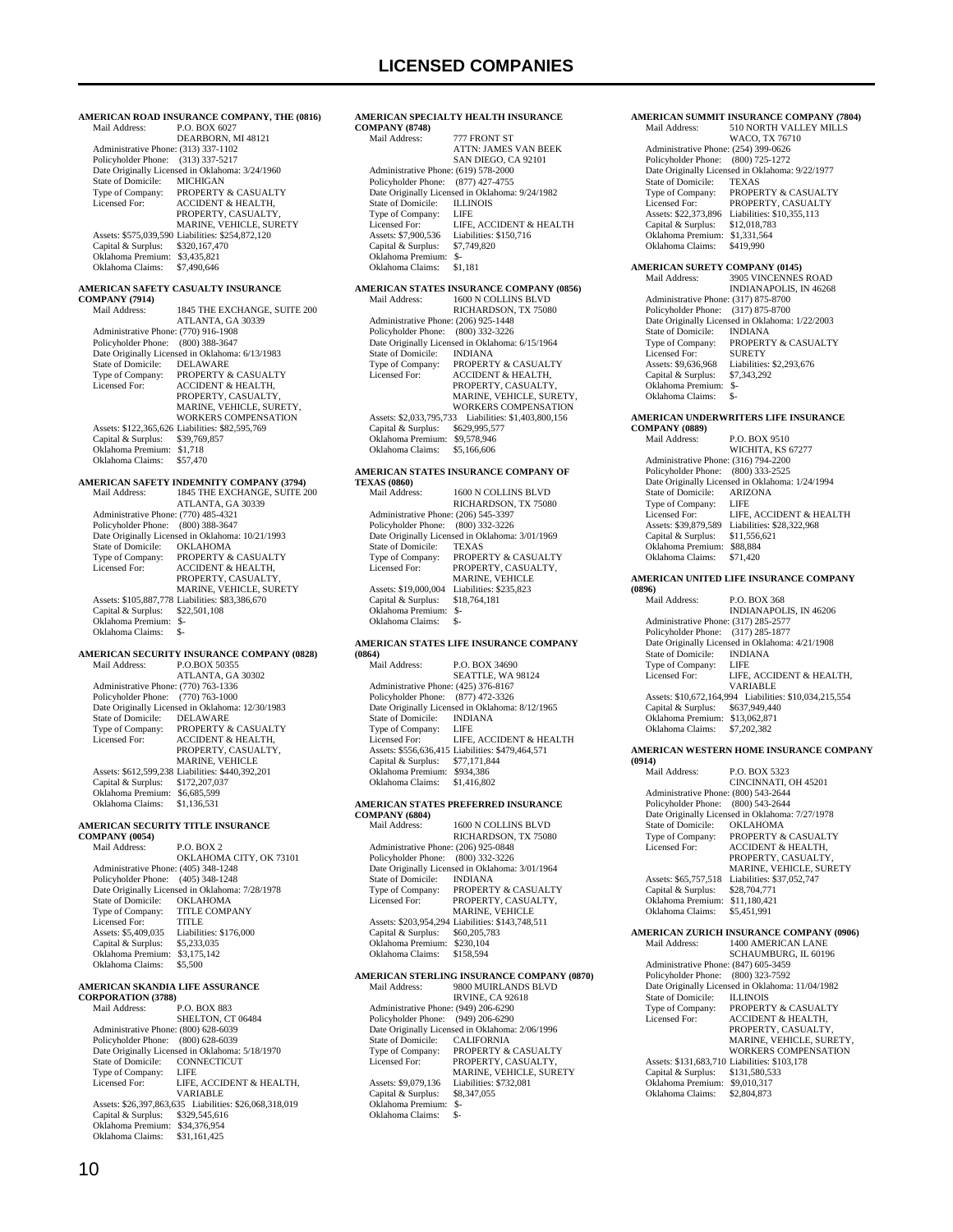#### **AMERICAN-AMICABLE LIFE INSURANCE COMPANY OF TEXAS (0919)** Mail Address: P.O. BOX 2549 WACO, TX 76702 Administrative Phone: (254) 753-7311 Policyholder Phone: (800) 736-7311 Policy Product Phone: (600) 750 7511<br>Date Originally Licensed in Oklahoma: 7/30/1986<br>State of Domicile: TEXAS State of Domicile: TEXA<br>Type of Company: LIFE Type of Company: LIFE<br>Licensed For: LIFE, ACCIDENT & HEALTH Licensed For: LIFE, ACCIDENT & HEALTH Assets: \$252,053,553 Liabilities: \$209,813,591 Capital & Surplus: \$42,239,962 Oklahoma Premium: \$712,462 Oklahoma Claims: \$383,187 **AMERICAS INSURANCE COMPANY (0916)** Mail Address: 400 POYDRAS ST, SUITE 2200 NEW ORLEANS, LA 70130 Administrative Phone: (504) 528-9555 Policyholder Phone: (800) 742-3109 Date Originally Licensed in Oklahoma: 1/11/1994 State of Domicile: LOUISIANA Type of Company: PROPERTY & CASUALTY<br>Licensed For: PROPERTY CASUALTY PROPERTY, CASUALTY, MARINE, VEHICLE Assets: \$21,761,083 Liabilities: \$7,187,144 Capital & Surplus: \$14,573,939 Oklahoma Premium: \$- Oklahoma Claims: \$- **AMERICO FINANCIAL LIFE AND ANNUITY INSURANCE COMPANY (1864)**<br>Mail Address: P.O. BOX P.O. BOX 13487 KANSAS CITY, MO 64199 Administrative Phone: (816) 391-2000 Policyholder Phone: (800) 366-6565 Date Originally Licensed in Oklahoma: 3/03/1948 State of Domicile: TEXA<br>Type of Company: LIFE Type of Company:<br>Licensed For: LIFE, ACCIDENT & HEALTH Assets: \$2,723,396,381 Liabilities: \$2,587,312,593 Capital & Surplus: \$136,083,788 Oklahoma Premium: \$10,865,602 Oklahoma Claims: \$947,776 **AMERICOM LIFE & ANNUITY INSURANCE COMPANY (8129)** P.O. BOX 17401 BALTIMORE, MD 21297 Administrative Phone: (800) 237-4463 Policyholder Phone: (866) 746-2624 Date Originally Licensed in Oklahoma: 4/01/1991 State of Domicile: TEXAS<br>Type of Company: LIFE Type of Company:<br>Licensed For: LIFE, ACCIDENT & HEALTH Assets: \$243,172,447 Liabilities: \$228,414,771 Capital & Surplus: \$14,757,676 Oklahoma Premium: \$563,574 Oklahoma Claims: \$153,465 **AMERIN GUARANTY CORPORATION (6564)**<br>Mail Address: 1601 MARKET STREET 1601 MARKET STREET PHIADELPHIA, PA 19103 Administrative Phone: (800) 523-1988 Policyholder Phone: (800) 523-1988 Pate Originally Licensed in Oklahoma: 12/29/1978<br>State of Domicile: ILLINOIS State of Domicile:<br>Type of Company: Type of Company: PROPERTY & CASUALTY<br>Licensed For: SURETY Licensed For: SURETY Assets: \$330,774,842 Liabilities: \$26,743,669 Capital & Surplus: \$304,031,173 Oklahoma Premium: \$- Oklahoma Claims: \$-**AMERISURE MUTUAL INSURANCE COMPANY (5040)**<br>Mail Address: PO BOX 2060 P.O. BOX 2060 FARMINGTON HILL, MI 48333 Administrative Phone: (248) 615-9000 Policyholder Phone: (800) 257-1900 Date Originally Licensed in Oklahoma: 11/26/1949<br>State of Domicile: MICHIGAN State of Domicile:<br>Type of Company: Type of Company: PROPERTY & CASUALTY<br>Licensed For: PROPERTY, CASUALTY, Licensed For: PROPERTY, CASUALTY, MARINE, VEHICLE, SURETY, WORKERS COMPENSATION

Assets: \$1,250,815,294 Liabilities: \$894,184,751<br>Capital & Surplus: \$356,630,543 Capital & Surplus: Oklahoma Premium: \$792,688<br>Oklahoma Claims: \$149.084 Oklahoma Claims:

#### **AMERITAS LIFE INSURANCE CORP. (1184)**<br>Mail Address: P.O. BOX 81889 P.O. BOX 81889 LINCOLN, NE 68501

 Administrative Phone: (402) 467-7742 Policyholder Phone: (800) 745-6665 Date Originally Licensed in Oklahoma: 6/25/1898<br>State of Domicile: NEBRASKA State of Domicile: Type of Company: LIFE<br>Licensed For: LIFE LIFE, ACCIDENT & HEALTH VARIABLE Assets: \$2,616,462,474 Liabilities: \$1,978,027,184 Capital & Surplus: \$638,435,290 Oklahoma Premium: \$6,337,447 Oklahoma Claims: \$1,788,877

### **AMERITAS VARIABLE LIFE INSURANCE COMPANY**

**(1147)** P.O. BOX 82550 LINCOLN, NE 68501 Administrative Phone: (402) 467-7757 Policyholder Phone: (800) 745-6665 Date Originally Licensed in Oklahoma: 10/30/1986 State of Domicile: NEBRASKA<br>Type of Company: LIFE Type of Company:<br>Licensed For: LIFE, ACCIDENT & HEALTH, VARIABLE Assets: \$2,378,950,952 Liabilities: \$2,282,017,926 Capital & Surplus: \$96,933,026 Oklahoma Premium: \$5,091,250 Oklahoma Claims: \$4,507,537

### **AMERUS LIFE INSURANCE COMPANY (1568)** Mail Address: 611 5TH AVENUE

 DES MOINES, IA 50309 Administrative Phone: (515) 557-3935 Policyholder Phone: (800) 800-9882 Date Originally Licensed in Oklahoma: 5/15/1909<br>State of Domicile: IOWA State of Domicile: IOWA<br>Type of Company: LIFE Type of Company:<br>Licensed For: LIFE, ACCIDENT & HEALTH Assets: \$5,873,373,234 Liabilities: \$5,637,043,710 Capital & Surplus: \$236,329,523 Oklahoma Premium: \$18,536,059<br>Oklahoma Claims: \$6,844,853 Oklahoma Claims:

#### **AMEX ASSURANCE COMPANY (0297)**<br>Mail Address: 3500 PACKERLA MAIL (0227)<br>3500 PACKERLAND DRIVE

|                                      | <b>DE PERE, WI 54115</b>                         |
|--------------------------------------|--------------------------------------------------|
| Administrative Phone: (920) 330-5213 |                                                  |
| Policyholder Phone: (800) 535-2001   |                                                  |
|                                      | Date Originally Licensed in Oklahoma: 9/02/1980  |
| State of Domicile:                   | <b>ILLINOIS</b>                                  |
| Type of Company:                     | <b>PROPERTY &amp; CASUALTY</b>                   |
| Licensed For:                        | <b>ACCIDENT &amp; HEALTH.</b>                    |
|                                      | PROPERTY, CASUALTY,                              |
|                                      | <b>MARINE, VEHICLE, WORKERS</b>                  |
|                                      | <b>COMPENSATION</b>                              |
|                                      | Assets: \$333,334,619 Liabilities: \$127,376,920 |
| Capital & Surplus:                   | \$205,957,699                                    |
| Oklahoma Premium:                    | \$2,180,555                                      |
| Oklahoma Claims:                     | \$1,018,592                                      |

#### **AMFIRST INSURANCE COMPANY (0132)**

| Mail Address:                        | P.O. BOX 16708                                   |
|--------------------------------------|--------------------------------------------------|
|                                      | JACKSON, MS 39236                                |
| Administrative Phone: (601) 956-2028 |                                                  |
| Policyholder Phone: (601) 956-2028   |                                                  |
|                                      | Date Originally Licensed in Oklahoma: 10/30/2002 |
| State of Domicile:                   | <b>OKLAHOMA</b>                                  |
| Type of Company:                     | PROPERTY & CASUALTY                              |
| Licensed For:                        | <b>ACCIDENT &amp; HEALTH,</b>                    |
|                                      | PROPERTY, CASUALTY                               |
| Assets: \$5,141,004                  | Liabilities: \$2,702,292                         |
| Capital & Surplus:                   | \$2,438,712                                      |
| Oklahoma Premium:                    | \$35,000                                         |
| Oklahoma Claims:                     | ፍ.                                               |
|                                      |                                                  |

#### **AMGUARD INSURANCE COMPANY (0171)**<br>Mail Address: 16 S RIVER ST 16 S RIVER ST WILKES-BARRE, PA 18703 Administrative Phone: (800) 673-2465 Policyholder Phone: (800) 673-2465 Date Originally Licensed in Oklahoma: 9/03/2003<br>State of Domicile: PENNSYLVANIA State of Domicile: PENNSYLVANIA<br>Type of Company: PROPERTY & CA! Type of Company: PROPERTY & CASUALTY<br>Licensed For: ACCIDENT & HEALTH. Licensed For: ACCIDENT & HEALTH, PROPERTY, CASUALTY, MARINE, VEHICLE, SURETY, WORKERS COMPENSATION Assets: \$162,342,888 Liabilities: \$118,534,406 Capital & Surplus: \$43,808,482 Oklahoma Premium: \$- Oklahoma Claims:

### **AMICA LIFE INSURANCE COMPANY (0925)**<br>Mail Address: P.O. BOX 6008

P.O. BOX 6008 PROVIDENCE, RI 02940 Administrative Phone: (401) 334-6000 Policyholder Phone: (800) 234-5433 Date Originally Licensed in Oklahoma: 10/28/1982<br>State of Domicile: RHODE ISLAND State of Domicile: RHOI<br>Type of Company: LIFE Type of Company: LIFE<br>Licensed For: LIFE Licensed For: Assets: \$744,699,680 Liabilities: \$630,246,625 Capital & Surplus: \$114,453,055 Oklahoma Premium: \$106,031 Oklahoma Claims: \$5,820

#### **AMICA MUTUAL INSURANCE COMPANY (0922)**<br>Mail Address: P.O. BOX 6008 P.O. BOX 6008 PROVIDENCE, RI 02940 Administrative Phone: (401) 334-6000 Policyholder Phone: (800) 992-6422 Date Originally Licensed in Oklahoma: 8/08/1945 State of Domicile: RHODE ISLAND<br>Type of Company: PROPERTY & CASUALTY Licensed For: PROPERTY, CASUALTY Assets: \$3,131,996,564 Liabilities: \$1,673,141,552 Capital & Surplus: \$1,458,855,012

#### Oklahoma Premium: \$1,361,595<br>Oklahoma Claims: \$558,820 Oklahoma Claims: \$558,820

#### **ANNUITY & LIFE REASSURANCE AMERICA, INC (2132)**

| Mail Address:                        | 280 TRUMBULL                                    |
|--------------------------------------|-------------------------------------------------|
|                                      | HARTFORD, CT 06103                              |
| Administrative Phone: (416) 926-5897 |                                                 |
| Policyholder Phone: (800) 825-0003   |                                                 |
|                                      | Date Originally Licensed in Oklahoma: 6/20/1972 |
| State of Domicile:                   | <b>CONNECTICUT</b>                              |
| Type of Company:                     | LIFE                                            |
| Licensed For:                        | LIFE. ACCIDENT & HEALTH                         |
| Assets: \$55,957,385                 | Liabilities: \$42,065,718                       |
| Capital & Surplus:                   | \$13,891,667                                    |
| Oklahoma Premium:                    | \$56,916                                        |
| Oklahoma Claims:                     | \$113.129                                       |

#### **ANNUITY INVESTORS LIFE INSURANCE COMPANY**

| (8114)                               |                                                  |
|--------------------------------------|--------------------------------------------------|
| Mail Address:                        | <b>P.O. BOX 5423</b>                             |
|                                      | CINCINNATI, OH 75201                             |
| Administrative Phone: (513) 357-3300 |                                                  |
| Policyholder Phone: (800) 854-3649   |                                                  |
|                                      | Date Originally Licensed in Oklahoma: 10/18/1982 |
| State of Domicile:                   | <b>OHIO</b>                                      |
| Type of Company:                     | <b>LIFE</b>                                      |
| Licensed For:                        | LIFE, ACCIDENT & HEALTH,                         |
|                                      | VARIARI F                                        |
| Assets: \$1,159,543,881              | Liabilities: \$1,109,526,754                     |
| Capital & Surplus:                   | \$50,017,127                                     |
| Oklahoma Premium:                    | \$1,242,733                                      |
| Oklahoma Claims:                     | \$1,032,999                                      |
|                                      |                                                  |

#### **ANSUR AMERICA INSURANCE COMPANY (0143)**

| Mail Address:                        | <b>ONE MUTUAL AVE</b>                           |
|--------------------------------------|-------------------------------------------------|
|                                      | FRANKENMUTH, MI 48787                           |
| Administrative Phone: (989) 652-6121 |                                                 |
| Policyholder Phone: (800) 234-1133   |                                                 |
|                                      | Date Originally Licensed in Oklahoma: 3/12/2003 |
| State of Domicile:                   | <b>MICHIGAN</b>                                 |
| Type of Company:                     | PROPERTY & CASUALTY                             |
| Licensed For:                        | PROPERTY, CASUALTY,                             |
|                                      | MARINE, VEHICLE, SURETY,                        |
|                                      | <b>WORKERS COMPENSATION</b>                     |
| Assets: \$13,174,215                 | Liabilities: \$2,565,802                        |
| Capital & Surplus:                   | \$10,608,413                                    |
| Oklahoma Premium:                    | $S-$                                            |
| Oklahoma Claims:                     | \$-                                             |
|                                      |                                                 |

#### **ANTHEM ALLIANCE HEALTH INSURANCE**

| <b>COMPANY (7110)</b>                |                                                  |  |
|--------------------------------------|--------------------------------------------------|--|
| Mail Address:                        | 120 MONUMENT CIRCLE, M2SG                        |  |
|                                      | INDIANAPOLIS, IN 46204                           |  |
| Administrative Phone: (317) 488-6262 |                                                  |  |
| Policyholder Phone: (800) 331-1476   |                                                  |  |
|                                      | Date Originally Licensed in Oklahoma: 12/31/1981 |  |
| State of Domicile:                   | <b>TEXAS</b>                                     |  |
| Type of Company:                     | LIFE                                             |  |
| Licensed For:                        | LIFE. ACCIDENT & HEALTH                          |  |
| Assets: \$94,310,365                 | Liabilities: \$25,836,645                        |  |
| Capital & Surplus:                   | \$68,473,720                                     |  |
| Oklahoma Premium:                    | \$14,320                                         |  |
| Oklahoma Claims:                     | \$7,500                                          |  |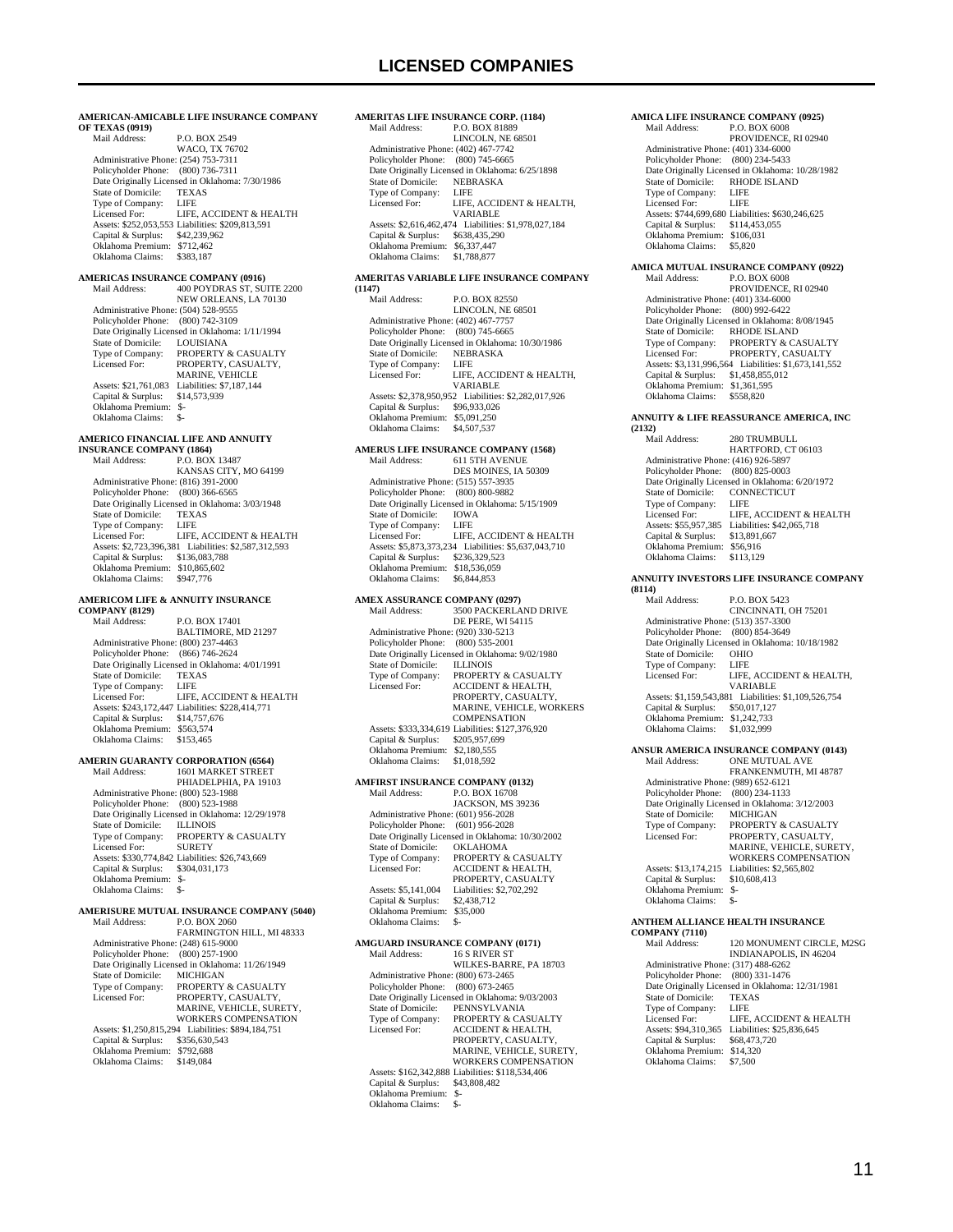**ANTHEM INSURANCE COMPANIES, INC (1010)** 120 MONUMENT CIRCLE INDIANAPOLIS, IN 46204 Administrative Phone: (317) 488-6051 Policyholder Phone: (317) 488-6000 Date Originally Licensed in Oklahoma: 12/18/1991<br>State of Domicile: INDIANA State of Domicile:<br>Type of Company: PROPERTY & CASUALTY Licensed For: LIFE, ACCIDENT & HEALTH Assets: \$3,935,084,674 Liabilities: \$1,477,337,971 Capital & Surplus: \$2,457,746,703 Oklahoma Premium: \$- Oklahoma Claims: \$-**ANTHEM LIFE INSURANCE COMPANY (1012)**<br>Mail Address: P.O. BOX 182361 P.O. BOX 182361 COLUMBUS, OH 43218 Administrative Phone: (614) 436-0688 Policyholder Phone: (800) 551-7265 Date Originally Licensed in Oklahoma: 8/11/1972 State of Domicile: INDIANA<br>Type of Company: LIFE Type of Company:<br>Licensed For: LIFE, ACCIDENT & HEALTH Assets: \$233,874,647 Liabilities: \$169,987,884 Capital & Surplus: \$63,886,763 Oklahoma Premium: \$118,338 Oklahoma Claims: \$119,424 **ARCH INSURANCE COMPANY (3008)** Mail Address: ONE LIBERTY PLAZA, 53RD FLOOR NEW YORK, NY 10006 Administrative Phone: (212) 651-6500 Policyholder Phone: (212) 651-6500 Date Originally Licensed in Oklahoma: 6/30/1983<br>State of Domicile: MISSOURI State of Domicile:<br>Type of Company: PROPERTY & CASUALTY Licensed For: ACCIDENT & HEALTPROPERTCASUALTMARI NVEHICLSURETWORKERS COMPENSATION Assets: \$651,846,574 Liabilities: \$402,417,122 Capital & Surplus: \$249,429,451 Oklahoma Premium: \$3,214,140 Oklahoma Claims: \$3,917,957 **ARCH REINSURANCE COMPANY (0174)** P.O. BOX 1988 MORRISTOWN, NJ 07962 Administrative Phone: (973) 889-6467 Policyholder Phone: (973) 898-9575 Date Originally Licensed in Oklahoma: 10/22/2003<br>State of Domicile: NEBRASKA State of Domicile:<br>Type of Company: Type of Company: PROPERTY & CASUALTY<br>Licensed For: ACCIDENT & HEALTH, Licensed For: ACCIDENT & HEALTH, PROPERTY, CASUALTY, MARINE, VEHICLE, SURETY, WORKERS COMPENSATION Assets: \$717,593,126 Liabilities: \$334,775,841 Capital & Surplus: \$382,817,285 Oklahoma Premium: \$- Oklahoma Claims: \$-**ARGONAUT GREAT CENTRAL INSURANCE COMPANY (3489)** Mail Address: 3625 N SHERIDAN ROAD PEORIA, IL 61604 Administrative Phone: (309) 688-8571 Policyholder Phone: (309) 688-8571 Date Originally Licensed in Oklahoma: 8/08/1986<br>State of Domicile: ILLINOIS State of Domicile:<br>Type of Company: Type of Company: PROPERTY & CASUALTY<br>Licensed For: PROPERTY, CASUALTY, Licensed For: PROPERTY, CASUALTY, MARINE, SURETY, WORKERS **COMPENSATION**  Assets: \$156,056,588 Liabilities: \$123,663,752 Capital & Surplus: \$32,392,836 Oklahoma Premium: \$5,049,504 Oklahoma Claims: \$1,465,748 **ARGONAUT INSURANCE COMPANY (0960)** Mail Address: 10101 REUNION PLACE BLVD, SUITE 800 SAN ANTONIO, TX 78216 Administrative Phone: (800) 470-7958 Policyholder Phone: (800) 678-6766 Date Originally Licensed in Oklahoma: 5/21/1957 State of Domicile: CALIFORNIA<br>Type of Company: PROPERTY & Type of Company: PROPERTY & CASUALTY Licensed For: PROPERTY, CASUALTY, MARINE, VEHICLE, SURETY, WORKERS COMPENSATION Assets: \$1,139,536,081 Liabilities: \$785,962,601 Capital & Surplus: \$353,573,480 Oklahoma Premium: \$1,569,927 Oklahoma Claims: \$432,941

#### **ARGONAUT-MIDWEST INSURANCE COMPANY (0965)** 10101 REUNION PLACE BLVD, SUITE 800 SAN ANTONIO, TX 78216 Administrative Phone: (800) 470-7958 Policyholder Phone: (800) 678-6766 Date Originally Licensed in Oklahoma: 5/14/1980<br>State of Domicile: ILLINOIS State of Domicile:<br>Type of Company: Type of Company: PROPERTY & CASUALTY<br>Licensed For: PROPERTY, CASUALTY, PROPERTY, CASUALTY VEHICLE, SURETY, WORKERS COMPENSATION Assets: \$100,637,093 Liabilities: \$58,987,467 Capital & Surplus: \$41,649,626 Oklahoma Premium: \$38,091 Oklahoma Claims: \$48,832 **ARGONAUT-SOUTHWEST INSURANCE COMPANY (0968)** 10101 REUNION PLACE BLVD, SUITE 800

|                                      | SAN ANTONIO, TX 78216                           |
|--------------------------------------|-------------------------------------------------|
| Administrative Phone: (650) 858-6669 |                                                 |
| Policyholder Phone: (800) 678-6766   |                                                 |
|                                      | Date Originally Licensed in Oklahoma: 3/01/1962 |
| State of Domicile:                   | <b>LOUISIANA</b>                                |
| Type of Company:                     | <b>PROPERTY &amp; CASUALTY</b>                  |
| Licensed For:                        | PROPERTY, CASUALTY,                             |
|                                      | MARINE, VEHICLE, SURETY,                        |
|                                      | WORKERS COMPENSATION                            |
| Assets: \$19,425,952                 | Liabilities: \$6,133,464                        |
| Capital & Surplus:                   | \$13,292,488                                    |
| Oklahoma Premium:                    | \$(191,686)                                     |
| Oklahoma Claims:                     | \$206.462                                       |

#### **ARKANSAS NATIONAL LIFE INSURANCE COMPANY**

| (0972)                               |                                                 |  |
|--------------------------------------|-------------------------------------------------|--|
| Mail Address:                        | 425 WEST CAPITOL AVE.                           |  |
|                                      | <b>STE 1800</b>                                 |  |
|                                      | LITTLE ROCK, AR 72201                           |  |
| Administrative Phone: (812) 934-7605 |                                                 |  |
| Policyholder Phone: (501) 661-0541   |                                                 |  |
|                                      | Date Originally Licensed in Oklahoma: 2/21/1978 |  |
| State of Domicile:                   | ARKANSAS                                        |  |
| Type of Company:                     | LIFE                                            |  |
| Licensed For:                        | LIFE, ACCIDENT & HEALTH,                        |  |
| VARIABLE                             |                                                 |  |
| Assets: \$88,607,708                 | Liabilities: \$56,941,475                       |  |
| Capital & Surplus:                   | \$31,666,233                                    |  |
| Oklahoma Premium:                    | \$6,768                                         |  |
| Oklahoma Claims:                     | \$-                                             |  |

### **ARMED FORCES INSURANCE EXCHANGE (0978)**

| Mail Address:                        | <b>POROXG</b>                                    |
|--------------------------------------|--------------------------------------------------|
|                                      | FT. LEAVENWORTH, KS 66027                        |
| Administrative Phone: (913) 727-4303 |                                                  |
| Policyholder Phone:                  | $(800)$ 255-0187                                 |
|                                      | Date Originally Licensed in Oklahoma: 12/19/1986 |
| State of Domicile:                   | <b>KANSAS</b>                                    |
| Type of Company:                     | PROPERTY & CASUALTY                              |
| Licensed For:                        | PROPERTY, CASUALTY,                              |
| MARINE. VEHICLE                      |                                                  |
|                                      | Assets: \$148,188,959 Liabilities: \$59,374,891  |
| Capital & Surplus:                   | \$88,814,068                                     |
| Oklahoma Premium:                    | \$1,215,491                                      |
| Oklahoma Claims:                     | \$711.032                                        |
|                                      |                                                  |

### **ASSOCIATED INDEMNITY CORPORATION (1008)**

| Mail Address:                        | 777 SAN MARIN DRIVE                             |
|--------------------------------------|-------------------------------------------------|
|                                      | NOVATO, CA 94998                                |
| Administrative Phone: (415) 899-3033 |                                                 |
| Policyholder Phone: (800) 227-1700   |                                                 |
|                                      | Date Originally Licensed in Oklahoma: 6/09/1927 |
| State of Domicile: CALIFORNIA        |                                                 |
|                                      | Type of Company: PROPERTY & CASUALTY            |
| Licensed For:                        | ACCIDENT & HEALTH,                              |
|                                      | PROPERTY, CASUALTY, MARINE, VEHICLE, SURETY,    |
| WORKERS COMPENSATION                 |                                                 |
|                                      | Assets: \$117,121,860 Liabilities: \$70,075,062 |
| Capital & Surplus: \$47,046,798      |                                                 |
| Oklahoma Premium: \$502.101          |                                                 |
| Oklahoma Claims:                     | \$739.163                                       |
|                                      |                                                 |
|                                      | <b>ASSOCIATES INSURANCE COMPANY (2408)</b>      |

**ASSOCIATES INSURANCE COMPANY (2408)** Mail Address: ONE TOWER SQUARE, 4CR HARTFORD, CT 06183 Administrative Phone: (800) 527-2416 Policyholder Phone: (972) 650-2800 Date Originally Licensed in Oklahoma: 4/12/1945 State of Domicile: INDIANA Type of Company: PROPERTY & CASUALTY<br>Licensed For: ACCIDENT & HEALTH. ACCIDENT & HEALTH, PROPERTY, CASUALTY, MARINE, VEHICLE Assets: \$195,373,411 Liabilities: \$79,401,486 Capital & Surplus: \$115,971,926 Oklahoma Premium: \$(71,829) Oklahoma Claims: \$475,084

#### **ASSOCIATION CASUALTY INSURANCE COMPANY (1014)** Mail Address: P.O. BOX 9728

|  |                                                                              | AUSTIN, TX 78766                                                  |
|--|------------------------------------------------------------------------------|-------------------------------------------------------------------|
|  | Administrative Phone: (512) 345-7500                                         |                                                                   |
|  | Policyholder Phone:                                                          | $(800)$ 252-9641                                                  |
|  |                                                                              | Date Originally Licensed in Oklahoma: 12/19/1985                  |
|  | State of Domicile:                                                           | <b>TEXAS</b>                                                      |
|  | Type of Company:                                                             | PROPERTY & CASUALTY                                               |
|  | Licensed For:                                                                | PROPERTY, CASUALTY,                                               |
|  |                                                                              | MARINE, VEHICLE, WORKERS COMPENSATION                             |
|  | Capital & Surplus:                                                           | Assets: \$61,720,820 Liabilities: \$43,519,557<br>\$18,201,264    |
|  | Oklahoma Premium: \$-                                                        |                                                                   |
|  | Oklahoma Claims:                                                             | \$-                                                               |
|  |                                                                              |                                                                   |
|  |                                                                              | <b>ASSURANCE COMPANY OF AMERICA (1024)</b>                        |
|  | Mail Address:                                                                | 1400 AMERICAN LANE                                                |
|  |                                                                              | SCHAUMBURG, IL 60196                                              |
|  | Administrative Phone: (847) 605-3459                                         |                                                                   |
|  | Policyholder Phone:                                                          | (800) 323-7592<br>Date Originally Licensed in Oklahoma: 5/08/1970 |
|  | State of Domicile:                                                           | NEW YORK                                                          |
|  | Type of Company:                                                             |                                                                   |
|  | Licensed For:                                                                | PROPERTY & CASUALTY ACCIDENT & HEALTH,                            |
|  |                                                                              | PROPERTY, CASUALTY, MARINE, VEHICLE, SURETY,                      |
|  | WORKERS COMPENSATION                                                         |                                                                   |
|  | Assets: \$17,618,972 Liabilities: \$45,450                                   |                                                                   |
|  | Capital & Surplus: \$17,573,522                                              |                                                                   |
|  | Oklahoma Premium: \$5,595,490                                                |                                                                   |
|  | Oklahoma Claims:                                                             | \$7,150,802                                                       |
|  | <b>ASSURED LIFE ASSOCIATION (1032)</b>                                       |                                                                   |
|  | Mail Address:                                                                | P.O. BOX 266000                                                   |
|  |                                                                              | HIGHLANDS RANCH, CO 80163                                         |
|  | Administrative Phone: (303) 792-9777                                         |                                                                   |
|  | Policyholder Phone: (303) 792-9777                                           |                                                                   |
|  |                                                                              | Date Originally Licensed in Oklahoma: 9/10/1965                   |
|  | State of Domicile:                                                           | COLORADO                                                          |
|  | Type of Company:<br>Licensed For:                                            | <b>FRATERNAL</b><br>LIFE, ACCIDENT & HEALTH                       |
|  |                                                                              | Assets: \$59,343,686 Liabilities: \$53,192,780                    |
|  | Capital & Surplus: \$6,150,906                                               |                                                                   |
|  | Oklahoma Premium: \$28,723                                                   |                                                                   |
|  | Oklahoma Claims:                                                             | \$126,254                                                         |
|  |                                                                              |                                                                   |
|  |                                                                              |                                                                   |
|  |                                                                              | <b>ASSURITY LIFE INSURANCE COMPANY (3148)</b>                     |
|  | Mail Address:                                                                | P.O. BOX 82533, 1526 "K" STREET                                   |
|  |                                                                              | LINCOLN, NE 68501                                                 |
|  | Administrative Phone: (402) 476-6500                                         |                                                                   |
|  | Policyholder Phone: (800) 869-0355                                           |                                                                   |
|  |                                                                              | Date Originally Licensed in Oklahoma: 7/09/1970                   |
|  | State of Domicile:                                                           | <b>NEBRASKA</b>                                                   |
|  | Type of Company:<br>Licensed For:                                            | LIFE<br>LIFE, ACCIDENT & HEALTH                                   |
|  |                                                                              | Assets: \$1,060,799,761 Liabilities: \$954,602,045                |
|  | Capital & Surplus: \$106,197,715                                             |                                                                   |
|  | Oklahoma Premium: \$2,562,481                                                |                                                                   |
|  | Oklahoma Claims:                                                             | \$1,086,982                                                       |
|  |                                                                              |                                                                   |
|  | ATHENA ASSURANCE COMPANY (1036)                                              |                                                                   |
|  | Mail Address:                                                                | 385 WASHINGTON STREET                                             |
|  |                                                                              | <b>ST PAUL, MN 55102</b>                                          |
|  | Administrative Phone: (651) 310-7623<br>Policyholder Phone:                  | (800) 328-2189                                                    |
|  |                                                                              | Date Originally Licensed in Oklahoma: 11/10/1983                  |
|  |                                                                              |                                                                   |
|  |                                                                              | PROPERTY & CASUALTY                                               |
|  | State of Domicile: MINNESOTA<br>Type of Company: PROPERTY &<br>Licensed For: | PROPERTY, CASUALTY,                                               |
|  |                                                                              | MARINE, VEHICLE, WORKERS COMPENSATION                             |
|  |                                                                              | Assets: \$180,751,422 Liabilities: \$133,220,237                  |
|  | Capital & Surplus:                                                           | \$47,531,185                                                      |
|  | Oklahoma Premium:<br>Oklahoma Claims:                                        | \$121,424                                                         |
|  |                                                                              | \$20,738                                                          |
|  |                                                                              |                                                                   |
|  | ATLANTA CASUALTY COMPANY (1038)<br>Mail Address:                             | 11700 GREAT OAKS WAY                                              |
|  |                                                                              | ALPHARETTA, GA 30022                                              |
|  | Administrative Phone: (678) 627-6000                                         |                                                                   |
|  | Policyholder Phone:                                                          | $(800)$ 225-8930                                                  |
|  |                                                                              | Date Originally Licensed in Oklahoma: 9/20/1989                   |
|  | State of Domicile:                                                           | OHIO                                                              |
|  | Type of Company:                                                             | PROPERTY & CASUALTY                                               |
|  | Licensed For:                                                                | PROPERTY, CASUALTY                                                |
|  | Capital & Surplus: \$84,342,213                                              | Assets: \$229,990,115 Liabilities: \$145,647,902                  |
|  | Oklahoma Premium: \$523,674<br>Oklahoma Claims:                              | \$369,022                                                         |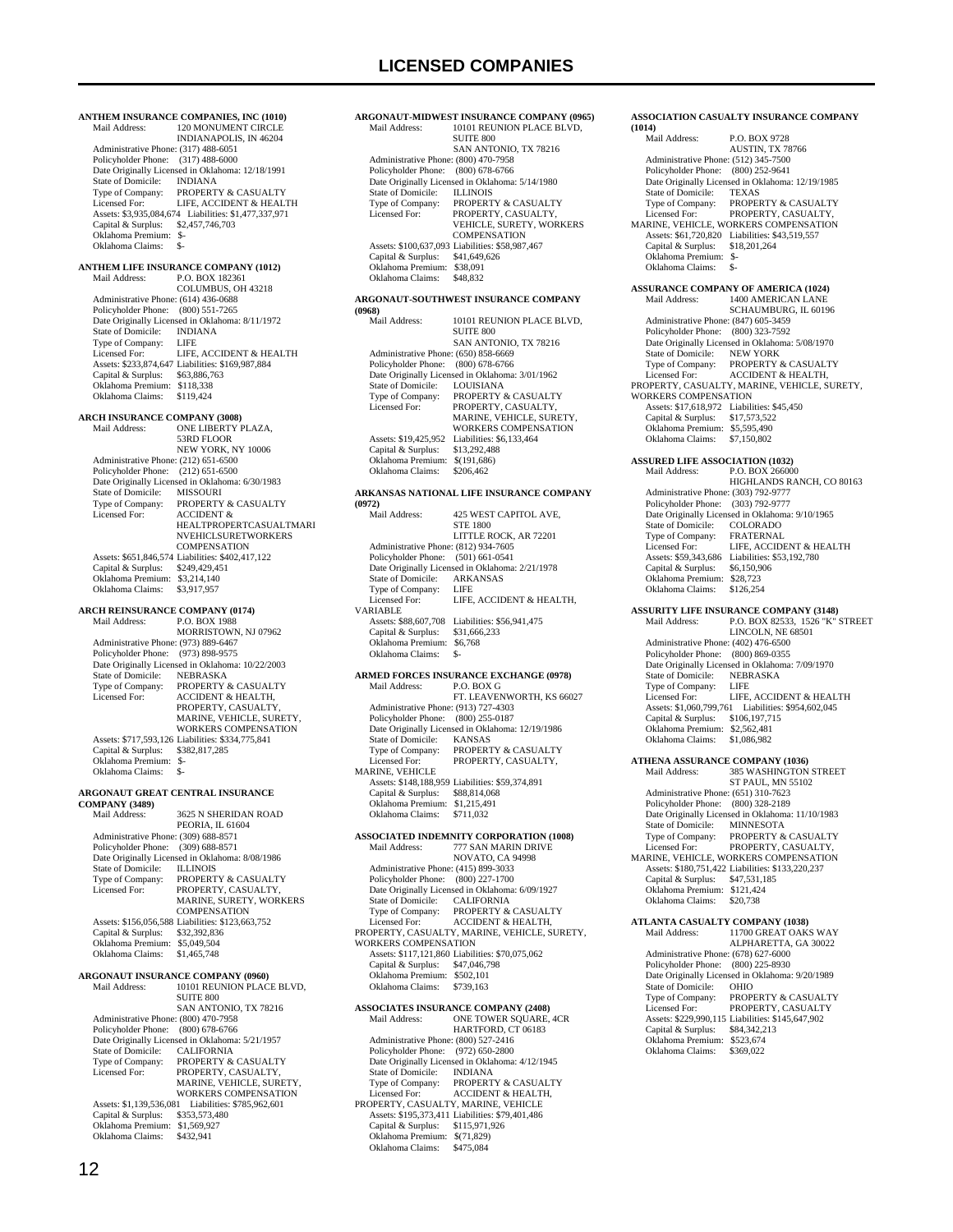| (2335)                                                                                                                                       | ATLANTA INTERNATIONAL INSURANCE COMPANY                                                                                                                                                                               |
|----------------------------------------------------------------------------------------------------------------------------------------------|-----------------------------------------------------------------------------------------------------------------------------------------------------------------------------------------------------------------------|
| Mail Address:                                                                                                                                | 7230 MCGINNIS FERRY ROAD,<br>SUITE 300<br>SUWANEE, GA 30024                                                                                                                                                           |
| Administrative Phone: (770) 813-6251<br>Policyholder Phone:<br>State of Domicile:                                                            | $(770)$ 813-6220<br>Date Originally Licensed in Oklahoma: 7/15/1950<br><b>NEW YORK</b>                                                                                                                                |
| Type of Company:<br>Licensed For:                                                                                                            | PROPERTY & CASUALTY<br><b>ACCIDENT &amp; HEALTH,</b><br>PROPERTY, CASUALTY,<br>MARINE, VEHICLE                                                                                                                        |
| Assets: \$18,382,801<br>Capital & Surplus:<br>Oklahoma Premium:<br>Oklahoma Claims:                                                          | Liabilities: \$8,433,061<br>\$9,949,740<br>\$-<br>\$-                                                                                                                                                                 |
| Mail Address:                                                                                                                                | ATLANTA SPECIALTY INSURANCE COMPANY (1301)<br>11700 GREAT OAKS WAY<br>ALPHARETTA, GA 30022                                                                                                                            |
| Administrative Phone: (678) 627-6000<br>Policyholder Phone:<br>State of Domicile:<br>Type of Company:<br>Licensed For:                       | $(800)$ 225-8930<br>Date Originally Licensed in Oklahoma: 12/26/1978<br>OHIO<br>PROPERTY & CASUALTY<br><b>ACCIDENT &amp; HEALTH,</b><br>PROPERTY, CASUALTY,                                                           |
| Assets: \$12,812,495<br>Capital & Surplus:<br>Oklahoma Premium:<br>Oklahoma Claims:                                                          | <b>MARINE, SURETY</b><br>Liabilities: \$285,892<br>\$12,526,603<br>\$4,187<br>\$99,298                                                                                                                                |
| <b>ATLANTIC INSURANCE COMPANY (1048)</b><br>Mail Address:                                                                                    | P.O. BOX 131771<br>DALLAS, TX 75313                                                                                                                                                                                   |
| Administrative Phone: (972) 650-2887<br>Policyholder Phone:<br>State of Domicile:<br>Type of Company:<br>Licensed For:                       | $(972) 650 - 2800$<br>Date Originally Licensed in Oklahoma: 3/25/1935<br><b>TEXAS</b><br>PROPERTY & CASUALTY<br>PROPERTY, CASUALTY,<br>MARINE, VEHICLE, WORKERS                                                       |
| Assets: \$87,211,642<br>Capital & Surplus:<br>Oklahoma Premium:<br>Oklahoma Claims:                                                          | COMPENSATION<br>Liabilities: \$65,926,971<br>\$21,284,671<br>\$39,431<br>\$8,450                                                                                                                                      |
| Mail Address:                                                                                                                                | ATLANTIC MUTUAL INSURANCE COMPANY (1056)<br>140 BROADWAY, 34TH FLOOR<br>NEW YORK, NY 10005                                                                                                                            |
| Administrative Phone: (973) 408-6137<br>Policyholder Phone:<br>State of Domicile:<br>Type of Company:<br>Licensed For:                       | $(973)$ 408-6000<br>Date Originally Licensed in Oklahoma: 10/17/1951<br><b>NEW YORK</b><br>PROPERTY & CASUALTY<br><b>ACCIDENT &amp; HEALTH,</b><br>PROPERTY, CASUALTY,<br>MARINE, VEHICLE, SURETY,                    |
| Assets: \$1,426,692,808<br>Capital & Surplus:<br>Oklahoma Premium:<br>Oklahoma Claims:                                                       | <b>WORKERS COMPENSATION</b><br>Liabilities: \$1,105,424,696<br>\$321,268,112<br>\$(41,887)<br>\$260,802                                                                                                               |
| Mail Address:                                                                                                                                | ATLANTIC SPECIALTY INSURANCE COMPANY (0013)<br>140 BROADWAY<br>NEW YORK, NY 10005                                                                                                                                     |
| Administrative Phone: (973) 408-6047<br>Policyholder Phone:<br>State of Domicile:<br>Type of Company:<br>Licensed For:                       | $(973)$ 408-6047<br>Date Originally Licensed in Oklahoma: 3/15/2001<br><b>NEW YORK</b><br>PROPERTY & CASUALTY<br><b>ACCIDENT &amp; HEALTH,</b><br>PROPERTY, CASUALTY,<br>MARINE, VEHICLE, SURETY,                     |
| Assets: \$79,786,045<br>Capital & Surplus:<br>Oklahoma Premium:<br>Oklahoma Claims:                                                          | <b>WORKERS COMPENSATION</b><br>Liabilities: \$30,079,159<br>\$49,706,886<br>$S-$<br>\$-                                                                                                                               |
| Mail Address:                                                                                                                                | ATRADIUS TRADE CREDIT INSURANCE, INC. (0025)<br>5026 CAMPBELL BLVD, SUITE C                                                                                                                                           |
| Administrative Phone: (410) 246-5510<br>Policyholder Phone:<br>State of Domicile:<br>Type of Company:<br>Licensed For:<br>Capital & Surplus: | BALTIMORE, MD 21236<br>$(800)$ 423-6624<br>Date Originally Licensed in Oklahoma: 5/07/2001<br>MARYLAND<br>PROPERTY & CASUALTY<br>PROPERTY, CASUALTY<br>Assets: \$66,494,400 Liabilities: \$29,534,064<br>\$36,960,337 |
| Oklahoma Premium: \$293,557                                                                                                                  |                                                                                                                                                                                                                       |

Oklahoma Claims: \$60,227

#### **AURORA NATIONAL LIFE ASSURANCE COMPANY (8012)** 27201 TOURNEY ROAD, SUITE 225 VALENCIA, CA 91355 Administrative Phone: (661) 253-1688 Policyholder Phone: (800) 315-2652 Date Originally Licensed in Oklahoma: 8/16/1982<br>State of Domicile: CALIFORNIA State of Domicile: CALI<br>Type of Company: LIFE Type of Company: Licensed For: LIFE, ACCIDENT & HEALTH Assets: \$3,697,915,373 Liabilities: \$3,378,646,433 Capital & Surplus: \$319,268,940 Oklahoma Premium: \$389,723 Oklahoma Claims: \$2,249,053 **AUTO CLUB FAMILY INSURANCE COMPANY (1079)** 12901 NORTH FORTY DRIVE ST LOUIS, MO 63141 Administrative Phone: (314) 523-7350 Policyholder Phone: (314) 523-7350 Pate Originally Licensed in Oklahoma: 9/14/1999<br>State of Domicile: MISSOURI State of Domicile:<br>Type of Company: Type of Company: PROPERTY & CASUALTY<br>Licensed For: PROPERTY, CASUALTY, PROPERTY, CASUALTY, MARINE, VEHICLE Assets: \$40,006,004 Liabilities: \$24,430,520 Capital & Surplus: \$15,575,484 Oklahoma Premium: \$1,157,918<br>Oklahoma Claims: \$380,021 Oklahoma Claims: **AUTO CLUB LIFE INSURANCE COMPANY (1078)** Mail Address: 17250 NEWBURGH RD, SUITE 100 LIVONIAN, MI 48152 Administrative Phone: (734) 779-2085 Policyholder Phone: (800) 624-1662 Date Originally Licensed in Oklahoma: 8/30/1982<br>State of Domicile: MICHIGAN State of Domicile: MICH<br>Type of Company: LIFE Type of Company:<br>Licensed For: LIFE, ACCIDENT & HEALTH Assets: \$391,299,361 Liabilities: \$361,933,404 Capital & Surplus: \$29,365,957 Oklahoma Premium: \$8,917 Oklahoma Claims: \$- **AUTOMOBILE CLUB INTER-INSURANCE EXCHANGE (1081)** 12901 NORTH FORTY DRIVE ST LOUIS, MO 63141 Administrative Phone: (314) 523-7350 Policyholder Phone: (314) 523-7350 Date Originally Licensed in Oklahoma: 9/14/1999<br>State of Domicile: MISSOURI State of Domicile: MISSOURI<br>Type of Company: RECIPROCAL Type of Company:<br>Licensed For: PROPERTY, CASUALTY, MARINE, VEHICLE Assets: \$170,098,038 Liabilities: \$98,374,636 Capital & Surplus: \$71,723,402 Oklahoma Premium: \$2,338,045 Oklahoma Claims: \$927,142 **AUTOMOBILE INSURANCE COMPANY OF HARTFORD, CONNECTICUT, THE (1100)**<br>Mail Address: ONE TOWER SQUAL ONE TOWER SQUARE 2S2 / CORP TAX HARTFORD, CT 06183 Administrative Phone: (860) 277-3966 Policyholder Phone: (800) 238-6208 Date Originally Licensed in Oklahoma: 6/02/1970<br>State of Domicile: CONNECTICUT State of Domicile:<br>Type of Company: Type of Company: PROPERTY & CASUALTY<br>Licensed For: ACCIDENT & HEALTH, Licensed For: ACCIDENT & HEALTH, PROPERTY, CASUALTY, MARINE, VEHICLE, SURETY, WORKERS COMPENSATION Assets: \$875,050,955 Liabilities: \$619,939,655 Capital & Surplus: \$255,111,300 Oklahoma Premium: \$291,000 Oklahoma Claims: \$108,104 **AVEMCO INSURANCE COMPANY (1120)** 411 AVIATION WAY FREDERICK, MD 21701 Administrative Phone: (301) 694-5700 Policyholder Phone: (301) 694-5700

| Policyholder Phone: | $(301)$ 694-5700                                |
|---------------------|-------------------------------------------------|
|                     | Date Originally Licensed in Oklahoma: 6/09/1964 |
| State of Domicile:  | <b>MARYLAND</b>                                 |
| Type of Company:    | PROPERTY & CASUALTY                             |
| Licensed For:       | <b>ACCIDENT &amp; HEALTH,</b>                   |
|                     | PROPERTY, CASUALTY,                             |
|                     | MARINE, VEHICLE, SURETY                         |
|                     | Assets: \$185,644,891 Liabilities: \$77,539,621 |
| Capital & Surplus:  | \$108,105,270                                   |
| Oklahoma Premium:   | \$811,965                                       |
| Oklahoma Claims:    | \$629.251                                       |
|                     |                                                 |

#### Policyholder Phone: (800) 343-5660 Date Originally Licensed in Oklahoma: 10/14/1958<br>State of Domicile: DELAWARE State of Domicile: DELA<br>Type of Company: LIFE Type of Company:<br>Licensed For: LIFE, ACCIDENT & HEALTH VARIABLE Assets: \$4,575,003,274 Liabilities: \$4,231,523,213 Capital & Surplus: \$343,480,061 Oklahoma Premium: \$2,992,027 Oklahoma Claims: \$1,176,738 **AVOMARK INSURANCE COMPANY (0044)** MAIL (0044) FAIRFIELD, OH 45014 Administrative Phone: (513) 603-2245 Policyholder Phone: (513) 603-2245 Date Originally Licensed in Oklahoma: 8/23/2001 State of Domicile: INDIANA Type of Company: PROPERTY & CASUALTY<br>Licensed For: PROPERTY, CASUALTY. PROPERTY, CASUALTY, MARINE, VEHICLE, SURETY, WORKERS COMPENSATION Assets: \$23,078,594 Liabilities: \$13,832,166 Capital & Surplus: \$9,246,429 Oklahoma Premium: \$- Oklahoma Claims: **AXA ART INSURANCE CORPORATION (1121)** Mail Address: 4 WEST 58TH STREET 8TH FLOOR NEW YORK, NY 10019 Administrative Phone: (212) 415-8400 Policyholder Phone: (212) 415-8421 Date Originally Licensed in Oklahoma: 7/13/2000<br>State of Domicile: NEW YORK State of Domicile:<br>Type of Company:<br>Licensed For: PROPERTY & CASUALTY PROPERTY, CASUALTY, MARINE, VEHICLE Assets: \$62,078,802 Liabilities: \$39,343,993<br>Capital & Surplus: \$22,734,809 Capital & Surplus: Oklahoma Premium: \$173,501 Oklahoma Claims: \$-

**AVIVA LIFE INSURANCE COMPANY (1992)**

Administrative Phone: (617) 405-6129

108 MYRTLE STREET NORTH QUINCY, MA 02171

### **AXA CORPORATE SOLUTIONS EXCESS & SURPLUS**

| <b>LINES INSURANCE COMPANY (8740)</b> |                                                 |  |
|---------------------------------------|-------------------------------------------------|--|
| Mail Address:                         | 1209 ORANGE STREET                              |  |
|                                       | WILMINGTON, DE 19801                            |  |
| Administrative Phone: (212) 412-0711  |                                                 |  |
| Policyholder Phone: (501) 782-3839    |                                                 |  |
|                                       | Date Originally Licensed in Oklahoma: 4/15/1992 |  |
| State of Domicile:                    | <b>DELAWARE</b>                                 |  |
| Type of Company:                      | <b>PROPERTY &amp; CASUALTY</b>                  |  |
| Licensed For:                         | PROPERTY, CASUALTY,                             |  |
|                                       | <b>MARINE, VEHICLE</b>                          |  |
| Assets: \$23,995,540                  | Liabilities: \$2,887,872                        |  |
| Capital & Surplus:                    | \$21,107,668                                    |  |
| Oklahoma Premium:                     | \$-                                             |  |
| Oklahoma Claims:                      | \$-                                             |  |

### **AXA CORPORATE SOLUTIONS INSURANCE**

| <b>COMPANY (1878)</b>                |                                                  |
|--------------------------------------|--------------------------------------------------|
| Mail Address:                        | <b>17 STATE STREET</b>                           |
|                                      | NEW YORK, NY 10004                               |
| Administrative Phone: (212) 412-0805 |                                                  |
| Policyholder Phone:                  | $(212)$ 493-9300                                 |
|                                      | Date Originally Licensed in Oklahoma: 1/23/1979  |
| State of Domicile:                   | <b>NEW YORK</b>                                  |
| Type of Company:                     | PROPERTY & CASUALTY                              |
| Licensed For:                        | <b>ACCIDENT &amp; HEALTH.</b>                    |
|                                      | PROPERTY, CASUALTY,                              |
|                                      | <b>MARINE, VEHICLE, SURETY</b>                   |
|                                      | Assets: \$224,560,173 Liabilities: \$133,433,809 |
| Capital & Surplus:                   | \$91.126.364                                     |
| Oklahoma Premium:                    | \$42,040                                         |
| Oklahoma Claims:                     | \$207,046                                        |
|                                      |                                                  |

### **AXA CORPORATE SOLUTIONS LIFE REINSURANCE**

**COMPANY (5297)**<br>Mail Address: 17 STATE STREET NEW YORK, NY 10004 Administrative Phone: (212) 859-0521 Policyholder Phone: (212) 493-9300 Date Originally Licensed in Oklahoma: 11/08/1982 State of Domicile: DELAWARE Type of Company: LIFE Licensed For: LIFE, ACCIDENT & HEALTH Assets: \$628,575,462 Liabilities: \$337,742,453 Capital & Surplus: \$290,833,009 Oklahoma Premium: \$- Oklahoma Claims: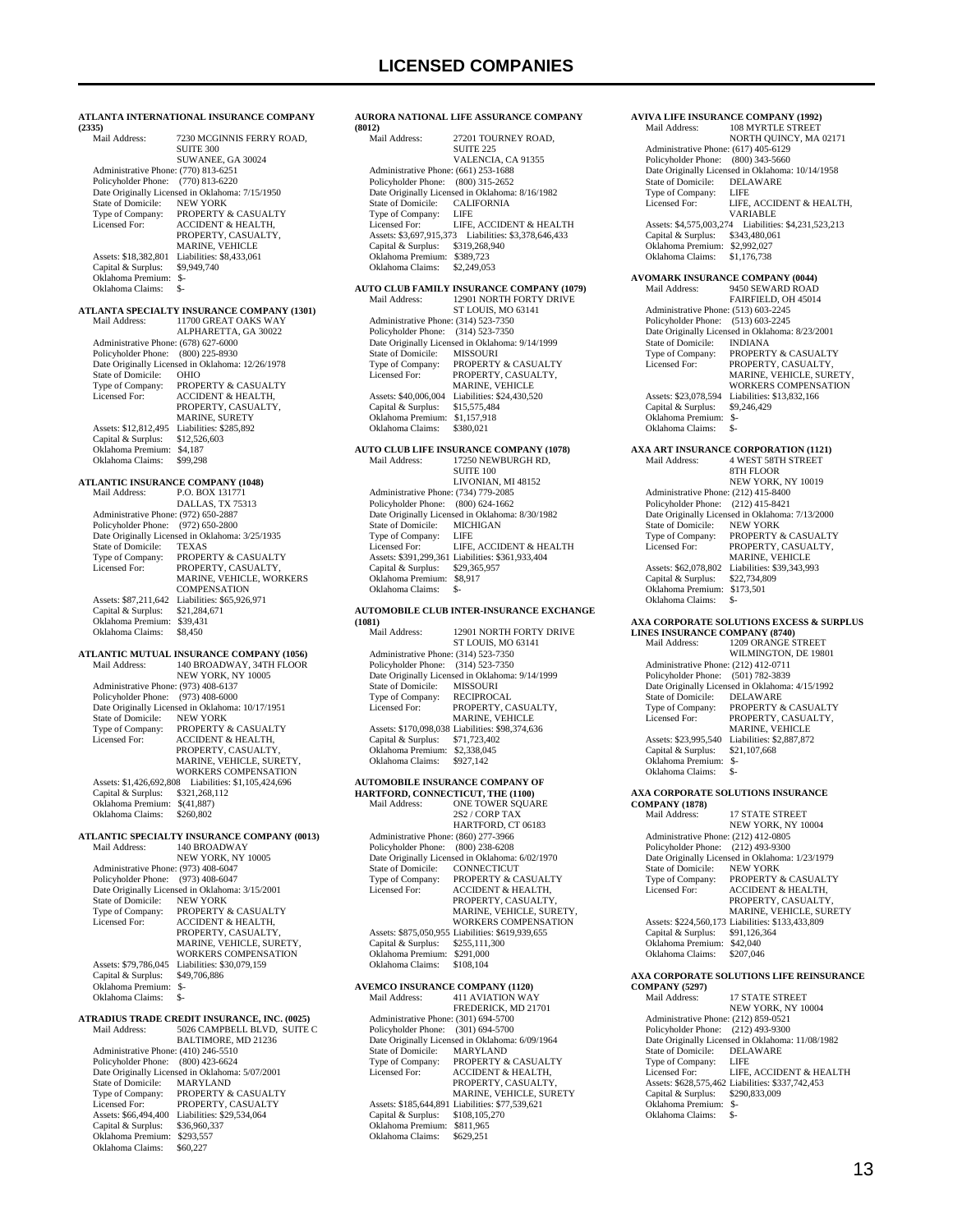**AXA CORPORATE SOLUTIONS REINSURANCE COMPANY (3190)**<br>Mail Address: 17 STATE STREET NEW YORK, NY 10004 Administrative Phone: (212) 493-9364 Policyholder Phone: (212) 493-9300 Date Originally Licensed in Oklahoma: 1/07/1987 State of Domicile: DELAWARE<br>Type of Company: PROPERTY & Type of Company: PROPERTY & CASUALTY<br>Licensed For: PROPERTY, CASUALTY, Licensed For: PROPERTY, CASUALTY, MARINE, VEHICLE, SURETY Assets: \$1,199,288,677 Liabilities: \$619,409,263 Capital & Surplus: \$579,879,414 Oklahoma Premium: \$- Oklahoma Claims: **AXA RE AMERICA INSURANCE COMPANY (4922)**<br>Mail Address: 17 STATE STREET 17 STATE STREET NEW YORK, NY 10004 Administrative Phone: (212) 493-9364 Policyholder Phone: (212) 493-9364 Patte Originally Licensed in Oklahoma: 11/01/1982<br>State of Domicile: MASSACHUSETTS State of Domicile: MASSACHUSETTS<br>Type of Company: PROPERTY & CASI<br>Licensed For: ACCIDENT & HEAI Type of Company: PROPERTY & CASUALTY<br>Licensed For: ACCIDENT & HEALTH, PROPERTY, CASUALTY, MARINE, VEHICLE, SURETY Assets: \$99,762,974 Liabilities: \$52,844,110<br>Capital & Surplus: \$46,918,864 Capital & Surplus: Oklahoma Premium: \$- Oklahoma Claims: **AXA RE PROPERTY AND CASUALTY INSURANCE COMPANY (3706)** Mail Address: 17 STATE STREET NEW YORK, NY 10004 Administrative Phone: (212) 493-0329 Policyholder Phone: (617) 375-3974 Date Originally Licensed in Oklahoma: 11/07/1983 State of Domicile:<br>Type of Company: Type of Company: PROPERTY & CASUALTY<br>Licensed For: ACCIDENT & HEALTH. ACCIDENT & HEALTH. PROPERTY, CASUALTY, MARINE, VEHICLE Assets: \$240,583,326 Liabilities: \$134,905,631 Capital & Surplus: \$105,677,695 Oklahoma Premium: \$738,347 Oklahoma Claims: \$15,471 **AXIS REINSURANCE COMPANY (7816)** 11680 GREAT OAKS WAY,  $S$ UITE  $500$  ALPHARETTA, GA 30022 Administrative Phone: (678) 746-9340 Policyholder Phone: (678) 746-9300 Patte Originally Licensed in Oklahoma: 3/01/1970<br>State of Domicile: NEW YORK State of Domicile: NEW YORK<br>Type of Company: PROPERTY & CASUALTY Type of Company: PROPERTY & CASUALTY Licensed For: ACCIDENT & HEALTH, PROPERTY, CASUALTY, MARINE, VEHICLE, SURETY Assets: \$694,080,889 Liabilities: \$191,018,269 Capital & Surplus: \$503,062,620 Oklahoma Premium: \$45,587 Oklahoma Claims: **BALBOA INSURANCE COMPANY (1128)**<br>Mail Address: 3349 MICHELSON 3349 MICHELSON DR, SUITE 200 M/S-943 IRVINE, CA 92612 Administrative Phone: (949) 222-8000 Policyholder Phone: (800) 432-7067 Date Originally Licensed in Oklahoma: 10/06/1955<br>State of Domicile: CALIFORNIA State of Domicile:

Type of Company: PROPERTY & CASUALTY<br>Licensed For: ACCIDENT & HEALTH, ACCIDENT & HEALTH, PROPERTY, CASUALTY MARINE, VEHICLE, SURETY Assets: \$846,817,702 Liabilities: \$507,704,606 Capital & Surplus: \$339,113,096 Oklahoma Premium: \$3,916,686 Oklahoma Claims: \$1,910,604

**BALBOA LIFE INSURANCE COMPANY (6924)**<br>Mail Address: 3349 MICHELSON DR. 3349 MICHELSON DR, SUITE 200 M/S-943 IRVINE, CA 92612 Administrative Phone: (949) 222-8000 Policyholder Phone: (800) 432-7067 Date Originally Licensed in Oklahoma: 10/10/1978<br>State of Domicile: CALIFORNIA State of Domicile: CALI<br>Type of Company: LIFE Type of Company:<br>Licensed For: LIFE, ACCIDENT & HEALTH, PROPERTY, CASUALTY, MARINE, SURETY Assets: \$115,219,359 Liabilities: \$38,805,243 Capital & Surplus: \$76,414,116 Oklahoma Premium: \$172,661 Oklahoma Claims: \$50,671 **BALTIMORE LIFE INSURANCE COMPANY (1131)**<br>Mail Address: 10075 RED RUN BLVD 10075 RED RUN BLVD OWINGS MILLS, MD 21117 Administrative Phone: (410) 581-6600 Policyholder Phone: (800) 628-5433 Date Originally Licensed in Oklahoma: 2/24/1989<br>State of Domicile: MARYLAND State of Domicile: MARY<br>Type of Company: LIFE Type of Company: Licensed For: LIFE, ACCIDENT & HEALTH Assets: \$793,744,772 Liabilities: \$761,545,226 Capital & Surplus: \$32,199,546 Oklahoma Premium: \$2,376,753 Oklahoma Claims: \$772,846 **BANC ONE KENTUCKY INSURANCE COMPANY (0015)** Mail Address: 416 W JEFFERSON STREET LOUISVILLE, KY 40202 Administrative Phone: (414) 765-2525 Policyholder Phone: (502) 566-2289 Date Originally Licensed in Oklahoma: 3/16/2001<br>State of Domicile: KENTUCKY State of Domicile: KEN<br>Type of Company: LIFE Type of Company:<br>Licensed For: LIFE, ACCIDENT & HEALTH Assets: \$16,784,514 Liabilities: \$1,702,215 Capital & Surplus: \$15,082,299 Oklahoma Premium: \$- Oklahoma Claims: **BANCINSURE, INC. (1132)**<br>Mail Address: P.O.  $P \cap R$ OX 26104 OKLAHOMA CITY, OK 73126 Administrative Phone: (405) 290-5678 Policyholder Phone: (405) 290-5678 Pate Originally Licensed in Oklahoma: 5/28/1985<br>State of Domicile: OKLAHOMA State of Domicile: Type of Company: PROPERTY & CASUALTY<br>Licensed For: ACCIDENT & HEALTH, ACCIDENT & HEALTH, PROPERTY, CASUALTY, MARINE, VEHICLE, SURETY, WORKERS COMPENSATION Assets: \$99,522,785 Liabilities: \$69,285,913<br>Capital & Surplus: \$30,236,872 Capital & Surplus: Oklahoma Premium: \$9,181,533 Oklahoma Claims: \$2,246,947 **BANKERS FIDELITY LIFE INSURANCE COMPANY (1140)** Mail Address: P.O. BOX 105185

| внан жинсээ.                         | <b>EALINIA</b> IVILLA                           |
|--------------------------------------|-------------------------------------------------|
|                                      | ATLANTA, GA 30348                               |
| Administrative Phone: (404) 266-5580 |                                                 |
| Policyholder Phone: (800) 241-1439   |                                                 |
|                                      | Date Originally Licensed in Oklahoma: 8/07/1973 |
| State of Domicile:                   | <b>GEORGIA</b>                                  |
| Type of Company:                     | LIFE                                            |
| Licensed For:                        | LIFE. ACCIDENT & HEALTH                         |
|                                      | Assets: \$109,750,842 Liabilities: \$78,553,365 |
| Capital & Surplus:                   | \$31.197.477                                    |
| Oklahoma Premium:                    | \$411.833                                       |
| Oklahoma Claims:                     | \$213,775                                       |
|                                      |                                                 |

| <b>BANKERS INSURANCE COMPANY (1142)</b> |                                                  |  |
|-----------------------------------------|--------------------------------------------------|--|
| Mail Address:                           | 360 CENTRAL AVENUE                               |  |
|                                         | ST PETERSBURG, FL 33701                          |  |
| Administrative Phone: (800) 627-0000    |                                                  |  |
| Policyholder Phone:                     | $(800)$ 627-0000                                 |  |
|                                         | Date Originally Licensed in Oklahoma: 12/22/1994 |  |
| State of Domicile:                      | <b>FLORIDA</b>                                   |  |
| Type of Company:                        | <b>PROPERTY &amp; CASUALTY</b>                   |  |
| Licensed For:                           | PROPERTY, CASUALTY,                              |  |
|                                         | <b>MARINE, VEHICLE, SURETY</b>                   |  |
| Assets: \$77,480,988                    | Liabilities: \$48,104,306                        |  |
| Capital & Surplus:                      | \$29,376,682                                     |  |
| Oklahoma Premium:                       | $S-$                                             |  |
| Oklahoma Claims:                        | \$-                                              |  |
|                                         |                                                  |  |

### Administrative Phone: (317) 817-2703 Policyholder Phone: (800) 621-3724 Date Originally Licensed in Oklahoma: 11/03/1954 State of Domicile: ILLINOIS<br>Type of Company: LIFE<br>Licensed For: LIFE, ACCIDENT & HEALTH<br>Assets: \$6,861,868,837 Liabilities: \$6,417,514,373<br>Capital & Surplus: \$444,354,464<br>Oklahoma Premium: \$23,588,832 Oklahoma Claims: \$9,460,814 **BANKERS LIFE INSURANCE COMPANY (1143)** 360 CENTRAL AVENUE ST PETERSBURG, FL 33701 Administrative Phone: (800) 627-0000 Policyholder Phone: (800) 627-0000 Date Originally Licensed in Oklahoma: 12/22/1994 State of Domicile: FLORIDA<br>Type of Company: LIFE Type of Company: LIFE<br>Licensed For: LIFE, ACCIDENT & HEALTH Licensed For: LIFE, ACCIDENT & HEALTH Assets: \$124,988,149 Liabilities: \$117,627,033 Capital & Surplus: \$7,361,116 Oklahoma Premium: \$413,910<br>Oklahoma Claims: \$398.138 Oklahoma Claims: **BANKERS LIFE INSURANCE COMPANY OF AMERICA (1168)** P.O. BOX 600337 DALLAS, TX 75360 Administrative Phone: (214) 521-7100 Policyholder Phone: (800) 825-9652 Date Originally Licensed in Oklahoma: 5/31/1957<br>State of Domicile: TEXAS

**BANKERS LIFE & CASUALTY COMPANY (1152)**

11815 N PENNSYLVANIA ST CARMEL, IN 46032

State of Domicile:  $TEX$ <br>Type of Company:  $IEF$ Type of Company:<br>Licensed For: Licensed For: LIFE, ACCIDENT & HEALTH<br>Assets: \$5,069,850 Liabilities: \$4,637,950 Liabilities: \$4,637,950<br>\$431,900 Capital & Surplus: \$431,900 Oklahoma Premium: \$8,892 Oklahoma Claims: \$-

#### **BANKERS MULTIPLE LINE INSURANCE COMPANY**

| (1192)                               |                                                 |
|--------------------------------------|-------------------------------------------------|
| Mail Address <sup>.</sup>            | 222 MERCHANDISE MART                            |
|                                      | PLAZA                                           |
|                                      | CHICAGO, IL 60654                               |
| Administrative Phone: (469) 499-1583 |                                                 |
| Policyholder Phone: (800) 643-9917   |                                                 |
|                                      | Date Originally Licensed in Oklahoma: 3/27/1908 |
| State of Domicile:                   | <b>ILLINOIS</b>                                 |
| Type of Company:                     | PROPERTY & CASUALTY                             |
| Licensed For:                        | <b>ACCIDENT &amp; HEALTH.</b>                   |
|                                      | PROPERTY, CASUALTY,                             |
|                                      | <b>MARINE, VEHICLE, SURETY</b>                  |
| Assets: \$8,125,461                  | Liabilities: \$495.769                          |
| Capital & Surplus:                   | \$7,629,692                                     |
| Oklahoma Premium:                    | \$-                                             |
| Oklahoma Claims:                     | \$-                                             |
|                                      |                                                 |

#### **BANKERS NATIONAL LIFE INSURANCE COMPANY**

**(1200)** 11815 N PENNSYLVANIA ST CARMEL, IN 46032 Administrative Phone: (317) 817-5963 Policyholder Phone: (800) 888-4918 Date Originally Licensed in Oklahoma: 5/04/1959<br>State of Domicile: TEXAS State of Domicile: TEXA<br>Type of Company: LIFE Type of Company:<br>Licensed For: LIFE, ACCIDENT & HEALTH, VARIABLE Assets: \$726,407,583 Liabilities: \$661,461,101 Capital & Surplus: \$64,946,482 Assets. 4725, 2017.<br>Capital & Surplus: \$64,946,4<br>Oklahoma Claims: \$653,464 Oklahoma Claims:

#### **BANKERS STANDARD FIRE AND MARINE COMPANY (1960)**

 Mail Address: P.O. BOX 41484 PHILADELPHIA, PA 19101 Administrative Phone: (215) 761-2428 Policyholder Phone: (214) 869-8700 Date Originally Licensed in Oklahoma: 3/01/1944 State of Domicile: PENNSYLVANIA Type of Company: PROPERTY & CASUALTY Licensed For: PROPERTY, CASUALTY, MARINE, VEHICLE, WORKERS **COMPENSATION**  Assets: \$75,429,618 Liabilities: \$63,282,598 Capital & Surplus: \$12,147,020 Oklahoma Premium: \$- Oklahoma Claims: \$-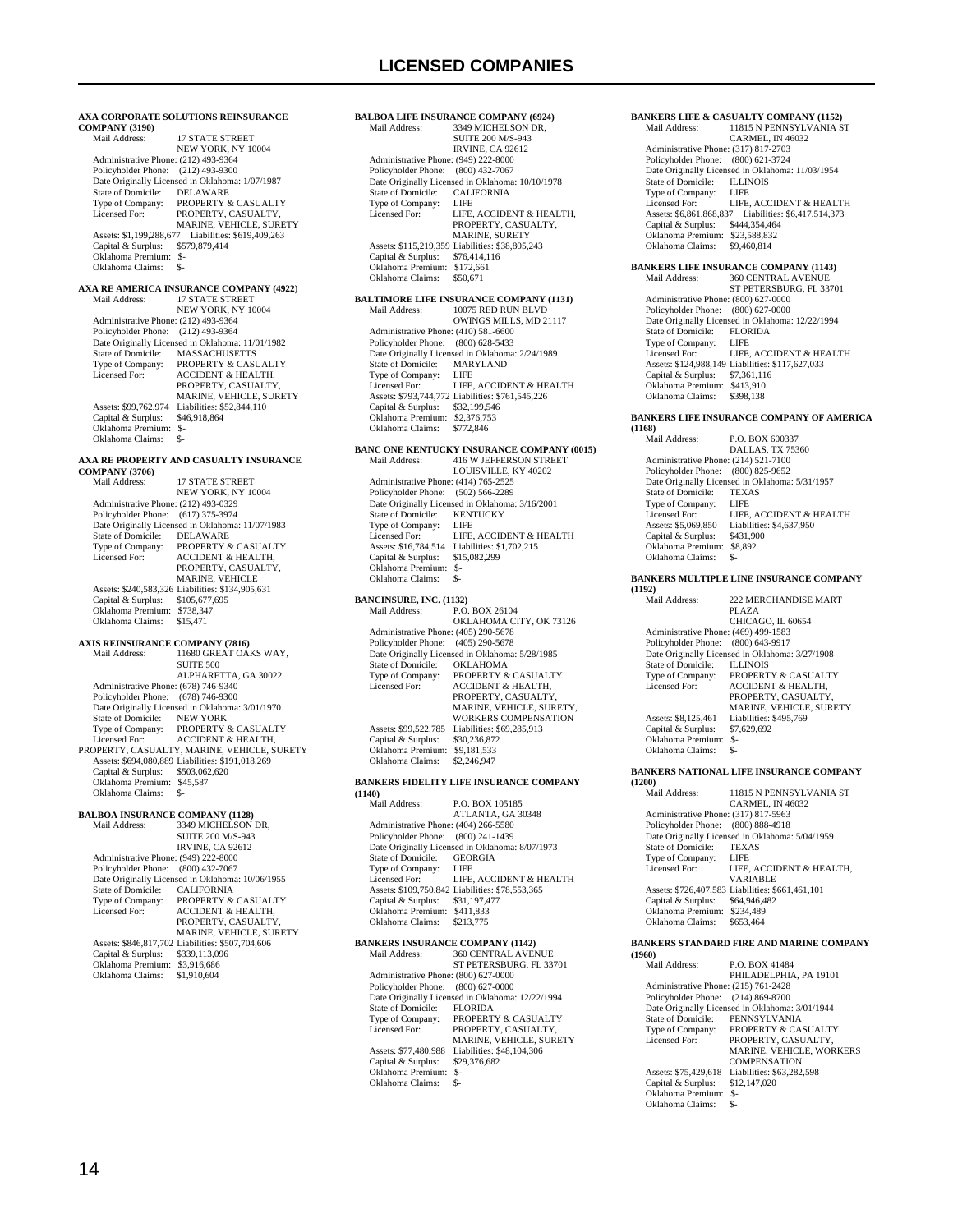**BEACON INSURANCE COMPANY OF AMERICA (1235)**<br>Mail Address: P.O. BOX 5001 P.O. BOX 5001

**BANKERS STANDARD INSURANCE COMPANY (1218)**<br>Mail Address: P.O. BOX 41484 P.O. BOX 41484 PHILADELPHIA, PA 19101 Administrative Phone: (215) 761-2428 Policyholder Phone: (214) 869-8700 Date Originally Licensed in Oklahoma: 12/22/1978 State of Domicile: PENNSYLVANIA<br>Type of Company: PROPERTY & CAS Type of Company: PROPERTY & CASUALTY<br>Licensed For: PROPERTY CASUALTY PROPERTY, CASUALTY MARINE, VEHICLE, SURETY, WORKERS COMPENSATION Assets: \$138,865,652 Liabilities: \$103,725,461 Capital & Surplus: \$35,140,191 Oklahoma Premium: \$106,496 Oklahoma Claims: \$210,593 **BANNER LIFE INSURANCE COMPANY (4445)**<br>Mail Address: 1701 RESEARCH BLVD 1701 RESEARCH BLVD ROCKVILLE, MD 20850 Administrative Phone: (301) 279-4863 Policyholder Phone: (301) 279-4800 Policyholder Fiolic. (301) 273-4600<br>Date Originally Licensed in Oklahoma: 7/14/1983<br>State of Domicile: MARYLAND State of Domicile: MAR<br>Type of Company: I IFE Type of Company:<br>Licensed For: LIFE, ACCIDENT & HEALTH, VARIABLE<br>
Assets: \$1,047,152,731 Liabilities: \$767,036,870 Capital & Surplus: \$280,115,861 Oklahoma Premium: \$2,447,102<br>Oklahoma Claims: \$365,181 Oklahoma Claims: **BAPTIST LIFE ASSOCIATION (1234)** Mail Address: 8555 MAIN STREET BUFFALO, NY 14221 Administrative Phone: (716) 633-4393 Policyholder Phone: (800) 227-8543 Date Originally Licensed in Oklahoma: 10/06/1978<br>State of Domicile: NEW YORK State of Domicile: NEW YORK<br>Type of Company: FRATERNAL Type of Company:<br>Licensed For: LIFE, ACCIDENT & HEALTH, VARIABLE Assets: \$21,716,843 Liabilities: \$20,904,700<br>Capital & Surplus: \$812,143 Capital & Surplus: Oklahoma Premium: \$7,632 Oklahoma Claims: \$12,027 **BAR PLAN SURETY & FIDELITY COMPANY, THE (1233)** 1717 HIDDEN CREEK COURT ST LOUIS, MO 63131 Administrative Phone: (314) 965-3333 Policyholder Phone: (314) 965-3333 Date Originally Licensed in Oklahoma: 6/11/1999<br>State of Domicile: MISSOURI State of Domicile:<br>Type of Company: PROPERTY & CASUALTY<br>SURETY Licensed For: SURETY<br>Assets: \$3.278.669 Liabilities: \$405.741 Assets: \$3,278,669 Capital & Surplus: \$2,872,928 Oklahoma Premium: \$43,501 Oklahoma Claims: \$- **BCS INSURANCE COMPANY (4936)**<br>Mail Address: 676 NORTH ST Mail Address: 676 NORTH STREETCLAIR STREET, SUITE 1600 CHICAGO, IL 60611 Administrative Phone: (312) 951-7714 Policyholder Phone: (800) 621-9215 Date Originally Licensed in Oklahoma: 6/16/1954<br>State of Domicile: OHIO State of Domicile:<br>Type of Company: Type of Company: PROPERTY & CASUALTY<br>Licensed For: ACCIDENT & HEALTH, CASUALTY, MARINE, SURETY Assets: \$226,933,935 Liabilities: \$108,307,142 Capital & Surplus: \$118,626,793 Oklahoma Premium: \$1,538,699 Oklahoma Claims: \$851,089 **BCS LIFE INSURANCE COMPANY (3800)**<br>Mail Address: 676 NORTH STREETCLAIR STREET CHICAGO, IL 60611 Administrative Phone: (312) 951-7716 Policyholder Phone: (312) 951-7700 Patte Originally Licensed in Oklahoma: 8/03/1972<br>State of Domicile: ILLINOIS State of Domicile: ILLIN<br>Type of Company: I.JFE Type of Company:<br>Licensed For: LIFE, ACCIDENT & HEALTH Assets: \$148,943,792 Liabilities: \$82,183,026 Capital & Surplus: \$66,760,765 Oklahoma Premium: \$92,107 Oklahoma Claims: \$7,696

#### ONE PARK CIRCLE WESTFIELD CTR., OH 44251 Administrative Phone: (330) 887-0290 Policyholder Phone: (330) 887-0101 Politylished Themeters (S50) 607 6161<br>Date Originally Licensed in Oklahoma: 5/11/1990<br>State of Domicile: OHIO State of Domicile:<br>Type of Company: Type of Company: PROPERTY & CASUALTY<br>Licensed For: PROPERTY, CASUALTY, PROPERTY, CASUALTY, MARINE, VEHICLE, SURETY, WORKERS COMPENSATION Assets: \$33,405,601 Liabilities: \$636,564<br>Capital & Surplus: \$32,769,037 Capital & Surplus: \$32,769,037 Oklahoma Premium: \$- Oklahoma Claims: \$- **BENCHMARK INSURANCE COMPANY (1237)**<br>Mail Address: 6701 WEST 64TH. Mail Address: 6701 WEST 64TH, SUITE 125, BLDG 5 SHAWNEE MISSION, KS 66202 Administrative Phone: (913) 722-0622 Policyholder Phone: (913) 722-0622 Date Originally Licensed in Oklahoma: 6/22/1994 State of Domicile: KANSAS Type of Company: PROPERTY & CASUALTY Licensed For: ACCIDENT & HEALTH, PROPERTY, CASUALTY MARINE, SURETY, WORKERS COMPENSATION Assets: \$82,288,353 Liabilities: \$58,192,981<br>Capital & Surplus: \$24,095,372 Capital & Surplus: Oklahoma Premium: \$12,069,758<br>Oklahoma Claims: \$7,590,263 Oklahoma Claims: **BENEFICIAL LIFE INSURANCE COMPANY (1240)**<br>Mail Address: 36 SOUTH STATE STREET 36 SOUTH STATE STREET SOBOOTH STREET Administrative Phone: (801) 933-1100 Policyholder Phone: (800) 233-7979 Date Originally Licensed in Oklahoma: 12/14/1970 State of Domicile: UTAH<br>Type of Company: LIFE Type of Company: LIFE<br>Licensed For: LIFE, ACCIDENT & HEALTH Licensed For: LIFE, ACCIDENT & HEALTH Assets: \$2,616,259,288 Liabilities: \$2,407,310,625 Capital & Surplus: \$208,948,663 Oklahoma Premium: \$76,169 Oklahoma Claims: \$130,915 **BENICORP INSURANCE COMPANY (8184)**<br>Mail Address: P.O. BOX 68917 P.O. BOX 68917 INDIANAPOLIS, IN 46268 Administrative Phone: (317) 290-1205 Policyholder Phone: (800) 837-1205 Date Originally Licensed in Oklahoma: 3/01/1942<br>State of Domicile: INDIANA State of Domicile: INDIA<br>Type of Company: IFF Type of Company: Licensed For: LIFE, ACCIDENT & HEALTH Assets: \$34,774,101 Liabilities: \$18,935,066<br>Capital & Surplus: \$15,839,035 Capital & Surplus: \$15,839,035 Oklahoma Premium: \$- Oklahoma Claims: \$-**BERKLEY INSURANCE COMPANY (7436)**<br>Mail Address: 475 STEAMBOAT RC Mail Address: 475 STEAMBOAT ROAD GREENWICH, CT 06830 Administrative Phone: (800) 866-2308 Policyholder Phone: (800) 866-2308 Date Originally Licensed in Oklahoma: 8/08/1979 State of Domicile:<br>Type of Company: State of Domicile: DELAWARE<br>Type of Company: PROPERTY & CASUALTY<br>Licensed For: ACCIDENT & HEALTH, ACCIDENT & HEALTH, PROPERTY, CASUALTY, MARINE, VEHICLE, SURETY Assets: \$3,783,165,805 Liabilities: \$2,608,622,548 Capital & Surplus: \$1,174,543,257 Oklahoma Premium: \$- Oklahoma Claims: \$-**BERKLEY REGIONAL INSURANCE COMPANY (5774)**<br>Mail Address: PO BOX 1594 Mail Address: DES MOINES, IA 50306 Administrative Phone: (602) 951-0905 Policyholder Phone: (800) 842-8972 Date Originally Licensed in Oklahoma: 10/31/1991<br>State of Domicile: DELAWARE State of Domicile:<br>Type of Company: Type of Company: PROPERTY & CASUALTY<br>Licensed For: ACCIDENT & HEALTH, ACCIDENT & HEALTH, PROPERTY, CASUALTY, MARINE, VEHICLE, SURETY, WORKERS COMPENSATION Assets: \$1,664,915,058 Liabilities: \$1,127,187,049 Capital & Surplus: \$537,728,009 Oklahoma Premium: \$- Oklahoma Claims: \$-

### **BERKSHIRE HATHAWAY LIFE INSURANCE COMPANY OF NEBRASKA (1271)**<br>Mail Address: 3024 HARNI Mail Address: 3024 HARNEY ST OMAHA, NE 68131 Administrative Phone: (402) 536-3206 Policyholder Phone: (800) 356-5750 Date Originally Licensed in Oklahoma: 9/05/1995<br>State of Domicile: NEBRASKA State of Domicile: NEBI<br>Type of Company: LIFE Type of Company: Licensed For: LIFE Assets: \$2,841,254,076 Liabilities: \$2,290,933,998 Capital & Surplus: \$550,320,078 Oklahoma Premium: \$50,000 Oklahoma Claims: \$854 **BERKSHIRE LIFE INSURANCE COMPANY OF AMERICA (7276)**<br>Mail Address: 700 SOUTH STREET PITTSFIELD, MA 01201 Administrative Phone: (423) 321-4818 Policyholder Phone: (413) 499-4321 Date Originally Licensed in Oklahoma: 8/07/1972 State of Domicile: MASSACHUSETTS<br>Type of Company: LIFE Type of Company:<br>Licensed For: LIFE, ACCIDENT & HEALTH Assets: \$1,611,195,335 Liabilities: \$1,344,424,630 Capital & Surplus: \$266,770,705 Oklahoma Premium: \$269,886 Oklahoma Claims: \$- **BEST LIFE AND HEALTH INSURANCE COMPANY (1276)** P.O. BOX 19721 IRVINE, CA 92623 Administrative Phone: (949) 253-4080 Policyholder Phone: (800) 245-3259 Date Originally Licensed in Oklahoma: 8/02/1982<br>State of Domicile: TEXAS State of Domicile: TEXAS<br>Type of Company: LIFE<br>Licensed For: LIFE. ACCIDENT & HEALTH Type of Company: LIFE Licensed For: LIFE, ACCIDENT & HEALTH Assets: \$21,806,167 Liabilities: \$12,497,416 Capital & Surplus: \$9,308,751 Oklahoma Premium: \$343,591 Oklahoma Claims: **BIRMINGHAM FIRE INSURANCE COMPANY OF PENNSYLVANIA (1280)**<br>Mail Address: 7 Mail Address: 70 PINE STREET, 4TH FLOOR NEW YORK CITY, NY 10270 Administrative Phone: (212) 770-8164 Policyholder Phone: (212) 770-7000 Date Originally Licensed in Oklahoma: 4/22/1937<br>State of Domicile: PENNSYLVANIA State of Domicile: PENNSYLVANIA<br>Type of Company: PROPERTY & CAS Type of Company: PROPERTY & CASUALTY<br>Licensed For: ACCIDENT & HEALTH. ACCIDENT & HEALTH, PROPERTY, CASUALTY, MARINE, VEHICLE, SURETY, WORKERS COMPENSATION Assets: \$2,473,821,290 Liabilities: \$1,769,989,522 Capital & Surplus: \$703,831,768 Oklahoma Premium: \$2,032,303 Oklahoma Claims: \$1,559,808 **BITUMINOUS CASUALTY CORPORATION (1288)** Mail Address: 320 EIGHTEENTH STREET ROCK ISLAND, IL 61201 Administrative Phone: (309) 732-0409 Policyholder Phone: (800) 475-4477 Date Originally Licensed in Oklahoma: 8/27/1937 State of Domicile:<br>Type of Company: State of Domicile: ILLINOIS<br>Type of Company: PROPERTY & CASUALTY<br>Licensed For: PROPERTY, CASUALTY, PROPERTY, CASUALTY, MARINE, VEHICLE, SURETY, WORKERS COMPENSATION Assets: \$621,292,032 Liabilities: \$420,886,440 Capital & Surplus: \$200,405,592 Oklahoma Premium: \$26,748,655 Oklahoma Claims: \$7,571,301 **BITUMINOUS FIRE AND MARINE INSURANCE COMPANY (1296)** 320 18TH STREET ROCK ISLAND, IL 61201 Administrative Phone: (309) 732-0409 Policyholder Phone: (800) 475-4477 Date Originally Licensed in Oklahoma: 6/05/1952 State of Domicile: ILLINOIS Type of Company: PROPERTY & CASUALTY<br>Licensed For: PROPERTY, CASUALTY, Licensed For: PROPERTY, CASUALTY, MARINE, VEHICLE, SURETY, WORKERS COMPENSATION

Assets: \$266,307,728 Liabilities: \$192,439,356<br>Capital & Surplus: \$73,868,372

Capital & Surplus: Oklahoma Premium: \$47,819 Oklahoma Claims: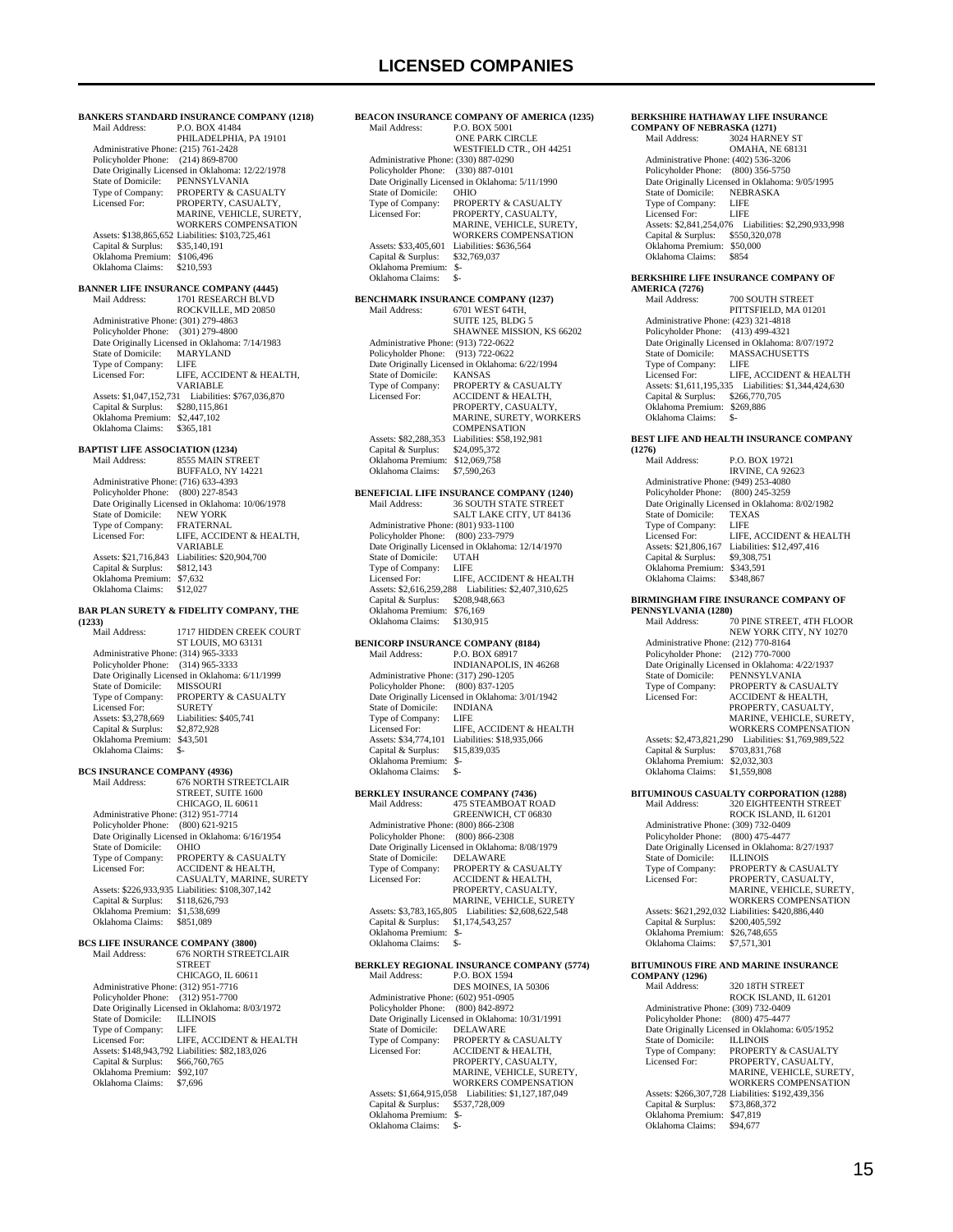**BOND SAFEGUARD INSURANCE COMPANY (1309)**<br>Mail Address: 1919 S HIGHLAND AVE. 1919 S HIGHLAND AVE, BLDG A, #300 LOMBARD, IL 60148 Administrative Phone: (630) 495-9380 Policyholder Phone: (800) 962-5212 Pate Originally Licensed in Oklahoma: 6/11/1992<br>State of Domicile: ILLINOIS State of Domicile:<br>Type of Company: PROPERTY & CASUALTY<br>SURETY Licensed For: Assets: \$14,246,130 Liabilities: \$8,214,998<br>Capital & Surplus: \$6,031,132  $Capital & Surplus:$ Oklahoma Premium: \$68,648<br>Oklahoma Claims: \$-Oklahoma Claims: **BOSTON MUTUAL LIFE INSURANCE COMPANY (1315)** 120 ROYALL STREET CANTON, MA 02021 Administrative Phone: (800) 669-2668 Policyholder Phone: (800) 669-2668 Patte Originally Licensed in Oklahoma: 2/05/1980<br>State of Domicile: MASSACHUSETTS MASSACHUSETTS<br>LIFE Type of Company:<br>Licensed For: LIFE, ACCIDENT & HEALTH, VARIABLE Assets: \$698,038,875 Liabilities: \$632,296,596 Capital & Surplus: \$65,742,279 Oklahoma Premium: \$1,774,953<br>Oklahoma Claims: \$589.176 Oklahoma Claims: **BOSTON OLD COLONY INSURANCE COMPANY (1320)** Mail Address: CNA PLAZA CORPORATE TAX-25S-G CHICAGO, IL 60685 Administrative Phone: (312) 822-2018 Policyholder Phone: (312) 822-5000 Patter Originally Licensed in Oklahoma: 3/10/1908<br>State of Domicile: MASSACHUSETTS State of Domicile: MASSACHUSETTS<br>Type of Company: PROPERTY & CASU Type of Company: PROPERTY & CASUALTY<br>Licensed For: ACCIDENT & HEALTH. ACCIDENT & HEALTH, PROPERTY, CASUALTY, MARINE, VEHICLE, SURETY, WORKERS COMPENSATION Assets: \$30,659,221 Liabilities: \$18,909<br>Capital & Surplus: \$30,640,311 Capital & Surplus: Oklahoma Premium: \$7,143 Oklahoma Claims: \$-**BRISTOL WEST INSURANCE COMPANY (8620)**<br>Mail Address: 5701 STIRLING ROAD 5701 STIRLING ROAD DAVIE, FL 33314 Administrative Phone: (954) 316-5200 Policyholder Phone: (800) 338-2560 Date Originally Licensed in Oklahoma: 8/30/1971<br>State of Domicile: PENNSYLVANIA State of Domicile: PENNSYLVANIA<br>Type of Company: PROPERTY & CA: PROPERTY & CASUALTY Licensed For: ACCIDENT & HEALTH, PROPERTY, CASUALTY, MARINE, VEHICLE Assets: \$109,515,095 Liabilities: \$82,029,853 Capital & Surplus: \$27,485,242 Oklahoma Premium: \$- Oklahoma Claims: **BROKERS NATIONAL LIFE ASSURANCE COMPANY (0258)** P.O. BOX 150129 AUSTIN, TX 78715 Administrative Phone: (512) 383-0220 Policyholder Phone: (800) 798-1125 Date Originally Licensed in Oklahoma: 6/01/1966<br>State of Domicile: ARKANSAS State of Domicile: ARK<br>Type of Company: LIFE Type of Company: LIFE<br>Licensed For: LIFE, ACCIDENT & HEALTH Licensed For: LIFE, ACCIDENT & HEALTH Assets: \$22,318,911 Liabilities: \$9,970,522 Capital & Surplus: \$12,348,389 Oklahoma Premium: \$641,479 Oklahoma Claims: **BROTHERHOOD MUTUAL INSURANCE COMPANY** 

**(1328)** P.O. BOX 2227 FORT WAYNE, IN 46801 Administrative Phone: (219) 482-8668 Policyholder Phone: (800) 333-3735 Date Originally Licensed in Oklahoma: 10/31/1961 State of Domicile: INDIANA<br>Type of Company: PROPERT Type of Company: PROPERTY & CASUALTY<br>Licensed For: ACCIDENT & HEALTH. ACCIDENT & HEALTH, PROPERTY, CASUALTY, MARINE, VEHICLE, WORKERS COMPENSATION Assets: \$203,618,480 Liabilities: \$144,662,264 Capital & Surplus: \$58,956,216 Oklahoma Premium: \$15,201,489 Oklahoma Claims: \$6,763,233

#### **BUSINESS MEN'S ASSURANCE COMPANY OF AMERICA (1360)**  $\overline{D}$  O. DOV 410458

| внан жинсээ.                         | EAL DALA 41.74.10                               |
|--------------------------------------|-------------------------------------------------|
|                                      | KANSAS CITY, MO 64141                           |
| Administrative Phone: (864) 609-8178 |                                                 |
| Policyholder Phone: (800) 262-5433   |                                                 |
|                                      | Date Originally Licensed in Oklahoma: 5/24/1913 |
| State of Domicile:                   | <b>MISSOURI</b>                                 |
| Type of Company:                     | LIFE                                            |
| Licensed For:                        | LIFE. ACCIDENT & HEALTH.                        |
|                                      | VARIABLE                                        |
| Assets: \$2,049,418,003              | Liabilities: \$1,913,317,296                    |
| Capital & Surplus:                   | \$136,100,707                                   |
| Oklahoma Premium:                    | \$4,565,208                                     |
| Oklahoma Claims:                     | \$3,428,486                                     |

### **C. M. LIFE INSURANCE COMPANY (1839)**

| Mail Address:                        | <b>1295 STATE STREET</b>                         |
|--------------------------------------|--------------------------------------------------|
|                                      | SPRINGFIELD, MA 01111                            |
| Administrative Phone: (413) 744-6330 |                                                  |
| Policyholder Phone:                  | $(860)$ 987-6500                                 |
|                                      | Date Originally Licensed in Oklahoma: 11/04/1982 |
| State of Domicile:                   | <b>CONNECTICUT</b>                               |
| Type of Company:                     | LIFE                                             |
| Licensed For:                        | LIFE, ACCIDENT & HEALTH,                         |
|                                      | <b>VARIABLE</b>                                  |
| Assets: \$7,565,956,353              | Liabilities: \$7,179,828,623                     |
| Capital & Surplus:                   | \$386,127,730                                    |
| Oklahoma Premium:                    | \$16,678,684                                     |
| Oklahoma Claims:                     | \$9,241,643                                      |

#### **CALIFORNIA CASUALTY INDEMNITY EXCHANGE (1375)**

| Mail Address:                        | <b>P.O. BOX M</b>                                |
|--------------------------------------|--------------------------------------------------|
|                                      | SAN MATEO, CA 94402                              |
| Administrative Phone: (650) 574-4292 |                                                  |
| Policyholder Phone: (650) 574-4000   |                                                  |
|                                      | Date Originally Licensed in Oklahoma: 4/21/2000  |
| State of Domicile:                   | <b>CALIFORNIA</b>                                |
| Type of Company:                     | <b>PROPERTY &amp; CASUALTY</b>                   |
| Licensed For:                        | PROPERTY. CASUALTY. MARINE                       |
|                                      | Assets: \$398,931,000 Liabilities: \$132,865,295 |
| Capital & Surplus:                   | \$266,065,705                                    |
| Oklahoma Premium:                    | \$1,652,069                                      |
| Oklahoma Claims:                     | \$679.102                                        |
|                                      |                                                  |

### **CALIFORNIA INDEMNITY INSURANCE COMPANY**

| (1379)                               |                                                  |
|--------------------------------------|--------------------------------------------------|
| Mail Address:                        | P.O. BOX 14910                                   |
|                                      | LAS VEGAS, NV 89114                              |
| Administrative Phone: (702) 838-8233 |                                                  |
| Policyholder Phone: (888) 690-0769   |                                                  |
|                                      | Date Originally Licensed in Oklahoma: 7/02/1999  |
| State of Domicile:                   | <b>CALIFORNIA</b>                                |
| Type of Company:                     | <b>PROPERTY &amp; CASUALTY</b>                   |
| Licensed For:                        | PROPERTY, CASUALTY,                              |
|                                      | <b>WORKERS COMPENSATION</b>                      |
|                                      | Assets: \$345,921,037 Liabilities: \$260,521,482 |
| Capital & Surplus:                   | \$85,399,555                                     |
| Oklahoma Premium:                    | \$-                                              |
| Oklahoma Claims:                     | \$-                                              |
|                                      |                                                  |

#### **CAMBRIDGE LIFE INSURANCE COMPANY (5675)** 27725 SANTA MARGARITA PKY,

|                                      | <b>SUITE 220</b>                                 |
|--------------------------------------|--------------------------------------------------|
|                                      | MISSION VIEJO, CA 92691                          |
| Administrative Phone: (949) 380-0233 |                                                  |
| Policyholder Phone: (714) 380-0233   |                                                  |
|                                      | Date Originally Licensed in Oklahoma: 11/07/1975 |
| State of Domicile:                   | <b>MISSOURI</b>                                  |
| Type of Company:                     | LIFE                                             |
| Licensed For:                        | LIFE. ACCIDENT & HEALTH                          |
| Assets: \$9,435,887                  | Liabilities: \$2,664,041                         |
| Capital & Surplus:                   | \$6,771,846                                      |
| Oklahoma Premium:                    | \$-                                              |
| Oklahoma Claims:                     | \$-                                              |

#### **CAMDEN FIRE INSURANCE ASSOCIATION, THE (1416)**

| $1 - 10$                             |                                                  |
|--------------------------------------|--------------------------------------------------|
| Mail Address:                        | <b>ONE BEACON STREET</b>                         |
|                                      | <b>BOSTON, MA 02108</b>                          |
| Administrative Phone: (617) 725-6000 |                                                  |
| Policyholder Phone: (800) 847-7405   |                                                  |
|                                      | Date Originally Licensed in Oklahoma: 3/21/1905  |
| State of Domicile:                   | <b>NEW JERSEY</b>                                |
| Type of Company:                     | <b>PROPERTY &amp; CASUALTY</b>                   |
| Licensed For:                        | PROPERTY, CASUALTY,                              |
|                                      | MARINE, VEHICLE, WORKERS                         |
|                                      | <b>COMPENSATION</b>                              |
|                                      | Assets: \$588,840,025 Liabilities: \$330,194,197 |
| Capital & Surplus:                   | \$258,645,828                                    |
| Oklahoma Premium:                    | \$-                                              |
| Oklahoma Claims:                     | \$52,835                                         |
|                                      |                                                  |

#### **CAMICO MUTUAL INSURANCE COMPANY (0026)**<br>Mail Address: 1235 RADIO ROAD Mail Address: 1235 RADIO ROAD

|                                      | REDWOOD CITY, CA 94065                          |
|--------------------------------------|-------------------------------------------------|
| Administrative Phone: (650) 802-2513 |                                                 |
| Policyholder Phone: (650) 802-2500   |                                                 |
|                                      | Date Originally Licensed in Oklahoma: 6/11/2001 |
| State of Domicile:                   | <b>CALIFORNIA</b>                               |
| Type of Company:                     | PROPERTY & CASUALTY                             |
| Licensed For:                        | CASUALTY, VEHICLE                               |
| Assets: \$98,981,780                 | Liabilities: \$67,030,774                       |
| Capital & Surplus:                   | \$31,951,006                                    |
| Oklahoma Premium:                    | \$3,678                                         |
| Oklahoma Claims:                     | \$-                                             |

#### **CANADA LIFE ASSURANCE COMPANY (1424)** 6201 POWERS FERRY RD, NW ATLANTA, GA 30339 Administrative Phone: (770) 953-1959 Policyholder Phone: (800) 333-2542 Date Originally Licensed in Oklahoma: 5/22/1959 State of Domicile: MICHIGAN<br>Type of Company: LIFE Type of Company: LIFE<br>Licensed For: LIFE, ACCIDENT & HEALTH Licensed For: LIFE, ACCIDENT & HEALTH Assets: \$2,609,476,970 Liabilities: \$2,536,433,224 Capital & Surplus: \$73,043,746 Oklahoma Premium: \$10,905,898<br>Oklahoma Claims: \$4,926,295 Oklahoma Claims:

#### **CANADA LIFE INSURANCE COMPANY OF AMERICA (1427)**

| ,                                    |                                                      |
|--------------------------------------|------------------------------------------------------|
| Mail Address:                        | 6201 POWERS FERRY RD, NW                             |
|                                      | ATLANTA, GA 30339                                    |
| Administrative Phone: (770) 953-1959 |                                                      |
| Policyholder Phone: (800) 436-5488   |                                                      |
|                                      | Date Originally Licensed in Oklahoma: 10/25/1989     |
| State of Domicile:                   | <b>MICHIGAN</b>                                      |
| Type of Company:                     | LIFE                                                 |
| Licensed For:                        | LIFE. ACCIDENT & HEALTH.                             |
|                                      | <b>VARIABLE</b>                                      |
|                                      | Assets: \$2,906,123,755 Liabilities: \$2,741,569,379 |
| Capital & Surplus:                   | \$164,554,376                                        |
| Oklahoma Premium:                    | \$1,298,144                                          |
| Oklahoma Claims:                     | \$456,960                                            |
|                                      |                                                      |

### **CANAL INSURANCE COMPANY (1432)**

Mail Address: GREENVILLE, SC 29602 Administrative Phone: (864) 242-5365 Policyholder Phone: (864) 242-5365 Date Originally Licensed in Oklahoma: 5/26/1955 State of Domicile: SOUTH CAROLINA Type of Company: PROPERTY & CASUALTY Licensed For: PROPERTY, CASUALTY, MARINE, VEHICLE Assets: \$980,716,505 Liabilities: \$532,968,120 Capital & Surplus: \$447,748,386 Oklahoma Premium: \$8,723,710 Oklahoma Claims: \$4,672,467

#### **CAPITAL CITY INSURANCE COMPANY, INC. (1441)**

Mail Address: P.O. BOX 212157 COLUMBIA, SC 29221 Administrative Phone: (803) 781-7728 Policyholder Phone: (888) 717-6827 Date Originally Licensed in Oklahoma: 12/12/1995 State of Domicile: SOUTH CAROLINA Type of Company: PROPERTY & CASUALTY<br>Licensed For: PROPERTY, CASUALTY, Licensed For: PROPERTY, CASUALTY, MARINE, SURETY, WORKERS **COMPENSATION**  Assets: \$115,201,071 Liabilities: \$82,677,620 Capital & Surplus: \$32,523,447 Oklahoma Premium: \$95,719 Oklahoma Claims: \$11,868

#### **CAPITAL MARKETS ASSURANCE CORPORATION**

**(5332)** 113 KING STREET ARMONK, NY 10504 Administrative Phone: (914) 765-3912 Policyholder Phone: (800) 765-6242 Date Originally Licensed in Oklahoma: 12/25/1972 State of Domicile: NEW YORK<br>Type of Company: PROPERTY PROPERTY & CASUALTY Licensed For: SURETY Assets: \$111,770,628 Liabilities: \$6,449,336 Capital & Surplus: \$105,321,292 Oklahoma Premium: \$- Oklahoma Claims: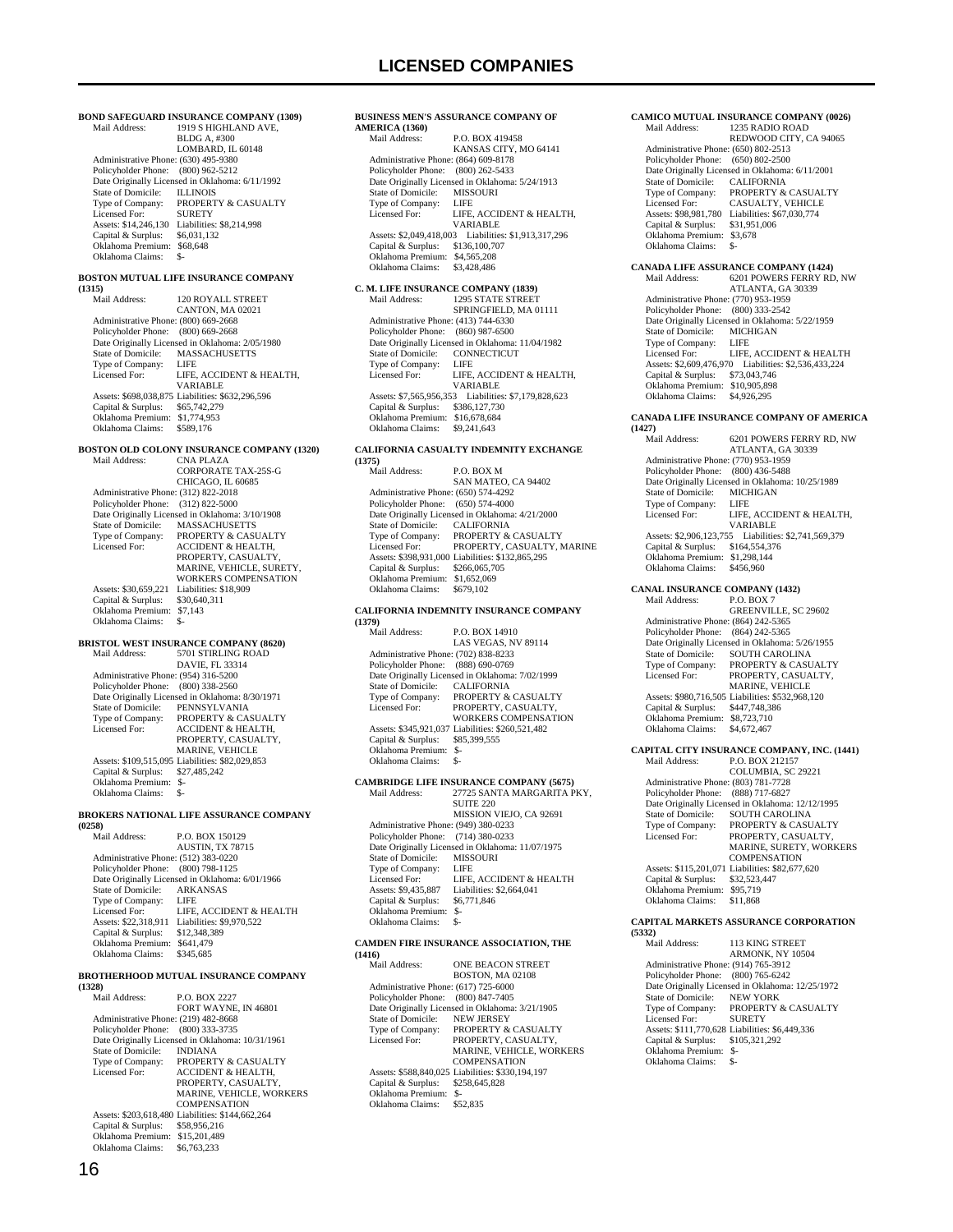**CAPITOL INDEMNITY CORPORATION (1448)**<br>Mail Address: P.O. BOX 5900 P.O. BOX 5900 MADISON, WI 53705 Administrative Phone: (608) 231-4450 Policyholder Phone: (608) 231-4450 Date Originally Licensed in Oklahoma: 5/17/1972<br>State of Domicile: WISCONSIN State of Domicile:<br>Type of Company: Type of Company: PROPERTY & CASUALTY<br>Licensed For: PROPERTY CASUALTY PROPERTY, CASUALTY MARINE, VEHICLE, SURETY Assets: \$374,398,154 Liabilities: \$234,076,844 Capital & Surplus: \$140,321,310 Oklahoma Premium: \$3,707,165 Oklahoma Claims: \$1,231,876 **CAPITOL LIFE INSURANCE COMPANY, THE (1456)**<br>Mail Address: P.O. BOX 1200 P.O. BOX 1200 DENVER, CO 80201 Administrative Phone: (303) 238-9106 Policyholder Phone: (800) 525-2115 Date Originally Licensed in Oklahoma: 4/10/1906<br>State of Domicile: COLORADO State of Domicile: COLO<br>Type of Company: LIFE Type of Company:<br>Licensed For: LIFE, ACCIDENT & HEALTH, VARIABLE Assets: \$304,819,268 Liabilities: \$294,434,242 Capital & Surplus: \$10,385,026 Oklahoma Premium: \$- Oklahoma Claims: \$79,988 **CAROLINA CASUALTY INSURANCE COMPANY (1472)**<br>Mail Address: P.O. BOX 2575 P.O. BOX 2575 JACKSONVILLE, FL 32203 Administrative Phone: (904) 363-8041 Policyholder Phone: (904) 363-0900 Date Originally Licensed in Oklahoma: 7/02/1954<br>State of Domicile: FLORIDA State of Domicile:<br>Type of Company: Type of Company: PROPERTY & CASUALTY<br>Licensed For: ACCIDENT & HEALTH, ACCIDENT & HEALTH, PROPERTY, CASUALTY, MARINE, VEHICLE, SURETY, WORKERS COMPENSATION Assets: \$585,417,385 Liabilities: \$400,048,507<br>Capital & Surplus: \$185,368,878 Capital & Surplus: Oklahoma Premium: \$5,115,627<br>Oklahoma Claims: \$2,649,068 Oklahoma Claims: **CASUALTY CORPORATION OF AMERICA, INC. (1488)** Mail Address: P.O. BOX 1120 JONES, OK 73049 Administrative Phone: (405) 399-9111 Policyholder Phone: (405) 399-9100 Patte Originally Licensed in Oklahoma: 10/09/1964<br>State of Domicile: OKLAHOMA State of Domicile:<br>Type of Company: Type of Company: PROPERTY & CASUALTY<br>Licensed For: ACCIDENT & HEALTH, ACCIDENT & HEALTH, PROPERTY, CASUALTY, MARINE, VEHICLE, SURETY Assets: \$3,774,636 Liabilities: \$2,717,559 Capital & Surplus: \$1,057,077 Oklahoma Premium: \$6,003,259 Oklahoma Claims: \$2,247,847 **CATERPILLAR INSURANCE COMPANY (6264)** Mail Address: 2120 WEST END AVENUE NASHVILLE, TN 37203 Administrative Phone: (615) 341-1115 Policyholder Phone: (800) 558-9257 Date Originally Licensed in Oklahoma: 3/01/1967 State of Domicile:<br>Type of Company: State of Domicile: MISSOURI<br>Type of Company: PROPERTY & CASUALTY<br>Licensed For: PROPERTY, CASUALTY, PROPERTY, CASUALTY, MARINE, VEHICLE Assets: \$52,773,435 Liabilities: \$27,824,649<br>Capital & Surplus: \$24,948,786 Capital & Surplus: Oklahoma Premium: \$- Oklahoma Claims: \$- **CATHOLIC KNIGHTS OF AMERICA, THE (1512)** 3525 HAMPTON AVENUE ST LOUIS, MO 63139 Administrative Phone: (800) 844-3728 Policyholder Phone: (800) 844-3728 Date Originally Licensed in Oklahoma: 12/05/1960 State of Domicile: MISSOURI<br>Type of Company: FRATERNAL Type of Company:<br>Licensed For: LIFE, ACCIDENT & HEALTH Assets: \$51,802,102 Liabilities: \$50,472,977<br>Capital & Surplus: \$1,329,125 Capital & Surplus: \$1,329,125 Oklahoma Premium: \$1,403

Oklahoma Claims: \$-

#### **CATHOLIC LIFE INSURANCE (1514)**<br>Mail Address: 1635 NE LOOP 1635 NE LOOP 410 SAN ANTONIO, TX 78209 Administrative Phone: (210) 828-9921 Policyholder Phone: (210) 828-9921 Date Originally Licensed in Oklahoma: 7/07/1993<br>State of Domicile: TEXAS State of Domicile: TEXAS<br>Type of Company: FRATERNAL Type of Company:<br>Licensed For: LIFE, ACCIDENT & HEALTH Assets: \$546,683,825 Liabilities: \$511,121,823 Capital & Surplus: \$35,562,002 Oklahoma Premium: \$- Oklahoma Claims: \$- **CATHOLIC ORDER OF FORESTERS (1520)**<br>Mail Address: P.O. BOX 3012 Mail Address: P.O. BOX 3012 NAPERVILLE, IL 60566 Administrative Phone: (630) 983-4900 Policyholder Phone: (800) 552-0145 Date Originally Licensed in Oklahoma: 1/01/1932 State of Domicile: ILLINOIS<br>Type of Company: FRATERNAL Type of Company: FRATERNAL Licensed For: LIFE, ACCIDENT & HEALTH Assets: \$504,352,656 Liabilities: \$468,929,250 Capital & Surplus: \$35,423,406 Oklahoma Premium: \$257,299<br>Oklahoma Claims: \$203,014 Oklahoma Claims: **CDC IXIS FINANCIAL GUARANTY NORTH AMERICA, INC (8217)** 825 THIRD AVENUE, 6TH FLOOR NEW YORK, NY 10022 Administrative Phone: (212) 909-3929 Policyholder Phone: (800) 944-5567 Date Originally Licensed in Oklahoma: 8/11/1972 State of Domicile:<br>Type of Company: THE OF COMPANY: PROPERTY & CASUALTY<br>
FROPERTY & CASUALTY<br>
SURETY Licensed For: Assets: \$152,626,472 Liabilities: \$53,575,457 Capital & Surplus: \$99,051,015 Oklahoma Premium: \$- Oklahoma Claims: \$- **CELTIC INSURANCE COMPANY (7171)**<br>Mail Address: 233.5 WACKER D  $\frac{333 \text{ N}}{233 \text{ S}}$  WACKER DR, SUITE 700 CHICAGO, IL 60606 Administrative Phone: (312) 332-5401 Policyholder Phone: (800) 284-0060 Date Originally Licensed in Oklahoma: 8/06/1957<br>State of Domicile: II J JNOIS State of Domicile: ILLIN<br>Type of Company: LIFE Type of Company:<br>Licensed For: LIEE ACCIDENT & HEALTH Assets: \$116,700,767 Liabilities: \$69,077,110 Capital & Surplus: \$47,623,657 Oklahoma Premium: \$2,719,564 Oklahoma Claims: \$1,782,379 **CENTENNIAL INSURANCE COMPANY (1552)** 140 BROADWAY, 34TH FLOOR NEW YORK, NY 10005 Administrative Phone: (973) 408-6137 Policyholder Phone: (212) 943-1800 Date Originally Licensed in Oklahoma: 10/17/1951 State of Domicile:<br>Type of Company: Type of Company: PROPERTY & CASUALTY Licensed For: ACCIDENT & HEALTH, PROPERTY, CASUALTY, MARINE, VEHICLE, SURETY, WORKERS COMPENSATION Assets: \$475,413,181 Liabilities: \$340,275,902 Capital & Surplus: \$135,137,279 Oklahoma Premium: \$1,726,921 Oklahoma Claims: \$591,583 **CENTRAL BENEFITS NATIONAL LIFE INSURANCE COMPANY (3120)** 255 E MAIN STREET COLUMBUS, OH 43215 Administrative Phone: (614) 464-5704 Policyholder Phone: (800) 777-3377 Date Originally Licensed in Oklahoma: 12/02/1958<br>State of Domicile: OHIO State of Domicile: OHIC<br>Type of Company: LIFE Type of Company:<br>Licensed For: LIFE, ACCIDENT & HEALTH Assets: \$16,530,978 Liabilities: \$6,726,452<br>Capital & Surplus: \$9,804,527 Capital & Surplus: \$9,804,527 Oklahoma Premium: \$67,303 Oklahoma Claims: \$82,316

#### **CENTRAL MUTUAL INSURANCE COMPANY (1584)**<br>Mail Address: 800 S WASHINGTON Mail Address: 800 S WASHINGTON VAN WERT, OH 45891 Administrative Phone: (419) 238-1010 Policyholder Phone: (800) 733-2233 Date Originally Licensed in Oklahoma: 7/10/1919 State of Domicile:<br>Type of Company: Type of Company: PROPERTY & CASUALTY<br>Licensed For: PROPERTY CASUALTY PROPERTY, CASUALTY, MARINE, VEHICLE, SURETY, WORKERS COMPENSATION Assets: \$784,574,868 Liabilities: \$492,919,738 Capital & Surplus: \$291,655,131 Oklahoma Premium: \$8,451,812 Oklahoma Claims: \$2,138,789 **CENTRAL NATIONAL LIFE INSURANCE COMPANY OF OMAHA, THE (1608)**<br>Mail Address: 69 Mail Address: 69 LYDECKER STREET NYACK, NY 10960 Administrative Phone: (800) 926-7599 Policyholder Phone: (800) 926-7599 Date Originally Licensed in Oklahoma: 11/09/1953<br>State of Domicile: DEI AWARE State of Domicile: DELA<br>Type of Company: LIFE Type of Company:<br>Licensed For: LIFE, ACCIDENT & HEALTH, VARIABLE Assets: \$11,894,837 Liabilities: \$308,614<br>Capital & Surplus: \$11,586,224 Capital & Surplus: \$11,586,224 Oklahoma Premium: \$530 Oklahoma Claims: \$4,228 **CENTRAL RESERVE LIFE INSURANCE COMPANY (1626)** 17800 ROYALTON ROAD, CRL PLAZA STRONGSVILLE, OH 44136 Administrative Phone: (440) 572-2400<br>Policyholder Phone: (800) 321-3997 Policyholder Phone: Date Originally Licensed in Oklahoma: 9/02/1980<br>State of Domicile: OHIO State of Domicile: OHIO<br>Type of Company: IFF Type of Company:<br>Licensed For: LIFE, ACCIDENT & HEALTH Assets: \$93,566,038 Liabilities: \$52,604,717<br>Capital & Surplus: \$40,961,321 Capital & Surplus: \$40,961,321 Oklahoma Premium: \$3,145,779 Oklahoma Claims: \$1,946,136 **CENTRAL SECURITY LIFE INSURANCE COMPANY (1628)** P.O. BOX 833879 RICHARDSON, TX 75083 Administrative Phone: (972) 699-2770 Policyholder Phone: (972) 699-2770 Date Originally Licensed in Oklahoma: 11/21/1973<br>State of Domicile: TEXAS State of Domicile: TEXA<br>Type of Company: IFFE Type of Company: Licensed For: LIFE, ACCIDENT & HEALTH, VARIABLE Assets: \$76,714,998 Liabilities: \$70,847,409<br>Capital & Surplus: \$5,867,587  $Capital & Surplus:$  Oklahoma Premium: \$274,915 Oklahoma Claims: \$370,635 **CENTRAL STATES HEALTH & LIFE COMPANY OF OMAHA (1632)** Mail Address: P.O. BOX 34350 OMAHA, NE 68134 Administrative Phone: (402) 377-1111 Policyholder Phone: (402) 397-1111 Date Originally Licensed in Oklahoma: 9/14/1960<br>State of Domicile: NEBRASKA State of Domicile: NEBF<br>Type of Company: LIFE Type of Company: Licensed For: LIFE, ACCIDENT & HEALTH Assets: \$343,217,758 Liabilities: \$263,902,748 Capital & Surplus: \$79,315,007 Oklahoma Premium: \$4,812,810 Oklahoma Claims: \$2,755,802 **CENTRAL STATES INDEMNITY COMPANY OF OMAHA (1634)**<br>Mail Address: P.O. BOX 34350 OMAHA, NE 68134 Administrative Phone: (402) 397-1111

 Policyholder Phone: (402) 397-1111 Date Originally Licensed in Oklahoma: 9/30/1982 State of Domicile: NEBRASKA Type of Company: PROPERTY & CASUALTY<br>Licensed For: ACCIDENT & HEALTH, ACCIDENT & HEALTH, PROPERTY, CASUALTY, MARINE, VEHICLE Assets: \$252,774,789 Liabilities: \$72,561,444 Capital & Surplus: \$180,213,345 Oklahoma Premium: \$1,157,468 Oklahoma Claims: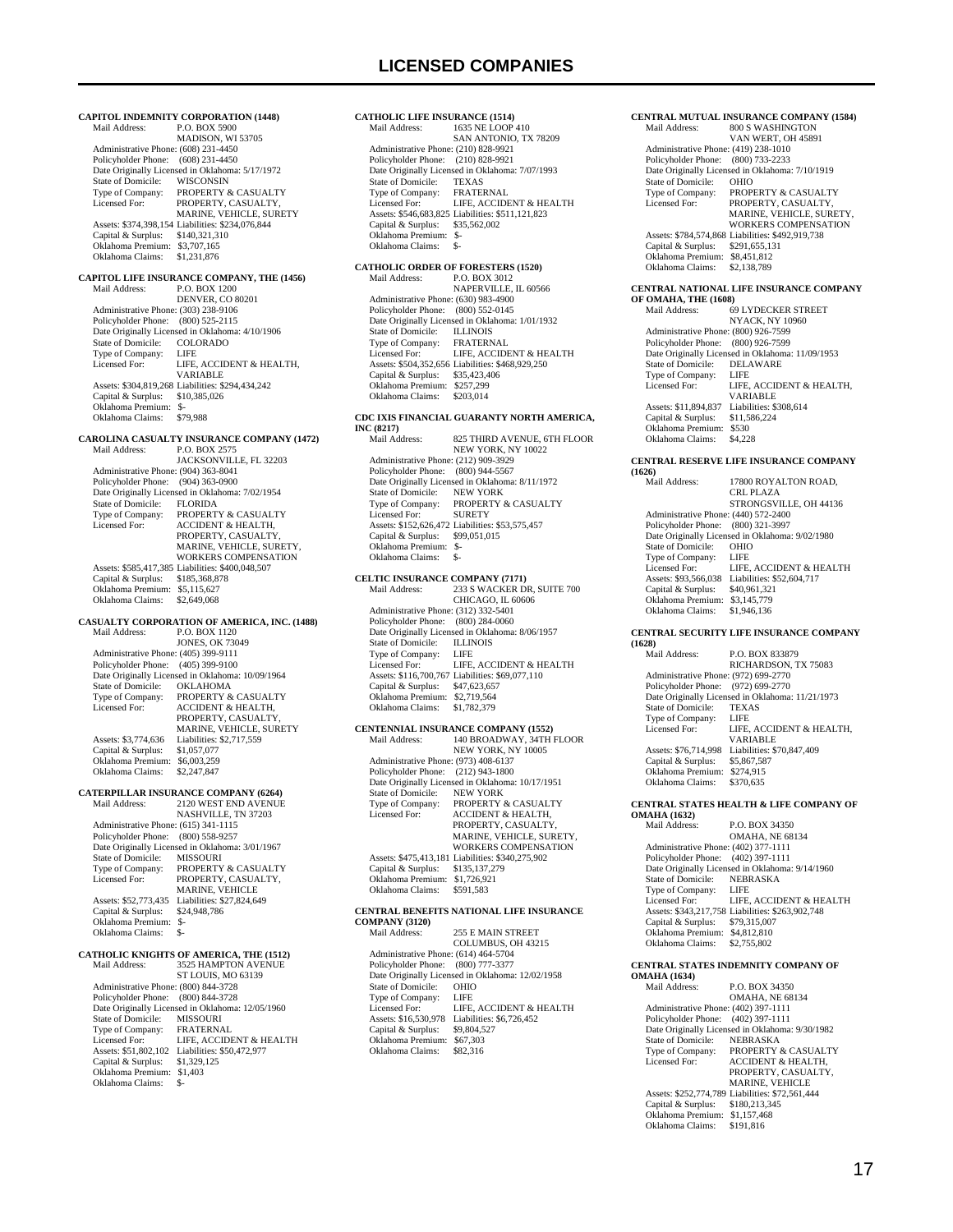**CENTRAL UNITED LIFE INSURANCE COMPANY (1636)** 10700 NORTHWEST FREEWAY HOUSTON, TX 77092 Administrative Phone: (713) 529-0045 Policyholder Phone: (800) 669-9030 Patrick Prince Correspondent Correspondent Correspondent Division State of Domicile: TEXAS State of Domicile: TEXA<br>Type of Company: LIFE Type of Company: LIFE<br>Licensed For: LIFE, ACCIDENT & HEALTH Licensed For: LIFE, ACCIDENT & HEALTH Assets: \$290,049,766 Liabilities: \$254,983,651 Capital & Surplus: \$35,066,114 Oklahoma Premium: \$3,718,355 Oklahoma Claims: \$3,044,927 **CENTRE INSURANCE COMPANY (4668)**<br>Mail Address: 210 INTERSTATE N 210 INTERSTATE N PARKWAY, SUITE 400 ATLANTA, GA 30339 Administrative Phone: (916) 859-6450 Policyholder Phone: (800) 676-3179 Policylonder Fibric. (600) 070-5117<br>Date Originally Licensed in Oklahoma: 3/01/1973<br>State of Domicile: DELAWARE State of Domicile:<br>Type of Company: Type of Company: PROPERTY & CASUALTY<br>Licensed For: ACCIDENT & HEALTH, PROPERTY, CASUALTY, MARINE, VEHICLE, SURETY, WORKERS COMPENSATION Assets: \$883,591,947 Liabilities: \$801,173,312 Capital & Surplus: \$82,418,636 Capital & Surplus: \$82,418,<br>Oklahoma Premium: \$77,518 Oklahoma Claims: \$502,287 **CENTRE LIFE INSURANCE COMPANY (4896)** Mail Address: 210 INTERSTATE N PARKWAY, SUITE 400 ATLANTA, GA 30339 Administrative Phone: (212) 898-5322 Policyholder Phone: (800) 462-9897 Date Originally Licensed in Oklahoma: 12/01/1968<br>State of Domicile: MASSACHUSETTS MASSACHUSETTS Type of Company: Licensed For: ACCIDENT & HEALTH Assets: \$1,700,809,148 Liabilities: \$1,621,351,614 Capital & Surplus: \$79,457,530 Oklahoma Premium: \$341,822 Oklahoma Claims: \$209,546 **CENTRIS INSURANCE COMPANY (6003)** Mail Address: 13403 NORTHWEST FREEWAY HOUSTON, TX 77040 Administrative Phone: (714) 549-1600 Policyholder Phone: (800) 872-3638 Date Originally Licensed in Oklahoma: 10/22/1990<br>State of Domicile: INDIANA State of Domicile:<br>Type of Company: Type of Company: PROPERTY & CASUALTY<br>Licensed For: ACCIDENT & HEALTH. Licensed For: ACCIDENT & HEALTH, CASUALTY, VEHICLE Assets: \$27,870,886 Liabilities: \$1,840,139<br>Capital & Surplus: \$26,030,747 Capital & Surplus: \$26,030,747 Oklahoma Premium: \$- Oklahoma Claims: \$-**CENTURION CASUALTY COMPANY (1637)**<br>Mail Address: 206 EIGHTH STREET Mail Address: 206 EIGHTH STREET DES MOINES, IA 50309 Administrative Phone: (515) 557-7271 Policyholder Phone: (515) 243-2131 Date Originally Licensed in Oklahoma: 3/26/1990 State of Domicile:<br>Type of Company: State of Domicile: IOWA<br>Type of Company: PROPERTY & CASUALTY<br>Licensed For: ACCIDENT & HEALTH, ACCIDENT & HEALTH, PROPERTY, CASUALTY, MARINE, VEHICLE, SURETY Assets: \$275,933,582 Liabilities: \$37,221,904 Capital & Surplus: \$238,711,678 Oklahoma Premium: \$- Oklahoma Claims: \$-**CENTURION LIFE INSURANCE COMPANY (1638) BENJAMIN PLAZA** 8950-C HILLCREST RD KANSAS CITY, MO 50309 Administrative Phone: (515) 557-8414 Policyholder Phone: (515) 243-2131 Date Originally Licensed in Oklahoma: 2/13/1977<br>State of Domicile: MISSOURI State of Domicile: MISS<br>Type of Company: LIFE Type of Company:<br>Licensed For: LIFE, ACCIDENT & HEALTH Assets: \$1,016,763,607 Liabilities: \$189,150,883 Capital & Surplus: \$827,612,724 Oklahoma Premium: \$311,305

**CENTURY AMERICAN CASUALTY COMPANY (4428)**<br>Mail Address: 1002 DEMING WAY 1002 DEMING WAY MADISON, WI 53717 Administrative Phone: (608) 831-8331 Policyholder Phone: (800) 279-8331 Date Originally Licensed in Oklahoma: 12/13/1972<br>State of Domicile: TEXAS State of Domicile:<br>Type of Company: Type of Company: PROPERTY & CASUALTY<br>Licensed For: CASUALTY SURETY Licensed For: CASUALTY, SURETY<br>Assets: \$5,068,143 Liabilities: \$(122,644) Liabilities: \$(122,644)<br>\$5,190.787 Capital & Surplus: \$5,190,787 Oklahoma Premium: \$- Oklahoma Claims: \$- **CENTURY LIFE ASSURANCE COMPANY (1647)**<br>Mail Address: P.O. BOX 44130. P.O. BOX 44130, C/O LOTS SOLUTIONS JACKSONVILLE, FL 32231 Administrative Phone: (405) 218-4612 Policyholder Phone: (800) 659-1751 Date Originally Licensed in Oklahoma: 4/17/1980 State of Domicile: OKLAHOMA Type of Company: LIFE<br>Licensed For: LIFE,<br>Assets: \$14,970,617 Liabil LIFE, ACCIDENT & HEALTH Liabilities: \$7,455,879 Capital & Surplus: \$7,514,738 Oklahoma Premium: \$3,788,760 Oklahoma Claims: \$2,397,091 **CENTURY REINSURANCE COMPANY (0083)**<br>Mail Address: P.O. BOX 41484 Mail Address: P.O. BOX 41484 PHILADELPHIA, PA 19101 Administrative Phone: (215) 761-2428 Policyholder Phone: (215) 523-4336 Date Originally Licensed in Oklahoma: 3/13/1979<br>State of Domicile: PENNSYLVANIA State of Domicile: PENNSYLVANIA<br>Type of Company: PROPERTY & CASUALTY Licensed For: ACCIDENT & HEALTH, PROPERTY, CASUALTY, MARINE, VEHICLE, SURETY Assets: \$93,642,550 Liabilities: \$22,227,979 Capital & Surplus: \$71,414,571 Oklahoma Premium: \$- Oklahoma Claims: **CENTURY-NATIONAL INSURANCE COMPANY (1639)**<br>Mail Address: P.O. BOX 3999 P.O. BOX 3999 N HOLLYWOOD, CA 91609 Administrative Phone: (818) 760-0880 Policyholder Phone: (800) 733-0880 Pate Originally Licensed in Oklahoma: 2/19/1992<br>State of Domicile: CALIFORNIA State of Domicile:<br>Type of Company:<br>Licensed For: PROPERTY & CASUALTY PROPERTY, CASUALTY, MARINE, VEHICLE Assets: \$442,070,049 Liabilities: \$333,026,806 Capital & Surplus: \$109,043,243 Oklahoma Premium: \$3,293 Oklahoma Claims: **CHARTER INDEMNITY COMPANY (1667)**<br>Mail Address: P.O. BOX 223687 P.O. BOX 223687 DALLAS, TX 75222 Administrative Phone: (800) 456-1919 Policyholder Phone: (800) 456-1919 Date Originally Licensed in Oklahoma: 3/17/1999 State of Domicile: TEXAS<br>Type of Company: PROPERTY & CASUALTY Type of Company: PROPERTY & CASUALTY<br>
Licensed For: PROPERTY, CASUALTY<br>
Assets: \$16,879,378 Liabilities: \$8,522,307<br>
Capital & Surplus: \$8,357,071 Oklahoma Premium: \$3,296,726 Oklahoma Claims: \$2,103,719 **CHARTER NATIONAL LIFE INSURANCE COMPANY (1672)** 3075 SANDERS ROAD, H1A NORTHBROOK, IL 60062 Administrative Phone: (847) 402-4762 Policyholder Phone: (800) 242-4402 Date Originally Licensed in Oklahoma: 10/02/1958<br>State of Domicile: ILLINOIS State of Domicile: ILLIN<br>Type of Company: LIFE Type of Company:<br>Licensed For: LIFE, ACCIDENT & HEALTH, VARIABLE Assets: \$320,834,478 Liabilities: \$295,656,290 Capital & Surplus: \$25,178,188 Oklahoma Premium: \$6,500<br>Oklahoma Claims: \$119.088 Oklahoma Claims:

#### **CHARTER OAK FIRE INSURANCE COMPANY, THE (1680)** ONE TOWER SQUARE, 2S2 / CORP TAX HARTFORD, CT 06183 Administrative Phone: (860) 277-3966<br>Policyholder Phone: (800) 238-6208 Policyholder Phone: Date Originally Licensed in Oklahoma: 12/11/1935<br>State of Domicile: CONNECTICUT State of Domicile:<br>Type of Company: Type of Company: PROPERTY & CASUALTY<br>Licensed For: ACCIDENT & HEALTH. Licensed For: ACCIDENT & HEALTH, PROPERTY, CASUALTY, MARINE, VEHICLE, SURETY, WORKERS COMPENSATION Assets: \$774,533,022 Liabilities: \$592,070,405 Capital & Surplus: \$182,462,617 Oklahoma Premium: \$3,375,031 Oklahoma Claims: \$1,068,375 **CHASE LIFE & ANNUITY COMPANY (6176)**<br>Mail Address: 500 STANTON CHRIST Mail Address: 500 STANTON CHRISTIANA RD, 2-OPS-1 NEWARK, DE 19713 Administrative Phone: (302) 576-6707 Policyholder Phone: (800) 756-2444 Date Originally Licensed in Oklahoma: 10/03/1961 State of Domicile: DELAWARE Type of Company: LIFE Licensed For: LIFE, ACCIDENT & HEALTH Assets: \$275,416,675 Liabilities: \$240,627,858 Capital & Surplus: \$34,788,817 Oklahoma Premium: \$- Oklahoma Claims: \$-**CHEROKEE INSURANCE COMPANY (0179)**<br>Mail Address: 34200 MOUND RD Mail Address: 34200 MOUND RD STERLING HEIGHT, MI 48310 Administrative Phone: (800) 204-0450<br>Policyholder Phone: (800) 204-0450 Policyholder Phone: Date Originally Licensed in Oklahoma: 11/04/2003 State of Domicile: MICHIGAN<br>Type of Company: PROPERTY & CASUAL TY Type of Company: Licensed For: ACCIDENT & HEALTH, CASUALTY, MARINE, VEHICLE, SURETY, WORKERS COMPENSATION Assets: \$89,795,803 Liabilities: \$56,633,753<br>Capital & Surplus: \$33,162,050 Capital & Surplus: Oklahoma Premium: \$- Oklahoma Claims: \$- **CHEROKEE NATIONAL LIFE INSURANCE COMPANY (1702)** Mail Address: P.O. BOX 6097 MACON, GA 31208 Administrative Phone: (912) 746-0201 Policyholder Phone: (912) 477-0400 Date Originally Licensed in Oklahoma: 11/07/1968 State of Domicile: GEORGIA Type of Company:<br>Licensed For: LIFE, ACCIDENT & HEALTH Assets: \$36,031,868 Liabilities: \$28,563,751 Capital & Surplus: \$7,468,117 Oklahoma Premium: \$(2,906) Oklahoma Claims: \$33,727 **CHESAPEAKE LIFE INSURANCE COMPANY, THE (1704)** P.O. BOX 548801 OKLAHOMA CITY, OK 73154 Administrative Phone: (817) 255-3335 Policyholder Phone: (405) 848-0179 Date Originally Licensed in Oklahoma: 8/06/1965<br>State of Domicile: OKLAHOMA State of Domicile: Type of Company:<br>Licensed For: LIFE<br>LIFE, ACCIDENT & HEALTH Assets: \$66,287,092 Liabilities: \$47,657,178<br>Capital & Surplus: \$18,629,914 Capital & Surplus: \$18,629,914 Oklahoma Premium: \$47,495 Oklahoma Claims: \$4,891 **CHICAGO INSURANCE COMPANY (1712)**<br>Mail Address: 33 WEST MONROE 33 WEST MONROE CHICAGO, IL 60603 Administrative Phone: (312) 456-5065 Policyholder Phone: (312) 346-6400 Date Originally Licensed in Oklahoma: 10/06/1966 State of Domicile: ILLINOIS<br>Type of Company: PROPERTY & CASUALTY Type of Company: PROPERTY & CASUALTY<br>Licensed For: PROPERTY, CASUALTY, MARINE<br>Assets: \$213,100,286 Liabilities: \$118,566,330 Capital & Surplus: \$94,533,956 Oklahoma Premium: \$1,337,930 Oklahoma Claims: \$65,000

Oklahoma Claims: \$385,747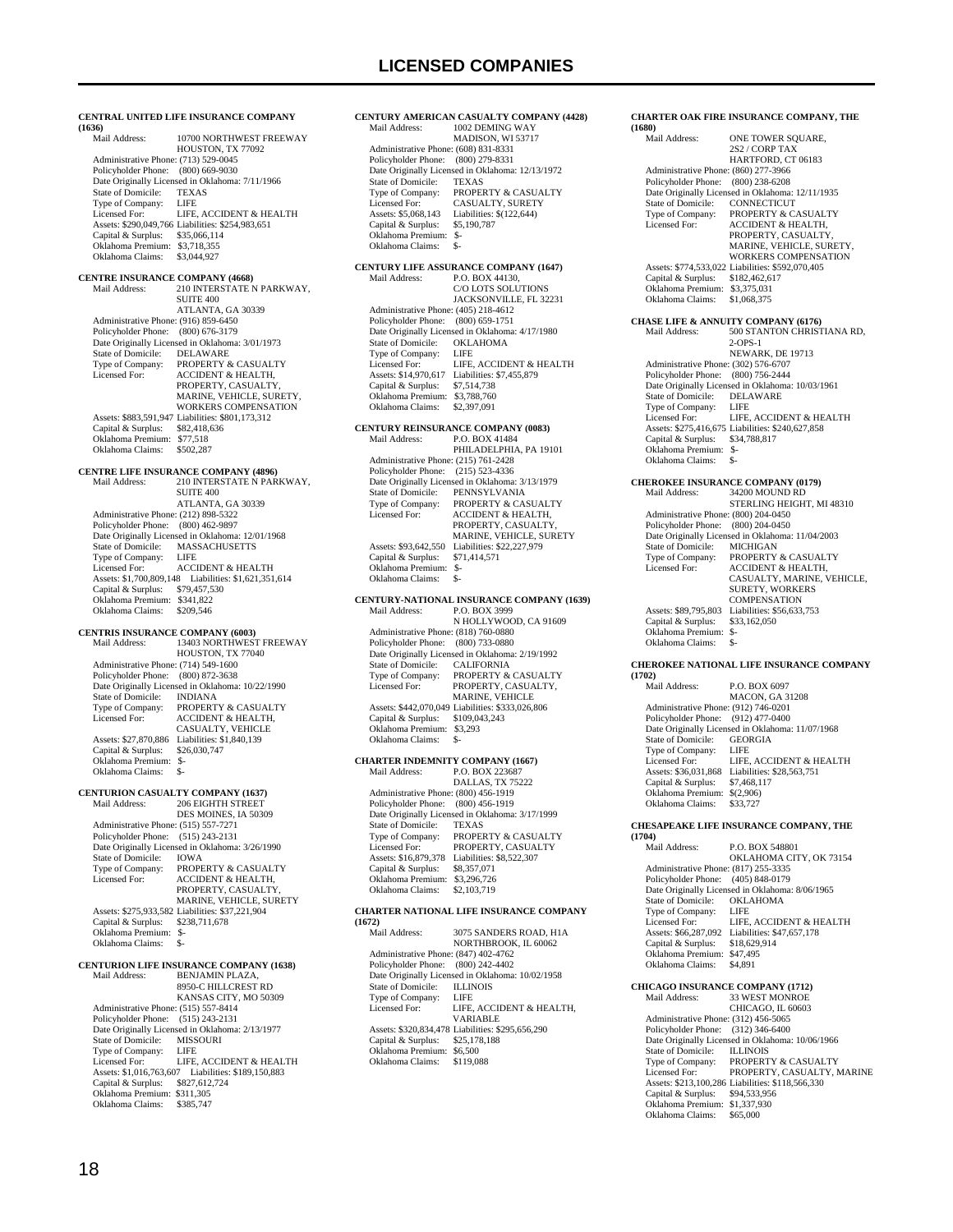**CHICAGO TITLE INSURANCE COMPANY (1728)**<br>Mail Address: 171 N CLARK STREET. 171 N CLARK STREET, 8TH FLOOR CHICAGO, IL 60601 Administrative Phone: (805) 696-7000 Policyholder Phone: (800) 442-4303 Patte Originally Licensed in Oklahoma: 7/05/1962<br>State of Domicile: MISSOURI State of Domicile: MISSOURI<br>Type of Company: TITLE COMPANY Type of Company: Licensed For: TITLE Assets: \$1,322,154,410 Liabilities: \$822,996,854 Capital & Surplus: \$499,157,557 Oklahoma Premium: \$7,072,954 Oklahoma Claims: \$116,549 **CHRISTIAN FIDELITY LIFE INSURANCE COMPANY (0832)** 2721 NORTH CENTRAL AVENUE PHOENIX, AZ 85004 Administrative Phone: (602) 263-6697 Policyholder Phone: (972) 937-4420 Policylioner Fibric. (972) 337-4420<br>Date Originally Licensed in Oklahoma: 5/01/1939<br>State of Domicile: TEXAS State of Domicile: TEXA<br>Type of Company: LIFE Type of Company:<br>Licensed For: LIFE, ACCIDENT & HEALTH Assets: \$83,129,803 Liabilities: \$61,026,767 Capital & Surplus: \$22,103,037 Oklahoma Premium: \$247,967 Oklahoma Claims: \$190,290 **CHUBB INDEMNITY INSURANCE COMPANY (7808)**<br>Mail Address: P.O. BOX 1615 P.O. BOX 1615 WARREN, NJ 07061 Administrative Phone: (908) 903-2525 Policyholder Phone: (908) 903-2012 Date Originally Licensed in Oklahoma: 6/07/1955<br>State of Domicile: NEW YORK State of Domicile:<br>Type of Company: Type of Company: PROPERTY & CASUALTY<br>Licensed For: PROPERTY, CASUALTY, Licensed For: PROPERTY, CASUALTY, MARINE, VEHICLE, SURETY, WORKERS COMPENSATION Assets: \$154,798,969 Liabilities: \$122,931,315 Capital & Surplus: \$31,867,654 Oklahoma Premium: \$326,193 Oklahoma Claims: \$249,731 **CHUBB NATIONAL INSURANCE COMPANY (1748)**<br>Mail Address: P.O. BOX 1615 Mail Address: P.O. BOX 1615 WARREN, NJ 07061 Administrative Phone: (908) 903-2525 Policyholder Phone: (908) 903-2000 Date Originally Licensed in Oklahoma: 3/10/1998<br>State of Domicile: INDIANA State of Domicile:<br>Type of Company: Type of Company: PROPERTY & CASUALTY<br>Licensed For: ACCIDENT & HEALTH ACCIDENT & HEALTH, PROPERTY, CASUALTY, MARINE, VEHICLE, SURETY, WORKERS COMPENSATION Assets: \$125,047,860 Liabilities: \$93,532,794 Capital & Surplus: \$31,515,066 Oklahoma Premium: \$- Oklahoma Claims: \$-**CHURCH MUTUAL INSURANCE COMPANY (1750)**<br>Mail Address: 3000 SCHUSTER LANE Mail Address: 3000 SCHUSTER LANE MERRILL, WI 54452 Administrative Phone: (715) 536-5577 Policyholder Phone: (800) 554-2642 Date Originally Licensed in Oklahoma: 1/10/1979 State of Domicile:<br>Type of Company: State of Domicile: WISCONSIN<br>Type of Company: PROPERTY & CASUALTY<br>Licensed For: PROPERTY, CASUALTY, PROPERTY, CASUALTY, MARINE, VEHICLE, WORKERS COMPENSATION Assets: \$735,706,803 Liabilities: \$530,538,161 Capital & Surplus: \$205,168,642 Oklahoma Premium: \$10,602,118 Oklahoma Claims: \$6,770,072 **CIGNA LIFE INSURANCE COMPANY (1751)** 1601 CHESTNUT STREET TL18A PHILADELPHIA, PA 19192 Administrative Phone: (215) 761-2461 Policyholder Phone: (860) 726-6000 Date Originally Licensed in Oklahoma: 11/18/1986<br>State of Domicile: CONNECTICUT CONNECTICUT<br>LIFE Type of Company:<br>Licensed For: LIFE, ACCIDENT & HEALTH, VARIABLE Assets: \$36,983,263 Liabilities: \$26,625,378<br>Capital & Surplus: \$10,357,885 Capital & Surplus: \$10,357,885 Oklahoma Premium: \$- Oklahoma Claims: \$22,956

**CIM INSURANCE CORPORATION (1768)**<br>Mail Address: 300 GALLERIA OFF 300 GALLERIA OFFICENTRE, **SUITE 200**  SOUTHFIELD, MI 48034 Administrative Phone: (248) 263-6975 Policyholder Phone: (770) 677-5300 Date Originally Licensed in Oklahoma: 2/14/1966 State of Domicile: MICHIGAN<br>Type of Company: PROPERTY PROPERTY & CASUALTY<br>PROPERTY, CASUALTY Licensed For: PROPERTY, CASUALTY Assets: \$33,505,430 Liabilities: \$18,849,885 Capital & Surplus: \$14,655,545 Oklahoma Premium: \$54,701<br>Oklahoma Claims: \$37,441 Oklahoma Claims: \$37,441 **CINCINNATI CASUALTY COMPANY, THE (6994)**<br>Mail Address: P.O. BOX 145496 P.O. BOX 145496 CINCINNATI, OH 45250 Administrative Phone: (513) 870-2000 Policyholder Phone: (513) 870-2000 Date Originally Licensed in Oklahoma: 11/04/1982<br>State of Domicile: OHIO State of Domicile:<br>Type of Company: Type of Company: PROPERTY & CASUALTY<br>Licensed For: ACCIDENT & HEALTH ACCIDENT & HEALTH, PROPERTY, CASUALTY MARINE, VEHICLE, WORKERS COMPENSATION Assets: \$321,085,002 Liabilities: \$68,566,801 Capital & Surplus: \$252,518,201 Oklahoma Premium: \$93,823 Oklahoma Claims: \$43,895 **CINCINNATI INSURANCE COMPANY, THE (1782)** Mail Address: P.O. BOX 145496 CINCINNATI, OH 45250 Administrative Phone: (513) 870-2000 Policyholder Phone: (513) 870-2000 Date Originally Licensed in Oklahoma: 11/15/1982 State of Domicile:<br>Type of Company: State of Domicile: OHIO<br>Type of Company: PROPERTY & CASUALTY<br>Licensed For: ACCIDENT & HEALTH, ACCIDENT & HEALTH, PROPERTY, CASUALTY MARINE, VEHICLE, SURETY, WORKERS COMPENSATION Assets: \$7,627,233,044 Liabilities: \$4,847,417,373 Capital & Surplus: \$2,779,815,671 Oklahoma Premium: \$361,515 Oklahoma Claims: \$643,255 **CINCINNATI LIFE INSURANCE COMPANY, THE (1783)** Mail Address: P.O. BOX 145496 CINCINNATI, OH 45250 Administrative Phone: (513) 870-2000 Policyholder Phone: (513) 870-2000 Date Originally Licensed in Oklahoma: 12/02/1987<br>State of Domicile: OHIO State of Domicile: OHIC<br>Type of Company: I IEE Type of Company: Licensed For: LIFE, ACCIDENT & HEALTH Assets: \$1,994,255,414 Liabilities: \$1,597,836,403 Capital & Surplus: \$396,419,011 Oklahoma Premium: \$466,468 Oklahoma Claims: \$96,000 **CITICORP LIFE INSURANCE COMPANY (2668)** Mail Address: ONE TOWER SQUARE,<br>  $2S2 / CORP TAX$  HARTFORD, CT 06183 Administrative Phone: (860) 277-5317 Policyholder Phone: (800) 497-4860 Date Originally Licensed in Oklahoma: 10/06/1978<br>State of Domicile: ARIZONA State of Domicile: ARIZ<br>Type of Company: LIFE Type of Company:<br>Licensed For: LIFE, ACCIDENT & HEALTH, VARIABLE Assets: \$1,043,678,321 Liabilities: \$232,618,554 Capital & Surplus: \$811,059,767 Oklahoma Premium: \$9,270 Oklahoma Claims: \$5,138 **CITIZENS INSURANCE COMPANY OF AMERICA (1824)** Mail Address: P.O. BOX 149151 AUSTIN, TX 78714 Administrative Phone: (512) 837-7100 Policyholder Phone: (800) 880-5044 Date Originally Licensed in Oklahoma: 8/20/1962 State of Domicile: COLORADO Type of Company: LIFE<br>Licensed For: LIFE, ACCIDENT & HEALTH Licensed For: LIFE, ACCIDENT & HEALTH Assets: \$259,766,683 Liabilities: \$205,669,081

 Capital & Surplus: \$54,097,601 Oklahoma Premium: \$1,931,270 Oklahoma Claims: \$2,833,658

**CITIZENS USA LIFE INSURANCE COMPANY (1566)** Mail Address: 809 W DETWEILLER DR PEORIA, IL 61615 Administrative Phone: (512) 837-7100 Policyholder Phone: (800) 880-5044 Date Originally Licensed in Oklahoma: 10/02/1970<br>State of Domicile: ILLINOIS State of Domicile: Type of Company:<br>Licensed For: Type of Company: LIFE<br>
Licensed For: LIFE, ACCIDENT & HEALTH<br>
Assets: \$5,970,676 Liabilities: \$1,133,882 Assets: \$5,970,676 Liabilities: \$1,133,882 Capital & Surplus: Oklahoma Premium: \$- Oklahoma Claims: \$- **CLARENDON NATIONAL INSURANCE COMPANY (1544)** 1177 AVE OF THE AMERICAS, 44 & 45 FLOOR NEW YORK, NY 10036 Administrative Phone: (212) 836-9700 Policyholder Phone: (212) 805-9700 Date Originally Licensed in Oklahoma: 5/19/1951 State of Domicile: NEW JERSEY<br>Type of Company: PROPERTY & Type of Company: PROPERTY & CASUALTY<br>Licensed For: ACCIDENT & HEALTH, PROPERTY, CASUALTY, MARINE, VEHICLE, SURETY, WORKERS COMPENSATION Assets: \$1,762,028,111 Liabilities: \$1,180,377,561 Capital & Surplus: \$581,650,550 Oklahoma Premium: \$3,289,502 Oklahoma Claims: \$17,080,651 **CLARENDON SELECT INSURANCE COMPANY (8842)** Mail Address: 2600 WESTHALL LANE, SUITE 400 MAITLAND, FL 32751 Administrative Phone: (850) 386-1115<br>Policyholder Phone: (800) 800-4242 Policyholder Phone: Date Originally Licensed in Oklahoma: 6/26/1986 State of Domicile:<br>Type of Company: State of Domicile: FLORIDA<br>Type of Company: PROPERTY & CASUALTY<br>Licensed For: ACCIDENT & HEALTH, ACCIDENT & HEALTH, PROPERTY, CASUALTY MARINE, VEHICLE, SURETY Assets: \$49,167,460 Liabilities: \$20,817,873<br>Capital & Surplus: \$28,349,587 Capital & Surplus: Oklahoma Premium: \$- Oklahoma Claims: **CLARICA LIFE INSURANCE COMPANY-U.S (8836)** P.O. BOX 2907 FARGO, ND 58108 Administrative Phone: (262) 641-4044 Policyholder Phone: (800) 283-5433 Date Originally Licensed in Oklahoma: 2/29/1976 State of Domicile: NORTH DAKOTA<br>Type of Company: LIFE Type of Company: LIFE<br>Licensed For: LIFE, ACCIDENT & HEALTH Licensed For: LIFE, ACCIDENT & HEALTH Assets: \$2,963,278,682 Liabilities: \$2,787,796,908 Capital & Surplus: \$175,481,774 Oklahoma Premium: \$7,491,847 Oklahoma Claims: \$4,990,764 **CLEARWATER INSURANCE COMPANY (7440)** Mail Address: 300 FIRST STAMFORD PLACE STAMFORD, CT 06902 Administrative Phone: (203) 977-8024 Policyholder Phone: (203) 977-8000 Date Originally Licensed in Oklahoma: 3/01/1975 State of Domicile: DELAWARE Type of Company: PROPERTY & CASUALTY<br>Licensed For: ACCIDENT & HEALTH, Licensed For: ACCIDENT & HEALTH, PROPERTY, CASUALTY, MARINE, VEHICLE, SURETY Assets: \$1,005,690,932 Liabilities: \$448,648,360 Capital & Surplus: \$557,042,572 Oklahoma Premium: \$- Oklahoma Claims: **CMG MORTGAGE ASSURANCE COMPANY (4189)** 2000 HERITAGE WAY WAVERLY, IA 50677 Administrative Phone: (800) 288-1970 Policyholder Phone: (800) 909-4264 Date Originally Licensed in Oklahoma: 9/07/1982 State of Domicile: WISCONSIN Type of Company: PROPERTY & CASUALTY<br>Licensed For: CASUALTY Licensed For:<br>Assets: \$8,890,230 Liabilities: \$605,888<br>\$8,284,342 Capital & Surplus: \$8,284,342 Oklahoma Premium: \$- Oklahoma Claims: \$-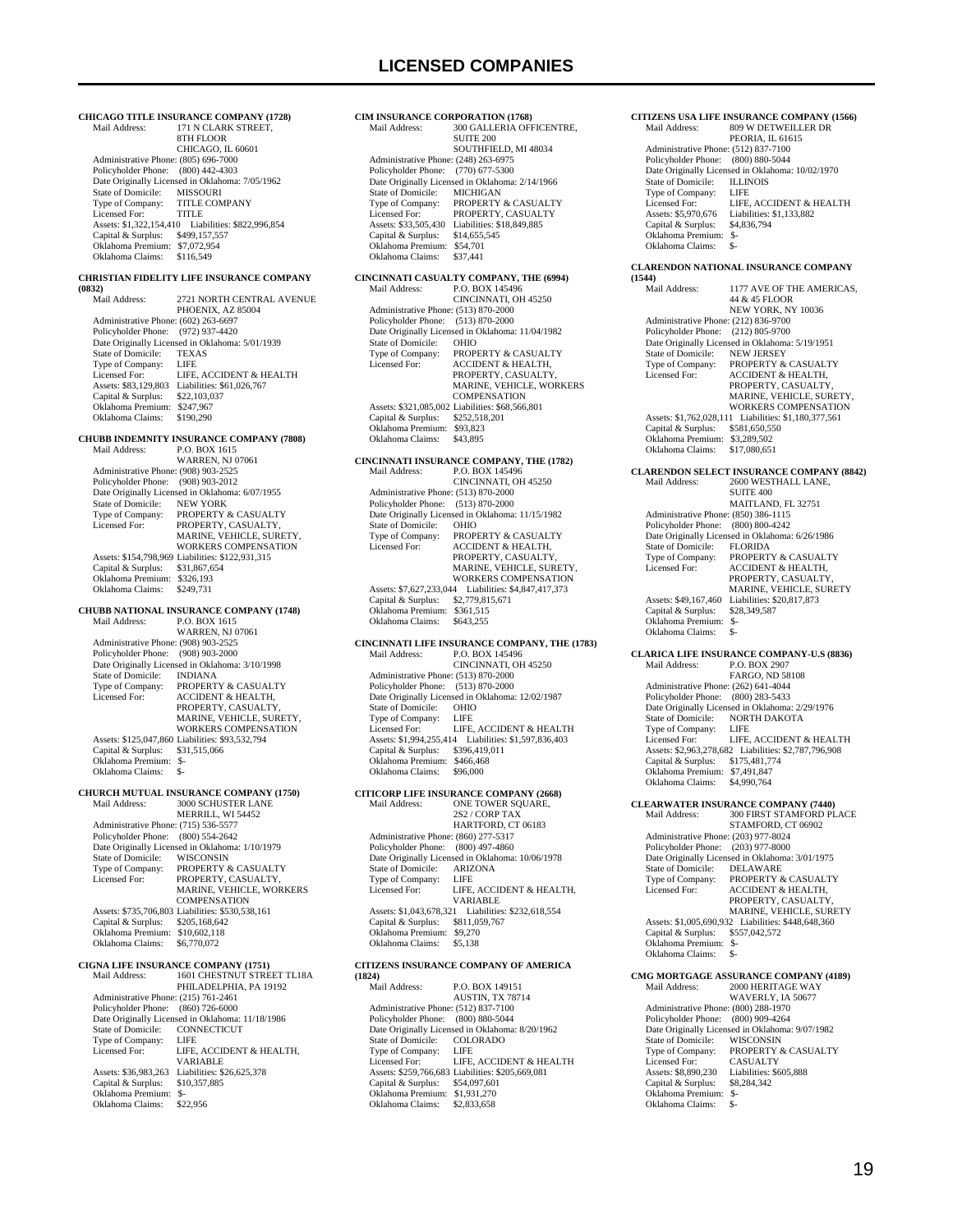**CMG MORTGAGE INSURANCE COMPANY (4220)**<br>Mail Address: 2000 HERITAGE WAY 2000 HERITAGE WAY WAVERLY, IA 50677 Administrative Phone: (800) 288-1970 Policyholder Phone: (800) 383-4264 Date Originally Licensed in Oklahoma: 12/16/1968<br>State of Domicile: WISCONSIN State of Domicile:<br>Type of Company: Type of Company: PROPERTY & CASUALTY<br>Licensed For: CASUALTY Licensed For: CASUALTY Assets: \$219,813,057 Liabilities: \$128,025,565 Capital & Surplus: \$91,787,492 Oklahoma Premium: \$690,956 Oklahoma Claims: \$48,118 **CNA GROUP LIFE ASSURANCE COMPANY (3104)** Mail Address: CNA PLAZA, 333 WABASH AVENUE CHICAGO, IL 60685 Administrative Phone: (312) 822-5000 Policyholder Phone: (312) 822-5000 Date Originally Licensed in Oklahoma: 5/04/1960<br>State of Domicile: ILLINOIS State of Domicile: ILLIN<br>Type of Company: LIFE Type of Company: LIFE<br>Licensed For: LIFE, ACCIDENT & HEALTH Licensed For: LIFE, ACCIDENT & HEALTH Assets: \$2,394,900,889 Liabilities: \$1,917,798,565 Capital & Surplus: \$477,102,325 Oklahoma Premium: \$257,367 Oklahoma Claims: \$124,618 **COLOGNE REINSURANCE COMPANY OF AMERICA (1872)** FINANCIAL CENTRE. P.O. BOX 120044 STAMFORD, CT 06912 Administrative Phone: (203) 328-5836 Policyholder Phone: (203) 328-5000 Date Originally Licensed in Oklahoma: 11/05/1979 State of Domicile: CONNECTICUT<br>Type of Company: PROPERTY & CA Type of Company: PROPERTY & CASUALTY<br>Licensed For: ACCIDENT & HEALTH. ACCIDENT & HEALTH. PROPERTY, CASUALTY, MARINE, VEHICLE Assets: \$80,718,040 Liabilities: \$44,355,262<br>Capital & Surplus: \$36,362,778 Capital & Surplus: Oklahoma Premium: \$- Oklahoma Claims: **COLONIAL AMERICAN CASUALTY AND SURETY COMPANY (1875)**<br>Mail Address: 3910 KESWICK ROADACE BALTIMORE, MD 21211 Administrative Phone: (847) 605-3459 Policyholder Phone: (800) 605-6030 Date Originally Licensed in Oklahoma: 9/29/1995<br>State of Domicile: MARYLAND State of Domicile:<br>Type of Company: Type of Company: PROPERTY & CASUALTY<br>Licensed For: PROPERTY. CASUALTY PROPERTY, CASUALTY, MARINE, VEHICLE, SURETY, WORKERS COMPENSATION Assets: \$20,273,042 Liabilities: \$172,914 Capital & Surplus: \$20,100,128 Oklahoma Premium: \$39,433 Oklahoma Claims: \$454,933 **COLONIAL LIFE & ACCIDENT INSURANCE COMPANY (1880)** Mail Address: P.O. BOX 1365 COLUMBIA, SC 29202 Administrative Phone: (423) 755-6830 Policyholder Phone: (803) 798-7000 Date Originally Licensed in Oklahoma: 7/31/1958<br>State of Domicile: SOUTH CAROLINA SOUTH CAROLINA<br>LIFE Type of Company: Licensed For: LIFE, ACCIDENT & HEALTH Assets: \$1,352,966,197 Liabilities: \$1,125,918,659 Capital & Surplus: \$227,047,538 Oklahoma Premium: \$4,156,769 Oklahoma Claims: \$1,695,122 **COLONIAL PENN LIFE INSURANCE COMPANY (1896)** 399 MARKET STREET. 5TH FLOOR PHILADELPHIA, PA 19181 Administrative Phone: (215) 928-6420 Policyholder Phone: (800) 523-9100 Date Originally Licensed in Oklahoma: 11/14/1966<br>State of Domicile: PENNSYLVANIA State in Ormanomia: 11<br>PENNSYLVANIA<br>LIFE Type of Company:<br>Licensed For: LIFE, ACCIDENT & HEALTH Assets: \$781,063,921 Liabilities: \$740,819,183 Capital & Surplus: \$40,244,738 Oklahoma Premium: \$1,355,059 Oklahoma Claims: \$1,121,011

#### **COLONIAL SURETY COMPANY (0545)**<br>Mail Address: 50 CHESTNUT RI 50 CHESTNUT RIDGE ROAD MONTVALE, NJ 07645 Administrative Phone: (201) 573-8788 Policyholder Phone: (201) 573-8788 Date Originally Licensed in Oklahoma: 11/15/2000<br>State of Domicile: PENNSYLVANIA State of Domicile: PENNSYLVANIA<br>Type of Company: PROPERTY & CAS Type of Company: PROPERTY & CASUALTY<br>Licensed For: SURETY Licensed For: SURETY Assets: \$10,313,859 Liabilities: \$5,870,215 Capital & Surplus: \$4,443,644 Oklahoma Premium: \$2,522 Oklahoma Claims: \$-**COLORADO BANKERS LIFE INSURANCE COMPANY (1900)** 5990 GREENWOOD PLAZA BLVD, SUITE 325 ENGLEWOOD, CO 80111 Administrative Phone: (303) 220-8500 Policyholder Phone: (800) 367-7814 Date Originally Licensed in Oklahoma: 6/30/1983 State of Domicile: COLORADO<br>Type of Company: LIFE Type of Company:<br>Licensed For: LIFE, ACCIDENT & HEALTH Assets: \$117,684,513 Liabilities: \$94,504,557<br>Capital & Surplus: \$23,179,955 Capital & Surplus: \$23,179,955 Oklahoma Premium: \$379,282 Oklahoma Claims: \$76,490 **COLORADO WESTERN INSURANCE COMPANY (1906)** Mail Address: WHEAT RIDGE, CO 80034 Administrative Phone: (303) 854-2842 Policyholder Phone: (303) 425-5950 Date Originally Licensed in Oklahoma: 9/10/1993<br>State of Domicile: COLOR ADO State of Domicile:<br>Type of Company: PROPERTY & CASUALTY Licensed For: CASUALTY, SURETY Assets: \$17,261,183 Liabilities: \$19,203,641 Capital & Surplus: \$(1,942,458) Oklahoma Premium: \$349,690<br>Oklahoma Claims: \$162,140 Oklahoma Claims: **COLUMBIA MUTUAL INSURANCE COMPANY (1913)** Mail Address: P.O. BOX 618 COLUMBIA, MO 65205 Administrative Phone: (573) 474-6193<br>Policyholder Phone: (800) 877-3579 Policyholder Phone: Date Originally Licensed in Oklahoma: 10/08/1986<br>State of Domicile: MISSOURI State of Domicile:<br>Type of Company: PROPERTY & CASUALTY Licensed For: PROPERTY, CASUALTY, MARINE, SURETY, WORKERS **COMPENSATION**  Assets: \$218,680,294 Liabilities: \$111,925,592 Capital & Surplus: \$106,754,702 Oklahoma Premium: \$- Oklahoma Claims: **COLUMBIA NATIONAL INSURANCE COMPANY (1911)** P.O. BOX 618 COLUMBIA, MO 65205 Administrative Phone: (573) 474-6193 Policyholder Phone: (800) 877-3579 Policylonder Fibric. (600) 677-5577<br>Date Originally Licensed in Oklahoma: 8/08/1997<br>State of Domicile: NEBRASKA State of Domicile:<br>Type of Company: Type of Company: PROPERTY & CASUALTY Licensed For: PROPERTY, CASUALTY, MARINE, SURETY, WORKERS **COMPENSATION** Assets: \$62,242,672 Liabilities: \$42,170,620<br>Capital & Surplus: \$20,072,052 Capital  $&$  Surplus: Oklahoma Premium: \$10,558,442 Oklahoma Claims: **COLUMBIA UNIVERSAL LIFE INSURANCE COMPANY (3843)** 200 WADE HAMPTON BLVD GREENVILLE, SC 29615 Administrative Phone: (800) 880-1370 Policyholder Phone: (800) 880-1370 Date Originally Licensed in Oklahoma: 6/09/1983<br>State of Domicile: TEXAS State of Domicile: TEXA<br>Type of Company: LIFE Type of Company: LIFE<br>Licensed For: LIFE, ACCIDENT & HEALTH Licensed For: LIFE, ACCIDENT & HEALTH Assets: \$205,790,002 Liabilities: \$176,412,930 Capital & Surplus: \$29,377,072

Oklahoma Premium: \$535,620 Oklahoma Claims: \$1,191,977

#### **COLUMBIAN LIFE INSURANCE COMPANY (1923)** VESTAL PARKWAY EAST, P.O. BOX 1381 BINGHAMTON, NY 13902 Administrative Phone: (607) 724-2472 Policyholder Phone: (607) 724-2472 Date Originally Licensed in Oklahoma: 3/14/2000<br>State of Domicile: ILLINOIS State of Domicile: ILLIN<br>Type of Company: I JFE Type of Company: LIFE<br>Licensed For: LIFE, ACCIDENT & HEALTH Licensed For: LIFE, ACCIDENT & HEALTH Assets: \$212,124,294 Liabilities: \$183,754,239 Capital & Surplus: \$28,370,055 Oklahoma Premium: \$431,942 Oklahoma Claims: \$342,341 **COLUMBIAN MUTUAL LIFE INSURANCE COMPANY (1921)** P.O. BOX 1381, VESTAL PARKWAY EAST BINGHAMTON, NY 13902 Administrative Phone: (602) 724-2472 Policyholder Phone: (607) 724-2472 Date Originally Licensed in Oklahoma: 2/11/1993<br>State of Domicile: NEW YORK State of Domicile: NEW<br>Type of Company: LIFE Type of Company: LIFE<br>
Licensed For: LIFE, ACCIDENT & HEALTH Licensed For: LIFE, ACCIDENT & HEALTH Assets: \$322,125,861 Liabilities: \$284,682,803 Capital & Surplus: \$37,443,058 Oklahoma Premium: \$217,249 Oklahoma Claims: \$144,874 **COLUMBIAN NATIONAL TITLE INSURANCE COMPANY (1917)** Mail Address: P.O. BOX 1515 TOPEKA, KS 66601 Administrative Phone: (913) 232-4365

| Administrative Phone: (913) 232-4365             |
|--------------------------------------------------|
| Policyholder Phone: (785) 232-4365               |
| Date Originally Licensed in Oklahoma: 12/01/1980 |
| <b>KANSAS</b>                                    |
| <b>TITLE COMPANY</b>                             |
| <b>TITLE</b>                                     |
| Liabilities: \$4,336,576                         |
| \$5,912,839                                      |
| \$620,541                                        |
| \$(341)                                          |
|                                                  |

### **COLUMBUS LIFE INSURANCE COMPANY (1918)**

P.O. BOX 5737 CINCINNATI, OH 45201 Administrative Phone: (513) 629-1425 Policyholder Phone: (513) 361-6775 Date Originally Licensed in Oklahoma: 3/29/1990 State of Domicile: OHIO<br>Type of Company: LIFE Type of Company:<br>Licensed For: LIFE, ACCIDENT & HEALTH, **VEHICLE**  Assets: \$2,228,006,458 Liabilities: \$1,960,633,076 Capital & Surplus: \$267,373,382 Oklahoma Premium: \$4,841,679 Oklahoma Claims: \$3,902,667

#### **COMBINED INSURANCE COMPANY OF AMERICA**

**(1920)**  $1000$ N MILWAUKEE AVENUE GLENVIEW, IL 60025 Administrative Phone: (312) 701-3955 Policyholder Phone: (800) 225-4500 Date Originally Licensed in Oklahoma: 10/23/1939 State of Domicile: ILLINOIS Type of Company: LIFE LIFE, ACCIDENT & HEALTH Assets: \$2,436,017,389 Liabilities: \$1,736,220,596 Capital & Surplus: \$699,796,793 Oklahoma Premium: \$8,369,064 Oklahoma Claims: \$4,876,321

#### **COMBINED UNDERWRITERS LIFE INSURANCE COMPANY (1922)**

| COMIL AIN L (1944)                   |                                                  |
|--------------------------------------|--------------------------------------------------|
| Mail Address:                        | <b>P.O. BOX 2503</b>                             |
|                                      | <b>TYLER, TX 75710</b>                           |
| Administrative Phone: (903) 597-3761 |                                                  |
|                                      | Policyholder Phone: (800) 872-6339               |
|                                      | Date Originally Licensed in Oklahoma: 10/09/1980 |
| State of Domicile:                   | <b>TEXAS</b>                                     |
| Type of Company:                     | LIFE                                             |
| Licensed For:                        | LIFE. ACCIDENT & HEALTH                          |
| Assets: \$19,217,551                 | Liabilities: \$13,106,562                        |
| Capital & Surplus:                   | \$6,110,988                                      |
| Oklahoma Premium:                    | \$2,755,638                                      |
| Oklahoma Claims:                     | \$1,205,960                                      |
|                                      |                                                  |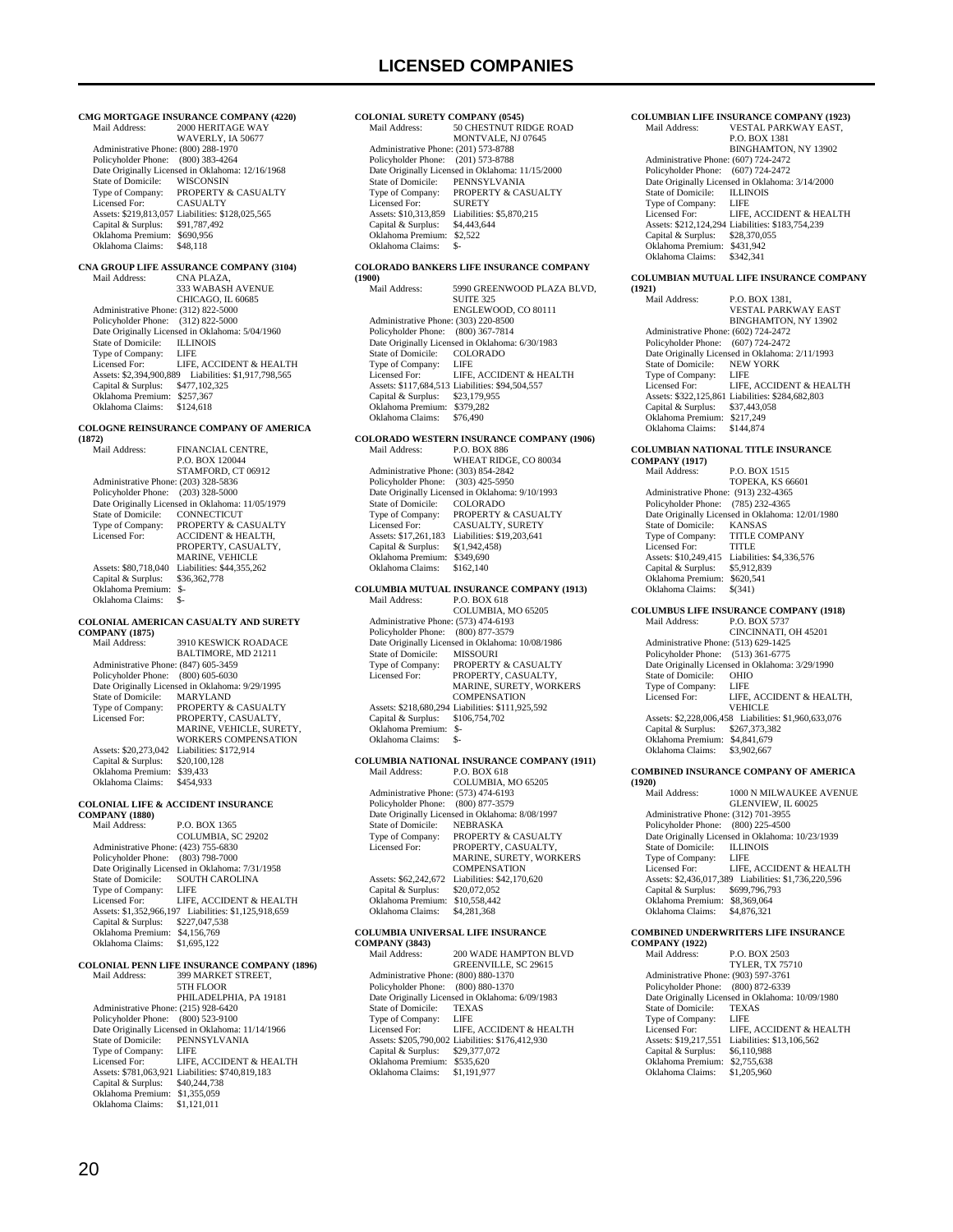**COMMERCE & INDUSTRY INSURANCE COMPANY (1928)** 70 PINE STREET, 4TH FLOOR NEW YORK CITY, NY 10270 Administrative Phone: (212) 770-8164 Policyholder Phone: (212) 770-7000 Patte Originally Licensed in Oklahoma: 8/26/1958<br>State of Domicile: NEW YORK State of Domicile:<br>Type of Company: Type of Company: PROPERTY & CASUALTY<br>Licensed For: PROPERTY, CASUALTY, PROPERTY, CASUALTY, MARINE, VEHICLE, SURETY, WORKERS COMPENSATION Assets: \$4,608,771,276 Liabilities: \$3,365,479,719 Capital & Surplus: \$1,243,291,557 Oklahoma Premium: \$27,852,639 Oklahoma Claims: \$8,698,335 **COMMERCE TITLE INSURANCE COMPANY (0093)** Mail Address: 2828 N HARWOOD STREET DALLAS, TX 75201 Administrative Phone: (214) 758-7314 Policyholder Phone: (214) 758-7807 Date Originally Licensed in Oklahoma: 2/04/2002<br>State of Domicile: CALIFORNIA State of Domicile: CALIFORNIA Type of Company: TITLE COMPANY Licensed For: TITLE Assets: \$17,656,823 Liabilities: \$7,419,542 Capital & Surplus: \$10,237,281 Oklahoma Premium: \$- Oklahoma Claims: \$- **COMMERCIAL CASUALTY INSURANCE COMPANY (1941)** P.O. BOX 14910 LAS VEGAS, NY 89114 Administrative Phone: (702) 838-8233 Policyholder Phone: (888) 690-0769 Date Originally Licensed in Oklahoma: 7/02/1999<br>State of Domicile: CALIFORNIA State of Domicile:<br>Type of Company:<br>Licensed For: PROPERTY & CASUALTY PROPERTY, CASUALTY, WORKERS COMPENSATION Assets: \$33,955,059 Liabilities: \$23,560,331<br>Capital & Surplus: \$10,394,730 Capital & Surplus: Oklahoma Premium: \$- Oklahoma Claims: **COMMERCIAL GUARANTY INSURANCE COMPANY (1942)** ONE TOWER SOUARE, 4CR HARTFORD, CT 06183 Administrative Phone: (800) 527-2416 Policyholder Phone: (800) 527-2416 Date Originally Licensed in Oklahoma: 12/28/1989<br>State of Domicile: DELAWARE State of Domicile:<br>Type of Company: Type of Company: PROPERTY & CASUALTY<br>Licensed For: ACCIDENT & HEALTH, ACCIDENT & HEALTH, PROPERTY, CASUALTY, MARINE, VEHICLE Assets: \$34,891,117 Liabilities: \$2,296,499<br>Capital & Surplus: \$32,594.618  $Capital & Surplus:$  Oklahoma Premium: \$- Oklahoma Claims: \$-**COMMERCIAL INSURANCE COMPANY OF NEWARK, NJ. (1944)** CNA PLAZA. CORPORATE TAX-25S-G CHICAGO, IL 60685 Administrative Phone: (312) 822-2018 Policyholder Phone: (312) 822-5000 Date Originally Licensed in Oklahoma: 8/21/1922 State of Domicile: Type of Company: PROPERTY & CASUALTY<br>Licensed For: ACCIDENT & HEALTH, ACCIDENT & HEALTH, PROPERTY, CASUALTY MARINE, VEHICLE, SURETY, WORKERS COMPENSATION Assets: \$48,722,957 Liabilities: \$1,462,441<br>Capital & Surplus: \$47,260,516 Capital & Surplus: Oklahoma Premium: \$-<br>Oklahoma Claims: \$7,215 Oklahoma Claims: **COMMERCIAL LOAN INSURANCE CORPORATION (1952)** 3003 OAK ROAD WALNUT CREEK, CA 94597 Administrative Phone: (414) 274-3888 Policyholder Phone: (800) 288-1970 Date Originally Licensed in Oklahoma: 12/13/1967 State of Domicile: WISCONSIN<br>Type of Company: PROPERTY & Type of Company: PROPERTY & CASUALTY<br>Licensed For: PROPERTY, SURETY PROPERTY, SURETY Assets: \$9,695,248 Liabilities: \$1,038,900<br>Capital & Surplus: \$8,656,348

Capital & Surplus: Oklahoma Premium: \$- Oklahoma Claims: \$-

#### **COMMERCIAL TRAVELERS MUTUAL INSURANCE COMPANY** (1986) GENESSE STREET

|                                      | <b>70 COMMERCE TRAVEL BLDG</b>                   |
|--------------------------------------|--------------------------------------------------|
|                                      | <b>UTICA, NY 13502</b>                           |
| Administrative Phone: (315) 797-5200 |                                                  |
| Policyholder Phone: (315) 797-5200   |                                                  |
|                                      | Date Originally Licensed in Oklahoma: 12/29/1989 |
| State of Domicile:                   | <b>NEW YORK</b>                                  |
| Type of Company:                     | LIFE                                             |
| Licensed For:                        | <b>ACCIDENT &amp; HEALTH</b>                     |
| Assets: \$28,253,958                 | Liabilities: \$21,440,503                        |
| Capital & Surplus:                   | \$6,813,455                                      |
| Oklahoma Premium:                    | \$27,639                                         |
| Oklahoma Claims:                     | \$62,306                                         |
|                                      |                                                  |

### **COMMONWEALTH INSURANCE COMPANY OF**

| AMERICA (0048)                       |                                                 |
|--------------------------------------|-------------------------------------------------|
| Mail Address:                        | P.O. BOX 34069                                  |
|                                      | SEATTLE, WA 98124                               |
| Administrative Phone: (604) 683-5511 |                                                 |
| Policyholder Phone:                  | $(206)$ 382-6670                                |
|                                      | Date Originally Licensed in Oklahoma: 9/17/2001 |
| State of Domicile:                   | WASHINGTON                                      |
| Type of Company:                     | <b>PROPERTY &amp; CASUALTY</b>                  |
| Licensed For:                        | PROPERTY, CASUALTY,                             |
|                                      | <b>MARINE, VEHICLE, SURETY</b>                  |
| Assets: \$37,523,228                 | Liabilities: \$18,159,173                       |
| Capital & Surplus:                   | \$19,364,055                                    |
| Oklahoma Premium:                    | \$-                                             |
| Oklahoma Claims:                     |                                                 |

### **COMMONWEALTH LAND TITLE INSURANCE**

| <b>COMPANY (2004)</b>                |                                                  |
|--------------------------------------|--------------------------------------------------|
| Mail Address:                        | 101 GATEWAY CENTRE                               |
|                                      | PARKWAY                                          |
|                                      | RICHMOND. VA 23235                               |
| Administrative Phone: (804) 267-8090 |                                                  |
| Policyholder Phone: (800) 446-7086   |                                                  |
|                                      | Date Originally Licensed in Oklahoma: 9/21/1973  |
| State of Domicile:                   | PENNSYLVANIA                                     |
| Type of Company:                     | <b>TITLE COMPANY</b>                             |
| Licensed For:                        | <b>TITLE</b>                                     |
|                                      | Assets: \$620,660,038 Liabilities: \$451,160,171 |
| Capital & Surplus:                   | \$169,499,867                                    |
| Oklahoma Premium:                    | \$-                                              |
| Oklahoma Claims:                     | \$-                                              |
|                                      |                                                  |

#### **COMMUNITYCARE HMO, INC (1935)**

| <u> commentar a chanal annos ante (abec)</u> |                                                  |
|----------------------------------------------|--------------------------------------------------|
| Mail Address:                                | 218 W 6TH STREET                                 |
|                                              | <b>TULSA, OK 74119</b>                           |
| Administrative Phone: (918) 594-5257         |                                                  |
| Policyholder Phone: (918) 594-5200           |                                                  |
|                                              | Date Originally Licensed in Oklahoma: 11/01/1994 |
| State of Domicile:                           | <b>OKLAHOMA</b>                                  |
| Type of Company:                             | HEALTH MAINT ORG.                                |
| Licensed For:                                | <b>ACCIDENT &amp; HEALTH</b>                     |
| Assets: \$74,298,117                         | Liabilities: \$48,783,472                        |
| Capital & Surplus:                           | \$25,514,645                                     |
| Oklahoma Premium:                            | \$317,720,709                                    |
| Oklahoma Claims:                             |                                                  |
|                                              |                                                  |

#### **COMMUNITYCARE LIFE AND HEALTH INSURANCE**   $COI$

| <b>COMPANY (2015)</b>                |                                                 |
|--------------------------------------|-------------------------------------------------|
| Mail Address:                        | 218 WEST 6TH STREET                             |
|                                      | <b>TULSA, OK 74119</b>                          |
| Administrative Phone: (918) 594-5295 |                                                 |
| Policyholder Phone: (800) 278-7563   |                                                 |
|                                      | Date Originally Licensed in Oklahoma: 6/09/2000 |
| State of Domicile:                   | <b>OKLAHOMA</b>                                 |
| Type of Company:                     | LIFE                                            |
| Licensed For:                        | LIFE. ACCIDENT & HEALTH                         |
| Assets: \$5,579.941                  | Liabilities: \$2,122,124                        |
| Capital & Surplus:                   | \$3,457,817                                     |
| Oklahoma Premium:                    | \$7,777,503                                     |
| Oklahoma Claims:                     | \$5,874,170                                     |
|                                      |                                                 |

#### **COMPANION LIFE INSURANCE COMPANY (2010)** 7909 PARKLANE ROAD,

|                                      | <b>SUITE 200</b>                                |
|--------------------------------------|-------------------------------------------------|
|                                      | COLUMBIA, SC 29223                              |
| Administrative Phone: (803) 264-5042 |                                                 |
| Policyholder Phone: (803) 735-1251   |                                                 |
|                                      | Date Originally Licensed in Oklahoma: 2/19/1987 |
| State of Domicile:                   | SOUTH CAROLINA                                  |
| Type of Company:                     | LIFE                                            |
| Licensed For:                        | LIFE, ACCIDENT & HEALTH                         |
| Assets: \$81,259,705                 | Liabilities: \$33,556,509                       |
| Capital & Surplus:                   | \$47,703,197                                    |
| Oklahoma Premium:                    | \$2,471,973                                     |
| Oklahoma Claims:                     | \$929.782                                       |
|                                      |                                                 |

### **COMPBENEFITS INSURANCE COMPANY (0950)**<br>Mail Address: 100 MANSELL COURT EAS 100 MANSELL COURT EAST, SUITE 400 ROSWELL, GA 30076

| KUS WELL, UA 30070                               |
|--------------------------------------------------|
| Administrative Phone: (770) 998-8936             |
| Policyholder Phone: (800) 633-1262               |
| Date Originally Licensed in Oklahoma: 11/14/1986 |
| <b>TEXAS</b>                                     |
| LIFE                                             |
| LIFE. ACCIDENT & HEALTH                          |
| Liabilities: \$6,932,761                         |
| \$14,717,551                                     |
| \$1,583                                          |
| \$-                                              |
|                                                  |

#### **COMPDENT CORPORATION (2011)**<br>Mail Address: 100 MANSELI 100 MANSELL COURT EAST,

|                                      | <b>SUITE 400</b>                                |
|--------------------------------------|-------------------------------------------------|
|                                      | ROSWELL, GA 30076                               |
| Administrative Phone: (770) 998-8936 |                                                 |
| Policyholder Phone: (770) 998-8936   |                                                 |
|                                      | Date Originally Licensed in Oklahoma: 3/30/2000 |
| State of Domicile:                   | <b>KENTUCKY</b>                                 |
| Type of Company:                     | PREPAID DENTAL PLAN                             |
| Licensed For:                        | <b>ACCIDENT &amp; HEALTH</b>                    |
| Assets: \$6,210,540                  | Liabilities: \$2,134,661                        |
| Capital & Surplus:                   | \$4,075,879                                     |
| Oklahoma Premium:                    | \$21.451.435                                    |
| Oklahoma Claims:                     |                                                 |

#### **COMPSOURCE OKLAHOMA (0011)**<br>Mail Address: P.O. BOX 5350 Mail Address

| Mali Address:                        | רווררר גגווא וווי                                |
|--------------------------------------|--------------------------------------------------|
|                                      | OKLAHOMA CITY, OK 73152                          |
| Administrative Phone: (405) 232-7663 |                                                  |
| Policyholder Phone: (405) 843-7660   |                                                  |
|                                      | Date Originally Licensed in Oklahoma: 1/01/1933  |
| State of Domicile:                   | <b>OKLAHOMA</b>                                  |
| Type of Company:                     | <b>PROPERTY &amp; CASUALTY</b>                   |
| Licensed For:                        | <b>CASUALTY, WORKERS</b>                         |
|                                      | COMPENSATION                                     |
|                                      | Assets: \$887,776,215 Liabilities: \$727,325,252 |
| Capital & Surplus:                   | \$160,450,963                                    |
| Oklahoma Premium:                    | \$222,728,943                                    |
| Oklahoma Claims:                     | \$142,126,873                                    |

#### **CONGRESS LIFE INSURANCE COMPANY (2036)**<br>Mail Address: **LITE WISCONSIN AVE.** 111 E WISCONSIN AVE.

|                                      | <b>SUITE1250</b>                                |
|--------------------------------------|-------------------------------------------------|
|                                      | MILWAUKEE, WI 53202                             |
| Administrative Phone: (414) 765-3235 |                                                 |
| Policyholder Phone: (414) 765-3454   |                                                 |
|                                      | Date Originally Licensed in Oklahoma: 6/30/1983 |
| State of Domicile:                   | <b>ARIZONA</b>                                  |
| Type of Company:                     | LIFE                                            |
| Licensed For:                        | LIFE, ACCIDENT & HEALTH,                        |
|                                      | VARIARI E                                       |
| Assets: \$6,112,635                  | Liabilities: \$184,801                          |
| Capital & Surplus:                   | \$5,927,834                                     |
| Oklahoma Premium:                    | \$-                                             |
| Oklahoma Claims:                     | \$-                                             |
|                                      |                                                 |

#### **CONNECTICUT GENERAL LIFE INSURANCE**   $C<sub>O</sub>$

| COMPANY (2040)                       |                                                        |
|--------------------------------------|--------------------------------------------------------|
| Mail Address:                        | 1601 CHESTNUT STREET, TL18A                            |
|                                      | PHILADELPHIA, PA 19192                                 |
| Administrative Phone: (215) 761-1985 |                                                        |
| Policyholder Phone: (800) 444-2363   |                                                        |
|                                      | Date Originally Licensed in Oklahoma: 3/01/1937        |
| State of Domicile:                   | <b>CONNECTICUT</b>                                     |
| Type of Company:                     | LIFE                                                   |
| Licensed For:                        | LIFE. ACCIDENT & HEALTH.                               |
|                                      | <b>VARIABLE</b>                                        |
|                                      | Assets: \$69,534,824,975 Liabilities: \$66,675,820,494 |
| Capital & Surplus:                   | \$2,859,004,481                                        |
| Oklahoma Premium:                    | \$23,804,669                                           |
| Oklahoma Claims:                     | \$42,427,586                                           |

#### **CONNECTICUT INDEMNITY COMPANY,THE (2048)**

| Mail Address:                        | P.O. BOX 420.                                    |
|--------------------------------------|--------------------------------------------------|
|                                      | 9 FARM SPRINGS DRIVE                             |
|                                      | FARMINGTON, CT 06141                             |
| Administrative Phone: (860) 674-6969 |                                                  |
| Policyholder Phone:                  | $(800)$ 243-7060                                 |
|                                      | Date Originally Licensed in Oklahoma: 7/27/1931  |
| State of Domicile:                   | <b>CONNECTICUT</b>                               |
| Type of Company:                     | PROPERTY & CASUALTY                              |
| Licensed For:                        | <b>ACCIDENT &amp; HEALTH.</b>                    |
|                                      | PROPERTY, CASUALTY,                              |
|                                      | MARINE, VEHICLE, SURETY.                         |
|                                      | <b>WORKERS COMPENSATION</b>                      |
|                                      | Assets: \$150,333,803 Liabilities: \$132,736,569 |
| Capital & Surplus:                   | \$17,597,234                                     |
| Oklahoma Premium:                    | \$910.424                                        |
| Oklahoma Claims:                     | \$1,681,567                                      |
|                                      |                                                  |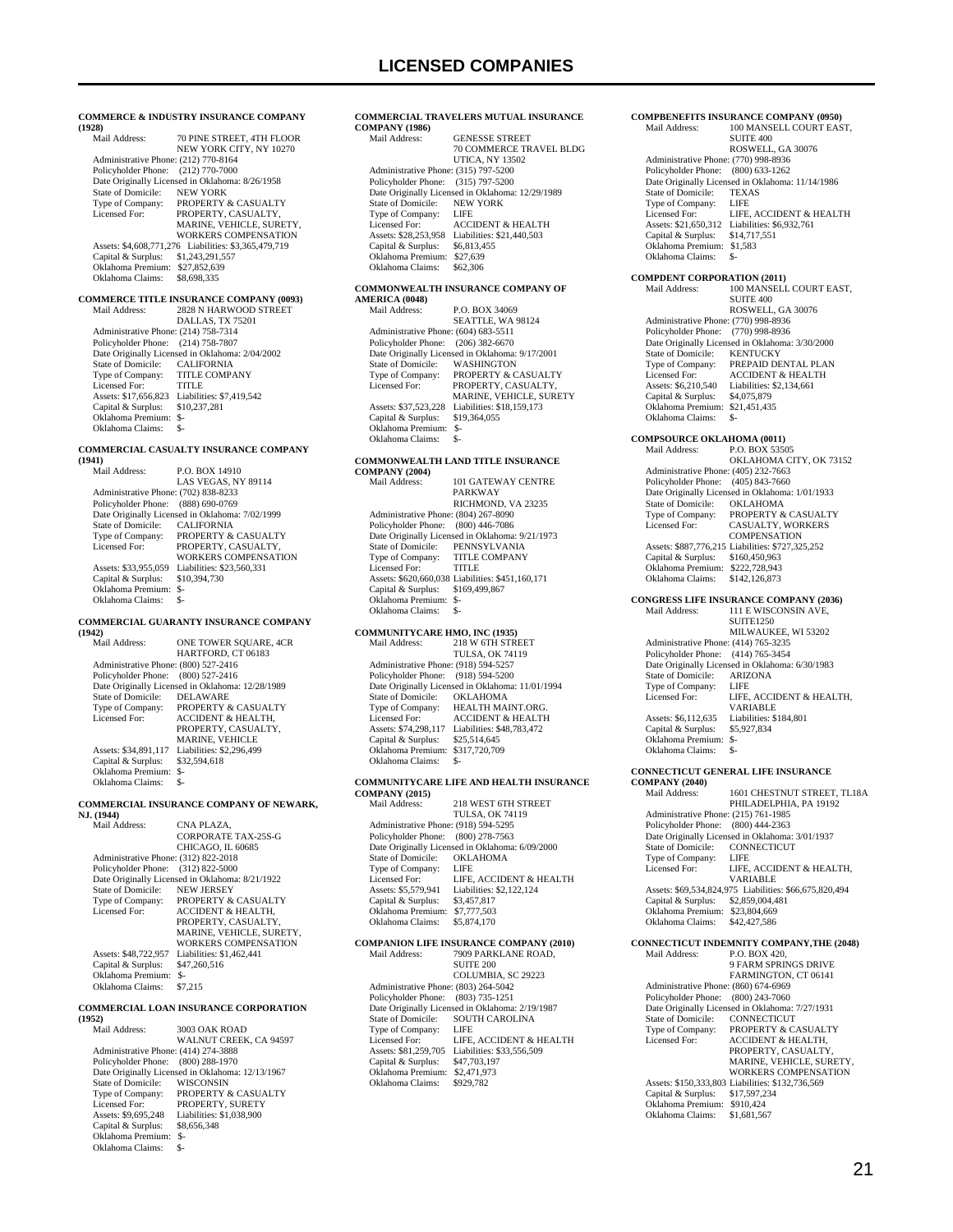**CONNIE LEE INSURANCE COMPANY (7396)**<br>Mail Address: **ONE STATE STREET PI** MEE COMMANY (1556)<br>ONE STATE STREET PLAZA, 15TH FLOOR NEW YORK, NY 10004 Administrative Phone: (212) 668-0340 Policyholder Phone: (800) 221-1854 Date Originally Licensed in Oklahoma: 7/18/1969 State of Domicile: WISCONSIN<br>Type of Company: PROPERTY & PROPERTY & CASUALTY Licensed For: SURETY Assets: \$202,945,479 Liabilities: \$75,631,266 Capital & Surplus: \$127,314,213 Oklahoma Premium: \$- Oklahoma Claims: **CONSECO HEALTH INSURANCE COMPANY (1444)** Mail Address: 11815 N PENNSYLVANIA STREET CARMEL, IN 46032 Administrative Phone: (317) 817-5963 Policyholder Phone: (800) 888-4918 Date Originally Licensed in Oklahoma: 8/12/1977 State of Domicile: ARIZONA Type of Company: LIFE Licensed For: LIFE, ACCIDENT & HEALTH Assets: \$1,834,367,632 Liabilities: \$1,730,648,389 Capital & Surplus: \$103,719,243 Oklahoma Premium: \$11,781,206 Oklahoma Claims: \$4,759,246 **CONSECO INSURANCE COMPANY (0628)**<br>Mail Address: 11815 NORTH PENN: 11815 NORTH PENNSYLVANIA CARMEL, IN 46032 Administrative Phone: (317) 817-6628 Policyholder Phone: (800) 525-7662 Date Originally Licensed in Oklahoma: 6/13/1972<br>State of Domicile: ILLINOIS State of Domicile: Type of Company: LIFE<br>Licensed For: LIFE, LIFE, ACCIDENT & HEALTH Assets: \$5,185,243,981 Liabilities: \$4,829,772,688 Capital & Surplus: \$355,471,293 Oklahoma Premium: \$362,425 Oklahoma Claims: \$6,304,436 **CONSECO LIFE INSURANCE COMPANY (4904)** 11815 NORTH PENNSYLVANIA CARMEL, IN 46032 Administrative Phone: (317) 817-5963 Policyholder Phone: (800) 525-7662 Date Originally Licensed in Oklahoma: 6/15/1964<br>State of Domicile: INDIANA State of Domicile: INDIA<br>Type of Company: LIFE Type of Company:<br>Licensed For: LIFE, ACCIDENT  $\&$  HEALTH Assets: \$4,136,361,350 Liabilities: \$3,936,662,302 Capital & Surplus: \$199,699,048 Oklahoma Premium: \$5,013,353 Oklahoma Claims: \$7,434,720 **CONSECO SENIOR HEALTH INSURANCE COMPANY (0878)** 11815 N PENNSYLVANIA ST CARMEL, IN 46032 Administrative Phone: (317) 817-3700 Policyholder Phone: (800) 888-4918 Date Originally Licensed in Oklahoma: 11/29/1990 State of Domicile: PENNSYLVANIA<br>Type of Company: LIFE Type of Company:<br>Licensed For: LIFE, ACCIDENT  $\&$  HEALTH Assets: \$2,920,815,027 Liabilities: \$2,786,067,122 Capital & Surplus: \$134,747,905 Oklahoma Premium: \$10,881,750 Oklahoma Claims: \$8,780,032 **CONSTITUTION INSURANCE COMPANY (1457)** Mail Address: 717 5TH AVE, 16TH FLR, COMPLIANCE NEW YORK, NY 10022 Administrative Phone: (212) 754-7525 Policyholder Phone: (800) 255-5530 Date Originally Licensed in Oklahoma: 12/29/2000<br>State of Domicile: NEW YORK State of Domicile:<br>Type of Company: Type of Company: PROPERTY & CASUALTY Licensed For: ACCIDENT & HEALTH, PROPERTY, CASUALTY MARINE, VEHICLE, SURETY, WORKERS COMPENSATION Assets: \$56,247,565 Liabilities: \$21,247,565<br>Capital & Surplus: \$35,000,000 Capital  $&$  Surplus: Oklahoma Premium: \$60,102<br>Oklahoma Claims: \$-

### **CONSTITUTION LIFE INSURANCE COMPANY (2104)** 600 COURTLAND STREET ORLANDO, FL 32804 Administrative Phone: (407) 628-1776 Policyholder Phone: (407) 628-1776 Date Originally Licensed in Oklahoma: 11/29/1956<br>State of Domicile: TEXAS State of Domicile: TEXA<br>Type of Company: LIFE Type of Company:<br>Licensed For: LIFE, ACCIDENT & HEALTH Assets: \$96,246,587 Liabilities: \$83,992,485 Capital & Surplus: \$12,254,102 Oklahoma Premium: \$19,075 Oklahoma Claims: \$40,437 **CONTINENTAL AMERICAN INSURANCE COMPANY (2121)** P.O. BOX 427

 COLUMBIA, SC 29202 Administrative Phone: (803) 256-6265 Policyholder Phone: (803) 256-6265 Date Originally Licensed in Oklahoma: 6/26/2000 State of Domicile: SOUTH CAROLINA Type of Company: LIFE<br>Licensed For: LIFE, ACCIDENT & HEALTH Licensed For: LIFE, ACCIDENT & HEALTH Assets: \$54,217,199 Liabilities: \$40,830,385 Capital & Surplus: \$13,386,814 Oklahoma Premium: \$94,819 Oklahoma Claims: \$69,200

### **CONTINENTAL ASSURANCE COMPANY (2128)**

| Mail Address:                        | CNA PLAZA.                                           |
|--------------------------------------|------------------------------------------------------|
|                                      | CORPORATE TAX 24S-G                                  |
|                                      | CHICAGO, IL 60685                                    |
| Administrative Phone: (312) 822-2980 |                                                      |
| Policyholder Phone: (312) 822-5000   |                                                      |
|                                      | Date Originally Licensed in Oklahoma: 5/09/1924      |
| State of Domicile:                   | <b>ILLINOIS</b>                                      |
| Type of Company:                     | LIFE                                                 |
| Licensed For:                        | LIFE, ACCIDENT & HEALTH.                             |
|                                      | <b>VARIABLE</b>                                      |
|                                      | Assets: \$8,813,207,463 Liabilities: \$8,106,417,621 |
| Capital & Surplus:                   | \$706,789,842                                        |
| Oklahoma Premium:                    | \$1,570,482                                          |
| Oklahoma Claims:                     | \$2,759,731                                          |
|                                      |                                                      |

### **CONTINENTAL CASUALTY COMPANY (2136)**

| Mail Address:                        | CNA PLAZA.                                             |
|--------------------------------------|--------------------------------------------------------|
|                                      | CORPORATE TAX 24S-G                                    |
|                                      | CHICAGO, IL 60685                                      |
| Administrative Phone: (312) 822-2206 |                                                        |
| Policyholder Phone:                  | $(312)$ 822-5000                                       |
|                                      | Date Originally Licensed in Oklahoma: 7/22/1901        |
| State of Domicile:                   | <b>ILLINOIS</b>                                        |
| Type of Company:                     | PROPERTY & CASUALTY                                    |
| Licensed For:                        | <b>ACCIDENT &amp; HEALTH,</b>                          |
|                                      | PROPERTY, CASUALTY,                                    |
|                                      | MARINE, VEHICLE, SURETY.                               |
|                                      | <b>WORKERS COMPENSATION</b>                            |
|                                      | Assets: \$34,589,153,579 Liabilities: \$28,543,331,951 |
| Capital & Surplus:                   | \$6,045,821,628                                        |
| Oklahoma Premium:                    | \$49,018,404                                           |
| Oklahoma Claims:                     | \$14,809,310                                           |

### **CONTINENTAL GENERAL INSURANCE COMPANY**

| (2152)                               |                                                  |
|--------------------------------------|--------------------------------------------------|
| Mail Address <sup>.</sup>            | 6201 JOHNSON DRIVE                               |
|                                      | MISSION, KS 66202                                |
| Administrative Phone: (913) 261-6501 |                                                  |
| Policyholder Phone: (402) 397-3200   |                                                  |
|                                      | Date Originally Licensed in Oklahoma: 10/05/1965 |
| State of Domicile:                   | <b>NEBRASKA</b>                                  |
| Type of Company:                     | LIFE.                                            |
| Licensed For:                        | LIFE. ACCIDENT & HEALTH                          |
|                                      | Assets: \$428,489,252 Liabilities: \$368,982,760 |
| Capital & Surplus:                   | \$59,506,492                                     |
| Oklahoma Premium:                    | \$12,535,752                                     |
| Oklahoma Claims:                     | \$9,392,852                                      |
|                                      |                                                  |

#### **CONTINENTAL INSURANCE COMPANY, THE (2160)**<br>Mail Address: CNA PLAZA Mail Address

|                                      | .                                               |
|--------------------------------------|-------------------------------------------------|
|                                      | CORPORATE TAX-25S-G                             |
|                                      | CHICAGO, IL 60685                               |
| Administrative Phone: (312) 822-2980 |                                                 |
| Policyholder Phone:                  | $(312)$ 822-5000                                |
|                                      | Date Originally Licensed in Oklahoma: 1/20/1902 |
| State of Domicile:                   | <b>NEW HAMPSHIRE</b>                            |
| Type of Company:                     | PROPERTY & CASUALTY                             |
| Licensed For:                        | ACCIDENT & HEALTH.                              |
|                                      | PROPERTY, CASUALTY,                             |
|                                      | MARINE, VEHICLE, SURETY,                        |
|                                      | <b>WORKERS COMPENSATION</b>                     |
| Assets: \$3,365,445,399              | Liabilities: \$2,632,401,610                    |
| Capital & Surplus:                   | \$733,043,788                                   |
| Oklahoma Premium:                    | \$2,073,670                                     |
| Oklahoma Claims:                     | \$4,865,628                                     |

#### **CONTINENTAL LIFE INSURANCE COMPANY OF BRENTWOOD, TENN (2166)**

| Mail Address:                        | <b>P.O. BOX 1188</b>                            |
|--------------------------------------|-------------------------------------------------|
|                                      | BRENTWOOD, TN 37024                             |
| Administrative Phone: (615) 377-1300 |                                                 |
| Policyholder Phone: (800) 264-4000   |                                                 |
|                                      | Date Originally Licensed in Oklahoma: 3/22/1990 |
| State of Domicile:                   | <b>TENNESSEE</b>                                |
| Type of Company:                     | LIFE                                            |
| Licensed For:                        | LIFE. ACCIDENT & HEALTH                         |
| Assets: \$95,553,441                 | Liabilities: \$64,220,485                       |
| Capital & Surplus:                   | \$31,332,956                                    |
| Oklahoma Premium:                    | \$8,979,644                                     |
| Oklahoma Claims:                     | \$5,116,250                                     |
|                                      |                                                 |

#### **CONTINENTAL REINSURANCE CORPORATION (6412)**

| Mail Address:                        | CNA PLAZA.                                      |
|--------------------------------------|-------------------------------------------------|
|                                      | <b>CORPORATE TAX 24S-G</b>                      |
|                                      | CHICAGO, IL 60685                               |
| Administrative Phone: (312) 822-2018 |                                                 |
| Policyholder Phone: (312) 822-5000   |                                                 |
|                                      | Date Originally Licensed in Oklahoma: 2/29/1908 |
| State of Domicile:                   | <b>CALIFORNIA</b>                               |
| Type of Company:                     | PROPERTY & CASUALTY                             |
| Licensed For:                        | <b>ACCIDENT &amp; HEALTH.</b>                   |
|                                      | PROPERTY, CASUALTY,                             |
|                                      | <b>MARINE, VEHICLE, SURETY</b>                  |
| Assets: \$98,666,176                 | Liabilities: \$5,868,335                        |
| Capital & Surplus:                   | \$92,797,841                                    |
| Oklahoma Premium:                    | $S-$                                            |
| Oklahoma Claims:                     | \$-                                             |

#### **CONTINENTAL WESTERN INSURANCE COMPANY (2187)**

| ,                                    |                                                  |
|--------------------------------------|--------------------------------------------------|
| Mail Address:                        | <b>BOX 1594</b>                                  |
|                                      | DES MOINES. IA 50306                             |
| Administrative Phone: (515) 251-6661 |                                                  |
| Policyholder Phone:                  | $(800)$ 235-2942                                 |
|                                      | Date Originally Licensed in Oklahoma: 8/27/1964  |
| State of Domicile:                   | <b>IOWA</b>                                      |
| Type of Company:                     | <b>PROPERTY &amp; CASUALTY</b>                   |
| Licensed For:                        | <b>ACCIDENT &amp; HEALTH,</b>                    |
|                                      | PROPERTY, CASUALTY.                              |
|                                      | MARINE, VEHICLE, SURETY.                         |
|                                      | <b>WORKERS COMPENSATION</b>                      |
|                                      | Assets: \$215,910,105 Liabilities: \$163,347,900 |
| Capital & Surplus:                   | \$52,562,205                                     |
| Oklahoma Premium:                    | \$10,164,307                                     |
| Oklahoma Claims:                     | \$3,377,885                                      |
|                                      |                                                  |

#### **CONTRACTORS BONDING AND INSURANCE**   $C<sub>O</sub>$

| <b>COMPANY (2194)</b>                |                                                  |
|--------------------------------------|--------------------------------------------------|
| Mail Address:                        | <b>P.O. BOX 9271</b>                             |
|                                      | <b>1213 VALLEY STREET</b>                        |
|                                      | SEATTLE, WA 98109                                |
| Administrative Phone: (206) 622-7053 |                                                  |
| Policyholder Phone:                  | $(206)$ 622-7053                                 |
|                                      | Date Originally Licensed in Oklahoma: 12/31/1985 |
| State of Domicile:                   | <b>WASHINGTON</b>                                |
| Type of Company:                     | <b>PROPERTY &amp; CASUALTY</b>                   |
| Licensed For:                        | PROPERTY, CASUALTY,                              |
|                                      | <b>MARINE, VEHICLE, SURETY</b>                   |
|                                      | Assets: \$118,779,299 Liabilities: \$86,489,612  |
| Capital & Surplus:                   | \$32,289,687                                     |
| Oklahoma Premium:                    | \$8,796                                          |
| Oklahoma Claims:                     | \$-                                              |
|                                      |                                                  |

#### **CONVERIUM INSURANCE (NORTH AMERICA), INC.**

| (8954)                               |                                                  |
|--------------------------------------|--------------------------------------------------|
| Mail Address:                        | <b>ONE CHASE MANHATTAN</b>                       |
|                                      | PLAZA                                            |
|                                      | NEW YORK, NY 10005                               |
| Administrative Phone: (800) 294-9242 |                                                  |
| Policyholder Phone:                  | $(800)$ 294-9242                                 |
|                                      | Date Originally Licensed in Oklahoma: 3/10/1998  |
| State of Domicile:                   | <b>NEW JERSEY</b>                                |
| Type of Company:                     | <b>PROPERTY &amp; CASUALTY</b>                   |
| Licensed For:                        | PROPERTY, CASUALTY,                              |
|                                      | MARINE, VEHICLE, SURETY.                         |
|                                      | <b>WORKERS COMPENSATION</b>                      |
|                                      | Assets: \$200,991,030 Liabilities: \$140,103,299 |
| Capital & Surplus:                   | \$60,887,731                                     |
| Oklahoma Premium:                    | \$2,002,004                                      |
| Oklahoma Claims:                     | \$31,001                                         |
|                                      |                                                  |

Oklahoma Claims: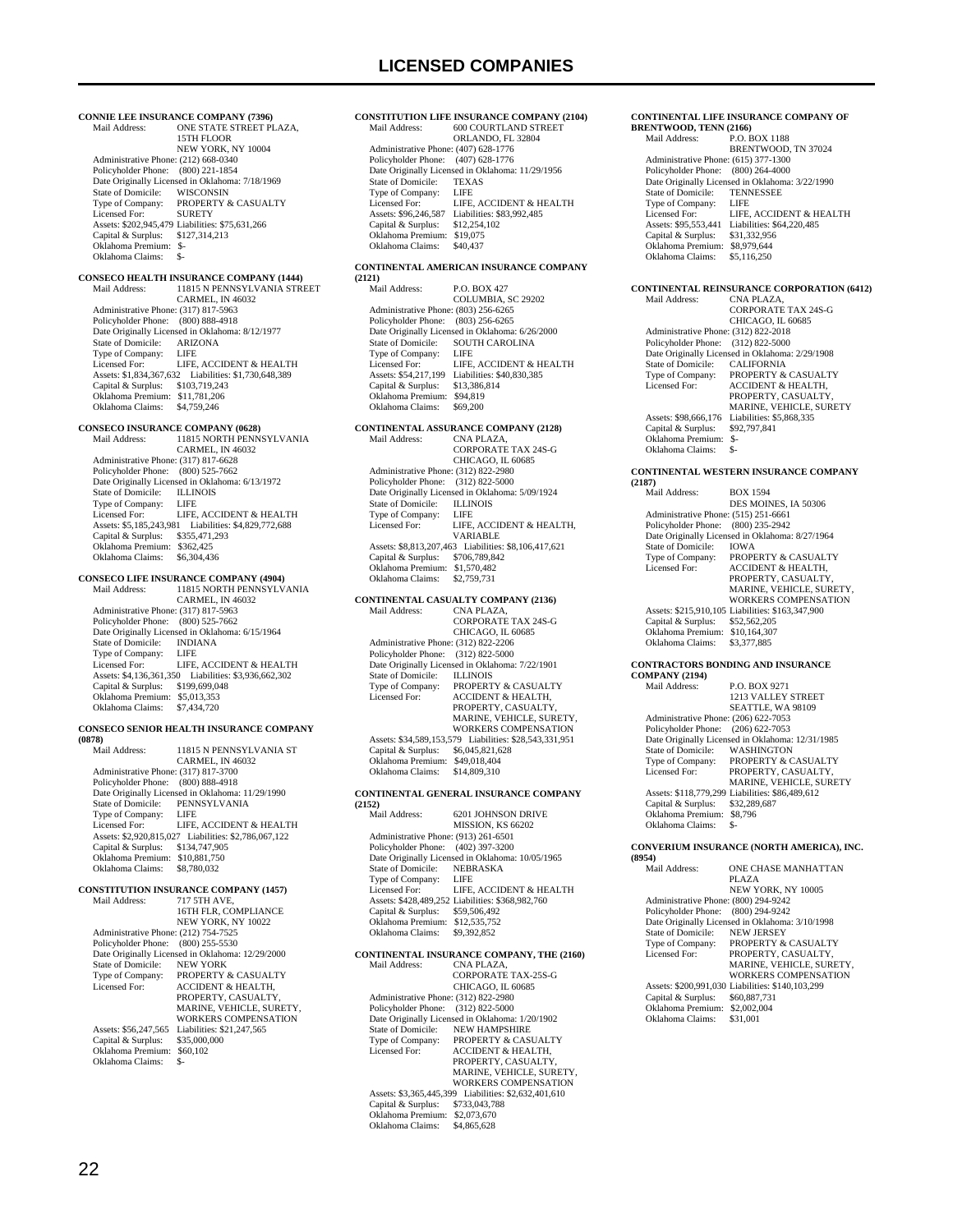**CONVERIUM REINSURANCE (NORTH AMERICA), INC. (8964)** ONE CANTERBURY GREEN P.O. BOX 29 STAMFORD, CT 06904 Administrative Phone: (203) 965-8816 Policyholder Phone: (203) 965-8800 Date Originally Licensed in Oklahoma: 7/12/1983<br>State of Domicile: CONNECTICUT State of Domicile:<br>Type of Company: Type of Company: PROPERTY & CASUALTY<br>Licensed For: ACCIDENT & HEALTH. ACCIDENT & HEALTH. PROPERTY, CASUALTY, MARINE, VEHICLE Assets: \$3,497,465,384 Liabilities: \$2,754,613,336 Capital & Surplus: \$742,852,048 Oklahoma Premium: \$- Oklahoma Claims: **CORE INSURANCE COMPANY (1955)** 501 MERRIT 7 CORPORATE PARK NORWALK, CT 06851 Administrative Phone: (913) 676-5200 Policyholder Phone: (913) 676-5200 Poneylonder Phone: (515) 676-5266<br>Date Originally Licensed in Oklahoma: 2/27/2001<br>State of Domicile: VERMONT State of Domicile: Type of Company: PROPERTY & CASUALTY<br>
Licensed For: ACCIDENT & HEALTH, ACCIDENT & HEALTH, PROPERTY, CASUALTY, MARINE, SURETY, WORKERS **COMPENSATION**  Assets: \$32,936,880 Liabilities: \$787,805 Capital & Surplus: \$32,149,075 Oklahoma Premium: \$- Oklahoma Claims: \$-**COREGIS INSURANCE COMPANY (2624)** Mail Address: 525 W VAN BUREN, SUITE 500 CHICAGO, IL 60607 Administrative Phone: (913) 676-6723 Policyholder Phone: (800) 879-4428 Date Originally Licensed in Oklahoma: 3/28/1963<br>State of Domicile: INDIANA State of Domicile:<br>Type of Company: Type of Company: PROPERTY & CASUALTY<br>Licensed For: PROPERTY CASUALTY PROPERTY, CASUALTY MARINE, VEHICLE, SURETY, WORKERS COMPENSATION Assets: \$651,355,371 Liabilities: \$453,060,291 Capital & Surplus: \$198,295,080 Oklahoma Premium: \$1,550,959 Oklahoma Claims: \$653,098 **CORNERSTONE NATIONAL INSURANCE COMPANY (2198)** 3100 FALLING LEAF COURT, SUITE 200 COLUMBIA, MO 65201 Administrative Phone: (573) 817-2481 Policyholder Phone: (888) 817-2481 Date Originally Licensed in Oklahoma: 4/03/2000 State of Domicile: MISSOURI The of Company: PROPERTY & CASUALTY<br>Type of Company: PROPERTY & CASUALTY PROPERTY, CASUALTY Assets: \$24,485,236 Liabilities: \$14,797,693<br>Capital & Surplus: \$9,687,543 Capital & Surplus: Oklahoma Premium: \$4,120,339<br>Oklahoma Claims: \$2,288,028 .<br>Oklahoma Claims: **CORPORATE HEALTH INSURANCE COMPANY (7596)** 151 FARMINGTON AVENUE, MC 64 HARTFORD, CT 06156 Administrative Phone: (860) 636-0250 Policyholder Phone: (800) 872-3862 Date Originally Licensed in Oklahoma: 6/01/1968<br>State of Domicile: MINNESOTA State of Domicile: MINN<br>Type of Company: LIFE Type of Company: LIFE<br>Licensed For: LIFE, ACCIDENT & HEALTH Licensed For: LIFE, ACCIDENT & HEALTH Assets: \$95,657,653 Liabilities: \$46,900,269 Capital & Surplus: \$48,757,384 Oklahoma Premium: \$1,761,588 Oklahoma Claims: \$508,970 **COUNTRY CASUALTY INSURANCE COMPANY (2211)** Mail Address: BLOOMINGTON, IL 61702 Administrative Phone: (309) 394-5315 Policyholder Phone: (800) 927-3678 Date Originally Licensed in Oklahoma: 5/01/1987<br>State of Domicile: **ILLINOIS** State of Domicile:<br>Type of Company: Type of Company: PROPERTY & CASUALTY<br>Licensed For: ACCIDENT & HEALTH. Licensed For: ACCIDENT & HEALTH, PROPERTY, CASUALTY, MARINE, VEHICLE, SURETY Assets: \$66,765,406 Liabilities: \$13,410,859<br>Capital & Surplus: \$53,354,547 Capital & Surplus: \$53,354,547 Oklahoma Premium: \$329,146

Oklahoma Claims: \$158,637

**COUNTRY INVESTORS LIFE ASSURANCE COMPANY (5066)**  P.O. BOX 2000 BLOOMINGTON, IL 61702 Administrative Phone: (309) 821-2009 Policyholder Phone: (800) 846-0100 Date Originally Licensed in Oklahoma: 4/18/1984<br>State of Domicile: ILLINOIS State of Domicile: ILLIN<br>Type of Company: LIFE Type of Company:<br>Licensed For: LIFE, ACCIDENT & HEALTH, VARIABLE Assets: \$136,668,027 Liabilities: \$4,981,214 Capital & Surplus: \$131,686,813 Oklahoma Premium: \$249,217 Oklahoma Claims: \$236,094 **COUNTRY LIFE INSURANCE COMPANY (2214)** P.O. BOX 2000  $\,$ BLOOMINGTON, IL 61704 Administrative Phone: (309) 821-3312 Policyholder Phone: (800) 846-0100 Date Originally Licensed in Oklahoma: 11/18/1986 State of Domicile: ILLINOIS<br>Type of Company: I.JFE Type of Company:<br>Licensed For: LIFE, ACCIDENT & HEALTH Assets: \$5,844,079,425 Liabilities: \$4,929,195,371 Capital & Surplus: \$914,884,054 Oklahoma Premium: \$2,144,712 Oklahoma Claims: \$599,038 **COUNTRY MUTUAL INSURANCE COMPANY (2215)**<br>Mail Address: P.O. BOX 2100 P.O. BOX 2100 BLOOMINGTON, IL 61701 Administrative Phone: (815) 394-5315 Policyholder Phone: (800) 927-3678 Date Originally Licensed in Oklahoma: 2/05/1990<br>State of Domicile: II J INOIS State of Domicile:<br>Type of Company: The of Company: PROPERTY & CASUALTY<br>icensed For: PROPERTY, CASUALTY, Licensed For: PROPERTY, CASUALTY, MARINE, VEHICLE, SURETY Assets: \$2,487,766,738 Liabilities: \$1,434,277,806 Capital & Surplus: \$1,053,488,932 Oklahoma Premium: \$9,356,950 Oklahoma Claims: \$5,332,326 **COUNTRY PREFERRED INSURANCE COMPANY (5056)**<br>Mail Address: P.O. BOX 2100 P.O. BOX 2100 BLOOMINGTON, IL 61702 Administrative Phone: (815) 394-5315 Policyholder Phone: (800) 927-3678 Date Originally Licensed in Oklahoma: 9/01/1955 State of Domicile: ILLINOIS<br>Type of Company: PROPERT<br>Licensed For: PROPERT **PROPERTY & CASUALTY** PROPERTY, CASUALTY, MARINE, VEHICLE, SURETY Assets: \$44,902,638 Liabilities: \$31,150,829 Capital & Surplus: \$13,751,809 Oklahoma Premium: \$2,765,147 Oklahoma Claims: \$1,127,314 **COURTESY INSURANCE COMPANY (2217)**<br>Mail Address: 500 NW 12TH AVENU. 500 NW 12TH AVENUE DEERFIELD BEACH, FL 33442 Administrative Phone: (954) 429-2007 Policyholder Phone: (800) 298-8011 Date Originally Licensed in Oklahoma: 11/09/1999<br>State of Domicile: FLORIDA State of Domicile:<br>Type of Company: PROPERTY & CASUALTY<br>CASUALTY, MARINE, SURETY Licensed For: CASUALTY, MARINE, SURETY Assets: \$215,887,900 Liabilities: \$145,459,223 Capital & Surplus: \$70,428,677 Oklahoma Premium: \$- Oklahoma Claims: \$-**COVENTRY HEALTH AND LIFE INSURANCE COMPANY (0836)** 6705 ROCKLEDGE DR,  $\textsc{SUTE}\ 100$  BETHESDA, MA 20817 Administrative Phone: (800) 861-9376 Policyholder Phone: (800) 843-7421

Patrick Prince Correspondent Correspondent Correspondent District Data Correspondent Charles State of Domicile: TEXAS

Type of Company: LIFE<br>Licensed For: LIFE, ACCIDENT & HEALTH Licensed For: LIFE, ACCIDENT & HEALTH Assets: \$103,168,924 Liabilities: \$52,762,570 Capital & Surplus: \$50,406,352

State of Domicile: TEXA<br>Type of Company: LIFE

 Oklahoma Premium: \$- Oklahoma Claims: \$-

| Type of Company:<br>Licensed For:                                                                                                                                                                            | PROPERTY & CASUALTY<br><b>ACCIDENT &amp; HEALTH,</b><br>PROPERTY, CASUALTY,                                                                                                                                                                               |
|--------------------------------------------------------------------------------------------------------------------------------------------------------------------------------------------------------------|-----------------------------------------------------------------------------------------------------------------------------------------------------------------------------------------------------------------------------------------------------------|
| Assets: \$9,076,881<br>Capital & Surplus:<br>Oklahoma Premium:<br>Oklahoma Claims:                                                                                                                           | MARINE, VEHICLE, SURETY<br>Liabilities: \$3,737,267<br>\$5,339,614<br>$S-$<br>\$-                                                                                                                                                                         |
| Mail Address:                                                                                                                                                                                                | <b>CROWN LIFE INSURANCE COMPANY (2256)</b><br>1874 SCARTH ST, SUITE 1900                                                                                                                                                                                  |
| Administrative Phone: (306) 751-6770<br>Policyholder Phone:<br>State of Domicile:<br>Type of Company:<br>Licensed For:<br>Capital & Surplus:<br>Oklahoma Premium:<br>Oklahoma Claims:                        | REGINA SASKATCG, CN 24704<br>(888) 500-1370<br>Date Originally Licensed in Oklahoma: 9/24/1957<br><b>MICHIGAN</b><br><b>LIFE</b><br>LIFE, ACCIDENT & HEALTH<br>Assets: \$398,494,354 Liabilities: \$357,231,987<br>\$41,262,367<br>\$395,795<br>\$877,119 |
| Mail Address:                                                                                                                                                                                                | <b>CRUM &amp; FORSTER INDEMNITY COMPANY (2251)</b><br>2711 CENTREVILLE ROAD,<br><b>SUITE 400</b>                                                                                                                                                          |
| Administrative Phone: (972) 380-3157<br>Policyholder Phone:<br>State of Domicile:<br>Type of Company:<br>Licensed For:<br>Assets: \$32,842,793                                                               | WILMINGTON, DE 19808<br>$(972)$ 380-3157<br>Date Originally Licensed in Oklahoma: 3/10/1998<br>DELAWARE<br>PROPERTY & CASUALTY<br>PROPERTY, CASUALTY,<br>MARINE, VEHICLE, SURETY,<br><b>WORKERS COMPENSATION</b><br>Liabilities: \$23,133,917             |
| Capital & Surplus:<br>Oklahoma Premium:<br>Oklahoma Claims:                                                                                                                                                  | \$9,708,876<br>\$568,113<br>\$121,492                                                                                                                                                                                                                     |
| (2263)                                                                                                                                                                                                       | <b>CUMBERLAND CASUALTY &amp; SURETY COMPANY</b>                                                                                                                                                                                                           |
| Mail Address:                                                                                                                                                                                                | 4311 WEST WATERS AVENUE,<br><b>SUITE 401</b><br>TAMPA, FL 33614                                                                                                                                                                                           |
| Administrative Phone: (813) 889-4019<br>Policyholder Phone:<br>State of Domicile:<br>Type of Company:<br>Licensed For:<br>Assets: \$9,814,579<br>Capital & Surplus:<br>Oklahoma Premium:<br>Oklahoma Claims: | (800) 723-0171<br>Date Originally Licensed in Oklahoma: 2/09/2001<br><b>FLORIDA</b><br>PROPERTY & CASUALTY<br>CASUALTY, SURETY<br>Liabilities: \$12,653,414<br>\$(2,838,835)<br>\$10,954<br>\$-                                                           |
| Mail Address:                                                                                                                                                                                                | <b>CUMIS INSURANCE SOCIETY, INC. (2272)</b><br>P.O. BOX 1084                                                                                                                                                                                              |
| Administrative Phone: (608) 238-5851<br>Policyholder Phone:<br>State of Domicile:<br>Type of Company:<br><b>Licensed For:</b>                                                                                | MADISON, WI 53701<br>$(800)$ 937-2644<br>Date Originally Licensed in Oklahoma: 7/13/1964<br><b>WISCONSIN</b><br>PROPERTY & CASUALTY<br><b>ACCIDENT &amp; HEALTH,</b><br>PROPERTY, CASUALTY,<br>MARINE, VEHICLE, SURETY,                                   |
| Capital & Surplus:<br>Oklahoma Premium: \$3,237,469<br>Oklahoma Claims:                                                                                                                                      | WORKERS COMPENSATION<br>Assets: \$877,181,351 Liabilities: \$524,117,682<br>\$353,063,669<br>\$824,938                                                                                                                                                    |
| Mail Address:                                                                                                                                                                                                | CUNA MUTUAL INSURANCE SOCIETY (2280)<br>P.O. BOS 391                                                                                                                                                                                                      |
| Administrative Phone: (608) 231-8491<br>Policyholder Phone:<br>State of Domicile:<br>Type of Company:<br>Licensed For:                                                                                       | MADISON, WI 53701<br>$(800)$ 356-2644<br>Date Originally Licensed in Oklahoma: 12/30/1958<br>WISCONSIN<br>LIFE<br>LIFE, ACCIDENT & HEALTH,<br>VARIABLE                                                                                                    |
| Capital & Surplus:<br>Oklahoma Premium: \$16,487,383<br>Oklahoma Claims:                                                                                                                                     | Assets: \$2,872,970,212 Liabilities: \$2,253,876,958<br>\$619,093,254<br>\$15,414,065                                                                                                                                                                     |
|                                                                                                                                                                                                              |                                                                                                                                                                                                                                                           |

**(2263)**

**COVENTRY INSURANCE COMPANY (0061)**<br>Mail Address: 11700 GREAT OAKS W

 Administrative Phone: (678) 627-6000 Policyholder Phone: (800) 852-8208 Date Originally Licensed in Oklahoma: 9/27/2001<br>State of Domicile: OHIO

State of Domicile:

11700 GREAT OAKS WAY ALPHARETTA, GA 30022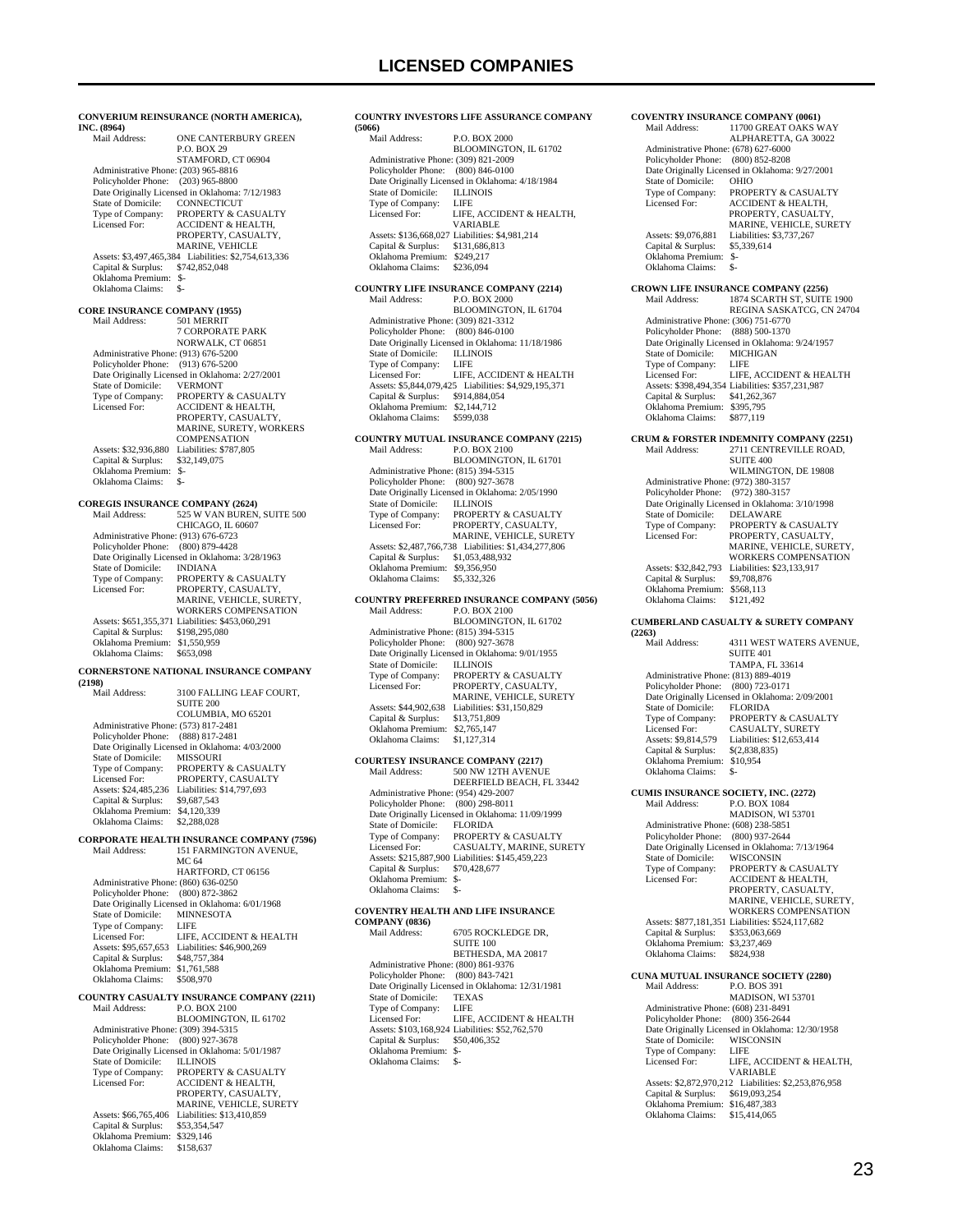**CUNA MUTUAL LIFE INSURANCE COMPANY (1646)**<br>Mail Address: 2000 HERITAGE WAY 2000 HERITAGE WAY WAVERLY, IA 50677 Administrative Phone: (319) 483-2250 Policyholder Phone: (800) 798-6600 Date Originally Licensed in Oklahoma: 7/12/1988<br>State of Domicile: IOWA State of Domicile: IOWA<br>Type of Company: LIFE Type of Company:<br>Licensed For: LIFE, ACCIDENT & HEALTH, VARIABLE Assets: \$6,824,785,500 Liabilities: \$6,573,887,482 Capital & Surplus: \$250,898,018 Oklahoma Premium: \$11,165,493 Oklahoma Claims: \$8,263,351 **DAIMLERCHRYSLER INSURANCE COMPANY (1742)** Mail Address: 27777 INKSTER ROAD FARMINGTON HILL, MI 48334 Administrative Phone: (248) 427-5586 Policyholder Phone: (800) 782-9164 Date Originally Licensed in Oklahoma: 3/01/1972 State of Domicile: MICHIGAN Type of Company: PROPERTY & CASUALTY<br>Licensed For: ACCIDENT & HEALTH Licensed For: ACCIDENT & HEALTH, PROPERTY, CASUALTY, MARINE, VEHICLE, SURETY, WORKERS COMPENSATION Assets: \$424,431,511 Liabilities: \$217,469,332 Capital & Surplus: \$206,962,179 Oklahoma Premium: \$3,954,733 Oklahoma Claims: \$2,262,618 **DAKOTA TRUCK UNDERWRITERS (0077)**<br>Mail Address: 3900 W 53RD Mail Address: 3900 W 53RD SIOUX FALLS, SD 57109 Administrative Phone: (605) 361-5756 Policyholder Phone: (605) 361-4142 Date Originally Licensed in Oklahoma: 10/26/2001<br>State of Domicile: SOUTH DAKOTA SOUTH DAKOTA<br>RECIPROCAL Type of Company:<br>Licensed For: ACCIDENT & HEALTH, PROPERTY, CASUALTY VEHICLE, WORKERS **COMPENSATION** Assets: \$48,963,112 Liabilities: \$37,445,613<br>Capital & Surplus: \$11,517,499 Capital & Surplus: Oklahoma Premium: \$- Oklahoma Claims: \$-**DALLAS FIRE INSURANCE COMPANY (2290)** P.O. BOX 331087 FT. WORTH, TX 76163 Administrative Phone: (800) 533-0457 Policyholder Phone: (800) 533-0457 Date Originally Licensed in Oklahoma: 1/01/1992<br>State of Domicile: TEXAS State of Domicile:<br>Type of Company: PROPERTY & CASUALTY Licensed For: PROPERTY, CASUALTY, MARINE, VEHICLE, SURETY, WORKERS COMPENSATION Assets: \$56,274,075 Liabilities: \$40,379,297<br>Capital & Surplus: \$15,894,778 Capital & Surplus: Oklahoma Premium: \$- Oklahoma Claims: **DEALERS ASSURANCE COMPANY (2294)**<br>Mail Address: 3518 RIVERSIDE DR 3518 RIVERSIDE DRIVE COLUMBUS, OH 43221 Administrative Phone: (800) 282-8913 Policyholder Phone: (800) 282-8913 Date Originally Licensed in Oklahoma: 1/04/1999<br>State of Domicile: OHIO State of Domicile:<br>Type of Company: Type of Company: PROPERTY & CASUALTY Licensed For: PROPERTY, CASUALTY, VEHICLE Assets: \$22,102,571 Liabilities: \$11,656,841 Capital & Surplus: \$10,445,730 Oklahoma Premium: \$- Oklahoma Claims: **DEERBROOK INSURANCE COMPANY (1993)** Mail Address: 3075 SANDERS RD, SUITE H1A NORTHBROOK, IL 60062 Administrative Phone: (847) 402-3029 Policyholder Phone: (405) 722-5000 Date Originally Licensed in Oklahoma: 11/22/1982<br>State of Domicile: ILLINOIS State of Domicile:<br>Type of Company: Type of Company: PROPERTY & CASUALTY<br>Licensed For: PROPERTY, CASUALTY, PROPERTY, CASUALTY, MARINE, VEHICLE, SURETY Assets: \$30,744,114 Liabilities: \$243,844<br>Capital & Surplus: \$30,500,271 Capital & Surplus: Oklahoma Premium: \$- Oklahoma Claims: \$29,500

#### **DEERFIELD INSURANCE COMPANY (3105)**<br>Mail Address: TEN PARKWAY NORT TEN PARKWAY NORTH DEERFIELD, IL 60015 Administrative Phone: (847) 572-6270 Policyholder Phone: (800) 862-5539 Date Originally Licensed in Oklahoma: 1/31/1989<br>State of Domicile: ILLINOIS State of Domicile:<br>Type of Company: Type of Company: PROPERTY & CASUALTY<br>Licensed For: PROPERTY CASUALTY PROPERTY, CASUALTY MARINE, SURETY, WORKERS **COMPENSATION**  Assets: \$132,420,654 Liabilities: \$88,603,246 Capital & Surplus: \$43,817,408 Oklahoma Premium: \$53,991 Oklahoma Claims: \$270,942

#### **DEGREE OF HONOR PROTECTIVE ASSOCIATION**

| (2304)                               |                                                  |
|--------------------------------------|--------------------------------------------------|
| Mail Address:                        | <b>400 ROBERT STREET NORTH.</b>                  |
|                                      | <b>SUITE 1600</b>                                |
|                                      | <b>ST PAUL, MN 55101</b>                         |
| Administrative Phone: (612) 228-7600 |                                                  |
| Policyholder Phone:                  | $(800)$ 947-5812                                 |
|                                      | Date Originally Licensed in Oklahoma: 9/19/1907  |
| State of Domicile:                   | <b>MINNESOTA</b>                                 |
| Type of Company:                     | <b>FRATERNAL</b>                                 |
| Licensed For:                        | LIFE. VARIABLE                                   |
|                                      | Assets: \$162,125,724 Liabilities: \$157,805,895 |
| Capital & Surplus:                   | \$4,319,829                                      |
| Oklahoma Premium:                    | \$4,989                                          |
| Oklahoma Claims:                     | \$37.553                                         |

### **DELAWARE AMERICAN LIFE INSURANCE**

| <b>COMPANY (2308)</b>                |                                                 |
|--------------------------------------|-------------------------------------------------|
| Mail Address:                        | 2727-A ALLEN PKWY.                              |
|                                      | FINANCIAL 4-B2                                  |
|                                      | HOUSTON, TX 77019                               |
| Administrative Phone: (302) 594-2000 |                                                 |
| Policyholder Phone: (302) 594-2000   |                                                 |
|                                      | Date Originally Licensed in Oklahoma: 6/20/1974 |
| State of Domicile:                   | <b>DELAWARE</b>                                 |
| Type of Company:                     | LIFE.                                           |
| Licensed For:                        | LIFE. ACCIDENT & HEALTH.                        |
|                                      | <b>VARIABLE</b>                                 |
| Assets: \$94,086,916                 | Liabilities: \$59.111.984                       |
| Capital & Surplus:                   | \$34,974,932                                    |
| Oklahoma Premium:                    | \$29,716                                        |
| Oklahoma Claims:                     | \$9,642                                         |
|                                      |                                                 |

### **DELTA DENTAL PLAN OF OKLAHOMA (2312)**

| Mail Address:                        | P.O. BOX 54709                                  |
|--------------------------------------|-------------------------------------------------|
|                                      | OKLAHOMA CITY, OK 73154                         |
| Administrative Phone: (405) 682-1992 |                                                 |
| Policyholder Phone: (800) 522-0188   |                                                 |
|                                      | Date Originally Licensed in Oklahoma: 3/01/1974 |
| State of Domicile:                   | <b>OKLAHOMA</b>                                 |
| Type of Company:                     | <b>NON-PROFIT</b>                               |
| Licensed For:                        | <b>ACCIDENT &amp; HEALTH</b>                    |
| Assets: \$-                          | Liabilities: \$-                                |
| Capital & Surplus:                   | \$-                                             |
| Oklahoma Premium:                    | $S-$                                            |
| Oklahoma Claims:                     | \$-                                             |
|                                      |                                                 |

#### **DELTA LIFE INSURANCE COMPANY (2310)**<br>Mail Address: 4730 PEACHTREE RD 1 4730 PEACHTREE RD NE

|                                      | ATLANTA, GA 30319                               |
|--------------------------------------|-------------------------------------------------|
| Administrative Phone: (404) 231-2111 |                                                 |
| Policyholder Phone: (404) 231-2111   |                                                 |
|                                      | Date Originally Licensed in Oklahoma: 7/17/1974 |
| State of Domicile:                   | <b>GEORGIA</b>                                  |
| Type of Company:                     | <b>LIFE</b>                                     |
| Licensed For:                        | LIFE, ACCIDENT & HEALTH                         |
| Assets: \$88,790,090                 | Liabilities: \$57,559,018                       |
| Capital & Surplus:                   | \$31.231.072                                    |
| Oklahoma Premium:                    | $S-$                                            |
| Oklahoma Claims:                     | \$-                                             |
|                                      |                                                 |

#### **DELTA LLOYDS INSURANCE COMPANY OF HOUSTON (0014)**

| P.O. BOX 2045                                   |
|-------------------------------------------------|
| HOUSTON, TX 77252                               |
| Administrative Phone: (800) 666-2678            |
| Policyholder Phone: (731) 570-2700              |
| Date Originally Licensed in Oklahoma: 3/21/2001 |
| <b>TEXAS</b>                                    |
| PROPERTY & CASUALTY                             |
| PROPERTY, CASUALTY,                             |
| <b>MARINE, SURETY</b>                           |
| Liabilities: \$3,127,371                        |
| \$8,087,586                                     |
| \$31.140                                        |
| \$16,804                                        |
|                                                 |

#### OKLAHOMA CITY, OK 73116 Administrative Phone: (405) 607-4845 Policyholder Phone: (405) 607-4845 Date Originally Licensed in Oklahoma: 12/08/2003<br>State of Domicile: OKLAHOMA State of Domicile:<br>Type of Company: Type of Company: PREPAID DENTAL PLAN<br>Licensed For: ACCIDENT & HEALTH Licensed For: <br> ACCIDENT & HEALTH<br> Assets: \$-<br> Liabilities: \$- Assets: \$- Liabilities: \$- Assees. w<br>Capital & Surplus: \$-<br>Oklahoma Premium: \$-Oklahoma Premium: \$-<br>Oklahoma Claims: \$-Oklahoma Claims: **DENTICARE OF OKLAHOMA, INC. (2313)**<br>Mail Address: 3595 GRANDVIEW P 3595 GRANDVIEW PKWY, **SUITE 150**  BIRMINGHAM, AL 35243 Administrative Phone: (651) 361-4076 Policyholder Phone: (205) 414-6524 Date Originally Licensed in Oklahoma: 5/14/1984 State of Domicile: OKLAHOMA Type of Company: PREPAID DENTAL PLAN<br>Licensed For: ACCIDENT & HEALTH Licensed For: ACCIDENT & HEALTH Assets: \$1,532,005 Liabilities: \$219,299 Capital & Surplus: \$1,312,706 Oklahoma Premium: \$1,039,986 Oklahoma Claims: \$- **DENTISTS INSURANCE COMPANY, THE (2311)** Mail Address: 1201 K STREET MALL 1201 K STREET MALL 17TH FLOOR SACRAMENTO, CA 95814 Administrative Phone: (800) 733-0635 Policyholder Phone: (800) 733-0635 Date Originally Licensed in Oklahoma: 9/22/1995<br>State of Domicile: CALIEORNIA State of Domicile:<br>Type of Company: Type of Company: PROPERTY & CASUALTY<br>Licensed For: ACCIDENT & HEALTH, ACCIDENT & HEALTH, PROPERTY, CASUALTY MARINE, SURETY Assets: \$191,832,820 Liabilities: \$84,201,087 Capital & Surplus: \$107,631,733 Oklahoma Premium: \$- Oklahoma Claims: \$- **DEPOSITORS INSURANCE COMPANY (2318)**<br>Mail Address: 1100 LOCUST STREET 1100 LOCUST STREET DES MOINES, IA 50391 Administrative Phone: (515) 508-4211 Policyholder Phone: (515) 280-4211 Date Originally Licensed in Oklahoma: 12/29/1986 State of Domicile: IOWA<br>Type of Company: PROPE Type of Company: PROPERTY & CASUALTY<br>Licensed For: PROPERTY, CASUALTY.

**DENTAL CARE FOR SENIORS (0183)**<br>Mail Address: 3315 NW 63RD

2315 NW 63RD ST

 Licensed For: PROPERTY, CASUALTY, MARINE, SURETY, WORKERS **COMPENSATION** Assets: \$41,678,609 Liabilities: \$631,552<br>Capital & Surplus: \$41,047,057 Capital & Surplus: Oklahoma Premium: \$- Oklahoma Claims: \$-

#### **DEVELOPERS SURETY AND INDEMNITY COMPANY**

| (7746)                               |                                                  |
|--------------------------------------|--------------------------------------------------|
| Mail Address:                        | 17780 FITCH, SUITE 200                           |
|                                      | <b>IRVINE, CA 92614</b>                          |
| Administrative Phone: (949) 263-3310 |                                                  |
| Policyholder Phone: (800) 774-9070   |                                                  |
|                                      | Date Originally Licensed in Oklahoma: 10/11/1978 |
| State of Domicile:                   | <b>IOWA</b>                                      |
| Type of Company:                     | <b>PROPERTY &amp; CASUALTY</b>                   |
| Licensed For:                        | CASUALTY, SURETY                                 |
| Assets: \$76,645,738                 | Liabilities: \$44,087,104                        |
| Capital & Surplus:                   | \$32,558,634                                     |
| Oklahoma Premium:                    | \$687,446                                        |
| Oklahoma Claims:                     | \$69,262                                         |
|                                      |                                                  |

#### **DIAMOND INSURANCE COMPANY (0049)**

| Mail Address:                        | 500 SKOKIE BLVD, SUITE 300                      |
|--------------------------------------|-------------------------------------------------|
|                                      | NORTHBROOK, IL 60062                            |
| Administrative Phone: (847) 559-1002 |                                                 |
| Policyholder Phone: (847) 559-1002   |                                                 |
|                                      | Date Originally Licensed in Oklahoma: 9/18/2001 |
| State of Domicile:                   | <b>ILLINOIS</b>                                 |
| Type of Company:                     | PROPERTY & CASUALTY                             |
| Licensed For:                        | <b>WORKERS COMPENSATION</b>                     |
| Assets: \$67,709,022                 | Liabilities: \$55,277,101                       |
| Capital & Surplus:                   | \$12,431,921                                    |
| Oklahoma Premium:                    | \$7,982,955                                     |
| Oklahoma Claims:                     | \$1,934,561                                     |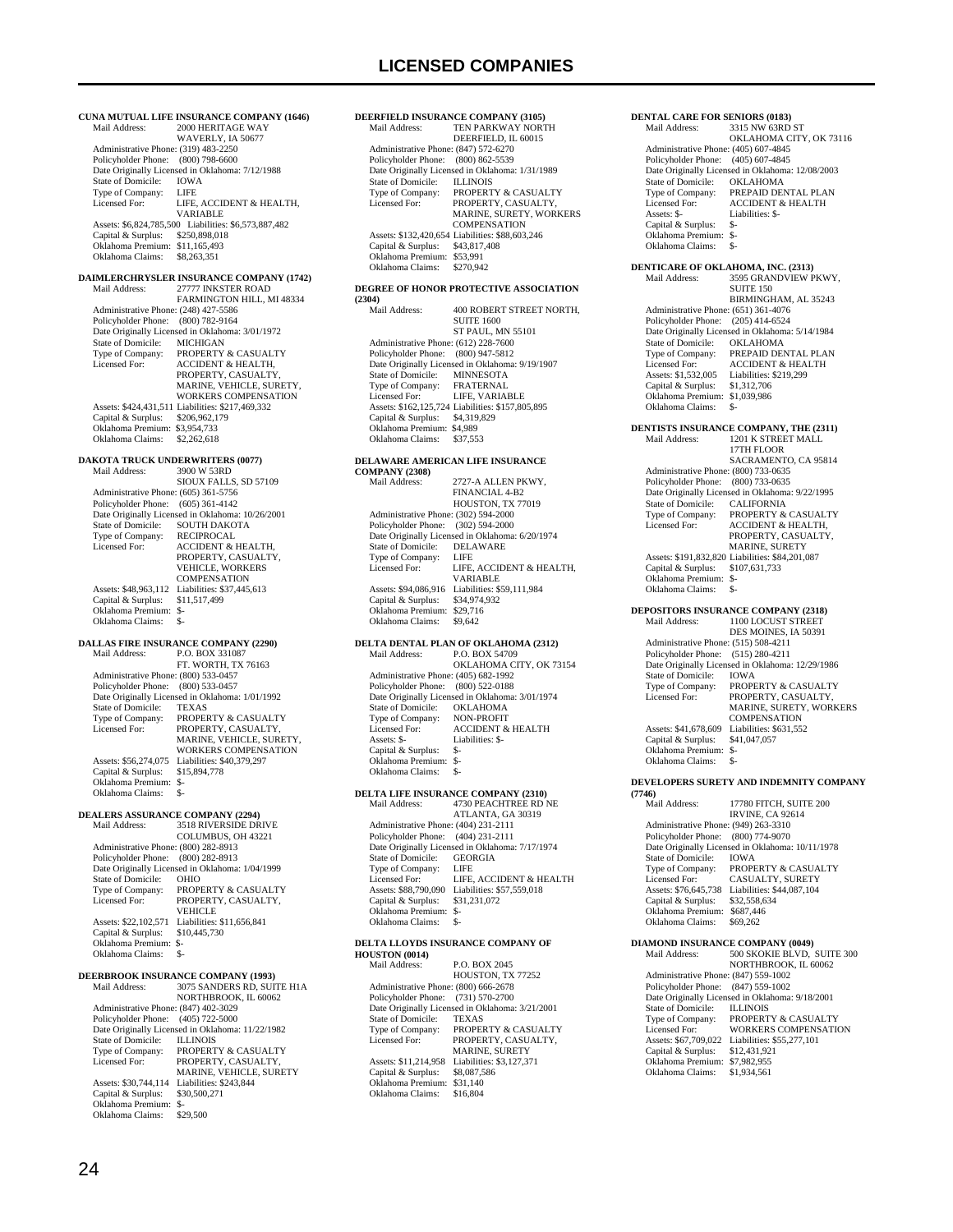**DIAMOND STATE INSURANCE COMPANY (2317)** 3 BALA PLAZA EAST, SUITE 300 BALA CYNWYD, PA 19004 Administrative Phone: (610) 664-1500 Policyholder Phone: (610) 664-1500 Date Originally Licensed in Oklahoma: 7/17/1991<br>State of Domicile: INDIANA State of Domicile:<br>Type of Company: Type of Company: PROPERTY & CASUALTY<br>Licensed For: ACCIDENT & HEALTH ACCIDENT & HEALTH, PROPERTY, CASUALTY MARINE, VEHICLE, SURETY, WORKERS COMPENSATION Assets: \$162,937,552 Liabilities: \$63,272,517 Capital & Surplus: \$99,665,035 Oklahoma Premium: \$520,434 Oklahoma Claims: \$2,368,579 **DIRECTORS LIFE ASSURANCE COMPANY (2264)**<br>Mail Address: 9020 N MAY AVENUE Mail Address: 9020 N MAY AVENUE OKLAHOMA CITY, OK 73120 Administrative Phone: (405) 842-1234 Policyholder Phone: (800) 256-8003 Date Originally Licensed in Oklahoma: 6/02/1965 State of Domicile: OKLAHOMA Type of Company: LIFE Licensed For: LIFE, ACCIDENT & HEALTH Assets: \$21,367,552 Liabilities: \$19,497,412 Capital & Surplus: \$1,870,140 Oklahoma Premium: \$2,566,425 Oklahoma Claims: \$2,943,137 **DISCOVER PROPERTY & CASUALTY INSURANCE COMPANY (6030)**<br>Mail Address: 385 WASHINGTON STREET ST PAUL, MN 55102 Administrative Phone: (651) 310-7623 Policyholder Phone: (800) 328-2189 Date Originally Licensed in Oklahoma: 3/03/1980 State of Domicile:<br>Type of Company:<br>Licensed For: THE NOTES OF COMPANY: PROPERTY & CASUALTY ACCIDENT & HEALTH, PROPERTY, CASUALTY, MARINE, VEHICLE, SURETY, WORKERS COMPENSATION Assets: \$95,254,873 Liabilities: \$65,440,355<br>Capital & Surplus: \$29,814,518 Capital & Surplus: \$29,814,518 Oklahoma Premium: \$4,648,110 Oklahoma Claims: \$1,129,226 **DIXIE NATIONAL LIFE INSURANCE COMPANY (2332)** 1060 E COUNTY LINE ROAD, #3A-179 RIDGELAND, MS 39157 Administrative Phone: (317) 574-6289 Policyholder Phone: (317) 574-6200 Date Originally Licensed in Oklahoma: 9/03/1970 State of Domicile: MISSISSIPPI Type of Company: LIFE Licensed For: LIFE Assets: \$35,357,055 Liabilities: \$32,101,044 Capital & Surplus: \$3,256,012 Oklahoma Premium: \$29,773 Oklahoma Claims: \$66,161 **DOCTORS' COMPANY, AN INTERINSURANCE EXCHANGE, THE (2331)** Mail Address: 185 GREENWOOD ROAD NAPA, CA 94558 Administrative Phone: (707) 226-0100 Policyholder Phone: (707) 226-7160 Date Originally Licensed in Oklahoma: 1/13/1989 State of Domicile: CALIFORNIA Type of Company: Type of Company: RECIPROCAL<br>Licensed For: ACCIDENT & HEALTH, PROPERTY, CASUALTY, MARINE, VEHICLE, SURETY, WORKERS COMPENSATION Assets: \$1,372,476,346 Liabilities: \$1,022,286,773 Capital & Surplus: \$350,189,573 Oklahoma Premium: \$124,448

Oklahoma Claims: \$-

| Mail Address:                                               | <b>DORINCO REINSURANCE COMPANY (2334)</b>                          |
|-------------------------------------------------------------|--------------------------------------------------------------------|
|                                                             | 1320 WALDO AVENUE, SUITE 200                                       |
| Administrative Phone: (517) 636-3447                        | MIDLAND, MI 48642                                                  |
| Policyholder Phone: (517) 636-0047                          |                                                                    |
|                                                             | Date Originally Licensed in Oklahoma: 3/06/1979                    |
| State of Domicile:                                          | <b>MICHIGAN</b>                                                    |
| Type of Company:<br>Licensed For:                           | PROPERTY & CASUALTY<br><b>ACCIDENT &amp; HEALTH,</b>               |
|                                                             | PROPERTY, CASUALTY,                                                |
|                                                             | MARINE, VEHICLE                                                    |
| Assets: \$1,661,191,482                                     | Liabilities: \$1,268,479,304                                       |
| Capital & Surplus:<br>Oklahoma Premium: \$-                 | \$392,712,178                                                      |
| Oklahoma Claims:                                            | \$-                                                                |
|                                                             |                                                                    |
|                                                             | <b>EASTGUARD INSURANCE COMPANY (0175)</b>                          |
| Mail Address:                                               | 16 S RIVER ST<br>WILKES-BARRE, PA 18702                            |
| Administrative Phone: (800) 673-2465                        |                                                                    |
| Policyholder Phone:                                         | $(800)$ 673-2465                                                   |
|                                                             | Date Originally Licensed in Oklahoma: 11/04/2003                   |
| State of Domicile:<br>Type of Company:                      | PENNSYLVANIA                                                       |
| Licensed For:                                               | PROPERTY & CASUALTY ACCIDENT & HEALTH,                             |
|                                                             | PROPERTY, CASUALTY,                                                |
|                                                             | MARINE, VEHICLE, SURETY,<br>WORKERS COMPENSATION                   |
| Assets: \$39,310,738                                        | Liabilities: \$25,655,130                                          |
| Capital & Surplus:                                          | \$13,655,608                                                       |
| Oklahoma Premium:                                           | \$-                                                                |
| Oklahoma Claims:                                            | \$-                                                                |
|                                                             | ECONOMY FIRE & CASUALTY COMPANY (2357)                             |
| Mail Address:                                               | 700 QUAKER LANE                                                    |
|                                                             | WARWICK, RI 02886                                                  |
| Administrative Phone: (651) 310-7623<br>Policyholder Phone: | $(800)$ 328-2189                                                   |
|                                                             | Date Originally Licensed in Oklahoma: 11/22/1978                   |
| State of Domicile:                                          | <b>ILLINOIS</b>                                                    |
| Type of Company:                                            | PROPERTY & CASUALTY                                                |
| Licensed For:                                               | PROPERTY, CASUALTY,<br>MARINE, VEHICLE, SURETY                     |
|                                                             | Assets: \$382,389,375 Liabilities: \$6,958,523                     |
| Capital & Surplus:                                          | \$375,430,852                                                      |
| Oklahoma Premium: \$-<br>Oklahoma Claims:                   |                                                                    |
|                                                             | \$126,089                                                          |
|                                                             | ECONOMY PREFERRED INSURANCE COMPANY                                |
| (2359)                                                      |                                                                    |
| Mail Address:                                               | 700 QUAKER LANE<br>WARWICK, RI 02886                               |
| Administrative Phone: (800) 438-6387                        |                                                                    |
|                                                             |                                                                    |
| Policyholder Phone:                                         | $(937) 859 - 2947$                                                 |
|                                                             | Date Originally Licensed in Oklahoma: 5/03/1990                    |
| State of Domicile:                                          | <b>ILLINOIS</b>                                                    |
| Type of Company:<br>Licensed For:                           | PROPERTY & CASUALTY                                                |
|                                                             | PROPERTY, CASUALTY,<br>MARINE, VEHICLE                             |
| Assets: \$9,588,054                                         | Liabilities: \$666,100                                             |
| Capital & Surplus:                                          | \$8,921,955                                                        |
| Oklahoma Premium: \$-<br>Oklahoma Claims:                   | \$1,289,205                                                        |
|                                                             |                                                                    |
| Mail Address:                                               | ECONOMY PREMIER ASSURANCE COMPANY (2361)<br>700 QUAKER LANE        |
|                                                             | WARWICK, RI 02886                                                  |
| Administrative Phone: (651) 310-7623                        |                                                                    |
| Policyholder Phone:                                         | $(800)$ 328-2189                                                   |
| State of Domicile:                                          | Date Originally Licensed in Oklahoma: 5/29/1990<br><b>ILLINOIS</b> |
| Type of Company:                                            | PROPERTY & CASUALTY                                                |
| Licensed For:                                               | PROPERTY, CASUALTY,                                                |
|                                                             | MARINE, VEHICLE                                                    |
| Assets: \$35,030,508<br>Capital & Surplus:                  | Liabilities: \$1,254,171<br>\$33,776,336                           |
| Oklahoma Premium:                                           | \$15,696,029                                                       |
| Oklahoma Claims:                                            | \$7,305,099                                                        |
|                                                             | EDUCATORS MUTUAL LIFE INSURANCE COMPANY                            |
| (0123)                                                      |                                                                    |
| Mail Address:                                               | P.O. BOX 83149                                                     |
| Administrative Phone: (717) 391-5703                        | LANCASTER, PA 17608                                                |
| Policyholder Phone:                                         | $(800)$ 233-0307                                                   |
|                                                             | Date Originally Licensed in Oklahoma: 8/19/2002                    |
| State of Domicile:                                          | PENNSYLVANIA                                                       |
| Type of Company:<br>Licensed For:                           | LIFE<br>LIFE, ACCIDENT & HEALTH                                    |
| Assets: \$82,529,740                                        | Liabilities: \$27,123,195                                          |
| Capital & Surplus:<br>Oklahoma Premium:                     | \$55,406,547<br>\$-                                                |

| <b>ELECTRIC INSURANCE COMPANY (2390)</b>                          |                                                                                   |
|-------------------------------------------------------------------|-----------------------------------------------------------------------------------|
| Mail Address:                                                     | 75 SAM FONZO DRIVE                                                                |
|                                                                   | BEVERLY, MA 01915                                                                 |
| Administrative Phone: (508) 921-2367                              |                                                                                   |
| Policyholder Phone:                                               | (978) 921-2080<br>Date Originally Licensed in Oklahoma: 8/02/1971                 |
| State of Domicile:                                                | <b>MASSACHUSETTS</b>                                                              |
| Type of Company:                                                  | PROPERTY & CASUALTY                                                               |
| Licensed For:                                                     | <b>ACCIDENT &amp; HEALTH,</b>                                                     |
|                                                                   | PROPERTY, CASUALTY,                                                               |
|                                                                   | MARINE, VEHICLE, SURETY,                                                          |
|                                                                   | <b>WORKERS COMPENSATION</b><br>Assets: \$1,022,547,524 Liabilities: \$754,309,187 |
| Capital & Surplus:                                                | \$268,238,337                                                                     |
| Oklahoma Premium:                                                 | \$1,243,503                                                                       |
| Oklahoma Claims:                                                  | \$1,260,006                                                                       |
| <b>EMC NATIONAL LIFE COMPANY (2504)</b>                           |                                                                                   |
| Mail Address:                                                     | 4095 NW URBANDALE DRIVE                                                           |
|                                                                   | URBANDALE, IA 50322                                                               |
| Administrative Phone: (515) 280-2568                              |                                                                                   |
| Policyholder Phone:                                               | $(515)$ 280-2596                                                                  |
|                                                                   | Date Originally Licensed in Oklahoma: 3/01/1967                                   |
| State of Domicile:<br>Type of Company:                            | <b>IOWA</b><br>LIFE                                                               |
| Licensed For:                                                     | LIFE, ACCIDENT & HEALTH                                                           |
|                                                                   | Assets: \$561,031,077 Liabilities: \$489,152,647                                  |
| Capital & Surplus: \$71,878,430                                   |                                                                                   |
| Oklahoma Premium: \$2,941,407                                     |                                                                                   |
| Oklahoma Claims:                                                  | \$1,141,655                                                                       |
| <b>EMCASCO INSURANCE COMPANY (2400)</b>                           |                                                                                   |
| Mail Address:                                                     | P.O. BOX 712                                                                      |
|                                                                   | DES MOINES, IA 50303                                                              |
| Administrative Phone: (515) 280-2788                              |                                                                                   |
| Policyholder Phone:                                               | $(515)$ 280-2511                                                                  |
| <b>State of Domicile:</b>                                         | Date Originally Licensed in Oklahoma: 6/13/1963<br><b>IOWA</b>                    |
| Type of Company:                                                  | PROPERTY & CASUALTY                                                               |
| Licensed For:                                                     | <b>ACCIDENT &amp; HEALTH,</b>                                                     |
|                                                                   | PROPERTY, CASUALTY,                                                               |
|                                                                   | MARINE, VEHICLE, SURETY,                                                          |
|                                                                   | WORKERS COMPENSATION                                                              |
| Capital & Surplus:                                                | Assets: \$188,752,135 Liabilities: \$144,205,348<br>\$44,546,787                  |
| Oklahoma Premium:                                                 | \$7,516,162                                                                       |
| Oklahoma Claims:                                                  | \$3,407,930                                                                       |
|                                                                   |                                                                                   |
| <b>EMPIRE GENERAL LIFE ASSURANCE</b><br><b>CORPORATION (5688)</b> |                                                                                   |
| Mail Address:                                                     | 1620 WESTGATE CIRCLE,                                                             |
|                                                                   | <b>SUITE 200</b>                                                                  |
|                                                                   | BRENTWOOD, TN 37027                                                               |
| Administrative Phone: (800) 866-3555<br>Policyholder Phone:       |                                                                                   |
|                                                                   | $(800)$ 688-3518<br>Date Originally Licensed in Oklahoma: 7/28/1952               |
| State of Domicile:                                                | <b>TENNESSEE</b>                                                                  |
| Type of Company:                                                  | LIFE                                                                              |
| Licensed For:                                                     | LIFE, ACCIDENT & HEALTH                                                           |
|                                                                   | Assets: \$187,097,533 Liabilities: \$107,886,063                                  |
| Capital & Surplus:<br>Oklahoma Premium:                           | \$79,211,471<br>\$1,840,616                                                       |
| Oklahoma Claims:                                                  | \$1,150,000                                                                       |
|                                                                   |                                                                                   |
|                                                                   | <b>EMPIRE INDEMNITY INSURANCE COMPANY (2424)</b>                                  |
| Mail Address:                                                     | 13810 FNB PARKWAY<br>OMAHA, NE 68154                                              |
| Administrative Phone: (847) 762-7365                              |                                                                                   |
| Policyholder Phone:                                               | $(800)$ 228-9283                                                                  |
|                                                                   | Date Originally Licensed in Oklahoma: 9/01/1958                                   |
| State of Domicile:                                                | <b>OKLAHOMA</b>                                                                   |
| Type of Company:                                                  | PROPERTY & CASUALTY                                                               |
| Licensed For:                                                     | PROPERTY, CASUALTY,                                                               |
| Assets: \$29,024,060                                              | MARINE, VEHICLE, SURETY<br>Liabilities: \$50,950                                  |
| Capital & Surplus:                                                | \$28,973,110                                                                      |
| Oklahoma Premium: \$4,129,971                                     |                                                                                   |
| Oklahoma Claims:                                                  | \$2,791,334                                                                       |
|                                                                   | <b>EMPLOYERS FIRE INSURANCE COMPANY, THE</b>                                      |
| (2472)                                                            |                                                                                   |
| Mail Address:                                                     | ONE BEACON STREET                                                                 |

| Mail Address:                        | ONE BEACON STREET                                |
|--------------------------------------|--------------------------------------------------|
|                                      | <b>BOSTON, MA 02108</b>                          |
| Administrative Phone: (617) 725-6000 |                                                  |
| Policyholder Phone: (800) 847-7405   |                                                  |
|                                      | Date Originally Licensed in Oklahoma: 11/19/1928 |
| State of Domicile:                   | <b>MASSACHUSETTS</b>                             |
| Type of Company:                     | PROPERTY & CASUALTY                              |
| Licensed For:                        | <b>ACCIDENT &amp; HEALTH.</b>                    |
|                                      | PROPERTY, CASUALTY.                              |
|                                      | MARINE, VEHICLE, SURETY.                         |
|                                      | <b>WORKERS COMPENSATION</b>                      |
|                                      | Assets: \$122,143,454 Liabilities: \$70,289,816  |
| Capital & Surplus:                   | \$51,853,638                                     |
| Oklahoma Premium:                    | \$97,713                                         |
| Oklahoma Claims:                     | \$1,316,528                                      |
|                                      |                                                  |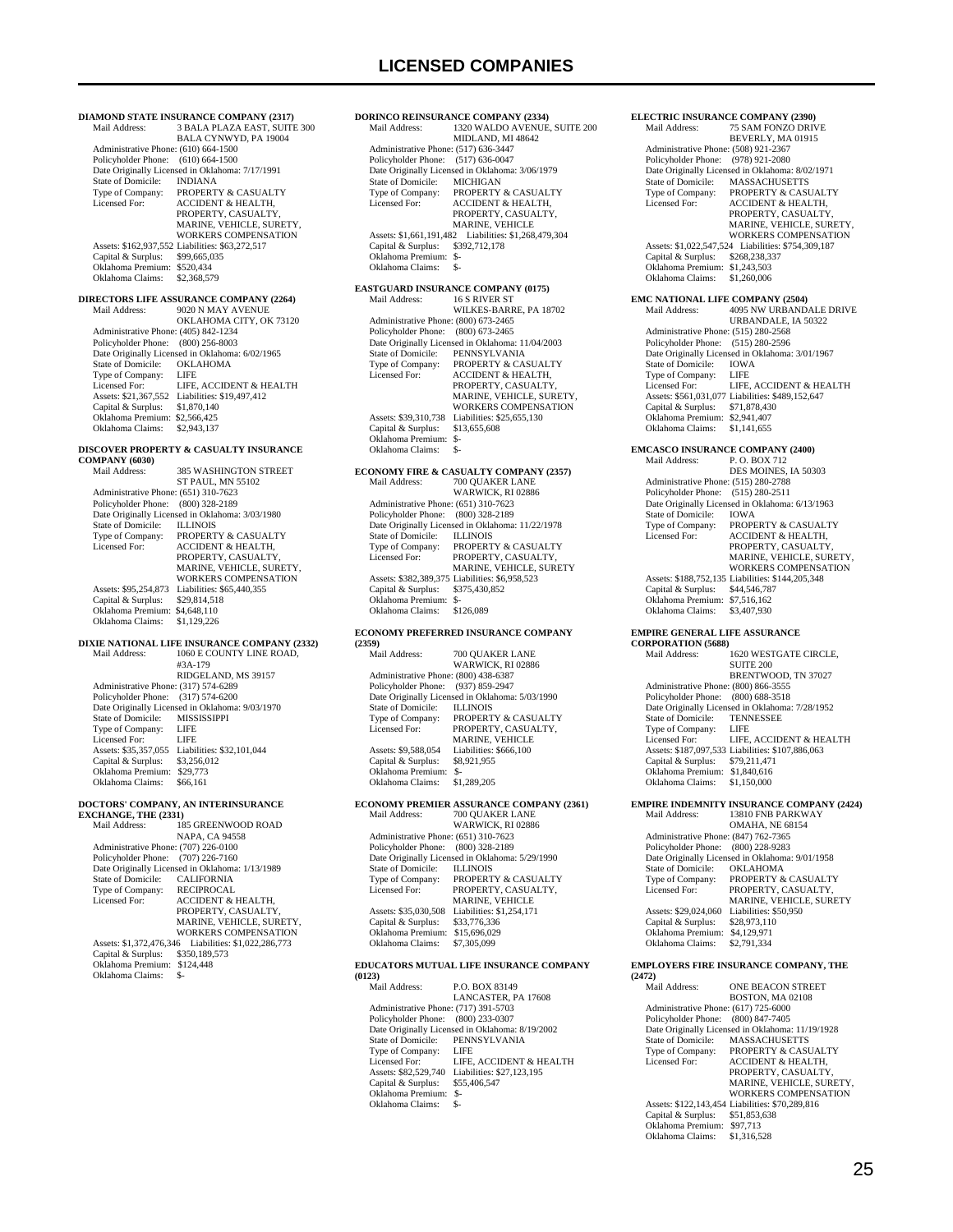| (2528)                                                                                                                                                                                                            | EMPLOYERS INSURANCE COMPANY OF WAUSAU                                                                                                                                                                                                                                                                                       |
|-------------------------------------------------------------------------------------------------------------------------------------------------------------------------------------------------------------------|-----------------------------------------------------------------------------------------------------------------------------------------------------------------------------------------------------------------------------------------------------------------------------------------------------------------------------|
| Mail Address:                                                                                                                                                                                                     | P.O. BOX 8017<br>WAUSAU, WI 54402                                                                                                                                                                                                                                                                                           |
| Administrative Phone: (715) 847-7001<br>Policyholder Phone:<br>State of Domicile:<br>Type of Company:<br>Licensed For:                                                                                            | $(800)$ 435-4401<br>Date Originally Licensed in Oklahoma: 6/13/1938<br>WISCONSIN<br>PROPERTY & CASUALTY<br>ACCIDENT & HEALTH,<br>PROPERTY, CASUALTY,<br>MARINE, VEHICLE, SURETY,<br>WORKERS COMPENSATION                                                                                                                    |
| Assets: \$3,982,482,671<br>Capital & Surplus:<br>Oklahoma Premium:<br>Oklahoma Claims:                                                                                                                            | Liabilities: \$3,231,661,342<br>\$750,821,329<br>\$18,080,263<br>\$5,673,924                                                                                                                                                                                                                                                |
| Mail Address:                                                                                                                                                                                                     | EMPLOYERS MUTUAL CASUALTY COMPANY (2512)<br>P.O. BOX 712                                                                                                                                                                                                                                                                    |
| Administrative Phone: (515) 280-2788<br>Policyholder Phone: (515) 280-2511<br>State of Domicile:<br>Type of Company:<br>Licensed For:<br>Capital & Surplus:                                                       | DES MOINES, IA 50303<br>Date Originally Licensed in Oklahoma: 8/27/1964<br><b>IOWA</b><br>PROPERTY & CASUALTY<br>ACCIDENT & HEALTH,<br>PROPERTY, CASUALTY,<br>MARINE, VEHICLE, SURETY,<br>WORKERS COMPENSATION<br>Assets: \$1,654,178,149 Liabilities: \$1,102,650,320<br>\$551,527,829                                     |
| Oklahoma Premium: \$7,382,085<br>Oklahoma Claims:                                                                                                                                                                 | \$6,618,718                                                                                                                                                                                                                                                                                                                 |
| Mail Address:                                                                                                                                                                                                     | <b>EMPLOYERS REASSURANCE CORPORATION (2253)</b><br>5200 METCALF<br>OVERLAND PARK, KS 66201                                                                                                                                                                                                                                  |
| Administrative Phone: (913) 676-5951<br>Policyholder Phone: (800) 423-1113<br>State of Domicile:<br>Type of Company:<br>Licensed For:<br>Capital & Surplus:<br>Oklahoma Premium:<br>Oklahoma Claims:              | Date Originally Licensed in Oklahoma: 12/31/1986<br>KANSAS<br>LIFE<br>LIFE, ACCIDENT & HEALTH<br>Assets: \$5,844,200,883 Liabilities: \$5,467,557,559<br>\$376,643,324<br>$S-$<br>\$-                                                                                                                                       |
| Mail Address:                                                                                                                                                                                                     | <b>EMPLOYERS REINSURANCE CORPORATION (2552)</b><br>P.O. BOX 2991                                                                                                                                                                                                                                                            |
| Administrative Phone: (913) 676-5200<br>Policyholder Phone:<br>State of Domicile:<br>Type of Company:<br>Licensed For:<br>Capital & Surplus:<br>Oklahoma Premium:<br>Oklahoma Claims:                             | <b>OVERLAND PARK, KS 66201</b><br>$(800)$ 255-6931<br>Date Originally Licensed in Oklahoma: 5/15/1922<br>MISSOURI<br>PROPERTY & CASUALTY<br>ACCIDENT & HEALTH,<br>PROPERTY, CASUALTY,<br>MARINE, VEHICLE, SURETY<br>Assets: \$15,656,838,169 Liabilities: \$10,537,487,452<br>\$5,119,350,717<br>\$7,134,819<br>\$8,242,504 |
| <b>ENCOMPASS INDEMNITY COMPANY (0104)</b><br>Mail Address:                                                                                                                                                        | 120 S RIVERSIDE PLAZA,<br>5TH FLOOR                                                                                                                                                                                                                                                                                         |
| Administrative Phone: (312) 224-7057<br>Policyholder Phone:<br>State of Domicile:<br>Type of Company:<br>Licensed For:<br>Assets: \$22,773,091<br>Capital & Surplus:<br>Oklahoma Premium: \$-<br>Oklahoma Claims: | CHICAGO, IL 60606<br>$(800)$ 262-9262<br>Date Originally Licensed in Oklahoma: 5/10/2002<br><b>FLORIDA</b><br>PROPERTY & CASUALTY<br>PROPERTY, CASUALTY,<br>MARINE, VEHICLE<br>Liabilities: \$5,532,262<br>\$17,240,829<br>\$-                                                                                              |
| <b>ENCOMPASS INSURANCE COMPANY (8514)</b><br>Mail Address:                                                                                                                                                        | 3075 SANDERS RD., SUITE H1A                                                                                                                                                                                                                                                                                                 |
| Administrative Phone: (847) 402-3508<br>Policyholder Phone: (800) 328-2189<br>State of Domicile:<br>Type of Company:<br>Licensed For:<br>Assets: \$10,813,784 Liabilities: \$149,643                              | NORTHBROOK, IL 60062<br>Date Originally Licensed in Oklahoma: 3/10/1998<br><b>ILLINOIS</b><br>PROPERTY & CASUALTY<br>PROPERTY, CASUALTY,<br>MARINE, VEHICLE, SURETY                                                                                                                                                         |

### **ENCOMPASS INSURANCE COMPANY OF AMERICA (0115)** Mail Address: CNA PLAZA CHICAGO, IL 60685 Administrative Phone: (312) 822-5000 Policyholder Phone: (312) 822-5000 Date Originally Licensed in Oklahoma: 8/02/2002 State of Domicile: ILLINOIS<br>Type of Company: PROPERT<br>Licensed For: PROPERT PROPERTY & CASUALTY PROPERTY, CASUALTY, MARINE, VEHICLE<br>Assets: \$31,641,977 Liabilities: \$3,651,104 Capital & Surplus: \$27,990,873 Oklahoma Premium: \$- Oklahoma Claims: \$- **ENTERPRISE LIFE INSURANCE COMPANY (2559)** P.O. BOX 167667 IRVING, TX 75016 Administrative Phone: (972) 751-5544 Policyholder Phone: (800) 527-1984 Date Originally Licensed in Oklahoma: 9/12/1980 State of Domicile: TEXAS Type of Company: LIFE Licensed For: LIFE, ACCIDENT & HEALTH Assets: \$35,233,901 Liabilities: \$19,966,147 Capital & Surplus: \$15,267,754 Oklahoma Premium: \$1,829,207 Oklahoma Claims: \$545,824 **EPIC LIFE INSURANCE COMPANY, THE (2554)**<br>Mail Address: P.O. BOX 14196. P.O. BOX 14196. 1717 W BROADWAY MADISON, WI 53714 Administrative Phone: (608) 221-6882 Policyholder Phone: (800) 374-2040 Date Originally Licensed in Oklahoma: 7/28/1989 State of Domicile: WISC<br>Type of Company: LIFE Type of Company: LIFE<br>Licensed For: LIFE, ACCIDENT & HEALTH Licensed For: LIFE, ACCIDENT & HEALTH Assets: \$34,475,771 Liabilities: \$14,522,060 Capital & Surplus: \$19,953,711 Oklahoma Premium: \$- Oklahoma Claims: \$- **EQUITABLE LIFE AND CASUALTY INSURANCE COMPANY (2568)** Mail Address: P.O. BOX 2460 SALT LAKE CITY, UT 84110 Administrative Phone: (801) 579-3400 Policyholder Phone: (801) 579-3400 Date Originally Licensed in Oklahoma: 11/09/1956 State of Domicile: UTAH<br>Type of Company: LIFE Type of Company: Licensed For: LIFE, ACCIDENT & HEALTH Assets: \$141,231,760 Liabilities: \$110,792,863 Capital & Surplus: \$30,438,897 Oklahoma Premium: \$7,253,003 Oklahoma Claims: \$3,835,113 **EQUITABLE LIFE ASSURANCE SOCIETY OF THE U.S,**

### **THE (2576)**

| Mail Address:                        | <b>1290 AVENUE OF THE AMERICAS</b>                     |
|--------------------------------------|--------------------------------------------------------|
|                                      | NEW YORK, NY 10104                                     |
| Administrative Phone: (212) 554-1971 |                                                        |
| Policyholder Phone: (212) 554-1234   |                                                        |
|                                      | Date Originally Licensed in Oklahoma: 4/09/1908        |
| State of Domicile:                   | <b>NEW YORK</b>                                        |
| Type of Company:                     | LIFE.                                                  |
| Licensed For:                        | LIFE, ACCIDENT & HEALTH.                               |
|                                      | <b>VARIABLE</b>                                        |
|                                      | Assets: \$95,868,743,655 Liabilities: \$91,734,031,791 |
| Capital & Surplus:                   | \$4,134,711,864                                        |
| Oklahoma Premium:                    | \$111,229,783                                          |
| Oklahoma Claims:                     | \$77,341,769                                           |
|                                      |                                                        |

#### **EQUITABLE OF COLORADO, INC. (2585)**

| LOCALIMBER OF COLORIDO, EVC. (2000)  |                                                  |
|--------------------------------------|--------------------------------------------------|
| Mail Address:                        | 1290 AVE OF THE AMERICAS.                        |
|                                      | 11TH FLOOR                                       |
|                                      | NEW YORK, NY 10104                               |
| Administrative Phone: (212) 314-5648 |                                                  |
| Policyholder Phone: (515) 223-6832   |                                                  |
|                                      | Date Originally Licensed in Oklahoma: 12/09/1986 |
| State of Domicile:                   | <b>COLORADO</b>                                  |
| Type of Company:                     | LIFE                                             |
| Licensed For:                        | LIFE, ACCIDENT & HEALTH.                         |
|                                      | <b>VARIABLE</b>                                  |
|                                      | Assets: \$522,565,859 Liabilities: \$443,442,385 |
| Capital & Surplus:                   | \$79,123,474                                     |
| Oklahoma Premium:                    | \$479.183                                        |
| Oklahoma Claims:                     | \$299.314                                        |
|                                      |                                                  |

| <b>EQUITRUST LIFE INSURANCE COMPANY (2193)</b>              |                                                                              |  |
|-------------------------------------------------------------|------------------------------------------------------------------------------|--|
| Mail Address:                                               | 5400 UNIVERSITY AVENUE<br>WDES MOINES, IA 50266                              |  |
| Administrative Phone: (515) 226-6399                        |                                                                              |  |
| Policyholder Phone:                                         | $(515)$ 225-5400                                                             |  |
| State of Domicile:                                          | Date Originally Licensed in Oklahoma: 6/22/1970<br><b>IOWA</b>               |  |
| Type of Company:                                            | LIFE                                                                         |  |
| Licensed For:                                               | LIFE, VARIABLE                                                               |  |
|                                                             | Assets: \$2,268,133,038 Liabilities: \$2,144,140,814                         |  |
| Capital & Surplus:                                          | \$123,992,224                                                                |  |
| Oklahoma Premium:<br>Oklahoma Claims:                       | \$460,669                                                                    |  |
|                                                             | \$25,687                                                                     |  |
| <b>EQUITY INSURANCE COMPANY (1784)</b>                      |                                                                              |  |
| Mail Address:                                               | P.O. BOX 4499                                                                |  |
|                                                             | <b>TULSA, OK 74149</b>                                                       |  |
| Administrative Phone: (254) 776-4521<br>Policyholder Phone: | (800) 777-0404                                                               |  |
|                                                             | Date Originally Licensed in Oklahoma: 1/04/1965                              |  |
| State of Domicile:                                          | <b>TEXAS</b>                                                                 |  |
| Type of Company:                                            | PROPERTY & CASUALTY                                                          |  |
| Licensed For:                                               | PROPERTY, CASUALTY,                                                          |  |
|                                                             | MARINE, VEHICLE                                                              |  |
| Assets: \$44,419,972<br>Capital & Surplus:                  | Liabilities: \$33,529,229<br>\$10,890,743                                    |  |
| Oklahoma Premium:                                           | \$39,579,346                                                                 |  |
| Oklahoma Claims:                                            | \$19,859,289                                                                 |  |
|                                                             |                                                                              |  |
| <b>EQUITY LIFE ASSOCIATION (2600)</b><br>Mail Address:      |                                                                              |  |
|                                                             | 1601 MEDICAL CENTER DR,<br><b>SUITE 3</b>                                    |  |
|                                                             | EDMOND, OK 73034                                                             |  |
| Administrative Phone: (405) 842-5005                        |                                                                              |  |
| Policyholder Phone:                                         | $(800)$ 347-7789                                                             |  |
|                                                             | Date Originally Licensed in Oklahoma: 10/27/1927                             |  |
| State of Domicile:                                          | <b>OKLAHOMA</b>                                                              |  |
| Type of Company:<br>Licensed For:                           | MUTUAL BENEFIT<br>LIFE                                                       |  |
| Assets: \$1,968,261                                         | Liabilities: \$14,900                                                        |  |
| Capital & Surplus:                                          | \$1,951,015                                                                  |  |
| Oklahoma Premium:                                           | \$313,500                                                                    |  |
| Oklahoma Claims:                                            | $S-$                                                                         |  |
|                                                             | <b>ERC LIFE REINSURANCE CORPORATION (3169)</b>                               |  |
| Mail Address:                                               | 5200 METCALF                                                                 |  |
|                                                             | OVERLAND PARK, KS 66202                                                      |  |
| Administrative Phone: (913) 676-3268                        |                                                                              |  |
| Policyholder Phone:                                         | $(913) 676 - 5200$<br>Date Originally Licensed in Oklahoma: 12/29/1981       |  |
| State of Domicile:                                          | <b>MISSOURI</b>                                                              |  |
| Type of Company:                                            | LIFE                                                                         |  |
| Licensed For:                                               | LIFE, ACCIDENT & HEALTH                                                      |  |
| Assets: \$-                                                 | Liabilities: \$-                                                             |  |
| Capital & Surplus:                                          | \$-                                                                          |  |
| Oklahoma Premium:<br>Oklahoma Claims:                       | \$-<br>\$-                                                                   |  |
|                                                             |                                                                              |  |
| <b>ESURANCE INSURANCE COMPANY (8080)</b>                    |                                                                              |  |
| Mail Address:                                               | ONE BEACON STREET<br>BOSTON, MA 02108                                        |  |
| Administrative Phone: (617) 725-6000                        |                                                                              |  |
| Policyholder Phone:                                         | $(800)$ 443-2534                                                             |  |
|                                                             | Date Originally Licensed in Oklahoma: 4/07/1955<br>$\alpha \nu$ and $\alpha$ |  |
|                                                             |                                                                              |  |

|                                      | <b>DUD LUIS. MA 04100</b>                       |
|--------------------------------------|-------------------------------------------------|
| Administrative Phone: (617) 725-6000 |                                                 |
| Policyholder Phone:                  | $(800)$ 443-2534                                |
|                                      | Date Originally Licensed in Oklahoma: 4/07/1955 |
| State of Domicile:                   | <b>OKLAHOMA</b>                                 |
| Type of Company:                     | <b>PROPERTY &amp; CASUALTY</b>                  |
| Licensed For:                        | <b>ACCIDENT &amp; HEALTH.</b>                   |
|                                      | PROPERTY, CASUALTY,                             |
|                                      | MARINE, VEHICLE, SURETY                         |
| Assets: \$91,607,057                 | Liabilities: \$66,168,473                       |
| Capital & Surplus:                   | \$25,438,584                                    |
| Oklahoma Premium:                    | \$-                                             |
| Oklahoma Claims:                     | \$-                                             |
|                                      |                                                 |

#### **EULER AMERICAN CREDIT INDEMNITY COMPANY (0336)**

| \VJJVI                               |                                                  |
|--------------------------------------|--------------------------------------------------|
| Mail Address:                        | 800 RED BROOK BLVD                               |
|                                      | OWINGS MILLS, MD 21117                           |
| Administrative Phone: (410) 554-0865 |                                                  |
| Policyholder Phone: (877) 883-3224   |                                                  |
|                                      | Date Originally Licensed in Oklahoma: 6/25/1923  |
| State of Domicile:                   | <b>NEW YORK</b>                                  |
| Type of Company:                     | <b>PROPERTY &amp; CASUALTY</b>                   |
| Licensed For:                        | <b>CASUALTY</b>                                  |
|                                      | Assets: \$242,241,645 Liabilities: \$127,792,223 |
| Capital & Surplus:                   | \$114,449,422                                    |
| Oklahoma Premium:                    | \$358,597                                        |
| Oklahoma Claims:                     | \$90                                             |
|                                      |                                                  |

 Capital & Surplus: \$10,664,141 Oklahoma Premium: \$- Oklahoma Claims: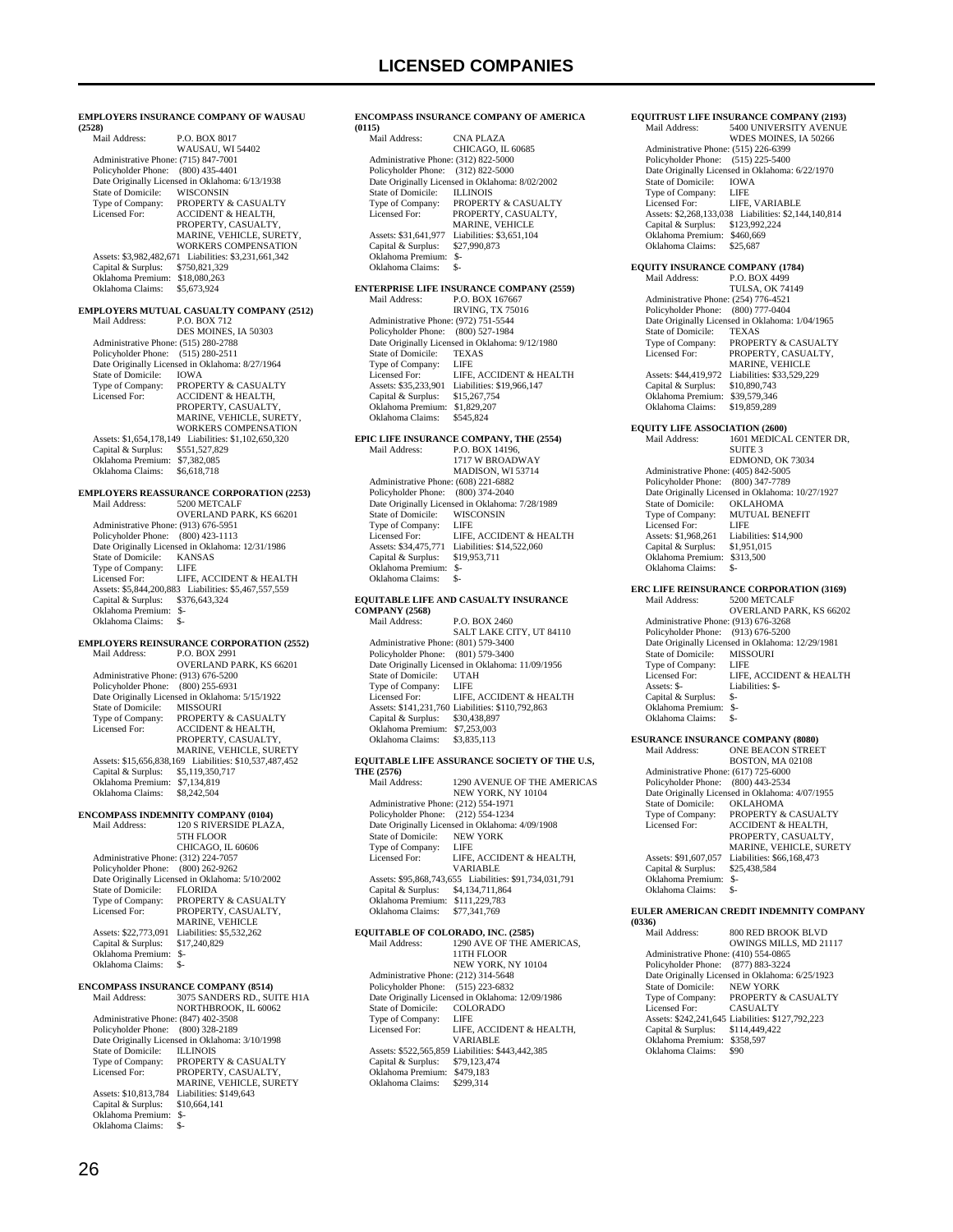**FACTORY MUTUAL INSURANCE COMPANY (0168)**<br>Mail Address: P.O. BOX 7500 P.O. BOX 7500 JOHNSTON, RI 02919

 Administrative Phone: (401) 275-3000 Policyholder Phone: (800) 343-7722 Date Originally Licensed in Oklahoma: 9/25/1950<br>State of Domicile: RHODE ISLAND

**EVEREST NATIONAL INSURANCE COMPANY (2337)**<br>Mail Address: P.O. BOX 830. MARTINSVILLE R P.O. BOX 830, MARTINSVILLE RD LIBERTY CORNER, NJ 07938 Administrative Phone: (908) 604-3166 Policyholder Phone: (908) 604-3000 Date Originally Licensed in Oklahoma: 11/17/1987<br>State of Domicile: ARIZONA State of Domicile:<br>Type of Company: Type of Company: PROPERTY & CASUALTY<br>Licensed For: PROPERTY CASUALTY PROPERTY, CASUALTY MARINE, VEHICLE, SURETY, WORKERS COMPENSATION Assets: \$518,182,197 Liabilities: \$449,497,751 Capital & Surplus: \$68,684,447 Oklahoma Premium: \$238,523 Oklahoma Claims: \$47,679 **EVEREST REINSURANCE COMPANY (6957)**<br>Mail Address: P.O. BOX 830 Mail Address: P.O. B0X 830 477 MARTINSVILLE RD LIBERTY CORNER, NJ 07938 Administrative Phone: (908) 604-3359 Policyholder Phone: (908) 604-3000 Date Originally Licensed in Oklahoma: 12/10/1974<br>State of Domicile: DELAWARE State of Domicile:<br>Type of Company: Type of Company: PROPERTY & CASUALTY<br>Licensed For: PROPERTY, CASUALTY Licensed For: PROPERTY, CASUALTY, MARINE, VEHICLE, SURETY Assets: \$7,596,265,791 Liabilities: \$5,880,747,910<br>Capital & Surplus: \$1,715,517,881 Capital & Surplus: \$1,715,517,881 Oklahoma Premium: \$- Oklahoma Claims: \$-**EVERGREEN NATIONAL INDEMNITY COMPANY (7800)** P.O. BOX 163340 COLUMBUS, OH 43216 Administrative Phone: (800) 878-7389 Policyholder Phone: (800) 878-7389 Date Originally Licensed in Oklahoma: 3/01/1961<br>State of Domicile: OHIO State of Domicile:<br>Type of Company: Type of Company: PROPERTY & CASUALTY<br>Ticensed For: ACCIDENT & HEATTH ACCIDENT & HEALTH PROPERTY, CASUALTY, MARINE, VEHICLE, SURETY Assets: \$54,576,432 Liabilities: \$24,576,432<br>Capital & Surplus: \$30,000,000 Capital & Surplus: Oklahoma Premium: \$155,203 Oklahoma Claims: \$51,000 **EXCESS REINSURANCE COMPANY (2639)**<br>Mail Address: TWO LOGAN SQUAR TWO LOGAN SQUARE, 9TH FLOOR PHILADELPHIA, PA 19103 Administrative Phone: (215) 864-3600 Policyholder Phone: (215) 864-3600 Date Originally Licensed in Oklahoma: 12/01/1981<br>State of Domicile: DELAWARE State of Domicile: Type of Company: PROPERTY & CASUALTY<br>Licensed For: PROPERTY, CASUALTY, PROPERTY, CASUALTY, MARINE, VEHICLE<br>Assets: \$87,798,463 Liabilities: \$51,674,781 Capital & Surplus: \$36,123,682 Oklahoma Premium: \$- Oklahoma Claims: \$- **EXCESS SHARE INSURANCE CORPORATION (0029)**<br>Mail Address: 5656 FRANTZ ROAD Mail Address: 5656 FRANTZ ROAD DUBLIN, OH 43017 Administrative Phone: (614) 764-1900 Policyholder Phone: (614) 764-1900 Date Originally Licensed in Oklahoma: 6/21/2001<br>State of Domicile: OHIO State of Domicile:<br>Type of Company: PROPERTY & CASUALTY Licensed For: CASUALTY, VEHICLE Assets: \$36,462,801 Liabilities: \$25,853,861<br>Capital & Surplus: \$10,608,940 Capital & Surplus: \$10,608,940 Oklahoma Premium: \$89,709 Oklahoma Claims: \$-**EXECUTIVE RISK INDEMNITY, INC. (2644)**<br>Mail Address: 15 MOUNTAIN VIEW 15 MOUNTAIN VIEW ROAD WARREN, NJ 07059 Administrative Phone: (908) 903-2385 Policyholder Phone: (860) 408-2000 Date Originally Licensed in Oklahoma: 12/31/1993<br>State of Domicile: DELAWARE State of Domicile:<br>Type of Company: Type of Company: PROPERTY & CASUALTY<br>Licensed For: ACCIDENT & HEALTH, ACCIDENT & HEALTH, PROPERTY, CASUALTY, MARINE, VEHICLE, SURETY, WORKERS COMPENSATION Assets: \$1,990,845,993 Liabilities: \$1,480,748,536 Capital & Surplus: \$510,097,457 Oklahoma Premium: \$5,387,885<br>Oklahoma Claims: \$227.862

Oklahoma Claims:

State of Domicile: RHODE ISLAND<br>Type of Company: PROPERTY & CA Type of Company: PROPERTY & CASUALTY<br>Licensed For: PROPERTY CASUALTY PROPERTY CASUALTY MARINE, VEHICLE, SURETY Assets: \$6,203,725,205 Liabilities: \$3,370,430,566 Capital & Surplus: \$2,833,294,640 Oklahoma Premium: \$17,803,555<br>Oklahoma Claims: \$9,483,139 Oklahoma Claims: \$9,483,139 **FAIRFIELD INSURANCE COMPANY (2652)**<br>Mail Address: P.O. BOX 10350 P.O. BOX 10350 STAMFORD, CT 06904 Administrative Phone: (203) 328-5671 Policyholder Phone: (203) 328-5000 Date Originally Licensed in Oklahoma: 5/26/1994<br>State of Domicile: CONNECTICUT State of Domicile: CONNECTICUT<br>Type of Company: PROPERTY & CA Type of Company: PROPERTY & CASUALTY<br>Licensed For: ACCIDENT & HEALTH ACCIDENT & HEALTH, PROPERTY, CASUALTY MARINE, VEHICLE, SURETY, WORKERS COMPENSATION Assets: \$42,441,471 Liabilities: \$23,274,718<br>Capital & Surplus: \$19,166,753 Capital & Surplus: \$19,166,753 Oklahoma Premium: \$(251,122) Oklahoma Claims: \$1,471,165 **FAIRMONT INSURANCE COMPANY (2655)** Mail Address: P.O. BOX 152870 IRVING, TX 75015 Administrative Phone: (972) 831-6504 Policyholder Phone: (800) 472-7583 Date Originally Licensed in Oklahoma: 5/10/1985 State of Domicile:<br>Type of Company:<br>Licensed For: THE CALIFORNIA<br>
PROPERTY & CASUALTY PROPERTY, CASUALTY, MARINE, VEHICLE, SURETY WORKERS COMPENSATION Assets: \$25,812,450 Liabilities: \$73,718 Capital & Surplus: \$25,738,732 Oklahoma Premium: \$330,607 Oklahoma Claims: \$1,864,381 **FAMILY BENEFIT LIFE INSURANCE COMPANY (2664)**<br>Mail Address: **BOX 665** Mail Address: JEFFERSON CITY, MO 65102 Administrative Phone: (573) 636-3181 Policyholder Phone: (573) 636-3181 Date Originally Licensed in Oklahoma: 12/27/1982 State of Domicile: MISS<br>Type of Company: LIFE Type of Company: LIFE<br>Licensed For: LIFE, ACCIDENT & HEALTH Licensed For: LIFE, ACCIDENT & HEALTH Assets: \$57,372,813 Liabilities: \$50,512,516 Capital & Surplus: \$6,860,297 Oklahoma Premium: \$14,478 Oklahoma Claims: **FAMILY HERITAGE LIFE INSURANCE COMPANY OF AMERICA (2670)**<br>Mail Address: P.O. BOX 470608 CLEVELAND, OH 44147 Administrative Phone: (440) 922-5200 Policyholder Phone: (440) 922-5200 Date Originally Licensed in Oklahoma: 1/05/1999 State of Domicile: OHIO<br>Type of Company: LIFE Type of Company: LIFE<br>Licensed For: LIFE, ACCIDENT & HEALTH Licensed For: LIFE, ACCIDENT & HEALTH Assets: \$119,604,449 Liabilities: \$107,188,878 Capital & Surplus: \$12,415,571 Oklahoma Premium: \$352,740<br>Oklahoma Claims: \$28,423 Oklahoma Claims: \$28,423 **FAMILY LIFE INSURANCE COMPANY (2672)** 6500 RIVER PLACE BLVD. BLDG ONE AUSTIN, TX 78730 Administrative Phone: (512) 404-5284 Policyholder Phone: (800) 925-6000 Date Originally Licensed in Oklahoma: 8/04/1960<br>State of Domicile: WASHINGTON State of Domicile: WASH<br>Type of Company: LIFE Type of Company:<br>Licensed For: LIFE, ACCIDENT & HEALTH, VARIABLE Assets: \$127,458,273 Liabilities: \$101,061,609<br>Capital & Surplus: \$26,396,664 Capital & Surplus: Oklahoma Premium: \$679,668<br>Oklahoma Claims: \$264,597 Oklahoma Claims:

#### **FAMILY SERVICE LIFE INSURANCE COMPANY (2678)**<br>Mail Address: 7 HANNOVER SOUARE. **7 HANNOVER SQUARE,**  H-17-J NEW YORK, NY 10004 Administrative Phone: (212) 598-8924 Policyholder Phone: (800) 992-4767 Date Originally Licensed in Oklahoma: 9/30/1980<br>State of Domicile: TEXAS State of Domicile: TEXA<br>Type of Company: LIFE Type of Company: LIFE<br>Licensed For: LIFE, ACCIDENT & HEALTH Licensed For: LIFE, ACCIDENT & HEALTH Assets: \$621,452,372 Liabilities: \$547,861,125 Capital & Surplus: \$73,591,247 Oklahoma Premium: \$19,282 Oklahoma Claims: \$1,367,558 **FARM BUREAU LIFE INSURANCE COMPANY (2694)**<br>Mail Address: 5400 UNIVERSITY AVE MODELLINGE COMMANY WEST DES MOINES, IA 50266 Administrative Phone: (515) 226-6399 Policyholder Phone: (515) 225-5400 Date Originally Licensed in Oklahoma: 2/29/1996<br>State of Domicile: IOWA State of Domicile: IOWA<br>Type of Company: LIFE Type of Company:<br>Licensed For: LIFE, ACCIDENT & HEALTH, VARIABLE Assets: \$4,792,663,427 Liabilities: \$4,451,491,913<br>Capital & Surplus: \$341,171,514 Capital & Surplus: \$341,171,514 Oklahoma Premium: \$45,953,858 Oklahoma Claims: \$20,145,273 **FARMERS & MERCHANTS INSURANCE COMPANY (2696)** ONE BEACON STREET BOSTON, MA 02108 Administrative Phone: (617) 725-6000 Policyholder Phone: (800) 847-7405 Date Originally Licensed in Oklahoma: 1/20/1955<br>State of Domicile: OKLAHOMA State of Domicile:<br>Type of Company: Type of Company: PROPERTY & CASUALTY<br>Licensed For: ACCIDENT & HEALTH, PROPERTY, CASUALTY, MARINE, VEHICLE, SURETY Assets: \$9,040,954 Liabilities: \$25,692<br>Capital & Surplus: \$9,015,262 Capital & Surplus: Oklahoma Premium: \$-<br>Oklahoma Claims: \$140,145 Oklahoma Claims: **FARMERS ALLIANCE MUTUAL INSURANCE COMPANY (2720)** 1122 NORTH MAIN MCPHERSON, KS 67460 Administrative Phone: (316) 241-2200 Policyholder Phone: (800) 362-1075 Date Originally Licensed in Oklahoma: 8/25/1932<br>State of Domicile: KANSAS State of Domicile:<br>Type of Company: Type of Company: PROPERTY & CASUALTY<br>Licensed For: ACCIDENT & HEALTH. Licensed For: ACCIDENT & HEALTH, PROPERTY, CASUALTY, MARINE, VEHICLE, SURETY, WORKERS COMPENSATION Assets: \$184,842,588 Liabilities: \$111,340,602 Capital & Surplus: \$73,501,986 Oklahoma Premium: \$17,093,307 Oklahoma Claims: \$9,573,840 **FARMERS AND RANCHERS LIFE INSURANCE COMPANY (2703)** Mail Address: P.O. BOX 25968 OKLAHOMA CITY, OK 73125 Administrative Phone: (405) 603-1102 Policyholder Phone: (800) 324-7771 Date Originally Licensed in Oklahoma: 1/03/2000<br>State of Domicile: OKLAHOMA State of Domicile: Type of Company: LIFE<br>Licensed For: LIFE, ACCIDENT & HEALTH Licensed For: LIFE, ACCIDENT & HEALTH Assets: \$11,695,296 Liabilities: \$9,450,658 Capital & Surplus: \$2,244,638 Oklahoma Premium: \$517,641<br>Oklahoma Claims: \$1,127,041 Oklahoma Claims: **FARMERS AND TRADERS LIFE INSURANCE COMPANY (2712)** 960 JAMES STREET, P.O. BOX 1056 SYRACUSE, NY 13201 Administrative Phone: (315) 471-5656 Policyholder Phone: (800) 347-0960 Date Originally Licensed in Oklahoma: 6/09/1960<br>State of Domicile: NEW YORK State of Domicile: NEW<br>Type of Company: LIFE Type of Company: LIFE<br>Licensed For: LIFE Licensed For: Assets: \$480,607,050 Liabilities: \$447,883,598<br>Capital & Surplus: \$32,723,451

Capital & Surplus: Oklahoma Premium: \$24,214 Oklahoma Claims: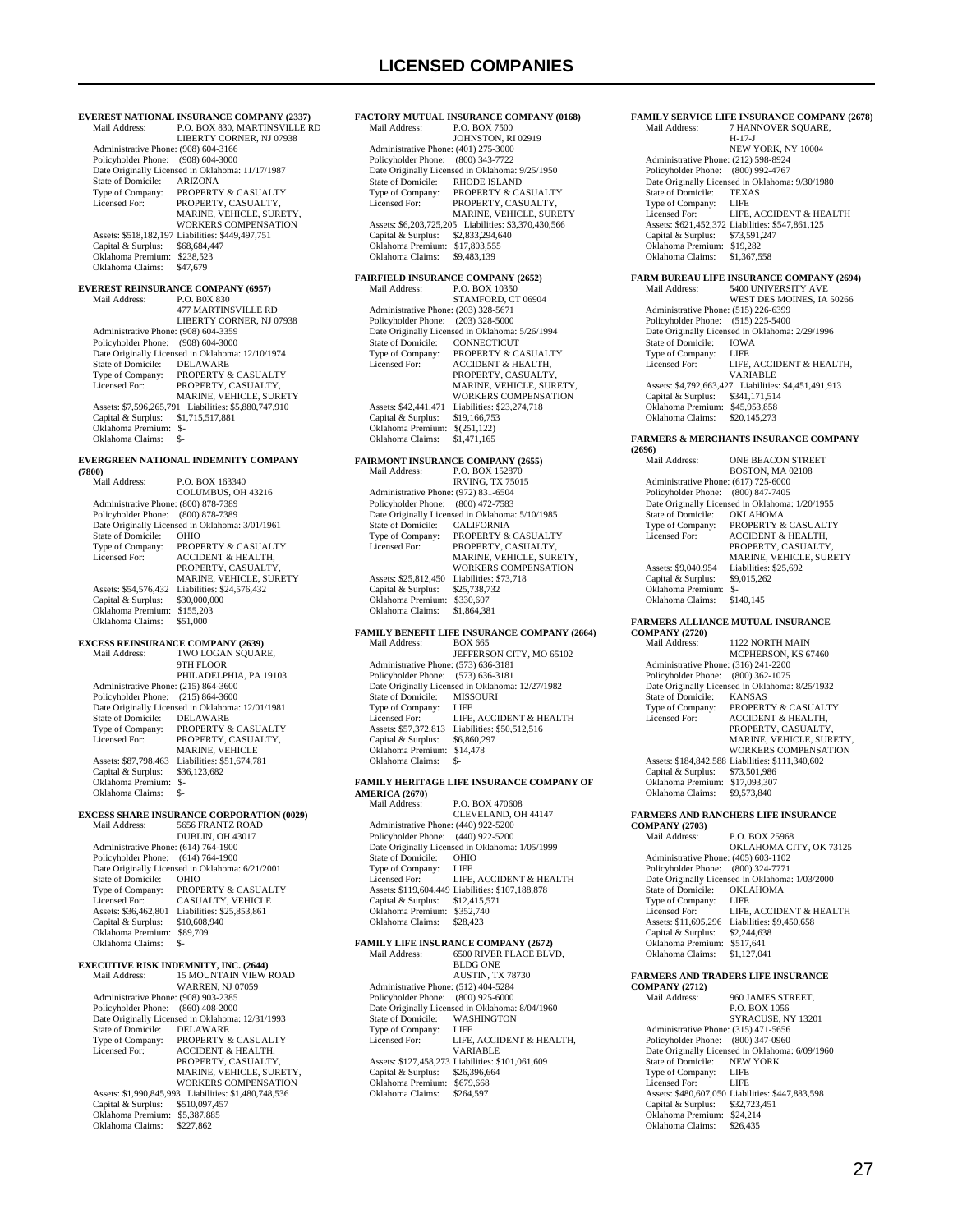**FARMERS INSURANCE COMPANY, INC (2736)** 10850 LOWELL AVENUE OVERLAND PARK, KS 66210 Administrative Phone: (913) 661-6510 Policyholder Phone: (913) 661-6300 Date Originally Licensed in Oklahoma: 12/09/1969<br>State of Domicile: KANSAS State of Domicile:<br>Type of Company: Type of Company: PROPERTY & CASUALTY<br>Licensed For: PROPERTY CASUALTY PROPERTY CASUALTY MARINE, VEHICLE Assets: \$188,943,601 Liabilities: \$117,710,779 Capital & Surplus: \$71,232,822 Oklahoma Premium: \$389,908,119 Oklahoma Claims: \$221,389,693 **FARMERS INSURANCE EXCHANGE (2744)** Mail Address: 4680 WILSHIRE BLVD LOS ANGELES, CA 90010 Administrative Phone: (323) 932-3441 Policyholder Phone: (323) 932-3441 Date Originally Licensed in Oklahoma: 10/20/1930 State of Domicile: CALIFORNIA Type of Company: RECIPROCAL<br>Licensed For: ACCIDENT & Licensed For: ACCIDENT & HEALTH, PROPERTY, CASUALTY, MARINE, SURETY, WORKERS COMPENSATION Assets: \$9,538,903,401 Liabilities: \$7,389,660,952 Capital & Surplus: \$2,149,242,449 Oklahoma Premium: \$10,878,542 Oklahoma Claims: \$4,006,463 **FARMERS MUTUAL FIRE INSURANCE COMPANY OF OKARCHE (2752)** Mail Address: P.O. BOX 9 OKARCHE, OK 73762 Administrative Phone: (405) 263-7226 Policyholder Phone: (405) 263-7226 Date Originally Licensed in Oklahoma: 4/02/1942<br>State of Domicile: OKLAHOMA State of Domicile:<br>Type of Company: Type of Company: COUNTY MUTUAL FIRE<br>Licensed For: PROPERTY, CASUALTY. PROPERTY, CASUALTY, MARINE Assets: \$10,205,520 Liabilities: \$2,452,747<br>Capital & Surplus: \$7,752,773 Capital & Surplus: Oklahoma Premium: \$4,560,079 Oklahoma Claims: \$1,681,277 **FARMERS MUTUAL HAIL INSURANCE COMPANY OF IOWA (2760)**<br>Mail Address: 2323 GRAND AVENUE DES MOINES, IA 50312 Administrative Phone: (515) 282-9104 Policyholder Phone: (515) 282-9104 Date Originally Licensed in Oklahoma: 8/31/1950<br>State of Domicile: IOWA State of Domicile:<br>Type of Company: Type of Company: PROPERTY & CASUALTY<br>Licensed For: PROPERTY. CASUALTY Licensed For: PROPERTY, CASUALTY, MARINE, VEHICLE Assets: \$253,919,358 Liabilities: \$115,375,158 Capital & Surplus: \$138,544,200 Oklahoma Premium: \$828,654 Oklahoma Claims: \$414,179 **FARMERS NEW WORLD LIFE INSURANCE COMPANY**  *(2776)* Mail Address: 3003 77TH AVENUE SOUTHEAST MERCER ISLAND, WA 98040 Administrative Phone: (206) 232-8400 Policyholder Phone: (206) 232-8400 Date Originally Licensed in Oklahoma: 9/08/1953<br>State of Domicile: WASHINGTON State of Domicile: WAS<br>Type of Company: LIFE Type of Company:<br>Licensed For: LIFE, ACCIDENT & HEALTH, VARIABLE<br>6 Liabilities: \$5,375,918,673 Assets: \$6,428,057,736 Liabilities: \$5,375,918,673 Capital & Surplus: \$1,052,139,063 Oklahoma Premium: \$43,722,926 Oklahoma Claims: \$13,310,638 **FARMINGTON CASUALTY COMPANY (2785)**<br>Mail Address: ONE TOWER SOUARE. ONE TOWER SOUARE. 2S2 / CORP TAX HARTFORD, CT 06183 Administrative Phone: (860) 277-3966 Policyholder Phone: (800) 238-6208 Date Originally Licensed in Oklahoma: 12/31/1988<br>State of Domicile: CONNECTICUT State of Domicile:<br>Type of Company: Type of Company: PROPERTY & CASUALTY<br>Licensed For: ACCIDENT & HEALTH, Licensed For: ACCIDENT & HEALTH, PROPERTY, CASUALTY, MARINE, VEHICLE, SURETY WORKERS COMPENSATION Assets: \$881,473,761 Liabilities: \$677,530,584

**FARMLAND MUTUAL INSURANCE COMPANY (2728)**<br>Mail Address: 1100 LOCUST STREET 1100 LOCUST STREET DES MOINES, IA 50391 Administrative Phone: (515) 508-3503 Policyholder Phone: (800) 228-6700 Date Originally Licensed in Oklahoma: 11/08/1947<br>State of Domicile: IOWA State of Domicile:<br>Type of Company: Type of Company: PROPERTY & CASUALTY<br>Licensed For: ACCIDENT & HEALTH ACCIDENT & HEALTH, PROPERTY, CASUALTY MARINE, VEHICLE, SURETY, WORKERS COMPENSATION Assets: \$283,043,370 Liabilities: \$185,073,017 Capital & Surplus: \$97,970,353 Oklahoma Premium: \$2,693,145 Oklahoma Claims: \$2,335,850 **FCCI INSURANCE COMPANY (2791)**<br>
Mail Address: 6300 UNIVERSITY PARKWAY SARASOTA, FL 34240 Administrative Phone: (941) 907-7607 Policyholder Phone: (800) 226-3224 Date Originally Licensed in Oklahoma: 11/29/2000<br>State of Domicile: FLORIDA State of Domicile:<br>Type of Company: Type of Company: PROPERTY & CASUALTY<br>Licensed For: ACCIDENT & HEALTH, Licensed For: ACCIDENT & HEALTH, PROPERTY, CASUALTY, SURETY, WORKERS **COMPENSATION**  Assets: \$1,011,577,335 Liabilities: \$698,525,565 Capital & Surplus: \$313,051,770 Oklahoma Premium: \$- Oklahoma Claims: \$-**FEDERAL HOME LIFE INSURANCE COMPANY (6592)**<br>Mail Address: 6604 W BROAD ST 6604 W BROAD ST RICHMOND, VA 23230 Administrative Phone: (804) 662-2621 Policyholder Phone: (888) 345-4242 Date Originally Licensed in Oklahoma: 4/13/1959<br>State of Domicile: VIRGINIA State of Domicile: VIRG<br>Type of Company: IFF Type of Company: Licensed For: LIFE, ACCIDENT & HEALTH Assets: \$2,353,928,396 Liabilities: \$1,198,726,684 Capital & Surplus: \$1,155,201,712 Oklahoma Premium: \$556,190 Oklahoma Claims: \$1,154,530 **FEDERAL INSURANCE COMPANY (2792)**<br>Mail Address: P.O. BOX 1615 Mail Address: P.O. BOX 1615 WARREN, NJ 07061 Administrative Phone: (908) 903-5070 Policyholder Phone: (908) 903-2000 Date Originally Licensed in Oklahoma: 7/26/1920<br>State of Domicile: INDIANA State of Domicile:<br>Type of Company: Type of Company: PROPERTY & CASUALTY<br>Licensed For: ACCIDENT & HEALTH. ACCIDENT & HEALTH, PROPERTY, CASUALTY, MARINE, VEHICLE, SURETY, WORKERS COMPENSATION Assets: \$19,954,779,708 Liabilities: \$13,660,873,235 Capital & Surplus: \$6,293,906,473 Oklahoma Premium: \$48,539,946 Oklahoma Claims: \$21,354,991 **FEDERAL KEMPER LIFE ASSURANCE COMPANY (2796)** Mail Address: 1600 MCCONNOR PARKWAY SCHAUMBURG, IL 60196 Administrative Phone: (847) 969-3564 Policyholder Phone: (800) 321-9313 Date Originally Licensed in Oklahoma: 9/17/1970<br>State of Domicile: ILLINOIS State of Domicile: Type of Company: LIFE LIFE, ACCIDENT & HEALTH, VARIABLE Assets: \$5,826,580,397 Liabilities: \$5,468,135,065 Capital & Surplus: \$358,445,332 Oklahoma Premium: \$3,336,060 Oklahoma Claims: \$3,613,779 **FEDERAL LIFE INSURANCE COMPANY (MUTUAL) (2808)** 3750 WEST DEERFIELD ROAD RIVERWOODS, IL 60015 Administrative Phone: (847) 520-1900 Policyholder Phone: (847) 520-1900 Date Originally Licensed in Oklahoma: 7/30/1912<br>State of Domicile: ILLINOIS State of Domicile: ILLIN<br>Type of Company: LIFE Type of Company:<br>Licensed For: LIFE, ACCIDENT & HEALTH, VARIABLE Assets: \$227,497,529 Liabilities: \$186,677,459 Capital & Surplus: \$40,820,070 Oklahoma Premium: \$12,868

Oklahoma Claims: \$38,201

**FEDERATED LIFE INSURANCE COMPANY (2824)**<br>Mail Address: [21 EAST PARK SOUARE 121 EAST PARK SQUARE OWATONNA, MN 55060 Administrative Phone: (507) 455-5200 Policyholder Phone: (800) 533-0472 Date Originally Licensed in Oklahoma: 9/28/1959<br>State of Domicile: MINNESOTA State of Domicile: MINN<br>Type of Company: LIFE Type of Company: LIFE<br>Licensed For: LIFE ACCIDENT & HEALTH Licensed For: LIFE, ACCIDENT & HEALTH,<br>
VARIABLE<br>
Assets: \$714,784,468 Liabilities: \$536,269,058<br>
Capital & Surplus: \$178,515,410 Oklahoma Premium: \$967,946<br>Oklahoma Claims: \$279,470 Oklahoma Claims: **FEDERATED MUTUAL INSURANCE COMPANY (2834)** Mail Address: 121 EAST PARK SQUARE OWATONNA, MN 55060 Administrative Phone: (507) 455-5200 Policyholder Phone: (800) 533-0472 Date Originally Licensed in Oklahoma: 1/16/1917 State of Domicile: MINNESOTA Type of Company: PROPERTY & CASUALTY<br>Licensed For: ACCIDENT & HEALTH. ACCIDENT & HEALTH, PROPERTY, CASUALTY, MARINE, VEHICLE, SURETY, WORKERS COMPENSATION Assets: \$3,066,855,714 Liabilities: \$1,892,122,041 Capital & Surplus: \$1,174,733,673 Oklahoma Premium: \$14,667,492 Oklahoma Claims: \$7,615,906 **FEDERATED RURAL ELECTRIC INSURANCE EXCHANGE (2840)** P.O. BOX 15147 LENEXA, KS 66285 Administrative Phone: (913) 541-0150 Policyholder Phone: (800) 356-8360 Date Originally Licensed in Oklahoma: 6/25/1963<br>State of Domicile KANSAS State of Domicile:<br>Type of Company: Type of Company: PROPERTY & CASUALTY<br>
I icensed For: ACCIDENT & HEALTH Licensed For: ACCIDENT & HEALTH, PROPERTY, CASUALTY, MARINE, VEHICLE, SURETY, WORKERS COMPENSATION Assets: \$187,920,779 Liabilities: \$127,900,225<br>Capital & Surplus: \$60,020,554 Capital & Surplus: Oklahoma Premium: \$1,639,472 Oklahoma Claims: **FEDERATED SERVICE INSURANCE CO (2848)**<br>Mail Address: 121 EAST PARK SOUARE 121 EAST PARK SQUARE OWATONNA, MN 55060 Administrative Phone: (507) 455-5200 Policyholder Phone: (800) 533-0472 Date Originally Licensed in Oklahoma: 10/05/1976 State of Domicile: MINNESOTA Type of Company: PROPERTY & CASUALTY<br>Licensed For: PROPERTY, CASUALTY, PROPERTY, CASUALTY, MARINE, VEHICLE, SURETY, WORKERS COMPENSATION Assets: \$297,082,516 Liabilities: \$217,668,335 Capital & Surplus: \$79,414,181 Oklahoma Premium: \$439,945 Oklahoma Claims: \$110,952 **FFG INSURANCE COMPANY (2851)**<br>Mail Address: P.O. BOX 1307 Mail Address: P.O. BOX 130745 DALLAS, TX 75313 Administrative Phone: (214) 965-9076 Policyholder Phone: (800) 527-3448 Date Originally Licensed in Oklahoma: 6/26/1992 State of Domicile: State of Domicile: TEXAS<br>
Type of Company: PROPERTY & CASUALTY<br>
Licensed For: PROPERTY. CASUALTY. Licensed For: PROPERTY, CASUALTY, MARINE, SURETY Assets: \$42,408,744 Liabilities: \$16,963,084<br>Capital & Surplus: \$25,445,660 Capital & Surplus: Oklahoma Premium: \$40,687 Oklahoma Claims:

 Capital & Surplus: \$203,943,177 Oklahoma Premium: \$5,192 Oklahoma Claims: \$15,428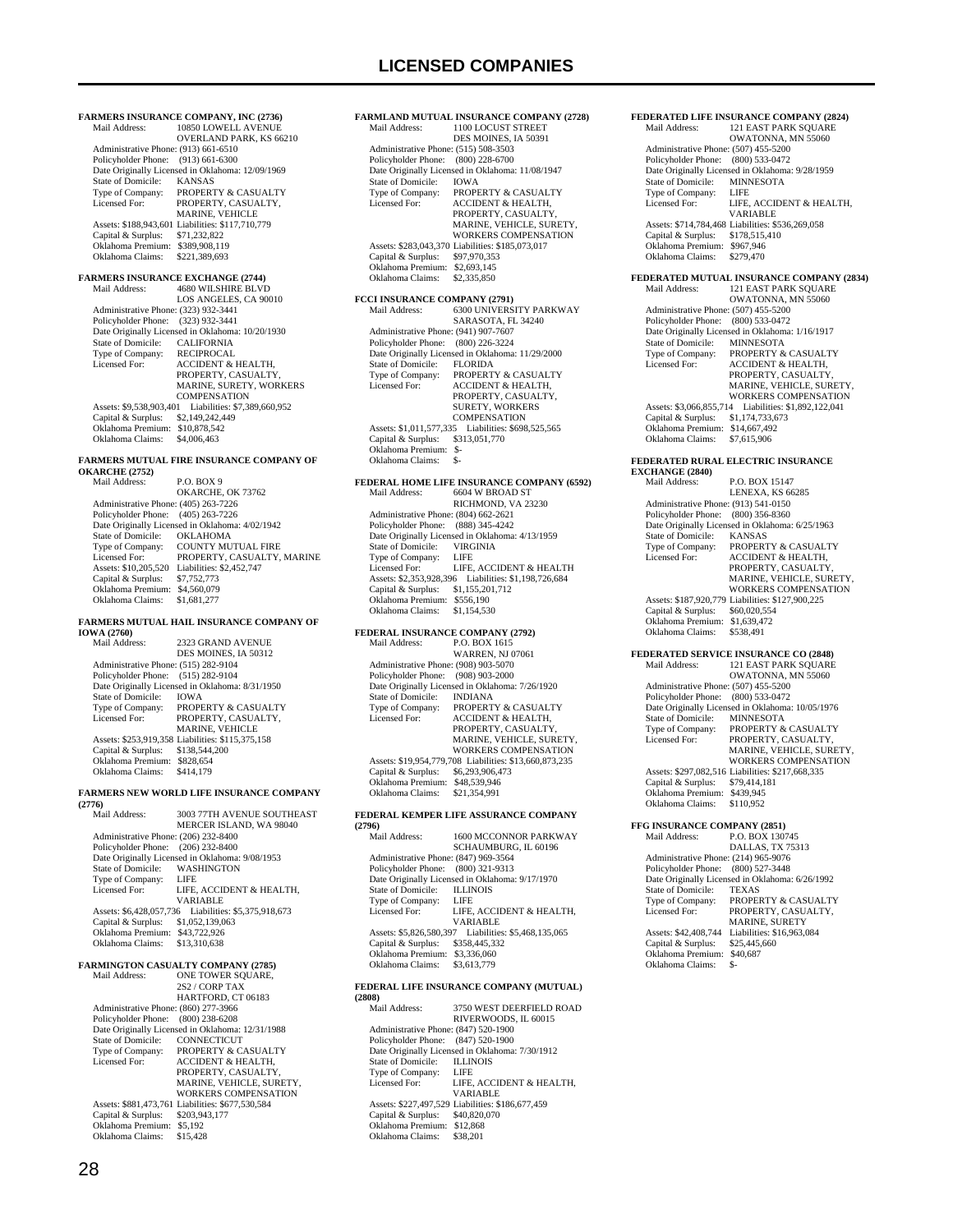| YORK, THE (2856)                                                   |                                                                     |  |
|--------------------------------------------------------------------|---------------------------------------------------------------------|--|
|                                                                    | FIDELITY AND CASUALTY COMPANY OF NEW                                |  |
| Mail Address:                                                      | CNA PLAZA,                                                          |  |
|                                                                    | <b>CORPORATE TAX - 25S-G</b>                                        |  |
|                                                                    | CHICAGO, IL 60685                                                   |  |
| Administrative Phone: (312) 822-6136                               |                                                                     |  |
| Policyholder Phone: (800) 777-6704                                 | Date Originally Licensed in Oklahoma: 3/23/1908                     |  |
| State of Domicile:                                                 | <b>NEW HAMPSHIRE</b>                                                |  |
| Type of Company:                                                   | PROPERTY & CASUALTY                                                 |  |
| Licensed For:                                                      | <b>ACCIDENT &amp; HEALTH,</b>                                       |  |
|                                                                    | PROPERTY, CASUALTY,<br>MARINE, VEHICLE, SURETY,                     |  |
|                                                                    | <b>WORKERS COMPENSATION</b>                                         |  |
|                                                                    | Assets: \$155,513,067 Liabilities: \$19,750,868                     |  |
| Capital & Surplus:<br>Oklahoma Premium: \$-                        | \$135,762,199                                                       |  |
| Oklahoma Claims:                                                   | \$145,438                                                           |  |
|                                                                    |                                                                     |  |
| (2864)                                                             | FIDELITY AND DEPOSIT COMPANY OF MARYLAND                            |  |
| Mail Address:                                                      | 1400 AMERICAN LANE,                                                 |  |
|                                                                    | TOWER 1, 19TH FLOOR                                                 |  |
|                                                                    | SCHAUMBURG, IL 60196                                                |  |
| Administrative Phone: (847) 605-3459<br>Policyholder Phone:        | (800) 323-7592                                                      |  |
|                                                                    | Date Originally Licensed in Oklahoma: 7/01/1969                     |  |
| <b>State of Domicile:</b>                                          | <b>MARYLAND</b>                                                     |  |
| Type of Company:<br>Licensed For:                                  | PROPERTY & CASUALTY<br>PROPERTY, CASUALTY,                          |  |
|                                                                    | MARINE, VEHICLE, SURETY,                                            |  |
|                                                                    | WORKERS COMPENSATION                                                |  |
|                                                                    | Assets: \$166,099,451 Liabilities: \$154,963                        |  |
| Capital & Surplus: \$165,944,489<br>Oklahoma Premium: \$12,656,970 |                                                                     |  |
| Oklahoma Claims:                                                   | \$2,107,715                                                         |  |
|                                                                    |                                                                     |  |
| (2871)                                                             | FIDELITY AND GUARANTY INSURANCE COMPANY                             |  |
| Mail Address:                                                      | <b>385 WASHINGTON STREET</b>                                        |  |
|                                                                    | <b>ST PAUL, MN 55102</b>                                            |  |
| Administrative Phone: (651) 310-7623                               |                                                                     |  |
| Policyholder Phone: (800) 328-2189                                 | Date Originally Licensed in Oklahoma: 10/06/1978                    |  |
| State of Domicile:                                                 | <b>IOWA</b>                                                         |  |
| Type of Company:                                                   | PROPERTY & CASUALTY                                                 |  |
| Licensed For:                                                      | PROPERTY, CASUALTY,<br>MARINE, VEHICLE, SURETY,                     |  |
|                                                                    | <b>WORKERS COMPENSATION</b>                                         |  |
| Assets: \$14,903,229 Liabilities: \$3,147                          |                                                                     |  |
| Capital & Surplus: \$14,900,081<br>Oklahoma Premium: \$1,976,182   |                                                                     |  |
| Oklahoma Claims:                                                   | \$1,928,562                                                         |  |
|                                                                    |                                                                     |  |
|                                                                    |                                                                     |  |
| FIDELITY AND GUARANTY INSURANCE                                    |                                                                     |  |
| UNDERWRITERS, INC. (2872)<br>Mail Address:                         | 385 WASHINGTON STREET                                               |  |
|                                                                    | <b>ST PAUL, MN 55102</b>                                            |  |
| Administrative Phone: (651) 310-7623                               |                                                                     |  |
| Policyholder Phone: (800) 328-2189                                 |                                                                     |  |
| State of Domicile:                                                 | Date Originally Licensed in Oklahoma: 7/06/1951<br><b>WISCONSIN</b> |  |
| Type of Company:                                                   | PROPERTY & CASUALTY                                                 |  |
| Licensed For:                                                      | ACCIDENT & HEALTH.                                                  |  |
|                                                                    | PROPERTY, CASUALTY,<br>MARINE, VEHICLE, SURETY,                     |  |
|                                                                    | WORKERS COMPENSATION                                                |  |
| Assets: \$46,817,708                                               | Liabilities: \$8,584                                                |  |
| Capital & Surplus:                                                 | \$46,809,124                                                        |  |
| Oklahoma Premium:<br>Oklahoma Claims:                              | \$2,127,189<br>\$1,284,792                                          |  |
|                                                                    |                                                                     |  |
|                                                                    | FIDELITY AND GUARANTY LIFE INSURANCE                                |  |
| <b>COMPANY (2880)</b><br>Mail Address:                             | P.O. BOX 11370,                                                     |  |
|                                                                    | <b>COMPLIANCE MANAGER</b>                                           |  |
|                                                                    | BALTIMORE, MD 21203                                                 |  |
| Administrative Phone: (410) 895-0068<br>Policyholder Phone:        | $(800)$ 638-2255                                                    |  |
|                                                                    | Date Originally Licensed in Oklahoma: 5/02/1960                     |  |
| State of Domicile:                                                 | MARYLAND                                                            |  |
| Type of Company:<br>Licensed For:                                  | LIFE<br>LIFE, ACCIDENT & HEALTH,                                    |  |
|                                                                    | <b>VARIABLE</b>                                                     |  |
| Assets: \$9,227,155,487                                            | Liabilities: \$8,685,818,560                                        |  |
| Capital & Surplus:<br>Oklahoma Premium: \$13,084,268               | \$541,336,927                                                       |  |
| Oklahoma Claims:                                                   | \$10,119,117                                                        |  |

#### **FIDELITY FIRST INSURANCE COMPANY (2933)**<br>Mail Address: P.O. BOX 548801, P.O. BOX 548801, 1331 W MEMORIAL RD OKLAHOMA CITY, OK 73154 Administrative Phone: (817) 255-3335 Policyholder Phone: (800) 725-7887 Date Originally Licensed in Oklahoma: 5/11/1981 State of Domicile:<br>Type of Company:<br>Licensed For: TEXAS<br>PROPERTY & CASUALTY ACCIDENT & HEALTH, PROPERTY, CASUALTY MARINE, VEHICLE Assets: \$7,045,275 Liabilities: \$152,360<br>Capital & Surplus: \$6,892,915 Capital & Surplus: \$6,892,915 Oklahoma Premium: \$- Oklahoma Claims: \$-

### **FIDELITY INVESTMENTS LIFE INSURANCE**

**COMPANY (6934)** 82 DEVONSHIRE ST. MAILZONE R27A BOSTON, MA 02109 Administrative Phone: (617) 563-9150 Policyholder Phone: (800) 634-9361 Date Originally Licensed in Oklahoma: 7/11/1983 State of Domicile: UTAH<br>Type of Company: LIFE Type of Company:<br>Licensed For: LIFE, ACCIDENT & HEALTH, VARIABLE Assets: \$11,182,742,787 Liabilities: \$10,730,258,330 Capital & Surplus: \$452,484,457 Oklahoma Premium: \$4,422,158 Oklahoma Claims: \$4,527,578

**FIDELITY LIFE ASSOCIATION (2912)**<br>Mail Address: 1600 MCCONNC 1600 MCCONNOR PARKWAY SCHAUMBURG, IL 60196 Administrative Phone: (847) 874-7403 Policyholder Phone: (800) 554-5426 Date Originally Licensed in Oklahoma: 9/17/1970<br>State of Domicile: ILLINOIS State of Domicile: ILLIN<br>Type of Company: I IEE Type of Company: Licensed For: LIFE, ACCIDENT & HEALTH Assets: \$577,607,408 Liabilities: \$326,939,749 Capital & Surplus: \$250,667,659 Oklahoma Premium: \$204,289 Oklahoma Claims: \$18,322

### **FIDELITY LIFE INSURANCE COMPANY (6842)**

| Mail Address:                        | 250 KING OF PRUSSIA ROAD                         |
|--------------------------------------|--------------------------------------------------|
|                                      | RADNOR, PA 19087                                 |
| Administrative Phone: (610) 964-7233 |                                                  |
| Policyholder Phone: (610) 964-7000   |                                                  |
|                                      | Date Originally Licensed in Oklahoma: 11/19/1986 |
| State of Domicile:                   | PENNSYLVANIA                                     |
| Type of Company:                     | LIFE                                             |
| Licensed For:                        | LIFE. ACCIDENT & HEALTH.                         |
|                                      | <b>VEHICLE</b>                                   |
| Assets: \$8,746,086                  | Liabilities: \$97,193                            |
| Capital & Surplus:                   | \$8,648,893                                      |
| Oklahoma Premium:                    | \$-                                              |
| Oklahoma Claims:                     | \$-                                              |
|                                      |                                                  |

#### **FIDELITY NATIONAL INSURANCE COMPANY (0151)** 4050 CALLE REAL, SUITE 290

|                                      | SANTA BARBARA, CA 93110                         |
|--------------------------------------|-------------------------------------------------|
| Administrative Phone: (888) 333-2120 |                                                 |
| Policyholder Phone: (888) 333-2120   |                                                 |
|                                      | Date Originally Licensed in Oklahoma: 4/21/2003 |
| State of Domicile:                   | <b>CALIFORNIA</b>                               |
| Type of Company:                     | PROPERTY & CASUALTY                             |
| Licensed For:                        | PROPERTY, CASUALTY,                             |
|                                      | <b>VEHICLE</b>                                  |
| Assets: \$59,168,723                 | Liabilities: \$21.210.698                       |
| Capital & Surplus:                   | \$37,958,025                                    |
| Oklahoma Premium:                    | \$56,746                                        |
| Oklahoma Claims:                     |                                                 |
|                                      |                                                 |

### **FIDELITY NATIONAL TITLE INSURANCE COMPANY**

**(2929)** 4050 CALLE REAL SANTA BARBARA, CA 93110 Administrative Phone: (800) 621-1919 Policyholder Phone: (888) 934-3354 Date Originally Licensed in Oklahoma: 12/01/1982 State of Domicile: CALIFORNIA<br>Type of Company: TITLE COMPANY Type of Company: Licensed For: TITLE Assets: \$458,131,990 Liabilities: \$298,200,559 Capital & Surplus: \$159,931,431 Oklahoma Premium: \$2,022,988 Oklahoma Claims:

#### **FIDELITY SECURITY LIFE INSURANCE COMPANY (2931)**

| Mail Address:                        | <b>3130 BROADWAY BLVD</b>                        |
|--------------------------------------|--------------------------------------------------|
|                                      | KANSAS CITY, MO 64111                            |
| Administrative Phone: (816) 968-0523 |                                                  |
| Policyholder Phone: (800) 821-7303   |                                                  |
|                                      | Date Originally Licensed in Oklahoma: 8/23/1977  |
| State of Domicile:                   | <b>MISSOURI</b>                                  |
| Type of Company:                     | LIFE                                             |
| Licensed For:                        | LIFE, ACCIDENT & HEALTH,                         |
|                                      | <b>VARIABLE</b>                                  |
|                                      | Assets: \$422,246,462 Liabilities: \$373,444,636 |
| Capital & Surplus:                   | \$48,801,827                                     |
| Oklahoma Premium:                    | \$3,986,208                                      |
| Oklahoma Claims:                     | \$2,118,579                                      |
|                                      |                                                  |

### **FINANCIAL AMERICAN LIFE INSURANCE COMPANY (3127)**

| <b>COMPANY (3127)</b>                |                                                 |
|--------------------------------------|-------------------------------------------------|
| Mail Address:                        | <b>1645 EAST BIRCHWOOD</b>                      |
|                                      | <b>AVENUE</b>                                   |
|                                      | DES PLAINES, IL 60018                           |
| Administrative Phone: (847) 768-2519 |                                                 |
| Policyholder Phone: (847) 768-0040   |                                                 |
|                                      | Date Originally Licensed in Oklahoma: 1/06/1992 |
| State of Domicile:                   | <b>ILLINOIS</b>                                 |
| Type of Company:                     | LIFE                                            |
| Licensed For:                        | LIFE. ACCIDENT & HEALTH                         |
| Assets: \$29,916,393                 | Liabilities: \$23,219,765                       |
| Capital & Surplus:                   | \$6,696,628                                     |
| Oklahoma Premium:                    | \$-                                             |
| Oklahoma Claims:                     | \$-                                             |

### **FINANCIAL GUARANTY INSURANCE COMPANY**

| (7868)                               |                                                 |
|--------------------------------------|-------------------------------------------------|
| Mail Address:                        | <b>125 PARK AVENUE.</b>                         |
|                                      | <b>6TH FLOOR</b>                                |
|                                      | NEW YORK, NY 10017                              |
| Administrative Phone: (212) 312-3227 |                                                 |
| Policyholder Phone: (800) 352-0001   |                                                 |
|                                      | Date Originally Licensed in Oklahoma: 6/03/1938 |
| State of Domicile:                   | <b>NEW YORK</b>                                 |
| Type of Company:                     | PROPERTY & CASUALTY                             |
| Licensed For:                        | <b>SURETY</b>                                   |
| Assets: \$2,740,723,719              | Liabilities: \$1,587,227,498                    |
| Capital & Surplus:                   | \$1,153,496,221                                 |
| Oklahoma Premium:                    | \$805,356                                       |
| Oklahoma Claims:                     |                                                 |

### **FINANCIAL PACIFIC INSURANCE COMPANY (2967)**

| Mail Address:                        | P.O. BOX 292220                                  |
|--------------------------------------|--------------------------------------------------|
|                                      | SACRAMENTO, CA 95829                             |
| Administrative Phone: (916) 630-5000 |                                                  |
| Policyholder Phone: (916) 630-5000   |                                                  |
|                                      | Date Originally Licensed in Oklahoma: 10/31/2000 |
| State of Domicile:                   | <b>CALIFORNIA</b>                                |
| Type of Company:                     | <b>PROPERTY &amp; CASUALTY</b>                   |
| Licensed For:                        | PROPERTY, CASUALTY,                              |
|                                      | <b>MARINE, SURETY</b>                            |
|                                      | Assets: \$150,453,425 Liabilities: \$109,878,381 |
| Capital & Surplus:                   | \$40,575,044                                     |
| Oklahoma Premium:                    | $S-$                                             |
| Oklahoma Claims:                     | \$-                                              |
|                                      |                                                  |

**FINANCIAL SECURITY ASSURANCE, INC. (2962)** Mail Address: 350 PARK AVENUE NEW YORK, NY 10022 Administrative Phone: (212) 339-3492 Policyholder Phone: (800) 846-4372 Date Originally Licensed in Oklahoma: 9/03/1986 State of Domicile: NEW YORK<br>PROPERTY & CASUALTY<br>SURETY Type of Company:<br>Licensed For: Assets: \$3,138,134,230 Liabilities: \$2,012,492,255 Capital & Surplus: \$1,125,641,975 Oklahoma Premium: \$1,155,581 Oklahoma Claims: \$-

### **FIRE & CASUALTY INSURANCE COMPANY OF**

**CONNECTICUT, THE (2968)**<br>Mail Address: 9 FAR 9 FARM SPRINGS DRIVE FARMINGTON, CT 06032 Administrative Phone: (860) 674-6969 Policyholder Phone: (800) 243-7060 Date Originally Licensed in Oklahoma: 7/09/1954<br>State of Domicile: CONNECTICUT State of Domicile:<br>Type of Company:<br>Licensed For: Type of Company: PROPERTY & CASUALTY Licensed For: PROPERTY, CASUALTY, MARINE, VEHICLE, SURETY, WORKERS COMPENSATION Assets: \$169,394,361 Liabilities: \$132,736,569 Capital & Surplus: \$36,657,792 Oklahoma Premium: \$960,170 Oklahoma Claims: \$3,321,856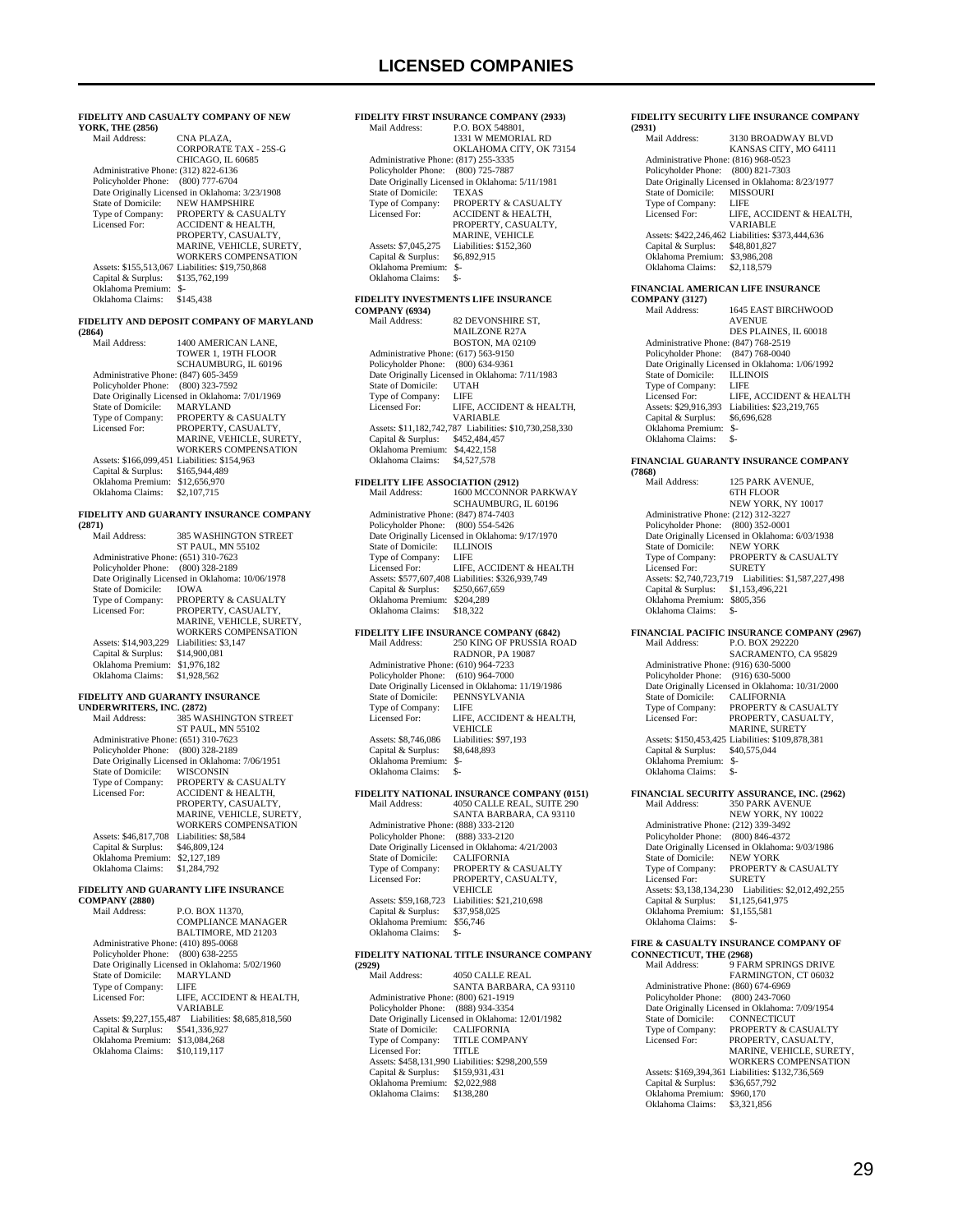**FIRE INSURANCE EXCHANGE (2976)**<br>Mail Address: P.O. BOX 2478, P.O. BOX 2478, TERMINAL ANNEX LOS ANGELES, CA 90051 Administrative Phone: (323) 932-3441 Policyholder Phone: (213) 932-3200 Patte Originally Licensed in Oklahoma: 5/06/1943<br>State of Domicile: CALIFORNIA State of Domicile: CALIFORNIA<br>Type of Company: RECIPROCAL Type of Company:<br>Licensed For: PROPERTY, CASUALTY, MARINE, VEHICLE, SURETY<br>Assets: \$1,344,074,603 Liabilities: \$1,022,698,935 Capital & Surplus: \$321,375,668 Oklahoma Premium: \$- Oklahoma Claims: **FIREMAN'S FUND IC OF WISCONSIN (2997)** 777 SAN MARIN DRIVE NOVATO, CA 94998 Administrative Phone: (415) 899-3033 Policyholder Phone: (800) 227-1700 Date Originally Licensed in Oklahoma: 3/10/1998 State of Domicile: WISCONSIN<br>Type of Company: PROPERTY & Type of Company: PROPERTY & CASUALTY Licensed For: PROPERTY, CASUALTY, MARINE, VEHICLE, SURETY, WORKERS COMPENSATION Assets: \$17,694,755 Liabilities: \$(70,717) Capital & Surplus: \$17,765,472 Oklahoma Premium: \$(94) Oklahoma Claims: \$ **FIREMAN'S FUND INSURANCE COMPANY (2992)** 777 SAN MARIN DRIVE NOVATO, CA 94998 Administrative Phone: (415) 899-3033 Policyholder Phone: (800) 227-1700 Patter Originally Licensed in Oklahoma: 2/25/1909<br>State of Domicile: CALIFORNIA State of Domicile:<br>Type of Company:<br>Licensed For: PROPERTY & CASUALTY ACCIDENT & HEALTH, PROPERTY, CASUALTY, MARINE, VEHICLE, SURETY, WORKERS COMPENSATION Assets: \$10,635,511,828 Liabilities: \$7,776,645,946 Capital & Surplus: \$2,858,865,882 Oklahoma Premium: \$10,210,055 Oklahoma Claims: \$7,524,522 **FIREMAN'S FUND INSURANCE COMPANY OF TEXAS (2998)** 777 SAN MARIN DRIVE NOVATO, CA 94998 Administrative Phone: (415) 899-3033 Policyholder Phone: (800) 227-1700 Date Originally Licensed in Oklahoma: 1/08/1979 State of Domicile: TEXAS<br>Type of Company: PROPERTY & CASUALTY Type of Company: PROPERTY & CASUALTY Licensed For: ACCIDENT & HEALTH, PROPERTY, CASUALTY, MARINE, VEHICLE, SURETY Assets: \$48,666,359 Liabilities: \$9,681,934 Capital & Surplus: \$38,984,425 Oklahoma Premium: \$- Oklahoma Claims:

**FIREMENS INSURANCE COMPANY OF NEWARK,** 

**NEW JERSEY (3000)**

| Mail Address:                        | CNA PLAZA.                                       |
|--------------------------------------|--------------------------------------------------|
|                                      | CORPORATE TAX 25S-G                              |
|                                      | CHICAGO, IL 60685                                |
| Administrative Phone: (312) 822-2018 |                                                  |
| Policyholder Phone:                  | $(212)$ 440-3000                                 |
|                                      | Date Originally Licensed in Oklahoma: 3/13/1908  |
| State of Domicile:                   | <b>NEW JERSEY</b>                                |
| Type of Company:                     | PROPERTY & CASUALTY                              |
| Licensed For:                        | <b>ACCIDENT &amp; HEALTH.</b>                    |
|                                      | PROPERTY, CASUALTY.                              |
|                                      | MARINE, VEHICLE, SURETY,                         |
|                                      | <b>WORKERS COMPENSATION</b>                      |
|                                      | Assets: \$465,013,995 Liabilities: \$(2,926,460) |
| Capital & Surplus:                   | \$467,940,455                                    |
| Oklahoma Premium:                    | \$462,978                                        |
| Oklahoma Claims:                     | \$127.948                                        |
|                                      |                                                  |

#### **FIRST ALLMERICA FINANCIAL LIFE INSURANCE COMPANY (7744)** 440 LINCOLN STREET WORCESTER, MA 01653 Administrative Phone: (508) 855-2169 Policyholder Phone: (508) 855-1000 Pate Originally Licensed in Oklahoma: 9/25/1947<br>State of Domicile: MASSACHUSETTS MASSACHUSETTS<br>LIFE Type of Company:<br>Licensed For: LIFE, ACCIDENT & HEALTH, VARIABLE Assets: \$4,309,841,042 Liabilities: \$4,187,040,409 Capital & Surplus: \$122,800,633 Oklahoma Premium: \$45,401 Oklahoma Claims: \$403,695 **FIRST AMERICAN PROPERTY & CASUALTY**

| <b>INSURANCE COMPANY (3548)</b>      |                                                  |
|--------------------------------------|--------------------------------------------------|
| Mail Address:                        | <b>114 EAST 5TH STREET</b>                       |
|                                      | SANTA ANA, CA 92701                              |
| Administrative Phone: (714) 560-7880 |                                                  |
| Policyholder Phone: (888) 474-7500   |                                                  |
|                                      | Date Originally Licensed in Oklahoma: 12/27/1993 |
| State of Domicile:                   | <b>CALIFORNIA</b>                                |
| Type of Company:                     | PROPERTY & CASUALTY                              |
| Licensed For:                        | PROPERTY, CASUALTY,                              |
|                                      | <b>MARINE, VEHICLE</b>                           |
| Assets: \$82,163,639                 | Liabilities: \$57,011.237                        |
| Capital & Surplus:                   | \$25,152,402                                     |
| Oklahoma Premium:                    | \$378                                            |
| Oklahoma Claims:                     |                                                  |

#### **FIRST AMERICAN TITLE AND TRUST COMPANY**

| (U006)                               |                                                 |
|--------------------------------------|-------------------------------------------------|
| Mail Address:                        | 133 NW 8TH                                      |
|                                      | OKLAHOMA CITY, OK 73102                         |
| Administrative Phone: (405) 552-7726 |                                                 |
| Policyholder Phone: (405) 236-2861   |                                                 |
|                                      | Date Originally Licensed in Oklahoma: 4/03/1969 |
| State of Domicile:                   | <b>OKLAHOMA</b>                                 |
| Type of Company:                     | <b>TITLE COMPANY</b>                            |
| Licensed For:                        | <b>TITLE</b>                                    |
| Assets: \$11,287,762                 | Liabilities: \$6,618,001                        |
| Capital & Surplus:                   | \$4,669,761                                     |
| Oklahoma Premium:                    | \$5,653,331                                     |
| Oklahoma Claims:                     | \$290,484                                       |
|                                      |                                                 |

#### **FIRST AMERICAN TITLE INSURANCE COMPANY (3020)**

| 1.JUZU 1                             |                                                    |
|--------------------------------------|----------------------------------------------------|
| Mail Address:                        | 1 FIRST AMERICAN WAY                               |
|                                      | SANTA ANA, CA 92707                                |
| Administrative Phone: (714) 800-3382 |                                                    |
| Policyholder Phone:                  | $(800)$ 854-3643                                   |
|                                      | Date Originally Licensed in Oklahoma: 4/03/1969    |
| State of Domicile:                   | <b>CALIFORNIA</b>                                  |
| Type of Company:                     | <b>TITLE COMPANY</b>                               |
| Licensed For:                        | <b>TITLE</b>                                       |
|                                      | Assets: \$1,616,996,755 Liabilities: \$870,416,144 |
| Capital & Surplus:                   | \$746,580,611                                      |
| Oklahoma Premium:                    | \$14,036,201                                       |
| Oklahoma Claims:                     | \$150,348                                          |
|                                      |                                                    |

### **FIRST AMERICAN TRANSPORTATION TITLE**

| <b>INSURANCE COMPANY (3021)</b>      |                                                 |
|--------------------------------------|-------------------------------------------------|
| Mail Address:                        | 510 BIENVILLE STREET                            |
|                                      | NEW ORLEANS, LA 70130                           |
| Administrative Phone: (504) 588-9252 |                                                 |
| Policyholder Phone: (504) 588-9252   |                                                 |
|                                      | Date Originally Licensed in Oklahoma: 5/03/2000 |
| State of Domicile:                   | <b>LOUISIANA</b>                                |
| Type of Company:                     | <b>TITLE COMPANY</b>                            |
| Licensed For:                        | <b>TITLE</b>                                    |
| Assets: \$923,565                    | Liabilities: \$350,697                          |
| Capital & Surplus:                   | \$572,868                                       |
| Oklahoma Premium:                    | \$1,099,770                                     |
| Oklahoma Claims:                     | \$7.211                                         |
|                                      |                                                 |

#### **FIRST COLONIAL INSURANCE COMPANY (3023)** 1776 AMERICAN HERITAGE LIFE DRIVE

|                                      | JACKSONVILLE, FL 32224                          |
|--------------------------------------|-------------------------------------------------|
| Administrative Phone: (904) 992-3060 |                                                 |
| Policyholder Phone: (904) 992-1776   |                                                 |
|                                      | Date Originally Licensed in Oklahoma: 5/04/2000 |
| State of Domicile:                   | <b>FLORIDA</b>                                  |
| Type of Company:                     | <b>PROPERTY &amp; CASUALTY</b>                  |
| Licensed For:                        | PROPERTY, CASUALTY                              |
|                                      | Assets: \$133,049,876 Liabilities: \$92,282,006 |
| Capital & Surplus:                   | \$40,767,870                                    |
| Oklahoma Premium:                    | \$3,577,778                                     |
| Oklahoma Claims:                     | \$1,203,846                                     |
|                                      |                                                 |

### **FIRST COLONY LIFE INSURANCE COMPANY (3024)** Mail Address: P.O. BOX 313

|                                      | LYNCHBURG, VA 24505                                    |
|--------------------------------------|--------------------------------------------------------|
| Administrative Phone: (804) 662-2617 |                                                        |
| Policyholder Phone: (888) 325-5433   |                                                        |
|                                      | Date Originally Licensed in Oklahoma: 11/29/1966       |
| State of Domicile:                   | <b>VIRGINIA</b>                                        |
| Type of Company:                     | LIFE                                                   |
| Licensed For:                        | LIFE, ACCIDENT & HEALTH.                               |
|                                      | <b>VARIABLE</b>                                        |
|                                      | Assets: \$13,560,030,891 Liabilities: \$12,438,985,127 |
| Capital & Surplus:                   | \$1,121,045,764                                        |
| Oklahoma Premium:                    | \$11.156.969                                           |
| Oklahoma Claims:                     | \$10,588,085                                           |
|                                      |                                                        |

### **FIRST COMMUNITY INSURANCE COMPANY (7442)**

| Mail Address:                        | <b>360 CENTRAL AVENUE</b>                        |
|--------------------------------------|--------------------------------------------------|
|                                      | ST PETERSBURG, FL 33701                          |
| Administrative Phone: (800) 627-0000 |                                                  |
| Policyholder Phone: (800) 627-0000   |                                                  |
|                                      | Date Originally Licensed in Oklahoma: 12/26/1978 |
| State of Domicile:                   | <b>NEW YORK</b>                                  |
| Type of Company:                     | <b>PROPERTY &amp; CASUALTY</b>                   |
| Licensed For:                        | PROPERTY, CASUALTY,                              |
|                                      | MARINE, VEHICLE, SURETY,                         |
|                                      | <b>WORKERS COMPENSATION</b>                      |
| Assets: \$28,063,802                 | Liabilities: \$14,634,850                        |
| Capital & Surplus:                   | \$13,428,952                                     |
| Oklahoma Premium:                    | \$77,004                                         |
| Oklahoma Claims:                     | \$-                                              |

#### **FIRST DIMENSION LIFE INSURANCE COMPANY**

| (4509)                               |                                                 |
|--------------------------------------|-------------------------------------------------|
| Mail Address:                        | P.O. BOX 487-610.                               |
|                                      | <b>SOUTH DUNCAN</b>                             |
|                                      | STILLWATER, OK 74076                            |
| Administrative Phone: (405) 372-4951 |                                                 |
| Policyholder Phone: (405) 372-4951   |                                                 |
|                                      | Date Originally Licensed in Oklahoma: 4/24/1979 |
| State of Domicile:                   | <b>OKLAHOMA</b>                                 |
| Type of Company:                     | LIFE                                            |
| Licensed For:                        | LIFE. ACCIDENT & HEALTH                         |
| Assets: \$3,064,410                  | Liabilities: \$1,734,896                        |
| Capital & Surplus:                   | \$1,329,514                                     |
| Oklahoma Premium:                    | \$385.624                                       |
| Oklahoma Claims:                     | \$299.367                                       |

#### **FIRST FINANCIAL INSURANCE COMPANY (3043)**

| Mail Address:                        | 238 INTERNATIONAL ROAD                           |
|--------------------------------------|--------------------------------------------------|
|                                      | <b>BURLINGTON, NC 27215</b>                      |
| Administrative Phone: (336) 586-2500 |                                                  |
| Policyholder Phone:                  | $(336) 586 - 2500$                               |
|                                      | Date Originally Licensed in Oklahoma: 10/06/1978 |
| State of Domicile:                   | <b>ILLINOIS</b>                                  |
| Type of Company:                     | <b>PROPERTY &amp; CASUALTY</b>                   |
| Licensed For:                        | PROPERTY, CASUALTY,                              |
|                                      | <b>MARINE, VEHICLE</b>                           |
|                                      | Assets: \$342,625,843 Liabilities: \$171,793,122 |
| Capital & Surplus:                   | \$170,832,721                                    |
| Oklahoma Premium:                    | \$123.236                                        |
| Oklahoma Claims:                     | \$476.277                                        |
|                                      |                                                  |

#### **FIRST GUARANTY INSURANCE COMPANY (3658)**

| Mail Address:                        | <b>P.O. BOX 848</b>                              |
|--------------------------------------|--------------------------------------------------|
|                                      | ASHDOWN, AR 71822                                |
| Administrative Phone: (870) 898-5191 |                                                  |
| Policyholder Phone: (870) 898-5191   |                                                  |
|                                      | Date Originally Licensed in Oklahoma: 11/29/1994 |
| State of Domicile:                   | <b>ARKANSAS</b>                                  |
| Type of Company:                     | LIFE                                             |
| Licensed For:                        | LIFE, ACCIDENT & HEALTH                          |
| Assets: \$39,698,553                 | Liabilities: \$33,184,061                        |
| Capital & Surplus:                   | \$6,514,492                                      |
| Oklahoma Premium:                    | \$81,792                                         |
| Oklahoma Claims:                     | \$29,980                                         |
|                                      |                                                  |

#### **FIRST HEALTH LIFE & HEALTH INSURANCE COMPANY (5664)**

| Mail Address:                        | 3200 HIGHLAND AVENUE                            |
|--------------------------------------|-------------------------------------------------|
|                                      | DOWNERS GROVE, IL 60515                         |
| Administrative Phone: (630) 241-7919 |                                                 |
| Policyholder Phone: (630) 241-7900   |                                                 |
|                                      | Date Originally Licensed in Oklahoma: 8/30/1961 |
| State of Domicile:                   | TEXAS                                           |
| Type of Company:                     | <b>LIFE</b>                                     |
| Licensed For:                        | LIFE. ACCIDENT & HEALTH                         |
|                                      | Assets: \$113,496,387 Liabilities: \$94,977,003 |
| Capital & Surplus:                   | \$18,519,384                                    |
| Oklahoma Premium:                    | \$2.501                                         |
| Oklahoma Claims:                     | \$10,524                                        |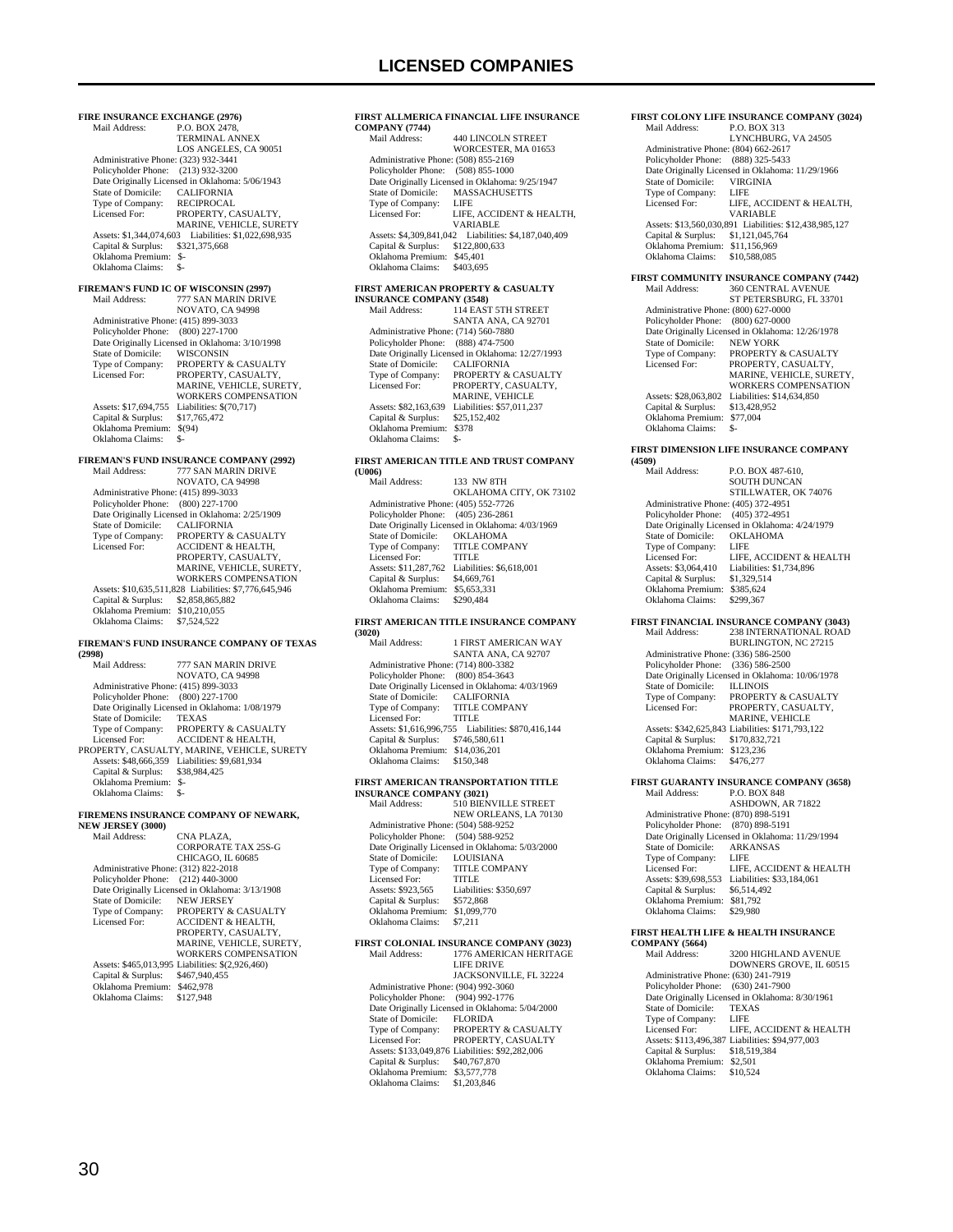#### **FIRST INDEMNITY OF AMERICA INSURANCE COMPANY (3041)** 119 LITTLETON ROAD PARSIPPANY, NJ 07054 Administrative Phone: (973) 402-1200 Policyholder Phone: (973) 402-1200 Patte Originally Licensed in Oklahoma: 9/28/1994<br>State of Domicile: NEW JERSEY State of Domicile:<br>Type of Company: PROPERTY & CASUALTY<br>SURETY Licensed For: SURETY Assets: \$6,818,089 Liabilities: \$2,890,420 Capital & Surplus: \$3,927,669 Oklahoma Premium: \$- Oklahoma Claims: **FIRST INVESTORS LIFE INSURANCE COMPANY (3050)** 95 WALL STREET NEW YORK, NY 10005 Administrative Phone: (212) 858-8200 Policyholder Phone: (800) 832-7783 Date Originally Licensed in Oklahoma: 12/10/1986 State of Domicile: NEW YORK<br>Type of Company: LIFE Type of Company: LIFE<br>Licensed For: LIFE, VARIABLE Licensed For: LIFE, VARIABLE<br>Assets: \$1,138,740,137 Liabilities: \$1,063,975,321<br>Capital & Surplus: \$74,764,816<br>Oklahoma Premium: \$55,816 Oklahoma Claims: \$-**FIRST LIBERTY INSURANCE CORPORATION, THE (3055)** 175 BERKELEY STREET BOSTON, MA 02117 Administrative Phone: (617) 357-9500 Policyholder Phone: (800) 344-0197 Date Originally Licensed in Oklahoma: 7/02/1990<br>State of Domicile: IOWA State of Domicile:<br>Type of Company: Type of Company: PROPERTY & CASUALTY<br>Licensed For: ACCIDENT & HEALTH. ACCIDENT & HEALTH, PROPERTY, CASUALTY MARINE, VEHICLE, SURETY WORKERS COMPENSATION Assets: \$38,585,165 Liabilities: \$19,602,275 Capital & Surplus: \$18,982,890 Oklahoma Premium: \$564,542 Oklahoma Claims: \$637,673 **FIRST LIFE AMERICA CORPORATION (0037)**<br>Mail Address: 1303 SW FIRST AMERIC. 1303 SW FIRST AMERICAN PLACE TOPEKA, KS 66604 Administrative Phone: (785) 267-7077 Policyholder Phone: (785) 267-7077 Date Originally Licensed in Oklahoma: 8/13/2001<br>State of Domicile: KANSAS State of Domicile: KANS<br>Type of Company: I IEE Type of Company: Licensed For: LIFE, ACCIDENT & HEALTH Assets: \$10,797,681 Liabilities: \$8,182,339 Capital & Surplus: \$2,615,342 Oklahoma Premium: \$74,154 Oklahoma Claims: \$8,265 **FIRST MARINE INSURANCE COMPANY (3061)**<br>Mail Address: P.O. BOX 369 Mail Address: P.O. BOX 369 OSAGE BEACH, MO 65065 Administrative Phone: (573) 348-2743 Policyholder Phone: (573) 348-2743 Patter Originally Licensed in Oklahoma: 10/08/1985<br>State of Domicile: MISSOURI State of Domicile:<br>Type of Company: PROPERTY & CASUALTY<br>MARINE Licensed For:<br>Assets: \$5,670,227 Liabilities: \$1,118,931<br>\$4,551,296 Capital  $&$  Surplus: Oklahoma Premium: \$770,210<br>Oklahoma Claims: \$106,886 Oklahoma Claims: **FIRST NATIONAL INSURANCE COMPANY OF AMERICA (3072)** 1600 N COLLINS BLVD RICHARDSON, TX 75080 Administrative Phone: (206) 925-1448 Policyholder Phone: (800) 332-3226 Date Originally Licensed in Oklahoma: 9/22/1937<br>State of Domicile: WASHINGTON State of Domicile:<br>Type of Company:<br>Licensed For: Type of Company: PROPERTY & CASUALTY Licensed For: PROPERTY, CASUALTY, MARINE, VEHICLE, SURETY, WORKERS COMPENSATION Assets: \$205,330,070 Liabilities: \$143,904,010

 Capital & Surplus: \$61,426,060 Oklahoma Premium: \$5,478,165 Oklahoma Claims: \$3,215,765

#### **FIRST PENN-PACIFIC LIFE INSURANCE COMPANY (3090)** P.O. BOX 7869 1300 S CLINTON ST

|                                      | FORT WAYNE, IN 46801                                 |
|--------------------------------------|------------------------------------------------------|
| Administrative Phone: (847) 466-8000 |                                                      |
| Policyholder Phone: (800) 323-1746   |                                                      |
|                                      | Date Originally Licensed in Oklahoma: 4/16/1981      |
| State of Domicile:                   | <b>INDIANA</b>                                       |
| Type of Company:                     | LIFE                                                 |
| Licensed For:                        | LIFE, ACCIDENT & HEALTH.                             |
|                                      | <b>VARIABLE</b>                                      |
|                                      | Assets: \$1,741,483,735 Liabilities: \$1,621,244,862 |
| Capital & Surplus:                   | \$120,238,873                                        |
| Oklahoma Premium:                    | \$1,820,673                                          |
| Oklahoma Claims:                     | \$1,211,333                                          |
|                                      |                                                      |

#### **FIRST PYRAMID LIFE INSURANCE COMPANY OF AMERICA (3096)**

| AMERICA (3070)                       |                                                 |
|--------------------------------------|-------------------------------------------------|
| Mail Address:                        | <b>P.O. BOX 1151</b>                            |
|                                      | LITTLE ROCK. AR 72203                           |
| Administrative Phone: (501) 378-5628 |                                                 |
| Policyholder Phone: (501) 378-5628   |                                                 |
|                                      | Date Originally Licensed in Oklahoma: 7/29/1932 |
| State of Domicile: ARKANSAS          |                                                 |
| Type of Company:                     | LIFE.                                           |
| Licensed For:                        | LIFE, ACCIDENT & HEALTH.                        |
|                                      | VARIABLE                                        |
| Assets: \$7,373,430                  | Liabilities: \$11.395                           |
| Capital & Surplus:                   | \$7,362,035                                     |
| Oklahoma Premium:                    | \$-                                             |
| Oklahoma Claims:                     | \$-                                             |

#### **FIVE STAR LIFE INSURANCE COMPANY (8764)** Mail Address: 909 NORTH WASHINGTON **STREET**

|                                      | ALEXANDRIA, VA 22314                            |
|--------------------------------------|-------------------------------------------------|
| Administrative Phone: (703) 299-5794 |                                                 |
| Policyholder Phone: (800) 776-2264   |                                                 |
|                                      | Date Originally Licensed in Oklahoma: 6/30/1986 |
| State of Domicile: LOUISIANA         |                                                 |
| Type of Company:                     | LIFE.                                           |
| Licensed For:                        | LIFE, ACCIDENT & HEALTH                         |
|                                      | Assets: \$126,924,880 Liabilities: \$77,944,093 |
| Capital & Surplus:                   | \$48,980,787                                    |
| Oklahoma Premium:                    | \$2,080,226                                     |
| Oklahoma Claims:                     | \$1,462,685                                     |

### **FLORIST'S MUTUAL INSURANCE COMPANY (3128)**

| Mail Address:                        | 1 HORTICULTURAL LANE                             |
|--------------------------------------|--------------------------------------------------|
|                                      | EDWARDSVILLE, IL 62025                           |
| Administrative Phone: (618) 656-4240 |                                                  |
| Policyholder Phone: (800) 851-7740   |                                                  |
|                                      | Date Originally Licensed in Oklahoma: 10/01/1964 |
| State of Domicile:                   | <b>ILLINOIS</b>                                  |
| Type of Company:                     | PROPERTY & CASUALTY                              |
| Licensed For:                        | PROPERTY, CASUALTY,                              |
|                                      | <b>MARINE, VEHICLE, WORKERS</b>                  |
|                                      | <b>COMPENSATION</b>                              |
|                                      | Assets: \$159,682,164 Liabilities: \$125,018,885 |
| Capital & Surplus:                   | \$34,663,279                                     |
| Oklahoma Premium:                    | \$292.150                                        |
| Oklahoma Claims:                     | \$132,669                                        |
|                                      |                                                  |

### **FOLKSAMERICA REINSURANCE COMPANY (3134)**

| Mail Address:                        | ONE LIBERTY PLAZA.                                   |
|--------------------------------------|------------------------------------------------------|
|                                      | 19TH FLOOR                                           |
|                                      | NEW YORK, NY 10006                                   |
| Administrative Phone: (212) 385-2279 |                                                      |
| Policyholder Phone: (212) 940-8800   |                                                      |
|                                      | Date Originally Licensed in Oklahoma: 5/13/1991      |
| State of Domicile:                   | <b>NEW YORK</b>                                      |
| Type of Company:                     | <b>PROPERTY &amp; CASUALTY</b>                       |
| Licensed For:                        | <b>ACCIDENT &amp; HEALTH,</b>                        |
|                                      | PROPERTY, CASUALTY,                                  |
|                                      | <b>MARINE, VEHICLE, SURETY</b>                       |
|                                      | Assets: \$2,529,843,435 Liabilities: \$1,617,050,200 |
| Capital & Surplus:                   | \$912,793,235                                        |
| Oklahoma Premium:                    | $S-$                                                 |
| Oklahoma Claims:                     | \$-                                                  |
|                                      |                                                      |

### **FOREMOST INSURANCE COMPANY (3144)**

| Mail Address:                        | <b>PO BOX 2450</b>                                 |
|--------------------------------------|----------------------------------------------------|
|                                      | <b>GRAND RAPIDS, MI 49501-2450</b>                 |
| Administrative Phone: (616) 956-3515 |                                                    |
| Policyholder Phone: (800) 527-3905   |                                                    |
|                                      | Date Originally Licensed in Oklahoma: 5/10/1958    |
| State of Domicile:                   | <b>MICHIGAN</b>                                    |
| Type of Company:                     | <b>PROPERTY &amp; CASUALTY</b>                     |
| Licensed For:                        | PROPERTY, CASUALTY, MARINE                         |
|                                      | Assets: \$1,202,489,932 Liabilities: \$847,254,168 |
| Capital & Surplus:                   | \$355,235,764                                      |
| Oklahoma Premium:                    | \$17,547,291                                       |
| Oklahoma Claims:                     | \$6,038,794                                        |
|                                      |                                                    |

#### **FOREMOST PROPERTY AND CASUALTY INSURANCE COMPANY (3146)**

| Mail Address:                        | P.O. BOX 2450                                   |
|--------------------------------------|-------------------------------------------------|
|                                      | <b>GRAND RAPIDS, MI 49501</b>                   |
| Administrative Phone: (616) 956-3515 |                                                 |
| Policyholder Phone:                  | $(800)$ 527-3905                                |
|                                      | Date Originally Licensed in Oklahoma: 4/29/1991 |
| State of Domicile:                   | <b>INDIANA</b>                                  |
| Type of Company:                     | PROPERTY & CASUALTY                             |
| Licensed For:                        | PROPERTY, CASUALTY                              |
| Assets: \$31,164,747                 | Liabilities: \$17,670,697                       |
| Capital & Surplus:                   | \$13,494,050                                    |
| Oklahoma Premium:                    | \$1,423,984                                     |
| Oklahoma Claims:                     | \$694.459                                       |

#### **FORETHOUGHT LIFE ASSURANCE COMPANY (1747)** Mail Address: FORETHOUGHT CENTER

 BATESVILLE, IN 47006 Administrative Phone: (812) 934-7910 Policyholder Phone: (812) 934-7139 Date Originally Licensed in Oklahoma: 10/19/1973<br>State of Domicile: INDIANA State of Domicile: INDI.<br>Type of Company: LIFE Type of Company:<br>Licensed For: Licensed For: LIFE, ACCIDENT & HEALTH<br>Assets: \$9,216,894 Liabilities: \$374,976 ERENT CONSTRUCTED<br>Liabilities: \$374,976<br>\$8.841.918 Capital & Surplus: Oklahoma Premium: \$- Oklahoma Claims: \$-

### **FORETHOUGHT LIFE INSURANCE COMPANY (3139)**

FORETHOUGHT CENTER BATESVILLE, IN 47006 Administrative Phone: (812) 934-7268 Policyholder Phone: (812) 934-7139 Date Originally Licensed in Oklahoma: 8/07/1987<br>State of Domicile: INDIANA State of Domicile: INDI<br>Type of Company: IFF Type of Company:<br>Licensed For: LIFE, ACCIDENT & HEALTH Assets: \$3,190,360,337 Liabilities: \$2,868,837,517 Capital & Surplus: \$321,522,820 Oklahoma Premium: \$7,254,489 Oklahoma Claims: \$6,735,871

### **FORT DEARBORN LIFE INSURANCE COMPANY (3151)**

| Mail Address:                        | <b>1020 31ST STREET</b>                         |
|--------------------------------------|-------------------------------------------------|
|                                      | DOWNERS GROVE, IL 60515                         |
| Administrative Phone: (312) 653-6500 |                                                 |
| Policyholder Phone: (800) 633-3696   |                                                 |
|                                      | Date Originally Licensed in Oklahoma: 7/28/1975 |
| State of Domicile:                   | <b>ILLINOIS</b>                                 |
| Type of Company:                     | LIFE                                            |
| Licensed For:                        | LIFE. ACCIDENT & HEALTH.                        |
|                                      | VARIABLE                                        |
| Assets: \$1,369,813,903              | Liabilities: \$1,057,972,843                    |
| Capital & Surplus:                   | \$311,841,060                                   |
| Oklahoma Premium:                    | \$722,276                                       |
| Oklahoma Claims:                     | \$151.204                                       |

#### **FORT WAYNE HEALTH & CASUALTY INSURANCE**   $CO$

| CUMIFAIVI (4010)                     |                                                  |
|--------------------------------------|--------------------------------------------------|
| Mail Address:                        | ONE REINSURANCE PL.                              |
|                                      | 1700 MAGNAVOX                                    |
|                                      | FORT WAYNE, IN 46804                             |
| Administrative Phone: (914) 828-8184 |                                                  |
| Policyholder Phone:                  | $(219)$ 455-4535                                 |
|                                      | Date Originally Licensed in Oklahoma: 8/10/1983  |
| State of Domicile:                   | <b>INDIANA</b>                                   |
| Type of Company:                     | <b>PROPERTY &amp; CASUALTY</b>                   |
| Licensed For:                        | <b>ACCIDENT &amp; HEALTH,</b>                    |
|                                      | PROPERTY, CASUALTY,                              |
|                                      | <b>MARINE, VEHICLE</b>                           |
|                                      | Assets: \$448,721,555 Liabilities: \$195,988,712 |
| Capital & Surplus:                   | \$252,732,843                                    |
| Oklahoma Premium:                    | \$385,661                                        |
| Oklahoma Claims:                     | \$936,788                                        |
|                                      |                                                  |

#### **FORTIS BENEFITS INSURANCE COMPANY (8800)**<br>Mail Address: P.O. BOX 419052 P.O. BOX 419052 KANSAS CITY, MO 64141 Administrative Phone: (651) 361-5286 Policyholder Phone: (800) 800-2000 Date Originally Licensed in Oklahoma: 5/01/1958<br>State of Domicile: MINNESOTA State of Domicile: MINN<br>Type of Company: LIFE Type of Company:<br>Licensed For: LIFE, ACCIDENT & HEALTH, VARIABLE Assets: \$8,011,166,460 Liabilities: \$7,450,270,359 Capital & Surplus: \$560,896,101 Oklahoma Premium: \$18,353,292 Oklahoma Claims: \$10,079,183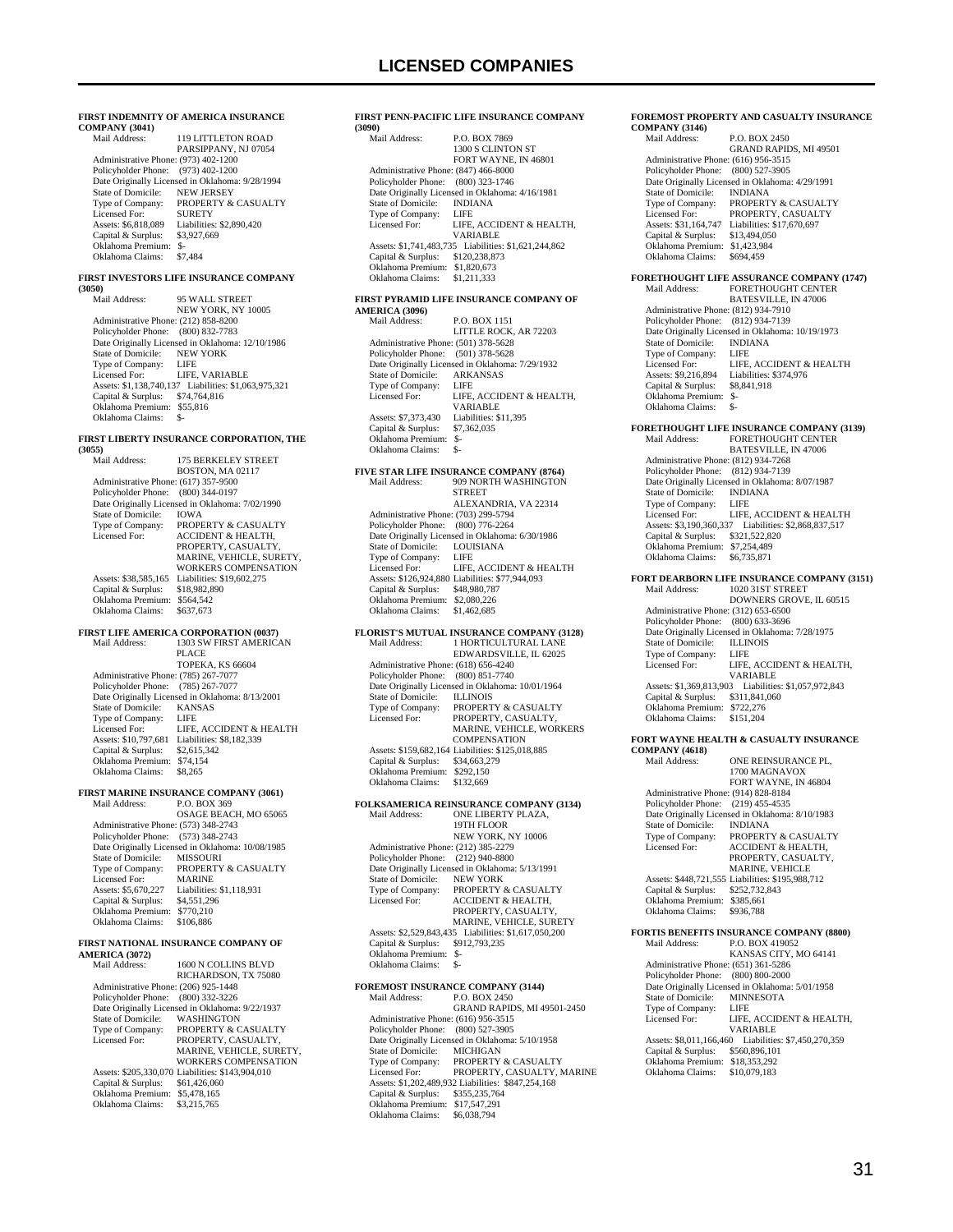**FORTIS INSURANCE COMPANY (7928)**<br>Mail Address: P.O. BOX 3050 P.O. BOX 3050 MILWAUKEE, WI 53201 Administrative Phone: (651) 739-6780 Policyholder Phone: (800) 800-1212 Date Originally Licensed in Oklahoma: 8/19/1964<br>State of Domicile: WISCONSIN State of Domicile: WISC<br>Type of Company: LIFE Type of Company: LIFE<br>Licensed For: LIFE ACCIDENT & HEALTH Licensed For: LIFE, ACCIDENT & HEALTH Assets: \$736,485,306 Liabilities: \$560,763,013 Capital & Surplus: \$175,722,293 Oklahoma Premium: \$19,771,259 Oklahoma Claims: \$9,965,413 **FORTRESS INSURANCE COMPANY (0126)**<br>Mail Address: 6133 N RIVER ROAD. 6133 N RIVER ROAD, SUITE 650 ROSEMONT, IL 60018 Administrative Phone: (847) 653-8729 Policyholder Phone: (847) 384-0041 Date Originally Licensed in Oklahoma: 9/30/2002 State of Domicile: ILLINOIS<br>Type of Company: PROPERTY Type of Company: PROPERTY & CASUALTY<br>Licensed For: CASUALTY, VEHICLE CASUALTY, VEHICLE Assets: \$26,442,986 Liabilities: \$12,157,067 Capital & Surplus: \$14,285,918 Oklahoma Premium: \$888,246 Oklahoma Claims: \$-**FRANKENMUTH MUTUAL INSURANCE COMPANY (3171)** Mail Address: ONE MUTUTAL AVENUE FRANKENMUTH, MI 48787 Administrative Phone: (517) 652-6121 Policyholder Phone: (800) 234-1133 Date Originally Licensed in Oklahoma: 4/06/2000 State of Domicile:<br>Type of Company: MICHIGAN<br>PROPERTY & CASUALTY Licensed For: PROPERTY, CASUALTY, MARINE, SURETY, WORKERS **COMPENSATION**  Assets: \$649,649,720 Liabilities: \$427,466,886 Capital & Surplus: \$222,182,834 Oklahoma Premium: \$- Oklahoma Claims: **FREEDOM LIFE INSURANCE COMPANY OF AMERICA (2072)** 110 WEST SEVENTH STREET. SUITE 300 FORT WORTH, TX 76102 Administrative Phone: (817) 878-3300 Policyholder Phone: (817) 878-3300 Date Originally Licensed in Oklahoma: 4/01/1956<br>State of Domicile: TEXAS State of Domicile: TEXA<br>Type of Company: LIFE Type of Company:<br>Licensed For: LIFE, ACCIDENT & HEALTH Assets: \$33,679,980 Liabilities: \$24,855,341 Capital & Surplus: \$8,824,639 Oklahoma Premium: \$4,719,430 Oklahoma Claims: \$5,239,989 **FRINGE BENEFIT LIFE INSURANCE COMPANY (0117)** Mail Address: 2901 MORTON STREET 2901 MORTON STREET FT WORTH, TX 76107 Administrative Phone: (817) 885-8223 Policyholder Phone: (817) 885-8223 Date Originally Licensed in Oklahoma: 8/07/2002 State of Domicile: TEXAS<br>Type of Company: LIFE Type of Company: Licensed For: LIFE Assets: \$38,921,122 Liabilities: \$28,153,800 Capital & Surplus: \$10,767,322 Oklahoma Premium: \$- Oklahoma Claims: **FSA INSURANCE COMPANY (3178)**<br>Mail Address: 350 PARK AV 350 PARK AVENUE NEW YORK, NY 10022 Administrative Phone: (212) 339-3492 Policyholder Phone: (800) 846-4372 Date Originally Licensed in Oklahoma: 6/26/1997<br>State of Domicile: OKLAHOMA State of Domicile:<br>Type of Company: Type of Company: PROPERTY & CASUALTY<br>Licensed For: CASUALTY. SURETY Licensed For: CASUALTY, SURETY<br>
Assets: \$1,099,370,560 Liabilities: \$582,847,675<br>
Capital & Surplus: \$506,522,885<br>
Oklahoma Premium: \$-Oklahoma Claims: \$-

#### **FUNERAL DIRECTORS LIFE INSURANCE COMPANY (3180)** 6550 DIRECTORS PARKWAY ABILENE, TX 79606 Administrative Phone: (915) 695-3412 Policyholder Phone: (800) 234-8031 Date Originally Licensed in Oklahoma: 8/19/1993 State of Domicile: TEXAS<br>Type of Company: LIFE Type of Company: LIFE<br>Licensed For: LIFE, ACCIDENT & HEALTH Licensed For: LIFE, ACCIDENT & HEALTH Assets: \$341,233,750 Liabilities: \$307,937,179 Capital & Surplus: \$33,296,572 Oklahoma Premium: \$1,670,930 Oklahoma Claims: \$2,161,728 **GARDEN STATE LIFE INSURANCE COMPANY (3192)**<br>Mail Address: **ONE MOODY PLAZA**. ONE MOODY PLAZA, 8TH FLOOR GALVESTON, TX 77550 Administrative Phone: (409) 766-5207 Policyholder Phone: (800) 638-8565 Date Originally Licensed in Oklahoma: 5/11/1964 State of Domicile: TEXAS<br>Type of Company: LIFE Type of Company:<br>Licensed For: LIFE, ACCIDENT & HEALTH Assets: \$102,243,384 Liabilities: \$67,761,993 Capital & Surplus: \$34,481,391 Capital & Surplus: \$34,481,3<br>Oklahoma Premium: \$354,034 Oklahoma Claims: \$52,374 **GARRISON PROPERTY AND CASUALTY INSURANCE COMPANY (7792)** 9800 FREDERICKSBURG RD, D-3-W SAN ANTONIO, TX 78288 Administrative Phone: (800) 531-8100 Policyholder Phone: (800) 531-8222 Date Originally Licensed in Oklahoma: 8/29/1964 State of Domicile:<br>Type of Company: Fraction Company: TEXAS<br>
Type of Company: PROPERTY & CASUALTY<br>
Licensed For: PROPERTY. CASUALTY. PROPERTY, CASUALTY, MARINE, VEHICLE<br>Liabilities: \$74,617 Assets: \$13,209,111 Liabilities: \$7<br>Capital & Surplus: \$13,134,494 Capital & Surplus: Oklahoma Premium: \$- Oklahoma Claims: \$- **GATEWAY INSURANCE COMPANY (3195)**<br>Mail Address: 1401 S BRENTWOOD 1401 S BRENTWOOD BLVD, SUITE 1000, 10 FLR ST LOUIS, MO 63144 Administrative Phone: (314) 373-3333 Policyholder Phone: (800) 444-0512 Date Originally Licensed in Oklahoma: 1/26/1993<br>State of Domicile: MISSOURI State of Domicile:<br>Type of Company: Type of Company: PROPERTY & CASUALTY<br>Licensed For: PROPERTY CASUALTY PROPERTY, CASUALTY, MARINE, VEHICLE, SURETY Assets: \$40,513,798 Liabilities: \$30,946,472<br>Capital & Surplus: \$9,567,326 Capital & Surplus: \$9,567,326 Oklahoma Premium: \$546,823 Oklahoma Claims: \$33,968 **GE GROUP LIFE ASSURANCE COMPANY (6650)** Mail Address: 6604 WEST BROAD STREET RICHMOND, VA 23230 Administrative Phone: (860) 737-1046 Policyholder Phone: (800) 892-4885 Patte Originally Licensed in Oklahoma: 1/19/1977<br>State of Domicile: CONNECTICUT State of Domicile: CONN<br>Type of Company: LIFE Type of Company:<br>Licensed For: LIFE, ACCIDENT & HEALTH Assets: \$840,393,701 Liabilities: \$632,754,486 Capital & Surplus: \$207,639,215 Oklahoma Premium: \$4,363,217<br>Oklahoma Claims: \$3,999,328 Oklahoma Claims: \$3,999,328 **GE LIFE AND ANNUITY ASSURANCE COMPANY (4568)** 6610 W BROAD STREET RICHMOND, VA 23230 Administrative Phone: (804) 662-2617 Policyholder Phone: (800) 426-5520 Date Originally Licensed in Oklahoma: 3/02/1931 State of Domicile: VIRG<br>Type of Company: LIFE Type of Company:<br>Licensed For: LIFE, ACCIDENT & HEALTH, VARIABLE Assets: \$19,580,644,049 Liabilities: \$19,018,230,425 Capital & Surplus: \$562,413,624 Oklahoma Premium: \$10,044,705<br>Oklahoma Claims: \$10,714,774 Oklahoma Claims:

#### **GE REINSURANCE CORPORATION (4370)**<br>Mail Address: 540 W NORTHWEST MAIL SUCCESSION (4576)<br>540 W NORTHWEST HIGHWAY BARRINGTON, IL 60010 Administrative Phone: (913) 676-5399 Policyholder Phone: (847) 277-5300 Date Originally Licensed in Oklahoma: 4/08/1970 State of Domicile:<br>Type of Company: Type of Company: PROPERTY & CASUALTY<br>Licensed For: ACCIDENT & HEALTH ACCIDENT & HEALTH PROPERTY, CASUALTY, MARINE, VEHICLE, SURETY<br>Assets: \$2,783,455,183 Liabilities: \$2,116,258,888 Capital & Surplus: \$667,196,295 Oklahoma Premium: \$- Oklahoma Claims: **GE RESIDENTIAL MORTGAGE INSURANCE CORPORATION OF NORTH CAROLINA (3140)** 6601 SIX FORKS ROAD RALEIGH, NC 27615 Administrative Phone: (919) 846-4100 Policyholder Phone: (800) 334-9270 Date Originally Licensed in Oklahoma: 7/02/1973<br>State of Domicile: NORTH CAROLINA State of Domicile:<br>Type of Company: PROPERTY & CASUALTY Licensed For: CASUALTY Assets: \$35,800,381 Liabilities: \$24,997,610 Capital & Surplus: \$10,802,771 Oklahoma Premium: \$1,234<br>Oklahoma Claims: \$(352) Oklahoma Claims: **GEICO CASUALTY COMPANY (2236)** Mail Address: ONE GEICO PLAZA WASHINGTON, DC 20047 Administrative Phone: (301) 986-2669 Policyholder Phone: (800) 841-3000 Date Originally Licensed in Oklahoma: 2/18/1986 State of Domicile:<br>Type of Company: Type of Company: PROPERTY & CASUALTY<br>Licensed For: PROPERTY, CASUALTY. PROPERTY, CASUALTY, **VEHICLE**  Assets: \$255,199,225 Liabilities: \$180,562,469 Capital & Surplus: \$74,636,756 Oklahoma Premium: \$7,425,106 Oklahoma Claims: \$3,255,383 **GEICO GENERAL INSURANCE COMPANY (3934)**<br>Mail Address: **ONE GEICO PLAZA** ONE GEICO PLAZA WASHINGTON, DC 20076 Administrative Phone: (301) 986-2669 Policyholder Phone: (800) 841-3000 Date Originally Licensed in Oklahoma: 3/05/1941<br>State of Domicile: MARYLAND State of Domicile:<br>Type of Company: Type of Company: PROPERTY & CASUALTY<br>Licensed For: ACCIDENT & HEALTH. Licensed For: ACCIDENT & HEALTH, PROPERTY, CASUALTY, MARINE, VEHICLE, SURETY Assets: \$128,317,103 Liabilities: \$70,675,019 Capital & Surplus: \$57,642,084 Oklahoma Premium: \$24,214,246 Oklahoma Claims: \$17,608,812 **GEICO INDEMNITY COMPANY (2240)**<br>Mail Address: ONE GEICO PLA ONE GEICO PLAZA WASHINGTON, DC 20047 Administrative Phone: (301) 986-2669 Policyholder Phone: (800) 841-3000 Date Originally Licensed in Oklahoma: 9/13/1961<br>State of Domicile: MARYLAND State of Domicile:<br>Type of Company: Type of Company: PROPERTY & CASUALTY Licensed For: PROPERTY, CASUALTY, VEHICLE Assets: \$2,831,439,466 Liabilities: \$1,645,732,806 Capital & Surplus: \$1,185,706,660 Oklahoma Premium: \$9,766,967 Oklahoma Claims: \$5,128,588 **GENERAL AGENTS INSURANCE COMPANY OF AMERICA, INC. (3204)** P.O. BOX 2933 FT WORTH, TX 76113 Administrative Phone: (817) 336-2500 Policyholder Phone: (800) 438-4246 Date Originally Licensed in Oklahoma: 2/02/1979<br>State of Domicile: OKLAHOMA State of Domicile:<br>Type of Company: Type of Company: PROPERTY & CASUALTY<br>Licensed For: PROPERTY, CASUALTY, S Licensed For: PROPERTY, CASUALTY, SURETY Assets: \$99,945,206 Liabilities: \$58,227,932<br>Capital & Surplus: \$41.717.274 Capital & Surplus: \$41,717,274 Oklahoma Premium: \$(64)

Oklahoma Claims: \$1,000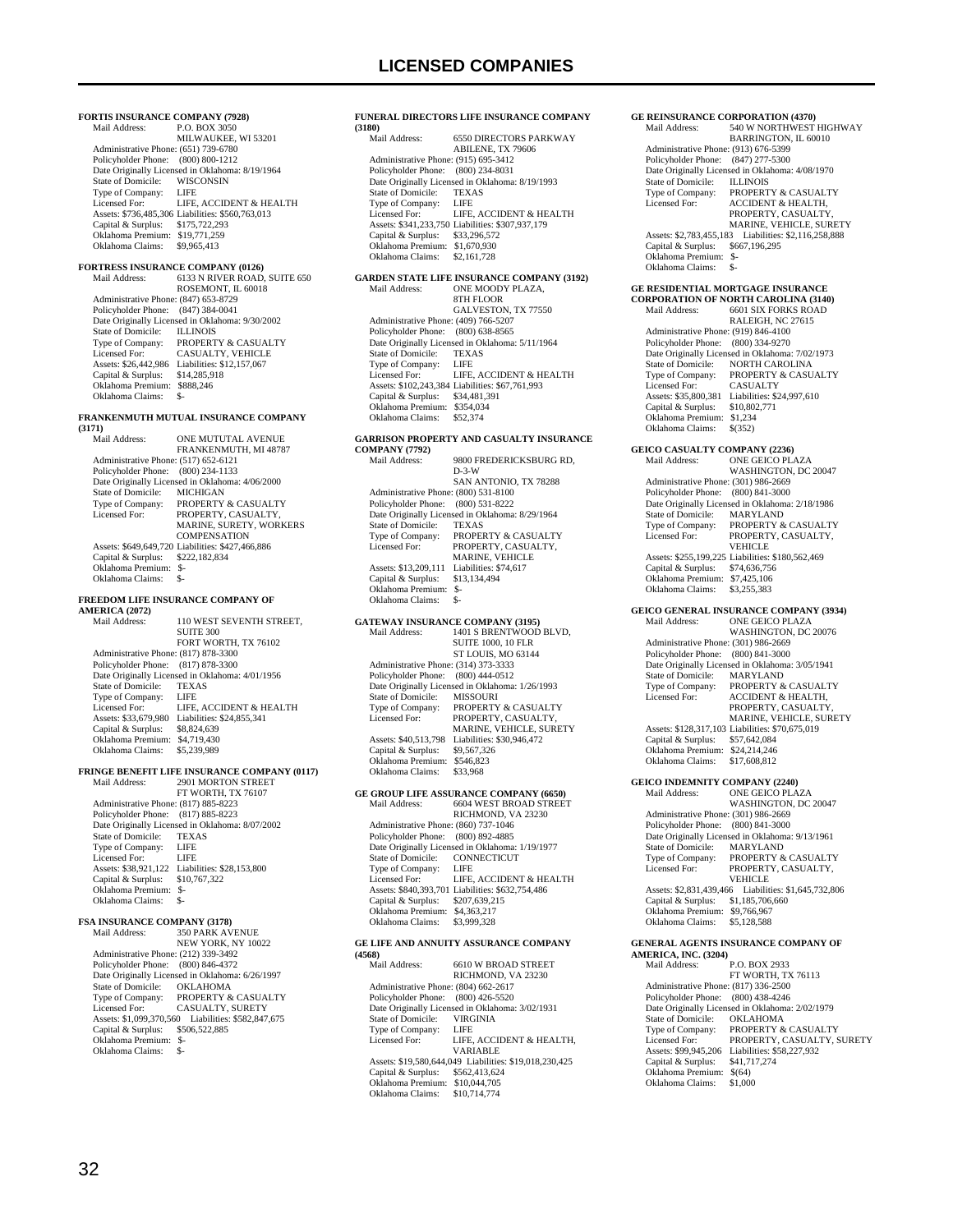| (3208)                                                                     | <b>GENERAL AMERICAN LIFE INSURANCE COMPANY</b>                                               |
|----------------------------------------------------------------------------|----------------------------------------------------------------------------------------------|
| Mail Address:                                                              | 4100 BOY SCOUT BOULEVARD<br>TAMPA, FL 33607                                                  |
| Administrative Phone: (813) 870-2100<br>Policyholder Phone: (314) 843-8700 |                                                                                              |
|                                                                            | Date Originally Licensed in Oklahoma: 9/22/1933                                              |
| State of Domicile: MISSOURI<br>Type of Company:                            | LIFE                                                                                         |
| Licensed For:                                                              | LIFE, ACCIDENT & HEALTH,<br>VARIABLE                                                         |
|                                                                            | Assets: \$13,785,263,187 Liabilities: \$12,772,168,807                                       |
| Capital & Surplus: \$1,013,094,380<br>Oklahoma Premium: \$14,581,096       |                                                                                              |
| Oklahoma Claims: \$22,948,073                                              |                                                                                              |
|                                                                            | <b>GENERAL CASUALTY COMPANY OF WISCONSIN</b>                                                 |
| (3212)<br>Mail Address:                                                    | ONE GENERAL DRIVE                                                                            |
|                                                                            | SUN PRAIRIE, WI 53596                                                                        |
| Administrative Phone: (608) 825-5780<br>Policyholder Phone: (608) 837-4440 |                                                                                              |
| State of Domicile:                                                         | Date Originally Licensed in Oklahoma: 1/09/1995<br>WISCONSIN                                 |
| Type of Company:                                                           | PROPERTY & CASUALTY                                                                          |
| Licensed For:                                                              | PROPERTY, CASUALTY,<br>SURETY, WORKERS                                                       |
|                                                                            | <b>COMPENSATION</b>                                                                          |
| Assets: \$1,429,560,853<br>Capital & Surplus: \$472,827,943                | Liabilities: \$956,732,910                                                                   |
| Oklahoma Premium: \$148,675<br>Oklahoma Claims:                            | \$39,623                                                                                     |
|                                                                            | <b>GENERAL ELECTRIC CAPITAL ASSURANCE</b>                                                    |
| <b>COMPANY (8372)</b><br>Mail Address:                                     | <b>6604 WEST BROAD STREET</b>                                                                |
|                                                                            | (TAYLOR BLDG)                                                                                |
| Administrative Phone: (804) 662-2621                                       | RICHMOND, VA 23230                                                                           |
| Policyholder Phone: (800) 344-2914                                         | Date Originally Licensed in Oklahoma: 7/10/1978                                              |
| <b>State of Domicile:</b>                                                  | DELAWARE                                                                                     |
| Type of Company:<br>Licensed For:                                          | LIFE<br>LIFE, ACCIDENT & HEALTH,                                                             |
|                                                                            | VARIABLE                                                                                     |
| Capital & Surplus: \$2,773,781,211                                         | Assets: \$33,559,561,498 Liabilities: \$30,892,235,523                                       |
| Oklahoma Premium: \$13,129,505<br>Oklahoma Claims: \$8,284,738             |                                                                                              |
|                                                                            | GENERAL ELECTRIC HOME EQUITY INSURANCE                                                       |
| <b>CORPORATION OF NC (3149)</b><br>Mail Address:                           | 6601 SIX FORKS ROAD,                                                                         |
|                                                                            | <b>ATTN: B. COMER</b>                                                                        |
| Administrative Phone: (919) 846-4100                                       | RALEIGH, NC 27615                                                                            |
| Policyholder Phone: (800) 334-9270                                         |                                                                                              |
|                                                                            | Date Originally Licensed in Oklahoma: 6/05/1985                                              |
|                                                                            | State of Domicile: NORTH CAROLINA<br>Type of Company: PROPERTY & CASUALTY<br><b>CASUALTY</b> |
| Licensed For:<br>Assets: \$5,838,551                                       | Liabilities: \$370,688                                                                       |
| Capital & Surplus:<br>Oklahoma Premium: \$-                                | \$5,467,863                                                                                  |
| Oklahoma Claims:                                                           | $S-$                                                                                         |
|                                                                            | GENERAL ELECTRIC MORTGAGE INS CORP. OF                                                       |
| <b>NORTH CAROLINA (0680)</b><br>Mail Address:                              | 6601 SIX FORKS ROAD,                                                                         |
|                                                                            | <b>ATTN: B. COMER</b><br>RALEIGH, NC 26715                                                   |
| Administrative Phone: (919) 846-4100                                       |                                                                                              |
| Policyholder Phone: (800) 334-9270                                         | Date Originally Licensed in Oklahoma: 6/22/1964                                              |
| <b>State of Domicile:</b>                                                  | NORTH CAROLINA                                                                               |
| Type of Company:<br>Licensed For:                                          | PROPERTY & CASUALTY<br>CASUALTY                                                              |
| Capital & Surplus: \$96,452,739                                            | Assets: \$199,691,548 Liabilities: \$103,238,809                                             |
| Oklahoma Premium: \$1,626                                                  |                                                                                              |
| Oklahoma Claims:                                                           | \$(197)                                                                                      |
|                                                                            |                                                                                              |
|                                                                            | <b>GENERAL ELECTRIC MORTGAGE INSURANCE</b>                                                   |
| <b>CORPORATION (3214)</b><br>Mail Address:                                 | 6601 SIX FORKS ROAD,<br>RALEIGH, NC 27615                                                    |
| Administrative Phone: (919) 846-4100                                       |                                                                                              |
| Policyholder Phone: (800) 334-9270                                         | Date Originally Licensed in Oklahoma: 10/20/1980                                             |
| State of Domicile:                                                         | NORTH CAROLINA                                                                               |
| Type of Company:<br>Licensed For:                                          | PROPERTY & CASUALTY<br>CASUALTY                                                              |
| Capital & Surplus: \$52,078,717                                            | Assets: \$3,165,870,975 Liabilities: \$3,113,792,258                                         |

|                                      | <b>GENERAL FIDELITY INSURANCE COMPANY (3215)</b> |
|--------------------------------------|--------------------------------------------------|
| Mail Address:                        | 201 NORTH TRYON STREET.                          |
|                                      | NCI-022-19-02                                    |
|                                      | CHARLOTTE, NC 28255                              |
| Administrative Phone: (704) 386-8582 |                                                  |
| Policyholder Phone: (800) 879-1703   |                                                  |
|                                      | Date Originally Licensed in Oklahoma: 7/01/1987  |
| State of Domicile:                   | <b>CALIFORNIA</b>                                |
| Type of Company:                     | PROPERTY & CASUALTY                              |
| Licensed For:                        | <b>ACCIDENT &amp; HEALTH.</b>                    |
|                                      | PROPERTY, CASUALTY,                              |
|                                      | <b>MARINE, VEHICLE</b>                           |
|                                      | Assets: \$147,526,490 Liabilities: \$7,716,784   |
| Capital & Surplus:                   | \$139,809,706                                    |
| Oklahoma Premium:                    | $S-$                                             |
| Oklahoma Claims:                     | \$-                                              |
|                                      |                                                  |

### **GENERAL FIDELITY LIFE INSURANCE COMPANY (3216)**

| 1 <i>34</i> 101                      |                                                  |
|--------------------------------------|--------------------------------------------------|
| Mail Address:                        | 201 N TRYON ST, NC1-022-19-02                    |
|                                      | CHARLOTTE, NC 28255                              |
| Administrative Phone: (704) 386-4648 |                                                  |
| Policyholder Phone: (619) 231-7019   |                                                  |
|                                      | Date Originally Licensed in Oklahoma: 10/24/1961 |
| State of Domicile:                   | <b>CALIFORNIA</b>                                |
| Type of Company:                     | LIFE.                                            |
| Licensed For:                        | LIFE, ACCIDENT & HEALTH                          |
|                                      | Assets: \$305,730,734 Liabilities: \$96,077,693  |
| Capital & Surplus:                   | \$209,653,041                                    |
| Oklahoma Premium:                    | \$-                                              |
| Oklahoma Claims:                     | \$-                                              |
|                                      |                                                  |

### **GENERAL FIRE & CASUALTY COMPANY (0034)** Mail Address: 2710 SUNRISE RIM ROAD, Mail Address: 2710 SUNRISE RIM ROAD, SUITE 100 BOISE, ID 83705

|                                      | ----------                                      |
|--------------------------------------|-------------------------------------------------|
| Administrative Phone: (208) 947-3865 |                                                 |
| Policyholder Phone: (877) 363-1150   |                                                 |
|                                      | Date Originally Licensed in Oklahoma: 8/03/2001 |
| State of Domicile:                   | <b>IDAHO</b>                                    |
| Type of Company:                     | <b>PROPERTY &amp; CASUALTY</b>                  |
| Licensed For:                        | PROPERTY, CASUALTY,                             |
|                                      | <b>MARINE, VEHICLE, SURETY</b>                  |
| Assets: \$34,457,198                 | Liabilities: \$23,543,185                       |
| Capital & Surplus:                   | \$10,914,013                                    |
| Oklahoma Premium:                    | \$1,581,995                                     |
| Oklahoma Claims:                     | \$282.436                                       |
|                                      |                                                 |

#### **GENERAL INSURANCE COMPANY OF AMERICA (3240)**

| Mail Address:                        | 1600 N COLLINS BLVD                                  |
|--------------------------------------|------------------------------------------------------|
|                                      | RICHARDSON, TX 75080                                 |
| Administrative Phone: (206) 925-1448 |                                                      |
| Policyholder Phone:                  | (800) 332-3226                                       |
|                                      | Date Originally Licensed in Oklahoma: 7/05/1934      |
| State of Domicile:                   | <b>WASHINGTON</b>                                    |
| Type of Company:                     | PROPERTY & CASUALTY                                  |
| Licensed For:                        | PROPERTY, CASUALTY,                                  |
|                                      | MARINE, VEHICLE, SURETY.                             |
|                                      | <b>WORKERS COMPENSATION</b>                          |
| Assets: \$2,288,520,477              | Liabilities: \$1,665,203,025                         |
| Capital & Surplus:                   | \$623,317,452                                        |
| Oklahoma Premium:                    | \$1,766,509                                          |
| Oklahoma Claims:                     | \$1,052,004                                          |
|                                      |                                                      |
|                                      | $G \cap D \cap C \cap T$ if $T \cap T$ if $T \cap T$ |

#### **GENERAL RE LIFE CORPORATION (1876)**

|                                      | GENERAL RE EIFE CORFORATION (1070)              |
|--------------------------------------|-------------------------------------------------|
| Mail Address:                        | <b>P.O. BOX 300</b>                             |
|                                      | STAMFORD, CT 06904                              |
| Administrative Phone: (203) 352-3063 |                                                 |
| Policyholder Phone: (800) 235-8002   |                                                 |
|                                      | Date Originally Licensed in Oklahoma: 3/01/1968 |
| State of Domicile: CONNECTICUT       |                                                 |
| Type of Company:                     | – LIFE                                          |
| Licensed For:                        | LIFE, ACCIDENT & HEALTH                         |
| Assets: \$1,906,508,602              | Liabilities: \$1,594,972,645                    |
| Capital & Surplus:                   | \$311,535,957                                   |
| Oklahoma Premium: \$-                |                                                 |
| Oklahoma Claims:                     | $S-$                                            |
|                                      | <b>GENERAL REINSURANCE CORPORATION (3272)</b>   |
| Mail Address:                        | FINANCIAL CENTRE,                               |

# **GENERAL REINSURANCE CORPORATION (3272)**<br>
Mail Address: FINANCIAL CENTRE,<br>
P.O. BOX 10350<br>
STAMFORD, CT 06904

|                                      | STAMFORD, CT 06904                                     |
|--------------------------------------|--------------------------------------------------------|
| Administrative Phone: (800) 431-9994 |                                                        |
| Policyholder Phone:                  | $(800)$ 431-9994                                       |
|                                      | Date Originally Licensed in Oklahoma: 4/15/1971        |
| State of Domicile:                   | <b>DELAWARE</b>                                        |
| Type of Company:                     | <b>PROPERTY &amp; CASUALTY</b>                         |
| Licensed For:                        | <b>ACCIDENT &amp; HEALTH,</b>                          |
|                                      | PROPERTY, CASUALTY,                                    |
|                                      | MARINE, VEHICLE, SURETY                                |
|                                      | Assets: \$19.512.516.473 Liabilities: \$14.077.319.139 |
| Capital & Surplus:                   | \$5,435,197,334                                        |
| Oklahoma Premium:                    | \$367,678                                              |
| Oklahoma Claims:                     | \$85,346                                               |
|                                      |                                                        |

#### **GENERAL SECURITY NATIONAL INSURANCE COMPANY (7453)**

| Mail Address:                        | <b>199 WATER STREET</b>                          |
|--------------------------------------|--------------------------------------------------|
|                                      | NEW YORK, NY 10038                               |
| Administrative Phone: (212) 884-9086 |                                                  |
| Policyholder Phone:                  | $(212)$ 480-1900                                 |
|                                      | Date Originally Licensed in Oklahoma: 11/21/1995 |
| State of Domicile:                   | <b>NEW YORK</b>                                  |
| Type of Company:                     | PROPERTY & CASUALTY                              |
| Licensed For:                        | <b>ACCIDENT &amp; HEALTH.</b>                    |
|                                      | PROPERTY, CASUALTY,                              |
|                                      | MARINE, VEHICLE, SURETY                          |
|                                      | Assets: \$497,704,407 Liabilities: \$399,186,263 |
| Capital & Surplus:                   | \$98.518.144                                     |
| Oklahoma Premium:                    | \$31,047                                         |
| Oklahoma Claims:                     | \$(15,000)                                       |
|                                      |                                                  |

#### **GENERAL STAR NATIONAL INSURANCE COMPANY (5336)**

| \JJJVI                               |                                                  |
|--------------------------------------|--------------------------------------------------|
| Mail Address:                        | 695 E MAIN STREET.                               |
|                                      | P.O. BOX 10360                                   |
|                                      | STAMFORD, CT 06904                               |
| Administrative Phone: (800) 431-9994 |                                                  |
| Policyholder Phone:                  | $(203)$ 328-5502                                 |
|                                      | Date Originally Licensed in Oklahoma: 5/22/1922  |
| State of Domicile:                   | <b>OHIO</b>                                      |
| Type of Company:                     | <b>PROPERTY &amp; CASUALTY</b>                   |
| Licensed For:                        | PROPERTY, CASUALTY,                              |
|                                      | MARINE, VEHICLE, SURETY                          |
|                                      | Assets: \$508,205,454 Liabilities: \$349,961,257 |
| Capital & Surplus:                   | \$158,244,197                                    |
| Oklahoma Premium:                    | \$511,670                                        |
| Oklahoma Claims:                     | \$631.492                                        |
|                                      |                                                  |

### **GENERALI - U.S BRANCH (3242)** Mail Address: ONE LIBERTY PLAZA

| Mali Address:                        | UNE LIBERTY PLAZA                               |
|--------------------------------------|-------------------------------------------------|
|                                      | NEW YORK, NY 10006                              |
| Administrative Phone: (212) 602-7674 |                                                 |
| Policyholder Phone: (212) 602-7600   |                                                 |
|                                      | Date Originally Licensed in Oklahoma: 7/11/1983 |
| State of Domicile:                   | <b>NEW YORK</b>                                 |
| Type of Company:                     | <b>PROPERTY &amp; CASUALTY</b>                  |
| Licensed For:                        | <b>ACCIDENT &amp; HEALTH.</b>                   |
|                                      | PROPERTY, CASUALTY,                             |
|                                      | <b>MARINE, VEHICLE</b>                          |
|                                      | Assets: \$115,533,172 Liabilities: \$58,704,585 |
| Capital & Surplus:                   | \$56,828,587                                    |
| Oklahoma Premium:                    | \$-                                             |
| Oklahoma Claims:                     | \$-                                             |

#### **GENERALI USA LIFE REINSURANCE COMPANY (4958)**

| 142301                               |                                                  |
|--------------------------------------|--------------------------------------------------|
| Mail Address:                        | 8330 WARD PARKWAY                                |
|                                      | KANSAS CITY, MO 64114                            |
| Administrative Phone: (816) 412-3600 |                                                  |
| Policyholder Phone: (816) 412-3600   |                                                  |
|                                      | Date Originally Licensed in Oklahoma: 8/05/1991  |
| State of Domicile: MISSOURI          |                                                  |
| Type of Company:                     | - LIFE                                           |
| Licensed For:                        | LIFE. ACCIDENT & HEALTH                          |
|                                      | Assets: \$621,983,461 Liabilities: \$388,642,521 |
| Capital & Surplus:                   | \$233,340,939                                    |
| Oklahoma Premium:                    | $S-$                                             |
| Oklahoma Claims:                     | \$-                                              |
|                                      |                                                  |

## **GENERATIONS HEALTHCARE (0194)**<br>Mail Address: 701 NE 10TH ST,

701 NE 10TH ST, SUITE 300 OKLAHOMA CITY, OK 73104 Administrative Phone: (405) 280-5600 Policyholder Phone: (405) 280-5600 Date Originally Licensed in Oklahoma: 0/0/0 State of Domicile: OKLAHOMA State of Domicile: <br>
OKLAHOMA<br>
Type of Company: <br>
HEALTH MAINT.ORG.<br>
Licensed For: <br>
ACCIDENT & HEALTH ACCIDENT & HEALTH<br>Liabilities: \$- Assets: \$- Liabilities: \$- Capital & Surplus: \$- Oklahoma Premium: \$- Oklahoma Claims: \$-

### **GENESIS INSURANCE COMPANY (6652)**

| Mail Address:                        | P.O. BOX 10352.                                  |
|--------------------------------------|--------------------------------------------------|
|                                      | <b>FINANCIAL CNTRE</b>                           |
|                                      | STAMFORD, CT 06904                               |
| Administrative Phone: (203) 328-5000 |                                                  |
| Policyholder Phone: (203) 328-5000   |                                                  |
|                                      | Date Originally Licensed in Oklahoma: 8/05/1983  |
| State of Domicile:                   | <b>CONNECTICUT</b>                               |
| Type of Company:                     | <b>PROPERTY &amp; CASUALTY</b>                   |
| Licensed For:                        | <b>ACCIDENT &amp; HEALTH,</b>                    |
|                                      | PROPERTY, CASUALTY.                              |
|                                      | <b>MARINE, VEHICLE, WORKERS</b>                  |
|                                      | <b>COMPENSATION</b>                              |
|                                      | Assets: \$234,382,139 Liabilities: \$139,931,374 |
| Capital & Surplus:                   | \$94,450,765                                     |
| Oklahoma Premium:                    | \$837,703                                        |
| Oklahoma Claims:                     | \$20,289                                         |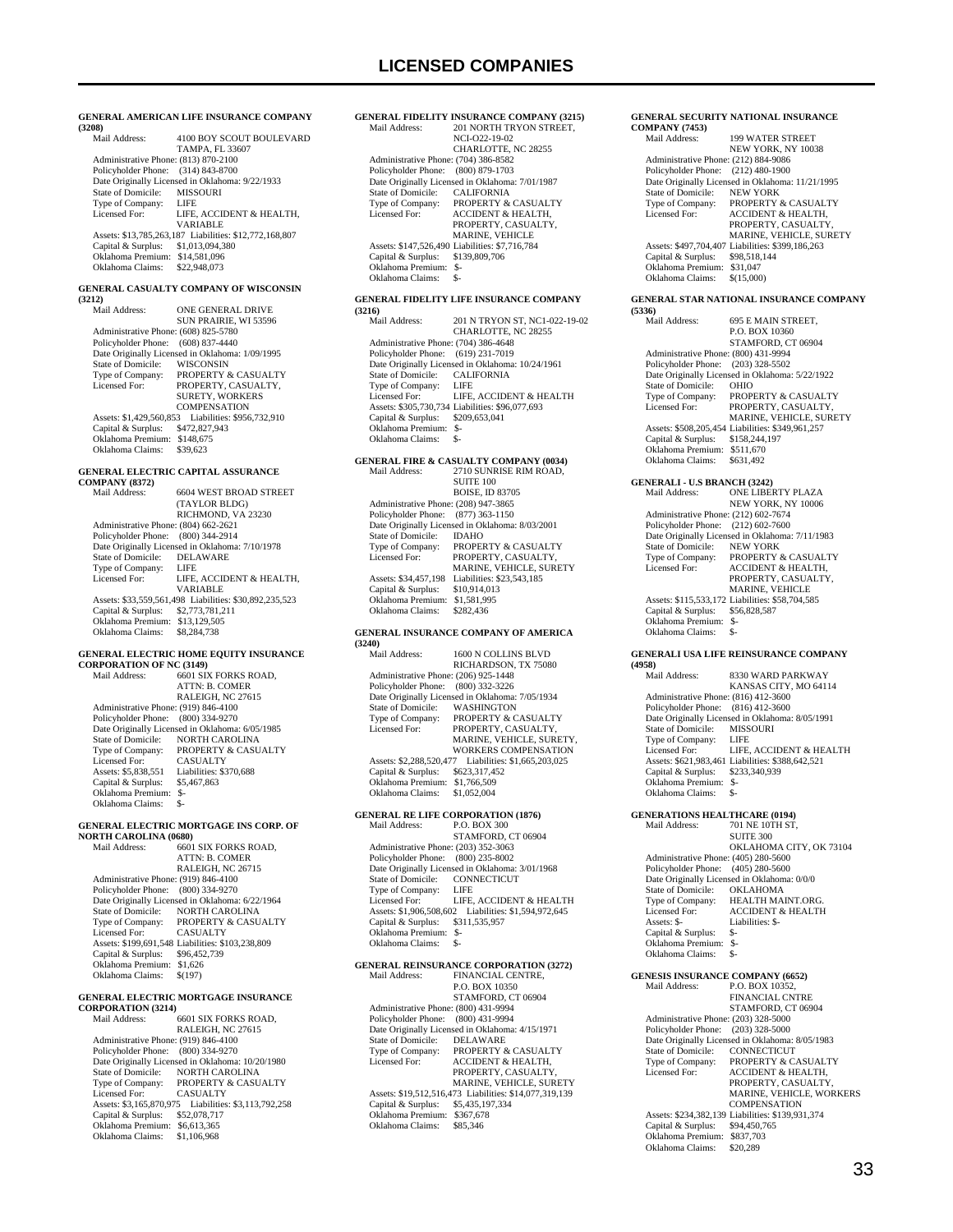**GEORGIA CASUALTY & SURETY COMPANY (3304)**<br>Mail Address: 4370 PEACHTREE ROAD. NE 4370 PEACHTREE ROAD, NE ATLANTA, GA 30319 Administrative Phone: (404) 266-5790 Policyholder Phone: (800) 279-8279 Date Originally Licensed in Oklahoma: 11/19/1964 State of Domicile:<br>Type of Company: Type of Company: PROPERTY & CASUALTY<br>Licensed For: PROPERTY CASUALTY PROPERTY, CASUALTY. MARINE, VEHICLE, WORKERS **COMPENSATION** Assets: \$94,372,627 Liabilities: \$72,112,936<br>Capital & Surplus: \$22,259,691 Capital & Surplus: Oklahoma Premium: \$-<br>Oklahoma Claims: \$9,275 Oklahoma Claims: **GERBER LIFE INSURANCE COMPANY (3316)**<br>Mail Address: 1311 MAMARONECK AV 1311 MAMARONECK AVENUE, **SUITE 350**  WHITE PLAINS, NY 10605 Administrative Phone: (914) 761-4404 Policyholder Phone: (800) 253-3074 Date Originally Licensed in Oklahoma: 3/01/1969<br>State of Domicile: NEW YORK State of Domicile: NEW<br>Type of Company: LIFE Type of Company:<br>Licensed For: LIFE, ACCIDENT  $\&$  HEALTH Assets: \$788,508,756 Liabilities: \$665,257,064 Capital & Surplus: \$123,251,692 Oklahoma Premium: \$6,157,386 Oklahoma Claims: \$2,706,988 **GERLING AMERICA INSURANCE COMPANY (3318)**<br>Mail Address: 717 FIFTH AVENUE NEW YORK, NY 10022 Administrative Phone: (212) 756-2776 Policyholder Phone: (800) 554-7502 Date Originally Licensed in Oklahoma: 12/31/1986<br>State of Domicile: NEW YORK State of Domicile:<br>Type of Company: Type of Company: PROPERTY & CASUALTY<br>Licensed For: ACCIDENT & HEALTH ACCIDENT & HEALTH. PROPERTY, CASUALTY MARINE, VEHICLE, WORKERS COMPENSATION Assets: \$171,607,872 Liabilities: \$91,530,407 Capital & Surplus: \$80,077,465 Oklahoma Premium: \$61,426 Oklahoma Claims: \$271,190 **GERLING GLOBAL REINSURANCE CORPORATION OF AMERICA (2108)** 110 WILLIAM STREET, ATTN: COMPLIANCE NEW YORK, NY 10038 Administrative Phone: (212) 225-1110 Policyholder Phone: (800) 255-5530 Date Originally Licensed in Oklahoma: 8/24/1978<br>State of Domicile: NEW YORK NEW YORK Type of Company: PROPERTY & CASUALTY<br>Licensed For: ACCIDENT & HEALTH, ACCIDENT & HEALTH, PROPERTY, CASUALTY MARINE, VEHICLE, SURETY Assets: \$1,321,036,302 Liabilities: \$1,249,925,335 Capital & Surplus: \$71,110,967 Oklahoma Premium: \$- Oklahoma Claims: \$-**GERLING GLOBAL REINSURANCE CORPORATION, U.S BRANCH (3320)** Mail Address: 717 5TH AVENUE, COMPLIANCE 16TH FLOOR NEW YORK, NY 10022 Administrative Phone: (212) 754-7525 Policyholder Phone: (800) 255-5530 Date Originally Licensed in Oklahoma: 5/05/1964 State of Domicile: NEW YORK<br>Type of Company: PROPERTY &<br>Licensed For: ACCIDENT & Type of Company: PROPERTY & CASUALTY Licensed For: ACCIDENT & HEALTH, PROPERTY, CASUALTY, MARINE, VEHICLE Assets: \$334,101,826 Liabilities: \$274,813,542 Capital & Surplus: \$59,288,284 Oklahoma Premium: \$- Oklahoma Claims: \$-**GERMANTOWN INSURANCE COMPANY (3328)** Mail Address: 210 SOUTH FOURTH STREET PHILADELPHIA, PA 19106 Administrative Phone: (215) 627-1752 Policyholder Phone: (215) 925-0800 Date Originally Licensed in Oklahoma: 3/26/1952 State of Domicile: PENNSYLVANIA<br>Type of Company: PROPERTY & CASUALTY Licensed For: ACCIDENT & HEALTH Assets: \$44,682,915 Liabilities: \$22,943,770<br>Capital & Surplus: \$21,739,146 Capital & Surplus: Oklahoma Premium: \$- Oklahoma Claims: \$-

**GHS FIRE INSURANCE COMPANY (7910)**<br>Mail Address: P.O. BOX 60545. P.O. BOX 60545, 3401 NW 63RD STREET OKLAHOMA CITY, OK 73146 Administrative Phone: (405) 841-9537 Policyholder Phone: (888) 443-8447 Politylished Thome: (600) 113 6117<br>Date Originally Licensed in Oklahoma: 2/15/1950<br>State of Domicile: OKLAHOMA State of Domicile:<br>Type of Company: Type of Company: PROPERTY & CASUALTY<br>Licensed For: ACCIDENT & HEALTH. Licensed For: ACCIDENT & HEALTH, PROPERTY, CASUALTY, SURETY Assets: \$2,138,176 Liabilities: \$20,114<br>Capital & Surplus: \$2,118,062 Capital & Surplus: Oklahoma Premium: \$- Oklahoma Claims: **GHS HEALTH MAINTENANCE ORGANIZATION, INC. D/B/A BLUELINCS INC (7869)**<br>Mail Address: 1400 SC  $\frac{1400}{1400}$  SOUTH BOSTON TULSA, OK 74119 Administrative Phone: (918) 561-9905 Policyholder Phone: (800) 722-5675 Date Originally Licensed in Oklahoma: 6/07/1984 State of Domicile:<br>Type of Company: OKLAHOMA<br>HEALTH MAINT.ORG. Licensed For: ACCIDENT & HEALTH Assets: \$25,760,192 Liabilities: \$12,964,203 Capital & Surplus: \$12,795,989 Oklahoma Premium: \$60,516,249 Oklahoma Claims: **GHS PROPERTY AND CASUALTY INSURANCE COMPANY (0442)** Mail Address: P.O. BOX 60545 OKLAHOMA CITY, OK 73146 Administrative Phone: (405) 841-9537 Policyholder Phone: (800) 580-3464 Date Originally Licensed in Oklahoma: 4/07/1988 State of Domicile:<br>Type of Company: State of Domicile: OKLAHOMA<br>Type of Company: PROPERTY & CASUALTY<br>Licensed For: ACCIDENT & HEALTH, ACCIDENT & HEALTH, PROPERTY, CASUALTY, **VEHICLE**  Assets: \$10,532,449 Liabilities: \$8,166,294 Capital & Surplus: \$2,366,205 Oklahoma Premium: \$11,836,422 Oklahoma Claims: \$6,221,781 **GLENBROOK LIFE AND ANNUITY COMPANY (8414)**<br>Mail Address: 3075 SANDERS RD. SUITE H1A 3075 SANDERS RD, SUITE H1A NORTHBROOK, IL 60062 Administrative Phone: (847) 402-4762 Policyholder Phone: (800) 755-5275 Date Originally Licensed in Oklahoma: 10/20/1980 State of Domicile: ILLINOIS<br>Type of Company: LIFE Type of Company:<br>Licensed For: LIFE, ACCIDENT & HEALTH, VARIABLE Assets: \$1,419,854,970 Liabilities: \$1,251,804,832 Capital & Surplus: \$168,050,138 Oklahoma Premium: \$4,144,839 Oklahoma Claims: \$5,933,703 **GLENS FALLS INSURANCE COMPANY, THE (3356)** Mail Address: CNA PLAZA, CORPORTE TAX -25S-G CHICAGO, IL 60685 Administrative Phone: (312) 822-2018 Policyholder Phone: (212) 440-3000 Date Originally Licensed in Oklahoma: 5/10/1971<br>State of Domicile: DELAWARE State of Domicile:<br>Type of Company: Type of Company: PROPERTY & CASUALTY<br>Licensed For: ACCIDENT & HEALTH, Licensed For: ACCIDENT & HEALTH, PROPERTY, CASUALTY, MARINE, VEHICLE, SURETY, WORKERS COMPENSATION Assets: \$139,864,882 Liabilities: \$24,003,302 Capital & Surplus: \$115,861,580 Oklahoma Premium: \$7,544,636 Oklahoma Claims: \$3,121,949 **GLOBALHEALTH, INC (3609)**<br>Mail Address: 701 NE 701 NE 10TH ST, SUITE 300 OKLAHOMA CITY, OK 73104 Administrative Phone: (405) 280-5600 Policyholder Phone: (405) 280-5600 Date Originally Licensed in Oklahoma: 6/02/2003<br>State of Domicile: OKLAHOMA State of Domicile:<br>Type of Company: Type of Company: HEALTH MAINT.ORG.<br>Licensed For: ACCIDENT & HEALTH Licensed For: ACCIDENT & HEALTH Assets: \$1,443,124 Liabilities: \$291,810 Capital & Surplus: \$1,151,314 Oklahoma Premium: \$310,515<br>Oklahoma Claims: \$-Oklahoma Claims:

#### **GLOBE INDEMNITY COMPANY (3368)**<br>Mail Address: 2711 CENTERVIL 2711 CENTERVILLE ROAD, **SUITE 400** WILMINGTON, DE 19808 Administrative Phone: (704) 522-2000 Policyholder Phone: (214) 490-1800 Date Originally Licensed in Oklahoma: 3/24/1920<br>State of Domicile: DELAWARE State of Domicile:<br>Type of Company: Type of Company: PROPERTY & CASUALTY<br>Licensed For: ACCIDENT & HEALTH. ACCIDENT & HEALTH, PROPERTY, CASUALTY MARINE, VEHICLE, SURETY, WORKERS COMPENSATION Assets: \$388,244,022 Liabilities: \$341,344,526<br>Capital & Surplus: \$46,899,496 Capital & Surplus: Oklahoma Premium: \$1,661,016<br>Oklahoma Claims: \$739,430 Oklahoma Claims: **GLOBE LIFE & ACCIDENT INSURANCE COMPANY (3376)** 204 NORTH ROBINSON AVE OKLAHOMA CITY, OK 73102 Administrative Phone: (972) 579-3636

 Policyholder Phone: (800) 654-5433 Date Originally Licensed in Oklahoma: 4/18/1951 State of Domicile: DELAWARE<br>Type of Company: LIFE Type of Company:<br>Licensed For: LIFE, ACCIDENT & HEALTH Assets: \$1,905,784,607 Liabilities: \$1,599,109,258 Capital & Surplus: \$306,675,349 Oklahoma Premium: \$7,883,771 Oklahoma Claims: \$3,981,549 **GMAC DIRECT INSURANCE COMPANY (0042)** Mail Address: 64 INVERNESS DR EAST ENGLEWOOD, CO 80112 Administrative Phone: (314) 493-8680 Policyholder Phone: (303) 790-2267 Date Originally Licensed in Oklahoma: 8/23/2001 State of Domicile: MISSOURI Type of Company: PROPERTY & CASUALTY<br>Licensed For: PROPERTY. CASUALTY PROPERTY, CASUALTY, MARINE, VEHICLE Assets: \$8,945,478 Liabilities: \$402,526<br>Capital & Surplus: \$8,542,952 Capital & Surplus: Oklahoma Premium: \$- Oklahoma Claims: \$-**GMAC INSURANCE COMPANY ONLINE, INC (0020)**<br>Mail Address: P.O. BOX 66937 P.O. BOX 66937 ST LOUIS, MO 63166 Administrative Phone: (314) 493-8680 Policyholder Phone: (314) 493-8000 Date Originally Licensed in Oklahoma: 4/10/2001<br>State of Domicile: MISSOURI State of Domicile:<br>Type of Company: Type of Company: PROPERTY & CASUALTY<br>Licensed For: PROPERTY, CASUALTY PROPERTY, CASUALTY, **VEHICLE** Assets: \$18,145,228 Liabilities: \$7,626,306<br>Capital & Surplus: \$10.518.922 Capital & Surplus: \$10,518,922 Oklahoma Premium: \$- Oklahoma Claims: \$-**GOLDEN RULE INSURANCE COMPANY (3386)**<br>Mail Address: 712 ELEVENTH STREET Mail Address: 712 ELEVENTH STREET LAWRENCEVILLE, IL 62439 Administrative Phone: (618) 943-8000 Policyholder Phone: (618) 943-8000 Patte Originally Licensed in Oklahoma: 6/13/1978<br>State of Domicile: ILLINOIS State of Domicile: ILLIN<br>Type of Company: LIFE Type of Company:<br>Licensed For: LIFE, ACCIDENT & HEALTH Assets: \$2,196,244,191 Liabilities: \$1,958,198,217 Capital & Surplus: \$238,045,974 Oklahoma Premium: \$23,466,557 Oklahoma Claims: \$15,408,635 **GOODVILLE MUTUAL CASUALTY COMPANY (3408)** 625 WEST MAIN STREET, P.O. BOX 489

 NEW HOLLAND, PA 17557 Administrative Phone: (717) 354-4921 Policyholder Phone: (717) 354-4921 Date Originally Licensed in Oklahoma: 9/28/1964<br>State of Domicile: PENNSYLVANIA State of Domicile: PENNSYLVANIA<br>Type of Company: PROPERTY & CAS Type of Company: PROPERTY & CASUALTY Licensed For: PROPERTY, CASUALTY, MARINE Assets: \$76,935,843 Liabilities: \$45,324,176<br>Capital & Surplus: \$31.611.667 Capital & Surplus: \$31,611,667 Oklahoma Premium: \$2,191,580 Oklahoma Claims: \$1,050,989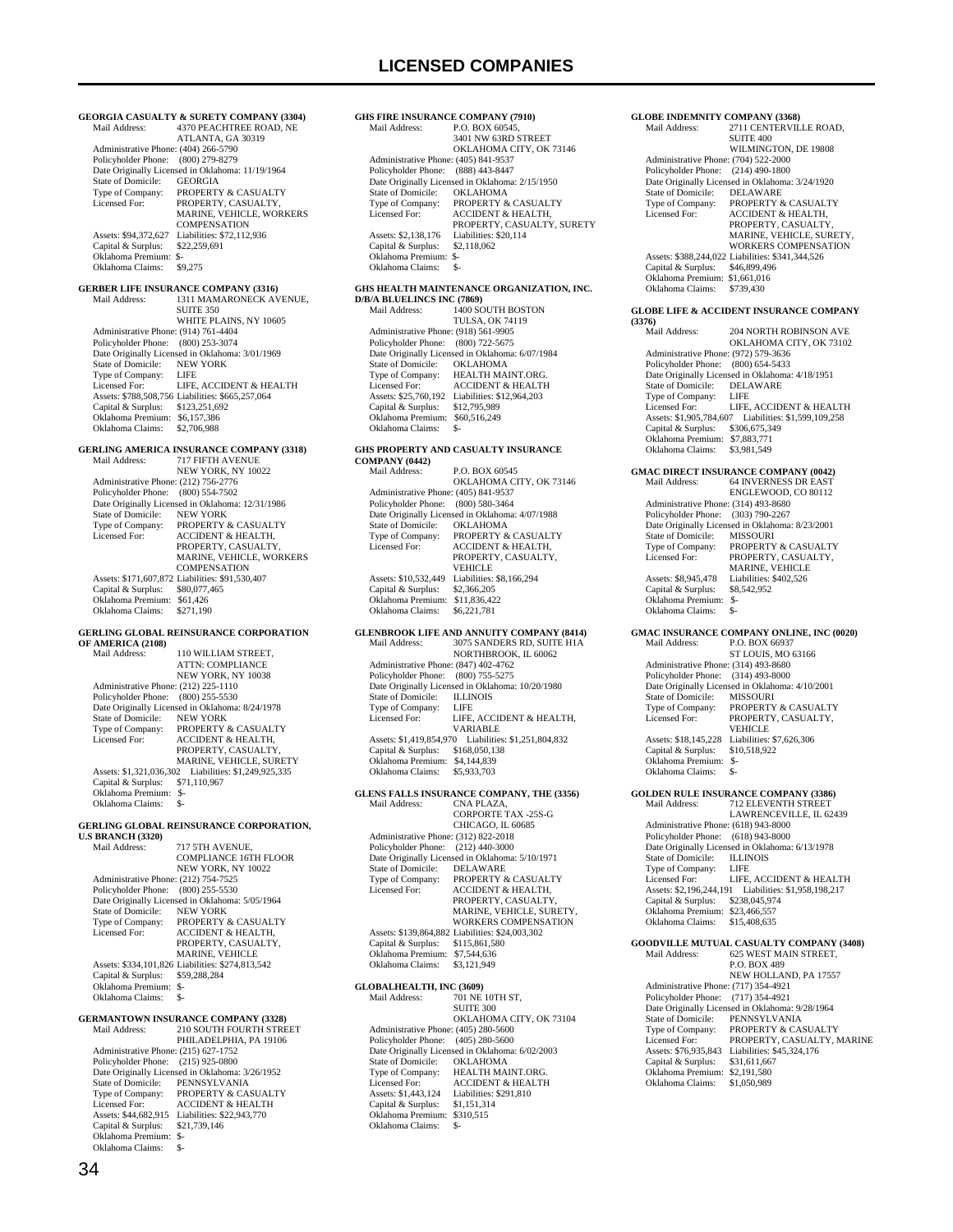**GOVERNMENT EMPLOYEES INSURANCE COMPANY (3416)** ONE GEICO PLAZA WASHINGTON, DC 20076 Administrative Phone: (301) 986-2669 Policyholder Phone: (800) 841-3000 Date Originally Licensed in Oklahoma: 11/03/1949 State of Domicile:<br>Type of Company: Type of Company: PROPERTY & CASUALTY<br>Licensed For: ACCIDENT & HEALTH. ACCIDENT & HEALTH, PROPERTY, CASUALTY MARINE, VEHICLE, SURETY Assets: \$9,729,737,398 Liabilities: \$5,605,794,487 Capital & Surplus: \$4,123,942,912 Oklahoma Premium: \$20,671,934 Oklahoma Claims: \$14,515,420 **GOVERNMENT PERSONNEL MUTUAL LIFE INSURANCE COMPANY (3428)**<br>
Mail Address: P.O. BOX 659567 SAN ANTONIO, TX 78265 Administrative Phone: (210) 357-2222 Policyholder Phone: (800) 938-4765 Date Originally Licensed in Oklahoma: 1/19/1977<br>State of Domicile: TEXAS State of Domicile: TEXA<br>Type of Company: LIFE Type of Company:<br>Licensed For: LIFE, ACCIDENT & HEALTH Assets: \$668,400,037 Liabilities: \$602,213,651 Capital & Surplus: \$66,186,386 Oklahoma Premium: \$1,925,272 Oklahoma Claims: \$681,446 **GRAIN DEALERS MUTUAL INSURANCE COMPANY (3432)** Mail Address: P.O. BOX 1747 INDIANAPOLIS, IN 46206 Administrative Phone: (317) 923-2453 Policyholder Phone: (800) 436-2005 Date Originally Licensed in Oklahoma: 9/09/1919 State of Domicile:<br>Type of Company: State of Domicile: INDIANA<br>Type of Company: PROPERTY & CASUALTY<br>Licensed For: PROPERTY CASUALTY PROPERTY, CASUALTY MARINE, VEHICLE, SURETY, WORKERS COMPENSATION Assets: \$56,093,118 Liabilities: \$42,848,208 Capital & Surplus: \$13,244,909 Oklahoma Premium: \$6,961,858 Oklahoma Claims: \$4,355,965 **GRAMERCY INSURANCE COMPANY (3433)**<br>Mail Address: 5000 QUORUM DRIVE, Mail Address: 5000 QUORUM DRIVE, SUITE 111 DALLAS, TX 75254 Administrative Phone: (888) 202-0422 Policyholder Phone: (888) 202-0422 Date Originally Licensed in Oklahoma: 5/05/1992<br>State of Domicile: TEXAS State of Domicile:<br>Type of Company: TEARS<br>PROPERTY & CASUALTY Licensed For: PROPERTY, CASUALTY, MARINE, VEHICLE, SURETY Assets: \$12,093,014 Liabilities: \$5,925,530<br>Capital & Surplus: \$6,167,484 Capital & Surplus: Oklahoma Premium: \$9,281 Oklahoma Claims: \$14,252 **GRANITE RE,INC (3438)** Mail Address: P.O. BOX 20683 OKLAHOMA CITY, OK 73156 Administrative Phone: (800) 440-5953 Policyholder Phone: (800) 440-5923 Date Originally Licensed in Oklahoma: 7/08/1986<br>State of Domicile: OKLAHOMA State of Domicile:<br>Type of Company: Type of Company: PROPERTY & CASUALTY<br>Licensed For: PROPERTY, CASUALTY, S<br>Assets: \$8,680,594 Liabilities: \$4,001,050 PROPERTY, CASUALTY, SURETY Liabilities: \$4,001,050<br>\$4,679,544 Capital & Surplus: Oklahoma Premium: \$1,315,344 Oklahoma Claims: \$178,005 **GRANITE STATE INSURANCE COMPANY (3440)**<br>Mail Address: 70 PINE STREET 70 PINE STREET NEW YORK, NY 10270 Administrative Phone: (212) 770-8164 Policyholder Phone: (212) 770-7000 Date Originally Licensed in Oklahoma: 7/27/1925<br>State of Domicile: PENNSYLVANIA State of Domicile: PENNSYLVANIA<br>Type of Company: PROPERTY & CAS<br>Licensed For: PROPERTY. CASU Type of Company: PROPERTY & CASUALTY Licensed For: PROPERTY, CASUALTY, MARINE, VEHICLE, SURETY, WORKERS COMPENSATION Assets: \$28,649,417 Liabilities: \$15,091<br>Capital & Surplus: \$28,634,326 Capital & Surplus: \$28,634,326 Oklahoma Premium: \$4,399,141

Oklahoma Claims: \$285,364

#### **GRAY CASUALTY COMPANY, THE (0155)**<br>Mail Address: P.O. BOX 6202 P.O. BOX 6202 METAIRIE, LA 70009 Administrative Phone: (504) 888-7790 Policyholder Phone: (504) 888-7790 Date Originally Licensed in Oklahoma: 5/08/2003<br>State of Domicile: LOUISIANA State of Domicile:<br>Type of Company: Type of Company: PROPERTY & CASUALTY<br>Licensed For: PROPERTY CASUALTY PROPERTY CASUALTY MARINE, VEHICLE, SURETY, WORKERS COMPENSATION Assets: \$11,839,613 Liabilities: \$200,216 Capital & Surplus: \$11,639,398 Oklahoma Premium: \$- Oklahoma Claims: **GRAY INSURANCE COMPANY, THE (3444)**<br>Mail Address: P.O. BOX 6202 P.O. BOX 6202 METAIRIE, LA 70009 Administrative Phone: (504) 888-7790 Policyholder Phone: (504) 888-7790 Date Originally Licensed in Oklahoma: 5/06/1982 State of Domicile: LOUISIANA<br>Type of Company: PROPERTY & Type of Company: PROPERTY & CASUALTY<br>Licensed For: ACCIDENT & HEALTH. ACCIDENT & HEALTH, PROPERTY, CASUALTY, MARINE, VEHICLE, SURETY Assets: \$192,870,336 Liabilities: \$134,240,207 Capital & Surplus: \$58,630,130 Oklahoma Premium: \$3,358,643 Oklahoma Claims: \$94,484 **GREAT AMERICAN ALLIANCE INSURANCE COMPANY (0259)** P.O. BOX 2575 CINCINNATI, OH 45201 Administrative Phone: (513) 369-5000 Policyholder Phone: (800) 972-3008 Date Originally Licensed in Oklahoma: 8/05/1991<br>State of Domicile: OHIO State of Domicile:<br>Type of Company: Type of Company: PROPERTY & CASUALTY<br>Licensed For: PROPERTY. CASUALTY PROPERTY CASUALTY MARINE, VEHICLE, SURETY, WORKERS COMPENSATION Assets: \$22,443,047 Liabilities: \$37,938<br>Capital & Surplus: \$22,405,110 Capital & Surplus: \$22,405,110 Oklahoma Premium: \$140,714 Oklahoma Claims: \$(16,574) **GREAT AMERICAN ASSURANCE COMPANY (0090)**<br>Mail Address: P.O. BOX 2575 P.O. BOX 2575 CINCINNATI, OH 45201 Administrative Phone: (513) 369-5000 Policyholder Phone: (800) 972-3008 Date Originally Licensed in Oklahoma: 7/11/1983<br>State of Domicile: OHIO State of Domicile:<br>Type of Company: **THUPS OF COMPANY** & CASUALTY Licensed For: PROPERTY, CASUALTY, MARINE, VEHICLE, SURETY, WORKERS COMPENSATION Assets: \$14,135,307 Liabilities: \$23,771 Capital & Surplus: \$14,111,536 Oklahoma Premium: \$6,888,048 Oklahoma Claims: **GREAT AMERICAN INSURANCE COMPANY (3448)** 580 WALNUT STREET, P.O. BOX 2575 CINCINNATI, OH 45201 Administrative Phone: (513) 369-5000 Policyholder Phone: (800) 972-3008 Date Originally Licensed in Oklahoma: 9/15/1937<br>State of Domicile: OHIO State of Domicile: Type of Company: PROPERTY & CASUALTY<br>Licensed For: ACCIDENT & HEALTH, ACCIDENT & HEALTH, PROPERTY, CASUALTY MARINE, VEHICLE, SURETY,

WORKERS COMPENSATION

 Assets: \$4,785,255,752 Liabilities: \$3,222,728,852 Capital & Surplus: \$1,562,526,900 Oklahoma Premium: \$3,885,927<br>Oklahoma Claims: \$2,638,923 Oklahoma Claims:

| <b>GREAT AMERICAN LIFE INSURANCE COMPANY</b>                |                                                          |  |  |
|-------------------------------------------------------------|----------------------------------------------------------|--|--|
| (3456)<br>Mail Address:                                     | P.O. BOX 5420                                            |  |  |
|                                                             | CINCINNATI, OH 45201                                     |  |  |
| Administrative Phone: (513) 357-3300                        |                                                          |  |  |
| Policyholder Phone:                                         | $(800)$ 854-3649                                         |  |  |
|                                                             | Date Originally Licensed in Oklahoma: 10/16/1961<br>OHIO |  |  |
| State of Domicile:<br>Type of Company:                      | LIFE                                                     |  |  |
| Licensed For:                                               | LIFE, ACCIDENT & HEALTH                                  |  |  |
|                                                             | Assets: \$6,778,574,125 Liabilities: \$6,263,213,381     |  |  |
| Capital & Surplus: \$515,360,744                            |                                                          |  |  |
| Oklahoma Premium: \$3,560,715<br>Oklahoma Claims:           | \$3,061,170                                              |  |  |
|                                                             |                                                          |  |  |
|                                                             | <b>GREAT AMERICAN SECURITY INSURANCE</b>                 |  |  |
| <b>COMPANY (2342)</b><br>Mail Address:                      |                                                          |  |  |
|                                                             | P.O. BOX 2575<br><b>CINCINNATI, OH 45202</b>             |  |  |
| Administrative Phone: (513) 369-5000                        |                                                          |  |  |
| Policyholder Phone:                                         | $(800)$ 972-3008                                         |  |  |
|                                                             | Date Originally Licensed in Oklahoma: 9/22/1995          |  |  |
| State of Domicile:<br>Type of Company:                      | OHIO<br>PROPERTY & CASUALTY                              |  |  |
| Licensed For:                                               | <b>ACCIDENT &amp; HEALTH,</b>                            |  |  |
|                                                             | PROPERTY, CASUALTY,                                      |  |  |
|                                                             | MARINE, SURETY, WORKERS                                  |  |  |
|                                                             | COMPENSATION                                             |  |  |
| Assets: \$11,536,387<br>Capital & Surplus:                  | Liabilities: \$26,863<br>\$11,509,524                    |  |  |
| Oklahoma Premium:                                           | $S-$                                                     |  |  |
| Oklahoma Claims:                                            | \$-                                                      |  |  |
|                                                             |                                                          |  |  |
| (0837)                                                      | <b>GREAT AMERICAN SPIRIT INSURANCE COMPANY</b>           |  |  |
| Mail Address:                                               | P.O. BOX 2575                                            |  |  |
|                                                             | CINCINNATI, OH 45201                                     |  |  |
| Administrative Phone: (513) 369-5000                        |                                                          |  |  |
| Policyholder Phone: (800) 972-3008                          | Date Originally Licensed in Oklahoma: 9/22/1995          |  |  |
| State of Domicile:                                          | <b>INDIANA</b>                                           |  |  |
| Type of Company:                                            | PROPERTY & CASUALTY                                      |  |  |
| Licensed For:                                               | ACCIDENT & HEALTH,                                       |  |  |
|                                                             | PROPERTY, CASUALTY,<br>MARINE, SURETY, WORKERS           |  |  |
|                                                             | <b>COMPENSATION</b>                                      |  |  |
| Assets: \$16,851,266                                        | Liabilities: \$31,678                                    |  |  |
| Capital & Surplus:                                          | \$16,819,588                                             |  |  |
| Oklahoma Premium:<br>Oklahoma Claims:                       | \$5,478<br>\$-                                           |  |  |
|                                                             |                                                          |  |  |
|                                                             | <b>GREAT CORNERSTONE LIFE AND HEALTH</b>                 |  |  |
| <b>INSURANCE COMPANY (0103)</b>                             |                                                          |  |  |
| Mail Address:                                               | P.O. BOX 30685                                           |  |  |
| Administrative Phone: (405) 285-0838                        | EDMOND, OK 73003                                         |  |  |
| Policyholder Phone:                                         | $(405)$ 285-0838                                         |  |  |
|                                                             | Date Originally Licensed in Oklahoma: 5/01/2002          |  |  |
| State of Domicile:                                          | OKLAHOMA                                                 |  |  |
| Type of Company:<br>Licensed For:                           | LIFE<br>LIFE, ACCIDENT & HEALTH                          |  |  |
| Assets: \$2,242,434                                         | Liabilities: \$194,390                                   |  |  |
| Capital & Surplus:                                          | \$2,048,044                                              |  |  |
| Oklahoma Premium:                                           | \$199,431                                                |  |  |
| Oklahoma Claims:                                            | \$63,432                                                 |  |  |
|                                                             | <b>GREAT DIVIDE INSURANCE COMPANY (3500)</b>             |  |  |
| Mail Address:                                               | 7273 EAST BUTHERUS DRIVE                                 |  |  |
|                                                             | SCOTTSDALE, AZ 85260                                     |  |  |
| Administrative Phone: (480) 951-0905<br>Policyholder Phone: | $(480)$ 951-0905                                         |  |  |
|                                                             | Date Originally Licensed in Oklahoma: 10/31/2000         |  |  |
| State of Domicile:                                          | NORTH DAKOTA                                             |  |  |
| Type of Company:                                            | PROPERTY & CASUALTY                                      |  |  |
| Licensed For:<br>Assets: \$65,216,792                       | PROPERTY, CASUALTY, MARINE                               |  |  |
| Capital & Surplus:                                          | Liabilities: \$32,005,409<br>\$33,211,383                |  |  |

**GREAT AMERICAN INSURANCE COMPANY OF NEW** 

Type of Company: PROPERTY & CASUALTY<br>Licensed For: ACCIDENT & HEALTH.

Assets: \$50,866,688 Liabilities: \$463,338<br>Capital & Surplus: \$50,403,350

 Administrative Phone: (513) 369-5000 Policyholder Phone: (800) 972-3008 Date Originally Licensed in Oklahoma: 4/01/1943<br>State of Domicile: NEW YORK

P.O. BOX 2575 CINCINNATI, OH 45201

ACCIDENT & HEALTH, PROPERTY, CASUALTY MARINE, VEHICLE, SURETY, WORKERS COMPENSATION

**YORK (0720)**

State of Domicile:<br>Type of Company:

Capital & Surplus: Oklahoma Premium: \$5,560,817<br>Oklahoma Claims: \$2,200,328 Oklahoma Claims:

Capital & Surplus: Oklahoma Premium: \$- Oklahoma Claims: \$-

### 35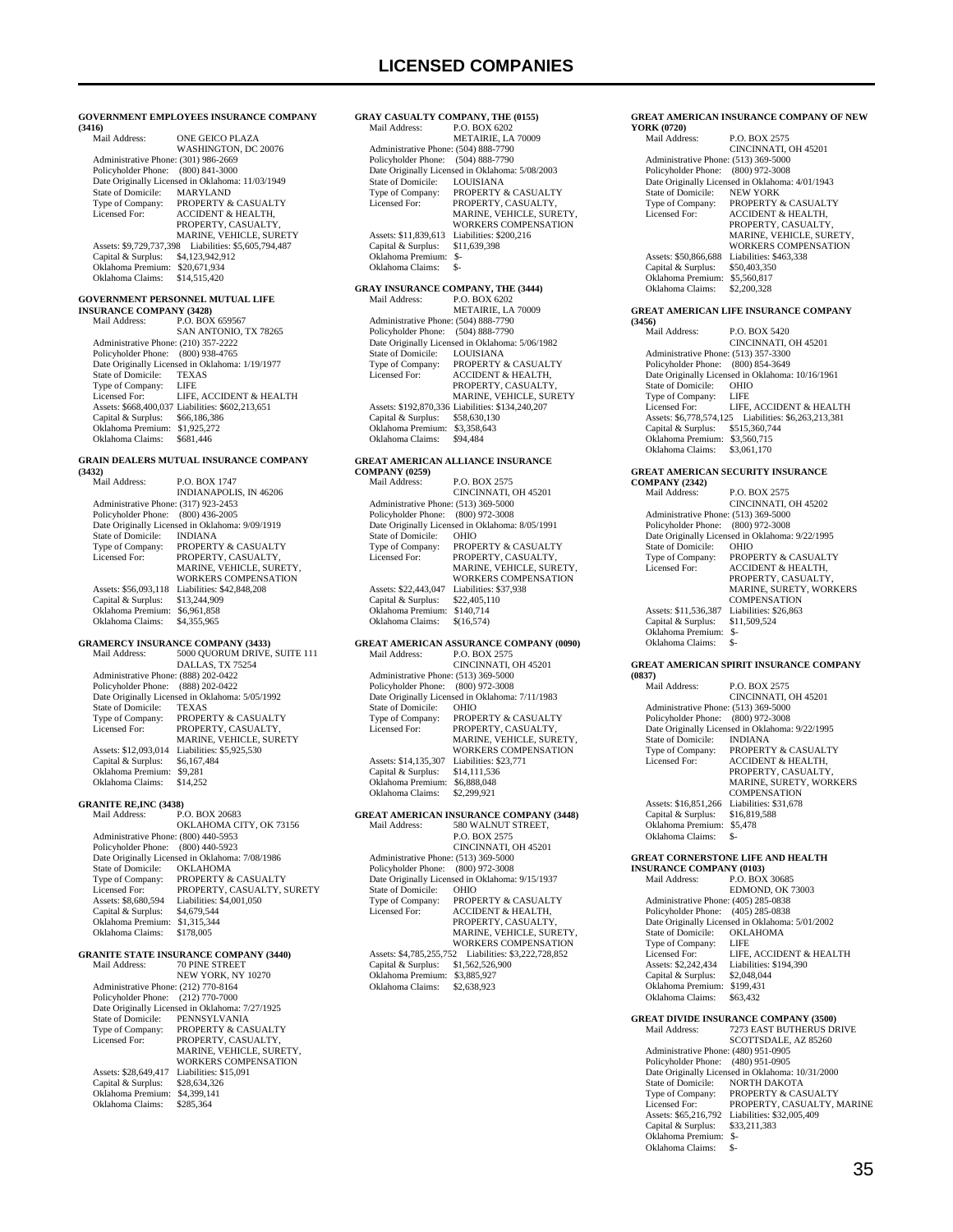| <b>GREAT MIDWEST INSURANCE COMPANY (3542)</b>               |                                                                       |  |
|-------------------------------------------------------------|-----------------------------------------------------------------------|--|
| Mail Address:                                               | 9821 KATY FREEWAY,<br><b>SUITE 850</b>                                |  |
| Administrative Phone: (713) 973-0226                        | HOUSTON, TX 77024                                                     |  |
| Policyholder Phone:                                         | $(713)$ 935-7400                                                      |  |
| State of Domicile:                                          | Date Originally Licensed in Oklahoma: 11/16/1994                      |  |
| Type of Company:                                            | MICHIGAN<br>PROPERTY & CASUALTY                                       |  |
| Licensed For:                                               | PROPERTY, CASUALTY,<br>VEHICLE, SURETY                                |  |
| Assets: \$31,231,566                                        | Liabilities: \$18,734,901                                             |  |
| Capital & Surplus:<br>Oklahoma Premium:                     | \$12,496,665<br>\$-                                                   |  |
| Oklahoma Claims:                                            | \$-                                                                   |  |
|                                                             | <b>GREAT NORTHERN INSURANCE COMPANY (3545)</b>                        |  |
| Mail Address:                                               | P.O. BOX 1615                                                         |  |
|                                                             | <b>WARREN, NJ 07061</b>                                               |  |
| Administrative Phone: (908) 903-5070<br>Policyholder Phone: | $(800)$ 252-4670                                                      |  |
|                                                             | Date Originally Licensed in Oklahoma: 2/04/1980                       |  |
| State of Domicile:                                          | <b>MINNESOTA</b>                                                      |  |
| Type of Company:<br>Licensed For:                           | PROPERTY & CASUALTY<br><b>ACCIDENT &amp; HEALTH,</b>                  |  |
|                                                             | PROPERTY, CASUALTY,                                                   |  |
|                                                             | MARINE, VEHICLE, SURETY,<br>WORKERS COMPENSATION                      |  |
| Assets: \$1,151,481,489                                     | Liabilities: \$930,013,421                                            |  |
| Capital & Surplus:                                          | \$221,468,068                                                         |  |
| Oklahoma Premium:<br>Oklahoma Claims:                       | \$23,859,407                                                          |  |
|                                                             | \$14,107,798                                                          |  |
|                                                             | <b>GREAT RIVER INSURANCE COMPANY (0021)</b>                           |  |
| Mail Address:                                               | P.O. BOX 152180<br><b>IRVING, TX 75015</b>                            |  |
| Administrative Phone: (972) 719-2400                        |                                                                       |  |
| Policyholder Phone:                                         | (972) 719-2400                                                        |  |
| State of Domicile:                                          | Date Originally Licensed in Oklahoma: 4/13/2001<br><b>MISSISSIPPI</b> |  |
| Type of Company:                                            | PROPERTY & CASUALTY                                                   |  |
| Licensed For:                                               | PROPERTY, CASUALTY,                                                   |  |
|                                                             | MARINE, VEHICLE, SURETY,<br>WORKERS COMPENSATION                      |  |
| Assets: \$10,477,105                                        | Liabilities: \$(1,724,000)                                            |  |
| Capital & Surplus:                                          | \$12,201,105                                                          |  |
|                                                             |                                                                       |  |
| Oklahoma Premium:                                           | \$-                                                                   |  |
| Oklahoma Claims:                                            | \$-                                                                   |  |
|                                                             | <b>GREAT SOUTHERN LIFE INSURANCE COMPANY</b>                          |  |
| (3560)<br>Mail Address:                                     | P.O. BOX 13487                                                        |  |
|                                                             | KANSAS CITY, MO 64199                                                 |  |
| Administrative Phone: (816) 391-2000<br>Policyholder Phone: | $(800)$ 231-0801                                                      |  |
|                                                             | Date Originally Licensed in Oklahoma: 3/15/1911                       |  |
| State of Domicile:                                          | <b>TEXAS</b>                                                          |  |
| Type of Company:<br>Licensed For:                           | LIFE<br>LIFE, ACCIDENT & HEALTH                                       |  |
|                                                             | Assets: \$121,044,905 Liabilities: \$61,030,360                       |  |
| Capital & Surplus:                                          | \$60,014,545                                                          |  |
| Oklahoma Premium:<br>Oklahoma Claims:                       | \$2,924,875<br>\$5,657,402                                            |  |
|                                                             |                                                                       |  |
| Mail Address:                                               | <b>GREAT WEST CASUALTY COMPANY (3584)</b><br>P.O. BOX 277             |  |
|                                                             | SOUTH SIOUX CTY, NE 68776                                             |  |
| Administrative Phone: (402) 494-7482                        |                                                                       |  |
| Policyholder Phone:                                         | $(800)$ 228-8602<br>Date Originally Licensed in Oklahoma: 10/15/1962  |  |
| State of Domicile:                                          | <b>NEBRASKA</b>                                                       |  |
| Type of Company:                                            | PROPERTY & CASUALTY                                                   |  |
| Licensed For:                                               | PROPERTY, CASUALTY,<br>MARINE, VEHICLE, SURETY,                       |  |
|                                                             | WORKERS COMPENSATION                                                  |  |
| Assets: \$1,086,740,323<br>Capital & Surplus:               | Liabilities: \$760,094,050<br>\$326,646,273                           |  |
| Oklahoma Premium: \$10,618,234                              |                                                                       |  |
| Oklahoma Claims:                                            | \$4,689,992                                                           |  |
|                                                             | <b>GREAT WESTERN INSURANCE COMPANY (3589)</b>                         |  |
| Mail Address:                                               | 3434 WASHINGTON BLVD,                                                 |  |
|                                                             | SUITE 100<br><b>OGDEN, UT 84401</b>                                   |  |
| Administrative Phone: (801) 621-5688                        |                                                                       |  |
| Policyholder Phone:                                         | $(801)$ 621-5688                                                      |  |
| State of Domicile:                                          | Date Originally Licensed in Oklahoma: 11/06/1996<br><b>UTAH</b>       |  |
| Type of Company:                                            | LIFE                                                                  |  |
| Licensed For:                                               | LIFE                                                                  |  |
| Capital & Surplus:                                          | Assets: \$251,087,258 Liabilities: \$231,661,151<br>\$19,426,107      |  |
| Oklahoma Premium: \$389,340<br>Oklahoma Claims:             | \$77,978                                                              |  |

| GREATER NEW YORK MUTUAL INSURANCE                |  |  |
|--------------------------------------------------|--|--|
|                                                  |  |  |
| 200 MADISON AVENUE                               |  |  |
| NEW YORK, NY 10016                               |  |  |
| Administrative Phone: (212) 683-9800             |  |  |
| Policyholder Phone: (212) 683-9700               |  |  |
| Date Originally Licensed in Oklahoma: 7/01/1963  |  |  |
| <b>NEW YORK</b>                                  |  |  |
| Type of Company: PROPERTY & CASUALTY             |  |  |
| PROPERTY, CASUALTY,                              |  |  |
| <b>MARINE, VEHICLE, WORKERS</b>                  |  |  |
| <b>COMPENSATION</b>                              |  |  |
| Assets: \$597,832,621 Liabilities: \$366,175,282 |  |  |
| \$231,657,339                                    |  |  |
| Oklahoma Premium:<br>$S-$                        |  |  |
| \$-                                              |  |  |
|                                                  |  |  |
| <b>GREAT-WEST LIFE &amp; ANNUITY INSURANCE</b>   |  |  |
|                                                  |  |  |
| 8525 EAST ORCHARD ROAD                           |  |  |
|                                                  |  |  |

|                                      | ENGLEWOOD, CO 80111                                    |
|--------------------------------------|--------------------------------------------------------|
| Administrative Phone: (303) 737-4289 |                                                        |
| Policyholder Phone: (303) 737-3000   |                                                        |
|                                      | Date Originally Licensed in Oklahoma: 3/01/1962        |
| State of Domicile:                   | COLORADO                                               |
| Type of Company:                     | LIFE                                                   |
| Licensed For:                        | LIFE, ACCIDENT & HEALTH.                               |
|                                      | VARIABLE                                               |
|                                      | Assets: \$31,168,401,565 Liabilities: \$29,955,853,240 |
| Capital & Surplus:                   | \$1,212,548,325                                        |
| Oklahoma Premium:                    | \$25,799,657                                           |
| Oklahoma Claims:                     | \$8 453 425                                            |

#### **GREAT-WEST LIFE ASSURANCE COMPANY, THE (3592)**

| (3592) |                                      |                                                  |
|--------|--------------------------------------|--------------------------------------------------|
|        | Mail Address:                        | 8525 EAST ORCHARD RD                             |
|        |                                      | ENGLEWOOD, CO 80111                              |
|        | Administrative Phone: (303) 737-4289 |                                                  |
|        | Policyholder Phone: (303) 737-3000   |                                                  |
|        |                                      | Date Originally Licensed in Oklahoma: 5/25/1971  |
|        | State of Domicile:                   | <b>MICHIGAN</b>                                  |
|        | Type of Company:                     | LIFE                                             |
|        | Licensed For:                        | LIFE. ACCIDENT & HEALTH.                         |
|        |                                      | <b>VARIABLE</b>                                  |
|        |                                      | Assets: \$179,975,294 Liabilities: \$134,109,071 |
|        | Capital & Surplus:                   | \$45,866,223                                     |
|        | Oklahoma Premium:                    | \$160,639                                        |
|        | Oklahoma Claims:                     | \$146,016                                        |
|        |                                      |                                                  |

### **GREENWICH INSURANCE COMPANY (3712)**

| Mail Address:                        | <b>SEAVIEW HOUSE.</b>                            |
|--------------------------------------|--------------------------------------------------|
|                                      | <b>70B SEAVIEW AVENUE</b>                        |
|                                      | STAMFORD, CT 06902                               |
| Administrative Phone: (203) 964-5221 |                                                  |
| Policyholder Phone:                  | $(800)$ 622-1840                                 |
|                                      | Date Originally Licensed in Oklahoma: 6/30/1960  |
| State of Domicile:                   | <b>DELAWARE</b>                                  |
| Type of Company:                     | PROPERTY & CASUALTY                              |
| Licensed For:                        | ACCIDENT & HEALTH.                               |
|                                      | PROPERTY, CASUALTY,                              |
|                                      | MARINE, SURETY, WORKERS                          |
|                                      | <b>COMPENSATION</b>                              |
|                                      | Assets: \$610,028,714 Liabilities: \$336,950,602 |
| Capital & Surplus:                   | \$273,078,112                                    |
| Oklahoma Premium:                    | \$12,043,166                                     |
| Oklahoma Claims:                     | \$4,935,956                                      |
|                                      |                                                  |

### GROCERS INSURANCE COMPANY (3606)<br>
Mail Address: 6605 SOUTHEAST LAKE ROAD<br>
MILWAUKEE, OR 97222 Administrative Phone: (503) 833-1687 Policyholder Phone: (503) 833-1635 Date Originally Licensed in Oklahoma: 9/11/1996<br>State of Domicile: OREGON State of Domicile:<br>Type of Company: Type of Company: PROPERTY & CASUALTY<br>Licensed For: ACCIDENT & HEALTH. Licensed For: ACCIDENT & HEALTH, PROPERTY, CASUALTY,

|                                 | <b>MARINE, WORKERS</b>                        |
|---------------------------------|-----------------------------------------------|
|                                 | <b>COMPENSATION</b>                           |
|                                 | Assets: \$42,569,016 Liabilities: \$4,098,773 |
| Capital & Surplus: \$38,470,244 |                                               |
| Oklahoma Premium:               | \$-                                           |
| Oklahoma Claims:                | \$-                                           |
|                                 |                                               |

#### **GROUP HEALTH SERVICE OF OKLA INC (BLUE CROSS/BLUE SHIELD OF OK) (3608)**

| <i><u><b>CALODINALIDED</b></u></i> U. U. U. UUUU |                                                  |
|--------------------------------------------------|--------------------------------------------------|
| Mail Address:                                    | 1215 S BOULDER                                   |
|                                                  | <b>TULSA, OK 74119</b>                           |
| Administrative Phone: (918) 592-9333             |                                                  |
| Policyholder Phone: (800) 722-3730               |                                                  |
|                                                  | Date Originally Licensed in Oklahoma: 7/18/1949  |
| State of Domicile:                               | <b>OKLAHOMA</b>                                  |
| Type of Company:                                 | <b>NON-PROFIT</b>                                |
| Licensed For:                                    | <b>ACCIDENT &amp; HEALTH</b>                     |
|                                                  | Assets: \$453,296,174 Liabilities: \$307,150,345 |
| Capital & Surplus:                               | \$146,145,829                                    |
| Oklahoma Premium:                                | \$910,398,134                                    |
| Oklahoma Claims:                                 |                                                  |
|                                                  |                                                  |

### **GUARANTEE COMPANY OF NORTH AMERICA USA, THE (1039)**

| ************                         |                                                  |
|--------------------------------------|--------------------------------------------------|
| Mail Address:                        | 8000 MIDLANTIC DRIVE.                            |
|                                      | SUITE 410N                                       |
|                                      | MOUNT LAUREL, NJ 08054                           |
| Administrative Phone: (856) 439-0066 |                                                  |
| Policyholder Phone: (800) 795-5508   |                                                  |
|                                      | Date Originally Licensed in Oklahoma: 10/05/1995 |
| State of Domicile:                   | <b>NEW JERSEY</b>                                |
| Type of Company:                     | <b>PROPERTY &amp; CASUALTY</b>                   |
| Licensed For:                        | <b>SURETY</b>                                    |
| Assets: \$64,275,637                 | Liabilities: \$8,546,849                         |
| Capital & Surplus:                   | \$55,728,789                                     |
| Oklahoma Premium:                    | \$47,223                                         |
| Oklahoma Claims:                     |                                                  |
|                                      |                                                  |

#### **GUARANTEE INSURANCE COMPANY (3616)**

| Mail Address:                        | 1061 521 CORPORATE                              |
|--------------------------------------|-------------------------------------------------|
|                                      | <b>CENTER DR. SUITE 140</b>                     |
|                                      | <b>FT MILL, SC 29715</b>                        |
| Administrative Phone: (803) 396-5200 |                                                 |
| Policyholder Phone: (302) 792-1444   |                                                 |
|                                      | Date Originally Licensed in Oklahoma: 8/28/1972 |
| State of Domicile:                   | SOUTH CAROLINA                                  |
| Type of Company:                     | <b>PROPERTY &amp; CASUALTY</b>                  |
| Licensed For:                        | PROPERTY. CASUALTY.                             |
|                                      | <b>MARINE, VEHICLE, WORKERS</b>                 |
|                                      | <b>COMPENSATION</b>                             |
| Assets: \$16,845,573                 | Liabilities: \$9.529.735                        |
| Capital & Surplus:                   | \$7,315,838                                     |
| Oklahoma Premium:                    | \$-                                             |
| Oklahoma Claims:                     | \$-                                             |

#### **GUARANTEE TRUST LIFE INSURANCE COMPANY (3656)**

| $\cdots\cdots$                       |                                                  |
|--------------------------------------|--------------------------------------------------|
| Mail Address:                        | 1275 MILWAUKEE AVENUE                            |
|                                      | GLENVIEW, IL 60025                               |
| Administrative Phone: (847) 904-4754 |                                                  |
| Policyholder Phone: (847) 699-0600   |                                                  |
|                                      | Date Originally Licensed in Oklahoma: 8/10/1964  |
| State of Domicile:                   | <b>ILLINOIS</b>                                  |
| Type of Company:                     | LIFE                                             |
| Licensed For:                        | LIFE, ACCIDENT & HEALTH                          |
|                                      | Assets: \$247,031,743 Liabilities: \$202,836,444 |
| Capital & Surplus:                   | \$44,195,299                                     |
| Oklahoma Premium:                    | \$9,398,982                                      |
| Oklahoma Claims:                     | \$6,085,580                                      |

#### **GUARANTY INCOME LIFE INSURANCE COMPANY**

**(3660)** Mail Address: P.O. BOX 2231 BATON ROUGE, LA 70821 Administrative Phone: (504) 383-0355 Policyholder Phone: (800) 535-8110 Date Originally Licensed in Oklahoma: 10/29/1970 State of Domicile: LOUISIANA Type of Company: LIFE Licensed For: LIFE, ACCIDENT & HEALTH Assets: \$385,550,677 Liabilities: \$368,908,549 Capital & Surplus: \$16,642,128 Oklahoma Premium: \$1,472,571 Oklahoma Claims: \$1,131,272

#### **GUARDIAN INSURANCE & ANNUITY COMPANY, INC, THE (3662)**

| Mail Address:           | P.O. BOX 26195                                  |
|-------------------------|-------------------------------------------------|
|                         | LEHIGH VALLEY, PA 18017                         |
|                         | Administrative Phone: (212) 598-8476            |
|                         | Policyholder Phone: (212) 598-8000              |
|                         | Date Originally Licensed in Oklahoma: 5/07/1973 |
| State of Domicile:      | <b>DELAWARE</b>                                 |
| Type of Company:        | LIFE                                            |
| Licensed For:           | LIFE, ACCIDENT & HEALTH.                        |
|                         | VARIABLE                                        |
| Assets: \$9,810,409,444 | Liabilities: \$9,588,033,816                    |
| Capital & Surplus:      | \$222,375,628                                   |
| Oklahoma Premium:       | \$9,860,824                                     |
| Oklahoma Claims:        | \$8,135,443                                     |
|                         |                                                 |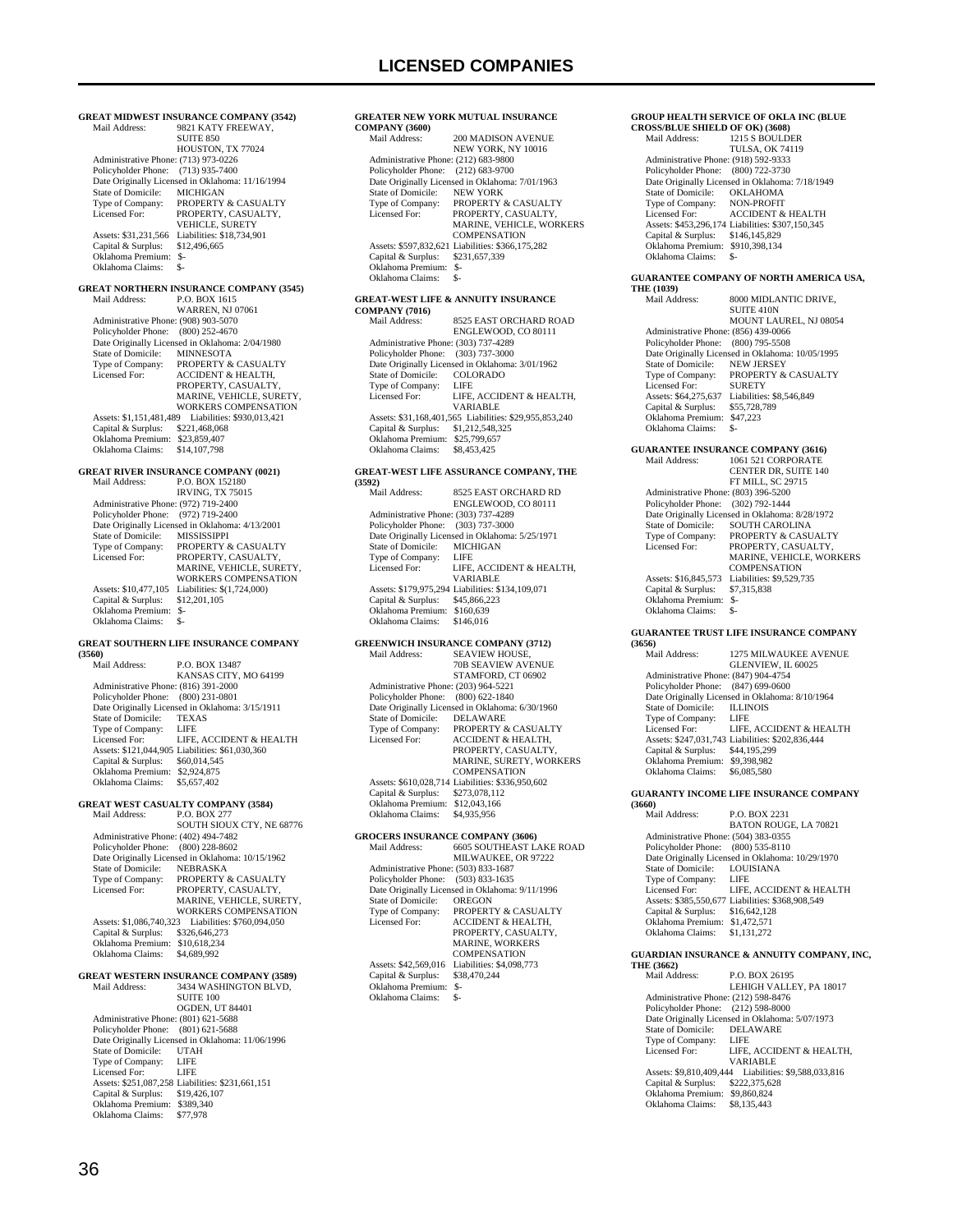**GULF STATES INSURANCE COMPANY (3692)**<br>Mail Address: P.O. BOX 40600 P.O. BOX 40600 SAN ANTONIO, TX 78229

 Administrative Phone: (210) 949-9100 Policyholder Phone: (210) 949-9100

**GUARDIAN LIFE INSURANCE COMPANY OF**  AMERICA (3664)<br>Mail Address: 7 HANOVER SQUARE NEW YORK, NY 10004 Administrative Phone: (413) 395-4224 Policyholder Phone: (212) 598-8000 Policylistic Phone: (212) 350 8888<br>Date Originally Licensed in Oklahoma: 5/27/1905<br>State of Domicile: NEW YORK State of Domicile: NEW<br>Type of Company: LIFE Type of Company: Licensed For: LIFE, ACCIDENT & HEALTH Assets: \$21,670,935,330 Liabilities: \$19,075,193,204 Capital & Surplus: \$2,595,742,126 Oklahoma Premium: \$31,803,289 Oklahoma Claims: \$15,644,467 **GUIDEONE AMERICA INSURANCE COMPANY (6799)**<br>Mail Address: [1111 ASHWORTH ROAD] 1111 ASHWORTH ROAD WEST DES MOINES, IA 50265 Administrative Phone: (515) 267-5658 Policyholder Phone: (515) 267-5000 Date Originally Licensed in Oklahoma: 1/04/1996<br>State of Domicile: IOWA State of Domicile:<br>Type of Company: Type of Company: PROPERTY & CASUALTY<br>Licensed For: PROPERTY CASUALTY Licensed For: PROPERTY, CASUALTY, MARINE, VEHICLE Assets: \$7,845,757 Liabilities: \$236,528<br>Capital & Surplus: \$7,609,229 Capital & Surplus: Oklahoma Premium: \$7,013,813 Oklahoma Claims: \$3,421,369 **GUIDEONE ELITE INSURANCE COMPANY (6798)**<br>Mail Address: [111] ASHWORTH ROAD 1111 ASHWORTH ROAD WEST DES MOINES, IA 50265 Administrative Phone: (515) 267-5658 Policyholder Phone: (515) 267-5000 Date Originally Licensed in Oklahoma: 12/31/1986<br>State of Domicile: IOWA State of Domicile:<br>Type of Company: Type of Company: PROPERTY & CASUALTY<br>Licensed For: PROPERTY, CASUALTY, Licensed For: PROPERTY, CASUALTY, MARINE, VEHICLE, SURETY, WORKERS COMPENSATION Assets: \$16,965,935 Liabilities: \$1,102,021<br>Capital & Surplus: \$15,863,914 Capital & Surplus: Oklahoma Premium: \$8,328,115 Oklahoma Claims: \$5,324,536 **GUIDEONE MUTUAL INSURANCE COMPANY (6816)** Mail Address: 1111 ASHWORTH ROAD WEST DES MOINES, IA 50265 Administrative Phone: (515) 267-5658 Policyholder Phone: (800) 247-4180 Date Originally Licensed in Oklahoma: 3/01/1952 State of Domicile: IOWA<br>Type of Company: PROPE Type of Company: PROPERTY & CASUALTY<br>Licensed For: PROPERTY CASUALTY Licensed For: PROPERTY, CASUALTY, MARINE, VEHICLE, WORKERS **COMPENSATION**  Assets: \$533,102,795 Liabilities: \$308,058,961 Capital & Surplus: \$225,043,834 Oklahoma Premium: \$10,709,741 Oklahoma Claims: \$6,156,527 **GUIDEONE SPECIALTY MUTUAL INSURANCE COMPANY (5168)**<br>Mail Address: 1111 ASHWORTH ROAD WEST DES MOINES, IA 50265 Administrative Phone: (515) 267-5658 Policyholder Phone: (515) 267-5000 Date Originally Licensed in Oklahoma: 12/22/1958 State of Domicile:<br>Type of Company: State of Domicile: IOWA<br>Type of Company: PROPERTY & CASUALTY<br>Licensed For: PROPERTY, CASUALTY, PROPERTY, CASUALTY, MARINE, VEHICLE Assets: \$104,756,723 Liabilities: \$73,745,568<br>Capital & Surplus: \$31,011,155 Capital & Surplus: \$31,011,155 Oklahoma Premium: \$3,144,072 Oklahoma Claims: \$3,599,648 **GULF INSURANCE COMPANY (3688)**<br>Mail Address: P.O. BOX 13177 P.O. BOX 131771 DALLAS, TX 75313 Administrative Phone: (212) 291-3003 Policyholder Phone: (800) 360-8399 Date Originally Licensed in Oklahoma: 11/05/1948<br>State of Domicile: CONNECTICUT State of Domicile: CONNECTICUT<br>Type of Company: PROPERTY & CASUALTY<br>Licensed For: ACCIDENT & HEALTH, PROPERTY, CASUALTY, MARINE, VEHICLE, SURETY, WORKERS COMPENSATION Assets: \$2,253,682,598 Liabilities: \$1,674,118,698 Capital & Surplus: \$579,563,901 Oklahoma Premium: \$3,826,357

Oklahoma Claims: \$2,908,373

## Date Originally Licensed in Oklahoma: 12/29/1986<br>State of Domicile: OKLAHOMA State of Domicile:<br>Type of Company: Type of Company: PROPERTY & CASUALTY<br>Licensed For: PROPERTY CASUALTY PROPERTY, CASUALTY MARINE, VEHICLE, SURETY Assets: \$16,591,328 Liabilities: \$11,691,610<br>Capital & Surplus: \$4,899.718 Capital & Surplus: Oklahoma Premium: \$- Oklahoma Claims: \$- **HANOVER AMERICAN INSURANCE COMPANY (3693)**<br>Mail Address: 440 LINCOLN ST: 440 LINCOLN ST; C/O CORP SECRETARY WORCESTER, MA 01653 Administrative Phone: (508) 855-4476 Policyholder Phone: (800) 628-0250 Date Originally Licensed in Oklahoma: 5/26/1993 State of Domicile: NEW HAMPSHIRE<br>Type of Company: PROPERTY & CASU Type of Company: PROPERTY & CASUALTY Licensed For: PROPERTY, CASUALTY, MARINE, VEHICLE, SURETY, WORKERS COMPENSATION Assets: \$14,887,879 Liabilities: \$9,866<br>Capital & Surplus: \$14,878,013 Capital & Surplus: \$14,878,013 Oklahoma Premium: \$3,707,967 Oklahoma Claims: \$2,033,994 **HANOVER INSURANCE COMPANY (THE) (3696)** Mail Address: 440 LINCOLN ST; C/O CORP SECRETARY WORCESTER, MA 01653 Administrative Phone: (508) 855-4476 Policyholder Phone: (800) 628-0250 Date Originally Licensed in Oklahoma: 3/12/1908 State of Domicile: NEW HAMPSHIRE Type of Company: PROPERTY & CASUALTY<br>
I icensed For: ACCIDENT & HEAT TH ACCIDENT & HEALTH PROPERTY, CASUALTY, MARINE, VEHICLE, SURETY, WORKERS COMPENSATION Assets: \$3,281,606,615 Liabilities: \$2,280,020,388 Capital & Surplus: \$1,001,586,227 Oklahoma Premium: \$15,270,790 Oklahoma Claims: \$5,713,550 **HARBOR INSURANCE COMPANY (3732)**<br>Mail Address: 5416 S YALE AVEN S416 S YALE AVENUE SUITE 300 TULSA, OK 74135 Administrative Phone: (918) 492-1446 Policyholder Phone: (918) 492-1446 Date Originally Licensed in Oklahoma: 1/04/1993<br>State of Domicile: OKLAHOMA State of Domicile:<br>Type of Company: Type of Company: PROPERTY & CASUALTY<br>Licensed For: PROPERTY CASUALTY PROPERTY, CASUALTY **VEHICLE**  Assets: \$10,545,842 Liabilities: \$8,353,377 Capital & Surplus: \$2,192,465 Oklahoma Premium: \$20,864,925 Oklahoma Claims: \$11,048,884 **HARBOR SPECIALTY INSURANCE COMPANY (3046)**<br>Mail Address: 1177 AVENUE OF THE AMERICA Mail Address: 1177 AVENUE OF THE AMERICAS NEW YORK, NY 10036 Administrative Phone: (212) 805-9700 Policyholder Phone: (212) 805-9700 Date Originally Licensed in Oklahoma: 11/07/1974 State of Domicile: State of Domicile: GEORGIA<br>Type of Company: PROPERTY & CASUALTY<br>Licensed For: PROPERTY, CASUALTY, Licensed For: PROPERTY, CASUALTY, MARINE, WORKERS COMPENSATION Assets: \$280,780,361 Liabilities: \$245,021,766 Capital & Surplus: \$35,758,595 Oklahoma Premium: \$5,494,651 Oklahoma Claims: \$757,117 **HARCO NATIONAL INSURANCE COMPANY (3707)** P.O. BOX 68309 SCHAUMBURG, IL 60168 Administrative Phone: (847) 321-4974 Policyholder Phone: (800) 822-4429 Date Originally Licensed in Oklahoma: 5/02/1994<br>State of Domicile: ILLINOIS State of Domicile:<br>Type of Company: Type of Company: PROPERTY & CASUALTY<br>Licensed For: PROPERTY, CASUALTY PROPERTY, CASUALTY, MARINE, VEHICLE, SURETY, WORKERS COMPENSATION Assets: \$342,004,430 Liabilities: \$208,570,677 Capital & Surplus: \$133,433,753 Oklahoma Premium: \$1,334,291 Oklahoma Claims: \$667,470

### **HARLEYSVILLE INSURANCE COMPANY (5260)**<br>Mail Address: P.O. BOX 1233 P.O. BOX 1233 MINNEAPOLIS, MN 55440 Administrative Phone: (952) 829-1409 Policyholder Phone: (800) 237-1818 Date Originally Licensed in Oklahoma: 9/17/1986<br>State of Domicile: MINNESOTA State of Domicile:<br>Type of Company: Type of Company: PROPERTY & CASUALTY<br>Licensed For: PROPERTY CASUALTY PROPERTY, CASUALTY Assets: \$86,867,151 Liabilities: \$63,751,912<br>Capital & Surplus: \$73,115,239 Capital & Surplus: \$23,115,239 Oklahoma Premium: \$8,664 Oklahoma Claims: \$-**HARLEYSVILLE MUTUAL INSURANCE COMPANY (3744)** 355 MAPLE AVENUE HARLEYSVILLE, PA 19438 Administrative Phone: (215) 256-5077 Policyholder Phone: (800) 523-6344 Date Originally Licensed in Oklahoma: 9/06/1962 State of Domicile: PENNSYLVANIA Type of Company: PROPERTY & CASUALTY<br>Licensed For: PROPERTY, CASUALTY Licensed For: PROPERTY, CASUALTY, MARINE, VEHICLE, WORKERS **COMPENSATION**  Assets: \$1,206,880,176 Liabilities: \$729,837,465 Capital & Surplus: \$477,042,711 Oklahoma Premium: \$98,435<br>Oklahoma Claims: \$207,294 Oklahoma Claims: **HART LIFE INSURANCE COMPANY (0368)**<br>Mail Address: 200 HOPMEADOW ST 200 HOPMEADOW STREET, LIFE TAX SIMSBURY, CT 06089 Administrative Phone: (860) 547-3801 Policyholder Phone: (405) 232-0511 Policylioder Fibric. (465) 252 6511<br>Date Originally Licensed in Oklahoma: 4/08/1966<br>State of Domicile: CONNECTICUT State of Domicile: CONI<br>Type of Company: LIFE Type of Company:<br>Licensed For: LIFE, ACCIDENT & HEALTH, VARIABLE Assets: \$11,983,234 Liabilities: \$6,505<br>Capital & Surplus: \$11,976,729 Capital & Surplus: \$11,976,729 Oklahoma Premium: \$- Oklahoma Claims: \$- **HARTFORD ACCIDENT AND INDEMNITY COMPANY (3752)** HARTFORD PLAZA HARTFORD, CT 06115 Administrative Phone: (806) 547-3094 Policyholder Phone: (405) 947-0511 Date Originally Licensed in Oklahoma: 7/31/1916<br>State of Domicile: CONNECTICUT State of Domicile:<br>Type of Company: Type of Company: PROPERTY & CASUALTY<br>Licensed For: ACCIDENT & HEALTH. ACCIDENT & HEALTH, PROPERTY, CASUALTY, MARINE, VEHICLE, SURETY, WORKERS COMPENSATION Assets: \$8,582,068,030 Liabilities: \$6,248,160,518 Capital & Surplus: \$2,333,907,512 Oklahoma Premium: \$2,152,921 Oklahoma Claims: \$2,373,066 **HARTFORD CASUALTY INSURANCE COMPANY (3757)** HARTFORD PLAZA HARTFORD, CT 06115 Administrative Phone: (860) 547-3801 Policyholder Phone: (405) 947-0511 Date Originally Licensed in Oklahoma: 5/19/1987 State of Domicile: State of Domicile: INDIANA<br>Type of Company: PROPERTY & CASUALTY<br>Licensed For: ACCIDENT & HEALTH, ACCIDENT & HEALTH, PROPERTY, CASUALTY MARINE, VEHICLE, SURETY, WORKERS COMPENSATION Assets: \$1,688,262,129 Liabilities: \$995,136,514<br>Capital & Surplus: \$693,125,615 Capital & Surplus: Oklahoma Premium: \$14,705,630<br>Oklahoma Claims: \$6.321.693 Oklahoma Claims: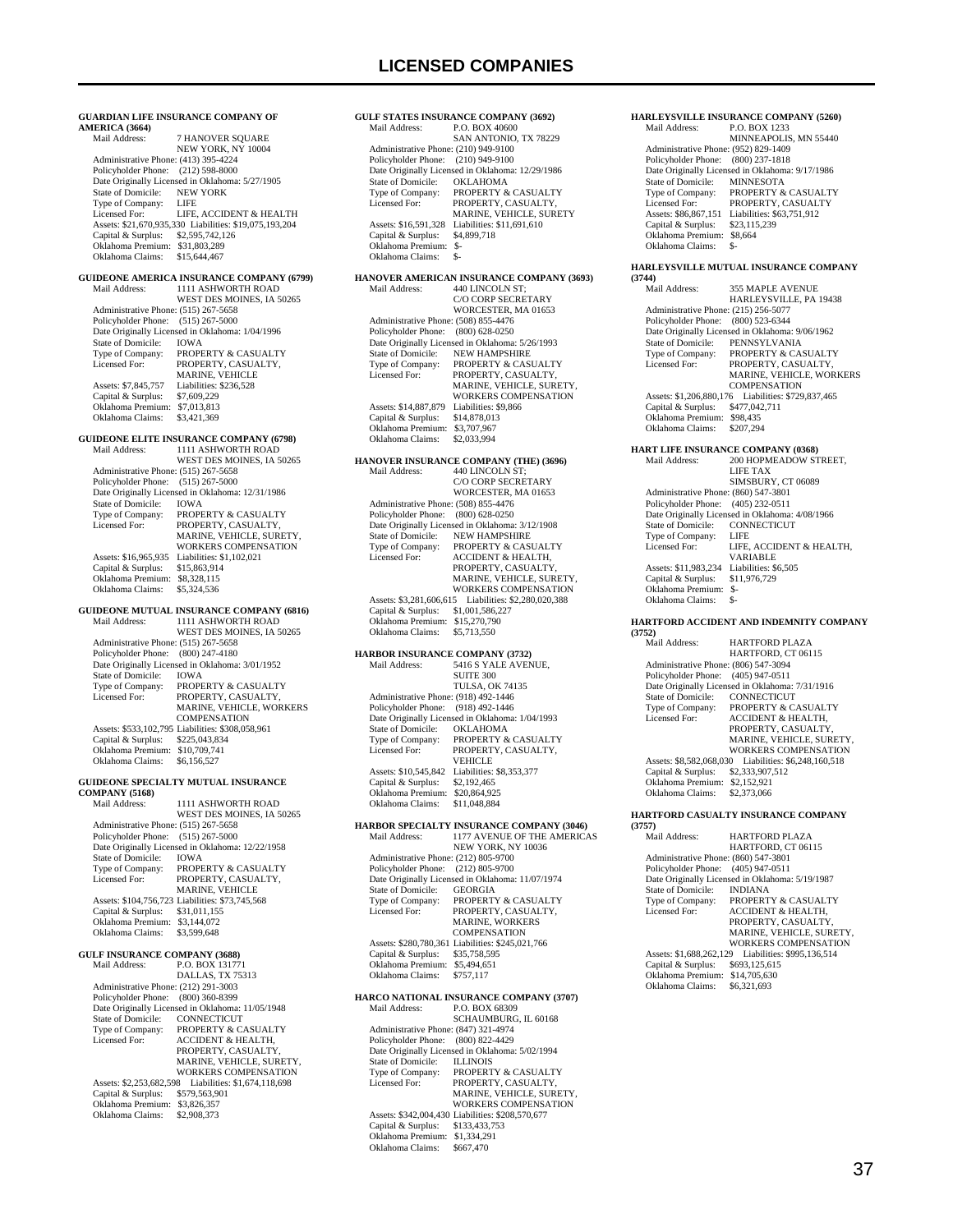| HARTFORD FIRE INSURANCE COMPANY (3760)                                 |                                                                      |  |
|------------------------------------------------------------------------|----------------------------------------------------------------------|--|
| Mail Address:                                                          | <b>HARTFORD PLAZA</b><br>HARTFORD, CT 06115                          |  |
| Administrative Phone: (860) 547-3094                                   |                                                                      |  |
| Policyholder Phone: (405) 947-0511                                     | Date Originally Licensed in Oklahoma: 4/07/1899                      |  |
| State of Domicile:                                                     | CONNECTICUT                                                          |  |
| Type of Company:<br>Licensed For:                                      | PROPERTY & CASUALTY<br><b>ACCIDENT &amp; HEALTH,</b>                 |  |
|                                                                        | PROPERTY, CASUALTY,                                                  |  |
|                                                                        | MARINE, VEHICLE, SURETY,<br><b>WORKERS COMPENSATION</b>              |  |
|                                                                        | Assets: \$17,417,852,758 Liabilities: \$9,522,304,343                |  |
| Capital & Surplus:<br>Oklahoma Premium: \$21,470,558                   | \$7,895,548,415                                                      |  |
| Oklahoma Claims:                                                       | \$13,584,940                                                         |  |
| <b>MIDWEST (3764)</b>                                                  | HARTFORD INSURANCE COMPANY OF THE                                    |  |
| Mail Address:                                                          | <b>HARTFORD PLAZA</b><br>HARTFORD, CT 06115                          |  |
| Administrative Phone: (203) 547-3094<br>Policyholder Phone:            | $(405)$ 947-0511                                                     |  |
|                                                                        | Date Originally Licensed in Oklahoma: 9/19/1983                      |  |
| State of Domicile:<br>Type of Company:                                 | <b>INDIANA</b><br>PROPERTY & CASUALTY                                |  |
| Licensed For:                                                          | PROPERTY, CASUALTY,<br>WORKERS COMPENSATION                          |  |
|                                                                        | Assets: \$218,111,922 Liabilities: \$91,941,972                      |  |
| Capital & Surplus:<br>Oklahoma Premium:                                | \$126,169,950<br>\$7,829,270                                         |  |
| Oklahoma Claims:                                                       | \$5,159,666                                                          |  |
|                                                                        | HARTFORD LIFE & ACCIDENT INSURANCE                                   |  |
| <b>COMPANY (3768)</b><br>Mail Address:                                 | <b>200 HOPMEADOW STREET</b>                                          |  |
|                                                                        | LIFE TAX DEPT.                                                       |  |
| Administrative Phone: (860) 843-6701                                   | SIMSBURY, CT 06089                                                   |  |
| Policyholder Phone:                                                    | $(405)$ 232-0511<br>Date Originally Licensed in Oklahoma: 10/06/1967 |  |
| State of Domicile:                                                     | CONNECTICUT                                                          |  |
| Type of Company:<br>Licensed For:                                      | LIFE<br>LIFE, ACCIDENT & HEALTH,                                     |  |
|                                                                        | VARIABLE                                                             |  |
| Assets: \$9,889,923,819<br>Capital & Surplus: \$4,470,510,165          | Liabilities: \$5,419,413,654                                         |  |
| Oklahoma Premium: \$12,891,696                                         |                                                                      |  |
| Oklahoma Claims:<br>\$9,016,608<br>HARTFORD LIFE AND ANNUITY INSURANCE |                                                                      |  |
|                                                                        |                                                                      |  |
| <b>COMPANY (4273)</b><br>Mail Address:                                 | <b>HARTFORD PLAZA</b>                                                |  |
|                                                                        | 690 ASYLUM AVENUE                                                    |  |
| Administrative Phone: (860) 547-3801                                   | HARTFORD, CT 06104                                                   |  |
| Policyholder Phone:                                                    | $(612)$ 545-2100<br>Date Originally Licensed in Oklahoma: 1/16/1968  |  |
| State of Domicile:                                                     | CONNECTICUT                                                          |  |
| Type of Company:<br>Licensed For:                                      | LIFE<br>LIFE, ACCIDENT & HEALTH,                                     |  |
|                                                                        | <b>VARIABLE</b>                                                      |  |
| Capital & Surplus: \$1,043,780,475                                     | Assets: \$59,185,054,133 Liabilities: \$58,141,273,658               |  |
| Oklahoma Premium: \$153,327,401<br>Oklahoma Claims:                    | \$67,476,355                                                         |  |
| Mail Address:                                                          | HARTFORD LIFE INSURANCE COMPANY (3776)<br>200 HOPMEADOW STREET       |  |
|                                                                        | SIMSBURY, CT 06089                                                   |  |
| Administrative Phone: (860) 843-3596<br>Policyholder Phone:            | $(800)$ 243-5433                                                     |  |
| State of Domicile:                                                     | Date Originally Licensed in Oklahoma: 8/02/1911<br>CONNECTICUT       |  |
| Type of Company:                                                       | <b>LIFE</b>                                                          |  |
| Licensed For:                                                          | LIFE, ACCIDENT & HEALTH,<br>VARIABLE                                 |  |
|                                                                        | Assets: \$99,876,014,641 Liabilities: \$96,760,713,867               |  |
| Capital & Surplus:<br>Oklahoma Premium: \$68,015,885                   | \$3,115,300,774                                                      |  |
| Oklahoma Claims:                                                       | \$45,684,947                                                         |  |
|                                                                        | HARTFORD STEAM BOILER INSPECTION AND                                 |  |
| INSURANCE COMPANY OF CT, THE (0100)<br>Mail Address:                   | ONE STATE STREET,                                                    |  |
|                                                                        | P.O. BOX 5024<br>HARTFORD, CT 06102                                  |  |
| Administrative Phone: (860) 722-5160                                   |                                                                      |  |
| Policyholder Phone:                                                    | $(860)$ 722-1866<br>Date Originally Licensed in Oklahoma: 4/17/2002  |  |
| State of Domicile:<br>Type of Company:                                 | CONNECTICUT<br>PROPERTY & CASUALTY                                   |  |
| Licensed For:                                                          | PROPERTY, CASUALTY,                                                  |  |
| Assets: \$53,400,977                                                   | MARINE, VEHICLE, SURETY<br>Liabilities: \$27,584,785                 |  |
| Capital & Surplus:<br>Oklahoma Premium:                                | \$25,816,192<br>\$-                                                  |  |

### **HARTFORD STEAM BOILER INSPECTION AND INSURANCE COMPANY, THE (3784)**  ONE STATE STREET HARTFORD, CT 06102 Administrative Phone: (860) 722-5160 Policyholder Phone: (800) 345-1122 Politylished Francisco Coston 1222<br>Date Originally Licensed in Oklahoma: 8/04/1900<br>State of Domicile: CONNECTICUT State of Domicile:<br>Type of Company: Type of Company: PROPERTY & CASUALTY<br>Licensed For: PROPERTY, CASUALTY. PROPERTY, CASUALTY, MARINE, SURETY Assets: \$1,131,869,584 Liabilities: \$573,666,219 Capital & Surplus: \$558,203,365 Oklahoma Premium: \$2,149,714 Oklahoma Claims: \$31,305 **HARTFORD UNDERWRITERS INSURANCE COMPANY (3786)** HARTFORD PLAZA HARTFORD, CT 06115 Administrative Phone: (860) 547-3094 Policyholder Phone: (405) 947-0511

Date Originally Licensed in Oklahoma: 7/01/1988<br>State of Domicile: CONNECTICUT State of Domicile:<br>Type of Company: Type of Company: PROPERTY & CASUALTY<br>Licensed For: ACCIDENT & HEALTH, Licensed For: ACCIDENT & HEALTH, PROPERTY, CASUALTY, MARINE, VEHICLE, SURETY, WORKERS COMPENSATION Assets: \$1,198,461,305 Liabilities: \$723,249,123 Capital & Surplus: \$475,212,182 Oklahoma Premium: \$40,708,954 Oklahoma Claims: \$24,769,258 **HCC LIFE INSURANCE COMPANY (4037)**<br>Mail Address: 13403 NORTHWEST 13403 NORTHWEST FREEWAY HOUSTON, TX 77040 Administrative Phone: (713) 744-3742 Policyholder Phone: (800) 941-9532 Date Originally Licensed in Oklahoma: 10/28/1982 State of Domicile: INDIA<br>Type of Company: IFFE Type of Company: Licensed For: LIFE, ACCIDENT & HEALTH Assets: \$196,153,094 Liabilities: \$71,922,406 Capital & Surplus: \$124,230,688 Oklahoma Premium: \$4,953,023 Oklahoma Claims: \$1,485,625 **HCC SPECIALTY INSURANCE COMPANY (0099)**<br>Mail Address: 13403 NORTHWEST FREEW 13403 NORTHWEST FREEWAY HOUSTON, TX 77040 Administrative Phone: (713) 744-3742 Policyholder Phone: (800) 872-3638 Date Originally Licensed in Oklahoma: 4/02/2002<br>State of Domicile: OKLAHOMA State of Domicile:<br>Type of Company: Type of Company: PROPERTY & CASUALTY<br>Licensed For: ACCIDENT & HEALTH. ACCIDENT & HEALTH, PROPERTY, CASUALTY, MARINE, VEHICLE, SURETY Assets: \$19,570,030 Liabilities: \$2,701,608<br>Capital & Surplus: \$16,868,422 Capital & Surplus: Oklahoma Premium: \$- Oklahoma Claims: \$- **HCSC INSURANCE SERVICES COMPANY (7448)** Mail Address: 300 E RANDOLPH CHICAGO, IL 60601 Administrative Phone: (312) 653-6680 Policyholder Phone: (312) 653-3117 Date Originally Licensed in Oklahoma: 2/11/1958<br>State of Domicile: ILLINOIS State of Domicile: ILLII<br>Type of Company: LIFE Type of Company: LIFE<br>Licensed For: LIFE, ACCIDENT & HEALTH Licensed For: LIFE, ACCIDENT & HEALTH Assets: \$14,988,426 Liabilities: \$1,952,260

### Capital & Surplus: \$13,036,166 Oklahoma Premium: \$- Oklahoma Claims: \$-**HEALTH CARE INDEMNITY, INC (3795)**<br>Mail Address: P.O. BOX 555 P.O. BOX 555 NASHVILLE, TN 37220 Administrative Phone: (615) 344-5813 Policyholder Phone: (615) 344-1487 Date Originally Licensed in Oklahoma: 4/06/2000<br>State of Domicile: COLORADO State of Domicile:<br>Type of Company: Type of Company: PROPERTY & CASUALTY<br>Licensed For: PROPERTY, CASUALTY, PROPERTY, CASUALTY, **VEHICLE**  Assets: \$2,069,047,426 Liabilities: \$1,442,521,149 Capital & Surplus: \$626,526,277 Oklahoma Premium: \$6,211,036<br>Oklahoma Claims: \$2,886,474

Oklahoma Claims:

### WOODLAND HILLS, CA 91367 Administrative Phone: (818) 676-6621 Policyholder Phone: (800) 865-6288 Date Originally Licensed in Oklahoma: 1/01/1987<br>State of Domicile: CALIFORNIA State of Domicile: Type of Company:<br>Licensed For: LIFE<br>LIFE, ACCIDENT & HEALTH Assets: \$268,945,172 Liabilities: \$126,317,995 Capital & Surplus: \$142,627,177 Oklahoma Premium: \$925 Oklahoma Claims: \$-**HEALTHCARE DYNAMICS INSURANCE COMPANY, INC (6655)**<br> **Mail Address:** P.O. BOX 26225 OKLAHOMA CITY, OK 73126 Administrative Phone: (405) 290-5600 Policyholder Phone: (405) 426-6715 Date Originally Licensed in Oklahoma: 5/04/1998 State of Domicile: OKLAHOMA Type of Company: PROPERTY & CASUALTY<br>Licensed For: PROPERTY CASUALTY PROPERTY, CASUALTY, MARINE, SURETY Assets: \$1,816,047 Liabilities: \$1,316,048<br>Capital & Surplus: \$500,000 Capital & Surplus: Oklahoma Premium: \$- Oklahoma Claims: \$- **HEALTHY ALLIANCE LIFE INSURANCE COMPANY (0874)** 1831 CHESTNUT STREET LEGAL DEPT ST LOUIS, MO 63103 Administrative Phone: (314) 923-4689 Policyholder Phone: (800) 392-8740 Date Originally Licensed in Oklahoma: 9/24/1982<br>State of Domicile: MISSOURI State of Domicile: MISS<br>Type of Company: LIFE Type of Company: LIFE<br>Licensed For: LIFE, ACCIDENT & HEALTH Licensed For: LIFE, ACCIDENT & HEALTH Assets: \$533,878,881 Liabilities: \$337,237,973 Capital & Surplus: \$196,640,908 Oklahoma Premium: \$- Oklahoma Claims: \$- **HEARTLAND LLOYDS INSURANCE COMPANY (3811)**<br>Mail Address: P.O. BOX 163206 P.O. BOX 163206 AUSTIN, TX 78716 Administrative Phone: (512) 328-2166 Policyholder Phone: (512) 328-2166 Date Originally Licensed in Oklahoma: 5/15/2001 State of Domicile: TEXAS<br>Type of Company: PROPER Type of Company: PROPERTY & CASUALTY<br>Licensed For: PROPERTY, CASUALTY. PROPERTY, CASUALTY, VEHICLE, WORKERS COMPENSATION Assets: \$10,033,334 Liabilities: \$4,018,269<br>Capital & Surplus: \$6,015,064 Capital & Surplus: Oklahoma Premium: \$- Oklahoma Claims: **HERITAGE INDEMNITY COMPANY (3809)**<br>Mail Address: 30851 W AGOURA RO 30851 W AGOURA ROAD AGOURA HILLS, CA 91301 Administrative Phone: (303) 987-5500 Policyholder Phone: (800) 452-2817 Date Originally Licensed in Oklahoma: 9/19/1983<br>State of Domicile: CALIFORNIA State of Domicile:<br>Type of Company: Type of Company: PROPERTY & CASUALTY<br>Licensed For: ACCIDENT & HEALTH. ACCIDENT & HEALTH, PROPERTY, CASUALTY, MARINE, VEHICLE Assets: \$187,855,696 Liabilities: \$110,763,539 Capital & Surplus: \$77,092,157 Oklahoma Premium: \$56,657 Oklahoma Claims: \$145,335 **HERITAGE LIFE INSURANCE COMPANY (3816)**<br>Mail Address: 500 VIRGINIA DRIVE 500 VIRGINIA DRIVE

**HEALTH NET LIFE INSURANCE COMPANY (3388)**<br>Mail Address: 21281 BURBANK BLVD, BLD

21281 BURBANK BLVD, BLDG B3

 FORT WASHINGTON, PA 19034 Administrative Phone: (804) 662-2543 Policyholder Phone: (800) 523-6599 Date Originally Licensed in Oklahoma: 4/29/1965<br>State of Domicile: ARIZONA State of Domicile: ARIZ Type of Company:<br>Licensed For: LIFE, ACCIDENT & HEALTH Assets: \$60,195,983 Liabilities: \$13,862,839<br>Capital & Surplus: \$46,333,144 Capital & Surplus: \$46,333,144 Oklahoma Premium: \$- Oklahoma Claims: \$-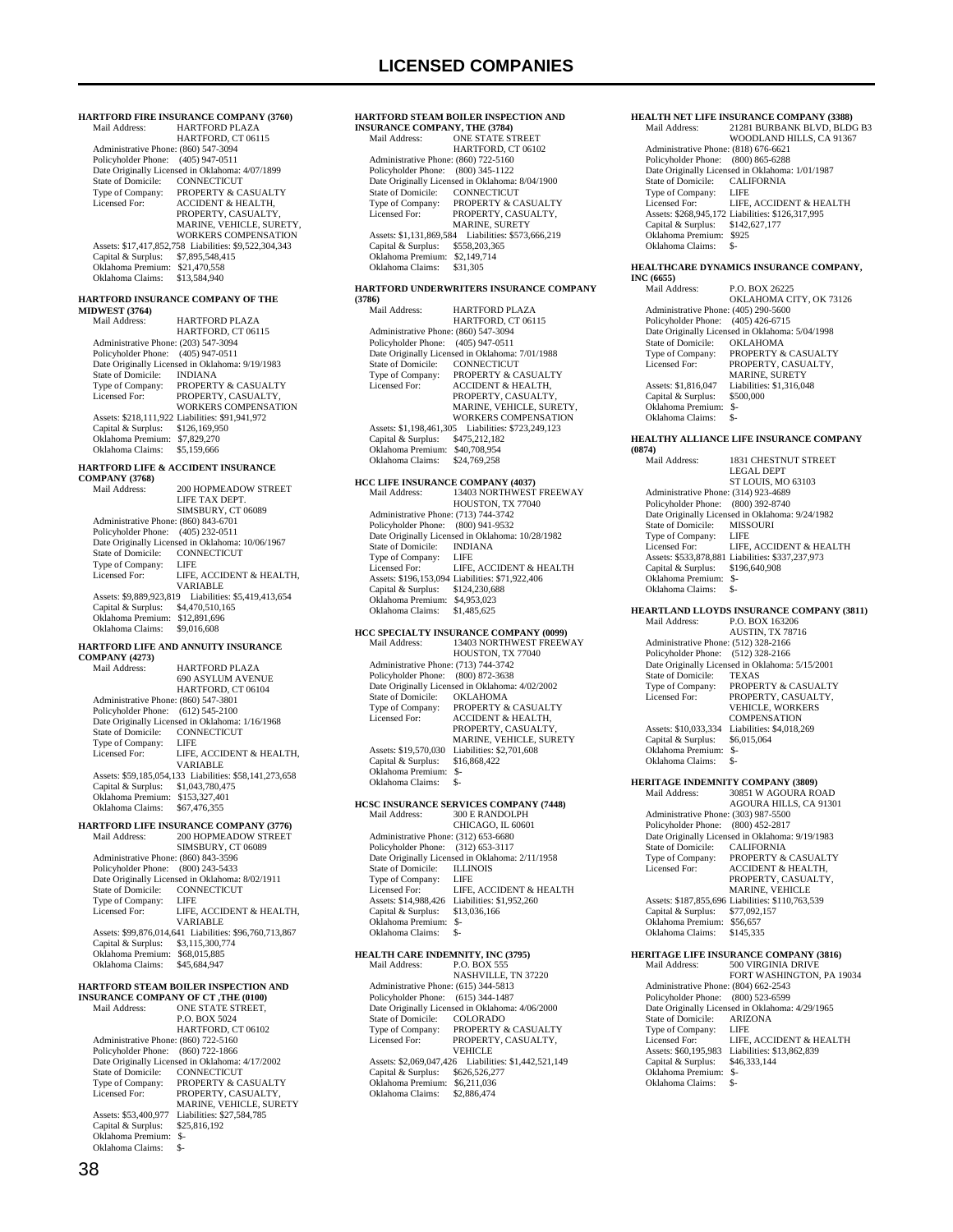## **LICENSED COMPANIES**

**HIGHMARK LIFE INSURANCE COMPANY (1840)**<br>Mail Address: 120 5TH AVENUE 120 5TH AVENUE PITTSBURGH, PA 15222 Administrative Phone: (412) 544-1072 Policyholder Phone: (800) 328-5433 Date Originally Licensed in Oklahoma: 11/04/1982 State of Domicile: PENN<br>Type of Company: LIFE Type of Company:<br>Licensed For LIFE, ACCIDENT & HEALTH Assets: \$318,479,967 Liabilities: \$227,831,231 Capital & Surplus: \$90,648,736 Oklahoma Premium: \$2,016,363 Oklahoma Claims: \$2,796,075 **HOME OWNERS LIFE INSURANCE COMPANY (3900)**<br>Mail Address: 307 NORTH MICHIGAN AVENTIF 307 NORTH MICHIGAN AVENUE CHICAGO, IL 60601 Administrative Phone: (312) 346-8100 Policyholder Phone: (312) 346-8100 Date Originally Licensed in Oklahoma: 7/05/1983 State of Domicile: ILLINOIS<br>Type of Company: LIFE Type of Company: LIFE<br>
Licensed For: LIFE, ACCIDENT & HEALTH<br>
Assets: \$33,927,729 Liabilities: \$23,065,615<br>
Capital & Surplus: \$10,862,114<br>
Oklahoma Premium: \$- Oklahoma Claims: \$- **HOMELAND CENTRAL INSURANCE COMPANY (3792)** Mail Address: ONE BEACON STREET BOSTON, MA 02108 Administrative Phone: (671) 725-6522 Policyholder Phone: (800) 747-7833 Date Originally Licensed in Oklahoma: 5/15/1940 State of Domicile: IOWA<br>Type of Company: PROPE Type of Company: PROPERTY & CASUALTY Licensed For: PROPERTY, CASUALTY, **VEHICLE** Assets: \$78,772,979 Liabilities: \$8,075,883<br>Capital & Surplus: \$70,697,096 Capital & Surplus: Oklahoma Premium: \$- Oklahoma Claims: \$- **HOMESHIELD FIRE AND CASUALTY INSURANCE COMPANY (3907)** P.O. BOX 18223 OKLAHOMA CITY, OK 73154 Administrative Phone: (405) 767-7205<br>Policyholder Phone: (800) 851-5041 Policyholder Phone: Date Originally Licensed in Oklahoma: 3/01/1995 State of Domicile:<br>Type of Company: THE OKEAHOMA<br>THE COMPANY & CASUALTY Licensed For: PROPERTY, CASUALTY, MARINE, VEHICLE, SURETY Assets: \$1,005,032 Liabilities: \$8,673<br>Canital & Surplus: \$996,359 Capital & Surplus: Oklahoma Premium: \$- Oklahoma Claims: \$-**HOMESHIELD INSURANCE CO. (3910)**<br>Mail Address: P.O. BOX 18223 P.O. BOX 18223 OKLAHOMA CITY, OK 73154 Administrative Phone: (405) 767-7205 Policyholder Phone: (800) 851-5041 Date Originally Licensed in Oklahoma: 5/06/1982<br>State of Domicile: OKLAHOMA State of Domicile: OKL<br>Type of Company: LIFE Type of Company:<br>Licensed For: Licensed For: LIFE, ACCIDENT & HEALTH Assets: \$34,293,107 Liabilities: \$16,640,097 Capital & Surplus: \$17,653,010 Oklahoma Premium: \$(14,678)<br>Oklahoma Claims: \$273,765 Oklahoma Claims: **HOMESITE INDEMNITY COMPANY (6720)**<br>Mail Address: 99 BEDFORD STREET 99 BEDFORD STREET BOSTON, MA 02111 Administrative Phone: (617) 832-1318 Policyholder Phone: (800) 466-3748 Date Originally Licensed in Oklahoma: 3/01/1959 State of Domicile:<br>Type of Company:<br>Licensed For: THE OF COMPANY COMPANY:<br>THE CASUALTY AND PROPERTY & CASUALTY PROPERTY, CASUALTY, MARINE, VEHICLE Assets: \$13,331,990 Liabilities: \$8,327,722<br>Capital & Surplus: \$5,004,268 Capital & Surplus: Oklahoma Premium: \$800,652 Oklahoma Claims:

**HOMESITE INSURANCE COMPANY (7220)**<br>Mail Address: 99 BEDFORD STREET 99 BEDFORD STREET BOSTON, MA 02111 Administrative Phone: (704) 522-3250 Policyholder Phone: (704) 522-3250 Date Originally Licensed in Oklahoma: 11/06/1989 State of Domicile:<br>Type of Company: Type of Company: PROPERTY & CASUALTY<br>Licensed For: PROPERTY CASUALTY PROPERTY CASUALTY MARINE, VEHICLE, SURETY Assets: \$16,253,516 Liabilities: \$8,423,688<br>Capital & Surplus: \$7,829,828 Capital & Surplus: Oklahoma Premium: \$- Oklahoma Claims: \$- **HOMESTEADERS LIFE COMPANY (3912)**<br>Mail Address: P.O. BOX 1756 P.O. BOX 1756 DES MOINES, IA 50305 Administrative Phone: (515) 288-7481 Policyholder Phone: (800) 477-3633 Date Originally Licensed in Oklahoma: 7/01/1948<br>State of Domicile: IOWA State of Domicile: IOW<sub>4</sub><br>Type of Company: LIFE Type of Company: Licensed For: LIFE Assets: \$940,530,688 Liabilities: \$885,013,690 Capital & Surplus: \$55,516,998 Oklahoma Premium: \$10,290,611 Oklahoma Claims: \$5,292,355 **HORACE MANN INSURANCE COMPANY (3916)** Mail Address: 1 HORACE MANN PLAZA SPRINGFIELD, IL 62715 Administrative Phone: (217) 788-8530 Policyholder Phone: (800) 999-1030 Date Originally Licensed in Oklahoma: 3/01/1968 State of Domicile:<br>Type of Company: State of Domicile: ILLINOIS<br>Type of Company: PROPERTY & CASUALTY<br>Licensed For: PROPERTY, CASUALTY, PROPERTY, CASUALTY, MARINE, VEHICLE Assets: \$411,185,623 Liabilities: \$303,152,186<br>Capital & Surplus: \$108,033,437 Capital & Surplus: Oklahoma Premium: \$2,360,611<br>Oklahoma Claims: \$1,622,586 Oklahoma Claims: **HORACE MANN LIFE INSURANCE COMPANY (3920)**<br>Mail Address: 1 HORACE MANN PLAZA Mail Address: 1 HORACE MANN PLAZA SPRINGFIELD, IL 62715 Administrative Phone: (217) 788-8530<br>Policyholder Phone: (800) 999-1030 Policyholder Phone: Date Originally Licensed in Oklahoma: 12/07/1960<br>State of Domicile: ILLINOIS State of Domicile: ILLIN<br>Type of Company: I IEE Type of Company: Licensed For: LIFE, ACCIDENT & HEALTH, VARIABLE Assets: \$3,837,891,414 Liabilities: \$3,605,706,910 Capital & Surplus: \$232,184,504 Oklahoma Premium: \$4,503,279 Oklahoma Claims: \$2,080,768 **HORACE MANN PROPERTY & CASUALTY INSURANCE COMPANY (6958)**<br>Mail Address: #1 HORA #1 HORACE MANN PLAZA SPRINGFIELD, IL 62715 Administrative Phone: (217) 788-8530 Policyholder Phone: (800) 999-1030 Date Originally Licensed in Oklahoma: 11/07/1974 State of Domicile: CALIFORNIA<br>Type of Company: PROPERTY & Type of Company: PROPERTY & CASUALTY<br>Licensed For: PROPERTY, CASUALTY, PROPERTY, CASUALTY, MARINE, SURETY Assets: \$73,079,762 Liabilities: \$51,819,469<br>Capital & Surplus: \$21,260,293 Capital & Surplus: Oklahoma Premium: \$319,222 Oklahoma Claims: \$150,247 **HOSPITAL CASUALTY COMPANY (3929)** P.O. BOX 26424 OKLAHOMA CITY, OK 73126 Administrative Phone: (405) 290-5665 Policyholder Phone: (405) 290-5665 Date Originally Licensed in Oklahoma: 6/29/1977<br>State of Domicile: OKLAHOMA State of Domicile:<br>Type of Company: Type of Company: PROPERTY & CASUALTY<br>Licensed For: ACCIDENT & HEALTH. ACCIDENT & HEALTH. PROPERTY, CASUALTY MARINE, VEHICLE, SURETY Assets: \$45,297,667 Liabilities: \$75,260,098<br>Capital & Surplus: \$(29,962,433) Capital & Surplus: Oklahoma Premium: \$34,360,510 Oklahoma Claims:

### **HOUSEHOLD LIFE INSURANCE COMPANY (3697)**<br>Mail Address: 200 SOMERSET CORP BLVD. 200 SOMERSET CORP BLVD, SUITE 100 BRIDGEWATER, NJ 08807 Administrative Phone: (908) 203-2127 Policyholder Phone: (800) 627-7282 Date Originally Licensed in Oklahoma: 1/10/1994<br>State of Domicile: MICHIGAN State of Domicile: MICH<br>Type of Company: LIFE Type of Company: LIFE<br>Licensed For: LIFE, ACCIDENT & HEALTH Licensed For: LIFE, ACCIDENT & HEALTH Assets: \$1,123,914,271 Liabilities: \$728,336,872 Capital & Surplus: \$395,577,399 Oklahoma Premium: \$2,312,441 Oklahoma Claims: \$2,769,204 **HOUSING AUTHORITY PROPERTY INSURANCE, A MUTUAL COMPANY (0181)**<br>Mail Address: 140 KE 140 KENNEDY DR S BURLINGTON, VT 05403 Administrative Phone: (203) 272-8220 Policyholder Phone: (203) 272-8220 Date Originally Licensed in Oklahoma: 11/12/2003 State of Domicile: VERMONT<br>Type of Company: PROPERTY Type of Company: PROPERTY & CASUALTY<br>Licensed For: PROPERTY, CASUALTY, PROPERTY, CASUALTY, MARINE, VEHICLE, SURETY, WORKERS COMPENSATION Assets: \$91,868,930 Liabilities: \$63,774,755<br>Capital & Surplus: \$28,094,175 Capital & Surplus: \$28,094,175 Oklahoma Premium: \$- Oklahoma Claims: \$ **HOUSTON GENERAL INSURANCE COMPANY (7960)**<br>Mail Address: ONE BEACON STREET Mail Address: ONE BEACON STREET BOSTON, MA 02108 Administrative Phone: (617) 725-6000 Policyholder Phone: (800) 847-7405 Date Originally Licensed in Oklahoma: 3/01/1934 State of Domicile:<br>Type of Company: State of Domicile: TEXAS<br>
Type of Company: PROPERTY & CASUALTY<br>
Licensed For: ACCIDENT & HEALTH, Licensed For: ACCIDENT & HEALTH, PROPERTY, CASUALTY, MARINE, VEHICLE, WORKERS **COMPENSATION** Assets: \$42,513,018 Liabilities: \$21,902,914<br>Capital & Surplus: \$20,610,104 Capital & Surplus: \$20,610,104 Oklahoma Premium: \$- Oklahoma Claims: \$70,909 **HUDSON INSURANCE COMPANY (3941)**<br>Mail Address: 22 CORTLANDT ST 22 CORTLANDT STREET, 18TH FLOOR NEW YORK, NY 10007 Administrative Phone: (203) 977-8024 Policyholder Phone: (212) 978-2700 Date Originally Licensed in Oklahoma: 8/31/2000<br>State of Domicile: DELAWARE State of Domicile: Type of Company: PROPERTY & CASUALTY<br>Licensed For: PROPERTY, CASUALTY, PROPERTY, CASUALTY, MARINE, SURETY, WORKERS COMPENSATION Assets: \$153,775,136 Liabilities: \$103,182,536 Capital & Surplus: \$50,592,600 Oklahoma Premium: \$80,432 Oklahoma Claims: \$24 **HUMANA INSURANCE COMPANY (2521)**<br>Mail Address: P.O. BOX 11268 Mail Address: P.O. BOX 11268 GREEN BAY, WI 54307 Administrative Phone: (502) 580-1258 Policyholder Phone: (800) 558-4444 Date Originally Licensed in Oklahoma: 9/22/1987<br>State of Domicile: WISCONSIN State of Domicile: Type of Company: LIFE<br>Licensed For: LIFE, ACCIDENT & HEALTH Licensed For: LIFE, ACCIDENT & HEALTH<br>
Assets: \$887,711,332 Liabilities: \$497,479,735<br>
Capital & Surplus: \$390,231,597 Oklahoma Premium: \$11,311,646<br>Oklahoma Claims: \$8,927,840 Oklahoma Claims: **HUMANADENTAL INSURANCE COMPANY (8849)**<br>Mail Address: P.O. BOX 740026. P.O. BOX 740026, TAX DEPARTMENT LOUISVILLE, KY 40201 Administrative Phone: (205) 879-9230 Policyholder Phone: (800) 955-4304 Date Originally Licensed in Oklahoma: 8/07/1990 State of Domicile: WISCONSIN<br>Type of Company: LIFE Type of Company: LIFE<br>Licensed For: LIFE, ACCIDENT & HEALTH Licensed For: LIFE, ACCIDENT & HEALTH Assets: \$61,780,154 Liabilities: \$16,656,821 Capital & Surplus: \$45,123,334 Oklahoma Premium: \$599,060 Oklahoma Claims: \$393,556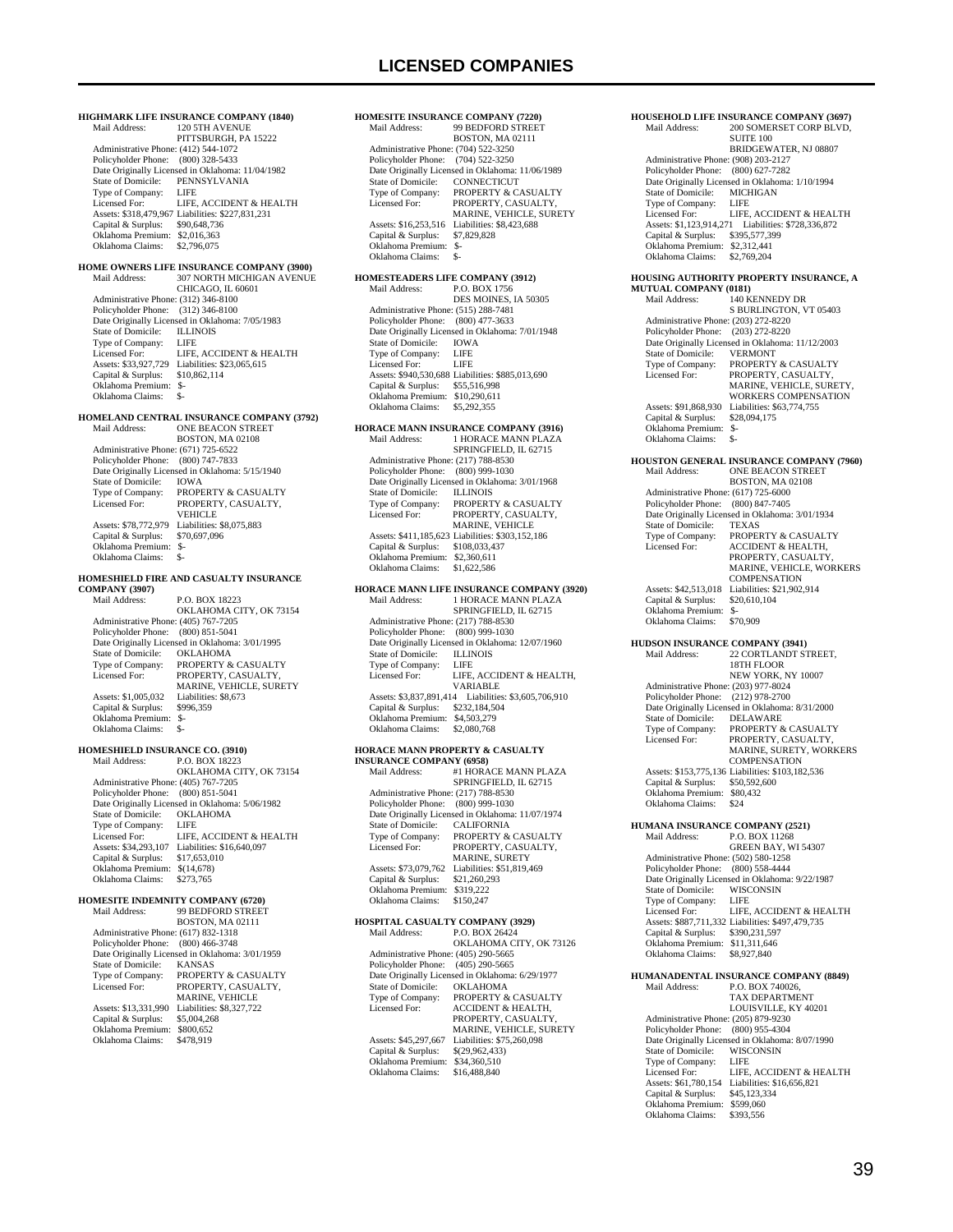**IDEALIFE INSURANCE COMPANY (3949)**<br>Mail Address: P.O. BOX 300 P.O. BOX 300 STAMFORD, CT 06904 Administrative Phone: (203) 328-3063 Policyholder Phone: (800) 235-8002 Date Originally Licensed in Oklahoma: 5/16/1991<br>State of Domicile: CONNECTICUT State of Domicile: CONI<br>Type of Company: LIFE Type of Company:<br>Licensed For: LIFE, ACCIDENT & HEALTH Assets: \$21,215,485 Liabilities: \$11,649,710<br>Capital & Surplus: \$9,565,775 Capital & Surplus: \$9,565,775 Oklahoma Premium: \$32,419 Oklahoma Claims: \$93,600 **IDS LIFE INSURANCE COMPANY (3953)**<br>Mail Address: 227 AXP FINANCIA Mail Address: 227 AXP FINANCIAL CENTER MINNEAPOLIS, MN 55474 Administrative Phone: (612) 671-1257 Policyholder Phone: (800) 437-0602 Date Originally Licensed in Oklahoma: 5/25/1959 State of Domicile: MINNESOTA<br>Type of Company: LIFE Type of Company:<br>Licensed For: LIFE, ACCIDENT  $\&$  HEALTH, VARIABLE Assets: \$49,267,699,057 Liabilities: \$46,463,106,231 Capital & Surplus: \$2,804,592,826 Oklahoma Premium: \$43,494,440 Oklahoma Claims: \$27,379,225 **ILLINOIS MUTUAL LIFE INSURANCE COMPANY (3958)** 300 SW ADAMS STREET PEORIA, IL 61634 Administrative Phone: (309) 674-8255 Policyholder Phone: (800) 437-7355 Date Originally Licensed in Oklahoma: 8/02/1972<br>State of Domicile: II J INOIS State of Domicile: ILLIN<br>Type of Company: LIFE Type of Company: LIFE<br>
Licensed For: LIFE, ACCIDENT & HEALTH<br>
Assets: \$1,057,115,922 Liabilities: \$940,200,920<br>
Capital & Surplus: \$116,915,002<br>
Oklahoma Premium: \$979,732 Oklahoma Claims: \$574,582 **ILLINOIS NATIONAL INSURANCE CO (3960)**<br>Mail Address: 500 WEST MADISON ST 500 WEST MADISON STREET CHICAGO, IL 60606 Administrative Phone: (212) 770-8164 Policyholder Phone: (212) 770-7000 Date Originally Licensed in Oklahoma: 5/19/1982<br>State of Domicile: ILLINOIS State of Domicile:<br>Type of Company: PROPERTY & CASUALTY Licensed For: ACCIDENT & HEALTH, PROPERTY, CASUALTY MARINE, VEHICLE, WORKERS COMPENSATION Assets: \$48,770,000 Liabilities: \$311,782 Capital & Surplus: \$48,458,218 Oklahoma Premium: \$413,516 Oklahoma Claims: \$(580,524) **IMPERIAL CASUALTY AND INDEMNITY COMPANY (3968)** 3555 NW 58TH STREET, SUITE 220 OKLAHOMA CITY, OK 73112 Administrative Phone: (972) 247-9067 Policyholder Phone: (972) 247-9067 Date Originally Licensed in Oklahoma: 10/02/1957<br>State of Domicile: OKLAHOMA State of Domicile:<br>Type of Company: Type of Company: PROPERTY & CASUALTY<br>Licensed For: ACCIDENT & HEALTH, PROPERTY, CASUALTY, MARINE, VEHICLE, SURETY, WORKERS COMPENSATION Assets:  $$10,352,675$  Liabilities:  $$$ <br>Capital & Surplus:  $$10,352,674$ Capital & Surplus: Oklahoma Premium: \$- Oklahoma Claims: \$-

## **INDEMNITY INSURANCE COMPANY OF NORTH AMERICA (7768)**

P.O. BOX 41484 PHILADELPHIA, PA 19101 Administrative Phone: (215) 640-2324 Policyholder Phone: (215) 640-1000 Date Originally Licensed in Oklahoma: 3/15/1950 State of Domicile: PENNSYLVANIA Type of Company: PROPERTY & CASUALTY<br>Licensed For: ACCIDENT & HEALTH, Licensed For: ACCIDENT & HEALTH, PROPERTY, CASUALTY, MARINE, VEHICLE, SURETY, WORKERS COMPENSATION Assets: \$142,467,543 Liabilities: \$112,316,937 Capital & Surplus: \$30,150,606 Oklahoma Premium: \$1,671,304 Oklahoma Claims: \$9,109,244

## 40

## **INDEPENDENCE AMERICAN INSURANCE COMPANY (0033)** 485 MADISON AVENUE NEW YORK, NY 10022 Administrative Phone: (212) 355-4141 Policyholder Phone: (212) 355-4141

 Date Originally Licensed in Oklahoma: 8/03/2001 State of Domicile:<br>Type of Company: Type of Company: PROPERTY & CASUALTY<br>Licensed For: ACCIDENT & HEALTH. ACCIDENT & HEALTH, PROPERTY, MARINE Assets: \$46,768,061 Liabilities: \$19,584,047<br>Capital & Surplus: \$27,184,014 Capital & Surplus: Oklahoma Premium: \$- Oklahoma Claims:

## **INDEPENDENCE LIFE AND ANNUITY COMPANY**

**(4008)** 695 GEORGE WASHINGTON HIGHWAY LINCOLN, RI 02865 Administrative Phone: (781) 446-1523 Policyholder Phone: (800) 633-4500 Date Originally Licensed in Oklahoma: 3/11/1954 State of Domicile: RHODE ISLAND Type of Company: LIFE Licensed For: LIFE, ACCIDENT & HEALTH, VARIABLE Assets: \$175,479,190 Liabilities: \$133,326,011 Capital & Surplus: \$42,153,179 Oklahoma Premium: \$- Oklahoma Claims: \$2,047

# **INDEPENDENT ORDER OF FORRESTERS, THE (4024)** Mail Address: 789 DON MILLS ROAD

|                                      | TORONTO ONTARIO. CN 43301                       |
|--------------------------------------|-------------------------------------------------|
| Administrative Phone: (416) 429-3000 |                                                 |
| Policyholder Phone: (800) 828-1540   |                                                 |
|                                      | Date Originally Licensed in Oklahoma: 4/09/1963 |
| State of Domicile:                   | <b>CANADA</b>                                   |
| Type of Company:                     | <b>FRATERNAL</b>                                |
| Licensed For:                        | LIFE. ACCIDENT & HEALTH                         |
| Assets: \$2,769,901.102              | Liabilities: \$2,349,665,598                    |
| Capital & Surplus:                   | \$420,235,504                                   |
| Oklahoma Premium:                    | \$887.189                                       |
| Oklahoma Claims:                     | \$519,708                                       |
|                                      |                                                 |

#### **INDIANA LUMBERMENS MUTUAL INSURANCE COMPANY (4032)**  $R \odot R$

| Mail Address:                        | P.O. BOX 68600                                  |
|--------------------------------------|-------------------------------------------------|
|                                      | <b>INDIANAPOLIS, IN 46268</b>                   |
| Administrative Phone: (800) 428-1441 |                                                 |
| Policyholder Phone:                  | $(800)$ 428-1441                                |
|                                      | Date Originally Licensed in Oklahoma: 3/01/1915 |
| State of Domicile:                   | <b>INDIANA</b>                                  |
| Type of Company:                     | <b>PROPERTY &amp; CASUALTY</b>                  |
| Licensed For:                        | PROPERTY, CASUALTY,                             |
|                                      | MARINE, VEHICLE, SURETY.                        |
|                                      | <b>WORKERS COMPENSATION</b>                     |
|                                      | Assets: \$114,752,122 Liabilities: \$85,043,975 |
| Capital & Surplus:                   | \$29,708,147                                    |
| Oklahoma Premium:                    | \$37,552                                        |
| Oklahoma Claims:                     | \$587,019                                       |
|                                      |                                                 |
| INDIANA POL IS I                     | TEE INSUPANCE COMPANY (4036)                    |

#### **INDIANAPOLIS LIFE INSURANCE COMPANY (4036)** Mail Address: P.O. BOX 14590

|                                      | DES MOINES, IA 50309                            |
|--------------------------------------|-------------------------------------------------|
| Administrative Phone: (317) 927-6651 |                                                 |
| Policyholder Phone: (800) 800-9882   |                                                 |
|                                      | Date Originally Licensed in Oklahoma: 6/11/1969 |
| State of Domicile:                   | <b>INDIANA</b>                                  |
| Type of Company:                     | LIFE                                            |
| Licensed For:                        | LIFE. ACCIDENT & HEALTH.                        |
|                                      | <b>VARIARLE</b>                                 |
| Assets: \$3,860,648,339              | Liabilities: \$3,667,503,387                    |
| Capital & Surplus:                   | \$193,144,952                                   |
| Oklahoma Premium:                    | \$2,039.193                                     |
| Oklahoma Claims:                     | \$8,263,972                                     |
|                                      |                                                 |

## **INDIVIDUAL ASSURANCE COMPANY LIFE HEALTH**

**& ACCIDENT (4038)** 2400 W 75TH STREET PRAIRIE VILIAGE, KS 66208 Administrative Phone: (913) 432-1451 Policyholder Phone: (800) 821-5434 Date Originally Licensed in Oklahoma: 10/10/1978 State of Domicile: MISSOURI Type of Company: LIFE LIFE, ACCIDENT & HEALTH Assets: \$46,583,451 Liabilities: \$30,978,658<br>Capital & Surplus: \$15,604.793 Capital & Surplus: \$15,604,793 Oklahoma Premium: \$637,321 Oklahoma Claims: \$98,933

#### **INDUSTRIAL UNDERWRITERS INSURANCE COMPANY (4056)**

| Mail Address:                        | <b>PO BOX 41484</b>                              |
|--------------------------------------|--------------------------------------------------|
|                                      | PHILADELPHIA, PA 19101                           |
| Administrative Phone: (215) 761-2324 |                                                  |
| Policyholder Phone: (214) 827-6110   |                                                  |
|                                      | Date Originally Licensed in Oklahoma: 10/26/1961 |
| State of Domicile:                   | <b>TEXAS</b>                                     |
| Type of Company:                     | <b>PROPERTY &amp; CASUALTY</b>                   |
| Licensed For:                        | <b>ACCIDENT &amp; HEALTH.</b>                    |
|                                      | PROPERTY, CASUALTY,                              |
|                                      | <b>MARINE, VEHICLE, SURETY</b>                   |
| Assets: \$5,993,287                  | Liabilities: \$210,598                           |
| Capital & Surplus:                   | \$5,782,689                                      |
| Oklahoma Premium:                    | $S-$                                             |
| Oklahoma Claims:                     | \$-                                              |
|                                      |                                                  |

#### **INDUSTRIAL-ALLIANCE PACIFIC LIFE INSURANCE COMPANY (6028)**

Mail Address: P.O. BOX 8118 BLAINE, WA 98231 Administrative Phone: (604) 737-9258 Policyholder Phone: (888) 681-9201 Date Originally Licensed in Oklahoma: 8/12/1991 State of Domicile: CANADA Type of Company: LIFE<br>Licensed For: LIFE Licensed For: Assets: \$269,150,017 Liabilities: \$247,068,658<br>Capital & Surplus: \$22,081,359 Capital & Surplus: \$22,081,359 Oklahoma Premium: \$65,482 Oklahoma Claims: \$37,940

## **INFINITY INSURANCE COMPANY (2328)**<br>Mail Address: P O. BOX 830189 Mail Address: P O. BOX 830189 BIRMINGHAM, AL 35283 Administrative Phone: (205) 870-4000 Policyholder Phone: (205) 870-4000 Date Originally Licensed in Oklahoma: 3/01/1966<br>State of Domicile: FLORIDA<br>Type of Company: PROPERTY & CASUALTY State of Domicile:<br>Type of Company: Type of Company: PROPERTY & CASUALTY Licensed For: CASUALTY, VEHICLE Assets: \$624,392,955 Liabilities: \$437,560,136 Capital & Surplus: \$186,832,819 Oklahoma Premium: \$170,492 Oklahoma Claims: \$105,649

### **INFINITY SELECT INSURANCE COMPANY (4059)**

| Mail Address:                        | <b>2204 LAKESHORE DRIVE</b>                     |
|--------------------------------------|-------------------------------------------------|
|                                      | BIRMINGHAM, AL 35209                            |
| Administrative Phone: (205) 870-4000 |                                                 |
| Policyholder Phone: (205) 870-4000   |                                                 |
|                                      | Date Originally Licensed in Oklahoma: 2/26/1998 |
| State of Domicile:                   | <b>INDIANA</b>                                  |
| Type of Company:                     | PROPERTY & CASUALTY                             |
| Licensed For:                        | <b>CASUALTY, VEHICLE</b>                        |
| Assets: \$36,266,997                 | Liabilities: \$21,408,382                       |
| Capital & Surplus:                   | \$14,858,615                                    |
| Oklahoma Premium:                    | \$103,260                                       |
| Oklahoma Claims:                     | \$30,084                                        |
|                                      |                                                 |

# **ING INSURANCE COMPANY OF AMERICA (0070)**<br>Mail Address: 151 FARMINGTON AVENUE

151 FARMINGTON AVENUE HARTFORD, CT 06156 Administrative Phone: (860) 273-6200 Policyholder Phone: (860) 273-0123 Pate Originally Licensed in Oklahoma: 11/20/1990<br>State of Domicile: FLORIDA State of Domicile: FLOR<br>Type of Company: LIFE Type of Company: Licensed For: LIFE, VARIABLE Assets: \$797,360,227 Liabilities: \$729,115,094<br>Capital & Surplus: \$68.245.133 Capital & Surplus: \$68,245,133 Oklahoma Premium: \$400 Oklahoma Claims: \$1,120,958

## **ING LIFE INSURANCE AND ANNUITY COMPANY**

| (0084)                               |                                                        |
|--------------------------------------|--------------------------------------------------------|
| Mail Address:                        | <b>151 FARMINGTON AVE</b>                              |
|                                      | HARTFORD, CT 06156                                     |
| Administrative Phone: (860) 273-6200 |                                                        |
| Policyholder Phone: (860) 273-0123   |                                                        |
|                                      | Date Originally Licensed in Oklahoma: 10/10/1967       |
| State of Domicile:                   | <b>CONNECTICUT</b>                                     |
| Type of Company:                     | LIFE                                                   |
| Licensed For:                        | LIFE, ACCIDENT & HEALTH.                               |
|                                      | VARIABLE                                               |
|                                      | Assets: \$51,040,491,017 Liabilities: \$49,809,841,857 |
| Capital & Surplus:                   | \$1,230,649,160                                        |
| Oklahoma Premium:                    | \$27,400,999                                           |
| Oklahoma Claims:                     | \$43,890,476                                           |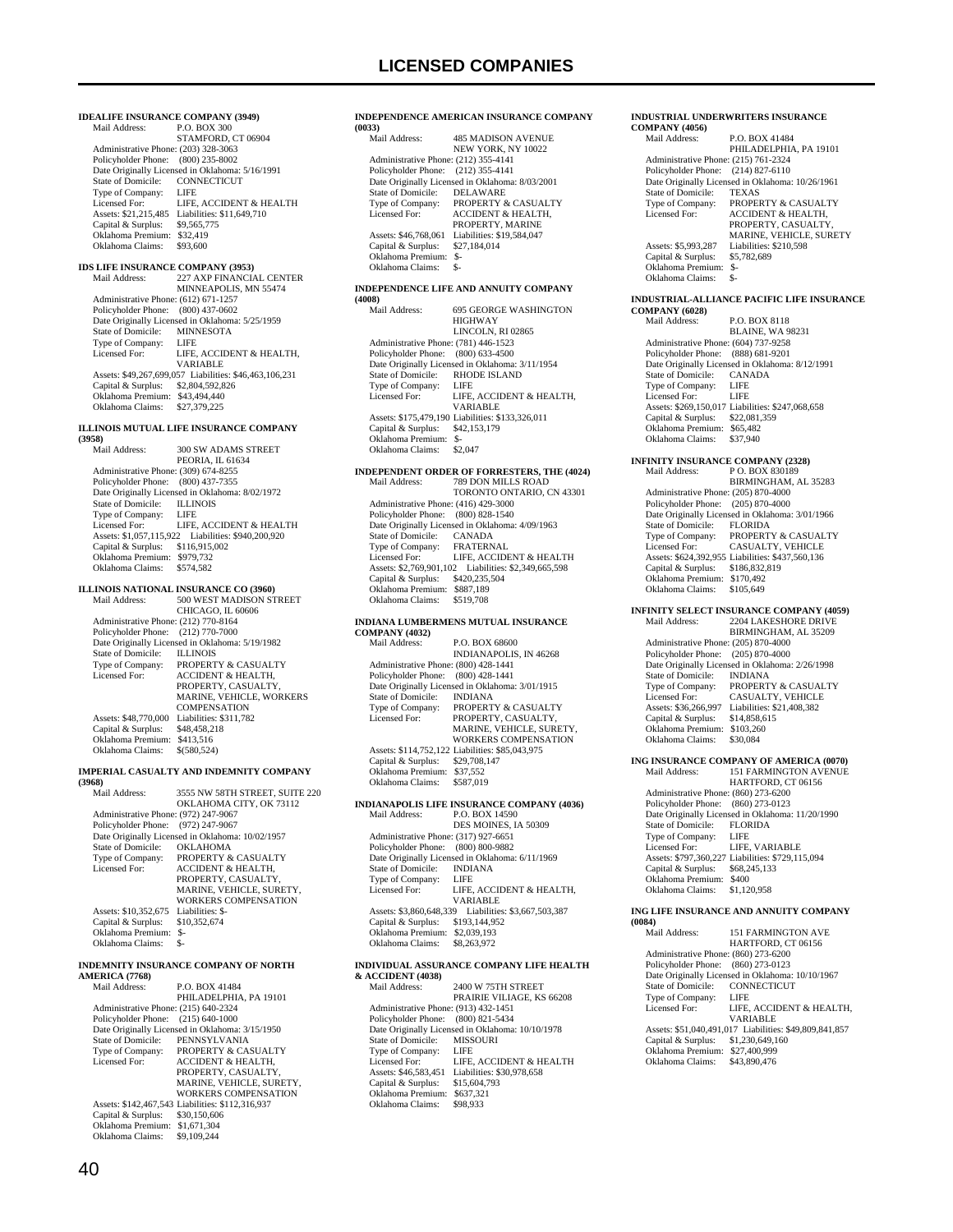#### **ING USA ANNUITY & LIFE INSURANCE COMPANY**

**(7598)** 5780 POWERS FERRY ROAD, NW ATLANTA, GA 30327 Administrative Phone: (770) 618-3909 Policyholder Phone: (800) 366-0066 Pate Originally Licensed in Oklahoma: 10/19/1973<br>State of Domicile: IOWA State of Domicile: IOWA<br>Type of Company: I JFE Type of Company:<br>Licensed For: LIFE, ACCIDENT & HEALTH, VARIABLE Assets: \$23,243,073,218 Liabilities: \$22,509,201,905 Capital & Surplus: \$733,871,313 Oklahoma Premium: \$68,408,633 Oklahoma Claims: \$17,933,219

# **INLAND INSURANCE COMPANY (4060)**

P.O. BOX 80468 LINCOLN, NE 68501 Administrative Phone: (402) 435-4302 Policyholder Phone: (402) 435-4302 Date Originally Licensed in Oklahoma: 6/11/1968<br>State of Domicile: NEBRASKA State of Domicile:<br>Type of Company: PROPERTY & CASUALTY<br>CASUALTY Licensed For: Assets: \$120,078,855 Liabilities: \$32,974,015 Capital & Surplus: \$87,104,840 Oklahoma Premium: \$- Oklahoma Claims: \$-

## **INSURA PROPERTY AND CASUALTY INSURANCE**

**COMPANY (4074)**

P.O. BOX 43360 BIRMINGHAM, AL 35243 Administrative Phone: (205) 970-7239 Policyholder Phone: (800) 444-2955 Date Originally Licensed in Oklahoma: 2/02/1995<br>State of Domicile: ILLINOIS State of Domicile:<br>Type of Company: Type of Company: PROPERTY & CASUALTY<br>Licensed For: PROPERTY CASUALTY Licensed For: PROPERTY, CASUALTY<br>Assets: \$8,860,051 Liabilities: \$436,018 Assets: \$436,018<br>\$8,424,033 Capital & Surplus: Oklahoma Premium: \$- Oklahoma Claims:

### **INSURANCE COMPANY OF NORTH AMERICA (4080)**<br>Mail Address: P.O. BOX 41484 P.O. BOX 41484

 PHILADELPHIA, PA 19101 Administrative Phone: (215) 761-2324 Policyholder Phone: (214) 869-8700 Date Originally Licensed in Oklahoma: 4/09/1891 State of Domicile: PENNSYLVANIA<br>Type of Company: PROPERTY & CA<br>Licensed For: ACCIDENT & HE PROPERTY & CASUALTY ACCIDENT & HEALTH, PROPERTY, CASUALTY, MARINE, VEHICLE, SURETY, WORKERS COMPENSATION Assets: \$317,765,621 Liabilities: \$264,757,301<br>Capital & Surplus: \$53,008,320 Capital & Surplus: \$53,008,320 Oklahoma Premium: \$1,552,747 Oklahoma Claims: \$864,892

#### **INSURANCE COMPANY OF THE AMERICAS (6356)**<br>Mail Address: 300 W OSBORN ROAD, 300 W OSBORN ROAD,

 2ND FLOOR PHOENIX, AZ 85013 Administrative Phone: (602) 240-6824 Policyholder Phone: (602) 240-6824 Date Originally Licensed in Oklahoma: 12/01/1980 State of Domicile:<br>Type of Company: State of Domicile: FLORIDA<br>Type of Company: PROPERTY & CASUALTY<br>Licensed For: PROPERTY, CASUALTY, PROPERTY, CASUALTY, MARINE, VEHICLE Assets: \$29,774,187 Liabilities: \$22,533,401<br>Capital & Surplus: \$7,240,786 Capital & Surplus: Oklahoma Premium: \$- Oklahoma Claims:

## **INSURANCE COMPANY OF THE STATE OF**

**PENNSYLVANIA, THE (4096)**<br>Mail Address: 70 PINE STREET, 22ND FLOOR NEW YORK, NY 10270 Administrative Phone: (212) 770-8164 Policyholder Phone: (212) 770-7000 Date Originally Licensed in Oklahoma: 5/04/1906<br>State of Domicile: PENNSYLVANIA State of Domicile: PENNSYLVANIA<br>Type of Company: PROPERTY & CA Type of Company: PROPERTY & CASUALTY<br>Licensed For: ACCIDENT & HEALTH, ACCIDENT & HEALTH, PROPERTY, CASUALTY, MARINE, VEHICLE, SURETY, WORKERS COMPENSATION Assets: \$2,519,775,320 Liabilities: \$1,695,552,796 Capital & Surplus: \$824,222,524 Oklahoma Premium: \$12,636,900<br>Oklahoma Claims: \$5,456,532 Oklahoma Claims:

#### **INSURANCE COMPANY OF THE WEST (4097)**<br>Mail Address: P.O. BOX 85563 P.O. BOX 85563 SAN DIEGO, CA 92186

|                                      | SAN DIEGO, CA 92180                              |
|--------------------------------------|--------------------------------------------------|
| Administrative Phone: (858) 350-2400 |                                                  |
| Policyholder Phone: (858) 350-2400   |                                                  |
|                                      | Date Originally Licensed in Oklahoma: 11/21/1983 |
| State of Domicile:                   | <b>CALIFORNIA</b>                                |
| Type of Company:                     | PROPERTY & CASUALTY                              |
| Licensed For:                        | PROPERTY, CASUALTY,                              |
|                                      | <b>MARINE, SURETY, WORKERS</b>                   |
|                                      | <b>COMPENSATION</b>                              |
|                                      | Assets: \$576,908,241 Liabilities: \$326,721,339 |
| Capital & Surplus:                   | \$250,186,905                                    |
| Oklahoma Premium:                    | \$241,725                                        |
| Oklahoma Claims:                     | \$389.122                                        |

## **INSURANCE CORP. OF HANNOVER, C/O CLARENDON**

| <b>INS GROUP (4100)</b>              |                                                  |
|--------------------------------------|--------------------------------------------------|
| Mail Address:                        | <b>1177 AVENUE OF THE AMERICAS</b>               |
|                                      | NEW YORK, NY 10036                               |
| Administrative Phone: (212) 790-9700 |                                                  |
| Policyholder Phone: (213) 613-0108   |                                                  |
|                                      | Date Originally Licensed in Oklahoma: 11/03/1982 |
| State of Domicile:                   | <b>ILLINOIS</b>                                  |
| Type of Company:                     | PROPERTY & CASUALTY                              |
| Licensed For:                        | <b>ACCIDENT &amp; HEALTH.</b>                    |
|                                      | PROPERTY, CASUALTY.                              |
|                                      | MARINE, VEHICLE, SURETY.                         |
|                                      | <b>WORKERS COMPENSATION</b>                      |
|                                      | Assets: \$980,054,519 Liabilities: \$811,897,573 |
| Capital & Surplus:                   | \$168,156,946                                    |
| Oklahoma Premium:                    | \$2,408,357                                      |
| Oklahoma Claims:                     | \$1,400,023                                      |
|                                      |                                                  |

## **INSURANCE CORPORATION OF NEW YORK, THE**

| (7032)                               |                                                  |
|--------------------------------------|--------------------------------------------------|
| Mail Address:                        | <b>ONE CANTERBURY GREEN</b>                      |
|                                      | STAMFORD, CT 06901                               |
| Administrative Phone: (203) 353-5508 |                                                  |
| Policyholder Phone:                  | $(203)$ 353-5500                                 |
|                                      | Date Originally Licensed in Oklahoma: 9/01/1954  |
| State of Domicile:                   | <b>NEW YORK</b>                                  |
| Type of Company:                     | <b>PROPERTY &amp; CASUALTY</b>                   |
| Licensed For:                        | <b>ACCIDENT &amp; HEALTH.</b>                    |
|                                      | PROPERTY, CASUALTY,                              |
|                                      | MARINE, VEHICLE, SURETY                          |
|                                      | Assets: \$374,478,652 Liabilities: \$351,072,509 |
| Capital & Surplus:                   | \$23,406,143                                     |
| Oklahoma Premium:                    | \$62,153                                         |
| Oklahoma Claims:                     | \$50,865                                         |
|                                      |                                                  |

## **INSURANCE INVESTORS LIFE INSURANCE**

| <b>COMPANY (0065)</b>                        |                                                  |
|----------------------------------------------|--------------------------------------------------|
| Mail Address <sup>.</sup>                    | 1300 W MOCKINGBIRD LANE                          |
|                                              | DALLAS, TX 75247                                 |
| Administrative Phone: (214) 638-9301         |                                                  |
| Policyholder Phone: (214) 638-9206           |                                                  |
|                                              | Date Originally Licensed in Oklahoma: 10/08/2001 |
| State of Domicile:                           | <b>TEXAS</b>                                     |
| Type of Company:                             | LIFE                                             |
| Licensed For:                                | LIFE. ACCIDENT & HEALTH                          |
| Assets: \$187,219,837 Liabilities: \$404,698 |                                                  |
| Capital & Surplus:                           | \$186,815,139                                    |
| Oklahoma Premium:                            | \$-                                              |
| Oklahoma Claims:                             | \$-                                              |
|                                              |                                                  |

## **INTEGON INDEMNITY CORPORATION (4115)**

| Mail Address:                        | P.O. BOX 3199                                    |
|--------------------------------------|--------------------------------------------------|
|                                      | WINSTON-SALEM, NC 27102                          |
| Administrative Phone: (336) 770-3167 |                                                  |
| Policyholder Phone: (800) 526-0332   |                                                  |
|                                      | Date Originally Licensed in Oklahoma: 10/10/1978 |
| State of Domicile:                   | NORTH CAROLINA                                   |
| Type of Company:                     | <b>PROPERTY &amp; CASUALTY</b>                   |
| Licensed For:                        | PROPERTY, CASUALTY,                              |
|                                      | MARINE, VEHICLE, SURETY                          |
|                                      | Assets: \$106,925,517 Liabilities: \$67,031,689  |
| Capital & Surplus:                   | \$39,893,828                                     |
| Oklahoma Premium:                    | \$-                                              |
| Oklahoma Claims:                     | \$-                                              |
|                                      |                                                  |

## **INTEGON NATIONAL INSURANCE COMPANY (1136)**

| Mail Address:                        | P.O. BOX 3199                                    |
|--------------------------------------|--------------------------------------------------|
|                                      | WINSTON-SALEM, NC 27102                          |
| Administrative Phone: (336) 770-3167 |                                                  |
| Policyholder Phone:                  | $(800)$ 526-0332                                 |
|                                      | Date Originally Licensed in Oklahoma: 3/13/1925  |
| State of Domicile:                   | NORTH CAROLINA                                   |
| Type of Company:                     | <b>PROPERTY &amp; CASUALTY</b>                   |
| Licensed For:                        | <b>ACCIDENT &amp; HEALTH,</b>                    |
|                                      | PROPERTY, CASUALTY,                              |
|                                      | <b>MARINE, VEHICLE</b>                           |
|                                      | Assets: \$216,463,572 Liabilities: \$136,183,928 |
| Capital & Surplus:                   | \$80,279,644                                     |
| Oklahoma Premium:                    | \$-                                              |
| Oklahoma Claims:                     | \$-                                              |
|                                      |                                                  |

### **INTEGRITY LIFE INSURANCE COMPANY (4122)**

| Mail Address:                        | <b>515 WEST MARKET STREET</b>                   |
|--------------------------------------|-------------------------------------------------|
|                                      | <b>LOUISVILLE, KY 40202</b>                     |
| Administrative Phone: (502) 582-7940 |                                                 |
| Policyholder Phone: (800) 325-8583   |                                                 |
|                                      | Date Originally Licensed in Oklahoma: 8/18/1981 |
| State of Domicile:                   | <b>OHIO</b>                                     |
| Type of Company:                     | LIFE                                            |
| Licensed For:                        | LIFE. ACCIDENT & HEALTH.                        |
|                                      | <b>VARIABLE</b>                                 |
| Assets: \$3,785,799,950              | Liabilities: \$3,612,454,204                    |
| Capital & Surplus:                   | \$173,345,746                                   |
| Oklahoma Premium:                    | \$9,579,966                                     |
| Oklahoma Claims:                     | \$7,503,129                                     |

## **INTERNATIONAL BUSINESS & MERCANTILE**

| <b>REASSURANCE CO. (5376)</b>        |                                                  |
|--------------------------------------|--------------------------------------------------|
| Mail Address:                        | <b>307 N MICHIGAN AVENUE</b>                     |
|                                      | CHICAGO, IL 60601                                |
| Administrative Phone: (312) 762-4307 |                                                  |
| Policyholder Phone: (800) 621-0365   |                                                  |
|                                      | Date Originally Licensed in Oklahoma: 8/16/1965  |
| State of Domicile:                   | <b>ILLINOIS</b>                                  |
| Type of Company:                     | <b>PROPERTY &amp; CASUALTY</b>                   |
| Licensed For:                        | PROPERTY, CASUALTY,                              |
|                                      | MARINE, VEHICLE, SURETY.                         |
|                                      | <b>WORKERS COMPENSATION</b>                      |
|                                      | Assets: \$467,420,110 Liabilities: \$343,623,025 |
| Capital & Surplus:                   | \$123,797,085                                    |
| Oklahoma Premium:                    | \$16,300                                         |
| Oklahoma Claims:                     | \$6,350                                          |

## **INTERNATIONAL FIDELITY INSURANCE COMPANY**

| (4144)                               |                                                  |
|--------------------------------------|--------------------------------------------------|
| Mail Address:                        | ONE NEWARK CENTER.                               |
|                                      | 20TH FLOOR                                       |
|                                      | <b>NEWARK, NJ 07102</b>                          |
| Administrative Phone: (973) 624-7200 |                                                  |
| Policyholder Phone: (800) 333-4167   |                                                  |
|                                      | Date Originally Licensed in Oklahoma: 10/21/1969 |
| State of Domicile:                   | <b>NEW JERSEY</b>                                |
| Type of Company:                     | PROPERTY & CASUALTY                              |
| Licensed For:                        | <b>SURETY</b>                                    |
| Assets: \$80,631,805                 | Liabilities: \$37,032,595                        |
| Capital & Surplus:                   | \$43,599,210                                     |
| Oklahoma Premium:                    | \$1.198.621                                      |
| Oklahoma Claims:                     | \$922.919                                        |

# **INTERSTATE INDEMNITY COMPANY (4187)**<br>Mail Address: 33 WEST MONROE

33 WEST MONROE CHICAGO, IL 60603 Administrative Phone: (415) 899-3033 Policyholder Phone: (312) 346-6400 Date Originally Licensed in Oklahoma: 11/19/1985<br>State of Domicile: ILLINOIS State of Domicile:<br>Type of Company: Type of Company: PROPERTY & CASUALTY<br>Licensed For: PROPERTY, CASUALTY, N PROPERTY, CASUALTY, MARINE Assets: \$119,008,419 Liabilities: \$71,531,160<br>Capital & Surplus: \$47,477,259 Capital & Surplus: \$47,477,259 Oklahoma Premium: \$1,053,100 Oklahoma Claims: \$680,274

# **INTREPID INSURANCE COMPANY (0154)**<br>Mail Address: P.O. BOX 9217

P.O. BOX 9217 FARMINGTN HILLS, MI 48333 Administrative Phone: (800) 782-9164 Policyholder Phone: (800) 782-9164 Date Originally Licensed in Oklahoma: 5/02/2003 State of Domicile: MICHIGAN Type of Company: PROPERTY & CASUALTY<br>Licensed For: ACCIDENT & HEALTH. ACCIDENT & HEALTH, PROPERTY, CASUALTY, MARINE, VEHICLE, SURETY Assets: \$17,263,083 Liabilities: \$591,764<br>Capital & Surplus: \$16,671,319 Capital & Surplus: Oklahoma Premium: \$- Oklahoma Claims:

### **INVESTORS CONSOLIDATED INSURANCE COMPANY**

| (4193)                               |                                                  |
|--------------------------------------|--------------------------------------------------|
| Mail Address:                        | 2727 ALLEN PARKWAY.                              |
|                                      | 6TH FLOOR                                        |
|                                      | HOUSTON, TX 77019                                |
| Administrative Phone: (713) 529-0045 |                                                  |
| Policyholder Phone: (800) 672-4535   |                                                  |
|                                      | Date Originally Licensed in Oklahoma: 10/27/1989 |
| State of Domicile:                   | <b>NEW HAMPSHIRE</b>                             |
| Type of Company:                     | LIFE                                             |
| Licensed For:                        | LIFE, ACCIDENT & HEALTH                          |
| Assets: \$15,281,070                 | Liabilities: \$8,914,829                         |
| Capital & Surplus:                   | \$6,366,241                                      |
| Oklahoma Premium:                    | \$34,791                                         |
| Oklahoma Claims:                     | \$16,176                                         |
|                                      |                                                  |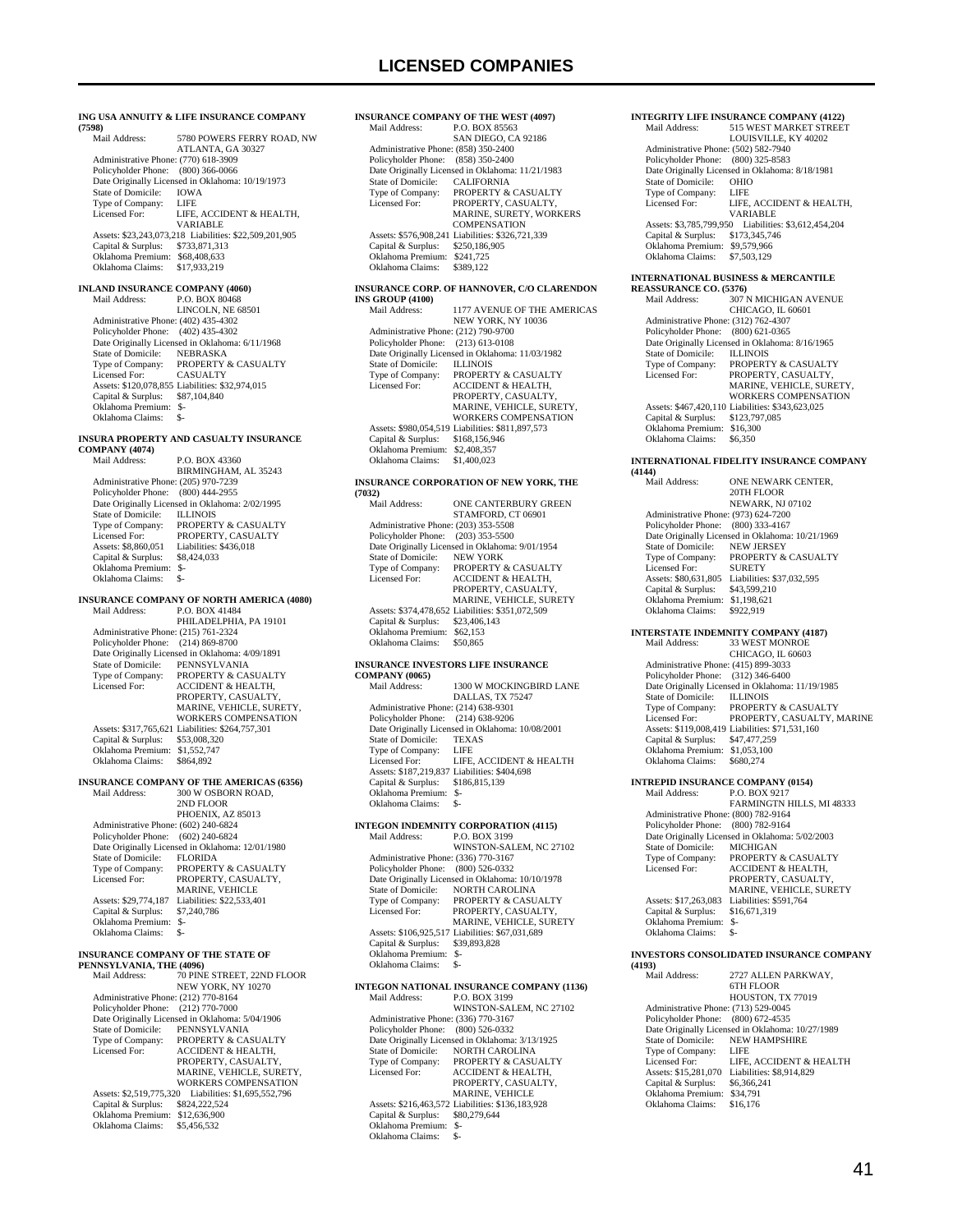**INVESTORS GUARANTY LIFE INSURANCE COMPANY (4192) 48 MONROE TURNPIKE**  TRUMBULL, CT 06611 Administrative Phone: (203) 459-6659 Policyholder Phone: (203) 459-6049 Patte Originally Licensed in Oklahoma: 8/10/1964<br>State of Domicile: CALIFORNIA State of Domicile: CALI<br>Type of Company: LIFE Type of Company:<br>Licensed For:<br>Assets: \$7.574.278 LIFE, ACCIDENT & HEALTH Liabilities: \$308,590<br>\$7,265,688 Capital  $&$  Surplus: Oklahoma Premium: \$1,264 Oklahoma Claims: \$1,900 **INVESTORS HERITAGE LIFE INSURANCE COMPANY (4194)** P.O. BOX 717 FRANKFORT, KY 40602 Administrative Phone: (502) 223-2361 Policyholder Phone: (800) 422-2011 Date Originally Licensed in Oklahoma: 8/01/1983 State of Domicile: KENTUCKY<br>Type of Company: LIFE Type of Company:<br>Licensed For: LIFE, ACCIDENT & HEALTH Assets: \$323,678,713 Liabilities: \$306,664,193 Capital & Surplus: \$17,014,520 Oklahoma Premium: \$18,178 Oklahoma Claims: \$19,479 **INVESTORS INSURANCE CORPORATION (4200)**<br>Mail Address: P.O. BOX 56050-BLDG L P.O. BOX 56050-BLDG I, SUITE 390 JACKSONVILLE, FL 32241 Administrative Phone: (904) 260-6990 Policyholder Phone: (800) 749-6992 Date Originally Licensed in Oklahoma: 3/01/1968<br>State of Domicile: DELAWARE State of Domicile: DELA<br>Type of Company: LIFE Type of Company:<br>Licensed For: LIFE, ACCIDENT & HEALTH, VARIABLE Assets: \$166,427,352 Liabilities: \$140,416,757 Capital & Surplus: \$26,010,595 Oklahoma Premium: \$11,921,450 Oklahoma Claims: \$1,711,776 **INVESTORS LIFE INSURANCE COMPANY OF NORTH AMERICA (3048)** 6500 RIVER PLACE BLVD, BLDG ONE AUSTIN, TX 78730 Administrative Phone: (512) 404-5287 Policyholder Phone: (800) 925-6000 Date Originally Licensed in Oklahoma: 4/18/1969<br>State of Domicile: WASHINGTON WASHINGTON<br>LIFE Type of Company:<br>Licensed For: LIFE, ACCIDENT & HEALTH, VARIABLE Assets: \$1,101,954,050 Liabilities: \$1,053,770,880 Capital & Surplus: \$48,183,170 Oklahoma Premium: \$477,112 Oklahoma Claims: \$862,979 **INVESTORS PARTNER LIFE INSURANCE COMPANY (5357)** 197 CLARENDON STREET BOSTON, MA 02117 Administrative Phone: (617) 572-5970 Policyholder Phone: (800) 732-5543 Date Originally Licensed in Oklahoma: 10/01/1982<br>State of Domicile: DELAWARE State of Domicile: DELA<br>Type of Company: LIFE Type of Company:<br>Licensed For: LIFE, ACCIDENT & HEALTH, VARIABLE Assets: \$536,941,596 Liabilities: \$433,283,342 Capital & Surplus: \$103,658,254 Oklahoma Premium: \$16,238 Oklahoma Claims: \$29,782 **INVESTORS TITLE INSURANCE COMPANY (4234)**<br>Mail Address: P.O. DRAWER 2687 P.O. DRAWER 2687 CHAPEL HILL, NC 27515 Administrative Phone: (800) 326-4842 Policyholder Phone: (800) 326-4842 Date Originally Licensed in Oklahoma: 1/15/1988<br>State of Domicile: NORTH CAROLINA NORTH CAROLINA<br>TITLE COMPANY Type of Company: Licensed For: TITLE Assets: \$82,888,717 Liabilities: \$42,841,160

## **J.M.I.C. LIFE INSURANCE COMPANY (4288)** 190 NW 12TH AVENUE

```
 DEERFIELD BEACH, FL 33442 
    Administrative Phone: (954) 429-2541 
   Policyholder Phone: (800) 551-2311
   Date Originally Licensed in Oklahoma: 9/28/1994<br>State of Domicile: FLORIDA
   State of Domicile:
   Type of Company:<br>Licensed For:
                           LIFE<br>LIFE, ACCIDENT & HEALTH
    Assets: $236,351,079 Liabilities: $166,711,832 
 Capital & Surplus: $69,639,247 
 Oklahoma Premium: $(958) 
    Oklahoma Claims: $16,713
```
#### **JACKSON NATIONAL LIFE INSURANCE COMPANY (4290)**

| (4290)                               |                                                        |
|--------------------------------------|--------------------------------------------------------|
| Mail Address:                        | <b>ONE CORPORATE WAY</b>                               |
|                                      | LANSING, MI 48951                                      |
| Administrative Phone: (517) 381-5500 |                                                        |
| Policyholder Phone: (800) 565-9044   |                                                        |
|                                      | Date Originally Licensed in Oklahoma: 10/10/1978       |
| State of Domicile:                   | <b>MICHIGAN</b>                                        |
| Type of Company:                     | LIFE                                                   |
| Licensed For:                        | LIFE, ACCIDENT & HEALTH,                               |
|                                      | <b>VARIABLE</b>                                        |
|                                      | Assets: \$49,322,123,036 Liabilities: \$46,323,091,297 |
| Capital & Surplus:                   | \$2,999,031,739                                        |
| Oklahoma Premium:                    | \$61,143,959                                           |
| Oklahoma Claims:                     | \$46,064,435                                           |
|                                      |                                                        |

## **JEFFERSON INSURANCE COMPANY (4296)**

| Mail Address:                        | 75 WALL STREET, 19TH FL                         |
|--------------------------------------|-------------------------------------------------|
|                                      | NEW YORK, NY 10005                              |
| Administrative Phone: (415) 899-3033 |                                                 |
| Policyholder Phone:                  | $(800)$ 326-7677                                |
|                                      | Date Originally Licensed in Oklahoma: 7/26/1954 |
| State of Domicile:                   | <b>NEW YORK</b>                                 |
| Type of Company:                     | <b>PROPERTY &amp; CASUALTY</b>                  |
| Licensed For:                        | PROPERTY, CASUALTY,                             |
|                                      | <b>MARINE, VEHICLE</b>                          |
|                                      | Assets: \$175,760,984 Liabilities: \$81,636,798 |
| Capital & Surplus:                   | \$94,124,186                                    |
| Oklahoma Premium:                    | \$(4,410)                                       |
| Oklahoma Claims:                     | \$929,716                                       |
|                                      |                                                 |

## **JEFFERSON NATIONAL LIFE INSURANCE COMPANY**

| (3472)                               |                                                 |
|--------------------------------------|-------------------------------------------------|
| Mail Address:                        | 9920 CORPORATE CAMPUS DR,                       |
|                                      | <b>SUITE 1000</b>                               |
|                                      | LOUISVILLE, KY 40223                            |
| Administrative Phone: (212) 741-9311 |                                                 |
| Policyholder Phone: (866) 590-2255   |                                                 |
|                                      | Date Originally Licensed in Oklahoma: 4/12/1944 |
| State of Domicile:                   | <b>TEXAS</b>                                    |
| Type of Company:                     | - LIFE                                          |
| Licensed For:                        | LIFE. ACCIDENT & HEALTH.                        |
|                                      | <b>VARIABLE</b>                                 |
| Assets: \$1,698,164,819              | Liabilities: \$1,642,638,809                    |
| Capital & Surplus:                   | \$55,526,010                                    |
| Oklahoma Premium:                    | \$3,607,288                                     |
| Oklahoma Claims:                     | \$5,272,831                                     |
|                                      |                                                 |

## **JEFFERSON PILOT FINANCIAL INSURANCE**

| <b>COMPANY (8632)</b>                |                                                        |
|--------------------------------------|--------------------------------------------------------|
| Mail Address:                        | 100 NORTH GREENE STREET                                |
|                                      | <b>GREENSBORO, NC 27401</b>                            |
| Administrative Phone: (336) 691-3000 |                                                        |
| Policyholder Phone: (800) 487-1485   |                                                        |
|                                      | Date Originally Licensed in Oklahoma: 12/11/1951       |
| State of Domicile:                   | <b>NEBRASKA</b>                                        |
| Type of Company:                     | LIFE.                                                  |
| Licensed For:                        | LIFE, ACCIDENT & HEALTH,                               |
|                                      | <b>VARIARLE</b>                                        |
|                                      | Assets: \$11,980,733,502 Liabilities: \$10,979,083,136 |
| Capital & Surplus:                   | \$1,001,650,366                                        |
| Oklahoma Premium:                    | \$11,552,397                                           |
| Oklahoma Claims:                     | \$19,725,108                                           |
|                                      |                                                        |

#### **JEFFERSON PILOT LIFE AMERICA INSURANCE COMPANY (1888)**

| Mail Address:                        | <b>ONE GRANITE PLACE</b>                        |
|--------------------------------------|-------------------------------------------------|
|                                      | CONCORD, NH 03301                               |
| Administrative Phone: (336) 691-3000 |                                                 |
| Policyholder Phone:                  | $(800)$ 487-1485                                |
|                                      | Date Originally Licensed in Oklahoma: 8/28/1959 |
| State of Domicile:                   | <b>NEW JERSEY</b>                               |
| Type of Company:                     | LIFE                                            |
| Licensed For:                        | LIFE, ACCIDENT & HEALTH.                        |
|                                      | <b>VARIABLE</b>                                 |
| Assets: \$1,361,018,046              | Liabilities: \$1,234,949,984                    |
| Capital & Surplus:                   | \$126,068,062                                   |
| Oklahoma Premium:                    | \$105.191                                       |
| Oklahoma Claims:                     | \$164,619                                       |
|                                      |                                                 |

#### **JEFFERSON STANDARD LIFE INSURANCE COMPANY (4308)**

| Mail Address:                        | 100 NORTH GREENE STREET                          |
|--------------------------------------|--------------------------------------------------|
|                                      | <b>GREENSBORO, NC 27401</b>                      |
| Administrative Phone: (336) 691-3000 |                                                  |
| Policyholder Phone:                  | $(336) 691 - 3000$                               |
|                                      | Date Originally Licensed in Oklahoma: 10/12/1982 |
| State of Domicile:                   | NORTH CAROLINA                                   |
| Type of Company:                     | LIFE                                             |
| Licensed For:                        | LIFE. ACCIDENT & HEALTH                          |
| Assets: \$8,797,421                  | Liabilities: \$705,911                           |
| Capital & Surplus:                   | \$8,091,510                                      |
| Oklahoma Premium:                    | \$-                                              |
| Oklahoma Claims:                     | \$-                                              |
|                                      |                                                  |

#### **JEFFERSON-PILOT LIFE INSURANCE COMPANY (6680)**

| (6680)                                     |                                                                          |  |
|--------------------------------------------|--------------------------------------------------------------------------|--|
| Mail Address:                              | 100 NORTH GREENE STREET<br>GREENSBORO, NC 27401                          |  |
| Administrative Phone: (336) 691-3000       |                                                                          |  |
| Policyholder Phone:                        | $(800)$ 487-1485                                                         |  |
|                                            | Date Originally Licensed in Oklahoma: 12/13/1960                         |  |
| State of Domicile:                         | <b>NORTH CAROLINA</b>                                                    |  |
| Type of Company:<br>Licensed For:          | <b>LIFE</b><br>LIFE, ACCIDENT & HEALTH,                                  |  |
|                                            | VARIABLE                                                                 |  |
| Capital & Surplus:                         | Assets: \$14,182,545,209 Liabilities: \$13,410,215,815<br>\$772,329,394  |  |
| Oklahoma Premium:                          | \$9,139,278                                                              |  |
| Oklahoma Claims:                           | \$6,809,059                                                              |  |
|                                            | JEWELERS MUTUAL INSURANCE COMPANY (4328)                                 |  |
| Mail Address:                              | P.O. BOX 468                                                             |  |
|                                            | NEENAH, WI 54957                                                         |  |
| Administrative Phone: (920) 725-4326       |                                                                          |  |
| Policyholder Phone:                        | $(800)$ 558-6411<br>Date Originally Licensed in Oklahoma: 3/22/1954      |  |
| State of Domicile:                         | <b>WISCONSIN</b>                                                         |  |
| Type of Company:                           | PROPERTY & CASUALTY                                                      |  |
| Licensed For:                              | PROPERTY, CASUALTY,                                                      |  |
|                                            | <b>MARINE, VEHICLE</b>                                                   |  |
|                                            | Assets: \$156,576,292 Liabilities: \$69,259,253                          |  |
| Capital & Surplus:                         | \$87,317,039                                                             |  |
| Oklahoma Premium:                          | \$1,125,087                                                              |  |
| Oklahoma Claims:                           | \$278,703                                                                |  |
|                                            | JOHN ALDEN LIFE INSURANCE COMPANY (3188)                                 |  |
| Mail Address:                              | P.O. BOX 3050                                                            |  |
|                                            | MILWAUKEE, WI 53201                                                      |  |
| Administrative Phone: (651) 361-4118       |                                                                          |  |
| Policyholder Phone: (800) 955-1586         |                                                                          |  |
| State of Domicile:                         | Date Originally Licensed in Oklahoma: 12/31/1973<br><b>WISCONSIN</b>     |  |
| Type of Company:                           | LIFE                                                                     |  |
| Licensed For:                              | LIFE, ACCIDENT & HEALTH,                                                 |  |
|                                            | VARIABLE                                                                 |  |
|                                            | Assets: \$669,547,131 Liabilities: \$535,375,566                         |  |
| Capital & Surplus:                         | \$134,171,565                                                            |  |
| Oklahoma Premium:                          | \$12,315,585                                                             |  |
| Oklahoma Claims:                           | \$7,391,444                                                              |  |
| JOHN HANCOCK LIFE INSURANCE COMPANY (4336) |                                                                          |  |
| Mail Address:                              | P.O. BOX 111                                                             |  |
|                                            | BOSTON, MA 02117                                                         |  |
| Administrative Phone: (617) 572-0748       |                                                                          |  |
| Policyholder Phone:                        | (800) 732-5543                                                           |  |
| <b>State of Domicile:</b>                  | Date Originally Licensed in Oklahoma: 11/23/1934<br><b>MASSACHUSETTS</b> |  |
| Type of Company:                           | LIFE                                                                     |  |
| Licensed For:                              | LIFE, ACCIDENT & HEALTH,                                                 |  |
|                                            | VARIABLE                                                                 |  |
|                                            | Assets: \$74,406,413,186 Liabilities: \$70,616,471,346                   |  |
| Capital & Surplus:                         | \$3,789,941,840                                                          |  |
| Oklahoma Premium:                          | \$15,470,345                                                             |  |
| Oklahoma Claims:                           | \$29,069,134                                                             |  |
| <b>COMPANY (4338)</b>                      | JOHN HANCOCK VARIABLE LIFE INSURANCE                                     |  |

| <b>COMPANY (4338)</b>                |                                                        |
|--------------------------------------|--------------------------------------------------------|
| Mail Address:                        | 197 CLARENDON STREET                                   |
|                                      | <b>BOSTON, MA 02117</b>                                |
| Administrative Phone: (617) 572-5970 |                                                        |
| Policyholder Phone:                  | $(800)$ 732-5543                                       |
|                                      | Date Originally Licensed in Oklahoma: 8/07/1980        |
| State of Domicile:                   | <b>MASSACHUSETTS</b>                                   |
| Type of Company:                     | LIFE                                                   |
| Licensed For:                        | LIFE. ACCIDENT & HEALTH.                               |
|                                      | <b>VARIABLE</b>                                        |
|                                      | Assets: \$12,032,681,478 Liabilities: \$11,363,290,064 |
| Capital & Surplus:                   | \$669,391,414                                          |
| Oklahoma Premium:                    | \$7,710,674                                            |
| Oklahoma Claims:                     | \$3,173,740                                            |
|                                      |                                                        |

Capital & Surplus: \$40,047,557 Oklahoma Premium: \$- Oklahoma Claims: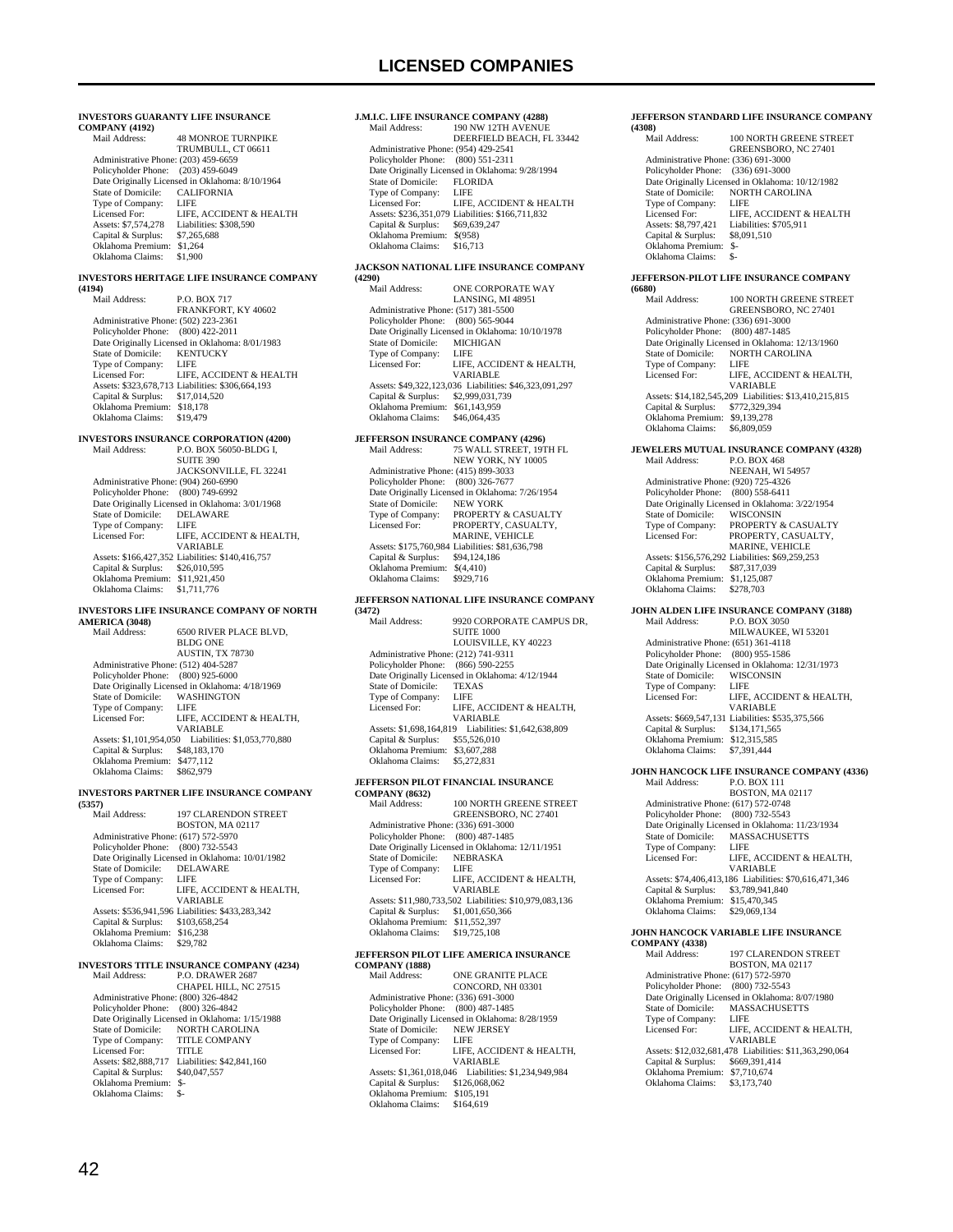**KANAWHA INSURANCE COMPANY (4339)**<br>Mail Address: P.O. BOX 610 P.O. BOX 610 LANCASTER, SC 29721 Administrative Phone: (800) 635-4252 Policyholder Phone: (800) 635-4252 Date Originally Licensed in Oklahoma: 2/23/1990<br>State of Domicile: SOUTH CAROLINA SOUTH CAROLINA Type of Company:<br>Licensed For LIFE<br>LIFE, ACCIDENT & HEALTH Assets: \$492,579,642 Liabilities: \$425,772,044 Capital & Surplus: \$66,807,598 Oklahoma Premium: \$1,129,657 Oklahoma Claims: \$200,034 **KANSAS BANKERS SURETY COMPANY (4340)**<br>Mail Address: P.O. BOX 1654 Mail Address: P.O. BOX 1654 TOPEKA, KS 66601 Administrative Phone: (785) 228-0000 Policyholder Phone: (785) 228-0000 Date Originally Licensed in Oklahoma: 3/20/1985 State of Domicile: KANSAS<br>Tvpe of Company: PROPERTY RANSAS<br>PROPERTY & CASUALTY Licensed For: CASUALTY, SURETY Assets: \$131,838,735 Liabilities: \$26,956,225 Capital & Surplus: \$104,882,510 Oklahoma Premium: \$1,387,120<br>Oklahoma Claims: \$980,486 Oklahoma Claims: **KANSAS CITY FIRE AND MARINE INSURANCE COMPANY (4344)** 1330 LADY STREET THIRD FLOOR COLUMBIA, SC 29201 Administrative Phone: (312) 822-1538 Policyholder Phone: (312) 822-5000 Date Originally Licensed in Oklahoma: 5/26/1932<br>State of Domicile: SOUTH CAROUNA State of Domicile: SOUTH CAROLINA<br>Type of Company: PROPERTY & CASU Type of Company: PROPERTY & CASUALTY<br>Licensed For: PROPERTY, CASUALTY, Licensed For: PROPERTY, CASUALTY, MARINE, VEHICLE, SURETY, WORKERS COMPENSATION Assets: \$23,677,101 Liabilities: \$3,753,493<br>Capital & Surplus: \$19,923,608 Capital & Surplus: Oklahoma Premium: \$157,464 Oklahoma Claims: \$20,021 **KANSAS CITY LIFE INSURANCE COMPANY (4352)**<br>Mail Address: P.O. BOX 219139 P.O. BOX 219139 KANSAS CITY, MO 64121 Administrative Phone: (816) 753-7000 Policyholder Phone: (800) 821-6164 Date Originally Licensed in Oklahoma: 3/11/1902<br>State of Domicile: MISSOURI State of Domicile: MISSO<br>Type of Company: LIFE Type of Company:<br>Licensed For: LIFE, ACCIDENT & HEALTH, VARIABLE Assets: \$3,161,171,706 Liabilities: \$2,935,147,524 Capital & Surplus: \$226,024,183 Oklahoma Premium: \$8,884,806 Oklahoma Claims: \$5,902,671 **KEMPER CASUALTY INSURANCE COMPANY (3930)**<br>Mail Address: 1 KEMPER DRIVE 1 KEMPER DRIVE ACCOUNTING, 13 NE LONG GROVE, IL 60049 Administrative Phone: (847) 320-4509 Policyholder Phone: (800) 833-0355 Date Originally Licensed in Oklahoma: 9/15/1975 State of Domicile: ILLINOIS Type of Company: PROPERTY & CASUALTY<br>Licensed For: ACCIDENT & HEALTH, PROPERTY, CASUALTY, MARINE, VEHICLE, SURETY, WORKERS COMPENSATION Assets: \$28,373,231 Liabilities: \$5,887,570<br>Capital & Surplus: \$22,485,661 Capital & Surplus: \$22,485,661 Oklahoma Premium: \$217,368 Oklahoma Claims: \$17,691 **KEMPER INVESTORS LIFE INSURANCE COMPANY (4369)** 1600 MCCONNOR PARKWAY SCHAUMBURG, IL 60196 Administrative Phone: (847) 874-7403

Policyholder Phone: (800) 554-5426 Date Originally Licensed in Oklahoma: 12/26/1978<br>State of Domicile: ILLINOIS State of Domicile: ILLIN<br>Type of Company: LIFE Type of Company:<br>Licensed For: LIFE, ACCIDENT & HEALTH, VARIABLE Assets: \$15,978,292,226 Liabilities: \$15,618,889,768 Capital & Surplus: \$359,402,458 Oklahoma Premium: \$6,516,443 Oklahoma Claims: \$7,991,196

#### **K-M INSURANCE COMPANY (4405)**<br>Mail Address: P.O. BX 26967 P.O. BX 26967, 123 ROBT S KERR AV OKLAHOMA CITY, OK 73126 Administrative Phone: (405) 290-5600 Policyholder Phone: (405) 290-5600 Pate Originally Licensed in Oklahoma: 6/05/1989<br>State of Domicile: OKLAHOMA State of Domicile:<br>Type of Company: Type of Company: PROPERTY & CASUALTY<br>Licensed For: PROPERTY. CASUALTY. PROPERTY, CASUALTY, MARINE, SURETY, WORKERS COMPENSATION Assets: \$15,673,598 Liabilities: \$274,077<br>Capital & Surplus: \$15,399,521 Capital & Surplus: \$15,399,521 Oklahoma Premium: \$10,638 Oklahoma Claims: \$-

## **KNIGHTS OF COLUMBUS (4408)** Mail Address: ONE COLUMBUS PLAZA NEW HAVEN, CT 06507 Administrative Phone: (203) 752-4000 Policyholder Phone: (203) 752-4000 Date Originally Licensed in Oklahoma: 11/29/1903<br>State of Domicile: CONNECTICUT State of Domicile: CONNECTICUType of Company: FRATERNAL Type of Company: Licensed For: LIFE, ACCIDENT & HEALTH Assets: \$10,946,592,695 Liabilities: \$9,519,208,421 Capital & Surplus: \$1,427,384,274 Oklahoma Premium: \$2,220,770 Oklahoma Claims: \$1,165,272

## **KNIGHTS OF PETER CLAVER (0153)**

| Mail Address:                        | <b>1825 ORLEANS AVE</b>                         |
|--------------------------------------|-------------------------------------------------|
|                                      | NEW ORLEANS, LA 70116                           |
| Administrative Phone: (504) 821-4225 |                                                 |
| Policyholder Phone: (504) 821-4225   |                                                 |
|                                      | Date Originally Licensed in Oklahoma: 4/23/2003 |
| State of Domicile:                   | <b>ALABAMA</b>                                  |
| Type of Company:                     | <b>FRATERNAL</b>                                |
| Licensed For:                        | LIFE                                            |
| Assets: \$3,777,596                  | Liabilities: \$1,688,394                        |
| Capital & Surplus:                   | \$2,089,202                                     |
| Oklahoma Premium:                    | \$12,033                                        |
| Oklahoma Claims:                     | \$1,600                                         |
|                                      |                                                 |

#### **L M INSURANCE CORPORATION (4646)** Mail Address: 175 BERKELEY STREET

| 11.0111.71111.77                     |                                                 |
|--------------------------------------|-------------------------------------------------|
|                                      | <b>BOSTON, MA 02117</b>                         |
| Administrative Phone: (617) 357-9500 |                                                 |
| Policyholder Phone: (800) 344-0197   |                                                 |
|                                      | Date Originally Licensed in Oklahoma: 7/02/1990 |
| State of Domicile:                   | <b>MASSACHUSETTS</b>                            |
| Type of Company:                     | <b>PROPERTY &amp; CASUALTY</b>                  |
| Licensed For:                        | <b>ACCIDENT &amp; HEALTH.</b>                   |
|                                      | PROPERTY, CASUALTY,                             |
|                                      | MARINE, VEHICLE, SURETY.                        |
|                                      | <b>WORKERS COMPENSATION</b>                     |
| Assets: \$56,184,752                 | Liabilities: \$39,329,903                       |
| Capital & Surplus:                   | \$16,854,849                                    |
| Oklahoma Premium:                    | \$148,343                                       |
| Oklahoma Claims:                     | \$419,678                                       |
|                                      |                                                 |

## **LAFAYETTE INSURANCE COMPANY (4414)**

| Mail Address:                        | 118 SECOND AVE SE                               |
|--------------------------------------|-------------------------------------------------|
|                                      | CEDAR RAPIDS, IA 52401                          |
| Administrative Phone: (319) 399-5723 |                                                 |
| Policyholder Phone: (800) 388-8523   |                                                 |
|                                      | Date Originally Licensed in Oklahoma: 1/09/1979 |
| State of Domicile:                   | <b>LOUISIANA</b>                                |
| Type of Company:                     | <b>PROPERTY &amp; CASUALTY</b>                  |
| Licensed For:                        | PROPERTY, CASUALTY                              |
| Assets: \$93,726,787                 | Liabilities: \$56,588,337                       |
| Capital & Surplus:                   | \$37,138,450                                    |
| Oklahoma Premium:                    | \$-                                             |
| Oklahoma Claims:                     | \$-                                             |

#### **LAFAYETTE LIFE INSURANCE COMPANY, THE (4416)**<br>Moil Address: BO BOY 7007  $P \cap ROX$

| внан жишсээ.                         | <b>EAL DOLA ADU</b>                             |
|--------------------------------------|-------------------------------------------------|
|                                      | LAFAYETTE, IN 47903                             |
| Administrative Phone: (765) 477-7411 |                                                 |
| Policyholder Phone: (800) 443-8793   |                                                 |
|                                      | Date Originally Licensed in Oklahoma: 3/01/1966 |
| State of Domicile:                   | <b>INDIANA</b>                                  |
| Type of Company:                     | LIFE                                            |
| Licensed For:                        | LIFE, ACCIDENT & HEALTH                         |
| Assets: \$1,597,100,983              | Liabilities: \$1,491,790,051                    |
| Capital & Surplus:                   | \$105,310,932                                   |
| Oklahoma Premium:                    | \$2,243,319                                     |
| Oklahoma Claims:                     | \$2,081,419                                     |
|                                      |                                                 |

### Policyholder Phone: (516) 431-4441 Date Originally Licensed in Oklahoma: 11/17/1953<br>State of Domicile: ILLINOIS State of Domicile:<br>Type of Company: Type of Company: PROPERTY & CASUALTY<br>Licensed For: ACCIDENT & HEALTH ACCIDENT & HEALTH PROPERTY, CASUALTY, MARINE, VEHICLE, SURETY<br>Assets: \$404,512,628 Liabilities: \$341,888,638 Capital & Surplus: \$62,623,990 Oklahoma Premium: \$2,247,802 Oklahoma Claims: \$904,786 **LANDMARK AMERICAN INSURANCE COMPANY (4439)** 945 E PACES FERRY ROAD ATLANTA, GA 30326 Administrative Phone: (404) 504-6114 Policyholder Phone: (404) 231-2366 Date Originally Licensed in Oklahoma: 3/01/1976<br>State of Domicile: OKLAHOMA State of Domicile:<br>Type of Company: Type of Company: PROPERTY & CASUALTY<br>Licensed For: ACCIDENT & HEALTH, Licensed For: ACCIDENT & HEALTH, PROPERTY, CASUALTY, MARINE, VEHICLE Assets: \$381,390,801 Liabilities: \$319,461,937 Capital & Surplus: \$61,928,864 Oklahoma Premium: \$6,250,966 Oklahoma Claims: \$2,640,500 **LANDMARK LIFE INSURANCE COMPANY (0106)** Mail Address: P.O. BOX 40 BROWNWOOD, TX 76804 Administrative Phone: (915) 646-6579 Policyholder Phone: (800) 299-5433 Date Originally Licensed in Oklahoma: 5/16/2002 State of Domicile: TEXAS Type of Company: LIFE<br>Licensed For: LIFE Licensed For: Assets: \$58,461,813 Liabilities: \$53,363,589<br>Capital & Surplus: \$5,098,224 Capital & Surplus: Oklahoma Premium: \$2,196<br>Oklahoma Claims: \$28,286 Oklahoma Claims:

**LANCER INSURANCE COMPANY (8120)**<br>Mail Address: 370 WEST PARK A

Administrative Phone: (516) 431-4441

370 WEST PARK AVE LONG BEACH, NY 11561

### **LAURIER INDEMNITY COMPANY (0027)**

| Mail Address:                        | 3169 HOLCOMB BRIDGE RD.                         |
|--------------------------------------|-------------------------------------------------|
|                                      |                                                 |
|                                      | <b>SUITE 750</b>                                |
|                                      | NORCROSS, GA 30071                              |
| Administrative Phone: (770) 903-4040 |                                                 |
| Policyholder Phone: (770) 903-4040   |                                                 |
|                                      | Date Originally Licensed in Oklahoma: 6/12/2001 |
| State of Domicile:                   | <b>GEORGIA</b>                                  |
| Type of Company:                     | <b>PROPERTY &amp; CASUALTY</b>                  |
| Licensed For:                        | PROPERTY, CASUALTY,                             |
|                                      | MARINE, VEHICLE, SURETY.                        |
|                                      | <b>WORKERS COMPENSATION</b>                     |
| Assets: \$20,178,236                 | Liabilities: \$9,733,773                        |
| Capital & Surplus:                   | \$10,444,463                                    |
| Oklahoma Premium:                    | \$-                                             |
| Oklahoma Claims:                     | \$-                                             |
|                                      |                                                 |

#### **LAWYERS TITLE INSURANCE CORPORATION (4432)** Mail Address: 101 GATEWAY CENTRE

PARKWAY RICHMOND, VA 23235 Administrative Phone: (804) 267-8090 Policyholder Phone: (800) 446-7806 Date Originally Licensed in Oklahoma: 9/12/1930 State of Domicile: VIRGINIA<br>Type of Company: TITLE COMPANY Type of Company: TITLE<br>Licensed For: TITLE Licensed For: Assets: \$625,800,634 Liabilities: \$360,850,505 Capital & Surplus: \$264,950,129 Oklahoma Premium: \$3,518,935 Oklahoma Claims: \$98,131

# **LE MARS INSURANCE COMPANY (4442)**<br>Mail Address: P.O. BOX 1608

Mail Address: LE MARS, IA 51031 Administrative Phone: (712) 546-7847 Policyholder Phone: (712) 546-7847 Date Originally Licensed in Oklahoma: 10/15/1987 State of Domicile:<br>Type of Company: State of Domicile: <br>Type of Company: PROPERTY & CASUALTY<br>Licensed For: PROPERTY, CASUALTY, PROPERTY, CASUALTY, **VEHICLE**  Assets: \$36,966,558 Liabilities: \$24,979,344 Capital & Surplus: \$11,987,214 Oklahoma Premium: \$3,650,492 Oklahoma Claims: \$1,732,771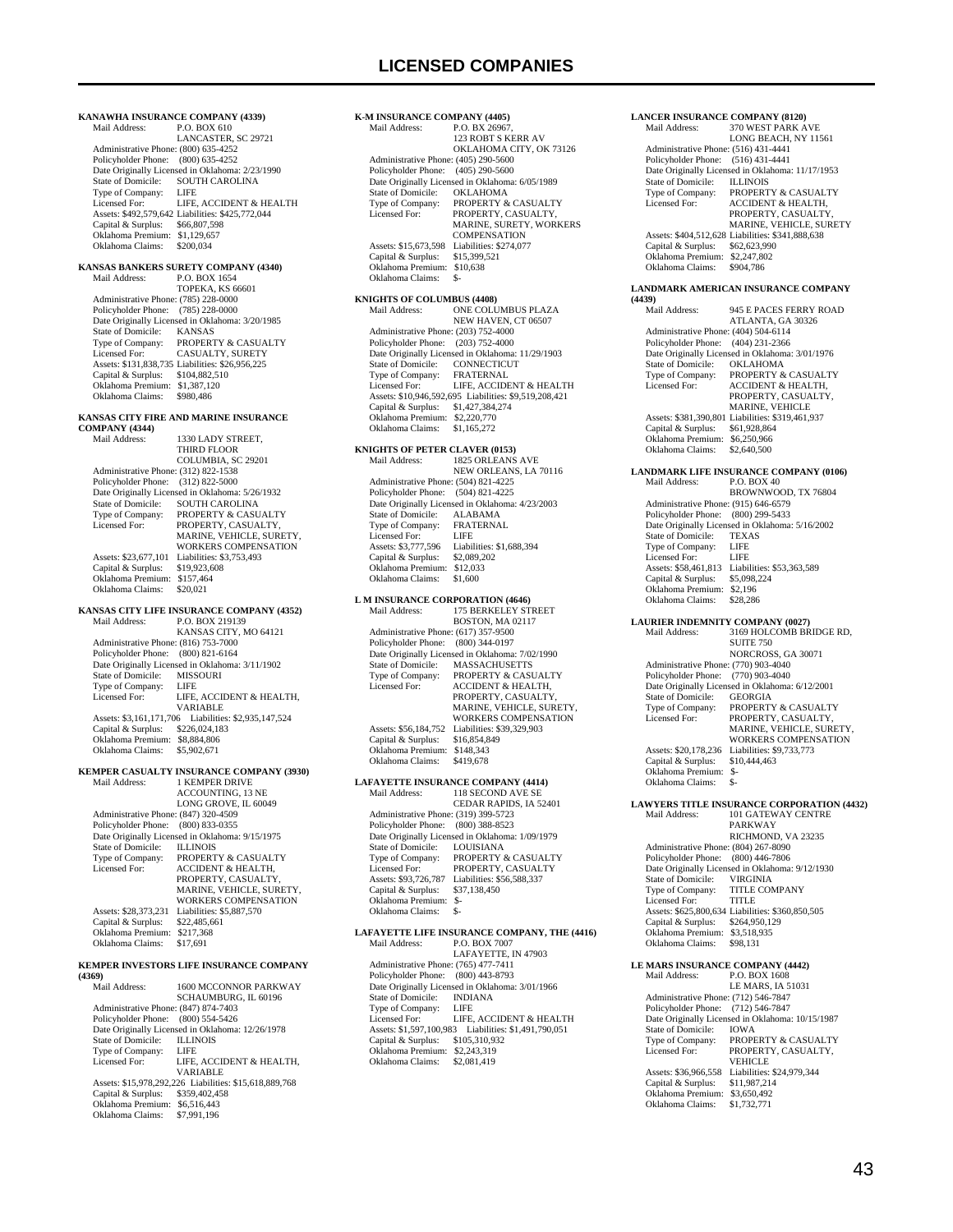**LEADER INSURANCE COMPANY (4443)**<br>Mail Address: 5205 NORTH O'COL

5205 NORTH O'CONNOR BLVD, SUITE 700 IRVING, TX 75039 Administrative Phone: (214) 523-5724 Policyholder Phone: (800) 527-5412 Date Originally Licensed in Oklahoma: 10/10/1978 State of Domicile: OHIO<br>Type of Company: PROPERTY & CASUALTY Licensed For: PROPERTY, CASUALTY Assets: \$212,683,451 Liabilities: \$160,742,668 Capital & Surplus: \$51,940,783 Oklahoma Premium: \$- Oklahoma Claims: \$-

## **LEADERS LIFE INSURANCE COMPANY (4441)**

Mail Address: 1350 S BOULDER, SUITE 900 TULSA, OK 74119 Administrative Phone: (918) 254-0200 Policyholder Phone: (918) 254-0200 Date Originally Licensed in Oklahoma: 2/15/1989 State of Domicile: OKLAHOMA Type of Company: LIFE<br>Licensed For: LIFE. Licensed For: LIFE, ACCIDENT & HEALTH<br>Assets: \$2,997,047 Liabilities: \$1,282,311 Liabilities: \$1,282,311<br>\$1,714,736 Capital & Surplus: Oklahoma Premium: \$5,240,892 Oklahoma Claims: \$575,732

# **LEWER LIFE INSURANCE COMPANY (5618)**<br>Mail Address: 4534 WORNALL ROAD

4534 WORNALL ROAD KANSAS CITY, MO 64111 Administrative Phone: (816) 753-4390 Policyholder Phone: (816) 753-4390 Date Originally Licensed in Oklahoma: 10/02/1987 State of Domicile: MISSOURI Type of Company:<br>Licensed For: LIFE, ACCIDENT & HEALTH Assets: \$26,574,961 Liabilities: \$19,477,898<br>Capital & Surplus: \$7,097,063 Capital & Surplus: \$7,097,063 Oklahoma Premium: \$10,177 Oklahoma Claims: \$6,271

### **LEXINGTON NATIONAL INSURANCE CORPORATION**

**(0172)** 214 E LEXINGTON STREET BALTIMORE, MD 21202 Administrative Phone: (410) 625-0800 Policyholder Phone: (800) 951-2663 Date Originally Licensed in Oklahoma: 10/01/2003<br>State of Domicile: MARYLAND State of Domicile:<br>Type of Company: PROPERTY & CASUALTY Licensed For: SURETY Assets: \$18,110,445 Liabilities: \$11,858,195 Capital & Surplus: \$6,252,251 Oklahoma Premium: \$- Oklahoma Claims: \$-

#### **LEXON INSURANCE COMPANY (8127)**<br>Mail Address: 10002 SHEI BYVII  $10002$  SHELBYVILLE ROAD

| тени сминала.                        | TUUUZ SITEEB I VIEEE KUAD.                       |
|--------------------------------------|--------------------------------------------------|
|                                      | <b>SUITE 100</b>                                 |
|                                      | LOUISVILLE, KY 40223                             |
| Administrative Phone: (866) 922-6637 |                                                  |
| Policyholder Phone:                  | $(309)$ 692-1000                                 |
|                                      | Date Originally Licensed in Oklahoma: 12/04/2000 |
| State of Domicile:                   | <b>TEXAS</b>                                     |
| Type of Company:                     | PROPERTY & CASUALTY                              |
| Licensed For:                        | <b>ACCIDENT &amp; HEALTH.</b>                    |
|                                      | PROPERTY, CASUALTY,                              |
|                                      | MARINE, VEHICLE, SURETY.                         |
|                                      | WORKERS COMPENSATION                             |
| Assets: \$25,761.350                 | Liabilities: \$5,709,548                         |
| Capital & Surplus:                   | \$20,051,802                                     |
| Oklahoma Premium:                    | \$311.083                                        |
| Oklahoma Claims:                     | \$-                                              |

### **LIBERTY BANKERS LIFE INSURANCE COMPANY**

2824 SWEETBRIAR

**(0110)**

|                                      | EDMOND, OK 73034                                 |
|--------------------------------------|--------------------------------------------------|
| Administrative Phone: (800) 745-4927 |                                                  |
| Policyholder Phone: (800) 745-4927   |                                                  |
|                                      | Date Originally Licensed in Oklahoma: 7/19/2002  |
| State of Domicile:                   | <b>OKLAHOMA</b>                                  |
| Type of Company:                     | LIFE                                             |
| Licensed For:                        | LIFE, ACCIDENT & HEALTH                          |
|                                      | Assets: \$214,834,240 Liabilities: \$200,672,171 |
| Capital & Surplus:                   | \$14,162,070                                     |
| Oklahoma Premium:                    | $S-$                                             |
| Oklahoma Claims:                     | \$-                                              |
|                                      |                                                  |

### **LIBERTY INSURANCE CORPORATION (4449)**<br>Mail Address: 175 BERKELEY STREET 175 BERKELEY STREET BOSTON, MA 02117 Administrative Phone: (617) 357-9500 Policyholder Phone: (800) 244-0197 Date Originally Licensed in Oklahoma: 7/12/1989<br>State of Domicile: ILLINOIS State of Domicile:<br>Type of Company: Type of Company: PROPERTY & CASUALTY<br>Licensed For: PROPERTY CASUALTY PROPERTY, CASUALTY MARINE, VEHICLE, WORKERS **COMPENSATION**  Assets: \$1,486,134,853 Liabilities: \$1,228,346,736 Capital & Surplus: \$257,788,117 Oklahoma Premium: \$1,410,158 Oklahoma Claims: \$3,959,381

### **LIBERTY INSURANCE UNDERWRITERS, INC. (0130)** 175 BERKELY ST BOSTON, MA 02117 Administrative Phone: (212) 208-9522 Policyholder Phone: (800) 677-9163 Date Originally Licensed in Oklahoma: 12/16/1980 State of Domicile: NEW YORK

|                      | 1.1.77<br>.               |
|----------------------|---------------------------|
| Type of Company:     | PROPERTY & CASUALTY       |
| Licensed For:        | PROPERTY, CASUALTY,       |
|                      | <b>MARINE, VEHICLE</b>    |
| Assets: \$91.515.601 | Liabilities: \$30,755,312 |
| Capital & Surplus:   | \$60,760,289              |
| Oklahoma Premium:    | \$3,804,342               |
| Oklahoma Claims:     | \$275.802                 |
|                      |                           |

#### **LIBERTY LIFE ASSURANCE COMPANY OF BOSTON (4456)**

| (4450)                               |                                                 |
|--------------------------------------|-------------------------------------------------|
| Mail Address:                        | 175 BERKELEY STREET                             |
|                                      | <b>BOSTON, MA 02117</b>                         |
| Administrative Phone: (603) 749-2600 |                                                 |
| Policyholder Phone: (405) 848-8921   |                                                 |
|                                      | Date Originally Licensed in Oklahoma: 7/20/1964 |
| State of Domicile:                   | <b>MASSACHUSETTS</b>                            |
| Type of Company:                     | LIFE                                            |
| Licensed For:                        | LIFE, ACCIDENT & HEALTH.                        |
|                                      | VARIABLE                                        |
| Assets: \$7,376,859,779              | Liabilities: \$7,231,813,668                    |
| Capital & Surplus:                   | \$145,046.111                                   |
| Oklahoma Premium:                    | \$2,188,331                                     |
| Oklahoma Claims:                     | \$3,556,324                                     |

## **LIBERTY LIFE INSURANCE COMPANY (4464)**

|                                      | LIBERTY LIFE INSURANCE COMPANY (4464)           |
|--------------------------------------|-------------------------------------------------|
| Mail Address:                        | P.O. BOX 789                                    |
|                                      | <b>GREENVILLE, SC 29602</b>                     |
| Administrative Phone: (864) 609-8338 |                                                 |
| Policyholder Phone: (800) 435-3520   |                                                 |
|                                      | Date Originally Licensed in Oklahoma: 6/05/1964 |
| State of Domicile:                   | <b>SOUTH CAROLINA</b>                           |
| Type of Company:                     | LIFE                                            |
| Licensed For:                        | LIFE. ACCIDENT & HEALTH                         |
| Assets: \$1,539,490,967              | Liabilities: \$1,262,326,388                    |
| Capital & Surplus:                   | \$277,164,579                                   |
| Oklahoma Premium:                    | \$1,640,666                                     |
| Oklahoma Claims:                     | \$310,947                                       |
|                                      |                                                 |

#### **LIBERTY MUTUAL FIRE INSURANCE COMPANY (4472)**

| (4472)                               |                                                 |
|--------------------------------------|-------------------------------------------------|
| Mail Address:                        | <b>175 BERKELEY STREET</b>                      |
|                                      | <b>BOSTON, MA 02117</b>                         |
| Administrative Phone: (617) 357-9500 |                                                 |
| Policyholder Phone:                  | $(800)$ 344-0197                                |
|                                      | Date Originally Licensed in Oklahoma: 6/01/1925 |
| State of Domicile:                   | <b>MASSACHUSETTS</b>                            |
| Type of Company:                     | PROPERTY & CASUALTY                             |
| Licensed For:                        | <b>ACCIDENT &amp; HEALTH.</b>                   |
|                                      | PROPERTY, CASUALTY,                             |
|                                      | MARINE, VEHICLE, SURETY.                        |
|                                      | <b>WORKERS COMPENSATION</b>                     |
| Assets: \$2,560,602,577              | Liabilities: \$2,009,372,918                    |
| Capital & Surplus:                   | \$551.229.659                                   |
| Oklahoma Premium:                    | \$40,285,556                                    |
| Oklahoma Claims:                     | \$30,749,644                                    |
|                                      |                                                 |

#### **LIBERTY MUTUAL INSURANCE COMPANY (4480)**<br>Mail Address: 175 BERKELEY STREET 175 BERKELEY STREET

|                                      | <b>BOSTON, MA 02117</b>                                |
|--------------------------------------|--------------------------------------------------------|
| Administrative Phone: (617) 357-9500 |                                                        |
| Policyholder Phone:                  | $(800)$ 344-0197                                       |
|                                      | Date Originally Licensed in Oklahoma: 4/27/1922        |
| State of Domicile:                   | <b>MASSACHUSETTS</b>                                   |
| Type of Company:                     | PROPERTY & CASUALTY                                    |
| Licensed For:                        | <b>ACCIDENT &amp; HEALTH.</b>                          |
|                                      | PROPERTY, CASUALTY,                                    |
|                                      | MARINE, VEHICLE, SURETY,                               |
|                                      | WORKERS COMPENSATION                                   |
|                                      | Assets: \$22,145,151,648 Liabilities: \$16,022,057,314 |
| Capital & Surplus:                   | \$6,123,094,334                                        |
| Oklahoma Premium:                    | \$16,399,450                                           |
| Oklahoma Claims:                     | \$4,246,825                                            |
|                                      |                                                        |

## **LIBERTY NATIONAL LIFE INSURANCE COMPANY (4488)**

P.O. BOX 2612 BIRMINGHAM, AL 35202 Administrative Phone: (205) 325-4215 Policyholder Phone: (205) 325-2722 Date Originally Licensed in Oklahoma: 7/01/1929 State of Domicile: ALABAMA Type of Company: LIFE Licensed For: LIFE, ACCIDENT & HEALTH Assets: \$4,111,638,448 Liabilities: \$3,679,603,282 Capital & Surplus: \$432,035,166 Oklahoma Premium: \$2,561,850 Oklahoma Claims: \$713,517

### **LIFE AND HEALTH INSURANCE COMPANY OF**

**AMERICA (4506)** 220 WEST GERMANTOWN PIKE, SUITE 200 PLYMOUTH METING, PA 19462 Administrative Phone: (215) 567-1246 Policyholder Phone: (800) 458-7493 Date Originally Licensed in Oklahoma: 8/08/1983<br>State of Domicile: PENNSYLVANIA PENNSYLVANIA<br>LIFE Type of Company: LIFE<br>
Licensed For: LIFE, ACCIDENT & HEALTH Licensed For: LIFE, ACCIDENT & HEALTH Assets: \$47,515,370 Liabilities: \$45,423,562 Capital & Surplus: \$2,091,808 Oklahoma Premium: \$67,615 Oklahoma Claims: \$-

# **LIFE ASSURANCE COMPANY, INC (0045)** Mail Address: P.O. BOX 20667

 OKLAHOMA CITY, OK 73156 Administrative Phone: (405) 810-1111 Policyholder Phone: (800) 522-1314 Date Originally Licensed in Oklahoma: 3/01/1975<br>State of Domicile: OKLAHOMA State of Domicile: OKL<br>Type of Company: LIFE Type of Company:<br>Licensed For: Licensed For: LIFE, ACCIDENT & HEALTH<br>Assets: \$8,302,871 Liabilities: \$6,181,625 Liabilities: \$6,181,625<br>\$2,121,246 Capital & Surplus: Oklahoma Premium: \$5,308,214 Oklahoma Claims:

#### **LIFE INSURANCE COMPANY OF ALABAMA (0134)**<br>Mail Address: P.O. BOX 349 P.O. BOX 349

 GADSEN, AL 35902 Administrative Phone: (256) 543-2022 Policyholder Phone: (256) 543-2022 Date Originally Licensed in Oklahoma: 1/07/2003 State of Domicile: ALABAMA Type of Company: LIFE<br>Licensed For: LIFE, ACCIDENT & HEALTH Licensed For: LIFE, ACCIDENT & HEALTH Assets: \$60,983,564 Liabilities: \$52,182,201 Capital & Surplus: \$8,801,363 Oklahoma Premium: \$- Oklahoma Claims: \$-

# **LIFE INSURANCE COMPANY OF GEORGIA (4530)**<br>Mail Address: 5780 POWERS FERRY ROAD.

5780 POWERS FERRY ROAD, NW ATLANTA, GA 30327 Administrative Phone: (770) 933-6712 Policyholder Phone: (770) 980-5100 Date Originally Licensed in Oklahoma: 6/14/1985<br>State of Domicile: GEORGIA State of Domicile: GEOI<br>Type of Company: LIFE Type of Company: LIFE<br>
Licensed For: LIFE, ACCIDENT & HEALTH Licensed For: LIFE, ACCIDENT & HEALTH Assets: \$1,948,849,774 Liabilities: \$1,810,889,830 Capital & Surplus: \$137,959,944 Oklahoma Premium: \$115,314 Oklahoma Claims: \$92,929

#### **LIFE INSURANCE COMPANY OF NORTH AMERICA (4544)**

| (4344)                               |                                                 |
|--------------------------------------|-------------------------------------------------|
| Mail Address:                        | 1601 CHESTNUT STREET, TL18A                     |
|                                      | PHILADELPHIA, PA 19192                          |
| Administrative Phone: (215) 761-6853 |                                                 |
| Policyholder Phone: (800) 759-0101   |                                                 |
|                                      | Date Originally Licensed in Oklahoma: 4/30/1957 |
| State of Domicile:                   | PENNSYLVANIA                                    |
| Type of Company:                     | LIFE                                            |
| Licensed For:                        | LIFE. ACCIDENT & HEALTH.                        |
|                                      | <b>VARIABLE</b>                                 |
| Assets: \$5,252,495,850              | Liabilities: \$4,717,932,428                    |
| Capital & Surplus:                   | \$534.563.422                                   |
| Oklahoma Premium: \$4.169,007        |                                                 |
| Oklahoma Claims:                     | \$11,521,979                                    |
|                                      |                                                 |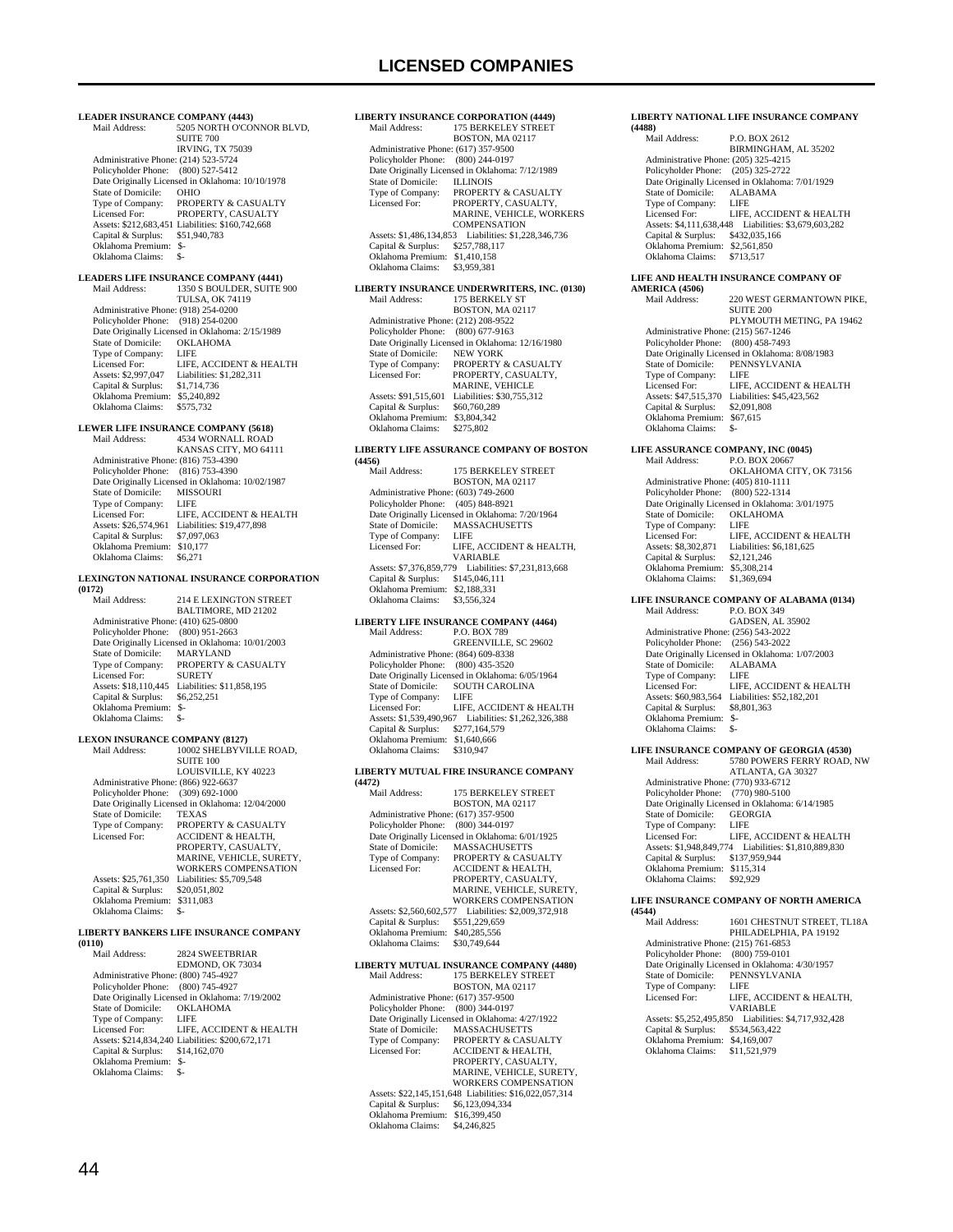|                                                                            | LIFE INSURANCE COMPANY OF THE SOUTHWEST                            |
|----------------------------------------------------------------------------|--------------------------------------------------------------------|
| (4560)<br>Mail Address:                                                    | ONE NATIONAL LIFE DR<br>MONTPELIER, VT 05604                       |
| Administrative Phone: (802) 229-3551                                       |                                                                    |
| Policyholder Phone: (214) 638-7100                                         |                                                                    |
| State of Domicile:                                                         | Date Originally Licensed in Oklahoma: 4/16/1964<br><b>TEXAS</b>    |
| Type of Company:                                                           | <b>LIFE</b>                                                        |
| Licensed For:                                                              | LIFE, ACCIDENT & HEALTH,<br>VARIABLE                               |
| Assets: \$3,480,026,604                                                    | Liabilities: \$3,296,792,295                                       |
| Capital & Surplus:<br>Oklahoma Premium: \$11,820,960                       | \$183,234,309                                                      |
| Oklahoma Claims:                                                           | \$4,178,339                                                        |
|                                                                            |                                                                    |
|                                                                            | LIFE INVESTORS INSURANCE COMPANY OF                                |
| <b>AMERICA (4576)</b><br>Mail Address:                                     | 4333 EDGEWOOD RD, NE                                               |
|                                                                            | CEDAR RAPIDS, IA 52499                                             |
| Administrative Phone: (319) 398-8574                                       |                                                                    |
| Policyholder Phone: (800) 625-4213                                         | Date Originally Licensed in Oklahoma: 9/03/1965                    |
| State of Domicile:                                                         | IOWA                                                               |
| Type of Company:                                                           | LIFE                                                               |
| Licensed For:                                                              | LIFE, ACCIDENT & HEALTH,                                           |
|                                                                            | VARIABLE<br>Assets: \$11,080,631,645 Liabilities: \$10,369,248,777 |
| Capital & Surplus: \$711,382,868                                           |                                                                    |
| Oklahoma Premium: \$11,206,247                                             |                                                                    |
| Oklahoma Claims:                                                           | \$10,641,856                                                       |
| LINCOLN BENEFIT LIFE COMPANY (4584)                                        |                                                                    |
| Mail Address:                                                              | P.O. BOX 3033                                                      |
|                                                                            | NORTHBROOK, IL 60065                                               |
| Administrative Phone: (847) 402-4762<br>Policyholder Phone: (800) 228-4240 |                                                                    |
|                                                                            | Date Originally Licensed in Oklahoma: 3/01/1969                    |
| State of Domicile:                                                         | NEBRASKA                                                           |
| Type of Company:<br>Licensed For:                                          | LIFE<br>LIFE, ACCIDENT & HEALTH,                                   |
|                                                                            | VARIABLE                                                           |
|                                                                            | Assets: \$2,154,875,744 Liabilities: \$1,952,736,629               |
| Capital & Surplus: \$202,139,115                                           |                                                                    |
| Oklahoma Premium: \$39,923,137<br>Oklahoma Claims: \$12,951,530            |                                                                    |
|                                                                            | LINCOLN DIRECT LIFE INSURANCE COMPANY (4617)                       |
| Mail Address:                                                              | P.O. BOX 82448                                                     |
|                                                                            | LINCOLN, NE 68501                                                  |
| Administrative Phone: (402) 423-7191                                       |                                                                    |
| Policyholder Phone: (402) 423-7191                                         | Date Originally Licensed in Oklahoma: 3/16/1988                    |
| State of Domicile:                                                         | NEBRASKA                                                           |
| Type of Company:                                                           | LIFE<br>LIFE, ACCIDENT & HEALTH                                    |
| Licensed For:                                                              |                                                                    |
|                                                                            |                                                                    |
| Capital & Surplus: \$22,993,703                                            | Assets: \$155,015,105 Liabilities: \$132,021,402                   |
| Oklahoma Premium: \$472,361                                                |                                                                    |
| Oklahoma Claims:                                                           | \$238,399                                                          |
|                                                                            | LINCOLN GENERAL INSURANCE COMPANY (4594)                           |
| Mail Address:                                                              | 3350 WHITEFORD ROAD,                                               |
|                                                                            | P.O. BOX 3709                                                      |
|                                                                            | YORK, PA 17402                                                     |
| Administrative Phone: (717) 757-0000<br>Policyholder Phone:                | $(717)$ 757-0000                                                   |
|                                                                            | Date Originally Licensed in Oklahoma: 6/26/1992                    |
| State of Domicile:                                                         | PENNSYLVANIA                                                       |
| Type of Company:<br>Licensed For:                                          | PROPERTY & CASUALTY<br>PROPERTY, CASUALTY,                         |
|                                                                            | MARINE, SURETY, WORKERS                                            |
|                                                                            | COMPENSATION                                                       |
| Capital & Surplus:                                                         | Assets: \$522,239,895 Liabilities: \$369,648,897<br>\$152,590,998  |
| Oklahoma Premium: \$7,920,751                                              |                                                                    |
| Oklahoma Claims:                                                           | \$4,152,418                                                        |
|                                                                            |                                                                    |
| (4585)                                                                     | LINCOLN HERITAGE LIFE INSURANCE COMPANY                            |
| Mail Address:                                                              | 4343 EAST CAMELBACK                                                |
|                                                                            | PHOENIX, AZ 85018                                                  |
| Administrative Phone: (602) 957-1650<br>Policyholder Phone:                | $(800)$ 433-8181                                                   |
|                                                                            | Date Originally Licensed in Oklahoma: 11/01/1975                   |
| State of Domicile:                                                         | <b>ILLINOIS</b>                                                    |
| Type of Company:<br>Licensed For:                                          | LIFE<br>LIFE, ACCIDENT & HEALTH                                    |

 Capital & Surplus: \$70,997,937 Oklahoma Premium: \$2,688,923 Oklahoma Claims: \$1,618,590

#### **LINCOLN MEMORIAL LIFE INSURANCE COMPANY (8232)**

| (8434)                               |                                                 |
|--------------------------------------|-------------------------------------------------|
| Mail Address:                        | P.O. BOX 160050                                 |
|                                      | <b>AUSTIN, TX 78716</b>                         |
| Administrative Phone: (800) 283-8840 |                                                 |
| Policyholder Phone: (800) 753-7619   |                                                 |
|                                      | Date Originally Licensed in Oklahoma: 9/11/1958 |
| State of Domicile:                   | <b>TEXAS</b>                                    |
| Type of Company:                     | LIFE                                            |
| Licensed For:                        | LIFE. ACCIDENT & HEALTH                         |
| Assets: \$90,680,722                 | Liabilities: \$82,043,644                       |
| Capital & Surplus:                   | \$8,637,078                                     |
| Oklahoma Premium:                    | \$1,596,362                                     |
| Oklahoma Claims:                     | \$792.927                                       |
|                                      |                                                 |

## **LINCOLN MUTUAL LIFE & CASUALTY INSURANCE**

**COMPANY (4615)** P.O. BOX 1918 FARGO, ND 58107 Administrative Phone: (701) 282-1437 Policyholder Phone: (701) 282-1807 Date Originally Licensed in Oklahoma: 6/19/1992 State of Domicile: NORTH DAKOTA<br>Type of Company: LIFE Type of Company: LIFE<br>Licensed For: LIFE, ACCIDENT & HEALTH Licensed For: LIFE, ACCIDENT & HEALTH Assets: \$31,740,952 Liabilities: \$22,822,423 Capital & Surplus: \$8,918,529 Oklahoma Premium: \$425 Oklahoma Claims: \$-

## **LINCOLN NATIONAL LIFE INSURANCE COMPANY,**

**THE (4624)** 1300 SOUTH CLINTON STREET FORT WAYNE, IN 46802 Administrative Phone: (219) 455-1613 Policyholder Phone: (800) 454-6265 Date Originally Licensed in Oklahoma: 10/14/1919 State of Domicile: INDIA<br>Type of Company: LIFE Type of Company:<br>Licensed For: LIFE, ACCIDENT & HEALTH, VARIABLE Assets: \$78,176,255,716 Liabilities: \$75,389,558,840 Capital & Surplus: \$2,786,696,876 Oklahoma Premium: \$52,414,577 Oklahoma Claims: \$35,852,896

## **LION INSURANCE COMPANY (4581)**

| Mail Address:                        | 905 E MARTIN LUTHER KING.                       |
|--------------------------------------|-------------------------------------------------|
|                                      | JR. DR                                          |
|                                      | <b>TARPON SPRINGS, FL 34689</b>                 |
| Administrative Phone: (800) 800-4242 |                                                 |
| Policyholder Phone: (800) 800-4242   |                                                 |
|                                      | Date Originally Licensed in Oklahoma: 6/26/1986 |
| State of Domicile:                   | <b>FLORIDA</b>                                  |
| Type of Company:                     | PROPERTY & CASUALTY                             |
| Licensed For:                        | <b>ACCIDENT &amp; HEALTH,</b>                   |
|                                      | PROPERTY, CASUALTY,                             |
|                                      | <b>MARINE, VEHICLE, SURETY</b>                  |
| Assets: \$57,816,626                 | Liabilities: \$47,541,813                       |
| Capital & Surplus:                   | \$10,274,814                                    |
| Oklahoma Premium:                    | \$-                                             |
| Oklahoma Claims:                     | \$-                                             |

## **LONDON LIFE REINSURANCE COMPANY (6940)**<br>Mail Address: 1787 SENTRY PARKWAY W Mail Address: 1787 SENTRY PARKWAY WEST, SUITE 420 BLUE BELL, PA 19422

 Administrative Phone: (215) 542-7200 Policyholder Phone: (800) 220-1110 Date Originally Licensed in Oklahoma: 12/14/1978 State of Domicile: PENNSYLVANIA Type of Company: LIFE Licensed For: LIFE, ACCIDENT & HEALTH Assets: \$768,343,107 Liabilities: \$701,662,376 Capital & Surplus: \$66,680,731 Oklahoma Premium: \$319 Oklahoma Claims: \$(703)

#### **LOYAL AMERICAN LIFE INSURANCE COMPANY (4696)**

| (4070) |                                      |                                                  |
|--------|--------------------------------------|--------------------------------------------------|
|        | Mail Address:                        | <b>P.O. BOX 5446</b>                             |
|        |                                      | CINCINNATI, OH 45201                             |
|        | Administrative Phone: (513) 357-3300 |                                                  |
|        | Policyholder Phone: (512) 451-2224   |                                                  |
|        |                                      | Date Originally Licensed in Oklahoma: 9/03/1965  |
|        | State of Domicile:                   | <b>OHIO</b>                                      |
|        | Type of Company:                     | LIFE                                             |
|        | Licensed For:                        | LIFE, ACCIDENT & HEALTH                          |
|        |                                      | Assets: \$475,355,049 Liabilities: \$396,986,392 |
|        | Capital & Surplus:                   | \$78,368,657                                     |
|        | Oklahoma Premium:                    | \$409,169                                        |
|        | Oklahoma Claims:                     | \$153,796                                        |
|        |                                      |                                                  |

#### **LUMBER MUTUAL INSURANCE COMPANY (4705)**<br>Mail Address: 205 NEWBURY STREET, **205 NEWBURY STREET,**

|                                      | P.O. BOX 9165                                   |
|--------------------------------------|-------------------------------------------------|
|                                      | FRAMINGHAM, MA 01701                            |
| Administrative Phone: (508) 620-9575 |                                                 |
| Policyholder Phone: (800) 557-1117   |                                                 |
|                                      | Date Originally Licensed in Oklahoma: 2/01/1999 |
| State of Domicile:                   | <b>MASSACHUSETTS</b>                            |
| Type of Company:                     | PROPERTY & CASUALTY                             |
| Licensed For:                        | PROPERTY, CASUALTY, SURETY                      |
| Assets: \$60,978,284                 | Liabilities: \$54,137,098                       |
| Capital & Surplus:                   | \$6,841.185                                     |
| Oklahoma Premium:                    | \$-                                             |
| Oklahoma Claims:                     | \$-                                             |
|                                      |                                                 |

#### **LUMBERMENS MUTUAL CASUALTY COMPANY (4704)**

| , , , , , ,                          |                                                  |
|--------------------------------------|--------------------------------------------------|
| Mail Address:                        | 1 KEMPER DRIVE                                   |
|                                      | <b>ACCOUNTING, 13 NE</b>                         |
|                                      | LONG GROVE, IL 60049                             |
| Administrative Phone: (847) 320-2000 |                                                  |
| Policyholder Phone:                  | $(847)$ 320-2000                                 |
|                                      | Date Originally Licensed in Oklahoma: 10/05/1921 |
| State of Domicile:                   | <b>ILLINOIS</b>                                  |
| Type of Company:                     | <b>PROPERTY &amp; CASUALTY</b>                   |
| Licensed For:                        | <b>ACCIDENT &amp; HEALTH.</b>                    |
|                                      | PROPERTY, CASUALTY.                              |
|                                      | MARINE, VEHICLE, SURETY.                         |
|                                      | <b>WORKERS COMPENSATION</b>                      |
| Assets: \$5,229,941,637              | Liabilities: \$5,027,515,672                     |
| Capital & Surplus:                   | \$202,425,965                                    |
| Oklahoma Premium:                    | \$(347,284)                                      |
| Oklahoma Claims:                     | \$4,311,666                                      |
|                                      |                                                  |

#### **LUMBERMENS UNDERWRITING ALLIANCE (4720)**<br>Mail Address: 520 NE COLBERN ROAD, 520 NE COLBERN ROAD, SUITE B LEE'S SUMMIT, MO 64086 Administrative Phone: (561) 994-1900 Policyholder Phone: (800) 327-0630 Find Originally Licensed in Oklahoma: 7/07/1915<br>State of Domicile: MISSOURI State of Domicile:<br>Type of Company: Type of Company: PROPERTY & CASUALTY<br>Licensed For: PROPERTY, CASUALTY, PROPERTY, CASUALTY, MARINE, VEHICLE, SURETY WORKERS COMPENSATION Assets: \$344,614,489 Liabilities: \$279,441,123

 Capital & Surplus: \$65,173,366 Oklahoma Premium: \$991,661 Oklahoma Claims: \$247,050

## **LYNDON PROPERTY INSURANCE COMPANY (4276)**<br>Mail Address: 14775 N OUTER FORTY DR, Mail Address: 14775 N OUTER FORTY DR, SUITE 400 ST LOUIS, MO 63017 Administrative Phone: (314) 275-5296

| Policyholder Phone: (800) 950-6060 |                                                  |
|------------------------------------|--------------------------------------------------|
|                                    | Date Originally Licensed in Oklahoma: 12/03/1979 |
| State of Domicile:                 | <b>MISSOURI</b>                                  |
| Type of Company:                   | PROPERTY & CASUALTY                              |
| Licensed For:                      | <b>ACCIDENT &amp; HEALTH.</b>                    |
|                                    | PROPERTY, CASUALTY,                              |
|                                    | <b>MARINE, SURETY</b>                            |
|                                    | Assets: \$398,951,403 Liabilities: \$245,276,299 |
| Capital & Surplus:                 | \$153,675,104                                    |
| Oklahoma Premium:                  | \$1,404,151                                      |
| Oklahoma Claims:                   | \$573.396                                        |

## **MADISON NATIONAL LIFE INSURANCE COMPANY,**

**INC. (4752)** P.O. BOX 5008 MADISON, WI 53705 Administrative Phone: (608) 238-2691 Policyholder Phone: (608) 238-2691 Date Originally Licensed in Oklahoma: 10/08/1963 State of Domicile: WISCONSIN Type of Company: LIFE<br>
Licensed For: LIFE, ACCIDENT & HEALTH Licensed For: LIFE, ACCIDENT & HEALTH Assets: \$553,777,238 Liabilities: \$442,520,317 Capital & Surplus: \$111,256,921 Oklahoma Premium: \$1,359,974 Oklahoma Claims: \$690,509

## **MAMSI LIFE AND HEALTH INSURANCE COMPANY (0344)**

**4 TAFT COURT**  ROCKVILLE, MD 20850 Administrative Phone: (301) 294-5071 Policyholder Phone: (410) 332-8922 Date Originally Licensed in Oklahoma: 10/01/1962 State of Domicile: MARYLAND Type of Company: LIFE Licensed For: LIFE, ACCIDENT & HEALTH Assets: \$402,138,008 Liabilities: \$146,090,959 Capital & Surplus: \$256,047,048 Oklahoma Premium: \$- Oklahoma Claims: \$-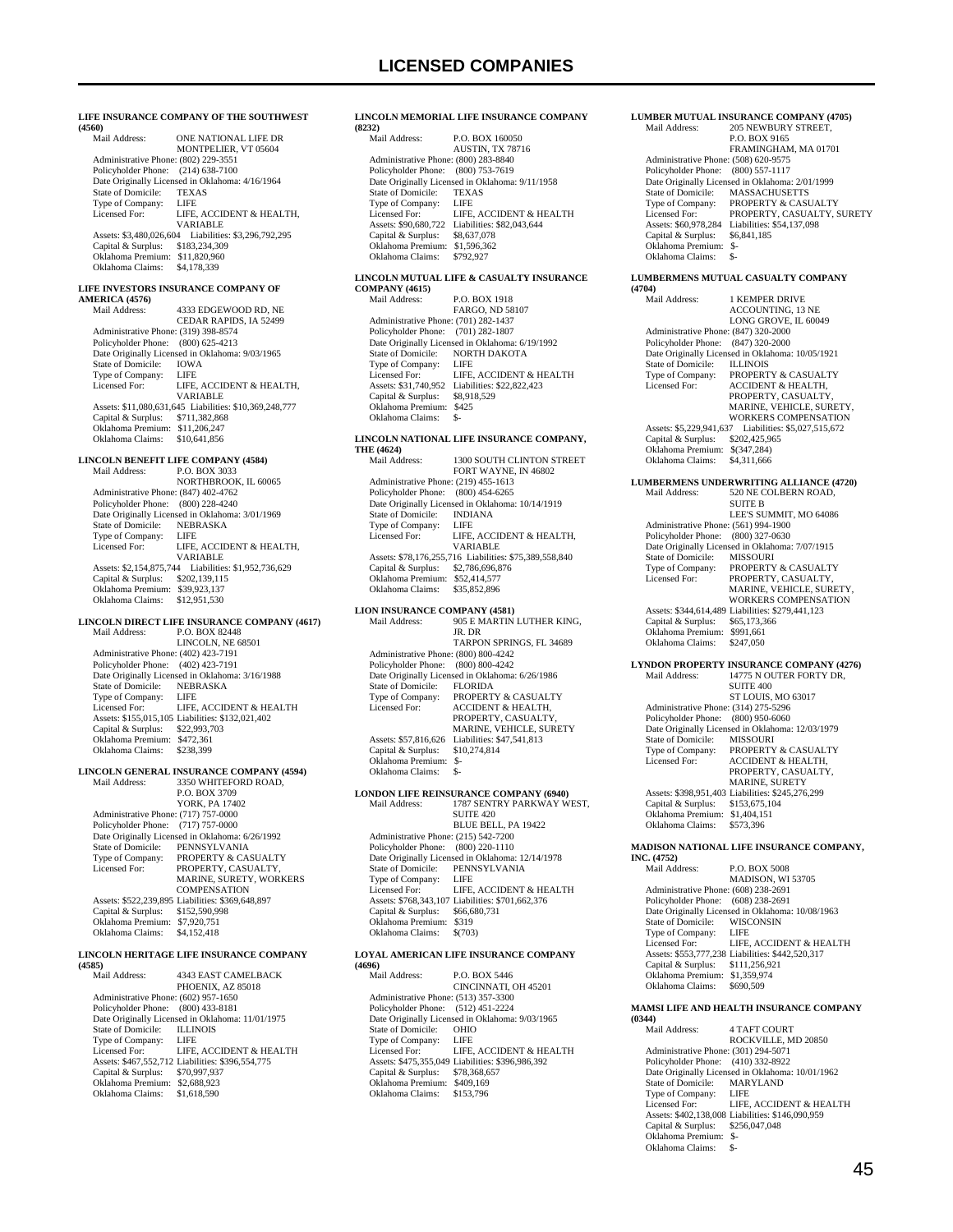#### **MANHATTAN LIFE INSURANCE COMPANY, THE (4792)**

| 147221 |                                      |                                                  |
|--------|--------------------------------------|--------------------------------------------------|
|        | Mail Address:                        | 2727 ALLEN PARKWAY,                              |
|        |                                      | <b>6TH FLOOR. WORTHAM TOWER</b>                  |
|        |                                      | HOUSTON, TX 77019                                |
|        | Administrative Phone: (513) 595-2568 |                                                  |
|        | Policyholder Phone: (800) 879-6542   |                                                  |
|        |                                      | Date Originally Licensed in Oklahoma: 3/05/1908  |
|        | State of Domicile:                   | <b>NEW YORK</b>                                  |
|        | Type of Company:                     | LIFE                                             |
|        | Licensed For:                        | LIFE                                             |
|        |                                      | Assets: \$354,055,165 Liabilities: \$328,868,792 |
|        | Capital & Surplus:                   | \$25,186,373                                     |
|        | Oklahoma Premium:                    | \$90,197                                         |
|        | Oklahoma Claims:                     | \$330,953                                        |
|        |                                      |                                                  |

## **MANHATTAN NATIONAL LIFE INSURANCE**

|  |  |  | <b>COMPANY (6063)</b> |
|--|--|--|-----------------------|
|  |  |  |                       |

| Mail Address:                        | P.O. BOX 5420                                    |
|--------------------------------------|--------------------------------------------------|
|                                      | CINCINNATI, OH 45201                             |
| Administrative Phone: (513) 357-3300 |                                                  |
| Policyholder Phone: (800) 854-3649   |                                                  |
|                                      | Date Originally Licensed in Oklahoma: 10/10/1978 |
| State of Domicile:                   | NORTH DAKOTA                                     |
| Type of Company:                     | LIFE                                             |
| Licensed For:                        | LIFE, ACCIDENT & HEALTH                          |
|                                      | Assets: \$266,718,496 Liabilities: \$226,280,489 |
| Capital & Surplus:                   | \$40,438,008                                     |
| Oklahoma Premium:                    | \$491.536                                        |
| Oklahoma Claims:                     | \$1,121,386                                      |
|                                      |                                                  |

#### **MANUFACTURERS ALLIANCE INSURANCE COMPANY (0076)**

| Mail Address:                        | PMA BUILDING, 380 SENTRY                         |
|--------------------------------------|--------------------------------------------------|
|                                      | PARKWAY                                          |
|                                      | <b>BLUE BELL, PA 19422</b>                       |
| Administrative Phone: (610) 397-5056 |                                                  |
| Policyholder Phone: (610) 397-5000   |                                                  |
|                                      | Date Originally Licensed in Oklahoma: 10/25/2001 |
| State of Domicile:                   | PENNSYLVANIA                                     |
| Type of Company:                     | <b>PROPERTY &amp; CASUALTY</b>                   |
| Licensed For:                        | PROPERTY, CASUALTY.                              |
|                                      | <b>VEHICLE, WORKERS</b>                          |
|                                      | <b>COMPENSATION</b>                              |
|                                      | Assets: \$202,194,859 Liabilities: \$147,839,304 |
| Capital & Surplus:                   | \$54,355,555                                     |
| Oklahoma Premium:                    | s-                                               |
| Oklahoma Claims:                     | $S-$                                             |
|                                      |                                                  |
|                                      | MANUFACTURERS LIFE INSURANCE COMPANY (           |

# **MANUFACTURERS LIFE INSURANCE COMPANY OF AMERICA, THE (5652)**

Mail Address: P.O. BOX 633 BUFFALO, NY 14201 Administrative Phone: (416) 926-3425 Policyholder Phone: (800) 387-2747 Date Originally Licensed in Oklahoma: 12/18/1980 State of Domicile: MICHIGAN Type of Company: LIFE<br>Licensed For: LIFE, LIFE, ACCIDENT & HEALTH, VARIABLE<br>
Assets: \$8,090,056 Liabilities: \$113,513 Capital & Surplus: \$7,976,543 Oklahoma Premium: \$- Oklahoma Claims:

### **MANUFACTURERS LIFE INSURANCE COMPANY,**

**THE (USA) (4775)**

| Mail Address:                        | P.O. BOX 640                                           |
|--------------------------------------|--------------------------------------------------------|
|                                      | BUFFALO, NY 14201                                      |
| Administrative Phone: (416) 926-3425 |                                                        |
| Policyholder Phone:                  | $(800)$ 387-2747                                       |
|                                      | Date Originally Licensed in Oklahoma: 2/04/1984        |
| State of Domicile:                   | <b>MICHIGAN</b>                                        |
| Type of Company:                     | LIFE                                                   |
| Licensed For:                        | LIFE. ACCIDENT & HEALTH.                               |
|                                      | <b>VARIABLE</b>                                        |
|                                      | Assets: \$59,794,170,084 Liabilities: \$58,839,766,054 |
| Capital & Surplus:                   | \$954,404,030                                          |
| Oklahoma Premium:                    | \$74,419,356                                           |
| Oklahoma Claims:                     | \$37,340,321                                           |
|                                      |                                                        |

## **MAPFRE REINSURANCE CORPORATION (5923)**

| Mail Address:                        | 100 CAMPUS DRIVE                                 |
|--------------------------------------|--------------------------------------------------|
|                                      | FLORHAM PARK, NJ 07932                           |
| Administrative Phone: (973) 443-0443 |                                                  |
| Policyholder Phone: (973) 443-0450   |                                                  |
|                                      | Date Originally Licensed in Oklahoma: 10/31/1989 |
| State of Domicile:                   | <b>NEW JERSEY</b>                                |
| Type of Company:                     | <b>PROPERTY &amp; CASUALTY</b>                   |
| Licensed For:                        | <b>ACCIDENT &amp; HEALTH,</b>                    |
|                                      | PROPERTY, CASUALTY,                              |
|                                      | <b>MARINE, VEHICLE, SURETY</b>                   |
|                                      | Assets: \$202,158,141 Liabilities: \$71,620,327  |
| Capital & Surplus:                   | \$130,537,815                                    |
| Oklahoma Premium:                    | S-                                               |
| Oklahoma Claims:                     | \$-                                              |
|                                      |                                                  |

## **MARKEL AMERICAN INSURANCE COMPANY (4852)**

| Mail Address:                        | 4600 COX ROAD                                    |
|--------------------------------------|--------------------------------------------------|
|                                      | GLEN ALLEN. VA 23060                             |
| Administrative Phone: (804) 527-7697 |                                                  |
| Policyholder Phone: (800) 431-1270   |                                                  |
|                                      | Date Originally Licensed in Oklahoma: 11/07/1994 |
| State of Domicile:                   | <b>VIRGINIA</b>                                  |
| Type of Company:                     | <b>PROPERTY &amp; CASUALTY</b>                   |
| Licensed For:                        | PROPERTY, CASUALTY,                              |
|                                      | <b>MARINE, VEHICLE</b>                           |
|                                      | Assets: \$291,597,774 Liabilities: \$220,546,072 |
| Capital & Surplus:                   | \$71,051,702                                     |
| Oklahoma Premium:                    | \$2,138,398                                      |
| Oklahoma Claims:                     | \$1,689,780                                      |

### **MARKEL INSURANCE COMPANY (4075)**

| Mail Address:                        | <b>TEN PARKWAY NORTH</b>                         |
|--------------------------------------|--------------------------------------------------|
|                                      | DEERFIELD, IL 60015                              |
| Administrative Phone: (804) 527-7725 |                                                  |
| Policyholder Phone:                  | $(800)$ 431-1270                                 |
|                                      | Date Originally Licensed in Oklahoma: 11/18/1985 |
| State of Domicile:                   | <b>ILLINOIS</b>                                  |
| Type of Company:                     | PROPERTY & CASUALTY                              |
| Licensed For:                        | <b>ACCIDENT &amp; HEALTH.</b>                    |
|                                      | PROPERTY, CASUALTY,                              |
|                                      | MARINE, VEHICLE, SURETY.                         |
|                                      | <b>WORKERS COMPENSATION</b>                      |
|                                      | Assets: \$454,877,675 Liabilities: \$349,849,600 |
| Capital & Surplus:                   | \$105,028,075                                    |
| Oklahoma Premium:                    | \$4,846,651                                      |
| Oklahoma Claims:                     | \$1,356,471                                      |

## **MARQUETTE NATIONAL LIFE INSURANCE**

| <b>COMPANY (4854)</b>                |                                                 |
|--------------------------------------|-------------------------------------------------|
| Mail Address:                        | <b>600 COURTLAND STREET</b>                     |
|                                      | ORLANDO, FL 32804                               |
| Administrative Phone: (919) 786-8955 |                                                 |
| Policyholder Phone: (800) 275-7366   |                                                 |
|                                      | Date Originally Licensed in Oklahoma: 7/11/1983 |
| State of Domicile:                   | <b>TEXAS</b>                                    |
| Type of Company:                     | LIFE                                            |
| Licensed For:                        | LIFE, ACCIDENT & HEALTH                         |
| Assets: \$7,715,899                  | Liabilities: \$1,062,481                        |
| Capital & Surplus:                   | \$6,653,418                                     |
| Oklahoma Premium:                    | \$-                                             |
| Oklahoma Claims:                     | 8265                                            |
|                                      |                                                 |

### **MARYLAND CASUALTY COMPANY (4864)**

| MARYLAND CASUALTY COMPANY (4864)     |                                                 |
|--------------------------------------|-------------------------------------------------|
| Mail Address:                        | 1400 AMERICAN LANE                              |
|                                      | SCHAUMBURG, IL 60196                            |
| Administrative Phone: (847) 605-3459 |                                                 |
| Policyholder Phone: (800) 323-7592   |                                                 |
|                                      | Date Originally Licensed in Oklahoma: 4/12/1908 |
| State of Domicile:                   | <b>MARYLAND</b>                                 |
| Type of Company:                     | <b>PROPERTY &amp; CASUALTY</b>                  |
| Licensed For:                        | <b>ACCIDENT &amp; HEALTH.</b>                   |
|                                      | PROPERTY, CASUALTY,                             |
|                                      | MARINE, VEHICLE, SURETY,                        |
|                                      | <b>WORKERS COMPENSATION</b>                     |
|                                      | Assets: \$348,233,499 Liabilities: \$3,160,563  |
| Capital & Surplus:                   | \$345,072,937                                   |
| Oklahoma Premium:                    | \$13,464,300                                    |
| Oklahoma Claims:                     | \$6,799,431                                     |

## **MARYLAND INSURANCE COMPANY (0490)**

| Mail Address:                        | 1400 AMERICAN LANE                               |
|--------------------------------------|--------------------------------------------------|
|                                      | SCHAUMBURG, IL 60196                             |
| Administrative Phone: (847) 605-3459 |                                                  |
| Policyholder Phone:                  | $(800)$ 323-7592                                 |
|                                      | Date Originally Licensed in Oklahoma: 10/22/1965 |
| State of Domicile:                   | <b>TEXAS</b>                                     |
| Type of Company:                     | <b>PROPERTY &amp; CASUALTY</b>                   |
| Licensed For:                        | <b>ACCIDENT &amp; HEALTH.</b>                    |
|                                      | PROPERTY, CASUALTY,                              |
|                                      | MARINE, VEHICLE, SURETY.                         |
|                                      | <b>WORKERS COMPENSATION</b>                      |
| Assets: \$21,361,875                 | Liabilities: \$63.263                            |
| Capital & Surplus:                   | \$21.298,612                                     |
| Oklahoma Premium:                    | \$(27.959)                                       |
| Oklahoma Claims:                     | \$9,802                                          |
|                                      |                                                  |

## **MASSACHUSETTS BAY INSURANCE COMPANY (4888)**

| Mail Address:                        | 440 LINCOLN STREET.                             |
|--------------------------------------|-------------------------------------------------|
|                                      | C/O CORP SECRETARY                              |
|                                      | WORCESTER, MA 01653                             |
| Administrative Phone: (508) 855-4476 |                                                 |
| Policyholder Phone: (800) 628-0250   |                                                 |
|                                      | Date Originally Licensed in Oklahoma: 5/07/1959 |
| State of Domicile:                   | <b>NEW HAMPSHIRE</b>                            |
| Type of Company:                     | PROPERTY & CASUALTY                             |
| Licensed For:                        | PROPERTY, CASUALTY,                             |
|                                      | <b>MARINE, VEHICLE, WORKERS</b>                 |
|                                      | <b>COMPENSATION</b>                             |
| Assets: \$21,923,288                 | Liabilities: \$13,017                           |
| Capital & Surplus:                   | \$21,910,271                                    |
| Oklahoma Premium:                    | \$10,708,808                                    |
| Oklahoma Claims:                     | \$5,577,323                                     |

### **MASSACHUSETTS MUTUAL LIFE INSURANCE COMPANY (4920)** CORP MATTERS, B193 1295 STATE STREET SPRINGFIELD, MA 01111 Administrative Phone: (413) 788-8411 Policyholder Phone: (800) 487-7844 Date Originally Licensed in Oklahoma: 2/10/1902<br>State of Domicile: MASSACHUSETTS MASSACHUSETTS<br>LIFE Type of Company:<br>Licensed For: LIFE, ACCIDENT & HEALTH, VARIABLE Assets: \$85,744,108,940 Liabilities: \$79,461,842,649 Capital & Surplus: \$6,282,266,291 Oklahoma Premium: \$116,056,749 Oklahoma Claims: \$41,922,743

# **MAYFLOWER NATIONAL LIFE INSURANCE COMPANY (4924)**

| <u>COMILANTI 1724</u>                |                                                  |
|--------------------------------------|--------------------------------------------------|
| Mail Address:                        | 1055 STREET CHARLES AVE.                         |
|                                      | <b>SUITE 600</b>                                 |
|                                      | NEW ORLEANS, LA 70130                            |
| Administrative Phone: (504) 561-7751 |                                                  |
| Policyholder Phone: (800) 876-7712   |                                                  |
|                                      | Date Originally Licensed in Oklahoma: 10/14/1971 |
| State of Domicile:                   | <b>INDIANA</b>                                   |
| Type of Company:                     | LIFE                                             |
| Licensed For:                        | LIFE. ACCIDENT & HEALTH                          |
|                                      | Assets: \$204,527,168 Liabilities: \$138,073,763 |
| Capital & Surplus:                   | \$66,453,405                                     |
| Oklahoma Premium:                    | \$2,044.252                                      |
| Oklahoma Claims:                     | \$543,327                                        |
|                                      |                                                  |

#### **MBIA INSURANCE CORP. OF ILLINOIS (4072)** Mail Address: 113 KING STREET ARMONK, NY 10504 Administrative Phone: (914) 765-3030 Policyholder Phone: (914) 765-3930 Date Originally Licensed in Oklahoma: 3/01/1973<br>State of Domicile: ILLINOIS State of Domicile:<br>Type of Company: Type of Company: PROPERTY & CASUALTY<br>Licensed For: PROPERTY. CASUALTY PROPERTY, CASUALTY, MARINE, SURETY Assets: \$169,320,724 Liabilities: \$1,564,283 Capital & Surplus: \$167,756,441 Oklahoma Premium: \$- Oklahoma Claims: \$-

## **MBIA INSURANCE CORPORATION (5485)**<br>Mail Address: 113 KING STREET Mail Address: 113 KING STREET ARMONK, NY 10504 Administrative Phone: (914) 765-3030 Policyholder Phone: (800) 765-6242 Date Originally Licensed in Oklahoma: 9/13/1976 State of Domicile: NEW YORK<br>Type of Company: PROPERTY & CASUALTY Type of Company: PROPERT<br>Licensed For: SURETY Assets: \$9,985,040,303 Liabilities: \$6,270,027,061

 Capital & Surplus: \$3,715,013,242 Oklahoma Premium: \$2,941,158 Oklahoma Claims: \$-

# **MEDAMERICA INSURANCE COMPANY (7975)**<br>Mail Address: P.O. BOX 41930

P.O. BOX 41930 ROCHESTER, NY 14604 Administrative Phone: (716) 238-4209 Policyholder Phone: (800) 544-0327 Date Originally Licensed in Oklahoma: 12/31/1986 State of Domicile: PENNSYLVANIA Type of Company: LIFE<br>Licensed For: LIFE LIFE, ACCIDENT & HEALTH Assets: \$239,925,981 Liabilities: \$218,411,487 Capital & Surplus: \$21,514,494 Oklahoma Premium: \$4,011 Oklahoma Claims: \$

## **MEDCO CONTAINMENT LIFE INSURANCE**

| <b>COMPANY (3292)</b>                |                                                  |
|--------------------------------------|--------------------------------------------------|
| Mail Address <sup>.</sup>            | 100 PARSONS POND DR.                             |
|                                      | BLDG <sub>F3</sub>                               |
|                                      | FRANKLIN LAKES, NJ 07417                         |
| Administrative Phone: (201) 358-5313 |                                                  |
| Policyholder Phone: (201) 269-3400   |                                                  |
|                                      | Date Originally Licensed in Oklahoma: 11/03/1958 |
| State of Domicile:                   | PENNSYLVANIA                                     |
| Type of Company:                     | LIFE                                             |
| Licensed For:                        | LIFE. ACCIDENT & HEALTH.                         |
|                                      | <b>VARIABLE</b>                                  |
| Assets: \$40,700,908                 | Liabilities: \$4,716,297                         |
| Capital & Surplus:                   | \$35,984,611                                     |
| Oklahoma Premium:                    | $S-$                                             |
| Oklahoma Claims:                     | \$-                                              |
|                                      |                                                  |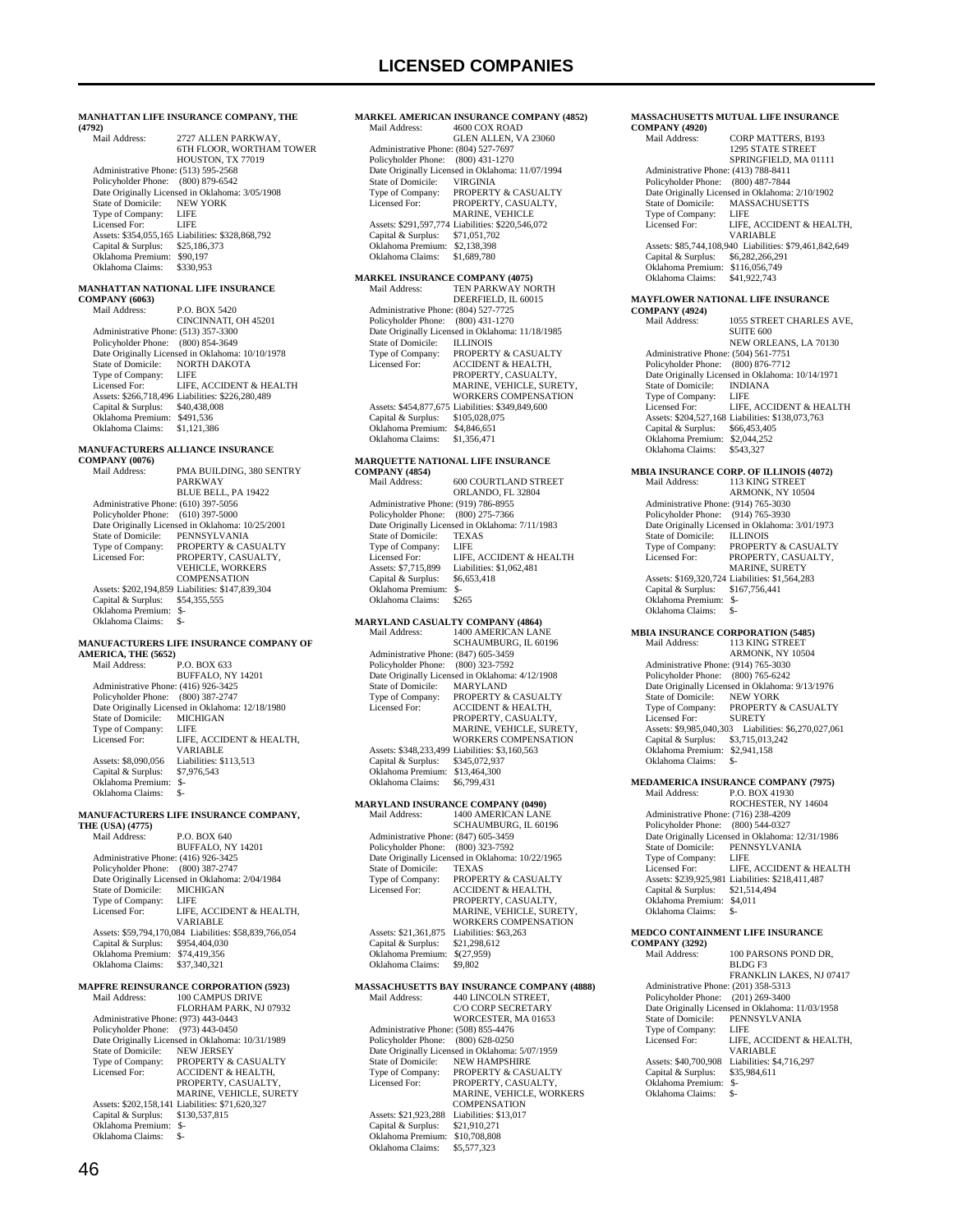## **LICENSED COMPANIES**

**MEDICAL ASSURANCE COMPANY, INC, THE (5415)**<br>Mail Address: 100 BROOKWOOD PL 100 BROOKWOOD PL BIRMINGHAM, AL 35209 Administrative Phone: (205) 868-9817 Policyholder Phone: (800) 282-6242 Date Originally Licensed in Oklahoma: 2/15/1996<br>State of Domicile: ALABAMA State of Domicile:<br>Type of Company: Type of Company: PROPERTY & CASUALTY<br>Licensed For: ACCIDENT & HEALTH **ACCIDENT & HEALTH** PROPERTY, CASUALTY, SURETY, WORKERS COMPENSATION Assets: \$1,169,148,062 Liabilities: \$930,408,096 Capital & Surplus: \$238,739,966 Oklahoma Premium: \$- Oklahoma Claims: \$- **MEDICAL LIABILITY MUTUAL INSURANCE COMPANY (3797)** 8 BRITISH AMERICAN BLVD LATHAM, NY 12110 Administrative Phone: (518) 786-2761 Policyholder Phone: (800) 635-0666 Date Originally Licensed in Oklahoma: 11/15/2000<br>State of Domicile: NEW YORK State of Domicile:<br>Type of Company: Type of Company: PROPERTY & CASUALTY Licensed For: ACCIDENT & HEALTH, PROPERTY, CASUALTY, MARINE, SURETY Assets: \$5,023,348,400 Liabilities: \$4,180,520,441 Capital & Surplus: \$842,827,959 Oklahoma Premium: \$- Oklahoma Claims: \$-**MEDICAL LIFE INSURANCE COMPANY (4942)**<br>Mail Address: 20445 EMERALD PARKW. 20445 EMERALD PARKWAY,  $S$ UITE  $400$  CLEVELAND, OH 44135 Administrative Phone: (216) 898-0727 Policyholder Phone: (800) 544-9000 Date Originally Licensed in Oklahoma: 1/27/1992 State of Domicile: OHIO<br>Type of Company: LIFE Type of Company: LIFE<br>
Licensed For: LIFE, ACCIDENT & HEALTH Licensed For: LIFE, ACCIDENT & HEALTH Assets: \$247,247,890 Liabilities: \$107,610,249 Capital & Surplus: \$139,637,641 Oklahoma Premium: \$99,792 Oklahoma Claims: \$103,221 **MEDICAL PROTECTIVE COMPANY, THE (4937)**<br>Mail Address: 5814 REED ROAD 5814 REED ROAD FT. WAYNE, IN 46835 Administrative Phone: (260) 485-9622 Policyholder Phone: (260) 485-9622 Date Originally Licensed in Oklahoma: 3/26/1990<br>State of Domicile: INDIANA State of Domicile:<br>Type of Company: PROPERTY & CASUALTY Licensed For: CASUALTY Assets: \$2,133,086,024 Liabilities: \$1,690,204,970 Capital & Surplus: \$442,881,054 Oklahoma Premium: \$17,062,606 Oklahoma Claims: \$5,169,840 **MEDICAL SAVINGS INSURANCE COMPANY (3058)**<br>Mail Address: 5835 WEST 74TH STREET Mail Address: 5835 WEST 74TH STREET INDIANAPOLIS, IN 46278 Administrative Phone: (317) 329-8222 Policyholder Phone: (800) 589-8911 Patter Originally Licensed in Oklahoma: 4/21/1965<br>State of Domicile: OKLAHOMA State of Domicile: OKLA<br>Type of Company: LIFE Type of Company:<br>Licensed For: LIFE, ACCIDENT & HEALTH Assets: \$43,667,657 Liabilities: \$35,864,659 Capital & Surplus: \$7,802,998 Oklahoma Premium: \$3,331,565<br>Oklahoma Claims: \$1,897,305 Oklahoma Claims: \$1,897,305 **MEDICO LIFE INSURANCE COMPANY (4940)**<br>Mail Address: 1515 SOUTH 75TH STRE 1515 SOUTH 75TH STREET OMAHA, NE 68124 Administrative Phone: (402) 391-6900 Policyholder Phone: (800) 228-6080 Date Originally Licensed in Oklahoma: 9/17/1970<br>State of Domicile: NEBRASKA State of Domicile: NEBI<br>Type of Company: LIFE Type of Company:<br>Licensed For: LIFE, ACCIDENT & HEALTH Assets: \$136,360,227 Liabilities: \$120,164,248

Capital & Surplus: \$16,195,979 Oklahoma Premium: \$149,237 Oklahoma Claims:

### **MEDMARC CASUALTY INSURANCE COMPANY (2315)**<br>Mail Address: P.O. BOX 10809 P.O. BOX 10809 14280 PARK MEADOW DR CHANTILLY, VA 20153 Administrative Phone: (800) 356-6886 Policyholder Phone: (800) 356-6886 Pate Originally Licensed in Oklahoma: 12/26/1979<br>State of Domicile: VERMONT State of Domicile:<br>Type of Company: Type of Company: PROPERTY & CASUALTY<br>Licensed For: PROPERTY. Licensed For: PROPERTY, CASUALTMARINVEHICLSURET WORKERS COMPENSATION Assets: \$111,655,429 Liabilities: \$87,081,741 Capital & Surplus: \$24,573,688 Oklahoma Premium: \$217,403 Oklahoma Claims: \$2,307,638

#### **MEGA LIFE AND HEALTH INSURANCE COMPANY, THE (6354)**

| Mail Address:                        | 9151 GRAPEVINE HIGHWAY                          |
|--------------------------------------|-------------------------------------------------|
|                                      | N RICHLAND HILL, TX 76180                       |
| Administrative Phone: (817) 255-3100 |                                                 |
| Policyholder Phone: (800) 299-7825   |                                                 |
|                                      | Date Originally Licensed in Oklahoma: 7/05/1983 |
| State of Domicile:                   | <b>OKLAHOMA</b>                                 |
| Type of Company:                     | LIFE                                            |
| Licensed For:                        | LIFE, ACCIDENT & HEALTH,                        |
|                                      | VARIABLE                                        |
| Assets: \$1,180,756,562              | Liabilities: \$917,548,813                      |
| Capital & Surplus:                   | \$263,207,749                                   |
| Oklahoma Premium:                    | \$26,011,459                                    |
| Oklahoma Claims:                     | \$21.296.998                                    |

#### **MEMBER SERVICE LIFE INSURANCE COMPANY (6325)**

| Mail Address:                        | <b>1400 SOUTH BOSTON</b>                         |
|--------------------------------------|--------------------------------------------------|
|                                      | <b>TULSA, OK 74119</b>                           |
| Administrative Phone: (918) 560-3212 |                                                  |
| Policyholder Phone: (918) 560-3200   |                                                  |
|                                      | Date Originally Licensed in Oklahoma: 11/25/1986 |
| State of Domicile:                   | <b>OKLAHOMA</b>                                  |
| Type of Company:                     | LIFE                                             |
| Licensed For:                        | LIFE. ACCIDENT & HEALTH                          |
| Assets: \$36,483,055                 | Liabilities: \$11,368,277                        |
| Capital & Surplus:                   | \$25,114,778                                     |
| Oklahoma Premium:                    | \$11.211.644                                     |
| Oklahoma Claims:                     | \$5,831,164                                      |
|                                      |                                                  |

# **MEMBERS LIFE INSURANCE COMPANY (2266)**<br>Mail Address: 5910 MINERAL POINT ROAD

| внан жинсээ.                         | $\beta$ and interests and experimentally         |
|--------------------------------------|--------------------------------------------------|
|                                      | MADISON, WI 53705                                |
| Administrative Phone: (608) 231-8491 |                                                  |
| Policyholder Phone: (800) 778-6600   |                                                  |
|                                      | Date Originally Licensed in Oklahoma: 10/06/1978 |
| State of Domicile:                   | <b>WISCONSIN</b>                                 |
| Type of Company:                     | LIFE                                             |
| Licensed For:                        | LIFE, ACCIDENT & HEALTH,                         |
|                                      | VARIABLE                                         |
|                                      | Assets: \$761,463,725 Liabilities: \$715,163,842 |
| Capital & Surplus:                   | \$46,299,882                                     |
| Oklahoma Premium:                    | \$28,130                                         |
| Oklahoma Claims:                     | \$12,042                                         |
|                                      |                                                  |

#### **MENDOTA INSURANCE COMPANY (4950)**<br>Mail Address: **BO BOX 64816** menere<br>Mail Address:

| 11.0111.71111.77                     | 1.11.11.11.11.11                                |
|--------------------------------------|-------------------------------------------------|
|                                      | <b>ST PAUL, MN 55164</b>                        |
| Administrative Phone: (612) 688-4208 |                                                 |
| Policyholder Phone: (800) 422-0792   |                                                 |
|                                      | Date Originally Licensed in Oklahoma: 3/22/1990 |
| State of Domicile:                   | <b>MINNESOTA</b>                                |
| Type of Company:                     | <b>PROPERTY &amp; CASUALTY</b>                  |
| Licensed For:                        | PROPERTY, CASUALTY,                             |
|                                      | MARINE, VEHICLE, SURETY,                        |
|                                      | <b>WORKERS COMPENSATION</b>                     |
| Assets: \$95,663,925                 | Liabilities: \$62,858,844                       |
| Capital & Surplus:                   | \$32,805,080                                    |
| Oklahoma Premium:                    | \$62,928                                        |
| Oklahoma Claims:                     | \$(1,420)                                       |
|                                      |                                                 |

### **MENNONITE MUTUAL AID ASSOCIATION (4952)**<br>Mail Address: 1110 NORTH MAIN STREET 1110 NORTH MAIN STREET P.O. BOX 483 GOSHEN, IN 46526 Administrative Phone: (574) 533-9511 Policyholder Phone: (574) 533-9511 Date Originally Licensed in Oklahoma: 6/10/1970<br>State of Domicile: INDIANA State of Domicile: Type of Company: FRATERNAL Licensed For: LIFE, ACCIDENT & HEALTH

|                  | <b>FRATERNAL</b>                                            |
|------------------|-------------------------------------------------------------|
| Licensed For:    | <b>LIFE. ACCIDENT &amp; HEA</b>                             |
|                  | Assets: \$283,522,056 Liabilities: \$218,819,536            |
|                  | \$64,702,520                                                |
|                  | \$1,781,556                                                 |
| Oklahoma Claims: | \$1,759,705                                                 |
|                  | Type of Company:<br>Capital & Surplus:<br>Oklahoma Premium: |

## **MERASTAR INSURANCE COMPANY (6926)**

| Mail Address:                        | 5600 BRAINERD RD.                                |
|--------------------------------------|--------------------------------------------------|
|                                      | SUITE 1A                                         |
|                                      | CHATTANOOGA, TN 37411                            |
| Administrative Phone: (423) 296-7442 |                                                  |
| Policyholder Phone:                  | $(800)$ 637-2782                                 |
|                                      | Date Originally Licensed in Oklahoma: 11/22/1978 |
| State of Domicile:                   | <b>TENNESSEE</b>                                 |
| Type of Company:                     | <b>PROPERTY &amp; CASUALTY</b>                   |
| Licensed For:                        | <b>ACCIDENT &amp; HEALTH,</b>                    |
|                                      | PROPERTY, CASUALTY,                              |
|                                      | <b>MARINE, VEHICLE</b>                           |
|                                      | Assets: \$102,212,525 Liabilities: \$76,117,866  |
| Capital & Surplus:                   | \$26,094,659                                     |
| Oklahoma Premium:                    | \$130,293                                        |
| Oklahoma Claims:                     | \$201.586                                        |
|                                      |                                                  |

# **MERCHANTS BONDING COMPANY (MUTUAL) (4968)**

2100 FLEUR DRIVE DES MOINES, IA 50321 Administrative Phone: (515) 243-8171 Policyholder Phone: (800) 678-8171 Date Originally Licensed in Oklahoma: 4/07/1966 State of Domicile:<br>Type of Company: IOWA<br>PROPERTY & CASUALTY Licensed For: CASUALTY, SURETY Assets: \$48,763,284 Liabilities: \$14,379,106 Capital & Surplus: \$34,384,178 Oklahoma Premium: \$377,130<br>Oklahoma Claims: \$(61.275) Oklahoma Claims:

## **MERIT LIFE INSURANCE COMPANY (4984)**

|                                    | Mail Address:                        | <b>P.O. BOX 39</b>                               |
|------------------------------------|--------------------------------------|--------------------------------------------------|
|                                    |                                      | <b>EVANSVILLE, IN 47701</b>                      |
|                                    | Administrative Phone: (812) 468-5839 |                                                  |
|                                    | Policyholder Phone: (800) 325-2147   |                                                  |
|                                    |                                      | Date Originally Licensed in Oklahoma: 10/25/1960 |
|                                    | State of Domicile:                   | <b>INDIANA</b>                                   |
|                                    | Type of Company:                     | LIFE                                             |
|                                    | Licensed For:                        | LIFE. ACCIDENT & HEALTH                          |
|                                    |                                      | Assets: \$980,790,232 Liabilities: \$426,020,898 |
|                                    | Capital & Surplus:                   | \$554,769,334                                    |
|                                    | Oklahoma Premium:                    | \$1.158.915                                      |
|                                    | Oklahoma Claims:                     | \$512,840                                        |
| MERITPLAN INSURANCE COMPANY (4988) |                                      |                                                  |
|                                    | Mail Address:                        | 3349 MICHELSON DR.                               |
|                                    |                                      | CITITIT AOO BIAO A12                             |

#### SUITE 200, M/S- IRVINE, CA 92612 Administrative Phone: (949) 222-8000 Policyholder Phone: (800) 432-7067 Date Originally Licensed in Oklahoma: 10/12/1982<br>State of Domicile: CALIFORNIA State of Domicile:<br>Type of Company: Type of Company: PROPERTY & CASUALTY<br>Licensed For: ACCIDENT & HEALTH. ACCIDENT & HEALTH, PROPERTCASUALTMARINE, VEHICLE, SURETY Assets: \$35,597,246 Liabilities: \$20,665,921<br>Capital & Surplus: \$14,931,325 Capital & Surplus: \$14,931,325 Oklahoma Premium: \$235,440 Oklahoma Claims: \$86,089

### **MERRILL LYNCH LIFE INSURANCE COMPANY**

**ATTN: TONI DECHIARA (4989)**<br>Mail Address: 1300 MER 1300 MERRILL LYNCH DR, 2ND FLOOR PENNINGTON, NJ 08534 Administrative Phone: (609) 627-3841 Policyholder Phone: (800) 637-6552 Date Originally Licensed in Oklahoma: 2/23/1990<br>State of Domicile: ARKANSAS State of Domicile: ARK.<br>Type of Company: LIFE Type of Company: Licensed For: LIFE, VARIABLE Assets: \$14,227,521,706 Liabilities: \$13,931,799,914 Capital & Surplus: \$295,721,792 Oklahoma Premium: \$7,639,648 Oklahoma Claims: \$11,543,171

# **METLIFE INVESTORS INSURANCE COMPANY (1026)**<br>Mail Address: 4100 BOY SCOUT BLVD

4100 BOY SCOUT BLVD TAMPA, FL 33607 Administrative Phone: (813) 801-2100 Policyholder Phone: (800) 255-9448 Date Originally Licensed in Oklahoma: 11/08/1982 State of Domicile: MISS<br>Type of Company: LIFE Type of Company:<br>Licensed For: LIFE, ACCIDENT & HEALTH, VARIABLE Assets: \$7,236,993,168 Liabilities: \$6,967,805,436 Capital & Surplus: \$269,187,732 Oklahoma Premium: \$15,180,023<br>Oklahoma Claims: \$6.128.409 Oklahoma Claims: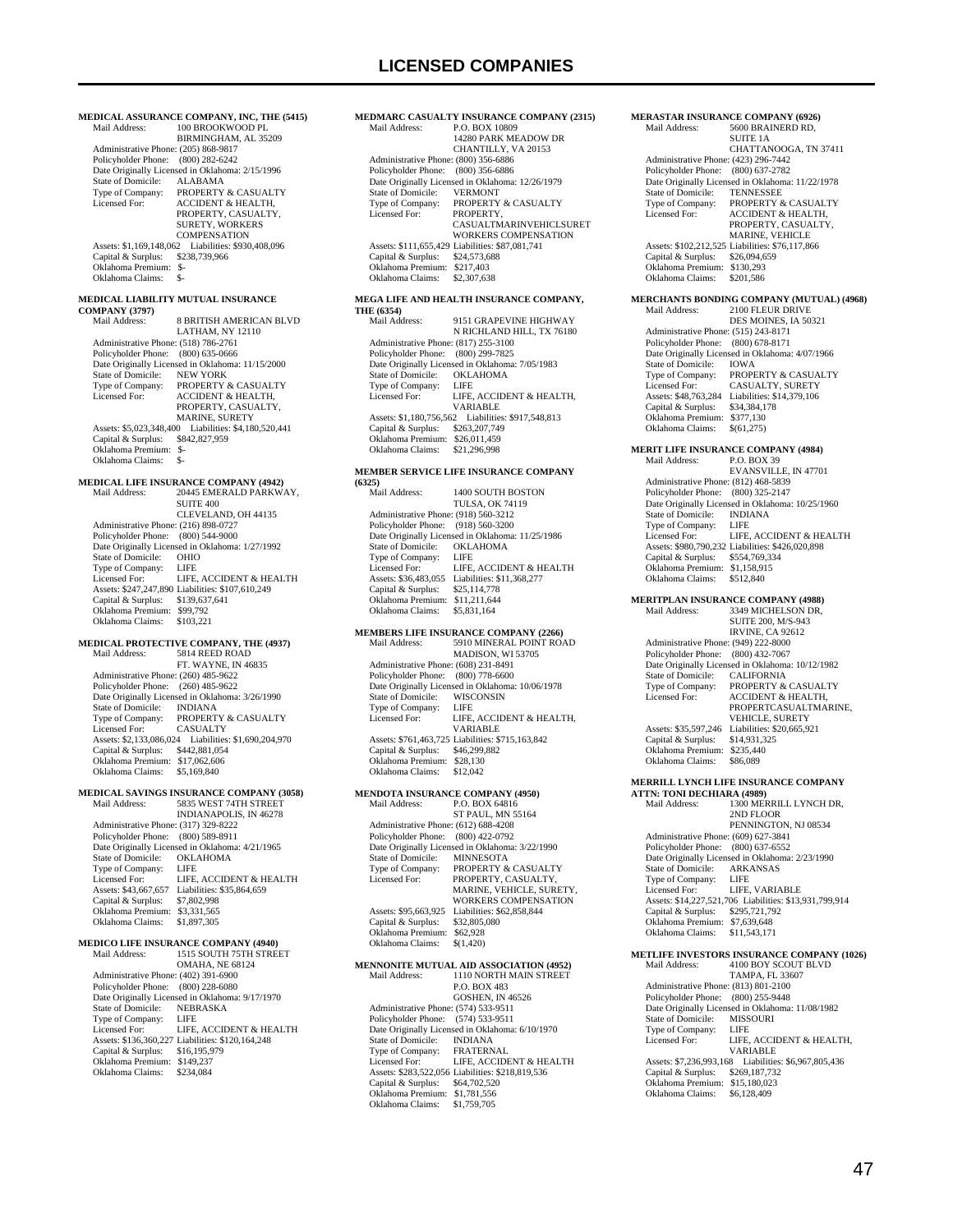**METLIFE INVESTORS USA INSURANCE COMPANY (5500)** 4100 BOY SCOUT BLVD TAMPA, FL 33607 Administrative Phone: (813) 870-2100 Policyholder Phone: (800) 456-4536 Date Originally Licensed in Oklahoma: 9/15/1975<br>State of Domicile: DELAWARE State of Domicile: DELA<br>Type of Company: LIFE Type of Company:<br>Licensed For: LIFE, ACCIDENT & HEALTH, VARIABLE Assets: \$10,697,186,334 Liabilities: \$10,401,329,350 Capital & Surplus: \$295,856,984 Oklahoma Premium: \$33,092,165 Oklahoma Claims: \$1,313,808 **METROPOLITAN CASUALTY INSURANCE COMPANY (5006)** 700 OUAKER LANE WARWICK, RI 02887 Administrative Phone: (401) 827-2563 Policyholder Phone: (800) 422-4272 Date Originally Licensed in Oklahoma: 7/11/1983<br>State of Domicile: RHODE ISLAND State of Domicile: RHODE ISLAND<br>Type of Company: PROPERTY & CA Type of Company: PROPERTY & CASUALTY<br>Licensed For: PROPERTY, CASUALTY, Licensed For: PROPERTY, CASUALTY, MARINE, VEHICLE Assets: \$52,943,964 Liabilities: \$746,978<br>Capital & Surplus: \$52,196,986 Capital & Surplus: \$52,196,986 Oklahoma Premium: \$40,149 Oklahoma Claims: \$4,911 **METROPOLITAN DIRECT PROPERTY AND CASUALTY INSURANCE COMPANY (3045)** Mail Address: 700 OUAKER LANE, P.O. BOX 380 WARWICK, RI 02887 Administrative Phone: (401) 827-2563 Policyholder Phone: (800) 422-4272 Date Originally Licensed in Oklahoma: 2/09/1982 State of Domicile: RHODE ISLAND<br>Type of Company: PROPERTY & CA PROPERTY & CASUALTY Licensed For: ACCIDENT & HEALTH, PROPERTY, CASUALTY MARINE, VEHICLE, SURETY<br>Assets: \$24,520,405 Liabilities: \$2,185,156 Capital & Surplus: \$22,335,248 Oklahoma Premium: \$- Oklahoma Claims: **METROPOLITAN GENERAL INSURANCE COMPANY (5002)** 700 OUAKER LANE WARWICK, RI 02887 Administrative Phone: (401) 827-2563 Policyholder Phone: (800) 422-4272 Date Originally Licensed in Oklahoma: 10/01/1982 State of Domicile: RHODE ISLAND<br>Type of Company: PROPERTY & CA Type of Company: PROPERTY & CASUALTY<br>Licensed For: PROPERTY, CASUALTY. PROPERTY, CASUALTY, MARINE, VEHICLE Assets: \$33,398,441 Liabilities: \$552,884 Capital & Surplus: \$32,845,556 Oklahoma Premium: \$- Oklahoma Claims: \$-**METROPOLITAN GROUP PROPERTY AND CASUALTY INSURANCE CO (5014)** Mail Address: P.O. BOX 350 WARWICK, RI 02887 Administrative Phone: (401) 827-2563 Policyholder Phone: (800) 422-4272 Date Originally Licensed in Oklahoma: 4/24/1979 State of Domicile: RHODE ISLAND<br>Type of Company: PROPERTY & CA Type of Company: PROPERTY & CASUALTY<br>Licensed For: ACCIDENT & HEALTH **ACCIDENT & HEALTH** PROPERTY, CASUALTY MARINE, VEHICLE, SURETY Assets: \$475,044,045 Liabilities: \$163,580,078 Capital & Surplus: \$311,463,965 Oklahoma Premium: \$3,288,912 Oklahoma Claims: \$2,345,340

## **COMPANY (5004)**<br>Mail Address: 4100 BOY SCOUT BLVD TAMPA, FL 33607 Administrative Phone: (813) 870-2100 Policyholder Phone: (212) 578-2211 Date Originally Licensed in Oklahoma: 1/25/1979 State of Domicile: DELAWARE<br>Type of Company: LIFE Type of Company: LIFE<br>Licensed For: LIFE, ACCIDENT & HEALTH Licensed For: LIFE, ACCIDENT & HEALTH Assets: \$5,838,676,010 Liabilities: \$4,787,216,231 Capital & Surplus: \$1,051,459,779 Oklahoma Premium: \$1,209,060 Oklahoma Claims: \$3,669,611 **METROPOLITAN LIFE INSURANCE COMPANY (5008)**<br>Mail Address: 4100 BOY SCOUT BLVD

**METROPOLITAN INSURANCE AND ANNUITY** 

4100 BOY SCOUT BLVD TAMPA, FL 33607 Administrative Phone: (813) 870-2100 Policyholder Phone: (800) 638-5433 Date Originally Licensed in Oklahoma: 4/12/1909 State of Domicile: NEW YORK Type of Company: LIFE<br>Licensed For: LIFE. LIFE, ACCIDENT & HEALTH, VARIABLE Assets: \$229,125,885,765 Liabilities: \$221,147,988,021 Capital & Surplus: \$7,977,897,744 Oklahoma Premium: \$131,779,806 Oklahoma Claims: \$238,284,713

## **METROPOLITAN PROPERTY AND CASUALTY**

**INSURANCE COMPANY (5012)**<br>Mail Address: 700 QUA 700 QUAKER LANE WARWICK, RI 02887 Administrative Phone: (401) 827-2563 Policyholder Phone: (800) 422-4272 Date Originally Licensed in Oklahoma: 12/27/1973<br>State of Domicile: RHODE ISLAND State of Domicile: RHODE ISLAND<br>Type of Company: PROPERTY & CA Type of Company: PROPERTY & CASUALTY<br>Licensed For: ACCIDENT & HEALTH. ACCIDENT & HEALTH PROPERTY, CASUALTY, MARINE, VEHICLE Assets: \$5,022,716,244 Liabilities: \$3,026,382,796 Capital & Surplus: \$1,996,333,448 Oklahoma Premium: \$9,553,197 Oklahoma Claims: \$3,207,530

#### **METROPOLITAN TOWER LIFE INSURANCE COMPANY (5015)**

| COMMAN (2012) |                    |                                                  |
|---------------|--------------------|--------------------------------------------------|
| Mail Address: |                    | <b>4100 BOY SCOUT BOULEVARD</b>                  |
|               |                    | <b>TAMPA, FL 33607</b>                           |
|               |                    | Administrative Phone: (813) 870-2100             |
|               |                    | Policyholder Phone: (212) 575-3892               |
|               |                    | Date Originally Licensed in Oklahoma: 6/29/1988  |
|               | State of Domicile: | <b>DELAWARE</b>                                  |
|               | Type of Company:   | LIFE                                             |
| Licensed For: |                    | LIFE. ACCIDENT & HEALTH.                         |
|               |                    | <b>VARIABLE</b>                                  |
|               |                    | Assets: \$236,354,210 Liabilities: \$177,296,196 |
|               | Capital & Surplus: | \$59,058,014                                     |
|               | Oklahoma Premium:  | \$29,749                                         |
|               | Oklahoma Claims:   | \$14,637                                         |
|               |                    |                                                  |

## **MGIC ASSURANCE CORPORATION (4112)**

| Mail Address:                        | <b>P.O. BOX 756</b>                             |
|--------------------------------------|-------------------------------------------------|
|                                      | MILWAUKEE, WI 53201                             |
| Administrative Phone: (800) 558-9900 |                                                 |
| Policyholder Phone: (800) 558-9900   |                                                 |
|                                      | Date Originally Licensed in Oklahoma: 9/27/1937 |
| State of Domicile:                   | <b>WISCONSIN</b>                                |
| Type of Company:                     | <b>PROPERTY &amp; CASUALTY</b>                  |
| Licensed For:                        | <b>CASUALTY, SURETY</b>                         |
| Assets: \$33,071,217                 | Liabilities: \$9,238,496                        |
| Capital & Surplus:                   | \$23,832,721                                    |
| Oklahoma Premium:                    | \$-                                             |
| Oklahoma Claims:                     | \$-                                             |
|                                      |                                                 |

### **MGIC INDEMNITY CORPORATION (5360)**<br>Mail Address: P.O. BOX 756 P.O. BOX 756 MILWAUKEE, WI 53201 Administrative Phone: (414) 347-6706 Policyholder Phone: (800) 558-9900 Date Originally Licensed in Oklahoma: 4/08/1959<br>State of Domicile: WISCONSIN State of Domicile:<br>Type of Company: Type of Company: PROPERTY & CASUALTY<br>Licensed For: CASUALTY Licensed For: CASUALTY Assets: \$20,743,954 Liabilities: \$358,493 Capital & Surplus: \$20,385,461

Oklahoma Premium: \$17,096 Oklahoma Claims: \$50,272

### Type of Company: PROPERTY & CASUALTY<br>Licensed For: PROPERTY, CASUALTY. PROPERTY, CASUALTY, MARINE, VEHICLE, SURETY<br>Assets: \$76,091,772 Liabilities: \$62,797,616 Capital & Surplus: \$13,294,156 Oklahoma Premium: \$408,756<br>Oklahoma Claims: \$403,352 Oklahoma Claims: **MIC LIFE INSURANCE CORPORATION (5030)**<br>Mail Address: 300 GALLERIA OFFICEN 300 GALLERIA OFFICENTRE SOUTHFIELD, MI 48034 Administrative Phone: (248) 263-6975 Policyholder Phone: (313) 556-2450 Date Originally Licensed in Oklahoma: 3/29/1978 State of Domicile: DELAWARE<br>Type of Company: LIFE Type of Company:<br>Licensed For: LIFE, ACCIDENT & HEALTH Assets: \$18,164,058 Liabilities: \$5,307,444 Capital & Surplus: \$12,856,614 Capital & Surplus: \$12,85<br>Oklahoma Premium: \$9,617<br>Oklahoma Claims: \$640 Oklahoma Claims: \$640 **MIC PROPERTY & CASUALTY INSURANCE CORPORATION (5031)** 300 GALLERIA OFFICENTRE, SUITE 200 SOUTHFIELD, MI 48034 Administrative Phone: (248) 263-6975 Policyholder Phone: (405) 843-2950 Date Originally Licensed in Oklahoma: 11/15/1982<br>State of Domicile: MICHIGAN State of Domicile:<br>Type of Company: Type of Company: PROPERTY & CASUALTY<br>Licensed For: PROPERTY, CASUALTY, PROPERTY, CASUALTY, MARINE, VEHICLE, SURETY Assets: \$436,943,110 Liabilities: \$386,054,718<br>Capital & Surplus: \$50,888,392 Capital & Surplus: Oklahoma Premium: \$469,293<br>Oklahoma Claims: \$329,335 Oklahoma Claims: **MICHIGAN MILLERS MUTUAL INSURANCE COMPANY (5032)**<br>Mail Address: P.O. BOX 30060 LANSING, MI 48909 Administrative Phone: (517) 482-6211 Policyholder Phone: (517) 482-6211 Date Originally Licensed in Oklahoma: 1/02/1920 State of Domicile: MICHIGAN<br>Type of Company: PROPERTY Type of Company: PROPERTY & CASUALTY<br>Licensed For: PROPERTY. CASUALTY PROPERTY, CASUALTY, MARINE, VEHICLE, SURETY, WORKERS COMPENSATION Assets: \$260,986,702 Liabilities: \$165,992,799<br>Capital & Surplus: \$94,993,903 Capital & Surplus: Oklahoma Premium: \$- Oklahoma Claims: \$58,802 **MID-CENTURY INSURANCE COMPANY (5080)** Mail Address: 4680 WILSHIRE BLVD LOS ANGELES, CA 90010 Administrative Phone: (323) 932-3441 Policyholder Phone: (323) 932-3200 Date Originally Licensed in Oklahoma: 6/04/1953<br>State of Domicile: CALIFORNIA State of Domicile:<br>Type of Company: Type of Company: PROPERTY & CASUALTY<br>Licensed For: ACCIDENT & HEALTH, Licensed For: ACCIDENT & HEALTH, PROPERTY, CASUALTY, MARINE, VEHICLE, SURETY, WORKERS COMPENSATION Assets: \$2,767,072,591 Liabilities: \$2,161,222,168 Capital & Surplus: \$605,850,423 Oklahoma Premium: \$73,053,626 Oklahoma Claims: \$40,883,067 **MID-CONTINENT CASUALTY COMPANY (5088)** P.O. BOX 1409 TULSA, OK 74101 Administrative Phone: (918) 587-7221 Policyholder Phone: (800) 722-4994 Date Originally Licensed in Oklahoma: 2/26/1947 State of Domicile: **OKLAHOMA**<br>Type of Company: **PROPERTY &**<br>Licensed For: **ACCIDENT &**  Type of Company: PROPERTY & CASUALTY Licensed For: ACCIDENT & HEALTH, PROPERTY, CASUALTY MARINE, VEHICLE, SURETY

Assets: \$492,263,277 Liabilities: \$359,445,076

 Capital & Surplus: \$132,818,201 Oklahoma Premium: \$65,258,379 Oklahoma Claims: \$23,206,777

**MIC GENERAL INSURANCE CORPORATION (5029)**<br>Mail Address: **ONE GMAC INSURANCE PLAZ** 

 Administrative Phone: (314) 493-8680 Policyholder Phone: (800) 642-6464 Partylished: 1 Holid: (600) 012 0101<br>Date Originally Licensed in Oklahoma: 11/18/1982<br>State of Domicile: MICHIGAN

State of Domicile:<br>Type of Company:

 P.O. BOX 66937 ST LOUIS, MO 63166

ONE GMAC INSURANCE PLAZA,

48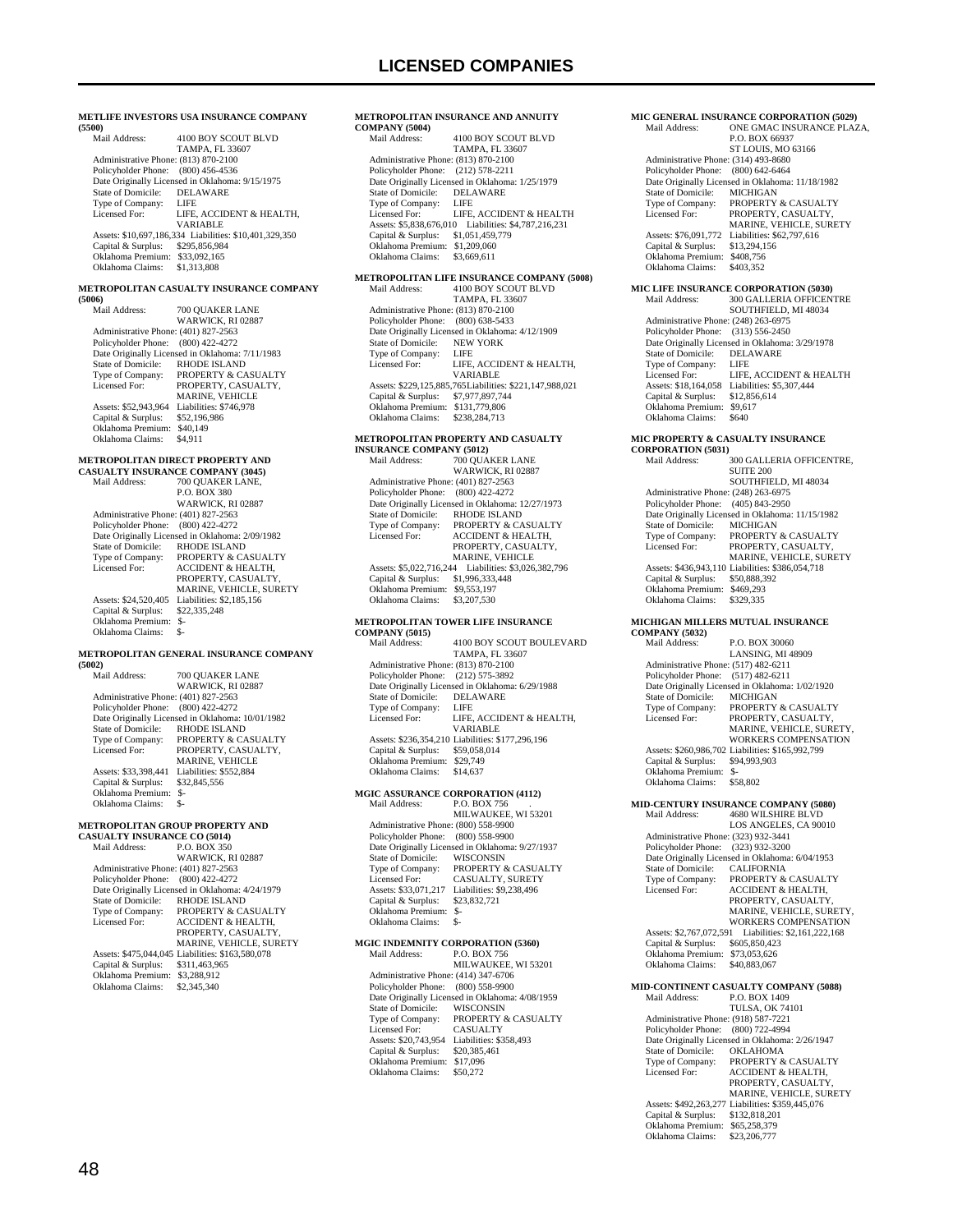**MID-CONTINENT INSURANCE COMPANY (5090)** 1437 S BOULDER, SUITE 200 TULSA, OK 74119 Administrative Phone: (918) 587-7221 Policyholder Phone: (918) 587-7221 Date Originally Licensed in Oklahoma: 9/18/1992 State of Domicile:<br>Type of Company: Type of Company: PROPERTY & CASUALTY<br>Licensed For: PROPERTY, CASUALTY PROPERTY, CASUALTY, MARINE, VEHICLE, SURETY<br>Assets: \$19,587,319 Liabilities: \$11,617,322 Capital & Surplus: \$7,969,997 Oklahoma Premium: \$1,060<br>Oklahoma Claims: \$199,369 Oklahoma Claims: **MID-CONTINENT PREFERRED LIFE INSURANCE COMPANY (5096)**  $2824$  SWEETBRIAR: C/O GORDON AMINI EDMOND, OK 73034 Administrative Phone: (469) 522-4200 Policyholder Phone: (866) 233-1132 Date Originally Licensed in Oklahoma: 5/12/1910<br>State of Domicile: OKLAHOMA State of Domicile: OKL<br>Type of Company: LIFE Type of Company:<br>Licensed For: Licensed For: LIFE, ACCIDENT & HEALTH<br>Assets: \$5,081,410 Liabilities: \$1,513,362 Liabilities: \$1,513,362<br>\$3,568,048 Capital & Surplus: \$3,568,048 Oklahoma Premium: \$- Oklahoma Claims: \$ **MIDDLE STATES INSURANCE COMPANY, INC (5146)** Mail Address: 907 EAST GRAND AVENUE MARSHALL, TX 75670 Administrative Phone: (903) 938-5191 Policyholder Phone: (903) 938-5191 Date Originally Licensed in Oklahoma: 10/19/1988 State of Domicile:<br>Type of Company: State of Domicile: OKLAHOMA<br>Type of Company: PROPERTY & CASUALTY<br>Licensed For: ACCIDENT & HEALTH, ACCIDENT & HEALTH, PROPERTY, CASUALTY MARINE, VEHICLE Assets: \$3,077,655 Liabilities: \$362,500<br>Capital & Surplus: \$2.715.155 Capital & Surplus: Oklahoma Premium: \$- Oklahoma Claims: \$-**MIDDLESEX INSURANCE COMPANY (5144)** Mail Address: 1800 NORTH POINT DRIVE STEVENS POINT, WI 54481 Administrative Phone: (715) 346-6000 Policyholder Phone: (800) 833-2244 Date Originally Licensed in Oklahoma: 11/18/1964<br>State of Domicile: WISCONSIN State of Domicile:<br>Type of Company: Type of Company: PROPERTY & CASUALTY<br>Licensed For: PROPERTY. CASUALTY PROPERTY, CASUALTY, MARINE, VEHICLE, WORKERS **COMPENSATION**  Assets: \$494,973,228 Liabilities: \$345,065,105 Capital & Surplus: \$149,908,124 Oklahoma Premium: \$42,687 Oklahoma Claims: \$103,019 **MIDLAND NATIONAL LIFE INSURANCE COMPANY (5166)** ONE MIDLAND PLAZA SIOUX FALLS, SD 57193 Administrative Phone: (605) 373-2371 Policyholder Phone: (605) 335-5700 Date Originally Licensed in Oklahoma: 6/26/1970<br>State of Domicile: IOWA State of Domicile: IOWA<br>Type of Company: LIFE Type of Company: Licensed For: LIFE, ACCIDENT & HEALTH, VARIABLE Assets: \$10,689,849,001 Liabilities: \$9,967,705,390 Capital & Surplus: \$722,143,611 Oklahoma Premium: \$7,882,565<br>Oklahoma Claims: \$7,076,620 Oklahoma Claims: **MID-SOUTH INSURANCE COMPANY (5108)**<br>Mail Address: P.O. BOX 3160 P.O. BOX 3160 OMAHA, NE 68103 Administrative Phone: (402) 496-8319 Policyholder Phone: (800) 786-7557 Date Originally Licensed in Oklahoma: 11/07/1985<br>State of Domicile: NORTH CAROLINA NORTH CAROLINA<br>LIFE Type of Company:<br>Licensed For: LIFE, ACCIDENT & HEALTH Assets: \$20,971,414 Liabilities: \$3,335,659<br>Capital & Surplus: \$17,635,754 Capital & Surplus: \$17,635,754 Oklahoma Premium: \$-

Oklahoma Claims: \$1

**MIDSTATES REINSURANCE CORPORATION (5104)**<br>Mail Address: 3495 NEWMARK DRIVE, BLDC MACE COM OMATION (STOP) MIAMISBURG, OH 45342 Administrative Phone: (937) 428-6212 Policyholder Phone: (937) 428-6210 Date Originally Licensed in Oklahoma: 9/13/1944<br>State of Domicile: ILLINOIS State of Domicile:<br>Type of Company: Type of Company: PROPERTY & CASUALTY<br>Licensed For: ACCIDENT & HEALTH ACCIDENT & HEALTH PROPERTY, CASUALTY, MARINE, VEHICLE Assets: \$157,166,481 Liabilities: \$99,529,428 Capital & Surplus: \$57,637,053

# **MIDWEST EMPLOYERS CASUALTY COMPANY (5116)**

 Oklahoma Premium: \$- Oklahoma Claims:

13801 RIVERPORT DR, SUITE 200 MARYLAND HTS, MO 63043 Administrative Phone: (314) 264-2354 Policyholder Phone: (314) 298-7332 Date Originally Licensed in Oklahoma: 12/17/1993 State of Domicile: DELAWARE<br>Type of Company: PROPERTY & Type of Company: PROPERTY & CASUALTY Licensed For: PROPERTY, CASUALTY, SURETY, WORKERS COMPENSATION Assets: \$175,205,859 Liabilities: \$74,668,326 Capital & Surplus: \$100,537,533 Oklahoma Premium: \$5,430,305 Oklahoma Claims: \$209,595

## **MID-WEST NATIONAL LIFE INSURANCE COMPANY**

| OF TENNESSEE (5124) |                                      |                                                  |
|---------------------|--------------------------------------|--------------------------------------------------|
|                     | Mail Address:                        | 4001 MCEWEN DRIVE, SUITE 200                     |
|                     |                                      | DALLAS, TX 75244                                 |
|                     | Administrative Phone: (817) 255-3100 |                                                  |
|                     | Policyholder Phone: (800) 366-5433   |                                                  |
|                     |                                      | Date Originally Licensed in Oklahoma: 5/22/1972  |
|                     | State of Domicile:                   | <b>TENNESSEE</b>                                 |
|                     | Type of Company:                     | LIFE                                             |
|                     | Licensed For:                        | LIFE. ACCIDENT & HEALTH.                         |
|                     |                                      | <b>VARIABLE</b>                                  |
|                     |                                      | Assets: \$397,002,004 Liabilities: \$295,393,795 |
|                     | Capital & Surplus:                   | \$101,608,209                                    |
|                     | Oklahoma Premium:                    | \$3,343,888                                      |
|                     | Oklahoma Claims:                     | \$1,581,071                                      |
|                     |                                      |                                                  |

## **MIDWEST SECURITY LIFE INSURANCE COMPANY**

**(6350)** 2700 MIDWEST DRIVE ONALASKA, WI 54650 Administrative Phone: (608) 783-8613 Policyholder Phone: (608) 783-7130 Date Originally Licensed in Oklahoma: 6/13/1983<br>State of Domicile: WISCONSIN State of Domicile: WISC<br>Type of Company: I JEE Type of Company: Licensed For: LIFE, ACCIDENT & HEALTH Assets: \$131,718,570 Liabilities: \$81,823,764<br>Capital & Surplus: \$49,894,806 Capital & Surplus: \$49,894,806 Oklahoma Premium: \$- Oklahoma Claims: \$-

#### **MIDWESTERN INDEMNITY COMPANY, THE (5172)**  $62$  MADLE AVE

|                                      | <b>KEENE, NH 03431</b>                           |
|--------------------------------------|--------------------------------------------------|
| Administrative Phone: (513) 576-3436 |                                                  |
| Policyholder Phone: (513) 576-3200   |                                                  |
|                                      | Date Originally Licensed in Oklahoma: 12/17/1974 |
| State of Domicile:                   | <b>OHIO</b>                                      |
| Type of Company:                     | <b>PROPERTY &amp; CASUALTY</b>                   |
| Licensed For:                        | PROPERTY, CASUALTY                               |
| Assets: \$32,354,811                 | Liabilities: \$6,008,423                         |
| Capital & Surplus:                   | \$26,346,388                                     |
| Oklahoma Premium:                    | $S-$                                             |
| Oklahoma Claims:                     | \$-                                              |

#### **MIDWESTERN INSURANCE COMPANY (5176)** ONE BEACON STREET BOSTON, MA 02108 Administrative Phone: (617) 725-6000<br>Policyholder Phone: (800) 847-7405 Policyholder Phone: Date Originally Licensed in Oklahoma: 6/16/1948<br>State of Domicile: OKLAHOMA State of Domicile:<br>Type of Company: Type of Company: PROPERTY & CASUALTY<br>Licensed For: ACCIDENT & HEALTH. ACCIDENT & HEALTH, PROPERTY, CASUALTY MARINE, VEHICLE, SURETY Assets: \$8,278,748 Liabilities: \$106,468<br>Capital & Surplus: \$8,172,280 Capital & Surplus: \$8<br>Oklahoma Premium: \$-Oklahoma Premium: \$<br>Oklahoma Claims: \$-Oklahoma Claims:

#### **MIDWESTERN UNITED LIFE INSURANCE COMPANY (5184)**

| 151041                                        |                                                  |  |
|-----------------------------------------------|--------------------------------------------------|--|
| Mail Address:                                 | 5780 POWERS FERRY ROAD, NW                       |  |
|                                               | ATLANTA, GA 30327                                |  |
| Administrative Phone: (770) 933-6712          |                                                  |  |
| Policyholder Phone: (303) 860-1290            |                                                  |  |
|                                               | Date Originally Licensed in Oklahoma: 11/05/1958 |  |
| State of Domicile:                            | <b>INDIANA</b>                                   |  |
| Type of Company:                              | <b>LIFE</b>                                      |  |
| Licensed For:                                 | LIFE, ACCIDENT & HEALTH                          |  |
|                                               | Assets: \$257,944,936 Liabilities: \$182,149,513 |  |
| Capital & Surplus: \$75,795,423               |                                                  |  |
| Oklahoma Premium: \$32,304                    |                                                  |  |
| Oklahoma Claims:                              | \$6,470                                          |  |
| <b>MILLERS FIRST INSURANCE COMPANY (5232)</b> |                                                  |  |
| Mail Address:                                 | <b>111 EAST FOURTH STREET</b>                    |  |
|                                               |                                                  |  |
|                                               | <b>ALTON, IL 62002</b>                           |  |
| Administrative Phone: (618) 463-3636          |                                                  |  |
| Policyholder Phone: (618) 463-3636            |                                                  |  |
|                                               | Date Originally Licensed in Oklahoma: 11/01/1921 |  |
| State of Domicile:                            | <b>ILLINOIS</b>                                  |  |
|                                               | Type of Company: PROPERTY & CASUALTY             |  |
| Licensed For:                                 | PROPERTY, CASUALTY.                              |  |
|                                               | MARINE, VEHICLE, WORKERS                         |  |
|                                               | <b>COMPENSATION</b>                              |  |
| Assets: \$49 778 646                          | Liabilities: \$32,540,537                        |  |

### **MINNESOTA LAWYERS MUTUAL INSURANCE**

 Capital & Surplus: \$17,238,108 Oklahoma Premium: \$-<br>Oklahoma Claims: \$119 Oklahoma Claims: \$119

| <b>COMPANY (0036)</b>                |                                                 |
|--------------------------------------|-------------------------------------------------|
| Mail Address:                        | 333 S SEVENTH STREET.                           |
|                                      | <b>SUITE 2200</b>                               |
|                                      | MINNEAPOLIS, MN 55402                           |
| Administrative Phone: (612) 341-4530 |                                                 |
| Policyholder Phone:                  | $(612)$ 341-4530                                |
|                                      | Date Originally Licensed in Oklahoma: 8/06/2001 |
| State of Domicile:                   | <b>MINNESOTA</b>                                |
| Type of Company:                     | <b>PROPERTY &amp; CASUALTY</b>                  |
| Licensed For:                        | PROPERTY. CASUALTY.                             |
|                                      | <b>VEHICLE</b>                                  |
| Assets: \$68,113,835                 | Liabilities: \$27,881,240                       |
| Capital & Surplus:                   | \$40,232,594                                    |
| Oklahoma Premium:                    | \$6.151                                         |
| Oklahoma Claims:                     | \$-                                             |
|                                      |                                                 |

#### **MINNESOTA LIFE INSURANCE COMPANY (5264) 400 ROBERT STREET NORTH**

ST PAUL, MN 55101 Administrative Phone: (612) 665-4412 Policyholder Phone: (651) 665-3465 Date Originally Licensed in Oklahoma: 5/11/1912<br>State of Domicile: MINNESOTA State of Domicile: MINN<br>Type of Company: LIFE Type of Company:<br>Licensed For: LIFE, ACCIDENT & HEALTH VARIABLE Assets: \$19,095,464,389 Liabilities: \$17,926,711,341 Capital & Surplus: \$1,168,753,048 Oklahoma Premium: \$20,035,806 Oklahoma Claims: \$9,720,488

## **MISSION LIFE INSURANCE COMPANY OF AMERICA**

**(4125)** 2121 SAGE ROAD, SUITE 220 HOUSTON, TX 77056 Administrative Phone: (713) 984-1517 Policyholder Phone: (713) 984-1517 Date Originally Licensed in Oklahoma: 11/17/1982<br>State of Domicile: TEXAS State of Domicile: TEX.<br>Type of Company: LIFE Type of Company: LIFE<br>Licensed For: LIFE Licensed For: LIFE<br>Assets: \$8,966,538 Liabilities: \$4,265,806 Assets: \$8,966,538 Liabilities:<br>Capital & Surplus: \$4,700,732 Capital & Surplus: Oklahoma Premium: \$3,311,906<br>Oklahoma Claims: \$911.285 Oklahoma Claims:

## **MITSUI SUMITOMO INSURANCE COMPANY OF AMERICA (0081)**<br>Mail Address:

15 INDEPENDENCE BLVD WARREN, NJ 07059 Administrative Phone: (908) 604-2981 Policyholder Phone: (908) 604-2900 Date Originally Licensed in Oklahoma: 10/01/2001<br>State of Domicile: NEW YORK State of Domicile:<br>Type of Company: Type of Company: PROPERTY & CASUALTY<br>Licensed For: ACCIDENT & HEALTH, ACCIDENT & HEALTH, PROPERTY, CASUALTY, MARINE, VEHICLE, SURETY, WORKERS COMPENSATION Assets: \$590,636,618 Liabilities: \$463,062,058<br>Capital & Surplus: \$127,574,560 Capital & Surplus: Oklahoma Premium: \$259,705 Oklahoma Claims: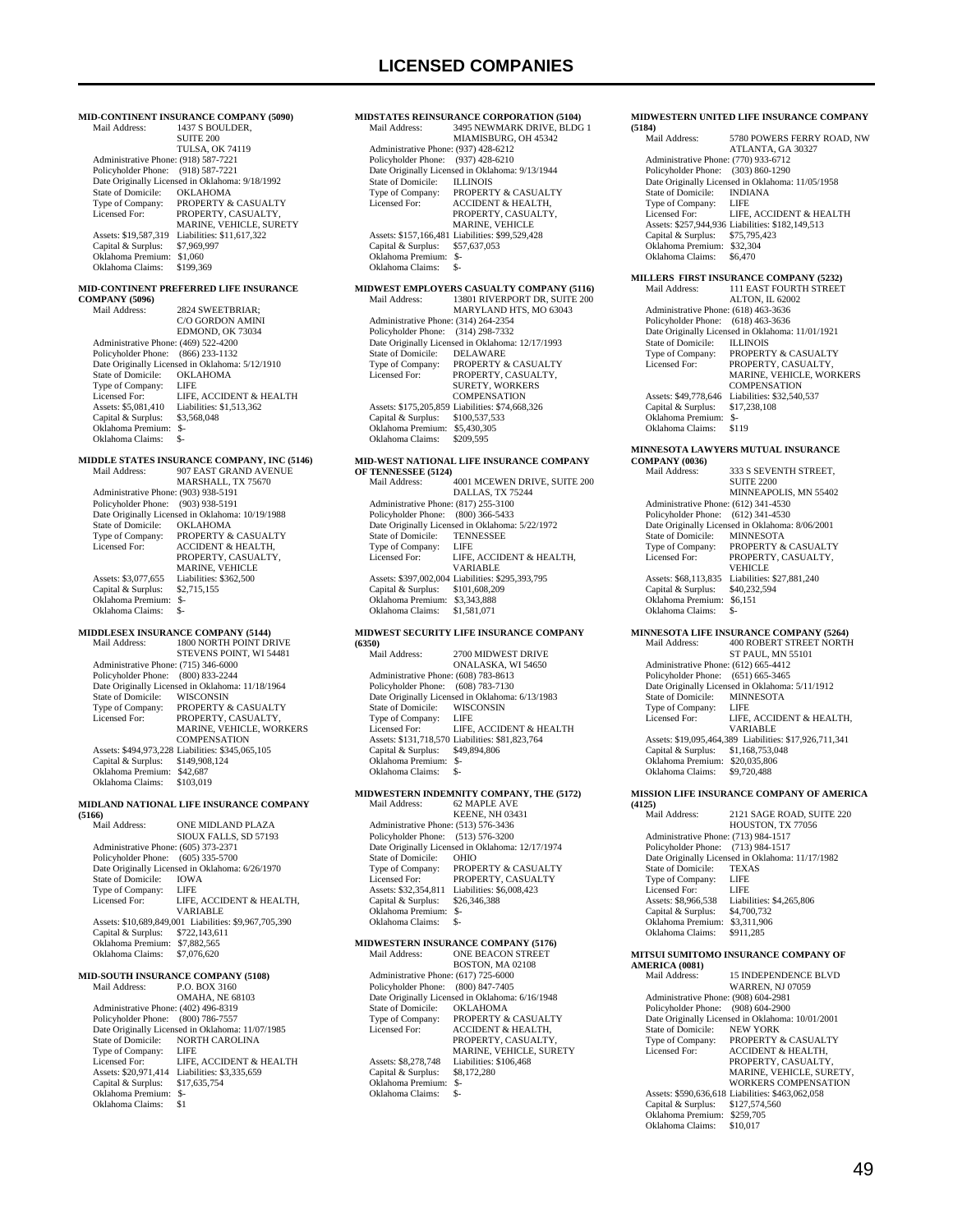## **LICENSED COMPANIES**

**MITSUI SUMITOMO INSURANCE USA INC (7870)**<br>Mail Address: 15 INDEPENDENCE BLVD 15 INDEPENDENCE BLVD WARREN, NJ 07059 Administrative Phone: (212) 480-2550 Policyholder Phone: (212) 480-2550 Date Originally Licensed in Oklahoma: 10/18/1982 State of Domicile: Type of Company: PROPERTY & CASUALTY<br>Licensed For: PROPERTY CASUALTY Licensed For: PROPERTY, CASUALTY, MARINE, VEHICLE, SURETY, WORKERS COMPENSATION Assets: \$102,059,844 Liabilities: \$62,980,869 Capital & Surplus: \$39,078,976 Oklahoma Premium: \$13,901 Oklahoma Claims: **MML BAY STATE LIFE INSURANCE COMPANY (8801)** 1295 STATE STREET SPRINGFIELD, MA 01111 Administrative Phone: (413) 744-2736 Policyholder Phone: (413) 788-8411 Poncyholder Fione. (413) 760-6411<br>Date Originally Licensed in Oklahoma: 10/01/1980<br>State of Domicile: CONNECTICUT State of Domicile: CONI<br>Type of Company: LIFE Type of Company:<br>Licensed For: LIFE, ACCIDENT & HEALTH, VARIABLE Assets: \$4,112,301,992 Liabilities: \$3,903,461,071 Capital & Surplus: \$208,840,921 Oklahoma Premium: \$2,538,783<br>Oklahoma Claims: \$3,435,031 Oklahoma Claims: **MODERN WOODMEN OF AMERICA (5328)** Mail Address: 1701 FIRST AVENUE ROCK ISLAND, IL 61201 Administrative Phone: (309) 786-6481 Policyholder Phone: (309) 786-6481 Date Originally Licensed in Oklahoma: 9/23/1901 State of Domicile: ILLINOIS<br>Type of Company: FRATERNAL Type of Company:<br>Licensed For LIFE, ACCIDENT & HEALTH, VARIABLE Assets: \$6,333,252,390 Liabilities: \$5,499,406,152 Capital & Surplus: \$833,846,238 Oklahoma Premium: \$31,288,429 Oklahoma Claims: \$12,441,740 **MONITOR LIFE INSURANCE COMPANY OF NEW YORK (5347)** 70 GENESEE STREET UTICA, NY 13502 Administrative Phone: (800) 422-6200 Policyholder Phone: (315) 797-5200 Date Originally Licensed in Oklahoma: 9/22/1989<br>State of Domicile: NEW YORK State of Domicile: NEW<br>Type of Company: LIFE Type of Company:<br>Licensed For: LIFE, ACCIDENT & HEALTH Assets: \$10,401,545 Liabilities: \$4,010,025 Capital & Surplus: \$6,391,520 Oklahoma Premium: \$3,234 Oklahoma Claims: \$-**MONTGOMERY WARD INSURANCE COMPANY (5330)** 200 N MARTINGALE ROAD SCHAUMBURG, IL 60173 Administrative Phone: (804) 662-2543 Policyholder Phone: (800) 792-9165 Date Originally Licensed in Oklahoma: 11/22/1978 State of Domicile: State of Domicile: ILLINOIS<br>Type of Company: PROPERTY & CASUALTY<br>Licensed For: ACCIDENT & HEALTH, ACCIDENT & HEALTH, PROPERTY, CASUALTY MARINE, VEHICLE, SURETY Assets: \$116,169,841 Liabilities: \$98,190,389

 Capital & Surplus: \$17,979,452 Oklahoma Premium: \$- Oklahoma Claims: \$-

## **MONUMENTAL GENERAL CASUALTY COMPANY (5354)**

520 PARK AVENUE BALTIMORE, MD 21201 Administrative Phone: (319) 398-8790 Policyholder Phone: (800) 752-9797 Date Originally Licensed in Oklahoma: 10/03/1994<br>State of Domicile: MARYLAND State of Domicile:<br>Type of Company: Type of Company: PROPERTY & CASUALTY Licensed For: ACCIDENT & HEALTH, PROPERTY, CASUALTY MARINE, VEHICLE, SURETY, WORKERS COMPENSATION Assets: \$62,062,732 Liabilities: \$33,020,688<br>Capital & Surplus: \$29,042,044 Capital  $&$  Surplus: Oklahoma Premium: \$254,677 Oklahoma Claims: \$172,238

### **MONUMENTAL LIFE INSURANCE COMPANY (5355)**<br>Mail Address: 4333 EDGEWOOD RD. NE 4333 EDGEWOOD RD, NE CEDAR RAPIDS, IA 52499 Administrative Phone: (319) 398-8790 Policyholder Phone: (800) 638-3080 Date Originally Licensed in Oklahoma: 11/20/1975<br>State of Domicile: MARYLAND State of Domicile: MARY<br>Type of Company: LIFE Type of Company:<br>Licensed For: LIFE, ACCIDENT & HEALTH Assets: \$18,360,597,438 Liabilities: \$17,272,158,278 Capital & Surplus: \$1,088,439,160 Oklahoma Premium: \$5,888,411 Oklahoma Claims: \$3,519,260 **MONY LIFE INSURANCE COMPANY (5432)**<br>Mail Address: 1740 BROADWAY. 1740 BROADWAY MAIL DROP 7-40 NEW YORK, NY 10019 Administrative Phone: (212) 708-2855 Policyholder Phone: (800) 487-6669 Date Originally Licensed in Oklahoma: 11/02/1896 State of Domicile: NEW YORK Type of Company: LIFE<br>Licensed For: LIFE. LIFE, ACCIDENT & HEALTH, VARIABLE Assets: \$11,388,870,603 Liabilities: \$10,462,053,216 Capital & Surplus: \$926,817,387 Oklahoma Premium: \$4,773,921

# **MONY LIFE INSURANCE COMPANY OF AMERICA**

Oklahoma Claims: \$8,812,416

#### **(2111)**

|                                                  | Mail Address:                        | 1740 BROADWAY.               |
|--------------------------------------------------|--------------------------------------|------------------------------|
|                                                  |                                      | MAIL DROP 7-40               |
|                                                  |                                      | NEW YORK, NY 10019           |
|                                                  | Administrative Phone: (212) 708-2855 |                              |
|                                                  | Policyholder Phone: (800) 487-6669   |                              |
| Date Originally Licensed in Oklahoma: 11/22/1978 |                                      |                              |
|                                                  | State of Domicile: ARIZONA           |                              |
|                                                  | Type of Company:                     | - LIFE                       |
|                                                  | Licensed For:                        | LIFE, ACCIDENT & HEALTH,     |
|                                                  |                                      | <b>VARIABLE</b>              |
|                                                  | Assets: \$6,023,301,576              | Liabilities: \$5,755,183,882 |
|                                                  | Capital & Surplus:                   | \$268,117,694                |
|                                                  | Oklahoma Premium:                    | \$4,267,395                  |
|                                                  | Oklahoma Claims:                     | \$4,573,934                  |
|                                                  |                                      |                              |

#### **MORTGAGE GUARANTY INSURANCE CORPORATION (4468)**

| UUNI UNATIUR (4400)                  |                                                      |
|--------------------------------------|------------------------------------------------------|
| Mail Address:                        | P.O. BOX 756                                         |
|                                      | MILWAUKEE, WI 53201                                  |
| Administrative Phone: (800) 558-9900 |                                                      |
| Policyholder Phone: (800) 558-9900   |                                                      |
|                                      | Date Originally Licensed in Oklahoma: 3/27/1968      |
| State of Domicile: WISCONSIN         |                                                      |
| Type of Company:                     | PROPERTY & CASUALTY                                  |
| Licensed For:                        | <b>CASUALTY</b>                                      |
|                                      | Assets: \$6,390,652,172 Liabilities: \$4,755,701,743 |
| Capital & Surplus:                   | \$1,634,950,429                                      |
| Oklahoma Premium:                    | \$7,888,477                                          |
| Oklahoma Claims:                     | \$3,957,032                                          |
|                                      |                                                      |

#### **MOTOR CLUB OF IOWA INSURANCE COMPANY (5370)**

| (5370)                               |                                                 |
|--------------------------------------|-------------------------------------------------|
| Mail Address:                        | 2900 AAA COURT                                  |
|                                      | BETTENDORF, IA 52722                            |
| Administrative Phone: (952) 707-4959 |                                                 |
| Policyholder Phone: (800) 383-7123   |                                                 |
|                                      | Date Originally Licensed in Oklahoma: 3/03/1977 |
| State of Domicile:                   | <b>IOWA</b>                                     |
| Type of Company:                     | <b>PROPERTY &amp; CASUALTY</b>                  |
| Licensed For:                        | <b>ACCIDENT &amp; HEALTH</b>                    |
| Assets: \$18,298,983                 | Liabilities: \$2,097,504                        |
| Capital & Surplus:                   | \$16,201,479                                    |
| Oklahoma Premium:                    | \$62,885                                        |
| Oklahoma Claims:                     | \$37,000                                        |
|                                      |                                                 |

| <b>MOTORS INSURANCE CORPORATION (5392)</b> |                                                 |  |  |
|--------------------------------------------|-------------------------------------------------|--|--|
| Mail Address:                              | 300 GALLERIA OFFICENTRE.                        |  |  |
|                                            | <b>SUITE 200</b>                                |  |  |
|                                            | SOUTHFIELD, MI 48034                            |  |  |
| Administrative Phone: (313) 556-1572       |                                                 |  |  |
| Policyholder Phone: (313) 556-3889         |                                                 |  |  |
|                                            | Date Originally Licensed in Oklahoma: 3/11/1940 |  |  |
| State of Domicile:                         | <b>MICHIGAN</b>                                 |  |  |
| Type of Company:                           | <b>PROPERTY &amp; CASUALTY</b>                  |  |  |
| Licensed For:                              | PROPERTY, CASUALTY,                             |  |  |
|                                            | MARINE, VEHICLE, SURETY                         |  |  |
| Assets: \$6,917,345,308                    | Liabilities: \$5,159,220,422                    |  |  |
| Capital & Surplus:                         | \$1,758,124,887                                 |  |  |
| Oklahoma Premium:                          | \$3,593,345                                     |  |  |
| Oklahoma Claims:                           | \$(641.115)                                     |  |  |

| <b>MTL INSURANCE COMPANY (5459)</b>  |                                                 |
|--------------------------------------|-------------------------------------------------|
| Mail Address:                        | <b>1200 JORIE BOULEVARD</b>                     |
|                                      | OAK BROOK. IL 60522                             |
| Administrative Phone: (630) 990-1000 |                                                 |
| Policyholder Phone: (800) 323-7320   |                                                 |
|                                      | Date Originally Licensed in Oklahoma: 7/07/1983 |
| State of Domicile: ILLINOIS          |                                                 |
| Type of Company:                     | - LIFE                                          |
| Licensed For:                        | LIFE. ACCIDENT & HEALTH.                        |
|                                      | <b>VARIABLE</b>                                 |
| Assets: \$1,125,813,865              | Liabilities: \$1,037,922,951                    |
| Capital & Surplus:                   | \$87,890,914                                    |
| Oklahoma Premium:                    | \$2,174,022                                     |
| Oklahoma Claims:                     | \$2,131,600                                     |

#### **MUNICH AMERICAN REASSURANCE COMPANY**

**(5408)** P.O. BOX 3210 ATLANTA, GA 30302 Administrative Phone: (404) 394-5665 Policyholder Phone: (404) 394-5665 Date Originally Licensed in Oklahoma: 12/04/1962 State of Domicile: GEORGIA Type of Company:<br>Licensed For: LIFE<br>LIFE, ACCIDENT & HEALTH Assets: \$2,835,911,066 Liabilities: \$2,376,969,532 Capital & Surplus: \$458,941,534 Oklahoma Premium: \$- Oklahoma Claims: \$-

### **MUTUAL OF AMERICA LIFE INSURANCE COMPANY**

| (5598)                                          |                                                        |
|-------------------------------------------------|--------------------------------------------------------|
| Mail Address:                                   | <b>320 PARK AVENUE</b>                                 |
|                                                 | NEW YORK, NY 10022                                     |
| Administrative Phone: (212) 224-1879            |                                                        |
| Policyholder Phone: (800) 468-3785              |                                                        |
| Date Originally Licensed in Oklahoma: 8/30/1982 |                                                        |
| State of Domicile:                              | NEW YORK                                               |
| Type of Company:                                | <b>LIFE</b>                                            |
| Licensed For:                                   | LIFE. ACCIDENT & HEALTH.                               |
|                                                 | <b>VARIARLE</b>                                        |
|                                                 | Assets: \$10,998,022,511 Liabilities: \$10,370,394,563 |
| Capital & Surplus:                              | \$627,627,948                                          |
| Oklahoma Premium:                               | \$4,783,779                                            |
| Oklahoma Claims:                                | \$6,594,158                                            |

# **MUTUAL OF OMAHA INSURANCE COMPANY (5440)**<br>Mail Address: MUTUAL OF OMAHA PLAZA

MUTUAL OF OMAHA PLAZA OMAHA, NE 68175 Administrative Phone: (402) 351-5097 Policyholder Phone: (402) 342-7600 Date Originally Licensed in Oklahoma: 3/22/1920<br>State of Domicile: NEBRASKA State of Domicile: NEBR<br>Type of Company: LIFE Type of Company: Licensed For: LIFE, ACCIDENT & HEALTH Assets: \$3,883,469,587 Liabilities: \$2,186,899,567 Capital & Surplus: \$1,696,570,020 Oklahoma Premium: \$19,497,853 Oklahoma Claims: \$12,151,393

# **MUTUAL PROTECTIVE INSURANCE COMPANY (5448)**<br>Mail Address: P.O. BOX 3477

P.O. BOX 3477 OMAHA, NE 68103 Administrative Phone: (402) 391-6900 Policyholder Phone: (800) 228-6080 Date Originally Licensed in Oklahoma: 3/01/1966<br>State of Domicile: NEBRASKA State of Domicile: NEBI<br>Type of Company: LIFE Type of Company: Licensed For: ACCIDENT & HEALTH Assets: \$241,026,041 Liabilities: \$209,440,459 Capital & Surplus: \$31,585,584 Oklahoma Premium: \$1,027,942 Oklahoma Claims: \$160,360

## **MUTUAL SERVICE CASUALTY INSURANCE**

| <b>COMPANY (5457)</b>                |                                                  |
|--------------------------------------|--------------------------------------------------|
| Mail Address:                        | P.O. BOX 64035                                   |
|                                      | <b>ST PAUL, MN 55164</b>                         |
| Administrative Phone: (651) 631-7000 |                                                  |
| Policyholder Phone:                  | $(651) 631 - 7000$                               |
|                                      | Date Originally Licensed in Oklahoma: 10/10/1978 |
| State of Domicile:                   | <b>MINNESOTA</b>                                 |
| Type of Company:                     | <b>PROPERTY &amp; CASUALTY</b>                   |
| Licensed For:                        | PROPERTY, CASUALTY,                              |
|                                      | <b>MARINE, VEHICLE, SURETY</b>                   |
| Assets: \$94,411,574                 | Liabilities: \$60,183,416                        |
| Capital & Surplus:                   | \$34,228,158                                     |
| Oklahoma Premium:                    | \$22                                             |
| Oklahoma Claims:                     | \$107,606                                        |
|                                      |                                                  |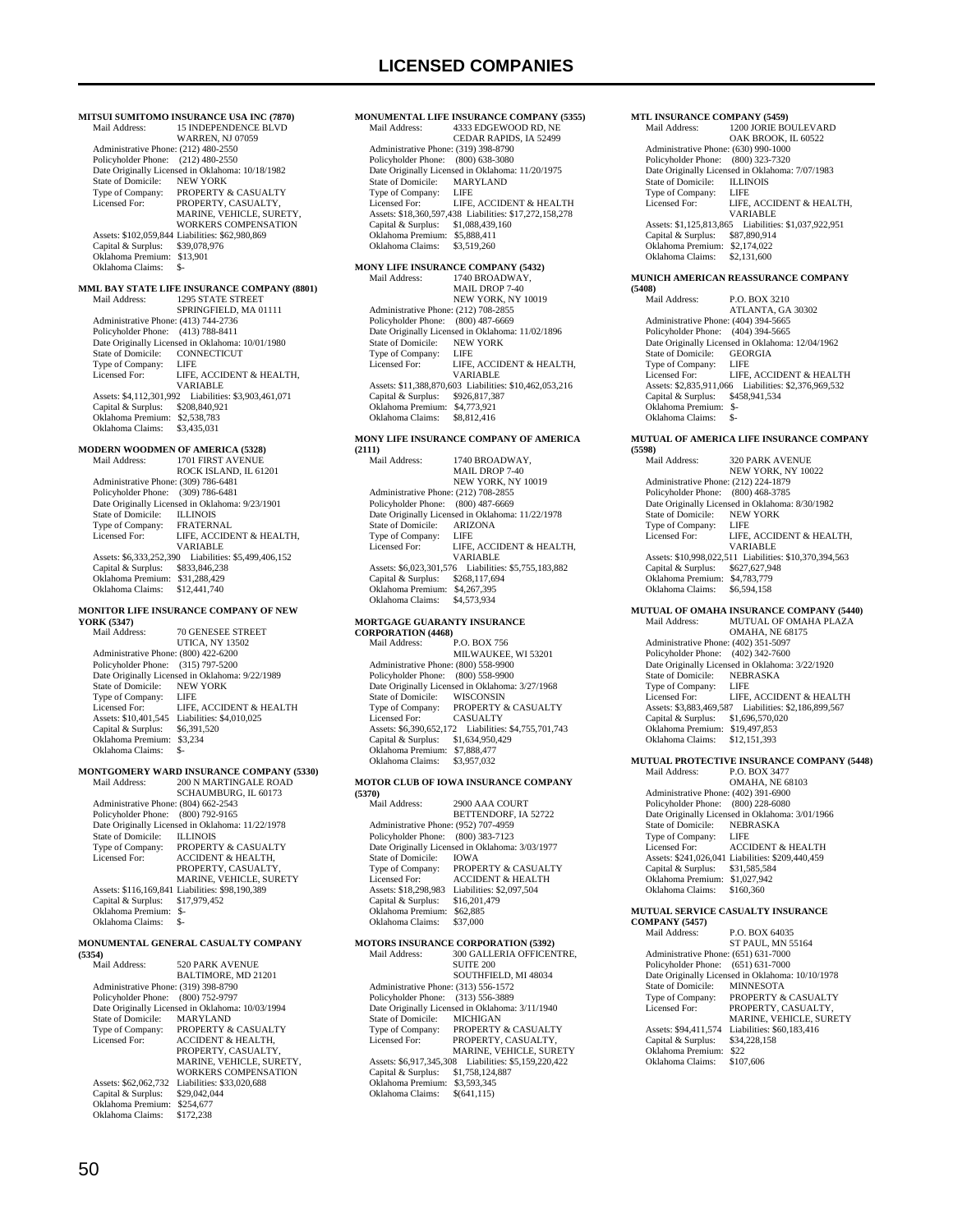|                                                                                                                                         | MUTUAL SERVICE LIFE INSURANCE COMPANY                                                                                                                                                                                                                            |
|-----------------------------------------------------------------------------------------------------------------------------------------|------------------------------------------------------------------------------------------------------------------------------------------------------------------------------------------------------------------------------------------------------------------|
| (5458)<br>Mail Address:                                                                                                                 | P.O. BOX 64035<br>ST PAUL, MN 55164                                                                                                                                                                                                                              |
| Administrative Phone: (612) 631-7384<br>Policyholder Phone:<br>State of Domicile:<br>Type of Company:<br>Licensed For:                  | $(651) 631 - 7010$<br>Date Originally Licensed in Oklahoma: 4/10/1978<br><b>MINNESOTA</b><br><b>LIFE</b><br>LIFE, ACCIDENT & HEALTH,                                                                                                                             |
| Capital & Surplus:<br>Oklahoma Premium:<br>Oklahoma Claims:                                                                             | <b>VARIABLE</b><br>Assets: \$374,920,342 Liabilities: \$335,139,635<br>\$39,780,707<br>\$8,887<br>\$160,916                                                                                                                                                      |
| <b>MUTUALAID EXCHANGE (0073)</b>                                                                                                        |                                                                                                                                                                                                                                                                  |
| Mail Address:<br>Administrative Phone: (913) 338-1100<br>Policyholder Phone:                                                            | 8717 W 110TH ST, SUITE 100<br>OVERLAND PARK, KS 66210<br>$(913)$ 338-1100<br>Date Originally Licensed in Oklahoma: 10/23/2001                                                                                                                                    |
| State of Domicile:<br>Type of Company:<br>Licensed For:                                                                                 | <b>KANSAS</b><br><b>RECIPROCAL</b><br><b>ACCIDENT &amp; HEALTH,</b><br>PROPERTY, CASUALTY,<br>MARINE, VEHICLE, SURETY,<br>WORKERS COMPENSATION                                                                                                                   |
| Assets: \$26,753,772<br>Capital & Surplus:<br>Oklahoma Premium:<br>Oklahoma Claims:                                                     | Liabilities: \$11,827,635<br>\$14,926,137<br>\$855,813<br>\$126,547                                                                                                                                                                                              |
| Mail Address:                                                                                                                           | NATIONAL ALLIANCE INSURANCE COMPANY (7274)<br>P.O. BOX 66937<br>ST LOUIS, MO 63166                                                                                                                                                                               |
| Administrative Phone: (314) 493-8000<br>Policyholder Phone:<br>State of Domicile:<br>Type of Company:<br>Licensed For:                  | $(800)$ 847-6442<br>Date Originally Licensed in Oklahoma: 3/01/1974<br><b>MISSOURI</b><br>PROPERTY & CASUALTY<br>ACCIDENT & HEALTH,<br>PROPERTY, CASUALTY,                                                                                                       |
| Assets: \$33,984,343<br>Capital & Surplus:<br>Oklahoma Premium:<br>Oklahoma Claims:                                                     | MARINE, VEHICLE, SURETY<br>Liabilities: \$13,889,344<br>\$20,094,999<br>\$42,855<br>\$80,513                                                                                                                                                                     |
| Mail Address:                                                                                                                           | NATIONAL AMERICAN INSURANCE COMPANY (5462)<br>P.O. DRAWER 9                                                                                                                                                                                                      |
| Administrative Phone: (405) 258-4262<br>Policyholder Phone:<br>State of Domicile:<br>Type of Company:<br>Licensed For:                  | 1008 MANVEL AVE<br>CHANDLER, OK 74834<br>(800) 822-7802<br>Date Originally Licensed in Oklahoma: 3/01/1973<br><b>OKLAHOMA</b><br>PROPERTY & CASUALTY<br><b>ACCIDENT &amp; HEALTH,</b><br>PROPERTY, CASUALTY,<br>MARINE, VEHICLE, SURETY,<br>WORKERS COMPENSATION |
| Capital & Surplus:<br>Oklahoma Premium:<br>Oklahoma Claims:                                                                             | Assets: \$110,212,689 Liabilities: \$60,058,943<br>\$50,153,746<br>\$59,916,338<br>\$33,523,298                                                                                                                                                                  |
| (1248)                                                                                                                                  | NATIONAL BENEFIT LIFE INSURANCE COMPANY                                                                                                                                                                                                                          |
| Mail Address:<br>Administrative Phone: (770) 564-6162<br>Policyholder Phone:<br>State of Domicile:<br>Type of Company:<br>Licensed For: | 333 WEST 34TH STREET<br>NEW YORK, NY 10001<br>$(212)$ 615-7500<br>Date Originally Licensed in Oklahoma: 5/25/1967<br><b>NEW YORK</b><br>LIFE<br>LIFE, ACCIDENT & HEALTH,                                                                                         |
| Capital & Surplus:<br>Oklahoma Premium: \$249,226<br>Oklahoma Claims:                                                                   | <b>VARIABLE</b><br>Assets: \$759,243,781 Liabilities: \$500,647,289<br>\$258,596,492<br>\$232,793                                                                                                                                                                |
| NATIONAL CASUALTY COMPANY (5496)<br>Mail Address:                                                                                       | P.O. BOX 4110                                                                                                                                                                                                                                                    |
| Administrative Phone: (408) 948-0505<br>Policyholder Phone:<br>State of Domicile:<br>Type of Company:                                   | SCOTTSDALE, AZ 85261<br>$(800)$ 423-7675<br>Date Originally Licensed in Oklahoma: 5/18/1908                                                                                                                                                                      |
| Licensed For:                                                                                                                           | WISCONSIN<br>PROPERTY & CASUALTY<br><b>ACCIDENT &amp; HEALTH,</b><br>PROPERTY, CASUALTY,<br>MARINE, VEHICLE, SURETY                                                                                                                                              |

### **NATIONAL CONTINENTAL INSURANCE COMPANY (0848)** 6300 WILSON MILLS ROAD, W33/CORPORATE FINANCE MAYFIELD VILLAGE, OH 44143 Administrative Phone: (440) 395-4460 Policyholder Phone: (800) 888-7764 Date Originally Licensed in Oklahoma: 1/05/1924 State of Domicile: NEW YORK<br>Type of Company: PROPERTY & Type of Company: PROPERTY & CASUALTY<br>Licensed For: PROPERTY, CASUALTY PROPERTY CASUALTY MARINE, VEHICLE, SURETY Assets: \$109,891,419 Liabilities: \$68,896,703 Capital & Surplus: \$40,994,716 Oklahoma Premium: \$- Oklahoma Claims: \$1,095 **NATIONAL FAMILY CARE LIFE INSURANCE COMPANY** (5535)<br>Mail Address: 13530 INWOOD ROAD DALLAS, TX 75244 Administrative Phone: (972) 387-8553 Policyholder Phone: (800) 527-0996 Date Originally Licensed in Oklahoma: 7/01/1985 State of Domicile: TEXAS Type of Company: LIFE Licensed For: LIFE, ACCIDENT & HEALTH Assets: \$16,398,202 Liabilities: \$9,862,211 Capital & Surplus: \$6,535,991 Oklahoma Premium: \$63,827 Oklahoma Claims: **NATIONAL FARMERS UNION LIFE INSURANCE COMPANY** (5544)<br>Mail Address: **P.O. BOX 13487**  KANSAS CITY, MO 64199 Administrative Phone: (816) 391-2000 Policyholder Phone: (800) 847-2000 Date Originally Licensed in Oklahoma: 3/01/1946<br>State of Domicile: TEXAS State of Domicile: TEXA<br>Type of Company: LIFE Type of Company:<br>Licensed For: LIFE, ACCIDENT & HEALTH, VARIABLE Assets: \$316,013,846 Liabilities: \$277,549,937 Capital & Surplus: \$38,463,909 Oklahoma Premium: \$156,306 Oklahoma Claims: \$184,120 **NATIONAL FARMERS UNION PROPERTY AND CASUALTY COMPANY (5868)** Mail Address: 11900 EAST CORNELL AVENUE AURORA, CO 80014 Administrative Phone: (303) 337-5500 Policyholder Phone: (303) 337-5500 Date Originally Licensed in Oklahoma: 6/12/1986 State of Domicile: COLORADO<br>Type of Company: PROPERTY & CASUALTY Licensed For: PROPERTY, CASUALTY, MARINE, VEHICLE, SURETY, WORKERS COMPENSATION Assets: \$278,126,154 Liabilities: \$189,346,849 Capital & Surplus: \$88,779,305 Oklahoma Premium: \$518,308 Oklahoma Claims: \$(395,258) **NATIONAL FIRE AND INDEMNITY EXCHANGE (5564)**<br>Mail Address: 4233 SULPHUR Mail Address: ST LOUIS, MO 63109 Administrative Phone: (314) 832-1118 Policyholder Phone: (800) 325-9522 Date Originally Licensed in Oklahoma: 2/06/1995<br>State of Domicile: MISSOURI State of Domicile:<br>Type of Company: Type of Company: PROPERTY & CASUALTY<br>
Licensed For: PROPERTY. CASUALTY PROPERTY, CASUALTY, **VEHICLE**  Assets: \$14,756,778 Liabilities: \$7,575,159 Capital & Surplus: \$7,181,619 Oklahoma Premium: \$41,484 Oklahoma Claims: \$4,688 **NATIONAL FIRE INSURANCE COMPANY OF HARTFORD (5568)** Mail Address: CNA PLAZA CORPORATE TAX 24S-G CHICAGO, IL 60685 Administrative Phone: (312) 822-2018 Policyholder Phone: (312) 822-5000 Date Originally Licensed in Oklahoma: 12/20/1911<br>State of Domicile: CONNECTICUT State of Domicile:<br>Type of Company: Type of Company: PROPERTY & CASUALTY<br>Licensed For: ACCIDENT & HEALTH. ACCIDENT & HEALTH, PROPERTY, CASUALTY MARINE, VEHICLE, SURETY, WORKERS COMPENSATION Assets: \$157,964,781 Liabilities: \$4,285,475 Capital & Surplus: \$153,679,306 Oklahoma Premium: \$8,462,024 Oklahoma Claims: \$3,638,152

#### **NATIONAL FOUNDATION LIFE INSURANCE**   $CO<sub>1</sub>$

| <b>COMPANY (5576)</b>                                       | NATIONAL FOUNDATION LIFE INSURANCE                                  |
|-------------------------------------------------------------|---------------------------------------------------------------------|
| Mail Address:                                               | 3100 BURNETT PLAZA                                                  |
|                                                             | FORT WORTH, TX 76102                                                |
| Administrative Phone: (817) 878-3300                        |                                                                     |
| Policyholder Phone:                                         | (817) 878-3300                                                      |
|                                                             | Date Originally Licensed in Oklahoma: 9/09/1960                     |
| State of Domicile:                                          | <b>TEXAS</b>                                                        |
| Type of Company:                                            | <b>LIFE</b>                                                         |
| Licensed For:                                               | LIFE, ACCIDENT & HEALTH                                             |
| Assets: \$44,698,616                                        | Liabilities: \$37,529,452                                           |
| Capital & Surplus:                                          | \$7,169,164                                                         |
| Oklahoma Premium:                                           | \$1,358,886                                                         |
| Oklahoma Claims:                                            | \$808,310                                                           |
|                                                             |                                                                     |
|                                                             | NATIONAL GENERAL ASSURANCE COMPANY (5578)                           |
| Mail Address:                                               | ONE NATIONAL GENERAL                                                |
|                                                             | <b>PLAZA</b>                                                        |
|                                                             | HAZELWOOD, MO 63045                                                 |
| Administrative Phone: (313) 556-9614                        |                                                                     |
| Policyholder Phone:                                         | $(800)$ 847-6442                                                    |
|                                                             | Date Originally Licensed in Oklahoma: 4/08/1998                     |
| State of Domicile:                                          | <b>MISSOURI</b>                                                     |
| Type of Company:                                            | PROPERTY & CASUALTY                                                 |
| Licensed For:                                               | PROPERTY, CASUALTY                                                  |
| Assets: \$37,076,675                                        | Liabilities: \$28,362,486                                           |
| Capital & Surplus:                                          | \$8,714,189                                                         |
| Oklahoma Premium:                                           | \$2,190,734                                                         |
| Oklahoma Claims:                                            | \$932,760                                                           |
|                                                             | NATIONAL GENERAL INSURANCE COMPANY (5580)                           |
| Mail Address:                                               | ONE NATIONAL GENERAL                                                |
|                                                             | <b>PLAZA</b>                                                        |
|                                                             | HAZELWOOD, MO 63045                                                 |
| Administrative Phone: (313) 556-3119                        |                                                                     |
| Policyholder Phone:                                         | $(800)$ 847-6442                                                    |
|                                                             | Date Originally Licensed in Oklahoma: 6/04/1971                     |
| State of Domicile:                                          | <b>MISSOURI</b>                                                     |
| Type of Company:                                            | PROPERTY & CASUALTY                                                 |
| Licensed For:                                               | PROPERTY, CASUALTY,                                                 |
|                                                             | MARINE, VEHICLE                                                     |
|                                                             | Assets: \$129,612,829 Liabilities: \$94,489,093                     |
| Capital & Surplus:                                          | \$35,123,736                                                        |
| Oklahoma Premium:                                           | \$2,216,801                                                         |
| Oklahoma Claims:                                            | \$1,199,814                                                         |
|                                                             |                                                                     |
| Mail Address:                                               | NATIONAL GUARANTY INSURANCE COMPANY (5584)<br><b>21 FAIRLY ROAD</b> |
|                                                             | SANTA FE, NM 87505                                                  |
|                                                             |                                                                     |
| Administrative Phone: (800) 375-8188<br>Policyholder Phone: | $(800)$ 375-8188                                                    |
|                                                             | Date Originally Licensed in Oklahoma: 4/30/1963                     |
| State of Domicile:                                          | <b>ARIZONA</b>                                                      |
| Type of Company:                                            | PROPERTY & CASUALTY                                                 |
| Licensed For:                                               | <b>ACCIDENT &amp; HEALTH,</b>                                       |
|                                                             | PROPERTY, CASUALTY,                                                 |
|                                                             | MARINE, VEHICLE, SURETY                                             |
|                                                             |                                                                     |

### **NATIONAL GUARDIAN LIFE INSURANCE COMPANY**

Assets: \$1,919,337 Liabilities: \$512,411<br>Capital & Surplus: \$1,406,926

Capital & Surplus: Oklahoma Premium: \$1,635 Oklahoma Claims: \$-

**(5592)** Mail Address: P.O. BOX 1191 MADISON, WI 53701 Administrative Phone: (608) 257-5611 Policyholder Phone: (608) 257-5611 Path Originally Licensed in Oklahoma: 9/12/1966<br>State of Domicile: WISCONSIN State of Domicile: WISC<br>Type of Company: LIFE Type of Company:<br>Licensed For: LIFE, ACCIDENT & HEALTH Assets: \$1,194,393,684 Liabilities: \$1,069,017,421 Capital & Surplus: \$125,376,263 Oklahoma Premium: \$569,780 Oklahoma Claims: \$167,129

# **NATIONAL HEALTH INSURANCE COMPANY (5597)**

P.O. BOX 619999 DALLAS, TX 75261 Administrative Phone: (817) 640-1900 Policyholder Phone: (817) 640-1900 Date Originally Licensed in Oklahoma: 7/28/1980 State of Domicile: TEXAS<br>Type of Company: LIFE Type of Company: LIFE<br>Licensed For: LIFE ACCIDENT & HEALTH Licensed For: LIFE, ACCIDENT & HEALTH Assets: \$873,841,445 Liabilities: \$874,783,018 Capital & Surplus: \$(941,573) Oklahoma Premium: \$3,505,321 Oklahoma Claims: \$2,246,484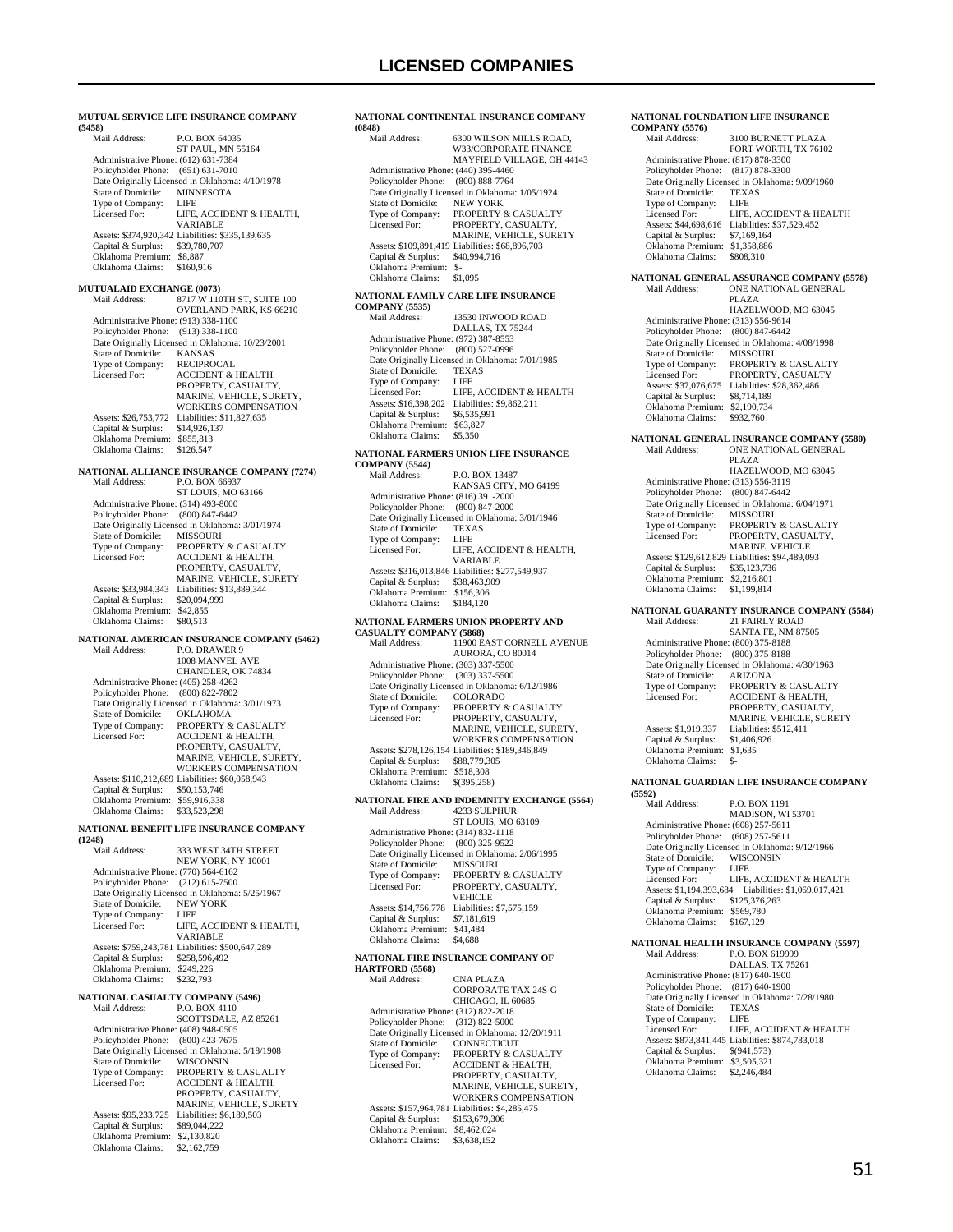**NATIONAL INDEMNITY COMPANY (5608)**<br>Mail Address: 3024 HARNEY STREE 3024 HARNEY STREET OMAHA, NE 68131 Administrative Phone: (402) 536-3000 Policyholder Phone: (800) 356-5750 Date Originally Licensed in Oklahoma: 5/19/1949<br>State of Domicile: NEBRASKA State of Domicile: Type of Company: PROPERTY & CASUALTY<br>Licensed For: ACCIDENT & HEALTH ACCIDENT & HEALTH. PROPERTY, CASUALTY MARINE, VEHICLE, SURETY, WORKERS COMPENSATION Assets: \$45,426,634,949 Liabilities: \$22,330,316,087 Capital & Surplus: \$23,096,318,862 Oklahoma Premium: \$817,033 Oklahoma Claims: \$34,822 **NATIONAL INSURANCE UNDERWRITERS (5624)** Mail Address: 13403 NORTHWEST FREEWAY HOUSTON, TX 77040 Administrative Phone: (713) 462-1000 Policyholder Phone: (713) 744-9695 Date Originally Licensed in Oklahoma: 3/08/1957<br>State of Domicile: ARKANSAS State of Domicile:<br>Type of Company: Type of Company: PROPERTY & CASUALTY<br>Licensed For: PROPERTY, CASUALTY, Licensed For: PROPERTY, CASUALTY, MARINE, VEHICLE Assets: \$6,500,547 Liabilities: \$790,110<br>Capital & Surplus: \$5,710,437 Capital & Surplus: Oklahoma Premium: \$- Oklahoma Claims: **NATIONAL INTERSTATE INSURANCE COMPANY (5631)** 3250 INTERSTATE DRIVE RICHFIELD, OH 44286 Administrative Phone: (330) 659-8900 Policyholder Phone: (330) 659-8900 Date Originally Licensed in Oklahoma: 7/26/1989 State of Domicile:<br>Type of Company: Type of Company: PROPERTY & CASUALTY<br>Licensed For: PROPERTY. CASUALTY PROPERTY, CASUALTY, VEHICLE, WORKERS **COMPENSATION**  Assets: \$226,381,373 Liabilities: \$167,760,342 Capital & Surplus: \$58,621,031 Oklahoma Premium: \$1,979,090 Oklahoma Claims: \$182,902 **NATIONAL LIABILITY & FIRE INSURANCE COMPANY (3860)**<br>Mail Address: 3024 HARNEY STREET OMAHA, NE 68131 Administrative Phone: (402) 536-3000 Policyholder Phone: (800) 356-5750 Date Originally Licensed in Oklahoma: 11/07/1974<br>State of Domicile: CONNECTICUT State of Domicile: Type of Company: PROPERTY & CASUALTY<br>Licensed For: PROPERTY, CASUALTY, PROPERTY, CASUALTY, MARINE, VEHICLE, SURETY, WORKERS COMPENSATION Assets: \$538,526,187 Liabilities: \$302,537,244 Capital & Surplus: \$235,988,943 Oklahoma Premium: \$804,118 Oklahoma Claims: \$49,732 **NATIONAL LIFE INSURANCE COMPANY (5672)** Mail Address: NATIONAL LIFE DRIVE MONTPELIER, VT 05604 Administrative Phone: (802) 229-3613 Policyholder Phone: (802) 229-3333 Date Originally Licensed in Oklahoma: 5/10/1902<br>State of Domicile: VERMONT State of Domicile: Type of Company: LIFE LIFE, ACCIDENT & HEALTH, VARIABLE Assets: \$7,341,236,377 Liabilities: \$6,888,846,440 Capital & Surplus: \$452,389,937 Oklahoma Premium: \$1,979,637 Oklahoma Claims: \$1,802,672 **NATIONAL LLOYDS INSURANCE COMPANY (5673)** P.O. BOX 2650 510 N VALLEY MILLS DR WACO, TX 76702 Administrative Phone: (254) 399-0626 Policyholder Phone: (800) 749-6419 Date Originally Licensed in Oklahoma: 11/17/1988<br>State of Domicile: TEXAS State of Domicile:<br>Type of Company: PROPERTY & CASUALTY Licensed For: PROPERTY, CASUALTY Assets: \$118,581,644 Liabilities: \$58,571,492 Capital & Surplus: \$60,010,152 Oklahoma Premium: \$3,826,295 Oklahoma Claims: \$1,256,533

### **NATIONAL REINSURANCE CORPORATION (5712)**<br>Mail Address: P.O. BOX 10350 P.O. BOX 10350 STAMFORD, CT 06904 Administrative Phone: (203) 328-5000 Policyholder Phone: (203) 328-5000 Date Originally Licensed in Oklahoma: 7/10/1923<br>State of Domicile: DELAWARE State of Domicile:<br>Type of Company: Type of Company: PROPERTY & CASUALTY<br>Licensed For: ACCIDENT & HEALTH Licensed For: ACCIDENT & HEALTH, PROPERTY, CASUALTY, MARINE, VEHICLE, SURETY<br>Assets: \$1,099,054,419 Liabilities: \$404,693,948 Capital & Surplus: \$694,360,471 Oklahoma Premium: \$- Oklahoma Claims: **NATIONAL SECURITY FIRE AND CASUALTY COMPANY (5732)**<br>Mail Address: 661 EAST DAVIS ELBA, AL 36323 Administrative Phone: (334) 897-2273 Policyholder Phone: (334) 897-2273

| $\Gamma$ UIL VHORICE FHORE. (334) 871-2213 |                                                  |
|--------------------------------------------|--------------------------------------------------|
|                                            | Date Originally Licensed in Oklahoma: 11/22/1978 |
| State of Domicile:                         | <b>ALABAMA</b>                                   |
| Type of Company:                           | PROPERTY & CASUALTY                              |
| Licensed For:                              | PROPERTY, CASUALTY.                              |
|                                            | <b>VEHICLE</b>                                   |
| Assets: \$52,071,167                       | Liabilities: \$28,966,775                        |
| Capital & Surplus:                         | \$23,104,392                                     |
| Oklahoma Premium:                          | \$972,879                                        |
| Oklahoma Claims:                           | \$410,074                                        |

### **NATIONAL SECURITY LIFE AND ANNUITY**

| <b>COMPANY (8515)</b>                |                                                 |
|--------------------------------------|-------------------------------------------------|
| Mail Address:                        | <b>P.O. BOX 1625</b>                            |
|                                      | BINGHAMTON, NY 13902                            |
| Administrative Phone: (212) 571-4136 |                                                 |
| Policyholder Phone: (877) 446-6060   |                                                 |
|                                      | Date Originally Licensed in Oklahoma: 6/20/1980 |
| State of Domicile:                   | <b>NEW YORK</b>                                 |
| Type of Company:                     | LIFE.                                           |
| Licensed For:                        | LIFE                                            |
| Assets: \$36,436,140                 | Liabilities: \$14,770,606                       |
| Capital & Surplus:                   | \$21,665,534                                    |
| Oklahoma Premium:                    | $S-$                                            |
| Oklahoma Claims:                     | \$-                                             |
|                                      |                                                 |

## **NATIONAL STANDARD INSURANCE COMPANY (5752)**

| Mail Address:                        | 1400 AMERICAN LANE                              |
|--------------------------------------|-------------------------------------------------|
|                                      | SCHAUMBURG, IL 60196                            |
| Administrative Phone: (847) 605-3459 |                                                 |
| Policyholder Phone:                  | (800) 323-7592                                  |
|                                      | Date Originally Licensed in Oklahoma: 4/01/1966 |
| State of Domicile:                   | <b>TEXAS</b>                                    |
| Type of Company:                     | <b>PROPERTY &amp; CASUALTY</b>                  |
| Licensed For:                        | <b>ACCIDENT &amp; HEALTH,</b>                   |
|                                      | PROPERTY, CASUALTY,                             |
|                                      | <b>MARINE, VEHICLE, WORKERS</b>                 |
|                                      | <b>COMPENSATION</b>                             |
| Assets: \$12,715,200                 | Liabilities: \$32,896                           |
| Capital & Surplus:                   | \$12,682,304                                    |
| Oklahoma Premium:                    | \$42,574                                        |
| Oklahoma Claims:                     | \$35,077                                        |
|                                      |                                                 |

## **NATIONAL STATES INSURANCE COMPANY (5757)**

| Mail Address:                        | 1830 CRAIG PARK COURT                            |
|--------------------------------------|--------------------------------------------------|
|                                      | ST LOUIS, MO 63146                               |
| Administrative Phone: (314) 878-0101 |                                                  |
| Policyholder Phone: (800) 868-6788   |                                                  |
|                                      | Date Originally Licensed in Oklahoma: 11/21/1977 |
| State of Domicile:                   | <b>MISSOURI</b>                                  |
| Type of Company:                     | LIFE                                             |
| Licensed For:                        | LIFE. ACCIDENT & HEALTH                          |
|                                      | Assets: \$109,967,295 Liabilities: \$94,924,743  |
| Capital & Surplus:                   | \$15,042,551                                     |
| Oklahoma Premium:                    | \$801.807                                        |
| Oklahoma Claims:                     | \$420,901                                        |
|                                      |                                                  |

#### **NATIONAL SURETY CORPORATION (5760)**<br>Mail Address: 77 SAN MARIN DRIVE 77 SAN MARIN DRIVE

 NOVATO, CA 94998 Administrative Phone: (415) 899-3033 Policyholder Phone: (800) 277-1700 Date Originally Licensed in Oklahoma: 8/09/1904<br>State of Domicile: ILLINOIS State of Domicile:<br>Type of Company: Type of Company: PROPERTY & CASUALTY<br>Licensed For: ACCIDENT & HEALTH, ACCIDENT & HEALTH, PROPERTY, CASUALTY MARINE, VEHICLE, SURETY, WORKERS COMPENSATION Assets: \$400,226,811 Liabilities: \$280,300,304 Capital & Surplus: \$119,926,507 Oklahoma Premium: \$1,422,063 Oklahoma Claims: \$1,608,854

#### **NATIONAL TEACHERS ASSOCIATES LIFE INSURANCE COMPANY (6132)**

| Mail Address:                        | P.O. BOX 802207                                 |
|--------------------------------------|-------------------------------------------------|
|                                      | DALLAS, TX 75380                                |
| Administrative Phone: (972) 532-2129 |                                                 |
| Policyholder Phone: (888) 682-5433   |                                                 |
|                                      | Date Originally Licensed in Oklahoma: 9/30/1980 |
| State of Domicile:                   | TEXAS                                           |
| Type of Company:                     | LIFE                                            |
| Licensed For:                        | LIFE. ACCIDENT & HEALTH                         |
| Assets: \$81,519,258                 | Liabilities: \$68,489,875                       |
| Capital & Surplus:                   | \$13,029,383                                    |
| Oklahoma Premium:                    | \$223.644                                       |
| Oklahoma Claims:                     | \$14,867                                        |
|                                      |                                                 |

#### **NATIONAL TITLE INSURANCE OF NEW YORK, INC. (1832)**

| Mail Address:                        | 17911 VON KARMAN, SUITE 275                      |
|--------------------------------------|--------------------------------------------------|
|                                      | <b>IRVINE, CA 92614</b>                          |
| Administrative Phone: (805) 696-7000 |                                                  |
| Policyholder Phone: (212) 481-5858   |                                                  |
|                                      | Date Originally Licensed in Oklahoma: 3/31/1960  |
| State of Domicile: NEW YORK          |                                                  |
| Type of Company: TITLE COMPANY       |                                                  |
| Licensed For:                        | <b>TITLE</b>                                     |
|                                      | Assets: \$17,108,535 Liabilities: \$10,452,844   |
| Capital & Surplus:                   | \$6,655,691                                      |
| Oklahoma Premium: \$-                |                                                  |
| Oklahoma Claims:                     | $S-$                                             |
|                                      | NATIONAL TRUST INSURANCE COMPANY (5770)          |
| Mail Address:                        | <b>6300 UNIVERSITY PARKWAY</b>                   |
|                                      | SARASOTA, FL 34240                               |
| Administrative Phone: (941) 907-7607 |                                                  |
| Policyholder Phone: (941) 955-2811   |                                                  |
|                                      | Date Originally Licensed in Oklahoma: 10/10/1996 |
| State of Domicile: TENNESSEE         |                                                  |
|                                      |                                                  |

| State of Domicile:   | TENNESSEE                   |
|----------------------|-----------------------------|
| Type of Company:     | PROPERTY & CASUALTY         |
| Licensed For:        | PROPERTY, CASUALTY.         |
|                      | MARINE, VEHICLE, SURETY,    |
|                      | <b>WORKERS COMPENSATION</b> |
| Assets: \$30,948,048 | Liabilities: \$21,105,940   |
| Capital & Surplus:   | \$9,842,108                 |
| Oklahoma Premium:    | $S-$                        |
| Oklahoma Claims:     |                             |

#### **NATIONAL UNION FIRE INSURANCE COMPANY OF PITTS**

| Mail Address:                        | <b>70 PINE STREET</b>                                  |
|--------------------------------------|--------------------------------------------------------|
|                                      | NEW YORK, NY 10270                                     |
| Administrative Phone: (212) 770-8164 |                                                        |
| Policyholder Phone: (212) 770-7000   |                                                        |
|                                      | Date Originally Licensed in Oklahoma: 4/08/1903        |
| State of Domicile:                   | PENNSYLVANIA                                           |
| Type of Company:                     | PROPERTY & CASUALTY                                    |
| Licensed For:                        | <b>ACCIDENT &amp; HEALTH.</b>                          |
|                                      | PROPERTY, CASUALTY.                                    |
|                                      | MARINE, VEHICLE, SURETY.                               |
|                                      | <b>WORKERS COMPENSATION</b>                            |
|                                      | Assets: \$20,810,822,038 Liabilities: \$13,911,566,380 |
| Capital & Surplus:                   | \$6,899,255,658                                        |
| Oklahoma Premium:                    | \$47,954,307                                           |
| Oklahoma Claims:                     | \$31,546,988                                           |
|                                      | ГП І І В ОК ОП, ГА (3/70)                              |

### **NATIONAL WESTERN LIFE INSURANCE COMPANY (5792)**

| 137341                               |                                                 |
|--------------------------------------|-------------------------------------------------|
| Mail Address:                        | 850 E ANDERSON LN                               |
|                                      | AUSTIN, TX 78752                                |
| Administrative Phone: (512) 719-2242 |                                                 |
| Policyholder Phone: (800) 531-5442   |                                                 |
|                                      | Date Originally Licensed in Oklahoma: 8/20/1959 |
| State of Domicile:                   | <b>COLORADO</b>                                 |
| Type of Company:                     | LIFE                                            |
| Licensed For:                        | LIFE. ACCIDENT & HEALTH                         |
| Assets: \$4,658,879,513              | Liabilities: \$4,180,876,232                    |
| Capital & Surplus:                   | \$478,003,281                                   |
| Oklahoma Premium:                    | \$2,510,878                                     |
| Oklahoma Claims:                     | \$2,890,109                                     |
|                                      |                                                 |

## **NATIONALCARE INSURANCE COMPANY (5812)**

| Mail Address:                                 | <b>6100 NW GRAND BOULEVARD</b>                   |
|-----------------------------------------------|--------------------------------------------------|
|                                               | OKLAHOMA CITY, OK 73118                          |
| Administrative Phone: (405) 848-7931          |                                                  |
| Policyholder Phone: (405) 848-7931            |                                                  |
|                                               | Date Originally Licensed in Oklahoma: 10/24/1979 |
| State of Domicile:                            | <b>OKLAHOMA</b>                                  |
| Type of Company:                              | LIFE                                             |
| Licensed For:                                 | LIFE, ACCIDENT & HEALTH,                         |
|                                               | <b>VARIARLE</b>                                  |
| Assets: \$123,709,779 Liabilities: \$(53,054) |                                                  |
| Capital & Surplus:                            | \$123,762,833                                    |
| Oklahoma Premium:                             | \$7,718,736                                      |
| Oklahoma Claims:                              | \$12,830                                         |
|                                               |                                                  |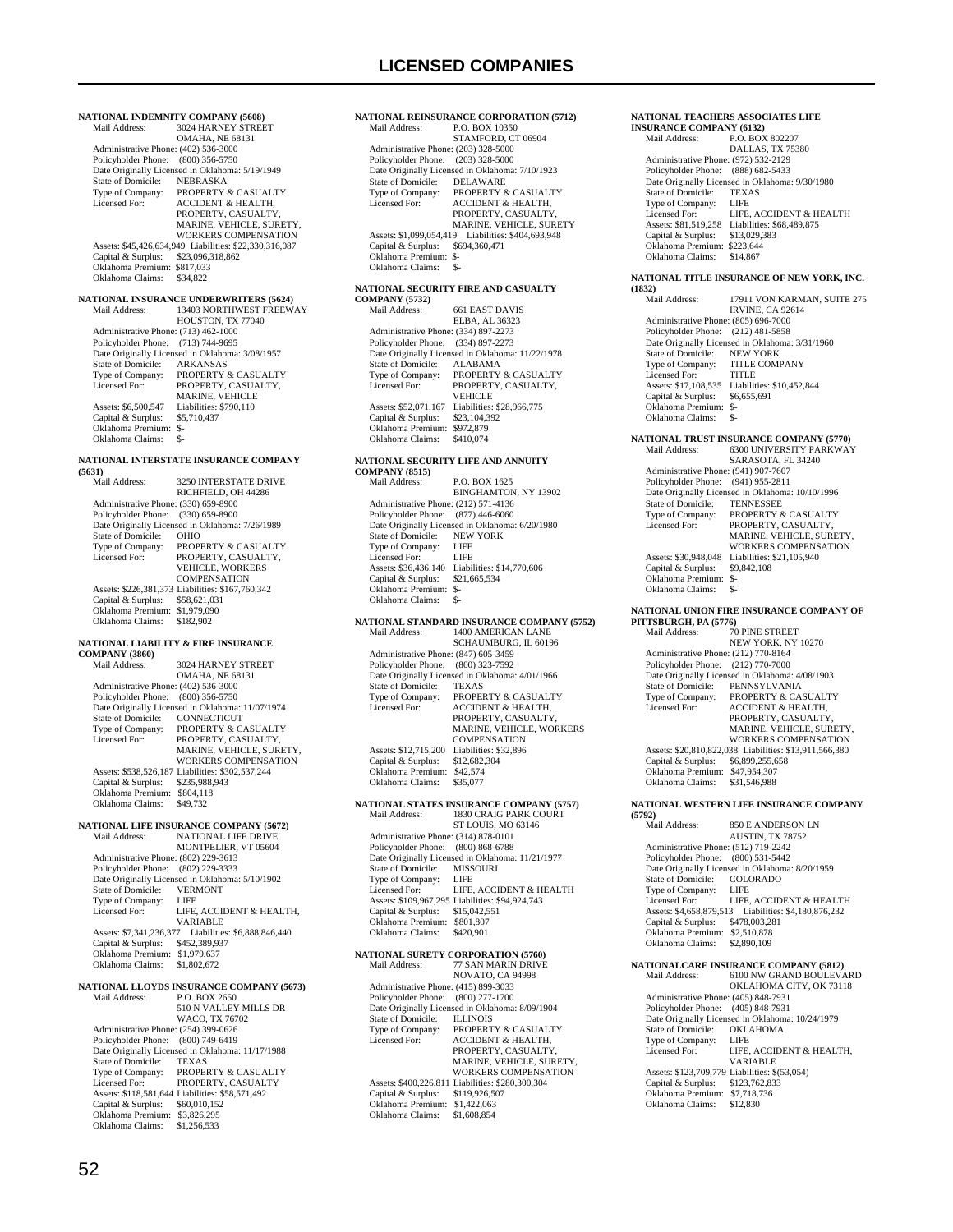**NATIONWIDE AFFINITY INSURANCE COMPANY OF**  AMERICA (8744)<br>Mail Address: ONE NATIONWIDE PLAZA COLUMBUS, OH 43215 Administrative Phone: (614) 249-1545 Policyholder Phone: (614) 249-7111 Date Originally Licensed in Oklahoma: 12/21/1927<br>State of Domicile: KANSAS State of Domicile:<br>Type of Company: Type of Company: PROPERTY & CASUALTY<br>Licensed For: ACCIDENT & HEALTH. ACCIDENT & HEALTH, PROPERTY, CASUALTY MARINE, VEHICLE, SURETY Assets: \$12,788,511 Liabilities: \$210,845<br>Capital & Surplus: \$12,577,665 Capital & Surplus: \$12,577,665 Oklahoma Premium: \$- Oklahoma Claims: \$- **NATIONWIDE AGRIBUSINESS INSURANCE COMPANY (2786)** 1963 BELL AVENUE DES MOINES, IA 50315 Administrative Phone: (515) 508-3526 Policyholder Phone: (800) 228-6700 Date Originally Licensed in Oklahoma: 7/22/1974<br>State of Domicile: IOWA State of Domicile:<br>Type of Company: Type of Company: PROPERTY & CASUALTY Licensed For: PROPERTY, CASUALTY, MARINE, VEHICLE, SURETY, WORKERS COMPENSATION MONNERS COMPENS<br>Assets: \$82,064,652 Liabilities: \$37,401,153<br>Capital & Surplus: \$44,663,499 Capital & Surplus: Oklahoma Premium: \$1,374,062 Oklahoma Claims: \$1,042,528 **NATIONWIDE ASSURANCE COMPANY (1879)** Mail Address: ONE NATIONWIDE PLAZA COLUMBUS, OH 43215 Administrative Phone: (614) 249-1545 Policyholder Phone: (614) 249-7111 Date Originally Licensed in Oklahoma: 8/02/1972<br>State of Domicile: WISCONSIN State of Domicile:<br>Type of Company: PROPERTY & CASUALTY Licensed For: ACCIDENT & HEALTH, PROPERTY, CASUALTY, MARINE, VEHICLE<br>Assets: \$68,566,547 Liabilities: \$4,700,189 Capital & Surplus: \$63,866,359 Oklahoma Premium: \$- Oklahoma Claims: **NATIONWIDE GENERAL INSURANCE COMPANY (5816)** ONE NATIONWIDE PLAZA COLUMBUS, OH 43215 Administrative Phone: (614) 249-1545 Policyholder Phone: (614) 249-7111 Date Originally Licensed in Oklahoma: 6/16/1959 State of Domicile: OHIO<br>Type of Company: PROPE PROPERTY & CASUALTY Licensed For: PROPERTY, VEHICLE Assets: \$21,056,615 Liabilities: \$611,511 Capital & Surplus: \$20,445,104 Oklahoma Premium: \$- Oklahoma Claims: \$- **NATIONWIDE INSURANCE COMPANY OF AMERICA (2216)** 1100 LOCUST STREET DES MOINES, IA 50391 Administrative Phone: (515) 508-4211 Policyholder Phone: (515) 508-4211 Date Originally Licensed in Oklahoma: 9/21/1961 State of Domicile: State of Domicile: WISCONSIN<br>Type of Company: PROPERTY & CASUALTY<br>Licensed For: PROPERTY, CASUALTY, Licensed For: PROPERTY, CASUALTY, MARINE, VEHICLE, WORKERS COMPENSATION Assets: \$73,426,257 Liabilities: \$6,481,119<br>Capital & Surplus: \$66,945,137 Capital & Surplus: Oklahoma Premium: \$- Oklahoma Claims: \$- **NATIONWIDE LIFE & ANNUITY COMPANY OF AMERICA (8690)** P.O. BOX 15750

WILMINGTON, DE 19850 Administrative Phone: (610) 407-1890 Policyholder Phone: (800) 523-4681 Date Originally Licensed in Oklahoma: 11/04/1982 State of Domicile: DELA<br>Type of Company: LIFE Type of Company:<br>Licensed For: LIFE, ACCIDENT & HEALTH, VARIABLE Assets: \$1,116,996,425 Liabilities: \$1,070,677,673 Capital & Surplus: \$46,318,752 Oklahoma Premium: \$1,643,312 Oklahoma Claims: \$1,018,076

### **NATIONWIDE LIFE AND ANNUITY INSURANCE COMPANY (5850)** ONE NATIONWIDE PLAZA COLUMBUS, OH 43215 Administrative Phone: (800) 882-2822 Policyholder Phone: (614) 249-6792 Date Originally Licensed in Oklahoma: 9/23/1983 State of Domicile: OHIO

| Type of Company:   | LIFE                                                 |
|--------------------|------------------------------------------------------|
| Licensed For:      | LIFE, ACCIDENT & HEALTH,                             |
|                    | <b>VARIARLE</b>                                      |
|                    | Assets: \$8,119,278,011 Liabilities: \$7,891,028,009 |
| Capital & Surplus: | \$228,250,002                                        |
| Oklahoma Premium:  | \$51,587,323                                         |
| Oklahoma Claims:   | \$17,127,304                                         |
|                    |                                                      |

## **NATIONWIDE LIFE INSURANCE COMPANY (5824)**

| Mail Address:                        | <b>ONE NATIONWIDE PLAZA</b>                            |
|--------------------------------------|--------------------------------------------------------|
|                                      | COLUMBUS, OH 43215                                     |
| Administrative Phone: (614) 249-5227 |                                                        |
| Policyholder Phone: (614) 249-6792   |                                                        |
|                                      | Date Originally Licensed in Oklahoma: 12/11/1956       |
| State of Domicile:                   | <b>OHIO</b>                                            |
| Type of Company:                     | LIFE                                                   |
| Licensed For:                        | LIFE, ACCIDENT & HEALTH.                               |
|                                      | <b>VARIABLE</b>                                        |
|                                      | Assets: \$86,293,505,131 Liabilities: \$84,066,403,982 |
| Capital & Surplus:                   | \$2,227,101,149                                        |
| Oklahoma Premium:                    | \$91.413.542                                           |
| Oklahoma Claims:                     | \$83,967,986                                           |

#### **NATIONWIDE LIFE INSURANCE COMPANY OF AMERICA (6936)**

| Mail Address:                        | <b>P.O. BOX 1717</b>                            |
|--------------------------------------|-------------------------------------------------|
|                                      | VALLEY FORGE, PA 19482                          |
| Administrative Phone: (610) 407-1890 |                                                 |
| Policyholder Phone: (800) 523-4681   |                                                 |
|                                      | Date Originally Licensed in Oklahoma: 8/05/1958 |
| State of Domicile:                   | PENNSYLVANIA                                    |
| Type of Company:                     | LIFE                                            |
| Licensed For:                        | LIFE, ACCIDENT & HEALTH,                        |
|                                      | <b>VARIABLE</b>                                 |
| Assets: \$6,611,869,608              | Liabilities: \$6,092,262,547                    |
| Capital & Surplus:                   | \$519,607,061                                   |
| Oklahoma Premium:                    | \$911.510                                       |
| Oklahoma Claims:                     | \$1,308,240                                     |
|                                      |                                                 |

# **NATIONWIDE MUTUAL FIRE INSURANCE COMPANY**

| (5840)                               |                                                 |
|--------------------------------------|-------------------------------------------------|
| Mail Address:                        | <b>ONE NATIONWIDE PLAZA</b>                     |
|                                      | COLUMBUS, OH 43215                              |
| Administrative Phone: (614) 249-1545 |                                                 |
| Policyholder Phone:                  | $(614)$ 249-7111                                |
|                                      | Date Originally Licensed in Oklahoma: 5/15/1957 |
| State of Domicile:                   | <b>OHIO</b>                                     |
| Type of Company:                     | PROPERTY & CASUALTY                             |
| Licensed For:                        | <b>ACCIDENT &amp; HEALTH,</b>                   |
|                                      | PROPERTY, CASUALTY,                             |
|                                      | MARINE. VEHICLE                                 |
| Assets: \$3,914,555,297              | Liabilities: \$2,604,686,930                    |
| Capital & Surplus:                   | \$1,309,868,367                                 |
| Oklahoma Premium:                    | \$1,139,757                                     |
| Oklahoma Claims:                     | \$491.372                                       |
|                                      |                                                 |

## **NATIONWIDE MUTUAL INSURANCE COMPANY**

| (5848)                               |                                                        |
|--------------------------------------|--------------------------------------------------------|
| Mail Address:                        | <b>ONE NATIONWIDE PLAZA</b>                            |
|                                      | <b>COLUMBUS, OH 43215</b>                              |
| Administrative Phone: (614) 249-1545 |                                                        |
| Policyholder Phone:                  | $(614)$ 249-7111                                       |
|                                      | Date Originally Licensed in Oklahoma: 5/15/1957        |
| State of Domicile:                   | <b>OHIO</b>                                            |
| Type of Company:                     | <b>PROPERTY &amp; CASUALTY</b>                         |
| Licensed For:                        | <b>ACCIDENT &amp; HEALTH.</b>                          |
|                                      | PROPERTY, CASUALTY,                                    |
|                                      | MARINE, VEHICLE, SURETY                                |
|                                      | Assets: \$22,679,284,754 Liabilities: \$15,521,824,948 |
| Capital & Surplus:                   | \$7,157,459,806                                        |
| Oklahoma Premium:                    | \$1,454,868                                            |
| Oklahoma Claims:                     | \$862,423                                              |
|                                      |                                                        |

## **NATIONWIDE PROPERTY AND CASUALTY**

| <b>INSURANCE COMPANY (5849)</b>                  |  |  |
|--------------------------------------------------|--|--|
| ONE NATIONWIDE PLAZA                             |  |  |
| COLUMBUS, OH 43215                               |  |  |
| Administrative Phone: (614) 249-1545             |  |  |
| $(614)$ 249-7111<br>Policyholder Phone:          |  |  |
| Date Originally Licensed in Oklahoma: 10/03/1983 |  |  |
| <b>OHIO</b>                                      |  |  |
| PROPERTY & CASUALTY                              |  |  |
| PROPERTY, CASUALTY,                              |  |  |
| <b>MARINE, VEHICLE, SURETY</b>                   |  |  |
| Liabilities: \$572,674                           |  |  |
| \$24,600,261                                     |  |  |
| \$224.158                                        |  |  |
| \$135,250                                        |  |  |
|                                                  |  |  |

### **NAU COUNTRY INSURANCE COMPANY (7680)**<br>Mail Address: 6701 HWY 10 NW 6701 HWY 10 NW RAMSEY, MN 55303 Administrative Phone: (763) 427-3770 Policyholder Phone: (763) 427-3770 Date Originally Licensed in Oklahoma: 4/28/1954<br>State of Domicile: MINNESOTA State of Domicile:<br>Type of Company: Type of Company: PROPERTY & CASUALTY<br>Licensed For: ACCIDENT & HEALTH ACCIDENT & HEALTH PROPERTY, CASUALTY, MARINE, VEHICLE<br>Assets: \$21,982,075 Liabilities: \$10,593,333 Capital & Surplus: \$11,388,742 Oklahoma Premium: \$1,316,940<br>Oklahoma Claims: \$1,031,963 Oklahoma Claims: **NAVIGATORS INSURANCE COMPANY (5854)** 6 INTERNATIONAL DRIVE, **SUITE 100**  RYE BROOK, NY 10573 Administrative Phone: (212) 613-4289 Policyholder Phone: (800) 496-2901 Date Originally Licensed in Oklahoma: 8/02/1988 State of Domicile:<br>Type of Company: State of Domicile: NEW YORK<br>Type of Company: PROPERTY & CASUALTY<br>Licensed For: ACCIDENT & HEALTH, Licensed For: ACCIDENT & HEALTH, PROPERTY, CASUALTY, MARINE, VEHICLE, SURETY Assets: \$649,969,380 Liabilities: \$439,645,580 Capital & Surplus: \$210,323,800 Capital & Surplus: \$210,32<br>Oklahoma Premium: \$3,898<br>Oklahoma Claims: \$ Oklahoma Claims: \$- **NCMIC INSURANCE COMPANY (5498)** Mail Address: P.O. BOX 9118 DES MOINES, IA 50306 Administrative Phone: (515) 222-1736 Policyholder Phone: (800) 321-7015 Date Originally Licensed in Oklahoma: 9/07/1976 State of Domicile: IOWA Type of Company: PROPERTY & CASUALTY<br>Licensed For: PROPERTY. CASUALTY PROPERTY, CASUALTY Assets: \$398,656,581 Liabilities: \$267,813,046 Capital & Surplus: \$130,843,536 Oklahoma Premium: \$542,072<br>Oklahoma Claims: \$195,000 Oklahoma Claims: **NETHERLANDS INSURANCE COMPANY, THE (0109)** Mail Address: 13 RIVERSIDE ROAD - 0102 13 RIVERSIDE ROAD - 0102 WESTON, MA 02493 Administrative Phone: (603) 358-3810 Policyholder Phone: (781) 891-8900 Date Originally Licensed in Oklahoma: 7/05/2002 State of Domicile: NEW HAMPSHIRE<br>Type of Company: PROPERTY & CASU Type of Company: PROPERTY & CASUALTY<br>Licensed For: PROPERTY, CASUALTY, PROPERTY, CASUALTY, MARINE, VEHICLE, SURETY, WORKERS COMPENSATION Assets: \$179,217,235 Liabilities: \$138,270,941 Capital & Surplus: \$40,946,294 Oklahoma Premium: \$2,302,948<br>Oklahoma Claims: \$345.524 Oklahoma Claims: \$345,524 **NEW ENGLAND INSURANCE COMPANY (5884)** Mail Address: 150 FEDERAL STREET BOSTON, MA 02110 Administrative Phone: (617) 526-7881 Policyholder Phone: (617) 526-8560 Date Originally Licensed in Oklahoma: 10/23/1958<br>State of Domicile: CONNECTICUT State of Domicile:<br>Type of Company: Type of Company: PROPERTY & CASUALTY<br>Licensed For: ACCIDENT & HEALTH, ACCIDENT & HEALTH, PROPERTY, CASUALTY, MARINE, VEHICLE Assets: \$272,781,511 Liabilities: \$27,707,545<br>Capital & Surplus: \$245,073,966

 Capital & Surplus: \$245,073,966 Oklahoma Premium: \$- Oklahoma Claims: \$-

 Administrative Phone: (813) 870-2100 Policyholder Phone: (617) 266-3700 Date Originally Licensed in Oklahoma: 11/04/1982 MASSACHUSETTS<br>LIFE

 Capital & Surplus: \$327,111,886 Oklahoma Premium: \$11,848,827 Oklahoma Claims: \$4,465,074

Type of Company:<br>Licensed For:

**NEW ENGLAND LIFE INSURANCE COMPANY (5882)**<br>Mail Address: 4100 BOY SCOUT BOULEVARD Mail Address: 4100 BOY SCOUT BOULEVARD TAMPA, FL 33607

VARIABLE Assets: \$8,720,366,226 Liabilities: \$8,393,254,340

LIFE, ACCIDENT & HEALTH,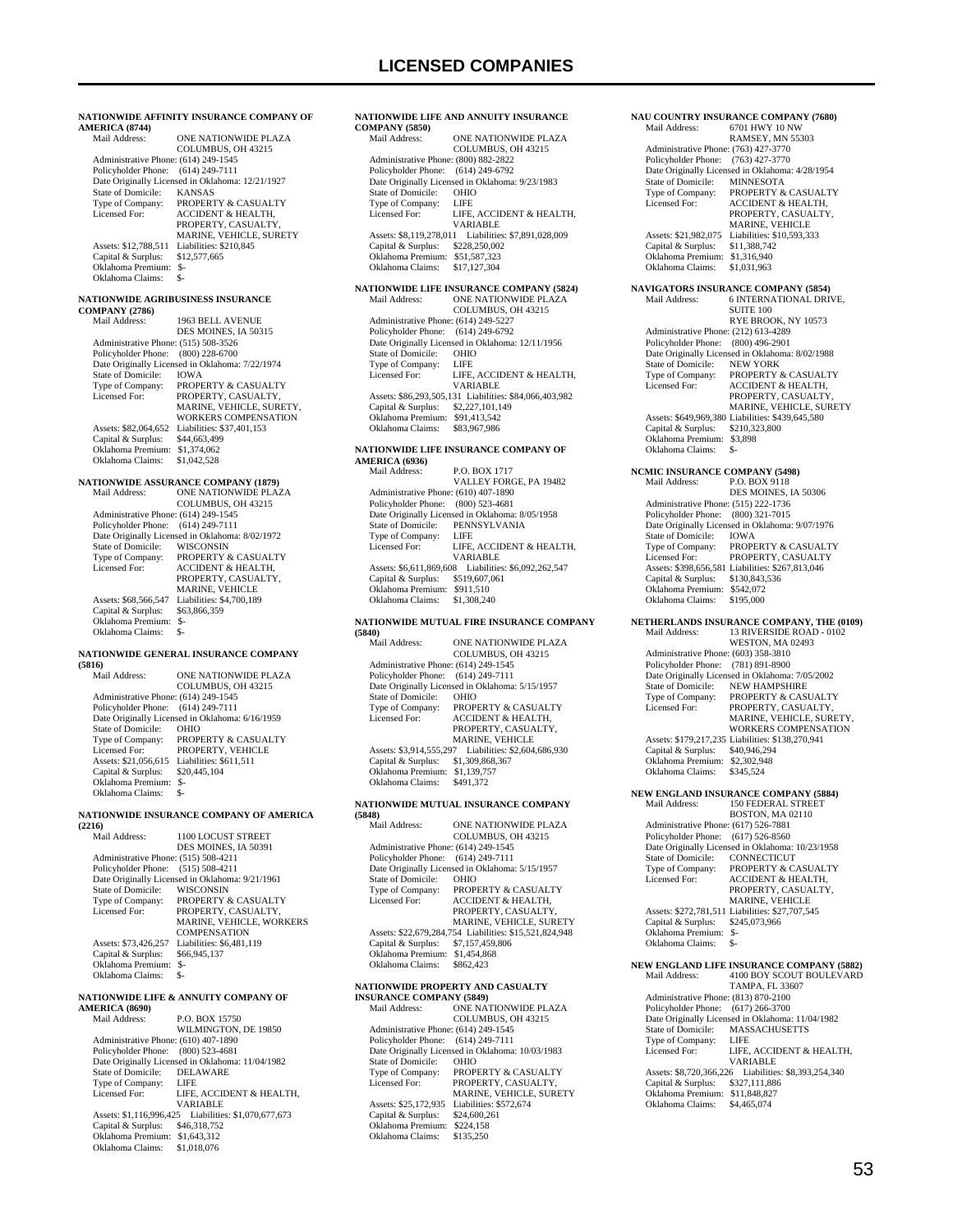**NEW ENGLAND REINSURANCE CORPORATION (7940)** 150 FEDERAL STREET BOSTON, MA 02110 Administrative Phone: (617) 526-7881 Policyholder Phone: (617) 526-8560 Date Originally Licensed in Oklahoma: 9/23/1983<br>State of Domicile: CONNECTICUT State of Domicile:<br>Type of Company: Type of Company: PROPERTY & CASUALTY<br>Licensed For: ACCIDENT & HEALTH. ACCIDENT & HEALTH, PROPERTY, CASUALTY MARINE, VEHICLE Assets: \$120,690,035 Liabilities: \$16,897,430 Capital & Surplus: \$103,792,605 Oklahoma Premium: \$- Oklahoma Claims: \$- **NEW ERA LIFE INSURANCE COMPANY (7748)**<br>Mail Address: P.O. BOX 4884 P.O. BOX 4884 HOUSTON, TX 77210 Administrative Phone: (281) 368-7268 Policyholder Phone: (281) 368-7200 Date Originally Licensed in Oklahoma: 7/29/1969<br>State of Domicile: TEXAS State of Domicile: TEXA<br>Type of Company: LIFE Type of Company:<br>Licensed For: LIFE, ACCIDENT  $\&$  HEALTH Assets: \$149,868,092 Liabilities: \$128,866,906 Capital & Surplus: \$21,001,188 Oklahoma Premium: \$191,259 Oklahoma Claims: \$729,576 **NEW ERA LIFE INSURANCE COMPANY OF THE MIDWEST (8130)** Mail Address: P.O. BOX 4884 HOUSTON, TX 77210 Administrative Phone: (713) 368-7200 Policyholder Phone: (800) 713-4680 Date Originally Licensed in Oklahoma: 11/04/1983<br>State of Domicile: TEXAS State of Domicile: TEXA<br>Type of Company: LIFE Type of Company:<br>Licensed For: LIFE, ACCIDENT & HEALTH Assets: \$29,318,323 Liabilities: \$20,216,940<br>Capital & Surplus: \$9,101,383 Capital & Surplus: Oklahoma Premium: \$- Oklahoma Claims: \$-**NEW HAMPSHIRE INDEMNITY COMPANY, INC. (5886)** Mail Address: 4501 NORTH POINT PKWY, SUITE 500 ALPHARETTA, GA 30022 Administrative Phone: (770) 753-8512 Policyholder Phone: (800) 382-8911 Date Originally Licensed in Oklahoma: 5/19/1982 State of Domicile: PENNSYLVANIA<br>Type of Company: PROPERTY & CAS Type of Company: PROPERTY & CASUALTY<br>Licensed For: ACCIDENT & HEALTH. ACCIDENT & HEALTH, PROPERTY, CASUALTY, MARINE, VEHICLE, WORKERS **COMPENSATION**  Assets: \$330,774,344 Liabilities: \$244,593,937 Capital & Surplus: Oklahoma Premium: \$- Oklahoma Claims: \$-**NEW HAMPSHIRE INSURANCE COMPANY (5888)** Mail Address: 70 PINE STREET, 4TH FLOOR NEW YORK, NY 10270 Administrative Phone: (212) 770-8164 Policyholder Phone: (212) 770-7000 Date Originally Licensed in Oklahoma: 12/01/1905<br>State of Domicile: PENNSYLVANIA State of Domicile: PENNSYLVANIA<br>Type of Company: PROPERTY & CA: Type of Company: PROPERTY & CASUALTY<br>Licensed For: ACCIDENT & HEALTH, Licensed For: ACCIDENT & HEALTH, PROPERTY, CASUALTY, MARINE, VEHICLE, WORKERS **COMPENSATION**  Assets: \$2,415,196,217 Liabilities: \$1,718,447,651 Capital & Surplus: \$696,748,566 Oklahoma Premium: \$2,966,980 Oklahoma Claims: \$654,066 **NEW SOUTH INSURANCE COMPANY (5904)**<br>Mail Address: P.O. BOX 3199 P.O. BOX 3199 WINSTON-SALEM, NC 27102 Administrative Phone: (336) 770-3167 Policyholder Phone: (800) 526-0332 Date Originally Licensed in Oklahoma: 11/25/1985 State of Domicile: NORTH CAROLINA<br>Type of Company: PROPERTY & CASU. Type of Company: PROPERTY & CASUALTY Licensed For: PROPERTY, CASUALTY, MARINE, VEHICLE Assets: \$78,756,562 Liabilities: \$49,938,612<br>Capital & Surplus: \$28,817,950 Capital & Surplus:

### **NEW YORK LIFE AND HEALTH INSURANCE COMPANY (5906)** 151 FARMINGTON AVENUE, RE2R HARTFORD, CT 06156 Administrative Phone: (860) 636-0602 Policyholder Phone: (800) 872-3862 Date Originally Licensed in Oklahoma: 11/09/1991<br>State of Domicile: DELAWARE State of Domicile: DEL<br>Type of Company: LIFE Type of Company:<br>Licensed For: Licensed For: LIFE, ACCIDENT & HEALTH<br>Assets: \$5,688,451 Liabilities: \$110,151 Liabilities: \$110,151<br>\$5,578,300 Capital & Surplus: Oklahoma Premium: \$- Oklahoma Claims: **NEW YORK LIFE INSURANCE AND ANNUITY CORPORATION (5908)**<br>Mail Address: 51 MADISON AVENUE ROOM 252 NEW YORK, NY 10010 Administrative Phone: (212) 576-5455 Policyholder Phone: (800) 692-3086 Date Originally Licensed in Oklahoma: 10/28/1981 State of Domicile: DELAWARE Type of Company: LIFE Licensed For: LIFE, ACCIDENT & HEALTH, VARIABLE Assets: \$48,065,555,241 Liabilities: \$46,183,194,571 Capital & Surplus: \$1,882,360,670 Oklahoma Premium: \$103,603,210 Oklahoma Claims: \$45,175,275 **NEW YORK LIFE INSURANCE COMPANY (5912)** Mail Address: 51 MADISON AVENUE, ROOM 252 NEW YORK, NY 10010 Administrative Phone: (212) 576-4805<br>Policyholder Phone: (800) 692-3086 Policyholder Phone: Date Originally Licensed in Oklahoma: 3/01/1891 State of Domicile: NEW<br>Type of Company: IEE Type of Company: Licensed For: LIFE, ACCIDENT & HEALTH, VARIABLE Assets: \$90,514,029,236 Liabilities: \$81,377,179,838 Capital & Surplus: \$9,136,849,398 Oklahoma Premium: \$62,474,405 Oklahoma Claims: \$48,316,336 **NEW YORK MARINE AND GENERAL INSURANCE COMPANY (5914)** 919 THIRD AVENUE 10TH FLOOR NEW YORK, NY 10022 Administrative Phone: (212) 551-0645 Policyholder Phone: (212) 551-0640 Date Originally Licensed in Oklahoma: 8/07/1990 State of Domicile: NEW YORK<br>Type of Company: PROPERTY PROPERTY & CASUALTY Licensed For: MARINE Assets: \$493,137,033 Liabilities: \$321,207,599 Capital & Surplus: \$171,929,434 Oklahoma Premium: \$379,672 Oklahoma Claims: \$520 **NGL AMERICAN LIFE INSURANCE COMPANY (5929)** P.O. BOX 1031 MADISON, WI 53701 Administrative Phone: (608) 257-5611 Policyholder Phone: (800) 548-2962 Date Originally Licensed in Oklahoma: 1/30/2001<br>State of Domicile: WISCONSIN State of Domicile: WISC<br>Type of Company: LIFE Type of Company: Licensed For: LIFE, ACCIDENT & HEALTH Assets: \$121,537,282 Liabilities: \$99,641,674 Capital & Surplus: \$21,895,607 Oklahoma Premium: \$4,142 Oklahoma Claims: \$-**NIAGARA FIRE INSURANCE COMPANY (5936)** Mail Address: CORPORATE TAX 24S-G CHICAGO, IL 60685 Administrative Phone: (312) 822-2018 Policyholder Phone: (212) 440-3000

## Date Originally Licensed in Oklahoma: 3/07/1908 State of Domicile: DELAWARE Type of Company: PROPERTY & CASUALTY<br>Licensed For: ACCIDENT & HEALTH, Licensed For: ACCIDENT & HEALTH, PROPERTY, CASUALTY, MARINE, VEHICLE, SURETY WORKERS COMPENSATION Assets: \$56,936,002 Liabilities: \$3,584,949<br>Capital & Surplus: \$53,351,052 Capital & Surplus: \$53,351,052 Oklahoma Premium: \$- Oklahoma Claims: \$-

#### **NICHIDO FIRE & MARINE INSURANCE COMPANY (US BRANCH) (5938)**

| Mail Address:                        |          | 70 PINE STREET, 4TH FLOOR                       |
|--------------------------------------|----------|-------------------------------------------------|
|                                      |          | NEW YORK, NY 10270                              |
| Administrative Phone: (212) 770-0717 |          |                                                 |
| Policyholder Phone: (212) 770-7000   |          |                                                 |
|                                      |          | Date Originally Licensed in Oklahoma: 1/15/1979 |
| State of Domicile:                   |          | <b>NEW YORK</b>                                 |
| Type of Company:                     |          | <b>PROPERTY &amp; CASUALTY</b>                  |
| Licensed For:                        |          | <b>ACCIDENT &amp; HEALTH,</b>                   |
|                                      |          | PROPERTY, CASUALTY,                             |
|                                      |          | MARINE, VEHICLE, SURETY.                        |
|                                      |          | <b>WORKERS COMPENSATION</b>                     |
| Assets: \$98,703.489                 |          | Liabilities: \$55,766,895                       |
| Capital & Surplus:                   |          | \$42,936,594                                    |
| Oklahoma Premium:                    | \$47,008 |                                                 |
| Oklahoma Claims:                     |          |                                                 |
|                                      |          |                                                 |

### **NIPPON LIFE INSURANCE COMPANY OF AMERICA**

| (5875)                               |                                                 |
|--------------------------------------|-------------------------------------------------|
| Mail Address:                        | 450 LEXINGTON AVENUE.                           |
|                                      | <b>SUITE 3200</b>                               |
|                                      | NEW YORK, NY 10017                              |
| Administrative Phone: (212) 909-9861 |                                                 |
| Policyholder Phone: (800) 937-6542   |                                                 |
|                                      | Date Originally Licensed in Oklahoma: 1/07/1980 |
| State of Domicile:                   | <b>IOWA</b>                                     |
| Type of Company:                     | - LIFE                                          |
| Licensed For:                        | LIFE. ACCIDENT & HEALTH.                        |
|                                      | <b>VARIABLE</b>                                 |
|                                      | Assets: \$152,222,207 Liabilities: \$53,031,120 |
| Capital & Surplus:                   | \$99,191,087                                    |
| Oklahoma Premium:                    | \$1.184.501                                     |
| Oklahoma Claims:                     | \$792.939                                       |
|                                      |                                                 |

## **NIPPONKOA INSURANCE COMPANY, LTD. (U.S**

| <b>BRANCH)</b> (0185)                |                                                  |
|--------------------------------------|--------------------------------------------------|
| Mail Address:                        | <b>14 WALL ST. 8TH FLOOR</b>                     |
|                                      | NEW YORK, NY 10005                               |
| Administrative Phone: (860) 954-5660 |                                                  |
| Policyholder Phone:                  | $(212) 566 - 7100$                               |
|                                      | Date Originally Licensed in Oklahoma: 12/11/2003 |
| State of Domicile:                   | <b>NEW YORK</b>                                  |
| Type of Company:                     | <b>PROPERTY &amp; CASUALTY</b>                   |
| Licensed For:                        | PROPERTY. CASUALTY.                              |
|                                      | MARINE, VEHICLE, SURETY.                         |
|                                      | <b>WORKERS COMPENSATION</b>                      |
|                                      | Assets: \$165,885,136 Liabilities: \$112,248,758 |
| Capital & Surplus:                   | \$53,636,378                                     |
| Oklahoma Premium:                    | $S-$                                             |
| Oklahoma Claims:                     | \$-                                              |
|                                      |                                                  |

### **NORGUARD INSURANCE COMPANY (0178)**

| Mail Address:                        | <b>16 S RIVER STREET</b>                         |
|--------------------------------------|--------------------------------------------------|
|                                      | WILKES-BARRE, PA 18703                           |
| Administrative Phone: (800) 673-2465 |                                                  |
| Policyholder Phone:                  | $(800)$ 673-2465                                 |
|                                      | Date Originally Licensed in Oklahoma: 11/04/2003 |
| State of Domicile:                   | PENNSYLVANIA                                     |
| Type of Company:                     | PROPERTY & CASUALTY                              |
| Licensed For:                        | <b>ACCIDENT &amp; HEALTH.</b>                    |
|                                      | PROPERTY, CASUALTY.                              |
|                                      | MARINE, VEHICLE, SURETY.                         |
|                                      | <b>WORKERS COMPENSATION</b>                      |
|                                      | Assets: \$200,302,995 Liabilities: \$147,619,737 |
| Capital & Surplus:                   | \$52,683,258                                     |
| Oklahoma Premium:                    | \$-                                              |
| Oklahoma Claims:                     | \$-                                              |
|                                      |                                                  |
|                                      | NORTH AMERICAN COMPANY FOR LIFE AND              |
|                                      |                                                  |

| <b>HEALTH INSURANCE (5960)</b>       |                                                 |
|--------------------------------------|-------------------------------------------------|
| Mail Address:                        | ONE MIDLAND PLAZA                               |
|                                      | SIOUX FALLS, SD 57913                           |
| Administrative Phone: (605) 335-5700 |                                                 |
| Policyholder Phone: (800) 800-3656   |                                                 |
|                                      | Date Originally Licensed in Oklahoma: 2/15/1902 |
| State of Domicile: ILLINOIS          |                                                 |
| Type of Company:                     | <b>LIFE</b>                                     |
| Licensed For:                        | LIFE. ACCIDENT & HEALTH                         |
| Assets: \$3,830,878,079              | Liabilities: \$3,525,036,451                    |
| Capital & Surplus:                   | \$305,841,628                                   |
| Oklahoma Premium:                    | \$6,056,057                                     |
| Oklahoma Claims:                     | \$1,925,821                                     |

 Oklahoma Premium: \$- Oklahoma Claims: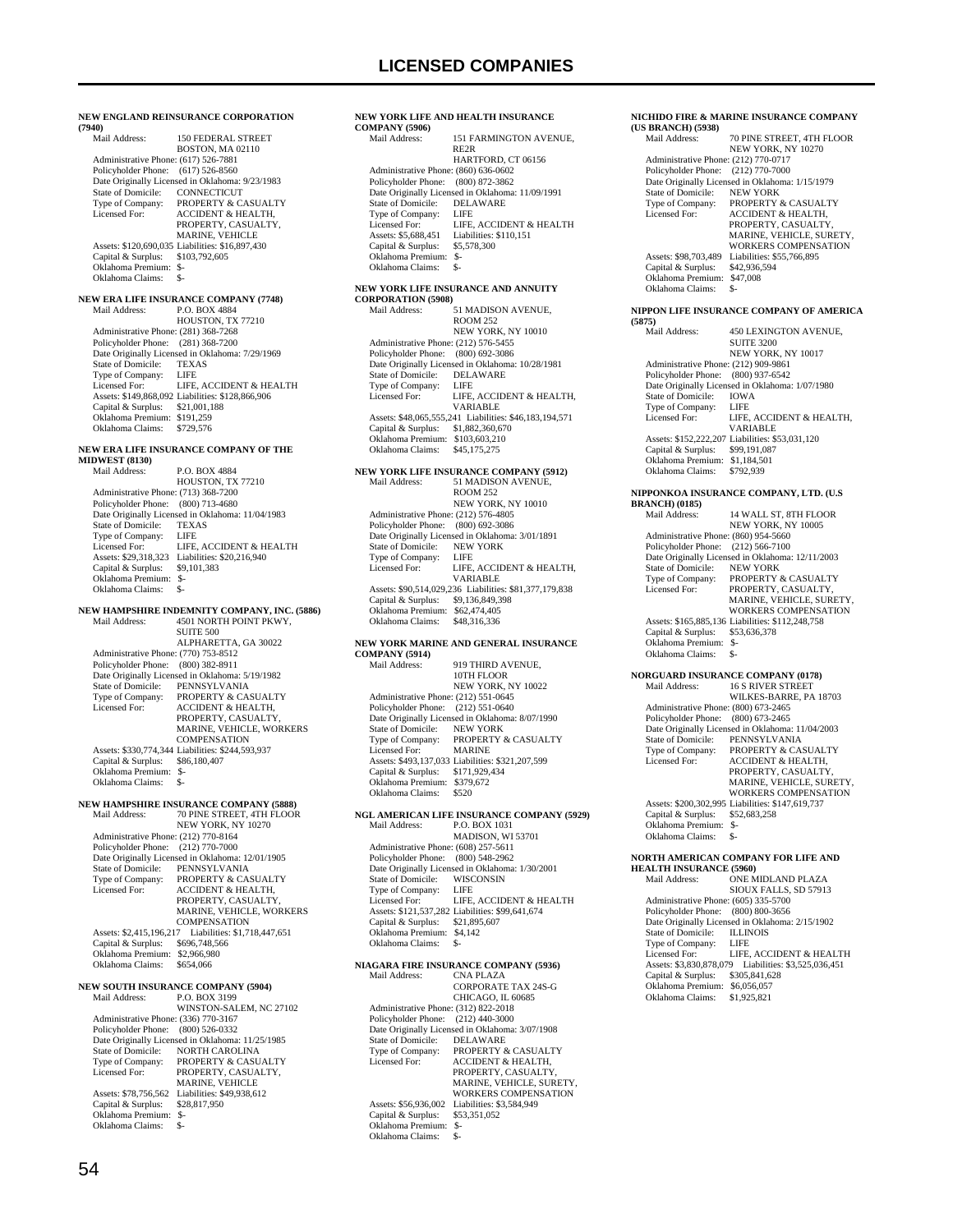## **LICENSED COMPANIES**

| (8738)                                                      | NORTH AMERICAN ELITE INSURANCE COMPANY                                                      |
|-------------------------------------------------------------|---------------------------------------------------------------------------------------------|
| Mail Address:                                               | 650 ELM STREET, 6TH FLOOR<br>MANCHESTER, NH 03101                                           |
| Administrative Phone: (603) 644-6600<br>Policyholder Phone: | $(800)$ 542-9200                                                                            |
| State of Domicile:                                          | Date Originally Licensed in Oklahoma: 6/19/1992<br><b>NEW HAMPSHIRE</b>                     |
| Type of Company:<br>Licensed For:                           | PROPERTY & CASUALTY<br><b>ACCIDENT &amp; HEALTH,</b>                                        |
|                                                             | PROPERTY, CASUALTY,<br>MARINE, VEHICLE, SURETY,                                             |
|                                                             | WORKERS COMPENSATION                                                                        |
| Assets: \$38,882,921<br>Capital & Surplus:                  | Liabilities: \$3,921,225<br>\$34,961,696                                                    |
| Oklahoma Premium:<br>Oklahoma Claims:                       | \$-<br>\$-                                                                                  |
|                                                             | <b>NORTH AMERICAN INSURANCE COMPANY (5967)</b>                                              |
| Mail Address:                                               | 2721 NORTH CENTRAL AVENUE<br>PHOENIX, AZ 85004                                              |
| Administrative Phone: (877) 677-9368<br>Policyholder Phone: | (888) 757-3732                                                                              |
| State of Domicile:                                          | Date Originally Licensed in Oklahoma: 1/03/1995<br>WISCONSIN                                |
| Type of Company:<br>Licensed For:                           | LIFE<br>LIFE, ACCIDENT & HEALTH                                                             |
| Assets: \$29,641,983                                        | Liabilities: \$17,124,506                                                                   |
| Capital & Surplus:<br>Oklahoma Premium:                     | \$12,517,477<br>\$8,056                                                                     |
| Oklahoma Claims:                                            | \$404                                                                                       |
| <b>COMPANY (6002)</b>                                       | NORTH AMERICAN SPECIALTY INSURANCE                                                          |
| Mail Address:                                               | 650 ELM ST, 6TH FLOOR<br>MANCHESTER, NH 03101                                               |
| Administrative Phone: (603) 644-6600<br>Policyholder Phone: | $(603) 644 - 6600$                                                                          |
| State of Domicile:                                          | Date Originally Licensed in Oklahoma: 3/29/1990<br><b>NEW HAMPSHIRE</b>                     |
| Type of Company:                                            | PROPERTY & CASUALTY                                                                         |
| Licensed For:                                               | ACCIDENT & HEALTH,<br>PROPERTY, CASUALTY,                                                   |
|                                                             | MARINE, SURETY, WORKERS<br><b>COMPENSATION</b>                                              |
| Capital & Surplus:                                          | Assets: \$301,185,841 Liabilities: \$126,503,702<br>\$174,682,139                           |
| Oklahoma Premium:<br>Oklahoma Claims:                       | \$2,163,026<br>\$2,177,045                                                                  |
| (3006)                                                      | NORTH AMERICAN TITLE INSURANCE COMPANY                                                      |
| Mail Address:                                               | 2185 N CALIFORNIA BLVD,<br><b>SUITE 575</b>                                                 |
| Administrative Phone: (510) 935-5599<br>Policyholder Phone: | WALNUT CREEK, CA 94596<br>$(510)$ 935-5599                                                  |
| State of Domicile:                                          | Date Originally Licensed in Oklahoma: 8/15/1988<br>CALIFORNIA                               |
| Type of Company:                                            | <b>TITLE COMPANY</b>                                                                        |
| Licensed For:<br>Assets: \$34,466,956                       | TITLE<br>Liabilities: \$21,226,041                                                          |
| Capital & Surplus:<br>Oklahoma Premium:                     | \$13,240,915<br>\$-                                                                         |
| Oklahoma Claims:                                            | \$-                                                                                         |
| Mail Address:                                               | <b>NORTH RIVER INSURANCE CO., THE (6016)</b><br><b>6404 INTERNATIONAL</b><br><b>PARKWAY</b> |
| Administrative Phone: (972) 380-3157                        | PLANO, TX 75093                                                                             |
| Policyholder Phone:                                         | $(800)$ 232-7380                                                                            |
| State of Domicile:                                          | Date Originally Licensed in Oklahoma: 2/18/1904<br><b>NEW JERSEY</b>                        |
| Type of Company:<br>Licensed For:                           | PROPERTY & CASUALTY<br>ACCIDENT & HEALTH,                                                   |
|                                                             | PROPERTY, CASUALTY,<br>MARINE, VEHICLE, SURETY,                                             |
|                                                             | WORKERS COMPENSATION                                                                        |
| Capital & Surplus:                                          | Assets: \$800,410,763 Liabilities: \$517,819,603<br>\$282,591,160                           |
| Oklahoma Premium:<br>Oklahoma Claims:                       | \$131,545<br>\$78,037                                                                       |
|                                                             |                                                                                             |

### **NORTH STAR GENERAL INSURANCE COMPANY (0007)** Mail Address: P.O. BOX 48 COTTONWOOD, MN 56229 Administrative Phone: (507) 423-6323 Policyholder Phone: (507) 423-6262 Patrick Prince Correlation Correlation<br>Date Originally Licensed in Oklahoma: 3/28/2001<br>State of Domicile: MINNESOTA State of Domicile:<br>Type of Company:<br>Licensed For: PROPERTY & CASUALTY PROPERTY, CASUALTY, VEHICLE Assets: \$4,412,935 Liabilities: \$536,761<br>Capital & Surplus: \$3,876,174 Capital & Surplus: Oklahoma Premium: \$- Oklahoma Claims: **NORTH STAR MUTUAL INSURANCE COMPANY (6024)** P.O. BOX 48 COTTONWOOD, MN 56229 Administrative Phone: (507) 423-6262 Policyholder Phone: (507) 423-6262 Date Originally Licensed in Oklahoma: 1/19/1961<br>State of Domicile: MINNESOTA State of Domicile:<br>Type of Company: PROPERTY & CASUALTY Licensed For: PROPERTY, CASUALTY, MARINE, VEHICLE Assets: \$194,019,896 Liabilities: \$104,156,368 Capital & Surplus: \$89,863,528 Oklahoma Premium: \$8,792,715 Oklahoma Claims: \$3,157,466 **NORTH STAR REINSURANCE CORPORATION (6026)**<br> **Mail Address:** 695 E MAIN STREET STAMFORD, CT 06904 Administrative Phone: (203) 328-5000 Policyholder Phone: (800) 431-9994 Date Originally Licensed in Oklahoma: 3/03/1980 State of Domicile: DELAWARE Type of Company: PROPERTY & CASUALTY<br>Licensed For: ACCIDENT & HEALTH. Licensed For: ACCIDENT & HEALTH, PROPERTY, CASUALTY, MARINE, VEHICLE, SURETY Assets: \$24,624,218 Liabilities: \$7,706,702 Capital & Surplus: \$16,917,516 Oklahoma Premium: \$- Oklahoma Claims: **NORTHBROOK INDEMNITY COMPANY (6029)**<br>Mail Address: 3075 SANDERS ROAD 3075 SANDERS ROAD NORTHBROOK, IL 60062 Administrative Phone: (847) 402-3029 Policyholder Phone: (800) 328-2189 Date Originally Licensed in Oklahoma: 3/03/1980<br>State of Domicile: **ILLINOIS** State of Domicile:<br>Type of Company: Type of Company: PROPERTY & CASUALTY<br>Licensed For: ACCIDENT & HEALTH. Licensed For: ACCIDENT & HEALTH, PROPERTY, CASUALTY, MARINE, VEHICLE, SURETY Assets: \$92,989,223 Liabilities: \$294,053 Capital & Surplus: \$92,695,171 Oklahoma Premium: \$- Oklahoma Claims: **NORTHERN ASSURANCE COMPANY OF AMERICA,**  THE (6048)<br>Mail Address: ONE BEACON STREET BOSTON, MA 02108 Administrative Phone: (617) 725-6000 Policyholder Phone: (800) 847-7405 Path Originally Licensed in Oklahoma: 6/06/1955<br>State of Domicile: MASSACHUSETTS State of Domicile: MASSACHUSETTS<br>Type of Company: PROPERTY & CASUALTY Type of Company: PROPERTY & CASUALT<br>Licensed For: ACCIDENT & HEALTH, PROPERTY, CASUALTY, MARINE, VEHICLE, WORKERS **COMPENSATION**  Assets: \$389,707,406 Liabilities: \$238,898,566 Capital & Surplus: \$150,808,840 Oklahoma Premium: \$44,172 Oklahoma Claims: \$248,146 **NORTHERN INSURANCE COMPANY OF NEW YORK (6056)** 1400 AMERICAN LANE

## SCHAUMBURG, IL 60196 Administrative Phone: (847) 605-3459 Policyholder Phone: (800) 323-7592 Date Originally Licensed in Oklahoma: 5/19/1944 State of Domicile: NEW YORK<br>Type of Company: PROPERTY &<br>Licensed For: ACCIDENT & Type of Company: PROPERTY & CASUALTY Licensed For: ACCIDENT & HEALTH, PROPERTY, CASUALTY, MARINE, VEHICLE, SURETY, WORKERS COMPENSATION Assets: \$27,263,813 Liabilities: \$74,590 Capital & Surplus: \$27,189,223 Oklahoma Premium: \$2,513,181

Oklahoma Claims: \$3,020,501

|                                       | <b>NORTHLAND CASUALTY COMPANY (1845)</b>                          |
|---------------------------------------|-------------------------------------------------------------------|
| Mail Address:                         | 1295 NORTHLAND DR,                                                |
|                                       | MENDOTA HEIGHTS, MN 55120                                         |
| Administrative Phone: (651) 688-4208  |                                                                   |
| Policyholder Phone:                   | $(800)$ 328-5972                                                  |
|                                       | Date Originally Licensed in Oklahoma: 3/01/1968                   |
| State of Domicile:                    | <b>MINNESOTA</b>                                                  |
| Type of Company:                      | PROPERTY & CASUALTY                                               |
| Licensed For:                         | PROPERTY, CASUALTY,                                               |
|                                       | MARINE, VEHICLE, SURETY,                                          |
|                                       | <b>WORKERS COMPENSATION</b>                                       |
|                                       | Assets: \$100,848,435 Liabilities: \$78,420,416                   |
| Capital & Surplus:                    | \$22,428,019                                                      |
| Oklahoma Premium:<br>Oklahoma Claims: | \$961,446                                                         |
|                                       | \$393,909                                                         |
|                                       | <b>NORTHLAND INSURANCE COMPANY (6064)</b>                         |
| Mail Address:                         | 1295 NORTHLAND DR,                                                |
|                                       | <b>ATTN: D.MOLINE</b>                                             |
|                                       | MENDOTA HEIGHTS, MN 55120                                         |
| Administrative Phone: (612) 688-4208  |                                                                   |
| Policyholder Phone:                   | $(800)$ 328-5972                                                  |
|                                       | Date Originally Licensed in Oklahoma: 7/02/1959                   |
| State of Domicile:                    | <b>MINNESOTA</b>                                                  |
| Type of Company:                      | PROPERTY & CASUALTY                                               |
| Licensed For:                         | PROPERTY, CASUALTY,                                               |
|                                       | MARINE, VEHICLE, SURETY,                                          |
|                                       | <b>WORKERS COMPENSATION</b>                                       |
| Assets: \$1,119,920,906               | Liabilities: \$739,976,916                                        |
| Capital & Surplus:                    | \$379,943,990                                                     |
| Oklahoma Premium:                     | \$12,663,759                                                      |
| Oklahoma Claims:                      | \$6,384,132                                                       |
|                                       |                                                                   |
|                                       | NORTHWESTERN LONG TERM CARE INSURANCE                             |
| <b>COMPANY (7648)</b>                 |                                                                   |
| Mail Address:                         | 720 EAST WISCONSIN AVENUE                                         |
|                                       | MILWAUKEE, WI 53202                                               |
| Administrative Phone: (414) 665-2510  |                                                                   |
| Policyholder Phone: (414) 665-2510    |                                                                   |
|                                       | Date Originally Licensed in Oklahoma: 12/14/1965                  |
| State of Domicile:                    | WISCONSIN                                                         |
| Type of Company:                      | LIFE                                                              |
| Licensed For:                         | LIFE, ACCIDENT & HEALTH                                           |
|                                       | Assets: \$104,416,667 Liabilities: \$49,097,470                   |
| Capital & Surplus:                    | \$55,319,197                                                      |
| Oklahoma Premium:                     | \$451,306                                                         |
|                                       | $S-$                                                              |
| Oklahoma Claims:                      |                                                                   |
|                                       |                                                                   |
|                                       | NORTHWESTERN MUTUAL LIFE INSURANCE                                |
| COMPANY, THE (6080)                   |                                                                   |
| Mail Address:                         | 720 EAST WISCONSIN AVENUE                                         |
|                                       | MILWAUKEE, WI 53202                                               |
| Administrative Phone: (414) 665-3913  |                                                                   |
| Policyholder Phone: (414) 271-1444    |                                                                   |
|                                       | Date Originally Licensed in Oklahoma: 9/19/1903                   |
| State of Domicile:                    | <b>WISCONSIN</b>                                                  |
| Type of Company:                      | LIFE                                                              |
| Licensed For:                         | LIFE, ACCIDENT & HEALTH,                                          |
|                                       | VARIABLE                                                          |
|                                       | Assets: \$113,772,974,966Liabilities: \$106,226,216,562           |
| Capital & Surplus:                    | \$7,546,758,404                                                   |
| Oklahoma Premium:                     | \$54,817,617                                                      |
| Oklahoma Claims:                      | \$26,218,107                                                      |
|                                       |                                                                   |
|                                       | NORTHWESTERN PACIFIC INDEMNITY COMPANY                            |
| (6112)                                |                                                                   |
| Mail Address:                         | P.O. BOX 1615                                                     |
|                                       | <b>WARREN, NJ 07061</b>                                           |
| Administrative Phone: (908) 903-5070  |                                                                   |
| Policyholder Phone:                   | $(908)$ 903-2000                                                  |
|                                       | Date Originally Licensed in Oklahoma: 6/10/1963                   |
| <b>State of Domicile:</b>             | <b>OREGON</b>                                                     |
| Type of Company:                      | PROPERTY & CASUALTY                                               |
| Licensed For:                         | <b>ACCIDENT &amp; HEALTH,</b>                                     |
|                                       | PROPERTY, CASUALTY,                                               |
|                                       | MARINE, VEHICLE, SURETY,                                          |
| Assets: \$41,876,836                  | WORKERS COMPENSATION<br>Liabilities: \$5,341,237                  |
| Capital & Surplus:                    | \$36,535,599                                                      |
| Oklahoma Premium:                     | \$2,829,752                                                       |
| Oklahoma Claims:                      | \$1,847,234                                                       |
|                                       |                                                                   |
| <b>NOVA CASUALTY COMPANY (6133)</b>   |                                                                   |
| Mail Address:                         | 180 OAK STREET                                                    |
|                                       | BUFFALO, NY 14203                                                 |
| Administrative Phone: (716) 856-3722  |                                                                   |
| Policyholder Phone:                   | (800) 289-3742                                                    |
|                                       | Date Originally Licensed in Oklahoma: 8/01/1989                   |
| State of Domicile:                    | <b>NEW YORK</b>                                                   |
| Type of Company:                      |                                                                   |
| Licensed For:                         | PROPERTY & CASUALTY PROPERTY, CASUALTY,                           |
|                                       | MARINE, VEHICLE<br>Assets: \$66,056,263 Liabilities: \$51,041,670 |

 Capital & Surplus: \$15,014,593 Oklahoma Premium: \$- Oklahoma Claims: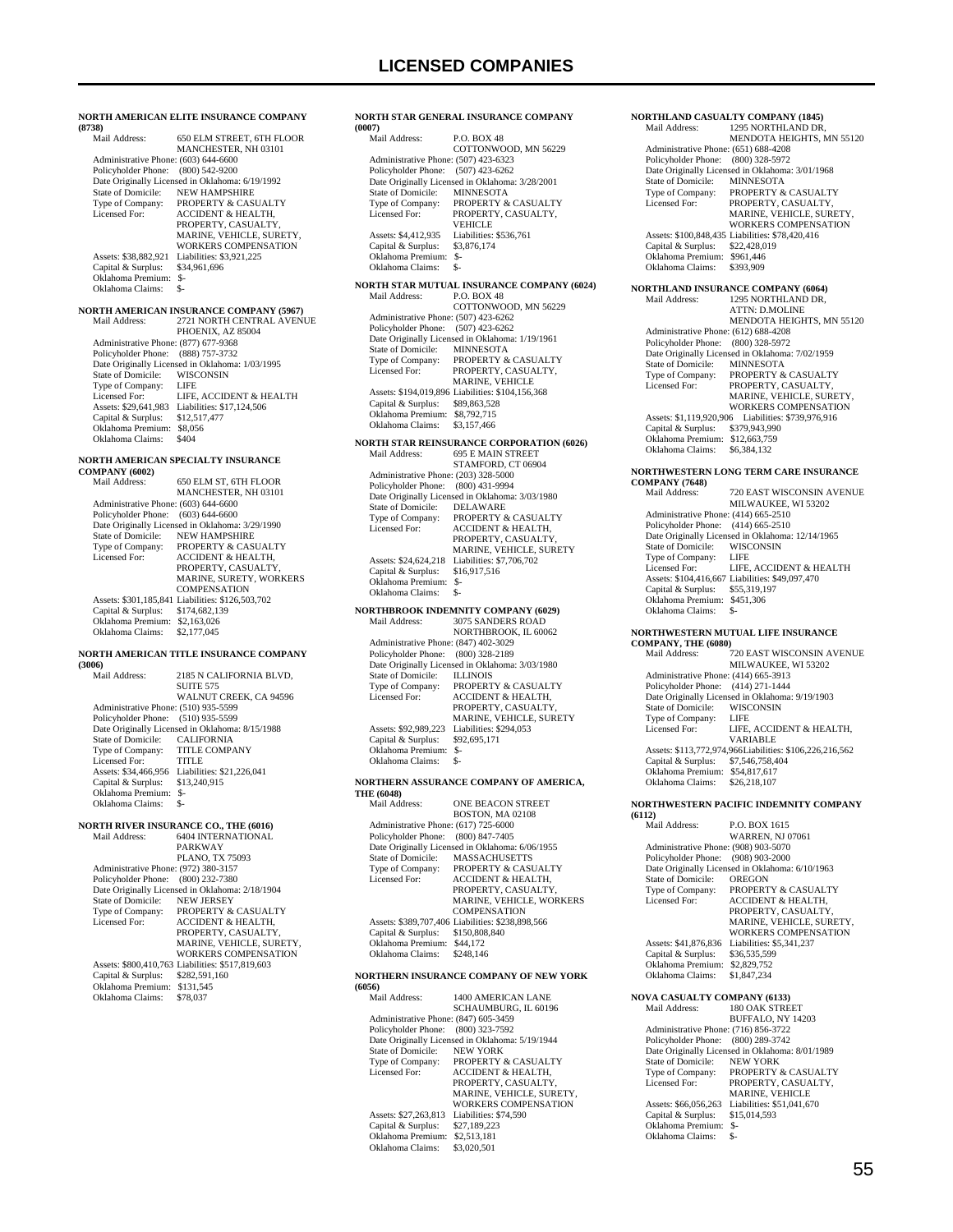**NUTMEG LIFE INSURANCE COMPANY (3038)**<br>Mail Address: 200 HOPMEADOW. 200 HOPMEADOW, LIFE LAW DEPT, B-1E SIMSBURY, CT 06089 Administrative Phone: (860) 843-3596 Policyholder Phone: (800) 727-0721 Date Originally Licensed in Oklahoma: 10/03/1974<br>State of Domicile: IOWA State of Domicile: IOWA<br>Type of Company: I JFE Type of Company:<br>Licensed For:<br>Assets: \$9.331.724 LIFE, ACCIDENT & HEALTH Liabilities: \$65,689<br>\$9,266,035  $Case 69, 391, 721$ <br>Capital & Surplus: Oklahoma Premium: \$-<br>Oklahoma Claims: \$- Oklahoma Claims: \$- **NYLIFE INSURANCE COMPANY OF ARIZONA (6131)**<br>Mail Address: 51 MADISON AVENUE. 51 MADISON AVENUE, ROOM 252 NEW YORK, NY 10010 Administrative Phone: (212) 576-4805 Policyholder Phone: (212) 576-7000 Date Originally Licensed in Oklahoma: 9/21/1990 State of Domicile: ARIZONA<br>Type of Company: LIFE Type of Company:<br>Licensed For: LIFE, ACCIDENT & HEALTH, VARIABLE Assets: \$107,874,306 Liabilities: \$60,148,217 Capital & Surplus: \$47,726,089 Oklahoma Premium: \$665,296 Oklahoma Claims: \$-**OCCIDENTAL FIRE & CASUALTY COMPANY OF NORTH CAROLINA (6136)**<br>Mail Address: P.O. P.O. BOX 10800 702 OBERLIN ROAD RALEIGH, NC 27605 Administrative Phone: (919) 833-1600 Policyholder Phone: (800) 525-7486 Date Originally Licensed in Oklahoma: 12/18/1961 State of Domicile: NORTH CAROLINA<br>Type of Company: PROPERTY & CASU. Type of Company: PROPERTY & CASUALTY<br>Licensed For: PROPERTY. CASUALTY Licensed For: PROPERTY, CASUALTY, MARINE, VEHICLE, SURETY, WORKERS COMPENSATION Assets: \$196,407,556 Liabilities: \$94,568,204 Capital & Surplus: \$101,839,352 Oklahoma Premium: \$387,752<br>Oklahoma Claims: \$226,346 Oklahoma Claims: **OCCIDENTAL LIFE INSURANCE COMPANY OF NORTH CAROLINA (6152)**<br>Mail Address: P.O. P.O. BOX 2595 WACO, TX 76702 Administrative Phone: (919) 834-0751 Policyholder Phone: (800) 736-7311 Date Originally Licensed in Oklahoma: 6/04/1963 State of Domicile: TEXAS Type of Company: LIFE<br>Licensed For: LIFE LIFE, ACCIDENT & HEALTH Assets: \$265,803,244 Liabilities: \$242,647,666 Capital & Surplus: \$23,155,578 Oklahoma Premium: \$1,670,239 Oklahoma Claims: \$1,686,005 **OCEAN HARBOR CASUALTY INSURANCE COMPANY (6138)** 1545 RAYMOND DIEHL RD, 3RD FLOOR TALLAHASSEE, FL 32308 Administrative Phone: (201) 445-1422 Policyholder Phone: (800) 653-4242 Date Originally Licensed in Oklahoma: 6/26/1986<br>State of Domicile: FLORIDA State of Domicile:<br>Type of Company: Type of Company: PROPERTY & CASUALTY Licensed For: PROPERTY, CASUALTY, VEHICLE Assets: \$70,972,434 Liabilities: \$50,550,129<br>Capital & Surplus: \$20,422,305 Capital & Surplus: Oklahoma Premium: \$- Oklahoma Claims: **ODYSSEY AMERICA REINSURANCE CORPORATION (7995)** 300 FIRST STAMFORD PLACE STAMFORD, CT 06902 Administrative Phone: (203) 977-8024<br>Policyholder Phone: (203) 977-8000 Policyholder Phone: Date Originally Licensed in Oklahoma: 7/13/1988<br>State of Domicile: CONNECTICUT State of Domicile:<br>Type of Company: Type of Company: PROPERTY & CASUALTY Licensed For: ACCIDENT & HEALTH, PROPERTY, CASUALTY, MARINE, VEHICLE, WORKERS COMPENSATION

 Assets: \$4,264,699,246 Liabilities: \$2,711,631,837 Capital & Surplus: \$1,553,067,409 Oklahoma Premium: \$- Oklahoma Claims: \$-

**OHIC INSURANCE COMPANY (0019)**<br>Mail Address: 155 E BROAD S 155 E BROAD STREET COLUMBUS, OH 43215 Administrative Phone: (614) 242-7777 Policyholder Phone: (614) 221-7777 Date Originally Licensed in Oklahoma: 7/17/2001<br>State of Domicile: OHIO State of Domicile:<br>Type of Company: Type of Company: PROPERTY & CASUALTY<br>Licensed For: ACCIDENT & HEALTH ACCIDENT & HEALTH, PROPERTY, CASUALTY MARINE, VEHICLE, SURETY<br>Assets: \$320,436,163 Liabilities: \$267,870,968 Capital & Surplus: \$52,565,195 Oklahoma Premium: \$- Oklahoma Claims: **OHIO CASUALTY INSURANCE COMPANY, THE (6160)** Mail Address: 9450 SEWARD ROAD Mail Address: 9450 SEWARD ROAD FAIRFIELD, OH 45014 Administrative Phone: (513) 603-2272 Policyholder Phone: (800) 843-6446 Date Originally Licensed in Oklahoma: 3/01/1926 State of Domicile: OHIO<br>Type of Company: PROPI Type of Company: PROPERTY & CASUALTY<br>Licensed For: ACCIDENT & HEALTH. ACCIDENT & HEALTH, PROPERTY, CASUALTY, MARINE, VEHICLE, SURETY, WORKERS COMPENSATION Assets: \$2,390,499,337 Liabilities: \$1,522,872,523 Capital & Surplus: \$867,626,830 Oklahoma Premium: \$26,668,411 Oklahoma Claims: \$8,931,605 **OHIO FARMERS INSURANCE COMPANY (6168)** Mail Address: ONE PARK CIRCLE P.O. BOX 5001 WESTFIELD CENTER, OH 44251 Administrative Phone: (330) 887-0101 Policyholder Phone: (330) 887-0101 Date Originally Licensed in Oklahoma: 10/01/1968<br>State of Domicile: OHIO State of Domicile: OHIO<br>
Type of Company: PROPERTY & CASUAL TY Type of Company: Licensed For: PROPERTY, CASUALTY, MARINE, VEHICLE, SURETY, WORKERS COMPENSATION Assets: \$1,049,934,620 Liabilities: \$284,645,717 Capital & Surplus: \$765,288,903 Oklahoma Premium: \$6,407<br>Oklahoma Claims: \$(140) Oklahoma Claims: **OHIO INDEMNITY COMPANY (6170)**<br>Mail Address: 250 E BROAD S  $250$  E BROAD ST, 10TH FLOOR COLUMBUS, OH 43215 Administrative Phone: (614) 228-2800 Policyholder Phone: (800) 628-8581 For the Originally Licensed in Oklahoma: 3/13/1986<br>State of Domicile: OHIO State of Domicile: Type of Company: PROPERTY & CASUALTY Licensed For: PROPERTY, CASUALTY, VEHICLE, SURETY Assets: \$84,600,301 Liabilities: \$48,307,198<br>Capital & Surplus: \$36,293,103 Capital & Surplus: Oklahoma Premium: \$15,950 Oklahoma Claims: **OHIO NATIONAL LIFE ASSURANCE CORPORATION (6177)** Mail Address: P.O. BOX 237 CINCINNATI, OH 45201 Administrative Phone: (513) 794-6396 Policyholder Phone: (513) 794-6100 Date Originally Licensed in Oklahoma: 11/19/1985<br>State of Domicile: OHIO State of Domicile: Type of Company: LIFE LIFE, ACCIDENT & HEALTH, VARIABLE Assets: \$1,842,465,366 Liabilities: \$1,695,457,918 Capital & Surplus: \$147,007,448 Oklahoma Premium: \$2,036,149 Oklahoma Claims: \$450,916 **OHIO NATIONAL LIFE INSURANCE COMPANY, THE (6178)** P.O. BOX 237 CINCINNATI, OH 45201 Administrative Phone: (513) 794-6396 Policyholder Phone: (513) 794-6100 Date Originally Licensed in Oklahoma: 11/18/1985<br>State of Domicile: OHIO State of Domicile: OHIO<br>Type of Company: LIFE Type of Company:<br>Licensed For:

LIFE, ACCIDENT & HEALTH,

VARIABLE Assets: \$9,626,560,459 Liabilities: \$8,947,272,162

 Capital & Surplus: \$679,288,297 Oklahoma Premium: \$5,553,889 Oklahoma Claims: \$2,239,834

### 9450 SEWARD ROAD FAIRFIELD, OH 45014 Administrative Phone: (513) 603-2272 Policyholder Phone: (800) 366-6446 Date Originally Licensed in Oklahoma: 12/09/1963<br>State of Domicile: OHIO State of Domicile:<br>Type of Company: Type of Company: PROPERTY & CASUALTY<br>Licensed For: PROPERTY CASUALTY Licensed For: PROPERTY, CASUALTY, MARINE, VEHICLE, SURETY, WORKERS COMPENSATION Assets: \$61,914,618 Liabilities: \$28,535,098<br>Capital & Surplus: \$33,379,512 Capital & Surplus: Oklahoma Premium: \$40,815<br>Oklahoma Claims: \$43,564 Oklahoma Claims: **OHIO STATE LIFE INSURANCE COMPANY, THE (6188)** P.O. BOX 13487 KANSAS CITY, MO 64199 Administrative Phone: (816) 391-2000 Policyholder Phone: (800) 449-5433 Date Originally Licensed in Oklahoma: 10/27/1982<br>State of Domicile: OHIO State of Domicile: OHIC<br>Type of Company: LIFE Type of Company: LIFE<br>
Licensed For: LIFE, ACCIDENT & HEALTH Licensed For: LIFE, ACCIDENT & HEALTH Assets: \$10,189,128 Liabilities: \$4,040,316 Capital & Surplus: \$6,148,812 Oklahoma Premium: \$348,928<br>Oklahoma Claims: \$107 111 Oklahoma Claims: **OKLAHOMA ATTORNEYS MUTUAL INSURANCE COMPANY (6191)** Mail Address: P.O. BOX 1255 OKLAHOMA CITY, OK 73101 Administrative Phone: (405) 236-8205 Policyholder Phone: (800) 318-7505 Date Originally Licensed in Oklahoma: 11/03/1980<br>State of Domicile: OKLAHOMA State of Domicile:<br>Type of Company: Type of Company: PROPERTY & CASUALTY<br>Licensed For: PROPERTY, CASUALTY PROPERTY, CASUALTY Assets: \$45,064,923 Liabilities: \$13,959,939<br>Capital & Surplus: \$31,104,984 Capital & Surplus: \$31,104,984 Oklahoma Premium: \$7,051,579 Oklahoma Claims: \$1,505,289 **OKLAHOMA FARM BUREAU MUTUAL INSURANCE COMPANY (6200)** 2501 N STILES OKLAHOMA CITY, OK 73105 Administrative Phone: (405) 523-2379 Policyholder Phone: (405) 523-2300 Date Originally Licensed in Oklahoma: 5/01/1946<br>State of Domicile: OKLAHOMA State of Domicile:<br>Type of Company: Type of Company: PROPERTY & CASUALTY<br>Licensed For: ACCIDENT & HEALTH. ACCIDENT & HEALTH, PROPERTY, CASUALTY, MARINE, VEHICLE, SURETY Assets: \$223,821,804 Liabilities: \$141,969,205 Capital & Surplus: \$81,852,599 Oklahoma Premium: \$234,581,698 Oklahoma Claims: \$149,010,000 **OKLAHOMA FARMERS UNION MUTUAL INSURANCE COMPANY (6203)** P.O. BOX 24000 OKLAHOMA CITY, OK 73124 Administrative Phone: (405) 603-1102 Policyholder Phone: (800) 324-7771 Date Originally Licensed in Oklahoma: 1/01/1982<br>State of Domicile: OKLAHOMA State of Domicile:<br>Type of Company: Type of Company: PROPERTY & CASUALTY<br>Licensed For: PROPERTY, CASUALTY, Licensed For: PROPERTY, CASUALTY, MARINE, VEHICLE Assets: \$97,800,076 Liabilities: \$72,371,000 Capital & Surplus: \$25,429,076 Oklahoma Premium: \$116,330,606 Oklahoma Claims: \$70,021,174 **OKLAHOMA PROPERTY & CASUALTY INSURANCE COMPANY (6220)** P.O. BOX 20900

**OHIO SECURITY INSURANCE COMPANY (6184)**<br>Mail Address: 9450 SEWARD ROAD

 OKLAHOMA CITY, OK 73156 Administrative Phone: (918) 494-2873 Policyholder Phone: (405) 755-1730 Date Originally Licensed in Oklahoma: 7/05/1977 State of Domicile: OKLAHOMA Type of Company: PROPERTY & CASUALTY<br>Licensed For: ACCIDENT & HEALTH, Licensed For: ACCIDENT & HEALTH, PROPERTY, CASUALTY, MARINE, VEHICLE, SURETY<br>Assets: \$4,445,000 Liabilities: \$3,119,490 Capital & Surplus: \$1,325,510 Oklahoma Premium: \$1,699,090<br>Oklahoma Claims: \$753,712 Oklahoma Claims: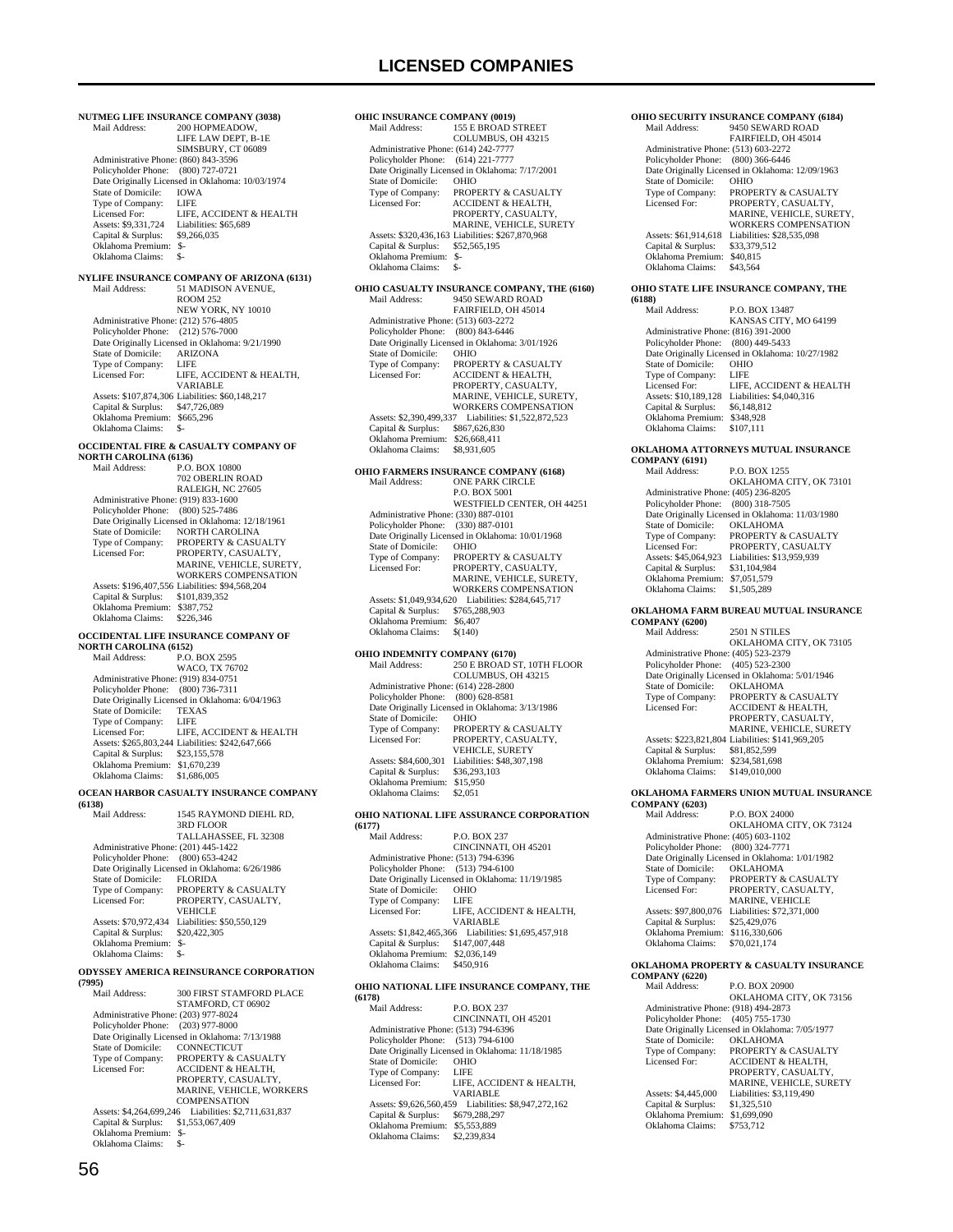**OKLAHOMA SURETY COMPANY (6228)**<br>Mail Address: P.O. BOX 1409 P.O. BOX 1409 TULSA, OK 74101 Administrative Phone: (918) 587-7221 Policyholder Phone: (918) 587-7221 Date Originally Licensed in Oklahoma: 8/05/1968 State of Domicile:<br>Type of Company: Type of Company: PROPERTY & CASUALTY<br>Licensed For: ACCIDENT & HEALTH ACCIDENT & HEALTH PROPERTY, CASUALTY, MARINE, VEHICLE, SURETY<br>Assets: \$18,430,540 Liabilities: \$11,559,197 Capital & Surplus: \$6,871,343 Oklahoma Premium: \$14,746,465 Oklahoma Claims: \$2,416,965 **OKLAHOMA TRANSIT INSURANCE COMPANY (6230)** 300 SW 7TH STREET OKLAHOMA CITY, OK 73109 Administrative Phone: (405) 848-9962 Policyholder Phone: (888) 261-5705 Pate Originally Licensed in Oklahoma: 8/28/1989<br>State of Domicile: OKLAHOMA State of Domicile:<br>Type of Company: Type of Company: PROPERTY & CASUALTY<br>Licensed For: PROPERTY, CASUALTY, PROPERTY, CASUALTY, **VEHICLE**<br>Liabilities: \$-Assets: \$1,325,032 Liabilities: \$1,325,032 Liabilities: \$1,325,032 Capital & Surplus: Oklahoma Premium: \$- Oklahoma Claims: \$- **OLD AMERICAN INSURANCE COMPANY (6232)** Mail Address: 3520 BROADWAY KANSAS CITY, MO 64111 Administrative Phone: (816) 753-7000 Policyholder Phone: (800) 733-6242 Date Originally Licensed in Oklahoma: 12/27/1966<br>State of Domicile: MISSOURI State of Domicile: MISS<br>Type of Company: LIFE Type of Company:<br>Licensed For: LIFE, ACCIDENT & HEALTH, VARIABLE Assets: \$260,604,678 Liabilities: \$240,470,892 Capital & Surplus: \$20,133,788 Oklahoma Premium: \$2,185,250 Oklahoma Claims: \$1,827,910 **OLD RELIABLE CASUALTY COMPANY (6777)** Mail Address: 231 WEST LOCKWOOD AVENUE WEBSTER GROVES, MO 63119 Administrative Phone: (314) 968-4900 Policyholder Phone: (800) 325-9555 Date Originally Licensed in Oklahoma: 8/27/1997<br>State of Domicile: MISSOURI State of Domicile:<br>Type of Company: Type of Company: PROPERTY & CASUALTY<br>Licensed For: PROPERTY CASUALTY PROPERTY, CASUALTY, MARINE, VEHICLE, SURETY Assets: \$9,132,296 Liabilities: \$2,190,670 Capital & Surplus: \$6,941,626 Oklahoma Premium: \$1,175,897 Oklahoma Claims: \$566,620 **OLD RELIANCE INSURANCE COMPANY (6275)**<br>Mail Address: 1295 KELLY JOHNSON BL 1295 KELLY JOHNSON BLVD, #100 COLORADO SPRNGS, CO 80920 Administrative Phone: (719) 457-7562 Policyholder Phone: (719) 457-7562 Date Originally Licensed in Oklahoma: 7/23/1991<br>State of Domicile: ARIZONA State of Domicile: ARIZ<br>Type of Company: LIFE Type of Company:<br>Licensed For: Licensed For: LIFE, ACCIDENT & HEALTH<br>Assets: \$5,573,171 Liabilities: \$3,562,869 Liabilities: \$3,562,869<br>\$2,010,302 Capital & Surplus: Oklahoma Premium: \$107,717 Oklahoma Claims: **OLD REPUBLIC INSURANCE COMPANY (6280)**<br>Mail Address: P.O. BOX 789 Mail Address: P.O. BOX 789 GREENSBURG, PA 15601 Administrative Phone: (724) 834-5000 Policyholder Phone: (724) 834-5000 Patte Originally Licensed in Oklahoma: 12/09/1944<br>State of Domicile: PENNSYLVANIA State of Domicile:<br>Type of Company: Type of Company: PROPERTY & CASUALTY<br>Licensed For: ACCIDENT & HEALTH, ACCIDENT & HEALTH, PROPERTY, CASUALTY MARINE, VEHICLE, SURETY, WORKERS COMPENSATION Assets: \$1,658,530,609 Liabilities: \$1,048,545,127 Capital & Surplus: \$609,985,482

```
Oklahoma Premium: $15,400,015<br>Oklahoma Claims: $6,168,009
Oklahoma Claims:
```
### **OLD REPUBLIC LIFE INSURANCE CO. (6288)**<br>Mail Address: 307 N MICHIGAN AVE 307 N MICHIGAN AVE CHICAGO, IL 60601 Administrative Phone: (312) 346-8100 Policyholder Phone: (312) 346-8100 Date Originally Licensed in Oklahoma: 4/26/1937<br>State of Domicile: ILLINOIS State of Domicile: Type of Company:<br>Licensed For: LIFE<br>LIFE, ACCIDENT & HEALTH Assets: \$105,601,543 Liabilities: \$80,391,729 Capital & Surplus: \$25,209,814 Oklahoma Premium: \$198,837 Oklahoma Claims: \$123,491 **OLD REPUBLIC NATIONAL TITLE INSURANCE COMPANY (7936) 400 SECOND AVENUE SOUTH** MINNEAPOLIS, MN 55401 Administrative Phone: (612) 371-1111 Policyholder Phone: (800) 231-0285 Date Originally Licensed in Oklahoma: 10/25/1967 State of Domicile: MINNESOTA Type of Company: TITLE COMPANY Licensed For: TITLE Assets: \$429,377,332 Liabilities: \$329,545,513 Capital & Surplus: \$99,831,819 Oklahoma Premium: \$164,068 Oklahoma Claims: \$15,205 **OLD REPUBLIC SECURITY ASSURANCE COMPANY (5248)** 8282 S MEMORIAL DR. SUITE 200 TULSA, OK 74133 Administrative Phone: (918) 307-1000 Policyholder Phone: (918) 307-1000 Date Originally Licensed in Oklahoma: 3/01/1967<br>State of Domicile: ARIZONA State of Domicile:<br>Type of Company: Type of Company: PROPERTY & CASUALTY<br>Licensed For: ACCIDENT & HEALTH. **ACCIDENT & HEALTH** PROPERTY, CASUALTY MARINE, VEHICLE, SURETY Assets: \$82,281,930 Liabilities: \$66,988,713<br>Capital & Surplus: \$15,293,217 Capital & Surplus: Oklahoma Premium: \$(106,372)<br>Oklahoma Claims: \$608,307 Oklahoma Claims: **OLD REPUBLIC SURETY COMPANY (6292)**<br>Mail Address: P.O. BOX 1635 P.O. BOX 1635 MILWAUKEE, WI 53201 Administrative Phone: (414) 797-2653 Policyholder Phone: (800) 217-1792 Date Originally Licensed in Oklahoma: 5/11/1990<br>State of Domicile: WISCONSIN State of Domicile:<br>Type of Company: Type of Company: PROPERTY & CASUALTY<br>Licensed For: CASUALTY, SURETY CASUALTY, SURETY Assets: \$83,390,923 Liabilities: \$47,311,443 Capital & Surplus: \$36,079,480 Oklahoma Premium: \$558,745

## **OLD SURETY LIFE INSURANCE COMPANY (6320)**

Oklahoma Claims: \$46,251

|                                      | OLD SURETT LIFE INSURANCE COMI ANT (0520)       |
|--------------------------------------|-------------------------------------------------|
| Mail Address:                        | P.O. BOX 54407                                  |
|                                      | OKLAHOMA CITY, OK 73154                         |
| Administrative Phone: (405) 523-2112 |                                                 |
| Policyholder Phone: (405) 523-2112   |                                                 |
|                                      | Date Originally Licensed in Oklahoma: 4/12/1932 |
| State of Domicile:                   | <b>OKLAHOMA</b>                                 |
| Type of Company:                     | LIFE                                            |
| Licensed For:                        | LIFE, ACCIDENT & HEALTH                         |
| Assets: \$16,008,472                 | Liabilities: \$10,363,764                       |
| Capital & Surplus:                   | \$5,644,708                                     |
| Oklahoma Premium:                    | \$3,182,101                                     |
| Oklahoma Claims:                     | \$2,479,145                                     |
|                                      |                                                 |

|                                      | OLD UNITED CASUALTY COMPANY (6321)               |
|--------------------------------------|--------------------------------------------------|
| Mail Address:                        | <b>P.O. BOX 795</b>                              |
|                                      | SHAWNEE MISSION, KS 66201                        |
| Administrative Phone: (913) 895-0200 |                                                  |
| Policyholder Phone: (800) 866-6090   |                                                  |
|                                      | Date Originally Licensed in Oklahoma: 12/22/1994 |
| State of Domicile:                   | <b>KANSAS</b>                                    |
| Type of Company:                     | <b>PROPERTY &amp; CASUALTY</b>                   |
| Licensed For:                        | <b>ACCIDENT &amp; HEALTH.</b>                    |
|                                      | PROPERTY, CASUALTY, MARINE                       |
|                                      | Assets: \$222,843,250 Liabilities: \$171,584,565 |
| Capital & Surplus:                   | \$51,258,685                                     |
| Oklahoma Premium:                    | \$58,932                                         |
| Oklahoma Claims:                     | \$137.281                                        |
|                                      |                                                  |

| OLD UNITED LIFE INSURANCE COMPANY (6322)                    |                                                                       |  |
|-------------------------------------------------------------|-----------------------------------------------------------------------|--|
| Mail Address:                                               | P.O. BOX 795<br>SHAWNEE MISSION, KS 66201                             |  |
| Administrative Phone: (913) 895-0241                        |                                                                       |  |
| Policyholder Phone:                                         | $(800) 866 - 6090$<br>Date Originally Licensed in Oklahoma: 1/19/1994 |  |
| State of Domicile:                                          | <b>ARIZONA</b>                                                        |  |
| Type of Company:                                            | LIFE                                                                  |  |
| Licensed For:<br>Assets: \$63,739,875                       | LIFE, ACCIDENT & HEALTH<br>Liabilities: \$37,814,028                  |  |
| Capital & Surplus:                                          | \$25,925,847                                                          |  |
| Oklahoma Premium:<br>Oklahoma Claims:                       | \$(39,807)<br>\$15,388                                                |  |
|                                                             | OMAHA INDEMNITY COMPANY, THE (6348)                                   |  |
| Mail Address:                                               | 3102 FARNAM STREET<br><b>OMAHA, NE 68131</b>                          |  |
| Administrative Phone: (402) 351-5468                        |                                                                       |  |
| Policyholder Phone:                                         | $(800)$ 788-9488<br>Date Originally Licensed in Oklahoma: 5/28/1968   |  |
| State of Domicile:                                          | WISCONSIN                                                             |  |
| Type of Company:<br>Licensed For:                           | PROPERTY & CASUALTY<br>ACCIDENT & HEALTH,                             |  |
|                                                             | PROPERTY, CASUALTY,                                                   |  |
| Assets: \$26,910,904                                        | MARINE, VEHICLE<br>Liabilities: \$7,005,452                           |  |
| Capital & Surplus:                                          | \$19,905,451                                                          |  |
| Oklahoma Premium:                                           | $S-$                                                                  |  |
| Oklahoma Claims:                                            | \$-                                                                   |  |
| Mail Address:                                               | <b>OMAHA LIFE INSURANCE COMPANY (6347)</b><br>P.O. BOX 2879           |  |
|                                                             | <b>OMAHA, NE 68103</b>                                                |  |
| Administrative Phone: (402) 390-1800<br>Policyholder Phone: | $(800) 821 - 4793$                                                    |  |
|                                                             | Date Originally Licensed in Oklahoma: 11/23/1994                      |  |
| State of Domicile:<br>Type of Company:                      | <b>NEBRASKA</b><br>LIFE                                               |  |
| Licensed For:                                               | LIFE, ACCIDENT & HEALTH                                               |  |
| Assets: \$5,775,299                                         | Liabilities: \$1,759,696                                              |  |
| Capital & Surplus:<br>Oklahoma Premium:                     | \$4,015,603<br>$\mathbb{S}$                                           |  |
| Oklahoma Claims:                                            | \$-                                                                   |  |
|                                                             |                                                                       |  |
|                                                             | OMAHA PROPERTY AND CASUALTY INSURANCE                                 |  |
| <b>COMPANY (6349)</b><br>Mail Address:                      | 3102 FARNAM STREET                                                    |  |
|                                                             | OMAHA, NE 68131                                                       |  |
| Administrative Phone: (402) 351-6381<br>Policyholder Phone: | $(800)$ 788-9488                                                      |  |
|                                                             | Date Originally Licensed in Oklahoma: 7/29/1986                       |  |
| State of Domicile:<br>Type of Company:                      | <b>NEBRASKA</b><br>PROPERTY & CASUALTY                                |  |
| Licensed For:                                               | <b>ACCIDENT &amp; HEALTH,</b>                                         |  |
|                                                             | PROPERTY, CASUALTY,                                                   |  |
| Assets: \$87,461,994                                        | MARINE, VEHICLE<br>Liabilities: \$39,532,669                          |  |
| Capital & Surplus:<br>Oklahoma Premium:                     | \$47,929,325                                                          |  |
| Oklahoma Claims:                                            | \$363,854<br>\$-                                                      |  |
| <b>OMNI INSURANCE COMPANY (6351)</b>                        |                                                                       |  |
| Mail Address:                                               | 2018 POWERS FERRY ROAD                                                |  |
| Administrative Phone: (770) 303-2517                        | ATLANTA, GA 30339                                                     |  |
| Policyholder Phone: (800) 777-6664                          |                                                                       |  |
| State of Domicile:                                          | Date Originally Licensed in Oklahoma: 12/31/1986<br><b>ILLINOIS</b>   |  |
| Type of Company:                                            | PROPERTY & CASUALTY                                                   |  |
| Licensed For:                                               | PROPERTY, CASUALTY,                                                   |  |
|                                                             | MARINE, VEHICLE<br>Assets: \$344,826,470 Liabilities: \$221,746,575   |  |
| Capital & Surplus:                                          | \$123,079,895                                                         |  |
| Oklahoma Premium:<br>Oklahoma Claims:                       | \$1,183,909<br>\$732,927                                              |  |
|                                                             | ONEBEACON AMERICA INSURANCE COMPANY                                   |  |
| (1988)<br>Mail Address:                                     | ONE BEACON STREET                                                     |  |
|                                                             | BOSTON, MA 02108                                                      |  |
| Administrative Phone: (617) 725-6000                        |                                                                       |  |
| Policyholder Phone:                                         | $(800)$ 847-7405<br>Date Originally Licensed in Oklahoma: 10/05/1925  |  |
| State of Domicile:                                          | MASSACHUSETTS                                                         |  |
| Type of Company:<br>Licensed For:                           | PROPERTY & CASUALTY<br>ACCIDENT & HEALTH,                             |  |

MARINE, VEHICLE, SURETY, WORKERS COMPENSATION

Assets: \$1,207,519,118 Liabilities: \$698,763,939

 Capital & Surplus: \$508,755,179 Oklahoma Premium: \$1,017,558 Oklahoma Claims: \$3,696,094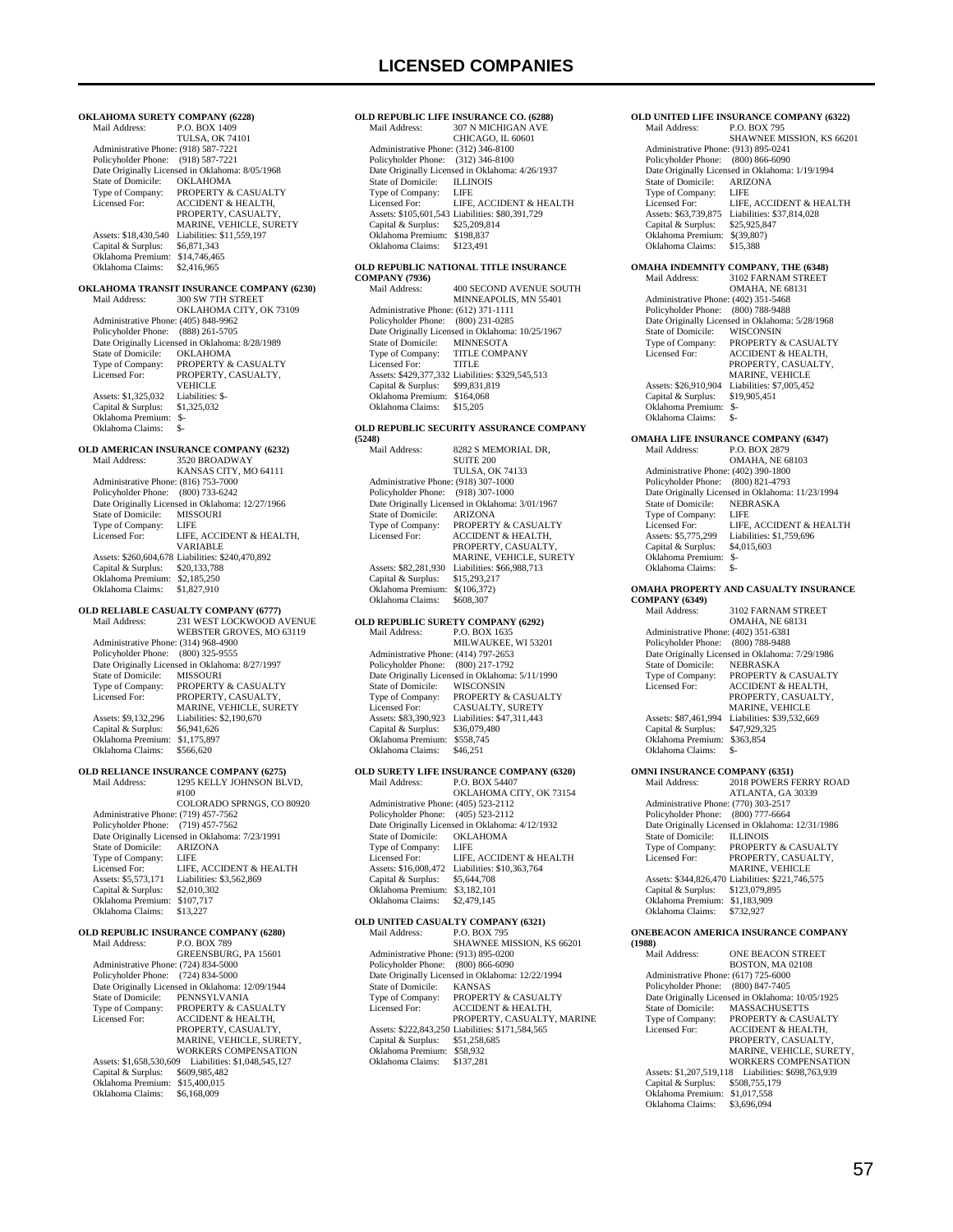**ONEBEACON INSURANCE COMPANY (6760)**<br>Mail Address: **ONE BEACON STREET** ONE BEACON STREET BOSTON, MA 02108 Administrative Phone: (617) 725-6000 Policyholder Phone: (800) 847-7405 Date Originally Licensed in Oklahoma: 11/02/1956<br>State of Domicile: PENNSYLVANIA State of Domicile: PENNSYLVANIA<br>Type of Company: PROPERTY & CAS Type of Company: PROPERTY & CASUALTY<br>Licensed For: PROPERTY CASUALTY PROPERTY, CASUALTY MARINE, VEHICLE, SURETY, WORKERS COMPENSATION Assets: \$4,819,763,331 Liabilities: \$2,545,183,901 Capital & Surplus: \$2,274,579,430 Oklahoma Premium: \$3,751,253 Oklahoma Claims: \$4,671,577 **OPTIMUM RE INSURANCE COMPANY (7254)**<br>Mail Address: P.O. BOX 660010 P.O. BOX 660010 DALLAS, TX 75266 Administrative Phone: (214) 528-2020 Policyholder Phone: (214) 528-2020 Patholic Philadel Philadel in Oklahoma: 9/10/1980<br>State of Domicile: TEXAS State of Domicile: TEXA<br>Type of Company: LIFE Type of Company:<br>Licensed For: LIFE, ACCIDENT & HEALTH Assets: \$34,052,652 Liabilities: \$12,598,386 Capital & Surplus: \$21,454,266 Oklahoma Premium: \$- Oklahoma Claims: \$- **OVERSEAS PARTNERS US REINSURANCE COMPANY (7072)** 1700 MARKET STREET, SUITE 2720 PHILADELPHIA, PA 19103 Administrative Phone: (215) 282-6194 Policyholder Phone: (215) 282-6100 Date Originally Licensed in Oklahoma: 10/08/1999 State of Domicile:<br>Type of Company: State of Domicile: DELAWARE<br>Type of Company: PROPERTY & CASUALTY<br>Licensed For: ACCIDENT & HEALTH. ACCIDENT & HEALTH, PROPERTY, CASUALTY, MARINE, VEHICLE, SURETY, WORKERS COMPENSATION Assets: \$139,660,217 Liabilities: \$69,946,201<br>Capital & Surplus: \$69,714,016 Capital & Surplus: \$69,714,016 Oklahoma Premium: \$- Oklahoma Claims: \$-**OXFORD LIFE INSURANCE COMPANY (6358)** 2721 NORTH CENTRAL AVENUE PHOENIX, AZ 85004 Administrative Phone: (602) 263-6666 Policyholder Phone: (888) 757-3732 Date Originally Licensed in Oklahoma: 5/03/1996<br>State of Domicile: ARIZONA State of Domicile: ARIZ<br>Type of Company: LIFE Type of Company: Licensed For: LIFE, ACCIDENT & HEALTH Assets: \$750,736,184 Liabilities: \$689,844,785 Capital & Surplus: \$60,891,399 Oklahoma Premium: \$86,223 Oklahoma Claims: \$61,876 **OZARK NATIONAL LIFE INSURANCE COMPANY (6380)** P.O. BOX 15688 KANSAS CITY, MO 64106 Administrative Phone: (816) 842-6300 Policyholder Phone: (816) 842-6300 Date Originally Licensed in Oklahoma: 8/10/1971<br>State of Domicile: MISSOURI State of Domicile: MISS<br>Type of Company: LIFE Type of Company: LIFE<br>Licensed For: LIFE, ACCIDENT & HEALTH Licensed For: LIFE, ACCIDENT & HEALTH Assets: \$460,834,066 Liabilities: \$400,694,249 Capital & Surplus: \$60,139,817 Oklahoma Premium: \$2,052,272 Oklahoma Claims: \$870,058 **PACIFIC EMPLOYERS INSURANCE COMPANY (6392)**<br>Mail Address: P.O. BOX 41484 Mail Address: P.O. BOX 41484 PHILADELPHIA, PA 19101 Administrative Phone: (215) 640-2324 Policyholder Phone: (215) 640-1000 Date Originally Licensed in Oklahoma: 9/15/1939 State of Domicile: PENNSYLVANIA<br>Type of Company: PROPERTY & CAS Type of Company: PROPERTY & CASUALTY Licensed For: ACCIDENT & HEALTH, PROPERTY, CASUALTY, MARINE, VEHICLE, SURETY, WORKERS COMPENSATION Assets: \$1,219,652,955 Liabilities: \$939,205,173 Capital & Surplus: \$280,447,782 Oklahoma Premium: \$(28,638) Oklahoma Claims: \$4,001,082

**PACIFIC GUARDIAN LIFE INSURANCE COMPANY, LTD.** (6405)<br>Mail Address: 1440 KAPIOLANI BLVD, SUITE 1700 HONOLULU, HI 96814 Administrative Phone: (800) 367-5354 Policyholder Phone: (800) 367-5354 Date Originally Licensed in Oklahoma: 9/23/1975<br>State of Domicile: HAWAII State of Domicile: HAW<br>Type of Company: LIFE Type of Company: LIFE<br>Licensed For: LIFE ACCIDENT & HEALTH Licensed For: LIFE, ACCIDENT & HEALTH Assets: \$434,645,714 Liabilities: \$360,760,359 Capital & Surplus: \$73,885,355 Oklahoma Premium: \$17,818 Oklahoma Claims: \$2,000 **PACIFIC INDEMNITY COMPANY (6408)**<br>Mail Address: P.O. BOX 1615 P.O. BOX 1615 WARREN, NJ 07061 Administrative Phone: (908) 903-5070 Policyholder Phone: (908) 903-2000 Date Originally Licensed in Oklahoma: 9/01/1949 State of Domicile: WISCONSIN<br>Type of Company: PROPERTY & Type of Company: PROPERTY & CASUALTY<br>Licensed For: ACCIDENT & HEALTH, PROPERTY, CASUALTY, MARINE, VEHICLE, SURETY, WORKERS COMPENSATION Assets: \$4,049,794,268 Liabilities: \$3,070,613,594 Capital & Surplus: \$979,180,674 Oklahoma Premium: \$2,555,904 Oklahoma Claims: \$485,208 **PACIFIC LIFE & ANNUITY COMPANY (6743)** Mail Address: P.O. BOX 9000 NEWPORT BEACH, CA 92658 Administrative Phone: (949) 219-3011 Policyholder Phone: (714) 640-4362 Date Originally Licensed in Oklahoma: 7/12/1989<br>State of Domicile: ARIZONA State of Domicile: ARIZO<br>Type of Company: LIFE Type of Company:<br>Licensed For: LIFE, ACCIDENT & HEALTH VARIABLE Assets: \$1,155,346,834 Liabilities: \$883,464,936 Capital & Surplus: \$271,881,898 Oklahoma Premium: \$22,157,819 Oklahoma Claims: \$14,165,531 **PACIFIC LIFE INSURANCE COMPANY (6424)** Mail Address: 700 NEWPORT CTR DR P.O. BOX 9000 NEWPORT BEACH, CA 92658 Administrative Phone: (714) 640-3477 Policyholder Phone: (949) 219-3011 Date Originally Licensed in Oklahoma: 8/04/1936<br>State of Domicile: CALIFORNIA State of Domicile: CALI<br>Type of Company: LIFE Type of Company: Licensed For: LIFE, ACCIDENT & HEALTH, VARIABLE Assets: \$59,667,039,606 Liabilities: \$57,308,569,160 Capital & Surplus: \$2,358,470,446 Oklahoma Premium: \$60,773,827 Oklahoma Claims: \$45,244,518 **PACIFIC PIONEER INSURANCE COMPANY (2555)** Mail Address: 16700 VALLEY VIEW AVE, **PENTHOUSE**  LA MIRADA, CA 90638 Administrative Phone: (714) 228-7888 Policyholder Phone: (800) 222-5582 Date Originally Licensed in Oklahoma: 12/30/1992 State of Domicile: CALIFORNIA<br>Type of Company: PROPERTY & PROPERTY & CASUALTY Licensed For: PROPERTY, CASUALTY, MARINE, VEHICLE, SURETY Assets: \$19,790,825 Liabilities: \$12,186,870<br>Capital & Surplus: \$7,603,955 Capital & Surplus: Oklahoma Premium: \$- Oklahoma Claims: **PACIFIC SPECIALTY INSURANCE COMPANY (6439)**<br>Mail Address: 3601 HAVEN AVENUE MOORKHOLD COMMIT MENLO PARK, CA 94025 Administrative Phone: (650) 556-8202 Policyholder Phone: (650) 780-4800 Date Originally Licensed in Oklahoma: 11/19/1999 State of Domicile: CALIFORNIA Type of Company: PROPERTY & CASUALTY<br>Type of Company: PROPERTY & CASUALTY, MARINE Licensed For: PROPERTY, CASUALTY, MARINE Assets: \$182,403,802 Liabilities: \$109,576,617 Capital & Surplus: \$72,827,185 Oklahoma Premium: \$73,482 Oklahoma Claims: \$23,826

## **PACIFICARE LIFE AND HEALTH INSURANCE COMPANY (1909)** P.O. BOX 25032 SANTA ANA, CA 92799 Administrative Phone: (714) 825-5379 Policyholder Phone: (800) 531-4294 Date Originally Licensed in Oklahoma: 6/16/1987<br>State of Domicile: INDIANA State of Domicile: INDI<br>Type of Company: I.IFF. Type of Company: LIFE<br>Licensed For: LIFE, ACCIDENT & HEALTH Licensed For: LIFE, ACCIDENT & HEALTH Assets: \$128,842,330 Liabilities: \$83,842,149 Capital & Surplus: \$45,000,181 Oklahoma Premium: \$48,150 Oklahoma Claims: \$- **PACIFICARE LIFE ASSURANCE COMPANY (6449)**<br>Mail Address: P.O. BOX 25032 P.O. BOX 25032 SANTA ANA, CA 92799 Administrative Phone: (714) 226-3876 Policyholder Phone: (800) 531-4294 Date Originally Licensed in Oklahoma: 3/01/2000 State of Domicile: COLORADO Type of Company: LIFE<br>Licensed For: LIFE, ACCIDENT & HEALTH Licensed For: LIFE, ACCIDENT & HEALTH Assets: \$102,352,238 Liabilities: \$79,483,387 Capital & Surplus: \$22,868,851 Oklahoma Premium: \$24,482,561 Oklahoma Claims: \$17,402,112 **PACIFICARE OF OKLAHOMA, INC. (6450)** Mail Address: 5995 PLAZA DRIVE CYPRESS, CA 90630 Administrative Phone: (714) 226-3847 Policyholder Phone: (800) 825-9355 Date Originally Licensed in Oklahoma: 8/28/1985 State of Domicile:<br>Type of Company: State of Domicile: OKLAHOMA<br>Type of Company: HEALTH MAINT.ORG.<br>Licensed For: ACCIDENT & HEALTH ACCIDENT & HEALTH Assets: \$61,325,952 Liabilities: \$43,349,373 Capital & Surplus: \$17,976,579 Oklahoma Premium: \$390,323,625 Oklahoma Claims: \$- **PACO ASSURANCE COMPANY, INC. (6451)**<br>Mail Address: 110 WESTWOOD PLACE, SUITE 100 BRENTWOOD, TN 37027 Administrative Phone: (615) 371-8776 Policyholder Phone: (800) 251-5727 Date Originally Licensed in Oklahoma: 2/26/2001 State of Domicile: ILLINOIS Type of Company: PROPERTY & CASUALTY Licensed For: PROPERTY, CASUALTY Assets: \$15,003,876 Liabilities: \$5,650,764 Capital & Surplus: \$9,353,112 Oklahoma Premium: \$1,167 Oklahoma Claims: \$-**PAN-AMERICAN ASSURANCE COMPANY (6460)** Mail Address: 601 POYDRAS ST NEW ORLEANS, LA 70130 Administrative Phone: (504) 566-3655 Policyholder Phone: (504) 566-1300 Date Originally Licensed in Oklahoma: 10/15/1982 State of Domicile: LOUISIANA<br>Type of Company: LIFE Type of Company:<br>Licensed For: LIFE, ACCIDENT & HEALTH, VARIABLE Assets: \$17,184,894 Liabilities: \$8,090,806 Capital & Surplus: \$9,094,088 Oklahoma Premium: \$605,066<br>Oklahoma Claims: \$1,293,205 Oklahoma Claims: **PAN-AMERICAN LIFE INSURANCE COMPANY (6472)**<br>Mail Address: 601 POYDRAS STREET 601 POYDRAS STREET NEW ORLEANS, LA 70130 Administrative Phone: (504) 566-3655 Policyholder Phone: (504) 566-1300 Date Originally Licensed in Oklahoma: 7/09/1930 State of Domicile: LOUI Type of Company:<br>Licensed For: LIFE, ACCIDENT & HEALTH Assets: \$1,579,336,657 Liabilities: \$1,368,232,196 Capital & Surplus: \$211,104,461 Oklahoma Premium: \$1,155,144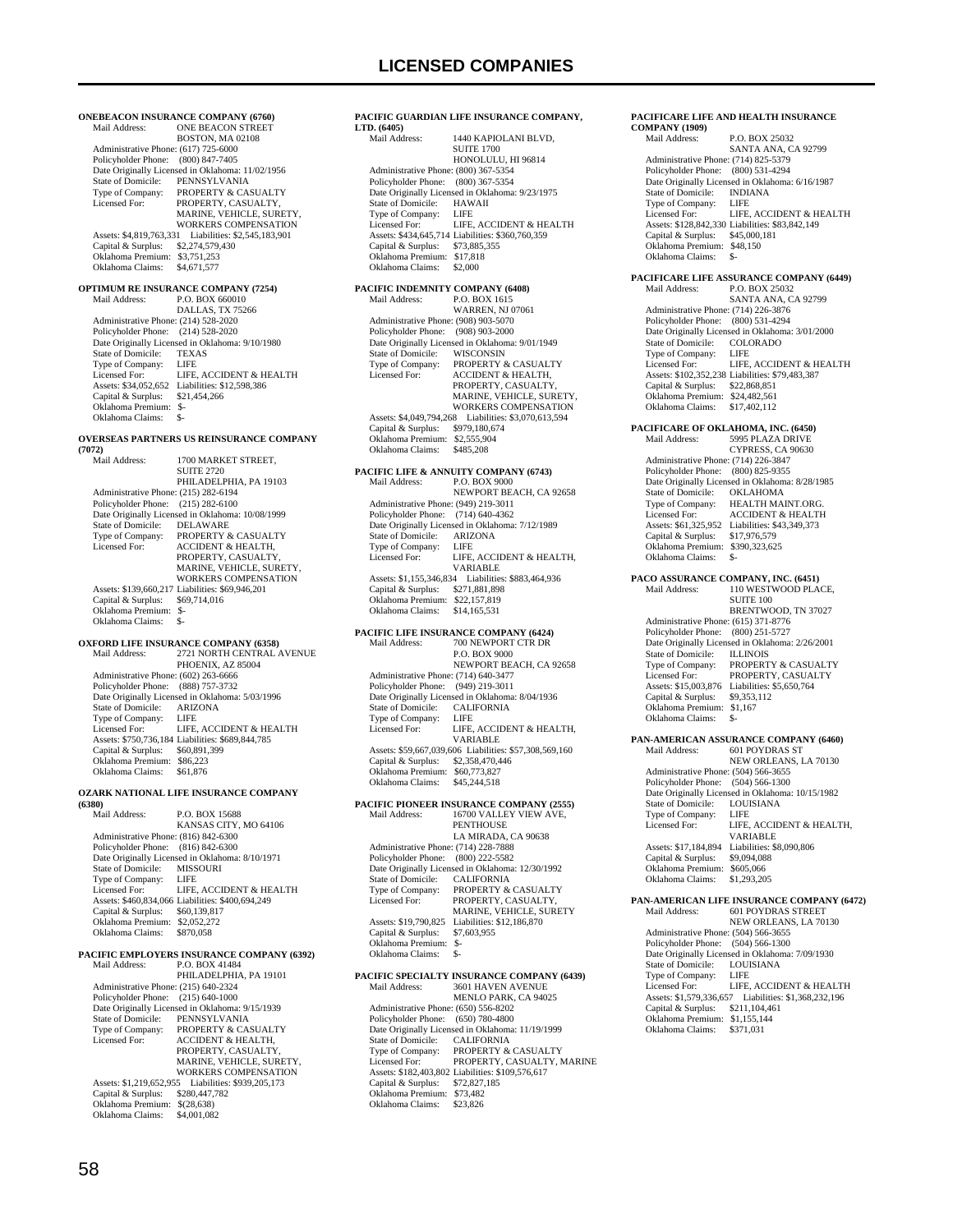**PARAGON LIFE INSURANCE COMPANY (3206)**<br>Mail Address: [90 CARONDELET PLAZA 190 CARONDELET PLAZA ST LOUIS, MO 63105 Administrative Phone: (314) 862-2211 Policyholder Phone: (800) 756-0124 Date Originally Licensed in Oklahoma: 10/27/1982<br>State of Domicile: MISSOURI State of Domicile: MISSO<br>Type of Company: LIFE Type of Company: LIFE<br>Licensed For: LIFE. ACCIDENT & HEALTH. Licensed For: LIFE, ACCIDENT & HEALTH, VARIABLE Assets: \$464,579,501 Liabilities: \$438,232,303 Capital & Surplus: \$26,347,197 Oklahoma Premium: \$1,206,634 Oklahoma Claims: \$1,255,894 **PARK AVENUE LIFE INSURANCE COMPANY (0008)**<br>Mail Address: 7 HANOVER SOUARE 7 HANOVER SQUARE NEW YORK, NY 10004 Administrative Phone: (212) 598-8924 Policyholder Phone: (800) 538-6203 Date Originally Licensed in Oklahoma: 3/01/1966 State of Domicile: DELAWARE Type of Company: LIFE<br>Licensed For: LIFE ACCIDENT & HEALTH Licensed For: LIFE, ACCIDENT & HEALTH Assets: \$523,156,066 Liabilities: \$356,622,512 Capital & Surplus: \$166,533,554 Oklahoma Premium: \$6,792 Oklahoma Claims: \$-**PARTNERRE INSURANCE COMPANY OF NEW YORK (8844)** ONE GREENWICH PLAZA GREENWICH, CT 06830 Administrative Phone: (212) 416-5700 Policyholder Phone: (203) 485-4200 Date Originally Licensed in Oklahoma: 10/16/1985<br>State of Domicile: NEW YORK State of Domicile:<br>Type of Company: Type of Company: PROPERTY & CASUALTY<br>Licensed For: ACCIDENT & HEALTH, ACCIDENT & HEALTH, PROPERTY, CASUALTY, MARINE, VEHICLE, SURETY Assets: \$108,911,318 Liabilities: \$16,219,782 Capital & Surplus: \$92,691,536 Oklahoma Premium: \$- Oklahoma Claims: \$-**PATHFINDER INSURANCE COMPANY (6502)** Mail Address: 1 CAMPUS DRIVE PARSIPPANY, NJ 07054 Administrative Phone: (973) 496-3731 Policyholder Phone: (303) 320-1422 Date Originally Licensed in Oklahoma: 2/04/1991<br>State of Domicile: COLORADO State of Domicile:<br>Type of Company: Type of Company: PROPERTY & CASUALTY<br>Licensed For: PROPERTY, CASUALTY. PROPERTY, CASUALTY, VEHICLE Assets: \$10,790,132 Liabilities: \$4,749,844 Capital & Surplus: \$6,040,288 Oklahoma Premium: \$- Oklahoma Claims: \$- **PAUL REVERE LIFE INSURANCE COMPANY, THE (6512)** 1 FOUNTAIN SQUARE CHATTANOOGA, TN 37402 Administrative Phone: (423) 755-1848 Policyholder Phone: (508) 799-4441 Date Originally Licensed in Oklahoma: 10/01/1930<br>State of Domicile: MASSACHUSETTS MASSACHUSETTS<br>LIFE Type of Company:<br>Licensed For: LIFE, ACCIDENT & HEALTH Assets: \$5,320,373,144 Liabilities: \$4,238,958,927 Capital & Surplus: \$1,081,414,217 Oklahoma Premium: \$3,021,038 Oklahoma Claims: \$5,811,768 **PAUL REVERE VARIABLE ANNUITY INSURANCE COMPANY, THE (6516)**<br>Mail Address: 1  $1$  FOUNTAIN SQUARE CHATTANOOGA, TN 37402 Administrative Phone: (423) 755-1848

Policyholder Phone: (617) 799-4441 Date Originally Licensed in Oklahoma: 12/04/1968<br>State of Domicile: MASSACHUSETTS MASSACHUSETTS<br>LIFE Type of Company:<br>Licensed For: LIFE, ACCIDENT & HEALTH, VARIABLE Assets: \$156,837,792 Liabilities: \$30,135,429 Capital & Surplus: \$126,702,363 Oklahoma Premium: \$236,053 Oklahoma Claims: \$21,739

#### **PEACHTREE CASUALTY INSURANCE COMPANY (0148)** P.O. BOX 720713 ATLANTA, GA 30358 Administrative Phone: (770) 436-7575

 Policyholder Phone: (770) 436-7575 Date Originally Licensed in Oklahoma: 3/27/2003 State of Domicile:<br>Type of Company: THE COMMAN SERVICES<br>THE PROPERTY & CASUALTY<br>CASUALTY, VEHICLE Licensed For: CASUALTY, VEHICLE Assets: \$11,070,561 Liabilities: \$6,029,782 Capital & Surplus: \$5,040,778 Oklahoma Premium: \$- Oklahoma Claims: \$-

## **PEAK PROPERTY AND CASUALTY INSURANCE CORPORATION (3220)**

P.O. BOX 3329 9800 S MERIDIAN BLVD ENGLEWOOD, CO 80155 Administrative Phone: (704) 522-2914 Policyholder Phone: (800) 456-4642 Date Originally Licensed in Oklahoma: 3/08/1990<br>State of Domicile: COLORADO State of Domicile:<br>Type of Company: The of Company: PROPERTY & CASUALTY<br>
censed For: PROPERTY, CASUALTY, Licensed For: PROPERTY, CASUALTY, MARINE, VEHICLE, SURETY Assets: \$12,162,082 Liabilities: \$3,013,855<br>Capital & Surplus: \$9,148,226 Capital & Surplus: \$9,148,226 Oklahoma Premium: \$118,304 Oklahoma Claims: \$67,751

## **PEERLESS INDEMNITY INSURANCE COMPANY (1064)**<br>Mail Address: 62 MAPLE AVENUE Mail Address: 62 MAPLE AVENUE KEENE, NH 03431 Administrative Phone: (603) 358-4143 Policyholder Phone: (800) 677-1445 Date Originally Licensed in Oklahoma: 4/13/1920 State of Domicile:<br>Type of Company:<br>Licensed For: THE COMPANY & CASUALTY

PROPERTY, CASUALTY, MARINE, VEHICLE Assets: \$1,412,478,410 Liabilities: \$907,623,786 Capital & Surplus: \$504,854,624 Oklahoma Premium: \$- Oklahoma Claims: \$-

## **PEERLESS INSURANCE COMPANY (6520)**

| PEERLESS INSURANCE COMPANY (6520)    |                                                 |
|--------------------------------------|-------------------------------------------------|
| Mail Address:                        | <b>13 RIVERSIDE ROAD</b>                        |
|                                      | <b>WESTON, MA 02493</b>                         |
| Administrative Phone: (603) 358-4143 |                                                 |
| Policyholder Phone: (781) 891-8900   |                                                 |
|                                      | Date Originally Licensed in Oklahoma: 2/17/1938 |
| State of Domicile:                   | <b>NEW HAMPSHIRE</b>                            |
| Type of Company:                     | <b>PROPERTY &amp; CASUALTY</b>                  |
| Licensed For:                        | PROPERTY, CASUALTY,                             |
|                                      | MARINE, VEHICLE, SURETY,                        |
|                                      | WORKERS COMPENSATION                            |
| Assets: \$2,268,270,424              | Liabilities: \$1,468,581,741                    |
| Capital & Surplus:                   | \$799,688,683                                   |
| Oklahoma Premium:                    | \$4,472,111                                     |
| Oklahoma Claims:                     | \$341.941                                       |

# **PEGASUS INSURANCE COMPANY (6522)**<br>Mail Address: 200 EXECUTIVE W.

 Mail Address: 200 EXECUTIVE WAY, SUITE 210 PONTE VEDRA BCH, FL 32082 Administrative Phone: (904) 421-3276 Policyholder Phone: (904) 285-1747 Date Originally Licensed in Oklahoma: 12/05/1986 State of Domicile: OKLAHOMA Type of Company: PROPERTY & CASUALTY<br>Licensed For: ACCIDENT & HEALTH, Licensed For: ACCIDENT & HEALTH, PROPERTY, CASUALTY, MARINE, VEHICLE, SURETY, WORKERS COMPENSATION Assets: \$2,098,578 Liabilities: \$102,200<br>Capital & Surplus: \$1,996,378 Capital & Surplus: Oklahoma Premium: \$- Oklahoma Claims:

### **PENINSULAR LIFE INSURANCE COMPANY (6524)**<br>Mail Address: 600 COURTLAND STREET, 600 COURTLAND STREET,

 SUITE 400 ORLANDO, FL 32804 Administrative Phone: (800) 880-0457 Policyholder Phone: (800) 880-0457 Date Originally Licensed in Oklahoma: 2/16/1951<br>State of Domicile: FLORIDA State of Domicile: FLOR<br>Type of Company: LIFE Type of Company:<br>Licensed For: LIFE, ACCIDENT & HEALTH<br>Liabilities: \$85,588 Assets: \$5,872,202 Liabilities: \$95,872,202 Liabilities: \$95,872,202 Capital  $&$  Surplus: Oklahoma Premium: \$- Oklahoma Claims:

#### **PENN INSURANCE & ANNUITY COMPANY, THE (6525)** Mail Address: 600 DRESHER ROAD

|                                      | ,,,,,,,,,,,,,,,,,,,,,,,,,,,                          |
|--------------------------------------|------------------------------------------------------|
|                                      | HORSHAM, PA 19044                                    |
| Administrative Phone: (215) 956-8079 |                                                      |
| Policyholder Phone: (800) 523-0650   |                                                      |
|                                      | Date Originally Licensed in Oklahoma: 11/08/1982     |
| State of Domicile:                   | <b>DELAWARE</b>                                      |
| Type of Company:                     | <b>LIFE</b>                                          |
| Licensed For:                        | LIFE, ACCIDENT & HEALTH.                             |
|                                      | <b>VARIABLE</b>                                      |
|                                      | Assets: \$1.234.335.736 Liabilities: \$1.126.834.533 |
| Capital & Surplus:                   | \$107,501,204                                        |
| Oklahoma Premium: \$150,035          |                                                      |
| Oklahoma Claims:                     | \$377,556                                            |

## **PENN MUTUAL LIFE INSURANCE COMPANY, THE**

**(6528)** 600 DRESHER ROAD HORSHAM, PA 19044 Administrative Phone: (215) 956-8145 Policyholder Phone: (215) 956-8000 Date Originally Licensed in Oklahoma: 3/01/1911 State of Domicile: PENNSYLVANIA<br>Type of Company: LIFE Type of Company:<br>Licensed For: LIFE, ACCIDENT & HEALTH, VARIABLE Assets: \$7,827,595,283 Liabilities: \$6,955,169,150 Capital & Surplus: \$872,426,133 Oklahoma Premium: \$10,054,214 Oklahoma Claims: \$5,465,556

## **PENN TREATY NETWORK AMERICA INSURANCE**

**COMPANY (2904)** Mail Address: 3440 LEHIGH STREET ALLENTOWN, PA 18103 Administrative Phone: (610) 965-7688 Policyholder Phone: (800) 628-3417 Date Originally Licensed in Oklahoma: 12/08/1966<br>State of Domicile: PENNSYLVANIA PENNSYLVANIA<br>LIFE Type of Company: LIFE<br>Licensed For: LIFE, ACCIDENT & HEALTH Licensed For: LIFE, ACCIDENT & HEALTH Assets: \$114,731,045 Liabilities: \$89,741,989 Capital & Surplus: \$24,989,056 Oklahoma Premium: \$860,058 Oklahoma Claims: \$321,624

# **PENN-STAR INSURANCE COMPANY (6579)**<br>Mail Address: 420 S YORK ROAD

420 S YORK ROAD HATBORO, PA 19040 Administrative Phone: (215) 773-7757 Policyholder Phone: (215) 443-3600 Date Originally Licensed in Oklahoma: 3/10/1998<br>State of Domicile: PENNSYLVANIA State of Domicile: PENNSYLVANIA<br>Type of Company: PROPERTY & CA Type of Company: PROPERTY & CASUALTY<br>Licensed For: ACCIDENT & HEALTH. ACCIDENT & HEALTH, PROPERTY, CASUALTY, MARINE, VEHICLE Assets: \$122,608,080 Liabilities: \$80,375,649 Capital & Surplus: \$42,232,431 Oklahoma Premium: \$23,759 Oklahoma Claims: \$25,75<br>Oklahoma Claims: \$7,329

### **PENNSYLVANIA GENERAL INSURANCE COMPANY**

| (3289)                               |                                                  |
|--------------------------------------|--------------------------------------------------|
| Mail Address:                        | <b>ONE BEACON STREET</b>                         |
|                                      | <b>BOSTON, MA 02108</b>                          |
| Administrative Phone: (617) 725-6000 |                                                  |
| Policyholder Phone: (617) 725-6000   |                                                  |
|                                      | Date Originally Licensed in Oklahoma: 1/29/2001  |
| State of Domicile:                   | PENNSYLVANIA                                     |
| Type of Company:                     | PROPERTY & CASUALTY                              |
| Licensed For:                        | <b>ACCIDENT &amp; HEALTH.</b>                    |
|                                      | PROPERTY, CASUALTY.                              |
|                                      | MARINE, VEHICLE, SURETY.                         |
|                                      | <b>WORKERS COMPENSATION</b>                      |
|                                      | Assets: \$413,620,661 Liabilities: \$211,188,086 |
| Capital & Surplus:                   | \$202,432,575                                    |
| Oklahoma Premium:                    | \$56                                             |
| Oklahoma Claims:                     | \$161                                            |
|                                      |                                                  |
|                                      |                                                  |

# **PENNSYLVANIA LIFE INSURANCE COMPANY (6544)**<br>Mail Address: 600 COURTLAND STREET.

600 COURTLAND STREET, SUITE 400 ORLANDO, FL 32804 Administrative Phone: (919) 786-8955 Policyholder Phone: (800) 275-7366 Date Originally Licensed in Oklahoma: 2/16/1951 State of Domicile: PENNSYLVANIA Type of Company: LIFE Licensed For: LIFE, ACCIDENT & HEALTH Assets: \$490,181,139 Liabilities: \$430,691,673 Capital & Surplus: \$59,489,466 Oklahoma Premium: \$404,334 Oklahoma Claims: \$285,270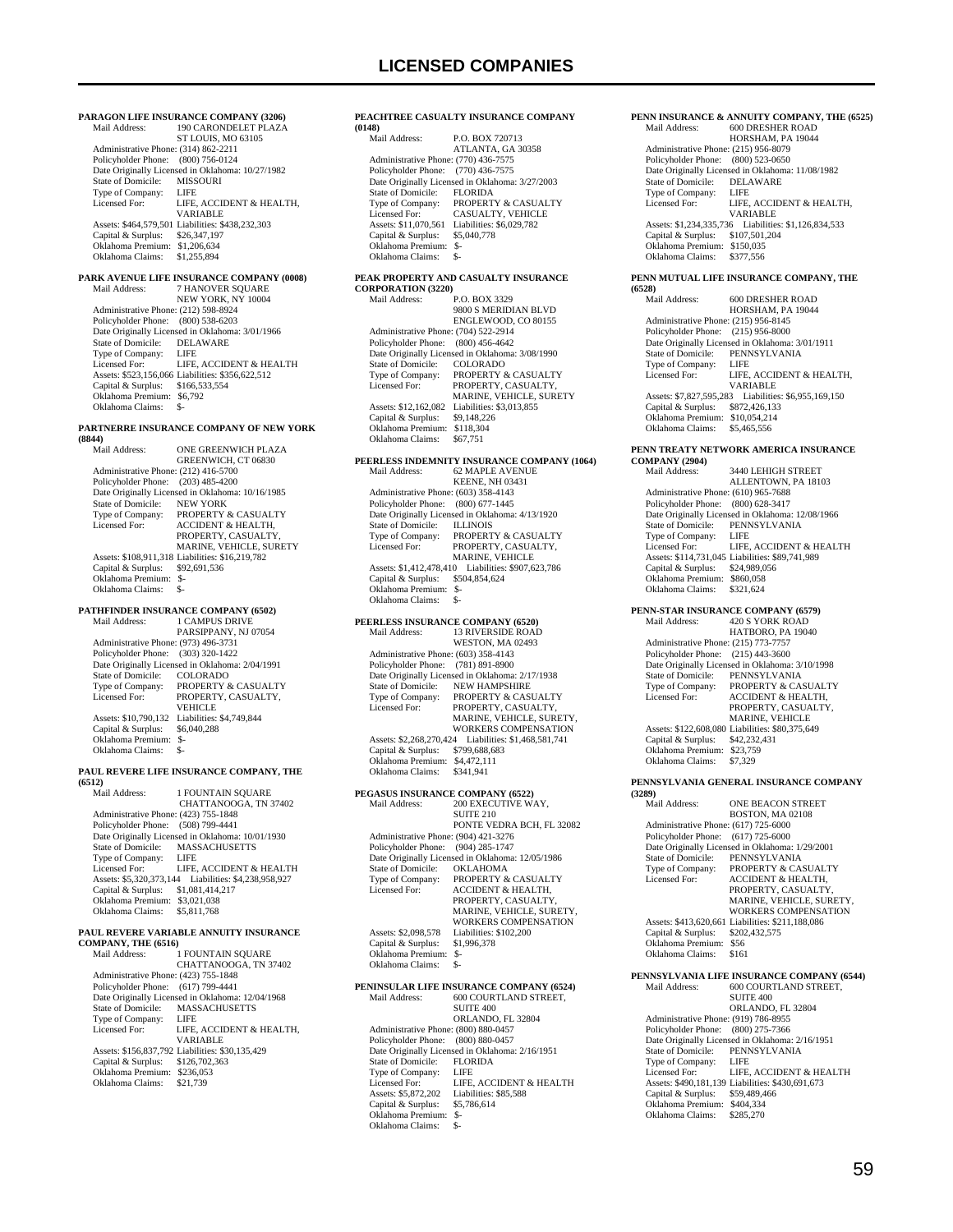| PENNSYLVANIA LUMBERMENS MUTUAL<br><b>INSURANCE COMPANY (6546)</b> |                                                                     |
|-------------------------------------------------------------------|---------------------------------------------------------------------|
| Mail Address:                                                     | THE CURTIS CENTER,                                                  |
|                                                                   | <b>INDEPENDENCE SQUARE</b><br>PHILADELPHIA, PA 19106                |
| Administrative Phone: (215) 625-9233                              |                                                                     |
| Policyholder Phone: (800) 752-1895                                | Date Originally Licensed in Oklahoma: 11/08/1985                    |
| State of Domicile:                                                | PENNSYLVANIA                                                        |
| Type of Company:<br>Licensed For:                                 | PROPERTY & CASUALTY<br>PROPERTY, CASUALTY,                          |
|                                                                   | MARINE, VEHICLE                                                     |
| Capital & Surplus:                                                | Assets: \$223,593,527 Liabilities: \$149,908,189<br>\$73,685,338    |
| Oklahoma Premium: \$259,021                                       |                                                                     |
| Oklahoma Claims:                                                  | \$-                                                                 |
| <b>INSURANCE COMPANY (6550)</b>                                   | PENNSYLVANIA MANUFACTURERS ASSOCIATION                              |
| Mail Address:                                                     | 380 SENTRY PARKWAY                                                  |
|                                                                   | P.O. BOX 3031<br>BLUE BELL, PA 19422                                |
| Administrative Phone: (610) 397-5249                              |                                                                     |
| Policyholder Phone: (610) 397-5177                                | Date Originally Licensed in Oklahoma: 3/13/1979                     |
| State of Domicile:                                                | PENNSYLVANIA                                                        |
| Type of Company:<br>Licensed For:                                 | PROPERTY & CASUALTY<br>PROPERTY, CASUALTY,                          |
|                                                                   | MARINE, SURETY, WORKERS                                             |
|                                                                   | COMPENSATION<br>Assets: \$657,347,260 Liabilities: \$472,658,523    |
| Capital & Surplus:                                                | \$184,688,737                                                       |
| Oklahoma Premium: \$811,382<br>Oklahoma Claims:                   | \$41,504                                                            |
|                                                                   |                                                                     |
| <b>COMPANY (0095)</b>                                             | PENNSYLVANIA MANUFACTURERS INDEMNITY                                |
| Mail Address:                                                     | PMA BUILDING,                                                       |
|                                                                   | 380 SENTRY PARKWAY<br>BLUE BELL, PA 19422                           |
| Administrative Phone: (610) 397-5056                              |                                                                     |
| Policyholder Phone:                                               | $(610)$ 397-5000<br>Date Originally Licensed in Oklahoma: 2/05/2002 |
| <b>State of Domicile:</b>                                         | PENNSYLVANIA                                                        |
| Type of Company:<br>Licensed For:                                 | PROPERTY & CASUALTY<br>PROPERTY, CASUALTY,                          |
|                                                                   | <b>VEHICLE, WORKERS</b>                                             |
|                                                                   | COMPENSATION<br>Assets: \$199,858,280 Liabilities: \$142,125,920    |
| Capital & Surplus: \$57,732,360                                   |                                                                     |
| Oklahoma Premium: \$-<br>Oklahoma Claims:                         | \$-                                                                 |
|                                                                   | PENNSYLVANIA NATIONAL MUTUAL CASUALTY                               |
| <b>INSURANCE COMPANY (6568)</b>                                   |                                                                     |
| Mail Address:                                                     | P.O. BOX 2361<br>HARRISBURG, PA 17105                               |
| Administrative Phone: (717) 255-6326                              |                                                                     |
| Policyholder Phone: (800) 388-4764                                | Date Originally Licensed in Oklahoma: 12/02/1954                    |
| State of Domicile:                                                | PENNSYLVANIA                                                        |
| Type of Company:<br>Licensed For:                                 | PROPERTY & CASUALTY<br>ACCIDENT & HEALTH,                           |
|                                                                   | PROPERTY, CASUALTY,                                                 |
|                                                                   | MARINE, VEHICLE, SURETY,<br>WORKERS COMPENSATION                    |
|                                                                   | Assets: \$764,416,559 Liabilities: \$510,291,382                    |
| Capital & Surplus:<br>Oklahoma Premium: \$41,362                  | \$254,125,177                                                       |
| Oklahoma Claims:                                                  | \$-                                                                 |
|                                                                   | PENSION LIFE INSURANCE COMPANY OF AMERICA                           |
| (6576)<br>Mail Address:                                           | <b>520 PARK AVENUE</b>                                              |
|                                                                   | BALTIMORE, MD 21201                                                 |
| Administrative Phone: (319) 398-8790<br>Policyholder Phone:       | $(800)$ 523-5625                                                    |
|                                                                   | Date Originally Licensed in Oklahoma: 3/01/1971                     |
| State of Domicile:<br>Type of Company:                            | <b>NEW JERSEY</b><br>LIFE                                           |
| Licensed For:                                                     | LIFE, ACCIDENT & HEALTH                                             |
| Assets: \$17,039,670<br>Capital & Surplus:                        | Liabilities: \$7,225,622<br>\$9,814,048                             |
| Oklahoma Premium: \$20,035                                        |                                                                     |
| Oklahoma Claims:                                                  | \$38,524                                                            |

#### **PEOPLES BENEFIT LIFE INSURANCE COMPANY (5600)**

| 1.2000 I                             |                                                        |
|--------------------------------------|--------------------------------------------------------|
| Mail Address:                        | 4333 EDGEWOOD ROAD NE                                  |
|                                      | CEDAR RAPIDS, IA 52499                                 |
| Administrative Phone: (319) 398-8790 |                                                        |
| Policyholder Phone:                  | $(800)$ 523-5626                                       |
|                                      | Date Originally Licensed in Oklahoma: 10/01/1953       |
| State of Domicile:                   | <b>IOWA</b>                                            |
| Type of Company:                     | LIFE                                                   |
| Licensed For:                        | LIFE, ACCIDENT & HEALTH.                               |
|                                      | <b>VARIARLE</b>                                        |
|                                      | Assets: \$13,440,279,784 Liabilities: \$12,965,181,410 |
| Capital & Surplus:                   | \$475,098,374                                          |
| Oklahoma Premium:                    | \$3,696.215                                            |
| Oklahoma Claims:                     | \$4,856,338                                            |
|                                      |                                                        |

### **PERMANENT GENERAL ASSURANCE CORPORATION (5945)**

| (5945)                               |                                                 |
|--------------------------------------|-------------------------------------------------|
| Mail Address:                        | 2636 ELM HILL PIKE.                             |
|                                      | <b>SUITE 510</b>                                |
|                                      | <b>NASHVILLE, TN 37214</b>                      |
| Administrative Phone: (615) 242-1961 |                                                 |
| Policyholder Phone: (800) 280-1466   |                                                 |
|                                      | Date Originally Licensed in Oklahoma: 5/01/1986 |
| State of Domicile:                   | <b>DELAWARE</b>                                 |
| Type of Company:                     | PROPERTY & CASUALTY                             |
| Licensed For:                        | <b>ACCIDENT &amp; HEALTH.</b>                   |
|                                      | PROPERTY, CASUALTY,                             |
|                                      | <b>MARINE, VEHICLE</b>                          |
|                                      | Assets: \$142,614,643 Liabilities: \$98,737,351 |
| Capital & Surplus:                   | \$43,877,292                                    |
| Oklahoma Premium:                    | $S-$                                            |
| Oklahoma Claims:                     |                                                 |
|                                      |                                                 |

## **PETROLEUM CASUALTY COMPANY (6608)**<br>Mail Address: P.O. BOX 3342 Mail Address: P.O. BOX 3342 HOUSTON, TX 77253

| Administrative Phone: (713) 680-7163 |                                                  |
|--------------------------------------|--------------------------------------------------|
| Policyholder Phone: (800) 323-4416   |                                                  |
|                                      | Date Originally Licensed in Oklahoma: 10/01/1969 |
| State of Domicile:                   | <b>TEXAS</b>                                     |
| Type of Company:                     | <b>PROPERTY &amp; CASUALTY</b>                   |
| Licensed For:                        | PROPERTY, CASUALTY,                              |
|                                      | <b>MARINE, VEHICLE, WORKERS</b>                  |
|                                      | <b>COMPENSATION</b>                              |
| Assets: \$15,027,434                 | Liabilities: \$3,895,342                         |
| Capital & Surplus:                   | \$11.132.092                                     |
| Oklahoma Premium:                    | \$13,816                                         |
| Oklahoma Claims:                     | \$1.188                                          |

#### **PHARMACISTS LIFE INSURANCE CO. (6609)**<br>Mail Address: P O BOX 370 Mail Addr

| внан жишсээ.                         | <b>E. U. DUA</b> 370                             |
|--------------------------------------|--------------------------------------------------|
|                                      | ALGONA, IA 50511                                 |
| Administrative Phone: (800) 247-5930 |                                                  |
| Policyholder Phone: (800) 247-5930   |                                                  |
|                                      | Date Originally Licensed in Oklahoma: 11/18/1986 |
| State of Domicile:                   | <b>IOWA</b>                                      |
| Type of Company:                     | LIFE                                             |
| Licensed For:                        | LIFE. ACCIDENT & HEALTH                          |
| Assets: \$26,204,476                 | Liabilities: \$18,984,686                        |
| Capital & Surplus:                   | \$7,219,790                                      |
| Oklahoma Premium:                    | \$76,756                                         |
| Oklahoma Claims:                     |                                                  |
|                                      |                                                  |

#### **PHARMACISTS MUTUAL INSURANCE COMPANY (2338)**

| Mail Address:                        | <b>P.O. BOX 370</b>                              |
|--------------------------------------|--------------------------------------------------|
|                                      | ALGONA, IA 50511                                 |
| Administrative Phone: (515) 295-2461 |                                                  |
| Policyholder Phone:                  | $(800)$ 247-5930                                 |
|                                      | Date Originally Licensed in Oklahoma: 11/01/1982 |
| State of Domicile:                   | <b>IOWA</b>                                      |
| Type of Company:                     | <b>PROPERTY &amp; CASUALTY</b>                   |
| Licensed For:                        | PROPERTY, CASUALTY,                              |
|                                      | MARINE, VEHICLE, WORKERS                         |
|                                      | <b>COMPENSATION</b>                              |
|                                      | Assets: \$136,309,053 Liabilities: \$86,923,999  |
| Capital & Surplus:                   | \$49,385,054                                     |
| Oklahoma Premium:                    | \$5,239,212                                      |
| Oklahoma Claims:                     | \$1,581,502                                      |
|                                      |                                                  |
|                                      |                                                  |

## **PHILADELPHIA AMERICAN LIFE INSURANCE**

**COMPANY (6614)**  $200$  WESTLAKE PARK BLVD, SUITE 1200 HOUSTON, TX 77079 Administrative Phone: (281) 368-7276 Policyholder Phone: (800) 552-7879 Date Originally Licensed in Oklahoma: 7/22/1975 State of Domicile: TEXAS Type of Company: LIFE<br>Licensed For: LIFE, LIFE, ACCIDENT & HEALTH Assets: \$87,241,908 Liabilities: \$75,543,417 Capital & Surplus: \$11,698,491 Oklahoma Premium: \$1,210,936 Oklahoma Claims: \$888,240

### **PHILADELPHIA INDEMNITY INSURANCE COMPANY (6835)**

| Mail Address:                        | ONE BALA PLAZA, SUITE 100                       |
|--------------------------------------|-------------------------------------------------|
|                                      | BALA CYNWYD, PA 19004                           |
| Administrative Phone: (610) 617-5875 |                                                 |
| Policyholder Phone:                  | $(877)$ 438-7459                                |
|                                      | Date Originally Licensed in Oklahoma: 7/01/1986 |
| State of Domicile:                   | PENNSYLVANIA                                    |
| Type of Company:                     | PROPERTY & CASUALTY                             |
| Licensed For:                        | PROPERTY, CASUALTY,                             |
|                                      | <b>MARINE, VEHICLE, SURETY</b>                  |
| Assets: \$1,124,913,441              | Liabilities: \$783,215,847                      |
| Capital & Surplus:                   | \$341,697,594                                   |
| Oklahoma Premium:                    | \$9,158,641                                     |
| Oklahoma Claims:                     | \$2,265,309                                     |
|                                      |                                                 |

### **PHILADELPHIA REINSURANCE CORPORATION (6624)**

| Mail Address:                        | <b>1234 MARKET STREET</b>                        |
|--------------------------------------|--------------------------------------------------|
|                                      | C/O CAMB, SUITE 1815                             |
|                                      | PHILADELPHIA, PA 19107                           |
| Administrative Phone: (215) 732-8966 |                                                  |
| Policyholder Phone:                  | $(215) 832 - 3900$                               |
|                                      | Date Originally Licensed in Oklahoma: 5/06/1966  |
| State of Domicile:                   | PENNSYLVANIA                                     |
| Type of Company:                     | PROPERTY & CASUALTY                              |
| Licensed For:                        | <b>ACCIDENT &amp; HEALTH.</b>                    |
|                                      | PROPERTY, CASUALTY.                              |
|                                      | <b>MARINE, VEHICLE</b>                           |
|                                      | Assets: \$243,062,411 Liabilities: \$123,955,132 |
| Capital & Surplus:                   | \$119,107,279                                    |
| Oklahoma Premium:                    | \$-                                              |
| Oklahoma Claims:                     | \$-                                              |
|                                      |                                                  |

**PHL VARIABLE INSURANCE COMPANY (6627)** 100 BRIGHT MEADOW BLVD ENFIELD, CT 06083 Administrative Phone: (860) 403-1179 Policyholder Phone: (860) 403-5809 Date Originally Licensed in Oklahoma: 4/01/1999 State of Domicile: CONNECTICUT Type of Company: LIFE<br>Licensed For: LIFE. LIFE, ACCIDENT & HEALTH, VARIABLE Assets: \$5,224,263,379 Liabilities: \$4,983,513,476 Capital & Surplus: \$240,749,903 Oklahoma Premium: \$5,151,748 Oklahoma Claims: \$2,473,710

### **PHOENIX ASSURANCE COMPANY OF NEW YORK (6632)**

| 100 <i>341</i>                       |                                                  |
|--------------------------------------|--------------------------------------------------|
| Mail Address:                        | <b>14 CENTRE STREET</b>                          |
|                                      | CONCORD, NH 03301                                |
| Administrative Phone: (704) 522-2914 |                                                  |
| Policyholder Phone:                  | $(704)$ 522-2000                                 |
|                                      | Date Originally Licensed in Oklahoma: 3/08/1940  |
| State of Domicile:                   | <b>NEW HAMPSHIRE</b>                             |
| Type of Company:                     | PROPERTY & CASUALTY                              |
| Licensed For:                        | <b>ACCIDENT &amp; HEALTH,</b>                    |
|                                      | PROPERTY, CASUALTY.                              |
|                                      | MARINE, VEHICLE, SURETY.                         |
|                                      | <b>WORKERS COMPENSATION</b>                      |
|                                      | Assets: \$151,866,934 Liabilities: \$132,736,568 |
| Capital & Surplus:                   | \$19,130,366                                     |
| Oklahoma Premium:                    | \$3.222                                          |
| Oklahoma Claims:                     | \$-                                              |
|                                      |                                                  |

## **PHOENIX INSURANCE COMPANY, THE (6648)**

| Mail Address:                        | ONE TOWER SOUARE                                |
|--------------------------------------|-------------------------------------------------|
|                                      | 2S2. CORP TAX                                   |
|                                      | HARTFORD, CT 06183                              |
| Administrative Phone: (860) 277-3966 |                                                 |
| Policyholder Phone: (800) 238-6208   |                                                 |
|                                      | Date Originally Licensed in Oklahoma: 2/29/1908 |
| State of Domicile:                   | <b>CONNECTICUT</b>                              |
| Type of Company:                     | PROPERTY & CASUALTY                             |
| Licensed For:                        | <b>ACCIDENT &amp; HEALTH.</b>                   |
|                                      | PROPERTY, CASUALTY,                             |
|                                      | MARINE, VEHICLE, SURETY.                        |
|                                      | <b>WORKERS COMPENSATION</b>                     |
| Assets: \$3,237,609,474              | Liabilities: \$2,271,905,125                    |
| Capital & Surplus:                   | \$965,704,349                                   |
| Oklahoma Premium:                    | \$2,412,205                                     |
| Oklahoma Claims:                     | \$436,069                                       |
|                                      |                                                 |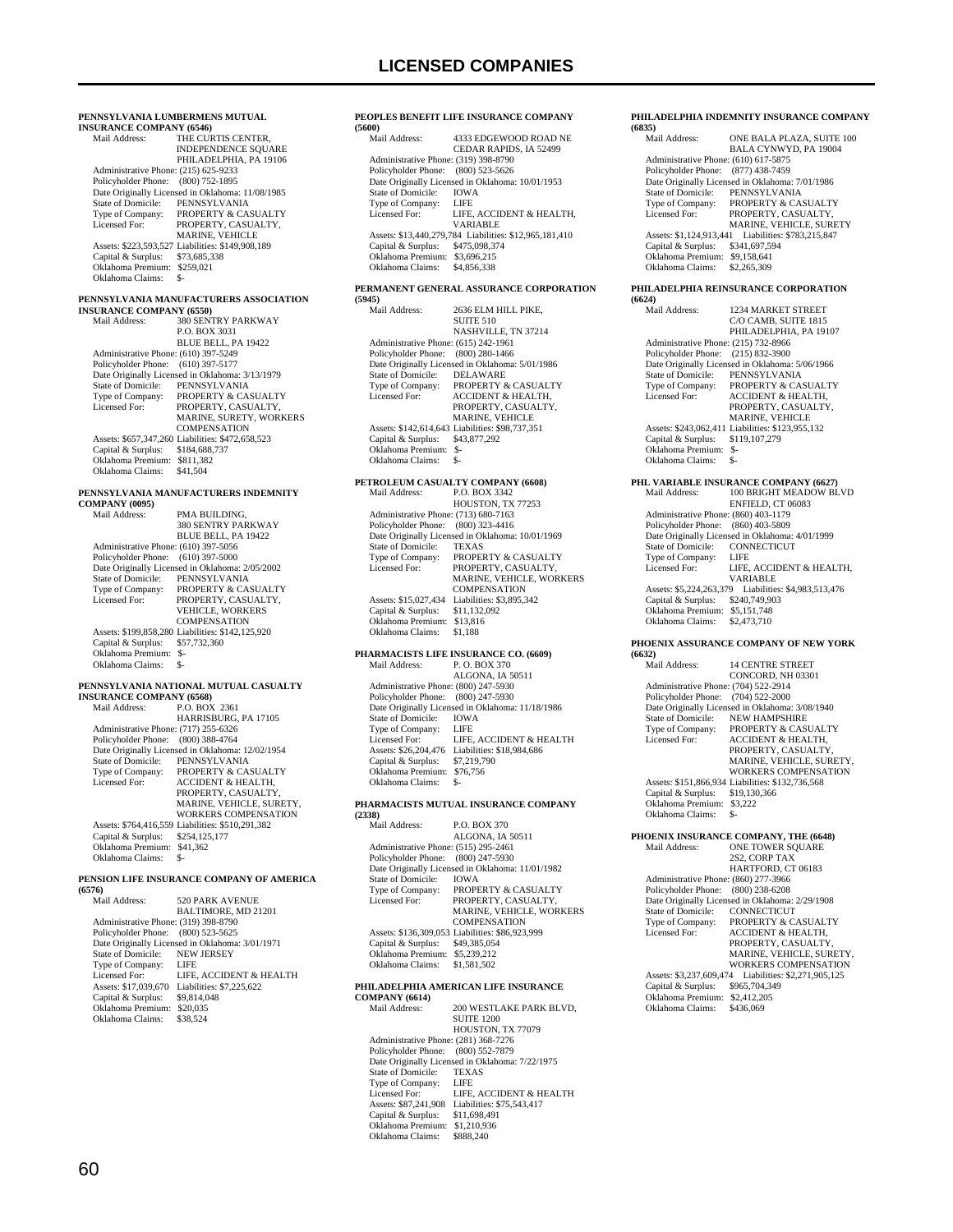**PIONEER AMERICAN INSURANCE COMPANY (6688)** P.O. BOX 240 WACO, TX 76703

Administrative Phone: (254) 753-0123

**PHOENIX LIFE AND ANNUITY COMPANY (4350)**<br>Mail Address: P.O. BOX 1900 P.O. BOX 1900 ENFIELD, CT 06083 Administrative Phone: (860) 403-2291 Policyholder Phone: (800) 814-3692 Date Originally Licensed in Oklahoma: 11/08/1982 State of Domicile: CONI<br>Type of Company: LIFE Type of Company:<br>Licensed For: LIFE, ACCIDENT & HEALTH VARIABLE Assets: \$51,913,083 Liabilities: \$41,045,835 Capital & Surplus: \$10,867,248 Oklahoma Premium: \$514,210 Oklahoma Claims: \$- **PHOENIX LIFE INSURANCE COMPANY (6656)** Mail Address: P.O. BOX 1900 ENFIELD, CT 06083 Administrative Phone: (860) 403-2291 Policyholder Phone: (800) 892-4885 Date Originally Licensed in Oklahoma: 8/13/1906 State of Domicile: NEW YORK Type of Company: LIFE<br>Licensed For: LIFE LIFE, ACCIDENT & HEALTH, VARIABLE Assets: \$16,811,826,240 Liabilities: \$16,048,957,690 Capital & Surplus: \$762,868,550 Oklahoma Premium: \$9,142,858 Oklahoma Claims: \$8,912,566 **PHOENIX NATIONAL INSURANCE COMPANY (2009)**<br>Mail Address: P.O. BOX 1900 P.O. BOX 1900 ENFIELD, CT 06083 Administrative Phone: (860) 403-2291 Policyholder Phone: (800) 814-3692 Date Originally Licensed in Oklahoma: 1/08/1991<br>State of Domicile: OHIO State of Domicile: OHIC<br>Type of Company: LIFE Type of Company: LIFE<br>
Licensed For: LIFE, ACCIDENT & HEALTH<br>
Assets: \$14,100,325 Liabilities: \$1,089,995<br>
Capital & Surplus: \$13,010,330<br>
Oklahoma Premium: \$5,844 Oklahoma Claims: \$318 **PHYSICIANS LIABILITY INSURANCE COMPANY (6659)**  $P$  O. BOX 26727 OKLAHOMA CITY, OK 73126 Administrative Phone: (405) 590-5600 Policyholder Phone: (405) 290-5660 Date Originally Licensed in Oklahoma: 12/10/1979 State of Domicile: OKLAHOMA<br>Type of Company: PROPERTY &<br>Licensed For: ACCIDENT & **PROPERTY & CASUALTY** ACCIDENT & HEALTH, CASUALTY, WORKERS **COMPENSATION**  Assets: \$116,048,919 Liabilities: \$259,257,257 Capital & Surplus: \$(143,208,337) Oklahoma Premium: \$76,196,710 Oklahoma Claims: \$79,703,647 **PHYSICIANS LIFE INSURANCE COMPANY (6660)**<br>Mail Address: 2600 DODGE Mail Address: OMAHA, NE 68131 Administrative Phone: (402) 633-1000 Policyholder Phone: (800) 228-9100 Date Originally Licensed in Oklahoma: 5/18/1971 State of Domicile: NEBRASKA<br>Type of Company: LIFE Type of Company: Licensed For: LIFE, ACCIDENT & HEALTH Assets: \$1,244,508,022 Liabilities: \$1,169,543,456 Capital & Surplus: \$74,964,566 Oklahoma Premium: \$4,250,372 Oklahoma Claims: \$-**PHYSICIANS MUTUAL INSURANCE COMPANY (6664)** 2600 DODGE STREET OMAHA, NE 68131 Administrative Phone: (402) 633-1000 Policyholder Phone: (800) 228-9100 Date Originally Licensed in Oklahoma: 8/27/1962<br>State of Domicile: NEBRASKA State of Domicile: NEBR<br>Type of Company: LIFE Type of Company: LIFE<br>Licensed For: ACCIDENT & HEALTH

Licensed For: ACCIDENT & HEALTH<br>
Assets: \$1,149,192,891 Liabilities: \$513,982,614<br>
Capital & Surplus: \$635,210,277<br>
Oklahoma Premium: \$24,184,160

Oklahoma Claims: \$15,773,468

- Policyholder Phone: (800) 736-7311 Date Originally Licensed in Oklahoma: 8/29/1957<br>State of Domicile: TEXAS State of Domicile: Type of Company:<br>Licensed For: LIFE<br>LIFE, ACCIDENT & HEALTH Assets: \$37,842,710 Liabilities: \$27,234,941 Capital & Surplus: \$10,607,769 Oklahoma Premium: \$99,697 Oklahoma Claims: \$117,670 **PIONEER MUTUAL LIFE INSURANCE COMPANY**
- **(6702)** Mail Address: P.O. BOX 2546 FARGO, ND 58108 Administrative Phone: (800) 437-4692 Policyholder Phone: (800) 437-4692 Date Originally Licensed in Oklahoma: 11/01/1982 State of Domicile: NORTH DAKOTA Type of Company: LIFE<br>Licensed For: LIFE ACCIDENT & HEALTH Licensed For: LIFE, ACCIDENT & HEALTH Assets: \$462,443,346 Liabilities: \$432,645,407 Capital & Surplus: \$29,797,939 Oklahoma Premium: \$316,299 Oklahoma Claims: \$119,102

## **PIONEER SECURITY LIFE INSURANCE COMPANY**

**(6716)** Mail Address: P.O. BOX 2550 WACO, TX 76702 Administrative Phone: (254) 759-4092 Policyholder Phone: (800) 736-7311 Date Originally Licensed in Oklahoma: 5/11/1982<br>State of Domicile: TEXAS State of Domicile: TEXA<br>Type of Company: LIFE Type of Company: LIFE<br>
Licensed For: LIFE, ACCIDENT & HEALTH<br>
Assets: \$75,729,796 Liabilities: \$15,649,441<br>
Capital & Surplus: \$60,080,355<br>
Oklahoma Premium: \$20,547 Oklahoma Claims: \$31,844

## **PLATINUM UNDERWRITERS REINSURANCE, INC**

| (8518)                               |                                                 |
|--------------------------------------|-------------------------------------------------|
| Mail Address:                        | TWO WORLD FINANCIAL                             |
|                                      | <b>CENTER . SUITE 2300</b>                      |
|                                      | NEW YORK, NY 10281                              |
| Administrative Phone: (866) 752-8731 |                                                 |
| Policyholder Phone:                  | $(866)$ 752-8731                                |
|                                      | Date Originally Licensed in Oklahoma: 3/10/1998 |
| State of Domicile:                   | <b>MARYLAND</b>                                 |
| Type of Company:                     | <b>PROPERTY &amp; CASUALTY</b>                  |
| Licensed For:                        | <b>ACCIDENT &amp; HEALTH.</b>                   |
|                                      | PROPERTY, CASUALTY,                             |
|                                      | MARINE, VEHICLE, SURETY,                        |
|                                      | <b>WORKERS COMPENSATION</b>                     |
| Assets: \$1,330,011,757              | Liabilities: \$957,090,190                      |
| Capital & Surplus:                   | \$372,921,567                                   |
| Oklahoma Premium:                    | \$-                                             |
| Oklahoma Claims:                     | \$-                                             |

## **PLATTE RIVER INSURANCE COMPANY (0923)**

| Mail Address:                        | P.O. BOX 5900                                   |
|--------------------------------------|-------------------------------------------------|
|                                      | MADISON, WI 53705                               |
| Administrative Phone: (608) 232-5540 |                                                 |
| Policyholder Phone: (800) 995-2842   |                                                 |
|                                      | Date Originally Licensed in Oklahoma: 9/29/1982 |
| State of Domicile:                   | <b>NEBRASKA</b>                                 |
| Type of Company:                     | <b>PROPERTY &amp; CASUALTY</b>                  |
| Licensed For:                        | PROPERTY, CASUALTY,                             |
|                                      | <b>SURETY, WORKERS</b>                          |
|                                      | <b>COMPENSATION</b>                             |
| Assets: \$52,159,233                 | Liabilities: \$23.481.372                       |
| Capital & Surplus:                   | \$28,677,861                                    |
| Oklahoma Premium:                    | \$37.518                                        |
| Oklahoma Claims:                     | \$-                                             |
|                                      |                                                 |

### **PMA CAPITAL INSURANCE COMPANY (6745)**<br>Mail Address: 1735 MARKET STREET 1735 MARKET STREET PHILADELPHIA, PA 19103 Administrative Phone: (215) 665-5069

| Policyholder Phone:     | $(215)$ 629-5124                                |
|-------------------------|-------------------------------------------------|
|                         | Date Originally Licensed in Oklahoma: 6/19/1992 |
| State of Domicile:      | PENNSYLVANIA                                    |
| Type of Company:        | PROPERTY & CASUALTY                             |
| Licensed For:           | <b>ACCIDENT &amp; HEALTH.</b>                   |
|                         | PROPERTY, CASUALTY,                             |
|                         | MARINE, VEHICLE, SURETY                         |
| Assets: \$1,829,654,543 | Liabilities: \$1,329,037,265                    |
| Capital & Surplus:      | \$500,617,278                                   |
| Oklahoma Premium:       | \$-                                             |
| Oklahoma Claims:        | \$-                                             |
|                         |                                                 |

## Policyholder Phone: (415) 788-7878 Date Originally Licensed in Oklahoma: 8/01/1975<br>State of Domicile: ARIZONA State of Domicile:<br>Type of Company: Type of Company: PROPERTY & CASUALTY<br>Licensed For: PROPERTY CASUALTY Licensed For: PROPERTY, CASUALTY Assets: \$3,172,847,614 Liabilities: \$2,653,417,580 Capital & Surplus: \$519,430,036 Oklahoma Premium: \$4,251,102 Oklahoma Claims: \$1,866,005 **PODIATRY INSURANCE COMPANY OF AMERICA, A MUTUAL COMPANY (6749)** Mail Address: 110 WESTWOOD PLACE, SUITE 100 BRENTWOOD, TN 37027 Administrative Phone: (615) 371-8776 Policyholder Phone: (615) 370-4803 Date Originally Licensed in Oklahoma: 5/19/1989 State of Domicile: ILLINOIS<br>Type of Company: PROPERT Type of Company: PROPERTY & CASUALTY<br>Licensed For: CASUALTY Licensed For: CASUALTY Assets: \$163,133,319 Liabilities: \$115,162,286 Capital & Surplus: \$47,971,033 Capital & Surplus: \$47,971,0<br>Oklahoma Premium: \$594,161 Oklahoma Claims: \$300,000 **POLISH NATIONAL ALLIANCE OF THE U.S OF NA. (6755)** 6100 N CICERO AVE CHICAGO, IL 60646 Administrative Phone: (773) 286-0500

**PMI MORTGAGE INSURANCE COMPANY (6740)**<br>Mail Address: 601 MONTGOMERY STREE

Administrative Phone: (415) 291-5337

601 MONTGOMERY STREET SAN FRANCISCO, CA 94111

|                                      | CHICAUO. IL 00040                                |
|--------------------------------------|--------------------------------------------------|
| Administrative Phone: (773) 286-0500 |                                                  |
| Policyholder Phone: (312) 286-0500   |                                                  |
|                                      | Date Originally Licensed in Oklahoma: 10/13/1975 |
| State of Domicile:                   | <b>ILLINOIS</b>                                  |
| Type of Company:                     | <b>FRATERNAL</b>                                 |
| Licensed For:                        | LIFE, ACCIDENT & HEALTH                          |
|                                      | Assets: \$373,907,945 Liabilities: \$343,511,977 |
| Capital & Surplus:                   | \$30,395,969                                     |
| Oklahoma Premium: \$124              |                                                  |
| Oklahoma Claims:                     | \$2.634                                          |

#### **POTOMAC INSURANCE COMPANY OF ILLINOIS (6766)**

| .                                    |                                                  |
|--------------------------------------|--------------------------------------------------|
| Mail Address:                        | <b>ONE BEACON STREET</b>                         |
|                                      | <b>BOSTON, MA 02108</b>                          |
| Administrative Phone: (617) 725-6000 |                                                  |
| Policyholder Phone:                  | $(800)$ 847-7405                                 |
|                                      | Date Originally Licensed in Oklahoma: 10/24/1983 |
| State of Domicile:                   | <b>ILLINOIS</b>                                  |
| Type of Company:                     | PROPERTY & CASUALTY                              |
| Licensed For:                        | PROPERTY, CASUALTY,                              |
|                                      | MARINE, VEHICLE, WORKERS                         |
|                                      | <b>COMPENSATION</b>                              |
| Assets: \$63,579.097                 | Liabilities: \$23,398,867                        |
| Capital & Surplus:                   | \$40,180,230                                     |
| Oklahoma Premium:                    | $S-$                                             |
| Oklahoma Claims:                     | \$1,136,300                                      |
|                                      |                                                  |

# **PRE-PAID LEGAL CASUALTY, INC. (6828)**

P.O. BOX 145, ONE PRE-PAID WAY ADA, OK 74820 Administrative Phone: (580) 436-1234 Policyholder Phone: (580) 436-1234 Pate Originally Licensed in Oklahoma: 2/07/1979<br>State of Domicile: OKLAHOMA State of Domicile:<br>Type of Company: PROPERTY & CASUALTY<br>CASUALTY Licensed For: Assets: \$18,390,988 Liabilities: \$2,911,901<br>Capital & Surplus: \$15,479,087 Capital & Surplus: \$15,479,087 Oklahoma Premium: \$354,779 Oklahoma Claims: \$84,081

### **PRESIDENTIAL LIFE INSURANCE COMPANY (6837)**

| Mail Address:                        | 69 LYDECKER STREET                               |
|--------------------------------------|--------------------------------------------------|
|                                      | <b>NYACK, NY 10960</b>                           |
| Administrative Phone: (845) 358-2300 |                                                  |
| Policyholder Phone:                  | $(800)$ 926-7599                                 |
|                                      | Date Originally Licensed in Oklahoma: 10/10/1978 |
| State of Domicile:                   | <b>NEW YORK</b>                                  |
| Type of Company:                     | LIFE                                             |
| Licensed For:                        | LIFE. ACCIDENT & HEALTH.                         |
|                                      | VARIABLE                                         |
| Assets: \$4,123,147,563              | Liabilities: \$3,913,344,063                     |
| Capital & Surplus:                   | \$209,803,500                                    |
| Oklahoma Premium:                    | \$2,311,955                                      |
| Oklahoma Claims:                     | \$1,901,271                                      |
|                                      |                                                  |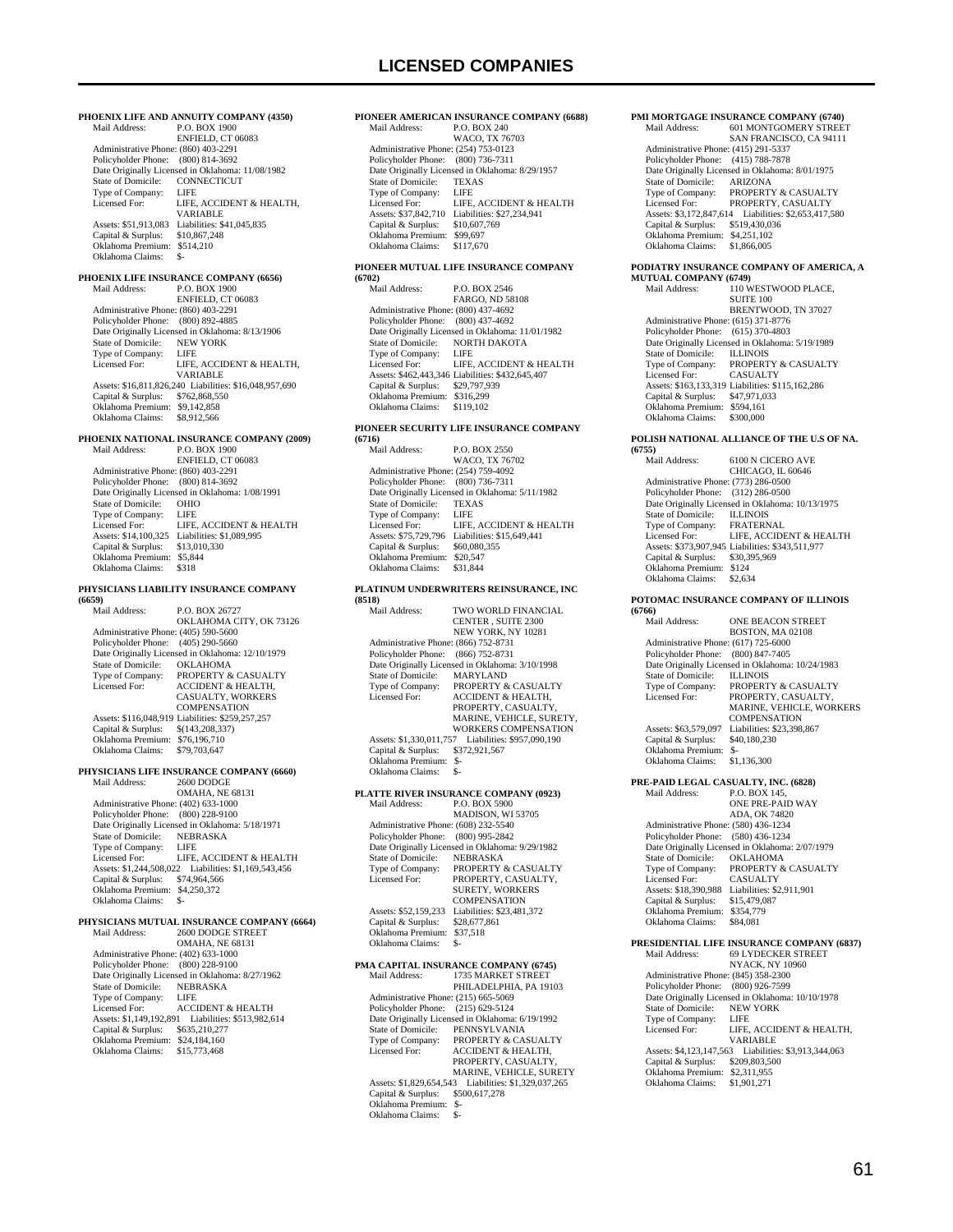## **LICENSED COMPANIES**

**PRIME ADVANTAGE HEALTH PLAN (6839)**<br>Mail Address: P.O. BOX 129 P.O. BOX 129 LAWTON, OK 73502 Administrative Phone: (703) 726-6953 Policyholder Phone: (580) 357-6684 Date Originally Licensed in Oklahoma: 7/15/1996<br>State of Domicile: OKLAHOMA State of Domicile:<br>Type of Company: Type of Company: HEALTH MAINT.ORG.<br>Licensed For: ACCIDENT & HEALTH Licensed For: ACCIDENT & HEALTH<br>Assets: \$4,520,765 Liabilities: \$2,977,471 Liabilities: \$2,977,471 Capital & Surplus: \$1,543,294 Oklahoma Premium: \$18,384,315 Oklahoma Claims: \$-**PRIMERICA LIFE INSURANCE COMPANY (4912)**<br>Mail Address: 3120 BRECKINRIDGE BLVD 3120 BRECKINRIDGE BLVD DULUTH, GA 30099 Administrative Phone: (770) 564-6201 Policyholder Phone: (770) 381-1000 Date Originally Licensed in Oklahoma: 5/25/1959 State of Domicile: MASSACHUSETTS<br>Type of Company: LIFE Type of Company:<br>Licensed For: LIFE, ACCIDENT & HEALTH Assets: \$5,344,016,339 Liabilities: \$3,667,628,182 Capital & Surplus: \$1,676,388,157 Oklahoma Premium: \$16,429,107 Oklahoma Claims: \$11,281,378 **PRINCIPAL HEALTH INSURANCE COMPANY (6876)**<br>
Mail Address: 711 HIGH STREET DES MOINES, IA 50392 Administrative Phone: (515) 248-3104 Policyholder Phone: (800) 888-7764 Date Originally Licensed in Oklahoma: 7/28/1975 State of Domicile: IOWA<br>Type of Company: LIFE Type of Company:<br>Licensed For: LILE<br>LIFE, ACCIDENT & HEALTH Assets: \$11,268,759 Liabilities: \$578,180<br>Capital & Surplus: \$10,690,579 Capital & Surplus: Oklahoma Premium: \$- Oklahoma Claims: **PRINCIPAL LIFE INSURANCE COMPANY (1160)**<br>Mail Address: 711 HIGH STREET 711 HIGH STREET DES MOINES, IA 50392 Administrative Phone: (515) 247-7254 Policyholder Phone: (800) 986-3343 Date Originally Licensed in Oklahoma: 6/08/1907<br>State of Domicile: IOWA State of Domicile: IOWA<br>Type of Company: IFFE Type of Company:<br>Licensed For: LIFE, ACCIDENT & HEALTH, VARIABLE Assets: \$90,550,088,953 Liabilities: \$86,688,211,149 Capital & Surplus: \$3,861,877,805 Oklahoma Premium: \$199,694,102 Oklahoma Claims: \$97,040,170 **PRODUCERS LLOYDS INSURANCE COMPANY (6843)** Mail Address: P.O. BOX 229 AMARILLO, TX 79105 Administrative Phone: (806) 372-6785 Policyholder Phone: (806) 372-6785 Date Originally Licensed in Oklahoma: 8/01/1990<br>State of Domicile: TEXAS State of Domicile:<br>Type of Company: PROPERTY & CASUALTY<br>PROPERTY Licensed For: PROPERTY Assets: \$20,555,973 Liabilities: \$13,795,393 Capital & Surplus: \$6,760,580 Oklahoma Premium: \$305,091 Oklahoma Claims: \$162,226 **PROFESSIONAL INSURANCE COMPANY (6845)** 100 BRIGHT MEADOW BLVD ENFIELD, CT 06082 Administrative Phone: (860) 737-1046 Policyholder Phone: (215) 953-3011 Patrick Christian Christian Christian Christian Christian Christian Christian Christian Christian Christian Christian Christian Christian Christian Christian Christian Christian Christian Christian Christian Christian Chri State of Domicile: TEXA<br>Type of Company: LIFE Type of Company:<br>Licensed For: LIFE, ACCIDENT & HEALTH Assets: \$68,130,877 Liabilities: \$51,480,851<br>Capital & Surplus: \$16,650,026 Capital & Surplus: \$16,650,0<br>Oklahoma Premium: \$227,258 Oklahoma Premium: \$227,258<br>Oklahoma Claims: \$117.139 Oklahoma Claims:

### **PROFESSIONAL LIFE & CASUALTY COMPANY (6856)** 20 N WACKER DRIVE CHICAGO, IL 60606 Administrative Phone: (312) 220-0655 Policyholder Phone: (800) 651-1800 Date Originally Licensed in Oklahoma: 7/03/1958<br>State of Domicile: ILLINOIS State of Domicile: ILLIN<br>Type of Company: LIFE Type of Company:<br>Licensed For: LIFE, ACCIDENT & HEALTH Assets: \$49,100,866 Liabilities: \$41,346,110<br>Capital & Surplus: \$7,754,757 Capital & Surplus: \$7,754,757 Oklahoma Premium: \$1,537 Oklahoma Claims: \$10,000 **PROFESSIONAL SOLUTIONS INSURANCE COMPANY (0156)** 14001 UNIVERSITY AVE CLIVE, IA 50325 Administrative Phone: (515) 222-2927 Policyholder Phone: (515) 222-1736 Date Originally Licensed in Oklahoma: 5/29/2003<br>State of Domicile: IOWA State of Domicile:<br>Type of Company: Type of Company: PROPERTY & CASUALTY<br>Licensed For: PROPERTY, CASUALTY. PROPERTY, CASUALTY, VEHICLE<br>Liabilities: \$90,096 Assets: \$8,820,638 Liabilities:<br>Capital & Surplus: \$8.730.542 Capital & Surplus: Oklahoma Premium: \$- Oklahoma Claims: **PROFESSIONALS ADVOCATE INSURANCE COMPANY (6869)** Mail Address: 225 INTERNATIONAL CIRCLE HUNT VALLEY, MD 21030 Administrative Phone: (410) 785-0050 Policyholder Phone: (410) 785-0050 Date Originally Licensed in Oklahoma: 8/04/2000 State of Domicile:<br>Type of Company: Type of Company: PROPERTY & CASUALTY<br>Licensed For: ACCIDENT & HEALTH, PROPERTY, CASUALTY MARINE, VEHICLE, SURETY Assets: \$72,892,583 Liabilities: \$58,084,223<br>Capital & Surplus: \$14,808,360 Capital & Surplus: \$1<br>Oklahoma Premium: \$- Oklahoma Premium: \$- Oklahoma Claims: **PROFESSIONALS DIRECT INSURANCE COMPANY (0105)** 161 OTTAWA AVENUE NW #607 GRAND RAPIDS, MI 49503 Administrative Phone: (616) 233-2362 Policyholder Phone: (616) 456-8899 Date Originally Licensed in Oklahoma: 5/15/2002<br>State of Domicile: MICHIGAN State of Domicile:<br>Type of Company: Type of Company: PROPERTY & CASUALTY<br>Licensed For: CASUALTY, VEHICLE CASUALTY, VEHICLE Assets: \$37,704,918 Liabilities: \$21,572,598<br>Capital & Surplus: \$16,132,320 Capital & Surplus: Oklahoma Premium: \$1,048 Oklahoma Claims: \$-**PROGRESSIVE AMERICAN INSURANCE COMPANY (6875)** 6300 WILSON MILLS RD, W33/CORP FIN MAYFIELD VILLAG, OH 44143 Administrative Phone: (440) 395-4460 Policyholder Phone: (800) 888-7764 Date Originally Licensed in Oklahoma: 11/12/1985<br>State of Domicile: FLORIDA State of Domicile:<br>Type of Company: Type of Company: PROPERTY & CASUALTY<br>Licensed For: PROPERTY, CASUALTY, PROPERTY, CASUALTY, MARINE, VEHICLE Assets: \$299,916,087 Liabilities: \$198,110,215<br>Capital & Surplus: \$101,805,872 Capital & Surplus: \$101,805,872 Oklahoma Premium: \$- Oklahoma Claims: \$-**PROGRESSIVE CASUALTY INSURANCE COMPANY (6878)** 6300 WILSON MILLS RD. W33/CORP FIN MAYFIELD VILLAGE, OH 44143 Administrative Phone: (440) 395-4460 Policyholder Phone: (800) 888-7764 Patrick Prince Corpus Corpus Corpus Corpus Corpus Corpus Corpus Corpus State of Domicile: OHIO State of Domicile:<br>Type of Company: Type of Company: PROPERTY & CASUALTY<br>Licensed For: PROPERTY, CASUALTY, PROPERTY, CASUALTY, MARINE, VEHICLE, SURETY Assets: \$7,732,307,112 Liabilities: \$5,514,198,936 Capital & Surplus: \$2,218,108,176 Oklahoma Premium: \$46,376,523<br>Oklahoma Claims: \$17,052,284 Oklahoma Claims:

#### **PROGRESSIVE HALCYON INSURANCE COMPANY (3698)**

| Mail Address:                        | 6300 WILSON MILLS RD,                            |
|--------------------------------------|--------------------------------------------------|
|                                      | W33/CORP FIN                                     |
|                                      | MAYFIELD VILLAG, OH 44143                        |
| Administrative Phone: (440) 395-4460 |                                                  |
| Policyholder Phone: (800) 888-7764   |                                                  |
|                                      | Date Originally Licensed in Oklahoma: 4/04/2000  |
| State of Domicile:                   | <b>OHIO</b>                                      |
| Type of Company:                     | <b>PROPERTY &amp; CASUALTY</b>                   |
| Licensed For:                        | PROPERTY, CASUALTY,                              |
|                                      | <b>MARINE, VEHICLE</b>                           |
|                                      | Assets: \$572,660,998 Liabilities: \$442,045,381 |
| Capital & Surplus:                   | \$130,615,617                                    |
| Oklahoma Premium:                    | \$25,134,778                                     |
| Oklahoma Claims:                     | \$10,752,348                                     |
|                                      |                                                  |

#### **PROGRESSIVE NORTHERN INSURANCE COMPANY (6880)**

| woov z                               |                                                  |
|--------------------------------------|--------------------------------------------------|
| Mail Address:                        | 6300 WILSON MILLS RD.                            |
|                                      | W33/CORP FIN                                     |
|                                      | MAYFIELD VILLAG, OH 44143                        |
| Administrative Phone: (440) 395-4460 |                                                  |
| Policyholder Phone:                  | $(800) 888 - 7764$                               |
|                                      | Date Originally Licensed in Oklahoma: 10/21/1985 |
| State of Domicile:                   | <b>WISCONSIN</b>                                 |
| Type of Company:                     | <b>PROPERTY &amp; CASUALTY</b>                   |
| Licensed For:                        | PROPERTY, CASUALTY, MARINE                       |
| Assets: \$1,529,645,597              | Liabilities: \$1,037,126,368                     |
| Capital & Surplus:                   | \$492,519,229                                    |
| Oklahoma Premium:                    | \$37,750,580                                     |
| Oklahoma Claims:                     | \$19,330,365                                     |
|                                      |                                                  |

#### **PROGRESSIVE NORTHWESTERN INSURANCE COMPANY (6885)**

| COMPANY (6885)                       |                                                 |
|--------------------------------------|-------------------------------------------------|
| Mail Address:                        | 6300 WILSON MILLS RD.                           |
|                                      | W33/CORP FIN                                    |
|                                      | MAYFIELD VILLAG. OH 44143                       |
| Administrative Phone: (440) 395-4460 |                                                 |
| Policyholder Phone: (800) 888-7764   |                                                 |
|                                      | Date Originally Licensed in Oklahoma: 5/29/1990 |
| State of Domicile:                   | <b>WASHINGTON</b>                               |
| Type of Company:                     | <b>PROPERTY &amp; CASUALTY</b>                  |
| Licensed For:                        | <b>ACCIDENT &amp; HEALTH.</b>                   |
|                                      | PROPERTY, CASUALTY.                             |
|                                      | <b>MARINE, VEHICLE, SURETY</b>                  |
| Assets: \$1,490,307,736              | Liabilities: \$999,634,567                      |
| Capital & Surplus:                   | \$490,673,169                                   |
| Oklahoma Premium:                    | \$1.169.513                                     |
| Oklahoma Claims:                     | \$641,006                                       |
|                                      |                                                 |

## **PROGRESSIVE PREFERRED INSURANCE COMPANY**

| (6886)                               |                                                  |
|--------------------------------------|--------------------------------------------------|
| Mail Address:                        | 6300 WILSON MILLS RD.                            |
|                                      | W33/CORP FIN                                     |
|                                      | MAYFIELD VILLAG. OH 44143                        |
| Administrative Phone: (440) 395-4460 |                                                  |
| Policyholder Phone:                  | $(800) 888 - 7764$                               |
|                                      | Date Originally Licensed in Oklahoma: 11/12/1985 |
| State of Domicile:                   | <b>OHIO</b>                                      |
| Type of Company:                     | <b>PROPERTY &amp; CASUALTY</b>                   |
| Licensed For:                        | <b>ACCIDENT &amp; HEALTH,</b>                    |
|                                      | PROPERTY, CASUALTY,                              |
|                                      | <b>MARINE, VEHICLE</b>                           |
|                                      | Assets: \$751,932,870 Liabilities: \$513,821,788 |
| Capital & Surplus:                   | \$238,111,082                                    |
| Oklahoma Premium:                    | \$7,677,569                                      |
| Oklahoma Claims:                     | \$5,385,786                                      |
|                                      |                                                  |
|                                      |                                                  |

#### **PROGRESSIVE PREMIER INSURANCE CO. OF ILLINOIS (0186)**

| Mail Address:        | 2500 S HIGHLAND AVE,                                                       |
|----------------------|----------------------------------------------------------------------------|
|                      | <b>SUITE 320</b>                                                           |
|                      | LOMBOARD, IL 60148                                                         |
|                      |                                                                            |
|                      |                                                                            |
|                      | Date Originally Licensed in Oklahoma: 12/15/2003                           |
| State of Domicile:   | <b>ILLINOIS</b>                                                            |
| Type of Company:     | PROPERTY & CASUALTY                                                        |
| Licensed For:        | CASUALTY, VEHICLE                                                          |
| Assets: \$26,338,371 | Liabilities: \$9,126,222                                                   |
| Capital & Surplus:   | \$17.212.149                                                               |
| Oklahoma Premium:    | \$-                                                                        |
| Oklahoma Claims:     | \$-                                                                        |
|                      | Administrative Phone: (440) 395-0346<br>Policyholder Phone: (440) 461-5000 |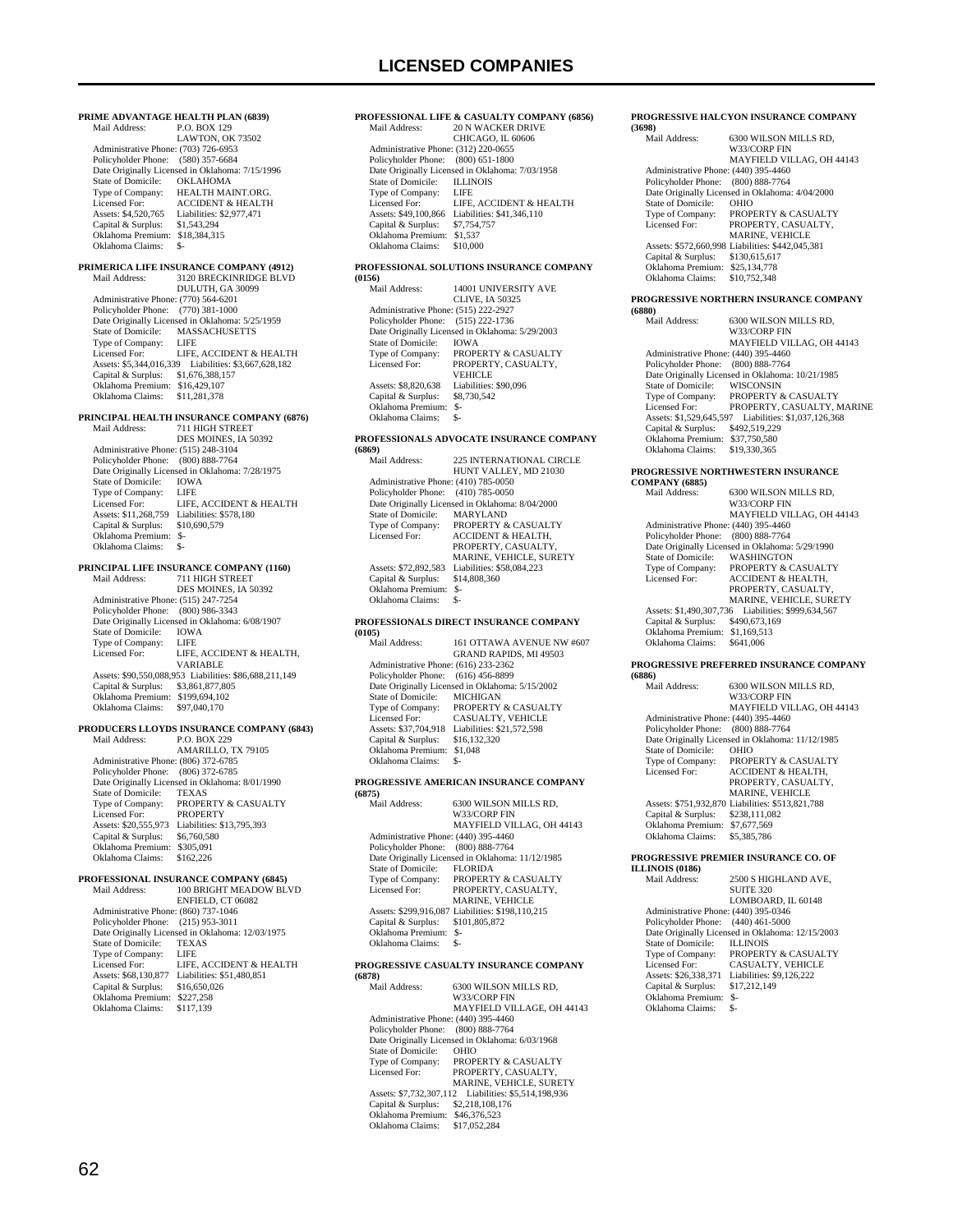| PROGRESSIVE SOUTHEASTERN INSURANCE<br><b>COMPANY (6882)</b> |                                                                            |                                                                            |
|-------------------------------------------------------------|----------------------------------------------------------------------------|----------------------------------------------------------------------------|
|                                                             | Mail Address:                                                              | 6300 WILSON MILLS RD,<br>W33/CORP FIN                                      |
|                                                             | Administrative Phone: (440) 395-4460                                       | MAYFIELD VILLAG, OH 44143                                                  |
|                                                             | Policyholder Phone:                                                        | $(800) 888 - 7764$<br>Date Originally Licensed in Oklahoma: 10/21/1985     |
|                                                             | State of Domicile:                                                         | <b>FLORIDA</b>                                                             |
|                                                             | Type of Company:<br>Licensed For:                                          | PROPERTY & CASUALTY<br>PROPERTY, CASUALTY,<br><b>VEHICLE</b>               |
|                                                             | Capital & Surplus:                                                         | Assets: \$136,947,791 Liabilities: \$97,196,171<br>\$39,751,620            |
|                                                             | Oklahoma Premium: \$533,275<br>Oklahoma Claims:                            | \$319,278                                                                  |
|                                                             | (6881)                                                                     | PROGRESSIVE SPECIALTY INSURANCE COMPANY                                    |
|                                                             | Mail Address:                                                              | 6300 WILSON MILLS RD.<br>W33/CORP FIN                                      |
|                                                             | Administrative Phone: (440) 395-4460                                       | MAYFIELD VILLAGE, OH 44143                                                 |
|                                                             | Policyholder Phone: (800) 888-7764                                         |                                                                            |
|                                                             | State of Domicile:                                                         | Date Originally Licensed in Oklahoma: 12/26/1978<br>OHIO                   |
|                                                             | Type of Company:                                                           | PROPERTY & CASUALTY                                                        |
|                                                             | Licensed For:                                                              | PROPERTY, CASUALTY,<br><b>VEHICLE</b>                                      |
|                                                             | Capital & Surplus: \$318,885,052                                           | Assets: \$909,465,297 Liabilities: \$590,580,245                           |
|                                                             | Oklahoma Premium: \$12,188,652                                             |                                                                            |
|                                                             | Oklahoma Claims:                                                           | \$7,230,300                                                                |
|                                                             | OF HARTFORD (6891)                                                         | PROPERTY AND CASUALTY INSURANCE COMPANY                                    |
|                                                             | Mail Address:                                                              | <b>HARTFORD PLAZA</b><br>HARTFORD, CT 06115                                |
|                                                             | Administrative Phone: (860) 547-3935                                       |                                                                            |
|                                                             | Policyholder Phone: (860) 547-5000                                         |                                                                            |
|                                                             | <b>State of Domicile:</b>                                                  | Date Originally Licensed in Oklahoma: 3/10/1998<br><b>INDIANA</b>          |
|                                                             | Type of Company:                                                           | PROPERTY & CASUALTY                                                        |
|                                                             | Licensed For:                                                              | PROPERTY, CASUALTY,                                                        |
|                                                             |                                                                            | MARINE, VEHICLE, SURETY<br>Assets: \$145,749,635 Liabilities: \$90,267,985 |
|                                                             | Capital & Surplus:                                                         | \$55,481,650                                                               |
|                                                             | Oklahoma Premium: \$14,540,685<br>Oklahoma Claims:                         | \$6,481,183                                                                |
|                                                             |                                                                            | PROSELECT NATIONAL INSURANCE COMPANY, INC.                                 |
|                                                             | (1776)<br>Mail Address:                                                    | 101 ARCH STREET                                                            |
|                                                             |                                                                            | P.O. BOX 55178                                                             |
|                                                             | Administrative Phone: (617) 330-1755                                       | BOSTON, MA 02205                                                           |
|                                                             | Policyholder Phone:                                                        | $(800)$ 225-6168                                                           |
|                                                             |                                                                            | Date Originally Licensed in Oklahoma: 9/26/1949                            |
|                                                             | State of Domicile:<br>Type of Company:                                     | <b>ARIZONA</b><br>PROPERTY & CASUALTY                                      |
|                                                             | Licensed For:                                                              | ACCIDENT & HEALTH,                                                         |
|                                                             |                                                                            | PROPERTY, CASUALTY,                                                        |
|                                                             | Assets: \$10,399,711                                                       | MARINE, SURETY<br>Liabilities: \$164,931                                   |
|                                                             | Capital & Surplus:                                                         | \$10,234,780                                                               |
|                                                             | Oklahoma Premium: \$-<br>Oklahoma Claims:                                  | $S-$                                                                       |
|                                                             |                                                                            | PROTECTIVE INSURANCE COMPANY (6896)                                        |
|                                                             | Mail Address:                                                              | 1099 NORTH MERIDIAN STREET<br>INDIANAPOLIS, IN 46204                       |
|                                                             | Administrative Phone: (317) 636-9800<br>Policyholder Phone: (800) 231-6024 |                                                                            |
|                                                             |                                                                            | Date Originally Licensed in Oklahoma: 12/04/1964                           |
|                                                             | <b>State of Domicile:</b>                                                  | INDIANA                                                                    |
|                                                             | Type of Company:<br>Licensed For:                                          | PROPERTY & CASUALTY<br>ACCIDENT & HEALTH,                                  |
|                                                             |                                                                            | PROPERTY, CASUALTY,                                                        |
|                                                             |                                                                            | MARINE, VEHICLE, SURETY,                                                   |
|                                                             |                                                                            | WORKERS COMPENSATION<br>Assets: \$472,286,203 Liabilities: \$168,901,598   |
|                                                             | Capital & Surplus:                                                         | \$303,384,605                                                              |
|                                                             | Oklahoma Premium: \$1,870,846<br>Oklahoma Claims:                          | - S                                                                        |
|                                                             |                                                                            |                                                                            |
|                                                             |                                                                            |                                                                            |

### **PROTECTIVE LIFE AND ANNUITY INSURANCE COMPANY (0488)** P.O. BOX 2606 BIRMINGHAM, AL 35202 Administrative Phone: (800) 866-3555 Policyholder Phone: (800) 955-4304 Date Originally Licensed in Oklahoma: 12/07/1959 State of Domicile: ALAE<br>Type of Company: LIFE Type of Company:<br>Licensed For: LIFE, ACCIDENT & HEALTH, VARIABLE Assets: \$698,800,960 Liabilities: \$590,062,643 Capital & Surplus: \$108,738,317 Oklahoma Premium: \$37,403 Oklahoma Claims: \$125,742 **PROTECTIVE LIFE INSURANCE COMPANY (6900)** 1620 WESTGATE CIRCLE, SUITE 200 BRENTWOOD, TN 37027 Administrative Phone: (800) 866-3555 Policyholder Phone: (800) 866-3555 Date Originally Licensed in Oklahoma: 6/26/1973<br>State of Domicile: TENNESSEE State of Domicile: TENN<br>Type of Company: LIFE Type of Company:<br>Licensed For: LIFE, ACCIDENT & HEALTH, VARIABLE Assets: \$15,643,130,860 Liabilities: \$14,509,188,655 Capital & Surplus: \$1,133,942,204 Oklahoma Premium: \$11,879,380 Oklahoma Claims: \$16,450,460 **PROVANTIS INSURANCE COMPANY (8827)** 100 FIRST STREET SAN FRANCISCO, CA 94105 Administrative Phone: (415) 972-8353 Policyholder Phone: (800) 428-7031 Date Originally Licensed in Oklahoma: 12/31/1979<br>State of Domicile: DELAWARE State of Domicile: DELA<br>Type of Company: LIFE Type of Company: LIFE, ACCIDENT & HEALTH Licensed For: LIFE, ACCI<br>
Assets: \$6,944,322 Liabilities: \$2<br>
Capital & Surplus: \$6,723,982 Capital & Surplus: Oklahoma Premium: \$- Oklahoma Claims: \$- **PROVIDENCE PROPERTY & CASUALTY INSURANCE COMPANY (0108)** LAND MARK TOWERS WEST, SUITE 200 OKLAHOMA CITY, OK 73112 Administrative Phone: (972) 247-9067 Policyholder Phone: (972) 247-9067 Date Originally Licensed in Oklahoma: 7/03/2002<br>State of Domicile: OKLAHOMA State of Domicile:<br>Type of Company: Type of Company: PROPERTY & CASUALTY<br>Licensed For: PROPERTY. CASUALTY PROPERTY, CASUALTY, VEHICLE, WORKERS **COMPENSATION** Assets: \$30,660,962 Liabilities: \$13,406,167<br>Capital & Surplus: \$17,254,795 Capital & Surplus: Oklahoma Premium: \$- Oklahoma Claims: \$-**PROVIDENCE WASHINGTON INSURANCE COMPANY (6912)** ONE PROVIDENCE WASHINGTON PLAZA PROVIDENCE, RI 02903

 Administrative Phone: (401) 453-7068 Policyholder Phone: (401) 453-7000 Date Originally Licensed in Oklahoma: 2/01/1905<br>State of Domicile: RHODE ISLAND State of Domicile: Type of Company: PROPERTY & CASUALTY<br>Licensed For: PROPERTY, CASUALTY, Licensed For: PROPERTY, CASUALTY, MARINE, VEHICLE, WORKERS COMPENSATION Assets: \$315,505,024 Liabilities: \$264,574,475<br>Capital & Surplus: \$50,930,549 Capital & Surplus: \$50,930,549 Oklahoma Premium: \$- Oklahoma Claims: \$-

## **PROVIDENT AMERICAN INSURANCE COMPANY**

**(6925)** P.O. BOX 679005 DALLAS, TX 75367 Administrative Phone: (214) 696-9091 Policyholder Phone: (214) 696-9091 Date Originally Licensed in Oklahoma: 8/08/1983 State of Domicile: TEXAS Type of Company: LIFE<br>Licensed For: LIFE. LIFE, ACCIDENT & HEALTH Assets: \$16,072,303 Liabilities: \$13,200,379 Capital & Surplus: \$2,871,924 Oklahoma Premium: \$602,799 Oklahoma Claims: \$251,208

## **PROVIDENT AMERICAN LIFE AND HEALTH**

| <b>INSURANCE COMPANY (8138)</b>      |                                                  |  |
|--------------------------------------|--------------------------------------------------|--|
| Mail Address:                        | 17800 ROYALTON ROAD                              |  |
|                                      | STRONGVILLE, OH 44136                            |  |
| Administrative Phone: (440) 572-2400 |                                                  |  |
| Policyholder Phone: (800) 321-3997   |                                                  |  |
|                                      | Date Originally Licensed in Oklahoma: 11/19/1986 |  |
| State of Domicile:                   | <b>OHIO</b>                                      |  |
| Type of Company:                     | LIFE                                             |  |
| Licensed For:                        | LIFE, ACCIDENT & HEALTH                          |  |
| Assets: \$8,535,767                  | Liabilities: \$3,101,803                         |  |
| Capital & Surplus:                   | \$5,433,965                                      |  |
| Oklahoma Premium:                    | \$623,769                                        |  |
| Oklahoma Claims:                     | \$243.280                                        |  |
|                                      |                                                  |  |

## **PROVIDENT LIFE AND ACCIDENT INSURANCE**

**COMPANY (6928)** 1 FOUNTAIN SQUARE CHATTANOOGA, TN 37402 Administrative Phone: (615) 755-1373 Policyholder Phone: (423) 755-1011 Date Originally Licensed in Oklahoma: 4/25/1924 State of Domicile: TENNESSEE<br>Type of Company: LIFE Type of Company:<br>Licensed For: LIFE, ACCIDENT & HEALTH Assets: \$9,075,668,304 Liabilities: \$7,914,363,739 Capital & Surplus: \$1,161,304,564 Oklahoma Premium: \$6,271,416 Oklahoma Claims: \$8,430,175

#### **PROVIDENT LIFE AND CASUALTY INSURANCE**   $CO$

| COMITAIN 1 (0950)                    |                                                  |
|--------------------------------------|--------------------------------------------------|
| Mail Address:                        | <b>1 FOUNTAIN SOUARE</b>                         |
|                                      | CHATTANOOGA, TN 37402                            |
| Administrative Phone: (615) 755-1373 |                                                  |
| Policyholder Phone:                  | $(423)$ 755-1011                                 |
|                                      | Date Originally Licensed in Oklahoma: 2/05/1986  |
| State of Domicile:                   | <b>TENNESSEE</b>                                 |
| Type of Company:                     | LIFE                                             |
| Licensed For:                        | LIFE. ACCIDENT & HEALTH                          |
|                                      | Assets: \$609,986,617 Liabilities: \$538,566,246 |
| Capital & Surplus:                   | \$71,420,371                                     |
| Oklahoma Premium:                    | \$32.543                                         |
| Oklahoma Claims:                     | \$19,485                                         |
|                                      | PRUCO LIFE INSURANCE COMPANY (6941)              |
| Mail Address:                        | 1 NEW YORK PLAZA.                                |
|                                      | 17TH ELOOD                                       |

#### 16TH FLOOR NEW YORK, NY 10292 Administrative Phone: (973) 802-5620 Policyholder Phone: (201) 802-6000 Date Originally Licensed in Oklahoma: 10/11/1978<br>State of Domicile: ARIZONA State of Domicile: ARIZO<br>Type of Company: LIFE Type of Company:<br>Licensed For: LIFE, ACCIDENT & HEALTH, VARIABLE Assets: \$20,298,567,270 Liabilities: \$19,781,196,673 Capital & Surplus: \$517,370,597 Oklahoma Premium: \$14,827,339 Oklahoma Claims: \$9,379,816

## **PRUDENTIAL COMMERCIAL INSURANCE COMPANY**

**(6942)** 100 LIBERTY WAY DOVER, NH 03820 Administrative Phone: (732) 817-8044<br>Policyholder Phone: (800) 437-5556 Policyholder Phone: Date Originally Licensed in Oklahoma: 11/08/1982 State of Domicile: DELAWARE Type of Company: PROPERTY & CASUALTY<br>Licensed For: ACCIDENT & HEALTH. ACCIDENT & HEALTH, PROPERTY, CASUALTY, MARINE, VEHICLE Assets: \$24,111,271 Liabilities: \$9,440,051<br>Capital & Surplus: \$14,671,220 Capital & Surplus: Oklahoma Premium: \$-

## Oklahoma Claims: **PRUDENTIAL GENERAL INSURANCE COMPANY**

**(6946)** 100 LIBERTY WAY DOVER, NH 03820 Administrative Phone: (732) 817-8044 Policyholder Phone: (800) 437-5556 Pate Originally Licensed in Oklahoma: 7/05/1983<br>State of Domicile: DELAWARE State of Domicile:<br>Type of Company: Type of Company: PROPERTY & CASUALTY<br>Licensed For: ACCIDENT & HEALTH, ACCIDENT & HEALTH, PROPERTY, CASUALTY, MARINE, VEHICLE Assets: \$39,813,586 Liabilities: \$25,561,796<br>Capital & Surplus: \$14,251,790 Capital & Surplus: Oklahoma Premium: \$749,037 Oklahoma Claims: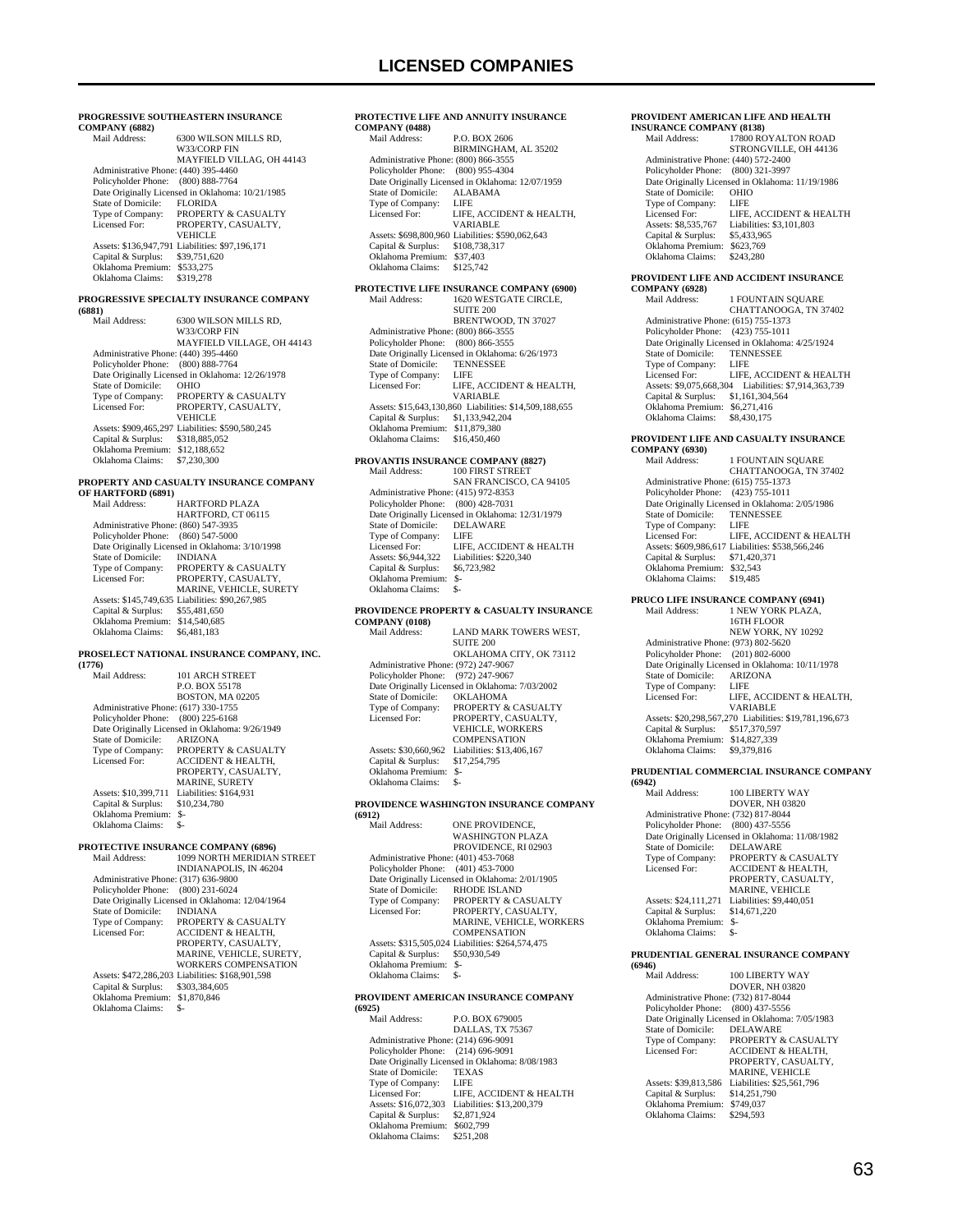399 THORNALL STREET, 14TH FLOOR EDISON, NJ 08837

**PXRE REINSURANCE COMPANY (6913)**<br>Mail Address: 399 THORNALL ST

Administrative Phone: (732) 906-8100

#### **PRUDENTIAL INSURANCE COMPANY OF AMERICA, THE (6944)**

| Mail Address:                        | 1 NEW YORK PLAZA.                                       |
|--------------------------------------|---------------------------------------------------------|
|                                      | 16TH FLOOR                                              |
|                                      | <b>NEW YORK, NY 10292</b>                               |
| Administrative Phone: (973) 802-5620 |                                                         |
| Policyholder Phone: (800) 346-3778   |                                                         |
|                                      | Date Originally Licensed in Oklahoma: 5/07/1901         |
| State of Domicile:                   | <b>NEW JERSEY</b>                                       |
| Type of Company:                     | LIFE                                                    |
| Licensed For:                        | LIFE. ACCIDENT & HEALTH.                                |
|                                      | VARIABLE                                                |
|                                      | Assets: \$194,966,263,635Liabilities: \$187,494,686,652 |
| Capital & Surplus:                   | \$7,471,576,983                                         |
| Oklahoma Premium:                    | \$80,991,751                                            |
| Oklahoma Claims:                     | \$238,230,215                                           |
|                                      |                                                         |

## **PRUDENTIAL PROPERTY AND CASUALTY**

| <b>INSURANCE COMPANY (6956)</b>      |                                                 |
|--------------------------------------|-------------------------------------------------|
| Mail Address:                        | 100 LIBERTY WAY                                 |
|                                      | <b>DOVER, NH 03820</b>                          |
| Administrative Phone: (732) 946-5561 |                                                 |
| Policyholder Phone: (800) 437-5556   |                                                 |
|                                      | Date Originally Licensed in Oklahoma: 7/31/1973 |
| State of Domicile:                   | <b>INDIANA</b>                                  |
| Type of Company:                     | PROPERTY & CASUALTY                             |
| Licensed For:                        | <b>ACCIDENT &amp; HEALTH.</b>                   |
|                                      | PROPERTY, CASUALTY,                             |
|                                      | <b>MARINE, VEHICLE</b>                          |
| Assets: \$2,195,625.126              | Liabilities: \$1,600,399,383                    |
| Capital & Surplus:                   | \$595,225,743                                   |
| Oklahoma Premium:                    | \$18,048,547                                    |
| Oklahoma Claims:                     | \$9,504,073                                     |

## **PRUDENTIAL SELECT LIFE INSURANCE COMPANY**

**OF AMERICA, THE (5244)** Mail Address: 13001 COUNTY ROAD 10 PLYMOUTH, MN 55442 Administrative Phone: (201) 802-9288 Policyholder Phone: (201) 802-7017 Poneyholder Phone: (201) 002 7017<br>Date Originally Licensed in Oklahoma: 6/01/1970<br>State of Domicile: MINNESOTA State of Domicile: MINN<br>Type of Company: LIFE Type of Company:<br>Licensed For:<br>Assets: \$9.024.770 LIFE, ACCIDENT & HEALTH Liabilities: \$151,412<br>\$8,873,358 Capital & Surplus: Oklahoma Premium: \$- Oklahoma Claims: \$-

## **PUBLIC SERVICE MUTUAL INSURANCE COMPANY**

| (6961)                               |                                                  |
|--------------------------------------|--------------------------------------------------|
| Mail Address:                        | <b>ONE PARK AVENUE</b>                           |
|                                      | NEW YORK, NY 10016                               |
| Administrative Phone: (212) 591-9438 |                                                  |
| Policyholder Phone: (212) 591-9500   |                                                  |
|                                      | Date Originally Licensed in Oklahoma: 3/29/2000  |
| State of Domicile:                   | <b>NEW YORK</b>                                  |
| Type of Company:                     | <b>PROPERTY &amp; CASUALTY</b>                   |
| Licensed For:                        | <b>ACCIDENT &amp; HEALTH.</b>                    |
|                                      | PROPERTY, CASUALTY.                              |
|                                      | <b>MARINE, VEHICLE, WORKERS</b>                  |
|                                      | <b>COMPENSATION</b>                              |
|                                      | Assets: \$581,947,779 Liabilities: \$437,900,243 |
| Capital & Surplus:                   | \$144,047,536                                    |
| Oklahoma Premium:                    | $S-$                                             |
| Oklahoma Claims:                     | \$-                                              |
|                                      |                                                  |

## **PUTNAM REINSURANCE COMPANY (7249)**

| Mail Address:                        | <b>80 PINE STREET</b>                            |
|--------------------------------------|--------------------------------------------------|
|                                      | NEW YORK, NY 10005                               |
| Administrative Phone: (212) 770-2000 |                                                  |
| Policyholder Phone: (212) 770-2000   |                                                  |
|                                      | Date Originally Licensed in Oklahoma: 12/21/1981 |
| State of Domicile:                   | <b>NEW YORK</b>                                  |
| Type of Company:                     | <b>PROPERTY &amp; CASUALTY</b>                   |
| Licensed For:                        | <b>ACCIDENT &amp; HEALTH,</b>                    |
|                                      | PROPERTY, CASUALTY,                              |
|                                      | <b>MARINE, VEHICLE, SURETY</b>                   |
|                                      | Assets: \$353,234,988 Liabilities: \$225,525,961 |
| Capital & Surplus:                   | \$127,709,027                                    |
| Oklahoma Premium:                    | S-                                               |
| Oklahoma Claims:                     | \$-                                              |
|                                      |                                                  |

| Policyholder Phone:                     | $(732)$ 906-8100                                                            |
|-----------------------------------------|-----------------------------------------------------------------------------|
|                                         | Date Originally Licensed in Oklahoma: 12/29/2000                            |
| <b>State of Domicile:</b>               | <b>CONNECTICUT</b>                                                          |
| Type of Company:                        | PROPERTY & CASUALTY                                                         |
| Licensed For:                           | ACCIDENT & HEALTH,                                                          |
|                                         | PROPERTY, CASUALTY,<br>MARINE, VEHICLE, SURETY,                             |
|                                         | TITLE, WORKERS                                                              |
|                                         | COMPENSATION                                                                |
|                                         | Assets: \$778,265,868 Liabilities: \$353,056,124                            |
| Capital & Surplus:                      | \$425,209,744                                                               |
| Oklahoma Premium:                       | $S-$                                                                        |
| Oklahoma Claims:                        | \$-                                                                         |
|                                         |                                                                             |
|                                         | PYRAMID LIFE INSURANCE COMPANY, THE (6976)                                  |
| Mail Address:                           | P.O. BOX 3509                                                               |
|                                         | ORLANDO, FL 32802                                                           |
| Administrative Phone: (913) 722-1110    |                                                                             |
| Policyholder Phone:                     | $(913) 722 - 1110$                                                          |
|                                         | Date Originally Licensed in Oklahoma: 3/01/1925                             |
| State of Domicile:                      | <b>KANSAS</b>                                                               |
| Type of Company:                        | LIFE                                                                        |
| Licensed For:                           | LIFE, ACCIDENT & HEALTH                                                     |
|                                         | Assets: \$120,805,139 Liabilities: \$96,385,081                             |
| Capital & Surplus:                      | \$24,420,058                                                                |
| Oklahoma Premium:                       | \$2,969,780                                                                 |
| Oklahoma Claims:                        | \$1,557,168                                                                 |
|                                         |                                                                             |
| <b>OBE INSURANCE CORPORATION (8604)</b> | 2230 VILLAGE MALL DRIVE,                                                    |
| Mail Address:                           | <b>SUITE 1</b>                                                              |
|                                         | MANSFIELD, OH 44906                                                         |
| Administrative Phone: (419) 747-9988    |                                                                             |
| Policyholder Phone: (419) 747-9988      |                                                                             |
|                                         | Date Originally Licensed in Oklahoma: 11/05/1985                            |
| State of Domicile:                      | PENNSYLVANIA                                                                |
| Type of Company:                        | PROPERTY & CASUALTY                                                         |
| Licensed For:                           | ACCIDENT & HEALTH,                                                          |
|                                         | PROPERTY, CASUALTY,                                                         |
|                                         |                                                                             |
|                                         | MARINE, VEHICLE, SURETY<br>Assets: \$288,952,970 Liabilities: \$185,803,127 |
| Capital & Surplus:                      | \$103,149,843                                                               |
| Oklahoma Premium:                       | \$3,802,550                                                                 |
| Oklahoma Claims:                        | \$2,365,316                                                                 |
|                                         |                                                                             |
|                                         | <b>QBE REINSURANCE CORPORATION (0735)</b>                                   |
| Mail Address:                           | WALL STREET PLAZA,                                                          |
|                                         | 88 PINE STREET, 16 FLOOR                                                    |
|                                         | NEW YORK, NY 10005                                                          |
| Administrative Phone: (212) 225-7510    | $(212)$ 225-7543                                                            |
| Policyholder Phone:                     | Date Originally Licensed in Oklahoma: 7/12/1978                             |
| State of Domicile:                      | PENNSYLVANIA                                                                |
| Type of Company:                        | PROPERTY & CASUALTY                                                         |
| Licensed For:                           | PROPERTY, CASUALTY,                                                         |
|                                         | <b>MARINE, VEHICLE</b>                                                      |
|                                         | Assets: \$861,878,367 Liabilities: \$507,586,624                            |
| Capital & Surplus:                      | \$354,291,743                                                               |
| Oklahoma Premium:                       | \$-                                                                         |
| Oklahoma Claims:                        | \$-                                                                         |
|                                         |                                                                             |
| <b>QCC INSURANCE COMPANY (4010)</b>     |                                                                             |
| Mail Address:                           | 1901 MARKET STREET                                                          |
|                                         | PHILADELPHIA, PA 19103                                                      |
| Administrative Phone: (215) 241-2533    |                                                                             |
| Policyholder Phone: (215) 564-2100      |                                                                             |
|                                         | Date Originally Licensed in Oklahoma: 7/11/1983                             |
| State of Domicile:<br>Type of Company:  | PENNSYLVANIA<br>LIFE                                                        |
| Licensed For:                           | LIFE, ACCIDENT & HEALTH                                                     |
|                                         | Assets: \$1,076,535,633 Liabilities: \$719,257,406                          |
| Capital & Surplus:                      | \$357,278,227                                                               |
| Oklahoma Premium: \$-                   |                                                                             |
| Oklahoma Claims:                        | \$-                                                                         |
|                                         |                                                                             |
|                                         | QUADRANT INDEMNITY COMPANY (6989)                                           |
| Mail Address:                           | 82 HOPMEADOW STREET                                                         |
|                                         | SIMSBURY, CT 06070                                                          |
| Administrative Phone: (908) 903-2385    |                                                                             |
| Policyholder Phone:                     | $(860)$ 408-2000                                                            |
|                                         | Date Originally Licensed in Oklahoma: 12/01/1998                            |
| State of Domicile:                      | CONNECTICUT                                                                 |
| Type of Company:                        | PROPERTY & CASUALTY                                                         |
| Licensed For:                           | ACCIDENT & HEALTH,                                                          |
|                                         | PROPERTY, CASUALTY,                                                         |
|                                         | MARINE, VEHICLE, SURETY,<br>WORKERS COMPENSATION                            |
|                                         | Assets: \$120,430,558 Liabilities: \$88,134,729                             |
| Capital & Surplus:                      | \$32,295,829                                                                |
| Oklahoma Premium:                       | \$-                                                                         |
| Oklahoma Claims:                        | \$-                                                                         |
|                                         |                                                                             |
|                                         |                                                                             |

### **QUANTA INDEMNITY COMPANY (5554)**<br>Mail Address: 10 ROCKEFELLER 10 ROCKEFELLER PLAZA, 3RD FLOOR NEW YORK, NY 10020 Administrative Phone: (856) 216-0220 Policyholder Phone: (303) 337-5500 Pate Originally Licensed in Oklahoma: 5/17/1988<br>State of Domicile: COLORADO State of Domicile:<br>Type of Company: Type of Company: PROPERTY & CASUALTY<br>Licensed For: PROPERTY, CASUALTY, PROPERTY, CASUALTY, MARINE, SURETY, WORKERS COMPENSATION Assets: \$39,815,290 Liabilities: \$4,873 Capital & Surplus: \$39,810,417 Oklahoma Premium: \$597,126 Oklahoma Claims: \$897,669 **RADIAN ASSET ASSURANCE, INC (0975)**<br>Mail Address: 335 MADISON AVE 335 MADISON AVENUE NEW YORK, NY 10017 Administrative Phone: (212) 983-5859 Policyholder Phone: (888) 235-7945 Date Originally Licensed in Oklahoma: 4/21/1999<br>State of Domicile: NEW YORK State of Domicile:<br>Type of Company: PROPERTY & CASUALTY Licensed For: SURETY Assets: \$869,433,089 Liabilities: \$416,439,129 Capital & Surplus: \$452,993,960 Oklahoma Premium: \$- Oklahoma Claims: **RADIAN GUARANTY, INC (2006)** Mail Address: 1601 MARKET STREET PHILADELPHIA, PA 19103 Administrative Phone: (215) 564-6600 Policyholder Phone: (800) 523-1988 Date Originally Licensed in Oklahoma: 11/22/1978<br>State of Domicile: PENNSYLVANIA State of Domicile: PENNSYLVANIA<br>Type of Company: PROPERTY & CA PROPERTY & CASUALTY Licensed For: CASUALTY Assets: \$2,775,776,058 Liabilities: \$2,520,175,397 Capital & Surplus: \$255,600,661 Oklahoma Premium: \$6,200,706 Oklahoma Claims: \$2,062,149 **RANGER INSURANCE COMPANY (7008)** 10777 WESTHEIMER ROAD, SUITE 4 SOUTH HOUSTON, TX 77042 Administrative Phone: (713) 954-8311 Policyholder Phone: (800) 392-1970 Date Originally Licensed in Oklahoma: 12/08/1923<br>State of Domicile: DELAWARE State of Domicile:<br>Type of Company: Type of Company: PROPERTY & CASUALTY<br>Licensed For: PROPERTY, CASUALTY. PROPERTY, CASUALTY, MARINE, VEHICLE, SURETY, WORKERS COMPENSATION Assets: \$269,704,280 Liabilities: \$185,664,845<br>
Capital & Surplus: \$84,039,435<br>
Oklahoma Premium: \$1,467,519<br>
Oklahoma Claims: \$182,667 **REALM NATIONAL INSURANCE COMPANY (4640)** 125 MAIDEN LANE, 5TH FLOOR NEW YORK, NY 10038 Administrative Phone: (212) 269-6700 Policyholder Phone: (800) 969-5692 Date Originally Licensed in Oklahoma: 10/23/1939 State of Domicile: NEW YORK Type of Company: PROPERTY & CASUALTY Licensed For: PROPERTY, CASUALTY, VEHICLE, WORKERS **COMPENSATION**  Assets: \$42,790,756 Liabilities: \$40,956,261 Capital & Surplus: \$1,834,495 Oklahoma Premium: \$82,277 Oklahoma Claims: \$225,382 **REASSURE AMERICA LIFE INSURANCE COMPANY (4744)** 300 EAST STATE STREET JACKSONVILLE, IL 62650 Administrative Phone: (203) 321-3000 Policyholder Phone: (800) 637-4475 Date Originally Licensed in Oklahoma: 7/01/1963<br>State of Domicile: ILLINOIS State of Domicile: ILLIN<br>Type of Company: LIFE Type of Company:<br>Licensed For: LIFE, ACCIDENT & HEALTH, VARIABLE Assets: \$11,315,961,574 Liabilities: \$10,956,848,775 Capital & Surplus: \$359,112,799 Oklahoma Premium: \$6,710,347

Oklahoma Claims: \$10,412,999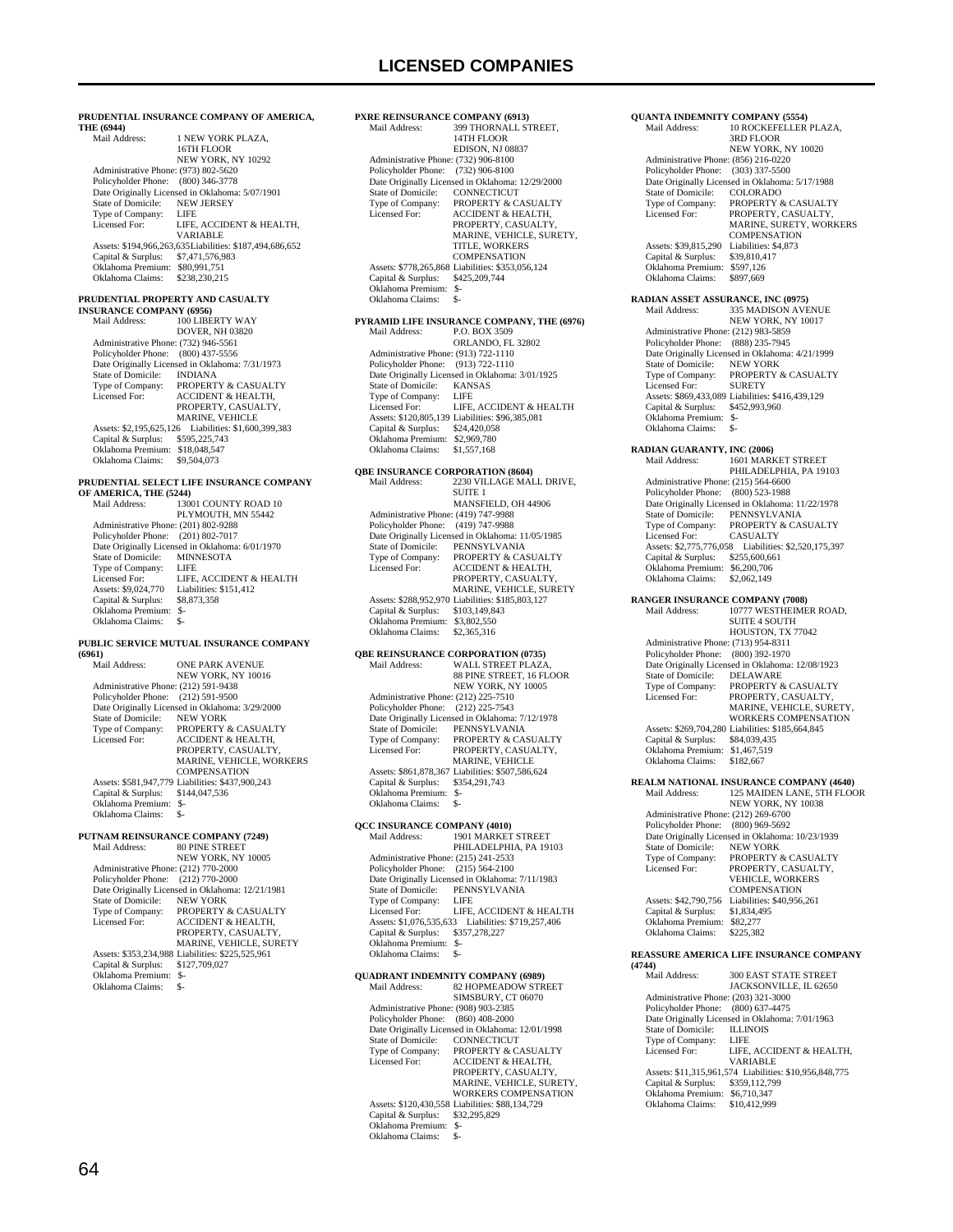## **LICENSED COMPANIES**

5780 POWERS FERRY RD, TAX SHARE, P3

**RELIASTAR LIFE INSURANCE COMPANY (6104)**<br>Mail Address: 5780 POWERS FERRY RD,

**REDLAND INSURANCE COMPANY (7020)**<br>Mail Address: 1177 AVENUE OF TH 1177 AVENUE OF THE AMERICAS NEW YORK, NY 10036 Administrative Phone: (212) 790-9795 Policyholder Phone: (800) 797-2526 Date Originally Licensed in Oklahoma: 3/21/1988<br>State of Domicile: NEW JERSEY State of Domicile:<br>Type of Company: Type of Company: PROPERTY & CASUALTY<br>Licensed For: PROPERTY CASUALTY PROPERTY, CASUALTY MARINE, SURETY, WORKERS **COMPENSATION**  Assets: \$100,789,555 Liabilities: \$74,750,588 Capital & Surplus: \$26,038,968 Oklahoma Premium: \$17,923 Oklahoma Claims: \$1,759,736 **REGENT INSURANCE COMPANY (7026)**<br>Mail Address: ONE GENERAL DF ONE GENERAL DRIVE SUN PRAIRIE, WI 53596 Administrative Phone: (608) 825-5528 Policyholder Phone: (608) 837-4440 Patte Originally Licensed in Oklahoma: 1/09/1995<br>State of Domicile: WISCONSIN State of Domicile:<br>Type of Company: Type of Company: PROPERTY & CASUALTY Licensed For: PROPERTY, CASUALTY, SURETY, WORKERS COMPENSATION Assets: \$252,525,719 Liabilities: \$146,335,431 Capital & Surplus: \$106,190,288 Oklahoma Premium: \$41,370 Oklahoma Claims: \$159,927 **REINSURANCE COMPANY OF AMERICA, INC (7030)** Mail Address: 140 SOUTH DEARBORN STREET, SUITE 900 CHICAGO, IL 60603 Administrative Phone: (312) 782-9453 Policyholder Phone: (312) 782-9453 Date Originally Licensed in Oklahoma: 8/04/1981<br>State of Domicile: ILLINOIS State of Domicile:<br>Type of Company: Type of Company: PROPERTY & CASUALTY<br>Licensed For: PROPERTY. CASUALTY PROPERTY, CASUALTY Assets: \$13,124,985 Liabilities: \$7,095,722<br>Capital & Surplus: \$6,029,263 Capital & Surplus: Oklahoma Premium: \$- Oklahoma Claims: **RELIABLE LIFE INSURANCE COMPANY, THE (7048)** 231 WEST LOCKWOOD AVENUE WEBSTER GROVES, MO 63119 Administrative Phone: (314) 968-4900 Policyholder Phone: (800) 325-9555 Date Originally Licensed in Oklahoma: 11/13/1967 State of Domicile: MISSO<br>Type of Company: LIFE Type of Company:<br>Licensed For: LIFE, ACCIDENT & HEALTH Assets: \$664,055,018 Liabilities: \$593,026,344 Capital & Surplus: \$71,028,674 Oklahoma Premium: \$1,188,024 Oklahoma Claims: \$433,129 **RELIANCE LIFE INSURANCE COMPANY (0957)**<br>Mail Address: 3 PARKWAY Mail Address: 3 PARKWAY PHILADELPHIA, PA 19102 Administrative Phone: (609) 216-0220 Policyholder Phone: (678) 256-1000 Date Originally Licensed in Oklahoma: 1/18/1980 State of Domicile: DELAWARE<br>Type of Company: LIFE Type of Company: LIFE, ACCIDENT & HEALTH<br>Liabilities: \$171.351 LIFE, ACC<br>
Licensed For: LIFE, ACC<br>
Assets: \$9,290,297 Liabilities: \;<br>
Capital & Surplus: \$9,118,945 Capital & Surplus: Oklahoma Premium: \$- Oklahoma Claims: \$-**RELIANCE STANDARD LIFE INSURANCE COMPANY (7088)** 2001 MARKET STREET, SUITE 1500 PHILADELPHIA, PA 19103 Administrative Phone: (215) 787-4214 Policyholder Phone: (800) 351-7500 Date Originally Licensed in Oklahoma: 11/14/1951<br>State of Domicile: **ILLINOIS** State of Domicile: ILLIN<br>Type of Company: LIFE Type of Company:<br>Licensed For: LIFE, ACCIDENT & HEALTH,

VARIABLE Assets: \$2,261,425,495 Liabilities: \$1,973,040,027 Capital & Surplus: \$288,385,468 Oklahoma Premium: \$4,385,779

Oklahoma Claims: \$4,101,332

### ATLANTA, GA 30327 Administrative Phone: (770) 980-5648 Policyholder Phone: (612) 372-5432 Date Originally Licensed in Oklahoma: 3/20/1899<br>State of Domicile: MINNESOTA State of Domicile: MINN<br>Type of Company: LIFE Type of Company:<br>Licensed For: LIFE, ACCIDENT & HEALTH, VARIABLE Assets: \$20,581,428,866 Liabilities: \$19,012,926,907 Capital & Surplus: \$1,568,501,959 Oklahoma Premium: \$43,291,495 Oklahoma Claims: \$20,014,371 **RELIASTAR LIFE INSURANCE COMPANY OF NEW YORK (1216)** 5780 POWERS FERRY RD TAX SHAR, P3 ATLANTA, GA 30327 Administrative Phone: (770) 980-5648 Policyholder Phone: (703) 875-3400 Date Originally Licensed in Oklahoma: 6/09/1949<br>State of Domicile: NEW YORK State of Domicile: NEW<br>Type of Company: LIFE Type of Company: Licensed For: LIFE, ACCIDENT & HEALTH, VARIABLE

## Assets: \$2,595,107,941 Liabilities: \$2,316,445,320 Capital & Surplus: \$278,662,621 Oklahoma Premium: \$261,820 Oklahoma Claims: \$304,152 **REPUBLIC FIRE AND CASUALTY INSURANCE COMPANY (7092)**

| Mail Address:                        | P.O. BOX 660560                                 |
|--------------------------------------|-------------------------------------------------|
|                                      | DALLAS, TX 75266                                |
| Administrative Phone: (214) 559-1222 |                                                 |
| Policyholder Phone: (214) 559-1285   |                                                 |
|                                      | Date Originally Licensed in Oklahoma: 7/03/1997 |
| State of Domicile:                   | <b>OKLAHOMA</b>                                 |
| Type of Company:                     | <b>PROPERTY &amp; CASUALTY</b>                  |
| Licensed For:                        | ACCIDENT & HEALTH.                              |
|                                      | PROPERTY, CASUALTY,                             |
|                                      | MARINE, VEHICLE, SURETY,                        |
|                                      | <b>WORKERS COMPENSATION</b>                     |
| Assets: \$5,370,314                  | Liabilities: \$247.340                          |
| Capital & Surplus:                   | \$5,122,974                                     |
| Oklahoma Premium:                    | \$6,572,393                                     |
| Oklahoma Claims:                     | \$3,752,266                                     |

## **REPUBLIC INDEMNITY COMPANY OF AMERICA**

| (7094)                               |                                                  |
|--------------------------------------|--------------------------------------------------|
| Mail Address:                        | 15821 VENTURA BOULEVARD.                         |
|                                      | <b>SUITE #370</b>                                |
|                                      | <b>ENCINO, CA 91436</b>                          |
| Administrative Phone: (818) 990-9860 |                                                  |
| Policyholder Phone:                  | $(818)$ 990-9860                                 |
|                                      | Date Originally Licensed in Oklahoma: 6/28/1999  |
| State of Domicile:                   | <b>CALIFORNIA</b>                                |
| Type of Company:                     | <b>PROPERTY &amp; CASUALTY</b>                   |
| Licensed For:                        | <b>ACCIDENT &amp; HEALTH.</b>                    |
|                                      | PROPERTY, CASUALTY,                              |
|                                      | MARINE, SURETY, WORKERS                          |
|                                      | <b>COMPENSATION</b>                              |
|                                      | Assets: \$683,543,834 Liabilities: \$462,711,794 |
| Capital & Surplus:                   | \$220,832,040                                    |
| Oklahoma Premium:                    | \$-                                              |
| Oklahoma Claims:                     | \$-                                              |

#### **REPUBLIC INDEMNITY COMPANY OF CALIFORNIA (7095)**

| 17VZJ                                |                                                 |
|--------------------------------------|-------------------------------------------------|
| Mail Address:                        | 15821 VENTURA BOULEVARD.                        |
|                                      | <b>SUITE #370</b>                               |
|                                      | <b>ENCINO, CA 91436</b>                         |
| Administrative Phone: (818) 990-9860 |                                                 |
| Policyholder Phone:                  | $(818)$ 990-9860                                |
|                                      | Date Originally Licensed in Oklahoma: 6/28/1999 |
| State of Domicile:                   | <b>CALIFORNIA</b>                               |
| Type of Company:                     | <b>PROPERTY &amp; CASUALTY</b>                  |
| Licensed For:                        | <b>ACCIDENT &amp; HEALTH.</b>                   |
|                                      | PROPERTY, CASUALTY.                             |
|                                      | MARINE, VEHICLE, SURETY.                        |
|                                      | <b>WORKERS COMPENSATION</b>                     |
| Assets: \$34,082,591                 | Liabilities: \$19,827,512                       |
| Capital & Surplus:                   | \$14,255,079                                    |
| Oklahoma Premium:                    | $S-$                                            |
| Oklahoma Claims:                     | \$-                                             |
|                                      |                                                 |

### **REPUBLIC INSURANCE COMPANY (7096)**

| Mail Address:                        | P.O. BOX 660560                                 |
|--------------------------------------|-------------------------------------------------|
|                                      | DALLAS, TX 75266                                |
| Administrative Phone: (214) 559-1603 |                                                 |
| Policyholder Phone: (918) 665-0624   |                                                 |
|                                      | Date Originally Licensed in Oklahoma: 4/21/1932 |
| State of Domicile:                   | <b>TEXAS</b>                                    |
| Type of Company:                     | <b>PROPERTY &amp; CASUALTY</b>                  |
| Licensed For:                        | <b>ACCIDENT &amp; HEALTH.</b>                   |
|                                      | PROPERTY, CASUALTY,                             |
|                                      | <b>MARINE, VEHICLE</b>                          |
| Assets: \$75,682,519                 | Liabilities: \$63,173,199                       |
| Capital & Surplus:                   | \$12,509,320                                    |
| Oklahoma Premium:                    | $S-$                                            |
| Oklahoma Claims:                     | \$450.881                                       |
|                                      |                                                 |

#### **REPUBLIC MORTGAGE INSURANCE COMPANY (7099)**

| Mail Address:                        | <b>P.O. BOX 2514</b>                            |
|--------------------------------------|-------------------------------------------------|
|                                      | WINSTON-SALEM, NC 27102                         |
| Administrative Phone: (800) 999-7642 |                                                 |
| Policyholder Phone: (800) 999-7642   |                                                 |
|                                      | Date Originally Licensed in Oklahoma: 1/10/1979 |
| State of Domicile:                   | NORTH CAROLINA                                  |
| Type of Company:                     | <b>PROPERTY &amp; CASUALTY</b>                  |
| Licensed For:                        | <b>CASUALTY</b>                                 |
| Assets: \$1,570,974,369              | Liabilities: \$1,417,275,536                    |
| Capital & Surplus:                   | \$153,698,833                                   |
| Oklahoma Premium:                    | \$5,654,096                                     |
| Oklahoma Claims:                     | \$1,169,774                                     |

#### **REPUBLIC MORTGAGE INSURANCE COMPANY OF FLORIDA (0087)**

| Mail Address:                        | 190 OAK PLAZA BLVD                              |
|--------------------------------------|-------------------------------------------------|
|                                      | WINSTON-SALEM, NC 27105                         |
| Administrative Phone: (800) 999-7642 |                                                 |
| Policyholder Phone: (800) 999-7642   |                                                 |
|                                      | Date Originally Licensed in Oklahoma: 1/16/2002 |
| State of Domicile:                   | <b>FLORIDA</b>                                  |
| Type of Company:                     | <b>PROPERTY &amp; CASUALTY</b>                  |
| Licensed For:                        | <b>CASUALTY, VEHICLE</b>                        |
| Assets: \$32,949,001                 | Liabilities: \$22,870,830                       |
| Capital & Surplus:                   | \$10,078,171                                    |
| Oklahoma Premium:                    | $S-$                                            |
| Oklahoma Claims:                     | \$-                                             |
|                                      |                                                 |

## **REPUBLIC MORTGAGE INSURANCE COMPANY OF NORTH CAROLINA (0092)**

P.O. BOX 2514 WINSTON-SALEM, NC 27102 Administrative Phone: (800) 999-7642 Policyholder Phone: (800) 999-7642 Date Originally Licensed in Oklahoma: 1/07/2001 State of Domicile: NORTH CAROLINA Type of Company: PROPERTY & CASUALTY<br>Licensed For: CASUALTY Licensed For: CASUALTY Assets: \$351,627,451 Liabilities: \$288,133,643 Capital & Surplus: \$63,493,808 Oklahoma Premium: \$- Oklahoma Claims: \$-

### **REPUBLIC UNDERWRITERS INSURANCE COMPANY**

# **(7120)** Mail Address: P.O. BOX 660560

| Mail Address:                        | P.O. BOX 660560                                  |
|--------------------------------------|--------------------------------------------------|
|                                      | DALLAS, TX 75266                                 |
| Administrative Phone: (214) 559-1222 |                                                  |
| Policyholder Phone: (918) 665-0624   |                                                  |
|                                      | Date Originally Licensed in Oklahoma: 10/18/1965 |
| State of Domicile:                   | <b>TEXAS</b>                                     |
| Type of Company:                     | <b>PROPERTY &amp; CASUALTY</b>                   |
| Licensed For:                        | <b>ACCIDENT &amp; HEALTH,</b>                    |
|                                      | PROPERTY, CASUALTY,                              |
|                                      | MARINE, VEHICLE, SURETY.                         |
|                                      | <b>WORKERS COMPENSATION</b>                      |
|                                      | Assets: \$403,777,384 Liabilities: \$268,659,166 |
| Capital & Surplus:                   | \$135,118,218                                    |
| Oklahoma Premium:                    | \$3,449,719                                      |
| Oklahoma Claims:                     | \$2,218,372                                      |
|                                      |                                                  |

#### **REPUBLIC WESTERN INSURANCE COMPANY (7130)**<br>Mail Address: 2721 N CENTRAL AVENITE Mail Address

| Mali Address:                        | ZIZI N UEN IKAL A VENUE                          |
|--------------------------------------|--------------------------------------------------|
|                                      | PHOENIX, AZ 85004                                |
| Administrative Phone: (602) 263-6755 |                                                  |
| Policyholder Phone:                  | $(602)$ 263-6755                                 |
|                                      | Date Originally Licensed in Oklahoma: 9/16/1982  |
| State of Domicile:                   | <b>ARIZONA</b>                                   |
| Type of Company:                     | <b>PROPERTY &amp; CASUALTY</b>                   |
| Licensed For:                        | <b>ACCIDENT &amp; HEALTH.</b>                    |
|                                      | PROPERTY, CASUALTY,                              |
|                                      | MARINE, VEHICLE, SURETY.                         |
|                                      | <b>WORKERS COMPENSATION</b>                      |
|                                      | Assets: \$357,058,254 Liabilities: \$283,271,124 |
| Capital & Surplus:                   | \$73,787,130                                     |
| Oklahoma Premium:                    | \$578,792                                        |
| Oklahoma Claims:                     | \$822.448                                        |
|                                      |                                                  |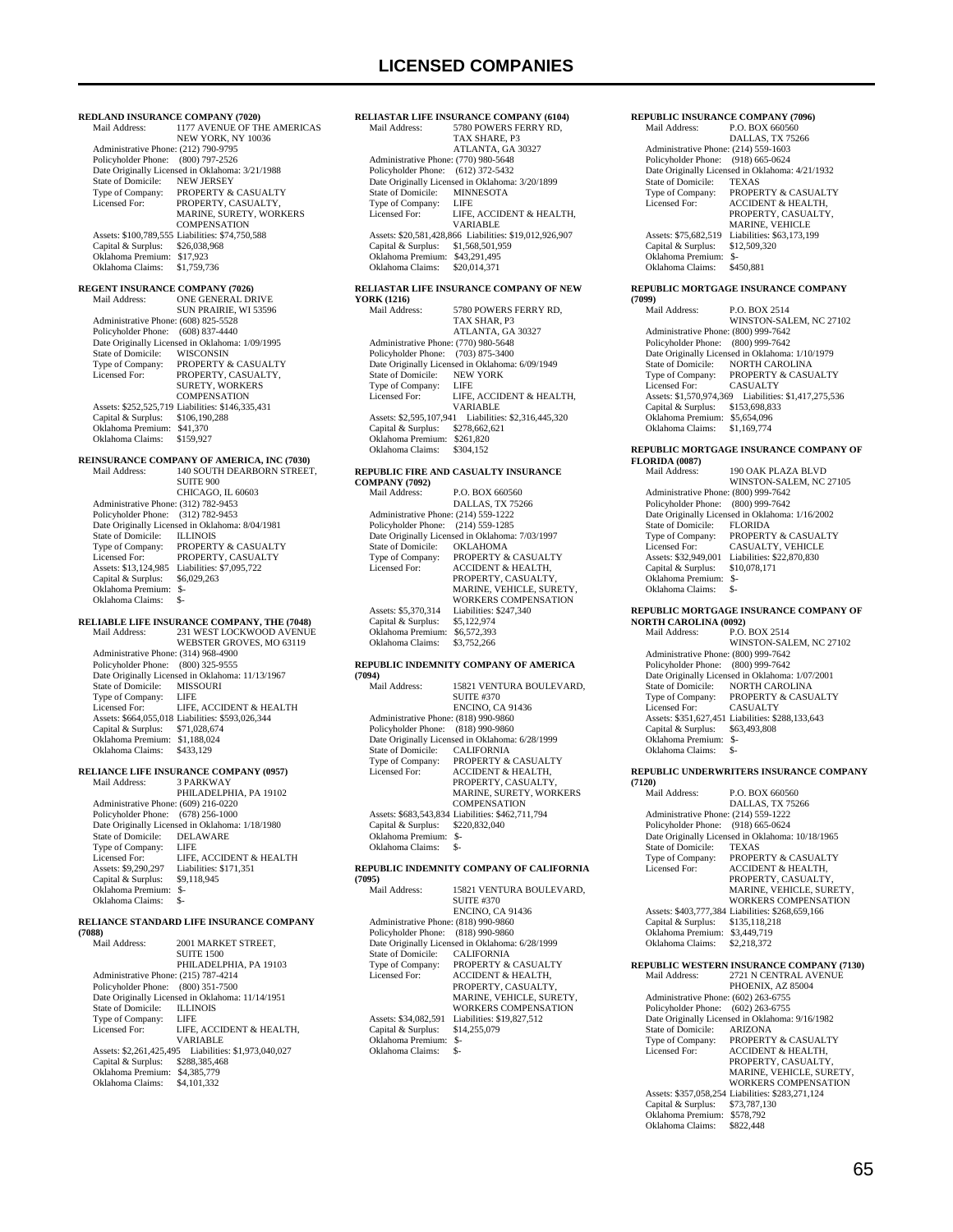PARKWAY

Type of Company: LIFE<br>Licensed For: LIFE, ACCIDENT & HEALTH Licensed For: LIFE, ACCIDENT & HEALTH Assets: \$8,871,998,171 Liabilities: \$8,043,075,703 Capital & Surplus: \$828,922,468

1370 TIMBERLAKE MANOR

CHESTERFIELD, MO 63017

**RGA REINSURANCE COMPANY (3210)**

 Administrative Phone: (636) 736-7368 Policyholder Phone: (314) 453-7300 Date Originally Licensed in Oklahoma: 10/27/1982<br>State of Domicile: MISSOURI

State of Domicile: MISS<br>Type of Company: LIFE

 Oklahoma Premium: \$- Oklahoma Claims: \$-

**RESERVE NATIONAL INSURANCE COMPANY (7152)**<br>Mail Address: 6100 NW GRAND BLVD 6100 NW GRAND BLVD OKLAHOMA CITY, OK 73118 Administrative Phone: (405) 848-7931 Policyholder Phone: (405) 848-7931 Date Originally Licensed in Oklahoma: 9/19/1957<br>State of Domicile: OKLAHOMA State of Domicile: OKLA<br>Type of Company: LIFE Type of Company:<br>Licensed For: LIFE, ACCIDENT & HEALTH, VARIABLE Assets: \$138,793,070 Liabilities: \$59,473,677 Capital & Surplus: \$79,319,393 Oklahoma Premium: \$2,674,284 Oklahoma Claims: \$1,546,553 **RESIDENTIAL GUARANTY COMPANY (7178)** Mail Address: 3003 OAK ROAD WALNUT CREEK, CA 94597 Administrative Phone: (925) 658-6125 Policyholder Phone: (800) 288-1970 Date Originally Licensed in Oklahoma: 3/10/1998 State of Domicile: ARIZONA Type of Company: PROPERTY & CASUALTY Licensed For: PROPERTY, CASUALTY Assets: \$310,758,881 Liabilities: \$227,191,978 Capital & Surplus: \$83,566,903 Oklahoma Premium: \$- Oklahoma Claims: \$-**RESOURCE LIFE INSURANCE COMPANY (3848)** Mail Address: 1000 NORTH MILWAUKEE AVENUE GLENVIEW, IL 60025 Administrative Phone: (847) 953-1000 Policyholder Phone: (847) 953-1000 Date Originally Licensed in Oklahoma: 3/05/1964<br>State of Domicile: II J INOIS State of Domicile: ILLIN<br>Type of Company: LIFE Type of Company: LIFE<br>
Licensed For: LIFE, ACCIDENT & HEALTH<br>
Assets: \$135,972,754 Liabilities: \$102,041,871<br>
Capital & Surplus: \$33,930,883<br>
Oklahoma Premium: \$1,045,465 Oklahoma Claims: \$239,147 **RESPONSE INSURANCE COMPANY (4335)**<br>Mail Address: 500 SOUTH BROAD S 500 SOUTH BROAD STREET ATTN: A. ALEGI MERIDEN, CT 06450 Administrative Phone: (914) 640-6500 Policyholder Phone: (800) 898-2886 Date Originally Licensed in Oklahoma: 10/28/1985 State of Domicile: DELAWARE<br>Type of Company: PROPERTY &<br>Licensed For: PROPERTY, C PROPERTY & CASUALTY PROPERTY, CASUALTY, MARINE, VEHICLE Assets: \$107,476,939 Liabilities: \$35,747,719 Capital & Surplus: \$71,729,220 Oklahoma Premium: \$- Oklahoma Claims: **RESPONSE WORLDWIDE INSURANCE COMPANY (8932)** 100 SOUTH THIRD STREET COLUMBUS, OH 43215 Administrative Phone: (513) 369-5000 Policyholder Phone: (800) 972-3008 Date Originally Licensed in Oklahoma: 9/21/1972<br>State of Domicile: OHIO State of Domicile: Type of Company: PROPERTY & CASUALTY<br>Licensed For: ACCIDENT & HEALTH, ACCIDENT & HEALTH, PROPERTY, CASUALTY, MARINE, VEHICLE Assets: \$64,163,717 Liabilities: \$40,206,959 Capital & Surplus: \$23,956,758 Oklahoma Premium: \$166,767<br>Oklahoma Claims: \$37,822 Oklahoma Claims: **REVIOS REINSURANCE U.S., INC. (2110)**<br>Mail Address: 480 UNIVERSITY A 480 UNIVERSITY AVENUE TORONTO ONTARIO, CN 45715 Administrative Phone: (416) 542-1735 Policyholder Phone: (800) 661-8934

Date Originally Licensed in Oklahoma: 11/18/1986<br>State of Domicile: CALIFORNIA

Type of Company: LIFE<br>Licensed For: LIFE. ACCIDENT & HEALTH Licensed For: LIFE, ACCIDENT & HEALTH Assets: \$265,699,795 Liabilities: \$230,712,636

State of Domicile: CALI<br>Type of Company: LIFE

Capital & Surplus: \$34,987,159 Oklahoma Premium: \$- Oklahoma Claims: \$-

**RISCORP NATIONAL INSURANCE COMPANY (1074) MAGELIANCE COMMANY**  SUITE 200 SARASOTA, FL 34239 Administrative Phone: (941) 906-5099 Policyholder Phone: (904) 281-0080 Date Originally Licensed in Oklahoma: 10/06/1978 State of Domicile: MISSOURI<br>Type of Company: PROPERTY Type of Company: PROPERTY & CASUALTY<br>Licensed For: PROPERTY, CASUALTY, PROPERTY, CASUALTY, MARINE, VEHICLE, WORKERS COMPENSATION Assets: \$9,929,965 Liabilities: \$92,235<br>Capital & Surplus: \$9,837,730 Capital & Surplus: Oklahoma Premium: \$- Oklahoma Claims: **RLI INDEMNITY COMPANY (0075)**<br>Mail Address: 9025 N LINDE Mail Address: 9025 N LINDBERGH DRIVE PEORIA, IL 61615 Administrative Phone: (309) 692-1000 Policyholder Phone: (309) 692-1000 Date Originally Licensed in Oklahoma: 10/25/2001 State of Domicile:<br>Type of Company: State of Domicile: ILLINOIS<br>Type of Company: PROPERTY & CASUALTY<br>Licensed For: ACCIDENT & HEALTH, ACCIDENT & HEALTH, PROPERTY, CASUALTY MARINE, VEHICLE, SURETY Assets: \$33,807,528 Liabilities: \$1,971,399<br>Capital & Surplus: \$31,836,129 Capital & Surplus: \$31,836,129 Oklahoma Premium: \$85,283 Oklahoma Claims: \$- **RLI INSURANCE COMPANY (7193)**<br>Mail Address: 9025 N LINDJ 9025 N LINDBERGH DRIVE PEORIA, IL 61615 Administrative Phone: (309) 692-1000 Policyholder Phone: (800) 331-4929 Date Originally Licensed in Oklahoma: 5/17/1972<br>State of Domicile: ILLINOIS State of Domicile:<br>Type of Company: Type of Company: PROPERTY & CASUALTY<br>Licensed For: ACCIDENT & HEALTH, ACCIDENT & HEALTH, PROPERTY, CASUALTY, MARINE, VEHICLE, SURETY Assets: \$1,127,912,661 Liabilities: \$581,326,503 Capital & Surplus: \$546,586,158 Oklahoma Premium: \$2,579,292 Oklahoma Claims: \$1,202,406 **ROCHE SURETY AND CASUALTY COMPANY, INC. (0010)** 1910 ORIENT ROAD TAMPA, FL 33619 Administrative Phone: (813) 623-5042 Policyholder Phone: (813) 623-5042 Date Originally Licensed in Oklahoma: 3/12/2001<br>State of Domicile: FLORIDA State of Domicile:<br>Type of Company: PROPERTY & CASUALTY Licensed For: SURETY Assets: \$11,108,616 Liabilities: \$6,608,219<br>Capital & Surplus: \$4,500,397 Capital & Surplus: \$4,500,397 Oklahoma Premium: \$39,793 Oklahoma Claims: \$8,246 **ROYAL INDEMNITY COMPANY (7200)** 2711 CENTERVILLE ROAD, SUITE 400 WILMINGTON, DE 19808 Administrative Phone: (704) 522-2914 Policyholder Phone: (214) 490-1800 Date Originally Licensed in Oklahoma: 9/18/1911 State of Domicile: DELAWARE Type of Company: PROPERTY & CASUALTY<br>Licensed For: ACCIDENT & HEALTH. Licensed For: ACCIDENT & HEALTH, PROPERTY, CASUALTY, MARINE, VEHICLE, SURETY WORKERS COMPENSATION Assets: \$2,749,071,321 Liabilities: \$2,016,621,787 Capital & Surplus: \$732,449,535 Oklahoma Premium: \$5,025,600 Oklahoma Claims: \$4,345,299

**ROYAL INSURANCE COMPANY OF AMERICA (7197)**<br>Mail Address: 9300 ARROWPOINT BLDG. 9300 ARROWPOINT BLDG. P.O. BOX 1000 CHAROLOTTE, NC 28201 Administrative Phone: (704) 522-2000 Policyholder Phone: (704) 522-2000 Date Originally Licensed in Oklahoma: 1/06/1972 State of Domicile:<br>Type of Company: State of Domicile: ILLINOIS<br>Type of Company: PROPERTY & CASUALTY<br>Licensed For: ACCIDENT & HEALTH. ACCIDENT & HEALTH, PROPERTY, CASUALTY MARINE, VEHICLE, SURETY, WORKERS COMPENSATION Assets: \$2,082,510,500 Liabilities: \$1,679,140,762 Capital & Surplus: \$403,369,737 Oklahoma Premium: \$9,373,642<br>Oklahoma Claims: \$5,476,039 Oklahoma Claims: **ROYAL NEIGHBORS OF AMERICA (7216)**<br>Mail Address: 230 16TH STREET 230 16TH STREET ROCK ISLAND, IL 61201 Administrative Phone: (309) 788-4561 Policyholder Phone: (800) 627-4762 Date Originally Licensed in Oklahoma: 10/28/1901 State of Domicile: ILLINOIS Type of Company: FRATERNAL<br>Licensed For: LIFE Licensed For: Assets: \$618,598,090 Liabilities: \$434,873,745 Capital & Surplus: \$183,724,345 Oklahoma Premium: \$317,732 Oklahoma Claims: \$193,860 **RSUI INDEMNITY COMPANY (1356)**<br>Mail Address: 945 E PACES F Mail Address: 945 E PACES FERRY RD, SUITE 1800 ATLANTA, GA 30326 Administrative Phone: (404) 231-2366 Policyholder Phone: (404) 504-6100 Date Originally Licensed in Oklahoma: 9/11/1980 State of Domicile: NEW HAMPSHIRE Type of Company: PROPERTY & CASUALTY<br>Licensed For: PROPERTY CASUALTY PROPERTY, CASUALTY, MARINE, VEHICLE Assets: \$1,129,309,797 Liabilities: \$563,312,322 Capital & Surplus: \$565,997,475 Oklahoma Premium: \$618,353 Oklahoma Claims: \$- **RURAL COMMUNITY INSURANCE COMPANY (0533)**<br>Mail Address: 3501 THURSTON AVE 3501 THURSTON AVE ANOKA, MN 55303 Administrative Phone: (402) 896-4498 Policyholder Phone: (800) 451-3836 Date Originally Licensed in Oklahoma: 8/15/1983<br>State of Domicile: MINNESOTA State of Domicile: MINNESOTA<br>Type of Company: PROPERTY & CASUALTY Licensed For: PROPERTY, CASUALTY Assets: \$1,266,088,815 Liabilities: \$1,170,421,730 Capital & Surplus: \$95,667,085 Oklahoma Premium: \$25,164,252 Oklahoma Claims: \$18,906,564 **S USA LIFE INSURANCE COMPANY, INC. (0149)** P.O. BOX 1050 NEWARK, NJ 07101 Administrative Phone: (212) 356-0346 Policyholder Phone: (877) 725-4375 Date Originally Licensed in Oklahoma: 4/29/2003<br>State of Domicile: ARIZONA State of Domicile: ARIZ<br>Type of Company: LIFE Type of Company:<br>Licensed For: LIFE, ACCIDENT & HEALTH Assets: \$11,128,209 Liabilities: \$1,643,225<br>Capital & Surplus: \$9,484,986 Capital & Surplus: Oklahoma Premium: \$- Oklahoma Claims: **SAFECO INSURANCE COMPANY OF AMERICA (7232)**<br>Mail Address: 1600 N COLLINS BLVD  $1600$ N COLLINS BLVD RICHARDSON, TX 75080 Administrative Phone: (206) 925-1448 Policyholder Phone: (800) 332-3226 Pate Originally Licensed in Oklahoma: 4/05/1954<br>State of Domicile: WASHINGTON State of Domicile:<br>Type of Company: Type of Company: PROPERTY & CASUALTY<br>Licensed For: ACCIDENT & HEALTH. Licensed For: ACCIDENT & HEALTH, PROPERTY, CASUALTY, MARINE, VEHICLE, SURETY, WORKERS COMPENSATION Assets: \$3,418,943,666 Liabilities: \$2,600,467,708<br>Capital & Surplus: \$818,475,958 Capital & Surplus: Oklahoma Premium: \$27,103,832<br>Oklahoma Claims: \$14,354,187 Oklahoma Claims: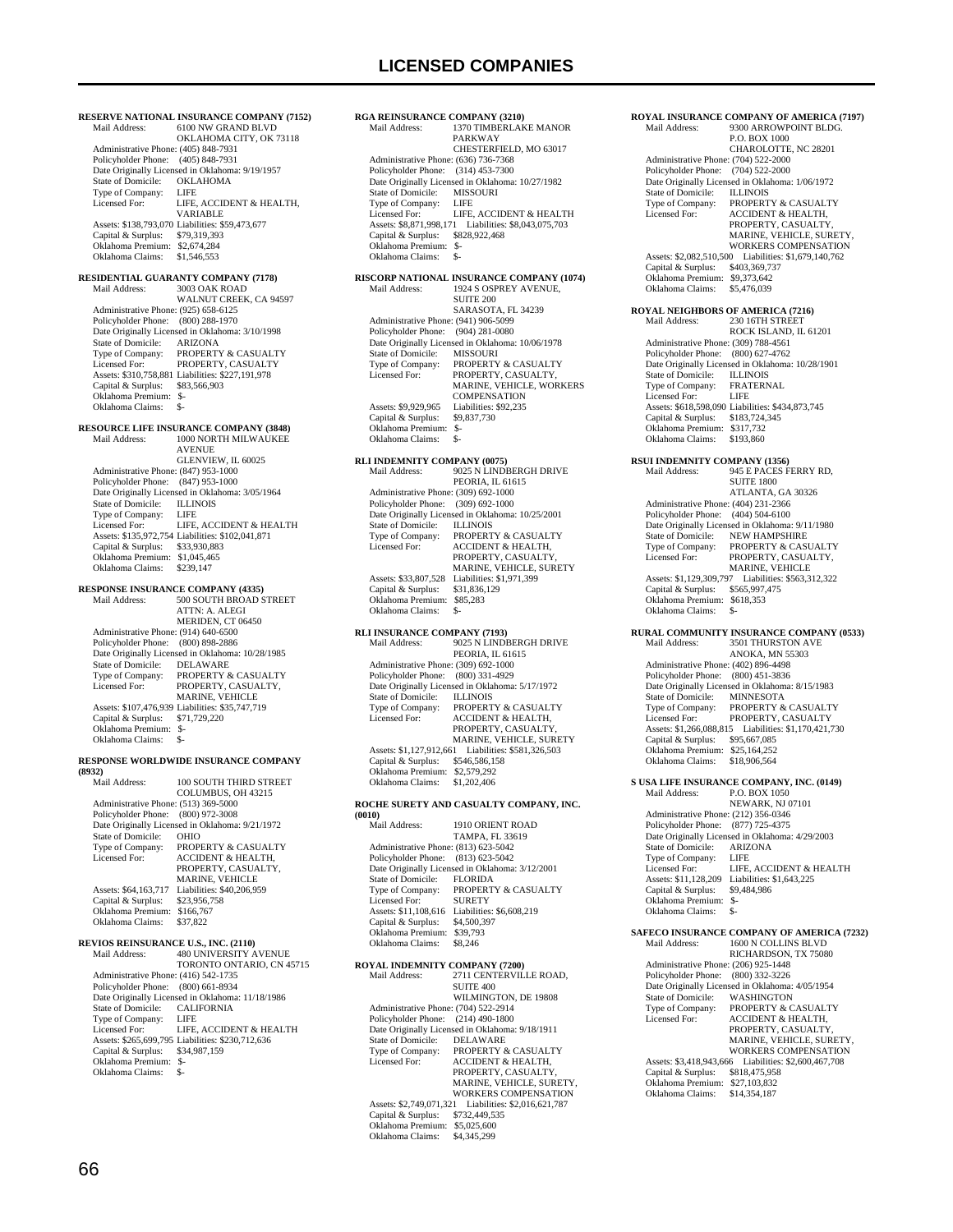## **LICENSED COMPANIES**

**SAFECO INSURANCE COMPANY OF ILLINOIS (7235)**<br>Mail Address: 1600 N COLLINS BLVD 1600 N COLLINS BLVD RICHARDSON, TX 75080 Administrative Phone: (206) 545-3397 Policyholder Phone: (800) 332-3226 Date Originally Licensed in Oklahoma: 11/08/1985 State of Domicile:<br>Type of Company: Type of Company: PROPERTY & CASUALTY<br>Licensed For: PROPERTY CASUALTY PROPERTY, CASUALTY MARINE, VEHICLE Assets: \$515,238,736 Liabilities: \$361,054,251 Capital & Surplus: \$154,184,485 Oklahoma Premium: \$3,038,104 Oklahoma Claims: \$1,271,108 **SAFECO INSURANCE COMPANY OF INDIANA (3186)**<br>Mail Address: 1600 N COLLINS BLVD 1600 N COLLINS BLVD RICHARDSON, TX 75080 Administrative Phone: (206) 925-1448 Policyholder Phone: (800) 332-3226 Date Originally Licensed in Oklahoma: 8/08/1977<br>State of Domicile: INDIANA State of Domicile:<br>Type of Company: Type of Company: PROPERTY & CASUALTY<br>Licensed For: PROPERTY CASUALTY Licensed For: PROPERTY, CASUALTY, MARINE, VEHICLE Assets: \$12,136,305 Liabilities: \$1,106,444 Capital & Surplus: \$11,029,861 Oklahoma Premium: \$- Oklahoma Claims: \$- **SAFECO LIFE INSURANCE COMPANY (7240)**<br>Mail Address: P.O. BOX 34690 P.O. BOX 34690 SEATTLE, WA 98124 Administrative Phone: (425) 867-8114 Policyholder Phone: (888) 557-5010 Date Originally Licensed in Oklahoma: 5/09/1958<br>State of Domicile: WA SHINGTON State of Domicile: WASI<br>Type of Company: LIFE Type of Company:<br>Licensed For: LIFE, ACCIDENT & HEALTH, VARIABLE Assets: \$18,922,335,409 Liabilities: \$17,862,771,840 Capital & Surplus: \$1,059,563,569 Oklahoma Premium: \$8,075,991 Oklahoma Claims: \$7,553,041 **SAFECO NATIONAL INSURANCE COMPANY (7239)** Mail Address: 1400 SOUTH HIGHWAY DRIVE FENTON, MO 63026 Administrative Phone: (206) 925-1448 Policyholder Phone: (800) 332-3226 Date Originally Licensed in Oklahoma: 8/16/1993 State of Domicile: MISSOURI<br>Type of Company: PROPERTY & CASUALTY Type of Company: PROPERTY & CASUALTY Licensed For: CASUALTY, VEHICLE Assets: \$204,978,905 Liabilities: \$144,583,023 Capital & Surplus: \$60,395,882 Oklahoma Premium: \$- Oklahoma Claims: \$-**SAFECO NATIONAL LIFE INSURANCE COMPANY (7241)** P.O. BOX 34690 SEATTLE, WA 98124 Administrative Phone: (206) 545-5000 Policyholder Phone: (425) 867-8000 Pate Originally Licensed in Oklahoma: 2/25/1980<br>State of Domicile: WASHINGTON State of Domicile: WASH<br>Type of Company: LIFE Type of Company: LIFE<br>Licensed For: LIFE, ACCIDENT & HEALTH Licensed For: LIFE, ACCIDENT & HEALTH Assets: \$16,642,921 Liabilities: \$4,877,605 Capital & Surplus: \$11,765,316 Capital & Surplus: \$11,76<br>Oklahoma Premium: \$2,067 Oklahoma Claims: \$757 **SAFEGUARD INSURANCE COMPANY (7248)**<br>Mail Address: 9 FARM SPRINGS ROAL 9 FARM SPRINGS ROAD FARMINGTON, CT 06032 Administrative Phone: (704) 522-2000 Policyholder Phone: (212) 770-2000 Date Originally Licensed in Oklahoma: 2/24/1908<br>State of Domicile: CONNECTICUT State of Domicile: CONNECTICUT<br>Type of Company: PROPERTY & CA Type of Company: PROPERTY & CASUALTY<br>Licensed For: ACCIDENT & HEALTH, ACCIDENT  $\&$  HEALTH, PROPERTY, CASUALTY MARINE, VEHICLE, SURETY, WORKERS COMPENSATION Assets: \$390,091,595 Liabilities: \$336,841,425 Capital & Surplus: \$53,250,170

Oklahoma Premium: \$125,774<br>Oklahoma Claims: \$361,070 Oklahoma Claims:

**SAFETY FIRST INSURANCE COMPANY (0078)**<br>Mail Address: 2043 WOODLAND PARK 2043 WOODLAND PARKWAY ST LOUIS, MO 63146 Administrative Phone: (888) 372-7512 Policyholder Phone: (888) 372-7512 Date Originally Licensed in Oklahoma: 11/08/2001 State of Domicile:<br>Type of Company: Type of Company: PROPERTY & CASUALTY<br>Licensed For: WORKERS COMPENSATION WORKERS COMPENSATION Assets: \$14,368,107 Liabilities: \$4,231,084<br>Capital & Surplus: \$10,137,023 Capital & Surplus: \$10,137,023 Oklahoma Premium: \$4,270 Oklahoma Claims: \$-**SAFETY NATIONAL CASUALTY CORPORATION (7243)** 2043 WOODLAND PARKWAY, SUITE #200 ST LOUIS, MO 63146 Administrative Phone: (314) 995-5300 Policyholder Phone: (314) 995-5300 Date Originally Licensed in Oklahoma: 4/01/1987 State of Domicile: MISSOURI<br>Type of Company: PROPERTY Type of Company: PROPERTY & CASUALTY<br>Licensed For: PROPERTY, CASUALTY, PROPERTY, CASUALTY, MARINE, VEHICLE, SURETY, WORKERS COMPENSATION Assets: \$956,924,071 Liabilities: \$704,753,929 Capital & Surplus: \$252,170,142 Oklahoma Premium: \$2,256,468 Oklahoma Claims: \$264,627 **SAFEWAY INSURANCE COMPANY (7245)**<br>Mail Address: 790 PASQUINELLI DI Mail Address: 790 PASQUINELLI DRIVE WESTMONT, IL 60559 Administrative Phone: (630) 850-3833 Policyholder Phone: (630) 887-8300 Date Originally Licensed in Oklahoma: 12/30/1994<br>State of Domicile: ILLINOIS<br>Type of Company: PROPERTY & CASUALTY State of Domicile:<br>Type of Company: Type of Company: PROPERTY & CASUALTY Licensed For: PROPERTY, CASUALTY Assets: \$327,597,548 Liabilities: \$132,070,629 Capital & Surplus: \$195,526,919 Oklahoma Premium: \$- Oklahoma Claims: \$- **SAGAMORE INSURANCE COMPANY (7242)**<br>
Mail Address: 1099 N MERIDIAN STREET INDIANAPOLIS, IN 46204 Administrative Phone: (317) 636-9800 Policyholder Phone: (800) 231-6024 Date Originally Licensed in Oklahoma: 1/21/1992<br>State of Domicile: INDIANA State of Domicile:<br>Type of Company: Type of Company: PROPERTY & CASUALTY<br>Licensed For: PROPERTY, CASUALTY. Licensed For: PROPERTY, CASUALTY, MARINE, VEHICLE, WORKERS **COMPENSATION**  Assets: \$150,650,718 Liabilities: \$68,126,619 Capital & Surplus: \$82,524,099 Oklahoma Premium: \$7,171,217 Oklahoma Claims: \$2,333,327 **SAGE LIFE ASSURANCE OF AMERICA, INC (2934)** 2711 CENTERVILLE ROAD, SUITE 400 WILMINGTON, DE 19808 Administrative Phone: (203) 602-6528 Policyholder Phone: (203) 602-6528 Policyholder Fione. (2007) 002 002<br>Date Originally Licensed in Oklahoma: 12/19/1986<br>State of Domicile: DELAWARE State of Domicile: DELA<br>Type of Company: LIFE Type of Company:<br>Licensed For: LIFE, ACCIDENT & HEALTH, VARIABLE Assets: \$142,664,079 Liabilities: \$137,033,152 Capital & Surplus: \$5,630,927 Oklahoma Premium: \$1,050 Oklahoma Claims: \$295,921 **SAN FRANCISCO REINSURANCE COMPANY (7252)** MODELLINGE COMMUNITY NOVATO, CA 94998 Administrative Phone: (415) 899-3033 Policyholder Phone: (800) 227-1700 Date Originally Licensed in Oklahoma: 9/22/1982<br>State of Domicile: CALIFORNIA State of Domicile:<br>Type of Company: Type of Company: PROPERTY & CASUALTY Licensed For: PROPERTY, CASUALTY Assets: \$269,606,351 Liabilities: \$32,020,169 Capital & Surplus: \$237,586,182 Oklahoma Premium: \$- Oklahoma Claims: \$-

**SCOR LIFE INSURANCE COMPANY (7128)**<br>Mail Address: 15305 DALLAS PARK 15305 DALLAS PARKWAY, SUITE 700 ADDISON, TX 75001 Administrative Phone: (800) 527-5416 Policyholder Phone: (800) 527-5416 Patrick Date Originally Licensed in Oklahoma: 7/06/1966<br>State of Domicile: TEXAS State of Domicile: TEXA<br>Type of Company: LIFE Type of Company: LIFE<br>Licensed For: LIFE, ACCIDENT & HEALTH Licensed For: LIFE, ACCIDENT & HEALTH Assets: \$500,502,306 Liabilities: \$483,392,162 Capital & Surplus: \$17,110,144 Oklahoma Premium: \$53,375 Oklahoma Claims: \$76,561 **SCOR LIFE U.S RE INSURANCE COMPANY (4048)**<br>Mail Address: 15305 DALLAS PARKWAY. 15305 DALLAS PARKWAY, SUITE 700 ADDISON, TX 75001 Administrative Phone: (214) 559-1800 Policyholder Phone: (800) 527-5416 Date Originally Licensed in Oklahoma: 3/01/1955 State of Domicile: TEXAS<br>Type of Company: LIFE Type of Company:<br>Licensed For: LIFE, ACCIDENT & HEALTH Assets: \$1,888,873,841 Liabilities: \$1,820,728,028 Capital & Surplus: \$68,145,813 Oklahoma Premium: \$- Oklahoma Claims: \$- **SCOR REINSURANCE COMPANY (7253)**<br>Mail Address: 199 WATER STREE 199 WATER STREET. 21ST FLOOR NEW YORK, NY 10038 Administrative Phone: (212) 480-1900 Policyholder Phone: (212) 480-1900 Date Originally Licensed in Oklahoma: 3/02/1979<br>State of Domicile: NEW YORK State of Domicile:<br>Type of Company: Type of Company: PROPERTY & CASUALTY<br>Licensed For: ACCIDENT & HEALTH, PROPERTY, CASUALTY, MARINE, VEHICLE, SURETY WORKERS COMPENSATION Assets: \$2,079,179,037 Liabilities: \$1,653,254,487 Capital & Surplus: \$425,924,550 Oklahoma Premium: \$- Oklahoma Claims: \$- **SCOTTISH RE (U.S.), INC. (6130)** Mail Address: 15800 JOHN J. DELANEY DR, SUITE 200 CHARLOTTE, NC 28277 Administrative Phone: (704) 943-2082 Policyholder Phone: (800) 523-4943 Date Originally Licensed in Oklahoma: 12/02/1986<br>State of Domicile: DELAWARE State of Domicile: DELA<br>Type of Company: LIFE Type of Company: Licensed For: LIFE, ACCIDENT & HEALTH Assets: \$1,070,172,550 Liabilities: \$1,018,312,253 Capital & Surplus: \$51,860,298 Oklahoma Premium: \$- Oklahoma Claims: \$-**SEA INSURANCE COMPANY OF AMERICA, THE (7256)** Mail Address: 9300 ARROWPOINT BLVD Mail Address: 9300 ARROWPOINT BLVD P.O. BOX 1000 CHARLOTTE, NC 28201 Administrative Phone: (704) 522-2000 Policyholder Phone: (704) 522-2000 Date Originally Licensed in Oklahoma: 6/25/1956 State of Domicile: NEW YORK Type of Company: PROPERTY & CASUALTY<br>Licensed For: PROPERTY, CASUALTY, Licensed For: PROPERTY, CASUALTY, MARINE, SURETY Assets: \$780,323,344 Liabilities: \$663,682,843<br>Capital & Surplus: \$116,640,501 Capital & Surplus: \$116,640,501 Oklahoma Premium: \$- Oklahoma Claims: \$-**SEABOARD SURETY COMPANY (7272)**<br>Mail Address: 385 WASHINGTO **MAIL AND ADDRESS WASHINGTON STREET**  ST PAUL, MN 55102 Administrative Phone: (651) 310-7623 Policyholder Phone: (800) 328-2189 Date Originally Licensed in Oklahoma: 4/14/1936<br>State of Domicile: NEW YORK State of Domicile:<br>Type of Company: Type of Company: PROPERTY & CASUALTY<br>Licensed For: PROPERTY, CASUALTY PROPERTY, CASUALTY, MARINE, SURETY, WORKERS COMPENSATION Assets: \$259,948,130 Liabilities: \$134,088,072 Capital & Surplus: \$125,860,058 Oklahoma Premium: \$79,734

Oklahoma Claims: \$-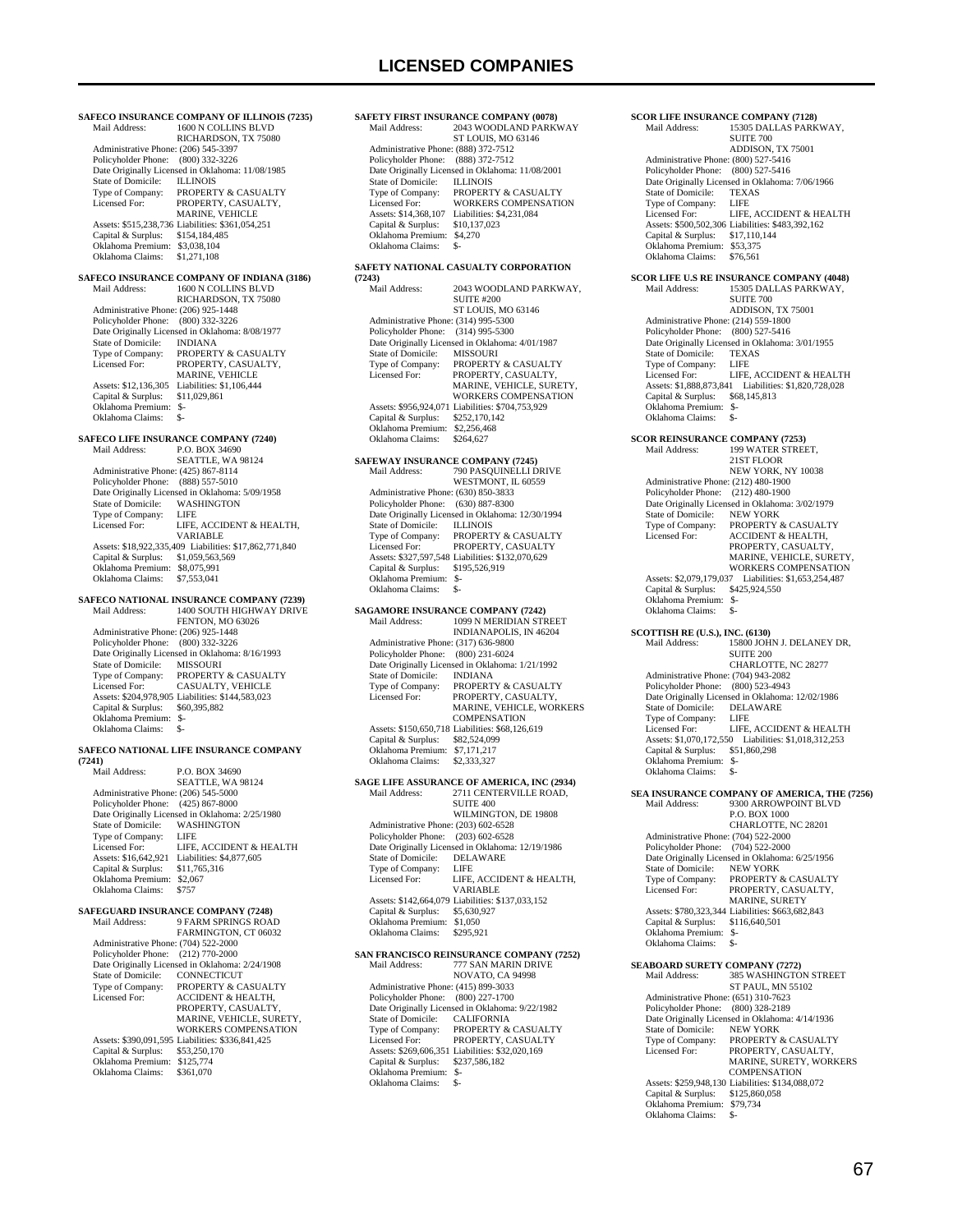**SEABRIGHT INSURANCE COMPANY (4373)**<br>Mail Address: 2101 4TH AVENUE. 2101 4TH AVENUE, SUITE 1600 SEATTLE, WA 98121 Administrative Phone: (440) 395-4460 Policyholder Phone: (847) 320-2000 Point Originally Licensed in Oklahoma: 4/04/2000<br>State of Domicile: ILLINOIS State of Domicile:<br>Type of Company: Type of Company: PROPERTY & CASUALTY<br>Licensed For: ACCIDENT & HEALTH. ACCIDENT & HEALTH, PROPERTY, CASUALTY, MARINE, VEHICLE, SURETY, WORKERS COMPENSATION Assets: \$76,066,932 Liabilities: \$40,208,464<br>Capital & Surplus: \$35,858,468 Capital & Surplus: Oklahoma Premium: \$- Oklahoma Claims: \$- **SEARS LIFE INSURANCE COMPANY (8312)**<br>Mail Address: 10255 W HIGGINS ROAD, **SUITE 700**  ROSEMONT, IL 60018 Administrative Phone: (847) 375-8001 Policyholder Phone: (800) 755-5275 Date Originally Licensed in Oklahoma: 5/04/1956 State of Domicile: ILLINOIS<br>Type of Company: LIFE Type of Company:<br>Licensed For: LIFE, ACCIDENT & HEALTH Assets: \$61,392,427 Liabilities: \$2,535,586 Capital & Surplus: \$58,856,841 Oklahoma Premium: \$1,709,371 Oklahoma Claims: \$398,903 **SEATON INSURANCE COMPANY (8134)** Mail Address: 2 CENTRAL SOUARE, 2ND FLOOR CAMBRIDGE, MA 02139 Administrative Phone: (617) 234-3801 Policyholder Phone: (617) 234-3801 Date Originally Licensed in Oklahoma: 6/14/1921<br>State of Domicile: RHODE ISLAND State of Domicile: RHODE ISLAND<br>Type of Company: PROPERTY & CA PROPERTY & CASUALTY Licensed For: ACCIDENT & HEALTH, PROPERTY, CASUALTY MARINE, VEHICLE, SURETY<br>Assets: \$79,234,977 Liabilities: \$25,467,568 Capital & Surplus: \$53,767,410 Oklahoma Premium: \$- Oklahoma Claims: **SECURA INSURANCE, A MUTUAL COMPANY (3888)**<br>Mail Address: P.O. BOX 819 P.O. BOX 819 APPLETON, WI 54912 Administrative Phone: (920) 739-3161 Policyholder Phone: (920) 739-3161 Date Originally Licensed in Oklahoma: 5/08/1956 State of Domicile: WISCONSIN Type of Company: PROPERTY & CASUALTY Licensed For: PROPERTY, CASUALTY, MARINE, VEHICLE Assets: \$377,694,333 Liabilities: \$249,675,702 Capital & Surplus: \$128,018,631 Oklahoma Premium: \$- Oklahoma Claims: **SECURITY BENEFIT LIFE INSURANCE COMPANY (7280)** ONE SECURITY BENEFIT PLACE TOPEKA, KS 66636 Administrative Phone: (785) 431-3000 Policyholder Phone: (800) 888-2461 Date Originally Licensed in Oklahoma: 12/05/1901

State of Domicile: KANS<br>Type of Company: LIFE Type of Company:<br>Licensed For: LIFE, ACCIDENT & HEALTH, VARIABLE Assets: \$9,307,062,449 Liabilities: \$8,787,772,565 Capital & Surplus: \$519,289,884 Oklahoma Premium: \$9,690,263 Oklahoma Claims: \$8,355,921

### **SECURITY CONTINENTAL INSURANCE COMPANY**

**(4127)** 809 OGDEN AVENUE LISLE, IL 60532 Administrative Phone: (800) 414-4988 Policyholder Phone: (800) 414-4988 Date Originally Licensed in Oklahoma: 11/03/1983<br>State of Domicile: DELAWARE State of Domicile: DELA<br>Type of Company: LIFE Type of Company:<br>Licensed For: LIFE, ACCIDENT & HEALTH<br>Liabilities: \$177.501 Assets: \$2,814,404 Liabilities: \$2,614,404 Liabilities: \$2,636,903 Capital & Surplus: Oklahoma Premium: \$- Oklahoma Claims:

| Mail Address:                                                      | SECURITY FINANCIAL LIFE INSURANCE CO. (7352)                            |
|--------------------------------------------------------------------|-------------------------------------------------------------------------|
|                                                                    | P.O. BOX 82248<br>LINCOLN, NE 68501                                     |
| Administrative Phone: (402) 434-9562                               |                                                                         |
| Policyholder Phone: (800) 284-8575                                 |                                                                         |
|                                                                    | Date Originally Licensed in Oklahoma: 4/06/1909                         |
| State of Domicile:                                                 | NEBRASKA                                                                |
| Type of Company:<br>Licensed For:                                  | LIFE<br>LIFE, ACCIDENT & HEALTH                                         |
|                                                                    | Assets: \$722,494,585 Liabilities: \$651,287,449                        |
| Capital & Surplus: \$71,207,136                                    |                                                                         |
| Oklahoma Premium: \$1,835,104                                      |                                                                         |
| Oklahoma Claims:                                                   | \$1,029,210                                                             |
|                                                                    | SECURITY GENERAL LIFE INSURANCE COMPANY                                 |
| (7296)                                                             |                                                                         |
| Mail Address:                                                      | P.O. BOX 15808, 4325 SE 33RD ST                                         |
|                                                                    | DEL CITY, OK 73115                                                      |
| Administrative Phone: (405) 677-0781<br>Policyholder Phone:        | $(405)$ 677-0781                                                        |
|                                                                    | Date Originally Licensed in Oklahoma: 7/24/1964                         |
| State of Domicile:                                                 | OKLAHOMA                                                                |
| Type of Company:                                                   | LIFE                                                                    |
| Licensed For:                                                      | LIFE, ACCIDENT & HEALTH                                                 |
| Assets: \$7,334,841 Liabilities:<br>Capital & Surplus: \$1,410,529 | Liabilities: \$5,924,312                                                |
| Oklahoma Premium: \$305,925                                        |                                                                         |
| Oklahoma Claims:                                                   | \$286,417                                                               |
|                                                                    |                                                                         |
| (7304)                                                             | SECURITY INSURANCE COMPANY OF HARTFORD                                  |
| Mail Address:                                                      | P.O. BOX 420                                                            |
|                                                                    | HARTFORD, CT 06141                                                      |
| Administrative Phone: (860) 674-6969                               |                                                                         |
| Policyholder Phone:                                                | $(800)$ 243-7060                                                        |
| State of Domicile:                                                 | Date Originally Licensed in Oklahoma: 6/15/1905<br>CONNECTICUT          |
| Type of Company:                                                   | PROPERTY & CASUALTY                                                     |
| Licensed For:                                                      | <b>ACCIDENT &amp; HEALTH,</b>                                           |
|                                                                    | PROPERTY, CASUALTY,                                                     |
|                                                                    | MARINE, VEHICLE, SURETY,<br>WORKERS COMPENSATION                        |
|                                                                    | Assets: \$779,150,154 Liabilities: \$664,587,675                        |
| Capital & Surplus:                                                 | \$114,562,479                                                           |
| Oklahoma Premium: \$6,382,157                                      |                                                                         |
| Oklahoma Claims:                                                   | \$3,823,273                                                             |
|                                                                    | SECURITY LIFE INSURANCE COMPANY OF                                      |
| <b>AMERICA (7328)</b>                                              |                                                                         |
|                                                                    |                                                                         |
| Mail Address:                                                      | 10901 RED CIRCLE DRIVE                                                  |
|                                                                    | MINNETONKA, MN 55343                                                    |
| Administrative Phone: (952) 544-2121                               |                                                                         |
| Policyholder Phone: (800) 328-4667                                 | Date Originally Licensed in Oklahoma: 3/01/1967                         |
| State of Domicile:                                                 | <b>MINNESOTA</b>                                                        |
| Type of Company:                                                   | LIFE                                                                    |
| Licensed For:                                                      | LIFE, ACCIDENT & HEALTH,                                                |
|                                                                    | <b>VARIABLE</b>                                                         |
| Assets: \$73,371,621<br>Capital & Surplus:                         | Liabilities: \$62,499,702<br>\$10,871,923                               |
| Oklahoma Premium: \$687,744                                        |                                                                         |
| Oklahoma Claims:                                                   | \$1,247,423                                                             |
|                                                                    |                                                                         |
|                                                                    | SECURITY LIFE OF DENVER INSURANCE COMPANY                               |
| (7312)<br>Mail Address:                                            | 5780 POWERS FERRY ROAD, NW                                              |
|                                                                    | ATLANTA, GA 30327                                                       |
| Administrative Phone: (770) 933-6712                               |                                                                         |
| Policyholder Phone:                                                | $(303) 860 - 1290$                                                      |
| State of Domicile:                                                 | Date Originally Licensed in Oklahoma: 9/16/1930<br>COLORADO             |
| Type of Company:                                                   | LIFE                                                                    |
| Licensed For:                                                      | LIFE, ACCIDENT & HEALTH,                                                |
|                                                                    | VARIABLE                                                                |
| Capital & Surplus:                                                 | Assets: \$18,856,017,144 Liabilities: \$17,956,807,560<br>\$899,209,584 |
| Oklahoma Premium: \$7,062,115                                      |                                                                         |
| Oklahoma Claims:                                                   | \$7,247,868                                                             |
|                                                                    |                                                                         |
|                                                                    | SECURITY MUTUAL LIFE INSURANCE COMPANY OF                               |
| <b>NEW YORK (7353)</b><br>Mail Address:                            | P.O. BOX 1625                                                           |
|                                                                    | BINGHAMTON, NY 13902                                                    |
| Administrative Phone: (607) 723-3551                               |                                                                         |
| Policyholder Phone: (607) 723-3551                                 | Date Originally Licensed in Oklahoma: 8/09/1990                         |

State of Domicile: NEW<br>Type of Company: LIFE Type of Company:

 Capital & Surplus: \$94,540,476 Oklahoma Premium: \$94,363 Oklahoma Claims: \$8,856

Licensed For: LIFE, ACCIDENT & HEALTH Assets: \$1,764,359,838 Liabilities: \$1,669,819,362

### **SECURITY NATIONAL INSURANCE CO. (7360)**<br>Mail Address: P.O. BOX 655028 P.O. BOX 655028 DALLAS, TX 75265 Administrative Phone: (214) 360-8545 Policyholder Phone: (800) 926-1887 Date Originally Licensed in Oklahoma: 3/24/1937<br>State of Domicile: TEXAS State of Domicile: Type of Company: PROPERTY & CASUALTY<br>Licensed For: PROPERTY CASUALTY Licensed For: PROPERTY, CASUALTY, MARINE, VEHICLE, SURETY, WORKERS COMPENSATION Assets: \$19,902,726 Liabilities: \$197,223 Capital & Surplus: \$19,705,503 Oklahoma Premium: \$2,207,355 Oklahoma Claims: \$1,332,419

## **SECURITY NATIONAL LIFE INSURANCE COMPANY**

| (1445)                               |                                                  |
|--------------------------------------|--------------------------------------------------|
| Mail Address:                        | P.O. BOX 57220                                   |
|                                      | SALT LAKE CITY, UT 84157                         |
| Administrative Phone: (801) 264-1060 |                                                  |
| Policyholder Phone: (800) 574-7117   |                                                  |
|                                      | Date Originally Licensed in Oklahoma: 10/25/1995 |
| State of Domicile:                   | <b>UTAH</b>                                      |
| Type of Company:                     | LIFE                                             |
| Licensed For:                        | LIFE. ACCIDENT & HEALTH                          |
|                                      | Assets: \$196,780,565 Liabilities: \$181,711,507 |
| Capital & Surplus:                   | \$15,069,057                                     |
| Oklahoma Premium:                    | \$1,302,218                                      |
| Oklahoma Claims:                     | \$585,097                                        |

### **SECURITY UNION TITLE INSURANCE COMPANY**

| (7244)                               |                                                 |
|--------------------------------------|-------------------------------------------------|
| Mail Address:                        | 171 NORTH CLARK STREET.                         |
|                                      | 8TH FLOOR                                       |
|                                      | CHICAGO, IL 60601                               |
| Administrative Phone: (805) 696-7000 |                                                 |
| Policyholder Phone: (312) 223-5050   |                                                 |
|                                      | Date Originally Licensed in Oklahoma: 9/30/1976 |
| State of Domicile:                   | <b>CALIFORNIA</b>                               |
| Type of Company:                     | <b>TITLE COMPANY</b>                            |
| Licensed For:                        | <b>TITLE</b>                                    |
|                                      | Assets: \$115,837,389 Liabilities: \$51,841,110 |
| Capital & Surplus:                   | \$63,996,280                                    |
| Oklahoma Premium:                    | \$139,052                                       |
| Oklahoma Claims:                     |                                                 |

**SELECT INSURANCE COMPANY (7376)**<br>Mail Address: P.O. BOX 131771 P.O. BOX 131771 DALLAS, TX 75313 Administrative Phone: (972) 650-2887 Policyholder Phone: (972) 650-2800 Date Originally Licensed in Oklahoma: 11/05/1948 State of Domicile: TEXAS Type of Company: PROPERTY & CASUALTY Licensed For: PROPERTY, CASUALTY, MARINE, VEHICLE, WORKERS COMPENSATION Assets: \$188,147,628 Liabilities: \$135,695,720 Capital & Surplus: \$52,451,908 Oklahoma Premium: \$101,716 Oklahoma Claims: \$11,121

#### **SELECTED FUNERAL AND LIFE INSURANCE COMPANY (7378)**

Mail Address: P.O. BOX 6040 HOT SPRINGS, AR 71902 Administrative Phone: (501) 624-2172 Policyholder Phone: (800) 643-1106 Date Originally Licensed in Oklahoma: 10/11/1978<br>State of Domicile: ARKANSAS State of Domicile: ARK.<br>Type of Company: LIFE Type of Company: LIFE<br>Licensed For: LIFE, ACCIDENT & HEALTH Licensed For: LIFE, ACCIDENT & HEALTH Assets: \$119,162,460 Liabilities: \$99,323,100 Capital & Surplus: \$19,839,360 Oklahoma Premium: \$1,771,335 Oklahoma Claims: \$1,180,922

## **SELECTIVE INSURANCE COMPANY OF THE**

**SOUTHEAST (7467)**<br>Mail Address: 40 WANTAGE AVENUE BRANCHVILLE, NJ 07890 Administrative Phone: (973) 948-9197 Policyholder Phone: (800) 688-9656 Date Originally Licensed in Oklahoma: 9/28/1978 State of Domicile: NORTH CAROLINA<br>Type of Company: PROPERTY & CASU Type of Company: PROPERTY & CASUALTY<br>Licensed For: ACCIDENT & HEALTH, ACCIDENT & HEALTH, PROPERTY, CASUALTY, MARINE, VEHICLE Assets: \$241,104,633 Liabilities: \$195,507,862 Capital & Surplus: \$45,596,771 Oklahoma Premium: \$31,503 Oklahoma Claims: \$2,828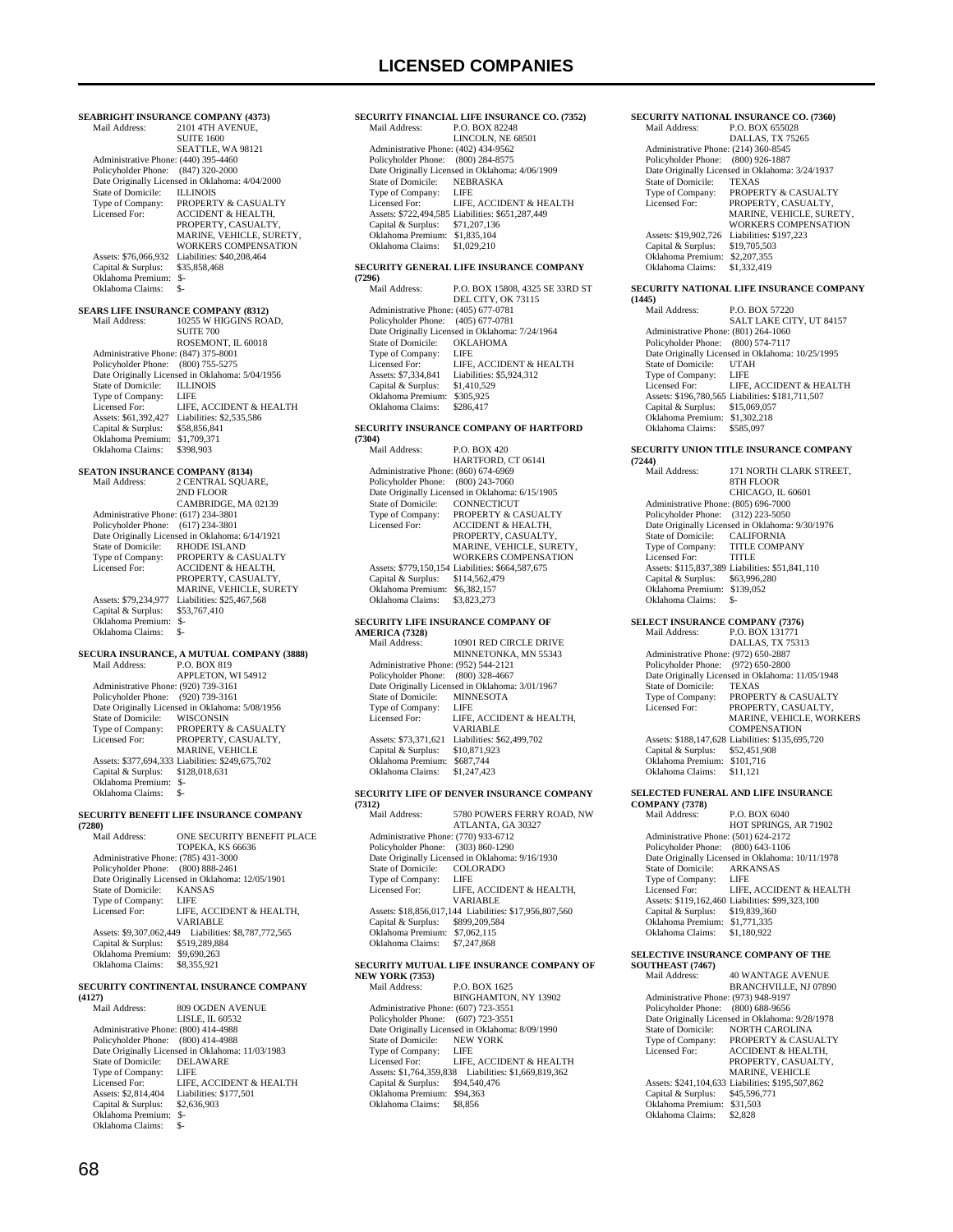1800 NORTH POINT DRIVE

**SENTRY SELECT INSURANCE COMPANY (4332)**<br>Mail Address: 1800 NORTH POINT DRIVE

**SENECA INSURANCE COMPANY, INC. (2344)**<br>Mail Address: 160 WATER STREET. 160 WATER STREET, 16TH FLOOR NEW YORK, NY 10038 Administrative Phone: (212) 344-3000 Policyholder Phone: (212) 344-3000 Patte Originally Licensed in Oklahoma: 5/05/1917<br>State of Domicile: NEW YORK State of Domicile:<br>Type of Company: Type of Company: PROPERTY & CASUALTY<br>Licensed For: PROPERTY, CASUALTY PROPERTY, CASUALTY, MARINE, SURETY, WORKERS COMPENSATION Assets: \$220,740,948 Liabilities: \$137,494,183 Capital & Surplus: \$83,246,765 Oklahoma Premium: \$67,711 Oklahoma Claims: \$- **SENTINEL AMERICAN LIFE INSURANCE COMPANY (7390)** 7 HANOVER SQUARE NEW YORK, NY 10004 Administrative Phone: (212) 598-8924 Policyholder Phone: (800) 992-4767 Date Originally Licensed in Oklahoma: 4/20/1978<br>State of Domicile: TEXAS State of Domicile: TEXA<br>Type of Company: LIFE Type of Company:<br>Licensed For: Licensed For: LIFE, ACCIDENT & HEALTH<br>Assets: \$48,415,177 Liabilities: \$34,034,550 Liabilities: \$34,034,550<br>\$14,380,627 Capital & Surplus: \$14,380,627 Oklahoma Premium: \$27,100 Oklahoma Claims: \$608 **SENTINEL INSURANCE COMPANY, LTD. (0001)** Mail Address: HARTFORD PLAZA Mail Address: HARTFORD PLAZA HARTFORD, CT 06115 Administrative Phone: (860) 547-3935 Policyholder Phone: (860) 547-5000 Date Originally Licensed in Oklahoma: 2/23/2001<br>State of Domicile: CONNECTICUT State of Domicile: CONNECTICUT<br>
Type of Company: PROPERTY & CASUALTY<br>
Licensed For: PROPERTY, CASUALTY, MARINE, SURETY, WORKERS COMPENSATION Assets: \$329,219,246 Liabilities: \$55,633,831 Capital & Surplus: \$273,585,415 Oklahoma Premium: \$444,534 Oklahoma Claims: \$45,263 **SENTRY CASUALTY COMPANY (7397)** Mail Address: 1800 NORTH POINT DRIVE STEVENS POINT, WI 54481 Administrative Phone: (715) 346-6000 Policyholder Phone: (715) 346-6000 Date Originally Licensed in Oklahoma: 8/07/2000<br>State of Domicile: WISCONSIN State of Domicile:<br>Type of Company: Type of Company: PROPERTY & CASUALTY<br>Licensed For: ACCIDENT & HEALTH. ACCIDENT & HEALTH, PROPERTY, CASUALTY MARINE, VEHICLE, SURETY Assets: \$15,752,415 Liabilities: \$170,385<br>Capital & Surplus: \$15,582,030 Capital & Surplus: Oklahoma Premium: \$- Oklahoma Claims: \$-**SENTRY INSURANCE A MUTUAL COMPANY (7398)** Mail Address: 1800 N POINT DR, A3/32 STEVENS POINT, WI 54481 Administrative Phone: (715) 346-6896 Policyholder Phone: (715) 346-6000 Date Originally Licensed in Oklahoma: 5/19/1920<br>State of Domicile: WISCONSIN State of Domicile:<br>Type of Company: Type of Company: PROPERTY & CASUALTY<br>Licensed For: ACCIDENT & HEALTH, Licensed For: ACCIDENT & HEALTH, PROPERTY, CASUALTY, MARINE, SURETY, WORKERS **COMPENSATION**  Assets: \$4,282,734,663 Liabilities: \$2,105,670,251 Capital & Surplus: \$2,177,064,411 Oklahoma Premium: \$1,267,394 Oklahoma Claims: \$777,183 **SENTRY LIFE INSURANCE COMPANY (7400)**<br>Mail Address: 1800 NORTH POINT DRI 1800 NORTH POINT DRIVE STEVENS POINT, WI 54481 Administrative Phone: (715) 346-6894 Policyholder Phone: (800) 833-2244 Date Originally Licensed in Oklahoma: 3/22/1960 State of Domicile: WISCONSIN<br>Type of Company: LIFE Type of Company:<br>Licensed For: LIFE, ACCIDENT & HEALTH, VARIABLE Assets: \$2,311,291,370 Liabilities: \$2,117,740,890 Capital & Surplus: \$193,550,480

Oklahoma Premium: \$530,587 Oklahoma Claims: \$567,315

### STEVENS POINT, WI 54481 Administrative Phone: (715) 346-6000 Policyholder Phone: (715) 346-6000 Date Originally Licensed in Oklahoma: 8/01/1929<br>State of Domicile: WISCONSIN State of Domicile:<br>Type of Company: Type of Company: PROPERTY & CASUALTY<br>Licensed For: ACCIDENT & HEALTH ACCIDENT & HEALTH PROPERTY, CASUALTY MARINE, VEHICLE, SURETY, WORKERS COMPENSATION Assets: \$532,976,838 Liabilities: \$385,419,139 Capital & Surplus: \$147,557,700 Oklahoma Premium: \$10,050,679 Oklahoma Claims: \$7,737,538 **SERVCO LIFE INSURANCE COMPANY (7446)**<br>Mail Address: PO BOX 41194 Mail Address: P.O. BOX 41194 HOUSTON, TX 77241 Administrative Phone: (713) 580-3150 Policyholder Phone: (800) 444-2490 Date Originally Licensed in Oklahoma: 3/10/1998<br>State of Domicile: TEXAS State of Domicile: TEXA<br>Type of Company: LIFE Type of Company: Licensed For: LIFE, ACCIDENT & HEALTH Assets: \$30,379,473 Liabilities: \$19,416,900 Capital & Surplus: \$10,962,573 Oklahoma Premium: \$10,459<br>Oklahoma Claims: \$8,866 Oklahoma Claims: **SERVICE INSURANCE COMPANY (0074)** Mail Address: P.O. BOX 9729 BRADENTON, FL 34206 Administrative Phone: (800) 780-8423 Policyholder Phone: (800) 780-8423 Date Originally Licensed in Oklahoma: 10/24/2001 State of Domicile:<br>Type of Company: Type of Company: PROPERTY & CASUALTY<br>Licensed For: PROPERTY, CASUALTY. PROPERTY CASUALTY MARINE, VEHICLE, VARIABLE, WORKERS COMPENSATION Assets: \$28,491,284 Liabilities: \$18,384,557<br>Capital & Surplus: \$10,106,727 Capital & Surplus: Oklahoma Premium: \$2,333 Oklahoma Claims: **SERVICE LIFE AND CASUALTY INSURANCE COMPANY** (0017)<br>Mail Address: P.O. BOX 26800 AUSTIN, TX 78755 Administrative Phone: (512) 343-0600 Policyholder Phone: (512) 343-0600 Date Originally Licensed in Oklahoma: 3/20/2001 State of Domicile: TEXAS<br>Type of Company: LIFE Type of Company: LIFE<br>Licensed For: LIFE, ACCIDENT & HEALTH Licensed For: LIFE, ACCIDENT & HEALTH Assets: \$177,399,724 Liabilities: \$145,279,773 Capital & Surplus: \$32,119,951 Oklahoma Premium: \$- Oklahoma Claims: **SERVICE LLOYDS INSURANCE COMPANY (0097)**<br>Mail Address: P.O. BOX 26850 P.O. BOX 26850 AUSTIN, TX 78755 Administrative Phone: (512) 637-3628 Policyholder Phone: (512) 343-0600 Date Originally Licensed in Oklahoma: 2/26/2002<br>State of Domicile: TEXAS State of Domicile:<br>Type of Company: Type of Company: PROPERTY & CASUALTY<br>Licensed For: CASUALTY. WORKERS CASUALTY, WORKERS **COMPENSATION**  Assets: \$170,551,569 Liabilities: \$110,469,215 Capital & Surplus: \$60,082,354 Oklahoma Premium: \$- Oklahoma Claims: \$- **SERVUS LIFE INSURANCE COMPANY (7198)**<br>Mail Address: 200 HOPMEADOW STRI 200 HOPMEADOW STREET, LIFE TAX C4 SIMSBURY, CT 06089 Administrative Phone: (860) 843-3537 Policyholder Phone: (860) 843-3537 Date Originally Licensed in Oklahoma: 8/15/1973<br>State of Domicile: CONNECTICUT State of Domicile: CONN<br>Type of Company: LIFE Type of Company:<br>Licensed For: LIFE, ACCIDENT & HEALTH, VARIABLE Assets: \$12,340,848 Liabilities: \$578,096<br>Capital & Surplus: \$11,762,752 Capital & Surplus: Oklahoma Premium: \$- Oklahoma Claims:

| SHELBY CASUALTY INSURANCE COMPANY (2794)                    |                                                                      |  |  |
|-------------------------------------------------------------|----------------------------------------------------------------------|--|--|
| Mail Address:                                               | P.O. BOX 43360<br>BIRMINGHAM, AL 35243                               |  |  |
| Administrative Phone: (205) 970-7239                        |                                                                      |  |  |
| Policyholder Phone:                                         | $(800)$ 444-2955                                                     |  |  |
|                                                             | Date Originally Licensed in Oklahoma: 9/11/1961                      |  |  |
| State of Domicile:                                          | <b>ILLINOIS</b>                                                      |  |  |
| Type of Company:                                            | PROPERTY & CASUALTY                                                  |  |  |
| Licensed For:                                               | ACCIDENT & HEALTH,<br>PROPERTY, CASUALTY,                            |  |  |
|                                                             | MARINE, VEHICLE, SURETY                                              |  |  |
| Assets: \$51,441,267                                        | Liabilities: \$24,409,672                                            |  |  |
| Capital & Surplus:                                          | \$27,031,595                                                         |  |  |
| Oklahoma Premium: \$-<br>Oklahoma Claims:                   | \$-                                                                  |  |  |
|                                                             |                                                                      |  |  |
|                                                             | SHELBY INSURANCE COMPANY, THE (7426)                                 |  |  |
| Mail Address:                                               | P.O. BOX 43360                                                       |  |  |
|                                                             | BIRMINGHAM, AL 35243                                                 |  |  |
| Administrative Phone: (205) 970-7239<br>Policyholder Phone: | $(800)$ 444-2955                                                     |  |  |
|                                                             | Date Originally Licensed in Oklahoma: 6/19/1992                      |  |  |
| State of Domicile:                                          | ILLINOIS                                                             |  |  |
| Type of Company:                                            | PROPERTY & CASUALTY                                                  |  |  |
| Licensed For:                                               | PROPERTY, CASUALTY<br>Assets: \$73,456,961 Liabilities: \$11,130,632 |  |  |
| Capital & Surplus:                                          | \$62,326,329                                                         |  |  |
| Oklahoma Premium: \$-                                       |                                                                      |  |  |
| Oklahoma Claims:                                            | $S-$                                                                 |  |  |
|                                                             | <b>SHELTER GENERAL INSURANCE COMPANY (2208)</b>                      |  |  |
| Mail Address:                                               | 1817 WEST BROADWAY                                                   |  |  |
|                                                             | COLUMBIA, MO 65218                                                   |  |  |
| Administrative Phone: (573) 214-4506                        |                                                                      |  |  |
| Policyholder Phone: (800) 360-7575                          |                                                                      |  |  |
| State of Domicile:                                          | Date Originally Licensed in Oklahoma: 12/29/1961<br><b>MISSOURI</b>  |  |  |
| Type of Company:                                            | PROPERTY & CASUALTY                                                  |  |  |
| Licensed For:                                               | ACCIDENT & HEALTH,                                                   |  |  |
|                                                             | PROPERTY, CASUALTY,                                                  |  |  |
|                                                             | VEHICLE, SURETY<br>Assets: \$161,243,781 Liabilities: \$84,463,297   |  |  |
| Capital & Surplus:                                          | \$76,780,484                                                         |  |  |
| Oklahoma Premium: \$9,786,881                               |                                                                      |  |  |
| Oklahoma Claims:                                            | \$5,124,087                                                          |  |  |
|                                                             |                                                                      |  |  |
|                                                             |                                                                      |  |  |
|                                                             | <b>SHELTER LIFE INSURANCE COMPANY (5016)</b>                         |  |  |
| Mail Address:                                               | 1817 W BROADWAY<br>COLUMBIA, MO 65218                                |  |  |
| Administrative Phone: (573) 214-4209                        |                                                                      |  |  |
| Policyholder Phone: (800) 743-5837                          |                                                                      |  |  |
|                                                             | Date Originally Licensed in Oklahoma: 11/26/1962                     |  |  |
| State of Domicile:                                          | MISSOURI<br>LIFE                                                     |  |  |
| Type of Company:<br>Licensed For:                           | LIFE, ACCIDENT & HEALTH,                                             |  |  |
|                                                             | VARIABLE                                                             |  |  |
|                                                             | Assets: \$821,931,814 Liabilities: \$687,437,838                     |  |  |
| Capital & Surplus: \$134,493,976<br>Oklahoma Premium:       |                                                                      |  |  |
| Oklahoma Claims:                                            | \$8,193,402<br>\$4,731,759                                           |  |  |
|                                                             |                                                                      |  |  |
|                                                             | SHELTER MUTUAL INSURANCE COMPANY (5024)                              |  |  |
| Mail Address:                                               | 1817 WEST BROADWAY<br>COLUMBIA, MO 65218                             |  |  |
| Administrative Phone: (573) 876-4131                        |                                                                      |  |  |
| Policyholder Phone:                                         | (800) 743-5837                                                       |  |  |
|                                                             | Date Originally Licensed in Oklahoma: 11/21/1960                     |  |  |
| State of Domicile:                                          | <b>MISSOURI</b>                                                      |  |  |
| Type of Company:<br>Licensed For:                           | PROPERTY & CASUALTY<br>ACCIDENT & HEALTH,                            |  |  |
|                                                             | PROPERTY, CASUALTY,                                                  |  |  |
|                                                             | MARINE, VEHICLE                                                      |  |  |
| Assets: \$1,564,475,754                                     | Liabilities: \$789,653,524                                           |  |  |
| Capital & Surplus:<br>Oklahoma Premium: \$98,336,497        | \$774,822,230                                                        |  |  |
| Oklahoma Claims:                                            | \$59,947,796                                                         |  |  |
|                                                             |                                                                      |  |  |
| Mail Address:                                               | SHENANDOAH LIFE INSURANCE COMPANY (7425)<br>P.O. BOX 12847           |  |  |
|                                                             | ROANOKE, VA 24029                                                    |  |  |
| Administrative Phone: (540) 985-4329                        |                                                                      |  |  |
| Policyholder Phone:                                         | $(540)$ 985-4400                                                     |  |  |
| State of Domicile:                                          | Date Originally Licensed in Oklahoma: 4/21/2000<br><b>VIRGINIA</b>   |  |  |
| Type of Company:                                            | <b>LIFE</b>                                                          |  |  |
| Licensed For:                                               | LIFE, ACCIDENT & HEALTH                                              |  |  |
| Assets: \$1,248,379,477                                     | Liabilities: \$1,153,798,393                                         |  |  |
| Capital & Surplus:<br>Oklahoma Premium:                     | \$94,581,084<br>\$745,144                                            |  |  |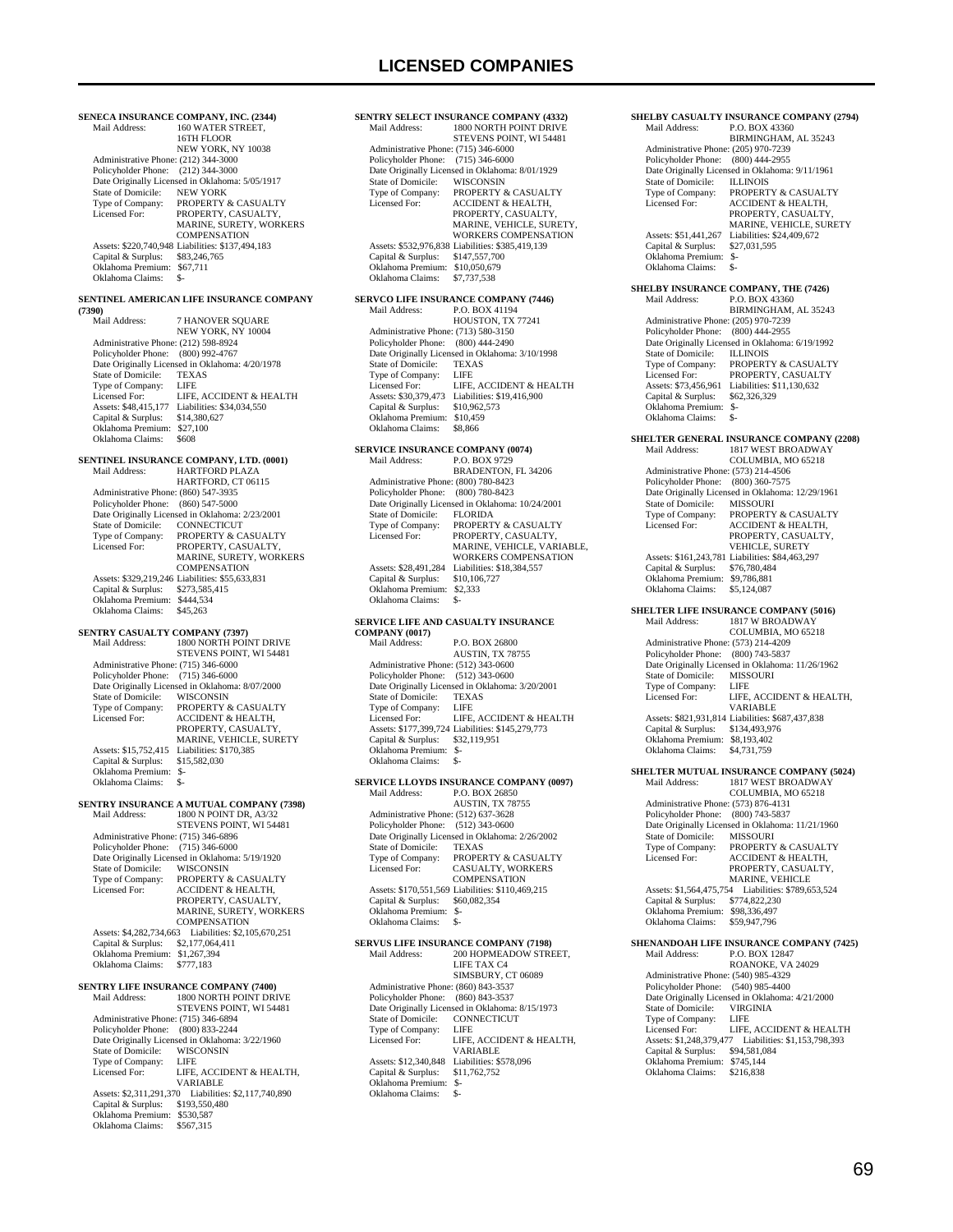**SHERIDAN LIFE INSURANCE COMPANY (7430)**<br>Mail Address: P.O. BOX 1709 P.O. BOX 1709 LAWTON, OK 73502 Administrative Phone: (580) 353-5776 Policyholder Phone: (580) 353-5776 Date Originally Licensed in Oklahoma: 11/17/1980<br>State of Domicile: OKLAHOMA State of Domicile: OKLA<br>Type of Company: LIFE Type of Company:<br>Licensed For: Licensed For: LIFE, ACCIDENT & HEALTH<br>Assets: \$1,681,074 Liabilities: \$352,799 EXECTED EXECTED LINES<br>Liabilities: \$352,799<br>\$1,328,275 Capital & Surplus: \$1,328,275 Oklahoma Premium: \$43,488 Oklahoma Claims: \$-**SIERRA HEALTH AND LIFE INSURANCE COMPANY, INC. (8708)** P.O. BOX 14396 LAS VEGAS, NV 89114 Administrative Phone: (702) 242-7779 Policyholder Phone: (800) 888-2264 Date Originally Licensed in Oklahoma: 12/08/1981 State of Domicile: CALIFORNIA Type of Company: LIFE LIFE, ACCIDENT & HEALTH Assets: \$66,191,366 Liabilities: \$37,047,534<br>Capital & Surplus: \$29,143,832 Capital & Surplus: \$29,143,832 Oklahoma Premium: \$- Oklahoma Claims: \$-**SIRIUS AMERICA INSURANCE COMPANY (7434)** 120 WEST 45TH STREET, 36TH FLOOR NEW YORK, NY 10036 Administrative Phone: (212) 702-3704 Policyholder Phone: (212) 702-3700 Date Originally Licensed in Oklahoma: 5/01/1986<br>State of Domicile: DELAWARE State of Domicile:<br>Type of Company: Type of Company: PROPERTY & CASUALTY<br>Licensed For: ACCIDENT & HEALTH, ACCIDENT & HEALTH, PROPERTY, CASUALTY, MARINE, VEHICLE, SURETY Assets: \$243,449,155 Liabilities: \$161,393,145 Capital & Surplus: \$82,056,010 Oklahoma Premium: \$735,435 Oklahoma Claims: \$119,031 **SOMPO JAPAN FIRE & MARINE INSURANCE COMPANY OF AMERICA (0127)**<br>Mail Address: 2 WORLD 2 WORLD FIN CTR 225 LIBERTY 43RD NEW YORK, NY 10281 Administrative Phone: (212) 416-1463 Policyholder Phone: (212) 416-1463 Date Originally Licensed in Oklahoma: 9/30/2002<br>State of Domicile: NEW YORK State of Domicile:<br>Type of Company: Type of Company: PROPERTY & CASUALTY<br>Licensed For: ACCIDENT & HEALTH, ACCIDENT & HEALTH, PROPERTY, CASUALTY MARINE, VEHICLE, SURETY Assets: \$23,860,482 Liabilities: \$1,455,921<br>Capital & Surplus: \$22,404.561 Capital & Surplus: Oklahoma Premium: \$- Oklahoma Claims: \$-**SOMPO JAPAN INSURANCE COMPANY OF AMERICA (8938)** 225 LIBERTY STREET, 43RD FLOOR NEW YORK, NY 10281 Administrative Phone: (212) 416-1200 Policyholder Phone: (800) 444-6870 Date Originally Licensed in Oklahoma: 7/22/1983 State of Domicile: State of Domicile: NEW YORK<br>Type of Company: PROPERTY & CASUALTY<br>Licensed For: PROPERTY. CASUALTY. PROPERTY, CASUALTY MARINE, VEHICLE, SURETY, WORKERS COMPENSATION Assets: \$407,571,762 Liabilities: \$301,120,609 Capital & Surplus: \$106,451,153 Oklahoma Premium: \$188,782

# **SOUTH CAROLINA INSURANCE COMPANY (7456)**<br>Mail Address: P.O. BOX 1

Oklahoma Claims: \$99,442

Mail Address: COLUMBIA, SC 29202 Administrative Phone: (803) 748-2841 Policyholder Phone: (800) 525-8835 Date Originally Licensed in Oklahoma: 1/03/1948<br>State of Domicile: SOUTH CAROLINA State of Domicile: SOUTH CAROLINA<br>Type of Company: PROPERTY & CASU Type of Company: PROPERTY & CASUALTY<br>Licensed For: PROPERTY, CASUALTY. PROPERTY, CASUALTY, MARINE, VEHICLE, SURETY Assets: \$24,448,431 Liabilities: \$20,023,120 Capital & Surplus: \$4,425,311 Oklahoma Premium: \$(338) Oklahoma Claims: \$-

#### **SOUTHERN GENERAL INSURANCE COMPANY (7490)** Mail Address: P.O. BOX 28155

| <b>NEALL AGRICAS.</b>                | P.U. DUA 20133                                  |
|--------------------------------------|-------------------------------------------------|
|                                      | ATLANTA, GA 30358                               |
| Administrative Phone: (770) 644-0698 |                                                 |
| Policyholder Phone: (404) 952-0080   |                                                 |
|                                      | Date Originally Licensed in Oklahoma: 5/28/1991 |
| State of Domicile:                   | <b>GEORGIA</b>                                  |
| Type of Company:                     | <b>PROPERTY &amp; CASUALTY</b>                  |
| Licensed For:                        | PROPERTY, CASUALTY                              |
| Assets: \$74,974,581                 | Liabilities: \$43,867,372                       |
| Capital & Surplus:                   | \$31,107,209                                    |
| Oklahoma Premium:                    | $S-$                                            |
| Oklahoma Claims:                     | \$-                                             |

#### **SOUTHERN INSURANCE COMPANY (7496)**<br>Mail Address: P.O. BOX 660302 P.O. BOX 660302 DALLAS, TX 75266 Administrative Phone: (214) 559-1094

| Policyholder Phone: (214) 559-1222 |                                                 |
|------------------------------------|-------------------------------------------------|
|                                    | Date Originally Licensed in Oklahoma: 3/29/1954 |
| State of Domicile:                 | <b>TEXAS</b>                                    |
| Type of Company:                   | <b>PROPERTY &amp; CASUALTY</b>                  |
| Licensed For:                      | PROPERTY, CASUALTY,                             |
|                                    | <b>MARINE, VEHICLE, WORKERS</b>                 |
|                                    | <b>COMPENSATION</b>                             |
| Assets: \$8,919,235                | Liabilities: \$365,710                          |
| Capital & Surplus:                 | \$8,553,525                                     |
| Oklahoma Premium:                  | \$3,520,827                                     |
| Oklahoma Claims:                   | \$1,639,226                                     |

#### **SOUTHERN PIONEER LIFE INSURANCE COMPANY (7495)**

| 17731                                |                                                  |
|--------------------------------------|--------------------------------------------------|
| Mail Address:                        | 216 W MAIN STREET,                               |
|                                      | <b>P.O. BOX 30</b>                               |
|                                      | TRUMANN, AR 72472                                |
| Administrative Phone: (870) 483-6355 |                                                  |
| Policyholder Phone: (800) 382-3011   |                                                  |
|                                      | Date Originally Licensed in Oklahoma: 12/16/1997 |
| State of Domicile:                   | ARKANSAS                                         |
| Type of Company:                     | LIFE                                             |
| Licensed For:                        | LIFE. ACCIDENT & HEALTH                          |
| Assets: \$31,658,492                 | Liabilities: \$20,477,134                        |
| Capital & Surplus:                   | \$11,181,361                                     |
| Oklahoma Premium:                    | \$4,003,204                                      |
| Oklahoma Claims:                     | \$1,311,762                                      |
|                                      |                                                  |

### **SOUTHERN PIONEER PROPERTY AND CASUALTY**

| <b>INSURANCE COMPANY (7497)</b>      |                                                  |  |
|--------------------------------------|--------------------------------------------------|--|
| Mail Address:                        | 216 W MAIN ST                                    |  |
|                                      | <b>P.O. BOX 30</b>                               |  |
|                                      | TRUMANN, AR 72472                                |  |
| Administrative Phone: (870) 483-6355 |                                                  |  |
| Policyholder Phone: (800) 382-3011   |                                                  |  |
|                                      | Date Originally Licensed in Oklahoma: 12/16/1997 |  |
| State of Domicile:                   | ARKANSAS                                         |  |
| Type of Company:                     | <b>PROPERTY &amp; CASUALTY</b>                   |  |
| Licensed For:                        | PROPERTY, CASUALTY, SURETY                       |  |
| Assets: \$11,885,079                 | Liabilities: \$5,813,924                         |  |
| Capital & Surplus:                   | \$6,071,155                                      |  |
| Oklahoma Premium:                    | \$389.181                                        |  |
| Oklahoma Claims:                     | \$253.541                                        |  |
|                                      |                                                  |  |

#### **SOUTHERN SECURITY LIFE INSURANCE COMPANY (7503)**

| 17 JUJ 1                             |                                                  |
|--------------------------------------|--------------------------------------------------|
| Mail Address:                        | P.O. BOX 958402                                  |
|                                      | LAKE MARY, FL 32795                              |
| Administrative Phone: (407) 321-7113 |                                                  |
| Policyholder Phone: (800) 336-9558   |                                                  |
|                                      | Date Originally Licensed in Oklahoma: 10/10/1996 |
| State of Domicile:                   | <b>FLORIDA</b>                                   |
| Type of Company:                     | LIFE                                             |
| Licensed For:                        | LIFE. ACCIDENT & HEALTH                          |
| Assets: \$56,422,349                 | Liabilities: \$44,978,861                        |
| Capital & Surplus:                   | \$11,443,488                                     |
| Oklahoma Premium:                    | \$8.293                                          |
| Oklahoma Claims:                     | \$-                                              |
|                                      |                                                  |

#### **SOUTHERN UNDERWRITERS INSURANCE COMPANY (7510)**

| 1721VI                               |                                                 |
|--------------------------------------|-------------------------------------------------|
| Mail Address:                        | P.O. BOX 660560                                 |
|                                      | DALLAS, TX 75266                                |
| Administrative Phone: (214) 559-1222 |                                                 |
| Policyholder Phone: (214) 559-1285   |                                                 |
|                                      | Date Originally Licensed in Oklahoma: 7/03/1997 |
| State of Domicile:                   | <b>OKLAHOMA</b>                                 |
| Type of Company:                     | <b>PROPERTY &amp; CASUALTY</b>                  |
| Licensed For:                        | <b>ACCIDENT &amp; HEALTH,</b>                   |
|                                      | PROPERTY, CASUALTY,                             |
|                                      | MARINE, VEHICLE, SURETY,                        |
|                                      | <b>WORKERS COMPENSATION</b>                     |
| Assets: \$5,240,818                  | Liabilities: \$2,628                            |
| Capital & Surplus:                   | \$5,238,190                                     |
| Oklahoma Premium:                    | \$3,939,209                                     |
| Oklahoma Claims:                     | \$2,020,267                                     |
|                                      |                                                 |

### **SOUTHLAND LIFE INSURANCE COMPANY (7520)**<br>Mail Address: P.O. BOX 105006 P.O. BOX 105006 ATLANTA, GA 30348 Administrative Phone: (770) 933-6712 Policyholder Phone: (800) 224-3035 Date Originally Licensed in Oklahoma: 10/12/1949<br>State of Domicile: TEXAS State of Domicile: TEXA<br>Type of Company: LIFE Type of Company:<br>Licensed For: LIFE, ACCIDENT & HEALTH, VARIABLE Assets: \$3,180,272,876 Liabilities: \$3,043,569,316 Capital & Surplus: \$136,703,560 Oklahoma Premium: \$2,181,512 Oklahoma Claims: \$2,323,421 **SOUTHLAND NATIONAL INSURANCE CORPORATION (0159)** P.O. BOX 1520 TUSCALOOSA, AL 35403 Administrative Phone: (205) 345-7410 Policyholder Phone: (800) 277-8762 Date Originally Licensed in Oklahoma: 6/17/2003 State of Domicile: ALABAMA<br>Type of Company: LIFE Type of Company:<br>Licensed For: LIFE, ACCIDENT & HEALTH Assets: \$104,442,605 Liabilities: \$95,792,603 Capital & Surplus: \$8,650,001 Oklahoma Premium: \$7,069 Oklahoma Claims: \$-**SOUTHWESTERN LIFE INSURANCE COMPANY (7552)**<br>Mail Address: 969 HIGH RIDGE ROAD 969 HIGH RIDGE ROAD STAMFORD, CT 06905 Administrative Phone: (214) 364-4674 Policyholder Phone: (800) 922-0513 Date Originally Licensed in Oklahoma: 4/04/1955<br>State of Domicile: TEXAS State of Domicile: TEXA<br>Type of Company: LIFE Type of Company: LIFE<br>
Licensed For: LIFE, ACCIDENT & HEALTH Licensed For: LIFE, ACCIDENT & HEALTH Assets: \$1,764,782,883 Liabilities: \$1,632,009,472 Capital & Surplus: \$132,773,411 Oklahoma Premium: \$1,760,965 Oklahoma Claims: \$3,604,308 **SPECIALTY NATIONAL INSURANCE COMPANY (1400)**<br>Mail Address: 1 KEMPER DRIVE 1 KEMPER DRIVE ACCOUNTING, 13NE LONG GROVE, IL 60049 Administrative Phone: (847) 320-4509 Policyholder Phone: (800) 833-0355 Pate Originally Licensed in Oklahoma: 3/18/1940<br>State of Domicile: ILLINOIS State of Domicile: Type of Company: PROPERTY & CASUALTY<br>Licensed For: ACCIDENT & HEALTH, ACCIDENT & HEALTH, PROPERTY, CASUALTY, MARINE, VEHICLE, SURETY, WORKERS COMPENSATION Assets: \$75,045,643 Liabilities: \$50,346,661<br>Capital & Surplus: \$24,698,982 Capital & Surplus: Oklahoma Premium: \$521,832 Oklahoma Claims: **ST PAUL FIRE AND MARINE INSURANCE COMPANY**

| (7592)                               |                                                        |
|--------------------------------------|--------------------------------------------------------|
| Mail Address:                        | <b>385 WASHINGTON STREET</b>                           |
|                                      | <b>ST PAUL, MN 55102</b>                               |
| Administrative Phone: (651) 310-7623 |                                                        |
| Policyholder Phone:                  | $(800)$ 328-2189                                       |
|                                      | Date Originally Licensed in Oklahoma: 7/19/1909        |
| <b>State of Domicile:</b>            | <b>MINNESOTA</b>                                       |
| Type of Company:                     | PROPERTY & CASUALTY                                    |
| Licensed For:                        | <b>ACCIDENT &amp; HEALTH.</b>                          |
|                                      | PROPERTY, CASUALTY,                                    |
|                                      | MARINE, VEHICLE, SURETY,                               |
|                                      | <b>WORKERS COMPENSATION</b>                            |
|                                      | Assets: \$17,870,631,629 Liabilities: \$12,794,904,792 |
| Capital & Surplus:                   | \$5,075,726,837                                        |
| Oklahoma Premium:                    | \$37,537,463                                           |
| Oklahoma Claims:                     | \$11,396,744                                           |
|                                      | ST PAUL GUARDIAN INSURANCE COMPANY (7594)              |
| Mail Address:                        | <b>385 WASHINGTON STREET</b>                           |
|                                      | <b>ST PAUL, MN 55102</b>                               |
| Administrative Phone: (651) 310-7623 |                                                        |
| Policyholder Phone:                  | $(800)$ 328-2189                                       |
|                                      | Date Originally Licensed in Oklahoma: 8/28/1972        |
| State of Domicile:                   | <b>MINNESOTA</b>                                       |
| Type of Company:                     | PROPERTY & CASUALTY                                    |
| Licensed For:                        |                                                        |
|                                      | PROPERTY, CASUALTY,                                    |
|                                      | MARINE, VEHICLE, SURETY,                               |
|                                      | <b>WORKERS COMPENSATION</b>                            |
| Assets: \$33,181,018                 | Liabilities: \$6,834                                   |
| Capital & Surplus:                   | \$33,174,184                                           |
| Oklahoma Premium:                    | \$1,183,452                                            |
| Oklahoma Claims:                     | \$382,097                                              |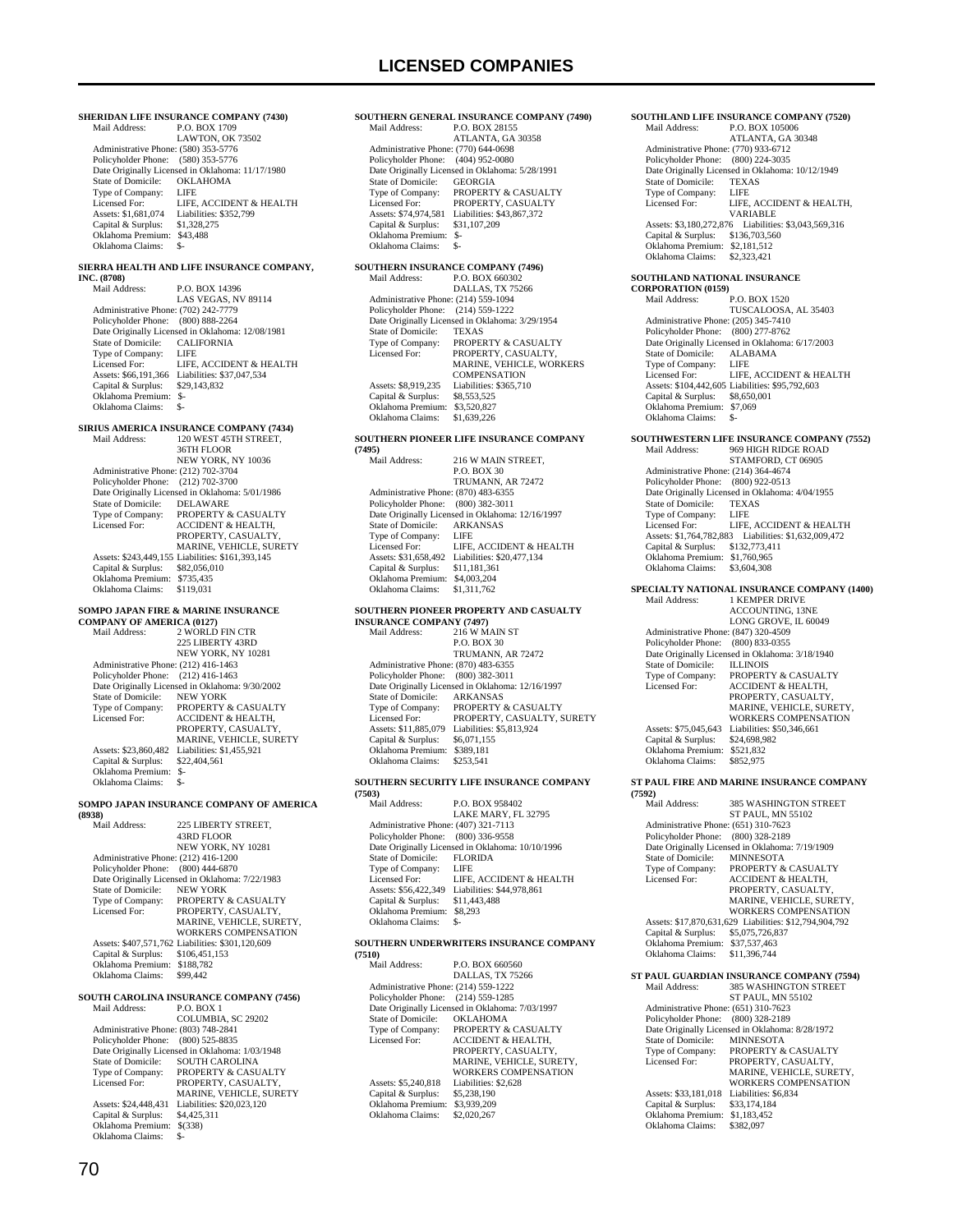**ST PAUL MEDICAL LIABILITY INSURANCE COMPANY (7004)** 385 WASHINGTON STREET ST PAUL, MN 55102 Administrative Phone: (651) 310-7623 Policyholder Phone: (800) 328-2189 Pate Originally Licensed in Oklahoma: 11/10/1983<br>State of Domicile: MINNESOTA State of Domicile:<br>Type of Company: Type of Company: PROPERTY & CASUALTY<br>Licensed For: PROPERTY, CASUALTY. PROPERTY, CASUALTY, MARINE, VEHICLE, SURETY, WORKERS COMPENSATION Assets: \$178,500,537 Liabilities: \$130,878,495 Capital & Surplus: \$47,622,042 Oklahoma Premium: \$1,240 Oklahoma Claims: \$-**ST PAUL MERCURY INSURANCE COMPANY (7600)** Mail Address: 385 WASHINGTON STREET ST PAUL, MN 55102 Administrative Phone: (651) 310-7623 Policyholder Phone: (800) 328-2189 Date Originally Licensed in Oklahoma: 6/15/1925<br>State of Domicile: MINNESOTA State of Domicile:<br>Type of Company: Type of Company: PROPERTY & CASUALTY<br>Licensed For: ACCIDENT & HEALTH, Licensed For: ACCIDENT & HEALTH, PROPERTY, CASUALTY, MARINE, VEHICLE, SURETY, WORKERS COMPENSATION Assets: \$64,802,815 Liabilities: \$13,147<br>Capital & Surplus: \$64,789,668 Capital & Surplus: Oklahoma Premium: \$6,773,217 Oklahoma Claims: \$3,437,961 **ST PAUL PROTECTIVE INSURANCE COMPANY (0232)**<br>Mail Address: 385 WASHINGTON STREET 385 WASHINGTON STREET ST PAUL, MN 55102 Administrative Phone: (651) 310-7623 Policyholder Phone: (800) 328-2189 Date Originally Licensed in Oklahoma: 8/24/1937 State of Domicile:<br>Type of Company: Type of Company: PROPERTY & CASUALTY<br>Licensed For: ACCIDENT & HEALTH, ACCIDENT & HEALTH, PROPERTY, CASUALTY MARINE, VEHICLE, SURETY WORKERS COMPENSATION Assets: \$362,986,034 Liabilities: \$132,240,529 Capital & Surplus: \$230,745,505 Oklahoma Premium: \$2,867 Oklahoma Claims: \$176 **STANDARD FIRE INSURANCE COMPANY, THE (7608)** Mail Address: ONE TOWER SQUARE<br>  $2S2 / CORP TAX$  HARTFORD, CT 06183 Administrative Phone: (860) 277-3966 Policyholder Phone: (800) 238-6208 Date Originally Licensed in Oklahoma: 3/01/1928<br>State of Domicile: CONNECTICUT State of Domicile:<br>Type of Company: Type of Company: PROPERTY & CASUALTY<br>Licensed For: ACCIDENT & HEALTH, PROPERTY, CASUALTY, MARINE, VEHICLE, SURETY, WORKERS COMPENSATION Assets: \$3,103,159,721 Liabilities: \$2,213,709,064 Capital & Surplus: \$889,450,657 Oklahoma Premium: \$9,959,964 Oklahoma Claims: \$4,481,984 **STANDARD GUARANTY INSURANCE COMPANY (7614)** P.O. BOX 50355 ATLANTA, GA 30302 Administrative Phone: (770) 763-1336 Policyholder Phone: (770) 763-1000 Date Originally Licensed in Oklahoma: 12/30/1983<br>State of Domicile: DELAWARE State of Domicile:<br>Type of Company: Type of Company: PROPERTY & CASUALTY<br>Licensed For: ACCIDENT & HEALTH, ACCIDENT & HEALTH, PROPERTY, CASUALTY, MARINE, SURETY

 Assets: \$93,624,468 Liabilities: \$68,212,490 Capital & Surplus: \$25,411,978 Oklahoma Premium: \$194,512 Oklahoma Claims: \$82,579

### **STANDARD INSURANCE COMPANY (7618)**<br>Mail Address: P.O. BOX 711 P.O. BOX 711 PORTLAND, OR 97207 Administrative Phone: (503) 321-7859 Policyholder Phone: (800) 348-3226 Date Originally Licensed in Oklahoma: 11/05/1984<br>State of Domicile: OREGON State of Domicile: OREC<br>Type of Company: LIFE Type of Company:<br>Licensed For: LIFE, ACCIDENT & HEALTH VARIABLE Assets: \$8,515,843,033 Liabilities: \$7,645,185,598 Capital & Surplus: \$870,657,435 Oklahoma Premium: \$51,795,255 Oklahoma Claims: \$10,712,991

# **STANDARD LIFE & ACCIDENT INSURANCE**

**COMPANY (7620)** ONE MOODY PLAZA GALVESTON, TX 77550 Administrative Phone: (409) 766-6480 Policyholder Phone: (888) 519-5819 Date Originally Licensed in Oklahoma: 7/28/1976 State of Domicile: OKLAHOMA<br>Type of Company: LIFE Type of Company:<br>Licensed For: LIFE, ACCIDENT & HEALTH Assets: \$480,074,193 Liabilities: \$304,538,360 Capital & Surplus: \$175,535,833 Oklahoma Premium: \$7,963,812 Oklahoma Claims: \$5,611,656

## **STANDARD LIFE INSURANCE COMPANY OF**

**INDIANA (7636)** 10689 PENNSYLVANIA AVENUE INDIANAPOLIS, IN 46280 Administrative Phone: (317) 574-6200 Policyholder Phone: (800) 222-3216 Date Originally Licensed in Oklahoma: 9/19/1959 State of Domicile: INDIA<br>Type of Company: LIFE Type of Company:<br>Licensed For: LIFE, ACCIDENT & HEALTH Assets: \$1,702,069,692 Liabilities: \$1,639,244,204 Capital & Surplus: \$62,825,488 Oklahoma Premium: \$212,608 Oklahoma Claims: \$80,976

### **STANDARD SECURITY LIFE INSURANCE COMPANY OF NEW YORK (7664)**

| Mail Address:                        | <b>485 MADISON AVENUE</b>                        |
|--------------------------------------|--------------------------------------------------|
|                                      | NEW YORK, NY 10022                               |
| Administrative Phone: (212) 355-4141 |                                                  |
| Policyholder Phone: (212) 355-4141   |                                                  |
|                                      | Date Originally Licensed in Oklahoma: 10/25/1965 |
| State of Domicile:                   | <b>NEW YORK</b>                                  |
| Type of Company:                     | LIFE                                             |
| Licensed For:                        | LIFE. ACCIDENT & HEALTH                          |
|                                      | Assets: \$248,380,652 Liabilities: \$160,229,109 |
| Capital & Surplus:                   | \$88,151,543                                     |
| Oklahoma Premium:                    | \$1,626,762                                      |
| Oklahoma Claims:                     | \$710,779                                        |

## **STAR INSURANCE COMPANY (7678)**

| Mail Address:                        | 26600 TELEGRAPH ROAD                             |
|--------------------------------------|--------------------------------------------------|
|                                      | SOUTHFIELD, MI 48034                             |
| Administrative Phone: (248) 204-8158 |                                                  |
| Policyholder Phone:                  | $(800)$ 482-2726                                 |
|                                      | Date Originally Licensed in Oklahoma: 8/22/1990  |
| State of Domicile:                   | <b>MICHIGAN</b>                                  |
| Type of Company:                     | PROPERTY & CASUALTY                              |
| Licensed For:                        | <b>ACCIDENT &amp; HEALTH,</b>                    |
|                                      | PROPERTY, CASUALTY,                              |
|                                      | MARINE, VEHICLE, SURETY.                         |
|                                      | <b>WORKERS COMPENSATION</b>                      |
|                                      | Assets: \$342.216.027 Liabilities: \$242.300.499 |
| Capital & Surplus:                   | \$99,915,528                                     |
| Oklahoma Premium:                    | \$1,624,156                                      |
| Oklahoma Claims:                     | \$1.028.393                                      |
|                                      |                                                  |

### **STARMOUNT LIFE INSURANCE COMPANY (7687)** P.O. BOX 14389 BATON ROUGE, LA 70898 Administrative Phone: (225) 926-2888 Policyholder Phone: (225) 926-2888 Date Originally Licensed in Oklahoma: 7/21/2000

| State of Domicile:   | <b>LOUISIANA</b>         |
|----------------------|--------------------------|
| Type of Company:     | LIFE                     |
| Licensed For:        | LIFE. ACCIDENT & HEALTH  |
| Assets: \$11.194.244 | Liabilities: \$6,366,489 |
| Capital & Surplus:   | \$4,827,755              |
| Oklahoma Premium:    | \$59,464                 |
| Oklahoma Claims:     | \$1,859                  |

## **STARNET INSURANCE COMPANY (7689)**

| Mail Address:                        | <b>475 STEAMBOAT ROAD</b>                       |
|--------------------------------------|-------------------------------------------------|
|                                      | GREENWICH, CT 06830                             |
| Administrative Phone: (800) 866-2308 |                                                 |
| Policyholder Phone:                  | $(800) 866 - 2308$                              |
|                                      | Date Originally Licensed in Oklahoma: 8/10/2000 |
| State of Domicile:                   | <b>DELAWARE</b>                                 |
| Type of Company:                     | <b>PROPERTY &amp; CASUALTY</b>                  |
| Licensed For:                        | <b>ACCIDENT &amp; HEALTH.</b>                   |
|                                      | PROPERTY, CASUALTY,                             |
|                                      | MARINE, VEHICLE, SURETY                         |
| Assets: \$36,949,784                 | Liabilities: \$15,498,864                       |
| Capital & Surplus:                   | \$21,450,920                                    |
| Oklahoma Premium:                    | \$-                                             |
| Oklahoma Claims:                     | \$-                                             |
|                                      |                                                 |

## **STATE AUTO NATIONAL INSURANCE COMPANY**

| (7677)                               |                                                 |
|--------------------------------------|-------------------------------------------------|
| Mail Address:                        | <b>518 EAST BROAD STREET</b>                    |
|                                      | <b>COLUMBUS, OH 43215</b>                       |
| Administrative Phone: (800) 444-9950 |                                                 |
| Policyholder Phone:                  | $(614)$ 464-5000                                |
|                                      | Date Originally Licensed in Oklahoma: 5/22/1995 |
| State of Domicile:                   | <b>OHIO</b>                                     |
| Type of Company:                     | <b>PROPERTY &amp; CASUALTY</b>                  |
| Licensed For:                        | PROPERTY, CASUALTY,                             |
|                                      | <b>MARINE, VEHICLE, SURETY</b>                  |
|                                      | Assets: \$117,356,205 Liabilities: \$64,000,260 |
| Capital & Surplus:                   | \$53,355,945                                    |
| Oklahoma Premium:                    | \$-                                             |
| Oklahoma Claims:                     | \$-                                             |

## **STATE AUTO PROPERTY AND CASUALTY**

| <b>INSURANCE COMPANY (7685)</b>      |                                                 |  |
|--------------------------------------|-------------------------------------------------|--|
| Mail Address:                        | <b>518 EAST BROAD STREET</b>                    |  |
|                                      | COLUMBUS, OH 43215                              |  |
| Administrative Phone: (800) 444-9950 |                                                 |  |
| Policyholder Phone: (614) 464-5000   |                                                 |  |
|                                      | Date Originally Licensed in Oklahoma: 5/22/1995 |  |
| State of Domicile:                   | <b>OHIO</b>                                     |  |
| Type of Company:                     | <b>PROPERTY &amp; CASUALTY</b>                  |  |
| Licensed For:                        | PROPERTY, CASUALTY,                             |  |
|                                      | MARINE, VEHICLE, SURETY.                        |  |
|                                      | <b>WORKERS COMPENSATION</b>                     |  |
| Assets: \$1,221,446,154              | Liabilities: \$870,908,374                      |  |
| Capital & Surplus:                   | \$350,537,780                                   |  |
| Oklahoma Premium:                    | \$7,672,439                                     |  |
| Oklahoma Claims:                     | \$3,317,124                                     |  |
|                                      |                                                 |  |

## **STATE AUTOMOBILE MUTUAL INSURANCE**

| <b>COMPANY (7683)</b>                |                                                 |
|--------------------------------------|-------------------------------------------------|
| Mail Address:                        | 518 EAST BROAD ST                               |
|                                      | COLUMBUS, OH 43215                              |
| Administrative Phone: (614) 464-5000 |                                                 |
| Policyholder Phone: (614) 464-5000   |                                                 |
|                                      | Date Originally Licensed in Oklahoma: 5/22/1995 |
| State of Domicile:                   | <b>OHIO</b>                                     |
| Type of Company:                     | <b>PROPERTY &amp; CASUALTY</b>                  |
| Licensed For:                        | PROPERTY. CASUALTY.                             |
|                                      | MARINE, VEHICLE, SURETY.                        |
|                                      | WORKERS COMPENSATION                            |
| Assets: \$1,527,538,039              | Liabilities: \$531,329,262                      |
| Capital & Surplus:                   | \$996,208,777                                   |
| Oklahoma Premium:                    | \$24,699                                        |
| Oklahoma Claims:                     |                                                 |

#### **STATE FARM ANNUITY AND LIFE INSURANCE COMPANY (7686)**

| Mail Address:                                                                                          | ONE STATE FARM PLAZA                            |
|--------------------------------------------------------------------------------------------------------|-------------------------------------------------|
|                                                                                                        | BLOOMINGTON, IL 61710                           |
| Administrative Phone: (309) 766-8940                                                                   |                                                 |
| Policyholder Phone: (309) 766-2311                                                                     |                                                 |
|                                                                                                        | Date Originally Licensed in Oklahoma: 5/29/1990 |
| State of Domicile:                                                                                     | <b>ILLINOIS</b>                                 |
| Type of Company:                                                                                       | - LIFE                                          |
| Licensed For:                                                                                          | LIFE                                            |
| Assets: \$7,673,423                                                                                    | Liabilities: \$4,356                            |
| Capital & Surplus:                                                                                     | \$7,669,067                                     |
| Oklahoma Premium:                                                                                      | $S-$                                            |
| Oklahoma Claims:                                                                                       | \$-                                             |
|                                                                                                        |                                                 |
|                                                                                                        | STATE FARM FIRE AND CASUALTY COMPANY (7688)     |
| $\mathbf{M}$ , $\mathbf{M}$ , $\mathbf{M}$ , $\mathbf{M}$ , $\mathbf{M}$ , $\mathbf{M}$ , $\mathbf{M}$ |                                                 |

# Mail Address: ONE STATE FARM PLAZA BLOOMINGTON, IL 61710

|                                      | BLOOMINGTON, IL 01/10                                  |
|--------------------------------------|--------------------------------------------------------|
| Administrative Phone: (309) 766-8096 |                                                        |
| Policyholder Phone: (918) 621-3000   |                                                        |
|                                      | Date Originally Licensed in Oklahoma: 4/16/1936        |
| State of Domicile:                   | <b>ILLINOIS</b>                                        |
| Type of Company:                     | <b>PROPERTY &amp; CASUALTY</b>                         |
| Licensed For:                        | <b>ACCIDENT &amp; HEALTH.</b>                          |
|                                      | PROPERTY, CASUALTY,                                    |
|                                      | MARINE, VEHICLE, SURETY.                               |
|                                      | <b>WORKERS COMPENSATION</b>                            |
|                                      | Assets: \$17.748.451.944 Liabilities: \$13.144.194.020 |
| Capital & Surplus:                   | \$4,604,257,924                                        |
| Oklahoma Premium:                    | \$277,035,229                                          |
| Oklahoma Claims:                     | \$157 549 968                                          |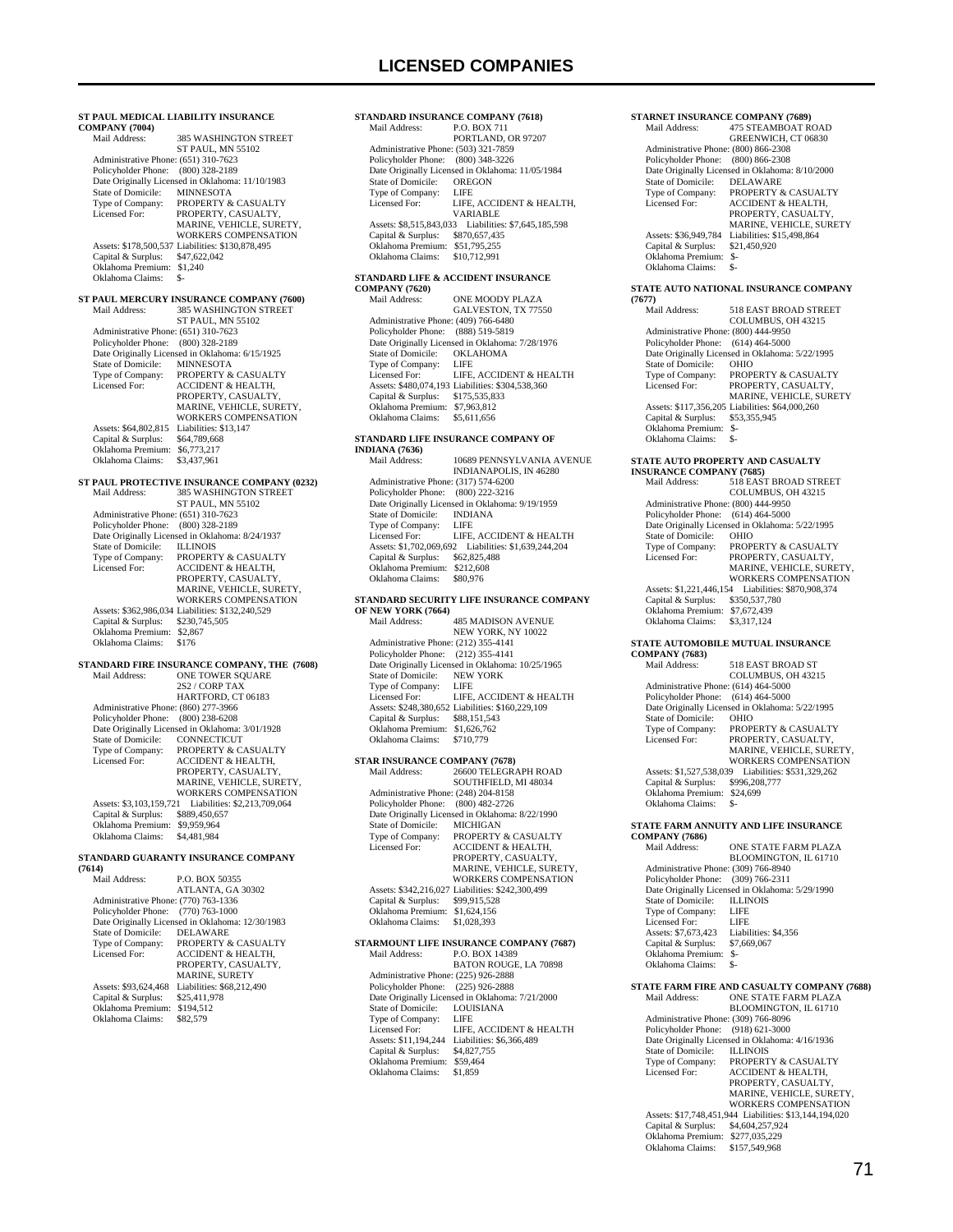**STATE FARM GENERAL INSURANCE COMPANY (7696)** ONE STATE FARM PLAZA BLOOMINGTON, IL 61710 Administrative Phone: (309) 766-8096 Policyholder Phone: (918) 621-3000 Date Originally Licensed in Oklahoma: 8/06/1962 State of Domicile:<br>Type of Company: Date Grigmany Extension of Company:<br>
State of Domicile: ILLINOIS<br>
Type of Company: PROPERTY & CASUALTY<br>
Licensed For: PROPERTY, CASUALTY, PROPERTY, CASUALTY, MARINE, VEHICLE Assets: \$3,105,813,688 Liabilities: \$2,402,729,465 Capital & Surplus: \$703,084,224 Oklahoma Premium: \$- Oklahoma Claims: \$15,650 **STATE FARM LIFE INSURANCE COMPANY (7704)** ONE STATE FARM PLAZA BLOOMINGTON, IL 61710 Administrative Phone: (309) 766-8940 Policyholder Phone: (214) 250-5000 Date Originally Licensed in Oklahoma:  $4/20/1933$ <br>State of Domicile: ILLINOIS State of Domicile: ILLIN<br>Type of Company: I IFE Type of Company:<br>Licensed For: LIFE, ACCIDENT & HEALTH, VARIABLE Assets: \$34,901,326,432 Liabilities: \$31,122,993,725 Capital & Surplus: \$3,778,332,707 Oklahoma Premium: \$41,254,393 Oklahoma Claims: \$23,492,741 **STATE FARM MUTUAL AUTOMOBILE INSURANCE COMPANY (7712)** ONE STATE FARM PLAZA BLOOMINGTON, IL 61710 Administrative Phone: (309) 766-8096 Policyholder Phone: (918) 621-3000 Date Originally Licensed in Oklahoma: 6/20/1930 State of Domicile:<br>Type of Company: State of Domicile: ILLINOIS<br>Type of Company: PROPERTY & CASUALTY<br>Licensed For: ACCIDENT & HEALTH. ACCIDENT & HEALTH, PROPERTY, CASUALTY, MARINE, VEHICLE Assets: \$77,734,563,215 Liabilities: \$37,753,976,078 Capital & Surplus: \$39,980,587,137 Oklahoma Premium: \$383,264,681 Oklahoma Claims: \$250,116,496 **STATE LIFE INSURANCE COMPANY, THE (7736)** Mail Address: P.O. BOX 406 INDIANAPOLIS, IN 46206 Administrative Phone: (317) 285-2577 Policyholder Phone: (800) 428-2316 Date Originally Licensed in Oklahoma: 9/24/1894 State of Domicile: INDIANA<br>Type of Company: LIFE Type of Company:<br>Licensed For: LIFE, ACCIDENT & HEALTH Assets: \$401,898,963 Liabilities: \$355,494,545 Capital & Surplus: \$46,404,418 Oklahoma Premium: \$630,829 Oklahoma Claims: \$18,251 **STATE MUTUAL INSURANCE COMPANY (7742)** P.O. BOX 153 ROME, GA 30162 Administrative Phone: (706) 291-1054 Policyholder Phone: (800) 241-7598 Date Originally Licensed in Oklahoma: 4/19/1988 State of Domicile: GEORGIA Type of Company: LIFE<br>Licensed For: LIFE. LIFE, ACCIDENT & HEALTH Assets: \$328,321,715 Liabilities: \$305,521,565 Capital & Surplus: \$22,800,150 Oklahoma Premium: \$3,006,541 Oklahoma Claims: \$2,391,563 **STATE NATIONAL INSURANCE COMPANY, INC. (7745)** P.O. BOX 24622 FORT WORTH, TX 76124 Administrative Phone: (817) 265-2000 Policyholder Phone: (800) 877-4567 Date Originally Licensed in Oklahoma: 1/08/1991<br>State of Domicile: TEXAS State of Domicile:<br>Type of Company: Type of Company: PROPERTY & CASUALTY<br>Licensed For: PROPERTY, CASUALTY, Licensed For: PROPERTY, CASUALTY, MARINE, VEHICLE Assets: \$140,768,190 Liabilities: \$70,039,155 Capital & Surplus: \$70,729,036 Oklahoma Premium: \$12,884,751 Oklahoma Claims: \$5,995,293

## **STATE NATIONAL SPECIALTY INSURANCE**

| <b>COMPANY (4013)</b> |     |                                                  |
|-----------------------|-----|--------------------------------------------------|
| Mail Address:         |     | 8200 ANDERSON BOULEVARD                          |
|                       |     | FORT WORTH, TX 76120                             |
|                       |     | Administrative Phone: (817) 265-2000             |
| Policyholder Phone:   |     | $(800)$ 877-4567                                 |
|                       |     | Date Originally Licensed in Oklahoma: 11/05/1982 |
| State of Domicile:    |     | <b>TEXAS</b>                                     |
| Type of Company:      |     | <b>PROPERTY &amp; CASUALTY</b>                   |
| Licensed For:         |     | PROPERTY, CASUALTY,                              |
|                       |     | <b>MARINE, VEHICLE</b>                           |
| Assets: \$15,520,450  |     | Liabilities: \$7,705,391                         |
| Capital & Surplus:    |     | \$7,815,059                                      |
| Oklahoma Premium:     | \$- |                                                  |
| Oklahoma Claims:      | \$- |                                                  |
|                       |     |                                                  |

## **STATES GENERAL LIFE INSURANCE COMPANY**

| (7750)               |                                                 |
|----------------------|-------------------------------------------------|
| Mail Address:        | 115 W 7TH ST, SUITE 1205                        |
|                      | FORT WORTH, TX 76102                            |
|                      | Administrative Phone: (817) 338-4395            |
|                      | Policyholder Phone: (800) 782-8375              |
|                      | Date Originally Licensed in Oklahoma: 3/01/1973 |
| State of Domicile:   | <b>TEXAS</b>                                    |
| Type of Company:     | LIFE                                            |
| Licensed For:        | LIFE, ACCIDENT & HEALTH                         |
| Assets: \$11.285.544 | Liabilities: \$6,613,307                        |
| Capital & Surplus:   | \$4,672,237                                     |
| Oklahoma Premium:    | \$1,237,161                                     |
| Oklahoma Claims:     | \$699,588                                       |
|                      |                                                 |

### **STERLING DENTAL SERVICES, LLC (0158)**

| Mail Address:                        | 6510 S WESTERN, SUITE 101                       |
|--------------------------------------|-------------------------------------------------|
|                                      | OKLAHOMA CITY, OK 73139                         |
| Administrative Phone: (405) 632-8882 |                                                 |
| Policyholder Phone: (405) 632-8882   |                                                 |
|                                      | Date Originally Licensed in Oklahoma: 6/11/2003 |
| State of Domicile:                   | <b>OKLAHOMA</b>                                 |
| Type of Company:                     | PREPAID DENTAL PLAN                             |
| Licensed For:                        | <b>ACCIDENT &amp; HEALTH</b>                    |
| Assets: \$43.253                     | Liabilities: \$94,990                           |
| Capital & Surplus:                   | \$(51,737)                                      |
| Oklahoma Premium:                    | \$-                                             |
| Oklahoma Claims:                     | \$-                                             |
|                                      |                                                 |

#### **STERLING INVESTORS LIFE INSURANCE COMPANY (7753)**

| Mail Address:                        | <b>65 TECHNOLOGY PARKWAY</b>                    |
|--------------------------------------|-------------------------------------------------|
|                                      | ROME, GA 30162                                  |
| Administrative Phone: (727) 896-6434 |                                                 |
| Policyholder Phone:                  | (800) 780-3724                                  |
|                                      |                                                 |
|                                      | Date Originally Licensed in Oklahoma: 6/10/1983 |
| State of Domicile:                   | <b>GEORGIA</b>                                  |
| Type of Company:                     | LIFE                                            |
| Licensed For:                        | LIFE. ACCIDENT & HEALTH                         |
| Assets: \$21,761,836                 | Liabilities: \$16,429,002                       |
| Capital & Surplus:                   | \$5,332,833                                     |
| Oklahoma Premium:                    | \$-                                             |
| Oklahoma Claims:                     | \$-                                             |

## **STERLING LIFE INSURANCE COMPANY (7755)**

| Mail Address:                        | 1000 NORTH MILWAUKEE                             |
|--------------------------------------|--------------------------------------------------|
|                                      | <b>AVENUE</b>                                    |
|                                      | GLENVIEW, IL 60025                               |
| Administrative Phone: (312) 381-1000 |                                                  |
| Policyholder Phone: (888) 858-8551   |                                                  |
|                                      | Date Originally Licensed in Oklahoma: 10/11/1978 |
| State of Domicile:                   | <b>ILLINOIS</b>                                  |
| Type of Company:                     | LIFE                                             |
| Licensed For:                        | LIFE. ACCIDENT & HEALTH                          |
| Assets: \$59,421,067                 | Liabilities: \$36,807,229                        |
| Capital & Surplus:                   | \$22,613,838                                     |
| Oklahoma Premium:                    | \$12,517,309                                     |
| Oklahoma Claims:                     | \$11,030,104                                     |
|                                      |                                                  |

### **STEWART TITLE GUARANTY COMPANY (7751)** Mail Address: P.O. BOX 2029

| <b>NEALL AGGLESS:</b>                | P.U. BUA 2029                                    |
|--------------------------------------|--------------------------------------------------|
|                                      | HOUSTON, TX 77252                                |
| Administrative Phone: (713) 625-8036 |                                                  |
| Policyholder Phone: (800) 729-1900   |                                                  |
|                                      | Date Originally Licensed in Oklahoma: 7/16/1971  |
| State of Domicile:                   | <b>TEXAS</b>                                     |
| Type of Company:                     | <b>TITLE COMPANY</b>                             |
| Licensed For:                        | <b>TITLE</b>                                     |
|                                      | Assets: \$791,903,634 Liabilities: \$417,107,801 |
| Capital & Surplus:                   | \$374,795,833                                    |
| Oklahoma Premium:                    | \$6,337,645                                      |
| Oklahoma Claims:                     | \$59,222                                         |
|                                      |                                                  |

#### **STONEBRIDGE CASUALTY INSURANCE COMPANY (4279)**

| Mail Address:                        | 2700 WEST PLANO PARKWAY                          |
|--------------------------------------|--------------------------------------------------|
|                                      | <b>PLANO, TX 75075</b>                           |
| Administrative Phone: (972) 881-6436 |                                                  |
| Policyholder Phone:                  | $(800)$ 848-8860                                 |
|                                      | Date Originally Licensed in Oklahoma: 12/31/1975 |
| State of Domicile:                   | <b>OHIO</b>                                      |
| Type of Company:                     | <b>PROPERTY &amp; CASUALTY</b>                   |
| Licensed For:                        | <b>ACCIDENT &amp; HEALTH,</b>                    |
|                                      | PROPERTY, CASUALTY,                              |
|                                      | <b>MARINE, VEHICLE, SURETY</b>                   |
| Assets: \$89,466,409                 | Liabilities: \$52,948,258                        |
| Capital & Surplus:                   | \$36,518,151                                     |
| Oklahoma Premium:                    | \$439,045                                        |
| Oklahoma Claims:                     | \$38,423                                         |
|                                      |                                                  |

# **STONEBRIDGE LIFE INSURANCE COMPANY (4284)**

2700 WEST PLANO PARKWAY,  $\overline{3}\overline{C}$  PLANO, TX 75075 Administrative Phone: (972) 881-6436 Policyholder Phone: (800) 527-9027 Date Originally Licensed in Oklahoma: 1/09/1969 State of Domicile: VERMONT Type of Company: LIFE Licensed For: LIFE, ACCIDENT & HEALTH Assets: \$1,891,936,679 Liabilities: \$1,762,269,320 Capital & Surplus: \$129,667,359 Oklahoma Premium: \$9,829,812 Oklahoma Claims: \$4,531,834

#### **STONEWALL INSURANCE COMPANY (7760)**<br>Mail Address: 2 CENTRAL SQUARE Mail Address: 2 CENTRAL SQUARE CAMBRIDGE, MA 02139 Administrative Phone: (617) 234-3871 Policyholder Phone: (617) 725-1500 Date Originally Licensed in Oklahoma: 5/06/1964<br>State of Domicile: RHODE ISLAND State of Domicile: RHODE ISLAND<br>Type of Company: PROPERTY & CA<br>Licensed For: PROPERTY, CAS PROPERTY & CASUALTY PROPERTY, CASUALTY, VEHICLE Assets: \$88,946,987 Liabilities: \$21,527,745<br>Capital & Surplus: \$67,419,242 Capital & Surplus: Oklahoma Premium: \$- Oklahoma Claims:

## **STONINGTON INSURANCE COMPANY (1044)**

|                                      | STONINGTON INSURANCE COMPANT (1044)             |
|--------------------------------------|-------------------------------------------------|
| Mail Address:                        | 5080 SPECTRUM DRIVE.                            |
|                                      | SUITE, 900 E                                    |
|                                      | ADDISON, TX 75001                               |
| Administrative Phone: (972) 664-7000 |                                                 |
| Policyholder Phone: (972) 664-7000   |                                                 |
|                                      | Date Originally Licensed in Oklahoma: 4/01/1987 |
| State of Domicile:                   | <b>TEXAS</b>                                    |
| Type of Company:                     | PROPERTY & CASUALTY                             |
| Licensed For:                        | <b>ACCIDENT &amp; HEALTH.</b>                   |
|                                      | PROPERTY, CASUALTY,                             |
|                                      | MARINE, VEHICLE, SURETY.                        |
|                                      | <b>WORKERS COMPENSATION</b>                     |
| Assets: \$65,233,175                 | Liabilities: \$38,926,412                       |
| Capital & Surplus:                   | \$26,306,763                                    |
| Oklahoma Premium:                    | \$367,783                                       |
| Oklahoma Claims:                     | \$(25,637)                                      |
|                                      |                                                 |

# **STRATFORD INSURANCE COMPANY (7764)**<br>Mail Address: 400 PARSON'S POND DI

 Mail Address: 400 PARSON'S POND DRIVE FRANKLIN LAKES, NJ 07417 Administrative Phone: (201) 847-2869 Policyholder Phone: (201) 847-8600 Date Originally Licensed in Oklahoma: 12/31/1986<br>State of Domicile: NEW HAMPSHIRE State of Domicile: NEW HAMPSHIRE<br>Type of Company: PROPERTY & CAS Type of Company: PROPERTY & CASUALTY Licensed For: PROPERTY, CASUALTY, VEHICLE Assets: \$148,144,974 Liabilities: \$105,603,321 Capital & Surplus: \$42,541,653 Oklahoma Premium: \$- Oklahoma Claims:

**SUECIA INSURANCE COMPANY (3705)** Mail Address: 25 SMITH STREETS ROAD NANUET, NY 10954 Administrative Phone: (914) 624-7780 Policyholder Phone: (914) 631-6011 Date Originally Licensed in Oklahoma: 12/31/1986 State of Domicile: NEW YORK Type of Company: PROPERTY & CASUALTY<br>Licensed For: ACCIDENT & HEALTH, Licensed For: ACCIDENT & HEALTH, PROPERTY, CASUALTY, MARINE, VEHICLE Assets: \$67,702,813 Liabilities: \$38,647,622<br>Capital & Surplus: \$29,055,191 Capital & Surplus: Oklahoma Premium: \$- Oklahoma Claims: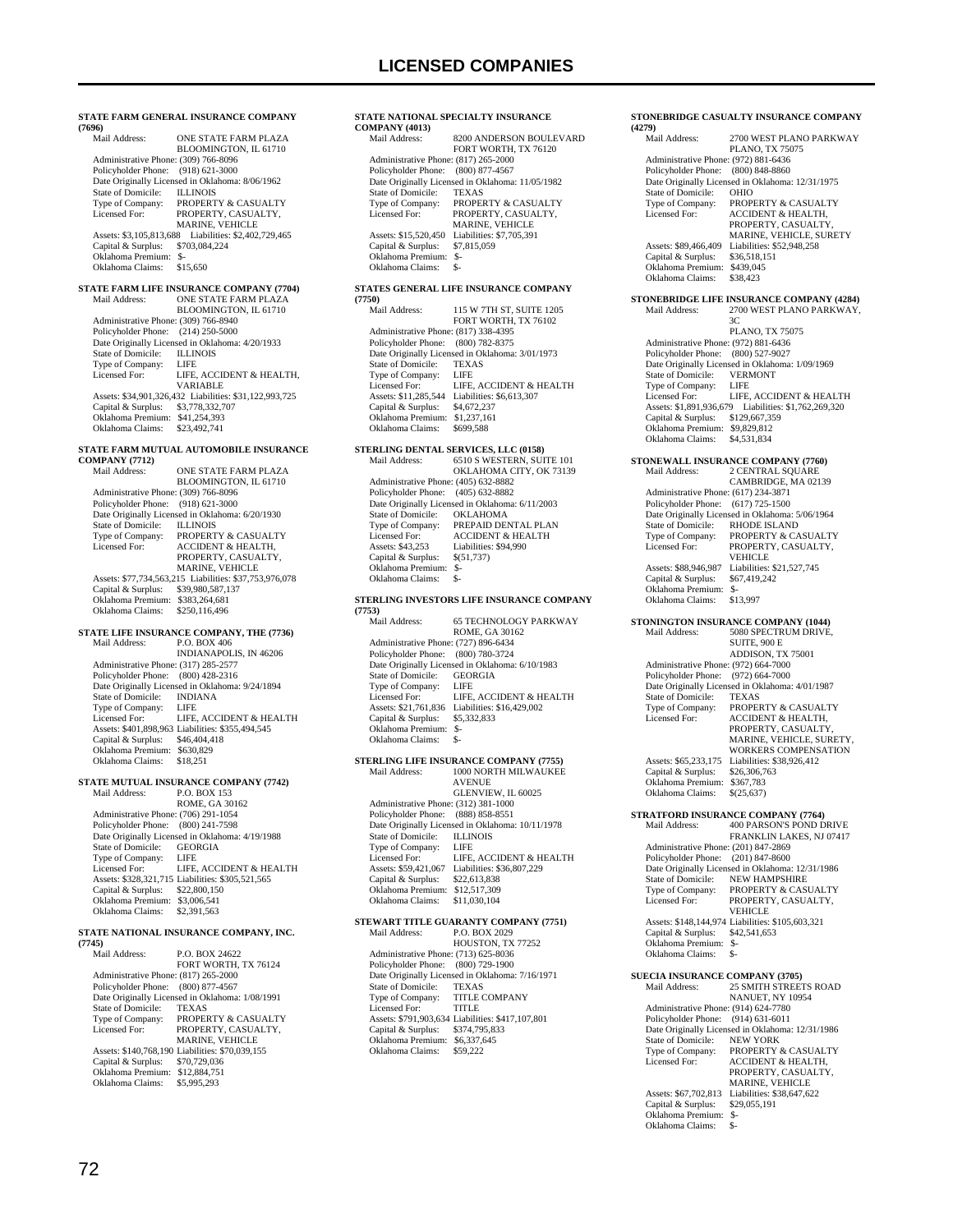3075 SANDERS ROAD, SUITE H2C NORTHBROOK, IL 60062

| Mail Address:                        | SUN LIFE ASSURANCE COMPANY OF CANADA (7820)<br><b>ONE SUN LIFE</b> | Mail Address:                                               | <b>SURETY LIFE INSURANCE COMPANY (7840)</b><br>3075 SANDERS ROAD, SUITE |
|--------------------------------------|--------------------------------------------------------------------|-------------------------------------------------------------|-------------------------------------------------------------------------|
|                                      | <b>EXECUTIVE PARK</b><br>WELLESLEY HILLS, MA 02181                 | Administrative Phone: (847) 402-4762                        | NORTHBROOK, IL 60062                                                    |
| Administrative Phone: (781) 446-1523 |                                                                    | Policyholder Phone: (800) 669-7789                          |                                                                         |
| Policyholder Phone: (800) 432-1102   |                                                                    |                                                             | Date Originally Licensed in Oklahoma: 9/22/1960                         |
|                                      | Date Originally Licensed in Oklahoma: 8/19/1975                    | State of Domicile:                                          | <b>NEBRASKA</b>                                                         |
| State of Domicile:                   | <b>MICHIGAN</b>                                                    | Type of Company:                                            | LIFE                                                                    |
| Type of Company:                     | LIFE                                                               | Licensed For:                                               | LIFE, ACCIDENT & HEALTH                                                 |
| Licensed For:                        | LIFE, ACCIDENT & HEALTH,                                           |                                                             | Assets: \$50,576,791 Liabilities: \$23,727,671                          |
|                                      | VARIABLE                                                           | Capital & Surplus:                                          | \$26,849,119                                                            |
|                                      | Assets: \$11,770,368,852 Liabilities: \$11,162,570,732             | Oklahoma Premium: \$186,512                                 |                                                                         |
| Capital & Surplus:                   | \$607,798,120                                                      | Oklahoma Claims:                                            | \$92,364                                                                |
| Oklahoma Premium: \$16,233,966       |                                                                    |                                                             |                                                                         |
| Oklahoma Claims:                     | \$10,603,902                                                       |                                                             | SWISS RE LIFE & HEALTH AMERICA INC (3280)                               |
|                                      |                                                                    | Mail Address:                                               | 175 KING STREET                                                         |
|                                      | SUN LIFE ASSURANCE COMPANY OF CANADA (U.S)                         |                                                             | ARMONK, NY 10504                                                        |
| (7822)                               |                                                                    | Administrative Phone: (914) 828-8957                        |                                                                         |
| Mail Address:                        | ONE SUN LIFE EXEC. PARK,                                           | Policyholder Phone: (800) 292-2726                          |                                                                         |
|                                      | SC1335                                                             |                                                             | Date Originally Licensed in Oklahoma: 11/21/1967                        |
|                                      | WELLESLEY HILLS, MA 02481                                          | State of Domicile:                                          | CONNECTICUT                                                             |
| Administrative Phone: (781) 446-1523 |                                                                    | Type of Company:                                            | LIFE                                                                    |
| Policyholder Phone: (880) 432-1102   |                                                                    | Licensed For:                                               | LIFE, ACCIDENT & HEALTH                                                 |
|                                      | Date Originally Licensed in Oklahoma: 6/20/1983                    |                                                             | Assets: \$10,090,999,522 Liabilities: \$8,488,806,847                   |
| State of Domicile:                   | DELAWARE                                                           | Capital & Surplus:                                          | \$1,602,192,675                                                         |
| Type of Company:                     | LIFE                                                               | Oklahoma Premium: \$321,105                                 |                                                                         |
| Licensed For:                        | LIFE, ACCIDENT & HEALTH,                                           | Oklahoma Claims:                                            | \$952,000                                                               |
|                                      | VARIABLE                                                           |                                                             |                                                                         |
|                                      | Assets: \$37,126,269,790 Liabilities: \$35,669,547,280             |                                                             | <b>SWISS REINSURANCE AMERICA CORPORATION</b>                            |
| Capital & Surplus:                   | \$1,456,722,510                                                    | (6000)                                                      |                                                                         |
| Oklahoma Premium: \$12,790,952       |                                                                    | Mail Address:                                               | 175 KING STREET<br>ARMONK, NY 10504                                     |
| Oklahoma Claims:                     | \$3,766,807                                                        |                                                             |                                                                         |
|                                      | SUN SURETY INSURANCE COMPANY (0066)                                | Administrative Phone: (914) 828-8184<br>Policyholder Phone: |                                                                         |
| Mail Address:                        | P.O. BOX 2373                                                      |                                                             | $(800)$ 223-1919<br>Date Originally Licensed in Oklahoma: 8/01/1950     |
|                                      | RAPID CITY, SD 57709                                               | State of Domicile:                                          | <b>NEW YORK</b>                                                         |
| Administrative Phone: (605) 348-1000 |                                                                    | Type of Company:                                            | PROPERTY & CASUALTY                                                     |
| Policyholder Phone: (605) 348-1000   |                                                                    | Licensed For:                                               | <b>ACCIDENT &amp; HEALTH,</b>                                           |
|                                      | Date Originally Licensed in Oklahoma: 10/23/2001                   |                                                             | PROPERTY, CASUALTY,                                                     |
| State of Domicile:                   | <b>SOUTH DAKOTA</b>                                                |                                                             | MARINE, VEHICLE, SURETY.                                                |
| Type of Company:                     | PROPERTY & CASUALTY                                                |                                                             | <b>WORKERS COMPENSATION</b>                                             |
| Licensed For:                        | <b>SURETY</b>                                                      |                                                             | Assets: \$10,303,424,334 Liabilities: \$7,798,719,766                   |
| Assets: \$5,467,543                  | Liabilities: \$2,865,859                                           | Capital & Surplus:                                          | \$2,504,704,568                                                         |
| Capital & Surplus:                   | \$2,601,684                                                        | Oklahoma Premium: \$-                                       |                                                                         |
| Oklahoma Premium: \$41,751           |                                                                    | Oklahoma Claims:                                            | \$-                                                                     |
| Oklahoma Claims:                     | \$-                                                                |                                                             |                                                                         |
|                                      |                                                                    | T.H.E INSURANCE COMPANY (9954)                              |                                                                         |
|                                      | SUNAMERICA LIFE INSURANCE COMPANY (7824)                           | Mail Address:                                               | P.O. BOX 67008                                                          |
| Mail Address:                        | 1 SUNAMERICA CENTER                                                |                                                             | TREASURE ISLAND, FL 3373                                                |
|                                      | LOS ANGELES, CA 90067                                              | Administrative Phone: (727) 367-6900                        |                                                                         |
| Administrative Phone: (310) 772-6090 |                                                                    | Policyholder Phone: (813) 367-6900                          |                                                                         |
| Policyholder Phone: (800) 871-2000   |                                                                    |                                                             | Date Originally Licensed in Oklahoma: 1/26/1987                         |
|                                      | Date Originally Licensed in Oklahoma: 3/01/1971                    | State of Domicile:                                          | LOUISIANA                                                               |
| State of Domicile:                   | ARIZONA                                                            | Type of Company:                                            | PROPERTY & CASUALTY                                                     |
| Type of Company:                     | LIFE                                                               | Licensed For:                                               | PROPERTY, CASUALTY,                                                     |
| Licensed For:                        | LIFE, ACCIDENT & HEALTH,                                           |                                                             | VEHICLE, SURETY, WORKER                                                 |
|                                      | VARIABLE                                                           |                                                             | <b>COMPENSATION</b>                                                     |
|                                      | Assets: \$54,511,545,563 Liabilities: \$50,152,018,490             |                                                             | Assets: \$121,933,184 Liabilities: \$86,675,842                         |
| Capital & Surplus:                   | \$4,359,527,073                                                    | Capital & Surplus:                                          | \$35,257,343                                                            |
| Oklahoma Premium: \$156,655          |                                                                    | Oklahoma Premium: \$805,008<br>Oklahoma Claims:             |                                                                         |
| Oklahoma Claims:                     | \$6,760,856                                                        |                                                             | \$279,747                                                               |
|                                      | SUNSET LIFE INSURANCE COMPANY OF AMERICA                           | TEACHERS INSURANCE AND ANNUITY                              |                                                                         |
| (7828)                               |                                                                    | <b>ASSOCIATION OF AMERICA (0062)</b>                        |                                                                         |
| Mail Address:                        | P.O. BOX 219532                                                    | Mail Address:                                               | 730 THIRD AVENUE                                                        |
|                                      | KANSAS CITY, MO 61421                                              |                                                             | NEW YORK, NY 10017                                                      |
| Administrative Phone: (816) 753-7000 |                                                                    | Administrative Phone: (212) 916-5349                        |                                                                         |
| Policyholder Phone:                  | $(800)$ 678-3668                                                   | Policyholder Phone:                                         | $(212)$ 490-9000                                                        |
|                                      | Date Originally Licensed in Oklahoma: 11/14/1989                   |                                                             | Date Originally Licensed in Oklahoma: 1/01/2002                         |
| State of Domicile:                   | <b>MISSOURI</b>                                                    | State of Domicile:                                          | <b>NEW YORK</b>                                                         |
| Type of Company:                     | <b>LIFE</b>                                                        | Type of Company:                                            | LIFE                                                                    |
| Licensed For:                        | LIFE, ACCIDENT & HEALTH                                            | Licensed For:                                               | LIFE, ACCIDENT & HEALTH,                                                |
|                                      | Assets: \$472,989,740 Liabilities: \$439,564,618                   |                                                             | <b>VARIABLE</b>                                                         |
| Capital & Surplus:                   | \$33,425,121                                                       |                                                             | Assets: \$151,246,768,637Liabilities: \$141,005,306,397                 |
| Oklahoma Premium: \$777,540          |                                                                    | Capital & Surplus:                                          | \$10,241,462,240                                                        |
| Oklahoma Claims:                     | \$479,521                                                          | Oklahoma Premium: \$72,748,254                              |                                                                         |
|                                      |                                                                    | Oklahoma Claims:                                            | \$48,248,636                                                            |
|                                      | SURETY BONDING COMPANY OF AMERICA (0071)                           |                                                             |                                                                         |
| Mail Address:                        | P.O. BOX 5111,                                                     | TEACHERS INSURANCE COMPANY (3986)                           |                                                                         |
|                                      | 101 SOUTH PHILLIPS AVE                                             | Mail Address:                                               | 1 HORACE MANN PLAZA                                                     |
|                                      | SIOUX FALLS, SD 57117                                              |                                                             | SPRINGFIELD, IL 62715                                                   |
| Administrative Phone: (800) 537-2441 |                                                                    | Administrative Phone: (217) 788-8530                        |                                                                         |
| Policyholder Phone:                  | $(800)$ 537-2441                                                   | Policyholder Phone:                                         | $(800)$ 999-1030                                                        |
|                                      | Date Originally Licensed in Oklahoma: 10/23/2001                   |                                                             | Date Originally Licensed in Oklahoma: 11/25/1974                        |
| State of Domicile:                   | <b>SOUTH DAKOTA</b>                                                | State of Domicile:                                          | <b>ILLINOIS</b>                                                         |
| Type of Company:                     | PROPERTY & CASUALTY                                                | Type of Company:                                            | PROPERTY & CASUALTY                                                     |
| Licensed For:                        | CASUALTY, VEHICLE, SURETY                                          | Licensed For:                                               | <b>ACCIDENT &amp; HEALTH.</b>                                           |

Licensed For: CASUALTY, VEHICLE, SURETY<br>Assets: \$7,580,685 Liabilities: \$1,763,111 Liabilities: \$1,763,111<br>\$5,817,574

Capital & Surplus: Oklahoma Premium: \$- Oklahoma Claims:

Type of Company: PROPERTY & CASUALTY<br>Licensed For: ACCIDENT & HEALTH, ACCIDENT & HEALTH, PROPERTY, CASUALTY, MARINE, VEHICLE, SURETY, WORKERS COMPENSATION Assets: \$10,303,424,334 Liabilities: \$7,798,719,766 Capital & Surplus: \$2,504,704,568 Oklahoma Premium: \$- Oklahoma Claims: \$- **T.H.E INSURANCE COMPANY (9954)**<br>Mail Address: P.O. BOX 67008 P.O. BOX 67008 TREASURE ISLAND, FL 33736 Administrative Phone: (727) 367-6900 Policyholder Phone: (813) 367-6900 Date Originally Licensed in Oklahoma: 1/26/1987<br>State of Domicile: **I.OUISIANA** State of Domicile:<br>Type of Company: Type of Company: PROPERTY & CASUALTY<br>Licensed For: PROPERTY, CASUALTY. PROPERTY, CASUALTY, VEHICLE, SURETY, WORKERS **COMPENSATION**  Assets: \$121,933,184 Liabilities: \$86,675,842 Capital & Surplus: \$35,257,343 Oklahoma Premium: \$805,008 Oklahoma Claims: \$279,747 **TEACHERS INSURANCE AND ANNUITY ASSOCIATION OF AMERICA (0062)**<br>Mail Address: 730 THIRD AV Mail Address: 730 THIRD AVENUE NEW YORK, NY 10017 Administrative Phone: (212) 916-5349 Policyholder Phone: (212) 490-9000 Patter Originally Licensed in Oklahoma: 1/01/2002<br>State of Domicile: NEW YORK State of Domicile: NEW<br>Type of Company: LIFE Type of Company:<br>Licensed For: LIFE, ACCIDENT & HEALTH, VARIABLE Assets: \$151,246,768,637 Liabilities: \$141,005,306,397 Capital & Surplus: \$10,241,462,240 Oklahoma Premium: \$72,748,254 Oklahoma Claims: \$48,248,636 **TEACHERS INSURANCE COMPANY (3986)** 1 HORACE MANN PLAZA SPRINGFIELD, IL 62715 Administrative Phone: (217) 788-8530 Policyholder Phone: (800) 999-1030 Date Originally Licensed in Oklahoma: 11/25/1974 State of Domicile:<br>Type of Company: Exact of Domicle: LLINOIS<br>
State of Domicle: LLINOIS<br>
Type of Company: PROPERTY & CASUALTY<br>
Licensed For: ACCIDENT & HEALTH. ACCIDENT & HEALTH, PROPERTY, CASUALTY MARINE, VEHICLE, SURETY Assets: \$263,479,223 Liabilities: \$189,430,078 Capital & Surplus: \$74,049,145 Oklahoma Premium: \$2,746,202 Oklahoma Claims: \$1,471,349

### **TECHNOLOGY INSURANCE COMPANY (0031)**<br>Mail Address: 59 MAIDEN LANE, 16TH I 59 MAIDEN LANE, 16TH FLOOR NEW YORK, NY 10038 Administrative Phone: (216) 292-8730 Policyholder Phone: (212) 220-7120 Date Originally Licensed in Oklahoma: 7/31/2001<br>State of Domicile: NEW HAMPSHIRE State of Domicile: NEW HAMPSHIRE<br>Type of Company: PROPERTY & CAS Type of Company: PROPERTY & CASUALTY<br>Licensed For: PROPERTY CASUALTY PROPERTY, CASUALTY MARINE, VEHICLE, SURETY, WORKERS COMPENSATION Assets: \$45,264,062 Liabilities: \$30,183,901<br>Capital & Surplus: \$15,080,161 Capital & Surplus: Oklahoma Premium: \$1,823,907<br>Oklahoma Claims: \$555,497 Oklahoma Claims: **TEMPLETON FUNDS ANNUITY COMPANY (7876)**<br>Mail Address: P.O. BOX 33030 P.O. BOX 33030 ST PETERSBURG, FL 33733 Administrative Phone: (800) 237-0738 Policyholder Phone: (800) 237-0738 Date Originally Licensed in Oklahoma: 3/25/1993 State of Domicile: FLORIDA<br>Type of Company: LIFE Type of Company: LIFE<br>Licensed For: LIFE, VARIABLE Licensed For: LIFE, VARIABLE Assets: \$21,833,470 Liabilities: \$10,628,863 Capital & Surplus: \$11,204,607 Oklahoma Premium: \$- Oklahoma Claims: \$- **TEXAS GENERAL INDEMNITY COMPANY (7884)**<br>Mail Address: 118 SECOND AVENUE SE 118 SECOND AVENUE SE CEDAR RAPIDS, IA 52401 Administrative Phone: (319) 399-5879 Policyholder Phone: (800) 876-2499 Date Originally Licensed in Oklahoma: 8/27/1970<br>State of Domicile: COLORADO State of Domicile:<br>Type of Company: PROPERTY & CASUALTY<br>PROPERTY, CASUALTY Licensed For: PROPERTY, CASUALTY Assets: \$23,549,640 Liabilities: \$11,070,870 Capital & Surplus: \$12,478,770 Oklahoma Premium: \$- Oklahoma Claims: \$-**TEXAS LIFE INSURANCE COMPANY (7888)** P.O. BOX 830 WACO, TX 76703 Administrative Phone: (817) 745-6306 Policyholder Phone: (254) 752-6521 Date Originally Licensed in Oklahoma: 3/01/1971 State of Domicile: TEXAS Type of Company: LIFE<br>Licensed For: LIFE, ACCIDENT & HEALTH Licensed For: LIFE, ACCIDENT & HEALTH Assets: \$849,326,503 Liabilities: \$819,003,555 Capital & Surplus: \$30,322,948 Oklahoma Premium: \$3,938,465 Oklahoma Claims: \$3,305,736 **TEXAS MEDICAL INSURANCE COMPANY (7889)**<br>Mail Address: P.O. BOX 160140 Mail Address: P.O. BOX 160140 AUSTIN, TX 78716 Administrative Phone: (512) 425-5812 Policyholder Phone: (512) 425-5800 Date Originally Licensed in Oklahoma: 2/01/2001<br>State of Domicile: TEXAS State of Domicile: Type of Company: PROPERTY & CASUALTY<br>Licensed For: PROPERTY, CASUALTY, PROPERTY, CASUALTY, MARINE, VEHICLE, SURETY<br>Liabilities: \$6,233,629 Assets: \$9,833,366 Liabilities:<br>Capital & Surplus: \$3,599,734 Capital & Surplus: Oklahoma Premium: \$- Oklahoma Claims: **THRIVENT FINANCIAL FOR LUTHERANS (0112)** 4321 NORTH BALLARD ROAD APPLETON, WI 54919 Administrative Phone: (920) 734-5721 Policyholder Phone: (800) 847-4836 Date Originally Licensed in Oklahoma: 6/05/1922<br>State of Domicile: WISCONSIN State of Domicile: WISCONSIN<br>Type of Company: FRATERNAL Type of Company:<br>Licensed For: LIFE, ACCIDENT & HEALTH, VARIABLE Assets: \$45,297,040,628 Liabilities: \$42,447,644,448 Capital & Surplus: \$2,849,396,180 Oklahoma Premium: \$23,743,439

Oklahoma Claims: \$26,422,981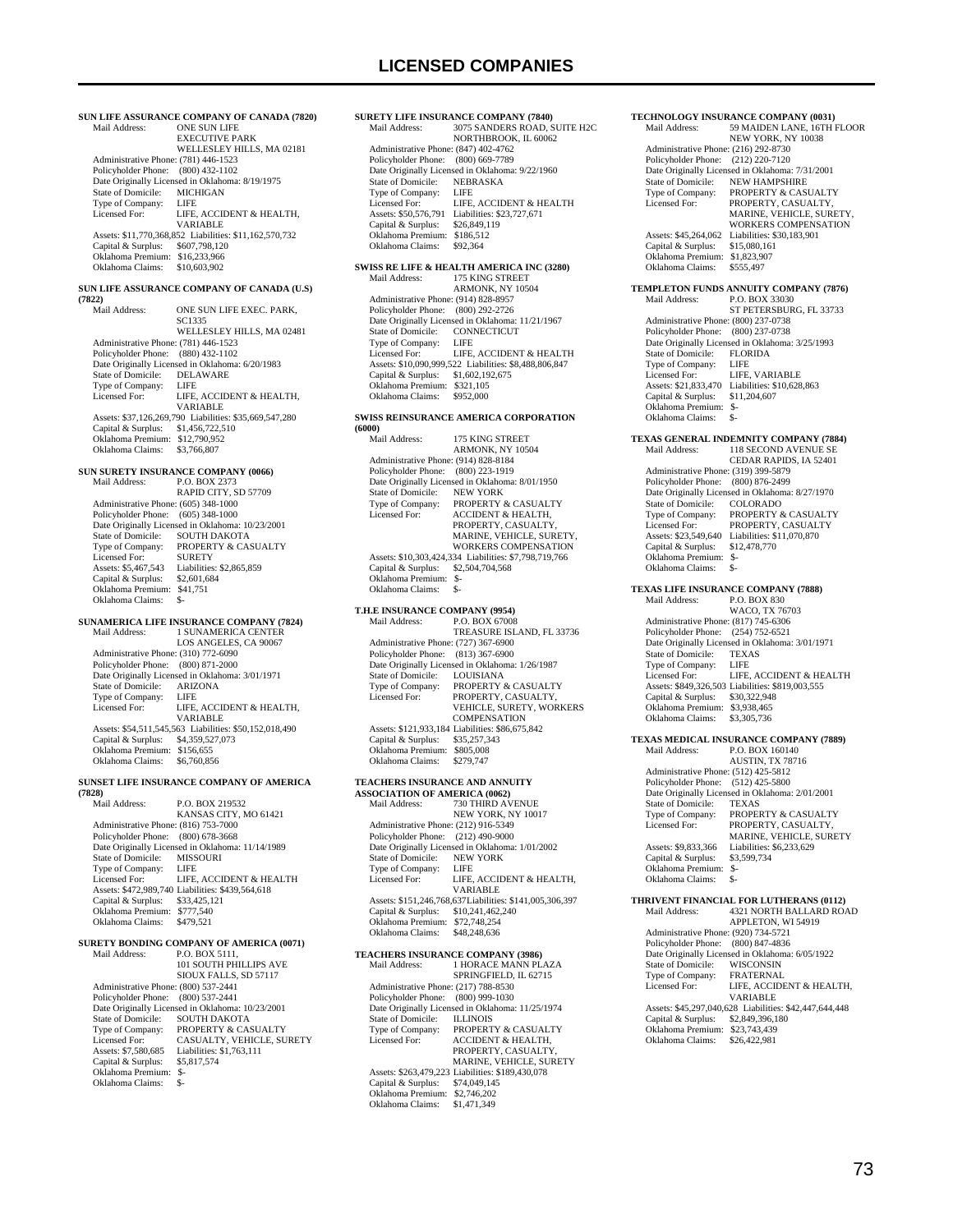**THRIVENT LIFE INSURANCE COMPANY (4727)**<br>Mail Address: 625 FOURTH AVENUE SOU 625 FOURTH AVENUE SOUTH MINNEAPOLIS, MN 55415 Administrative Phone: (612) 340-8617 Policyholder Phone: (612) 340-7000 Date Originally Licensed in Oklahoma: 8/07/1990<br>State of Domicile: MINNESOTA State of Domicile: MINN<br>Type of Company: LIFE Type of Company:<br>Licensed For: LIFE, ACCIDENT & HEALTH VARIABLE Assets: \$3,804,110,398 Liabilities: \$3,686,896,740 Capital & Surplus: \$117,213,658 Oklahoma Premium: \$321,557 Oklahoma Claims: \$384,245 **TIAA-CREF LIFE INSURANCE COMPANY (7913)** 730 THIRD AVENUE NEW YORK, NY 10017 Administrative Phone: (212) 916-5351 Policyholder Phone: (888) 842-5433 Date Originally Licensed in Oklahoma: 2/01/1999<br>State of Domicile: NEW YORK State of Domicile: NEW<br>Type of Company: LIFE Type of Company:<br>Licensed For: LIFE, ACCIDENT & HEALTH, VARIABLE Assets: \$3,149,052,263 Liabilities: \$2,869,538,594 Capital & Surplus: \$279,513,669 Oklahoma Premium: \$13,345,720 Oklahoma Claims: \$739,905 **TICOR TITLE INSURANCE COMPANY (6704)**<br>Mail Address: [71 NORTH CLARK STE 171 NORTH CLARK STREET. 8TH FLOOR CHICAGO, IL 60601 Administrative Phone: (805) 696-7000 Policyholder Phone: -Date Originally Licensed in Oklahoma: 4/28/1966<br>State of Domicile: CALIFORNIA State of Domicile:<br>Type of Company: Type of Company: TITLE COMPANY<br>Licensed For: TITLE Licensed For: TITLE Assets: \$263,035,253 Liabilities: \$181,072,575 Capital & Surplus: \$81,962,678 Oklahoma Premium: \$968,385 Oklahoma Claims: \$3,711 **TIG INDEMNITY COMPANY (6328)** Mail Address: P.O. BOX 152870 IRVING, TX 75015 Administrative Phone: (972) 831-6340 Policyholder Phone: (800) 442-0933 Date Originally Licensed in Oklahoma: 12/30/1954 State of Domicile: CALIFORNIA<br>Type of Company: PROPERTY &<br>Licensed For: PROPERTY, C. PROPERTY & CASUALTY PROPERTY, CASUALTY, MARINE, VEHICLE Assets: \$24,796,123 Liabilities: \$2,529,945<br>Capital & Surplus: \$22,266,178 Capital & Surplus: Oklahoma Premium: \$15,947 Oklahoma Claims: \$85 **TIG INSURANCE COMPANY (7984)** P.O. BOX 152870 IRVING, TX 75015 Administrative Phone: (972) 831-6504 Policyholder Phone: (800) 472-7583 Pate Originally Licensed in Oklahoma: 6/08/1934<br>State of Domicile: CALIFORNIA State of Domicile:<br>Type of Company: Type of Company: PROPERTY & CASUALTY<br>Licensed For: ACCIDENT & HEALTH, ACCIDENT & HEALTH, PROPERTY, CASUALTY, MARINE, VEHICLE, SURETY, WORKERS COMPENSATION Assets: \$2,453,960,734 Liabilities: \$1,758,032,354 Capital & Surplus: \$695,928,380 Oklahoma Premium: \$1,954,387 Oklahoma Claims: \$1,075,642 **TIG PREMIER INSURANCE COMPANY (6824)** P.O. BOX 152870 IRVING, TX 75015 Administrative Phone: (972) 831-6340 Policyholder Phone: (800) 472-7583 Date Originally Licensed in Oklahoma: 9/08/1958<br>State of Domicile: CALIFORNIA State of Domicile:<br>Type of Company: Type of Company: PROPERTY & CASUALTY<br>Licensed For: ACCIDENT & HEALTH Licensed For: ACCIDENT & HEALTH, PROPERTY, CASUALTY, MARINE, VEHICLE, SURETY, WORKERS COMPENSATION Assets: \$37,703,559 Liabilities: \$260,093<br>Capital & Surplus: \$37,443,467 Capital & Surplus: \$37,443,467 Oklahoma Premium: \$19,804 Oklahoma Claims: \$502,360

**TITAN INDEMNITY COMPANY (7933)**<br>Mail Address: **ONE NATIONW** ONE NATIONWIDE PLAZA COLUMBUS, OH 43215 Administrative Phone: (800) 888-8424 Policyholder Phone: (800) 951-7311 Date Originally Licensed in Oklahoma: 10/03/1988 State of Domicile:<br>Type of Company: Type of Company: PROPERTY & CASUALTY<br>Licensed For: PROPERTY CASUALTY PROPERTY CASUALTY MARINE, VEHICLE, SURETY Assets: \$116,445,493 Liabilities: \$22,318,449 Capital & Surplus: \$94,127,043 Oklahoma Premium: \$- Oklahoma Claims: \$3,000 **TITLE RESOURCES GUARANTY COMPANY (7937)** Mail Address: 8111 LBJ FREEWAY, SUITE 1200 DALLAS, TX 75251 Administrative Phone: (800) 526-8018 Policyholder Phone: (800) 526-8018 Date Originally Licensed in Oklahoma: 2/11/1992<br>State of Domicile: TEXAS State of Domicile:<br>Type of Company: TITLE COMPANY<br>TITLE Licensed For:<br>Assets: \$32,536,797 11122<br>Liabilities: \$12,517,358<br>\$20.019.439 Capital & Surplus: \$20,019,439 Oklahoma Premium: \$- Oklahoma Claims: \$870 **TOA REINSURANCE COMPANY OF AMERICA, THE (7938)** 177 MADISON AVE, P.O. BOX 1930 MORRISTOWN, NJ 07962 Administrative Phone: (973) 898-9438 Policyholder Phone: (973) 898-9489 Date Originally Licensed in Oklahoma: 2/10/1988 State of Domicile:<br>Type of Company: Type of Company: PROPERTY & CASUALTY<br>Licensed For: ACCIDENT & HEALTH, PROPERTY, CASUALTY, MARINE, VEHICLE Assets: \$1,039,519,869 Liabilities: \$732,842,999 Capital & Surplus: \$306,676,870 Oklahoma Premium: \$- Oklahoma Claims: **TOKIO MARINE & FIRE INSURANCE COMPANY, LIMITED (US BRANCH) (7939)** Mail Address: 230 PARK AVENUE NEW YORK, NY 10169 Administrative Phone: (212) 297-6687 Policyholder Phone: (212) 297-6655 Date Originally Licensed in Oklahoma: 10/10/1979<br>State of Domicile: NEW YORK State of Domicile:<br>Type of Company: Type of Company: PROPERTY & CASUALTY<br>Licensed For: PROPERTY. CASUALTY PROPERTY, CASUALTY, MARINE, SURETY, WORKERS **COMPENSATION**  Assets: \$1,204,286,893 Liabilities: \$859,500,468 Capital & Surplus: \$344,786,425 Oklahoma Premium: \$511,979 Oklahoma Claims: \$1,370,129 **TOP FLIGHT INSURANCE COMPANY (7945)** Mail Address: 1301 S BOWEN ROAD, **SUITE 390**  ARLINGTON, TX 76013 Administrative Phone: (405) 942-5691 Policyholder Phone: (888) 458-2286 Date Originally Licensed in Oklahoma: 12/01/1997<br>State of Domicile: OKLAHOMA State of Domicile:<br>Type of Company: Type of Company: PROPERTY & CASUALTY Licensed For: ACCIDENT & HEALTH, PROPERTY, CASUALTY MARINE, VEHICLE, SURETY<br>Assets: \$5,668,994 Liabilities: \$4,014,278 Capital & Surplus: \$1,654,716 Oklahoma Premium: \$4,986,791 Oklahoma Claims: \$2,374,658 **TOPA INSURANCE COMPANY (0009)**<br>Mail Address: 1800 AVE OF TH 1800 AVE OF THE STARS, SUITE1200 LOS ANGELES, CA 70067 Administrative Phone: (310) 201-0451 Policyholder Phone: (800) 949-6505 Date Originally Licensed in Oklahoma: 3/07/2001<br>State of Domicile: CALIFORNIA State of Domicile:<br>Type of Company: Type of Company: PROPERTY & CASUALTY<br>Licensed For: PROPERTY. CASUALTY. PROPERTY, CASUALTY, VEHICLE

Assets: \$158,951,715 Liabilities: \$105,872,093

 Capital & Surplus: \$53,079,622 Oklahoma Premium: \$1,725,895 Oklahoma Claims: \$1,382,951

### **TOWER LIFE INSURANCE COMPANY (7942)**<br>Mail Address: **TOWER LIFE BLDG** TOWER LIFE BLDG SAN ANTONIO, TX 78205 Administrative Phone: (210) 226-7151 Policyholder Phone: (210) 226-7151 Date Originally Licensed in Oklahoma: 7/26/1977<br>State of Domicile: TEXAS State of Domicile: Type of Company:<br>Licensed For: LIFE<br>LIFE, ACCIDENT & HEALTH Assets: \$81,043,396 Liabilities: \$43,735,321<br>Capital & Surplus: \$37,308,075 Capital & Surplus: \$37,308,075 Oklahoma Premium: \$13,533 Oklahoma Claims: \$ **TOWN & COUNTRY LIFE INSURANCE COMPANY (7954)** P.O. BOX 11026 SALT LAKE CITY, UT 84147 Administrative Phone: (801) 363-5227 Policyholder Phone: (800) 657-6363 Date Originally Licensed in Oklahoma: 1/13/1992 State of Domicile: UTAH Type of Company: LIFE LIFE, ACCIDENT & HEALTH ERENSER 161.<br>
Assets: \$18,678,806 Liabilities: \$9,278,370<br>
Capital & Surplus: \$9,400,436 Capital & Surplus: \$9,400,436 Oklahoma Premium: \$1,020 Oklahoma Claims: \$-**TOYOTA MOTOR INSURANCE COMPANY (7958)** 19001 S WESTERN AVENUE, NF 23 TORRANCE, CA 90509 Administrative Phone: (310) 468-8044 Policyholder Phone: (310) 468-8097 Date Originally Licensed in Oklahoma: 10/09/1990<br>State of Domicile: IOWA State of Domicile:<br>Type of Company: Type of Company: PROPERTY & CASUALTY<br>Licensed For: PROPERTY, CASUALTY, Licensed For: PROPERTY, CASUALTY, MARINE, SURETY, WORKERS COMPENSATION Assets: \$93,901,835 Liabilities: \$72,914,855<br>Capital & Surplus: \$20,986,980 Capital & Surplus: Oklahoma Premium: \$1,118,565<br>Oklahoma Claims: \$260,181 Oklahoma Claims: **TRADERS INSURANCE COMPANY (7962)** Mail Address: 8916 TROOST AVE KANSAS CITY, MO 64131 Administrative Phone: (800) 369-0369 Policyholder Phone: (800) 369-0369 Date Originally Licensed in Oklahoma: 6/27/1989<br>State of Domicile: MISSOURI State of Domicile:<br>Type of Company: Type of Company: PROPERTY & CASUALTY<br>Licensed For: PROPERTY, CASUALTY. PROPERTY, CASUALTY, MARINE, VEHICLE Assets: \$11,494,197 Liabilities: \$7,319,450 Capital & Surplus: \$4,174,747 Oklahoma Premium: \$4,526,706 Oklahoma Claims: \$1,781,089 **TRANS PACIFIC INSURANCE COMPANY (8010)**<br>Mail Address: 230 PARK AVENUE 230 PARK AVENUE NEW YORK, NY 10169 Administrative Phone: (212) 297-6687 Policyholder Phone: (212) 297-6655 Date Originally Licensed in Oklahoma: 10/29/1982 State of Domicile: State of Domicile: NEW YORK<br>Type of Company: PROPERTY & CASUALTY<br>Licensed For: PROPERTY, CASUALTY, Licensed For: PROPERTY, CASUALTY, MARINE, WORKERS **COMPENSATION**  Assets: \$42,786,036 Liabilities: \$11,043,286 Capital & Surplus: \$31,742,750 Capital & Surplus:<br>Oklahoma Premium: Oklahoma Claims: \$- **TRANS WORLD ASSURANCE COMPANY (8045)** 885 S EL CAMINO REAL SAN MATEO, CA 94402 Administrative Phone: (850) 456-7401 Policyholder Phone: (415) 348-2300 Date Originally Licensed in Oklahoma: 8/08/1977<br>State of Domicile: CALIFORNIA State of Domicile: CALI<br>Type of Company: LIFE Type of Company:<br>Licensed For: LIFE, ACCIDENT & HEALTH Assets: \$280,774,897 Liabilities: \$225,878,126 Capital & Surplus: \$54,896,767 Oklahoma Premium: \$154,017 Oklahoma Claims: \$35,691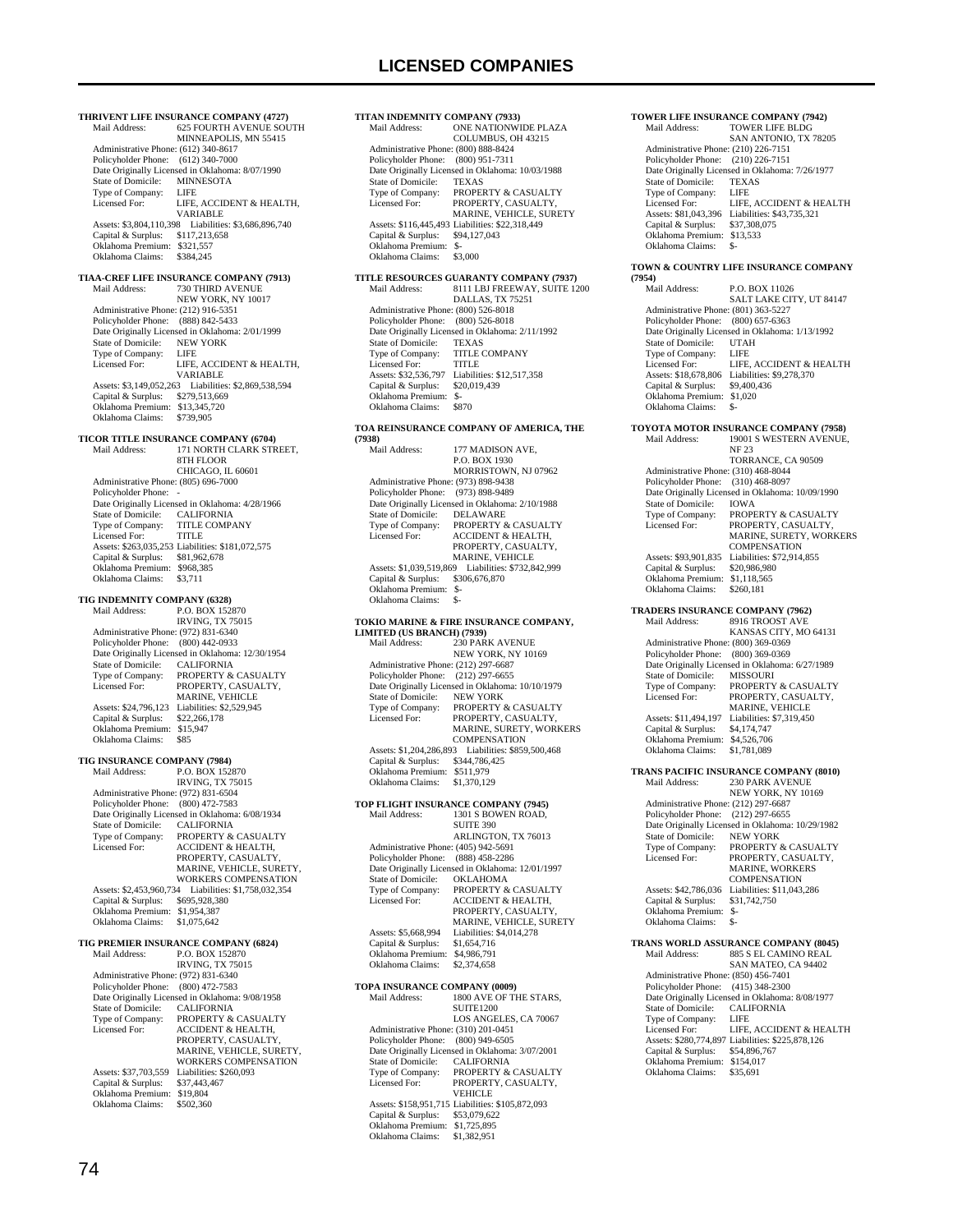| Mail Address:                                                              | TRANSAMERICA ASSURANCE COMPANY (7980)<br>1400 CENTERVIEW DR        |
|----------------------------------------------------------------------------|--------------------------------------------------------------------|
|                                                                            | LITTLE ROCK, AR 72211                                              |
| Administrative Phone: (319) 398-8790<br>Policyholder Phone: (800) 346-1608 |                                                                    |
|                                                                            | Date Originally Licensed in Oklahoma: 12/29/1986                   |
| State of Domicile:<br>Type of Company:                                     | MISSOURI<br>LIFE                                                   |
| Licensed For:                                                              | LIFE, ACCIDENT & HEALTH                                            |
|                                                                            | Assets: \$961,045,444 Liabilities: \$907,943,305                   |
| Capital & Surplus: \$53,102,139<br>Oklahoma Premium: \$2,158,510           |                                                                    |
| Oklahoma Claims: \$1,095,344                                               |                                                                    |
|                                                                            | TRANSAMERICA FINANCIAL LIFE INSURANCE                              |
| <b>COMPANY (8960)</b>                                                      |                                                                    |
| Mail Address:                                                              | 4333 EDGEWOOD RD. NE<br>C/O AEGON USA                              |
|                                                                            | CEDAR RAPIDS, IA 52499                                             |
| Administrative Phone: (319) 398-8790<br>Policyholder Phone: (800) 666-9100 |                                                                    |
|                                                                            | Date Originally Licensed in Oklahoma: 12/02/1947                   |
| State of Domicile:                                                         | <b>NEW YORK</b>                                                    |
| Type of Company:<br>Licensed For:                                          | LIFE<br>LIFE, ACCIDENT & HEALTH,                                   |
|                                                                            | VARIABLE                                                           |
| Capital & Surplus: \$626,320,917                                           | Assets: \$14,809,961,778 Liabilities: \$14,183,640,861             |
| Oklahoma Premium: \$4,219,844                                              |                                                                    |
| Oklahoma Claims:                                                           | \$5,092,694                                                        |
|                                                                            | TRANSAMERICA LIFE INSURANCE AND ANNUITY                            |
| <b>COMPANY (7988)</b>                                                      |                                                                    |
| Mail Address:                                                              | C/O TAX DEPT<br>4333 EDGEWOOD ROAD                                 |
|                                                                            | CEDAR RAPIDS, IA 52499                                             |
| Administrative Phone: (319) 398-8790<br>Policyholder Phone: (800) 821-9090 |                                                                    |
|                                                                            | Date Originally Licensed in Oklahoma: 6/03/1968                    |
| State of Domicile:<br>Type of Company:                                     | NORTH CAROLINA<br><b>LIFE</b>                                      |
| Licensed For:                                                              | LIFE, ACCIDENT & HEALTH,                                           |
|                                                                            | VARIABLE                                                           |
| Capital & Surplus: \$1,153,428,510                                         | Assets: \$25,581,248,039 Liabilities: \$24,427,819,529             |
| Oklahoma Premium: \$163,969,402                                            |                                                                    |
| Oklahoma Claims:                                                           | \$16,843,862                                                       |
|                                                                            |                                                                    |
|                                                                            | TRANSAMERICA LIFE INSURANCE COMPANY (5460)                         |
| Mail Address:                                                              | 4333 EDGEWOOD RD.NE                                                |
| Administrative Phone: (319) 398-8790                                       | CEDAR RAPIDS, IA 52499                                             |
| Policyholder Phone: (800) 247-3615                                         |                                                                    |
|                                                                            | Date Originally Licensed in Oklahoma: 5/21/1971                    |
| State of Domicile:<br>Type of Company:                                     | <b>IOWA</b><br>LIFE                                                |
| Licensed For:                                                              | LIFE, ACCIDENT & HEALTH,                                           |
|                                                                            | VARIABLE<br>Assets: \$37,937,427,984 Liabilities: \$36,615,298,453 |
| Capital & Surplus: \$1,322,129,531                                         |                                                                    |
| Oklahoma Premium: \$52,273,519<br>Oklahoma Claims:                         | \$33,696,740                                                       |
|                                                                            |                                                                    |
| <b>COMPANY (6144)</b>                                                      | TRANSAMERICA OCCIDENTAL LIFE INSURANCE                             |
| Mail Address:                                                              | C/O TAX DEPT,                                                      |
|                                                                            | 4333 EDGEWOOD ROAD<br>CEDAR RAPIDS, IA 52499                       |
| Administrative Phone: (319) 398-8790                                       |                                                                    |
| Policyholder Phone:                                                        | $(800)$ 852-4678                                                   |
| State of Domicile:                                                         | Date Originally Licensed in Oklahoma: 5/08/1934<br><b>IOWA</b>     |
| Type of Company:                                                           | <b>LIFE</b>                                                        |
| Licensed For:                                                              | LIFE, ACCIDENT & HEALTH,<br><b>VARIABLE</b>                        |
|                                                                            | Assets: \$26,574,497,491 Liabilities: \$24,422,716,477             |
| Capital & Surplus:<br>Oklahoma Premium: \$13,855,528                       | \$2,151,781,014                                                    |
| Oklahoma Claims:                                                           | \$56,742,614                                                       |
|                                                                            |                                                                    |
| Mail Address:                                                              | TRANSATLANTIC REINSURANCE COMPANY (7992)<br><b>80 PINE STREET</b>  |
|                                                                            | NEW YORK, NY 10005                                                 |
| Administrative Phone: (212) 770-2000<br>Policyholder Phone:                | $(212)$ 770-2000                                                   |
|                                                                            | Date Originally Licensed in Oklahoma: 8/14/1953                    |
| State of Domicile:<br>Type of Company:                                     | <b>NEW YORK</b><br>PROPERTY & CASUALTY                             |
| Licensed For:                                                              | ACCIDENT & HEALTH,                                                 |
|                                                                            | PROPERTY, CASUALTY,<br>MARINE, VEHICLE, SURETY                     |
| Assets: \$6,315,634,205                                                    | Liabilities: \$4,464,447,029                                       |
| Capital & Surplus:<br>Oklahoma Premium: \$-                                | \$1,851,187,176                                                    |

### **TRANSCONTINENTAL INSURANCE COMPANY (8000)** CNA PLAZA CORPORATE TAX 24S-G CHICAGO, IL 60685 Administrative Phone: (312) 822-2018 Policyholder Phone: (312) 822-5000 Date Originally Licensed in Oklahoma: 5/03/1926 State of Domicile: NEW YORK<br>Type of Company: PROPERTY &<br>Licensed For: ACCIDENT & Type of Company: PROPERTY & CASUALTY<br>Licensed For: ACCIDENT & HEALTH, PROPERTY, CASUALTY, MARINE, VEHICLE, SURETY, WORKERS COMPENSATION Assets: \$87,623,722 Liabilities: \$1,858,358 Capital & Surplus: \$85,765,364 Oklahoma Premium: \$8,779,762 Oklahoma Claims: \$7,402,864

#### **TRANSGUARD INSURANCE COMPANY OF AMERICA, INC. (8004)**

| INC. (8004)                          |                                                 |
|--------------------------------------|-------------------------------------------------|
| Mail Address:                        | 700 OAKMONT LANE                                |
|                                      | WESTMONT. IL 60559                              |
| Administrative Phone: (630) 570-3565 |                                                 |
| Policyholder Phone:                  | $(630)$ 570-3990                                |
|                                      | Date Originally Licensed in Oklahoma: 9/23/1999 |
| State of Domicile:                   | <b>ILLINOIS</b>                                 |
| Type of Company:                     | <b>PROPERTY &amp; CASUALTY</b>                  |
| Licensed For:                        | <b>ACCIDENT &amp; HEALTH,</b>                   |
|                                      | PROPERTY, CASUALTY,                             |
|                                      | <b>MARINE, SURETY, WORKERS</b>                  |
|                                      | <b>COMPENSATION</b>                             |
|                                      | Assets: \$161.911.022 Liabilities: \$95.976.080 |
| Capital & Surplus:                   | \$65,934,942                                    |
| Oklahoma Premium:                    | \$661.468                                       |
| Oklahoma Claims:                     | \$664,448                                       |

## **TRANSNATION TITLE INSURANCE COMPANY (8937)** Mail Address: 7557 RAMBLER RD, SUITE 1200

| Mali Address:                        | 7337 KAMBLEK KD. SUITE 1200                     |
|--------------------------------------|-------------------------------------------------|
|                                      | DALLAS, TX 75231                                |
| Administrative Phone: (800) 925-0965 |                                                 |
| Policyholder Phone: (800) 925-0965   |                                                 |
|                                      | Date Originally Licensed in Oklahoma: 4/08/1994 |
| State of Domicile:                   | <b>ARIZONA</b>                                  |
| Type of Company:                     | <b>TITLE COMPANY</b>                            |
| Licensed For:                        | <b>TITLE</b>                                    |
|                                      | Assets: \$162,886,977 Liabilities: \$95,083,237 |
| Capital & Surplus:                   | \$67,803,740                                    |
| Oklahoma Premium:                    | \$153,973                                       |
| Oklahoma Claims:                     | \$28                                            |
|                                      |                                                 |

### **TRANSPORT INSURANCE COMPANY (8024)**

| Mail Address:                        | 5205 N O'CONNER BLVD                            |
|--------------------------------------|-------------------------------------------------|
|                                      | <b>IRVING, TX 75039</b>                         |
| Administrative Phone: (972) 501-8788 |                                                 |
| Policyholder Phone: (800) 527-5412   |                                                 |
|                                      | Date Originally Licensed in Oklahoma: 1/22/1951 |
| State of Domicile:                   | <b>OHIO</b>                                     |
| Type of Company:                     | <b>PROPERTY &amp; CASUALTY</b>                  |
| Licensed For:                        | PROPERTY, CASUALTY,                             |
|                                      | <b>MARINE, VEHICLE, SURETY</b>                  |
|                                      | Assets: \$113,434,471 Liabilities: \$90,375,981 |
| Capital & Surplus:                   | \$23,058,490                                    |
| Oklahoma Premium:                    | \$-                                             |
| Oklahoma Claims:                     | \$5.489                                         |
|                                      |                                                 |

### **TRANSPORTATION INSURANCE COMPANY (8040)**

| Mail Address:                        | CNA PLAZA. 9TH FLOOR                             |
|--------------------------------------|--------------------------------------------------|
|                                      | CHICAGO, IL 60685                                |
| Administrative Phone: (312) 822-2018 |                                                  |
| Policyholder Phone: (312) 822-5000   |                                                  |
|                                      | Date Originally Licensed in Oklahoma: 12/13/1938 |
| State of Domicile:                   | <b>ILLINOIS</b>                                  |
| Type of Company:                     | PROPERTY & CASUALTY                              |
| Licensed For:                        | <b>ACCIDENT &amp; HEALTH.</b>                    |
|                                      | PROPERTY, CASUALTY,                              |
|                                      | MARINE, VEHICLE, SURETY.                         |
|                                      | <b>WORKERS COMPENSATION</b>                      |
| Assets: \$76,089.824                 | Liabilities: \$988,607                           |
| Capital & Surplus:                   | \$75,101,217                                     |
| Oklahoma Premium:                    | \$14,914,049                                     |
| Oklahoma Claims:                     | \$6,842,519                                      |
|                                      |                                                  |

### **TRAVCO INSURANCE COMPANY (7877)**<br>Mail Address: ONE TOWER SQUA ONE TOWER SQUARE, 2S2 / CORP TAX HARTFORD, CT 06183 Administrative Phone: (860) 277-3966 Policyholder Phone: (800) 238-6208 Date Originally Licensed in Oklahoma: 3/10/1998 State of Domicile: CONNECTICUT<br>Type of Company: PROPERTY & CA<br>Licensed For: PROPERTY, CAS Type of Company: PROPERTY & CASUALTY Licensed For: PROPERTY, CASUALTY, MARINE, VEHICLE, WORKERS COMPENSATION Assets: \$181,435,780 Liabilities: \$119,535,582

### **TRAVELERS CASUALTY AND SURETY COMPANY**

 Capital & Surplus: \$61,900,197 Oklahoma Premium: \$- Oklahoma Claims: \$-

| (0056)                               |                                                       |
|--------------------------------------|-------------------------------------------------------|
| Mail Address:                        | ONE TOWER SOUARE.                                     |
|                                      | 2S2 / CORP TAX                                        |
|                                      | HARTFORD, CT 06183                                    |
| Administrative Phone: (860) 277-3966 |                                                       |
| Policyholder Phone:                  | $(860)$ 954-0895                                      |
|                                      | Date Originally Licensed in Oklahoma: 4/29/1909       |
| State of Domicile:                   | <b>CONNECTICUT</b>                                    |
| Type of Company:                     | <b>PROPERTY &amp; CASUALTY</b>                        |
| Licensed For:                        | <b>ACCIDENT &amp; HEALTH.</b>                         |
|                                      | PROPERTY, CASUALTY,                                   |
|                                      | MARINE, VEHICLE, SURETY.                              |
|                                      | <b>WORKERS COMPENSATION</b>                           |
|                                      | Assets: \$12,809,640,338 Liabilities: \$9,763,807,463 |
| Capital & Surplus:                   | \$3,045,832,875                                       |
| Oklahoma Premium:                    | \$743,007                                             |
| Oklahoma Claims:                     | \$2,923,683                                           |
|                                      |                                                       |

## **TRAVELERS CASUALTY AND SURETY COMPANY OF AMERICA (0055)**

| <b>ARLENTCA (0000)</b>               |                                                  |
|--------------------------------------|--------------------------------------------------|
| Mail Address:                        | ONE TOWER SOUARE.                                |
|                                      | 2S2 / CORP TAX                                   |
|                                      | HARTFORD, CT 06183                               |
| Administrative Phone: (860) 277-3966 |                                                  |
| Policyholder Phone:                  | $(800)$ 238-6208                                 |
|                                      | Date Originally Licensed in Oklahoma: 12/19/1985 |
| State of Domicile:                   | <b>CONNECTICUT</b>                               |
| Type of Company:                     | PROPERTY & CASUALTY                              |
| Licensed For:                        | <b>ACCIDENT &amp; HEALTH.</b>                    |
|                                      | PROPERTY, CASUALTY.                              |
|                                      | MARINE, VEHICLE, SURETY.                         |
|                                      | <b>WORKERS COMPENSATION</b>                      |
| Assets: \$2,042,012,762              | Liabilities: \$1,222,356,732                     |
| Capital & Surplus:                   | \$819,656,030                                    |
| Oklahoma Premium:                    | \$5,052,612                                      |
| Oklahoma Claims:                     | \$485.485                                        |
|                                      |                                                  |

## **TRAVELERS CASUALTY AND SURETY COMPANY OF**

| <b>ILLINOIS (0057)</b>               |                                                  |
|--------------------------------------|--------------------------------------------------|
| Mail Address:                        | ONE TOWER SOUARE.                                |
|                                      | 2S2 / CORP TAX                                   |
|                                      | HARTFORD, CT 06183                               |
| Administrative Phone: (630) 961-8079 |                                                  |
| Policyholder Phone:                  | $(800)$ 238-6208                                 |
|                                      | Date Originally Licensed in Oklahoma: 12/26/1978 |
| State of Domicile:                   | <b>ILLINOIS</b>                                  |
| Type of Company:                     | PROPERTY & CASUALTY                              |
| Licensed For:                        | <b>ACCIDENT &amp; HEALTH.</b>                    |
|                                      | PROPERTY, CASUALTY.                              |
|                                      | MARINE, VEHICLE, SURETY.                         |
|                                      | <b>WORKERS COMPENSATION</b>                      |
| Assets: \$1,705,514,118              | Liabilities: \$1,286,857,130                     |
| Capital & Surplus:                   | \$418,656,988                                    |
| Oklahoma Premium:                    | \$3,362                                          |
| Oklahoma Claims:                     | \$30.211                                         |

## **TRAVELERS CASUALTY COMPANY OF**

| <b>CONNECTICUT (0059)</b>            |                                                  |
|--------------------------------------|--------------------------------------------------|
| Mail Address <sup>-</sup>            | ONE TOWER SOUARE.                                |
|                                      | 2S2 / CORP TAX                                   |
|                                      | HARTFORD, CT 06183                               |
| Administrative Phone: (860) 954-0895 |                                                  |
| Policyholder Phone:                  | $(800)$ 238-6208                                 |
|                                      | Date Originally Licensed in Oklahoma: 11/20/1990 |
| State of Domicile:                   | <b>CONNECTICUT</b>                               |
| Type of Company:                     | PROPERTY & CASUALTY                              |
| Licensed For:                        | PROPERTY, CASUALTY,                              |
|                                      | MARINE, VEHICLE, SURETY.                         |
|                                      | <b>WORKERS COMPENSATION</b>                      |
|                                      | Assets: \$287,585,101 Liabilities: \$215,267,147 |
| Capital & Surplus:                   | \$72,317,955                                     |
| Oklahoma Premium:                    | $S-$                                             |
| Oklahoma Claims:                     | \$-                                              |
|                                      |                                                  |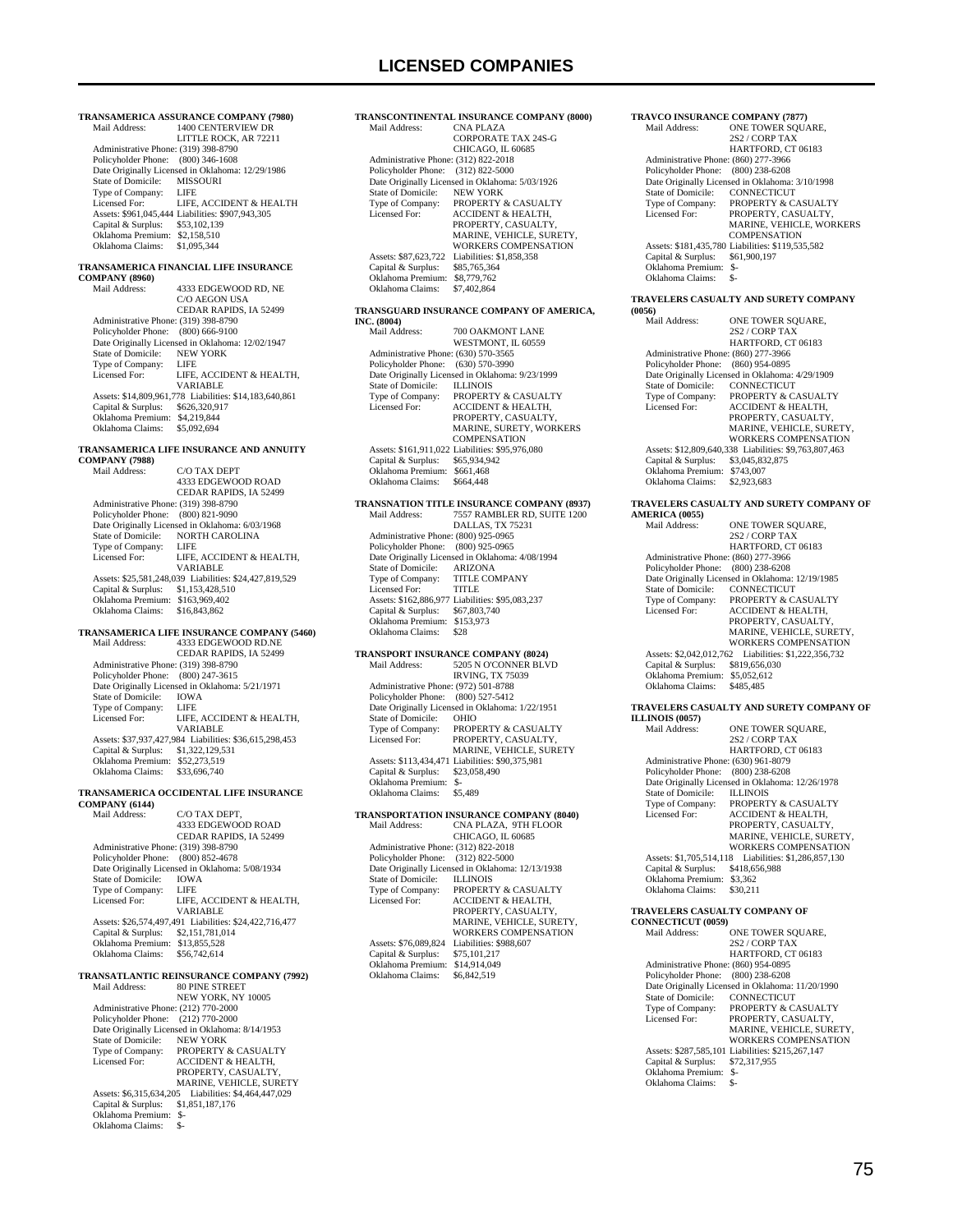| (6526)                                                      | TRAVELERS COMMERCIAL CASUALTY COMPANY                                   |
|-------------------------------------------------------------|-------------------------------------------------------------------------|
| Mail Address:                                               | ONE TOWER SQUARE,<br>2S2 / CORP TAX                                     |
| Administrative Phone: (860) 277-3966<br>Policyholder Phone: | HARTFORD, CT 06183<br>$(800)$ 238-6208                                  |
|                                                             | Date Originally Licensed in Oklahoma: 12/30/1988                        |
| State of Domicile:                                          | CONNECTICUT                                                             |
| Type of Company:<br>Licensed For:                           | PROPERTY & CASUALTY<br>ACCIDENT & HEALTH,                               |
|                                                             | PROPERTY, CASUALTY,                                                     |
|                                                             | MARINE, VEHICLE, WORKERS<br><b>COMPENSATION</b>                         |
|                                                             | Assets: \$333,138,887 Liabilities: \$261,073,780                        |
| Capital & Surplus:<br>Oklahoma Premium: \$-                 | \$72,065,106                                                            |
| Oklahoma Claims:                                            | $S-$                                                                    |
|                                                             | TRAVELERS COMMERCIAL INSURANCE COMPANY                                  |
| (0060)<br>Mail Address:                                     | ONE TOWER SQUARE,                                                       |
|                                                             | 2S2 / CORP TAX                                                          |
| Administrative Phone: (860) 277-3966                        | HARTFORD, CT 06183                                                      |
| Policyholder Phone: (800) 277-0111                          |                                                                         |
|                                                             | Date Originally Licensed in Oklahoma: 11/20/1990                        |
| State of Domicile:<br>Type of Company:                      | CONNECTICUT<br>PROPERTY & CASUALTY                                      |
| Licensed For:                                               | PROPERTY, CASUALTY,                                                     |
|                                                             | MARINE, VEHICLE, SURETY,<br>WORKERS COMPENSATION                        |
|                                                             | Assets: \$314,677,190 Liabilities: \$238,309,989                        |
| Capital & Surplus:<br>Oklahoma Premium: \$-                 | \$76,367,201                                                            |
| Oklahoma Claims:                                            | - S                                                                     |
| TRAVELERS HOME AND MARINE IC (8046)                         |                                                                         |
| Mail Address:                                               | ONE TOWER SOUARE,<br>2S2 / CORP TAX                                     |
|                                                             | HARTFORD, CT 06183                                                      |
| Administrative Phone: (860) 277-3966                        |                                                                         |
| Policyholder Phone: (800) 238-6208                          | Date Originally Licensed in Oklahoma: 3/10/1998                         |
| State of Domicile:                                          | CONNECTICUT                                                             |
| Type of Company:<br>Licensed For:                           | PROPERTY & CASUALTY<br>PROPERTY, CASUALTY,                              |
|                                                             | MARINE, VEHICLE, WORKERS                                                |
|                                                             | <b>COMPENSATION</b><br>Assets: \$182,960,951 Liabilities: \$120,864,413 |
| Capital & Surplus:                                          | \$62,096,538                                                            |
| Oklahoma Premium: \$-<br>Oklahoma Claims:                   | \$-                                                                     |
|                                                             | TRAVELERS INDEMNITY COMPANY OF AMERICA,                                 |
| THE (8052)<br>Mail Address:                                 | ONE TOWER SQUARE,                                                       |
|                                                             | 2S2 / CORP TAX                                                          |
| Administrative Phone: (860) 277-3966                        | HARTFORD, CT 06183                                                      |
| Policyholder Phone: (800) 238-6208                          |                                                                         |
| State of Domicile:                                          | Date Originally Licensed in Oklahoma: 3/01/1968<br>CONNECTICUT          |
| Type of Company:                                            | PROPERTY & CASUALTY                                                     |
| Licensed For:                                               | ACCIDENT & HEALTH,                                                      |
|                                                             | PROPERTY, CASUALTY,<br>MARINE, VEHICLE, SURETY,                         |
|                                                             | WORKERS COMPENSATION                                                    |
| Capital & Surplus:                                          | Assets: \$476,190,574 Liabilities: \$348,848,241<br>\$127,342,333       |
| Oklahoma Premium: \$10,154,683                              |                                                                         |
| Oklahoma Claims:                                            | \$3,764,448                                                             |
| TRAVELERS INDEMNITY COMPANY OF<br>CONNECTICUT, THE (8054)   |                                                                         |
| Mail Address:                                               | ONE TOWER SOUARE,                                                       |
|                                                             | 2S2/CORP TAX<br>HARTFORD, CT 06183                                      |
| Administrative Phone: (860) 277-3966                        |                                                                         |
| Policyholder Phone:                                         | $(800)$ 238-6208<br>Date Originally Licensed in Oklahoma: 7/29/1907     |
| State of Domicile:                                          | CONNECTICUT                                                             |
| Type of Company:<br>Licensed For:                           | PROPERTY & CASUALTY<br>ACCIDENT & HEALTH,                               |
|                                                             | PROPERTY, CASUALTY,                                                     |
|                                                             | MARINE, VEHICLE, SURETY,<br>WORKERS COMPENSATION                        |
|                                                             | Assets: \$926,729,566 Liabilities: \$639,065,454                        |
| Capital & Surplus:                                          | \$287,664,112                                                           |
| Oklahoma Premium: \$8,544,946<br>Oklahoma Claims:           | \$2,151,409                                                             |

| THE (8053)                                                                 | TRAVELERS INDEMNITY COMPANY OF ILLINOIS,                                                        |
|----------------------------------------------------------------------------|-------------------------------------------------------------------------------------------------|
| Mail Address:                                                              | ONE TOWER SQUARE,<br>2S2 / CORP TAX                                                             |
| Administrative Phone: (860) 954-0895<br>Policyholder Phone:                | HARTFORD, CT 06183<br>$(800)$ 238-6208                                                          |
| State of Domicile:                                                         | Date Originally Licensed in Oklahoma: 6/15/1972<br><b>ILLINOIS</b>                              |
| Type of Company:<br>Licensed For:                                          | PROPERTY & CASUALTY<br>ACCIDENT & HEALTH,<br>PROPERTY, CASUALTY,<br>MARINE, VEHICLE, SURETY,    |
|                                                                            | WORKERS COMPENSATION                                                                            |
| Capital & Surplus:<br>Oklahoma Premium:<br>Oklahoma Claims:                | Assets: \$253,353,998 Liabilities: \$170,966,804<br>\$82,387,194<br>\$20,683,902<br>\$8,258,581 |
|                                                                            |                                                                                                 |
| Mail Address:                                                              | TRAVELERS INDEMNITY COMPANY, THE (8048)<br>ONE TOWER SOUARE,                                    |
|                                                                            | 2S2 / CORP TAX<br>HARTFORD, CT 06183                                                            |
| Administrative Phone: (860) 277-3966                                       |                                                                                                 |
| Policyholder Phone: (800) 238-6208                                         |                                                                                                 |
| State of Domicile:                                                         | Date Originally Licensed in Oklahoma: 4/22/1919<br>CONNECTICUT                                  |
| Type of Company:                                                           | PROPERTY & CASUALTY                                                                             |
| Licensed For:                                                              | <b>ACCIDENT &amp; HEALTH,</b>                                                                   |
|                                                                            | PROPERTY, CASUALTY,<br>MARINE, VEHICLE, SURETY,                                                 |
|                                                                            | <b>WORKERS COMPENSATION</b>                                                                     |
| Capital & Surplus:                                                         | Assets: \$13,315,431,225 Liabilities: \$8,814,419,676<br>\$4,501,011,549                        |
| Oklahoma Premium: \$20,470,574                                             |                                                                                                 |
| Oklahoma Claims:                                                           | \$7,187,248                                                                                     |
| Mail Address:                                                              | TRAVELERS INSURANCE COMPANY, THE (8056)<br>ONE CITY PLACE                                       |
|                                                                            | HARTFORD, CT 06103                                                                              |
| Administrative Phone: (860) 277-5317                                       |                                                                                                 |
| Policyholder Phone: (860) 308-6253                                         | Date Originally Licensed in Oklahoma: 1/28/1898                                                 |
| State of Domicile:                                                         | CONNECTICUT                                                                                     |
| Type of Company:<br>Licensed For:                                          | PROPERTY & CASUALTY<br>LIFE, ACCIDENT & HEALTH,                                                 |
|                                                                            | CASUALTY, VARIABLE,<br>WORKERS COMPENSATION                                                     |
| Capital & Surplus:                                                         | Assets: \$61,345,735,633 Liabilities: \$53,738,336,602<br>\$7,607,399,031                       |
| Oklahoma Premium: \$7,946,228                                              |                                                                                                 |
| Oklahoma Claims:                                                           | \$21,697,711                                                                                    |
| Mail Address:                                                              | TRAVELERS LIFE & ANNUITY COMPANY, THE (8065)<br>ONE CITY PLACE                                  |
| Administrative Phone: (860) 277-5317                                       | HARTFORD, CT 06103                                                                              |
| Policyholder Phone: (800) 334-4298                                         |                                                                                                 |
|                                                                            | Date Originally Licensed in Oklahoma: 11/01/1982                                                |
| State of Domicile:<br>Type of Company:                                     | CONNECTICUT<br>LIFE                                                                             |
| Licensed For:                                                              | LIFE, ACCIDENT & HEALTH,                                                                        |
|                                                                            | VARIABLE<br>Assets: \$15,912,953,328 Liabilities: \$15,419,368,374                              |
| Capital & Surplus: \$493,584,954                                           |                                                                                                 |
| Oklahoma Premium: \$21,767,480<br>Oklahoma Claims:                         | \$20,313,237                                                                                    |
|                                                                            | TRAVELERS PROPERTY CASUALTY INSURANCE                                                           |
| <b>COMPANY (0069)</b><br>Mail Address:                                     | ONE TOWER SQUARE,                                                                               |
|                                                                            | 2S2 / CORP TAX                                                                                  |
|                                                                            | HARTFORD, CT 06183                                                                              |
| Administrative Phone: (860) 277-3966<br>Policyholder Phone: (800) 238-6208 |                                                                                                 |
|                                                                            | Date Originally Licensed in Oklahoma: 11/20/1990                                                |
| State of Domicile:                                                         | CONNECTICUT                                                                                     |
| Type of Company:<br>Licensed For:                                          | PROPERTY & CASUALTY<br>PROPERTY, CASUALTY,                                                      |
|                                                                            | MARINE, VEHICLE, WORKERS                                                                        |
|                                                                            | COMPENSATION<br>Assets: \$206,502,215 Liabilities: \$151,349,408                                |
| Capital & Surplus:                                                         | \$55,152,807                                                                                    |
| Oklahoma Premium: \$-                                                      |                                                                                                 |
| Oklahoma Claims:                                                           | -\$                                                                                             |

#### **TRAVELERS PROTECTIVE ASSOCIATION OF AMERICA, THE (8072)**

| Mail Address:                        | 3755 LINDELL BOULEVARD                          |
|--------------------------------------|-------------------------------------------------|
|                                      | ST LOUIS, MO 63108                              |
| Administrative Phone: (314) 371-0533 |                                                 |
| Policyholder Phone: (800) 914-2775   |                                                 |
|                                      | Date Originally Licensed in Oklahoma: 7/01/1929 |
| State of Domicile:                   | <b>MISSOURI</b>                                 |
| Type of Company:                     | <b>FRATERNAL</b>                                |
| Licensed For:                        | <b>ACCIDENT &amp; HEALTH</b>                    |
| Assets: \$11,658,253                 | Liabilities: \$1,825,624                        |
| Capital & Surplus:                   | \$9,832,629                                     |
| Oklahoma Premium:                    | \$10,608                                        |
| Oklahoma Claims:                     | \$11.902                                        |

#### **TRENWICK AMERICA REINSURANCE**   $cc$

| <b>CORPORATION (8075)</b>            |                                                  |
|--------------------------------------|--------------------------------------------------|
| Mail Address:                        | <b>ONE CANTERBURY GREEN</b>                      |
|                                      | STAMFORD, CT 06901                               |
| Administrative Phone: (203) 353-5567 |                                                  |
| Policyholder Phone: (203) 353-5532   |                                                  |
|                                      | Date Originally Licensed in Oklahoma: 8/29/1985  |
| State of Domicile:                   | <b>CONNECTICUT</b>                               |
| Type of Company:                     | PROPERTY & CASUALTY                              |
| Licensed For:                        | <b>ACCIDENT &amp; HEALTH.</b>                    |
|                                      | PROPERTY, CASUALTY,                              |
|                                      | <b>MARINE, VEHICLE</b>                           |
|                                      | Assets: \$856,993,220 Liabilities: \$777,990,065 |
| Capital & Surplus:                   | \$79,003,155                                     |
| Oklahoma Premium:                    | \$-                                              |
| Oklahoma Claims:                     | $S-$                                             |
|                                      |                                                  |
|                                      | TRIAD GUARANTY INSURANCE CORPORATION             |
| (8077)                               |                                                  |
| Mail Address:                        | <b>P.O. BOX 2300</b>                             |

| тепи сминала.                        | 1.11.11177.7.7111                                |
|--------------------------------------|--------------------------------------------------|
|                                      | WINSTON-SALEM, NC 27102                          |
| Administrative Phone: (336) 723-1282 |                                                  |
| Policyholder Phone: (800) 451-4872   |                                                  |
|                                      | Date Originally Licensed in Oklahoma: 4/06/1993  |
| State of Domicile:                   | <b>ILLINOIS</b>                                  |
| Type of Company:                     | PROPERTY & CASUALTY                              |
| Licensed For:                        | <b>CASUALTY</b>                                  |
|                                      | Assets: \$490,737,887 Liabilities: \$362,525,730 |
| Capital & Surplus:                   | \$128,212,158                                    |
| Oklahoma Premium:                    | \$3,014,333                                      |
| Oklahoma Claims:                     | \$305,368                                        |

### **TRIANGLE INSURANCE COMPANY, INC. (8078)**

|                                      | I KIANGLE INSUKANCE COMPANT, INC. (6076)        |
|--------------------------------------|-------------------------------------------------|
| Mail Address:                        | P.O. BOX 1189                                   |
|                                      | <b>ENID. OK 73702</b>                           |
| Administrative Phone: (580) 237-4276 |                                                 |
| Policyholder Phone: (800) 894-5020   |                                                 |
|                                      | Date Originally Licensed in Oklahoma: 1/06/1992 |
| State of Domicile:                   | <b>OKLAHOMA</b>                                 |
| Type of Company:                     | <b>PROPERTY &amp; CASUALTY</b>                  |
| Licensed For:                        | PROPERTY. CASUALTY.                             |
|                                      | MARINE, VEHICLE, SURETY,                        |
|                                      | <b>WORKERS COMPENSATION</b>                     |
| Assets: \$21,455,907                 | Liabilities: \$14,634,886                       |
| Capital & Surplus:                   | \$6,821,021                                     |
| Oklahoma Premium:                    | \$4,675,009                                     |
| Oklahoma Claims:                     | \$2,002,501                                     |
|                                      |                                                 |

### **TRIGON HEALTH AND LIFE INSURANCE COMPANY**

| (1016)                               |                                                  |
|--------------------------------------|--------------------------------------------------|
| Mail Address:                        | P.O. BOX 27401, MAIL DROP 74B                    |
|                                      | RICHMOND, VA 23279                               |
| Administrative Phone: (804) 354-3489 |                                                  |
| Policyholder Phone: (804) 354-3454   |                                                  |
|                                      | Date Originally Licensed in Oklahoma: 11/21/1966 |
| State of Domicile:                   | VIRGINIA                                         |
| Type of Company:                     | <b>LIFE</b>                                      |
| Licensed For:                        | LIFE. ACCIDENT & HEALTH                          |
| Assets: \$13,989,446                 | Liabilities: \$1,526,613                         |
| Capital & Surplus:                   | \$12,462,833                                     |
| Oklahoma Premium:                    | $S-$                                             |
| Oklahoma Claims:                     | $S-$                                             |
|                                      |                                                  |
|                                      | $\Omega$ and a $\mathbf{W}$ (0000)               |

### **TRINITY UNIVERSAL INSURANCE COMPANY (8088)**

 Mail Address: P.O. BOX 655028 DALLAS, TX 75265 Administrative Phone: (214) 360-8545 Policyholder Phone: (800) 926-1887<br>
Date Originally Licensed in Oklahoma: 6/01/1926<br>
State of Domicile: TEXAS<br>
Type of Company: PROPERTY & CASUALTY<br>
Licensed For: PROPERTY, CASUALTY, MARINE, VEHICLE, SURETY,<br>
WORKERS COMPENSATION<br>
Capital & Surplus: \$922,085,607<br>
Oklahoma Premium: \$1,620,883<br>
Oklahoma Premium: \$1,620,883<br>
Oklahoma Claims: \$726,317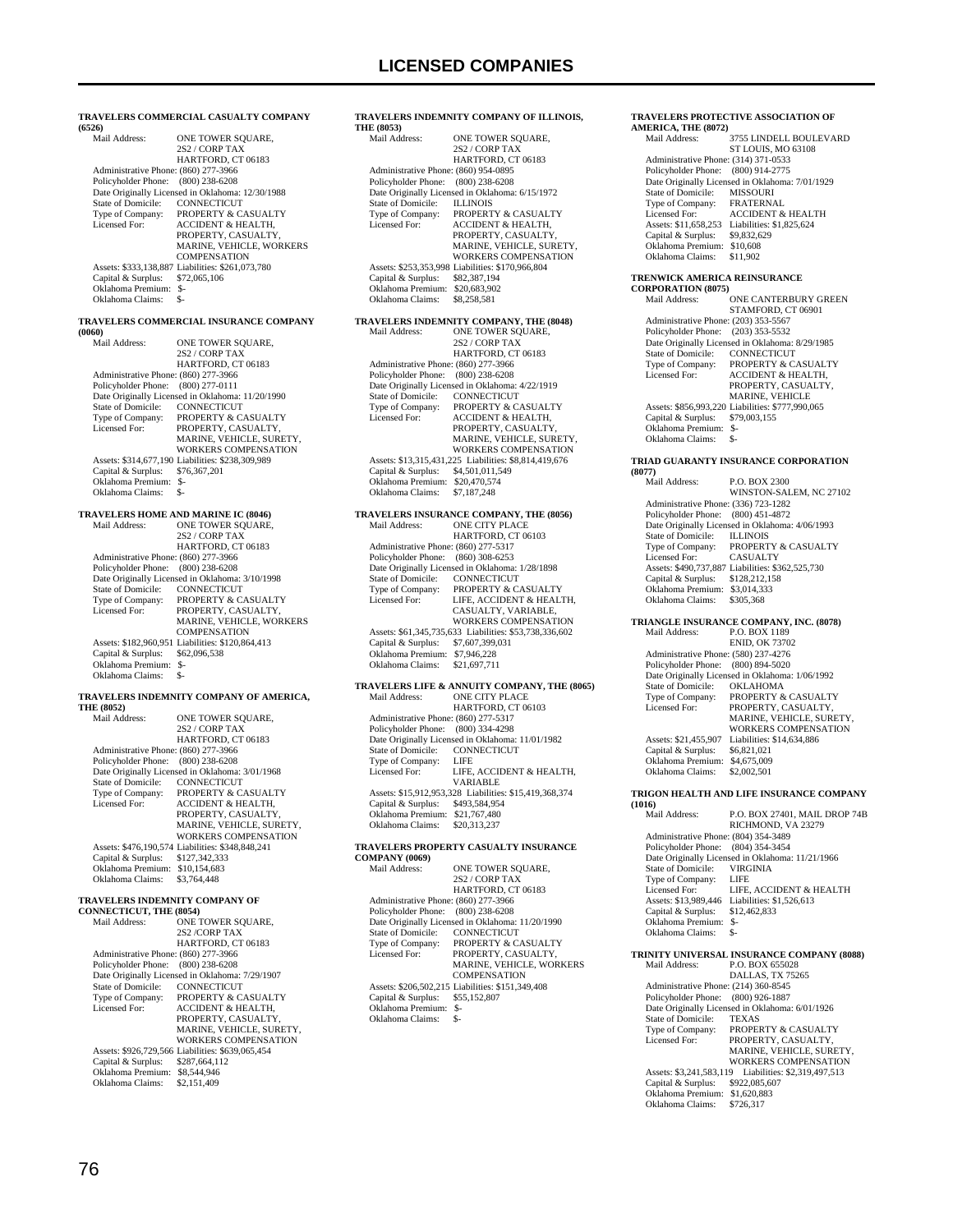### **LICENSED COMPANIES**

**TRINITY UNIVERSAL INSURANCE COMPANY OF KANSAS, INC (8092)** P.O. BOX 655028 DALLAS, TX 75265 Administrative Phone: (214) 360-8545 Policyholder Phone: (800) 926-1887 Date Originally Licensed in Oklahoma: 11/07/1974<br>State of Domicile: KANSAS State of Domicile:<br>Type of Company: Type of Company: PROPERTY & CASUALTY<br>Licensed For: PROPERTY, CASUALTY PROPERTY, CASUALTY, MARINE, VEHICLE, SURETY WORKERS COMPENSATION Assets: \$12,501,295 Liabilities: \$245,885<br>Capital & Surplus: \$12.255.410 Capital & Surplus: \$12,255,410 Oklahoma Premium: \$731,763 Oklahoma Claims: \$341,686 **TRITON INSURANCE COMPANY (8638)**<br>Mail Address: PO BOX 2548 SU Mail Address: P.O. BOX 2548, SUITE 400 FT. WORTH, TX 76113 Administrative Phone: (817) 348-7557 Policyholder Phone: (800) 316-5607 Date Originally Licensed in Oklahoma: 12/31/1986<br>State of Domicile: MISSOURI State of Domicile:<br>Type of Company: Type of Company: PROPERTY & CASUALTY<br>
Licensed For: ACCIDENT & HEALTH, Licensed For: ACCIDENT & HEALTH, PROPERTY, CASUALTY, MARINE Assets: \$644,757,629 Liabilities: \$280,923,133 Capital & Surplus: \$363,834,496 Oklahoma Premium: \$(275,883) Oklahoma Claims: \$144,104 **TRIUMPHE CASUALTY COMPANY (0079)**<br>Mail Address: 7025 ALBERT PICK I Mail Address: 7025 ALBERT PICK ROAD, SUITE 105 GREENSBORO, NC 27409 Administrative Phone: (336) 931-3796 Policyholder Phone: (336) 931-3796 Date Originally Licensed in Oklahoma: 11/16/2001 State of Domicile: PENNSYLVANIA Type of Company: FEBRITY & CASUALTY<br>Type of Company: PROPERTY & CASUALTY  $ACCIDENT & HEAI TH$ PROPERTY, CASUALTY, MARINE, VEHICLE, SURETY Assets: \$43,049,915 Liabilities: \$32,006,538<br>Capital & Surplus: \$11,043,377 Capital & Surplus: \$11,043,377 Oklahoma Premium: \$235,067 Oklahoma Claims: \$35,290 **TRUCK INSURANCE EXCHANGE (8104)**<br>Mail Address: 4680 WILSHIRE BI Mail Address: 4680 WILSHIRE BLVD LOS ANGELES, CA 90010 Administrative Phone: (323) 932-3011 Policyholder Phone: (913) 661-6300 Date Originally Licensed in Oklahoma: 7/25/1938<br>State of Domicile: CALIFORNIA State of Domicile: CALIFORNIA<br>Type of Company: RECIPROCAL Type of Company: Licensed For: ACCIDENT & HEALTH, PROPERTY, CASUALTY, MARINE, VEHICLE, SURETY, WARTHE, VEHICLE, SORETT Assets: \$1,139,705,764 Liabilities: \$849,092,681 Capital & Surplus: \$290,613,083 Oklahoma Premium: \$13,133,733 Oklahoma Claims: \$8,807,721 **TRUMBULL INSURANCE COMPANY (3766)**<br>Mail Address: **HARTFORD PLAZA**  Mail Address: HARTFORD PLAZA HARTFORD, CT 06115 Administrative Phone: (860) 547-3094 Policyholder Phone: (405) 947-0511 Date Originally Licensed in Oklahoma: 11/17/1987<br>State of Domicile: CONNECTICUT State of Domicile: Type of Company: PROPERTY & CASUALTY<br>Licensed For: ACCIDENT & HEALTH, ACCIDENT & HEALTH, PROPERTY, CASUALTY MARINE, VEHICLE Assets: \$367,083,740 Liabilities: \$90,943,888 Capital & Surplus: \$276,139,852 Oklahoma Premium: \$217,367 Oklahoma Claims: \$414,150 **TRUSTMARK INSURANCE COMPANY (1264)** Mail Address: 400 FIELD DRIVE LAKE FOREST, IL 60045 Administrative Phone: (708) 615-1500 Policyholder Phone: (847) 615-1500 Date Originally Licensed in Oklahoma: 5/13/1918<br>State of Domicile: **ILLINOIS** State of Domicile: ILLIN<br>Type of Company: LIFE Type of Company:<br>Licensed For: LIFE, ACCIDENT & HEALTH Assets: \$1,248,818,463 Liabilities: \$1,049,122,658 Capital & Surplus: \$199,695,805 Oklahoma Premium: \$10,936,305 Oklahoma Claims: \$23,119,818

**TRUSTMARK LIFE INSURANCE COMPANY (2448)**<br>Mail Address: 400 FIELD DRIVE 400 FIELD DRIVE LAKE FOREST, IL 60045 Administrative Phone: (847) 615-1500 Policyholder Phone: (800) 366-6663 Date Originally Licensed in Oklahoma: 5/29/1959<br>State of Domicile: ILLINOIS State of Domicile: Type of Company:<br>Licensed For: LIFE<br>LIFE, ACCIDENT & HEALTH Assets: \$490,689,231 Liabilities: \$420,386,461 Capital & Surplus: \$70,302,770 Oklahoma Premium: \$5,438,500 Oklahoma Claims: \$5,065,582 **TWIN CITY FIRE INSURANCE COMPANY (8113)**<br>Mail Address: **HARTFORD PLAZA**  Mail Address: HARTFORD PLAZA HARTFORD, CT 06115 Administrative Phone: (860) 547-3935 Policyholder Phone: (860) 547-5000 Date Originally Licensed in Oklahoma: 5/19/1987 State of Domicile: INDIANA<br>Type of Company: PROPERTY Type of Company: PROPERTY & CASUALTY<br>
Licensed For: ACCIDENT & HEALTH, ACCIDENT & HEALTH, PROPERTY, CASUALTY, MARINE, VEHICLE, SURETY, WORKERS COMPENSATION Assets: \$470,409,300 Liabilities: \$270,709,310 Capital & Surplus: \$199,699,990 Oklahoma Premium: \$13,121,680<br>Oklahoma Claims: \$3,932,820 Oklahoma Claims: **U.S AEGIS ENERGY INSURANCE COMPANY (0012)** Mail Address: %AEGIS INS SERV.INC, 10 EXCHANGE PLACE JERSEY CITY, NJ 07302 Administrative Phone: (201) 521-4840 Policyholder Phone: (201) 521-1200 Date Originally Licensed in Oklahoma: 7/29/1974 State of Domicile:<br>Type of Company:  $\begin{array}{lcl} \texttt{DELAWARE} \\ \texttt{PROPERTIES} \end{array} \begin{array}{lcl} \texttt{CELAWARE} \\ \texttt{PROPERTIES} \end{array}$  Licensed For: PROPERTY, CASUALTY, SURETY Assets: \$17,548,506 Liabilities: \$768,536 Capital & Surplus: \$16,779,970 Oklahoma Premium: \$- Oklahoma Claims: \$- **U.S FINANCIAL LIFE INSURANCE COMPANY (8516)** 10290 ALLIANCE RD P.O. BOX 429560 CINCINNATI, OH 45242 Administrative Phone: (513) 287-6820 Policyholder Phone: (513) 686-2000 Date Originally Licensed in Oklahoma: 12/16/1994<br>State of Domicile: OHIO State of Domicile: OHIC<br>Type of Company: LIFE Type of Company:<br>Licensed For: LIFE, ACCIDENT & HEALTH Assets: \$374,921,965 Liabilities: \$350,132,453 Capital & Surplus: \$24,789,512 Oklahoma Premium: \$1,917,889 Oklahoma Claims: \$606,402 **U.S SPECIALTY INSURANCE COMPANY (2354)** 13403 NORTHWEST FREEWAY HOUSTON, TX 77040 Administrative Phone: (713) 462-3700 Policyholder Phone: (713) 744-3700 Date Originally Licensed in Oklahoma: 2/13/1989<br>State of Domicile: TEXAS State of Domicile: Type of Company: PROPERTY & CASUALTY<br>Licensed For: ACCIDENT & HEALTH. Licensed For: ACCIDENT & HEALTH, PROPERTY, CASUALTY, MARINE, VEHICLE, SURETY, WORKERS COMPENSATION Assets: \$323,300,060 Liabilities: \$206,125,750 Capital & Surplus: \$117,174,310 Oklahoma Premium: \$2,333,654 Oklahoma Claims: \$797,239 **UBS PAINE WEBBER LIFE INSURANCE COMPANY (6400)** Mail Address: P.O. BOX 10 DES MOINES, IA 50301 Administrative Phone: (515) 245-2069 Policyholder Phone: (800) 986-0088 Date Originally Licensed in Oklahoma: 1/18/1960<br>State of Domicile: CALIFORNIA

State of Domicile: CALI<br>Type of Company: LIFE Type of Company:<br>Licensed For:

LIFE, ACCIDENT & HEALTH,

VARIABLE Assets: \$38,672,020 Liabilities: \$18,599,498<br>Capital & Surplus: \$20,072,523 Capital & Surplus: \$20,072,523 Oklahoma Premium: \$- Oklahoma Claims: \$-

### **SUITE 150** BIRMINGHAM, AL 35243 Administrative Phone: (816) 474-2359 Policyholder Phone: (800) 443-2995 Pate Originally Licensed in Oklahoma: 12/31/1991<br>State of Domicile: OKLAHOMA State of Domicile: OKL<br>Type of Company: LIFE Type of Company:<br>Licensed For:<br>Assets: \$5.038.740 LIFE, ACCIDENT & HEALTH Liabilities: \$130,447<br>\$4,908,293 Capital & Surplus: \$4,908,293<br>Oklahoma Premium: \$3,700,948 Oklahoma Premium: \$3,700,948<br>Oklahoma Claims: \$2,026,796 Oklahoma Claims: **ULICO CASUALTY COMPANY (8116)**<br>Mail Address: P.O. BOX 5131 P.O. BOX 5131 CHINO, CA 91708 Administrative Phone: (202) 682-6689 Policyholder Phone: (202) 682-0900 Date Originally Licensed in Oklahoma: 10/18/1982 State of Domicile: DELAWARE Type of Company: PROPERTY & CASUALTY<br>Licensed For: ACCIDENT & HEALTH. ACCIDENT & HEALTH, PROPERTY, CASUALTY, MARINE, VEHICLE, SURETY, WORKERS COMPENSATION Assets: \$145,536,615 Liabilities: \$102,160,814 Capital & Surplus: \$43,375,802 Oklahoma Premium: \$46,245 Oklahoma Claims: \$675,260 **ULLICO LIFE INSURANCE COMPANY (1325)**<br>Mail Address: 111 MASSACHUSETTS Mail Address: 111 MASSACHUSETTS AVE, NW WASHINGTON, DC 20001 Administrative Phone: (202) 682-6690 Policyholder Phone: (800) 888-1606 Date Originally Licensed in Oklahoma: 12/22/1980<br>State of Domicile: TEXAS State of Domicile: TEXA<br>Type of Company: LIFE Type of Company: LIFE<br>Licensed For: LIFE, ACCIDENT & HEALTH Licensed For: LIFE, ACCIDENT & HEALTH Assets: \$10,986,010 Liabilities: \$1,800,171 Capital & Surplus: \$9,185,839 Oklahoma Premium: \$9,617 Oklahoma Claims: \$- **UNDERWRITER FOR THE PROFESSIONS INSURANCE COMPANY (0038)** 185 GREENWOOD RD NAPA, CA 94558 Administrative Phone: (800) 225-0318 Policyholder Phone: (800) 225-0318 Date Originally Licensed in Oklahoma: 8/13/2001 State of Domicile:<br>Type of Company: Type of Company: PROPERTY & CASUALTY<br>Licensed For: CASUALTY, VEHICLE CASUALTY, VEHICLE Assets: \$149,873,141 Liabilities: \$81,617,657 Capital & Surplus: \$68,255,484 Oklahoma Premium: \$- Oklahoma Claims: \$- **UNICARE HEALTH PLAN OF OKLAHOMA, INC (8137)** 4553 LA TIENDA DRIVE THOUSAND OAKS, CA 91362 Administrative Phone: (805) 557-5546 Policyholder Phone: (877) 864-2273 Date Originally Licensed in Oklahoma: 5/17/2000 State of Domicile:<br>Type of Company: OKLAHOMA<br>HEALTH MAINT.ORG. Licensed For: ACCIDENT & HEALTH Assets: \$36,085,371 Liabilities: \$33,115,219 Capital & Surplus: \$2,970,151 Oklahoma Premium: \$130,197,848 Oklahoma Claims: **UNICARE LIFE & HEALTH INSURANCE COMPANY (5298)** 4553 LA TIENDA DRIVE THOUSAND OAKS, CA 91362 Administrative Phone: (805) 557-5546 Policyholder Phone: (413) 858-5000 Date Originally Licensed in Oklahoma: 6/09/1981<br>State of Domicile: DELAWARE State of Domicile: DELA<br>Type of Company: LIFE Type of Company: LIFE<br>
Licensed For: LIFE, ACCIDENT & HEALTH<br>
Assets: \$1,295,802,501 Liabilities: \$1,002,873,999<br>
Capital & Surplus: \$292,928,502<br>
Oklahoma Premium: \$27,977,647 Oklahoma Claims: \$25,548,893

**UDC LIFE & HEALTH INSURANCE COMPANY (8115)**<br>Mail Address: 3595 GRANDVIEW PKWY.

3595 GRANDVIEW PKWY,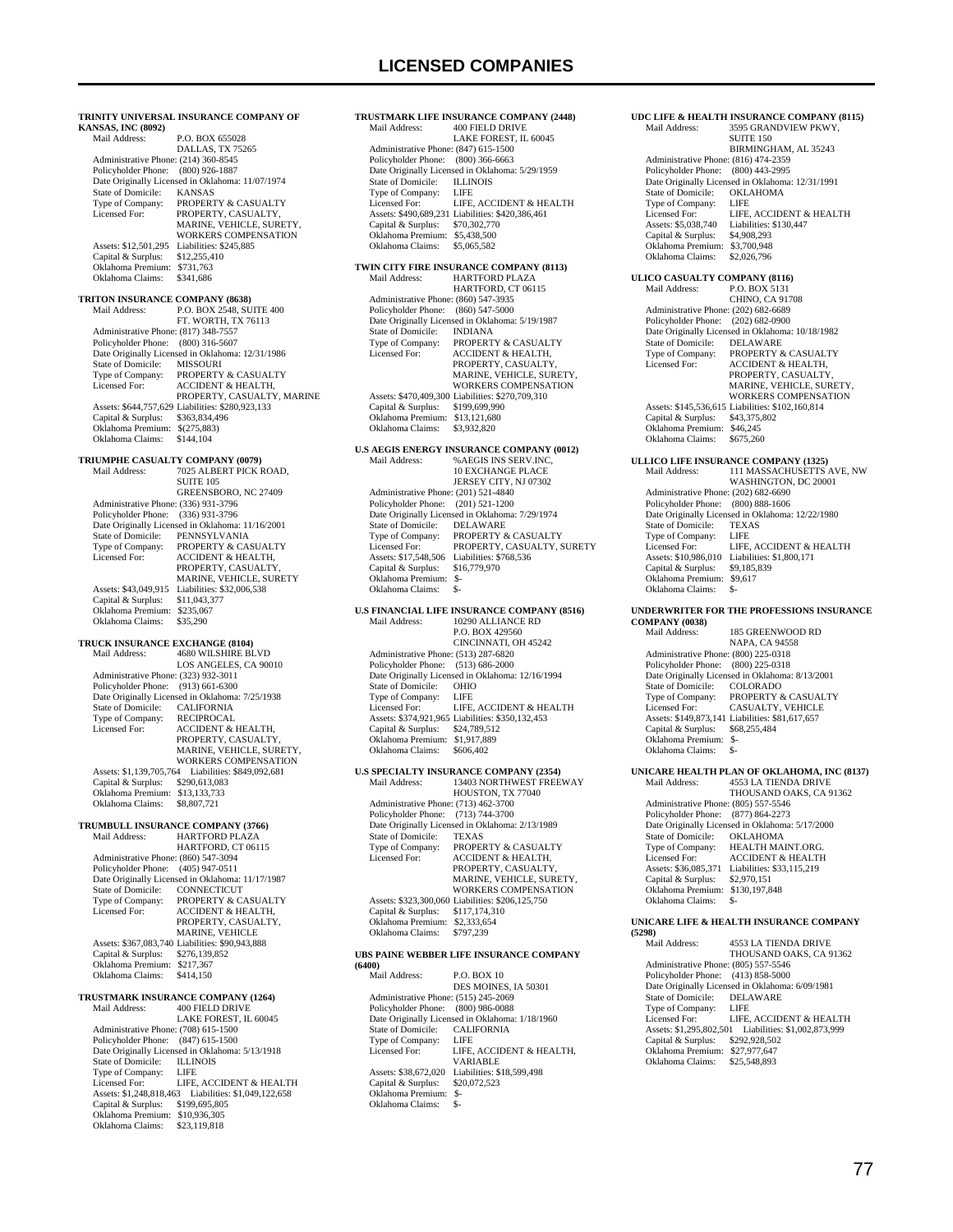**UNIFIED LIFE INSURANCE COMPANY (0102)**<br>Mail Address: P.O. BOX 25326 P.O. BOX 25326 OVERLAND PARK, KS 66225 Administrative Phone: (913) 685-2233 Policyholder Phone: (913) 685-2233 Date Originally Licensed in Oklahoma: 4/24/2002 State of Domicile: TEXA<br>Type of Company: LIFE Type of Company:<br>Licensed For LIFE, ACCIDENT & HEALTH Assets: \$56,005,460 Liabilities: \$45,962,215<br>Capital & Surplus: \$10,043,245 Capital & Surplus: \$10,043,245 Oklahoma Premium: \$118,488 Oklahoma Claims: \$141,406 **UNIMERICA INSURANCE COMPANY (0128)**<br>Mail Address: 9900 BREN RD. EAST 9900 BREN RD. EAST MINNETONKA, MN 55343 Administrative Phone: (952) 936-3956 Policyholder Phone: (952) 936-1300 Date Originally Licensed in Oklahoma: 10/17/2002 State of Domicile: WISCONSIN<br>Type of Company: LIFE Type of Company: LIFE<br>
Licensed For: LIFE, ACCIDENT & HEALTH<br>
Assets: \$30,501,209 Liabilities: \$15,660,110<br>
Capital & Surplus: \$14,841,099<br>
Oklahoma Premium: \$45,990 Oklahoma Claims: \$-**UNION BANKERS INSURANCE COMPANY (8136)** Mail Address: 600 COURTLAND STREET ORLANDO, FL 32804 Administrative Phone: (407) 628-1776 Policyholder Phone: (407) 628-1776 Date Originally Licensed in Oklahoma: 8/19/1959 State of Domicile: TEXAS<br>Type of Company: LIFE Type of Company:<br>Licensed For: LIFE, ACCIDENT & HEALTH Assets: \$92,018,349 Liabilities: \$85,928,781<br>Capital & Surplus: \$6,089,568 Capital & Surplus: Oklahoma Premium: \$985,811<br>Oklahoma Claims: \$760,996 Oklahoma Claims: **UNION CENTRAL LIFE INSURANCE COMPANY, THE (8152) P.O. BOX 40888**  CINCINNATI, OH 45240 Administrative Phone: (513) 595-2308 Policyholder Phone: (800) 825-1551 Date Originally Licensed in Oklahoma: 11/03/1905<br>State of Domicile: OHIO State of Domicile: OHIC<br>Type of Company: LIFE Type of Company:<br>Licensed For: LIFE, ACCIDENT & HEALTH, VARIABLE Assets: \$6,147,080,639 Liabilities: \$5,835,772,399 Capital & Surplus: \$311,308,240 Oklahoma Premium: \$2,531,345 Oklahoma Claims: \$3,416,286 **UNION FIDELITY LIFE INSURANCE COMPANY (2232)** Mail Address: 200 NORTH MARTINGALE ROAD SCHAUMBURG, IL 60173 Administrative Phone: (804) 662-2543 Policyholder Phone: (800) 523-5758 Date Originally Licensed in Oklahoma: 7/10/1931<br>State of Domicile: ILLINOIS State of Domicile: ILLIN<br>Type of Company: LIFE Type of Company:<br>Licensed For: LIFE, ACCIDENT & HEALTH Assets: \$1,266,941,720 Liabilities: \$643,832,305 Capital & Surplus: \$623,109,415 Oklahoma Premium: \$2,009,234 Oklahoma Claims: \$1,280,048 **UNION INSURANCE COMPANY (8166)** Mail Address: 3641 VILLAGE DRIVE LINCOLN, NE 68516 Administrative Phone: (402) 423-7688 Policyholder Phone: (800) 444-0049 Date Originally Licensed in Oklahoma: 7/28/1975<br>State of Domicile: NEBRASKA State of Domicile:<br>Type of Company: Type of Company: PROPERTY & CASUALTY<br>Licensed For: PROPERTY, CASUALTY PROPERTY, CASUALTY, MARINE, VEHICLE, SURETY, WORKERS COMPENSATION Assets: \$60,087,975 Liabilities: \$41,336,157<br>Capital & Surplus: \$18,751,818 Capital & Surplus: Oklahoma Premium: \$6,952,986<br>Oklahoma Claims: \$540.046 Oklahoma Claims:

### **UNION INSURANCE COMPANY OF PROVIDENCE (8194)** P.O. BOX 712 DES MOINES, IA 50303 Administrative Phone: (515) 280-2788 Policyholder Phone: (515) 280-2511 Date Originally Licensed in Oklahoma: 8/06/1975 State of Domicile: IOWA<br>Type of Company: PROPE Type of Company: PROPERTY & CASUALTY<br>Licensed For: PROPERTY, CASUALTY PROPERTY, CASUALTY, MARINE, VEHICLE Assets: \$69,807,882 Liabilities: \$40,546,013 Capital & Surplus: \$29,261,869 Oklahoma Premium: \$2,190,056<br>Oklahoma Claims: \$887,570 Oklahoma Claims: **UNION LABOR LIFE INSURANCE COMPANY, THE (8176)** 111 MASSACHUSETTS AVE, NW WASHINGTON, DC 20001 Administrative Phone: (202) 682-0900 Policyholder Phone: (202) 682-0900 Date Originally Licensed in Oklahoma: 3/01/1966<br>State of Domicile: MARYLAND State of Domicile: MARY<br>Type of Company: LIFE Type of Company:<br>Licensed For: LIFE, ACCIDENT & HEALTH, VARIABLE Assets: \$2,803,178,670 Liabilities: \$2,739,836,351 Capital & Surplus: \$63,342,319 Oklahoma Premium: \$1,616,982 Oklahoma Claims: \$1,145,709 **UNION MUTUAL INSURANCE COMPANY (8192)** Mail Address: P.O. DRAWER 720060 OKLAHOMA CITY, OK 73172 Administrative Phone: (405) 373-1760 Policyholder Phone: (405) 373-1760 Date Originally Licensed in Oklahoma: 7/01/1938 State of Domicile:<br>Type of Company: The Symbols Company: The Company: PROPERTY & CASUALTY<br>Type of Company: PROPERTY & CASUALTY<br>Licensed For: PROPERTY. CASUALTY. PROPERTY, CASUALTY, MARINE, VEHICLE Assets: \$4,250,724 Liabilities: \$2,752,008<br>Capital & Surplus: \$1,498,717 Capital & Surplus: \$1,498,717<br>Oklahoma Premium: \$6,269,797 Oklahoma Premium: \$6,269,797<br>Oklahoma Claims: \$2,321,840 Oklahoma Claims: **UNION NATIONAL FIRE INSURANCE COMPANY (8214) P.O. BOX 3638**  BATON ROUGE, LA 70821 Administrative Phone: (225) 927-3430 Policyholder Phone: (800) 765-0550 Date Originally Licensed in Oklahoma: 4/03/1973<br>State of Domicile: I OUISIANA State of Domicile:<br>Type of Company: Type of Company: PROPERTY & CASUALTY<br>Licensed For: PROPERTY, CASUALTY PROPERTY, CASUALTY Assets: \$27,240,037 Liabilities: \$2,558,806<br>Capital & Surplus: \$24,681,231 Capital & Surplus: Oklahoma Premium: \$- Oklahoma Claims: \$- **UNION NATIONAL LIFE INSURANCE COMPANY (8215)** Mail Address: P.O. BOX 3638 BATON ROUGE, LA 70821 Administrative Phone: (225) 927-3430 Policyholder Phone: (800) 765-0550 Patte Originally Licensed in Oklahoma: 4/03/1973<br>State of Domicile: LOUISIANA State of Domicile: LOUIS<br>Type of Company: LIFE Type of Company:<br>Licensed For: LIFE, ACCIDENT & HEALTH Assets: \$388,189,641 Liabilities: \$301,642,024 Capital & Surplus: \$86,547,617 Oklahoma Premium: \$- Oklahoma Claims: \$- **UNION SECURITY LIFE INSURANCE COMPANY (8219)** P.O. BOX 50355 ATLANTA, GA 30339 Administrative Phone: (770) 763-1229 Policyholder Phone: (770) 763-1000 Date Originally Licensed in Oklahoma: 12/30/1983<br>State of Domicile: DELAWARE State of Domicile: DELA<br>Type of Company: LIFE Type of Company: LIFE<br>Licensed For: LIFE, ACCIDENT & HEALTH Licensed For: LIFE, ACCIDENT & HEALTH Assets: \$160,943,301 Liabilities: \$117,203,228 Capital & Surplus: \$43,740,073 Oklahoma Premium: \$3,264,989 Oklahoma Claims: \$2,018,123

#### Policyholder Phone: (800) 444-0049 Date Originally Licensed in Oklahoma: 9/30/1980<br>State of Domicile: OKLAHOMA State of Domicile:<br>Type of Company: Type of Company: PROPERTY & CASUALTY<br>Licensed For: PROPERTY CASUALTY PROPERTY, CASUALTY MARINE, SURETY, WORKERS **COMPENSATION** Assets: \$27,607,732 Liabilities: \$8,121,887<br>Capital & Surplus: \$19,485,845 Capital & Surplus: Oklahoma Premium: \$34,220<br>Oklahoma Claims: \$2,066,158 Oklahoma Claims: **UNIONE ITALIANA REINSURANCE COMPANY OF AMERICA, INC. (8220)** 3024 HARNEY STREET OMAHA, NE 68131 Administrative Phone: (402) 536-3307 Policyholder Phone: (212) 269-1951 Date Originally Licensed in Oklahoma: 9/27/1983 State of Domicile:<br>Type of Company: State of Domicile: NEW YORK<br>Type of Company: PROPERTY & CASUALTY<br>Licensed For: ACCIDENT & HEALTH, Licensed For: ACCIDENT & HEALTH, PROPERTY, CASUALTY, MARINE, VEHICLE Assets: \$72,857,506 Liabilities: \$34,993,323 Capital & Surplus: \$37,864,183 Oklahoma Premium: \$- Oklahoma Claims: \$- **UNITED AMERICAN INSURANCE COMPANY (8224)** Mail Address: P.O. BOX 8080 MCKINNEY, TX 75070 Administrative Phone: (972) 529-5085 Policyholder Phone: (800) 925-7355 Date Originally Licensed in Oklahoma: 10/04/1955 State of Domicile: DELAWARE Type of Company: LIFE<br>Licensed For: LIFE LIFE, ACCIDENT & HEALTH Assets: \$1,041,221,228 Liabilities: \$853,582,626 Capital & Surplus: \$187,638,602 Oklahoma Premium: \$11,596,165 Oklahoma Claims: \$7,171,169 **UNITED AMERICAS INSURANCE COMPANY (8238)** MODELLINGE COMMAND NEW YORK, NY 10022 Administrative Phone: (212) 486-0700 Policyholder Phone: (212) 486-0700 Date Originally Licensed in Oklahoma: 10/21/1982 State of Domicile:<br>Type of Company: Type of Company: PROPERTY & CASUALTY<br>Licensed For: ACCIDENT & HEALTH, ACCIDENT & HEALTH, PROPERTY, CASUALTY, MARINE, VEHICLE Assets: \$10,887,305 Liabilities: \$2,663,265<br>Capital & Surplus: \$8,224,037 Capital & Surplus: \$8,224,037 Oklahoma Premium: \$- Oklahoma Claims: \$-**UNITED AUTOMOBILE INSURANCE COMPANY (8237)** Mail Address: 3909 NORTH EAST 163<sup>RD</sup> STREET<br>NORTH MIAMI BEACH, FL 33160 Administrative Phone: (305) 948-7832 Policyholder Phone: (305) 948-7832 Date Originally Licensed in Oklahoma: 5/03/2000 State of Domicile:<br>Type of Company: The State of Domicile: FLORIDA<br>Type of Company: PROPERTY & CASUALTY<br>Licensed For: PROPERTY CASUALTY PROPERTY, CASUALTY Assets: \$311,895,123 Liabilities: \$246,019,801

**UNION STANDARD INSURANCE COMPANY (8218)**<br>Mail Address: P.O. BOX 152180 P.O. BOX 152180 IRVING, TX 75015

Administrative Phone: (972) 719-2400

**UNITED BENEFIT LIFE INSURANCE COMPANY (4440)**

 Capital & Surplus: \$65,875,322 Oklahoma Premium: \$6,622,213 Oklahoma Claims: \$2,970,435

17800 ROYALTON RD. STRONGSVILLE, OH 44136 Administrative Phone: (440) 572-2400<br>Policyholder Phone: (800) 732-0657 Policyholder Phone: Date Originally Licensed in Oklahoma: 2/28/1964<br>State of Domicile: OHIO State of Domicile: OHIC<br>Type of Company: LIFE Type of Company:<br>Licensed For: LIFE, ACCIDENT & HEALTH<br>Liabilities: \$543,155 Assets: \$3,687,683 Liabilities:<br>Capital & Surplus: \$3,144,527 Capital & Surplus: Oklahoma Premium: \$- Oklahoma Claims: \$147,598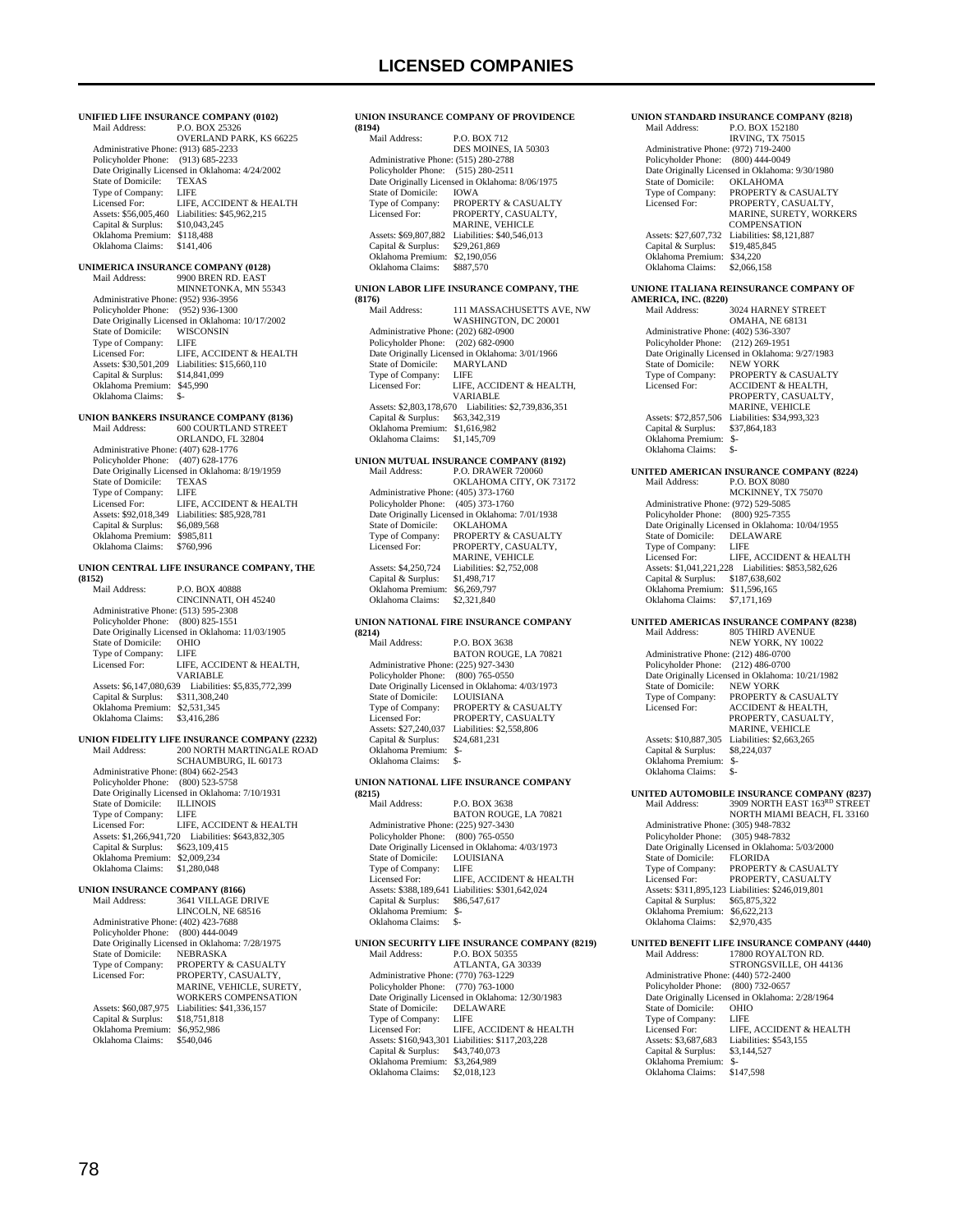| <b>AMERICA (2973)</b><br>ONE E WACKER DR<br>Mail Address:<br>CHICAGO, IL 60601<br>Administrative Phone: (312) 661-4972<br>Policyholder Phone: (312) 661-4500<br>Date Originally Licensed in Oklahoma: 1/19/1979<br>State of Domicile:<br>PENNSYLVANIA<br>Type of Company:<br>PROPERTY & CASUALTY<br>Licensed For:<br><b>ACCIDENT &amp; HEALTH,</b><br>PROPERTY, CASUALTY,<br><b>MARINE, VEHICLE</b><br>Liabilities: \$1,909,941<br>Assets: \$18,621,297<br>Capital & Surplus:<br>\$16,711,356<br>Oklahoma Premium: \$173,120<br>Oklahoma Claims:<br>\$69,025<br>UNITED COMMERCIAL TRAVELERS OF AMERICA,<br>THE ORDER OF (8272)<br>Mail Address:<br><b>632 N PARK STREET</b><br>COLUMBUS, OH 43215<br>Administrative Phone: (614) 228-3276<br>Policyholder Phone:<br>$(800)$ 848-0123<br>Date Originally Licensed in Oklahoma: 4/13/1922<br>State of Domicile:<br>OHIO<br>Type of Company:<br><b>FRATERNAL</b><br>LIFE, ACCIDENT & HEALTH<br>Licensed For:<br>Assets: \$19,393,831 Liabilities: \$15,999,564<br>Capital & Surplus: \$3,394,267<br>Oklahoma Premium: \$1,511,068<br>Oklahoma Claims:<br>\$929,504<br>UNITED CONCORDIA INSURANCE COMPANY (4286)<br>Mail Address:<br>4401 DEER PATH ROAD<br>HARRISBURG, PA 17110<br>Administrative Phone: (717) 260-7081<br>$(800)$ 332-0366<br>Policyholder Phone:<br>Date Originally Licensed in Oklahoma: 5/21/1991<br>State of Domicile:<br>ARIZONA<br>State of Community:<br>Type of Company:<br>LIFE<br>LIFE, ACCIDENT & HEALTH<br>Licensed For:<br>Assets: \$42,916,739 Liabilities: \$11,746,844<br>Capital & Surplus: \$31,169,895<br>Oklahoma Premium: \$20,712<br>Oklahoma Claims:<br>\$14,438<br>UNITED FAMILY LIFE INSURANCE COMPANY (8288)<br>Mail Address:<br>10 GLENLAKE PKWY. NE,<br><b>SUITE 500</b><br>ATLANTA, GA 30328<br>Administrative Phone: (404) 588-9400<br>Policyholder Phone: (800) 835-8953<br>Date Originally Licensed in Oklahoma: 4/11/1966<br>State of Domicile:<br><b>GEORGIA</b><br>Type of Company:<br>LIFE<br>Licensed For:<br>LIFE, ACCIDENT & HEALTH<br>Assets: \$1,077,237,828 Liabilities: \$123,745,864<br>Capital & Surplus: \$953,491,964<br>Oklahoma Premium: \$29,825<br>Oklahoma Claims:<br>\$393,419<br>UNITED FIDELITY LIFE INSURANCE COMPANY<br>(8296)<br>P.O. BOX 13487<br>Mail Address:<br>KANSAS CITY, MO 64199<br>Administrative Phone: (816) 391-2000<br>Policyholder Phone:<br>$(800)$ 366-6100<br>Date Originally Licensed in Oklahoma: 4/19/1950<br>State of Domicile:<br><b>TEXAS</b><br>Type of Company:<br>LIFE<br>LIFE, ACCIDENT & HEALTH<br>Licensed For:<br>Assets: \$572,261,483 Liabilities: \$437,630,824<br>Capital & Surplus:<br>\$134,630,659<br>Oklahoma Premium: \$2,894,828<br>Oklahoma Claims:<br>\$1,789,969<br>UNITED FINANCIAL CASUALTY COMPANY (8254)<br>Mail Address:<br>6300 WILSON MILLS RD,<br>W33/CORP FIN<br>MAYFIELD VILLAG, OH 44143<br>Administrative Phone: (440) 446-7262<br>Policyholder Phone:<br>$(800) 888 - 7764$<br>Date Originally Licensed in Oklahoma: 5/29/1990 |                    | UNITED CASUALTY INSURANCE COMPANY OF |
|-----------------------------------------------------------------------------------------------------------------------------------------------------------------------------------------------------------------------------------------------------------------------------------------------------------------------------------------------------------------------------------------------------------------------------------------------------------------------------------------------------------------------------------------------------------------------------------------------------------------------------------------------------------------------------------------------------------------------------------------------------------------------------------------------------------------------------------------------------------------------------------------------------------------------------------------------------------------------------------------------------------------------------------------------------------------------------------------------------------------------------------------------------------------------------------------------------------------------------------------------------------------------------------------------------------------------------------------------------------------------------------------------------------------------------------------------------------------------------------------------------------------------------------------------------------------------------------------------------------------------------------------------------------------------------------------------------------------------------------------------------------------------------------------------------------------------------------------------------------------------------------------------------------------------------------------------------------------------------------------------------------------------------------------------------------------------------------------------------------------------------------------------------------------------------------------------------------------------------------------------------------------------------------------------------------------------------------------------------------------------------------------------------------------------------------------------------------------------------------------------------------------------------------------------------------------------------------------------------------------------------------------------------------------------------------------------------------------------------------------------------------------------------------------------------------------------------------------------------------------------------------------------------------------------------------------------------------------------------------------------------------------|--------------------|--------------------------------------|
|                                                                                                                                                                                                                                                                                                                                                                                                                                                                                                                                                                                                                                                                                                                                                                                                                                                                                                                                                                                                                                                                                                                                                                                                                                                                                                                                                                                                                                                                                                                                                                                                                                                                                                                                                                                                                                                                                                                                                                                                                                                                                                                                                                                                                                                                                                                                                                                                                                                                                                                                                                                                                                                                                                                                                                                                                                                                                                                                                                                                                 |                    |                                      |
|                                                                                                                                                                                                                                                                                                                                                                                                                                                                                                                                                                                                                                                                                                                                                                                                                                                                                                                                                                                                                                                                                                                                                                                                                                                                                                                                                                                                                                                                                                                                                                                                                                                                                                                                                                                                                                                                                                                                                                                                                                                                                                                                                                                                                                                                                                                                                                                                                                                                                                                                                                                                                                                                                                                                                                                                                                                                                                                                                                                                                 |                    |                                      |
|                                                                                                                                                                                                                                                                                                                                                                                                                                                                                                                                                                                                                                                                                                                                                                                                                                                                                                                                                                                                                                                                                                                                                                                                                                                                                                                                                                                                                                                                                                                                                                                                                                                                                                                                                                                                                                                                                                                                                                                                                                                                                                                                                                                                                                                                                                                                                                                                                                                                                                                                                                                                                                                                                                                                                                                                                                                                                                                                                                                                                 |                    |                                      |
|                                                                                                                                                                                                                                                                                                                                                                                                                                                                                                                                                                                                                                                                                                                                                                                                                                                                                                                                                                                                                                                                                                                                                                                                                                                                                                                                                                                                                                                                                                                                                                                                                                                                                                                                                                                                                                                                                                                                                                                                                                                                                                                                                                                                                                                                                                                                                                                                                                                                                                                                                                                                                                                                                                                                                                                                                                                                                                                                                                                                                 |                    |                                      |
|                                                                                                                                                                                                                                                                                                                                                                                                                                                                                                                                                                                                                                                                                                                                                                                                                                                                                                                                                                                                                                                                                                                                                                                                                                                                                                                                                                                                                                                                                                                                                                                                                                                                                                                                                                                                                                                                                                                                                                                                                                                                                                                                                                                                                                                                                                                                                                                                                                                                                                                                                                                                                                                                                                                                                                                                                                                                                                                                                                                                                 |                    |                                      |
|                                                                                                                                                                                                                                                                                                                                                                                                                                                                                                                                                                                                                                                                                                                                                                                                                                                                                                                                                                                                                                                                                                                                                                                                                                                                                                                                                                                                                                                                                                                                                                                                                                                                                                                                                                                                                                                                                                                                                                                                                                                                                                                                                                                                                                                                                                                                                                                                                                                                                                                                                                                                                                                                                                                                                                                                                                                                                                                                                                                                                 |                    |                                      |
|                                                                                                                                                                                                                                                                                                                                                                                                                                                                                                                                                                                                                                                                                                                                                                                                                                                                                                                                                                                                                                                                                                                                                                                                                                                                                                                                                                                                                                                                                                                                                                                                                                                                                                                                                                                                                                                                                                                                                                                                                                                                                                                                                                                                                                                                                                                                                                                                                                                                                                                                                                                                                                                                                                                                                                                                                                                                                                                                                                                                                 |                    |                                      |
|                                                                                                                                                                                                                                                                                                                                                                                                                                                                                                                                                                                                                                                                                                                                                                                                                                                                                                                                                                                                                                                                                                                                                                                                                                                                                                                                                                                                                                                                                                                                                                                                                                                                                                                                                                                                                                                                                                                                                                                                                                                                                                                                                                                                                                                                                                                                                                                                                                                                                                                                                                                                                                                                                                                                                                                                                                                                                                                                                                                                                 |                    |                                      |
|                                                                                                                                                                                                                                                                                                                                                                                                                                                                                                                                                                                                                                                                                                                                                                                                                                                                                                                                                                                                                                                                                                                                                                                                                                                                                                                                                                                                                                                                                                                                                                                                                                                                                                                                                                                                                                                                                                                                                                                                                                                                                                                                                                                                                                                                                                                                                                                                                                                                                                                                                                                                                                                                                                                                                                                                                                                                                                                                                                                                                 |                    |                                      |
|                                                                                                                                                                                                                                                                                                                                                                                                                                                                                                                                                                                                                                                                                                                                                                                                                                                                                                                                                                                                                                                                                                                                                                                                                                                                                                                                                                                                                                                                                                                                                                                                                                                                                                                                                                                                                                                                                                                                                                                                                                                                                                                                                                                                                                                                                                                                                                                                                                                                                                                                                                                                                                                                                                                                                                                                                                                                                                                                                                                                                 |                    |                                      |
|                                                                                                                                                                                                                                                                                                                                                                                                                                                                                                                                                                                                                                                                                                                                                                                                                                                                                                                                                                                                                                                                                                                                                                                                                                                                                                                                                                                                                                                                                                                                                                                                                                                                                                                                                                                                                                                                                                                                                                                                                                                                                                                                                                                                                                                                                                                                                                                                                                                                                                                                                                                                                                                                                                                                                                                                                                                                                                                                                                                                                 |                    |                                      |
|                                                                                                                                                                                                                                                                                                                                                                                                                                                                                                                                                                                                                                                                                                                                                                                                                                                                                                                                                                                                                                                                                                                                                                                                                                                                                                                                                                                                                                                                                                                                                                                                                                                                                                                                                                                                                                                                                                                                                                                                                                                                                                                                                                                                                                                                                                                                                                                                                                                                                                                                                                                                                                                                                                                                                                                                                                                                                                                                                                                                                 |                    |                                      |
|                                                                                                                                                                                                                                                                                                                                                                                                                                                                                                                                                                                                                                                                                                                                                                                                                                                                                                                                                                                                                                                                                                                                                                                                                                                                                                                                                                                                                                                                                                                                                                                                                                                                                                                                                                                                                                                                                                                                                                                                                                                                                                                                                                                                                                                                                                                                                                                                                                                                                                                                                                                                                                                                                                                                                                                                                                                                                                                                                                                                                 |                    |                                      |
|                                                                                                                                                                                                                                                                                                                                                                                                                                                                                                                                                                                                                                                                                                                                                                                                                                                                                                                                                                                                                                                                                                                                                                                                                                                                                                                                                                                                                                                                                                                                                                                                                                                                                                                                                                                                                                                                                                                                                                                                                                                                                                                                                                                                                                                                                                                                                                                                                                                                                                                                                                                                                                                                                                                                                                                                                                                                                                                                                                                                                 |                    |                                      |
|                                                                                                                                                                                                                                                                                                                                                                                                                                                                                                                                                                                                                                                                                                                                                                                                                                                                                                                                                                                                                                                                                                                                                                                                                                                                                                                                                                                                                                                                                                                                                                                                                                                                                                                                                                                                                                                                                                                                                                                                                                                                                                                                                                                                                                                                                                                                                                                                                                                                                                                                                                                                                                                                                                                                                                                                                                                                                                                                                                                                                 |                    |                                      |
|                                                                                                                                                                                                                                                                                                                                                                                                                                                                                                                                                                                                                                                                                                                                                                                                                                                                                                                                                                                                                                                                                                                                                                                                                                                                                                                                                                                                                                                                                                                                                                                                                                                                                                                                                                                                                                                                                                                                                                                                                                                                                                                                                                                                                                                                                                                                                                                                                                                                                                                                                                                                                                                                                                                                                                                                                                                                                                                                                                                                                 |                    |                                      |
|                                                                                                                                                                                                                                                                                                                                                                                                                                                                                                                                                                                                                                                                                                                                                                                                                                                                                                                                                                                                                                                                                                                                                                                                                                                                                                                                                                                                                                                                                                                                                                                                                                                                                                                                                                                                                                                                                                                                                                                                                                                                                                                                                                                                                                                                                                                                                                                                                                                                                                                                                                                                                                                                                                                                                                                                                                                                                                                                                                                                                 |                    |                                      |
|                                                                                                                                                                                                                                                                                                                                                                                                                                                                                                                                                                                                                                                                                                                                                                                                                                                                                                                                                                                                                                                                                                                                                                                                                                                                                                                                                                                                                                                                                                                                                                                                                                                                                                                                                                                                                                                                                                                                                                                                                                                                                                                                                                                                                                                                                                                                                                                                                                                                                                                                                                                                                                                                                                                                                                                                                                                                                                                                                                                                                 |                    |                                      |
|                                                                                                                                                                                                                                                                                                                                                                                                                                                                                                                                                                                                                                                                                                                                                                                                                                                                                                                                                                                                                                                                                                                                                                                                                                                                                                                                                                                                                                                                                                                                                                                                                                                                                                                                                                                                                                                                                                                                                                                                                                                                                                                                                                                                                                                                                                                                                                                                                                                                                                                                                                                                                                                                                                                                                                                                                                                                                                                                                                                                                 |                    |                                      |
|                                                                                                                                                                                                                                                                                                                                                                                                                                                                                                                                                                                                                                                                                                                                                                                                                                                                                                                                                                                                                                                                                                                                                                                                                                                                                                                                                                                                                                                                                                                                                                                                                                                                                                                                                                                                                                                                                                                                                                                                                                                                                                                                                                                                                                                                                                                                                                                                                                                                                                                                                                                                                                                                                                                                                                                                                                                                                                                                                                                                                 |                    |                                      |
|                                                                                                                                                                                                                                                                                                                                                                                                                                                                                                                                                                                                                                                                                                                                                                                                                                                                                                                                                                                                                                                                                                                                                                                                                                                                                                                                                                                                                                                                                                                                                                                                                                                                                                                                                                                                                                                                                                                                                                                                                                                                                                                                                                                                                                                                                                                                                                                                                                                                                                                                                                                                                                                                                                                                                                                                                                                                                                                                                                                                                 |                    |                                      |
|                                                                                                                                                                                                                                                                                                                                                                                                                                                                                                                                                                                                                                                                                                                                                                                                                                                                                                                                                                                                                                                                                                                                                                                                                                                                                                                                                                                                                                                                                                                                                                                                                                                                                                                                                                                                                                                                                                                                                                                                                                                                                                                                                                                                                                                                                                                                                                                                                                                                                                                                                                                                                                                                                                                                                                                                                                                                                                                                                                                                                 |                    |                                      |
|                                                                                                                                                                                                                                                                                                                                                                                                                                                                                                                                                                                                                                                                                                                                                                                                                                                                                                                                                                                                                                                                                                                                                                                                                                                                                                                                                                                                                                                                                                                                                                                                                                                                                                                                                                                                                                                                                                                                                                                                                                                                                                                                                                                                                                                                                                                                                                                                                                                                                                                                                                                                                                                                                                                                                                                                                                                                                                                                                                                                                 |                    |                                      |
|                                                                                                                                                                                                                                                                                                                                                                                                                                                                                                                                                                                                                                                                                                                                                                                                                                                                                                                                                                                                                                                                                                                                                                                                                                                                                                                                                                                                                                                                                                                                                                                                                                                                                                                                                                                                                                                                                                                                                                                                                                                                                                                                                                                                                                                                                                                                                                                                                                                                                                                                                                                                                                                                                                                                                                                                                                                                                                                                                                                                                 |                    |                                      |
|                                                                                                                                                                                                                                                                                                                                                                                                                                                                                                                                                                                                                                                                                                                                                                                                                                                                                                                                                                                                                                                                                                                                                                                                                                                                                                                                                                                                                                                                                                                                                                                                                                                                                                                                                                                                                                                                                                                                                                                                                                                                                                                                                                                                                                                                                                                                                                                                                                                                                                                                                                                                                                                                                                                                                                                                                                                                                                                                                                                                                 |                    |                                      |
|                                                                                                                                                                                                                                                                                                                                                                                                                                                                                                                                                                                                                                                                                                                                                                                                                                                                                                                                                                                                                                                                                                                                                                                                                                                                                                                                                                                                                                                                                                                                                                                                                                                                                                                                                                                                                                                                                                                                                                                                                                                                                                                                                                                                                                                                                                                                                                                                                                                                                                                                                                                                                                                                                                                                                                                                                                                                                                                                                                                                                 |                    |                                      |
|                                                                                                                                                                                                                                                                                                                                                                                                                                                                                                                                                                                                                                                                                                                                                                                                                                                                                                                                                                                                                                                                                                                                                                                                                                                                                                                                                                                                                                                                                                                                                                                                                                                                                                                                                                                                                                                                                                                                                                                                                                                                                                                                                                                                                                                                                                                                                                                                                                                                                                                                                                                                                                                                                                                                                                                                                                                                                                                                                                                                                 |                    |                                      |
|                                                                                                                                                                                                                                                                                                                                                                                                                                                                                                                                                                                                                                                                                                                                                                                                                                                                                                                                                                                                                                                                                                                                                                                                                                                                                                                                                                                                                                                                                                                                                                                                                                                                                                                                                                                                                                                                                                                                                                                                                                                                                                                                                                                                                                                                                                                                                                                                                                                                                                                                                                                                                                                                                                                                                                                                                                                                                                                                                                                                                 |                    |                                      |
|                                                                                                                                                                                                                                                                                                                                                                                                                                                                                                                                                                                                                                                                                                                                                                                                                                                                                                                                                                                                                                                                                                                                                                                                                                                                                                                                                                                                                                                                                                                                                                                                                                                                                                                                                                                                                                                                                                                                                                                                                                                                                                                                                                                                                                                                                                                                                                                                                                                                                                                                                                                                                                                                                                                                                                                                                                                                                                                                                                                                                 |                    |                                      |
|                                                                                                                                                                                                                                                                                                                                                                                                                                                                                                                                                                                                                                                                                                                                                                                                                                                                                                                                                                                                                                                                                                                                                                                                                                                                                                                                                                                                                                                                                                                                                                                                                                                                                                                                                                                                                                                                                                                                                                                                                                                                                                                                                                                                                                                                                                                                                                                                                                                                                                                                                                                                                                                                                                                                                                                                                                                                                                                                                                                                                 |                    |                                      |
|                                                                                                                                                                                                                                                                                                                                                                                                                                                                                                                                                                                                                                                                                                                                                                                                                                                                                                                                                                                                                                                                                                                                                                                                                                                                                                                                                                                                                                                                                                                                                                                                                                                                                                                                                                                                                                                                                                                                                                                                                                                                                                                                                                                                                                                                                                                                                                                                                                                                                                                                                                                                                                                                                                                                                                                                                                                                                                                                                                                                                 |                    |                                      |
|                                                                                                                                                                                                                                                                                                                                                                                                                                                                                                                                                                                                                                                                                                                                                                                                                                                                                                                                                                                                                                                                                                                                                                                                                                                                                                                                                                                                                                                                                                                                                                                                                                                                                                                                                                                                                                                                                                                                                                                                                                                                                                                                                                                                                                                                                                                                                                                                                                                                                                                                                                                                                                                                                                                                                                                                                                                                                                                                                                                                                 |                    |                                      |
|                                                                                                                                                                                                                                                                                                                                                                                                                                                                                                                                                                                                                                                                                                                                                                                                                                                                                                                                                                                                                                                                                                                                                                                                                                                                                                                                                                                                                                                                                                                                                                                                                                                                                                                                                                                                                                                                                                                                                                                                                                                                                                                                                                                                                                                                                                                                                                                                                                                                                                                                                                                                                                                                                                                                                                                                                                                                                                                                                                                                                 |                    |                                      |
|                                                                                                                                                                                                                                                                                                                                                                                                                                                                                                                                                                                                                                                                                                                                                                                                                                                                                                                                                                                                                                                                                                                                                                                                                                                                                                                                                                                                                                                                                                                                                                                                                                                                                                                                                                                                                                                                                                                                                                                                                                                                                                                                                                                                                                                                                                                                                                                                                                                                                                                                                                                                                                                                                                                                                                                                                                                                                                                                                                                                                 |                    |                                      |
|                                                                                                                                                                                                                                                                                                                                                                                                                                                                                                                                                                                                                                                                                                                                                                                                                                                                                                                                                                                                                                                                                                                                                                                                                                                                                                                                                                                                                                                                                                                                                                                                                                                                                                                                                                                                                                                                                                                                                                                                                                                                                                                                                                                                                                                                                                                                                                                                                                                                                                                                                                                                                                                                                                                                                                                                                                                                                                                                                                                                                 |                    |                                      |
|                                                                                                                                                                                                                                                                                                                                                                                                                                                                                                                                                                                                                                                                                                                                                                                                                                                                                                                                                                                                                                                                                                                                                                                                                                                                                                                                                                                                                                                                                                                                                                                                                                                                                                                                                                                                                                                                                                                                                                                                                                                                                                                                                                                                                                                                                                                                                                                                                                                                                                                                                                                                                                                                                                                                                                                                                                                                                                                                                                                                                 |                    |                                      |
|                                                                                                                                                                                                                                                                                                                                                                                                                                                                                                                                                                                                                                                                                                                                                                                                                                                                                                                                                                                                                                                                                                                                                                                                                                                                                                                                                                                                                                                                                                                                                                                                                                                                                                                                                                                                                                                                                                                                                                                                                                                                                                                                                                                                                                                                                                                                                                                                                                                                                                                                                                                                                                                                                                                                                                                                                                                                                                                                                                                                                 |                    |                                      |
|                                                                                                                                                                                                                                                                                                                                                                                                                                                                                                                                                                                                                                                                                                                                                                                                                                                                                                                                                                                                                                                                                                                                                                                                                                                                                                                                                                                                                                                                                                                                                                                                                                                                                                                                                                                                                                                                                                                                                                                                                                                                                                                                                                                                                                                                                                                                                                                                                                                                                                                                                                                                                                                                                                                                                                                                                                                                                                                                                                                                                 |                    |                                      |
|                                                                                                                                                                                                                                                                                                                                                                                                                                                                                                                                                                                                                                                                                                                                                                                                                                                                                                                                                                                                                                                                                                                                                                                                                                                                                                                                                                                                                                                                                                                                                                                                                                                                                                                                                                                                                                                                                                                                                                                                                                                                                                                                                                                                                                                                                                                                                                                                                                                                                                                                                                                                                                                                                                                                                                                                                                                                                                                                                                                                                 |                    |                                      |
|                                                                                                                                                                                                                                                                                                                                                                                                                                                                                                                                                                                                                                                                                                                                                                                                                                                                                                                                                                                                                                                                                                                                                                                                                                                                                                                                                                                                                                                                                                                                                                                                                                                                                                                                                                                                                                                                                                                                                                                                                                                                                                                                                                                                                                                                                                                                                                                                                                                                                                                                                                                                                                                                                                                                                                                                                                                                                                                                                                                                                 |                    |                                      |
|                                                                                                                                                                                                                                                                                                                                                                                                                                                                                                                                                                                                                                                                                                                                                                                                                                                                                                                                                                                                                                                                                                                                                                                                                                                                                                                                                                                                                                                                                                                                                                                                                                                                                                                                                                                                                                                                                                                                                                                                                                                                                                                                                                                                                                                                                                                                                                                                                                                                                                                                                                                                                                                                                                                                                                                                                                                                                                                                                                                                                 |                    |                                      |
|                                                                                                                                                                                                                                                                                                                                                                                                                                                                                                                                                                                                                                                                                                                                                                                                                                                                                                                                                                                                                                                                                                                                                                                                                                                                                                                                                                                                                                                                                                                                                                                                                                                                                                                                                                                                                                                                                                                                                                                                                                                                                                                                                                                                                                                                                                                                                                                                                                                                                                                                                                                                                                                                                                                                                                                                                                                                                                                                                                                                                 |                    |                                      |
|                                                                                                                                                                                                                                                                                                                                                                                                                                                                                                                                                                                                                                                                                                                                                                                                                                                                                                                                                                                                                                                                                                                                                                                                                                                                                                                                                                                                                                                                                                                                                                                                                                                                                                                                                                                                                                                                                                                                                                                                                                                                                                                                                                                                                                                                                                                                                                                                                                                                                                                                                                                                                                                                                                                                                                                                                                                                                                                                                                                                                 |                    |                                      |
|                                                                                                                                                                                                                                                                                                                                                                                                                                                                                                                                                                                                                                                                                                                                                                                                                                                                                                                                                                                                                                                                                                                                                                                                                                                                                                                                                                                                                                                                                                                                                                                                                                                                                                                                                                                                                                                                                                                                                                                                                                                                                                                                                                                                                                                                                                                                                                                                                                                                                                                                                                                                                                                                                                                                                                                                                                                                                                                                                                                                                 |                    |                                      |
|                                                                                                                                                                                                                                                                                                                                                                                                                                                                                                                                                                                                                                                                                                                                                                                                                                                                                                                                                                                                                                                                                                                                                                                                                                                                                                                                                                                                                                                                                                                                                                                                                                                                                                                                                                                                                                                                                                                                                                                                                                                                                                                                                                                                                                                                                                                                                                                                                                                                                                                                                                                                                                                                                                                                                                                                                                                                                                                                                                                                                 |                    |                                      |
|                                                                                                                                                                                                                                                                                                                                                                                                                                                                                                                                                                                                                                                                                                                                                                                                                                                                                                                                                                                                                                                                                                                                                                                                                                                                                                                                                                                                                                                                                                                                                                                                                                                                                                                                                                                                                                                                                                                                                                                                                                                                                                                                                                                                                                                                                                                                                                                                                                                                                                                                                                                                                                                                                                                                                                                                                                                                                                                                                                                                                 |                    |                                      |
|                                                                                                                                                                                                                                                                                                                                                                                                                                                                                                                                                                                                                                                                                                                                                                                                                                                                                                                                                                                                                                                                                                                                                                                                                                                                                                                                                                                                                                                                                                                                                                                                                                                                                                                                                                                                                                                                                                                                                                                                                                                                                                                                                                                                                                                                                                                                                                                                                                                                                                                                                                                                                                                                                                                                                                                                                                                                                                                                                                                                                 |                    |                                      |
|                                                                                                                                                                                                                                                                                                                                                                                                                                                                                                                                                                                                                                                                                                                                                                                                                                                                                                                                                                                                                                                                                                                                                                                                                                                                                                                                                                                                                                                                                                                                                                                                                                                                                                                                                                                                                                                                                                                                                                                                                                                                                                                                                                                                                                                                                                                                                                                                                                                                                                                                                                                                                                                                                                                                                                                                                                                                                                                                                                                                                 |                    |                                      |
|                                                                                                                                                                                                                                                                                                                                                                                                                                                                                                                                                                                                                                                                                                                                                                                                                                                                                                                                                                                                                                                                                                                                                                                                                                                                                                                                                                                                                                                                                                                                                                                                                                                                                                                                                                                                                                                                                                                                                                                                                                                                                                                                                                                                                                                                                                                                                                                                                                                                                                                                                                                                                                                                                                                                                                                                                                                                                                                                                                                                                 |                    |                                      |
|                                                                                                                                                                                                                                                                                                                                                                                                                                                                                                                                                                                                                                                                                                                                                                                                                                                                                                                                                                                                                                                                                                                                                                                                                                                                                                                                                                                                                                                                                                                                                                                                                                                                                                                                                                                                                                                                                                                                                                                                                                                                                                                                                                                                                                                                                                                                                                                                                                                                                                                                                                                                                                                                                                                                                                                                                                                                                                                                                                                                                 |                    |                                      |
| PROPERTY & CASUALTY<br>Type of Company:                                                                                                                                                                                                                                                                                                                                                                                                                                                                                                                                                                                                                                                                                                                                                                                                                                                                                                                                                                                                                                                                                                                                                                                                                                                                                                                                                                                                                                                                                                                                                                                                                                                                                                                                                                                                                                                                                                                                                                                                                                                                                                                                                                                                                                                                                                                                                                                                                                                                                                                                                                                                                                                                                                                                                                                                                                                                                                                                                                         | State of Domicile: | OHIO                                 |
| MARINE, VEHICLE                                                                                                                                                                                                                                                                                                                                                                                                                                                                                                                                                                                                                                                                                                                                                                                                                                                                                                                                                                                                                                                                                                                                                                                                                                                                                                                                                                                                                                                                                                                                                                                                                                                                                                                                                                                                                                                                                                                                                                                                                                                                                                                                                                                                                                                                                                                                                                                                                                                                                                                                                                                                                                                                                                                                                                                                                                                                                                                                                                                                 |                    |                                      |
|                                                                                                                                                                                                                                                                                                                                                                                                                                                                                                                                                                                                                                                                                                                                                                                                                                                                                                                                                                                                                                                                                                                                                                                                                                                                                                                                                                                                                                                                                                                                                                                                                                                                                                                                                                                                                                                                                                                                                                                                                                                                                                                                                                                                                                                                                                                                                                                                                                                                                                                                                                                                                                                                                                                                                                                                                                                                                                                                                                                                                 | Licensed For:      | PROPERTY, CASUALTY,                  |
| Assets: \$143,402,311 Liabilities: \$87,975,763<br>Capital & Surplus:<br>\$55,426,548                                                                                                                                                                                                                                                                                                                                                                                                                                                                                                                                                                                                                                                                                                                                                                                                                                                                                                                                                                                                                                                                                                                                                                                                                                                                                                                                                                                                                                                                                                                                                                                                                                                                                                                                                                                                                                                                                                                                                                                                                                                                                                                                                                                                                                                                                                                                                                                                                                                                                                                                                                                                                                                                                                                                                                                                                                                                                                                           |                    |                                      |
|                                                                                                                                                                                                                                                                                                                                                                                                                                                                                                                                                                                                                                                                                                                                                                                                                                                                                                                                                                                                                                                                                                                                                                                                                                                                                                                                                                                                                                                                                                                                                                                                                                                                                                                                                                                                                                                                                                                                                                                                                                                                                                                                                                                                                                                                                                                                                                                                                                                                                                                                                                                                                                                                                                                                                                                                                                                                                                                                                                                                                 |                    |                                      |
| Oklahoma Premium: \$(3,007)<br>Oklahoma Claims:<br>\$53,196                                                                                                                                                                                                                                                                                                                                                                                                                                                                                                                                                                                                                                                                                                                                                                                                                                                                                                                                                                                                                                                                                                                                                                                                                                                                                                                                                                                                                                                                                                                                                                                                                                                                                                                                                                                                                                                                                                                                                                                                                                                                                                                                                                                                                                                                                                                                                                                                                                                                                                                                                                                                                                                                                                                                                                                                                                                                                                                                                     |                    |                                      |

|                                      | UNITED FIRE & CASUALTY COMPANY, THE (8300)       |
|--------------------------------------|--------------------------------------------------|
| Mail Address:                        | P.O. BOX 73909                                   |
|                                      | <b>CEDAR RAPIDS, IA 52407</b>                    |
| Administrative Phone: (319) 399-5879 |                                                  |
| Policyholder Phone: (800) 553-7937   |                                                  |
|                                      | Date Originally Licensed in Oklahoma: 7/13/1983  |
| State of Domicile:                   | <b>IOWA</b>                                      |
| Type of Company:                     | <b>PROPERTY &amp; CASUALTY</b>                   |
| Licensed For:                        | <b>ACCIDENT &amp; HEALTH,</b>                    |
|                                      | PROPERTY, CASUALTY,                              |
|                                      | <b>MARINE, VEHICLE, SURETY</b>                   |
|                                      | Assets: \$848,171,709 Liabilities: \$545,060,857 |
| Capital & Surplus:                   | \$303,110,852                                    |
| Oklahoma Premium:                    | \$152.982                                        |
| Oklahoma Claims:                     | \$-                                              |
|                                      |                                                  |
|                                      |                                                  |

## **UNITED FIRE & INDEMNITY COMPANY (0480)** Mail Address: 118 SECOND AVE SE

|                                      | CEDAR RAPIDS, IA 52401                          |
|--------------------------------------|-------------------------------------------------|
| Administrative Phone: (319) 399-5879 |                                                 |
| Policyholder Phone: (800) 876-2499   |                                                 |
|                                      | Date Originally Licensed in Oklahoma: 3/01/1969 |
| State of Domicile:                   | <b>TEXAS</b>                                    |
| Type of Company:                     | <b>PROPERTY &amp; CASUALTY</b>                  |
| Licensed For:                        | PROPERTY, CASUALTY,                             |
|                                      | MARINE. VEHICLE                                 |
| Assets: \$28,264,857                 | Liabilities: \$20,202,312                       |
| Capital & Surplus:                   | \$8,062,546                                     |
| Oklahoma Premium:                    | $S-$                                            |
| Oklahoma Claims:                     | \$-                                             |

## **UNITED FUNERAL BENEFIT LIFE INSURANCE COMPANY (6192)**

| Mail Address:                        | P.O. BOX 831670                                 |
|--------------------------------------|-------------------------------------------------|
|                                      | RICHARDSON, TX 75083                            |
| Administrative Phone: (972) 699-2700 |                                                 |
| Policyholder Phone: (800) 766-0018   |                                                 |
|                                      | Date Originally Licensed in Oklahoma: 5/25/1972 |
| State of Domicile:                   | <b>OKLAHOMA</b>                                 |
| Type of Company:                     | LIFE                                            |
| Licensed For:                        | LIFE. ACCIDENT & HEALTH                         |
| Assets: \$25,123,933                 | Liabilities: \$23,619,933                       |
| Capital & Surplus:                   | \$1,504,000                                     |
| Oklahoma Premium:                    | \$2,323,851                                     |
| Oklahoma Claims:                     | \$1,526,786                                     |
|                                      |                                                 |

## **UNITED GENERAL TITLE INSURANCE COMPANY (8327)**

| ,,,,,,,                              |                                                 |
|--------------------------------------|-------------------------------------------------|
| Mail Address:                        | 999 18TH STREET, SUITE 3400                     |
|                                      | <b>DENVER, CO 80202</b>                         |
| Administrative Phone: (303) 292-4848 |                                                 |
| Policyholder Phone: (800) 999-3470   |                                                 |
|                                      | Date Originally Licensed in Oklahoma: 1/15/1992 |
| State of Domicile:                   | <b>COLORADO</b>                                 |
| Type of Company:                     | <b>TITLE COMPANY</b>                            |
| Licensed For:                        | <b>TITLE</b>                                    |
| Assets: \$61,994,665                 | Liabilities: \$37,755,042                       |
| Capital & Surplus:                   | \$24,239,623                                    |
| Oklahoma Premium:                    | \$649,491                                       |
| Oklahoma Claims:                     |                                                 |
|                                      |                                                 |

#### **UNITED GUARANTY MORTGAGE INDEMNITY COMPANY (8333)**

| Mail Address:                        | P.O. BOX 20597                                  |
|--------------------------------------|-------------------------------------------------|
|                                      | <b>GREENSBORO, NC 27420</b>                     |
| Administrative Phone: (336) 333-0247 |                                                 |
| Policyholder Phone: (800) 334-8966   |                                                 |
|                                      | Date Originally Licensed in Oklahoma: 1/10/1980 |
| State of Domicile:                   | NORTH CAROLINA                                  |
| Type of Company:                     | PROPERTY & CASUALTY                             |
| Licensed For:                        | <b>CASUALTY</b>                                 |
| Assets: \$89,612,801                 | Liabilities: \$64,952,460                       |
| Capital & Surplus:                   | \$24,660,341                                    |
| Oklahoma Premium:                    | \$28,263                                        |
| Oklahoma Claims:                     | \$-                                             |
|                                      |                                                 |

### **UNITED GUARANTY RESIDENTIAL INSURANCE COMPANY (2632)**

| Mail Address:                        | P.O. BOX 20597                                  |
|--------------------------------------|-------------------------------------------------|
|                                      | LAW DEPT. STREET GOV SE                         |
|                                      | <b>GREENSBORO, NC 27420</b>                     |
| Administrative Phone: (336) 333-0247 |                                                 |
| Policyholder Phone: (336) 373-0232   |                                                 |
|                                      | Date Originally Licensed in Oklahoma: 8/06/1965 |
| State of Domicile:                   | NORTH CAROLINA                                  |
| Type of Company:                     | PROPERTY & CASUALTY                             |
| Licensed For:                        | <b>CASUALTY</b>                                 |
| Assets: \$2,163,851,275              | Liabilities: \$1,950,502,514                    |
| Capital & Surplus:                   | \$213,348,761                                   |
| Oklahoma Premium:                    | \$4,257,588                                     |
| Oklahoma Claims:                     | \$932,999                                       |
|                                      |                                                 |

### **UNITED GUARANTY RESIDENTIAL INSURANCE COMPANY OF NORTH CAROLINA (3060)**

| Mail Address:                                                              | P.O. BOX 20597                                                              |
|----------------------------------------------------------------------------|-----------------------------------------------------------------------------|
|                                                                            | LAW DEPT, STREET GOV SE                                                     |
| Administrative Phone: (910) 373-0232                                       | GREENBORO, NC 27420                                                         |
| Policyholder Phone:                                                        | (910) 373-0232                                                              |
|                                                                            | Date Originally Licensed in Oklahoma: 10/23/1968                            |
| State of Domicile:                                                         | NORTH CAROLINA                                                              |
| Type of Company:                                                           | PROPERTY & CASUALTY                                                         |
| Licensed For:                                                              | <b>CASUALTY</b><br>Assets: \$187,899,271 Liabilities: \$131,421,540         |
| Capital & Surplus:                                                         | \$56,477,731                                                                |
| Oklahoma Premium: \$645,864                                                |                                                                             |
| Oklahoma Claims:                                                           | \$190,089                                                                   |
|                                                                            |                                                                             |
| Mail Address:                                                              | UNITED HEALTHCARE INSURANCE COMPANY (8063)<br>P.O. BOX 150450               |
|                                                                            | HARTFORD, CT 06115                                                          |
| Administrative Phone: (860) 702-5427                                       |                                                                             |
| Policyholder Phone:                                                        | $(800)$ 554-5413                                                            |
| State of Domicile:                                                         | Date Originally Licensed in Oklahoma: 7/17/1973<br>CONNECTICUT              |
| Type of Company:                                                           | LIFE                                                                        |
| Licensed For:                                                              | LIFE, ACCIDENT & HEALTH                                                     |
|                                                                            | Assets: \$5,876,983,824 Liabilities: \$4,397,325,486                        |
| Capital & Surplus:                                                         | \$1,479,658,338                                                             |
| Oklahoma Premium: \$89,109,435<br>Oklahoma Claims:                         |                                                                             |
|                                                                            | \$71,996,861                                                                |
|                                                                            | UNITED HERITAGE LIFE INSURANCE COMPANY                                      |
| (3435)                                                                     |                                                                             |
| Mail Address:                                                              | P.O. BOX 7777                                                               |
|                                                                            | MERIDIAN, ID 83680                                                          |
| Administrative Phone: (208) 466-7856<br>Policyholder Phone: (800) 657-6351 |                                                                             |
|                                                                            | Date Originally Licensed in Oklahoma: 8/07/1990                             |
| State of Domicile:                                                         | <b>IDAHO</b>                                                                |
| Type of Company:                                                           | LIFE                                                                        |
| Licensed For:                                                              | LIFE, ACCIDENT & HEALTH<br>Assets: \$376,243,416 Liabilities: \$345,128,929 |
| Capital & Surplus:                                                         | \$31,114,487                                                                |
| Oklahoma Premium: \$785,699                                                |                                                                             |
| Oklahoma Claims:                                                           | \$258,584                                                                   |
|                                                                            |                                                                             |
| Mail Address:                                                              | UNITED HOME INSURANCE COMPANY (8329)<br>100 NORTH MAIN                      |
|                                                                            | NEWKIRK, OK 74647                                                           |
| Administrative Phone: (580) 362-6266                                       |                                                                             |
| Policyholder Phone: (580) 362-6266                                         |                                                                             |
|                                                                            | Date Originally Licensed in Oklahoma: 2/21/1985                             |
| State of Domicile:<br>Type of Company:                                     | <b>OKLAHOMA</b><br>PROPERTY & CASUALTY                                      |
| Licensed For:                                                              | ACCIDENT & HEALTH,                                                          |
|                                                                            | PROPERTY, CASUALTY,                                                         |
|                                                                            | MARINE, VEHICLE, SURETY                                                     |
| Assets: \$7,080,907<br>Capital & Surplus:                                  | Liabilities: \$3,230,025<br>\$3,850,882                                     |
| Oklahoma Premium:                                                          | \$3,248,544                                                                 |
| Oklahoma Claims:                                                           | \$1,253,885                                                                 |
|                                                                            |                                                                             |
|                                                                            | UNITED HOME LIFE INSURANCE COMPANY (8330)                                   |
| Mail Address:                                                              | 225 SE STREET, P.O. BOX 7192<br>INDIANAPOLIS, IN 46207                      |
| Administrative Phone: (317) 692-7979                                       |                                                                             |
| Policyholder Phone:                                                        | $(317) 692 - 7979$                                                          |
|                                                                            | Date Originally Licensed in Oklahoma: 1/13/1976                             |
| State of Domicile:                                                         | <b>INDIANA</b>                                                              |
| Type of Company:<br>Licensed For:                                          | LIFE<br>LIFE, ACCIDENT & HEALTH                                             |
| Assets: \$47,113,515                                                       | Liabilities: \$36,996,711                                                   |
| Capital & Surplus:                                                         | \$10,116,804                                                                |
| Oklahoma Premium:                                                          | \$24,253                                                                    |
| Oklahoma Claims:                                                           | \$25,621                                                                    |
|                                                                            | UNITED INSURANCE COMPANY OF AMERICA (8336)                                  |
| Mail Address:                                                              | ONE EAST WACKER DRIVE                                                       |
|                                                                            | CHICAGO, IL 60601                                                           |
| Administrative Phone: (312) 661-4600                                       |                                                                             |
| Policyholder Phone:                                                        | $(800)$ 777-8467<br>Date Originally Licensed in Oklahoma: 1/14/1947         |
| State of Domicile:                                                         | <b>ILLINOIS</b>                                                             |
| Type of Company:                                                           | LIFE                                                                        |
| Licensed For:                                                              | LIFE, ACCIDENT & HEALTH                                                     |
| Assets: \$1,943,591,398                                                    |                                                                             |
|                                                                            | Liabilities: \$1,651,565,676                                                |
| Capital & Surplus:                                                         | \$292,025,722                                                               |
| Oklahoma Premium: \$1,743,868<br>Oklahoma Claims:                          | \$1,516,592                                                                 |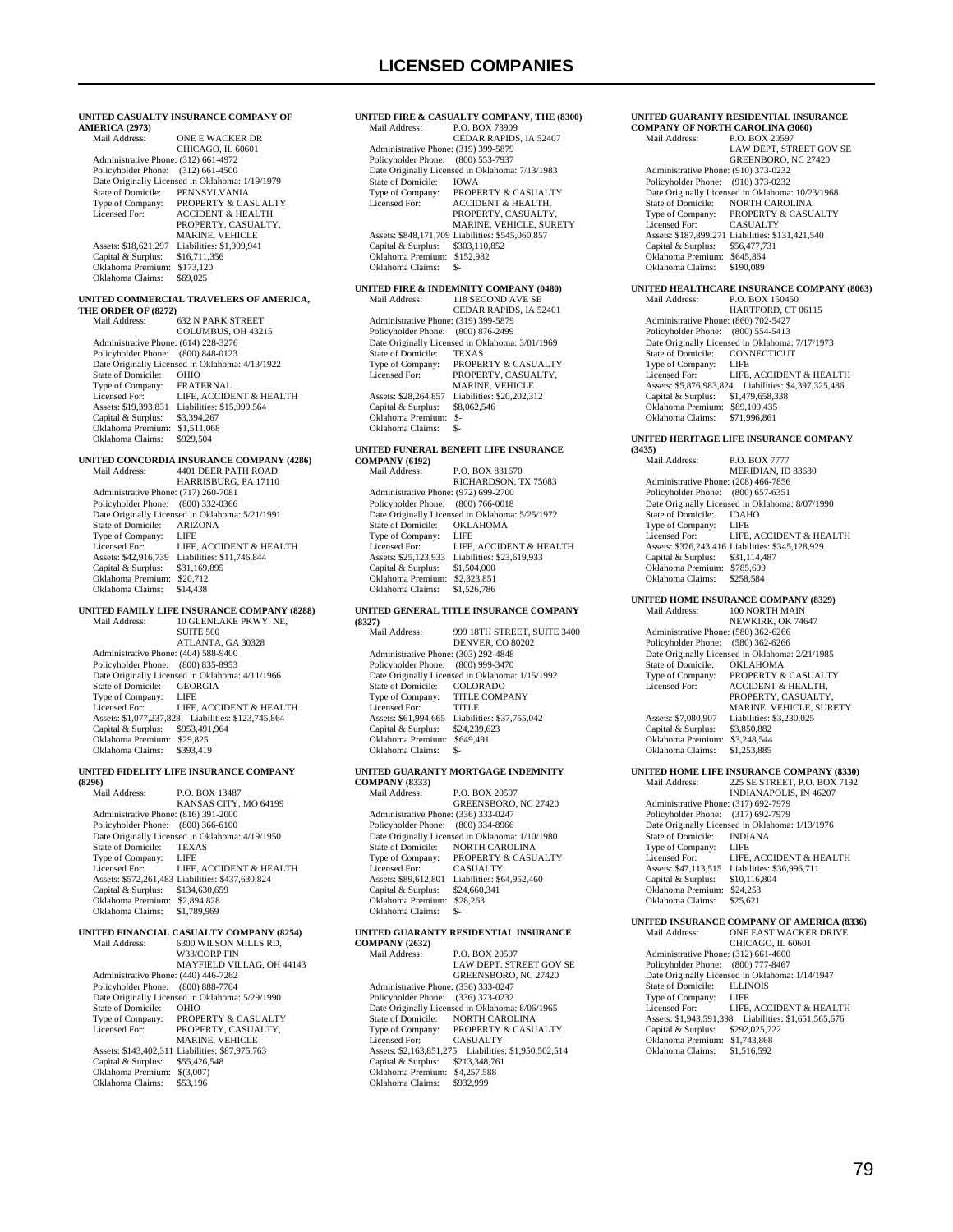#### **UNITED INTERNATIONAL LIFE INSURANCE COMPANY (0107)**

| COMIL ARE (0107)                     |                                                 |
|--------------------------------------|-------------------------------------------------|
| Mail Address:                        | 3555 NW 58TH ST, SUITE 505                      |
|                                      | OKLAHOMA CITY, OK 73112                         |
| Administrative Phone: (405) 942-3617 |                                                 |
| Policyholder Phone:                  | $(405)$ 650-0343                                |
|                                      | Date Originally Licensed in Oklahoma: 5/30/2002 |
| State of Domicile:                   | <b>OKLAHOMA</b>                                 |
| Type of Company:                     | LIFE                                            |
| Licensed For:                        | LIFE, ACCIDENT & HEALTH                         |
| Assets: \$1,587,224                  | Liabilities: \$831.316                          |
| Capital & Surplus:                   | \$755,908                                       |
| Oklahoma Premium:                    | \$432,290                                       |
| Oklahoma Claims:                     | \$-                                             |
|                                      |                                                 |

#### **UNITED INVESTORS LIFE INSURANCE COMPANY (8353)**

| Mail Address:                        | P.O. BOX 10207                                  |
|--------------------------------------|-------------------------------------------------|
|                                      | BIRMINGHAM, AL 35202                            |
| Administrative Phone: (205) 325-2888 |                                                 |
| Policyholder Phone: (205) 325-4300   |                                                 |
|                                      | Date Originally Licensed in Oklahoma: 8/27/1962 |
| State of Domicile:                   | <b>MISSOURI</b>                                 |
| Type of Company:                     | <b>LIFE</b>                                     |
| Licensed For:                        | LIFE. ACCIDENT & HEALTH.                        |
|                                      | VARIABLE                                        |
| Assets: \$3,021,074,348              | Liabilities: \$2,814,798,688                    |
| Capital & Surplus:                   | \$206,275,660                                   |
| Oklahoma Premium:                    | \$2,912,558                                     |
| Oklahoma Claims:                     | \$3,590,106                                     |
|                                      |                                                 |

## **UNITED LIBERTY LIFE INSURANCE COMPANY (8348)** Mail Address: 12910 SHELBYVILLE RD

| іман жипелл.                         | 1471V.311B13D1-VII.1.15IND                       |
|--------------------------------------|--------------------------------------------------|
|                                      | MARK PL, S300                                    |
|                                      | <b>LOUISVILLE, KY 40243</b>                      |
| Administrative Phone: (513) 333-0600 |                                                  |
| Policyholder Phone: (800) 883-5433   |                                                  |
|                                      | Date Originally Licensed in Oklahoma: 12/01/1971 |
| State of Domicile:                   | <b>KENTUCKY</b>                                  |
| Type of Company:                     | LIFE                                             |
| Licensed For:                        | LIFE. ACCIDENT & HEALTH                          |
| Assets: \$32,287,091                 | Liabilities: \$29,676,713                        |
| Capital & Surplus:                   | \$2,610,378                                      |
| Oklahoma Premium:                    | \$5,805                                          |
| Oklahoma Claims:                     |                                                  |
|                                      |                                                  |

### **UNITED LIFE INSURANCE COMPANY (8354)**

| Mail Address:                        | P.O. BOX 73909                                  |
|--------------------------------------|-------------------------------------------------|
|                                      | CEDAR RAPIDS, IA 52407                          |
| Administrative Phone: (319) 399-5825 |                                                 |
| Policyholder Phone: (319) 399-5700   |                                                 |
|                                      | Date Originally Licensed in Oklahoma: 1/30/1991 |
| State of Domicile:                   | <b>IOWA</b>                                     |
| Type of Company:                     | <b>LIFE</b>                                     |
| Licensed For:                        | LIFE, ACCIDENT & HEALTH                         |
| Assets: \$1,337,343,978              | Liabilities: \$1,230,197,937                    |
| Capital & Surplus:                   | \$107,146,042                                   |
| Oklahoma Premium:                    | \$1,846,007                                     |
| Oklahoma Claims:                     | \$1,103,928                                     |
|                                      |                                                 |

### **UNITED NATIONAL CASUALTY INSURANCE**

**COMPANY (0133)** THREE BALA PLAZA EAST, SUITE 300 BALA CYNWYD, PA 19004

| Administrative Phone: (610) 660-6803 |                                                  |
|--------------------------------------|--------------------------------------------------|
| Policyholder Phone: (610) 664-1500   |                                                  |
|                                      | Date Originally Licensed in Oklahoma: 11/26/2002 |
| State of Domicile:                   | <b>INDIANA</b>                                   |
| Type of Company:                     | <b>PROPERTY &amp; CASUALTY</b>                   |
| Licensed For:                        | <b>ACCIDENT &amp; HEALTH.</b>                    |
|                                      | PROPERTY, CASUALTY.                              |
|                                      | MARINE, VEHICLE, SURETY,                         |
|                                      | WORKERS COMPENSATION                             |
| Assets: \$29,996,372                 | Liabilities: \$8,975,175                         |
| Capital & Surplus:                   | \$21,021,197                                     |
| Oklahoma Premium:                    | $S-$                                             |
| Oklahoma Claims:                     | \$-                                              |
|                                      |                                                  |

### **UNITED NATIONAL LIFE INSURANCE COMPANY OF**

**AMERICA (8356)** 1275 MILWAUKEE AVENUE GLENVIEW, IL 60025 Administrative Phone: (847) 803-5252 Policyholder Phone: (708) 803-5252 Date Originally Licensed in Oklahoma: 9/03/1970 State of Domicile: ILLINOIS Type of Company: LIFE<br>
Licensed For: LIFE, ACCIDENT & HEALTH Licensed For: LIFE, ACCIDENT & HEALTH Assets: \$7,563,713 Liabilities: \$5,409,562 Capital & Surplus: \$2,154,152 Oklahoma Premium: \$51,517 Oklahoma Claims: \$23,139

#### **UNITED NATIONAL SPECIALTY INSURANCE**   $CO<sub>1</sub>$

| <b>COMPANY (0041)</b>                |                                                 |
|--------------------------------------|-------------------------------------------------|
| Mail Address <sup>.</sup>            | THREE BALA PLAZA EAST.                          |
|                                      | <b>SUITE 300</b>                                |
|                                      | BALA CYNWOOD, PA 19004                          |
| Administrative Phone: (610) 664-1500 |                                                 |
| Policyholder Phone: (610) 664-1500   |                                                 |
|                                      | Date Originally Licensed in Oklahoma: 8/23/2001 |
| State of Domicile:                   | WISCONSIN                                       |
| Type of Company:                     | PROPERTY & CASUALTY                             |
| Licensed For:                        | <b>ACCIDENT &amp; HEALTH.</b>                   |
|                                      | PROPERTY, CASUALTY,                             |
|                                      | MARINE, VEHICLE, SURETY.                        |
|                                      | WORKERS COMPENSATION                            |
| Assets: \$97,152,853                 | Liabilities: \$46,325,837                       |
| Capital & Surplus:                   | \$50,827,016                                    |
| Oklahoma Premium:                    | \$365,347                                       |
| Oklahoma Claims:                     | \$35,136                                        |
|                                      |                                                 |

#### **UNITED OF OMAHA LIFE INSURANCE COMPANY (8248)**

| (8248)                               |                                                        |
|--------------------------------------|--------------------------------------------------------|
| Mail Address:                        | MUTUAL OF OMAHA PLAZA                                  |
|                                      | <b>OMAHA, NE 68175</b>                                 |
| Administrative Phone: (402) 351-2402 |                                                        |
| Policyholder Phone: (402) 342-7600   |                                                        |
|                                      | Date Originally Licensed in Oklahoma: 3/01/1927        |
| State of Domicile:                   | <b>NEBRASKA</b>                                        |
| Type of Company:                     | LIFE                                                   |
| Licensed For:                        | LIFE, ACCIDENT & HEALTH.                               |
|                                      | VARIABLE                                               |
|                                      | Assets: \$12,677,655,036 Liabilities: \$11,630,688,856 |
| Capital & Surplus:                   | \$1,046,966,180                                        |
| Oklahoma Premium:                    | \$17,847,653                                           |
| Oklahoma Claims:                     | \$15,301,866                                           |
|                                      |                                                        |

#### **UNITED SECURITY ASSURANCE COMPANY OF PENNSYLVANIA (8391)**

| Mail Address:                        | P.O. BOX 64477                                   |  |
|--------------------------------------|--------------------------------------------------|--|
|                                      | SOUDERTON, PA 18964                              |  |
| Administrative Phone: (215) 723-3044 |                                                  |  |
| Policyholder Phone: (800) 872-3044   |                                                  |  |
|                                      | Date Originally Licensed in Oklahoma: 10/11/2000 |  |
| State of Domicile:                   | PENNSYLVANIA                                     |  |
| Type of Company:                     | <b>PROPERTY &amp; CASUALTY</b>                   |  |
| Licensed For:                        | <b>ACCIDENT &amp; HEALTH</b>                     |  |
| Assets: \$26,194,177                 | Liabilities: \$14,000,511                        |  |
| Capital & Surplus:                   | \$12,193,666                                     |  |
| Oklahoma Premium:                    | \$10.194                                         |  |
| Oklahoma Claims:                     |                                                  |  |
|                                      |                                                  |  |

#### **UNITED SERVICES AUTOMOBILE ASSOCIATION (8392)**

| (0374)                               |                                                       |
|--------------------------------------|-------------------------------------------------------|
| Mail Address:                        | 9800 FREDERICKSBURG ROAD.                             |
|                                      | $D-3-W$                                               |
|                                      | SAN ANTONIO, TX 78288                                 |
| Administrative Phone: (210) 498-2211 |                                                       |
| Policyholder Phone: (800) 531-8222   |                                                       |
|                                      | Date Originally Licensed in Oklahoma: 11/21/1960      |
| State of Domicile:                   | <b>TEXAS</b>                                          |
| Type of Company:                     | RECIPROCAL                                            |
| Licensed For:                        | PROPERTY, CASUALTY,                                   |
|                                      | <b>MARINE, VEHICLE</b>                                |
|                                      | Assets: \$12,612,587,318 Liabilities: \$4,805,037,470 |
| Capital & Surplus:                   | \$7,807,549,848                                       |
| Oklahoma Premium:                    | \$63,455,439                                          |
| Oklahoma Claims:                     | \$32,251,613                                          |
|                                      |                                                       |

#### **UNITED STATES FIDELITY AND GUARANTY COMPANY (8416)**

| Mail Address:                        | <b>385 WASHINGTON STREET</b>                    |
|--------------------------------------|-------------------------------------------------|
|                                      | <b>ST PAUL, MN 55102</b>                        |
| Administrative Phone: (651) 310-7623 |                                                 |
| Policyholder Phone:                  | $(800)$ 328-2189                                |
|                                      | Date Originally Licensed in Oklahoma: 8/30/1898 |
| State of Domicile:                   | <b>MARYLAND</b>                                 |
| Type of Company:                     | PROPERTY & CASUALTY                             |
| Licensed For:                        | <b>ACCIDENT &amp; HEALTH.</b>                   |
|                                      | PROPERTY, CASUALTY,                             |
|                                      | MARINE, VEHICLE, SURETY.                        |
|                                      | <b>WORKERS COMPENSATION</b>                     |
| Assets: \$4,383,010,994              | Liabilities: \$3,350,965,505                    |
| Capital & Surplus:                   | \$1,032,045,489                                 |
| Oklahoma Premium:                    | \$8,937,830                                     |
| Oklahoma Claims:                     | \$3,228,269                                     |
|                                      |                                                 |

#### **UNITED STATES FIRE INSURANCE COMPANY (8424)** 2711 CENTREVILLE ROAD,

|                                      | <b>SUITE 400</b>                                |
|--------------------------------------|-------------------------------------------------|
|                                      | WILMINGTON, DE 19808                            |
| Administrative Phone: (973) 490-6929 |                                                 |
| Policyholder Phone: (800) 232-7380   |                                                 |
|                                      | Date Originally Licensed in Oklahoma: 5/05/1917 |
| State of Domicile:                   | <b>DELAWARE</b>                                 |
| Type of Company:                     | PROPERTY & CASUALTY                             |
| Licensed For:                        | <b>ACCIDENT &amp; HEALTH.</b>                   |
|                                      | PROPERTY, CASUALTY.                             |
|                                      | MARINE, VEHICLE, SURETY.                        |
|                                      | <b>WORKERS COMPENSATION</b>                     |
| Assets: \$2,597,113,133              | Liabilities: \$1,797,092.274                    |
| Capital & Surplus:                   | \$800,020,859                                   |
| Oklahoma Premium:                    | \$3.135.292                                     |
| Oklahoma Claims:                     | \$849,360                                       |
|                                      |                                                 |

#### **UNITED STATES LIABILITY INSURANCE COMPANY (8428)**

| (8428)                               |                                                  |
|--------------------------------------|--------------------------------------------------|
| Mail Address:                        | 190 SOUTH WARNER RD                              |
|                                      | P.O. BOX 6700                                    |
|                                      | <b>WAYNE, PA 19087</b>                           |
| Administrative Phone: (610) 225-2212 |                                                  |
| Policyholder Phone: (800) 523-5545   |                                                  |
|                                      | Date Originally Licensed in Oklahoma: 5/31/1972  |
| State of Domicile:                   | PENNSYLVANIA                                     |
| Type of Company:                     | <b>PROPERTY &amp; CASUALTY</b>                   |
| Licensed For:                        | PROPERTY, CASUALTY,                              |
|                                      | <b>VEHICLE</b>                                   |
|                                      | Assets: \$563.231.206 Liabilities: \$226.625.967 |
| Capital & Surplus:                   | \$336,605,245                                    |
| Oklahoma Premium:                    | \$922,900                                        |
| Oklahoma Claims:                     | \$6,723                                          |
|                                      |                                                  |

## **UNITED STATES LIFE INSURANCE CO. IN THE CITY**

| OF NEW YORK, THE (8432)              |                                                 |
|--------------------------------------|-------------------------------------------------|
| Mail Address:                        | 3600 ROUTE 66.                                  |
|                                      | <b>P.O. BOX 1580</b>                            |
|                                      | NEPTUNE, NJ 07754                               |
| Administrative Phone: (732) 922-7415 |                                                 |
| Policyholder Phone: (800) 221-3480   |                                                 |
|                                      | Date Originally Licensed in Oklahoma: 3/21/1963 |
| State of Domicile:                   | <b>NEW YORK</b>                                 |
| Type of Company:                     | <b>LIFE</b>                                     |
| Licensed For:                        | LIFE. ACCIDENT & HEALTH.                        |
|                                      | VARIARI F                                       |
| Assets: \$3,377,222,390              | Liabilities: \$3,012,565,784                    |
| Capital & Surplus:                   | \$364,656,606                                   |
| Oklahoma Premium:                    | \$4,275,673                                     |
| Oklahoma Claims:                     | \$1,654,395                                     |
|                                      |                                                 |

#### **UNITED TEACHER ASSOCIATES INSURANCE COMPANY (8435)**

| Mail Address:                        | P.O. BOX 26580                                   |
|--------------------------------------|--------------------------------------------------|
|                                      | AUSTIN, TX 78755                                 |
| Administrative Phone: (512) 451-2224 |                                                  |
| Policyholder Phone: (800) 880-8824   |                                                  |
|                                      | Date Originally Licensed in Oklahoma: 12/07/1990 |
| State of Domicile:                   | <b>TEXAS</b>                                     |
| Type of Company:                     | <b>LIFE</b>                                      |
| Licensed For:                        | LIFE. ACCIDENT & HEALTH.                         |
|                                      | VARIABLE                                         |
|                                      | Assets: \$406,182,652 Liabilities: \$352,354,477 |
| Capital & Surplus:                   | \$53,828,175                                     |
| Oklahoma Premium:                    | \$4,655,395                                      |
| Oklahoma Claims:                     | \$1,303,950                                      |
|                                      |                                                  |

### **UNITED WISCONSIN INSURANCE COMPANY (8438)** Mail Address: 12695 WEST NATIONAL AVENUE NEW BERLIN, WI 53151

|                                      | NEW BERLIN, WI 33131                             |
|--------------------------------------|--------------------------------------------------|
| Administrative Phone: (262) 787-7484 |                                                  |
| Policyholder Phone: (262) 787-7400   |                                                  |
|                                      | Date Originally Licensed in Oklahoma: 12/11/1991 |
| State of Domicile:                   | <b>WISCONSIN</b>                                 |
| Type of Company:                     | PROPERTY & CASUALTY                              |
| Licensed For:                        | <b>WORKERS COMPENSATION</b>                      |
|                                      | Assets: \$113,908,307 Liabilities: \$62,437,454  |
| Capital & Surplus:                   | \$51,470,855                                     |
| Oklahoma Premium:                    | \$869                                            |
| Oklahoma Claims:                     |                                                  |
|                                      |                                                  |

#### **UNITED WISCONSIN LIFE INSURANCE COMPANY (8439)**

| (8439)                               |                                                  |
|--------------------------------------|--------------------------------------------------|
| Mail Address:                        | P.O. BOX 19032                                   |
|                                      | GREEN BAY, WI 54307                              |
| Administrative Phone: (800) 232-5432 |                                                  |
| Policyholder Phone: (800) 232-5432   |                                                  |
|                                      | Date Originally Licensed in Oklahoma: 8/01/1989  |
| State of Domicile:                   | <b>WISCONSIN</b>                                 |
| Type of Company:                     | LIFE                                             |
| Licensed For:                        | LIFE. ACCIDENT & HEALTH                          |
|                                      | Assets: \$328,751,236 Liabilities: \$155,610,279 |
| Capital & Surplus:                   | \$173,140,957                                    |
| Oklahoma Premium:                    | \$28,386,487                                     |
| Oklahoma Claims:                     | \$15,544,810                                     |
|                                      |                                                  |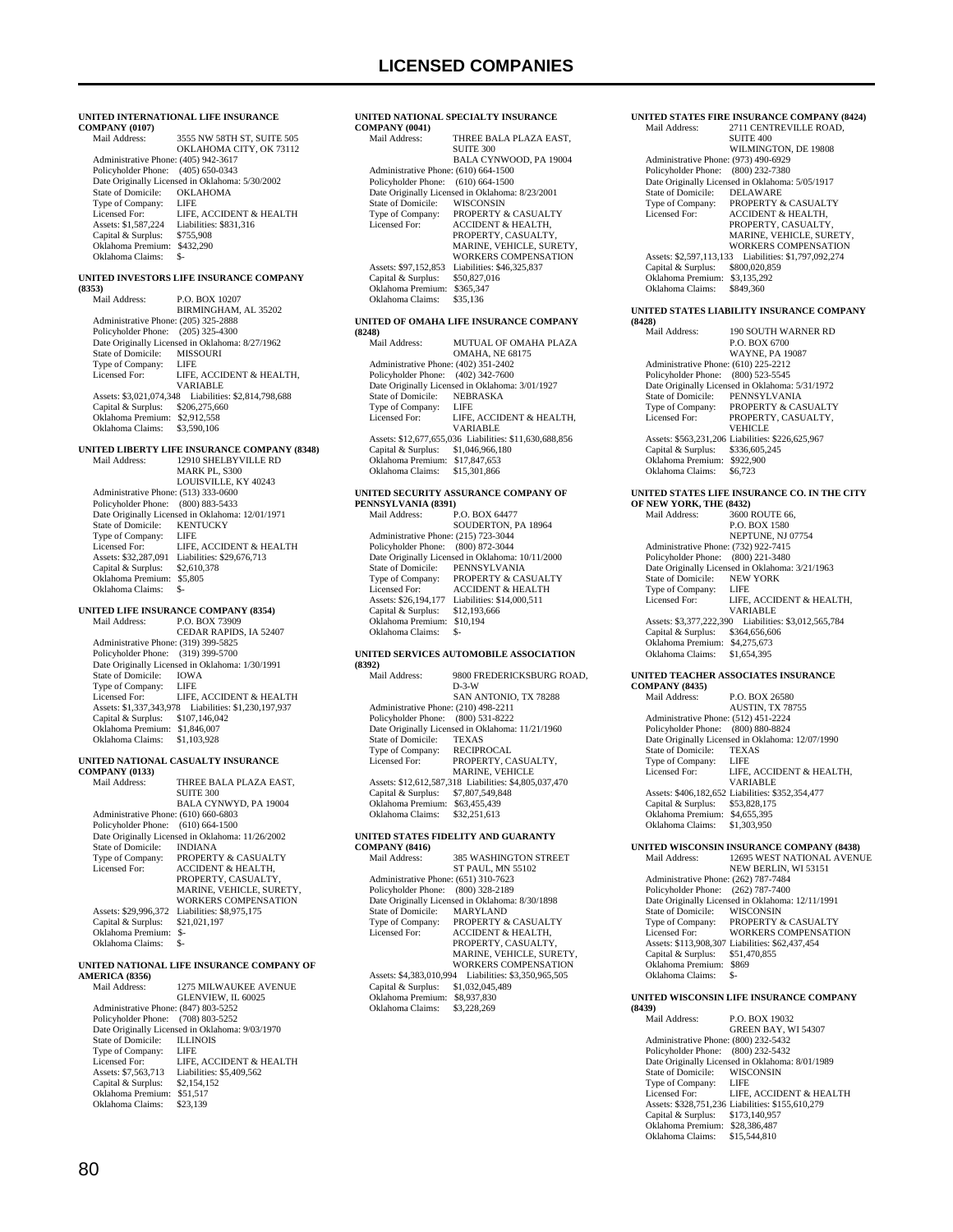**UNITED WORLD LIFE INSURANCE COMPANY (8902)**<br>Mail Address: MUTUAL OF OMAHA PLAZA MUTUAL OF OMAHA PLAZA OMAHA, NE 68175 Administrative Phone: (402) 351-5097 Policyholder Phone: (402) 342-7600 Date Originally Licensed in Oklahoma: 3/01/1965<br>State of Domicile: NEBRASKA State of Domicile: NEBI<br>Type of Company: LIFE Type of Company:<br>Licensed For: LIFE, ACCIDENT & HEALTH Assets: \$63,023,426 Liabilities: \$44,793,990<br>Capital & Surplus: \$18,229,436 Capital & Surplus: \$18,229,436 Oklahoma Premium: \$39,893 Oklahoma Claims: \$10,495 **UNITRIN AUTO AND HOME INSURANCE COMPANY (4162)** 5220 BELFORT ROAD, SUITE 400 JACKSONVILLE, FL 32256 Administrative Phone: (904) 245-5746 Policyholder Phone: (904) 245-5600 Date Originally Licensed in Oklahoma: 11/01/1982 State of Domicile: NEW YORK Type of Company: PROPERTY & CASUALTY<br>Licensed For: PROPERTY CASUALTY PROPERTY, CASUALTY, VEHICLE, WORKERS COMPENSATION<br>Liabilities: \$18,154,901 Assets: \$42,287,707 Liabilities: \$1<br>Capital & Surplus: \$24,132,806 Capital & Surplus: Oklahoma Premium: \$- Oklahoma Claims: **UNITY FINANCIAL LIFE INSURANCE COMPANY (3329)** ONE UNITY PLAZA AT FRANKLIN SOUARE SYRACUSE, NY 13250 Administrative Phone: (315) 448-7059 Policyholder Phone: (800) 836-7100 Date Originally Licensed in Oklahoma: 12/31/1986 State of Domicile: PENNSYLVANIA Type of Company: LIFE<br>Licensed For: LIFE LIFE, ACCIDENT & HEALTH Assets: \$22,613,153 Liabilities: \$17,064,118<br>Capital & Surplus: \$5,549,035 Capital & Surplus: Oklahoma Premium: \$4,128 Oklahoma Claims: \$802 **UNITY MUTUAL LIFE INSURANCE COMPANY (8450)** Mail Address: ONE UNITY PLAZA AT FRANKLIN SQUARE SYRACUSE, NY 13250 Administrative Phone: (315) 448-7171 Policyholder Phone: (800) 836-7100 Date Originally Licensed in Oklahoma: 9/22/1982<br>State of Domicile: NEW YORK State of Domicile: NEW<br>Type of Company: LIFE Type of Company: LIFE<br>Licensed For: LIFE Licensed For: Assets: \$396,085,381 Liabilities: \$377,688,068<br>Capital & Surplus: \$18,397,313 Capital & Surplus: \$18,397,313 Oklahoma Premium: \$7,553 Oklahoma Claims: \$10,119 **UNIVERSAL CASUALTY COMPANY (0150)**<br>Mail Address: 150 NORTHWEST POI 150 NORTHWEST POINT BLVD, 2ND FLOOR ELK GROVE VILLG, IL 60007 Administrative Phone: (847) 647-2561 Policyholder Phone: (847) 647-5430 Date Originally Licensed in Oklahoma: 4/15/2003 State of Domicile:<br>Type of Company: State of Domicile: LLINOIS<br>Type of Company: PROPERTY & CASUALTY<br>Licensed For: ACCIDENT & HEALTH. ACCIDENT & HEALTH, PROPERTY, CASUALTY, MARINE, VEHICLE, SURETY, WORKERS COMPENSATION Assets: \$51,920,566 Liabilities: \$31,721,152<br>Capital & Surplus: \$20,199,414 Capital & Surplus: Oklahoma Premium: \$- Oklahoma Claims: **UNIVERSAL FIDELITY LIFE INSURANCE COMPANY (8456)** 2211 NORTH HIGHWAY 81

### DUNCAN, OK 73533 Administrative Phone: (580) 255-8530 Policyholder Phone: (580) 255-8530 Pate Originally Licensed in Oklahoma: 5/09/1930<br>State of Domicile: OKLAHOMA State of Domicile: OKLA<br>Type of Company: LIFE Type of Company:<br>Licensed For: Licensed For: LIFE, ACCIDENT & HEALTH<br>Assets: \$4.089.678 Liabilities: \$1.583.175 Liabilities: \$1,583,175<br>\$2,506,503 Capital  $\&$  Surplus: Oklahoma Premium: \$11,322,617

Oklahoma Claims: \$7,229,940

### **UNIVERSAL GUARANTY LIFE INSURANCE COMPANY (8459)** Mail Address: P.O. BOX 5147 SPRINGFIELD, IL 62705 Administrative Phone: (217) 241-6300 Policyholder Phone: (800) 323-0050 Poneyhorder Phone: (600) 525 6656<br>Date Originally Licensed in Oklahoma: 11/09/1981<br>State of Domicile: OHIO State of Domicile: OHIC<br>Type of Company: LIFE Type of Company: LIFE<br>Licensed For: LIFE, ACCIDENT & HEALTH Licensed For: LIFE, ACCIDENT & HEALTH Assets: \$243,842,571 Liabilities: \$230,834,373 Capital & Surplus: \$13,008,198 Oklahoma Premium: \$392,248 Oklahoma Claims: **UNIVERSAL LIFE INSURANCE COMPANY (8480)**<br>Mail Address: P.O. BOX 2744. P.O. BOX 2744. 2300 11TH AVE, NORTH BIRMINGHAM, AL 35202 Administrative Phone: (205) 323-5256 Policyholder Phone: (800) 238-6822 Date Originally Licensed in Oklahoma: 4/02/1932 State of Domicile: TENNESSEE<br>Type of Company: LIFE Type of Company:<br>Licensed For: Exposition. The LIFE, ACCIDENT & HEALTH<br>
Assets: \$7.178.670 Liabilities: \$2.715.018 Liabilities: \$2,715,018<br>\$4,463,652 Capital & Surplus: Oklahoma Premium: \$6,649<br>Oklahoma Claims: \$5,631 Oklahoma Claims: **UNIVERSAL SURETY COMPANY (8488)** P.O. BOX 80468 LINCOLN, NE 68501 Administrative Phone: (402) 435-4302 Policyholder Phone: (402) 435-4302 Date Originally Licensed in Oklahoma: 5/11/1960<br>State of Domicile: NEBRASKA State of Domicile:<br>Type of Company: PROPERTY & CASUALTY Licensed For: CASUALTY, SURETY Assets: \$103,648,829 Liabilities: \$33,379,899 Capital & Surplus: \$70,268,930 Oklahoma Premium: \$45,543 Oklahoma Claims: \$- **UNIVERSAL SURETY OF AMERICA (8490)** P.O. BOX 1068 HOUSTON, TX 77251 Administrative Phone: (713) 722-4670 Policyholder Phone: (713) 722-4600 Date Originally Licensed in Oklahoma: 12/27/1990 State of Domicile: TEXAS Type of Company: PROPERTY & CASUALTY Licensed For: CASUALTY, VEHICLE, SURETY Assets: \$25,955,570 Liabilities: \$17,512,125 Capital & Surplus: \$8,443,445 Oklahoma Premium: \$19,579 Oklahoma Claims: \$- **UNIVERSAL UNDERWRITERS INSURANCE COMPANY (8956)** 7045 COLLEGE BLVD OVERLAND PARK, KS 66211 Administrative Phone: (913) 339-1000 Policyholder Phone: (800) 821-7803 Date Originally Licensed in Oklahoma: 10/12/1982 State of Domicile: MISSOURI Type of Company: PROPERTY & CASUALTY Licensed For: ACCIDENT & HEALTH, PROPERTY, CASUALTY, MARINE, SURETY, WORKERS

#### **COMPENSATION**  Assets: \$493,642,402 Liabilities: \$33,804,958 Capital & Surplus: \$459,837,444 Oklahoma Premium: \$12,612,324 Oklahoma Claims: **UNIVERSAL UNDERWRITERS LIFE INSURANCE**

**COMPANY (8512)** 7045 COLLEGE BLVD OVERLAND PARK, KS 66211 Administrative Phone: (913) 399-1000 Policyholder Phone: (800) 821-7803 Date Originally Licensed in Oklahoma: 3/01/1974<br>State of Domicile: MISSOURI State of Domicile: MISS<br>Type of Company: LIFE Type of Company:<br>Licensed For: LIFE, ACCIDENT & HEALTH Assets: \$331,984,326 Liabilities: \$230,948,685 Capital & Surplus: \$101,035,641 Oklahoma Premium: \$132,022 Oklahoma Claims: \$324,582

### **UNUM LIFE INSURANCE COMPANY OF AMERICA (8212)** 2211 CONGRESS STREET PORTLAND, ME 04122 Administrative Phone: (423) 755-1011 Policyholder Phone: (866) 410-4012 Date Originally Licensed in Oklahoma: 8/19/1971 State of Domicile: MAIN<br>Type of Company: LIFE Type of Company:<br>Licensed For: LIFE, ACCIDENT & HEALTH, VARIABLE Assets: \$11,797,171,964 Liabilities: \$10,620,199,974<br>Capital & Surplus: \$1,176,971,990 Capital & Surplus: Oklahoma Premium: \$25,317,862 Oklahoma Claims: **USAA CASUALTY INSURANCE COMPANY (8532)** 9800 FREDERICKSBURG ROAD, D-3-W SAN ANTONIO, TX 78288 Administrative Phone: (210) 498-4373 Policyholder Phone: (800) 531-8222 Date Originally Licensed in Oklahoma: 6/14/1972<br>State of Domicile: TEXAS State of Domicile:<br>Type of Company: Type of Company: PROPERTY & CASUALTY<br>Licensed For: PROPERTY, CASUALTY, Licensed For: PROPERTY, CASUALTY, MARINE, VEHICLE Assets: \$4,376,974,801 Liabilities: \$3,003,844,566 Capital & Surplus: \$1,373,130,235 Oklahoma Premium: \$34,689,830 Oklahoma Claims: \$17,625,605 **USAA GENERAL INDEMNITY COMPANY (8533)** Mail Address: 9800 FREDERICKSBURG ROAD, D-3-W SAN ANTONIO, TX 78288 Administrative Phone: (210) 498-4373 Policyholder Phone: (800) 531-8222 Date Originally Licensed in Oklahoma: 10/31/1974 State of Domicile: TEXAS Type of Company: PROPERTY & CASUALTY Licensed For: PROPERTY, CASUALTY, MARINE Assets: \$350,691,342 Liabilities: \$222,229,952 Capital & Surplus: \$128,461,390 Oklahoma Premium: \$3,825,045<br>Oklahoma Claims: \$1,606,024 Oklahoma Claims: **USAA LIFE INSURANCE COMPANY (8536)**<br>Mail Address: 9800 FREDERICKSBU 9800 FREDERICKSBURG ROAD, F-2-W SAN ANTONIO, TX 78288 Administrative Phone: (210) 498-8000 Policyholder Phone: (800) 531-8000 Date Originally Licensed in Oklahoma: 7/29/1964<br>State of Domicile: TEXAS State of Domicile: TEXA<br>Type of Company: LIFE Type of Company:<br>Licensed For: LIFE, ACCIDENT & HEALTH VARIABLE Assets: \$9,445,381,547 Liabilities: \$8,770,096,453 Capital & Surplus: \$675,285,094 Oklahoma Premium: \$11,264,105 Oklahoma Claims: \$5,316,464 **USABLE LIFE (4545)** Mail Address: P.O. BOX 1650 LITTLE ROCK, AR 72203 Administrative Phone: (501) 378-3326 Policyholder Phone: (501) 375-7200 Pate Originally Licensed in Oklahoma: 12/10/1986<br>State of Domicile: ARKANSAS State of Domicile: ARKA<br>Type of Company: LIFE Type of Company:<br>Licensed For: LIFE, ACCIDENT & HEALTH Assets: \$138,009,657 Liabilities: \$71,785,289 Capital & Surplus: \$66,224,368 Capital & Surplus: \$66,224,<br>Oklahoma Premium: \$48,732<br>Oklahoma Claims: \$1,200 Oklahoma Claims: **USAUTO INSURANCE COMPANY, INC. (0035)** Mail Address: 3813 GREEN HILLS VILLAGE DRIVE NASHVILLE, TN 37215 Administrative Phone: (615) 327-4888 Policyholder Phone: (615) 327-4888 Date Originally Licensed in Oklahoma: 10/16/2001 State of Domicile:<br>Type of Company:<br>Licensed For: Type of Company: PROPERTY & CASUALTY Licensed For: PROPERTY, CASUALTY,

**VEHICLE** Assets: \$41,580,933 Liabilities: \$24,812,108<br>Capital & Surplus: \$16,768,825

Capital & Surplus: \$1<br>Oklahoma Premium: \$-Oklahoma Premium: \$-<br>Oklahoma Claims: \$-Oklahoma Claims: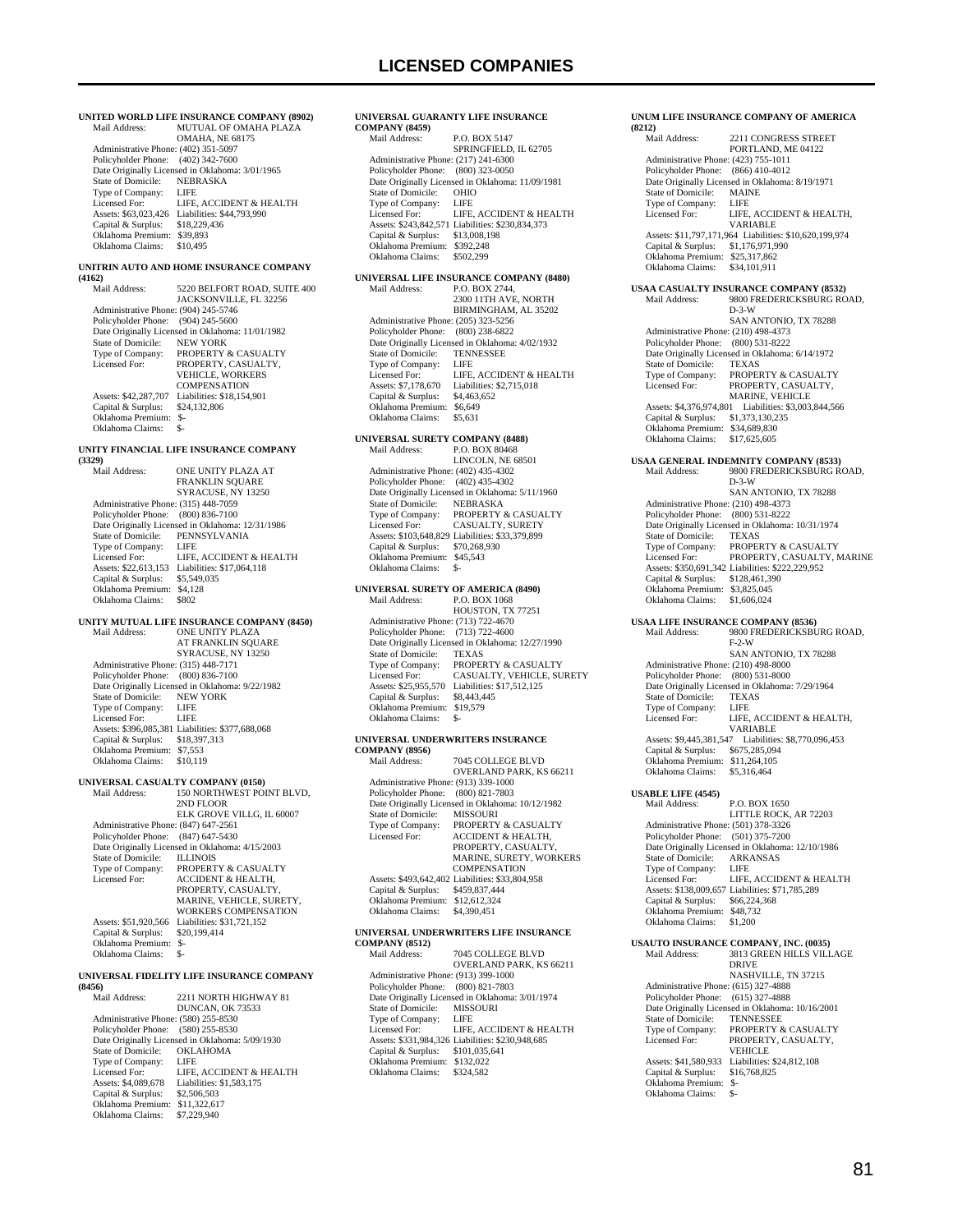**UTICA MUTUAL INSURANCE COMPANY (8544)**<br>Mail Address: P.O. BOX 530 P.O. BOX 530 UTICA, NY 13503 Administrative Phone: (315) 734-2385 Policyholder Phone: (800) 448-3366 Date Originally Licensed in Oklahoma: 1/01/1950<br>State of Domicile: NEW YORK State of Domicile: Type of Company: PROPERTY & CASUALTY<br>Licensed For: ACCIDENT & HEALTH **ACCIDENT & HEALTH** PROPERTY, CASUALTY, MARINE, VEHICLE, SURETY, WORKERS COMPENSATION Assets: \$1,889,102,404 Liabilities: \$1,473,075,787 Capital & Surplus: \$416,026,618 Oklahoma Premium: \$458,476 Oklahoma Claims: \$200,349 **UTICA NATIONAL LIFE INSURANCE COMPANY (3288)** P.O. BOX 530 UTICA, NY 13503<br>Administrative Phone: (315) 734-2225 Policyholder Phone: (800) 274-1914 Date Originally Licensed in Oklahoma: 3/29/1963 State of Domicile: NEW YORK Type of Company: LIFE<br>Licensed For: LIFE LIFE, ACCIDENT & HEALTH Assets: \$257,879,635 Liabilities: \$238,763,121 Capital & Surplus: \$19,116,511 Oklahoma Premium: \$4,546 Oklahoma Claims: \$-**VALIANT INSURANCE COMPANY (8558)** Mail Address: 1400 AMERICAN LANE SCHAUMBURG, IL 60196 Administrative Phone: (847) 605-3459 Policyholder Phone: (800) 323-7592 Date Originally Licensed in Oklahoma: 8/06/1975 State of Domicile:<br>Type of Company: State of Domicile: <br>Type of Company: PROPERTY & CASUALTY<br>Licensed For: ACCIDENT & HEALTH. ACCIDENT & HEALTH, PROPERTY, CASUALTY, MARINE, VEHICLE, SURETY, WORKERS COMPENSATION Assets: \$14,663,641 Liabilities: \$53,969<br>Capital & Surplus: \$14,609,672 Capital & Surplus: Oklahoma Premium: \$(32,671) Oklahoma Claims: \$450,959 **VALLEY FORGE INSURANCE COMPANY (8560)** Mail Address: CNA PLAZA, CORPORATE TAX 24S-G CHICAGO, IL 60685 Administrative Phone: (312) 822-2018 Policyholder Phone: (312) 822-5000 Date Originally Licensed in Oklahoma: 5/16/1945<br>State of Domicile: PENNSYLVANIA PENNSYLVANIA Type of Company: PROPERTY & CASUALTY<br>Licensed For: ACCIDENT & HEALTH, ACCIDENT & HEALTH, PROPERTY, CASUALTY MARINE, VEHICLE, SURETY, WORKERS COMPENSATION Assets: \$49,326,396 Liabilities: \$1,143,372<br>Capital & Surplus: \$48,183,024 Capital & Surplus: Oklahoma Premium: \$9,738,626<br>Oklahoma Claims: \$4,508,809 Oklahoma Claims: **VALLEY FORGE LIFE INSURANCE COMPANY (8568)** Mail Address: CNA PLAZA CHICAGO, IL 60685 Administrative Phone: (312) 822-6136 Policyholder Phone: (312) 822-5000 Date Originally Licensed in Oklahoma: 8/28/1961 State of Domicile: PENNSYLVANIA Type of Company: LIFE<br>Licensed For: LIFE LIFE, ACCIDENT & HEALTH, VARIABLE Assets: \$1,283,931,579 Liabilities: \$1,087,494,785 Capital & Surplus: \$196,436,794 Oklahoma Premium: \$7,011,191 Oklahoma Claims: \$4,117,537 **VALLEY INSURANCE COMPANY (8570)**<br>Mail Address: P.O. BOX 1119 Mail Address: ALBANY, OR 97321 Administrative Phone: (214) 360-8542 Policyholder Phone: (800) 456-6343 Date Originally Licensed in Oklahoma: 3/10/1998<br>State of Domicile: CALIFORNIA State of Domicile:<br>Type of Company: Type of Company: PROPERTY & CASUALTY<br>Licensed For: PROPERTY, CASUALTY PROPERTY, CASUALTY, MARINE, VEHICLE, SURETY Assets: \$23,404,873 Liabilities: \$11,800,819 Capital & Surplus: \$11,604,054 Oklahoma Premium: \$1,603,158

### **VANLINER INSURANCE COMPANY (8590)**<br>Mail Address: **ONE PREMIER DRIV** ONE PREMIER DRIVE ST LOUIS, MO 63026 Administrative Phone: (314) 349-3985 Policyholder Phone: (800) 325-3619 Date Originally Licensed in Oklahoma: 4/01/1987<br>State of Domicile: ARIZONA State of Domicile:<br>Type of Company: Type of Company: PROPERTY & CASUALTY<br>Licensed For: PROPERTY CASUALTY PROPERTY, CASUALTY, MARINE, VEHICLE, WORKERS **COMPENSATION**  Assets: \$301,878,061 Liabilities: \$200,773,260 Capital & Surplus: \$101,104,801 Oklahoma Premium: \$1,168,479 Oklahoma Claims: \$363,149 **VARIABLE ANNUITY LIFE INSURANCE COMPANY, THE (8592)** Mail Address: 2929 ALLEN PARKWAY, L11-02 HOUSTON, TX 77019 Administrative Phone: (713) 831-4356 Policyholder Phone: (800) 448-2542 Date Originally Licensed in Oklahoma: 5/01/1969<br>State of Domicile: TEXAS State of Domicile: TEXA<br>Type of Company: LIFE Type of Company:<br>Licensed For: Licensed For: LIFE, ACCIDENT & HEALTH, VARIABLE Assets: \$51,529,756,502 Liabilities: \$49,192,224,482 Capital & Surplus: \$2,337,532,020 Oklahoma Premium: \$4,191,646 Oklahoma Claims: \$1,587,270 **VEHICULAR SERVICE INSURANCE COMPANY (8593)** Mail Address: 1800 N INTERSTATE DR, SUITE 203 NORMAN, OK 73072 Administrative Phone: (405) 364-9134 Policyholder Phone: (256) 851-6777 Date Originally Licensed in Oklahoma: 11/17/2000 State of Domicile: OKLAHOMA Type of Company: PROPERTY & CASUALTY<br>Licensed For: ACCIDENT & HEALTH. ACCIDENT & HEALTH. PROPERTY, CASUALTY, MARINE, VEHICLE, SURETY Assets: \$1,266,229 Liabilities: \$66,790<br>Capital & Surplus: \$1,199,439 Capital & Surplus: Oklahoma Premium: \$113,580 Oklahoma Claims: \$97,097 **VEREX ASSURANCE, INC. (2168)**<br>Mail Address: 6601 SIX F 6601 SIX FORKS ROAD RALEIGH, NC 27615 Administrative Phone: (919) 846-4100 Policyholder Phone: (800) 334-9270 Date Originally Licensed in Oklahoma: 11/15/1962<br>State of Domicile: WISCONSIN State of Domicile:<br>Type of Company: **PROPERTY & CASUALTY**  Licensed For: CASUALTY Assets: \$28,956,217 Liabilities: \$21,642,425 Capital & Surplus: \$7,313,792 Oklahoma Premium: \$17,709 Oklahoma Claims: \$(5,569) **VERLAN FIRE INSURANCE COMPANY (8595)** Mail Address: 8403 COLESVILLE ROAD, SUITE 300 SILVER SPRING, MD 20910 Administrative Phone: (301) 495-7722 Policyholder Phone: (301) 495-7722 Date Originally Licensed in Oklahoma: 8/11/1994<br>State of Domicile: MARYLAND State of Domicile:<br>Type of Company: PROPERTY & CASUALTY<br>PROPERTY, MARINE Licensed For: PROPERTY, MARINE Assets: \$22,278,748 Liabilities: \$10,213,218 Capital & Surplus: \$12,065,530 Oklahoma Premium: \$170,346 Oklahoma Claims: **VESTA FIRE INSURANCE CORPORATION (4485)**<br>Mail Address: P.O. BOX 43360 P.O. BOX 43360 BIRMINGHAM, AL 35243 Administrative Phone: (205) 970-7239

 Policyholder Phone: (800) 444-2955 Date Originally Licensed in Oklahoma: 10/26/1971 State of Domicile:<br>Type of Company: Exact of Domicile: ILLINOIS<br>Type of Company: PROPERTY & CASUALTY<br>Licensed For: PROPERTY, CASUALTY PROPERTY, CASUALTY, MARINE, VEHICLE Assets: \$653,030,407 Liabilities: \$449,227,970 Capital & Surplus: \$203,802,437 Oklahoma Premium: \$(873) Oklahoma Claims:

### **VESTA INSURANCE CORPORATION (8597)**<br>Mail Address: P.O. BOX 43360 P.O. BOX 43360 BIRMINGHAM, AL 35243 Administrative Phone: (205) 970-7239 Policyholder Phone: (800) 444-2955 Date Originally Licensed in Oklahoma: 6/11/1992<br>State of Domicile: ILLINOIS State of Domicile:<br>Type of Company: Type of Company: PROPERTY & CASUALTY<br>Licensed For: PROPERTY CASUALTY PROPERTY, CASUALTY MARINE, VEHICLE Assets: \$24,437,715 Liabilities: \$11,951,649<br>Capital & Surplus: \$12,486,066 Capital & Surplus: Oklahoma Premium: \$<br>Oklahoma Claims: \$ Oklahoma Claims: \$- **VETERANS LIFE INSURANCE COMPANY (4434)**<br>
Mail Address: 20 MOORES ROAD FRAZER, PA 19355 Administrative Phone: (319) 398-8790 Policyholder Phone: (800) 523-5626 Date Originally Licensed in Oklahoma: 6/25/1974 State of Domicile: ILLINOIS Type of Company: LIFE LIFE, ACCIDENT & HEALTH Assets: \$300,981,438 Liabilities: \$249,349,111 Capital & Surplus: \$51,632,327 Oklahoma Premium: \$1,494,115 Oklahoma Claims: \$852,914 **VICTORE INSURANCE COMPANY (8598)** 4334 NORTHWEST EXPWY, SUITE 151 OKLAHOMA CITY, OK 73116 Administrative Phone: (405) 767-1151 Policyholder Phone: (405) 767-1151 Date Originally Licensed in Oklahoma: 5/28/1986<br>State of Domicile: OKI AHOMA State of Domicile:<br>Type of Company: Type of Company: PROPERTY & CASUALTY<br>Licensed For: PROPERTY, CASUALTY, PROPERTY, CASUALTY, MARINE, SURETY Assets: \$2,419,998 Liabilities: \$1,049,552<br>Capital & Surplus: \$1,370,446 Capital & Surplus: Oklahoma Premium: \$1,125,041 Oklahoma Claims: **VICTORIA FIRE & CASUALTY COMPANY (8599)** 5915 LANDERBROOK DRIVE CLEVELAND, OH 44124 Administrative Phone: (440) 461-3461 Policyholder Phone: (800) 888-8424 Pate Originally Licensed in Oklahoma: 10/01/1991<br>State of Domicile: OHIO State of Domicile:<br>Type of Company:<br>Licensed For: PROPERTY & CASUALTY PROPERTY, CASUALTY, **VEHICLE** Assets: \$80,912,770 Liabilities: \$36,582,430<br>Capital & Surplus: \$44.330.340 Capital & Surplus: Oklahoma Premium: \$- Oklahoma Claims: **VIGILANT INSURANCE COMPANY (8608)** P.O. BOX 1615 WARREN, NJ 07061 Administrative Phone: (908) 903-2525 Policyholder Phone: (908) 903-2000 Date Originally Licensed in Oklahoma: 3/01/1974<br>State of Domicile: NEW YORK State of Domicile:<br>Type of Company: Type of Company: PROPERTY & CASUALTY Licensed For: ACCIDENT & HEALTH, PROPERTY, CASUALTY, MARINE, VEHICLE, SURETY, WORKERS COMPENSATION Assets: \$318,647,755 Liabilities: \$221,427,789 Capital & Surplus: \$97,219,966 Oklahoma Premium: \$8,952,767 Oklahoma Claims: \$2,664,361 **VIKING INSURANCE COMPANY OF WISCONSIN (8612)** Mail Address: P.O. BOX 3329 ENGLEWOOD, CO 80155 Administrative Phone: (303) 754-8694

|                                      | .                                                |
|--------------------------------------|--------------------------------------------------|
|                                      | ENGLEWOOD, CO 80155                              |
| Administrative Phone: (303) 754-8694 |                                                  |
| Policyholder Phone: (800) 456-4642   |                                                  |
|                                      | Date Originally Licensed in Oklahoma: 10/11/1985 |
| State of Domicile:                   | <b>WISCONSIN</b>                                 |
| Type of Company:                     | PROPERTY & CASUALTY                              |
| Licensed For:                        | CASUALTY, VEHICLE                                |
|                                      | Assets: \$300,901,415 Liabilities: \$265,473,132 |
| Capital & Surplus:                   | \$35,428,282                                     |
| Oklahoma Premium:                    | \$200,750                                        |
| Oklahoma Claims:                     | \$266,867                                        |

Oklahoma Claims: \$440,258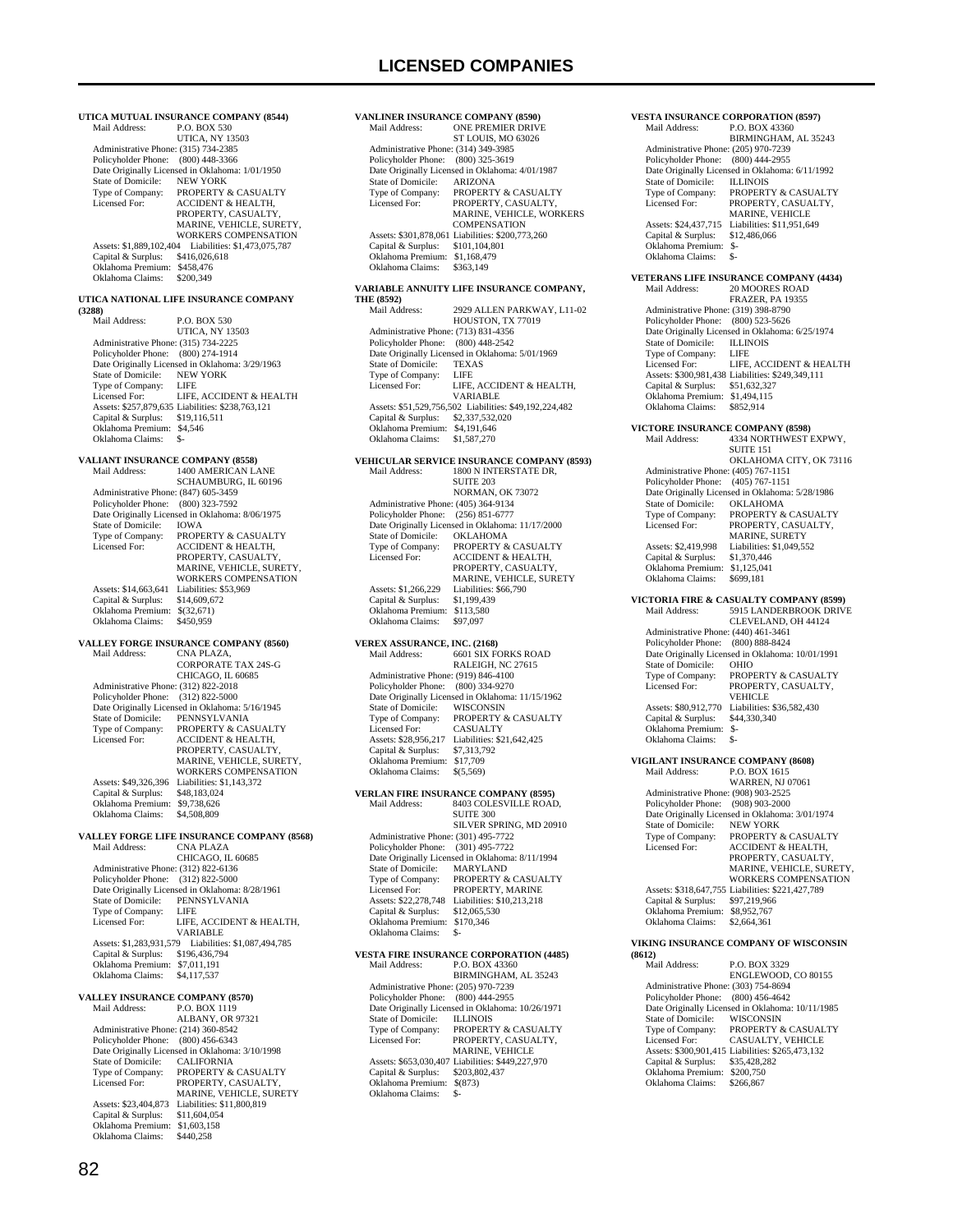### **LICENSED COMPANIES**

**VIRGINIA SURETY COMPANY, INC, (8616)** MAIN AND SOLUTION **AVENUE** GLENVIEW, IL 60025 Administrative Phone: (847) 953-8500 Policyholder Phone: (847) 953-8500 Date Originally Licensed in Oklahoma: 2/18/1939 State of Domicile:<br>Type of Company: State of Domicile: ILLINOIS<br>Type of Company: PROPERTY & CASUALTY<br>Licensed For: ACCIDENT & HEALTH. ACCIDENT & HEALTH, PROPERTY, CASUALTY MARINE, VEHICLE, SURETY, WORKERS COMPENSATION Assets: \$1,862,287,909 Liabilities: \$1,426,228,451 Capital & Surplus: Oklahoma Premium: \$2,883,148<br>Oklahoma Claims: \$1,258,533 Oklahoma Claims: **VISION SERVICE PLAN INSURANCE COMPANY (8619)** 3333 QUALITY DRIVE RANCHO CORDOVA, CA 95670 Administrative Phone: (916) 851-5000 Policyholder Phone: (800) 852-7600 Date Originally Licensed in Oklahoma: 8/17/1995<br>State of Domicile: CONNECTICUT State of Domicile:<br>
Type of Company: Type of Company: PROPERTY & CASUALTY Licensed For: ACCIDENT & HEALTH Assets: \$219,293,068 Liabilities: \$54,059,343 Capital & Surplus: \$165,233,725 Oklahoma Premium: \$- Oklahoma Claims: \$-**VISION SERVICES PLAN, INC. (8618)**<br>Mail Address: 3333 QUALITY 3333 QUALITY DRIVE RANCHO CORDOVA, CA 95670 Administrative Phone: (916) 851-5000 Policyholder Phone: (800) 852-7600 Date Originally Licensed in Oklahoma: 9/23/1980<br>State of Domicile: OKLAHOMA State of Domicile: OKLAHOMA<br>Type of Company: NON-PROFIT Type of Company:<br>Licensed For: Licensed For: ACCIDENT & HEALTH<br>Assets: \$6,961,939 Liabilities: \$1,758,022 Liabilities: \$1,758,022<br>\$5,203,917 Capital & Surplus: Oklahoma Premium: \$12,604,069 Oklahoma Claims: \$-**VISTA LIFE INSURANCE COMPANY (8621)**<br>Mail Address: P.O. BOX 6027 P.O. BOX 6027 DEARBORN, MI 48121 Administrative Phone: (313) 322-7947 Policyholder Phone: (313) 594-9900 Date Originally Licensed in Oklahoma: 8/04/1975<br>State of Domicile: MICHIGAN State of Domicile: MICH<br>Type of Company: LIFE Type of Company:<br>Licensed For: LIFE, ACCIDENT & HEALTH Assets: \$29,184,048 Liabilities: \$15,074,831<br>Capital & Surplus: \$14,109.217 Capital & Surplus: Oklahoma Premium: \$- Oklahoma Claims: **VOYAGER LIFE INSURANCE COMPANY (8640)** 260 INTERSTATE NORTH CIRCLE, NW ATLANTA, GA 30339 Administrative Phone: (770) 763-1000 Policyholder Phone: (800) 852-2244 Date Originally Licensed in Oklahoma: 9/17/1969 State of Domicile: GEORGIA<br>Type of Company: LIFE Type of Company: LIFE<br>Licensed For: LIFE, ACCIDENT & HEALTH Licensed For: LIFE, ACCIDENT & HEALTH Assets: \$110,472,000 Liabilities: \$89,729,660 Capital & Surplus: \$20,742,340 Oklahoma Premium: \$32,732 Oklahoma Claims: \$7,984 **VOYAGER PROPERTY AND CASUALTY INSURANCE COMPANY (8643)** 260 INTERSTATE NORTH CIRCLE, NW ALANTA, GA 30339 Administrative Phone: (770) 763-1000 Policyholder Phone: (800) 833-7771 Date Originally Licensed in Oklahoma: 10/28/1986<br>State of Domicile: SOUTH CAROLINA

State of Domicile: SOUTH CAROLINA<br>Type of Company: PROPERTY & CASU Type of Company: PROPERTY & CASUALTY<br>Licensed For: ACCIDENT & HEALTH.

Assets: \$77,548,053 Liabilities: \$42,072,025<br>Capital & Surplus: \$35,476,028 Capital & Surplus: \$35,476,028 Oklahoma Premium: \$2,677,817 Oklahoma Claims: \$872,429

ACCIDENT & HEALTH, PROPERTY, CASUALTY, MARINE **WARNER INSURANCE COMPANY (8660)**<br>Mail Address: 500 SOUTH BROAT 500 SOUTH BROAD STREET MERIDEN, CT 06450 Administrative Phone: (203) 235-7200 Policyholder Phone: (800) 882-6602 Date Originally Licensed in Oklahoma: 6/27/1986<br>State of Domicile: ILLINOIS State of Domicile:<br>Type of Company: Type of Company: PROPERTY & CASUALTY<br>Licensed For: PROPERTY CASUALTY PROPERTY CASUALTY MARINE, VEHICLE Assets: \$20,041,036 Liabilities: \$3,244,111<br>Capital & Surplus: \$16.796.925 Capital & Surplus: Oklahoma Premium: \$-

## **WASHINGTON INTERNATIONAL INSURANCE**

Oklahoma Claims: \$865

**COMPANY (8684)** 1200 ARLINGTON HEIGHTS ROAD ITASCA, IL 60143 Administrative Phone: (630) 227-4700 Policyholder Phone: (800) 338-0753 Date Originally Licensed in Oklahoma: 6/30/1992<br>State of Domicile<br>ILLINOIS State of Domicile:<br>Type of Company: PROPERTY & CASUALTY Licensed For: MARINE, SURETY Assets: \$92,390,764 Liabilities: \$56,774,878 Capital & Surplus: \$35,615,886 Oklahoma Premium: \$59,001 Oklahoma Claims: \$15

### **WASHINGTON NATIONAL INSURANCE COMPANY**

| (8688)                               |                                                  |
|--------------------------------------|--------------------------------------------------|
| Mail Address:                        | 11815 NORTH PENNSYLVANIA                         |
|                                      | <b>STREET</b>                                    |
|                                      | CARMEL, IN 46032                                 |
| Administrative Phone: (317) 817-5963 |                                                  |
| Policyholder Phone:                  | (800) 884-1576                                   |
|                                      | Date Originally Licensed in Oklahoma: 11/19/1923 |
| State of Domicile:                   | <b>ILLINOIS</b>                                  |
| Type of Company:                     | LIFE.                                            |
| Licensed For:                        | LIFE. ACCIDENT & HEALTH.                         |
|                                      | <b>VARIABLE</b>                                  |
| Assets: \$2,042,986,832              | Liabilities: \$1.354,884,564                     |
| Capital & Surplus:                   | \$688,102,268                                    |
| Oklahoma Premium:                    | \$2,218,718                                      |
| Oklahoma Claims:                     | \$2,908,059                                      |
|                                      |                                                  |

#### **WAUSAU BUSINESS INSURANCE COMPANY (8692) P.O. BOX 8017**

|                                      | <b>WAUSAU, WI 54402</b>                         |
|--------------------------------------|-------------------------------------------------|
| Administrative Phone: (715) 847-7001 |                                                 |
| Policyholder Phone: (800) 435-4401   |                                                 |
|                                      | Date Originally Licensed in Oklahoma: 1/17/1991 |
| State of Domicile:                   | <b>WISCONSIN</b>                                |
| Type of Company:                     | <b>PROPERTY &amp; CASUALTY</b>                  |
| Licensed For:                        | PROPERTY, CASUALTY,                             |
|                                      | MARINE, SURETY, WORKERS                         |
|                                      | <b>COMPENSATION</b>                             |
|                                      | Assets: \$124,342,355 Liabilities: \$84,066,637 |
| Capital & Surplus:                   | \$40,275,718                                    |
| Oklahoma Premium:                    | \$1,535,147                                     |
| Oklahoma Claims:                     | \$1,615,680                                     |
|                                      |                                                 |

#### **WAUSAU UNDERWRITERS INSURANCE COMPANY (8624)**

| Mail Address:                        | 2000 WESTWOOD DRIVE                              |
|--------------------------------------|--------------------------------------------------|
|                                      | <b>WAUSAU, WI 54401</b>                          |
| Administrative Phone: (715) 847-7001 |                                                  |
| Policyholder Phone:                  | $(800)$ 435-4401                                 |
|                                      | Date Originally Licensed in Oklahoma: 3/01/1967  |
| State of Domicile:                   | <b>WISCONSIN</b>                                 |
| Type of Company:                     | <b>PROPERTY &amp; CASUALTY</b>                   |
| Licensed For:                        | <b>ACCIDENT &amp; HEALTH.</b>                    |
|                                      | PROPERTY, CASUALTY,                              |
|                                      | MARINE, VEHICLE, SURETY.                         |
|                                      | <b>WORKERS COMPENSATION</b>                      |
|                                      | Assets: \$194,526,418 Liabilities: \$101,054,156 |
| Capital & Surplus:                   | \$93,472,262                                     |
| Oklahoma Premium:                    | \$3,886,151                                      |
| Oklahoma Claims:                     | \$2,781,001                                      |
|                                      |                                                  |

#### **WELLINGTON INSURANCE COMPANY (8695)**<br>Mail Address: P.O. BOX 230 P.O. BOX 230 FORT WORTH, TX 76101 Administrative Phone: (817) 732-2111 Policyholder Phone: (800) 880-0474 Date Originally Licensed in Oklahoma: 12/05/1986<br>State of Domicile: OKLAHOMA State of Domicile:<br>Type of Company: Type of Company: PROPERTY & CASUALTY<br>Licensed For: ACCIDENT & HEALTH **ACCIDENT & HEALTH** PROPERTY, CASUALTY, MARINE, VEHICLE, SURETY, WORKERS COMPENSATION Assets: \$7,466,343 Liabilities: \$2,026,682<br>Capital & Surplus: \$5,439,661 Capital & Surplus: Oklahoma Premium: \$- Oklahoma Claims: \$-

### **WELLINGTON LIFE INSURANCE COMPANY,**

| C/O VALUE OPTIONS, INC. (8694)       |                                                 |  |
|--------------------------------------|-------------------------------------------------|--|
| Mail Address:                        | <b>240 CORPORATE BLVD</b>                       |  |
|                                      | NORFOLK, VA 23502                               |  |
| Administrative Phone: (757) 459-5446 |                                                 |  |
| Policyholder Phone: (800) 951-6337   |                                                 |  |
|                                      | Date Originally Licensed in Oklahoma: 9/19/1983 |  |
| State of Domicile:                   | <b>ARIZONA</b>                                  |  |
| Type of Company:                     | <b>LIFE</b>                                     |  |
| Licensed For:                        | LIFE. ACCIDENT & HEALTH                         |  |
| Assets: \$7,587,248                  | Liabilities: \$2,309,046                        |  |
| Capital & Surplus:                   | \$5,278,202                                     |  |
| Oklahoma Premium:                    | $S-$                                            |  |
| Oklahoma Claims:                     | \$-                                             |  |
|                                      |                                                 |  |

**WELLMARK COMMUNITY INSURANCE, INC. (4354)**<br>Mail Address: 636 GRAND AVENUE Mail Address: 636 GRAND AVENUE DES MOINES, IA 50309 Administrative Phone: (515) 245-4509 Policyholder Phone: (515) 245-4500 Date Originally Licensed in Oklahoma: 12/16/1986<br>State of Domicile: IOWA State of Domicile: IOWA<br>Type of Company: LIFE Type of Company:<br>Licensed For: LIFE, ACCIDENT & HEALTH, VARIABLE Assets: \$19,349,986 Liabilities: \$5,363,256<br>Capital & Surplus: \$13,986,730 Capital & Surplus: \$1<br>Oklahoma Premium: \$- Oklahoma Premium: \$- Oklahoma Claims: \$-

#### **WESCO INSURANCE COMPANY (8697)**<br>Mail Address: 200 SOMERSET C 200 SOMERSET CORP BLVD, SUITE100 BRIDGEWATER, NJ 08807 Administrative Phone: (800) 627-7282 Policyholder Phone: (800) 627-7282 Date Originally Licensed in Oklahoma: 6/28/1989<br>State of Domicile: DELAWARE State of Domicile:<br>Type of Company: Type of Company: PROPERTY & CASUALTY<br>Licensed For: ACCIDENT & HEALTH. ACCIDENT & HEALTH, PROPERTY, CASUALTY, MARINE, VEHICLE, SURETY Assets: \$309,194,494 Liabilities: \$114,974,935 Capital & Surplus: \$194,219,559 Oklahoma Premium: \$279,796 Oklahoma Claims: \$372,900

**WEST AMERICAN INSURANCE COMPANY (8696)** Mail Address: 9450 SEWARD ROAD FAIRFIELD, OH 45014 Administrative Phone: (513) 603-2272 Policyholder Phone: (800) 843-6446 Date Originally Licensed in Oklahoma: 2/04/1946<br>State of Domicile: INDIANA State of Domicile:<br>Type of Company: Type of Company: PROPERTY & CASUALTY<br>Licensed For: ACCIDENT & HEALTH, Licensed For: ACCIDENT & HEALTH, PROPERTY, CASUALTY, MARINE, VEHICLE, SURETY, WORKERS COMPENSATION Assets: \$1,753,905,039 Liabilities: \$1,309,197,628 Capital & Surplus: \$444,707,416 Oklahoma Premium: \$22,016,282 Oklahoma Claims: \$13,759,175 **WEST COAST LIFE INSURANCE COMPANY (8700)**<br>Mail Address: P.O. BOX 193892 Mail Address: P.O. BOX 193892 SAN FRANCISCO, CA 94119

 Administrative Phone: (800) 366-9378 Policyholder Phone: (800) 366-9378 Date Originally Licensed in Oklahoma: 7/22/1975 State of Domicile: NEBRASKA<br>Type of Company: LIFE Type of Company:<br>Licensed For: LIFE, ACCIDENT & HEALTH Assets: \$2,316,515,490 Liabilities: \$2,180,840,167 Capital & Surplus: \$135,675,323 Oklahoma Premium: \$4,419,589 Oklahoma Claims: \$2,238,047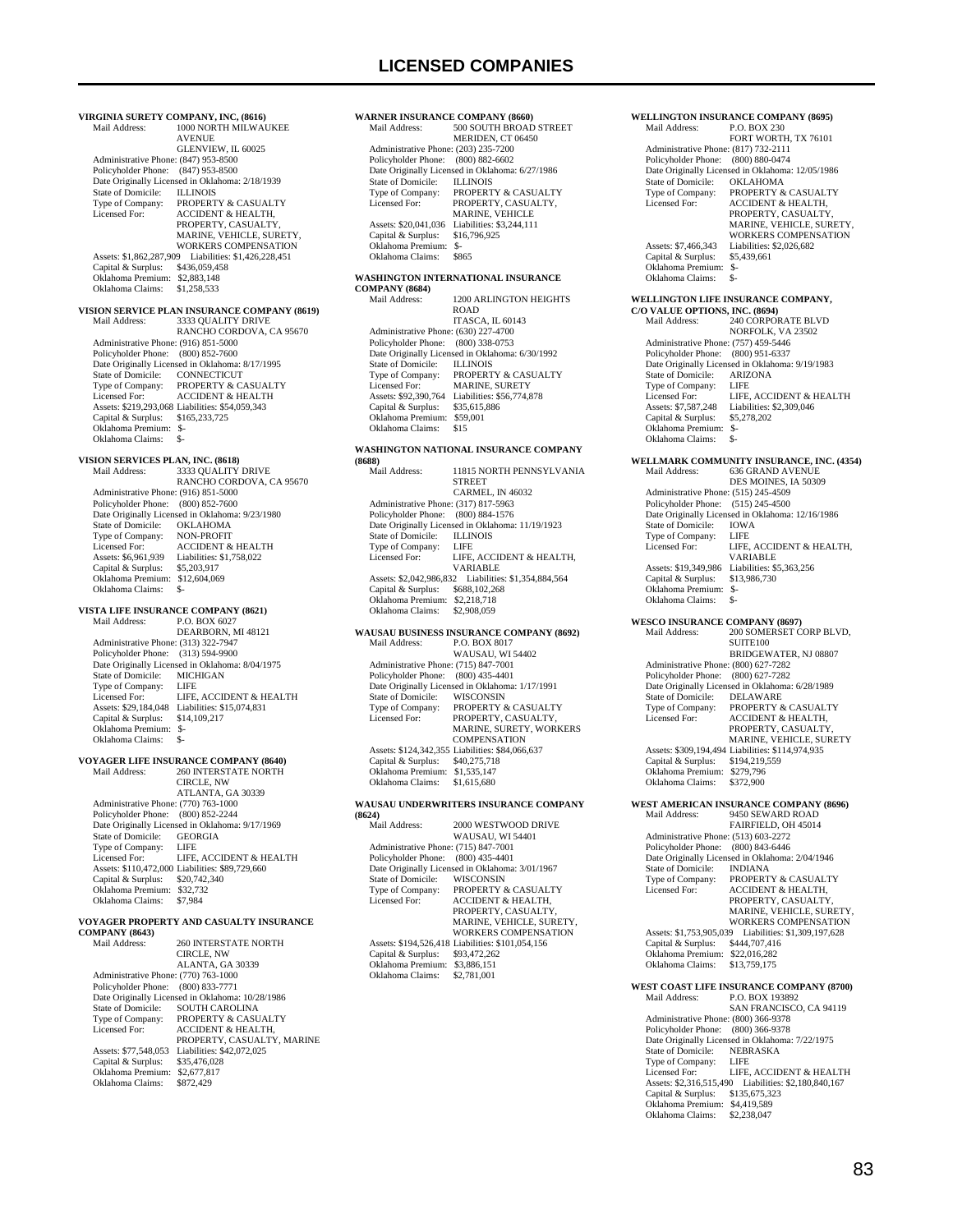**WESTCHESTER FIRE INSURANCE COMPANY (8712)**<br>Mail Address: P.O.BOX 41484. P.O.BOX 41484, 1601 CHESTNUT STREET PHILADELPHIA, PA 19101 Administrative Phone: (215) 761-2324 Policyholder Phone: (800) 982-9821 Date Originally Licensed in Oklahoma: 2/27/1908<br>State of Domicile: NEW YORK State of Domicile:<br>Type of Company: Type of Company: PROPERTY & CASUALTY<br>Licensed For: ACCIDENT & HEALTH. ACCIDENT & HEALTH, PROPERTY, CASUALTY MARINE, VEHICLE, SURETY Assets: \$1,434,698,844 Liabilities: \$958,524,901 Capital & Surplus: \$476,173,943 Oklahoma Premium: \$7,710,389 Oklahoma Claims: \$5,574,003 **WESTERN AGRICULTURAL INSURANCE COMPANY (8730)** 5400 UNIVERSITY AVENUE WEST DES MOINES, IA 50266 Administrative Phone: (515) 226-6399 Policyholder Phone: (515) 225-5400 Date Originally Licensed in Oklahoma: 8/16/1990<br>State of Domicile: ARIZONA State of Domicile:<br>Type of Company: Type of Company: PROPERTY & CASUALTY Licensed For: ACCIDENT & HEALTH, PROPERTY, CASUALTY, MARINE, VEHICLE, SURETY, WORKERS COMPENSATION Assets: \$104,334,647 Liabilities: \$69,740,542 Capital & Surplus: \$34,594,105 Oklahoma Premium: \$- Oklahoma Claims: \$- **WESTERN AND SOUTHERN LIFE INSURANCE COMPANY, THE (8728)** Mail Address: P.O. BOX 1119 CINCINNATI, OH 45201 Administrative Phone: (513) 629-1425 Policyholder Phone: (800) 926-1993 Date Originally Licensed in Oklahoma: 5/14/1957 State of Domicile: OHIO<br>Type of Company: LIFE Type of Company: LIFE<br>Licensed For: LIFE. ACCIDENT & HEALTH Licensed For: LIFE, ACCIDENT & HEALTH Assets: \$8,010,957,222 Liabilities: \$5,139,263,764 Capital & Surplus: \$2,871,693,458 Oklahoma Premium: \$153,996 Oklahoma Claims: **WESTERN DIVERSIFIED CASUALTY INSURANCE COMPANY (1956)**<br>Mail Address: ONE LIBERTY PLAZA. 53RD FLOOR NEW YORK, NY 10006 Administrative Phone: (212) 328-2348 Policyholder Phone: (800) 323-5771 Date Originally Licensed in Oklahoma: 7/24/1970<br>State of Domicile: WISCONSIN State of Domicile:<br>Type of Company: Type of Company: PROPERTY & CASUALTY Licensed For: CASUALTY, MARINE, SURETY Assets: \$10,111,909 Liabilities: \$18,924 Capital & Surplus: \$10,092,985 Oklahoma Premium: \$(849) Oklahoma Claims: \$15,373 **WESTERN FRATERNAL LIFE ASSOCIATION (8780)**<br>Mail Address: 1900 FIRST AVENUE NE 1900 FIRST AVENUE NE CEDAR RAPIDS, IA 52402 Administrative Phone: (319) 363-2653 Policyholder Phone: (800) 535-5472 Date Originally Licensed in Oklahoma: 9/17/1901<br>State of Domicile: IOWA<br>Type of Company: FRATERNAL State of Domicile: Type of Company: FRATERNAL<br>Licensed For: LIFE, ACCIDENT & HEALTH Licensed For: LIFE, ACCIDENT & HEALTH Assets: \$182,214,617 Liabilities: \$168,610,069 Capital & Surplus: \$13,604,548 Oklahoma Premium: \$552,151<br>Oklahoma Claims: \$245,711 Oklahoma Claims: **WESTERN RESERVE LIFE ASSURANCE COMPANY OF OHIO (8822)** 570 CARILLION PARKWAY ST PETERSBURG, FL 33716 Administrative Phone: (319) 398-8790 Policyholder Phone: (800) 851-9777 Date Originally Licensed in Oklahoma: 6/15/1970 State of Domicile: OHIO<br>Type of Company: LIFE Type of Company:<br>Licensed For: LIFE, ACCIDENT & HEALTH, VARIABLE Assets: \$9,398,043,957 Liabilities: \$9,053,360,585 Capital & Surplus: \$344,683,372 Oklahoma Premium: \$9,667,183 Oklahoma Claims:

### **WESTERN SURETY COMPANY (8832)**<br>Mail Address: P.O. BOX 5077 P.O. BOX 5077 SIOUX FALLS, SD 57117 Administrative Phone: (605) 336-0850 Policyholder Phone: (605) 336-0850 Date Originally Licensed in Oklahoma: 3/11/1942<br>State of Domicile: SOUTH DAKOTA State of Domicile: SOUTH DAKOTA<br>Type of Company: PROPERTY & CA: Type of Company: PROPERTY & CASUALTY Licensed For: CASUALTY, VEHICLE, SURETY Assets: \$694,714,624 Liabilities: \$504,292,224 Capital & Surplus: \$190,422,400 Oklahoma Premium: \$2,567,985 Oklahoma Claims: \$23,726 **WESTERN UNITED LIFE ASSURANCE COMPANY (8831)** P.O. BOX 9000 POST FALLS, ID 83877 Administrative Phone: (509) 227-7530 Policyholder Phone: (800) 247-2045 Date Originally Licensed in Oklahoma: 10/11/2000 State of Domicile: WASHINGTON Type of Company: LIFE Licensed For: LIFE, VARIABLE Assets: \$1,700,031,004 Liabilities: \$1,582,086,419 Capital & Surplus: \$117,944,585 Oklahoma Premium: \$1,324,396 Oklahoma Claims: \$-**WESTERN-SOUTHERN LIFE ASSURANCE COMPANY (8830)** P.O. BOX 1119, 400 BROADWAY CINCINNATI, OH 45201 Administrative Phone: (513) 629-1425 Policyholder Phone: (800) 926-1993 Date Originally Licensed in Oklahoma: 10/12/1982 State of Domicile: OHIC<br>Type of Company: LIFE Type of Company:<br>Licensed For: LIFE, ACCIDENT & HEALTH, VARIABLE Assets: \$8,282,403,764 Liabilities: \$7,861,345,982 Capital & Surplus: \$421,057,782 Oklahoma Premium: \$14,432,473<br>Oklahoma Claims: \$4,311,903 Oklahoma Claims: **WESTFIELD INSURANCE COMPANY (8834)** Mail Address: **ONE PARK CIRCLE**  P.O. BOX 5001 WESTFIELD CENTER, OH 44251 Administrative Phone: (330) 887-0290 Policyholder Phone: (330) 887-0101 Date Originally Licensed in Oklahoma: 12/16/1968 State of Domicile: OHIO<br>Type of Company: PROPE Type of Company: PROPERTY & CASUALTY<br>Licensed For: PROPERTY, CASUALTY. Licensed For: PROPERTY, CASUALTY, MARINE, VEHICLE, SURETY, WORKERS COMPENSATION Assets: \$1,621,482,415 Liabilities: \$1,194,028,832 Capital & Surplus: \$427,453,583 Oklahoma Premium: \$575,204 Oklahoma Claims: \$(6,200) **WESTPORT INSURANCE CORPORATION (4784)**<br>Mail Address: 5200 METCALF AVE, OPM 5200 METCALF AVE, OPM081 OVERLAND PARK, KS 66201 Administrative Phone: (913) 676-5702 Policyholder Phone: (800) 423-1113 Date Originally Licensed in Oklahoma: 5/23/1924 State of Domicile: MISSOURI Type of Company: PROPERTY & CASUALTY Licensed For: ACCIDENT & HEALTH, PROPERTY, CASUALTY, MARINE, VEHICLE, SURETY, WORKERS COMPENSATION Assets: \$1,241,186,060 Liabilities: \$937,158,776 Capital & Surplus: \$304,027,284 Oklahoma Premium: \$16,468,912 Oklahoma Claims: \$11,891,043 **WICHITA NATIONAL LIFE INSURANCE COMPANY (8840)** P.O. BOX 1709, 711 D AVENUE

|                                      | LAWTON, OK 73502                                |
|--------------------------------------|-------------------------------------------------|
| Administrative Phone: (580) 353-5776 |                                                 |
| Policyholder Phone: (580) 353-5776   |                                                 |
|                                      | Date Originally Licensed in Oklahoma: 3/05/1957 |
| State of Domicile:                   | <b>OKLAHOMA</b>                                 |
| Type of Company:                     | LIFE                                            |
| Licensed For:                        | LIFE. ACCIDENT & HEALTH                         |
| Assets: \$21,706.221                 | Liabilities: \$14,855,675                       |
| Capital & Surplus:                   | \$6,850,547                                     |
| Oklahoma Premium:                    | \$7,116,740                                     |
| Oklahoma Claims:                     | \$2,811,753                                     |
|                                      |                                                 |

#### **WILLIAM PENN LIFE INSURANCE COMPANY OF NEW YORK (0124)**

| Mail Address:                        | 100 QUENTIN ROOSEVELT BLVD                         |
|--------------------------------------|----------------------------------------------------|
|                                      | GARDEN CITY, NY 11530                              |
| Administrative Phone: (301) 279-4122 |                                                    |
| Policyholder Phone: (516) 794-3700   |                                                    |
|                                      | Date Originally Licensed in Oklahoma: 8/15/2002    |
| State of Domicile:                   | NEW YORK                                           |
| Type of Company: LIFE                |                                                    |
| Licensed For:                        | LIFE. ACCIDENT & HEALTH                            |
|                                      | Assets: \$1,015,959,965 Liabilities: \$933,849,851 |
| Capital & Surplus:                   | \$82,110,114                                       |
| Oklahoma Premium:                    | \$28,326                                           |
| Oklahoma Claims:                     | \$1,747                                            |
|                                      |                                                    |

#### **WILLIAMSBURG NATIONAL INSURANCE COMPANY (8841)**

|                                              | (8841)                                          |                                                  |  |  |
|----------------------------------------------|-------------------------------------------------|--------------------------------------------------|--|--|
|                                              | Mail Address:                                   | P.O. BOX 3190                                    |  |  |
|                                              |                                                 | CERRITOS, CA 90703                               |  |  |
|                                              | Administrative Phone: (562) 404-3506            |                                                  |  |  |
|                                              | Policyholder Phone:                             | $(562)$ 404-3506                                 |  |  |
|                                              | Date Originally Licensed in Oklahoma: 7/24/2000 |                                                  |  |  |
|                                              | <b>State of Domicile:</b>                       | <b>CALIFORNIA</b>                                |  |  |
|                                              | Type of Company:                                | PROPERTY & CASUALTY                              |  |  |
|                                              | Licensed For:                                   | <b>ACCIDENT &amp; HEALTH.</b>                    |  |  |
|                                              |                                                 | PROPERTY, CASUALTY,                              |  |  |
|                                              |                                                 | MARINE, VEHICLE, SURETY,                         |  |  |
|                                              |                                                 | <b>WORKERS COMPENSATION</b>                      |  |  |
|                                              | Assets: \$22,491,689                            | Liabilities: \$8,771,027                         |  |  |
|                                              | Capital & Surplus:                              | \$13,720,661                                     |  |  |
|                                              | Oklahoma Premium:                               | $S-$                                             |  |  |
|                                              | Oklahoma Claims:                                | $S-$                                             |  |  |
| <b>WINDSOR INSURANCE COMPANY (7465)</b>      |                                                 |                                                  |  |  |
|                                              | Mail Address:                                   | 11700 GREAT OAKS WAY                             |  |  |
|                                              |                                                 | ALPHARETTA, GA 30022                             |  |  |
|                                              | Administrative Phone: (678) 627-6000            |                                                  |  |  |
|                                              | Policyholder Phone:                             | $(800) 852 - 8208$                               |  |  |
|                                              |                                                 | Date Originally Licensed in Oklahoma: 9/04/1974  |  |  |
|                                              | State of Domicile:                              | <b>INDIANA</b>                                   |  |  |
|                                              | Type of Company:                                | PROPERTY & CASUALTY                              |  |  |
|                                              | Licensed For:                                   | PROPERTY, CASUALTY                               |  |  |
|                                              |                                                 | Assets: \$450,364,588 Liabilities: \$327,056,222 |  |  |
|                                              | Capital & Surplus:                              | \$123,308,366                                    |  |  |
|                                              | Oklahoma Premium:                               | \$892,206                                        |  |  |
|                                              | Oklahoma Claims:                                | \$330,284                                        |  |  |
| <b>WINDSOR LIFE INSURANCE COMPANY (0030)</b> |                                                 |                                                  |  |  |
|                                              | Mail Address:                                   | <b>3434 FAIRMOUNT STREET</b>                     |  |  |
|                                              |                                                 | DALLAS, TX 75219                                 |  |  |
|                                              | Administrative Phone: (214) 559-0850            |                                                  |  |  |
|                                              | Policyholder Phone:                             | $(214) 559 - 0850$                               |  |  |
|                                              | Date Originally Licensed in Oklahoma: 7/19/2001 |                                                  |  |  |
|                                              | State of Domicile:                              | <b>TEXAS</b>                                     |  |  |
|                                              |                                                 |                                                  |  |  |

#### Type of Company: LIFE Experiment LIFE, ACCIDENT & HEALTH<br>
Assets: \$2.706.179 Liabilities: \$185.019 Liabilities: \$185,019 Capital & Surplus: \$2,521,160 Oklahoma Premium: \$66,303<br>Oklahoma Claims: \$- Oklahoma Claims: \$- **WOMAN'S LIFE INSURANCE SOCIETY (5952)**<br>Mail Address: P.O. BOX 5020. Mail Address: 1338 MILITARY STREET PORT HURON, MI 48061

 Administrative Phone: (810) 985-5191 Policyholder Phone: (810) 985-5191 Date Originally Licensed in Oklahoma: 1/01/1907 State of Domicile: DELAWARE Type of Company: FRATERNAL<br>Licensed For: LIFE Licensed For: Assets: \$168,179,380 Liabilities: \$139,262,600 Capital & Surplus: \$28,916,780 Oklahoma Premium: \$24,117 Oklahoma Claims: \$187,989

### **WOODMEN OF THE WORLD LIFE INSURANCE SOCIETY (8888)**

1700 FARNAM STREET OMAHA, NE 68102 Administrative Phone: (402) 271-7833 Policyholder Phone: (800) 225-3108 Date Originally Licensed in Oklahoma: 2/28/1899<br>State of Domicile: NEBRASKA State of Domicile: NEBRASKA<br>Type of Company: FRATERNAL Type of Company:<br>Licensed For: LIFE, ACCIDENT & HEALTH, VARIABLE Assets: \$6,436,347,690 Liabilities: \$5,818,105,421 Capital & Surplus: \$618,242,269 Oklahoma Premium: \$7,751,727 Oklahoma Claims: \$4,414,624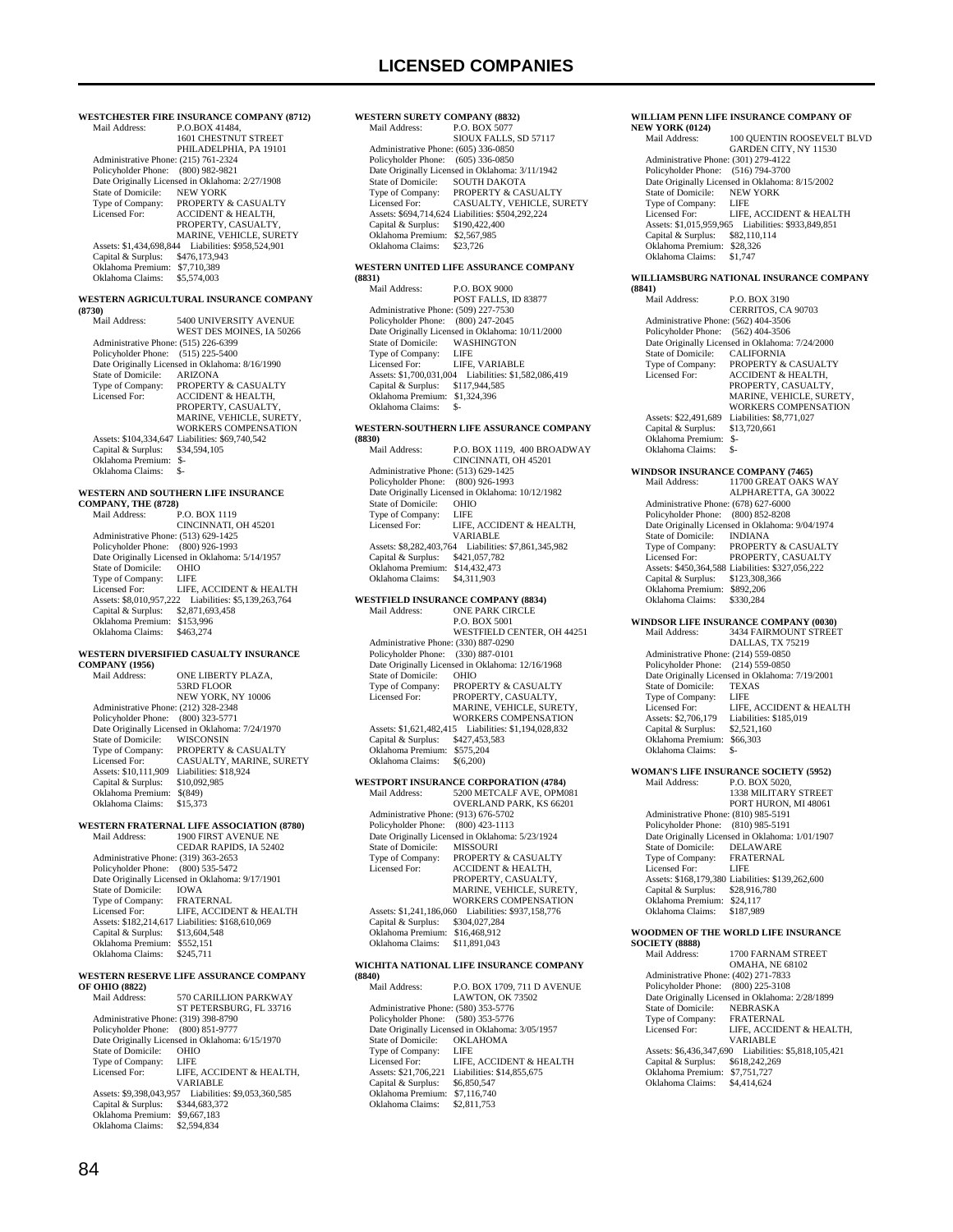**WORKMEN'S AUTO INSURANCE COMPANY (8889)** P.O. BOX 54845 LOS ANGELES, CA 90054 Administrative Phone: (800) 697-6117 Policyholder Phone: (800) 697-6117 Date Originally Licensed in Oklahoma: 12/29/1993<br>State of Domicile: CALIFORNIA State of Domicile:<br>Type of Company: Type of Company: PROPERTY & CASUALTY<br>Licensed For: PROPERTY CASUALTY PROPERTY, CASUALTY, VEHICLE Assets: \$59,093,165 Liabilities: \$35,347,162<br>Capital & Surplus: \$23,746,003 Capital & Surplus: Oklahoma Premium: \$224,372<br>Oklahoma Claims: \$478.757 Oklahoma Claims: **WORLD INSURANCE COMPANY (8904)**<br>Mail Address: P.O. BOX 3160 P.O. BOX 3160 OMAHA, NE 68103 Administrative Phone: (402) 496-8310 Policyholder Phone: (800) 786-7557 Date Originally Licensed in Oklahoma: 6/23/1943<br>State of Domicile: NEBRASKA State of Domicile: NEBI<br>Type of Company: LIFE Type of Company: LIFE<br>Licensed For: LIFE ACCIDENT & HEALTH Licensed For: LIFE, ACCIDENT & HEALTH Assets: \$215,169,724 Liabilities: \$142,255,033 Capital & Surplus: \$72,914,691 Oklahoma Premium: \$5,936,565 Oklahoma Claims: \$4,971,941 **XL CAPITAL ASSURANCE, INC. (4656)** 1221 AVE OF THE AMERICAS, 31ST FLOOR NEW YORK, NY 10020 Administrative Phone: (646) 658-5935 Policyholder Phone: (877) 600-9522 Date Originally Licensed in Oklahoma: 7/31/1916<br>State of Domicile: NEW YORK State of Domicile:<br>Type of Company: PROPERTY & CASUALTY Licensed For: SURETY Assets: \$329,701,823 Liabilities: \$121,635,535 Capital & Surplus: \$208,066,288 Oklahoma Premium: \$253,528 Oklahoma Claims: \$-**XL INSURANCE AMERICA, INC. (8576)** SEAVIEW HOUSE, 70 SEAVIEW AVENUE STAMFORD, CT 06902 Administrative Phone: (203) 964-5224 Policyholder Phone: (800) 622-7395 Date Originally Licensed in Oklahoma: 12/29/1945 State of Domicile: DELAWARE<br>Type of Company: PROPERTY &<br>Licensed For: ACCIDENT & PROPERTY & CASUALTY ACCIDENT & HEALTH, PROPERTY, CASUALTY, MARINE, VEHICLE, SURETY, WORKERS COMPENSATION Assets: \$407,932,586 Liabilities: \$259,047,182 Capital & Surplus: \$148,885,404 Oklahoma Premium: \$170,926 Oklahoma Claims: **XL INSURANCE COMPANY OF NEW YORK, INC. (3540)** Mail Address: 70 SEAVIEW AVENUE, SEAVIEW HOUSE STAMFORD, CT 06902 Administrative Phone: (203) 964-3806 Policyholder Phone: (800) 507-6222 Date Originally Licensed in Oklahoma: 2/09/1987 State of Domicile: NEW YORK Type of Company: PROPERTY & CASUALTY<br>Licensed For: PROPERTY, CASUALTY, Licensed For: PROPERTY, CASUALTY, MARINE, VEHICLE Assets: \$121,302,633 Liabilities: \$80,778,424<br>Capital & Surplus: \$40,524,209 Capital & Surplus: \$40,524,209 Oklahoma Premium: \$- Oklahoma Claims: \$-**XL LIFE INSURANCE AND ANNUITY COMPANY (4275)** 20 N MARTINGALE RD, SUITE 200 SCHAUMBURG, IL 60173 Administrative Phone: (314) 275-5295 Policyholder Phone: (800) 950-6060 Date Originally Licensed in Oklahoma: 8/25/1980 State of Domicile: ILLIN<br>Type of Company: LIFE Type of Company: LIFE<br>Licensed For: LIFE, ACCIDENT & HEALTH Licensed For: LIFE, ACCIDENT & HEALTH Assets: \$643,797,810 Liabilities: \$559,182,929 Capital & Surplus: \$84,614,881 Oklahoma Premium: \$(55) Oklahoma Claims: \$-

### **XL REINSURANCE AMERICA INC (5962)** SEAVIEW HOUSE, 70 SEAVIEW AVE STAMFORD, CT 06902 Administrative Phone: (203) 964-5224 Policyholder Phone: (800) 622-1840 Pate Originally Licensed in Oklahoma: 6/10/1938<br>State of Domicile: NEW YORK State of Domicile:<br>Type of Company: Type of Company: PROPERTY & CASUALTY<br>Licensed For: PROPERTY, CASUALTY PROPERTY, CASUALTY, MARINE, SURETY Assets: \$4,343,245,650 Liabilities: \$2,706,332,224 Capital & Surplus: \$1,636,913,426 Oklahoma Premium: \$- Oklahoma Claims: **XL SELECT INSURANCE COMPANY (8584)** SEAVIEW HOUSE, 70 SEAVIEW AVENUE STAMFORD, CT 06902 Administrative Phone: (203) 964-5221 Policyholder Phone: (212) 530-6230 Date Originally Licensed in Oklahoma: 10/18/1965<br>State of Domicile: OKLAHOMA State of Domicile:<br>Type of Company: Type of Company: PROPERTY & CASUALTY<br>Licensed For: ACCIDENT & HEALTH, Licensed For: ACCIDENT & HEALTH, PROPERTY, CASUALTY, MARINE, VEHICLE Assets: \$109,395,984 Liabilities: \$70,882,918 Capital & Surplus: \$38,513,066 Oklahoma Premium: \$617,975 Oklahoma Claims: \$152,500 **XL SPECIALTY INSURANCE COMPANY (4114)** Mail Address: 1201 N MARKET STREET, SUITE 501 WILMINGTON, DE 19801 Administrative Phone: (203) 964-5224<br>Policyholder Phone: (800) 394-3909 Policyholder Phone: Date Originally Licensed in Oklahoma: 1/19/1994<br>State of Domicile: DELAWARE State of Domicile:<br>Type of Company: PROPERTY & CASUALTY Licensed For: PROPERTY, CASUALTY, MARINE, VEHICLE, SURETY, WORKERS COMPENSATION Assets: \$643,159,379 Liabilities: \$533,691,240<br>Capital & Surplus: \$109,468,139 Capital & Surplus: Oklahoma Premium: \$6,039,754<br>Oklahoma Claims: \$857,651 Oklahoma Claims: **YORK INSURANCE COMPANY (8940)**<br>Mail Address: P.O. BOX 518 Mail Address: P.O. BOX 518 PROVIDENCE, RI 02914 Administrative Phone: (401) 453-7068 Policyholder Phone: (401) 453-7000 Function Institute originally Licensed in Oklahoma: 12/17/1974<br>State of Domicile: ILLINOIS State of Domicile: Type of Company: PROPERTY & CASUALTY<br>Licensed For: PROPERTY, CASUALTY, Licensed For: PROPERTY, CASUALTY, MARINE, VEHICLE, SURETY Assets: \$47,249,090 Liabilities: \$39,464,678 Capital & Surplus: \$7,784,411 Oklahoma Premium: \$863 Oklahoma Claims: \$- **YOSEMITE INSURANCE COMPANY (8948)**<br>Mail Address: P.O. BOX 159 P.O. BOX 159 EVANSVILLE, IN 47701 Administrative Phone: (812) 468-5839 Policyholder Phone: (800) 325-2147 Date Originally Licensed in Oklahoma: 12/04/1968<br>State of Domicile: INDIANA State of Domicile:<br>Type of Company: Type of Company: PROPERTY & CASUALTY Licensed For: ACCIDENT & HEALTH, PROPERTY, CASUALTY, MARINE, VEHICLE Assets: \$409,976,914 Liabilities: \$103,157,085 Capital & Surplus: \$306,819,829 Oklahoma Premium: \$143,259 Oklahoma Claims: \$28,791 **YOUNG AMERICA INSURANCE COMPANY (0091)**<br>Mail Address: P.O. BOX 224467 P.O. BOX 224467 DALLAS, TX 75222 Administrative Phone: (214) 333-4080 Policyholder Phone: (214) 333-4002 Date Originally Licensed in Oklahoma: 1/22/2002 State of Domicile: TEXAS<br>Type of Company: PROPER Type of Company: PROPERTY & CASUALTY<br>Licensed For: PROPERTY, CASUALTY, PROPERTY, CASUALTY, MARINE, VEHICLE Assets: \$21,774,901 Liabilities: \$11,295,469<br>Capital & Surplus: \$10,479,432 Capital & Surplus:

 Oklahoma Premium: \$- Oklahoma Claims: \$-

### **ZALE LIFE INSURANCE COMPANY (8949)**<br>Mail Address: P.O. BOX 152762, MS P.O. BOX 152762, MS5A-9 IRVING, TX 75015 Administrative Phone: (972) 580-5232 Policyholder Phone: (800) 999-7829 Date Originally Licensed in Oklahoma: 6/27/1972<br>State of Domicile: ARIZONA State of Domicile: Type of Company:<br>Licensed For: LIFE<br>LIFE, ACCIDENT & HEALTH Assets: \$12,032,388 Liabilities: \$2,915,039<br>Capital & Surplus: \$9,117,349 Capital & Surplus: \$9,117,349 Oklahoma Premium: \$47,553 Oklahoma Claims: \$8,677 **ZENITH INSURANCE COMPANY (8951)**<br>Mail Address: 21255 CALIFA ST Mail Address: 21255 CALIFA ST WOODLAND HILLS, CA 91367 Administrative Phone: (818) 676-3905 Policyholder Phone: (818) 713-1000 Date Originally Licensed in Oklahoma: 9/26/1983 State of Domicile: CALIFORNIA<br>Type of Company: PROPERTY & CASUALTY Licensed For: ACCIDENT & HEALTH, PROPERTY, CASUALTY, MARINE, WORKERS **COMPENSATION**  Assets: \$1,600,211,428 Liabilities: \$1,140,406,444 Capital & Surplus: \$459,804,984 Oklahoma Premium: \$562,410<br>Oklahoma Claims: \$825,271 Oklahoma Claims: **ZURICH AMERICAN INSURANCE COMPANY (8952)** Mail Address: 1400 AMERICAN LANE SCHAUMBURG, IL 60196 Administrative Phone: (847) 605-3459 Policyholder Phone: (800) 383-7592 Date Originally Licensed in Oklahoma: 7/15/1921<br>State of Domicile: NEW YORK State of Domicile:<br>Type of Company: Type of Company: PROPERTY & CASUALTY<br>Licensed For: ACCIDENT & HEALTH. **ACCIDENT & HEALTH** PROPERTY, CASUALTY, MARINE, VEHICLE, SURETY WORKERS COMPENSATION Assets: \$19,107,423,904 Liabilities: \$15,431,833,393 Capital & Surplus: \$3,675,590,510 Oklahoma Premium: \$52,796,279 Oklahoma Claims: \$20,891,127 **ZURICH AMERICAN INSURANCE COMPANY OF ILLINOIS (8953)** 1400 AMERICAN LANE SCHAUMBURG, IL 60196 Administrative Phone: (847) 605-3459 Policyholder Phone: (800) 383-7592 Date Originally Licensed in Oklahoma: 1/03/1986<br>State of Domicile: ILLINOIS State of Domicile:<br>Type of Company: PROPERTY & CASUALTY Licensed For: ACCIDENT & HEALTH, PROPERTY, CASUALTY, MARINE, VEHICLE, SURETY, WORKERS COMPENSATION Assets: \$33,993,218 Liabilities: \$58,468 Capital & Surplus: \$33,934,751 Oklahoma Premium: \$746,557 Oklahoma Claims: \$62,729 **ZURICH LIFE INSURANCE COMPANY OF AMERICA (8950)** 1600 MCCONNOR PARKWAY SCHAUMBURG, IL 60196 Administrative Phone: (847) 874-7403<br>Policyholder Phone: (800) 554-5426 Policyholder Phone: Date Originally Licensed in Oklahoma: 12/11/1968<br>State of Domicile: ILLINOIS State of Domicile: ILLIN<br>Type of Company: LIFE Type of Company:<br>Licensed For: LIFE, ACCIDENT & HEALTH, VARIABLE Assets: \$346,603,402 Liabilities: \$251,499,877<br>Capital & Surplus: \$95,103,525 Capital & Surplus: \$95,103,525 Oklahoma Premium: \$1,637,616 Oklahoma Claims: \$282,680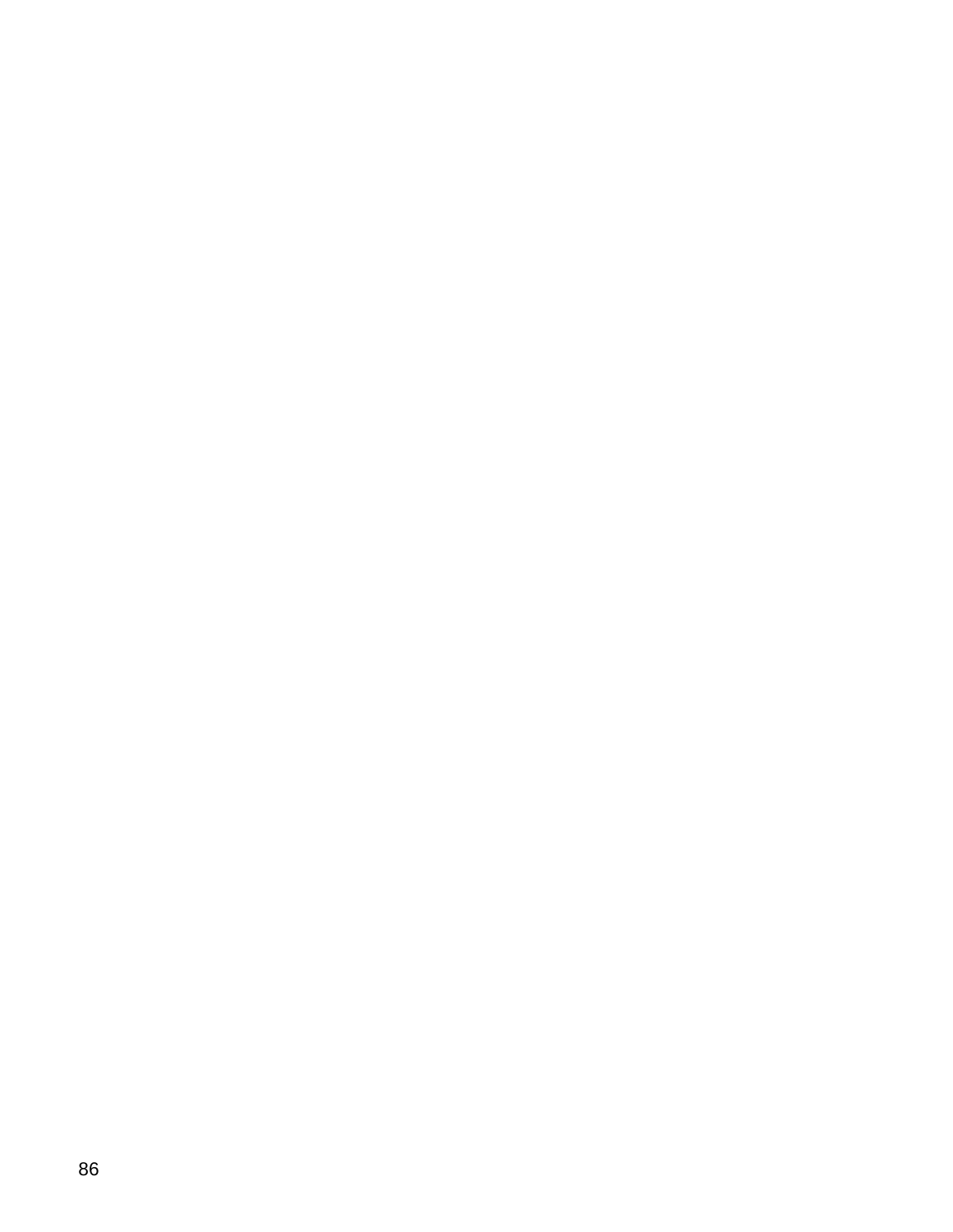### **EXCESS AND SURPLUS LINES COMPANIES**

## **ACE INA UK LIMITED, ACE BUILDING (9879)**

100 LEADENHALL STREET LONDON, EN 53310 Administrative Phone: +44(0)20 7173 7539 Policyholder Phone: +44(0)20 7173 7539 Date Originally Licensed in Oklahoma: 09/02/2003 State of Domicile: ALIEN

## **ADMIRAL INSURANCE COMPANY (9300)**

P.O. BOX 5725 1255 CALDWELL ROAD CHERRY HILL, NJ 08034 Administrative Phone:(856) 429-9200 Policyholder Phone: (856) 429-9200 Date Originally Licensed in Oklahoma: 07/10/1974 State of Domicile: DELAWARE

## **ADRIATIC INSURANCE COMPANY (9449)**<br>Mail Address: 3501 N. CAUSEW.

Mail Address: 3501 N. CAUSEWAY BLVD, SUITE #1000 METAIRIE, LA 70002 Administrative Phone:(504) 838-8100 Policyholder Phone: (504) 838-8100 Date Originally Licensed in Oklahoma: 06/28/1983 State of Domicile: NORTH DAKOTA

### **AGF M.A.T. (9748)**

Mail Address: 750 LEXINGTON AVENUE EDWARDS, ANGELL NEW YORK, NY 10022 Administrative Phone:(212) 756-0255 Policyholder Phone: (212) 422-1200 Date Originally Licensed in Oklahoma: 01/01/1983<br>State of Domicile: FRANCE State of Domicile:

## **ALEA LONDON LIMITED (9411)**<br>Mail Address: 125 W.

State of Domicile:

Mail Address: 125 W. 55TH STREET NEW YORK, NY 10019 Administrative Phone: (212) 424-8011 Policyholder Phone: (212) 424-8011 Date Originally Licensed in Oklahoma: 10/15/2001 State of Domicile: UNITED KINGDOM

#### **ALLIANZ MARINE & AVIATION VERSICHERUNGS-AG (9383)**

 Mail Address: 750 LEXINGTON AVENUE NEW YORK, NY 10022 Administrative Phone:(212) 756-0255 Policyholder Phone: (212) 308-4411 Date Originally Licensed in Oklahoma: 07/22/2003<br>State of Domicile: GERMANY

### **ALLIANZ UNDERWRITERS INSURANCE COMPANY**

**(9408)**  P.O. BOX 7780 BURBANK, CA 91510 Administrative Phone:(818) 260-7500 Policyholder Phone: (800) 421-0504 Date Originally Licensed in Oklahoma: 05/02/1980 State of Domicile: CALIFORNIA

### **ALLIED WORLD ASSURANCE COMPANY (U.S.) INC.**

**(9263)**  2711 CENTERVILLE ROAD, SUITE 400 WILMINGTON, DE 19808 Administrative Phone:(212) 458-7031 Policyholder Phone: (212) 458-7031 Date Originally Licensed in Oklahoma: 12/19/1994 State of Domicile: DELAWARE

#### **AMERICAN EMPIRE SURPLUS LINES INSURANCE COMPANY (9326)**

Mail Address: P. O. BOX 5370 CINCINNATI, OH 45201 Administrative Phone:(513) 369-3000 Policyholder Phone: (513) 369-3000 Date Originally Licensed in Oklahoma: 12/01/1977 State of Domicile: DELAWARE

#### **AMERICAN EQUITY INSURANCE COMPANY (9991)**<br>Mail Address: ONE TOWER SQUARE, 4 MI ONE TOWER SQUARE, 4 MN HARTFORD, CT 06183 Administrative Phone:(860) 277-7583 Policyholder Phone: (602) 861-8600 Date Originally Licensed in Oklahoma: 01/17/1991 State of Domicile: ARIZONA

### **AMERICAN HEALTHCARE SPECIALTY INSURANCE COMPANY (9251)**

1888 CENTURY PARK EAST, SUITE 800 LOS ANGELES, CA 90067 Administrative Phone:(310) 551-5947 Policyholder Phone: (310) 551-5900 Date Originally Licensed in Oklahoma: 07/05/2000 State of Domicile: ARKANSAS

### **AMERICAN INTERNATIONAL SPECIALTY LINES**

**INSURANCE COMPANY (9983)**<br>Mail Address: 70 PIN 70 PINE STREET NEW YORK, NY 10270 Administrative Phone:(201) 309-1100 Policyholder Phone: (907) 267-4100 Date Originally Licensed in Oklahoma: 07/10/1990<br>State of Domicile: ALASKA State of Domicile:

### **AMERICAN SOUTHERN INSURANCE COMPANY**

**(9384)**  P.O. BOX 723030 ATLANTA, GA 31139 Administrative Phone:(404) 266-9599 Policyholder Phone: (404) 266-9599 Date Originally Licensed in Oklahoma: 01/01/1977 State of Domicile: KANSAS

### **APPALACHIAN INSURANCE COMPANY (9302)**

Mail Address: P.O. BOX 7500 JOHNSTON, RI 02919 Administrative Phone:(401) 275-3000 Policyholder Phone: (401) 275-3000 Date Originally Licensed in Oklahoma: 02/06/1973<br>State of Domicile: RHODE ISLAND RHODE ISLAND

### **ARCH EXCESS & SURPLUS INSURANCE COMPANY**

**(9003)**  100 FIRST STAMFORD PLACE, SUITE 325 STAMFORD, CT 06902 Administrative Phone:(203) 975-5933 Policyholder Phone: (203) 862-4300 Forty Justice Originally Licensed in Oklahoma: 04/09/2001<br>State of Domicile: NEBRASKA  $State$  of Domicile:

## **ARCH SPECIALTY INSURANCE COMPANY (9253)**<br>Mail Address: [800 N] POINT DRIVE

1800 N. POINT DRIVE STEVENS POINT, WI 54481 Administrative Phone:(715) 346-6000 Policyholder Phone: (715) 346-6000 Date Originally Licensed in Oklahoma: 07/15/2003<br>State of Domicile: WISCONSIN State of Domicile:

## **ASPEN SPECIALTY INSURANCE COMPANY (9909)**<br>Mail Address: 99 HIGH STREET

99 HIGH STREET BOSTON, MA 02110 Administrative Phone:(617) 531-5100 Policyholder Phone: (203) 705-2500 Date Originally Licensed in Oklahoma: 07/03/2001 State of Domicile: MASSACHUSETTS

### **ASSOCIATED ELECTRIC & GAS INSURANCE**

**SERVICES LIMITED (9712)**<br>Mail Address: 12  $\frac{27}{125}$  W. 55TH ST. NEW YORK, NY 10019 Administrative Phone:(212) 424-8011 Policyholder Phone: (212) 424-8011 Date Originally Licensed in Oklahoma: 01/01/1983 State of Domicile: BERMUDA

### **ASSOCIATED INTERNATIONAL INSURANCE**

**COMPANY (9303)**  Mail Address: 21820 BURBANK BLVD, **SUITE 380**  WOODLAND HILLS, CA 91367 Administrative Phone:(818) 595-0600 Policyholder Phone: (800) 969-5999 Date Originally Licensed in Oklahoma: 12/26/1972<br>State of Domicile: CALIFORNIA State of Domicile: CALIFORNIA

## **ATLANTIC CASUALTY INSURANCE COMPANY (9372)**<br>Mail Address: P.O. BOX 8010

P.O. BOX 8010 GOLDSBORO, NC 27534 Administrative Phone:(919) 759-3276 Policyholder Phone: (919) 759-3276 Date Originally Licensed in Oklahoma: 05/03/1999<br>State of Domicile: NORTH CAROLINA NORTH CAROLINA

#### **AXA CORPORATE SOLUTIONS ASSURANCEC/O LEBOEUF, LAMB (9252)**<br>Mail Address: 125 W 55TH STREET

 NEW YORK, NY 10019 Administrative Phone:(212) 658-8755 Policyholder Phone: (212) 424-8011 Date Originally Licensed in Oklahoma: 03/01/2002 State of Domicile: FRANCE<br> **AXIS SPECIALTY INSURANCE COMPANY (9307)** Mail Address: 628 HEBRON AVENUE, BLDG 2, SUITE 200 GLASTONBURY, CT 06033 Administrative Phone:(678) 746-9454 Policyholder Phone: (678) 746-9300 Date Originally Licensed in Oklahoma: 08/03/1993 State of Domicile: CONNECTICUT

#### **AXIS SURPLUS INSURANCE COMPANY (9935)**  11680 GREAT OAKS WAY

**SUITE 500**  ALPHARETTA, GA 30022 Administrative Phone:(205) 970-7239 Policyholder Phone: (205) 970-7000 Date Originally Licensed in Oklahoma: 03/07/1986<br>State of Domicile: ILLINOIS State of Domicile:

## **BLUE RIDGE INSURANCE COMPANY (9308)**

ONE GENERAL DRIVE SUN PRAIRIE, WI 53596 Administrative Phone:(608) 825-5780 Policyholder Phone: (214) 559-1222 Date Originally Licensed in Oklahoma: 10/27/1977 State of Domicile: WISCONSIN

#### **BRITISH AVIATION INSURANCE COMPANY LIMITED**

**(9728)**  666 FIFTH AVE C/O FULBRIGHT, LLP NEW YORK, NY 10103 Administrative Phone:(212) 318-3158 Policyholder Phone: (212) 318-3158 Date Originally Licensed in Oklahoma: 01/01/1983 State of Domicile: GREAT BRITAIN

### **BURLINGTON INSURANCE COMPANY (9309)**<br>Mail Address: 238 INTERNATIONAL Mail Address: 238 INTERNATIONAL ROAD BURLINGTON, NC 27215 Administrative Phone:(336) 586-2500 Policyholder Phone: (336) 586-2500 Date Originally Licensed in Oklahoma: 01/29/1992

State of Domicile: NORTH CAROLINA **CANAL INDEMNITY COMPANY (9423)**  P.O. BOX 7 GREENVILLE, SC 29602 Administrative Phone:(864) 242-5365 Policyholder Phone: (864) 242-5365 Date Originally Licensed in Oklahoma: 04/13/1981<br>State of Domicile: SOUTH CAROLINA SOUTH CAROLINA

### **CAPITOL SPECIALTY INSURANCE CORPORATION**

**(9281)**  P.O. BOX 5900 MADISON, WI 53705 Administrative Phone:(608) 232-0467 Policyholder Phone: (608) 231-4450 Date Originally Licensed in Oklahoma: 08/22/1994<br>State of Domicile: WISCONSIN State of Domicile:

### **CATLIN INSURANCE COMPANY, SWAN BUILDING,**

**2ND FLOOR (9889)**  26 VICTORIA STREET HAMILTON, BR 84190 Administrative Phone:(441) 296-0060 Policyholder Phone: (441) 296-0060 Date Originally Licensed in Oklahoma: 12/15/2003 State of Domicile: BERMUDA

# **CENTURY SURETY COMPANY (9989)**<br>Mail Address: P.O. BOX 163

Mail Address: P.O. BOX 163340 COLUMBUS, OH 43216 Administrative Phone:(614) 895-2000 Policyholder Phone: (614) 895-2000 Date Originally Licensed in Oklahoma: 01/02/1991 State of Domicile:

# **CGU INTERNATIONAL INSURANCE, PLC (9746)**

Mail Address: 666 FIFTH AVE NEW YORK, NY 10103 Administrative Phone:(212) 318-3158 Policyholder Phone: (212) 318-3158 Date Originally Licensed in Oklahoma: 01/01/1983 State of Domicile: GREAT BRITAIN

# **CHUBB CUSTOM INSURANCE COMPANY (9445)**<br>Mail Address: PO BOX 1615,

PO BOX 1615, 15 MOUNTAIN VIEW ROAD WARREN, NJ 07061 Administrative Phone:(908) 580-2000 Policyholder Phone: (908) 580-2000 Pate Originally Licensed in Oklahoma: 01/01/1983<br>State of Domicile: DELAWARE State of Domicile:

### **CLARENDON AMERICA INSURANCE COMPANY**

**(9313)**  1177 AVENUE OF THE AMERICAS, 44 & 45 FLOOR NEW YORK, NY 10036 Administrative Phone:(302) 656-0142 Policyholder Phone: (212) 805-9700 Date Originally Licensed in Oklahoma: 07/23/1993 State of Domicile: DELAWARE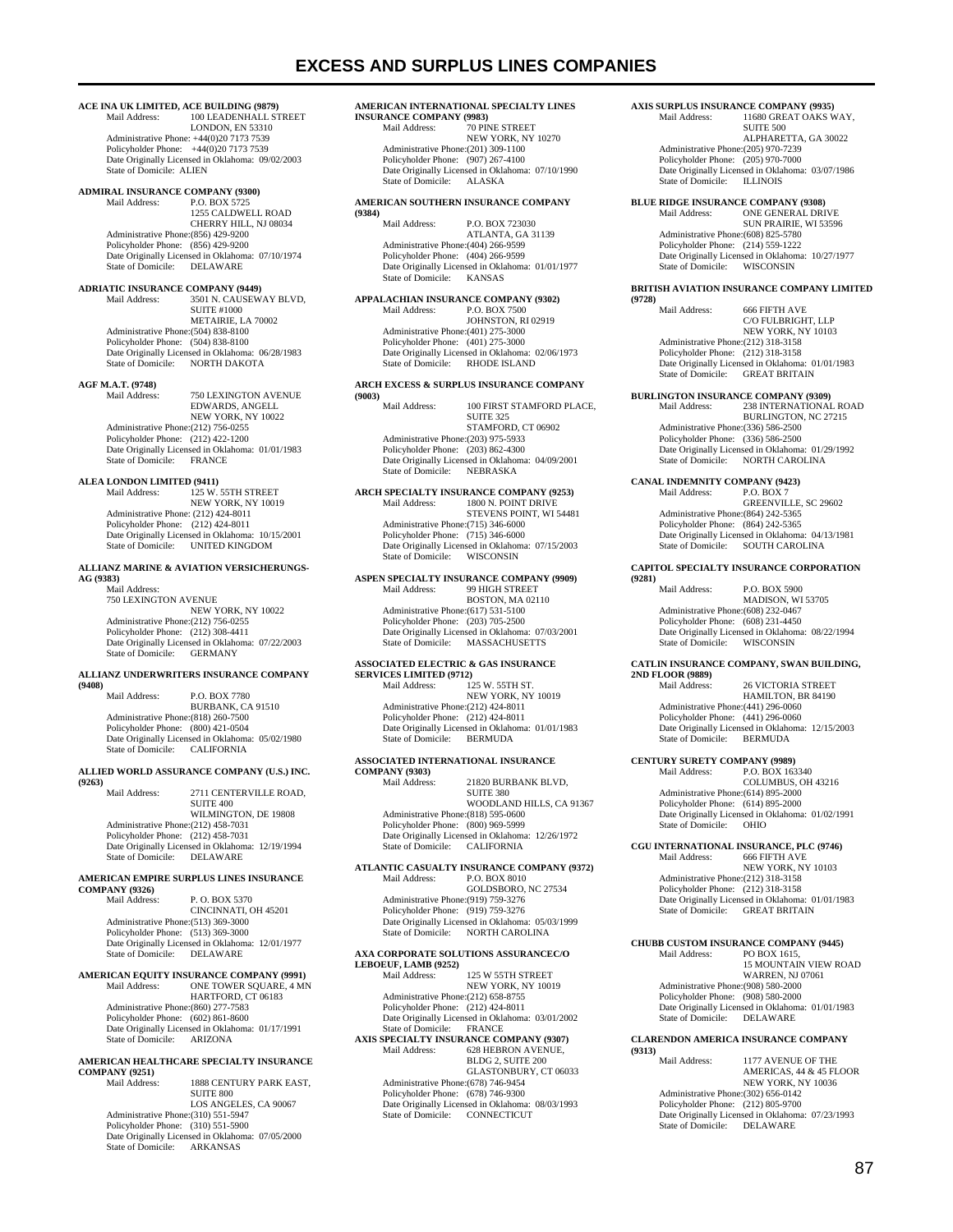## **COLONY INSURANCE COMPANY (9922)**<br>Mail Address: 9201 FOREST HI

9201 FOREST HILL AVENUE. SUITE 200 RICHMOND, VA 23235 Administrative Phone:(804) 327-4478 Policyholder Phone: (804) 327-1700 Date Originally Licensed in Oklahoma: 04/29/1985<br>State of Domicile: VIRGINIA State of Domicile:

## **COLUMBIA CASUALTY COMPANY (9312)**

CNA PLAZA CHICAGO, IL 60685 Administrative Phone:(312) 822-5653 Policyholder Phone: (312) 822-5653 Date Originally Licensed in Oklahoma: 11/30/1973 State of Domicile: ILLINOIS

### **COMMONWEALTH INSURANCE COMPANY,**

**(9415)**  595 BURRARD STREET, SUITE 1500 VANCOUVER, BC 57700 Administrative Phone:(604) 683-5311 Policyholder Phone: (415) 227-0900 Date Originally Licensed in Oklahoma: 01/15/1981 State of Domicile: CANADA

### **CRUM & FORSTER SPECIALTY INSURANCE**

**COMPANY (9907)**<br>Mail Address: 305 MADISON AVENUE MORRISTOWN, NJ 07962 Administrative Phone:(973) 490-6929 Policyholder Phone: (973) 490-6600 Date Originally Licensed in Oklahoma: 08/31/2000 State of Domicile:

## **CX REINSURANCE COMPANY LIMITED (9740)**

THE CORN EXCHANGE 55 MARK LANE LONDON, ENGLAND, -- 53397 Administrative Phone:(312) 822-8653 Policyholder Phone: (312) 822-5220 Date Originally Licensed in Oklahoma: 01/01/1983 GREAT BRITAIN

#### **DISCOVER SPECIALTY INSURANCE COMPANY (2321)**  385 WASINGTON STREET ST PAUL, MN 55102 Administrative Phone:(651) 310-3097 Policyholder Phone: (651) 310-7911

Date Originally Licensed in Oklahoma: 02/09/2001 State of Domicile: ILLINOIS

### **EMPIRE FIRE AND MARINE INSURANCE COMPANY**

**(9361)**  13810 FNB PARKWAY OMAHA, NE 68154 Administrative Phone:(402) 963-5000 Policyholder Phone: (800) 228-9283 Date Originally Licensed in Oklahoma: 06/16/1997 State of Domicile: NEBRASKA

### **ENERGY INSURANCE MUTUAL LIMITED, BAYPORT**

**PLAZA, SUITE 550 (9988)**  6200 COURTNEY CAMPBELL CAUSEWAY TAMPA, FL 33607 Administrative Phone:(813) 287-2117 Policyholder Phone: (813) 287-2117 Date Originally Licensed in Oklahoma: 12/20/1990 State of Domicile: BARBADOS

## **ESSEX INSURANCE COMPANY (9424)**<br>Mail Address: PO BOX 2010

Mail Address: GLEN ALLEN, VA 23058 Administrative Phone:(804) 273-1400 Policyholder Phone: (804) 273-1400 Date Originally Licensed in Oklahoma: 06/09/1981<br>State of Domicile: DELAWARE State of Domicile:

#### **EVANSTON INSURANCE COMPANY (9392)**<br>Mail Address: **TEN PARKWAY N** TEN PARKWAY NORTH

DEERFIELD, IL 60015 Administrative Phone:(708) 866-0725 Policyholder Phone: (847) 572-6000 Date Originally Licensed in Oklahoma: 07/10/1979<br>State of Domicile: ILLINOIS State of Domicile:

#### **EVEREST INDEMNITY INSURANCE COMPANY (9395)**  Mail Address: P.O. BOX 830 LIBERTY CORNER, NJ 07938 Administrative Phone:(908) 604-3166 Policyholder Phone: (908) 604-3000 Date Originally Licensed in Oklahoma: 09/20/2000 State of Domicile: DELAWARE

#### **EXECUTIVE RISK SPECIALTY INSURANCE**   $CO<sub>2</sub>$

| <b>COMPANY (9767)</b>                |                                                  |
|--------------------------------------|--------------------------------------------------|
| Mail Address:                        | 15 MOUNTAIN VIEW ROAD,                           |
|                                      | P.O. BOX 1615                                    |
|                                      | <b>WARREN, NJ 07061</b>                          |
| Administrative Phone: (908) 903-2385 |                                                  |
| Policyholder Phone: (203) 244-8980   |                                                  |
|                                      | Date Originally Licensed in Oklahoma: 12/31/1993 |
| State of Domicile: CONNECTICUT       |                                                  |
|                                      |                                                  |

## **FINANCIAL BENEFITS INSURANCE COMPANY (9937)**

140 SOUTH DEARBORN STREET, SUITE 900 CHICAGO, IL 60603 Administrative Phone:(312) 782-9453 Policyholder Phone: (312) 872-9453 Date Originally Licensed in Oklahoma: 04/11/1986<br>State of Domicile: ILLINOIS State of Domicile:

### **FIREMAN'S FUND INSURANCE COMPANY OF OHIO**

**(9968)**  312 WALNUT STREET **SUITE 1100**  CINCINNATI, OH 45202 Administrative Phone:(415) 899-2572 Policyholder Phone: (513) 762-5700 Date Originally Licensed in Oklahoma: 05/17/1988 State of Domicile: OHIO

#### **FIRST SPECIALTY INSURANCE CORPORATION (9331)**  Mail Address: P.O. BOX 2938

 OVERLAND PARK, KS 66201 Administrative Phone:(913) 676-5050 Policyholder Phone: (913) 676-5050 Date Originally Licensed in Oklahoma: 05/18/1994 State of Domicile: MISSOURI

#### **G.U.I.C. INSURANCE COMPANY (9370)**<br>Mail Address: P.O. BOX 5323 P.O. BOX 5323 CINCINNATI, OH 45201

 Administrative Phone:(800) 543-2644 Policyholder Phone: (800) 543-2644 Date Originally Licensed in Oklahoma: 05/19/1997<br>State of Domicile: OHIO State of Domicile:

#### **GE SPECIALTY INSURANCE (UK) LTD. (9890)**<br>Mail Address: 125 W 55TH ST. 125 W 55TH ST.

 NEW YORK, NY 10019 Administrative Phone:(212) 424-8011 Policyholder Phone: (212) 424-8011 Date Originally Licensed in Oklahoma: 01/01/1983 State of Domicile: GREAT BRITAIN

### **GEMINI INSURANCE COMPANY (9007)**<br>Mail Address: 475 STEAMBO 475 STEAMBOAT ROAD GREENWICH, CT 06830 Administrative Phone:(800) 866-2308 Policyholder Phone: (800) 866-2308 Date Originally Licensed in Oklahoma: 06/28/2001 State of Domicile: DELAWARE

## **GENERAL SECURITY INDEMNITY COMPANY (9293)**<br>Mail Address: 199 WATER STREET

Mail Address: 199 WATER STREET NEW YORK, NY 10038 Administrative Phone:(212) 480-1900 Policyholder Phone: (212) 480-1900 Date Originally Licensed in Oklahoma: 07/11/2000 State of Domicile: NEW YORK

### **GENERAL SECURITY INDEMNITY COMPANY OF ARIZONA (9297)**

7272 E. INDIAN SCHOOL ROAD, SUITE 500 SCOTTSDALE, AZ 85251 Administrative Phone:(480) 481-3500 Policyholder Phone: (480) 481-3500 Date Originally Licensed in Oklahoma: 11/21/1995 State of Domicile: ARIZONA

## **GENERAL STAR INDEMNITY COMPANY (9407)**<br>Mail Address: P.O. BOX 10354

P.O. BOX 10354 STAMFORD, CT 06904 Administrative Phone:(203) 328-5643 Policyholder Phone: (203) 328-5640 Date Originally Licensed in Oklahoma: 05/09/1980 State of Domicile: CONNECTICUT

#### **GENERALI-FRANCE ASSURANCES (9343)**

MALI-FRANCE ASSORANCES (5545)<br>Mail Address: 750 LEXINGTON AVENUE NEW YORK, NY 10022 Administrative Phone:(212) 223-9400 Policyholder Phone: (212) 223-9400 Date Originally Licensed in Oklahoma: 01/31/1972 State of Domicile: FRANCE

## **GENERALI, ASSICURAZIONI GENERALI (9714)**<br>Mail Address: 750 LEXINGTON AVEN

**750 LEXINGTON AVENUE**  NEW YORK, NY 10022 Administrative Phone:(212) 921-9100 Policyholder Phone: (212) 921-9100 Date Originally Licensed in Oklahoma: 01/01/1983<br>State of Domicile: ITALY State of Domicile:

## **GENESIS INDEMNITY INSURANCE COMPANY (9354)**<br>Mail Address: 695 E.MAIN STREET.

695 E.MAIN STREET, P.O. BOX 10352 STAMFORD, CT 06904 Administrative Phone:(203) 328-5643 Policyholder Phone: (203) 328-5000 Date Originally Licensed in Oklahoma: 12/13/1994 State of Domicile: NORTH DAKOTA

## **GLENCOE INSURANCE LTD. (9254)**<br>Mail Address: 125 W 55TI

Mail Address: 125 W 55TH STREET NEW YORK, NY 10019 Administrative Phone:(212) 424-8011 Policyholder Phone: (212) 424-8011 Date Originally Licensed in Oklahoma: 09/26/2002 State of Domicile: BERMUDA

## **GOTHAM INSURANCE COMPANY (9958)**<br>Mail Address: 919 THIRD AVEI

919 THIRD AVENUE, 10TH FLOOR NEW YORK, NY 10022 Administrative Phone:(212) 551-0645 Policyholder Phone: (212) 551-0600 Date Originally Licensed in Oklahoma: 04/16/1987 State of Domicile: NEW YORK

### **GREAT AMERICAN E & S INSURANCE COMPANY**

**(9427)**  580 WALNUT STREET CINCINNATI, OH 45202 Administrative Phone:(513) 369-5896 Policyholder Phone: (513) 369-5000 Date Originally Licensed in Oklahoma: 08/25/1981 State of Domicile: DELAWARE

#### **GREAT AMERICAN FIDELITY INSURANCECOMPANY**

**(9913)**  580 WALNUT STREET CINCINNATI, OH 45202 Administrative Phone:(205) 870-4000 Policyholder Phone: (888) 826-2722 Date Originally Licensed in Oklahoma: 06/01/1984 State of Domicile: DELAWARE

### **GREAT LAKES REINSURANCE (U.K.)PLC (9978)**

Mail Address: 125 W 55TH ST, NEW YORK, NY 10019 Administrative Phone:(212) 424-8011 Policyholder Phone: (212) 424-8011 Date Originally Licensed in Oklahoma: 11/13/1989 State of Domicile: GREAT BRITAIN

### **GUARANTY NATIONAL INSURANCE CO. (9330)**

Mail Address: 9800 SOUTH MERIDIAN ENGLEWOOD, CO 80155 Administrative Phone:(704) 522-2914 Policyholder Phone: (800) 456-4642 Date Originally Licensed in Oklahoma: 08/23/1972<br>State of Domicile: COLORADO State of Domicile:

#### **GULF UNDERWRITERS INSURANCE COMPANY (9960)**  P.O. BOX 131771 DALLAS, TX 75313

 Administrative Phone:(214) 650-2886 Policyholder Phone: (214) 650-2886 Date Originally Licensed in Oklahoma: 03/25/1993<br>State of Domicile: CONNECTICUT CONNECTICUT

#### **HEDDINGTON INSURANCE (UK) LIMITED (9782)**  125 W. 55TH STREET

 NEW YORK, NY 10019 Administrative Phone:(212) 424-8011 Policyholder Phone: (212) 424-8011 Date Originally Licensed in Oklahoma: 01/01/1983 State of Domicile: GREAT BRITAIN

### **HEMAR INSURANCE CORPORATION OF AMERICA (9398)**

5120 SOUTH SOLBERG AVENUE SIOUX FALLS, SD 57108

Administrative Phone:(605) 361-5051

Policyholder Phone: (800) 766-4884 Date Originally Licensed in Oklahoma: 12/15/2000<br>State of Domicile: SOUTH DAKOTA SOUTH DAKOTA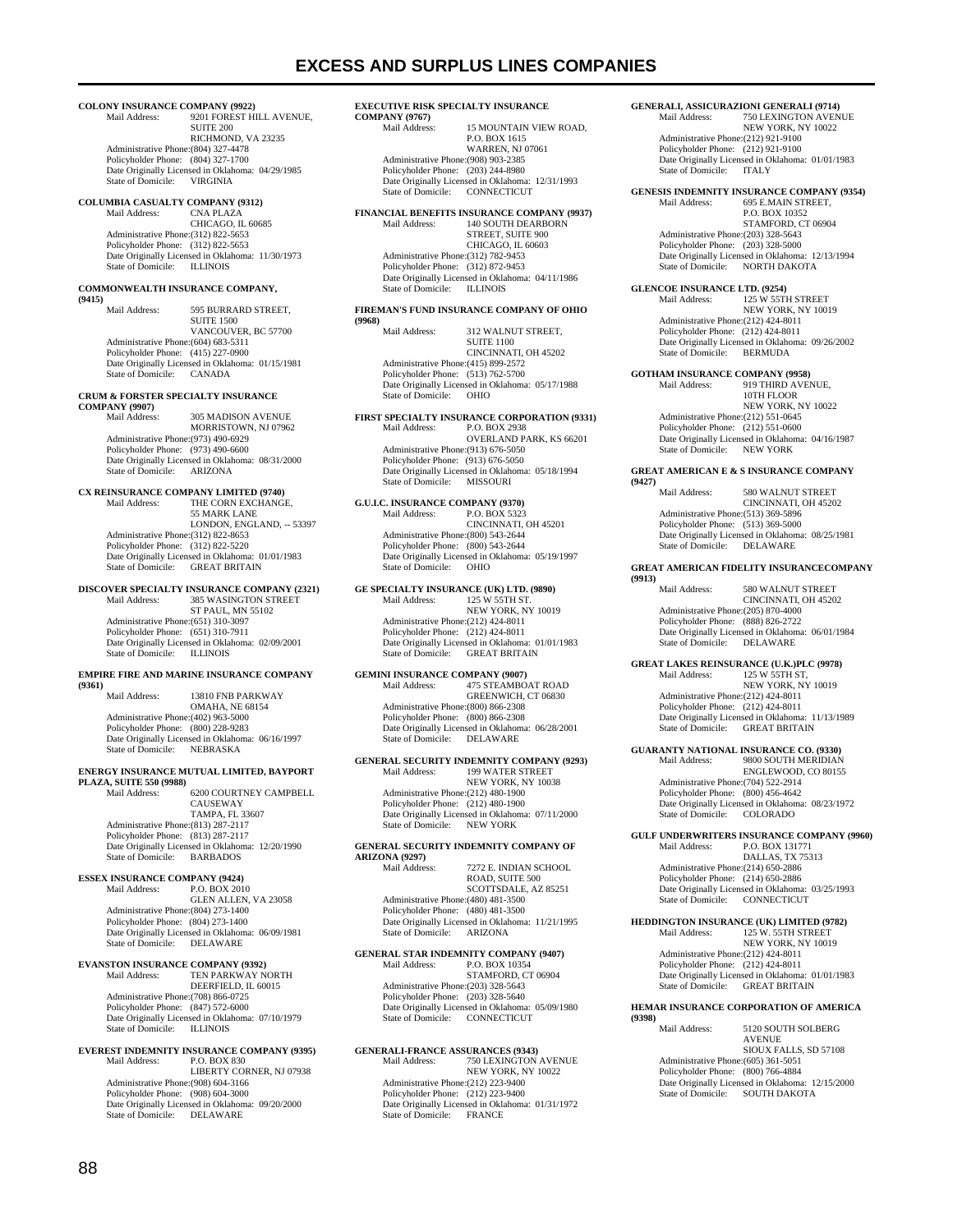### **EXCESS AND SURPLUS LINES COMPANIES**

#### **HOMELAND INSURANCE COMPANY OF NEW YORK**

**(0135)**  ONE BEACON STREET BOSTON, MA 02108 Administrative Phone:(617) 725-6522 Policyholder Phone: (617) 725-6000 Date Originally Licensed in Oklahoma: 12/03/2002<br>State of Domicile: NEW YORK State of Domicile:

### **HOUSTON CASUALTY COMPANY (9933)**  13403 NW FREEWAY HOUSTON, TX 77040 Administrative Phone:(713) 462-1000 Policyholder Phone: (713) 462-1000 Date Originally Licensed in Oklahoma: 02/27/1986 State of Domicile: TEXAS

### **IF P&C INSURANCE COMPANY, C/O EDWARDS &**

**ANGELL, J.DEARIE (0147)**  750 LEXINGTON AVENUE NEW YORK, NY 10022 Administrative Phone:(212) 756-0255 Policyholder Phone: (212) 756-0255 Date Originally Licensed in Oklahoma: 02/03/2003 State of Domicile: SWITZERLAND

### **ILLINOIS EMCASCO INSURANCE COMPANY (9422)**

Mail Address: P.O. BOX 712 DES MOINES, IA 50303 Administrative Phone:(515) 280-2674 Policyholder Phone: (515) 280-2511 Date Originally Licensed in Oklahoma: 03/24/1981<br>State of Domicile: IOWA State of Domicile:

### **ILLINOIS UNION INSURANCE COMPANY (9393)**

Mail Address: 525 W MONROE STREET, SUITE 400 CHICAGO, IL 60661 Administrative Phone:(215) 640-2324 Policyholder Phone: (312) 775-7930 Date Originally Licensed in Oklahoma: 08/23/1979<br>State of Domicile: ILLINOIS State of Domicile:

## **INDEMNITY MARINE ASSURANCE COMPANY**

**LIMITED, THE (9788)**  666 FIFTH AVE NEW YORK, NY 10103 Administrative Phone:(212) 318-3158 Policyholder Phone: (212) 318-3158 Date Originally Licensed in Oklahoma: 01/01/1983 State of Domicile: GREAT BRITAIN

## **INDIAN HARBOR INSURANCE COMPANY (9377)**<br>
Mail Address: SEAVIEW HOUSE,

 70 SEAVIEW AVENUE STAMFORD, CT 06902 Administrative Phone:(203) 964-5221 Policyholder Phone: (203) 964-5200 Date Originally Licensed in Oklahoma: 07/11/2000 State of Domicile: NORTH DAKOTA

## **INEX INSURANCE EXCHANGE (9929)**<br>Mail Address: 1 S WACKER

Mail Address: 1 S WACKER DRIVE, SUITE 2720 CHICAGO, IL 60606 Administrative Phone:(312) 372-4639 Policyholder Phone: (800) 525-8471 Date Originally Licensed in Oklahoma: 01/01/1985 State of Domicile: **ILLINOIS** 

#### **INTEGON SPECIALTY INSURANCE COMPANY (9004)**<br>Mail Address: P.O. BOX 3199 P.O. BOX 3199

 WINSTON-SALEM, NC 27102 Administrative Phone:(336) 770-2000 Policyholder Phone: (336) 770-2022 Date Originally Licensed in Oklahoma: 05/21/2001 State of Domicile: NORTH CAROLINA

### **INTERNATIONAL INSURANCE COMPANY OF**

**HANNOVER, LIMITED (9999)**<br>Mail Address: 333 333 SOUTH HOPE STREET, SUITE 2400 LOS ANGELES, CA 90071 Administrative Phone:(213) 613-0108 Policyholder Phone: (213) 613-0108 Date Originally Licensed in Oklahoma: 11/15/1991 State of Domicile: GREAT BRITAIN<br>**INTERSTATE FIRE & CASUALTY COMPANY (9340)** Mail Address: 33 WEST MONROE CHICAGO, IL 60603 Administrative Phone: (312)346-6400 Policyholder Phone: (312) 346-6400 Date Originally Licensed in Oklahoma: 08/23/1972 State of Domicile: ILLINOIS

#### **JAMES RIVER INSURANCE COMPANY (9973)**<br>Mail Address: 7130 GLEN FOREST I **7130 GLEN FOREST DRIVE**

SUITE 210 RICHMOND, VA 23226 Administrative Phone:(804) 289-2700 Policyholder Phone: (804) 289-2700 Date Originally Licensed in Oklahoma: 09/01/1988<br>State of Domicile: OHIO State of Domicile:

#### **LANDMARK INSURANCE COMPANY (9940)**<br>Mail Address: 100 SUMMER STRE 100 SUMMER STREET BOSTON, MA 02110 Administrative Phone:(212) 770-8596 Policyholder Phone: (617) 330-1100 Date Originally Licensed in Oklahoma: 05/23/1986 State of Domicile: CALIFORNIA

### **LANTANA INSURANCE LTD., C/O LEBOEUF, LAMB,**

**GREENE (9891)**<br>Mail Address 125 W 55TH STREET NEW YORK, NY 10019 Administrative Phone:(212) 424-8011 Policyholder Phone: (212) 424-8011 Date Originally Licensed in Oklahoma: 04/07/2003<br>State of Domicile: BERMUDA State of Domicile:

#### **LEXINGTON INSURANCE COMPANY (9344)**  Mail Address: 100 SUMMER STREET

 BOSTON, MA 02110 Administrative Phone:(212) 770-8596 Policyholder Phone: (617) 330-1100 Date Originally Licensed in Oklahoma: 01/01/1977 State of Domicile: DELAWARE

## **LIBERTY MUTUAL INSURANCE EUROPE LIMITED, C/O LEBOEUF,LAMB,GREEN (9797)**

Mail Address: 125 WEST 55TH. STREET NEW YORK, NY 10019 Administrative Phone: (212) 424-8011 Policyholder Phone: (212) 424-8011 Patter Originally Licensed in Oklahoma: 11/16/1994<br>State of Domicile: GREAT BRITAIN GREAT BRITAIN

### **LIBERTY SURPLUS INSURANCE CORPORATION**

**(9005)**  175 BERKELEY STREET BOSTON, MA 02117 Administrative Phone:(617) 357-9500 Policyholder Phone: (617) 357-9500 Date Originally Licensed in Oklahoma: 06/11/2001 State of Domicile: NEW HAMPSHIRE

### **LONDON & EDINBURGH INSURANCE, CO. C/O**

WILSON, ELSER, MOSKOWITZ (9799)<br>Mail Address: 150 EAST 421 150 EAST 42ND STREET NEW YORK, NY 10017 Administrative Phone:(212) 490-3000 Policyholder Phone: (212) 490-3000 Date Originally Licensed in Oklahoma: 12/31/1993 State of Domicile: GREAT BRITAIN

### **MARINE INSURANCE COMPANY LIMITED, THE**

**(9804)**  750 LEXINGTON AVENUE NEW YORK, NY 10022 Administrative Phone:(212) 921-9080 Policyholder Phone: (212) 921-9080 Date Originally Licensed in Oklahoma: 01/18/1995 State of Domicile: **GREAT BRITAIN** 

### **MARKEL INTERNATIONAL INSURANCE COMPANY LIMITED (9371)**

10 PARKWAY NORTH DEERFIELD, IL 60015 Administrative Phone:(847) 572-6382 Policyholder Phone: (847) 572-6000 Date Originally Licensed in Oklahoma: 04/01/1976<br>State of Domicile: GREAT BRITAIN GREAT BRITAIN

## **MAXUM INDEMNITY COMPANY (9345)**<br>Mail Address: 6455 EAST JOH

6455 EAST JOHNS CROSSING, SUITE 325 DULUTH, GA 30097 Administrative Phone:(866) 387-4500 Policyholder Phone: (678) 597-4671 Date Originally Licensed in Oklahoma: 08/10/1976<br>State of Domicile: DELAWARE State of Domicile:

#### **MGA INSURANCE COMPANY (9963)**  Mail Address: P.O. BOX 2933

FORT WORTH, TX 76113 Administrative Phone:(817) 336-2500 Policyholder Phone: (800) 438-4246 Date Originally Licensed in Oklahoma: 06/30/1987 State of Domicile: TEXAS

## **MONTICELLO INSURANCE COMPANY (9348)**<br>Mail Address: **NEWPORT TOWER**

NEWPORT TOWER 525 WASHINGTON BLVD JERSEY CITY, NJ 07310 Administrative Phone:(201) 222-9161 Policyholder Phone: (201) 222-8666 Date Originally Licensed in Oklahoma: 02/05/1979<br>State of Domicile: DELAWARE State of Domicile:

## **MOUNT VERNON FIRE INSURANCE COMPANY (9349)**

109 SOUTH WARNER ROAD, P.O. BOX 6700 WAYNE, PA 19087 Administrative Phone:(610) 688-2535 Policyholder Phone: (610) 688-2535 Date Originally Licensed in Oklahoma: 01/03/1974 State of Domicile: PENNSYLVANIA

## **MT. HAWLEY INSURANCE COMPANY (9432)**<br>Mail Address: 9025 N LINDBERGH DRIVE

PEORIA, IL 61615 Administrative Phone:(309) 692-1000 Policyholder Phone: (309) 692-1000 Date Originally Licensed in Oklahoma: 11/17/1981 State of Domicile: DELAWARE

### **NATIONAL FIRE & MARINE INSURANCE COMPANY**

**(9351)**  3024 HARNEY ST OMAHA, NE 68131 Administrative Phone:(402) 536-3269 Policyholder Phone: (402) 536-3000 Date Originally Licensed in Oklahoma: 01/01/1977 State of Domicile: NEBRASKA

**NAUTILUS INSURANCE COMPANY (9934)**<br>Mail Address: 7273 EAST BUTHI **7273 EAST BUTHERUS DR.**  SCOTTSDALE, AZ 85260 Administrative Phone:(480) 951-0905 Policyholder Phone: (480) 951-0905 Date Originally Licensed in Oklahoma: 03/03/1986<br>State of Domicile: ARIZONA Extra Digman June

#### **NOETIC SPECIALTY INSURANCE COMPANY (9342)**  14280 PARK MEADOW DRIVE.

**SUITE 300**  CHANTILLY, VA 20151 Administrative Phone:(703) 652-1359 Policyholder Phone: (703) 273-1995 Date Originally Licensed in Oklahoma: 06/07/1994 State of Domicile: ILLINOIS

### **NORTH AMERICAN CAPACITY**

**INSURANCECOMPANY (9942)**<br>Mail Address: 650 E Mail Address: 650 ELM STREET, 6TH FLOOR MANCHESTER, NH 03101 Administrative Phone:(603) 644-6600 Policyholder Phone: (603) 644-6600 Date Originally Licensed in Oklahoma: 06/30/1986 State of Domicile: NEW HAMPSHIRE

### **NORTHERN ASSURANCE COMPANY, LIMITED, THE**

**(9824)**  666 FIFTH AVE NEW YORK, NY 10103 Administrative Phone:(212) 318-3158 Policyholder Phone: (212) 318-3158 Date Originally Licensed in Oklahoma: 01/01/1983<br>State of Domicile: GREAT BRITAIN **GREAT BRITAIN** 

### **NORTHFIELD INSURANCE COMPANY (9355)**  Mail Address: 1295 NORTHLAND DRIVE MENDOTA HEIGHTS, MN 55120 Administrative Phone:(312) 688-4138 Policyholder Phone: (612) 688-4100 Date Originally Licensed in Oklahoma: 01/01/1977<br>State of Domicile: IOWA

State of Domicile:

#### **NUTMEG INSURANCE COMPANY (9425)**  Mail Address: HARTFORD PLAZA,

 TAX DIVISION HARTFORD, CT 06115 Administrative Phone:(203) 547-4368 Policyholder Phone: (203) 547-4368 Date Originally Licensed in Oklahoma: 06/03/1981 State of Domicile: CONNECTICUT

### **OCEAN MARINE INSURANCE COMPANY LIMITED,**

**THE (9830)**  666 FIFTH AVENUE; NEW YORK, NY 10103 Administrative Phone:(212) 318-3158 Policyholder Phone: (212) 318-3158 Date Originally Licensed in Oklahoma: 01/01/1983 State of Domicile: GREAT BRITAIN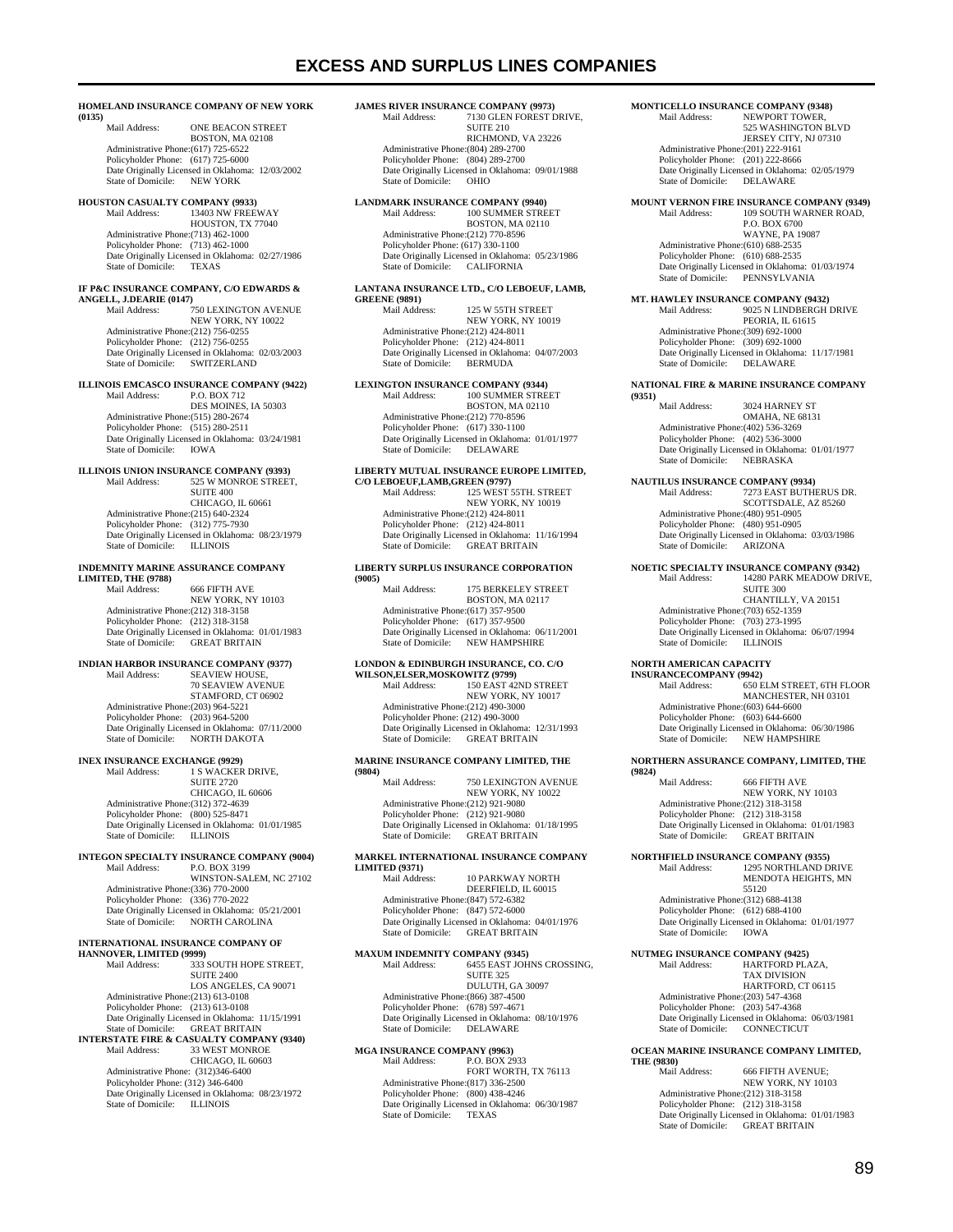### **EXCESS AND SURPLUS LINES COMPANIES**

#### **OLD REPUBLIC UNION INSURANCE COMPANY (9442)**<br>Mail Address: 307 NORTH MICHIGAN 307 NORTH MICHIGAN

**AVENUE**  CHICAGO, IL 60601 Administrative Phone:(312) 346-8100 Policyholder Phone: (205) 263-0288 Date Originally Licensed in Oklahoma: 07/19/1982<br>State of Domicile: ALABAMA State of Domicile:

## **PACIFIC INSURANCE COMPANY (9417)**<br>Mail Address: CNA PLAZA,

CNA PLAZA, CORPORATE TAX 245-G CHICAGO, IL 60685 Administrative Phone:(213) 937-5411 Policyholder Phone: (609) 395-2000 Date Originally Licensed in Oklahoma: 06/01/1987 State of Domicile: CALIFORNIA

## **PACIFIC INSURANCE COMPANY, LIMITED (9441)**<br>
Mail Address: HARTFORD PLAZA

HARTFORD, CT 06115 Administrative Phone:(808) 546-5863 Policyholder Phone: (808) 546-7284 Date Originally Licensed in Oklahoma: 06/29/1982<br>State of Domicile: HAWAII State of Domicile:

### **PENN-AMERICA INSURANCE COMPANY (9403)**

Mail Address: 420 S YORK ROAD HATBORO, PA 19040 Administrative Phone:(215) 443-3631 Policyholder Phone: (215) 443-3600 Date Originally Licensed in Oklahoma: 12/26/1979 State of Domicile: PENNSYLVANIA

### **PHILADELPHIA INSURANCE COMPANY (9980)**

Mail Address: ONE BALA PLAZA, SUITE 100 BALA CYNWYD, PA 19004 Administrative Phone:(215) 642-3138 Policyholder Phone: (800) 759-4961 Date Originally Licensed in Oklahoma: 02/16/1990 State of Domicile: PENNSYLVANIA

#### **PREFERRED PROFESSIONAL INSURANCE COMPANY**

**(9987) P.O. BOX 540658**  OMAHA, NE 68154 Administrative Phone:(402) 392-1566 Policyholder Phone: (402) 392-1566 Date Originally Licensed in Oklahoma: 11/06/1990 State of Domicile: NEBRASKA

### **PRINCETON EXCESS AND SURPLUS LINES**

**INSURANCE COMPANY, THE (9009)**<br>
Mail Address: 555 COLLEGE ROAD, EAST PRINCETON, NJ 08543 Administrative Phone:(609) 243-4595 Policyholder Phone: (609) 243-4200 Date Originally Licensed in Oklahoma: 05/05/2003 State of Domicile: DELAWARE

#### **PROFESSIONAL UNDERWRITERS LIABILITY**

**INSURANCE COMPANY (9992)**<br>Mail Address: P.O. E P.O. BOX 2900 NAPA, CA 94558 Administrative Phone:(707) 226-7160 Policyholder Phone: (800) 421-2368 Date Originally Licensed in Oklahoma: 01/17/1991<br>State of Domicile: UTAH State of Domicile:

#### **QBE INTERNATIONAL INSURANCE LIMITED (9409)**  750 LEXINGTON AVENUE

 NEW YORK, NY 10022 Administrative Phone:(212) 424-8011 Policyholder Phone: (212) 644-4057 Date Originally Licensed in Oklahoma: 12/27/1994 State of Domicile: UNITED KINGDOM

### **QBE SPECIALTY INSURANCE COMPANY, C/O CT CORP. SYSTEM (9256)**

314 THAYER AVENUE BISMARK, SD 58501 Administrative Phone:(212) 894-7543 Policyholder Phone: (212) 894-7708 Date Originally Licensed in Oklahoma: 09/17/2003 State of Domicile: NORTH DAKOTA

### **QUEENSWAY INTERNATIONAL**

**INDEMNITYCOMPANY (9926)**<br>Mail Address: 645 H 645 HEMBREE PARKWAY, SUITE A ROSWELL, GA 30076 Administrative Phone:(770) 664-0775 Policyholder Phone: (770) 664-0775 Date Originally Licensed in Oklahoma: 07/15/1985 State of Domicile: FLORIDA

#### **ROYAL SURPLUS LINES INSURANCE COMPANY**

**(9910)**  9 FARM SPRINGS ROAD FARMINGTON, CT 06032 Administrative Phone:(704) 522-3250 Policyholder Phone: (704) 522-2000 Date Originally Licensed in Oklahoma: 09/28/1983<br>State of Domicile: CONNECTICUT CONNECTICUT

### **SAFECO SURPLUS LINES INSURANCE COMPANY**

**(9950)**  601 UNION STREET SUITE 2500 SEATTLE, WA 98101 Administrative Phone:(206) 545-5000 Policyholder Phone: (206) 545-5000 Date Originally Licensed in Oklahoma: 01/01/1987<br>State of Domicile: WASHINGTON State of Domicile:

### **SAVERS PROPERTY AND CASUALTY INSURANCE**

**COMPANY (9948)**<br>Mail Address 11880 COLLEGE BOULEVARD, SUITE 500 OVERLAND PARK, KS 66210 Administrative Phone:(313) 358-1100 Policyholder Phone: (913) 451-0002 Date Originally Licensed in Oklahoma: 10/24/1986 State of Domicile: MISSOURI

### **SCOTTSDALE INSURANCE COMPANY (9447)**

Mail Address: 8877 N GAINEY CENTER DRIVE SCOTTSDALE, AZ 85258 Administrative Phone:(800) 423-7675 Policyholder Phone: (800) 423-7675 Date Originally Licensed in Oklahoma: 03/25/1983 State of Domicile: DELAWARE

## **SIRIUS INTERNATIONAL INSURANCE,**

**CORPORATION C/O EDWARDS & ANGEL(9867) 750 LEXINGTON AVENUE**  NEW YORK, NY 10022 Administrative Phone:(212) 756-0255 Policyholder Phone: 011/46/8/458/55/00 Date Originally Licensed in Oklahoma: 04/01/2000 State of Domicile: SWEDEN

#### **SR INTERNATIONAL BUSINESS INS. CO. LTD. (9888)**  C/O LEBOEUF, LAMB, 125 W 55TH STREET NEW YORK, NY 10019

 Administrative Phone:(212) 424-8011 Policyholder Phone: (212) 424-8011 Date Originally Licensed in Oklahoma: 01/01/1983 State of Domicile: GREAT BRITAIN

## **ST. PAUL REINSURANCE COMPANY LIMITED (9810)**

Mail Address: ONE PENN PLAZA, SUITE 3435 NEW YORK, NY 10119 Administrative Phone:(212) 812-8322 Policyholder Phone: (212) 812-8322 POIL FRIEND LICENSED VALUE 2012<br>Date Originally Licensed in Oklahoma: 01/01/1983<br>State of Domicile: GREAT BRITAIN **GREAT BRITAIN** 

### **ST. PAUL SURPLUS LINES INSURANCE COMPANY**

**(9367)**  385 WASHINGTON STREET ST PAUL, MN 55102 Administrative Phone:(612) 221-4069 Policyholder Phone: (612) 221-7066 Date Originally Licensed in Oklahoma: 11/26/1974 State of Domicile: DELAWARE

### **STARR EXCESS LIABILITY INSURANCE COMPANY, LTD.** (7676)<br>
Mail Address

70 PINE STREET NEW YORK, NY 10270 Administrative Phone: (212) 770-8598 Policyholder Phone: (212) 770-7000 Date Originally Licensed in Oklahoma: 01/23/2001 State of Domicile: DELAWARE

## **STEADFAST INSURANCE COMPANY (9998)**<br>Mail Address: 1400 AMERICAN L.

Mail Address: 1400 AMERICAN LANE, TOWER 1, 19TH FLOOR SCHAUMBURG, IL 60196 Administrative Phone:(847) 605-6620 Policyholder Phone: (800) 323-7592 Date Originally Licensed in Oklahoma: 10/28/1991<br>State of Domicile: DELAWARE State of Domicile:

### **THROUGH TRANSPORT MUTUAL INSURANCE**

**ASSOCIATION LIMITED (9984)**<br>Mail Address: 125 W 125 W. 55TH STREET C/O LEBOEUF & LAMB NEW YORK, NY 10019 Administrative Phone:(212) 424-8011 Policyholder Phone: (212) 424-8011 Date Originally Licensed in Oklahoma: 08/24/1990 State of Domicile: GREAT BRITAIN

## **TIG SPECIALTY INSURANCE COMPANY (9956)**<br>Mail Address: P.O. BOX 152870

Mail Address: P.O. BOX 152870 IRVING, TX 75015 Administrative Phone:(972) 831-6202 Policyholder Phone: (972) 831-5000 Date Originally Licensed in Oklahoma: 02/09/1987 State of Domicile: CALIFORNIA

### **TRAVELERS EXCESS AND SURPLUS LINES**

**COMPANY (9897)**  ONE TOWER SQUARE HARTFORD, CT 06183 Administrative Phone:(860) 277-3966 Policyholder Phone: (860) 277-0111 Date Originally Licensed in Oklahoma: 03/10/1998 State of Domicile: CONNECTICUT

## **TUDOR INSURANCE COMPANY (9412)**

Mail Address: 400 PARSON'S POND DRIVE FRANKLIN LAKES, NJ 07417 Administrative Phone:(201) 825-3300 Policyholder Phone: (201) 825-3300 Pate Originally Licensed in Oklahoma: 09/25/1980<br>State of Domicile: NEW HAMPSHIRE NEW HAMPSHIRE

**ULICO INDEMNITY COMPANY (8117)**<br>Mail Address: 111 MASSAC

111 MASSACHUSETTS AVENUE, NW WASHINGTON, DC 20001 Administrative Phone:(202) 682-6689 Policyholder Phone: (202) 682-0900 Date Originally Licensed in Oklahoma: 02/24/1999 State of Domicile:

## **UNDERWRITERS AT LLOYDS, LONDON (9346)**

125 WEST 55TH STREET NEW YORK, NY 10019 Administrative Phone:(212) 175-8000 Policyholder Phone: (212) 424-8000 Date Originally Licensed in Oklahoma: 06/30/1973 State of Domicile: GREAT BRITAIN

### **UNITED COASTAL INSURANCE COMPANY (9936)**

Mail Address: 233 MAIN STREET NEW BRITAIN, CT 06050 Administrative Phone:(203) 223-5000 Policyholder Phone: (203) 223-5000 Date Originally Licensed in Oklahoma: 03/26/1986 State of Domicile: ARIZONA

### **UNITED NATIONAL INSURANCE COMPANY (9901)**

Mail Address: THREE BALA PLAZA EAST, SUITE 300 BALA CYNWYD, PA 19004 Administrative Phone:(610) 664-1500 Policyholder Phone: (610) 664-1500 Date Originally Licensed in Oklahoma: 12/23/1991 State of Domicile: PENNSYLVANIA

# **USF INSURANCE COMPANY (9893)**<br>Mail Address: 293 EISEN

293 EISENHOWER PARKWAY, SUITE 190 LIVINGSTON, NJ 07039 Administrative Phone:(973) 422-9700 Policyholder Phone: (973) 422-9700 Date Originally Licensed in Oklahoma: 09/11/2000<br>State of Domicile: PENNSYLVANIA PENNSYLVANIA

**USF&G SPECIALTY INSURANCE COMPANY (9895)**  Mail Address: MC 0401 - P.O. BOX 1138 BALTIMORE, MD 21203 Administrative Phone:(410) 205-6043 Policyholder Phone: (410) 205-3000 Date Originally Licensed in Oklahoma: 03/10/1998<br>State of Domicile: MARYLAND State of Domicile:

## **VOYAGER INDEMNITY INSURANCE COMPANY (9993)**

260 INTERSTATE NORTH CIRCLE, NW ATLANTA, GA 30339 Administrative Phone:(770) 763-1074 Policyholder Phone: (800) 852-2244 Date Originally Licensed in Oklahoma: 02/05/1991 State of Domicile: GEORGIA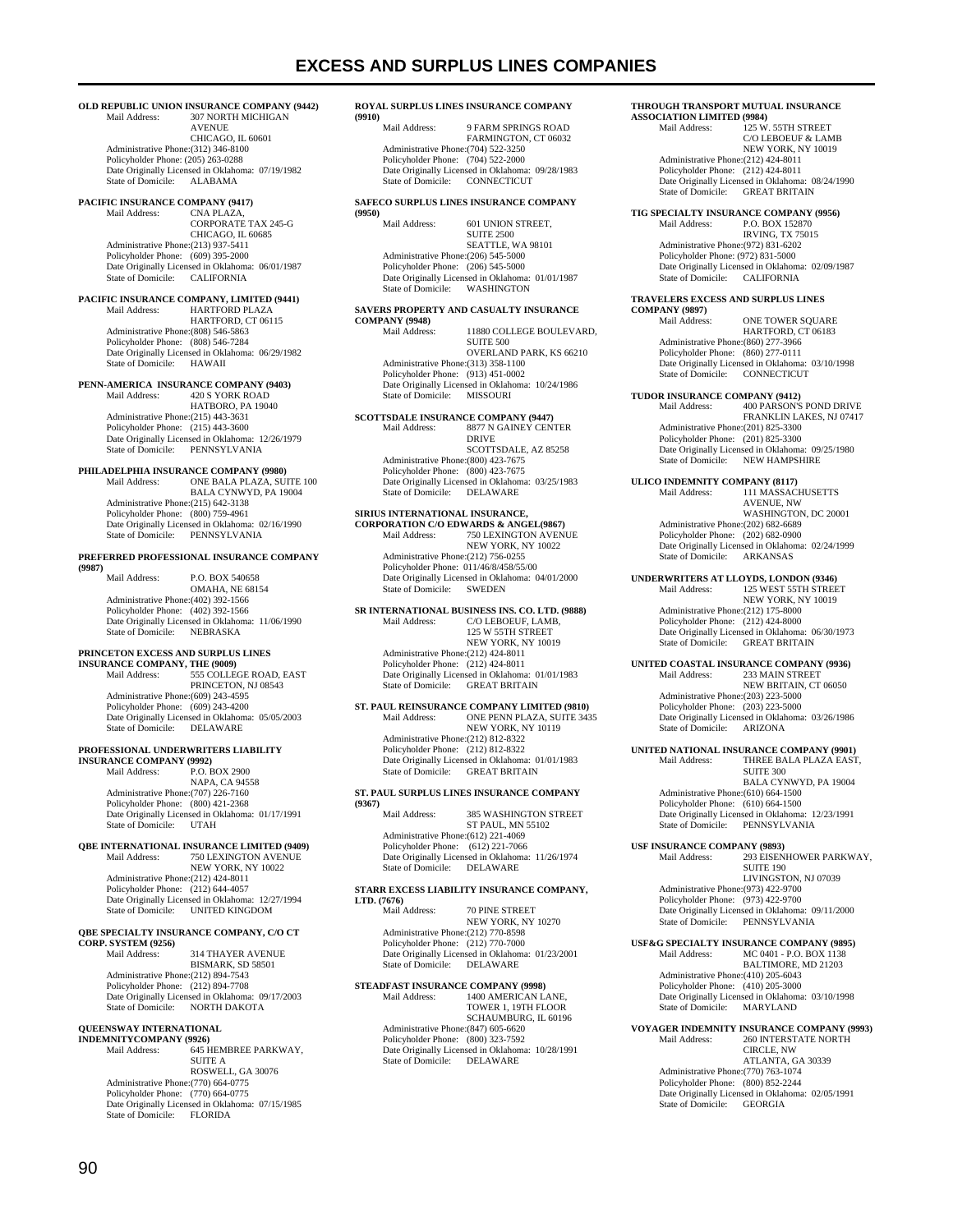#### **WESTCHESTER SURPLUS LINES INSURANCE**

**COMPANY (9341)**  P.O. BOX 41484, 1601 CHESTNUT STREET PHILADELPHIA, PA 19101 Administrative Phone:(215) 640-5529 Policyholder Phone: (215) 640-2324 Date Originally Licensed in Oklahoma: 03/17/1994 State of Domicile: GEORGIA

## **WESTERN HERITAGE INSURANCE COMPANY (9969)**<br>Mail Address: P.O. BOX C-5100

Mail Address: P.O. BOX C-5100 SCOTTSDALE, AZ 85261 Administrative Phone:(480) 951-0703 Policyholder Phone: (480) 951-0703 Date Originally Licensed in Oklahoma: 06/08/1988 State of Domicile: ARIZONA

#### **WESTERN INDEMNITY INSURANCE COMPANY (9985)**<br>Mail Address: P.O. BOX 79519 P.O. BOX 79519

HOUSTON, TX 77279 Administrative Phone:(713) 461-1504 Policyholder Phone: (713) 461-1504 Date Originally Licensed in Oklahoma: 08/27/1990<br>State of Domicile: TEXAS State of Domicile:

### **WESTERN WORLD INSURANCE COMPANY (9375)**

Mail Address: 400 PARSONS POND DRIVE FRANKLIN LAKES, NJ 07417 Administrative Phone:(201) 825-3300 Policyholder Phone: (201) 825-3300 Date Originally Licensed in Oklahoma: 08/23/1972 State of Domicile: NEW HAMPSHIRE

## **WILSHIRE INSURANCE COMPANY (9404)**<br>Mail Address: PO BOX 10800

P.O. BOX 10800 702 OBERLIN ROAD RALEIGH, NC 27065 Administrative Phone: (800) 525-7486 Policyholder Phone: (800) 525-7486 Date Originally Licensed in Oklahoma: 01/02/1980 State of Domicile: NORTH CAROLI

### **XAVIER INSURANCE COMPANY, C/O WILLIS**

**CORROON MANAGEMENT (9903)**  Mail Address: 112 LAKE STREET BURLINGTON, VT 05401 Administrative Phone:(802) 229-5042 Policyholder Phone: (802) 658-9466 Date Originally Licensed in Oklahoma: 05/29/1992 State of Domicile: VERMONT

### **YORKSHIRE INSURANCE COMPANY LIMITED, THE**

**(9917)**  666 FIFTH AVE; C/O FULBRIGHT, LLP NEW YORK, NY 10103 Administrative Phone:(212) 318-3158 Policyholder Phone: (212) 318-3158 Date Originally Licensed in Oklahoma: 07/01/1984 State of Domicile: GREAT BRITAIN

## **Z C SPECIALTY INSURANCE COMPANY (9975)**

ONE CANTERBURY GREEN STAMFORD, CT 06904 Administrative Phone:(212) 898-5300 Policyholder Phone: (800) 437-2669 Date Originally Licensed in Oklahoma: 04/24/1989 State of Domicile: TEXAS

## **ZURICH INTERNATIONAL (BERMUDA) LTD. (9275)**

125 W. 55TH ST NEW YORK, NY 10019 Administrative Phone:(212) 424-8011 Policyholder Phone: (212) 424-8011 Date Originally Licensed in Oklahoma: 01/01/1984 State of Domicile: BERMUDA

## **ZURICH SPECIALTIES LONDON LIMITED (9994)**

Mail Address: 125 W. 55TH STREET, NEW YORK, NY 10019 Administrative Phone:(212) 424-8011 Policyholder Phone: (212) 424-8011 Date Originally Licensed in Oklahoma: 05/17/1991 State of Domicile: UNITED KINGDOM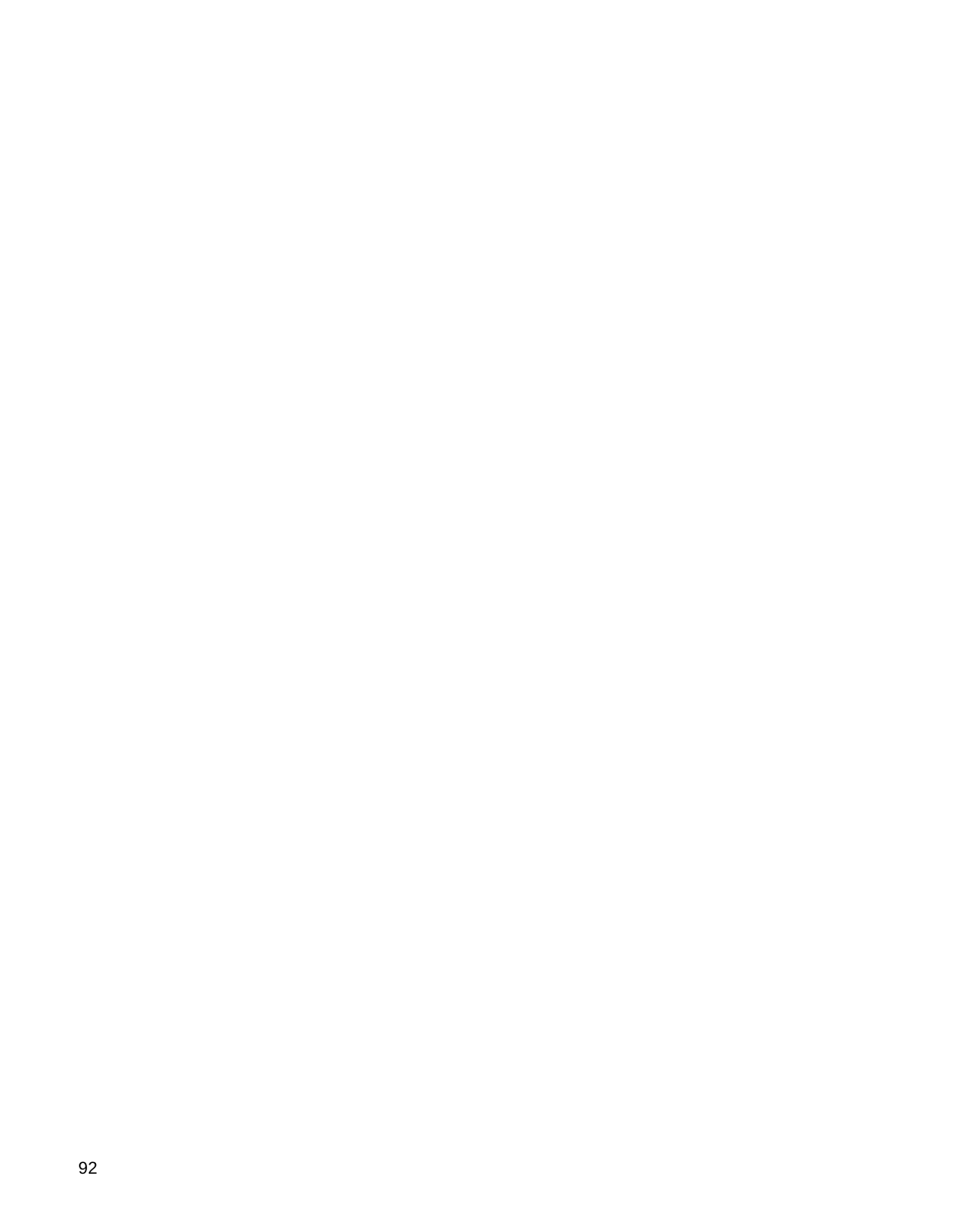**AFFINITY ROAD & TRAVEL CLUB, INC. (9042)**<br>Mail Address: 64 INVERNESS DRIVE F 64 INVERNESS DRIVE EAST

 ENGLEWOOD, CO 80112 Administrative Phone: (303) 790-2267 Policyholder Phone: (303) 790-2267 Date Originally Licensed in Oklahoma: 02/09/1979 State of Domicile: TEXAS

## **ALLSTATE MOTOR CLUB, INC. (9001)**<br>Mail Address: 51 WEST HIGGINS ROAD

S BARRINGTON, IL 60010 Administrative Phone: (800) 347-8880 Policyholder Phone: (800) 347-8880 Date Originally Licensed in Oklahoma: 02/22/1983 **State of Domicile: DELAWARE** 

#### **AMERICAN TRAVELER MOTOR CLUB, INC. (9018)** Mail Address: P.O. BOX 1838

 SARASOTA, FL 34230 Administrative Phone: (800) 621-5287 Policyholder Phone: (800) 621-5287 Date Originally Licensed in Oklahoma: 08/23/1982 State of Domicile: DELAWARE

**AMOCO MOTOR CLUB (9036)** Mail Address: 200 NORTH MARTINGALE ROAD, SCHAUMBURG, IL 60173 Administrative Phone: (847) 605-3000 Policyholder Phone: (847) 605-3000 Date Originally Licensed in Oklahoma: 05/20/1966 State of Domicile: DELAWARE

## **ASURION ROADSIDE ASSISTANCE, INC. (9120)**

10777 NORTHWEST FREEWAY, SUITE 200 HOUSTON, TX 77092 Administrative Phone: (713) 316-1800 Policyholder Phone: (713) 316-1800 Date Originally Licensed in Oklahoma: 03/21/1995 State of Domicile: TEXAS

### **AUTO CLUB OF AMERICA CORP. (9037)**

Mail Address: 9411 N. GEORGIA OKLAHOMA CITY, OK 73156 Administrative Phone: (405) 751-4430 Policyholder Phone: (405) 751-4430 Date Originally Licensed in Oklahoma: 12/07/1990 State of Domicile: COLORADO

#### **AUTO HELP LINE OF AMERICA, INC. (9039)** 7007 13TH. AVENUE

 BROOKLYN, NY 11228 Administrative Phone: (718) 331-1436 Policyholder Phone: (718) 331-1436 Date Originally Licensed in Oklahoma: 10/02/1990 State of Domicile: OKLAHOMA

### **AUTOMOBILE CLUB OF OKLAHOMA**

**DBA AAA OKLAHOMA** (9040)<br>Mail Address: 2121  $2121$  E. 15TH ST. TULSA, OK 74104 Administrative Phone: (800) 222-2582 Policyholder Phone: (800) 222-2582 Date Originally Licensed in Oklahoma: 06/09/1960 State of Domicile: OKLAHOMA

#### **BRICKELL FINANCIAL SERVICES MOTORCLUB, INC. (9114)**

 Mail Address: 3081 SALZEDO STREET CORAL GABLES, FL 33134 Administrative Phone: (800) 442-4690 Policyholder Phone: (800) 442-4690 Date Originally Licensed in Oklahoma: 07/22/1985 State of Domicile: FLORIDA

#### **CHEVRON TRAVEL CLUB, INC. (9041)**<br>Mail Address: 2001 DIAMON 2001 DIAMOND BLVD

 ROOM 1170 CONCORD, CA 94520 Administrative Phone: (925) 827-6851 Policyholder Phone: (925) 827-6851 Date Originally Licensed in Oklahoma: 11/25/1987 State of Domicile: CALIFORNIA

#### **CROSS COUNTRY MOTOR CLUB, INC. (9045)** 4040 MYSTIC VALLEY

PARKWAY BOSTON, MA 02155 Administrative Phone: (800) 833-5500 Policyholder Phone: (800) 833-5500 Date Originally Licensed in Oklahoma: 07/01/1976 State of Domicile: MASSACHUSETTS

**FORD AUTO CLUB, INC. (9050)**<br>Mail Address: P.O. BOX 224688 DALLAS, TX 75222 Administrative Phone: (800) 348-5220 Policyholder Phone: (800) 348-5220 Date Originally Licensed in Oklahoma: 08/11/1982 State of Domicile: DELAWARE

**GE MOTOR CLUB, INC. (9066)** Mail Address: 200 NORTH MARTINGALE ROAD SCHAUMBURG, IL. 60173 Administrative Phone: (800) 621-5151 Policyholder Phone: (800) 621-5151 Date Originally Licensed in Oklahoma: 03/13/1974 State of Domicile: DELAWARE

## **GM MOTOR CLUB, INC. (9053)**<br>Mail Address: 300 G

300 GALLERIA OFFICENTRE, SUITE 200 SOUTHFIELD, MI 48034 Administrative Phone: (248) 263-6916 Policyholder Phone: (248) 263-6916 Date Originally Licensed in Oklahoma: 01/13/1997 State of Domicile: NORTH CAROLINA

**MOBIL AUTO CLUB, INC. (9067)** Mail Address: 200 NORTH MARTINGALE ROAD SCHAUMBURG, IL. 60173 Administrative Phone: (800) 621-5581 Policyholder Phone: (800) 621-5581 Date Originally Licensed in Oklahoma: 08/11/1982 State of Domicile: DELAWARE

#### **MOTOR CLUB OF AMERICA ENTERPRISES, INC. (9068)**

 Mail Address: 3200 W. WILSHIRE BLVD OKLAHOMA CITY, OK 73116 Administrative Phone: (800) 227-6459 Policyholder Phone: (800) 227-6459 Date Originally Licensed in Oklahoma: 09/02/1966 State of Domicile: DELAWARE

### **NATION MOTOR CLUB, INC. (9069)**<br>Mail Address: 1108 E. NEWPORT CENTER DRIVE DEERFIELD BEACH, FL 33442 Administrative Phone: (800) 338-2680

 Policyholder Phone: (800) 338-2680 Date Originally Licensed in Oklahoma: 04/21/1995 State of Domicile: FLORIDA

#### **NATIONAL MOTOR CLUB OF AMERICA, INC. (9070)** 6500 N BELTLINE ROAD, SUITE 200

 IRVING, TX 75063 Administrative Phone: (972) 999-4400 Policyholder Phone: (972) 999-4400 Date Originally Licensed in Oklahoma: 12/09/1963 State of Domicile: TEXAS

## **NATIONAL TRUCK LEAGUE ASSOCIATION (9006)**<br>Mail Address: 330 OUEENS AVENUE

330 OUEENS AVENUE LONDON, ONTARIO, CN N6A5N9 Administrative Phone: (800) 265-6509 Policyholder Phone: (800) 265-6509 Date Originally Licensed in Oklahoma: 07/01/2001 State of Domicile: MISSOURI

## **PROFESSIONAL MOTOR SERVICE CLUB, INC. (9077)**

 Mail Address: 321 E. MAIN STREET ADA, OK 74820 Administrative Phone: (800) 654-7757 Policyholder Phone: (800) 654-7757 Date Originally Licensed in Oklahoma: 10/11/1972 State of Domicile: OKLAHOMA

## **ROADGARD MOTOR CLUB, INC. (9081)**

 Mail Address: 11222 QUAIL ROOST DRIVE MIAMI, FL 33157 Administrative Phone: (305) 253-2244 Policyholder Phone: (305) 253-2244 Date Originally Licensed in Oklahoma: 05/12/1983 State of Domicile: FLORIDA

**SAFE DRIVER MOTOR CLUB, INC. (9020)**<br>Mail Address: ONE GEICO PLA

 Mail Address: ONE GEICO PLAZA WASHINGTON, DC 20076 Administrative Phone: (818) 247-8700 Policyholder Phone: (818) 247-8700 Date Originally Licensed in Oklahoma: 08/23/1982 State of Domicile: DELAWARE

## **SIGNATURE'S NATIONWIDE AUTO CLUB, INC. (9113)**<br>Mail Address: 200 NORTH MARTINGALE

200 NORTH MARTINGALE ROAD SCHAUMBURG, IL 60173 Administrative Phone: (800) 621-5151 Policyholder Phone: (800) 621-5151 Date Originally Licensed in Oklahoma: 10/01/1984 State of Domicile: DELAWARE

**TOYOTA MOTOR INSURANCE SERVICES, INC. DBA TOYOTA MOTOR CLUB (9094)** Mail Address: 19001 S. WESTERN AVENUE TORRANCE, CA 90509 Administrative Phone: (310) 468-8000 Policyholder Phone: (310) 468-8000 Date Originally Licensed in Oklahoma: 01/13/1997 State of Domicile: CALIFORNIA

#### **TRAVELERS MOTOR CLUB, INC. (9096)**<br>Mail Address: P.O. BOX 54799 P.O. BOX 54799 720 NW 50TH

 OKLAHOMA CITY, OK 73154 Administrative Phone: (405) 848-1711 Policyholder Phone: (405) 848-1711 Date Originally Licensed in Oklahoma: 06/30/1966 State of Domicile: OKLAHOMA

### **U.S. AUTO CLUB MOTORING DIVISION, INC. (9098)**

 Mail Address: 105 DECKER IRVING, TX 75062 Administrative Phone: (800) 348-2761 Policyholder Phone: (800) 348-2761 Date Originally Licensed in Oklahoma: 06/30/1971 State of Domicile: INDIANA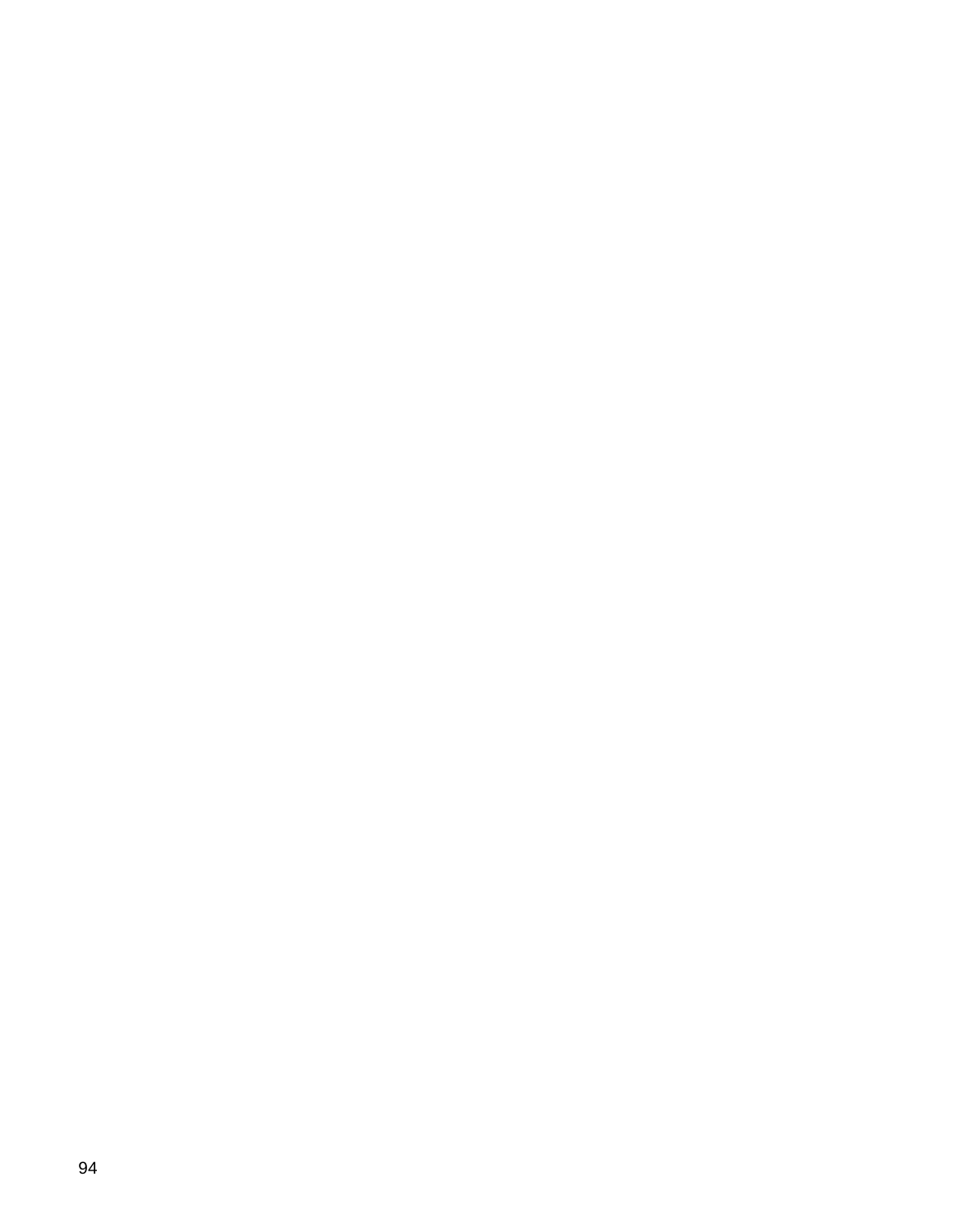## **PREPAID DENTAL SERVICES AND HEALTH MAINTENANCE ORGANIZATIONS**

## **AETNA HEALTH, INC. (0067)**<br>Mail Address: 980

980 JOLLY ROAD P.O. BOX 1109 BLUE BELL, PA 19422 Administrative Phone: (215) 775-6508 Policyholder Phone: (800) 872-3862 Date Originally Licensed in Oklahoma: 2/18/1998 State of Domicile: OKLAHOMA Type of Company: HMO

## **COMMUNITYCARE HMO, INC. (1935)**

 Mail Address: 218 W 6TH STREET TULSA, OK 74119 Administrative Phone: (918) 594-5257 Policyholder Phone: (918) 594-5200 Date Originally Licensed in Oklahoma: 11/1/1994 State of Domicile: OKLAHOMA<br>Type of Company: HMO Type of Company:

## **GHS HEALTH MAINTENANCE ORGANIZATION, INC.; DBA BLUELINCS, INC. (7869)**<br>
Mail Address: 1400 S BOSTON

 TULSA, OK 74119 Administrative Phone: (918) 561-9905 Policyholder Phone: (800) 722-5675 Date Originally Licensed in Oklahoma: 6/7/1984<br>State of Domicile: OKLAHOMA State of Domicile: OKLA<br>Type of Company: HMO Type of Company:

## **GLOBALHEALTH, INC. (3609)**

Mail Address: 701 NE 10TH ST, SUITE 300 OKLAHOMA CITY, OK 73104 Administrative Phone: (405) 280-5600 Policyholder Phone: (405) 280-5600 Date Originally Licensed in Oklahoma: 6/2/2003 State of Domicile: OKLAHOMA<br>Type of Company: HMO Type of Company:

## **PACIFICARE OF OKLAHOMA, INC. (6450)**

 Mail Address: 5995 PLAZA DRIVE CYPRESS, CA 90630 Administrative Phone: (714) 226-3847 Policyholder Phone: (800) 825-9355 Date Originally Licensed in Oklahoma: 8/28/1985 State of Domicile: OKLAHOMA<br>Type of Company: HMO Type of Company:

## **PRIME ADVANTAGE HEALTH PLAN (6839)**<br>Mail Address: PO BOX 129

 $P.$  O. BOX 129 LAWTON, OK 73502 Administrative Phone: (703) 726-6953 Policyholder Phone: (580) 357-6684 Date Originally Licensed in Oklahoma: 7/15/1986<br>State of Domicile: OKLAHOMA State of Domicile: OKLA<br>Type of Company: HMO Type of Company:

## **UNICARE HEALTH PLAN OF OKLAHOMA, INC. (8137)**

 Mail Address: 4553 LA TIENDA DRIVE THOUSAND OAKS, CA 91362 Administrative Phone: (805) 557-5546 Policyholder Phone: (877) 864-2273 Date Originally Licensed in Oklahoma: 5/17/2000 State of Domicile: OKLAHOMA Type of Company: HMO

# **COMPDENT CORPORATION (2011)**<br>Mail Address: 100 MANS

 Mail Address: 100 MANSELL COURT EAST, SUITE 400 ROSWELL, GA 30076 Administrative Phone: (770) 998-8936 Policyholder Phone: (770) 998-8936 Date Originally Licensed in Oklahoma: 3/30/2000 State of Domicile: KENTUCKY Type of Company: PREPAID DENTAL

### **DENTAL CARE FOR SENIORS (0183)**

| Mail Address:                                   | 3315 NW 63RD ST         |
|-------------------------------------------------|-------------------------|
|                                                 | OKLAHOMA CITY, OK 73116 |
| Administrative Phone: (405) 607-4845            |                         |
| Policyholder Phone: (405) 607-4845              |                         |
| Date Originally Licensed in Oklahoma: 12/8/2003 |                         |
| State of Domicile:                              | <b>OKLAHOMA</b>         |
| Type of Company:                                | PREPAID DENTAL          |
|                                                 |                         |

**DENTICARE OF OKLAHOMA, INC. (2313)**<br>Mail Address: 3595 GRANDVIEV Marie (2010)<br>3595 GRANDVIEW PARKWAY BIRMINGHAM, AL 35243 Administrative Phone: (651) 361-4076 Policyholder Phone: (205) 414-6524 Date Originally Licensed in Oklahoma: 5/14/1984<br>State of Domicile: OKLAHOMA State of Domicile:<br>Type of Company: PREPAID DENTAL

## **STERLING DENTAL SERVICES, LLC. (0158)**<br>Mail Address: 6510 S WESTERN, S

 Mail Address: 6510 S WESTERN, SUITE 101 OKLAHOMA CITY, OK 73139 Administrative Phone: (405) 632-8882 Policyholder Phone: (405) 632-8882 Date Originally Licensed in Oklahoma: 6/11/2003 State of Domicile: OKLAHOMA Type of Company: PREPAID DENTAL

## **VISION SERVICES PLAN, INC. (8618)**

 Mail Address: 3333 QUALITY DRIVE RANCHO CORDOVA, CA 95670 Administrative Phone: (916) 851-5000 Policyholder Phone: (800) 852-7600 Date Originally Licensed in Oklahoma: 9/23/1980 State of Domicile: OKI AHOMA Type of Company: NONPROFIT

#### **GROUP HEALTH SERVICE OF OKLAHOMA, INC.**

| Mail Address:                                   | 1215 S BOULDER         |
|-------------------------------------------------|------------------------|
|                                                 | <b>TULSA, OK 74119</b> |
| Administrative Phone: (918) 592-9333            |                        |
| Policyholder Phone: (800) 722-3730              |                        |
| Date Originally Licensed in Oklahoma: 7/18/1949 |                        |
| State of Domicile:                              | <b>OKLAHOMA</b>        |
| Type of Company:                                | <b>NONPROFIT</b>       |
|                                                 |                        |